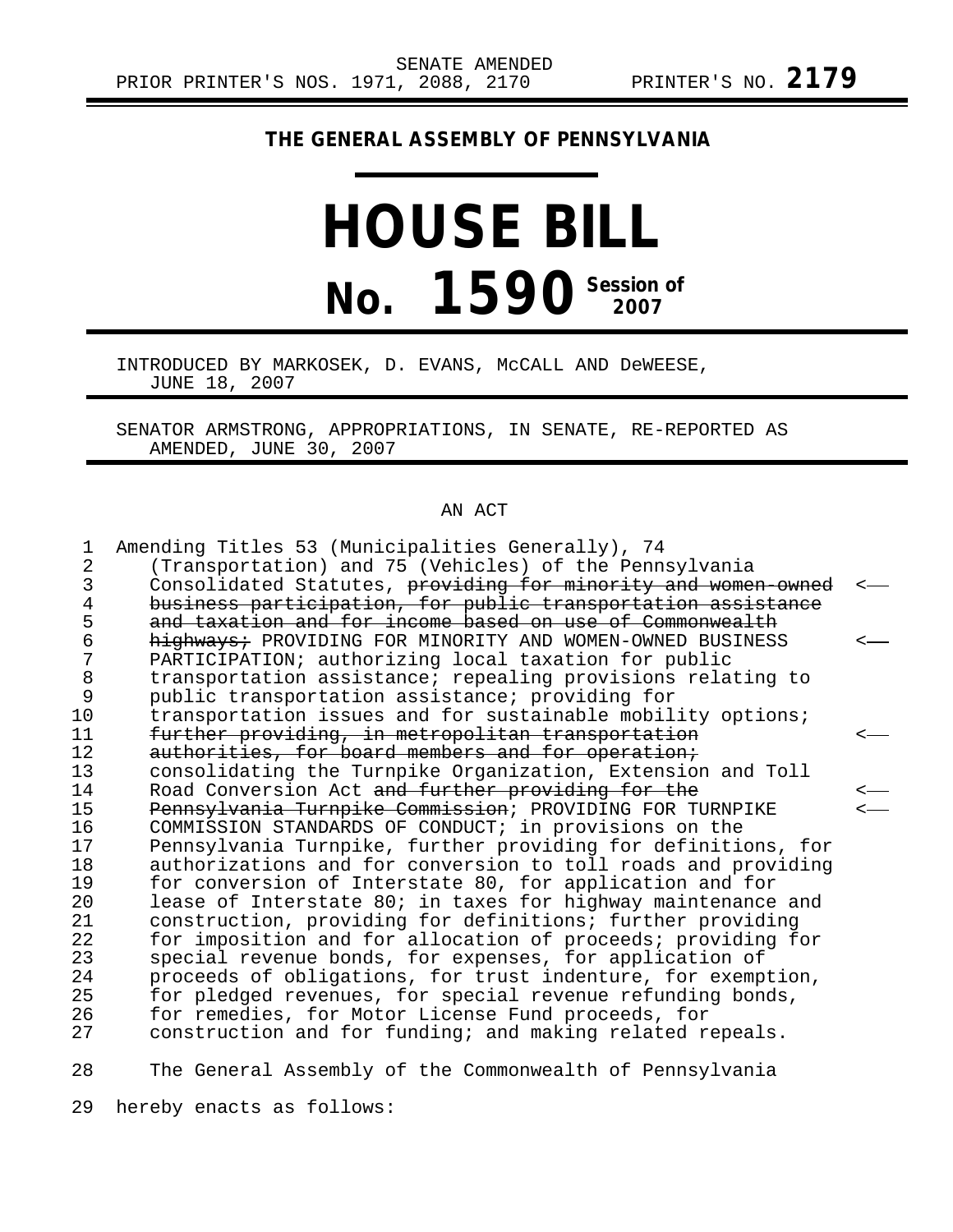| 1  | Section 1. Chapter 86 of Title 53 of the Pennsylvania                          |  |
|----|--------------------------------------------------------------------------------|--|
| 2  | Consolidated Statutes is amended to read:                                      |  |
| 3  | CHAPTER 86                                                                     |  |
| 4  | $\{$ (RESERVED) $\}$                                                           |  |
| 5  | <u>KATION FOR PUBLIC TRANSPORTATI</u>                                          |  |
| 6  | $\frac{\text{Sec.}}{\text{Sec.}}$                                              |  |
| 7  | Declaration of policy.                                                         |  |
| 8  | Local financial support.                                                       |  |
| 9  | 8601. Declaration of policy.                                                   |  |
| 10 | The General Assembly finds and declares as follows:                            |  |
| 11 | Programs under 74 Pa.C.S. Ch. 13A (relating to<br>$\leftrightarrow$            |  |
| 12 | sustainable mobility options) will require local funding.                      |  |
| 13 | (2) Local funding under paragraph (1) will require new                         |  |
| 14 | or additional taxes by political subdivisions.                                 |  |
| 15 | § 8602. Local financial support.                                               |  |
| 16 | Imposition. Notwithstanding any other provision of law,<br><del>(a)</del>      |  |
| 17 | a municipality may obtain financial support for transit systems                |  |
| 18 | by imposing one or more of the taxes or surcharges under                       |  |
| 19 | subsection (b). Money obtained from the imposition shall be                    |  |
| 20 | deposited into a restricted account of the municipality. The                   |  |
| 21 | following apply:                                                               |  |
| 22 | Money in the restricted account shall be used to<br>$\left(\frac{1}{2}\right)$ |  |
| 23 | meet the requirements of 74 Pa.C.S. $88$ 1513(d)(1) (relating                  |  |
| 24 | to operating program), 1514(c) (relating to asset improvement                  |  |
| 25 | program) and 1515(d) (relating to new initiatives program).                    |  |
| 26 | (2)<br>Money in the restricted account beyond that                             |  |
| 27 | necessary under paragraph (1) shall be used for public                         |  |
| 28 | passenger transportation, as defined in 74 Pa.C.S. § 1503                      |  |
| 29 | (relating to definitions) or for costs related to the                          |  |
| 30 | maintenance, repair, restoration or replacement of local                       |  |
|    | 20070H1590B2179<br>$-2-$                                                       |  |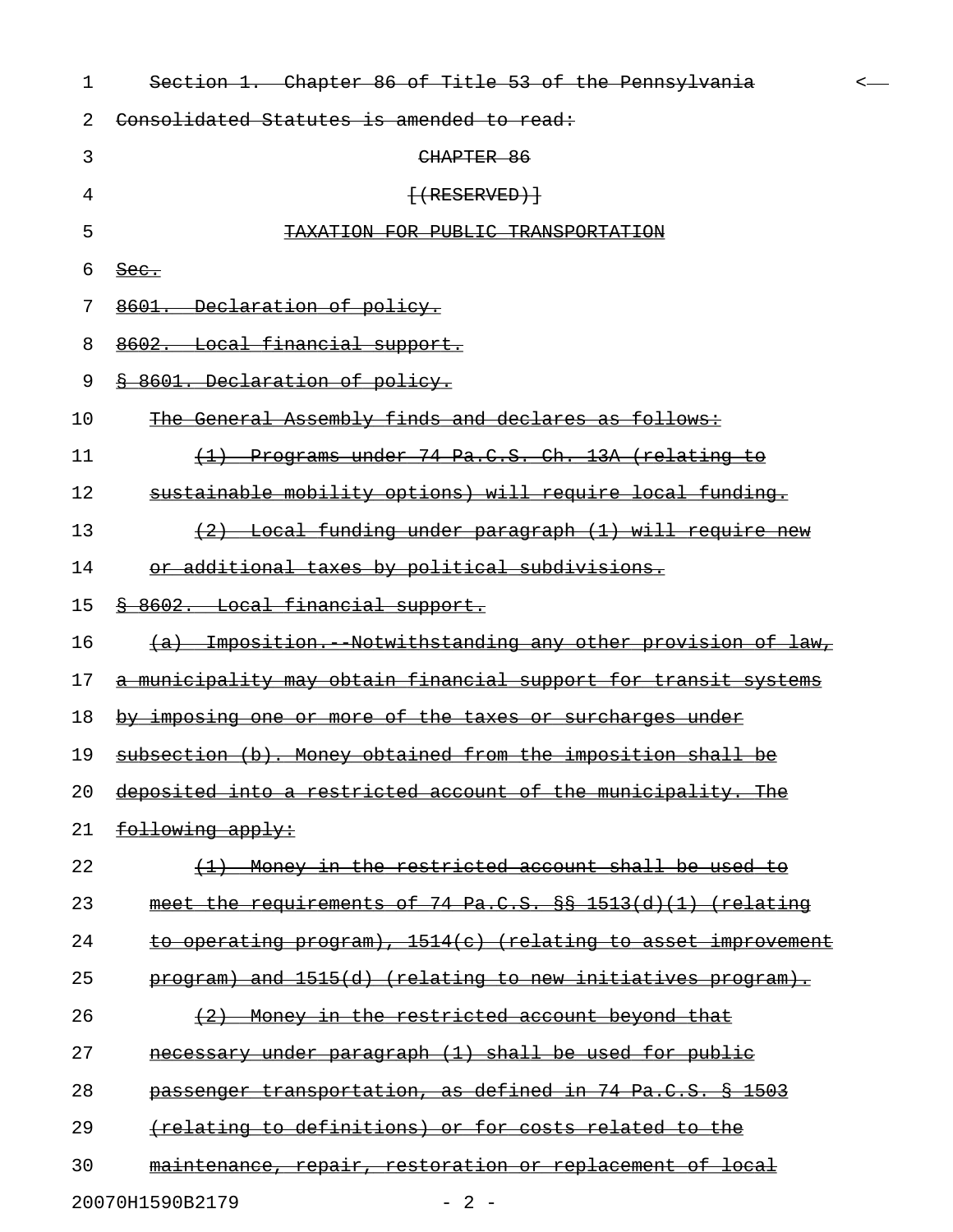1 roads and bridges.

| 2  | <del>(b) Taxes.</del>                                         |
|----|---------------------------------------------------------------|
| 3  | $(1)$ A county may, by ordinance, impose all of the           |
| 4  | following taxes:                                              |
| 5  | (i) A sales tax on each separate sale at retail of            |
| 6  | tangible personal property or services within the county      |
| 7  | of either 0.25% or 0.5% of the purchase price. The            |
| 8  | Department of Revenue shall administer and collect the        |
| 9  | tax under this subparagraph in accordance with Article II     |
| 10 | of the act of March 4, 1971 (P.L.6, No.2), known as the       |
| 11 | Tax Reform Code of 1971, and shall distribute the money       |
| 12 | to the county. As used in this subparagraph, the terms        |
| 13 | "purchase price," "sale at retail" and "tangible personal     |
| 14 | property" shall have the meanings given to them under         |
| 15 | section 201 of the Tax Reform Code of 1971.                   |
| 16 | (ii) A use tax on each use within the county of               |
| 17 | tangible personal property purchased at retail and on         |
| 18 | those services purchased at retail of either 0.25% or         |
| 19 | 0.5% of the purchase price. The ordinance shall provide       |
| 20 | that the tax shall not be paid if the person has paid the     |
| 21 | <u>tax imposed under subparagraph (i) or has paid the tax</u> |
| 22 | <u>imposed under this subparagraph to the vendor with</u>     |
| 23 | respect to the use. The Department of Revenue shall           |
| 24 | administer and collect the tax under this subparagraph in     |
| 25 | accordance with Article II of the Tax Reform Code of 1971     |
| 26 | and shall distribute the money to the county. As used in      |
| 27 | this subparagraph, the terms "purchase price," "tangible      |
| 28 | personal property" and "vendor" shall have the meanings       |
| 29 | given to them under section 201 of the Tax Reform Code of     |
| 30 | <u> 1971.</u>                                                 |

20070H1590B2179 - 3 -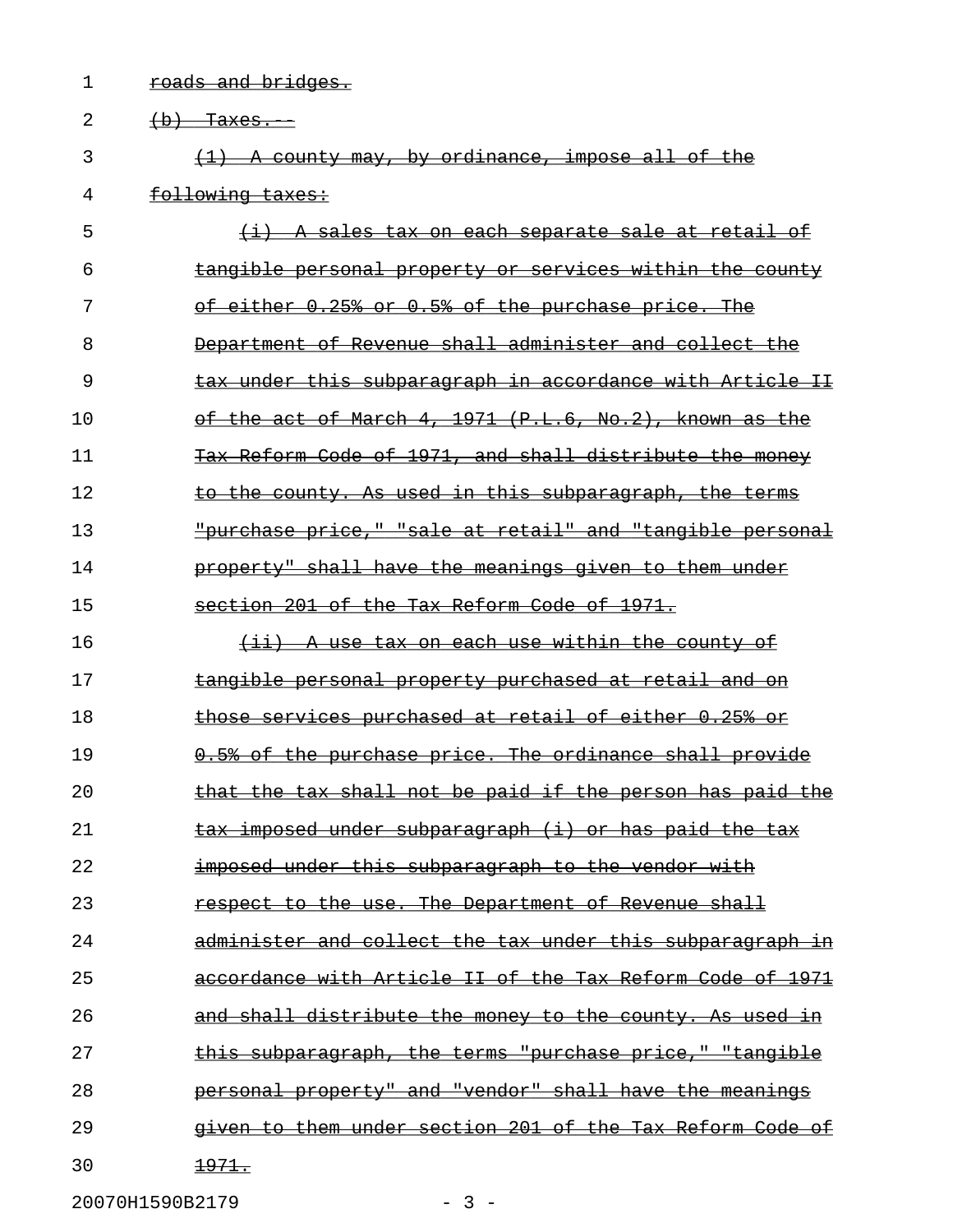| 1  | <del>tax of either</del><br><del>0.25%</del><br>0.5%<br>exet se<br>−O£ |
|----|------------------------------------------------------------------------|
| 2  | rent upon the occupancy of each hotel room in the county.              |
| 3  | <u>As used in this subparagraph, the terms "hotel,"</u>                |
| 4  | "occupancy" and "rent" shall have the meanings given to                |
| 5  | them under section $209(a)$ of the Tax Reform Code of 1971.            |
| 6  | A municipality other than a county may, by                             |
| 7  | ordinance, impose a tax on earned income, as defined under             |
| 8  | section 13 of the act of December 31, 1965 (P.L.1257,                  |
| 9  | No.511), known as The Local Tax Enabling Act, of either 0.25%          |
| 10 | or 0.5%. The tax under this paragraph shall be in addition<br>ŧө       |
| 11 | the tax imposed under The Local Tax Enabling Act.                      |
| 12 | A municipality may, by ordinance, impose a tax of up                   |
| 13 | to \$2 per day on each rental vehicle. As used in this                 |
| 14 | paragraph, the term "rental vehicle" shall have the meaning            |
| 15 | given it in section 1601 A of the Tax Reform Code of 1971.             |
| 16 | (4) A county may impose, under the statutory authority                 |
| 17 | of the county to levy an excise tax on the price of a hotel            |
| 18 | room rental, an additional excise tax of up to 1% on the               |
| 19 | price of a hotel room rental.                                          |
| 20 | Section 1.1. Title 74 is amended by adding a section to                |
| 21 | read:                                                                  |
| 22 | \$ 303. Minority and women owned business participation.               |
| 23 | (a) General rule. In administering the provisions of this              |
| 24 | title, the department and any local transportation organization        |
| 25 | $sha$ ll $\div$                                                        |
| 26 | (1) Be responsible for ensuring that all competitive                   |
| 27 | contract opportunities issued by the department or local               |
| 28 | transportation organization seek to maximize participation by          |
| 29 | minority and women owned businesses and other disadvantaged            |
| 30 | businesses.                                                            |
|    |                                                                        |

20070H1590B2179 - 4 -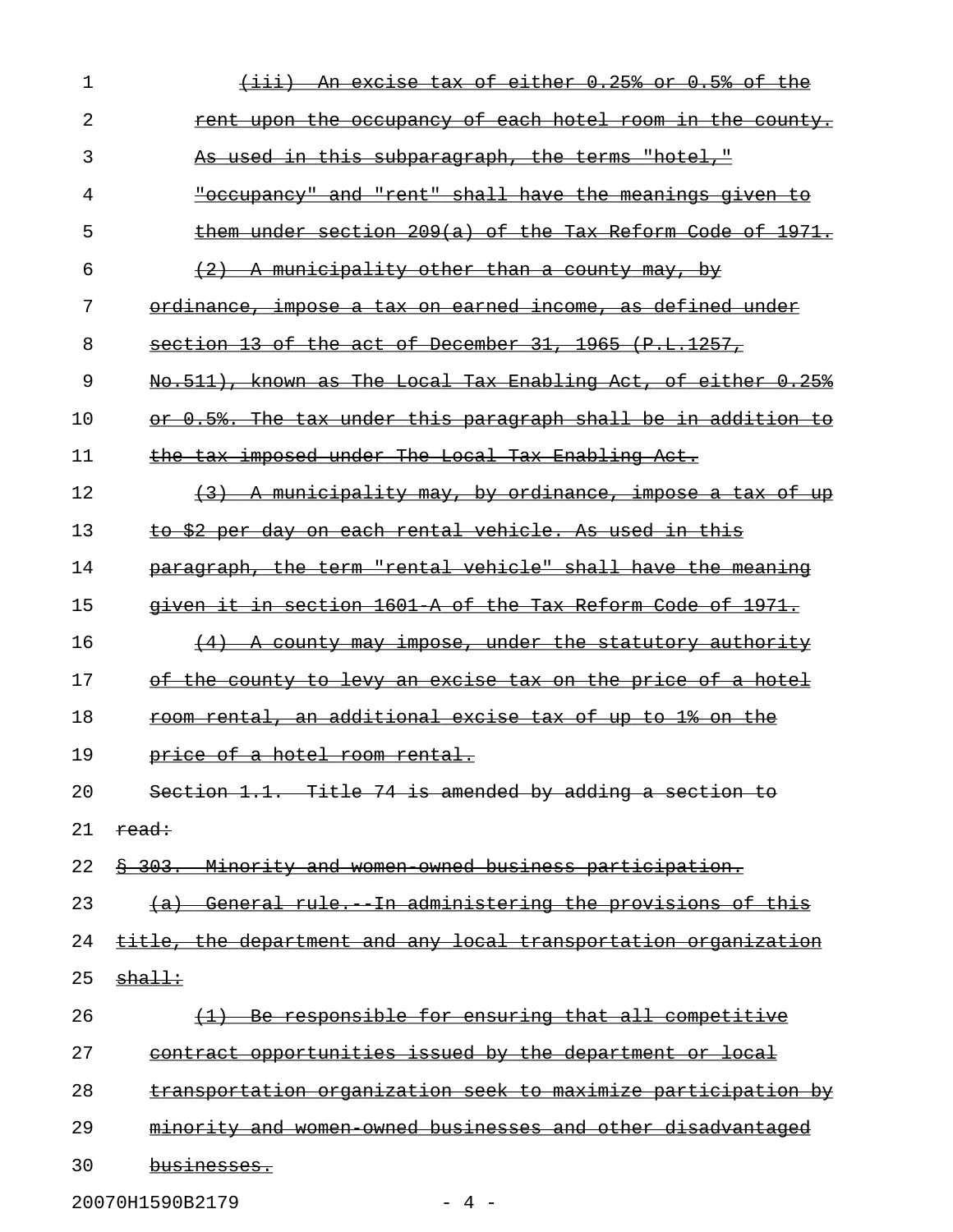| 1  | Give consideration, when possible and cost                                |
|----|---------------------------------------------------------------------------|
| 2  | effective, to contractors offering to utilize minority and                |
| 3  | women owned businesses and disadvantaged businesses in the                |
| 4  | selection and award of contracts.                                         |
| 5  | Ensure that the department's and local<br>(3)                             |
| 6  | <u>transportation organizations's commitment to the minority and </u>     |
| 7  | women owned business program is clearly understood and                    |
| 8  | appropriately implemented and enforced by all department and              |
| 9  | <del>local transportation organization employees.</del>                   |
| 10 | Designate a responsible official to supervise the<br>(4)                  |
| 11 | department and local transportation organization minority and             |
| 12 | women owned business program and ensure compliance within the             |
| 13 | department or local transportation organization.                          |
| 14 | (5)<br>Furnish the Department of General Services, upon                   |
| 15 | request, all requested information or assistance.                         |
| 16 | Recommend sanctions to the Secretary of General<br>(6)                    |
| 17 | Services, as may be appropriate, against businesses that fail             |
| 18 | to comply with the policies of the Commonwealth minority and              |
| 19 | women owned business program.                                             |
| 20 | -Definitions. As used in this section, the following<br>$\leftrightarrow$ |
| 21 | words and phrases shall have the meanings given to them in this           |
| 22 | subsection:                                                               |
| 23 | "Disadvantaged business." A business that is owned or                     |
| 24 | <u>controlled by a majority of persons, not limited to members of</u>     |
| 25 | minority groups, who are subject to racial or ethnic prejudice            |
| 26 | <del>or cultural bias.</del>                                              |
| 27 | "Local transportation organization." Any of the following:                |
| 28 | <u>A political subdivision or a public transportation</u>                 |
| 29 | port or redevelopment authority organized under the laws of               |
| 30 | this Commonwealth or pursuant to an interstate compact                    |
|    |                                                                           |

20070H1590B2179 - 5 -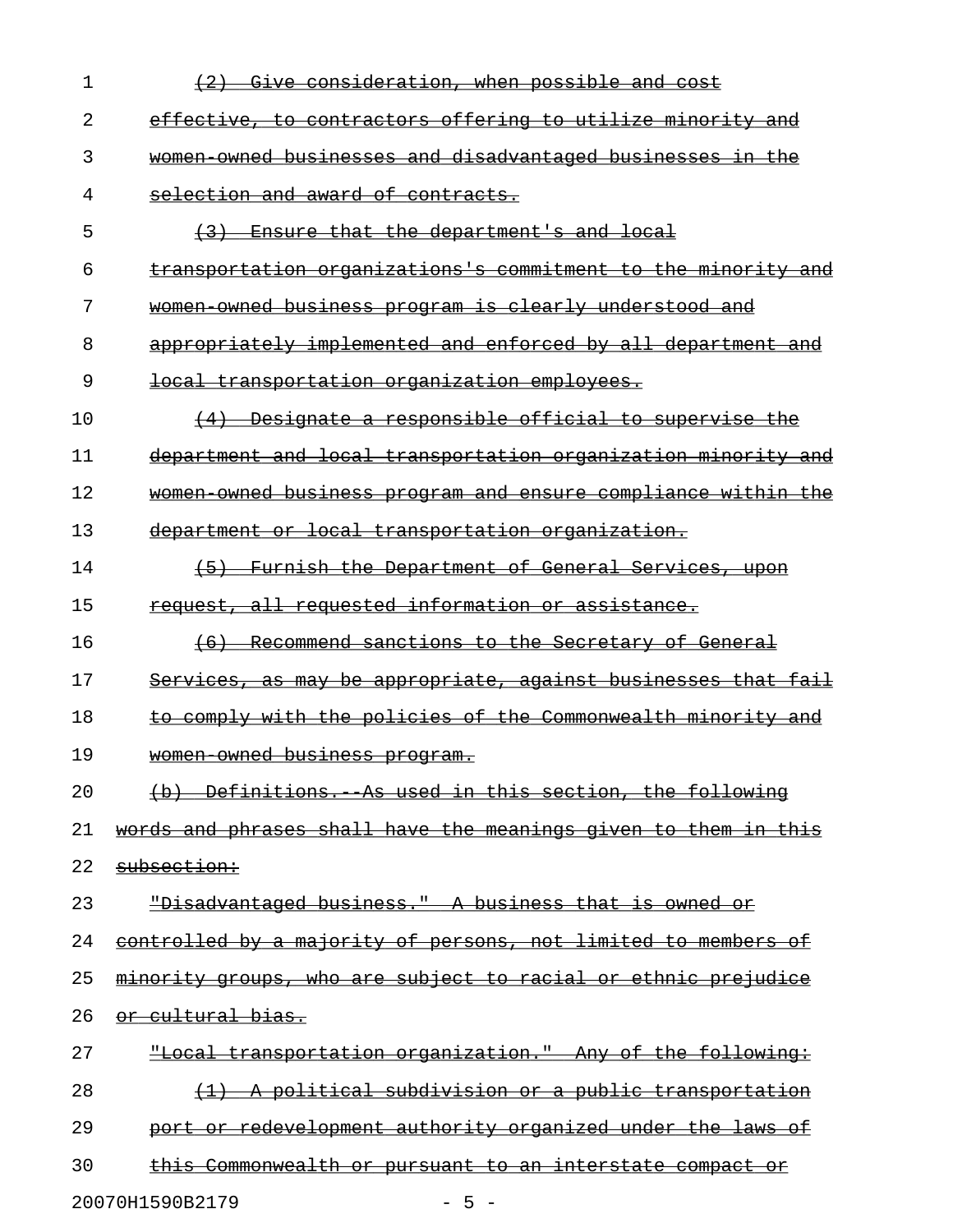| 1  | otherwise empowered to render, contract for the rendering or          |   |
|----|-----------------------------------------------------------------------|---|
| 2  | assist in the rendering of transportation service in a                |   |
| 3  | <del>limited area in this Commonwealth, even though it may also</del> |   |
| 4  | render or assist in rendering transportation service in               |   |
| 5  | <del>adjacent states.</del>                                           |   |
| 6  | (2) A nonprofit association that directly or indirectly               |   |
| 7  | provides public transportation service.                               |   |
| 8  | (3) A nonprofit association of public transportation                  |   |
| 9  | providers operating within this Commonwealth.                         |   |
| 10 | "Minority owned business." A business owned and controlled            |   |
| 11 | by a majority of persons who are African Americans, Hispanic          |   |
| 12 | Americans, Native Americans, Asian Americans, Alaskans and            |   |
| 13 | Pacific Islanders.                                                    |   |
| 14 | "Women owned business." A business owned and controlled by a          |   |
| 15 | majority of persons who are women.                                    |   |
| 16 | Section 1.2. Chapter 13 of Title 74 is repealed:                      |   |
| 17 | SECTION 1. TITLE 53 OF THE PENNSYLVANIA CONSOLIDATED                  | < |
| 18 | STATUTES IS AMENDED BY ADDING A CHAPTER TO READ:                      |   |
| 19 | SECTION 1.<br>TITLE 53 OF THE PENNSYLVANIA CONSOLIDATED               | < |
| 20 | STATUTES IS AMENDED BY ADDING A SECTION TO READ:                      |   |
| 21 | § 303. MINORITY AND WOMEN-OWNED BUSINESS PARTICIPATION.               |   |
| 22 | (A) GENERAL RULE. -- IN ADMINISTERING THE PROVISIONS OF THIS          |   |
| 23 | TITLE, THE DEPARTMENT AND ANY LOCAL TRANSPORTATION ORGANIZATION       |   |
| 24 | SHALL:                                                                |   |
| 25 | (1) BE RESPONSIBLE FOR ENSURING THAT ALL COMPETITIVE                  |   |
| 26 | CONTRACT OPPORTUNITIES ISSUED BY THE DEPARTMENT OR LOCAL              |   |
| 27 | TRANSPORTATION ORGANIZATION SEEK TO MAXIMIZE PARTICIPATION BY         |   |
| 28 | MINORITY-OWNED AND WOMEN-OWNED BUSINESSES AND OTHER                   |   |
| 29 | DISADVANTAGED BUSINESSES.                                             |   |
| 30 | (2) GIVE CONSIDERATION, WHEN POSSIBLE AND COST                        |   |

20070H1590B2179 - 6 -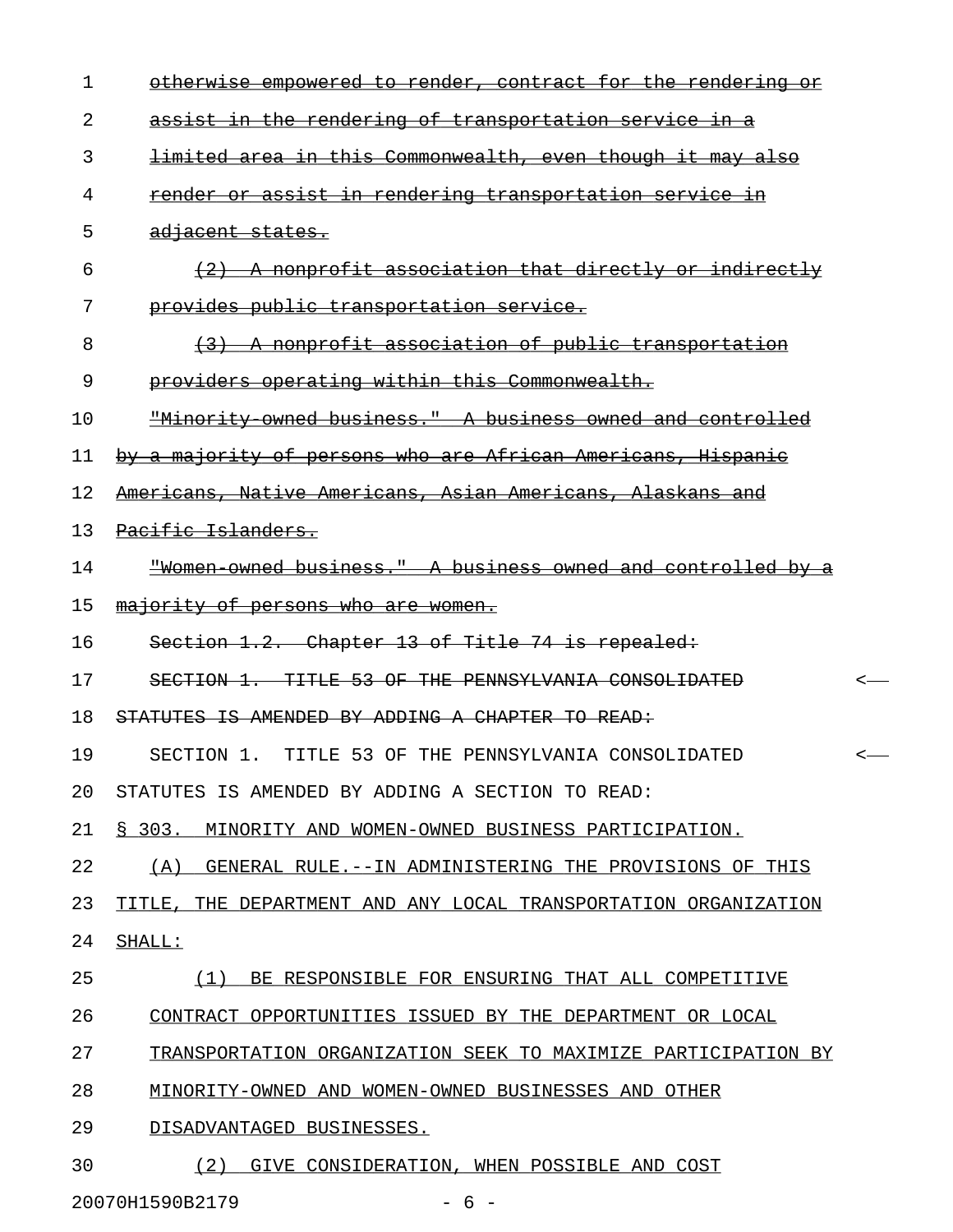1 EFFECTIVE, TO CONTRACTORS OFFERING TO UTILIZE MINORITY-OWNED

2 AND WOMEN-OWNED BUSINESSES AND DISADVANTAGED BUSINESSES IN

3 THE SELECTION AND AWARD OF CONTRACTS.

4 (3) ENSURE THAT THE DEPARTMENT'S AND LOCAL

5 TRANSPORTATION ORGANIZATIONS'S COMMITMENT TO THE MINORITY-

6 OWNED AND WOMEN-OWNED BUSINESS PROGRAM IS CLEARLY UNDERSTOOD

7 AND APPROPRIATELY IMPLEMENTED AND ENFORCED BY ALL DEPARTMENT

8 AND LOCAL TRANSPORTATION ORGANIZATION EMPLOYEES.

9 (4) DESIGNATE A RESPONSIBLE OFFICIAL TO SUPERVISE THE

10 DEPARTMENT AND LOCAL TRANSPORTATION ORGANIZATION MINORITY-

11 OWNED AND WOMEN-OWNED BUSINESS PROGRAM AND ENSURE COMPLIANCE

12 WITHIN THE DEPARTMENT OR LOCAL TRANSPORTATION ORGANIZATION.

13 (5) FURNISH THE DEPARTMENT OF GENERAL SERVICES, UPON 14 REQUEST, ALL REQUESTED INFORMATION OR ASSISTANCE.

15 (6) RECOMMEND SANCTIONS TO THE SECRETARY OF GENERAL

16 SERVICES, AS MAY BE APPROPRIATE, AGAINST BUSINESSES THAT FAIL

17 TO COMPLY WITH THE POLICIES OF THE COMMONWEALTH MINORITY-

18 OWNED AND WOMEN-OWNED BUSINESS PROGRAM.

19 (B) DEFINITIONS.--AS USED IN THIS SECTION, THE FOLLOWING

20 WORDS AND PHRASES SHALL HAVE THE MEANINGS GIVEN TO THEM IN THIS

21 SUBSECTION:

22 "DISADVANTAGED BUSINESS." A BUSINESS THAT IS OWNED OR

23 CONTROLLED BY A MAJORITY OF PERSONS, NOT LIMITED TO MEMBERS OF 24 MINORITY GROUPS, WHO ARE SUBJECT TO RACIAL OR ETHNIC PREJUDICE 25 OR CULTURAL BIAS.

26 "LOCAL TRANSPORTATION ORGANIZATION." ANY OF THE FOLLOWING: 27 (1) A POLITICAL SUBDIVISION OR A PUBLIC TRANSPORTATION 28 PORT OR REDEVELOPMENT AUTHORITY ORGANIZED UNDER THE LAWS OF 29 THIS COMMONWEALTH OR PURSUANT TO AN INTERSTATE COMPACT OR 30 OTHERWISE EMPOWERED TO RENDER, CONTRACT FOR THE RENDERING OF

20070H1590B2179 - 7 -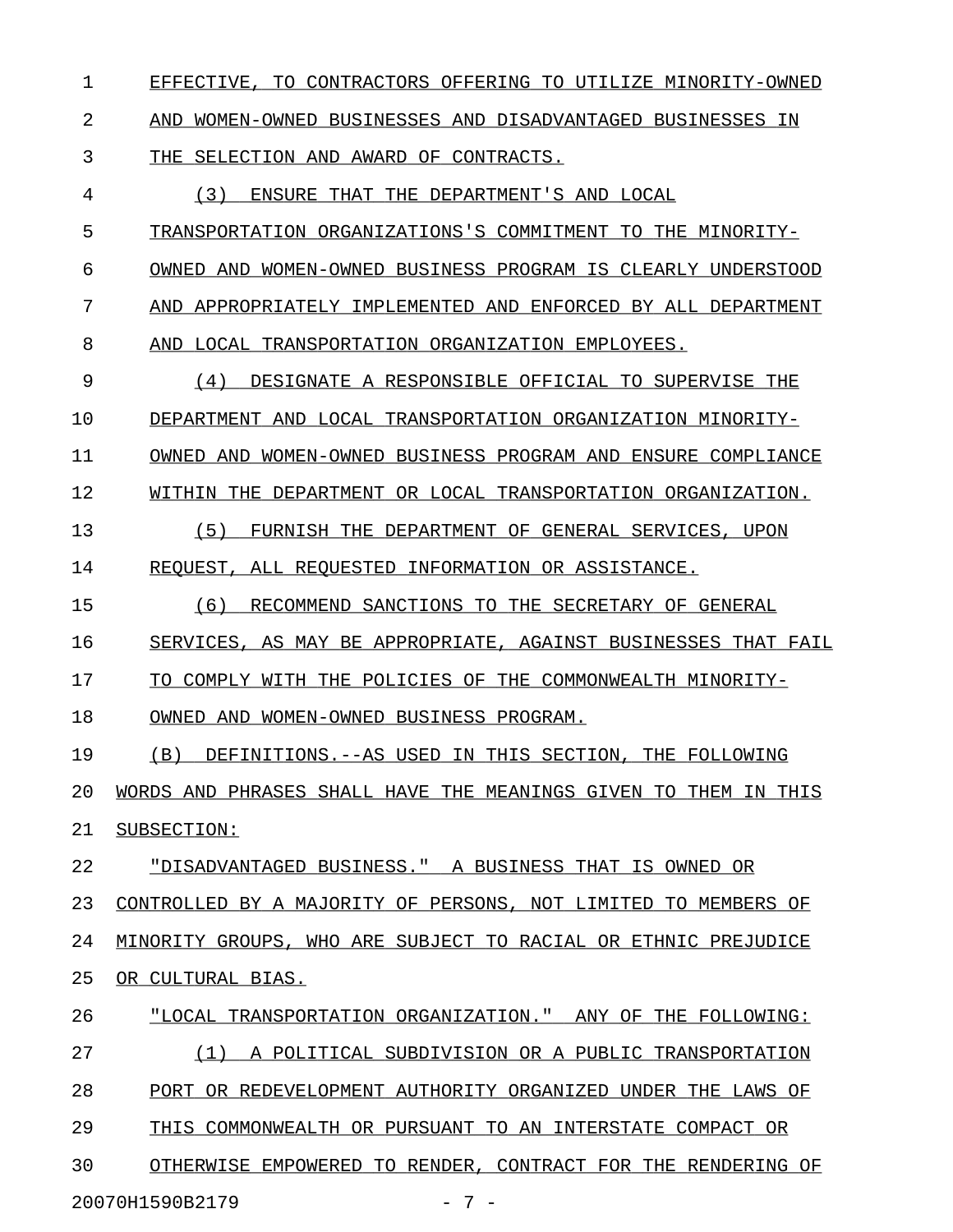| $\mathbf 1$ | OR ASSIST IN THE RENDERING OF TRANSPORTATION SERVICE IN A                             |
|-------------|---------------------------------------------------------------------------------------|
| 2           | LIMITED AREA IN THIS COMMONWEALTH, EVEN THOUGH IT MAY ALSO                            |
| 3           | RENDER OR ASSIST IN RENDERING TRANSPORTATION SERVICE IN                               |
| 4           | ADJACENT STATES.                                                                      |
| 5           | (2)<br>A NONPROFIT ASSOCIATION THAT DIRECTLY OR INDIRECTLY                            |
| 6           | PROVIDES PUBLIC TRANSPORTATION SERVICE.                                               |
| 7           | (3)<br>A NONPROFIT ASSOCIATION OF PUBLIC TRANSPORTATION                               |
| 8           | PROVIDERS OPERATING WITHIN THIS COMMONWEALTH.                                         |
| 9           | "MINORITY-OWNED BUSINESS." A BUSINESS OWNED AND CONTROLLED                            |
| 10          | BY A MAJORITY OF INDIVIDUALS WHO ARE AFRICAN AMERICANS, HISPANIC                      |
| 11          | AMERICANS, NATIVE AMERICANS, ASIAN AMERICANS, ALASKANS OR                             |
| 12          | PACIFIC ISLANDERS.                                                                    |
| 13          | "WOMEN-OWNED BUSINESS." A BUSINESS OWNED AND CONTROLLED BY A                          |
| 14          | MAJORITY OF INDIVIDUALS WHO ARE WOMEN.                                                |
| 15          | SECTION 1.1. TITLE 53 IS AMENDED BY ADDING A CHAPTER TO                               |
| 16          | READ:                                                                                 |
| 17          | CHAPTER 86                                                                            |
| 18          | TAXATION FOR PUBLIC TRANSPORTATION                                                    |
| 19          | SEC.                                                                                  |
| 20          | 8601. SCOPE.                                                                          |
| 21          | 8602. LOCAL FINANCIAL SUPPORT.                                                        |
| 22          | § 8601. SCOPE.                                                                        |
| 23          | THIS CHAPTER RELATES TO LOCAL FUNDING FOR SUSTAINABLE                                 |
| 24          | MOBILITY OPTIONS.                                                                     |
| 25          | § 8602. LOCAL FINANCIAL SUPPORT.                                                      |
| 26          | (A)<br>IMPOSITION.--NOTWITHSTANDING ANY OTHER PROVISION OF LAW,                       |
| 27          | A COUNTY OF THE SECOND CLASS MAY OBTAIN FINANCIAL SUPPORT FOR                         |
| 28          | TRANSIT SYSTEMS BY IMPOSING ONE OR MORE OF THE TAXES UNDER                            |
| 29          | SUBSECTION (B). MONEY OBTAINED FROM THE IMPOSITION SHALL BE                           |
| 30          | DEPOSITED INTO A RESTRICTED ACCOUNT OF THE <del>MUNICIPALITY</del> COUNTY.<br>$\,<\,$ |
|             |                                                                                       |

20070H1590B2179 - 8 -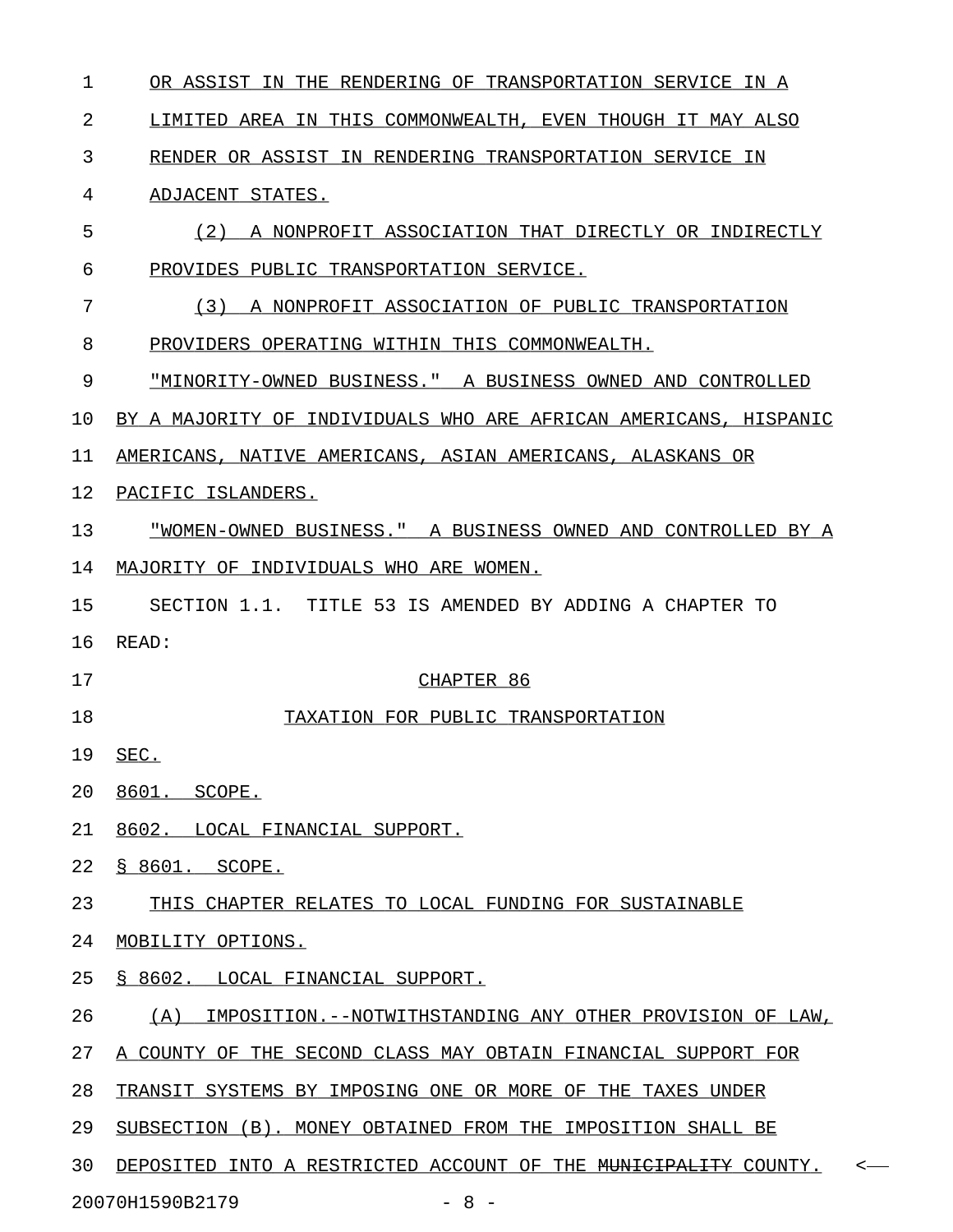1 (B) TAXES.--

| 2  | (1) A COUNTY OF THE SECOND CLASS MAY, BY ORDINANCE,                   |              |
|----|-----------------------------------------------------------------------|--------------|
| 3  | IMPOSE ALL ANY OF THE FOLLOWING TAXES:                                | <b>&lt;-</b> |
| 4  | (I) A TAX ON THE SALE AT RETAIL OF LIQUOR AND MALT                    |              |
| 5  | AND BREWED BEVERAGES WITHIN THE COUNTY. THE ORDINANCE                 |              |
| 6  | SHALL BE MODELED ON THE ACT OF JUNE 10, 1971 (P.L.153,                |              |
| 7  | NO.7), KNOWN AS THE FIRST CLASS SCHOOL DISTRICT LIQUOR                |              |
| 8  | SALES TAX ACT OF 1971; AND THE RATE OF TAX AUTHORIZED                 |              |
| 9  | UNDER THIS SUBPARAGRAPH MAY NOT EXCEED THE RATE                       |              |
| 10 | ESTABLISHED UNDER THAT ACT.                                           |              |
| 11 | (II) AN EXCISE TAX ON EACH RENTING OF A RENTAL                        |              |
| 12 | VEHICLE IN THE COUNTY. THE RATE OF TAX AUTHORIZED UNDER               |              |
| 13 | THIS SUBPARAGRAPH MAY NOT EXCEED THE RATE ESTABLISHED                 |              |
| 14 | UNDER SECTION 2301 $(E)$ OF THE ACT OF MARCH 4, 1971 (P.L.6,          |              |
| 15 | NO.2), KNOWN AS THE TAX REFORM CODE OF 1971. AS USED IN               |              |
| 16 | THIS SUBPARAGRAPH, THE TERM "RENTAL VEHICLE" HAS THE                  |              |
| 17 | MEANING GIVEN TO IT IN SECTION 1601-A OF THE TAX REFORM               |              |
| 18 | CODE OF 1971.                                                         |              |
| 19 | $(2)$ (RESERVED).                                                     |              |
| 20 | (C) DEFINITION. -- FOR PURPOSES OF THIS SECTION, THE TERM             | <–           |
| 21 | <u>"COUNTY OF THE SECOND CLASS" SHALL NOT INCLUDE A COUNTY OF THE</u> |              |
| 22 | SECOND CLASS A.                                                       |              |
| 23 | SECTION 2. SUBJECT TO SECTION 13.1 9 OF THIS ACT, CHAPTER 13          |              |
| 24 | OF TITLE 74 IS REPEALED:                                              |              |
| 25 | [CHAPTER 13                                                           |              |
| 26 | PUBLIC TRANSPORTATION ASSISTANCE                                      |              |
| 27 |                                                                       |              |
| 28 | § 1301. Definitions.                                                  |              |
| 29 | The following words and phrases when used in this chapter             |              |
| 30 | shall have the meanings given to them in this section unless the      |              |

20070H1590B2179 - 9 -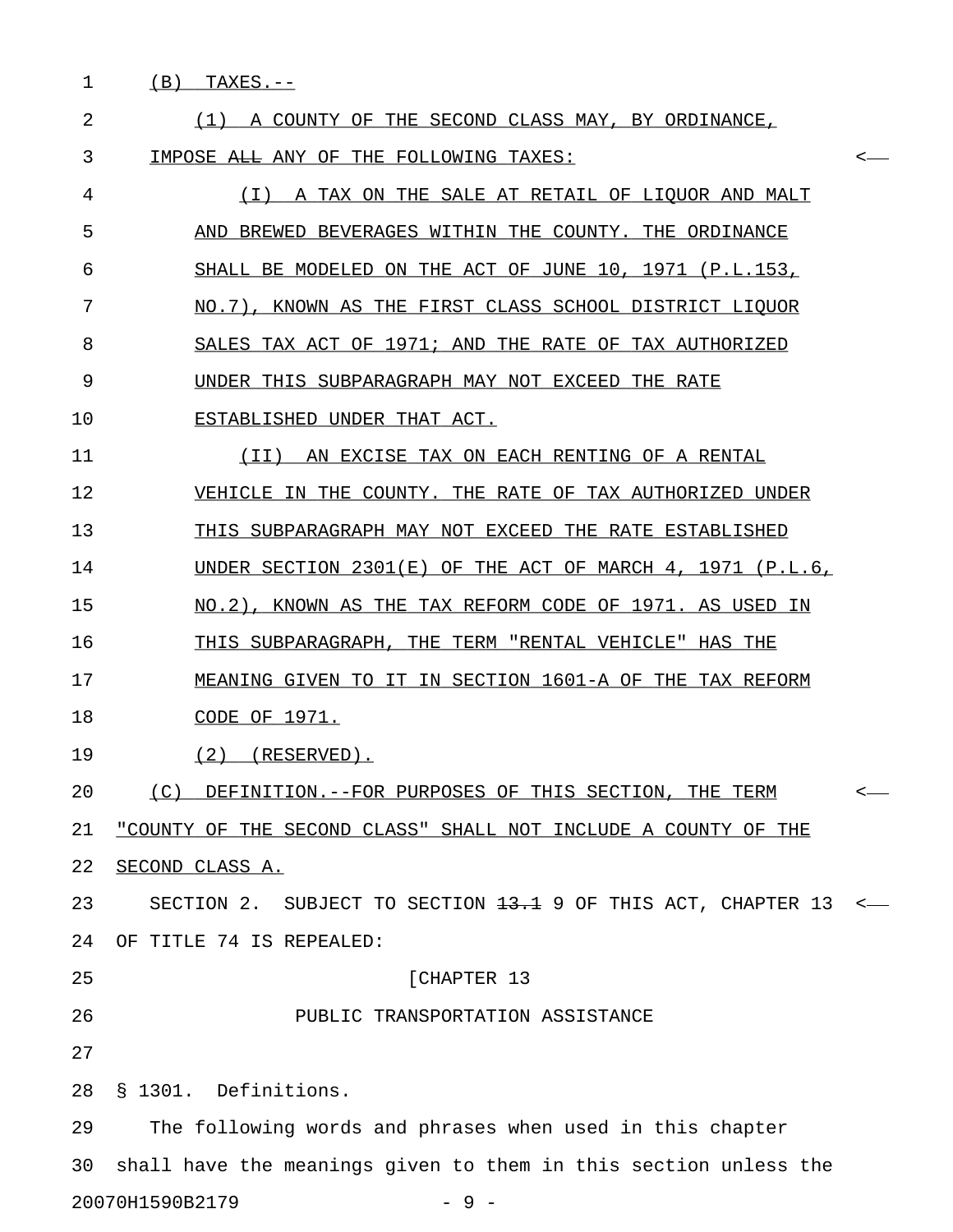1 context clearly indicates otherwise:

2 "Asset maintenance costs." All vehicle maintenance expenses, 3 nonvehicle maintenance expenses and materials and supplies used 4 in the operation of local transportation organizations and 5 transportation companies.

6 "Average fare." Total passenger revenue divided by the total 7 number of fare-paying passengers. With regard to the calculation 8 of average fare or base fare for the reimbursement of losses 9 resulting from free service to senior citizens authorized by 10 this part, the Department of Transportation shall not 11 differentiate between bus services provided within an operating 12 unit or division of any transit agency for any reason. Services 13 funded under either the State urban or rural operating 14 assistance programs will be considered separate operating units. 15 "Bus." A motor vehicle designed for carrying 15 or more 16 passengers, exclusive of the driver, and used for the 17 transportation of persons, and a motor vehicle, other than a 18 taxicab, designed and used for the transportation of persons for 19 compensation.

20 "Capital project." Any system of public passenger or public 21 passenger and rail transportation, including, but not limited 22 to, any railway, street railway, subway, elevated and monorail 23 passenger or passenger and rail rolling stock, including self-24 propelled and gallery cars, locomotives, passenger buses and 25 wires, poles and equipment for the electrification of any of the 26 foregoing, rails, tracks, roadbeds, guideways, elevated 27 structures, buildings, stations, terminals, docks, shelters, 28 airports and parking areas for use in connection with public 29 passenger or public passenger and rail transportation systems, 30 interconnecting lines and tunnels to provide passenger or 20070H1590B2179 - 10 -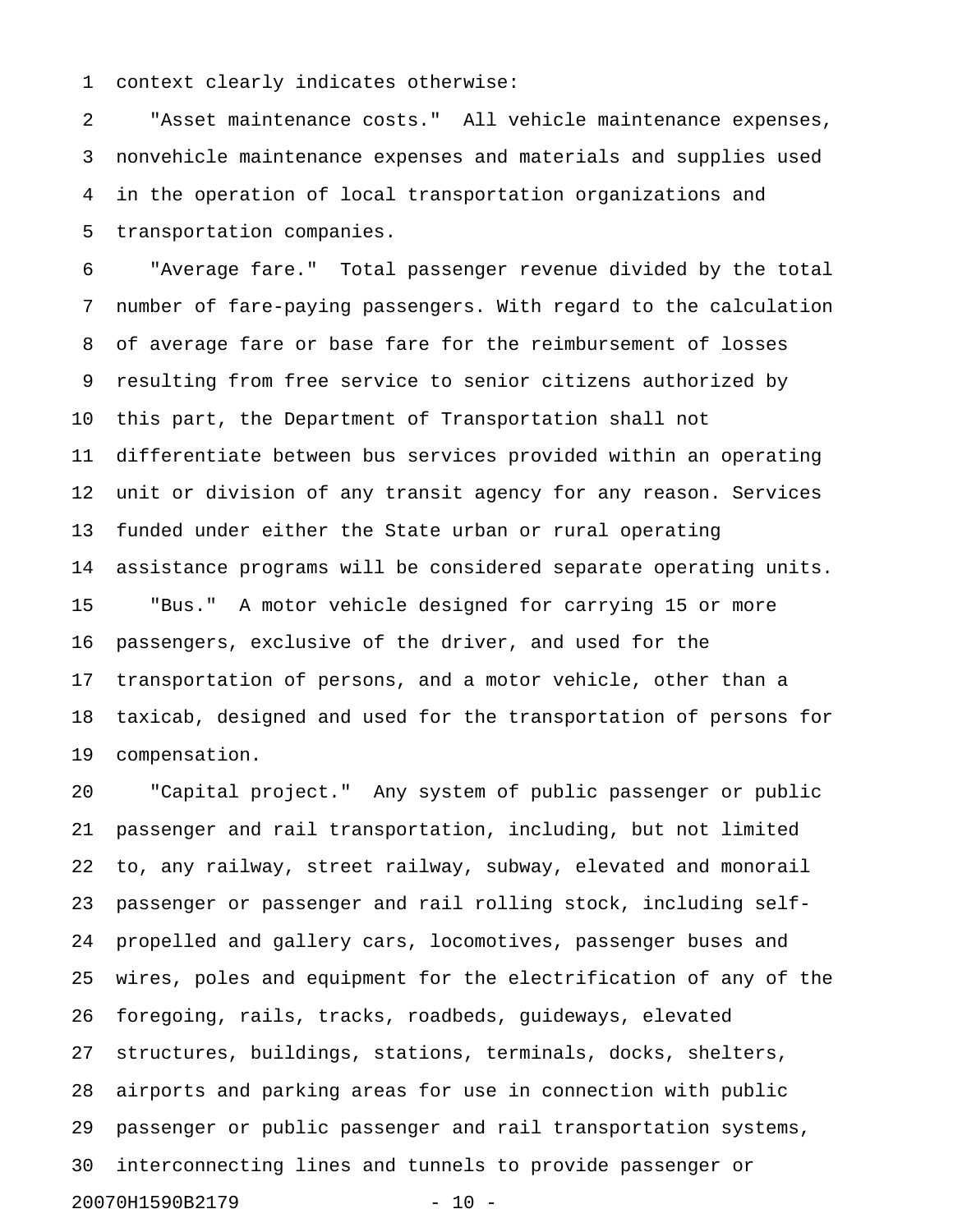1 passenger and rail service connections between transportation 2 systems, transportation routes, corridors, and rights-of-way for 3 any thereof (but not for public highways), signal and 4 communication systems necessary or desirable for the 5 construction, operation or improvement of the public passenger 6 or passenger and rail transportation system involved, or any 7 improvement of or overhaul of any vehicle, equipment or 8 furnishings for any of the foregoing or any part, or fractional 9 and undivided co-ownership or leasehold interest in any one or 10 combination of any of the foregoing, that may be designated as a 11 capital project by the secretary.

12 "Class 1 transit entity." A local transportation 13 organization or transportation company operating 1,000 or more 14 transit vehicles in the peak period.

15 "Class 2 transit entity." A local transportation 16 organization or transportation company operating more than 300 17 but less than 1,000 transit vehicles in the peak period. 18 "Class 3 transit entity." A local transportation 19 organization or transportation company operating 300 or less 20 fixed-route transit vehicles in the peak period serving an

21 urbanized area.

22 "Class 4 transit entity." Any local transportation 23 organization or transportation company which serves a 24 nonurbanized area and, during the 1990-1991 fiscal year, 25 received or was approved to receive funding under the act of 26 February 11, 1976 (P.L.14, No.10), known as the Pennsylvania 27 Rural and Intercity Common Carrier Surface Transportation 28 Assistance Act.

29 "Class 4 transit entity adjusted base grant." The State 30 subsidy for operating expenses a Class 4 transit entity received 20070H1590B2179 - 11 -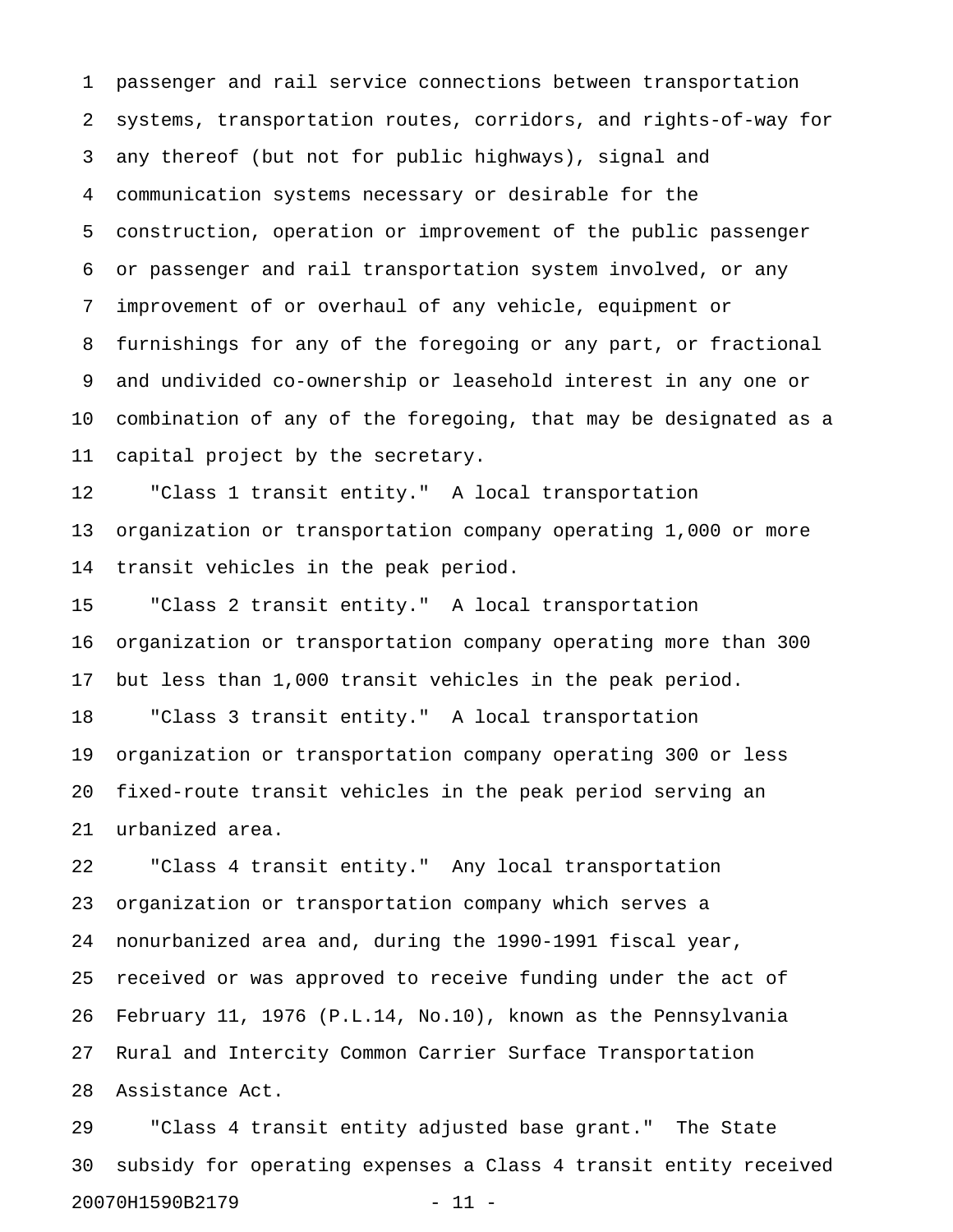1 during the 1990-1991 fiscal year, including any funds 2 appropriated under the act of February 11, 1976 (P.L.14, No.10), 3 known as the Pennsylvania Rural and Intercity Common Carrier 4 Surface Transportation Assistance Act; adjusted for factors 5 which, in the judgment of the department, caused significant 6 increases or decreases in the amount of State subsidy to a Class 7 4 transit entity during the 1990-1991 fiscal year; and further 8 adjusted, with respect to any Class 4 transit entity which 9 received a State subsidy for less than the entire 1990-1991 10 fiscal year, to reflect the annual subsidy that Class 4 transit 11 entity would have received during that fiscal year if it had 12 received a State subsidy for that entire fiscal year.

13 "Community transportation programs." Programs eligible to be 14 funded pursuant to section 1312 (relating to community 15 transportation programs).

16 "Construction." The term includes acquisition as well as 17 construction.

18 "Counties." The term includes any county.

19 "County transportation system." Buses, vans or other transit 20 vehicles purchased, maintained and operated by any county and 21 used to provide free or reduced rate transportation within the 22 county to persons 65 years of age or older.

23 "Department." The Department of Transportation of the 24 Commonwealth.

25 "Equipment" and "furnishings." Any equipment and furnishings 26 whatsoever as may be deemed desirable and required for a capital 27 project and approved by the Department of Transportation for the 28 use and occupancy of that capital project. The terms include the 29 installation of such equipment and furnishings.

30 "Federal agency." The United States of America, the 20070H1590B2179 - 12 -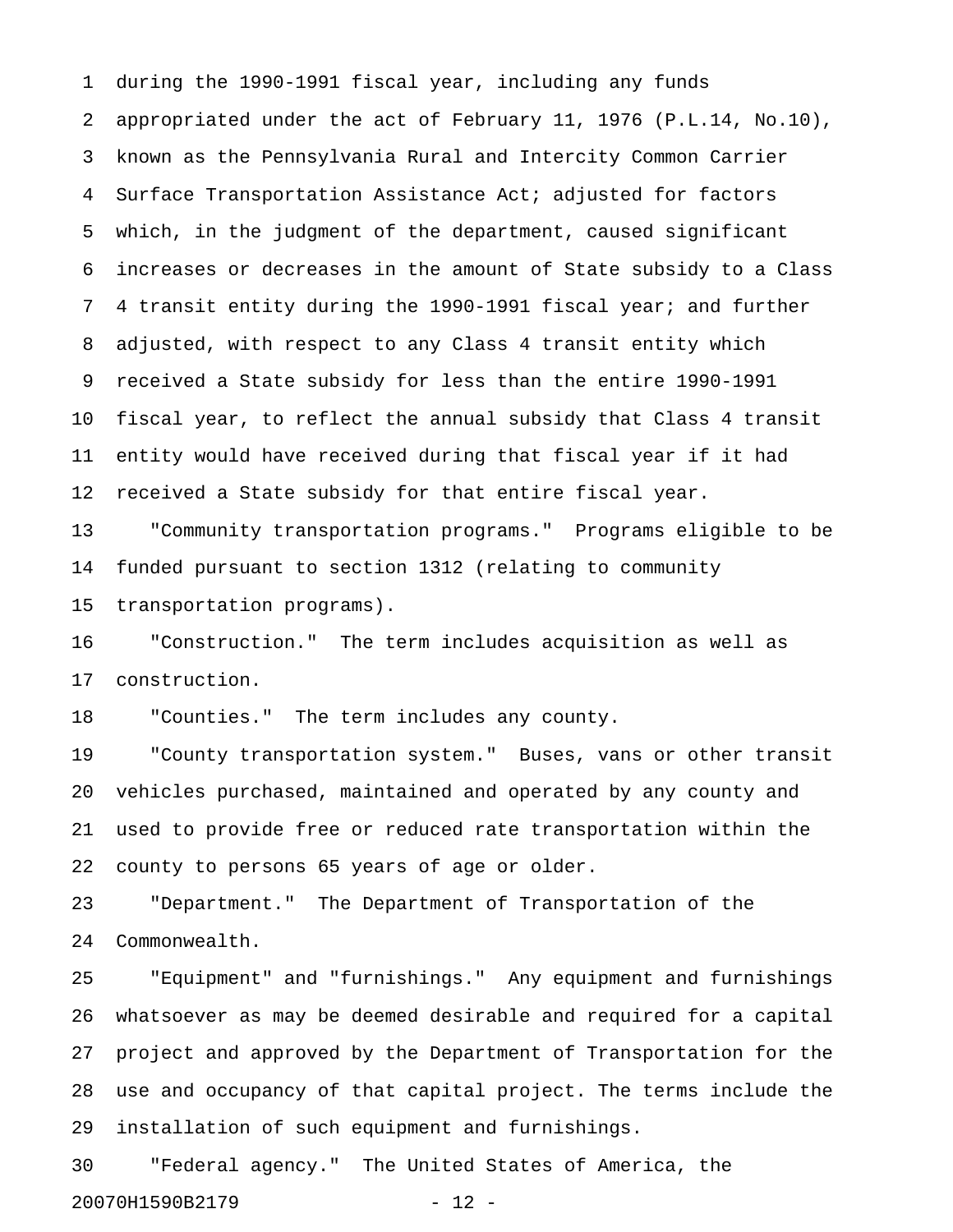1 President of the United States of America and any department of, 2 or corporation, agency or instrumentality heretofore or 3 hereafter created, designated or established by, the United 4 States of America.

5 "Fixed-route public transportation services." Regularly 6 scheduled transportation that is available to the general public 7 and is provided according to published schedules along 8 designated published routes with specified stopping points for 9 the taking on and discharging of passengers, including public 10 bus and commuter rail systems. The term does not include 11 exclusive ride taxi service, charter or sightseeing services, 12 nonpublic transportation or school bus or limousine services. 13 "Fund." The Public Transportation Assistance Fund. 14 "Improvement." Any extension, enlargement, equipping,

15 furnishing, as well as any improvement.

16 "Local transportation organization." Any political 17 subdivision or any mass transportation, port, redevelopment or 18 airport authority now or hereafter organized under the Laws of 19 Pennsylvania or pursuant to an interstate compact or otherwise 20 empowered to render, contract for the rendering or assist in the 21 rendering of transportation service in a limited area in the 22 Commonwealth of Pennsylvania, even though it may also render or 23 assist in rendering transportation service in adjacent states, 24 or any nonprofit association of public transportation providers 25 within this Commonwealth.

26 "Materials and supplies." Those categories of expenses 27 contained in object class code 504 as specified in the National 28 Urban Mass Transportation Statistics, 1989 Section 15 Annual 29 Report, Report No. UMTA-IT-06-0352-90-1.

30 "Municipality." Includes any city, borough, incorporated 20070H1590B2179 - 13 -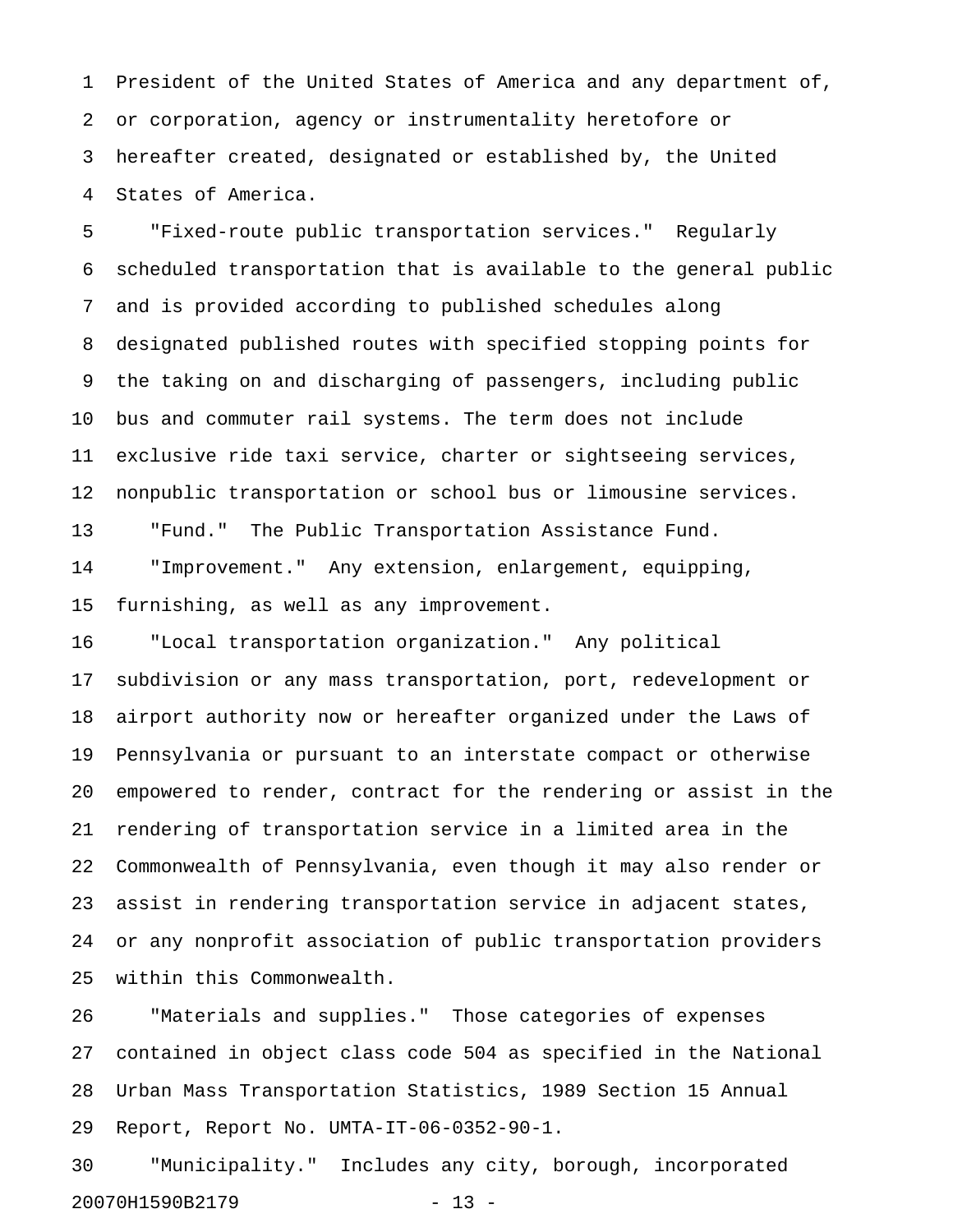1 town or township.

2 "Nonurbanized area." Any area in this Commonwealth which 3 does not fall within an area classified as "urbanized" by the 4 United States Bureau of the Census of the United States 5 Department of Commerce in the 1990 Census of Population or any 6 area in this Commonwealth not classified as "urbanized" in any 7 future decennial census of the United States.

8 "Nonvehicle maintenance expenses." The categories of costs 9 associated with the inspection, maintenance and repair of assets 10 other than vehicles, as specified in the National Urban Mass 11 Transportation Statistics, 1989 Section 15 Annual Report, Report 12 No. UMTA-IT-06-0352-90-1.

13 "Pennsylvania Mass Transit Statistical Report." The summary 14 of selected financial and operating data concerning local 15 transportation organizations and transportation companies for 16 services in urbanized areas published annually by the Department 17 of Transportation since the 1973-1974 fiscal year. The 18 department shall publish the Pennsylvania Mass Transit 19 Statistical Report on an annual basis, which report shall 20 contain statistics with respect to the prior fiscal year, 21 including those statistics needed for the department to make the 22 calculations required pursuant to sections 1303 (relating to 23 annual appropriation and computation of subsidy) and 1310 24 (relating to distribution of funding), and such other material 25 as the department shall determine.

26 "Pennsylvania Rural and Small Urban Public Transportation 27 Program Statistical Report." The summary of selected financial 28 and operating data concerning rural and small urban local 29 transportation organizations and transportation companies for 30 services in nonurbanized areas published by the Department of 20070H1590B2179 - 14 -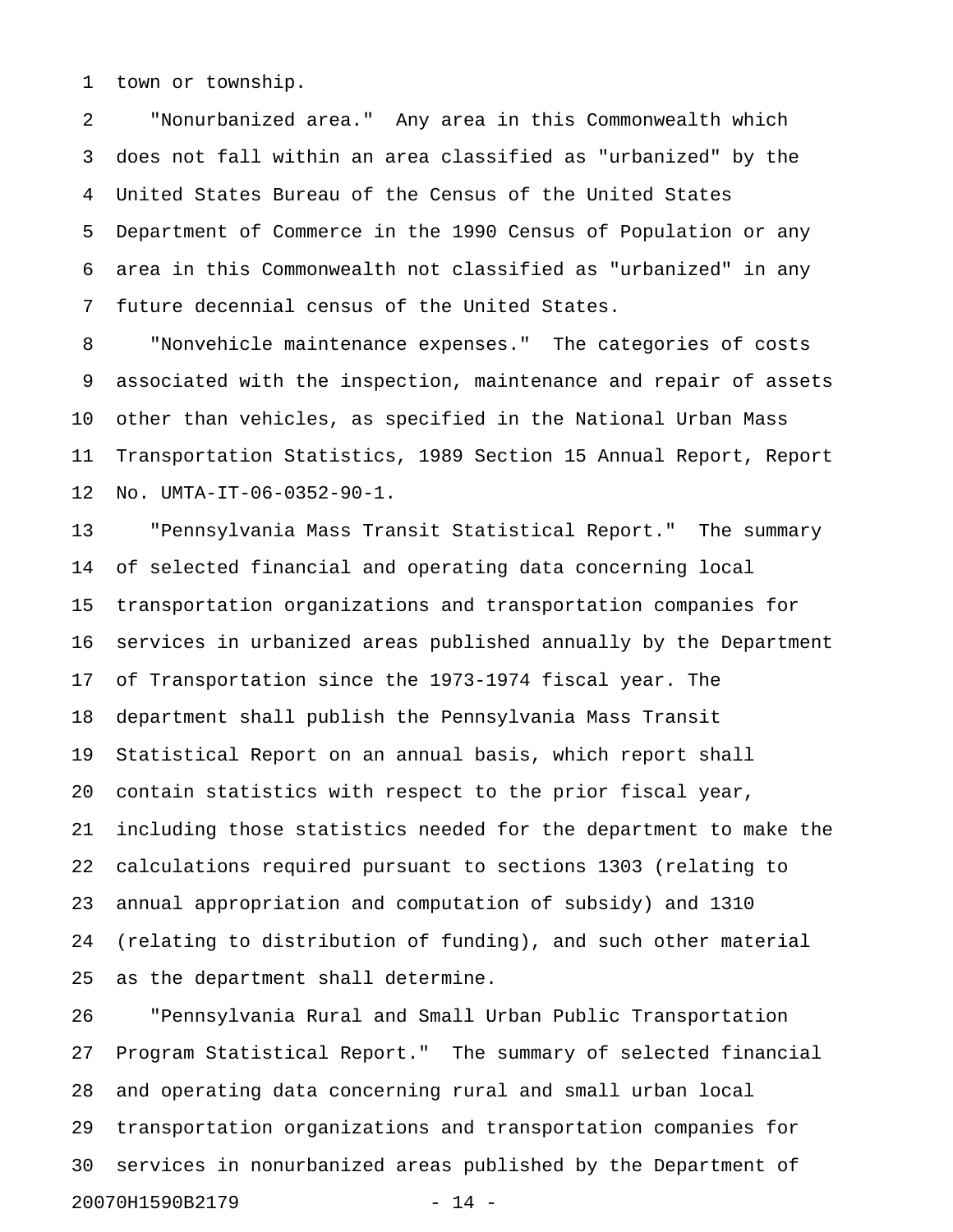1 Transportation. The department shall publish the Pennsylvania 2 Rural and Small Urban Public Transportation Program Statistical 3 Report on an annual basis, which report shall contain statistics 4 with respect to the prior fiscal year, including those 5 statistics needed for the department to make the calculations 6 required pursuant to sections 1303 (relating to annual 7 appropriation and computation of subsidy) and 1310 (relating to 8 distribution of funding), and such other material as the 9 department shall determine.

10 "Person." The term includes natural persons, firms, 11 associations, corporations, business trusts, partnerships and 12 public bodies, including local transportation organizations. 13 "Planning, development, research, rural expansion and 14 department-initiated programs." Any program eligible to be 15 funded pursuant to section 1313 (relating to additional 16 programs).

17 "Project grant." The Commonwealth's share of the cost of 18 carrying out the particular project, which cost may include 19 costs incurred prior to the effective date of this part and 20 which cost shall include an appropriate allowance for the 21 administrative expenses involved in carrying out the project. 22 "Property." All property, real, personal or mixed, tangible 23 or intangible, or any interest therein, including fractional and 24 undivided co-ownership interests.

25 "Public highway." Every way or place, of whatever nature, 26 open to the use of the public as a matter of right for purposes 27 of vehicular travel. Solely for the purpose of administering 28 this part, the term shall not be deemed to include a bridge 29 located wholly within this Commonwealth which is open to the use 30 of the public for the purpose of vehicular traffic but which on 20070H1590B2179 - 15 -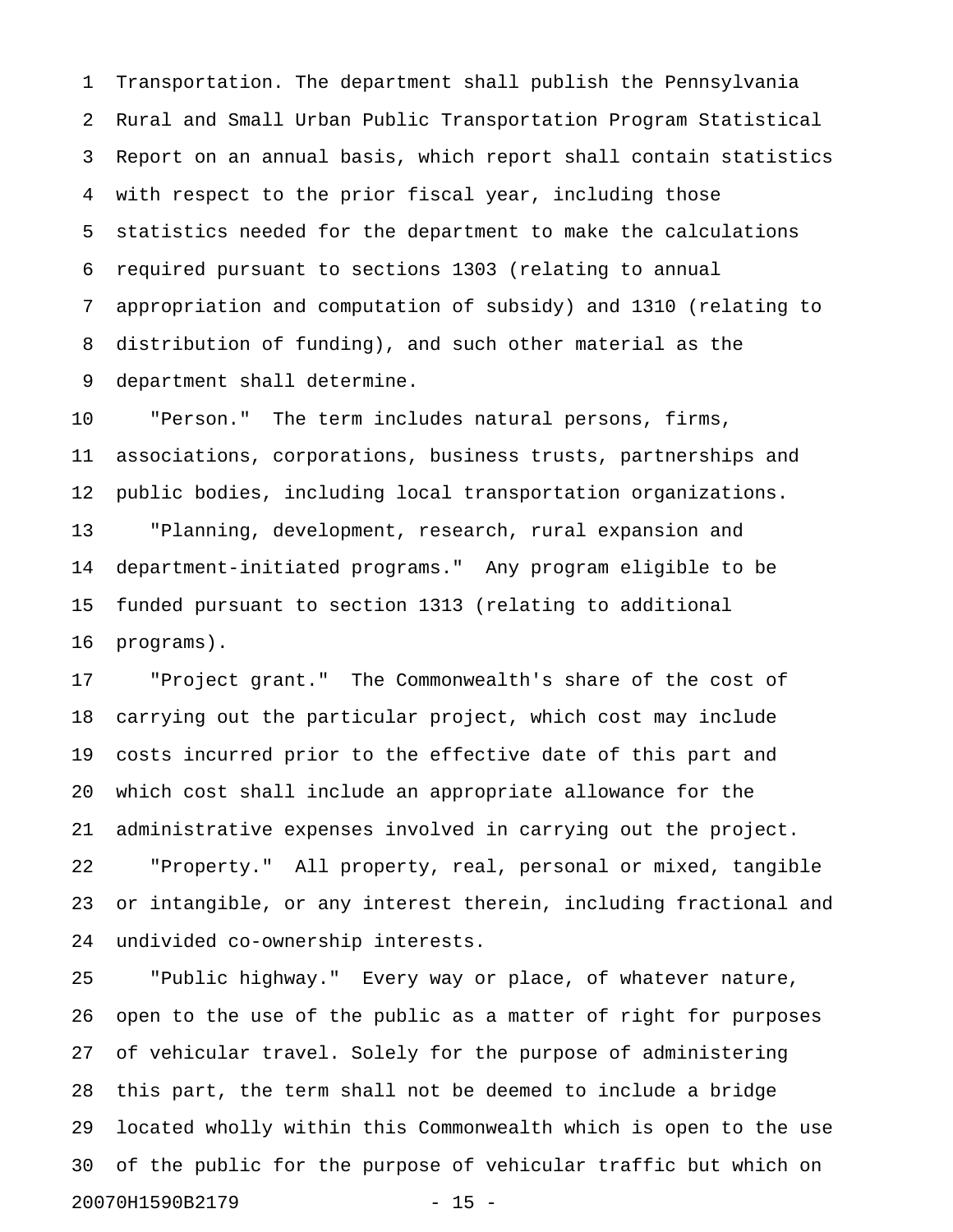1 March 15, 1964, was owned and maintained by a mass 2 transportation or port authority and which comprises a part of 3 the transportation system of the mass transportation or port 4 authority.

5 "Revenue hours." The total amount of time, calculated in 6 hours, during which vehicles of a Class 4 transit entity are in 7 service and available for public use as reported with respect to 8 the most recent fiscal year in the most recently issued 9 Pennsylvania Rural and Small Urban Public Transportation 10 Statistical Report.

11 "Revenue miles." The total number of in-service miles 12 traveled by vehicles of a Class 4 transit entity as reported 13 with respect to the most recent fiscal year in the most recently 14 issued Pennsylvania Rural and Small Urban Public Transportation 15 Statistical Report.

16 "Secretary." The Secretary of Transportation of the 17 Commonwealth.

18 "Shared-ride public transportation services." Demand-19 responsive transportation that is available to the general 20 public, operates on a nonfixed route basis and charges a fare to 21 all riders. For transportation to be included in this definition 22 the first fare-paying passengers to enter the public 23 transportation vehicle must not refuse to share the vehicle with 24 other passengers during a given trip. Services excluded under 25 this definition are: exclusive ride taxi service; charter and 26 sightseeing services; nonpublic transportation; school bus or 27 limousine services.

28 "Transit vehicle." A self-propelled or electrically 29 propelled vehicle designed for carrying 15 or more passengers, 30 exclusive of the driver, other than a taxicab, designed and used 20070H1590B2179 - 16 -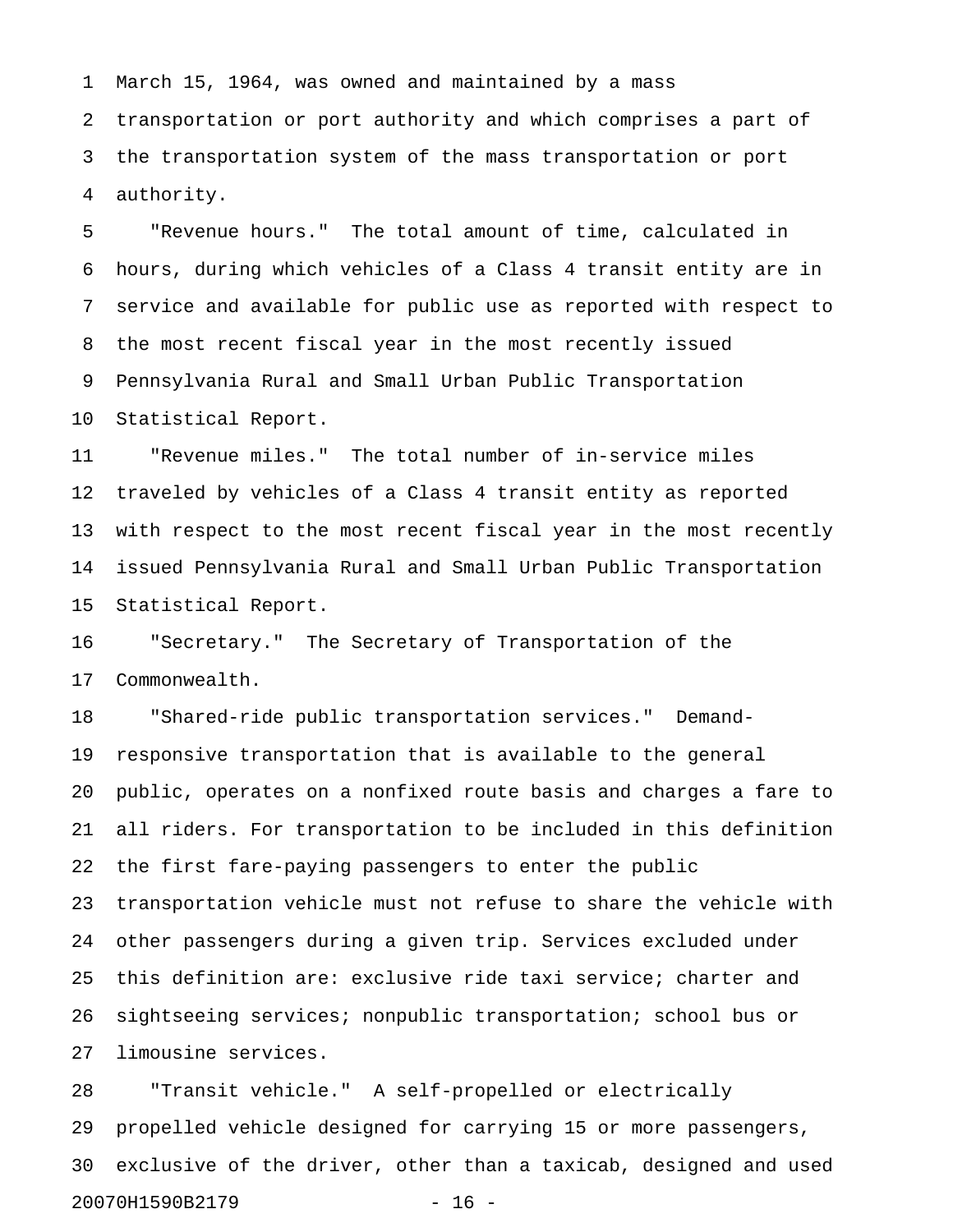1 for the transportation of persons for compensation, including, 2 but not limited to, subway cars, trolleys, trackless trolleys 3 and railroad passenger cars.

4 "Transportation company." Any person, firm or corporation 5 rendering public passenger or public passenger and rail 6 transportation service, with or without the rendering of other 7 service, in this Commonwealth pursuant to common carrier 8 authorization from the Pennsylvania Public Utility Commission or 9 the Interstate Commerce Commission.

10 "Urban common carrier mass transportation." Transportation 11 within an area that includes a municipality or other built-up 12 place which is appropriate, in the judgment of the Department of 13 Transportation, for a common carrier transportation system to 14 serve commuters or others in the locality, taking into 15 consideration the local patterns and trends of urban growth, by 16 bus or rail or other conveyance, either publicly or privately 17 owned, serving the general public. The term does not include 18 school buses or charter or sightseeing service.

19 "Urban Mass Transportation Act of 1964." Public Law 88-365, 20 49 U.S.C. § 1601 et seq.

21 "Urbanized area." A portion of this Commonwealth classified 22 as "urbanized" by the United States Bureau of the Census of the 23 United States Department of Commerce in the 1990 Census of 24 Population or any area in this Commonwealth classified as 25 "urbanized" in any future decennial census of the United States. 26 "Vehicle hours." The total amount of time, calculated in 27 hours, during which vehicles of a local transportation 28 organization or transportation company are in service and 29 available for public use, listed with respect to the most recent 30 fiscal year reported in the most recently issued Pennsylvania 20070H1590B2179 - 17 -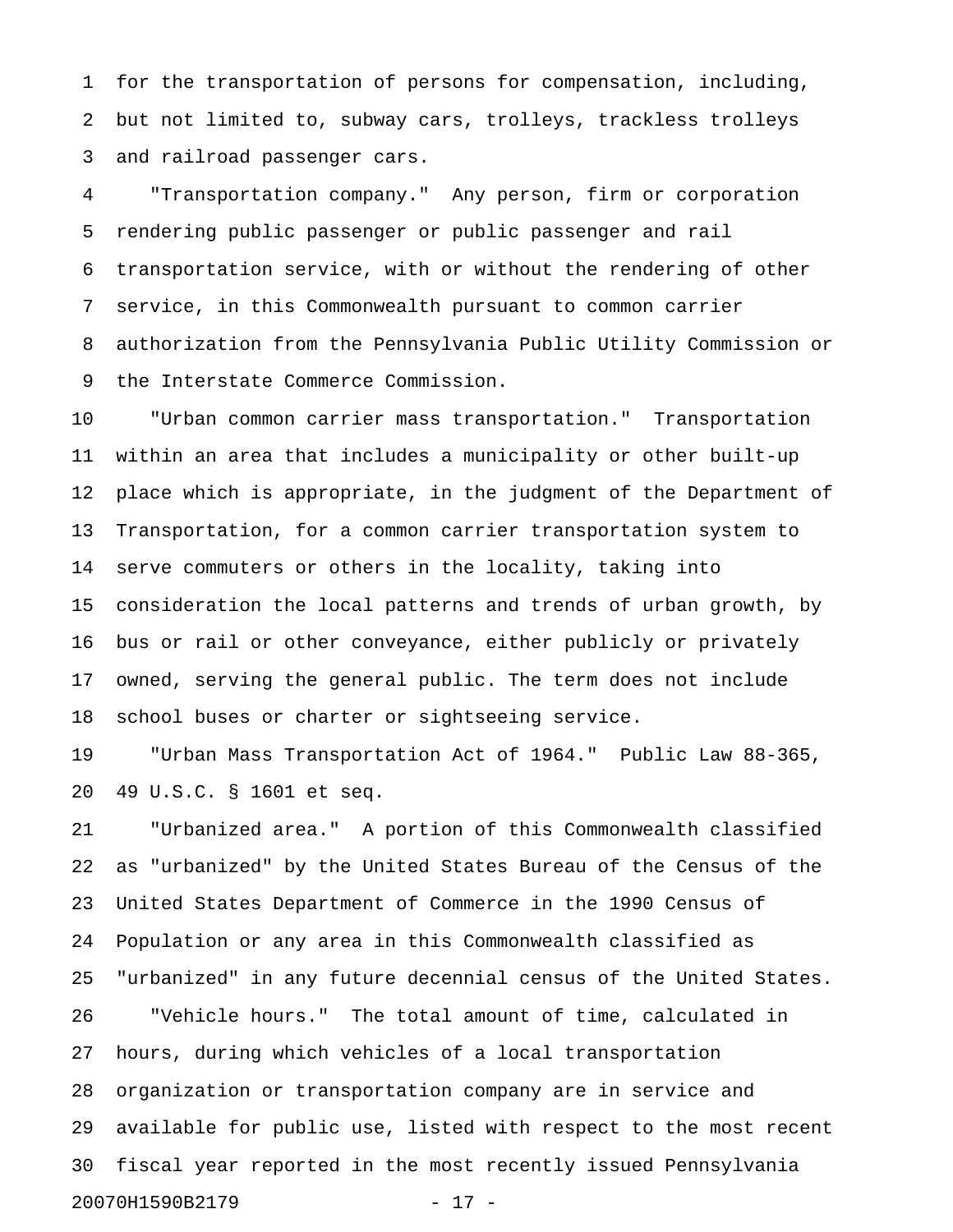1 Mass Transit Statistical Report.

2 "Vehicle maintenance expenses." The categories of costs 3 associated with the inspection, maintenance and repair of 4 vehicles as specified in the National Urban Mass Transportation 5 Statistics, 1989 Section 15 Annual Report, Report No. UMTA-IT-6 06-0352-90-1.

7 "Vehicle miles." The total distance, calculated in miles, 8 which is funded in whole or in part by this part, traveled by 9 vehicles of a local transportation organization or

10 transportation company listed with respect to the most recent 11 fiscal year reported in the most recently issued Pennsylvania 12 Mass Transit Statistical Report.

13 § 1302. Program authorizations.

14 The department is hereby authorized, within the limitations 15 hereinafter provided, and is required where the provisions of 16 section 1303 (relating to annual appropriation and computation 17 of subsidy) apply:

18 (1) To undertake and to provide financial support for 19 research, by contract or otherwise, concerning urban common 20 carrier mass transportation.

21 (2) To make grants to municipalities, counties, or their 22 instrumentalities, and to agencies and instrumentalities of 23 the Commonwealth to supplement Federal or local or Federal 24 and local funds for use:

25 (i) For the purpose of studies, analysis, planning 26 and development of programs for urban common carrier mass 27 transportation service and facilities, and for the 28 purpose of activities related to the planning, 29 engineering and designing of specific projects which are 30 a part of a comprehensive program, including, but not 20070H1590B2179 - 18 -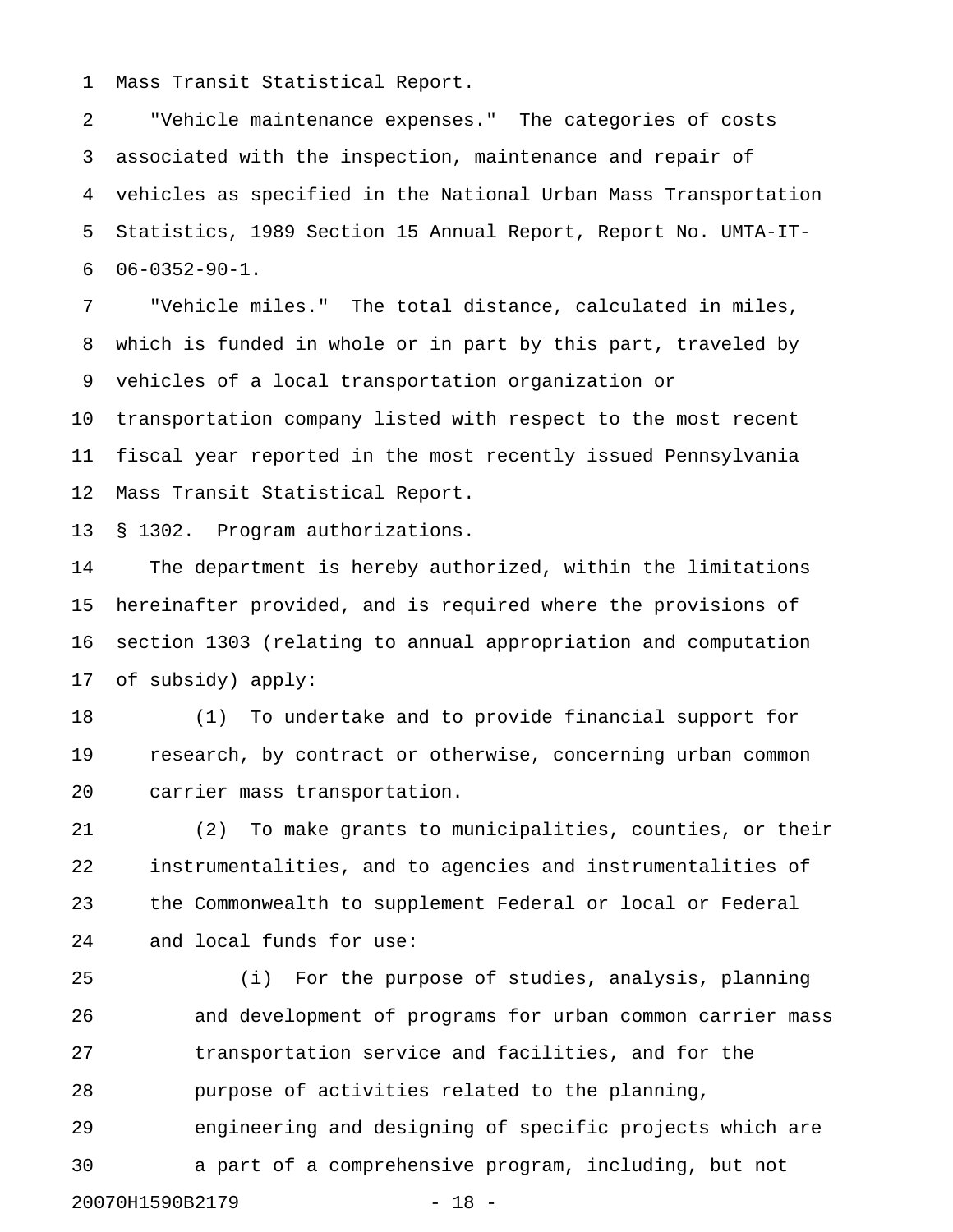1 limited to, activities such as studies related to 2 management, operations, capital requirements and economic 3 feasibility, to the preparation of engineering and 4 architectural surveys, plans and specifications and to 5 other similar or related activities preliminary to and in 6 preparation for the construction, acquisition or improved 7 operation of urban common carrier mass transportation 8 systems, facilities and equipment. State funding under 9 this subparagraph shall not exceed five-sixths of the 10 non-Federal share of the project costs.

11 (ii) To provide for research, development and 12 demonstration projects in all phases of urban common 13 carrier mass transportation, including the development, 14 testing and demonstration of new facilities, equipment, 15 techniques and methods, to assist in the solution of 16 urban transportation problems, in the improvement of mass 17 transportation service and the contribution of such 18 service toward meeting total urban transportation needs 19 at minimum cost. State funding under this subparagraph 20 shall not exceed five-sixths of the non-Federal share of 21 the project costs.

22 (iii) To assist in providing grants to continue 23 necessary service to the public, to permit needed 24 improvements in service which are not self-supporting, to 25 permit service which may be socially desirable but 26 economically unjustified, and otherwise for any purpose 27 in furtherance of urban common carrier mass 28 transportation. The methodology for calculating the 29 amount of the grant under this subparagraph shall be 30 determined in accordance with section 1303. Each grant to 20070H1590B2179 - 19 -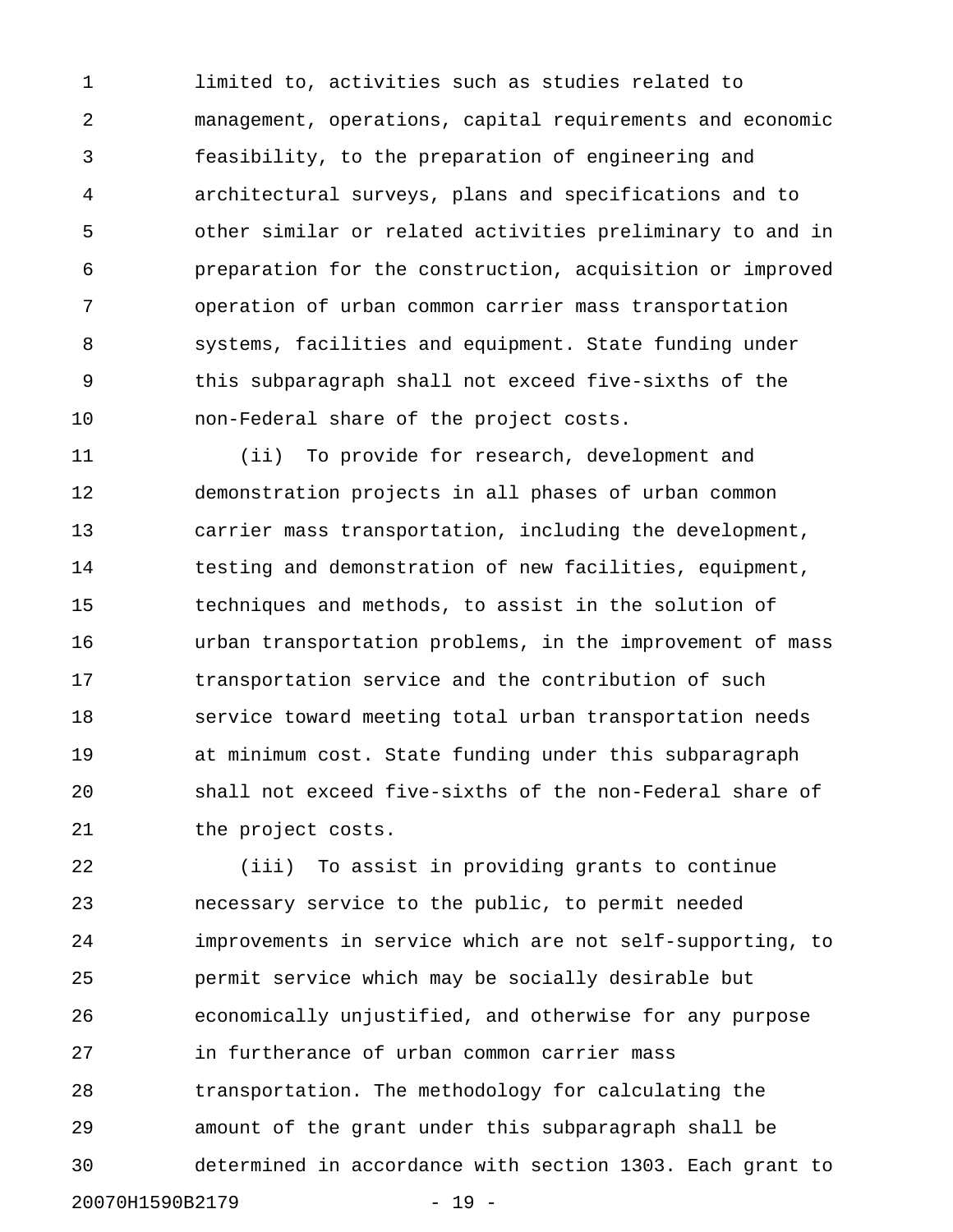1 a Class 1 transit entity, to a Class 2 transit entity or 2 to a Class 3 transit entity made pursuant to this 3 paragraph shall be matched by local or private funding in 4 an amount not less than one-third of the total State 5 grant made pursuant to section 1303(b). Any grants to 6 Class 3 transit entities may, however, be matched by an 7 amount not less than the amount of local or private 8 funding which is specified in the State contract for the 9 1990-1991 fiscal year if the department shall have 10 received a certification from such Class 3 transit entity 11 that such lower level of local or private funding is 12 adequate to prevent significant service reductions or 13 passenger fare increases.

14 (3) To make grants to any transportation company or 15 companies for use in providing necessary service to the 16 public, to permit needed improvements in services which are 17 not self-supporting, to permit services which may be socially 18 desirable but economically unjustified, and otherwise for any 19 purpose in furtherance of urban common carrier mass 20 transportation. In view of the particular sensitivity of 21 special instrumentalities and agencies of the Commonwealth 22 created to serve or coordinate the local transportation needs 23 of substantial metropolitan areas, no grant moneys may be 24 used exclusively or principally in the local service area of 25 any such agency or instrumentality in which a city or county 26 of the first or second class has membership, except in 27 accordance with a system of priorities agreed upon by the 28 department and such agency or instrumentality. In the case of 29 a grant where the moneys granted will be used for an activity 30 to be conducted exclusively or principally within the local 20070H1590B2179 - 20 -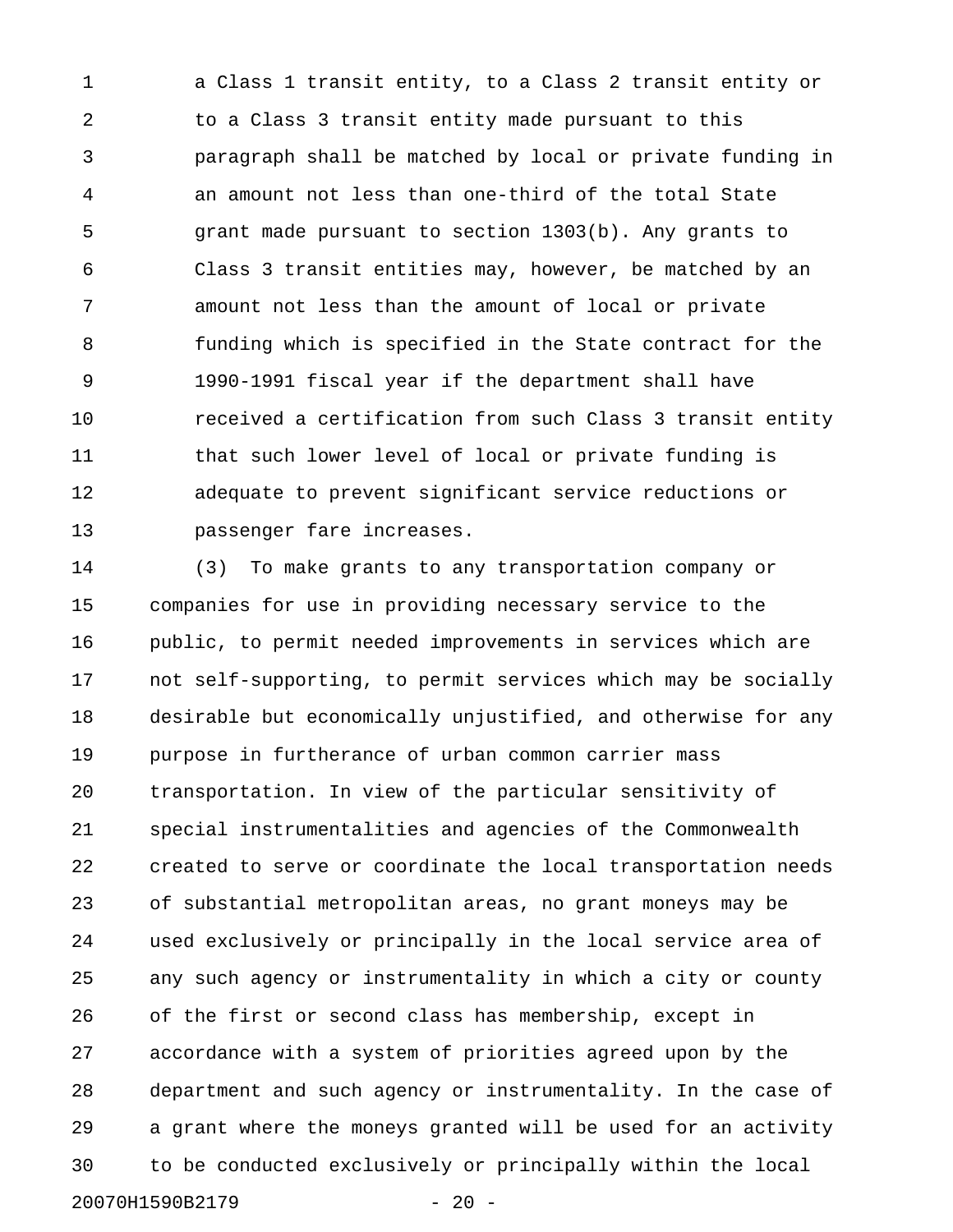1 service areas of such agency or instrumentality, no grant 2 moneys may be used except in accordance with agreements by 3 the department and such agency or instrumentality with 4 respect to such use. In the case of a grant not falling 5 within the scope of the preceding sentence but where moneys 6 granted will be used both within and without the local 7 service area of such agency or instrumentality, the grant 8 shall require that the routes, schedules and fares applicable 9 only within such service areas shall be those mutually agreed 10 upon by the department and such agency or instrumentality. No 11 agreement referred to in this paragraph shall impair, 12 suspend, reduce, enlarge or extend or affect in any manner 13 the powers of the Pennsylvania Public Utility Commission or 14 the Interstate Commerce Commission otherwise applicable by 15 law. Each grant to a Class 1 transit entity, to a Class 2 16 transit entity or to a Class 3 transit entity made pursuant 17 to this paragraph shall be matched by local or private 18 funding in an amount not less than one-third of the total 19 State grant made pursuant to section 1303(b). Any grants to 20 Class 3 transit entities may, however, be matched by an 21 amount not less than the amount of local or private funding 22 which is specified in the State contract for the 1990-1991 23 fiscal year if the department shall have received a 24 certification from such Class 3 transit entity that such 25 lower level of local or private funding is adequate to 26 prevent significant service reductions and/or passenger fare 27 increases.

28 (4) In connection with privately or locally assisted 29 capital projects or capital projects financed with private or 30 local and Federal funds, to make grants for approved capital 20070H1590B2179 - 21 -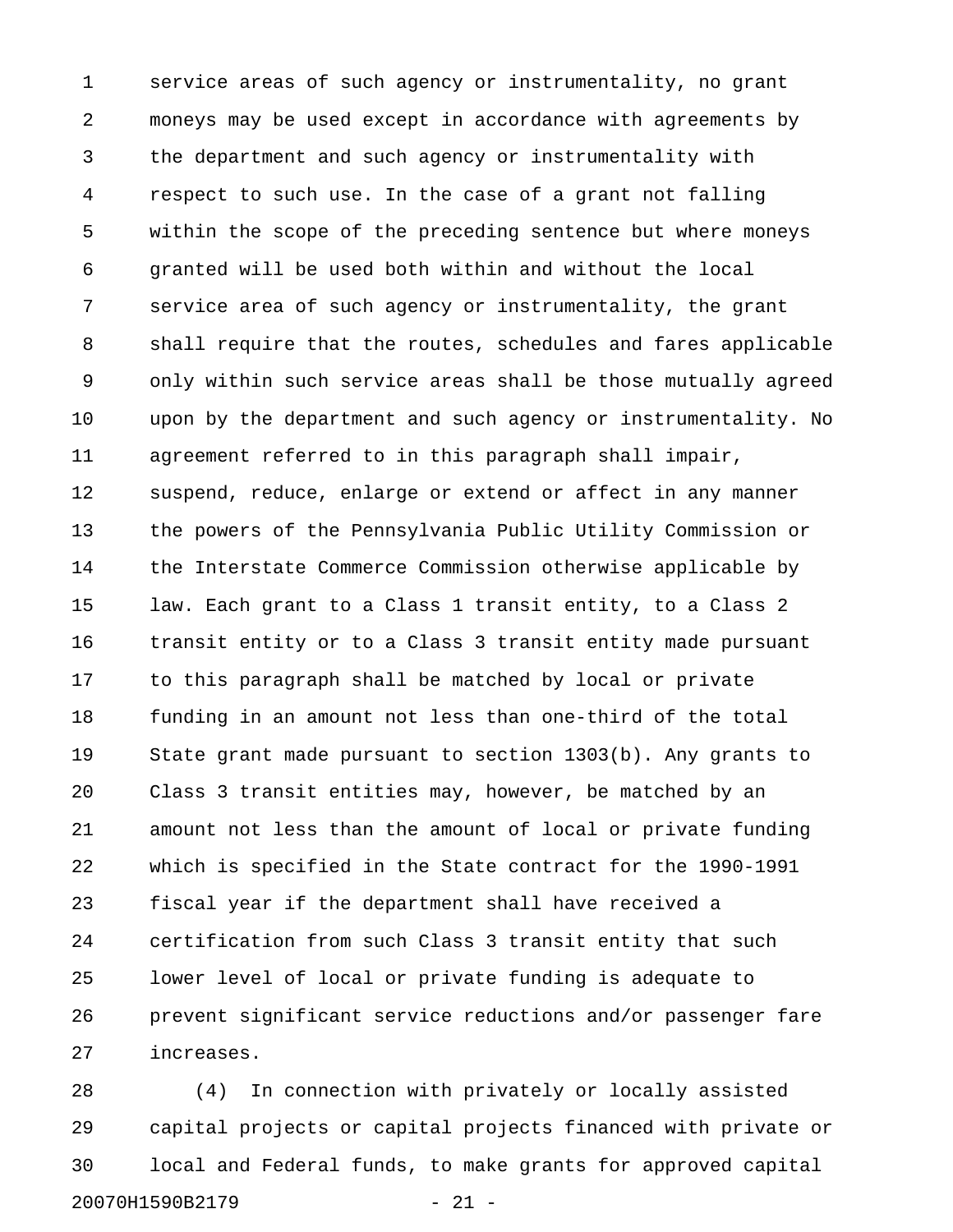1 projects to a local transportation organization or a 2 transportation company, including the acquisition, 3 construction, reconstruction and improvement of facilities 4 and equipment, buses and other rolling stock, and other real 5 or personal property, including land (but not public 6 highways), needed for an efficient and coordinated mass 7 transportation system for use, by operation, lease or 8 otherwise, in urban common carrier mass transportation 9 service and in coordinating such service with highway and 10 other transportation. No capital project grant shall be made 11 for the purpose of financing, directly or indirectly, the 12 acquisition of any interest in, or the purchase of any 13 facilities or other property of, a private urban common 14 carrier mass transportation company. Each capital project 15 shall be based on a program or plan approved by the 16 department. No capital project grant shall exceed five-sixths 17 of the non-Federal share, subject, however, to the following 18 specific exceptions:

19 (i) If two or more capital projects are combined for 20 financing purposes, the amount of department funds used 21 for any one of such projects may exceed five-sixths of 22 the non-Federal share, provided that the total amount of 23 department funds provided for all the projects so 24 combined does not exceed five-sixths of the total non-25 Federal share of all of the projects so combined.

26 (ii) If a capital project is eligible to receive 27 Federal financial assistance under the Urban Mass 28 Transportation Act of 1964 and if the project application 29 for such Federal financial assistance has been rejected 30 or delayed because of a lack of Federal funds or if the 20070H1590B2179 - 22 -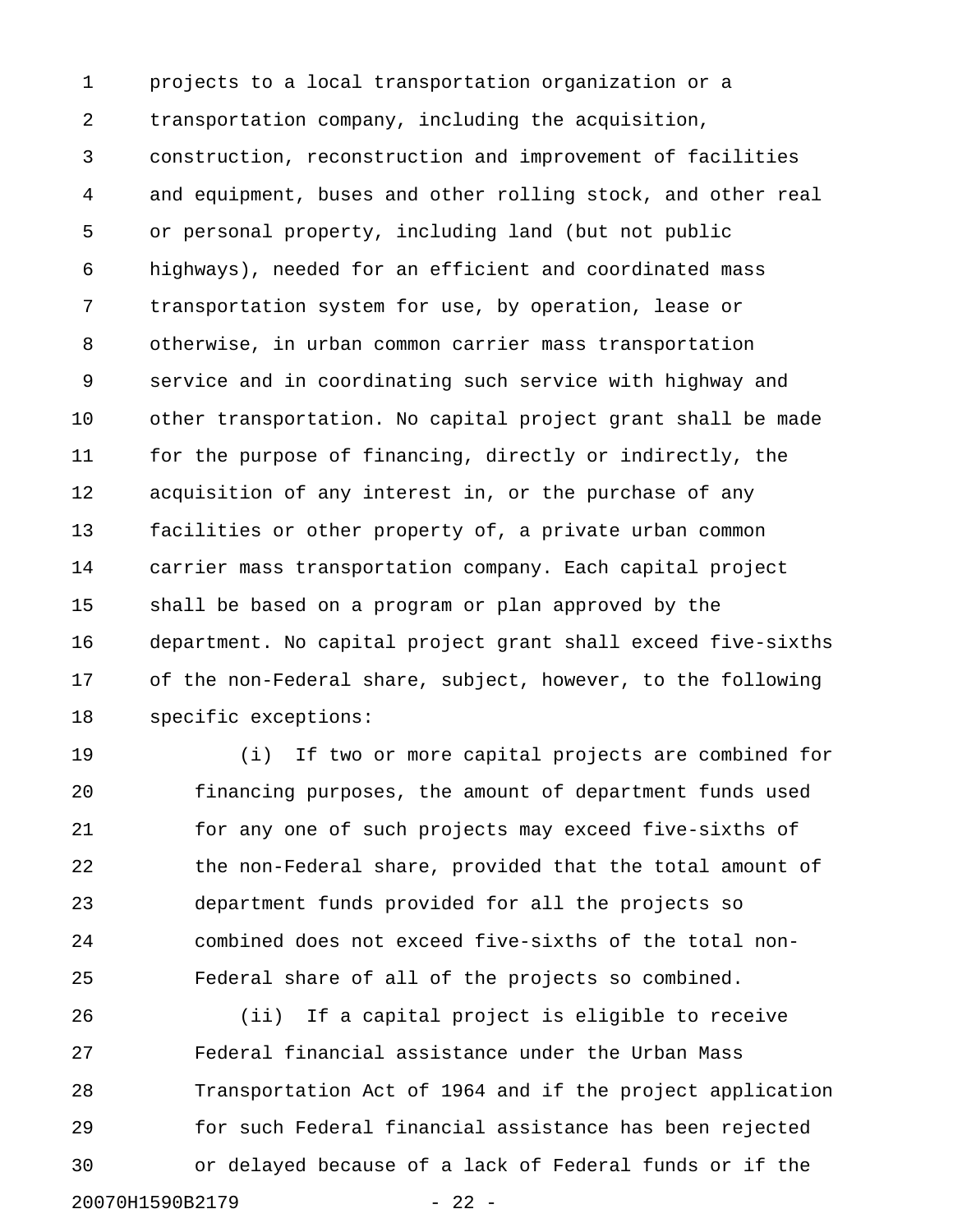1 normal amount of Federal grant cannot be provided because 2 of a lack of Federal funds and if the department has 3 determined that the capital project is essential and 4 should proceed without delay, department funds for such 5 capital project may be increased temporarily to finance 6 the entire net project cost, with the requirement that, 7 upon the availability of additional Federal funds and the 8 making to the capital project of a new or an additional 9 Federal grant, the amount of department funds in excess 10 of five-sixths of the non-Federal share be refunded to 11 the department or be applied as the department may direct 12 to help meet the department's share of the cost of 13 another project in which the department is a participant.

14 (iii) If a project is ineligible to receive Federal 15 financial assistance under the Urban Mass Transportation 16 Act of 1964 and if the department has determined that the 17 project is essential and should proceed without delay, 18 the amount of department funds for such project shall be 19 limited to an amount not to exceed one-half of the net 20 project cost.

21 (5) To make grants from the State Lottery Fund in 22 accordance with Chapter 7 of the act of August 14, 1991 23 (P.L.342, No.36), known as the Lottery Fund Preservation Act.

24 (6) To participate in a pooled bus acquisition program 25 with transportation companies or local transportation 26 organizations and the Federal Government for the purpose of 27 making buses available to transportation companies or local 28 transportation organizations for use in urban common carrier 29 mass transportation service, in accordance with the following 30 procedures:

20070H1590B2179 - 23 -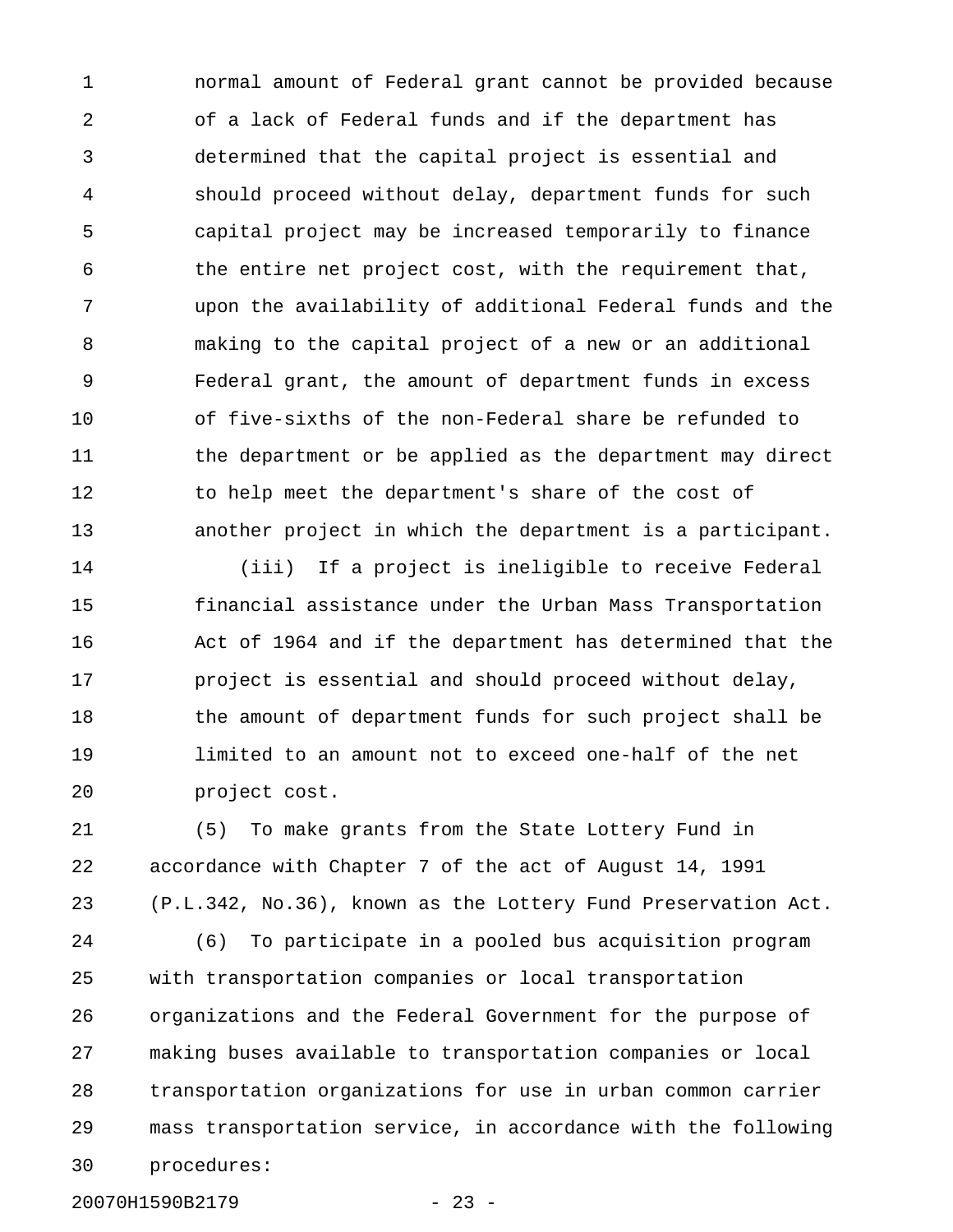1 (i) The department may apply to the Urban Mass 2 Transportation Administration of the United States 3 Department of Transportation for the Federal share of any 4 pooled-bus acquisition project.

5 (ii) The department may, with the assistance of the 6 Department of General Services or a special group 7 comprised of representatives of the transportation 8 companies or local transportation organizations within 9 the Commonwealth, write specifications for and order 10 buses on behalf of any number of transportation companies 11 or local transportation organizations desiring bus 12 acquisition under this program.

13 (iii) Before any order for buses is placed by the 14 department with a manufacturer, the department shall 15 secure written assurance from the Federal Government of 16 the availability of Federal financial assistance for such 17 bus acquisitions. The department shall also secure 18 written obligations by the transportation companies or 19 local transportation organizations participating in such 20 bus acquisitions that they will accept delivery of such 21 buses at the appropriate time and will supply local 22 funding in accordance with subparagraph (iv).

23 (iv) Funding for this program shall be: four-fifths 24 Federal, one-sixth State and one-thirtieth from local 25 sources; however, the local share of program costs may be 26 advanced to the manufacturer by the Commonwealth at the 27 time of purchase. Repayments to the Commonwealth of such 28 advancements shall be considered as augmentations to the 29 fund from which the funds were advanced. No part of the 30 Federal share shall be advanced by the Commonwealth in 20070H1590B2179 - 24 -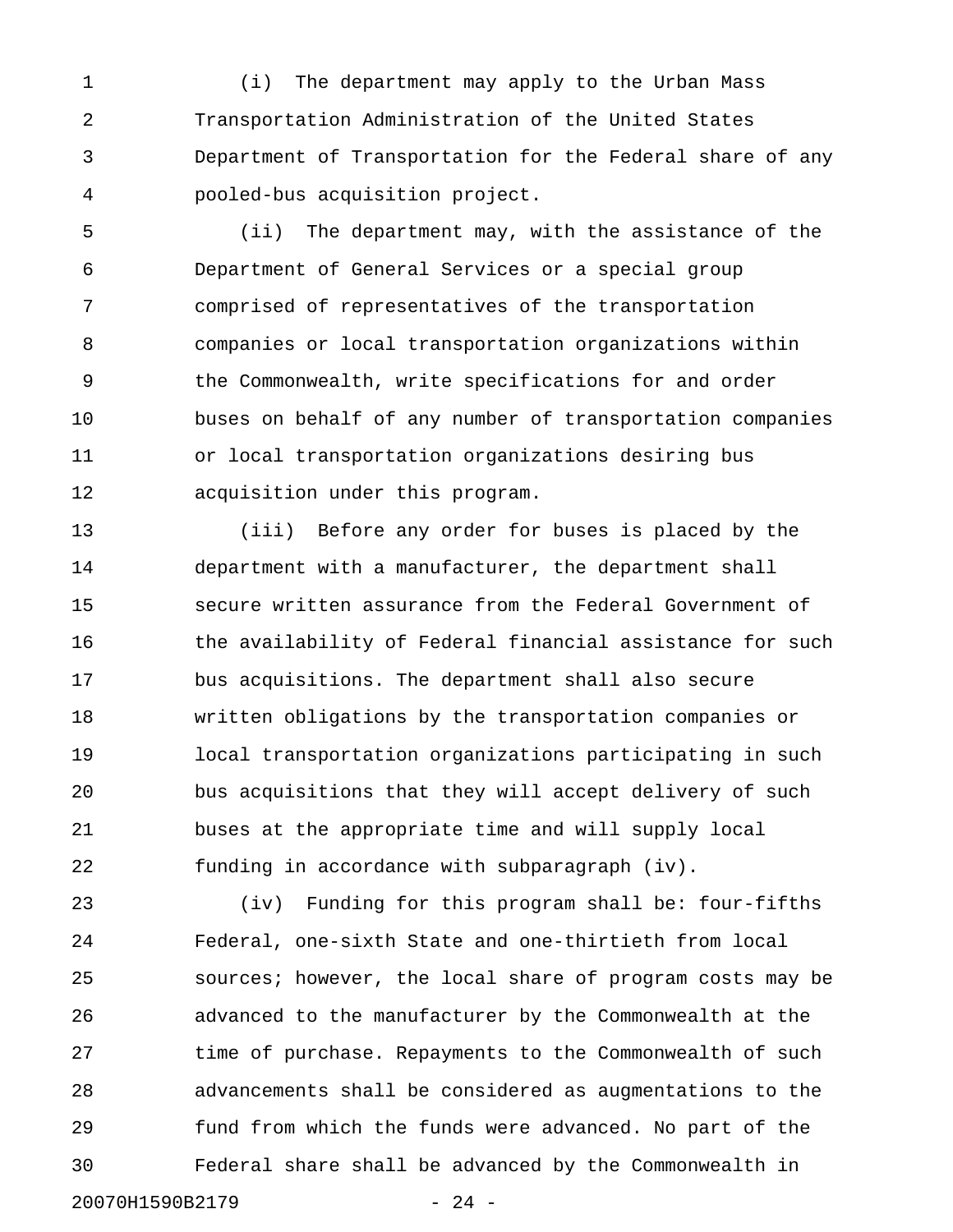1 anticipation of reimbursement.

2 (v) The Commonwealth may take title to and delivery 3 of vehicles acquired pursuant to this program for 4 eventual transfer to transportation companies or local 5 transportation organizations.

6 (vi) All bus acquisitions under this program shall 7 be made in accordance with a system of competitive 8 bidding.

9 (vii) At its discretion, the department may organize 10 and fund, with Commonwealth funds, postacquisition 11 studies reasonably related to any pooled-bus acquisition 12 made pursuant to this section, including, but not limited 13 to, a vehicle inspection study at an appropriate interval 14 or intervals following acquisition in order to monitor 15 the condition of any vehicle purchased pursuant to this 16 section.

17 § 1303. Annual appropriation and computation of subsidy.

18 (a) General rule.--Beginning with the 1991-1992 fiscal year, 19 the Commonwealth shall annually determine the level of 20 appropriation for public transportation assistance, using the 21 standards contained in this section, to sufficiently fund and to 22 make fully operative section 1302(2)(iii) and (3) (relating to 23 program authorizations).

24 (b) Distribution as grants.--The General Assembly shall 25 annually make an appropriation to the department for 26 distribution as grants to local transportation organizations and 27 transportation companies. The total amount of moneys 28 appropriated shall be distributed by the department as grants to 29 local transportation organizations and transportation companies 30 in accordance with the provisions of this section. 20070H1590B2179 - 25 -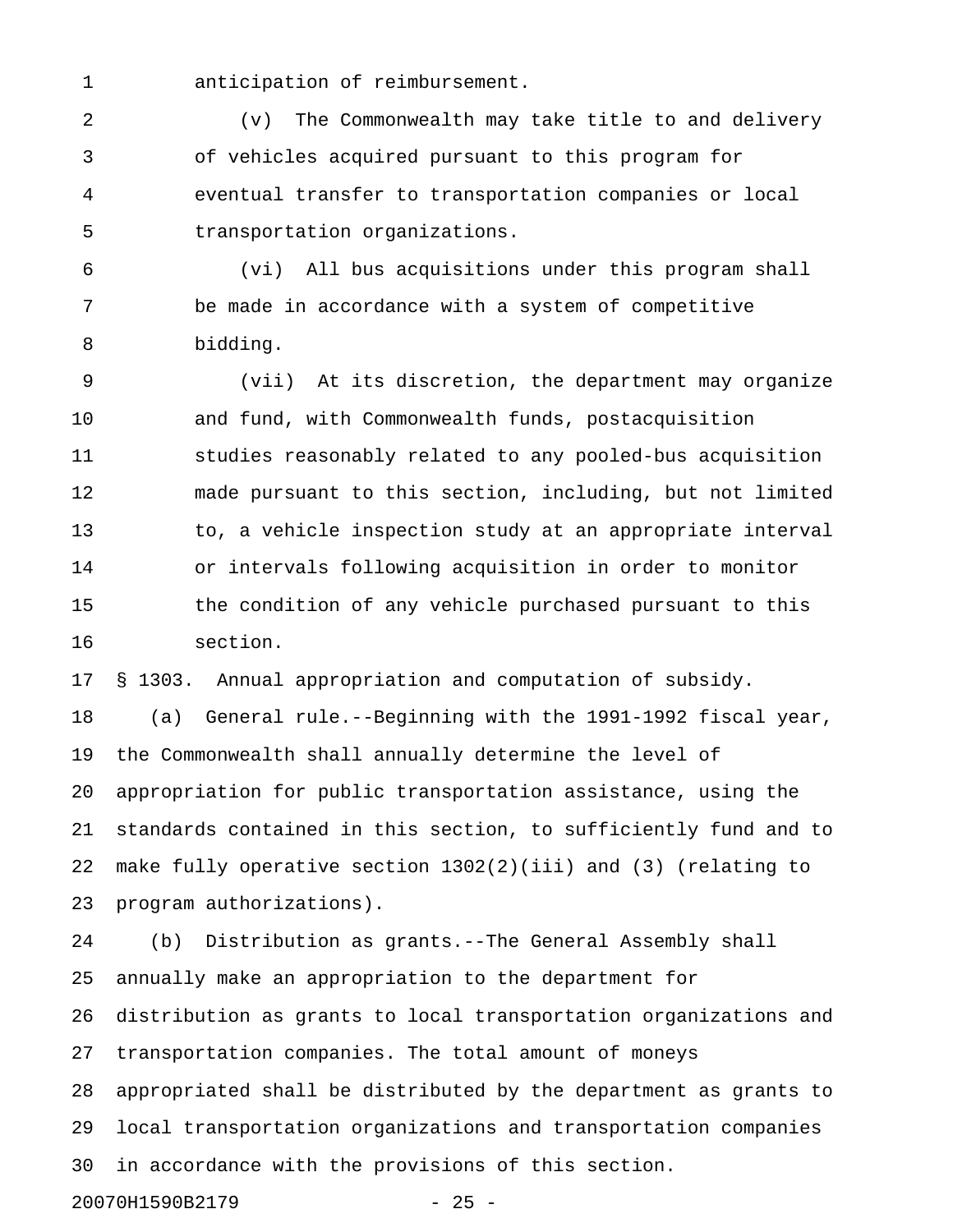1 (c) Distribution formula.--The department shall distribute 2 the total amount appropriated under subsection (b) in the 3 following manner:

4 (1) The department shall calculate the Class 4 transit 5 entity share for the fiscal year.

6 (2) The department shall then calculate the amount of 7 grant due to each Class 4 transit entity as follows:

8 (i) From the Class 4 transit entity share, each 9 Class 4 transit entity shall first receive an amount 10 equal to 100% of its Class 4 transit entity adjusted base 11 grant.

12 (ii) With respect to any portion of the Class 4 13 transit entity share remaining after each Class 4 transit 14 entity receives an amount equal to 100% of its Class 4 15 transit entity adjusted base grant:

16 (A) Fifty percent of such excess shall be 17 distributed to Class 4 transit entities based upon 18 the percentage of the total amount of all Class 4 19 transit entity adjusted base grants given to Class 4 20 transit entities which a particular Class 4 transit 21 entity received.

22 (B) Twenty-five percent of such excess shall be 23 distributed to Class 4 transit entities based upon 24 each transit entity's Class 4 revenue mile 25 percentage. The actual amount received by each Class 26 4 transit entity under this clause shall be 27 determined by multiplying a particular Class 4 28 transit entity's Class 4 revenue mile percentage 29 times 25% of such excess of the Class 4 transit 30 entity share.

20070H1590B2179 - 26 -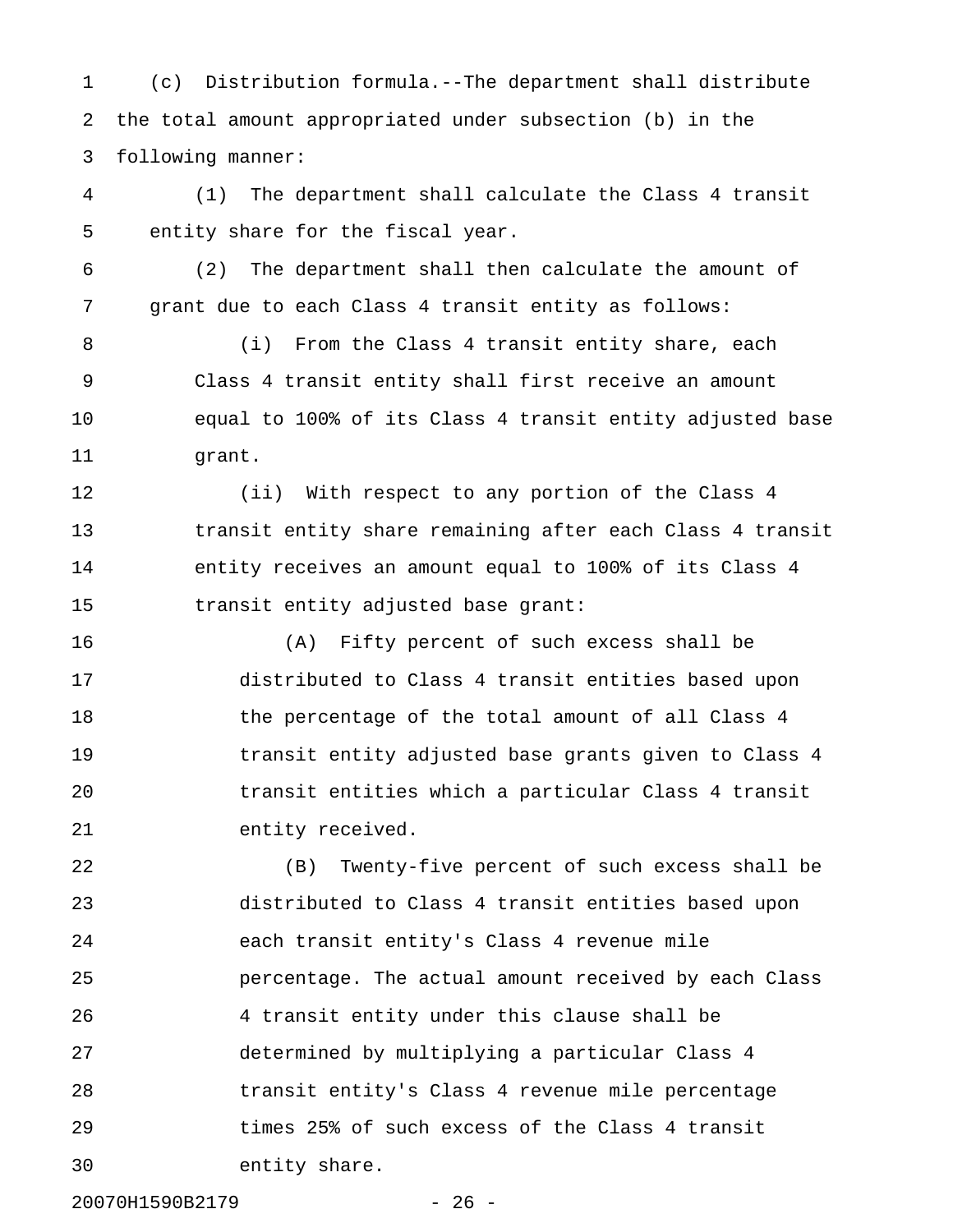1 (C) Twenty-five percent of such excess shall be 2 distributed to Class 4 transit entities based upon 3 each transit entity's Class 4 revenue hour 4 percentage. The actual amount received by each Class 5 4 transit entity under this clause shall be 6 determined by multiplying a particular Class 4 7 transit entity's Class 4 revenue hour percentage 8 times 25% of such excess of the Class 4 transit 9 entity share.

10 (3) All Class 4 transit entities may utilize all of the 11 funds received pursuant to this section for any purpose in 12 furtherance of public transportation. Each grant made to a 13 Class 4 transit entity pursuant to this section shall, 14 however, be matched by local or private funding in an amount 15 not less than one-third of the total State grant made 16 pursuant to subsection (c). Additionally, any grants to Class 17 4 transit entities may be matched by an amount not less than 18 the amount of local or private funding which is specified in 19 the State contract for the 1990-1991 fiscal year if the 20 department shall have received a certification from such 21 Class 4 transit entity that such lower level of local or 22 private funding is adequate to prevent significant service 23 reductions or passenger fare increases.

24 (4) The department shall calculate the Class 1 transit 25 entity share, the Class 2 transit entity share and the Class 26 3 transit entity share for the fiscal year.

27 (5) The department shall then calculate the amount of 28 grant due to each local transportation organization and 29 transportation company as follows:

30 (i) Each Class 1 transit entity shall receive a 20070H1590B2179 - 27 -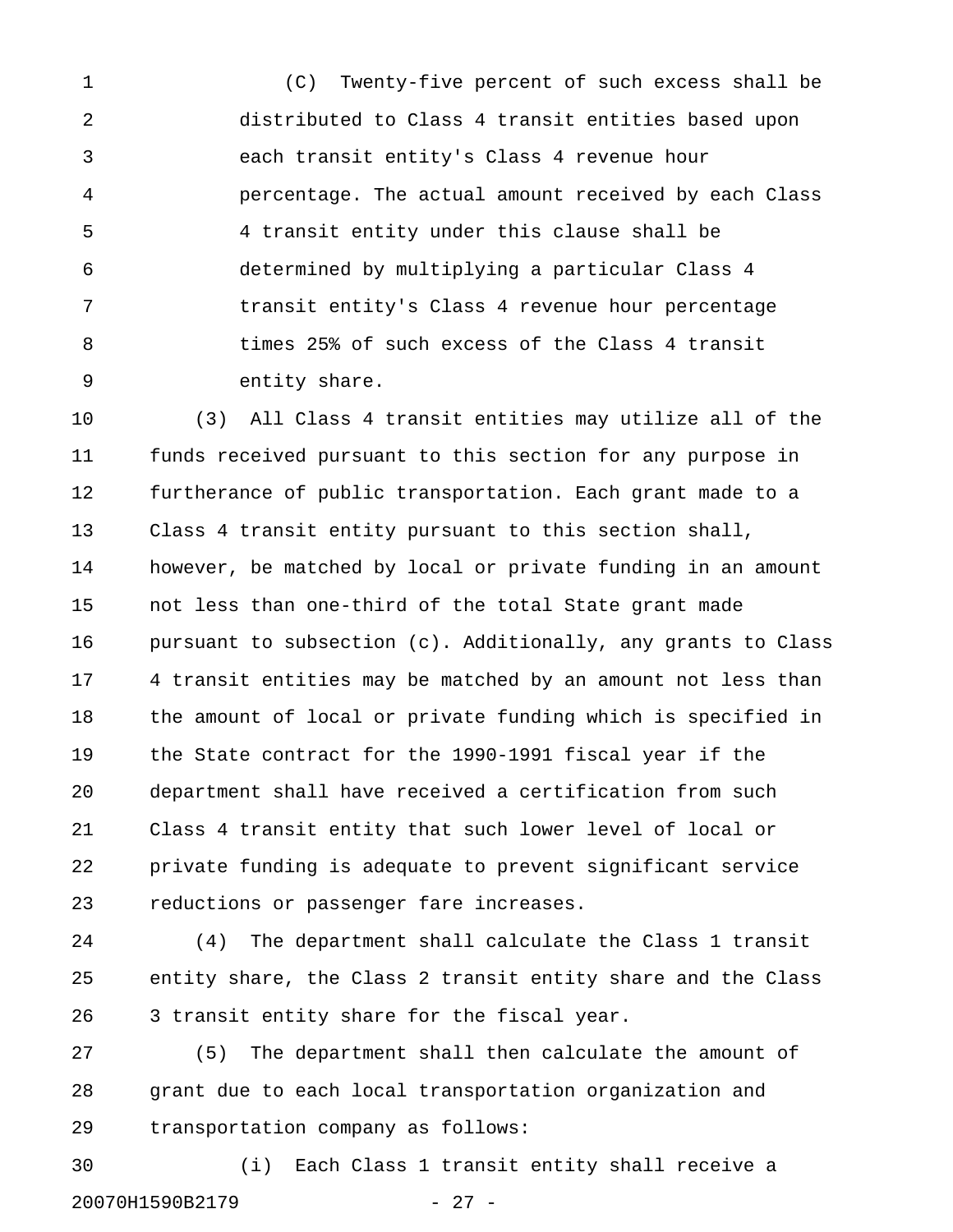1 prorata share of the Class 1 transit entity share. If 2 there is only one Class 1 transit entity, it shall 3 receive the entire Class 1 transit entity share.

4 (ii) Each Class 2 transit entity shall receive a 5 prorata share of the Class 2 transit entity share. If 6 there is only one Class 2 transit entity, it shall 7 **receive the entire Class 2 transit entity share.** 

8 (iii) Each Class 3 transit entity shall receive a 9 portion of the Class 3 transit entity share calculated as 10 follows:

11 (A) From the Class 3 transit entity share, each 12 Class 3 transit entity shall first receive an amount 13 equal to 100% of its Class 3 transit entity adjusted 14 base grant.

15 (B) With respect to any portion of the Class 3 16 transit entity share remaining after each Class 3 17 transit entity receives an amount equal to 100% of 18 its Class 3 transit entity adjusted base grant:

19 (I) Fifty percent of such excess shall be 20 distributed to Class 3 transit entities based 21 upon the percentage of all Class 3 transit entity 22 adjusted base grants given to Class 3 transit 23 entities which a particular Class 3 transit 24 entity received.

25 (II) Twenty-five percent of such excess 26 shall be distributed to Class 3 transit entities 27 based upon each transit entity's Class 3 vehicle 28 mile percentage. The actual amount received by 29 each Class 3 transit entity under this subclause 30 shall be determined by multiplying a particular

20070H1590B2179 - 28 -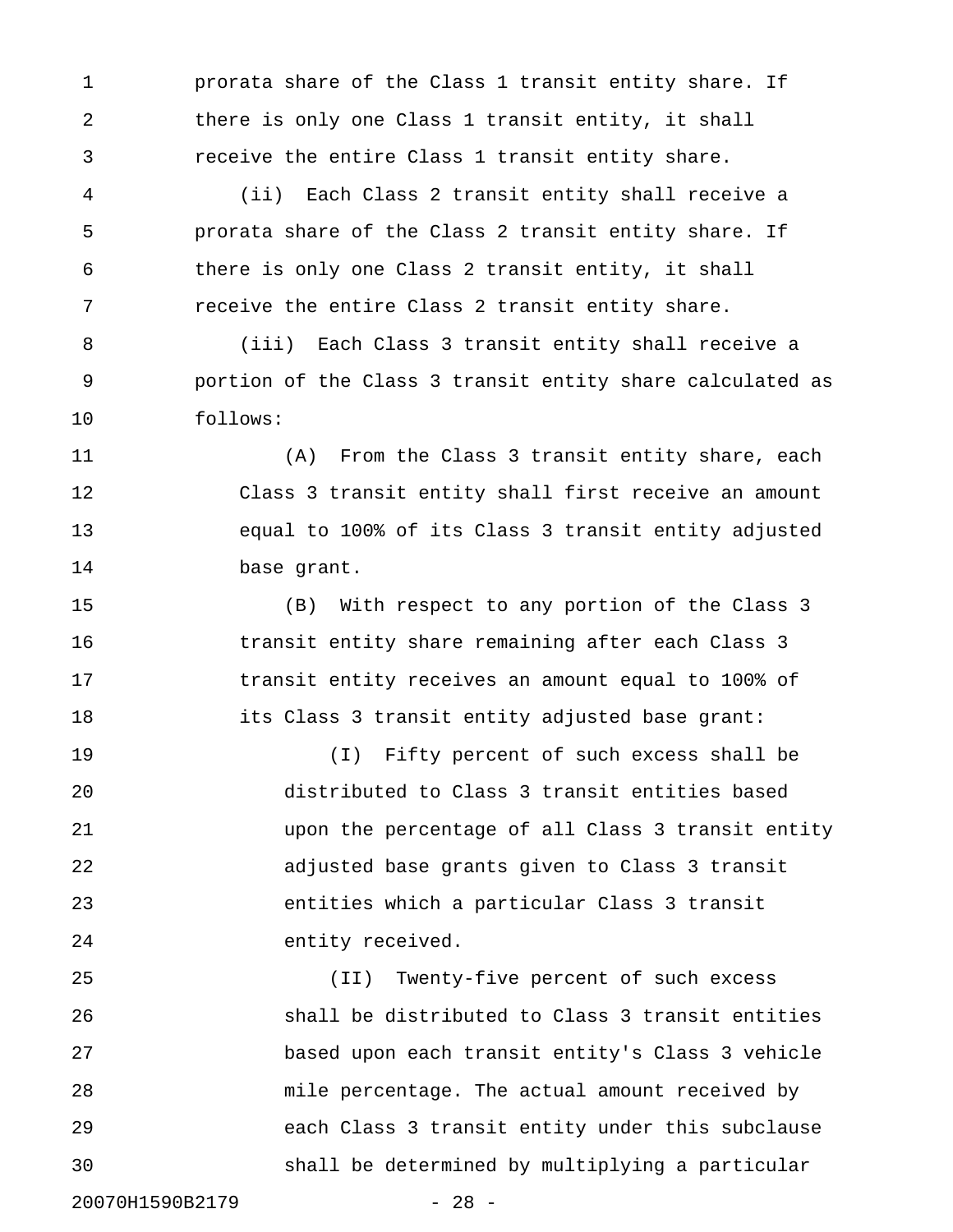1 Class 3 transit entity's Class 3 vehicle mile 2 percentage times 25% of such excess of the Class 3 3 transit entity share.

4 (III) Twenty-five percent of such excess 5 shall be distributed to Class 3 transit entities 6 based upon each Class 3 transit entity's Class 3 7 operating revenue percentage. The actual amount 8 received by each Class 3 transit entity under 9 this subclause shall be determined by multiplying 10 a particular Class 3 transit entity's Class 3 11 operating revenue percentage times 25% of such 12 excess of the Class 3 transit entity share.

13 (6) On or about each July 1, October 1, January 1 and 14 April 1 of each year commencing July 1, 1987, the department 15 shall disburse 25% of the total annual amount due to each 16 local transportation organization or transportation company 17 calculated in accordance with this section.

18 (d) New organizations.--Should a new local transportation 19 organization or transportation company be established and meet 20 the criteria of a Class 1 transit entity, Class 2 transit 21 entity, Class 3 transit entity or Class 4 transit entity as such 22 criteria are set forth in section 1301 (relating to 23 definitions), the department shall make an appropriate 24 determination as to the level of grant to which such local 25 transportation organization or transportation company shall be 26 entitled. This determination shall include, but shall not be 27 limited to, a determination as to an appropriate adjusted base 28 grant for that local transportation organization or 29 transportation company and a determination of appropriate 30 adjustments to class percentages or transit entity shares. 20070H1590B2179 - 29 -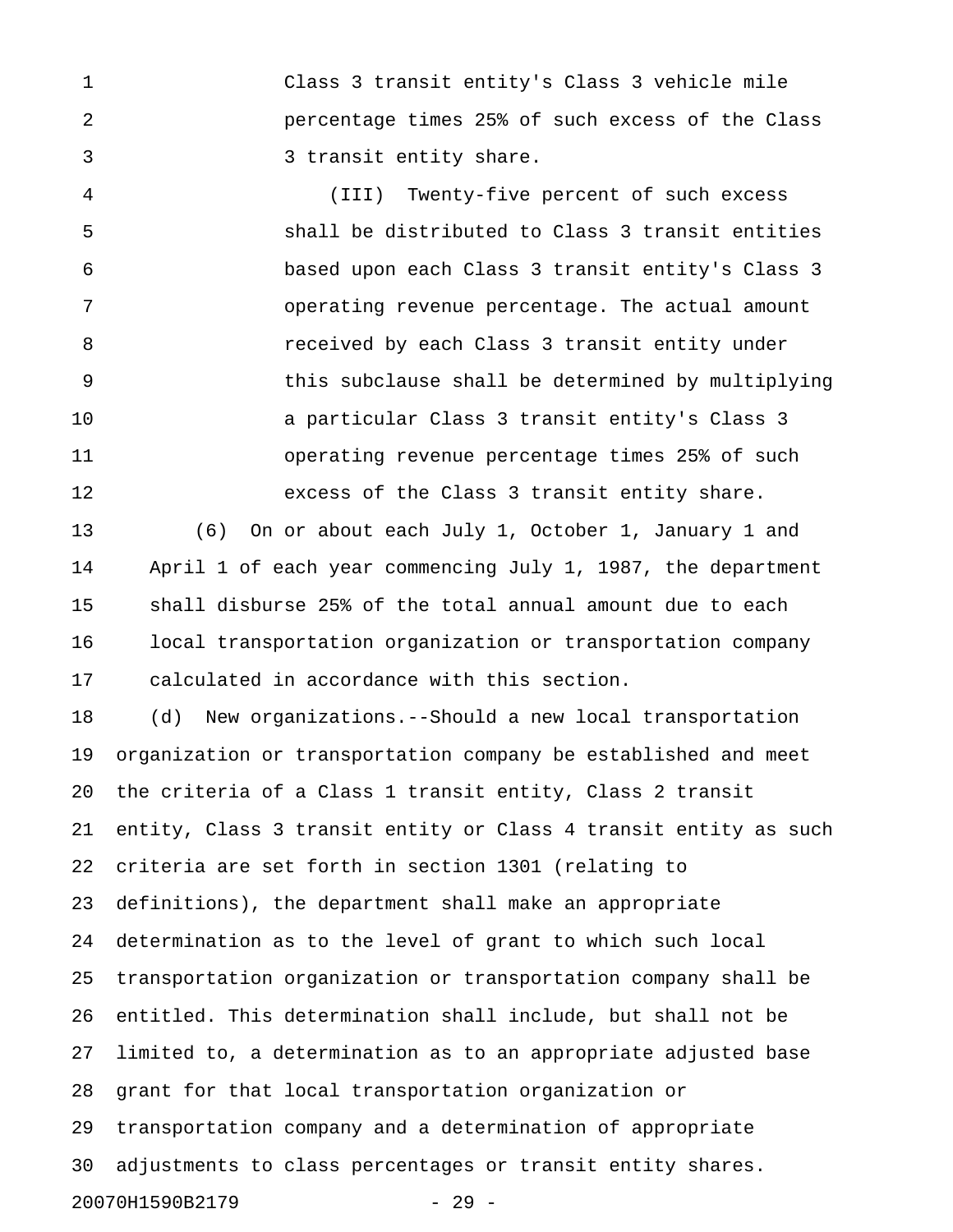1 (e) Change to different entity class.--If, during any fiscal 2 year, either the number of vehicles operated by a local 3 transportation organization or transportation company or the 4 area served by such a local transportation organization or 5 transportation company changes so that the local transportation 6 organization or transportation company meets the criteria for a 7 different transit entity class, as such criteria are set forth 8 in section 1301, on or before July 15 of the fiscal year which 9 follows such a change and in each fiscal year thereafter, the 10 department shall reflect any change in the transit entity class 11 of such a local transportation organization or transportation 12 company in its calculation of the transit entity shares for each 13 transit entity class for that and subsequent fiscal years. In 14 its calculation of the transit entity shares for each transit 15 entity class required by this section, for the fiscal year 16 following the change in a local transportation organization or 17 transportation company's transit entity class and thereafter, 18 the department shall include the amount of the transit entity 19 share allocated to such a local transportation organization or 20 transportation company for the fiscal year prior to the change 21 in the transit entity class, in the transit entity share for the 22 new transit entity class of such a local transportation 23 organization or transportation company, and shall delete an 24 equal amount from the transit entity share for the transit 25 entity class for which such a local transportation organization 26 or transportation company no longer meets the criteria in the 27 new fiscal year or thereafter.

28 (f) Rates, fares and charges.--

29 (1) Each local transportation organization or 30 transportation company receiving moneys pursuant to this 20070H1590B2179 - 30 -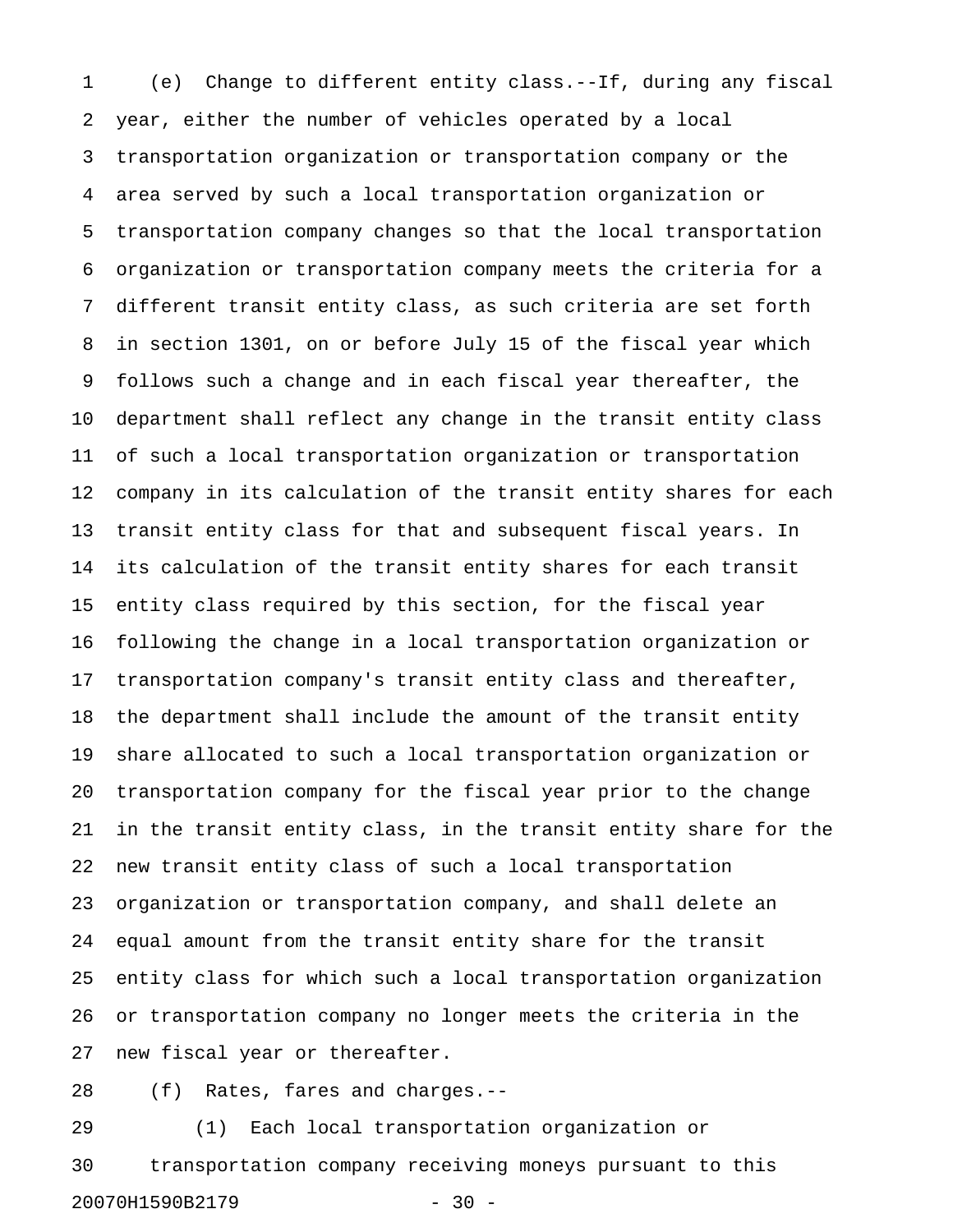1 section shall annually fix such rates, fares and charges in 2 such manner that they shall be at all times sufficient in the 3 aggregate, and in conjunction with any moneys received from 4 Federal or other sources, and any other income available to 5 such organization or company, to provide funds for the 6 payment of all operating costs and expenses which shall be 7 incurred by such organization or company.

8 (2) In order to be eligible for the moneys described in 9 paragraph (1), each local transportation organization or 10 transportation company shall adopt an annual operating budget 11 for each fiscal year no later than the last day of the 12 preceding fiscal year. A copy of this operating budget shall 13 be submitted to the department within ten days after its 14 approval, along with a certification by the local 15 transportation organization or transportation company that 16 adequate revenues (including subsidies) are provided to 17 support operating costs and expenses.

18 (g) Standards and measures.--

19 (1) Within one year after the effective date of this 20 part and every year thereafter, each local transportation 21 organization or transportation company receiving moneys 22 pursuant to this section shall adopt a series of service 23 standards and performance evaluation measures. Such standards 24 and measures shall be in addition to the performance audits 25 required by section 1315 (relating to public transportation 26 grants management accountability) and shall consist of 27 objectives and specific numeric performance levels to be 28 achieved in meeting these standards and objectives. Those 29 standards and measures adopted shall include the following, 30 in addition to others deemed appropriate by the local 20070H1590B2179 - 31 -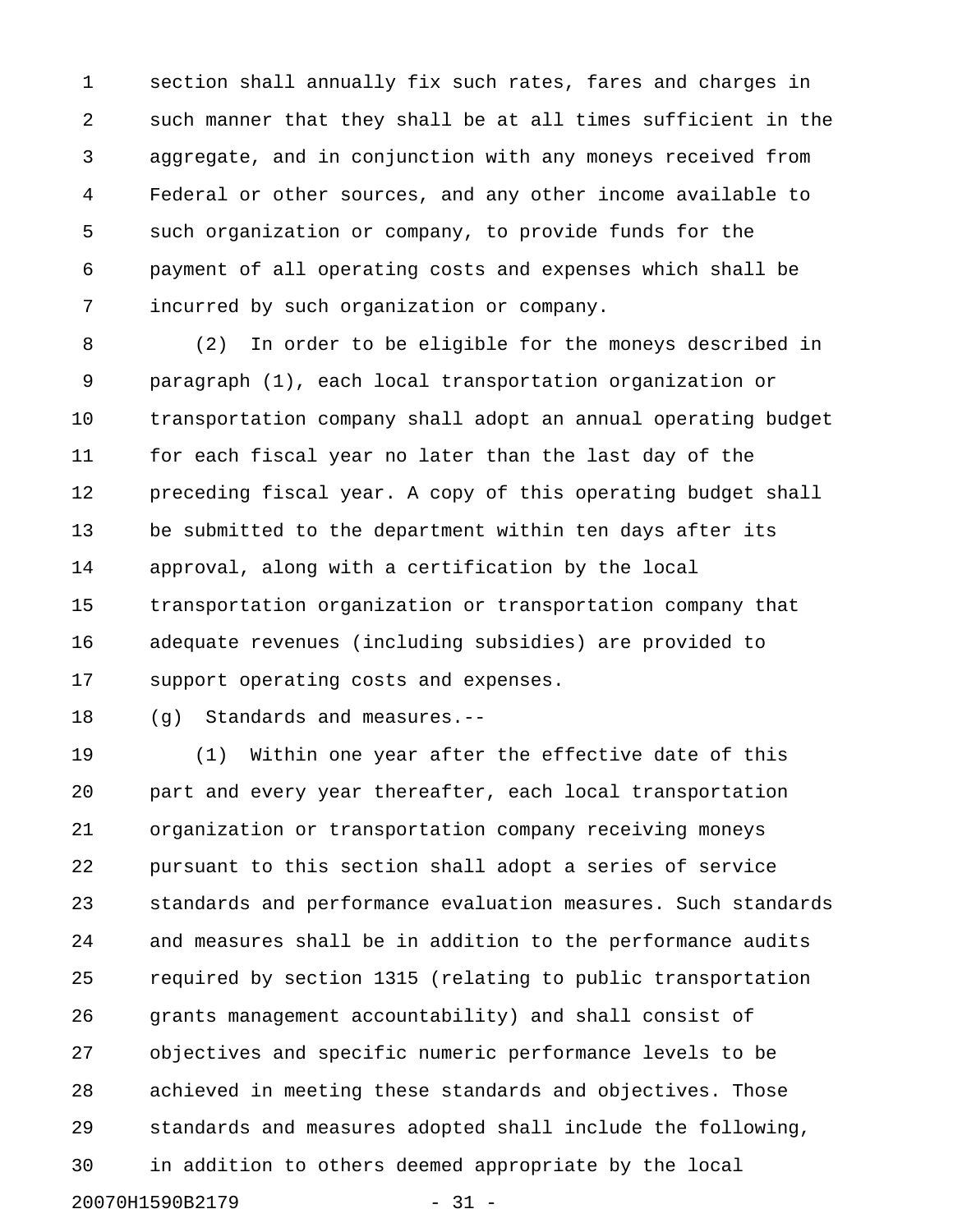1 transportation organization or transportation company:

2 (i) An automatic mechanism to review the utilization 3 of routes.

4 (ii) Staffing ratios (ratio of administrative 5 employees to operating employees; number of vehicles per 6 mechanic).

7 (iii) Productivity measures (vehicle miles per 8 employee; passenger and employee accidents per 100,000 9 vehicle miles; on-time performance; miles between road 10 calls).

11 (iv) Fiscal indicators (operating cost per 12 passenger; subsidy per passenger and operating ratio).

13 (iv.1) Reasonable minimum prequalification standards 14 for prospective transit service subcontractors.

15 (v) Any other matter desired by the governing body 16 of such local transportation organization or 17 transportation company.

18 (2) The service standards and performance evaluation 19 measures shall be established by formal action of the 20 governing body of such local transportation organization or 21 transportation company following an opportunity for comment 22 by the public and the department. Upon submission, the 23 department will review and may make recommendations to the 24 local transportation organization or transportation company 25 concerning the service standards and performance evaluation 26 measures.

27 (3) In the discretion of such governing body, the 28 service standards and performance evaluation measures may be 29 systemwide or based on a sampling.

30 (4) The service standards and performance evaluation 20070H1590B2179 - 32 -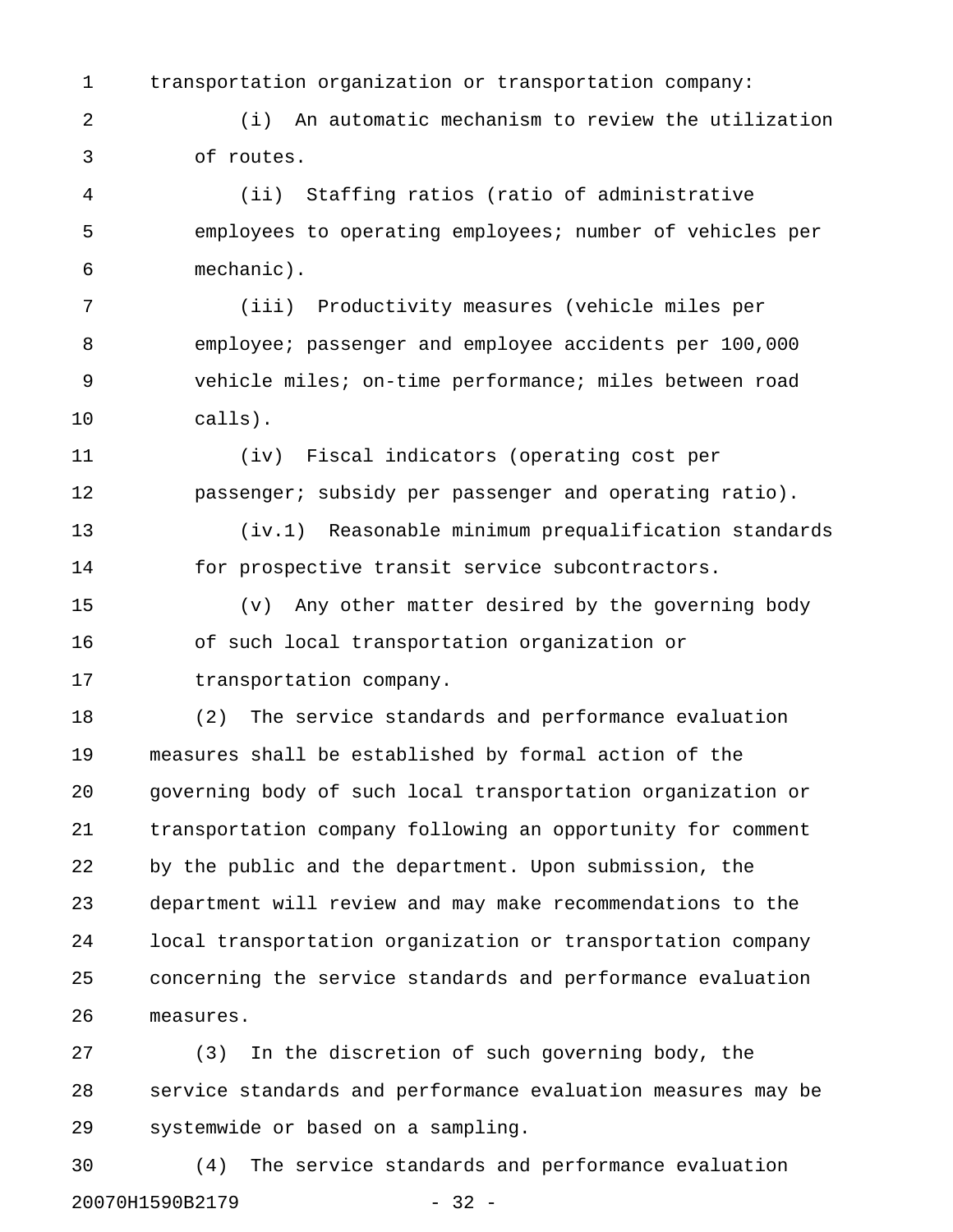1 measures shall only constitute goals for such local 2 transportation organization or transportation company in 3 providing service in the year following their adoption. At 4 the end of such year, fiscal or calendar, as the case may be, 5 a report shall be transmitted to the department for its 6 consideration indicating the projected performance levels and 7 the performance levels actually achieved. Upon submission, 8 the department will review the report and may make 9 recommendations to such local transportation organization or 10 transportation company concerning the performance levels 11 actually achieved. Such report shall be released to the 12 public at the time of issuance.

13 (5) The department may suspend the eligibility for 14 future discretionary transit grant funds of any transit 15 entity which fails to comply with the provisions of this 16 section. The department shall restore the discretionary 17 funding eligibility of a suspended transit entity at such 18 time as the requirements of this section are met in an 19 amended application received by the department.

20 (h) Reduction of certain grants.--With respect to grants to 21 Class 1 transit entities and Class 2 transit entities in any 22 fiscal year, the department shall reduce the grant amount due to 23 such local transportation organization or transportation company 24 by an amount equal to 1% of such grant moneys otherwise due to 25 such local transportation organization or transportation company 26 for each percentage point such local transportation 27 organization's or transportation company's operating ratio is 28 less than 50% in the case of a Class 1 transit entity or less 29 than 46% in the case of a Class 2 transit entity. 30 (i) Audits.--The department is authorized to perform

20070H1590B2179 - 33 -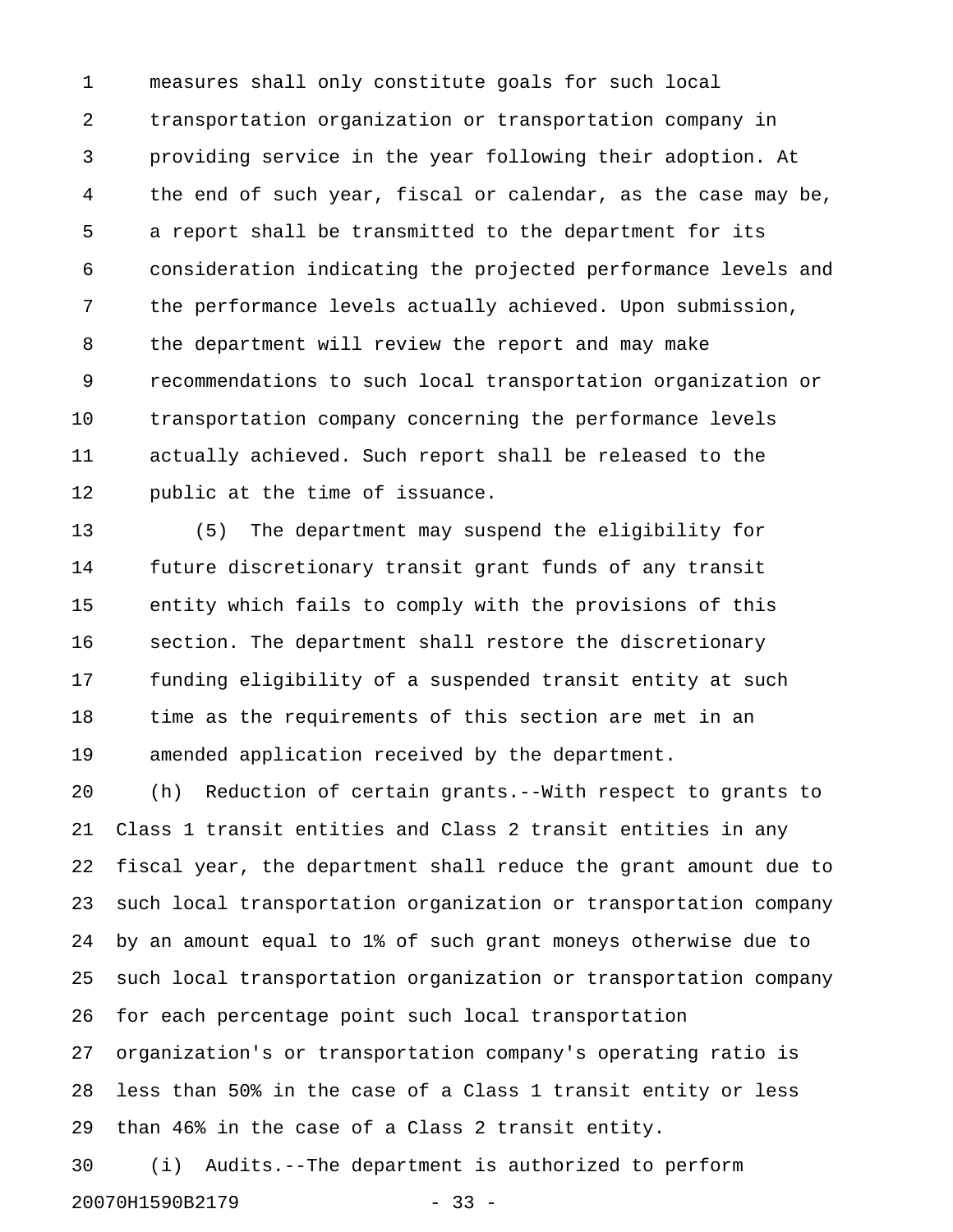1 independent financial audits of the financial statements of each 2 local transportation organization or transportation company 3 receiving moneys pursuant to this section. Such audits shall be 4 conducted in accordance with generally accepted auditing 5 standards. Any financial statements subject to such audit or 6 reports resulting from such audit shall be prepared and 7 presented in accordance with generally accepted accounting 8 principles, consistently applied with previous statements 9 rendered for or on behalf of such organization or company. The 10 department may coordinate such audits in conjunction with audits 11 undertaken by the Auditor General.

12 (j) Definitions.--As used in this section, the following 13 words and phrases shall have the meanings given to them in this 14 subsection:

15 "Class 1 percentage." Seventy percent.

16 "Class 2 percentage." Twenty-five and three-tenths percent. 17 "Class 3 percentage." Four and seven-tenths percent. 18 "Class 1 to 3 allocation." The total amount appropriated 19 under subsection (b) less the Class 4 transit entity share. 20 "Class 1 transit entity share." The product of the Class 1 21 percentage times the Class 1 to 3 allocation in a particular 22 fiscal year.

23 "Class 2 transit entity share." The product of the Class 2 24 percentage times the Class 1 to 3 allocation in a particular 25 fiscal year.

26 "Class 3 transit entity adjusted base grant." The State 27 subsidy which a Class 3 transit entity received during the 1990- 28 1991 fiscal year, including Federal funds transferred from other 29 local transportation organizations and transportation companies 30 from the Federal fiscal year 1989-1990 pursuant to the 20070H1590B2179 - 34 -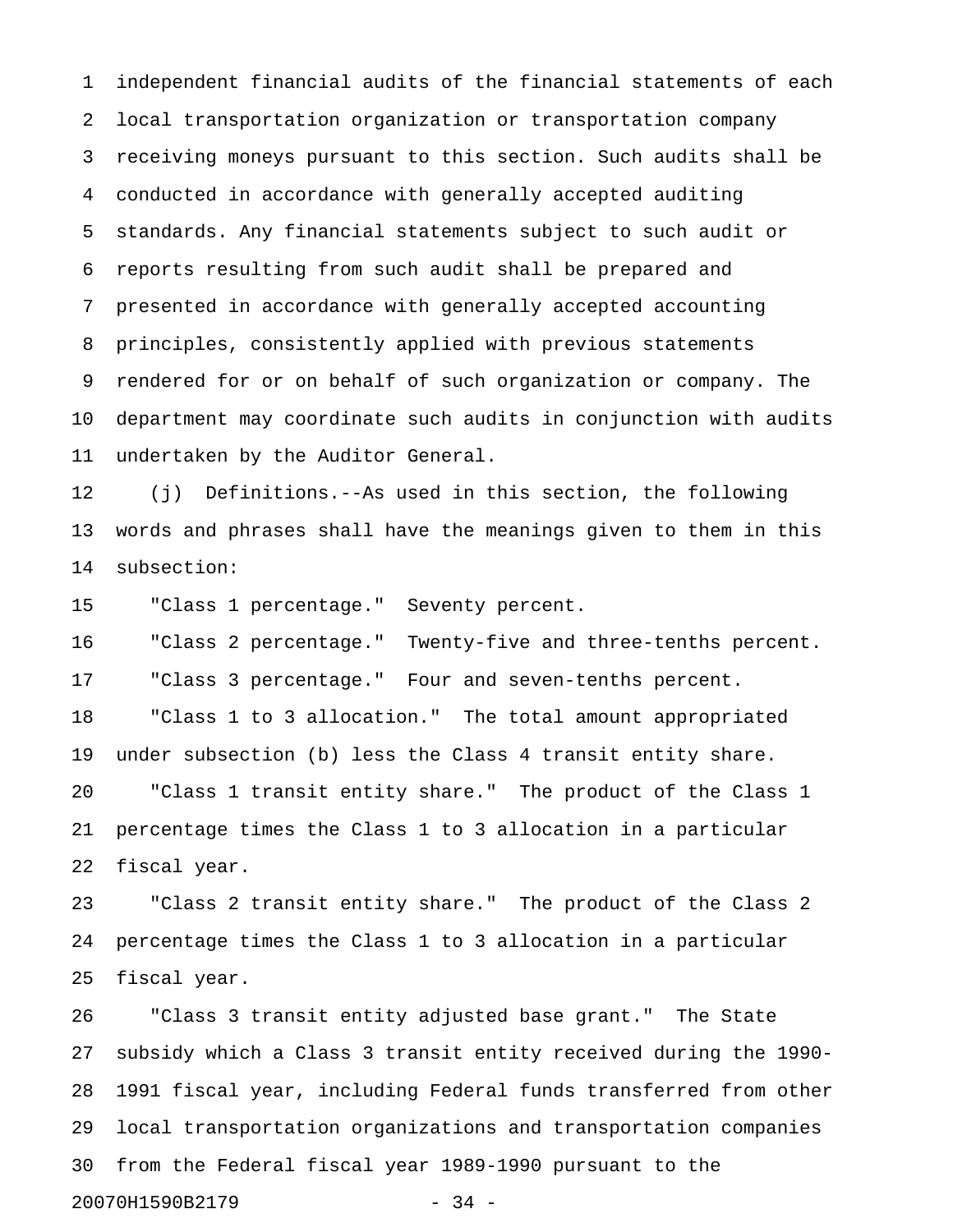1 Governor's apportionment allocation contained in the Urban Mass 2 Transportation Act of 1964.

3 "Class 3 transit entity share." The product of the Class 3 4 percentage times the Class 1 to 3 allocation in a particular 5 fiscal year.

6 "Class 3 vehicle mile percentage." The percentage determined 7 by dividing the vehicle miles of a Class 3 transit entity with 8 respect to the most recent fiscal year as reported in the most 9 recently issued Pennsylvania Mass Transit Statistical Report by 10 the total number of vehicle miles of all Class 3 transit 11 entities with respect to the most recent fiscal year as reported 12 in the most recently issued Pennsylvania Mass Transit 13 Statistical Report.

14 "Class 4 revenue hour percentage." The percentage determined 15 by dividing the revenue hours of a Class 4 transit entity as 16 reported with respect to the most recent fiscal year in the most 17 recently issued Pennsylvania Rural and Small Urban Public 18 Transportation Statistical Report by the total number of revenue 19 hours of all Class 4 transit entities as reported with respect 20 to the most recent fiscal year reported in the most recently 21 issued Pennsylvania Rural and Small Urban Public Transportation 22 Statistical Report.

23 "Class 4 revenue mile percentage." The percentage determined 24 by dividing the revenue miles of a Class 4 transit entity as 25 reported with respect to the most recent fiscal year in the most 26 recently issued Pennsylvania Rural and Small Urban Public 27 Transportation Statistical Report by the total revenue miles of 28 all Class 4 transit entities as reported with respect to the 29 most recent fiscal year reported in the most recently issued 30 Pennsylvania Rural and Small Urban Public Transportation 20070H1590B2179 - 35 -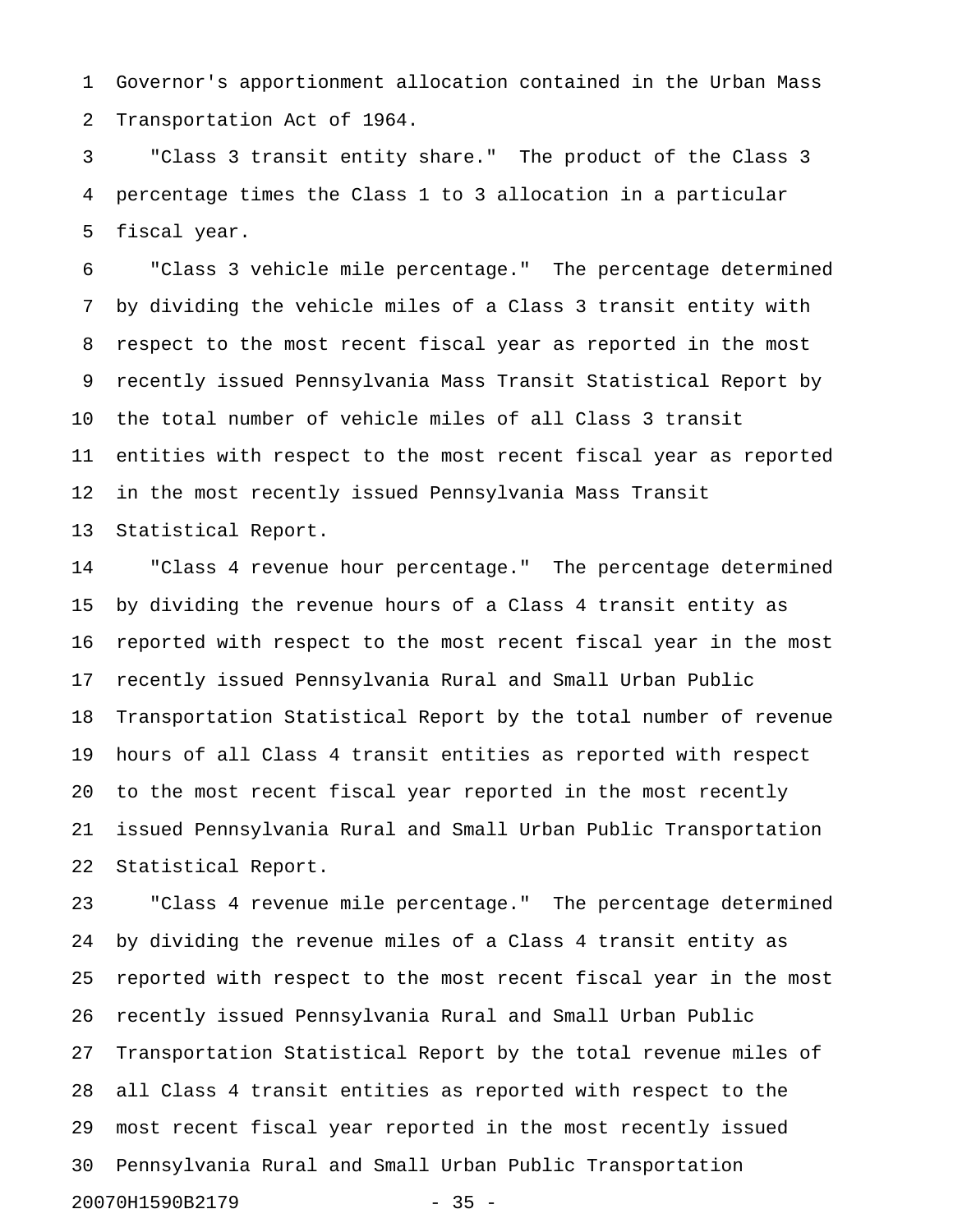1 Statistical Report.

2 "Class 4 transit entity share." Two million three hundred 3 thirty-five thousand dollars for the 1991-1992 fiscal year and, 4 during the 1992-1993 fiscal year and each fiscal year 5 thereafter, shall mean the Class 4 transit entity share for the 6 prior fiscal year plus (or minus) the product of the Class 4 7 transit entity share for the prior fiscal year times the 8 percentage increase or decrease in the total operating 9 assistance made available to local transportation organizations 10 and transportation companies for that fiscal year as compared 11 with the most recently completed fiscal year.

12 "Operating ratio." The proportion of total operating revenue 13 (which shall include all passenger, charter and advertising 14 revenue, fare reimbursement received from the State Lottery Fund 15 and all other receipts associated with the delivery of transit 16 services, but shall exclude Federal grants provided to cover 17 operating losses and State grants made pursuant to subsection 18 (b)) divided by total operating expenses associated with day-to-19 day operation of the system (but excluding depreciation of 20 capital assets).

21 "Operating revenue." The total revenue earned by a local 22 transportation organization or transportation company through 23 its transit operations, including, but not limited to, passenger 24 revenue, senior citizen grant, charter revenue, school contract 25 revenue, advertising and other revenue listed with respect to 26 the most recent fiscal year reported in the most recently issued 27 Pennsylvania Mass Transit Statistical Report.

28 "Operating revenue percentage." The percentage determined by 29 dividing the operating revenues of a local transportation 30 organization or transportation company as reported in the most 20070H1590B2179 - 36 -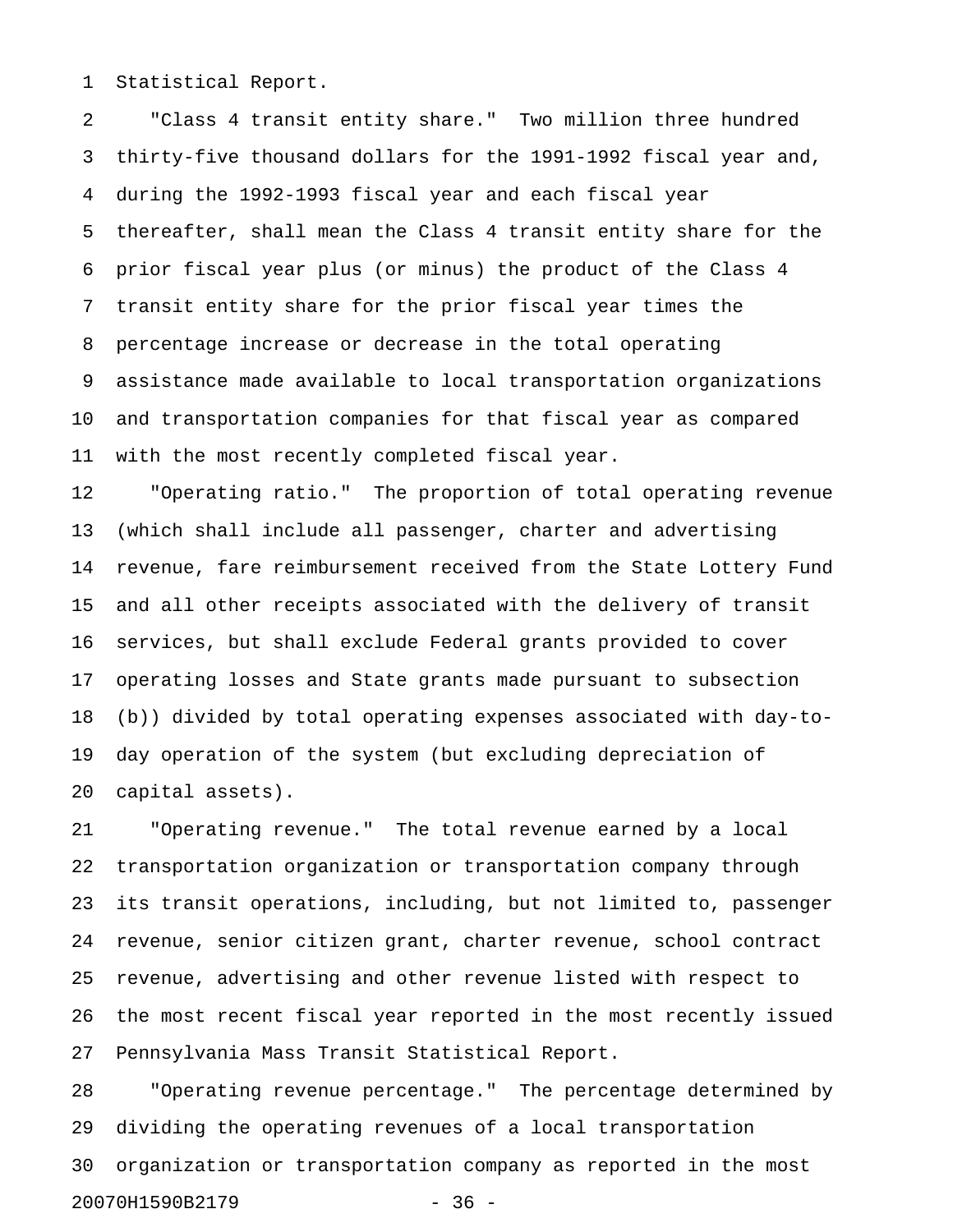1 recently issued Pennsylvania Mass Transit Statistical Report by 2 the total operating revenue of all local transportation 3 organizations or transportation companies as reported in the 4 most recently issued Pennsylvania Mass Transit Statistical 5 Report.

6 § 1304. Grant proposals.

7 (a) General rule.--Grants may be made hereunder with 8 reference to any appropriate project irrespective of when it was 9 first commenced or considered and regardless of whether costs 10 with respect thereto shall have been incurred prior to the time 11 the grant is applied for or made.

12 (b) Applications.--The governing bodies of municipalities, 13 counties or their instrumentalities, and agencies and 14 instrumentalities of the Commonwealth may, by formal resolution, 15 apply and transportation companies by application may apply to 16 the department for State grant funds provided by this chapter. 17 If the action is taken by a governing body, a certified copy of 18 the resolution and, in the case of transportation companies, an 19 application shall be forwarded to the department with a proposal 20 of the governing body or company, which shall set forth the use 21 to be made of State grant funds and the amount of funds required 22 or, in the case of grants under section 1303 (relating to annual 23 appropriation and computation of subsidy), which shall set forth 24 a request that the grant provided for under section 1303 be 25 made.

26 (c) Preference for coordinated systems.--The department 27 shall give preference to any proposal which will assist in 28 carrying out a plan, meeting criteria established by the 29 department, for a unified or officially coordinated urban 30 transportation system as a part of the comprehensively planned 20070H1590B2179 - 37 -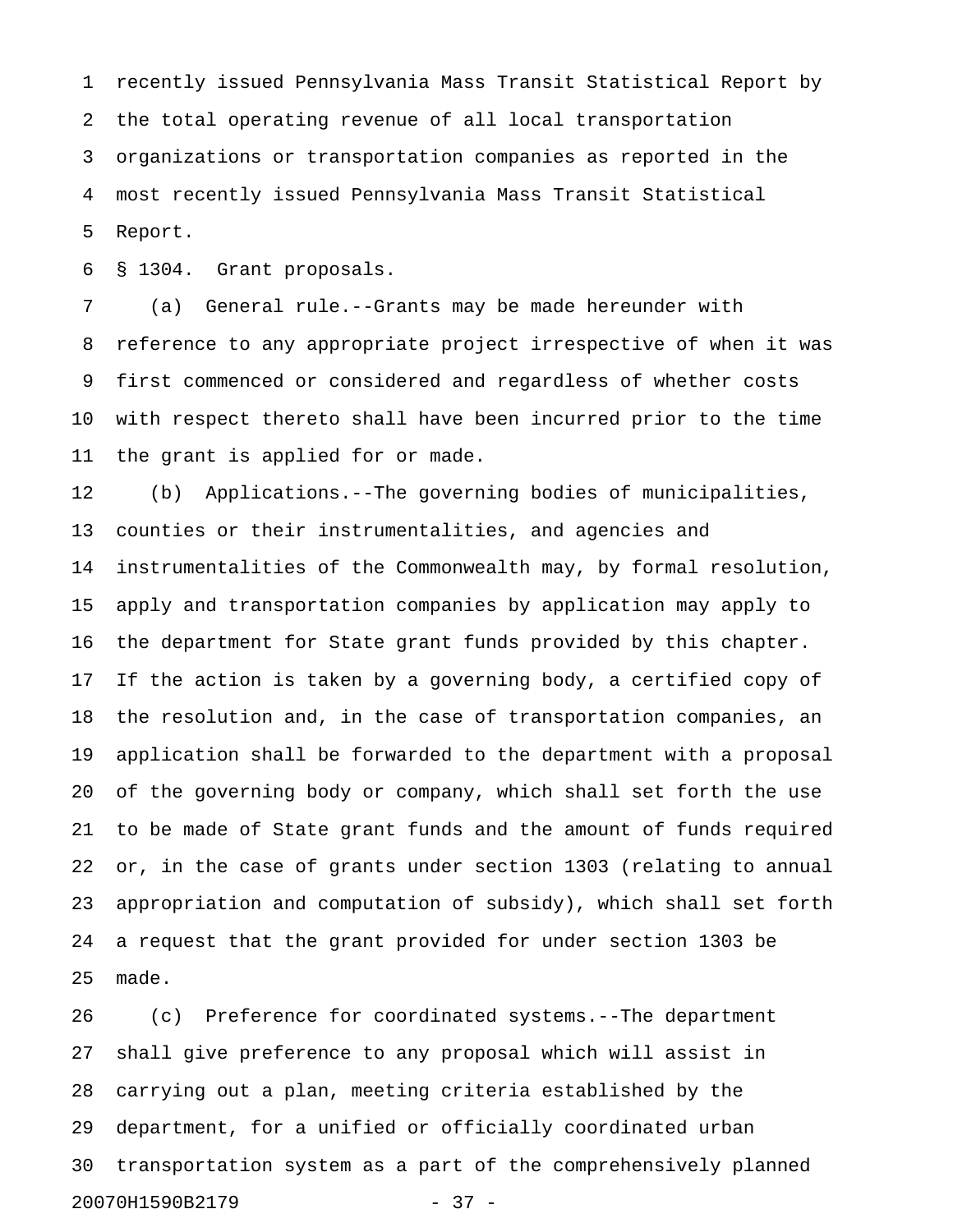1 development of the urban area, which is necessary for the sound, 2 economic and desirable development of such area and which shall 3 encourage to the maximum extent feasible the participation of 4 private enterprise. This subsection shall not apply to grants 5 made pursuant to section 1303.

6 (d) Use of grants.--The use of the State grant funds shall 7 be for the purposes set forth in section 1302 (relating to 8 program authorizations) and, without limiting the generality of 9 the foregoing, may be used for local contributions required by 10 the Urban Mass Transportation Act of 1964 or other Federal law 11 concerning common carrier mass transportation.

12 (e) Grant agreement.--

13 (1) The department shall review the proposal and, if 14 satisfied that the proposal is in accordance with the 15 purposes of this chapter, shall enter into a grant agreement 16 subject to the condition that the grant be used in accordance 17 with the terms of the proposal. With respect to grants made 18 pursuant to section 1303, the department shall make such 19 grants subject to the condition that the grants be used for 20 the purposes set forth in section 1302 and, where applicable, 21 only after the certification required in section 1302(2)(iii) 22 and (3) shall have been made.

23 (2) The time of payment of the grant and any conditions 24 concerning such payment shall be set forth in the grant 25 agreement.

26 § 1305. Rules and regulations.

27 In order to effectuate and enforce the provisions of this 28 chapter, the department is authorized to promulgate necessary 29 rules and regulations and prescribe conditions and procedures in 30 order to assure compliance in carrying out the purposes for 20070H1590B2179 - 38 -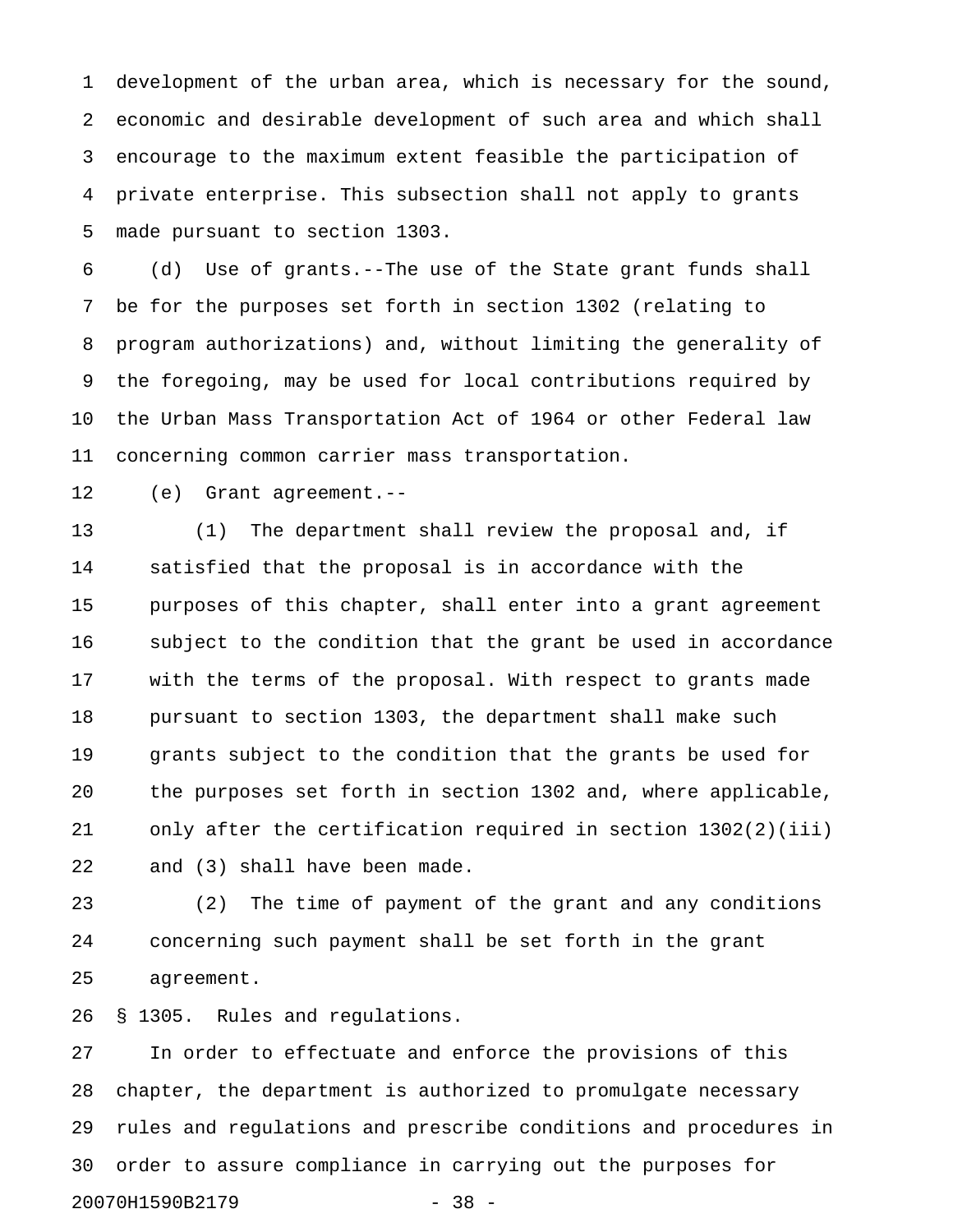1 which grants may be made hereunder.

2 § 1306. Cooperation with other governments and private 3 interests.

4 (a) General rule.--The department is directed to administer 5 this program with such flexibility as to permit full cooperation 6 between Federal, State and local governments, agencies and 7 instrumentalities, as well as private interests, so as to result 8 in as effective and economical a program as possible.

9 (b) Agreements.--The department is hereby authorized to 10 enter into agreements providing for mutual cooperation between 11 or among it and any Federal agency, local transportation 12 organization or transportation company concerning any or all 13 projects, including joint applications for Federal grants. 14 § 1307. General authority of department.

15 It is the purpose and intent of this chapter to authorize the 16 department to do any and all other things necessary or desirable 17 to secure the financial aid or cooperation of any Federal agency 18 in any of the department's projects and to do and perform all 19 things which may be required by any statute of the United States 20 of America or by the lawful requirements of any Federal agency 21 authorized to administer any program of Federal aid to 22 transportation. The department is expressly permitted to enter 23 into protective agreements with labor to the extent required 24 under 49 U.S.C. § 5333 (relating to labor standards) in order to 25 obtain Federal grant moneys for transportation assistance. Such 26 protective agreements shall be narrowly drawn and strictly 27 construed to provide no more than the minimum protections 28 required by the United States Department of Labor for such 29 agreements.

30 § 1308. Grants by counties or municipalities.

20070H1590B2179 - 39 -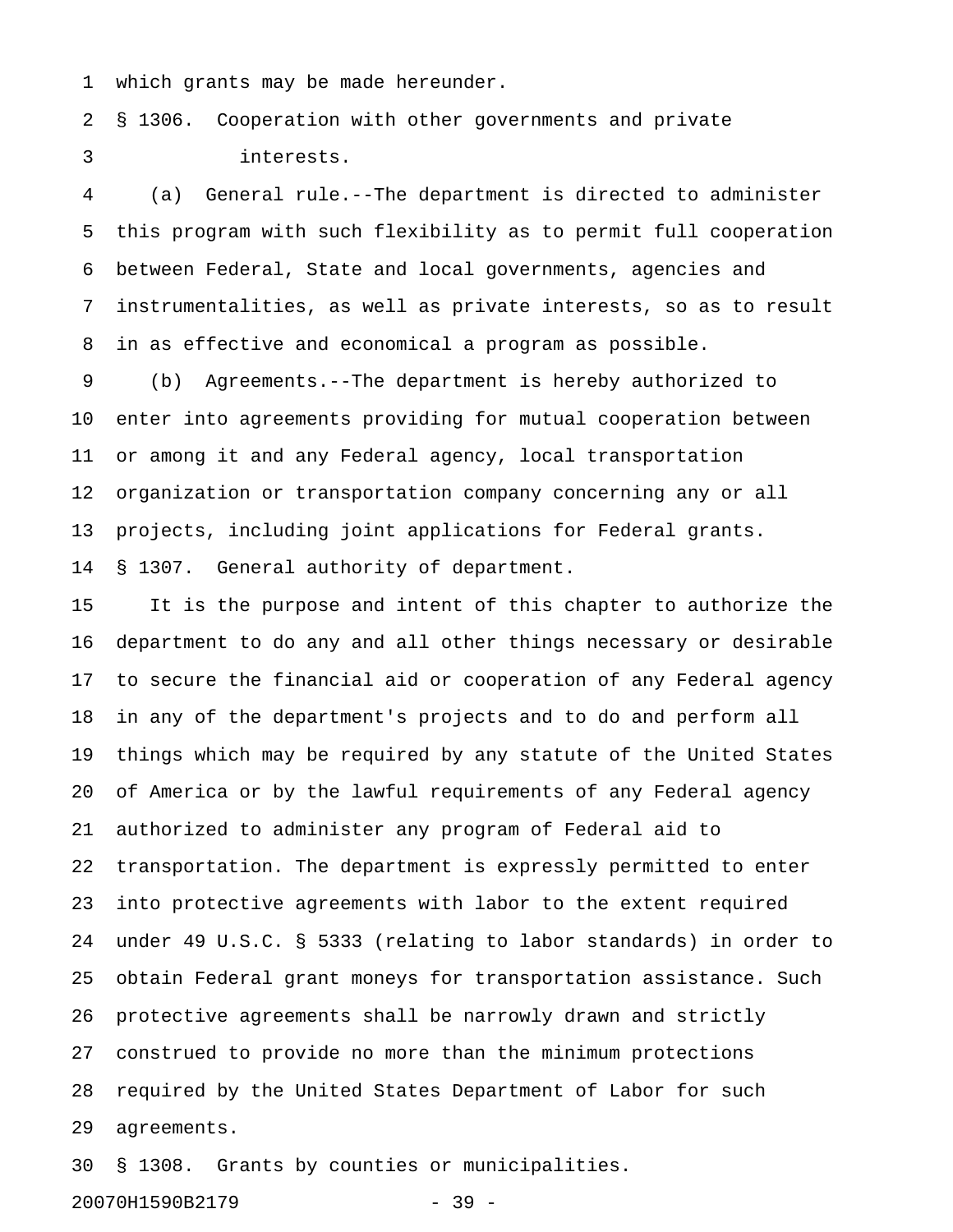1 Any county or municipality in any metropolitan area which is 2 a member of a local transportation organization is authorized to 3 make annual grants from current revenues to local transportation 4 organizations to assist in defraying the costs of operations, 5 maintenance and debt service of local transportation 6 organization or of a particular mass transportation project of a 7 local transportation organization and to enter into long-term 8 agreements providing for the payment of the same. The obligation 9 of a municipality or county under any such agreement shall not 10 be considered to be a part of its indebtedness, nor shall such 11 obligation be deemed to impair the status of any indebtedness of 12 such municipality or county which would otherwise be considered 13 as self-sustaining.

14 § 1309. Limitation on decisions, findings and regulations of 15 department.

16 All decisions, findings and regulations made by the 17 department pursuant to this chapter shall be for the purposes of 18 this chapter only and shall not constitute evidence before any 19 regulatory body of this Commonwealth or any other jurisdiction. 20 § 1310. Distribution of funding.

21 (a) General rule.--All moneys made available and required to 22 be used for capital projects, asset maintenance and other 23 programs specified in this section shall be distributed in 24 accordance with the formula specified in this section and used 25 strictly in accordance with section 1311 (relating to use of 26 funds distributed).

27 (b) Distribution procedure.--During each fiscal year, 28 capital project, asset maintenance and other program funds shall 29 be distributed as follows:

30 (1) On or before the fifth day of each month, the 20070H1590B2179 - 40 -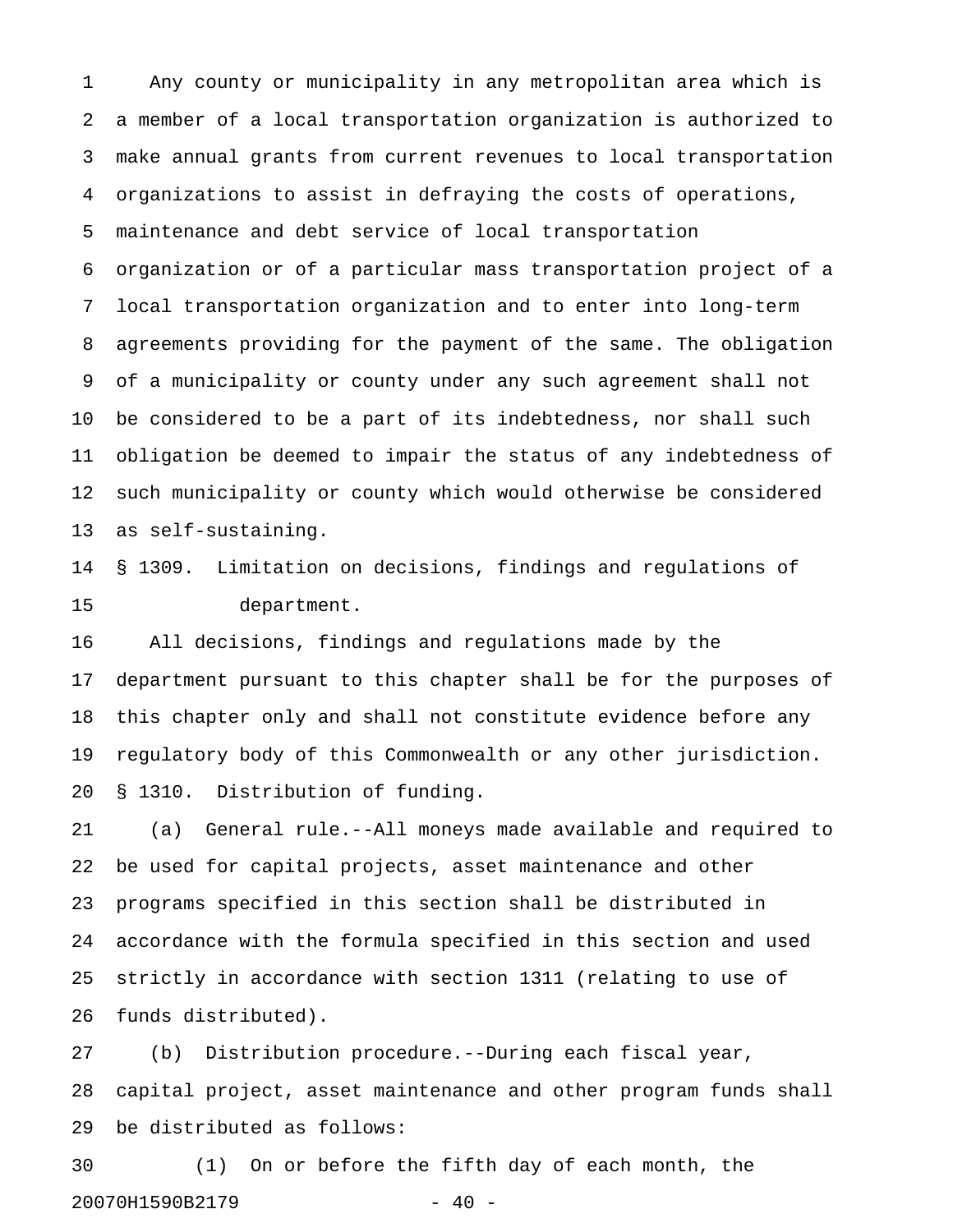1 Treasury Department shall certify to the department the total 2 amount then available for distribution, and the department 3 shall make distribution of payments required under this 4 subsection on or before the 20th day of each month.

5 (2) Beginning in the 1991-1992 fiscal year, each month, 6 the Treasury Department shall pay one-twelfth of the 7 Department of Transportation project management oversight 8 share for that fiscal year into the General Fund. The moneys 9 so transferred are hereby appropriated to the Department of 10 Transportation for use by that department for expenses 11 related to project management and oversight of capital and 12 asset maintenance projects funded pursuant to this section.

13 (3) Each month, the Treasury Department shall pay one-14 twelfth of the community transportation program section 1310 15 share for that fiscal year into the General Fund. The funds 16 so transferred are hereby appropriated to the Department of 17 Transportation to make grants to counties, pursuant to 18 section 1312 (relating to community transportation programs), 19 for the purpose of funding capital projects of community 20 transportation programs.

21 (4) Each month, the Treasury Department shall pay the 22 planning, development, research, rural expansion and 23 department-initiated programs section 1310 share for that 24 month into the General Fund. The funds so transferred are 25 hereby appropriated to the Department of Transportation to 26 incur costs directly or to make grants to local 27 transportation organizations or transportation companies, or 28 entities which seek to become local transportation 29 organizations or transportation companies, pursuant to 30 section 1312, for the purpose of funding planning, 20070H1590B2179 - 41 -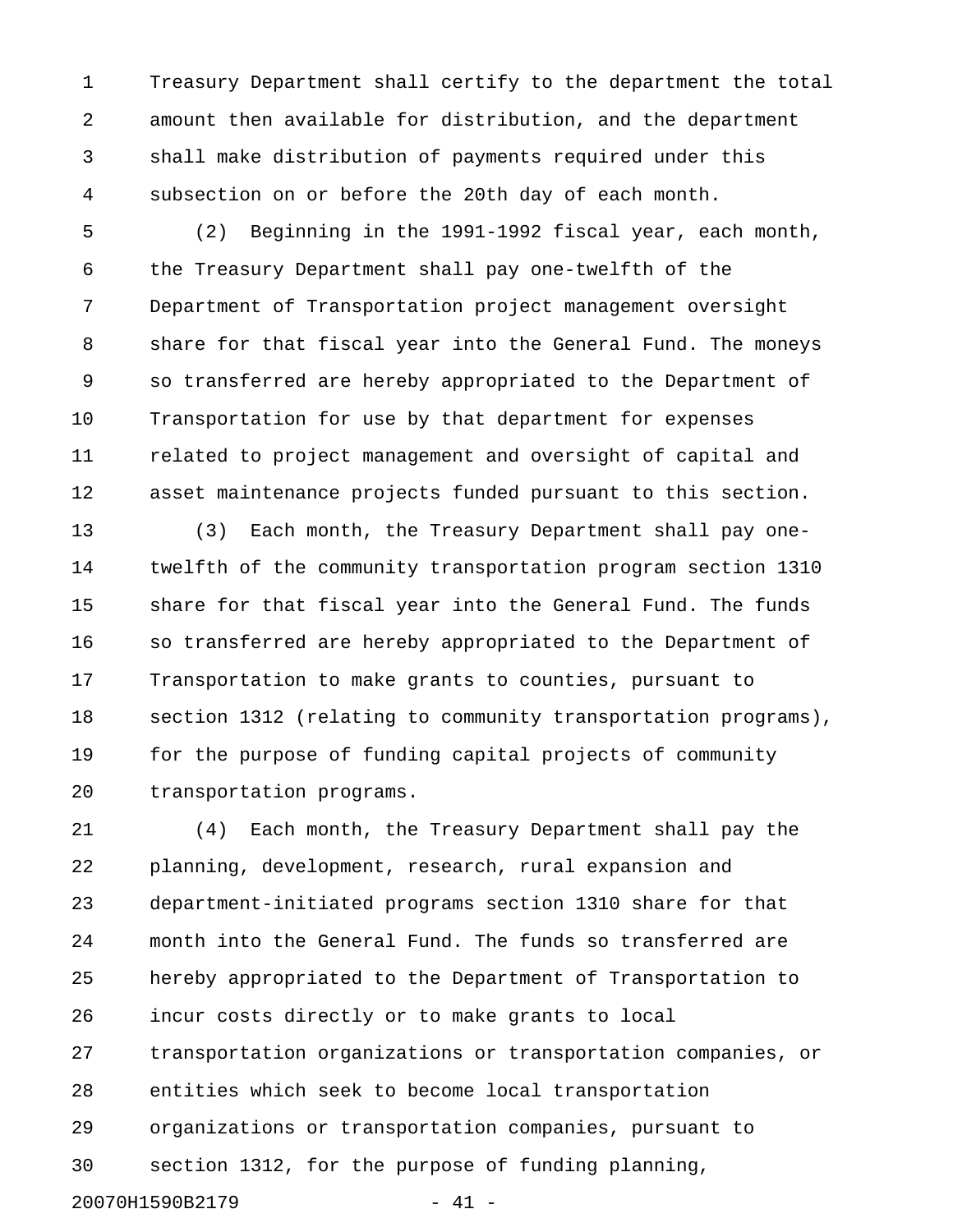1 development, research, rural expansion and department-2 initiated programs.

3 (5) Each month, the department shall distribute one-4 twelfth of the Class 4 transit entity section 1310 share to 5 Class 4 transit entities in the manner provided in this 6 paragraph. Each Class 4 transit entity shall receive a 7 portion of each monthly distribution of the Class 4 transit 8 entity section 1310 share as follows:

9 (i) Fifty percent of the monthly distribution of the 10 Class 4 transit entity section 1310 share shall be 11 distributed to Class 4 transit entities based upon each 12 transit entity's Class 4 operating assistance grant 13 section 1310 percentage. The actual amount received by 14 each Class 4 transit entity under this subparagraph shall 15 be determined by multiplying a particular Class 4 transit 16 entity's Class 4 operating assistance grant section 1310 17 percentage times the total amount available for 18 distribution under this subparagraph.

19 (ii) Twenty-five percent of the monthly distribution 20 of the Class 4 transit entity section 1310 share shall be 21 distributed to Class 4 transit entities based upon each 22 transit entity's Class 4 revenue mile section 1310 23 percentage. The actual amount received by each Class 4 24 transit entity under this subparagraph shall be 25 determined by multiplying a particular Class 4 transit 26 entity's Class 4 revenue mile section 1310 percentage 27 times the total amount available for distribution under 28 this subparagraph.

29 (iii) Twenty-five percent of the monthly 30 distribution of the Class 4 transit entity section 1310 20070H1590B2179 - 42 -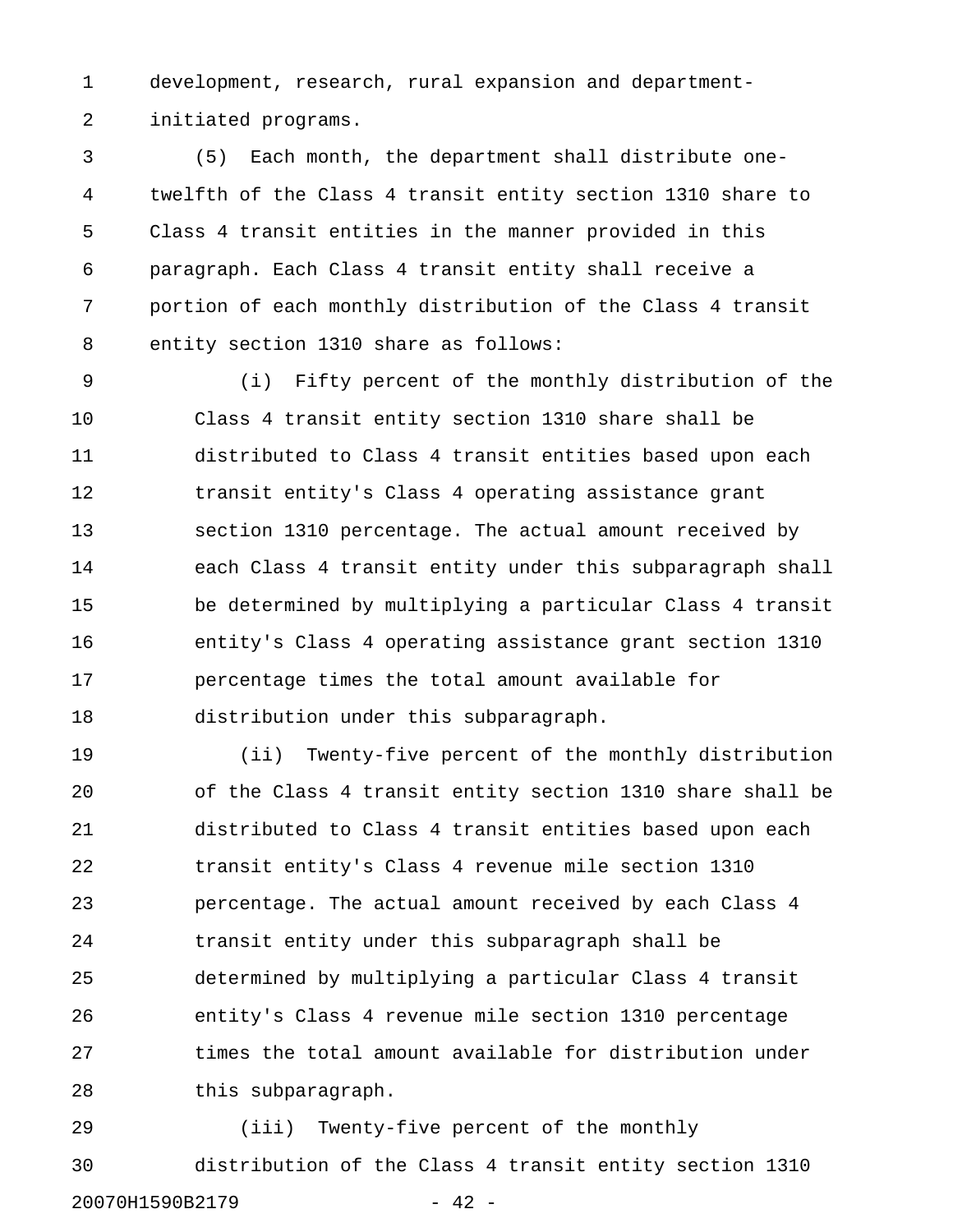1 share shall be distributed to Class 4 transit entities 2 based upon each transit entity's Class 4 revenue hour 3 section 1310 percentage. The actual amount received by 4 each Class 4 transit entity under this subparagraph shall 5 be determined by multiplying a particular Class 4 transit 6 entity's Class 4 transit entity revenue hour section 1310 7 percentage times the total amount available for 8 distribution under this subparagraph.

9 (6) Each month, after providing for payment of the 10 portion of the Department of Transportation project 11 management oversight share, the community transportation 12 program section 1310 share, the planning, development, 13 research, rural expansion and department-initiated programs 14 section 1310 shares and the Class 4 transit entity section 15 1310 share to be distributed that month, the department shall 16 distribute all remaining capital project, asset maintenance 17 and other program funds as follows:

18 (i) Each Class 1 transit entity shall receive a 19 prorata share of the Class 1 transit entity section 1310 20 share. If there is only one Class 1 transit entity, it 21 shall receive the entire Class 1 transit entity section 22 1310 share.

23 (ii) Each Class 2 transit entity shall receive a 24 prorata share of the Class 2 transit entity section 1310 25 share. If there is only one Class 2 transit entity, it 26 shall receive the entire Class 2 transit entity section 27 1310 share.

28 (iii) Each Class 3 transit entity shall receive a 29 portion of the Class 3 transit entity section 1310 share 30 as follows:

20070H1590B2179 - 43 -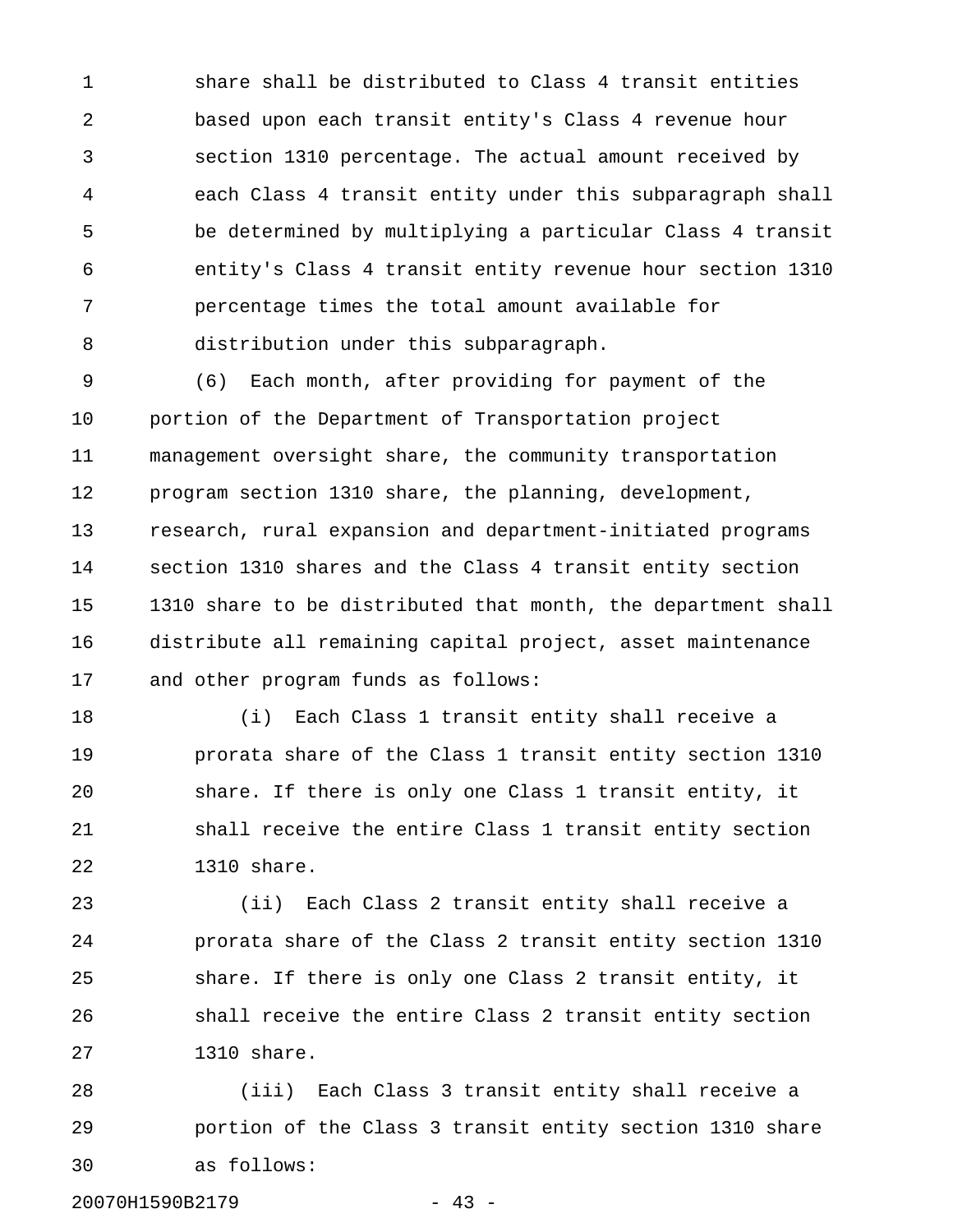1 (A) Sixteen and sixty-seven hundredths percent 2 of the Class 3 transit entity section 1310 share 3 shall be distributed to Class 3 transit entities 4 based upon each transit entity's Class 3 vehicle mile 5 section 1310 percentage. The actual amount received 6 by each Class 3 transit entity under this clause 7 shall be determined by multiplying a particular Class 8 3 transit entity's Class 3 vehicle mile section 1310 9 percentage times the total amount available for 10 distribution under this clause.

11 (B) Sixteen and sixty-seven hundredths percent 12 of the Class 3 transit entity section 1310 share 13 shall be distributed to Class 3 transit entities 14 based upon each transit entity's Class 3 vehicle hour 15 section 1310 percentage. The actual amount received 16 by each Class 3 transit entity under this clause 17 shall be determined by multiplying a particular Class 18 3 transit entity's Class 3 vehicle hour section 1310 19 percentage times the total amount available for 20 distribution under this clause.

21 (C) Sixteen and sixty-six hundredths percent of 22 the Class 3 transit entity section 1310 share shall 23 be distributed to Class 3 transit entities based upon 24 each transit entity's Class 3 total passenger section 25 1310 percentage. The actual amount received by each 26 Class 3 transit entity under this clause shall be 27 determined by multiplying a particular Class 3 28 transit entity's Class 3 total passenger section 1310 29 percentage times the total amount available for 30 distribution under this clause.

20070H1590B2179 - 44 -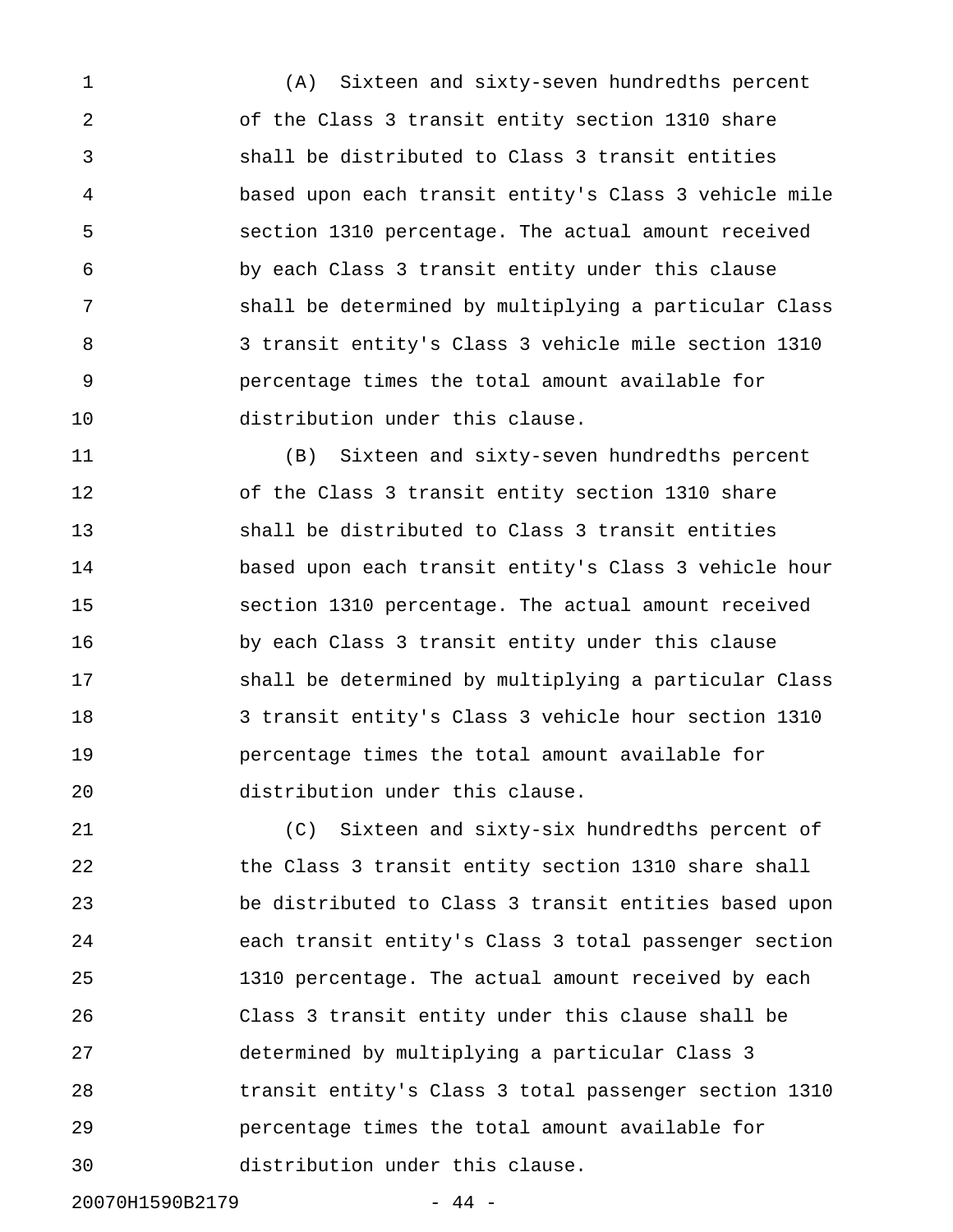1 (D) Twenty-five percent of the Class 3 transit 2 entity section 1310 share shall be distributed to 3 Class 3 transit entities based upon each transit 4 entity's Class 3 Federal operating cap percentage. 5 The actual amount received by each Class 3 transit 6 entity under this clause shall be determined by 7 multiplying a particular Class 3 transit entity's 8 Class 3 Federal operating cap percentage times the 9 total amount available for distribution under this 10 clause.

11 (E) Twenty-five percent of the Class 3 transit 12 entity section 1310 share shall be distributed to 13 Class 3 transit entities based upon each transit 14 entity's Class 3 State operating grant percentage. 15 The actual amount received by each Class 3 transit 16 entity under this clause shall be determined by 17 multiplying a particular Class 3 transit entity's 18 Class 3 State operating grant percentage times the 19 total amount available for distribution under this 20 clause.

21 (c) Change of classification.--If, during any fiscal year, 22 either the number of vehicles operated by a local transportation 23 organization or transportation company or the area served by 24 such a local transportation organization or transportation 25 company changes so that the local transportation organization or 26 transportation company meets the criteria for a different 27 transit entity class, as such criteria are set forth in section 28 1301 (relating to definitions), on or before July 15 of the 29 fiscal year which follows such a change and in each fiscal year 30 thereafter, the department shall reflect any change in the 20070H1590B2179 - 45 -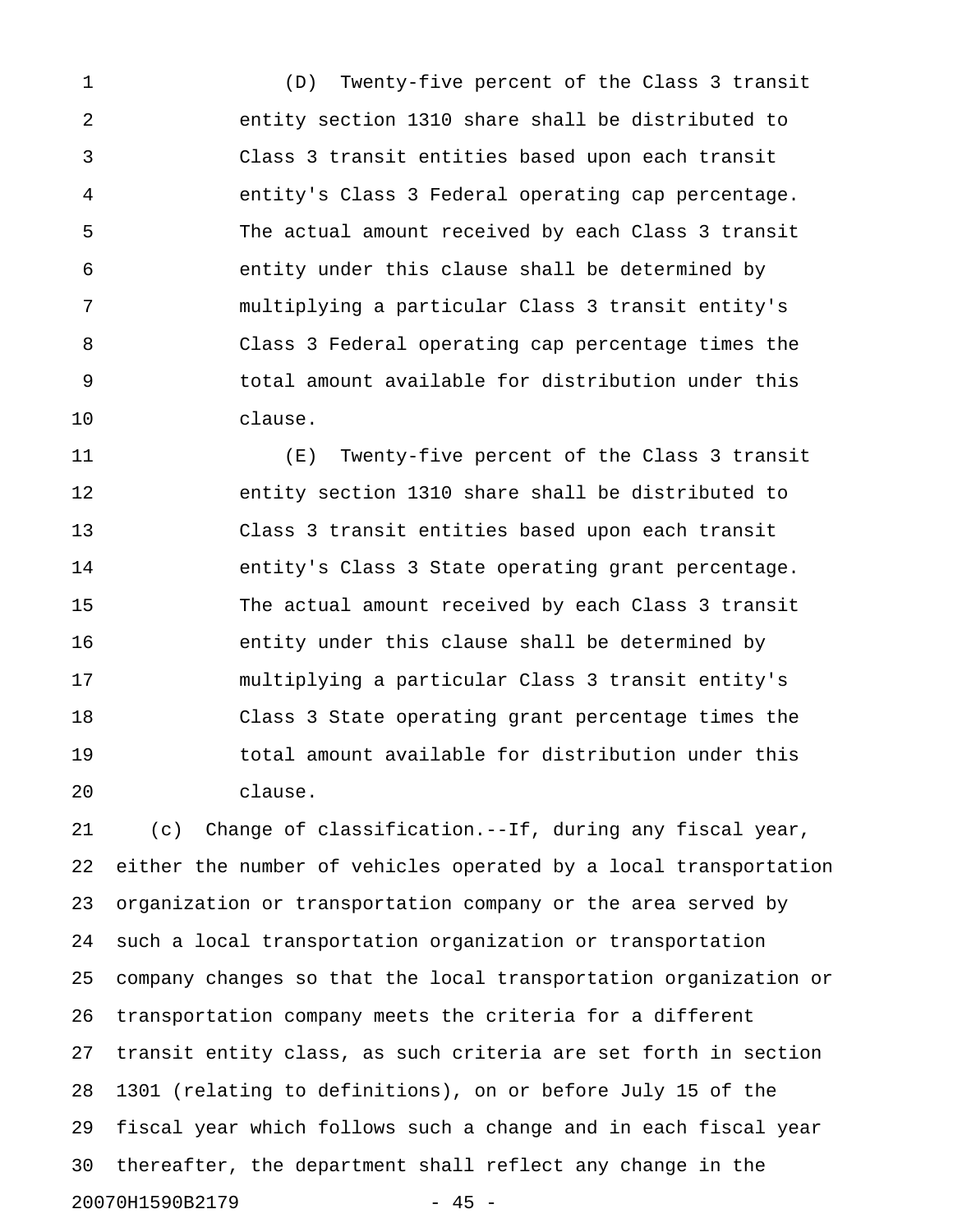1 transit entity class of such a local transportation organization 2 or transportation company in the Department of Transportation 3 certification for that and subsequent fiscal years. In its 4 calculation of the transit entity section 1310 shares for each 5 transit entity class required by subsection (g)(1) and the 6 transit entity section 1310.1 shares for each transit entity 7 class required by subsection (g)(1) for the fiscal year 8 following the change in a local transportation organization or 9 transportation company's transit entity class and thereafter, 10 the department shall include the amount of the transit entity 11 sections 1310 and 1310.1 shares allocated to such a local 12 transportation organization or transportation company for the 13 fiscal year prior to the change in the transit entity class, in 14 the transit entity sections 1310 and 1310.1 shares for the new 15 transit entity class of such a local transportation organization 16 or transportation company, and shall delete an equal amount from 17 the transit entity sections 1310 and 1310.1 shares for the 18 transit entity class for which such a local transportation 19 organization or transportation company no longer meets the 20 criteria in the new fiscal year. No local transportation 21 organization or transportation company which has changed from 22 one transit entity class to another due to either an increase in 23 the number of vehicles operated or the United States Census 24 Bureau's declaring its service area an urbanized area shall 25 receive less than the amount transferred on its account by the 26 department pursuant to this section.

27 (d) Oversight.--The department shall initiate and maintain a 28 program of review and oversight for any projects receiving funds 29 distributed pursuant to this section and section 1310.1 30 (relating to supplemental public transportation assistance 20070H1590B2179 - 46 -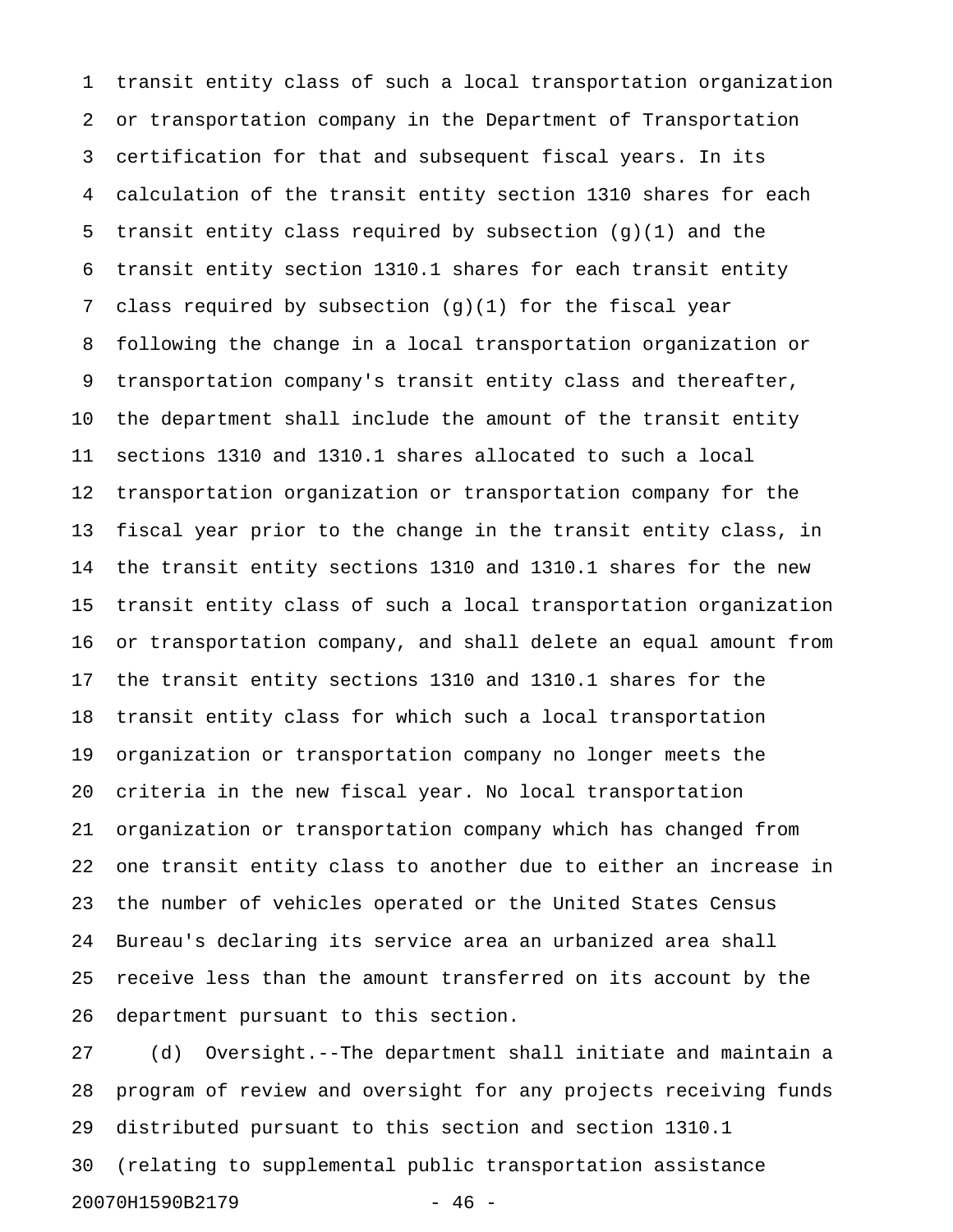1 funding). The department is authorized to perform independent 2 financial audits of the financial statements of each local 3 transportation organization, transportation company or community 4 transportation program receiving moneys pursuant to this 5 section. These audits shall be conducted in accordance with 6 generally accepted auditing standards. Any financial statements 7 subject to the audit or reports resulting from the audit shall 8 be prepared and presented in accordance with generally accepted 9 accounting principles, consistently applied with previous 10 statements rendered for or on behalf of such organization or 11 company. The department may coordinate such audits in 12 conjunction with audits undertaken by the Auditor General. 13 (e) Fiscal year and capital budget.--

14 (1) The governing body of each local transportation 15 organization or transportation company shall establish a 16 fiscal year for capital programs. No later than the last day 17 of each fiscal year for capital programs, each local 18 transportation organization or transportation company 19 receiving moneys pursuant to this section shall adopt a 20 capital budget and an asset maintenance spending plan for 21 submission to the department.

22 (2) The capital budget shall include the following: 23 (i) A description of any such project.

24 (ii) The projected cost of any project to be 25 undertaken, including supporting cash flow.

26 (iii) The duration of any such project, including 27 the projected starting date, completion date and 28 projected useful life of the project.

29 (iv) The proposed funding sources for any project. 30 (v) A description of projects completed in the prior 20070H1590B2179 - 47 -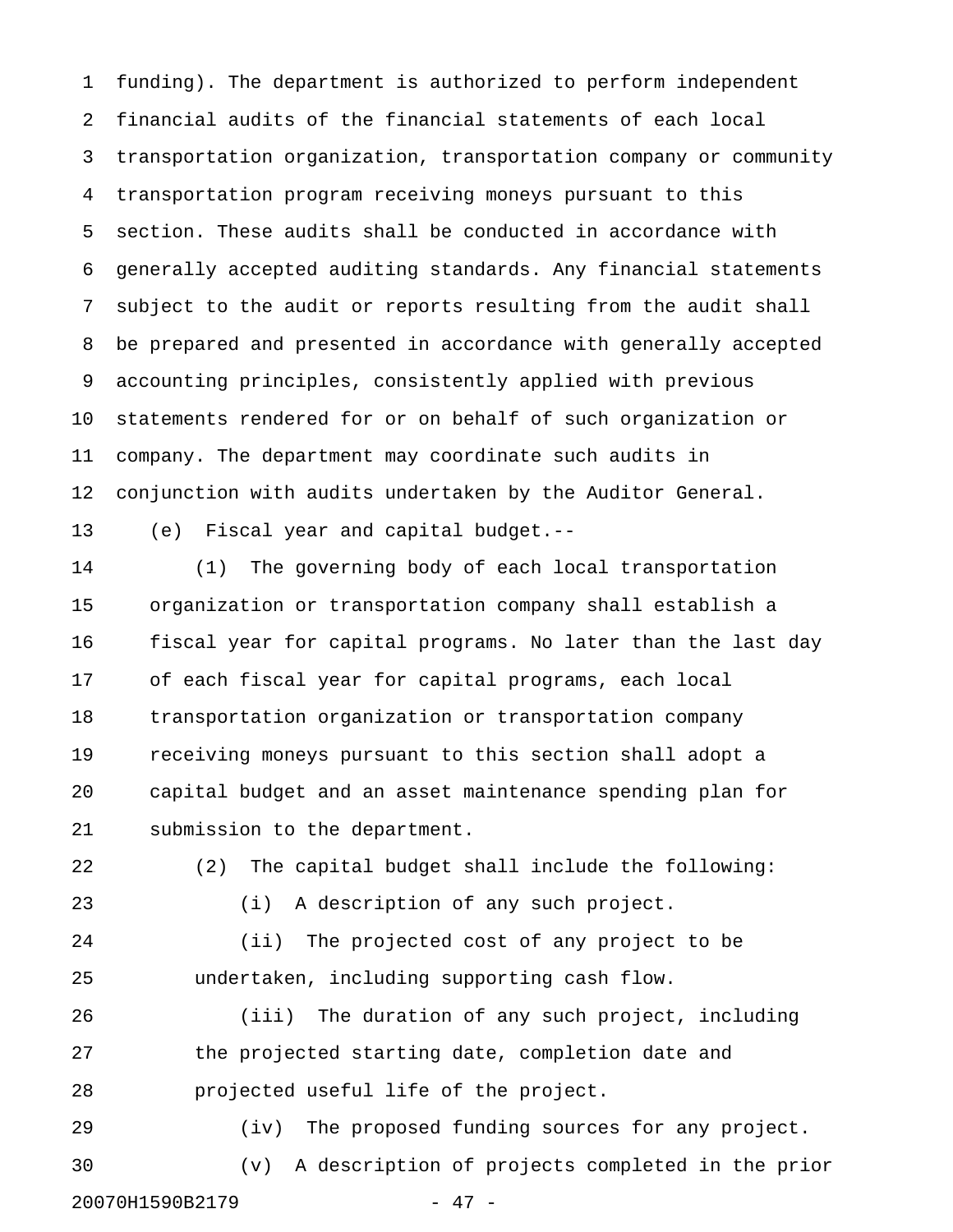1 fiscal year and their impact on operations. 2 (vi) A description of progress to date on projects 3 initiated in the prior fiscal year but not yet completed. 4 (vii) An explanation of any significant project 5 delays. 6 (viii) The use of funds under this section in the 7 prior fiscal year, including projects for which they were 8 used. 9 (ix) A multiyear plan for future use of funds 10 received under this section for a period of not less than 11 five years. 12 (x) Any other matter desired by the governing body 13 of such local transportation organization or 14 transportation company. 15 (3) The asset maintenance spending plan shall include: 16 (i) The amount of moneys expended for asset 17 maintenance costs. 18 (ii) The purposes for which such funds were 19 expended. 20 (iii) Those asset maintenance costs which are 21 projected to be funded during the subsequent twelve 22 months by the local transportation organization or 23 transportation company. 24 (iv) A multiyear plan for future use of funds 25 received under this section for a period of not less than 26 five years. 27 (4) The capital budget and the asset maintenance 28 spending plan shall be established by formal action of the 29 governing body of such local transportation organization or

20070H1590B2179 - 48 -

30 transportation company following an opportunity for comment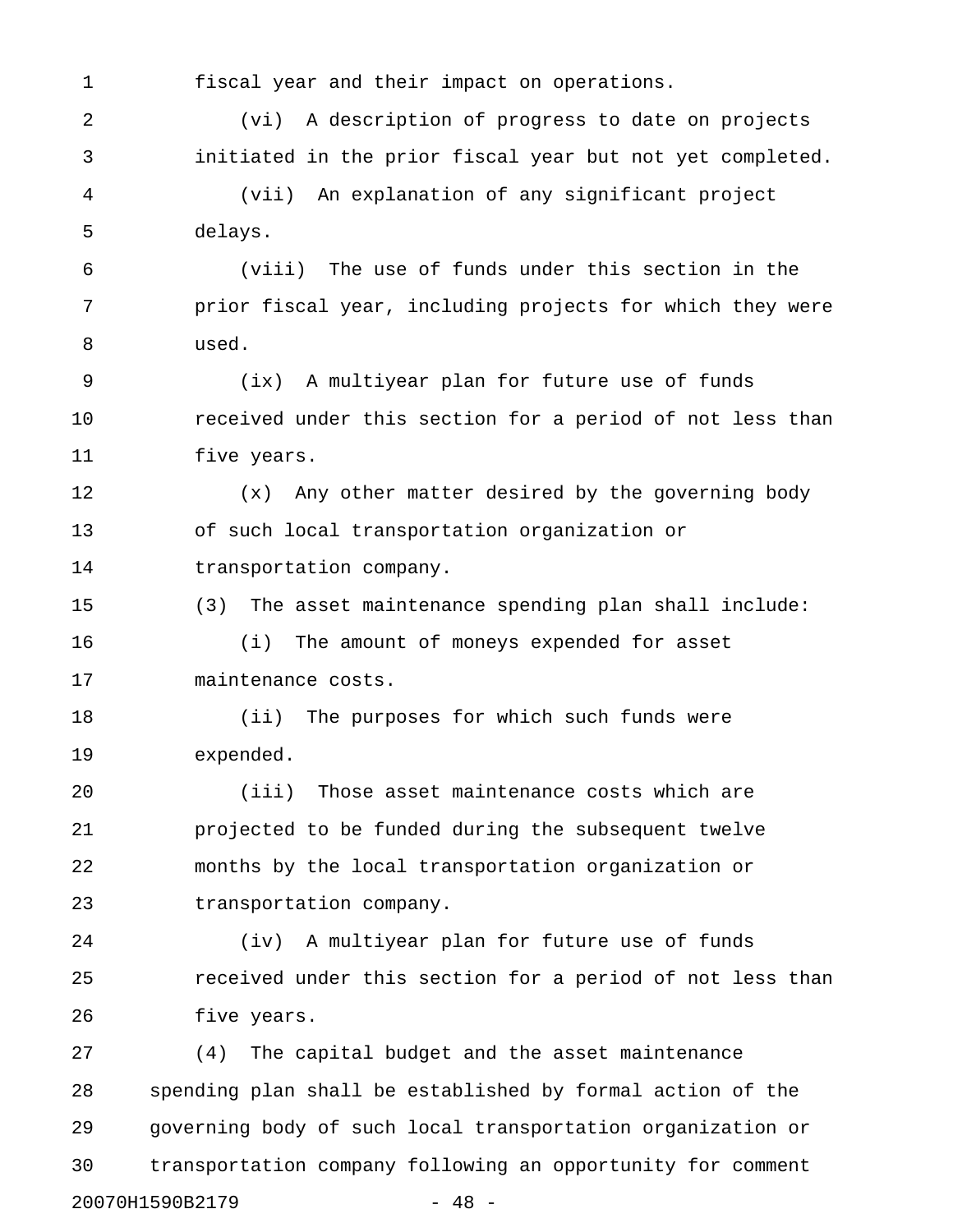1 by the public and the department. Upon submission, the 2 department will review and may make recommendations to the 3 local transportation organization or transportation company 4 concerning the capital budget and asset maintenance spending 5 plan.

6 (5) The capital budget and the asset maintenance 7 spending plan may be amended by formal action of the 8 governing body of such local transportation organization or 9 transportation company from time to time. Any amendments to 10 the capital budget and the asset maintenance spending plan 11 shall be transmitted to the department for its review, and 12 the department may make recommendations to the local 13 transportation organization or transportation company 14 concerning any amendments to the capital budget and the asset 15 maintenance spending plan.

16 (f) Definitions.--As used in this section, the following 17 words and phrases shall have the meanings given to them in this 18 subsection:

19 "Capital project, asset maintenance and other program funds." 20 Moneys made available to finance capital projects and asset 21 maintenance costs of local transportation organizations, 22 transportation companies or community transportation programs or 23 to fund other programs specified in this section from:

24 (1) any fund of the Commonwealth where the legislation 25 creating such fund references this part and states that some 26 or all of the moneys in such fund are to be used to finance 27 capital projects and asset maintenance costs of local 28 transportation organizations, transportation companies or 29 community transportation programs and to fund certain other 30 programs; or

20070H1590B2179 - 49 -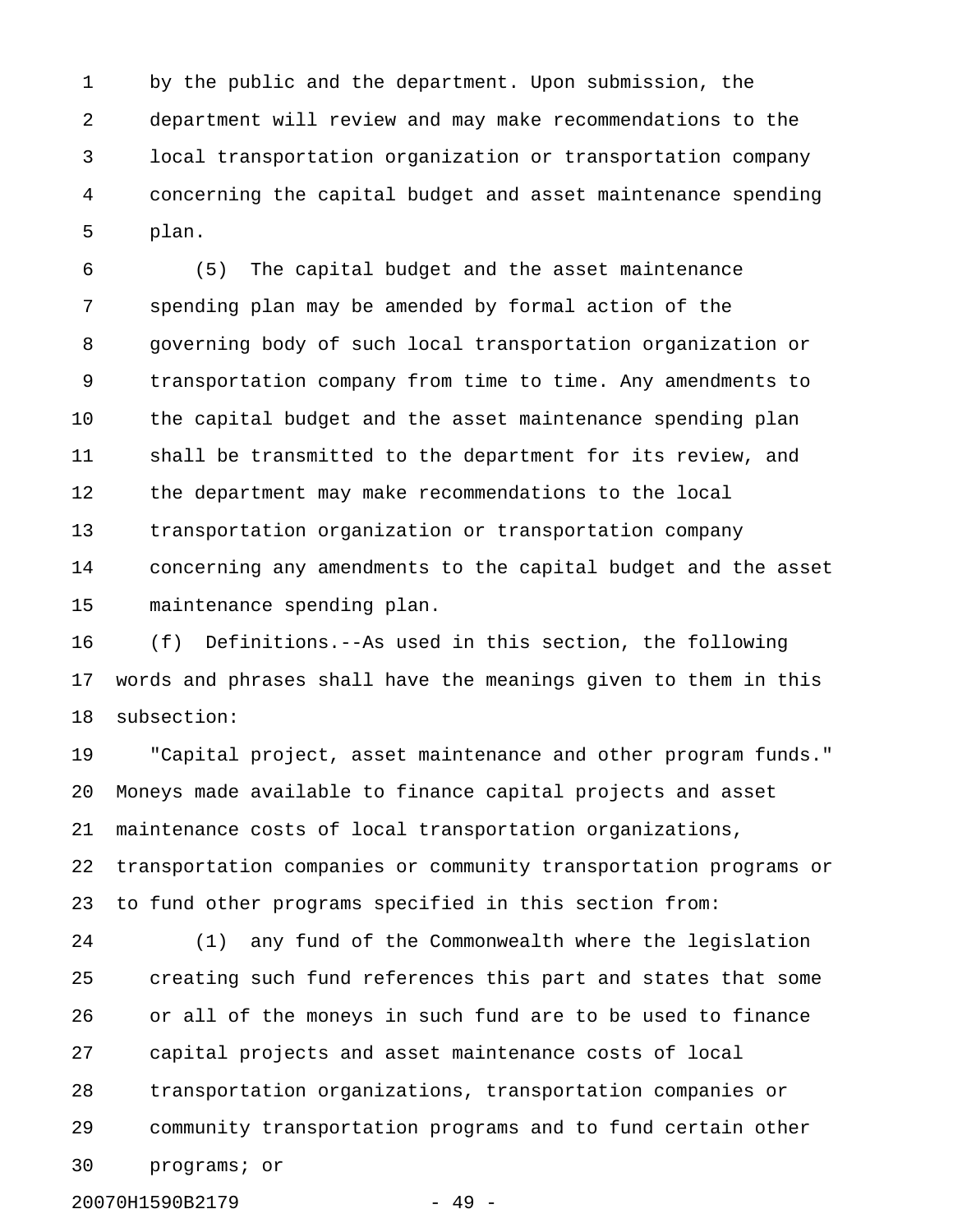1 (2) any other source, where such moneys are made 2 available specifically to finance capital projects and asset 3 maintenance costs of local transportation organizations, 4 transportation companies or community transportation programs 5 in accordance with this section.

6 "Class 1 section 1310 percentage." Seventy and three-tenths 7 percent.

8 "Class 2 section 1310 percentage." Twenty-five and four-9 tenths percent.

10 "Class 3 section 1310 percentage." Four and three-tenths 11 percent.

12 "Class 1 to 3 section 1310 allocation." The total amount of 13 capital project, asset maintenance and other program funds 14 available for distribution by the Treasury Department during a 15 particular month, less:

16 (1) the amount of the Department of Transportation 17 project management oversight share to be paid each month 18 under subsection (b)(2);

19 (2) the amount of the community transportation program 20 section 1310 share to be paid each month under subsection 21 (b)(3);

22 (3) the amount of the planning, development, research, 23 rural expansion and department-initiated programs section 24 1310 share; and

25 (4) the amount of the Class 4 transit entity section 26 1310 share to be paid each month under subsection (b)(5). 27 "Class 1 transit entity section 1310 share." The product of 28 the Class 1 section 1310 percentage times the Class 1 to 3 29 section 1310 allocation.

30 "Class 2 transit entity section 1310 share." The product of 20070H1590B2179 - 50 -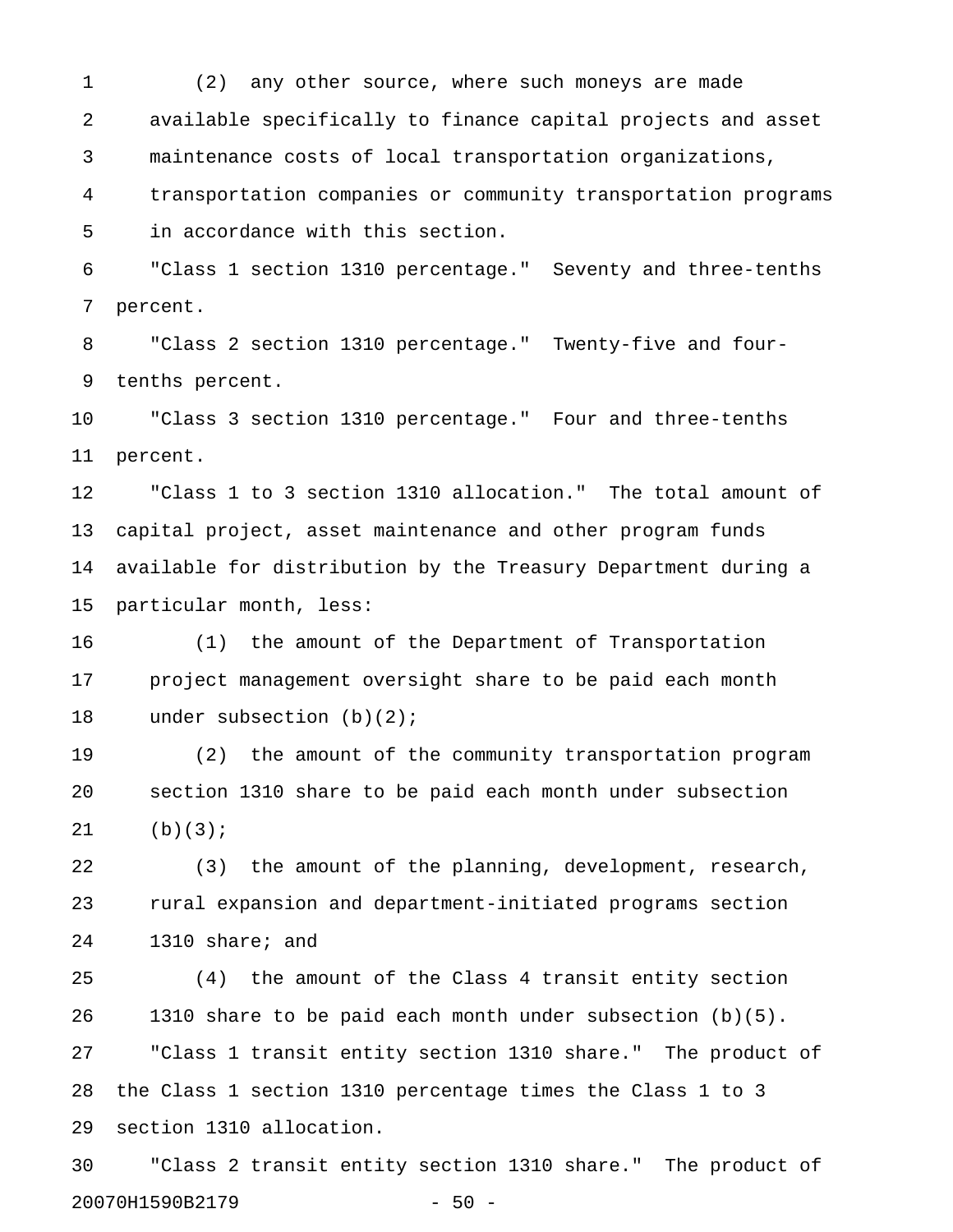1 the Class 2 section 1310 percentage times the monthly Class 1 to 2 3 allocation.

3 "Class 3 transit entity section 1310 share." The product of 4 the Class 3 section 1310 percentage times the monthly Class 1 to 5 3 allocation.

6 "Class 4 transit entity section 1310 share." Four million 7 dollars during the 1991-1992 fiscal year and \$4,160,000 during 8 the 1992-1993 fiscal year. During the 1993-1994 through 1996- 9 1997 fiscal years, the term shall mean the Class 4 transit 10 entity section 1310 share for the prior fiscal year plus (or 11 minus) the product of the Class 4 transit entity section 1310 12 share for the prior fiscal year times the percentage increase or 13 decrease in the total funds available for distribution pursuant 14 to this section received by the Treasury Department in the most 15 recently completed fiscal year as compared with the prior fiscal 16 year. For the 1997-1998 fiscal year and each fiscal year 17 thereafter, the term shall mean 2.8% of the total amount of 18 capital project, asset maintenance and other program funds 19 projected by the department to be available under this section 20 for distribution during the subject fiscal year.

21 "Class 3 Federal operating cap percentage." The percentage 22 determined by dividing the Federal operating ceiling for a Class 23 3 transit entity by the total Federal operating ceilings for all 24 Class 3 transit entities.

25 "Class 3 State operating grant percentage." The percentage 26 determined by dividing the State subsidy received pursuant to 27 section 1303 (relating to annual appropriation and computation 28 of subsidy) during fiscal year 1990-1991 by a Class 3 transit 29 entity as stated in the latest Department of Transportation 30 certification by the total State subsidies received pursuant to 20070H1590B2179 - 51 -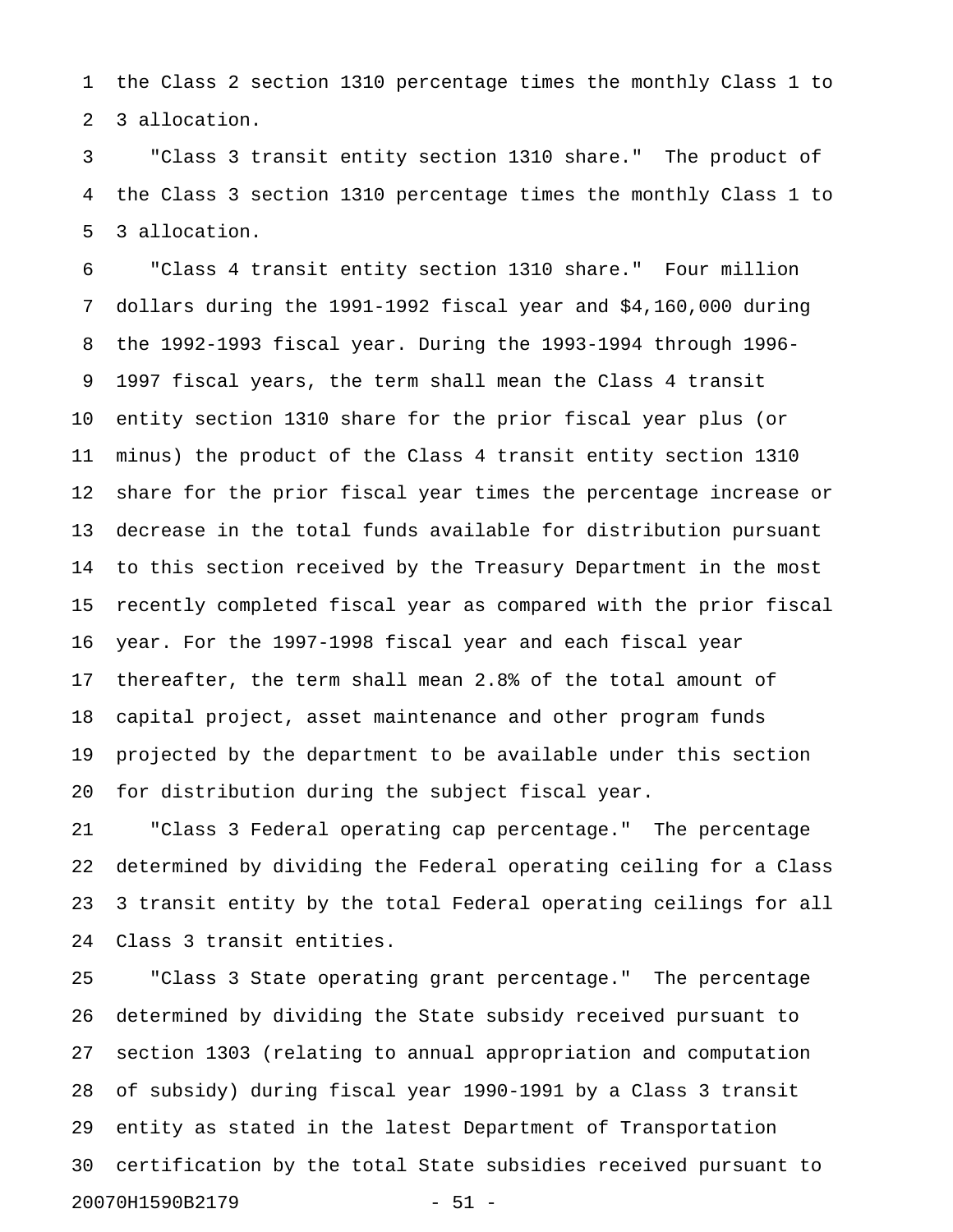1 section 1303 during fiscal year 1990-1991 by all Class 3 transit 2 entities as stated in the latest Department of Transportation 3 certification. For purposes of calculating the amount received 4 by a Class 3 transit entity pursuant to section 1303, any 5 Federal funds transferred from other local transportation 6 organizations and transportation companies from the Federal 7 fiscal year 1990-1991 Governor's apportionment allocation, 8 contained in the Urban Mass Transportation Act of 1964, shall be 9 considered to be amounts received pursuant to section 1303. 10 "Class 3 total passenger section 1310 percentage." The 11 percentage determined by dividing the total passengers 12 transported by a Class 3 transit entity as stated in the latest 13 Department of Transportation certification by the total number 14 of passengers transported by all Class 3 transit entities as 15 stated in the latest Department of Transportation certification. 16 "Class 3 vehicle hour section 1310 percentage." The 17 percentage determined by dividing the vehicle hours of a Class 3 18 transit entity as stated in the latest Department of 19 Transportation certification by the total number of vehicle 20 hours of all Class 3 transit entities as stated in the latest 21 Department of Transportation certification.

22 "Class 3 vehicle mile section 1310 percentage." The 23 percentage determined by dividing the vehicle miles of a Class 3 24 transit entity as stated in the latest Department of 25 Transportation certification by the total number of vehicle 26 miles of all Class 3 transit entities as stated in the latest 27 Department of Transportation certification.

28 "Class 4 operating assistance grant section 1310 percentage." 29 The percentage determined by dividing the Class 4 transit entity 30 adjusted base grant received by a Class 4 transit entity by the 20070H1590B2179 - 52 -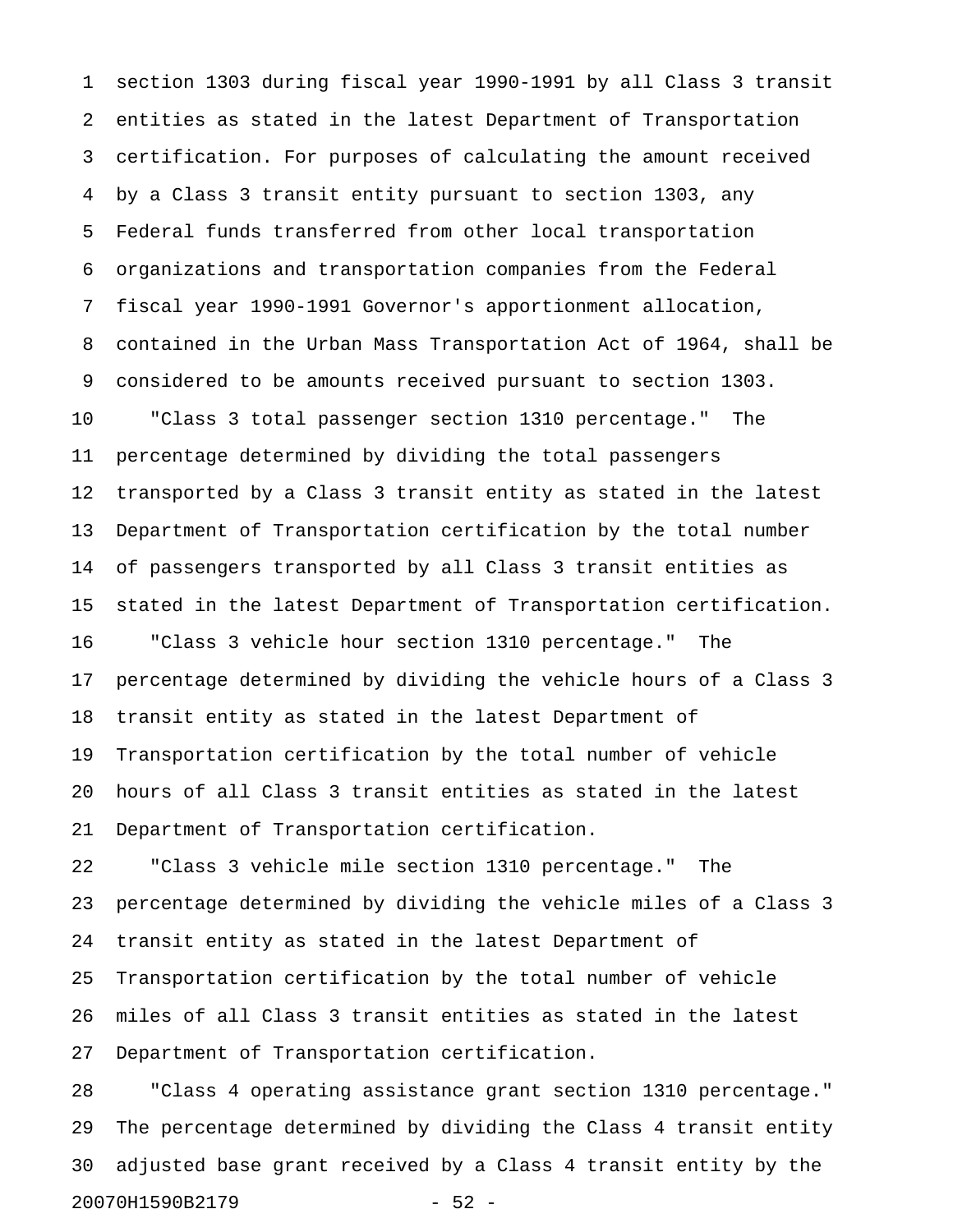1 total Class 4 transit entity adjusted base grants received 2 pursuant to such act by all Class 4 transit entities during 3 fiscal year 1990-1991 as stated in the Department of 4 Transportation certification.

5 "Class 4 revenue hour section 1310 percentage." The 6 percentage determined by dividing the revenue hours of a Class 4 7 transit entity as stated in the latest Department of 8 Transportation certification by the total number of revenue 9 hours of all Class 4 transit entities as stated in the latest 10 Department of Transportation certification.

11 "Class 4 revenue mile section 1310 percentage." The 12 percentage determined by dividing the revenue miles of a Class 4 13 transit entity as stated in the latest Department of 14 Transportation certification by the total number of revenue 15 miles of all Class 4 transit entities as stated in the latest 16 Department of Transportation certification.

17 "Community transportation program section 1310 share." One 18 million seven hundred thousand dollars during the 1991-1992 19 fiscal year, \$1,768,000 during the 1992-1993 fiscal year and, 20 during the 1993-1994 fiscal year and each fiscal year 21 thereafter, shall mean the community transportation program 22 section 1310 share for the prior fiscal year plus (or minus) the 23 product of the community transportation program section 1310 24 share for the prior fiscal year times the percentage increase or 25 decrease in the total funds available for distribution pursuant 26 to this section received by the Treasury Department in the most 27 recently completed fiscal year as compared with the prior fiscal 28 year. However, in any fiscal year in which the total funds 29 authorized to be expended from the State Lottery Fund for 30 purposes enumerated in section 1312 (relating to community 20070H1590B2179 - 53 -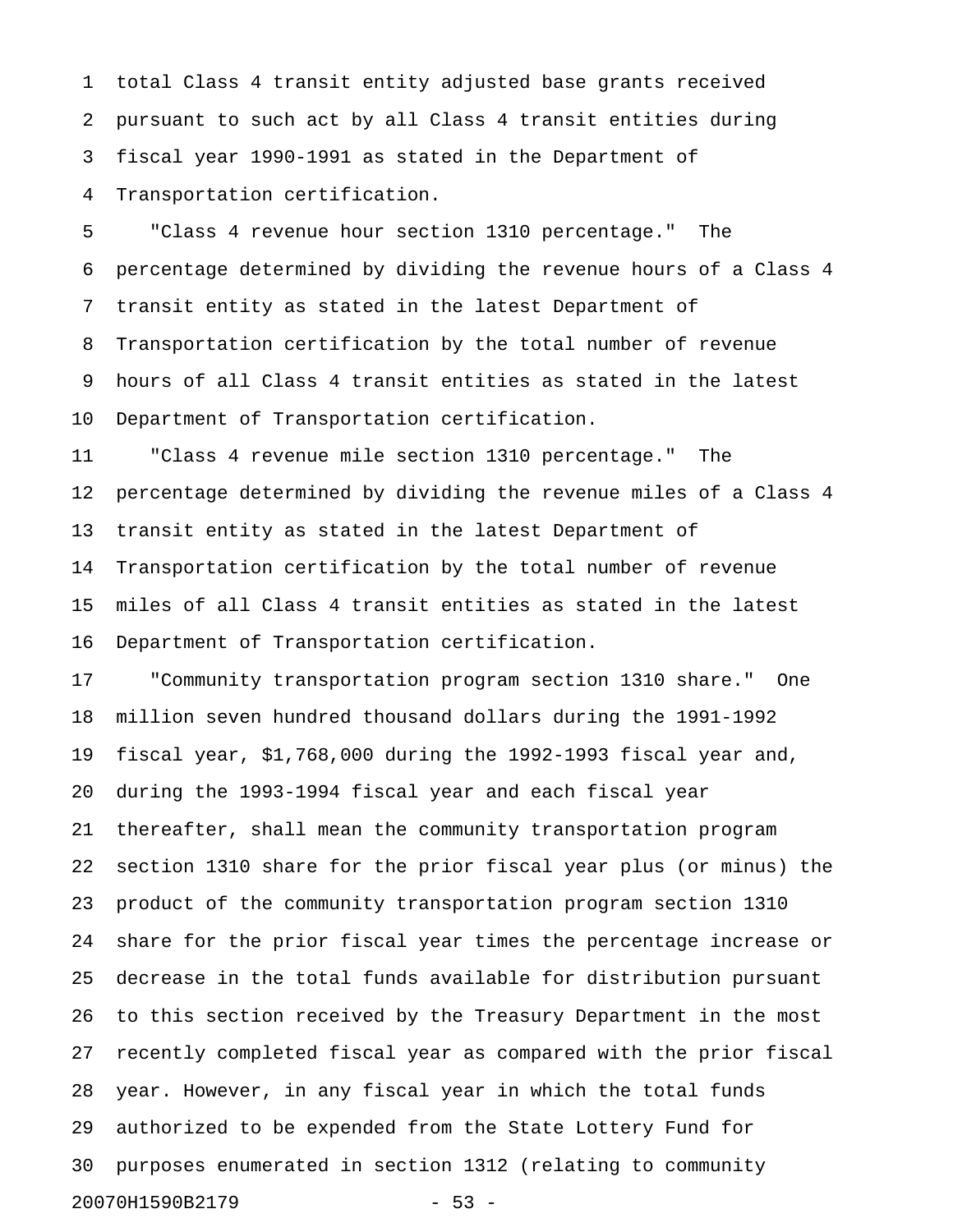1 transportation programs) is less than \$600,000, the community 2 transportation program section 1310 share shall be increased so 3 that the sum of the community transportation program section 4 1310 share plus the total amount of such moneys paid from the 5 State Lottery Fund for purposes enumerated in section 1312 shall 6 equal \$2,300,000. The combined funding to any county for 7 community transportation under sections 1310 and 1312 shall not 8 exceed \$250,000 in any fiscal year.

9 "Department of Transportation project management oversight 10 share." One million dollars during the 1991-1992 fiscal year 11 and, during the 1992-1993 fiscal year and each fiscal year 12 thereafter, shall mean \$1,000,000 or 0.25% of the total amount 13 of capital project, asset maintenance and other program funds 14 available for distribution pursuant to this section received by 15 the Treasury Department during the prior fiscal year, whichever 16 is greater.

17 "Department of Transportation certification." The 18 certification by the Department of Transportation to the 19 Treasury Department under subsection (g).

20 "Department-initiated programs." Mass transportation 21 programs with a regional or Statewide application, including, 22 without limitation, capital projects in support of intercity 23 rail passenger service, capital projects in support of intercity 24 bus service, transit safety initiatives, public-private 25 transportation partnerships, ridersharing incentive programs, 26 transportation management associations and other multimodal 27 transportation management projects.

28 "Federal operating ceiling." The maximum amount of Federal 29 funds permitted to be used by a Class 3 transit entity to 30 subsidize transit operations, as published in the November 23, 20070H1590B2179 - 54 -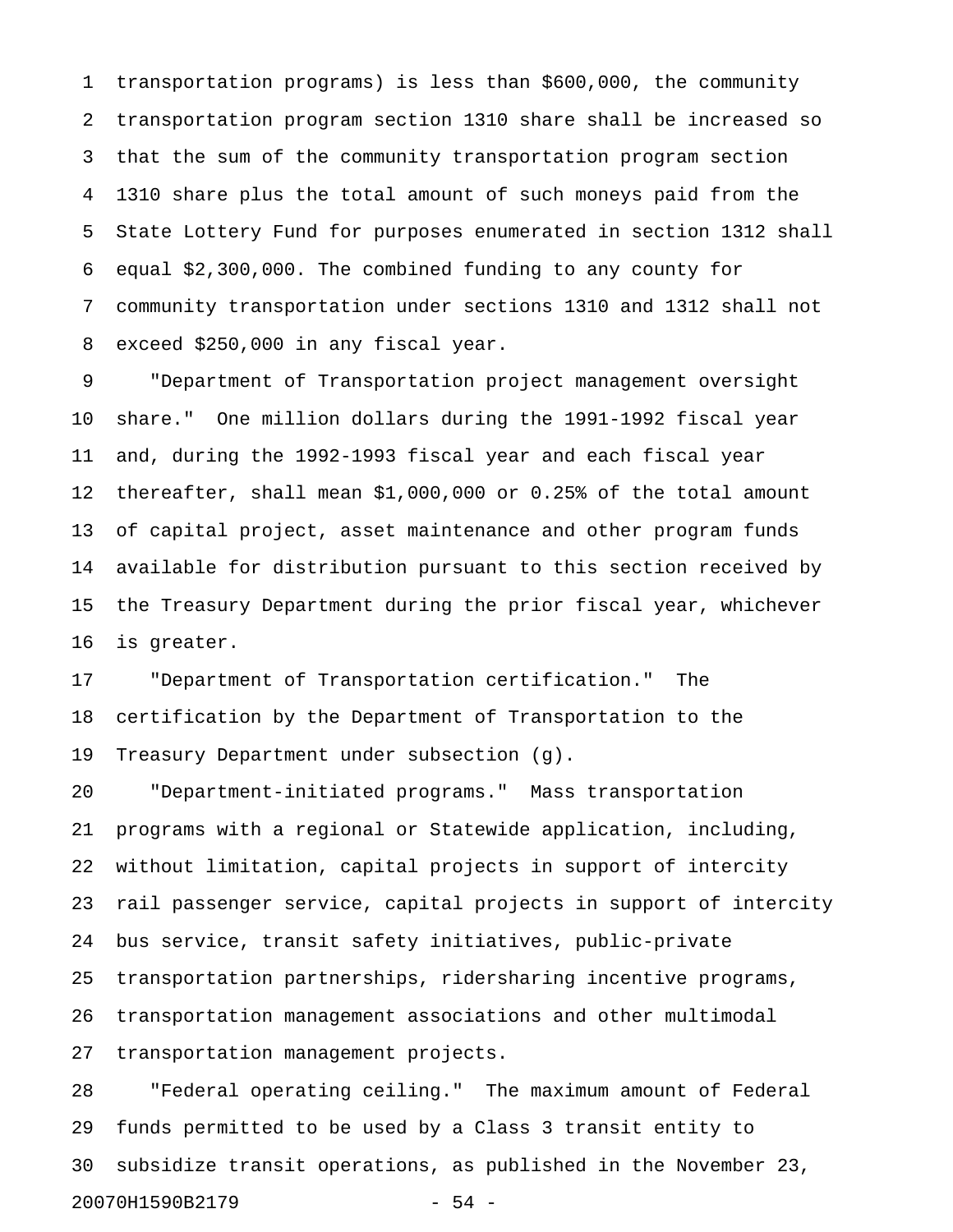1 1990, Federal Register (or, where there is more than one transit 2 entity in a region, the maximum amount of Federal funds which 3 such Class 3 transit entity could have utilized to subsidize 4 transit operations pursuant to the subregional allocation as 5 specified in the applicable transportation improvement program) 6 for fiscal year 1990-1991.

7 "Planning, development, research, rural expansion and 8 department-initiated programs section 1310 shares." The sum of 9 \$83,333.33 plus 0.25% of the total capital project, asset 10 maintenance and other program funds available for distribution 11 by the Treasury Department during a particular month.

12 "Total passengers." The total of all revenue passengers plus 13 transfer passengers on second and successive rides of a local 14 transportation organization or transportation company, which are 15 funded in whole or in part by this part, with respect to the 16 most recent fiscal year reported in the most recently issued 17 Pennsylvania Mass Transit Statistical Report.

18 "Treasury Department." The State Treasurer and the Treasury 19 Department of the Commonwealth.

20 (g) Certification to Treasury Department.--On or before July 21 15 of each fiscal year, the Department of Transportation shall 22 calculate and certify to the Treasury Department the following:

23 (1) The Department of Transportation project management 24 oversight share, the community transportation program 25 sections 1310 and 1310.1 shares, the Class 1 transit entity 26 sections 1310 and 1310.1 shares, the Class 2 transit entity 27 sections 1310 and 1310.1 shares, the Class 3 transit entity 28 sections 1310 and 1310.1 shares and the Class 4 transit 29 entity sections 1310 and 1310.1 shares and the planning, 30 development, research, rural expansion and department-20070H1590B2179 - 55 -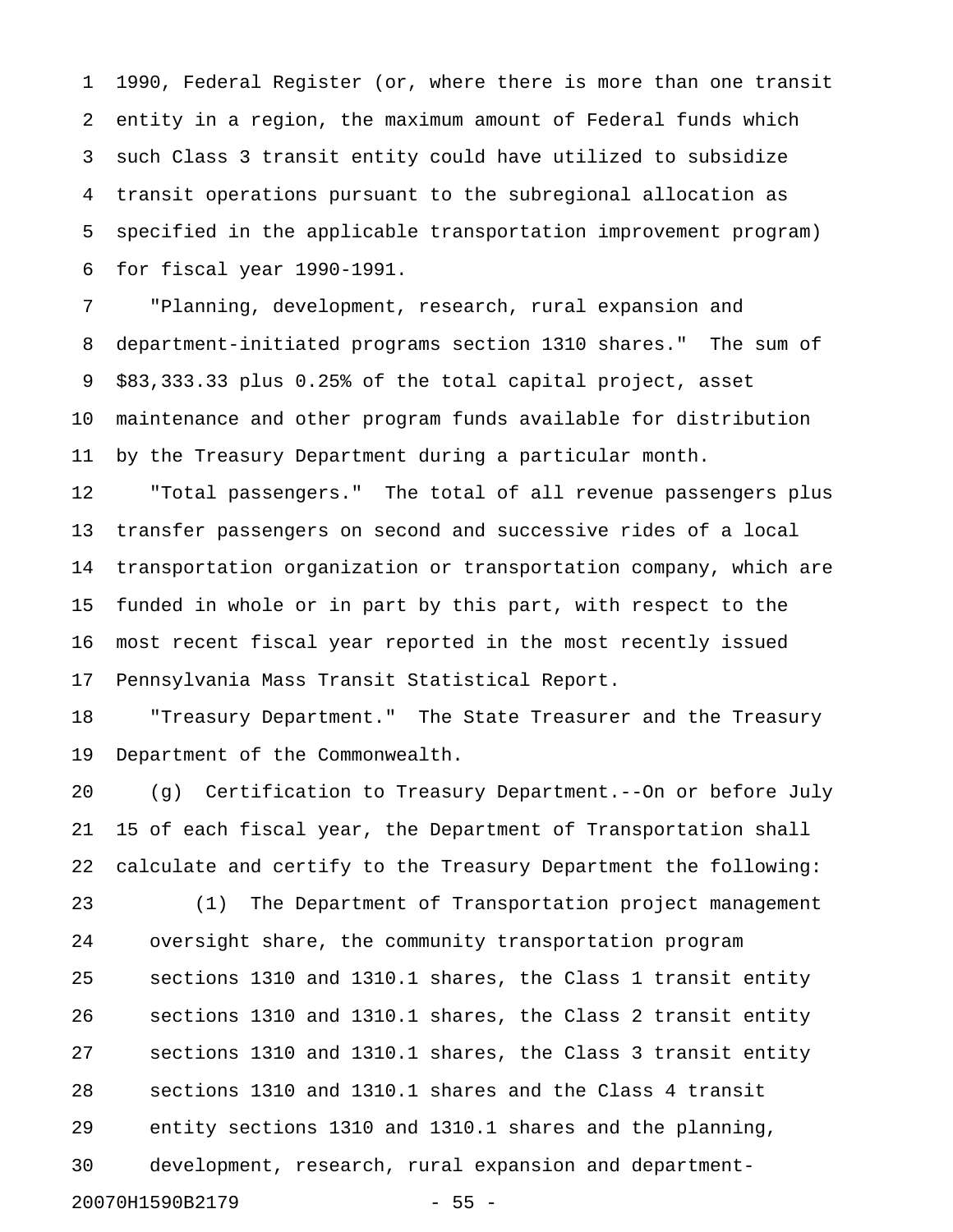1 initiated programs sections 1310 and 1310.1 shares.

2 (2) The names and addresses of each Class 1 transit 3 entity, Class 2 transit entity, Class 3 transit entity and 4 Class 4 transit entity and whether such program or entity is 5 a Class 1 transit entity, Class 2 transit entity, Class 3 6 transit entity or Class 4 transit entity.

7 (3) The vehicle miles of each Class 3 transit entity, 8 the total vehicle miles of all Class 3 transit entities, the 9 Class 3 vehicle mile sections 1310 and 1310.1 percentages for 10 each Class 3 transit entity, the vehicle hours of each Class 11 3 transit entity, total vehicle hours of all Class 3 transit 12 entities, the Class 3 vehicle hour sections 1310 and 1310.1 13 percentages for each Class 3 transit entity, total passengers 14 for each Class 3 transit entity, the total passengers for all 15 Class 3 transit entities, the Class 3 total passenger 16 sections 1310 and 1310.1 percentages for each Class 3 transit 17 entity, the Federal operating ceiling for each Class 3 18 transit entity, the Federal operating ceiling for all Class 3 19 transit entities, the Federal operating cap percentage for 20 each Class 3 transit entity, the State subsidy received 21 pursuant to section 1303 (relating to annual appropriation 22 and computation of subsidy) as described in the definition of 23 "Class 3 State operating grant percentage" for each Class 3 24 transit entity, the State subsidy received pursuant to 25 section 1303 as described in the definition of "Class 3 State 26 operating grant percentage" for all Class 3 transit entities, 27 and the Class 3 State grant percentage for each Class 3 28 transit entity.

29 (4) The operating assistance grant received by each 30 Class 4 transit entity during fiscal year 1990-1991 pursuant 20070H1590B2179 - 56 -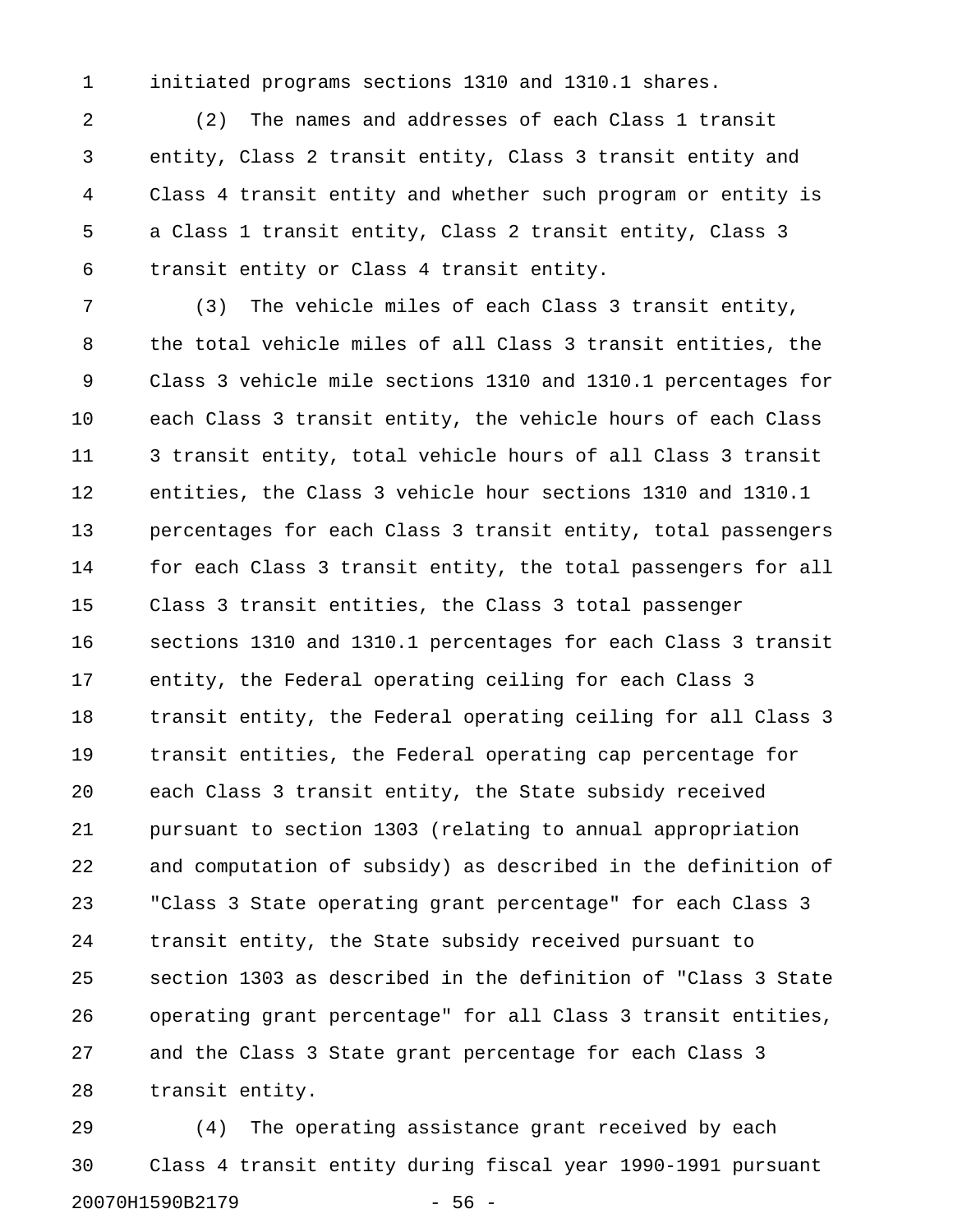1 to the act of February 11, 1976 (P.L.14, No.10), known as the 2 Pennsylvania Rural and Intercity Common Carrier Surface 3 Transportation Assistance Act, the operating assistance grant 4 received by all Class 4 transit entities during fiscal year 5 1990-1991 pursuant to that act, the Class 4 operating 6 assistance grant sections 1310 and 1310.1 percentages for 7 each Class 4 transit entity, the revenue miles of each Class 8 4 transit entity, the revenue miles of all Class 4 transit 9 entities, the Class 4 revenue mile sections 1310 and 1310.1 10 percentages of each Class 4 transit entity, the revenue hours 11 for each Class 4 transit entity, the revenue hours for all 12 Class 4 transit entities and the Class 4 revenue hour 13 sections 1310 and 1310.1 percentages for each Class 4 transit 14 entity.

## 15 § 1310.1. Supplemental public transportation assistance 16 funding.

17 (a) General rule.--Beginning July 1, 1997, 1.22% of the 18 money collected from the tax imposed under Article II of the act 19 of March 4, 1971 (P.L.6, No.2), known as the Tax Reform Code of 20 1971, up to a maximum of \$75,000,000, shall be deposited in the 21 Supplemental Public Transportation Account, which is established 22 in the State Treasury. Within 30 days of the close of a calendar 23 month, 1.22% of the taxes received in the prior calendar month 24 shall be transferred to the account. No funds in excess of 25 \$75,000,000 may be transferred to the account in any one fiscal 26 year. The money in the account shall be used by the department 27 for supplemental public transportation assistance, to be 28 distributed under this section. Transit entities may use 29 supplemental assistance moneys for any of the purposes 30 enumerated in section 1311 (relating to use of funds 20070H1590B2179 - 57 -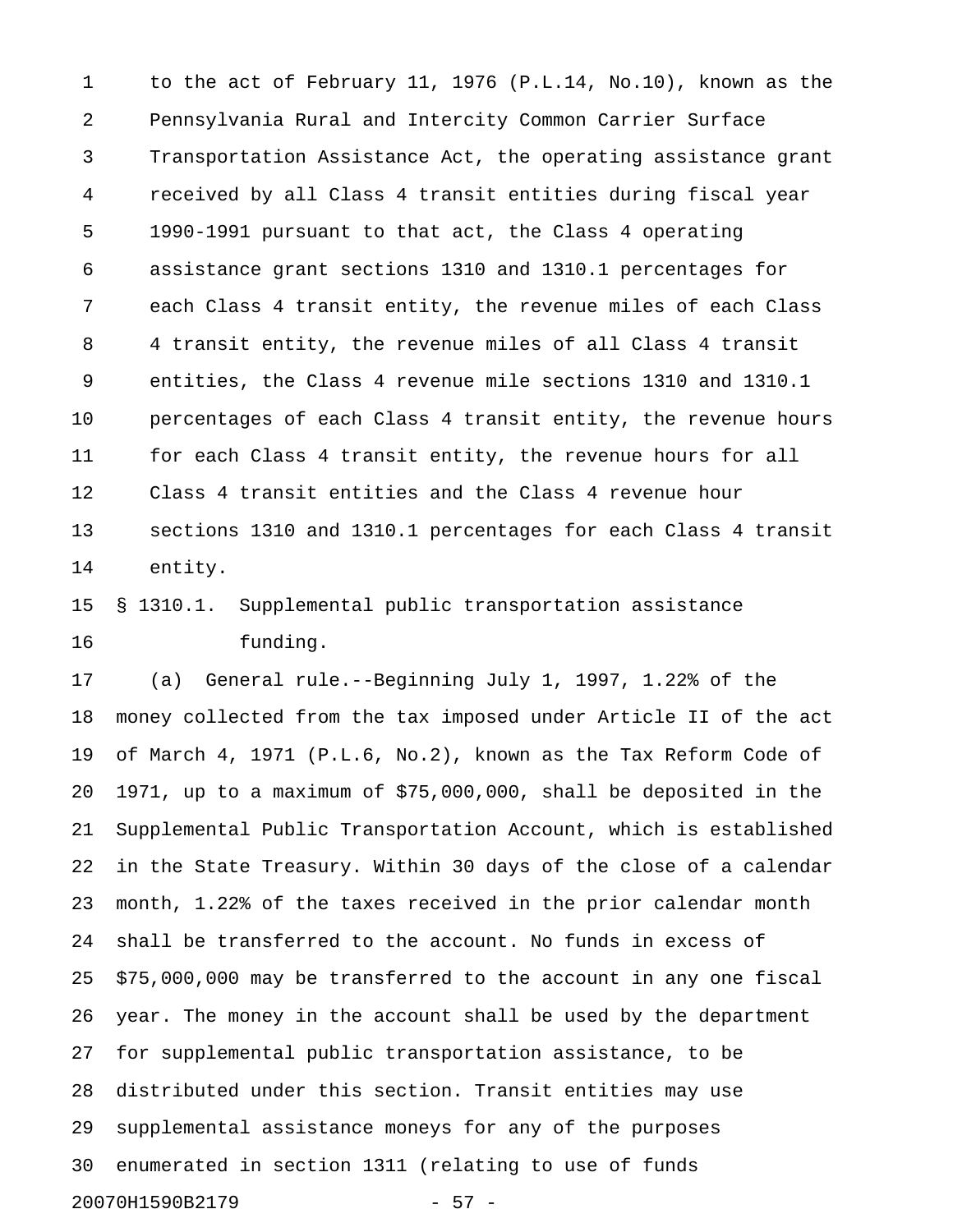1 distributed). In addition to those enumerated purposes, Class 1, 2 2 and 3 transit entities also may use the base supplemental 3 assistance share for general operations. Class 4 transit 4 entities may use all supplemental assistance moneys for general 5 operations.

6 (b) Distribution.--During each fiscal year, capital project, 7 asset maintenance and other program funds designated as 8 supplemental public transportation assistance funding to be 9 distributed pursuant to this section shall be distributed as 10 follows:

11 (1) On or before the fifth day of each month, the 12 Treasury Department shall certify to the department the total 13 amount of money then available for distribution, and the 14 department shall disburse the money on or before the 20th day 15 of each month.

16 (2) Each month the department shall distribute to each 17 local transportation organization or transportation company 18 1/12 of the base supplemental assistance share of that local 19 transportation organization or transportation company.

20 (3) Each month the Treasury Department shall pay 1/12 of 21 the community transportation program section 1310.1 share for 22 that fiscal year to the Department of Transportation to make 23 grants to counties pursuant to section 1312 (relating to 24 community transportation programs) for the purpose of funding 25 capital projects of community transportation programs.

26 (4) Each month the department shall distribute 1/12 of 27 the Class 4 transit entity section 1310.1 share to Class 4 28 transit entities according to the same formula as provided 29 for distribution of funds under section 1310(b)(5) (relating 30 to distribution of funding), using the Class 4 transit entity 20070H1590B2179 - 58 -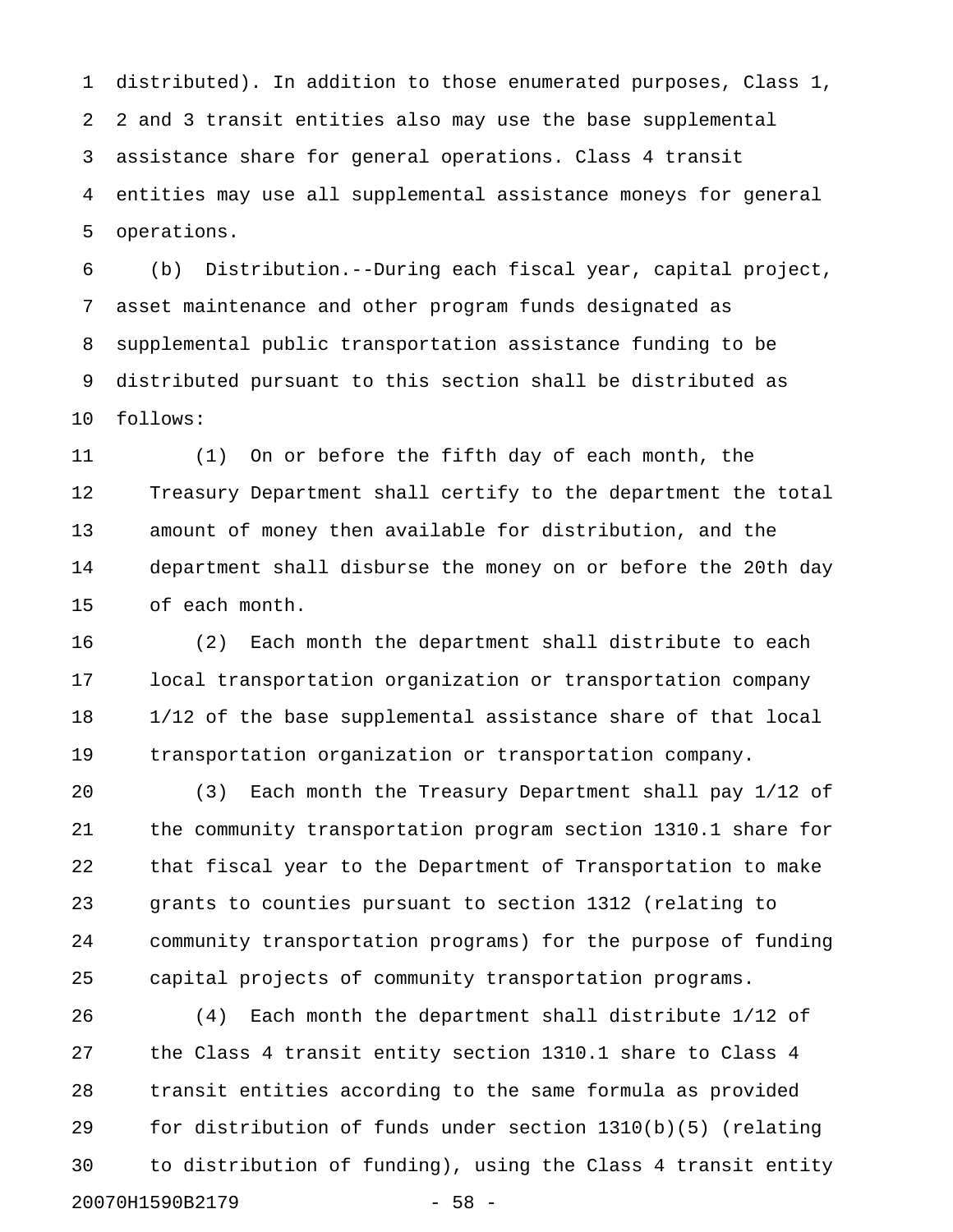1 section 1310.1 share in place of the Class 4 transit entity 2 section 1310 share.

3 (5) Each month, after providing for payment of the 4 portion of the base supplemental assistance share, the 5 community transportation program section 1310.1 share and the 6 Class 4 transit entity section 1310.1 share to be distributed 7 that month, the department shall distribute all remaining 8 capital project, asset maintenance and other program funds 9 required to be distributed pursuant to this section according 10 to the same formula as provided for distribution of funds in 11 section 1310(b)(6), using the transit entity's section 1310.1 12 share in place of the transit entity's section 1310 share. 13 (c) Definitions.--As used in this section, the following 14 words and phrases shall have the meanings given to them in this 15 subsection. Any term used in this section but not defined in 16 this subsection shall have the meaning given in section 1310(f): 17 "Base supplemental assistance share." The P.L. 103-122 18 percentage for each local transportation organization or 19 transportation company multiplied by \$54,616,000. 20 "Capital project, asset maintenance and other program funds." 21 Moneys made available under this section to finance capital 22 projects and asset maintenance costs of local transportation 23 organizations, transportation companies or community

24 transportation programs or to fund other programs specified in 25 this section.

26 "Class 1 section 1310.1 percentage." 70.3%.

27 "Class 2 section 1310.1 percentage." 25.4%.

28 "Class 3 section 1310.1 percentage." 4.3%.

29 "Class 1 to 3 section 1310.1 allocation." The total amount 30 of capital project, asset maintenance and other program funds 20070H1590B2179 - 59 -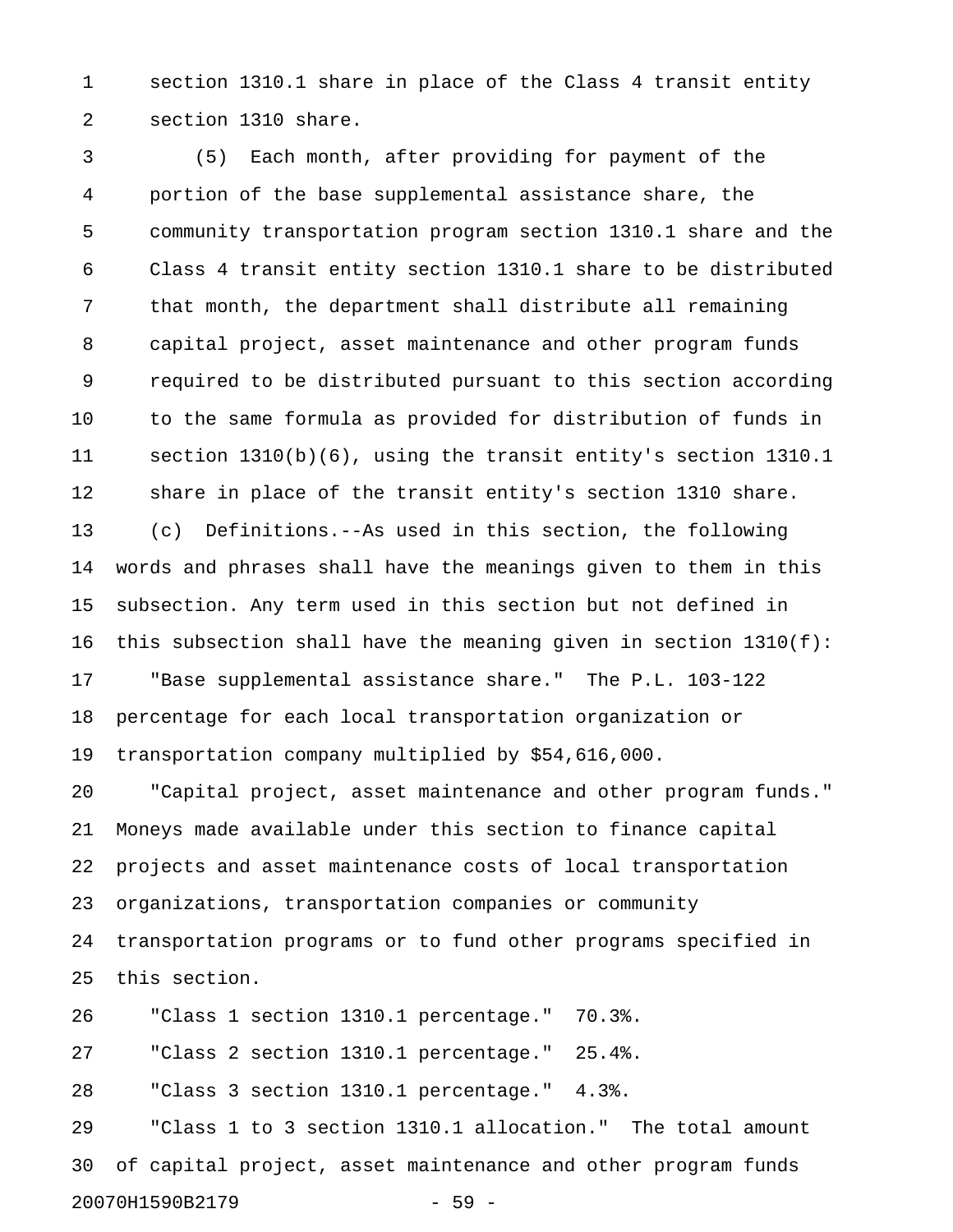1 available for distribution by the Treasury Department during a 2 particular month less:

3 (1) the amount of the base supplemental assistance share 4 to be paid each month under subsection (b)(2);

5 (2) the amount of the community transportation program 6 section 1310.1 share to be paid each month under subsection 7 (b)(3); and

8 (3) the amount of the Class 4 transit entity section 9 1310.1 share to be paid each month under subsection (b)(4). 10 "Class 1 transit entity section 1310.1 share." The product 11 of the Class 1 section 1310.1 percentage times the Class 1 to 3 12 section 1310.1 allocation.

13 "Class 2 transit entity section 1310.1 share." The product 14 of the Class 2 section 1310.1 percentage times the monthly Class 15 1 to 3 allocation.

16 "Class 3 transit entity section 1310.1 share." The product 17 of the Class 3 section 1310.1 percentage times the monthly Class 18 1 to 3 allocation.

19 "Class 4 transit entity section 1310.1 share." For each 20 fiscal year, the total amount projected by the department to be 21 available for distribution in the fiscal year in accordance with 22 this section, less \$54,616,000, times 2.8%.

23 "Class 3 Federal operating cap percentage." The percentage 24 determined by dividing the Federal operating ceiling for a Class 25 3 transit entity by the total of all Federal operating ceilings 26 for Class 3 transit entities.

27 "Class 3 total passenger section 1310.1 percentage." The 28 percentage determined by dividing the total passengers 29 transported by a Class 3 transit entity, as stated in the latest 30 Department of Transportation certification, by the total number 20070H1590B2179 - 60 -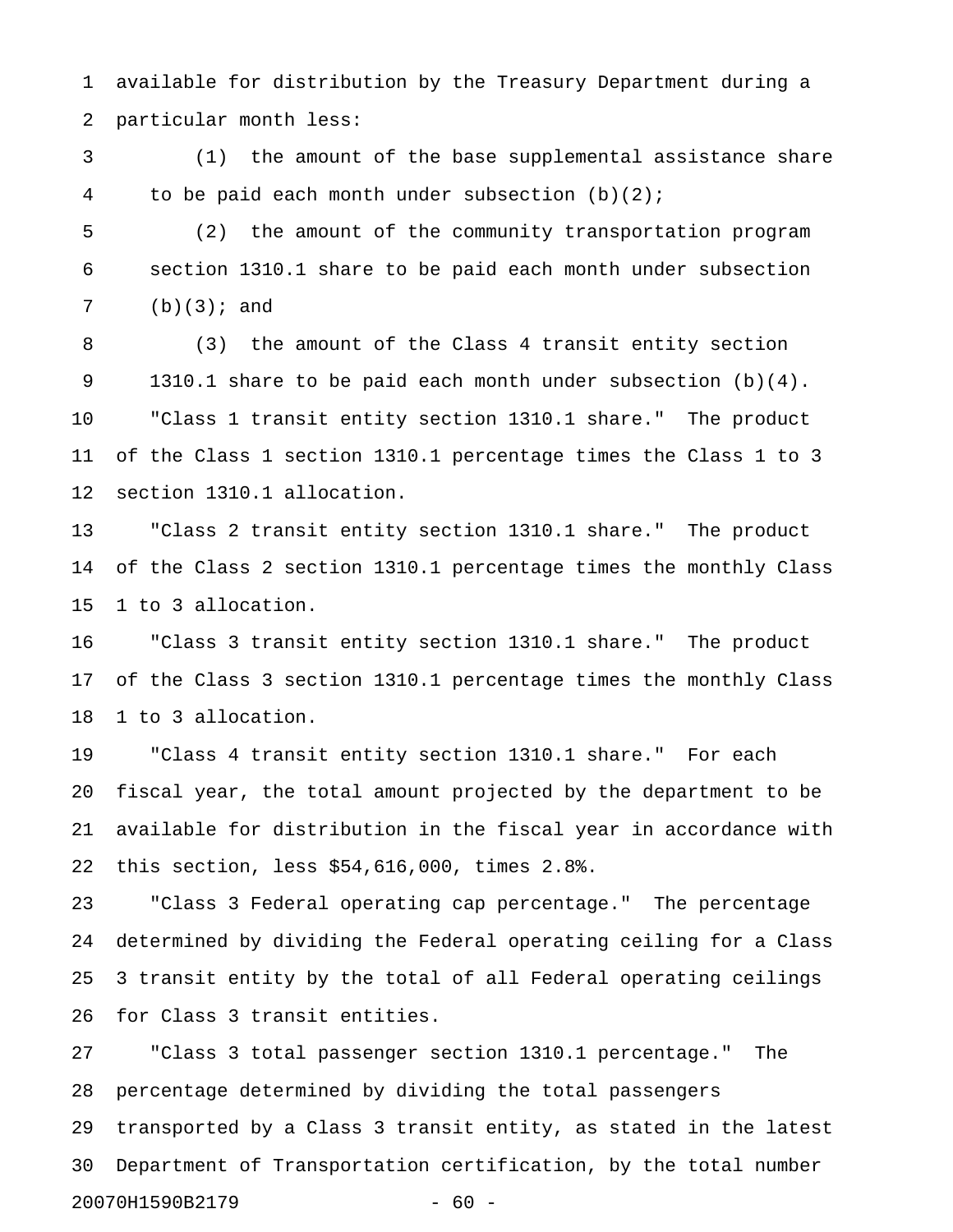1 of passengers transported by all Class 3 transit entities, as 2 stated in the latest Department of Transportation certification.

3 "Class 3 vehicle hour section 1310.1 percentage." The 4 percentage determined by dividing the vehicle hours of a Class 3 5 transit entity, as stated in the latest Department of 6 Transportation certification, by the total number of vehicle 7 hours of all Class 3 transit entities, as stated in the latest 8 Department of Transportation certification.

9 "Class 3 vehicle mile section 1310.1 percentage." The 10 percentage determined by dividing the vehicle miles of a Class 3 11 transit entity, as stated in the latest Department of 12 Transportation certification, by the total number of vehicle 13 miles of all Class 3 transit entities, as stated in the latest 14 Department of Transportation certification.

15 "Class 4 operating assistance grant section 1310.1 16 percentage." The percentage determined by dividing the Class 4 17 transit entity adjusted base grant received by a Class 4 transit 18 entity, as stated in the latest Department of Transportation 19 certification, by the total Class 4 transit entity adjusted base 20 grants received by all Class 4 transit entities during fiscal 21 year 1990-1991, as stated in the latest Department of 22 Transportation certification.

23 "Class 4 revenue hour section 1310.1 percentage." The 24 percentage determined by dividing the revenue hours of a Class 4 25 transit entity, as stated in the latest Department of 26 Transportation certification, by the total number of revenue 27 hours of all Class 4 transit entities, as stated in the latest 28 Department of Transportation certification.

29 "Class 4 revenue mile section 1310.1 percentage." The 30 percentage determined by dividing the revenue miles of a Class 4 20070H1590B2179 - 61 -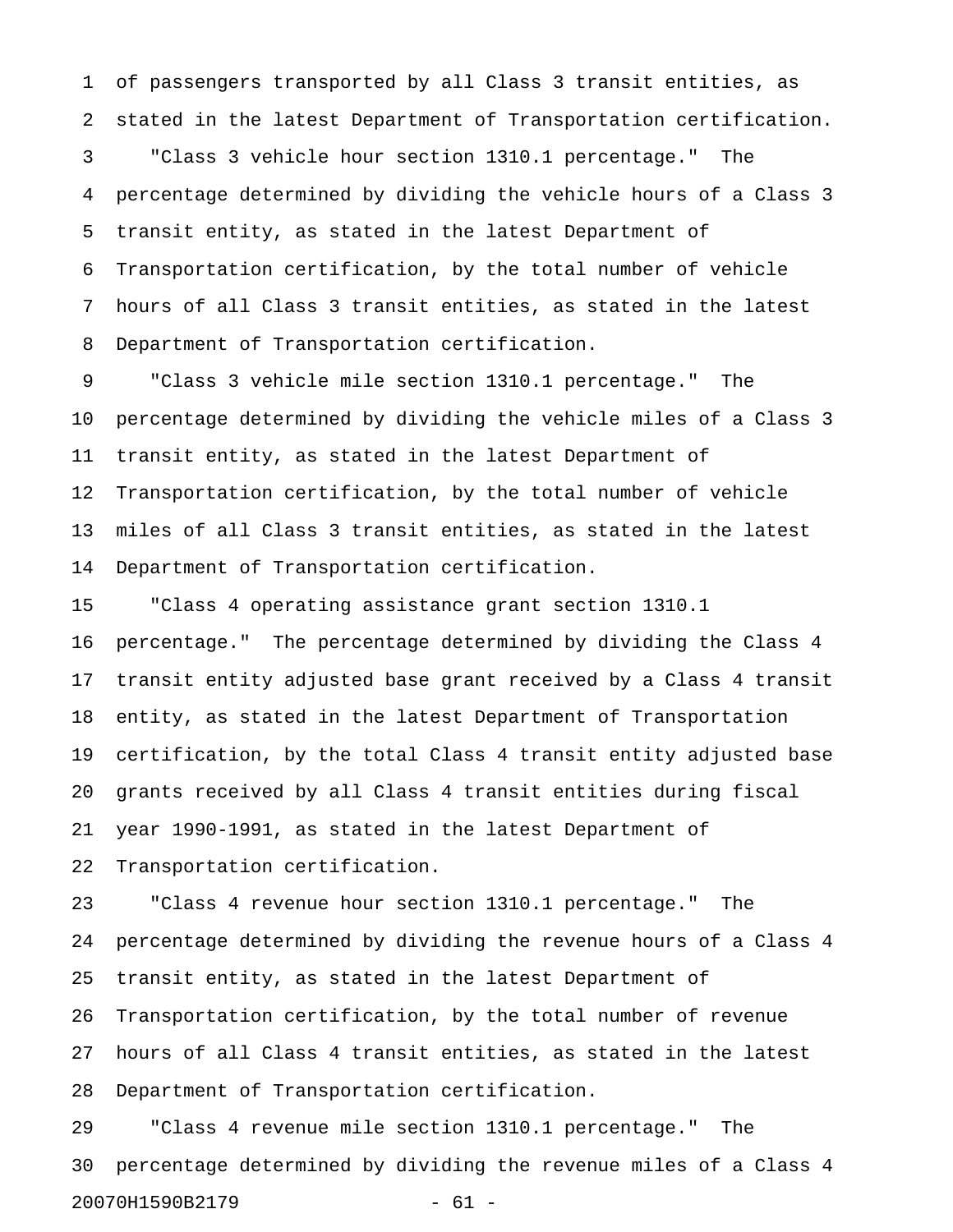1 transit entity, as stated in the latest Department of 2 Transportation certification, by the total number of revenue 3 miles of all Class 4 transit entities, as stated in the latest 4 Department of Transportation certification.

5 "Community transportation program section 1310.1 share." The 6 greater of:

7 (1) \$1,200,000; or

8 (2) the total amount projected by the Department of 9 Transportation to be available for distribution in the 10 subject fiscal year in accordance with this section, less 11 \$54,616,000, times 2.5%.

12 "P.L. 103-122 percentage." The percentage determined by 13 dividing the operating assistance grant or operating assistance 14 limitation, whichever is greater, but not to exceed the total 15 apportionment of funds made available to a particular local 16 transportation organization or transportation company in this 17 Commonwealth for each Class 1 transit entity, Class 2 transit 18 entity and Class 3 transit entity and the base grants approved 19 for each Class 4 transit entity pursuant to Public Law 103-122, 20 107 Stat. 1199, for the Federal fiscal year ending September 30, 21 1994, by the total of such amounts for all Commonwealth local 22 transportation organizations and transportation companies 23 pursuant to Public Law 103-122 for the fiscal year as determined 24 by the Department of Transportation.

25 § 1311. Use of funds distributed.

26 (a) Approval of department.--

27 (1) No money made available pursuant to section 1310 28 (relating to distribution of funding) shall be expended on 29 any capital project by any local transportation organization 30 or transportation company until after the local 20070H1590B2179 - 62 -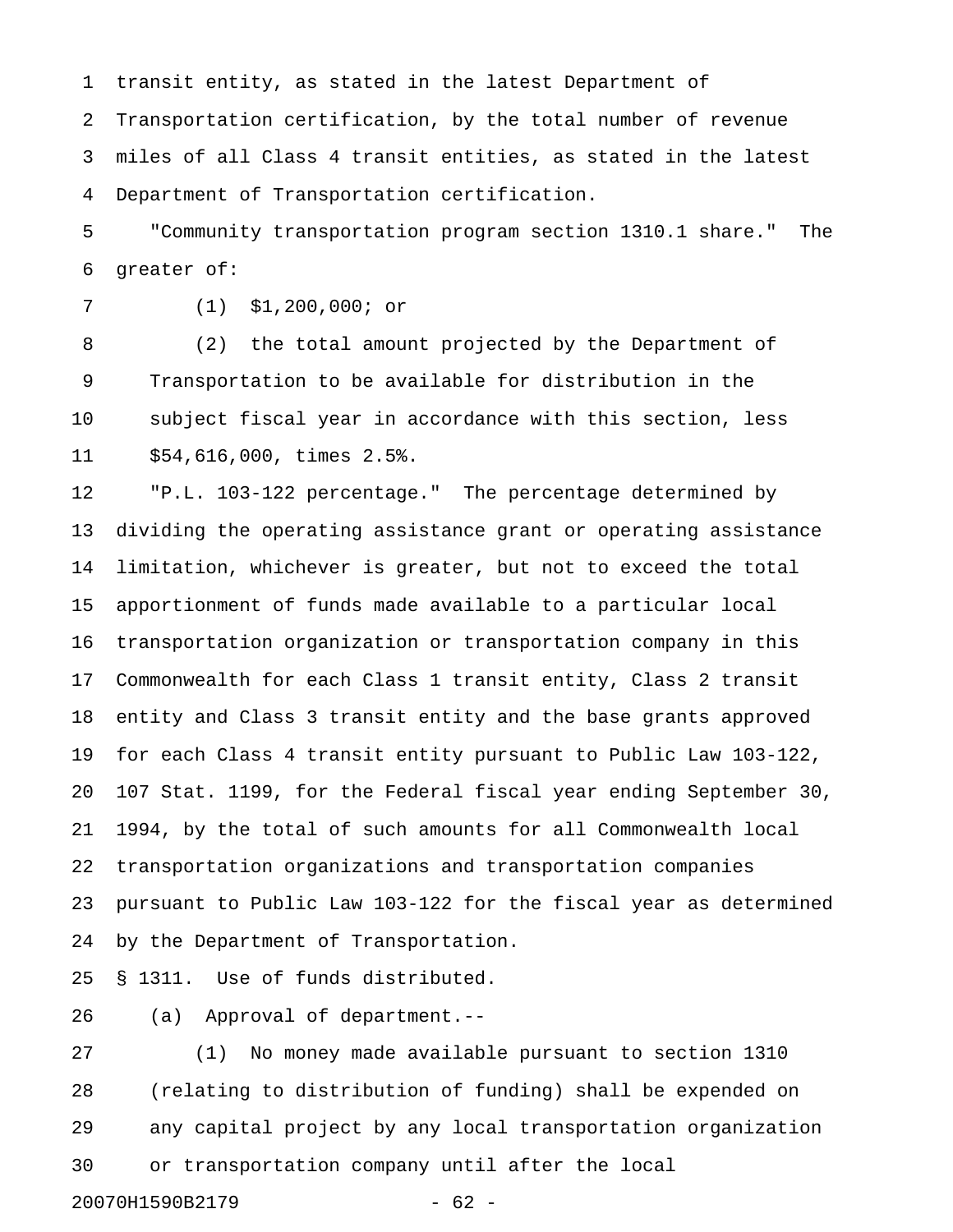1 transportation organization or transportation company submits 2 the project to the department for approval and the department 3 approves the project. At the option of the local 4 transportation organization or transportation company, 5 capital projects may be submitted to the department on an 6 annual basis at the time the local transportation 7 organization or transportation company submits its capital 8 budget to the department or at another time chosen by the 9 local transportation organization or transportation company.

10 (2) The department shall establish criteria for approval 11 of capital projects pursuant to this subsection, including, 12 but not limited to, consideration of estimated useful life, 13 demonstration of need and reasonableness of cost.

14 (3) Amendments to capital projects may be submitted at 15 any time to the department for its review and approval in 16 accordance with the procedures specified by the department.

17 (4) The department shall prescribe, under the authority 18 of this chapter, reasonable procedures, including deadlines, 19 for the department to review, comment and approve the capital 20 project or projects submitted by a local transportation 21 organization or transportation company.

22 (b) Funding purposes enumerated.--Moneys distributed 23 pursuant to section 1310 shall be used by local transportation 24 organizations and transportation companies for purposes of 25 paying:

26 (1) all costs of capital projects, including, without 27 limitation, the costs of acquisition, construction, 28 installation, start-up costs of operations, improvement and 29 all work and materials incident thereto, provided that funds 30 expended for capital projects pursuant to section 1310 shall 20070H1590B2179 - 63 -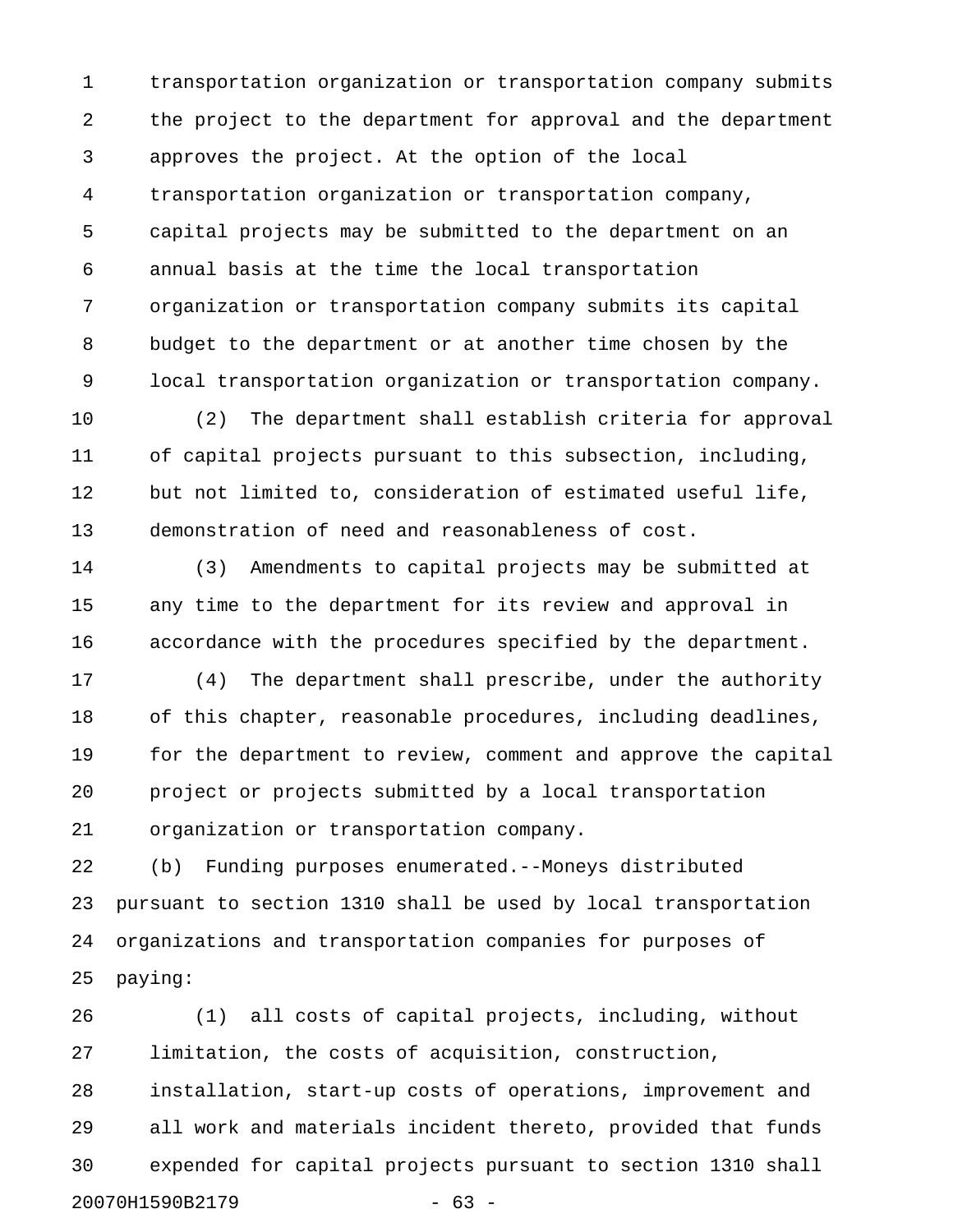1 be matched by local or private funding in an amount equal to 2 at least one-thirtieth of the project cost;

3 (2) debt service and the cost of issuance of bonds, 4 notes and other evidences of indebtedness which a local 5 transportation organization or transportation company is 6 permitted to issue under any law of this Commonwealth; and

7 (3) to the extent permitted by this section, asset 8 maintenance costs. Community transportation programs shall 9 use moneys distributed pursuant to this section only for 10 purposes enumerated in section 1312 (relating to community 11 transportation programs).

12 (c) Certain capital projects.--Notwithstanding any other 13 provision of law, each local transportation organization or 14 transportation company receiving moneys pursuant to section 1310 15 may use such moneys, in the discretion of such local 16 transportation organization or transportation company, to fund 17 all or a portion of capital projects listed in the program 18 prepared pursuant to section 2002(a)(13) of the act of April 9, 19 1929 (P.L.177, No.175), known as The Administrative Code of 20 1929.

21 (d) Management of funds.--

22 (1) Each local transportation organization or 23 transportation company receiving moneys pursuant to sections 24 1310 and 1310.1 (relating to supplemental public 25 transportation assistance funding) shall hold such moneys in 26 an account separate from other funds of the local 27 transportation organization or transportation company and 28 shall invest such moneys until such funds are used in 29 accordance with this section, with such funds being invested 30 in accordance with the limits on investment of the local 20070H1590B2179 - 64 -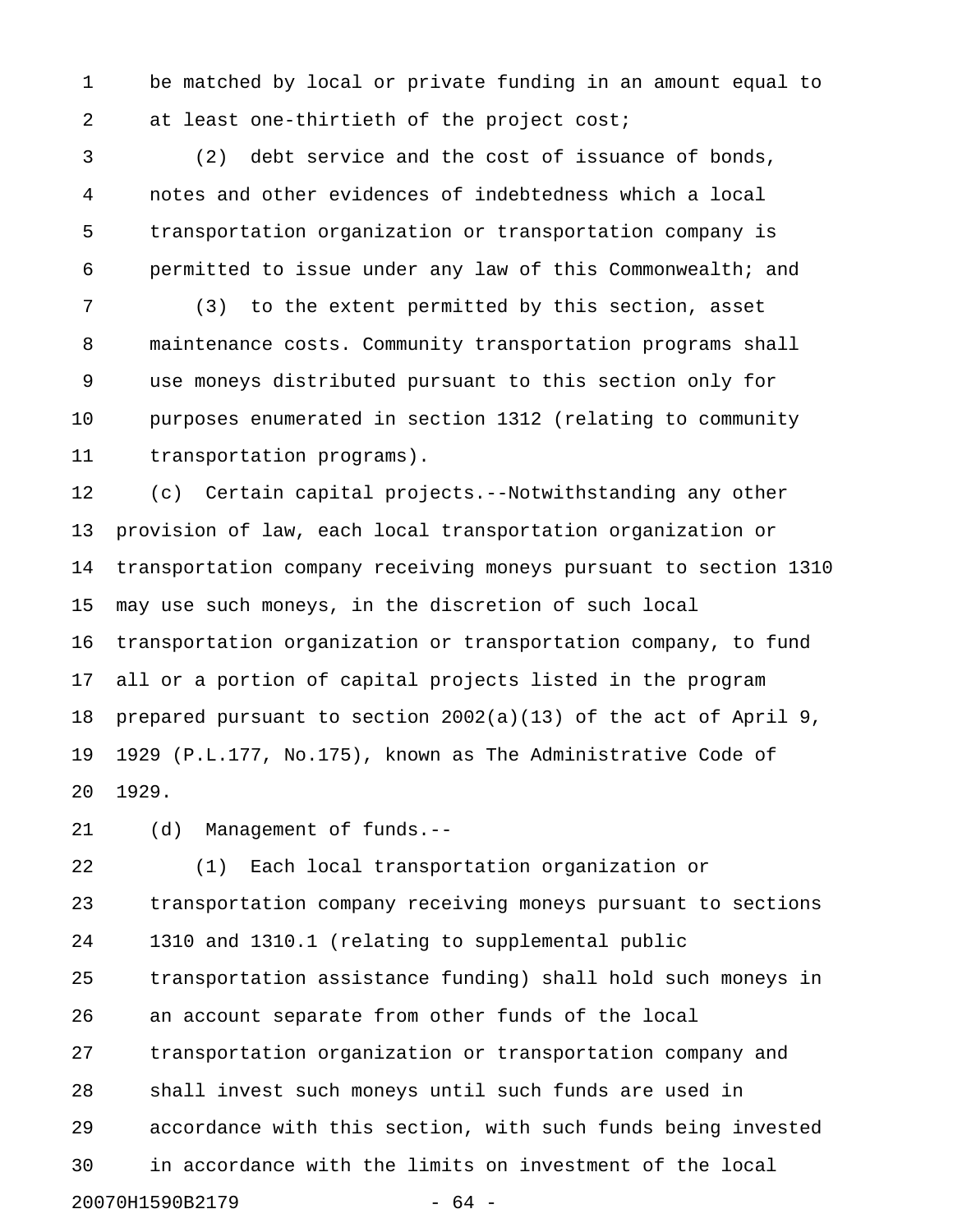1 transportation organization or transportation company. 2 Notwithstanding any other provisions of this chapter, any 3 interest earned shall be used for capital projects and asset 4 maintenance costs during any period as determined by the 5 local transportation organization or transportation company.

6 (2) All moneys distributed pursuant to section 1310 and 7 utilized for asset maintenance under subsection (e) shall be 8 matched by local or private funding in an amount equal to at 9 least 1/30 of the amount expended for such purposes, except 10 that, in the case of Class 3 and 4 transit entities, no 11 matching funds shall be required if the department shall have 12 received from the local governmental funding source which 13 would otherwise provide the matching funds a certification 14 that compliance with the matching requirement would create an 15 undue financial burden upon the local governmental funding 16 source such that a curtailment of government services 17 endangering public health and safety would ensue.

18 (3) All moneys distributed pursuant to section 1310.1 19 and utilized under this section shall be matched by local or 20 private funding in an amount equal to at least 1/30 of the 21 amount expended for such purposes, except that, in the case 22 of Class 3 and 4 transit entities, no funds utilized for 23 asset maintenance under subsection (e) shall require a local 24 match if the department shall have received from the local 25 governmental funding source which would otherwise provide the 26 matching funds a certification that compliance with the 27 matching requirement would create an undue financial burden 28 upon the local governmental funding source such that a 29 curtailment of government services endangering public health 30 and safety would ensue.

20070H1590B2179 - 65 -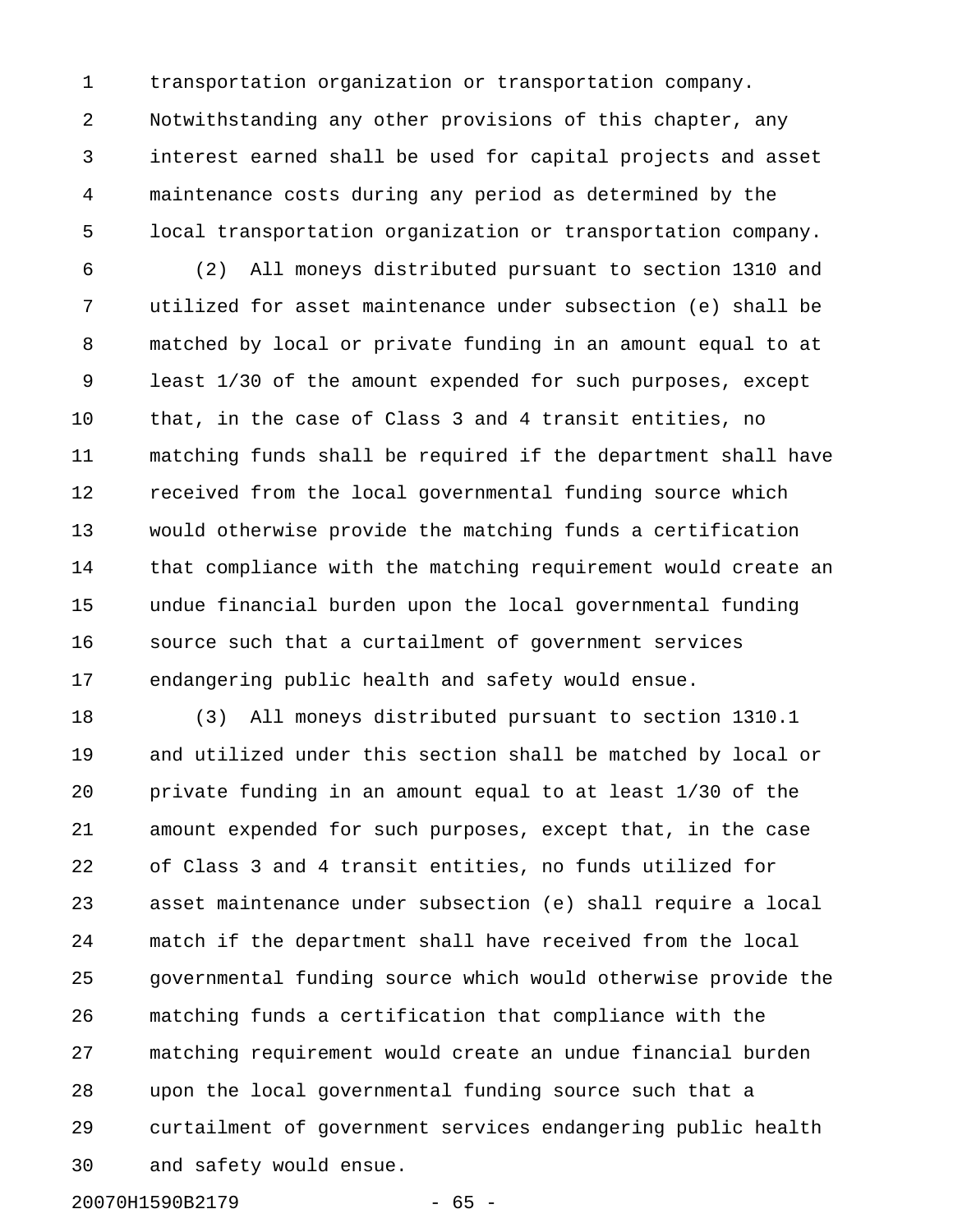1 (e) Asset maintenance.--

2 (1) Each local transportation organization or 3 transportation company may expend moneys distributed pursuant 4 to sections 1310 and 1310.1 shares to fund asset maintenance 5 costs as provided in this subsection.

6 (2) Moneys distributed pursuant to sections 1310 and 7 1310.1 may only be used to fund asset maintenance costs 8 incurred during the fiscal year in which such moneys are 9 allocated. Thereafter, such funds may only be used to fund 10 capital projects.

11 (3) On or before March 1 of each year, the department 12 shall certify to each local transportation organization or 13 transportation company the amount of capital project, asset 14 maintenance, base supplemental assistance and other program 15 funds which the department estimates each local 16 transportation organization or transportation company will be 17 entitled to receive during the ensuing fiscal year. Each 18 local transportation organization or transportation company 19 may expend moneys distributed pursuant to sections 1310 and 20 1310.1 shares to fund asset maintenance costs up to the 21 following maximum percentages of the estimate from the 22 department, including accrued interest, the amount received 23 during the prior fiscal year or the amount actually received 24 in the current fiscal year, whichever is greater:

25 (i) Class 1 transit entities may utilize for asset 26 maintenance costs up to a maximum of 30% of the funds 27 received pursuant to sections 1310 and 1310.1 shares.

28 (ii) Class 2 and 3 transit entities may utilize for 29 asset maintenance costs up to a maximum of 50% of the 30 funds received pursuant to sections 1310 and 1310.1. 20070H1590B2179 - 66 -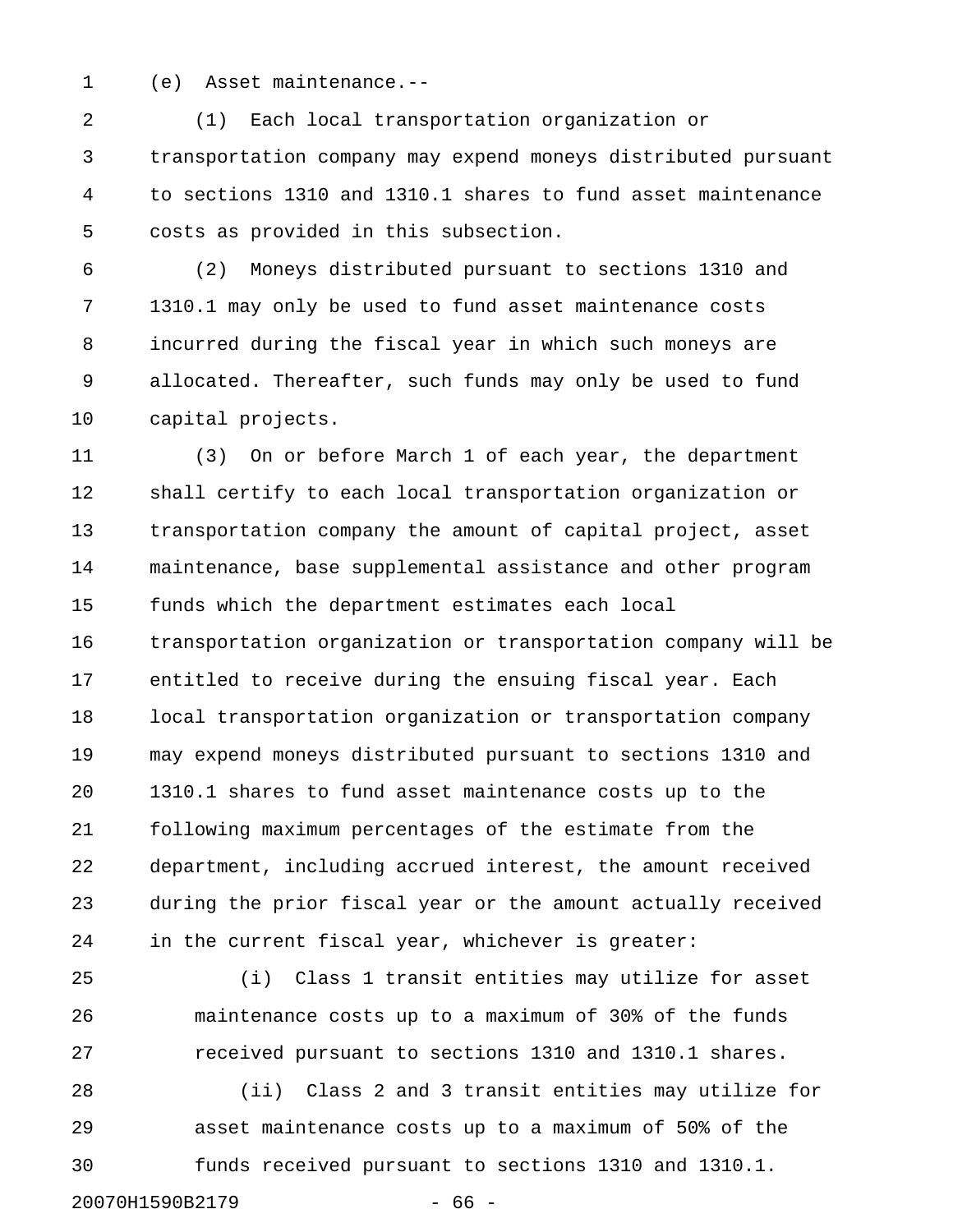1 (iii) (Deleted by amendment).

2 (iv) Class 4 transit entities may utilize for asset 3 maintenance costs up to a maximum of 50% of the funds 4 received pursuant to sections 1310 and 1310.1.

5 (f) Eligible projects.--Notwithstanding any other provision 6 of this chapter, moneys provided under section 1310 to community 7 transportation programs may be expended only in accordance with 8 section 1312 and only to fund all or a portion of eligible 9 projects of such entities as enumerated in section 1312.

10 (g) Matching funds.--The moneys provided to local 11 transportation organizations, transportation companies or 12 community transportation programs pursuant to section 1310 may 13 be used as matching funds to obtain Federal aid for capital 14 projects.

15 (h) Use by department.--Funds appropriated to the department 16 pursuant to section 1310(b)(2) and (4) may be utilized by the 17 department for the purposes provided in either of such 18 paragraphs.

19 (i) Accounting.--Within 120 days after the end of each 20 fiscal year for capital programs established by the local 21 transportation organization or transportation company pursuant 22 to section 1310(e), each local transportation organization and 23 transportation company receiving moneys pursuant to sections 24 1310 and 1310.1 shares shall transmit to the department an 25 accounting of all funds received pursuant to sections 1310 and 26 1310.1 shares in that fiscal year. The accounting shall be in a 27 form prescribed by the department and shall include a listing of 28 all expenditures on a project by project basis and the status of 29 all unspent funds. The local transportation organization or 30 transportation company shall grant access to the department or 20070H1590B2179 - 67 -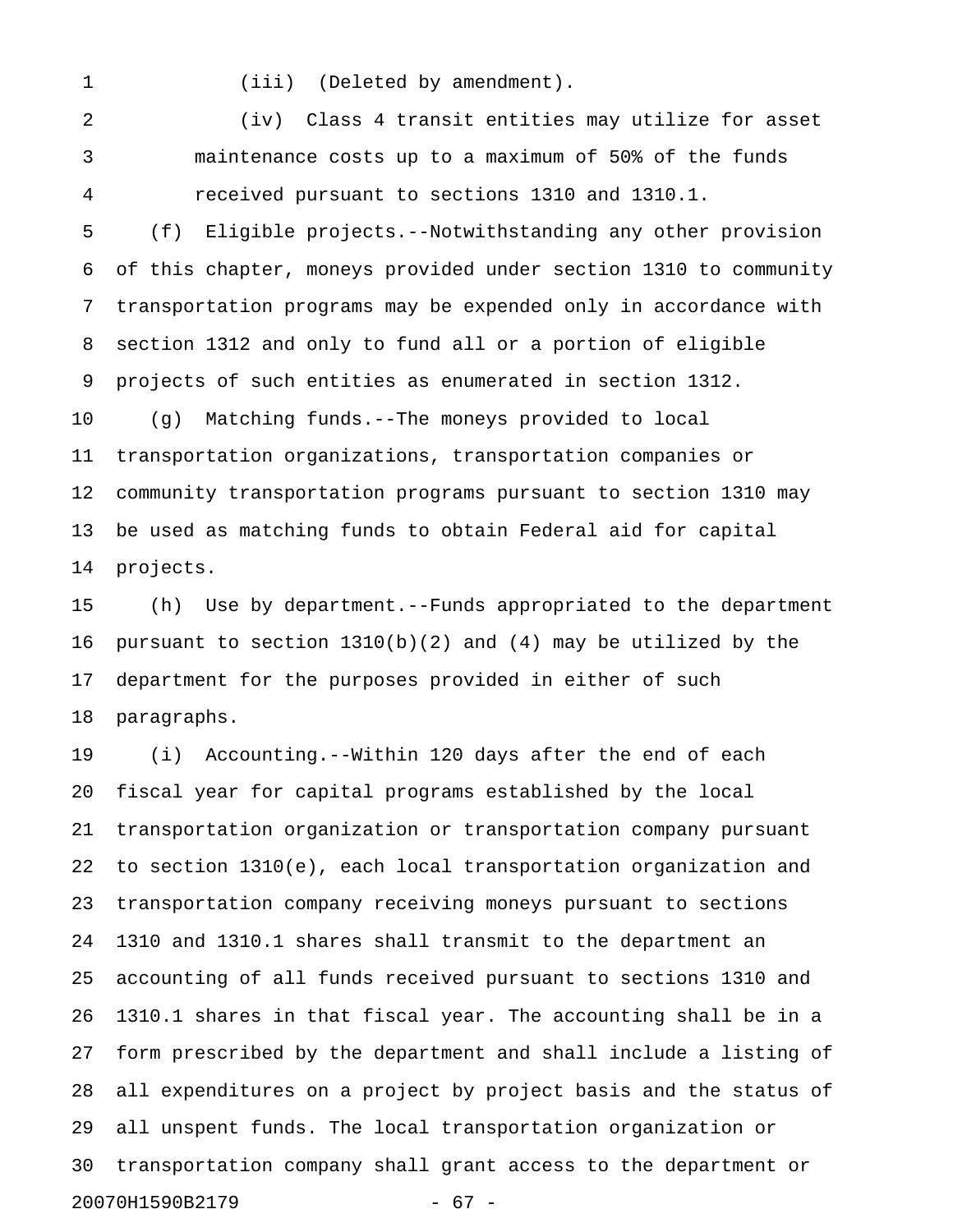1 its duly authorized representatives to any and all records 2 pertaining to funds received pursuant to sections 1310 and 3 1310.1 shares.

4 (j) Limit on certain amounts expended.--Notwithstanding any 5 law to the contrary and except as provided in subsection (a) for 6 Class 4 transit entities, local transportation organizations and 7 transportation companies are authorized to expend moneys 8 distributed pursuant to sections 1310 and 1310.1 shares for 9 asset maintenance costs in an amount not to exceed the greater 10 of:

11 (1) the maximum amount of asset maintenance expenditures 12 which could have been approved by the department for 13 expenditure by that local transportation organization or 14 transportation company for the 1991-1992 fiscal year pursuant 15 to section 17(a) of the act of August 5, 1991 (P.L.238, 16 No.26), entitled "An act amending Titles 74 (Transportation) 17 and 75 (Vehicles) of the Pennsylvania Consolidated Statutes, 18 codifying provisions relating to public transportation; 19 imposing certain fees and taxes; further providing for 20 certain Pennsylvania Turnpike projects; defining 'farm 21 equipment'; further providing for the responsibilities of 22 vehicle transferees, for exemptions from registration and 23 certificates of title and for the use of dealer plates, 24 multipurpose dealer plates and farm equipment plates; further 25 providing for funeral processions; further providing for a 26 restricted receipts fund and for registration for snowmobiles 27 and ATV's; establishing the Snowmobile Trail Advisory 28 Committee; further providing for the highway maintenance and 29 construction tax; and making repeals," based upon a 30 projection of \$200,000,000 in total dedicated capital 20070H1590B2179 - 68 -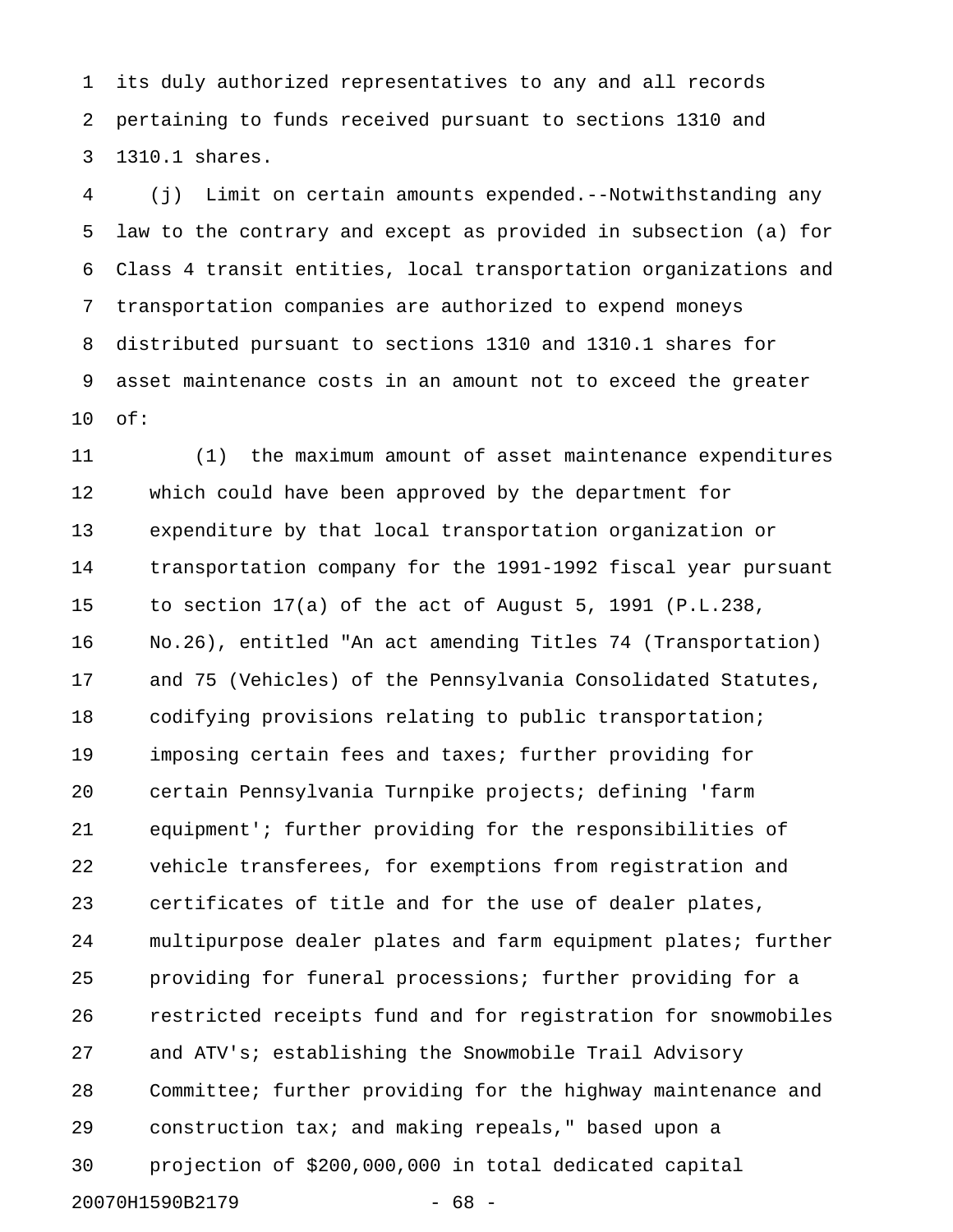1 assistance funds plus estimated amounts of supplemental 2 public transportation assistance funding available for 3 distribution pursuant to section 1310.1 in that fiscal year, 4 which estimate shall not be less than \$75,000,000 in any 5 fiscal year; or

6 (2) the amount permitted to be expended for such 7 purposes under subsection (e).

8 § 1312. Community transportation programs.

9 (a) Grants from lottery fund.--All counties except counties 10 of the first and second class shall be entitled to grants from 11 the State Lottery Fund for the purpose of adding, replacing, 12 upgrading and overhauling equipment and purchasing, constructing 13 or renovating facilities to serve as office and maintenance 14 sites for the provision of reduced fare demand-response service. 15 Equipment that may be purchased shall include, but shall not be 16 limited to, vehicles, vehicle rehabilitation, major drivetrain 17 components, communication equipment, computer equipment and 18 software and office equipment and furnishings. The amount 19 entitled to all counties and to be granted by the department 20 shall not exceed \$2,300,000. The department may require the 21 counties to coordinate the acquisition of equipment through a 22 Statewide purchase program should the department find such a 23 program to be cost efficient.

24 (b) Procedure.--

25 (1) The department is hereby authorized to make grants 26 to all counties, except those of the first and second class, 27 or to entities designated by such counties to coordinate 28 services under this section in such county, for the purpose 29 of adding, replacing, upgrading and overhauling equipment for 30 the provision of shared-ride transit services responsive to 20070H1590B2179 - 69 -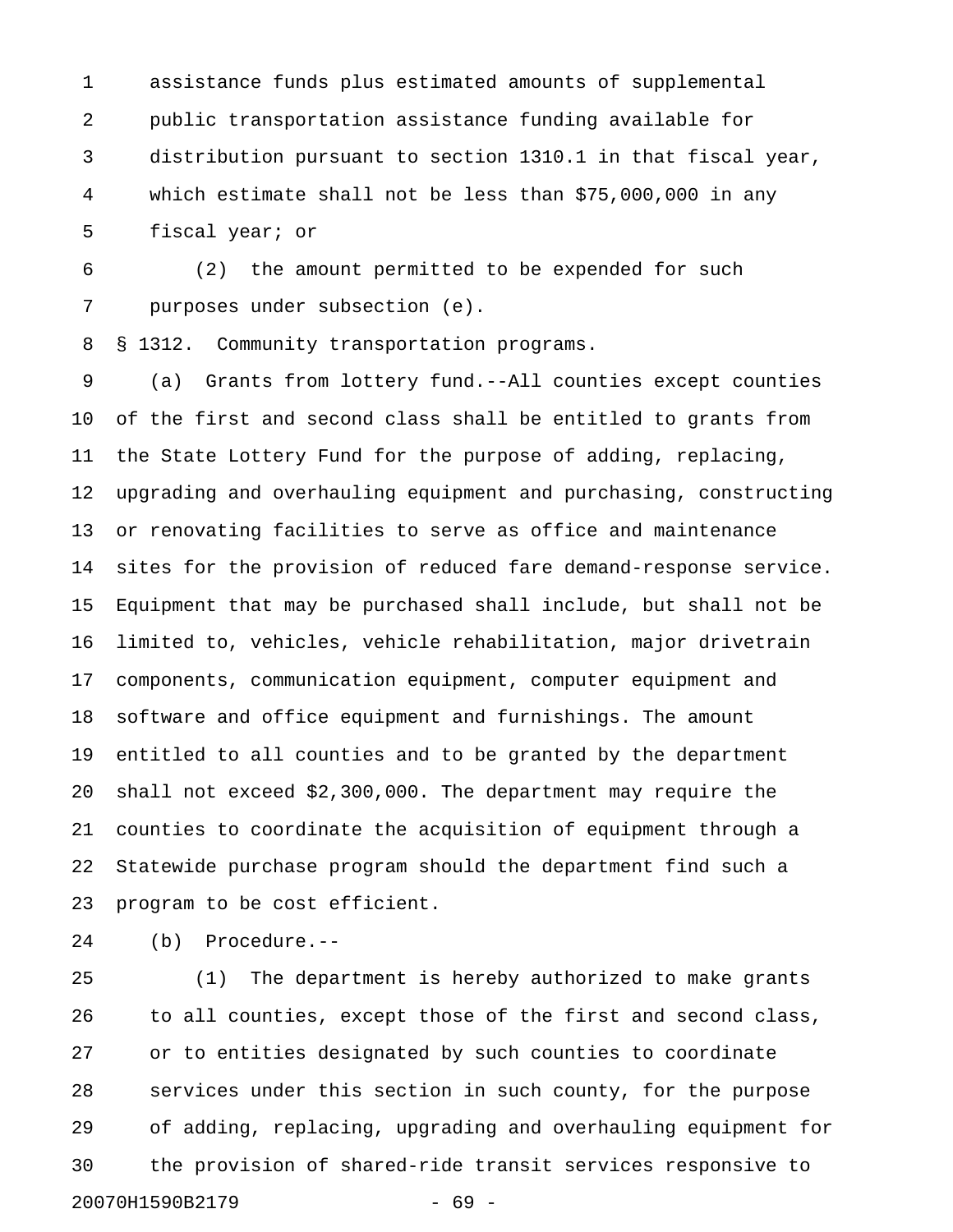1 and accessible by the general public as well as the elderly 2 and disabled. If sufficient funds remain after all department 3 approvals for such equipment projects have been fully funded, 4 the department is hereby authorized to make grants for the 5 purchase, construction or renovation of facilities to serve 6 as office and maintenance sites for the provision of shared-7 ride transit services responsive to and accessible by the 8 general public as well as the elderly and disabled. Equipment 9 that may be purchased shall include, but shall not be limited 10 to, vehicles, vehicle rehabilitation, major drivetrain 11 components, communication equipment, computer equipment and 12 software and office equipment and furnishings.

13 (2) Counties other than counties of the first and second 14 class may obtain grants pursuant to this subsection by filing 15 with the department an application in a form prescribed by 16 it. The department shall require with such application a 17 transportation plan plus such other information as the 18 department may require.

19 (3) The applicant shall certify that all efforts 20 possible have been made to coordinate local service for the 21 elderly and disabled and the services to be offered with 22 these capital assets do not duplicate existing fixed route 23 services, as provided under the act of February 11, 1976 24 (P.L.14, No.10), known as the Pennsylvania Rural and 25 Intercity Common Carrier Surface Transportation Assistance 26 Act, and under other provisions of this part. The applicant 27 shall solicit comments from the local public body fixed route 28 provider and include any such comments as part of the 29 application.

30 (4) All purchases pursuant to this subsection shall be 20070H1590B2179 - 70 -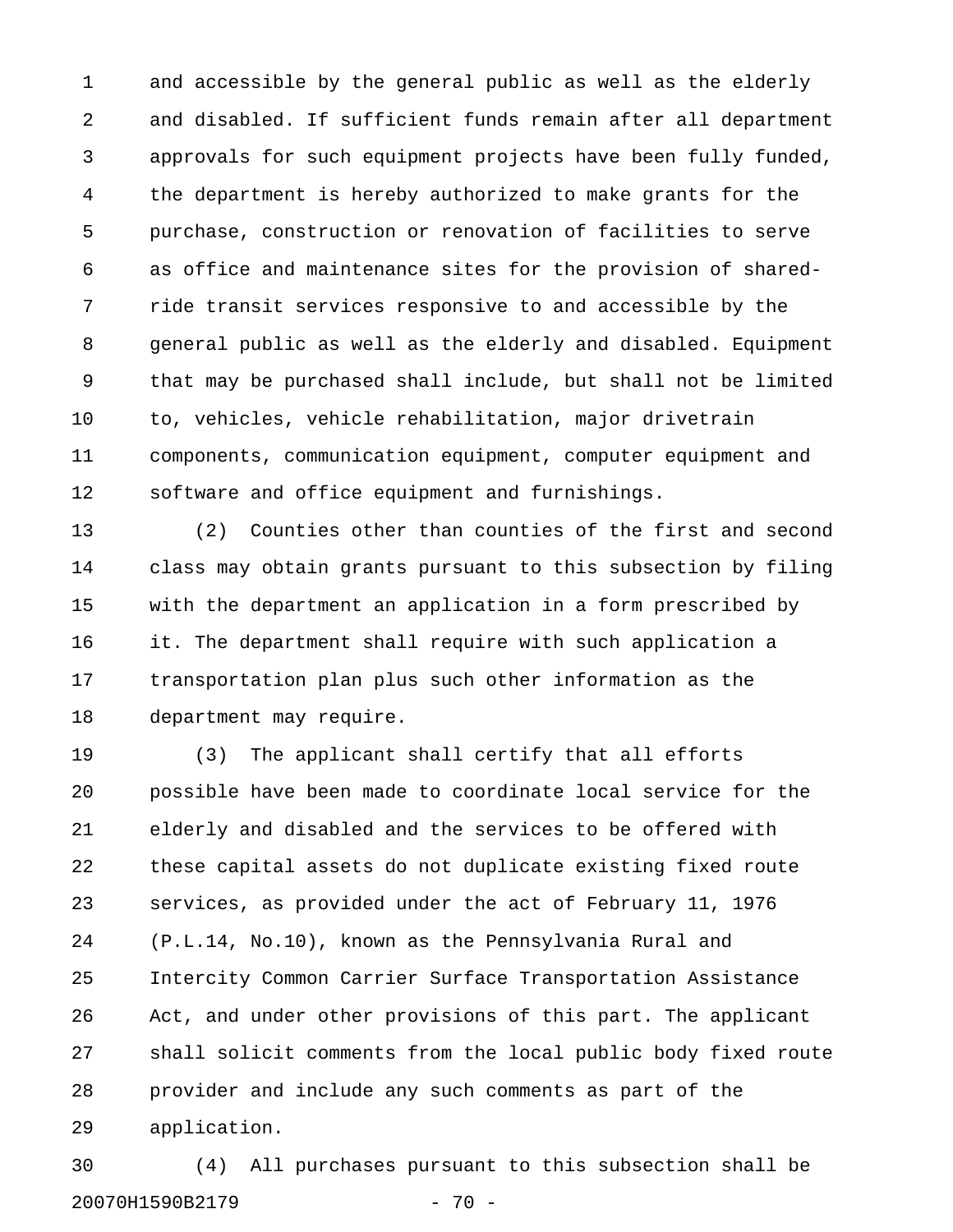1 made in accordance with bidding procedures established under 2 the act of May 2, 1945 (P.L.382, No.164), known as the 3 Municipality Authorities Act of 1945, or the act of August 9, 4 1955 (P.L.323, No.130), known as The County Code, whichever 5 is applicable.

6 (c) Availability of funds.--Funds not expended under this 7 section in the fiscal year in which they were made available 8 shall not lapse and shall be available for use pursuant to this 9 section in the next succeeding fiscal years.

10 § 1313. Additional programs.

11 (a) Projects and programs enumerated.--The department is 12 hereby authorized to incur costs directly or to make grants, 13 undertake and provide financial support:

14 (1) To new rural transportation systems for the purpose 15 of funding capital, asset maintenance and operating costs of 16 new rural transportation systems. New rural transportation 17 systems may obtain grants under this section by filing for 18 each fiscal year with the department an application in a form 19 prescribed by it. The department shall require with the 20 application a transportation plan plus such other information 21 as the department may require to establish to the 22 satisfaction of the department that the new rural 23 transportation system is deserving of a grant under this 24 section.

25 (2) For the purpose of funding studies, analysis, 26 planning and development of programs for public 27 transportation assistance, services and facilities.

28 (3) To incur costs directly or to make grants for 29 department-initiated programs.

30 (4) To make grants to Class 4 transit entities for the 20070H1590B2179 - 71 -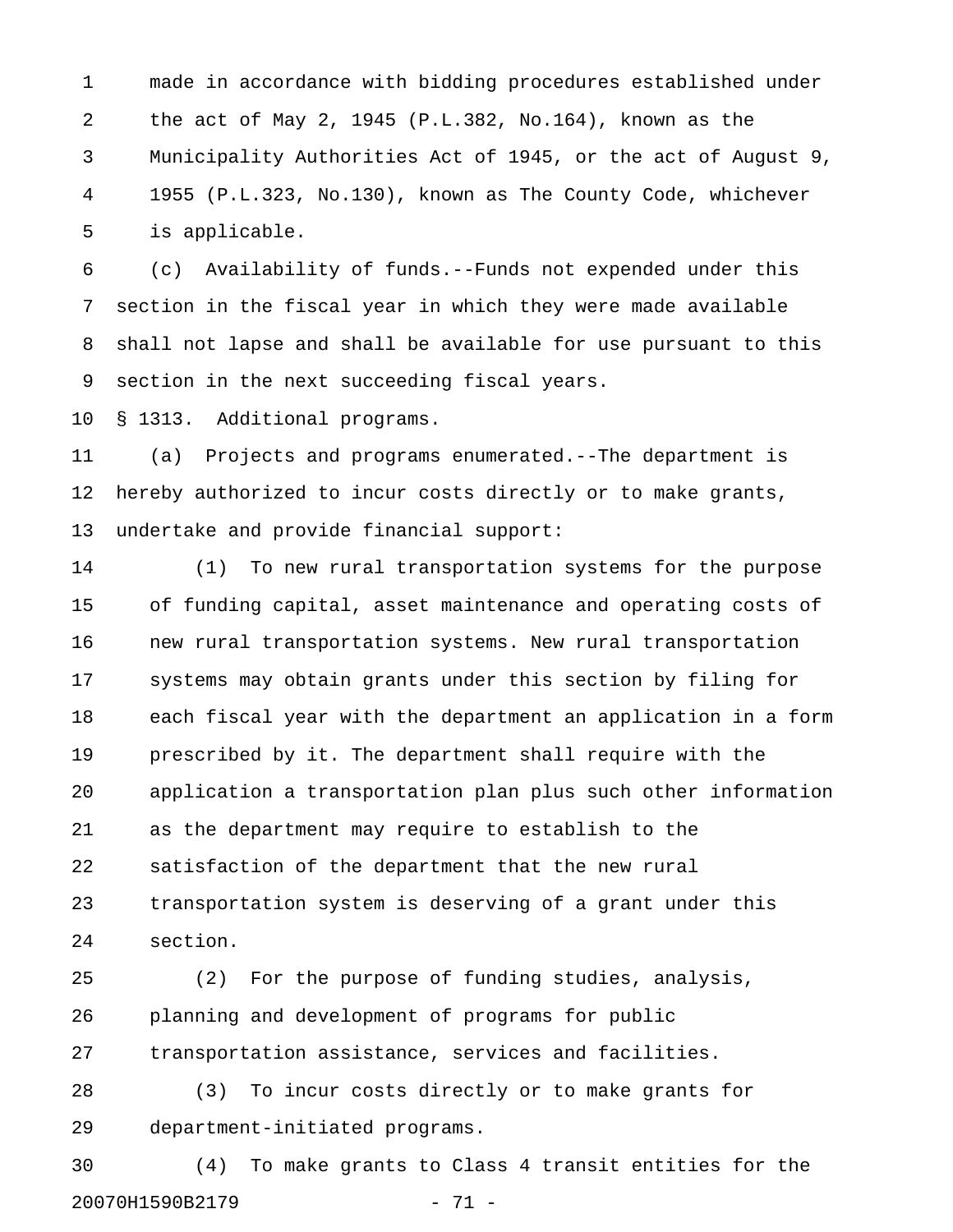1 significant expansion of services by such entities from funds 2 remaining in the development, planning and rural expansion 3 share after all grants have been made for the fiscal year 4 pursuant to paragraphs (1) and (2). Grants from the 5 development, planning and rural expansion share shall be used 6 by the Class 4 transit entity for the construction, 7 acquisition, capital projects, asset maintenance and 8 operating costs of the expansion of such entity. Class 4 9 transit entities may obtain grants by filing for each fiscal 10 year with the department an application in a form prescribed 11 by it. The department shall require with the application a 12 transportation plan plus such other information as the 13 department may require to establish to the satisfaction of 14 the department that the Class 4 transit entity is deserving 15 of a grant under this section.

16 (b) Availability of funds.--Funds not expended under this 17 section in the fiscal year in which they were made available 18 shall not lapse and shall be available for use pursuant to this 19 section in the next succeeding fiscal years.

20 § 1315. Public transportation grants management accountability. 21 (a) Performance audits.--All classes of transit entities 22 shall complete periodic management performance audits which 23 shall encompass all public transportation programs and services 24 financed in whole or in part by grants provided by the 25 department as follows:

26 (1) The department shall establish criteria to be 27 included in a performance audit performed pursuant to this 28 section. The criteria shall be published in the Pennsylvania 29 Bulletin. Separate criteria may be established for each class 30 of transit entity.

20070H1590B2179 - 72 -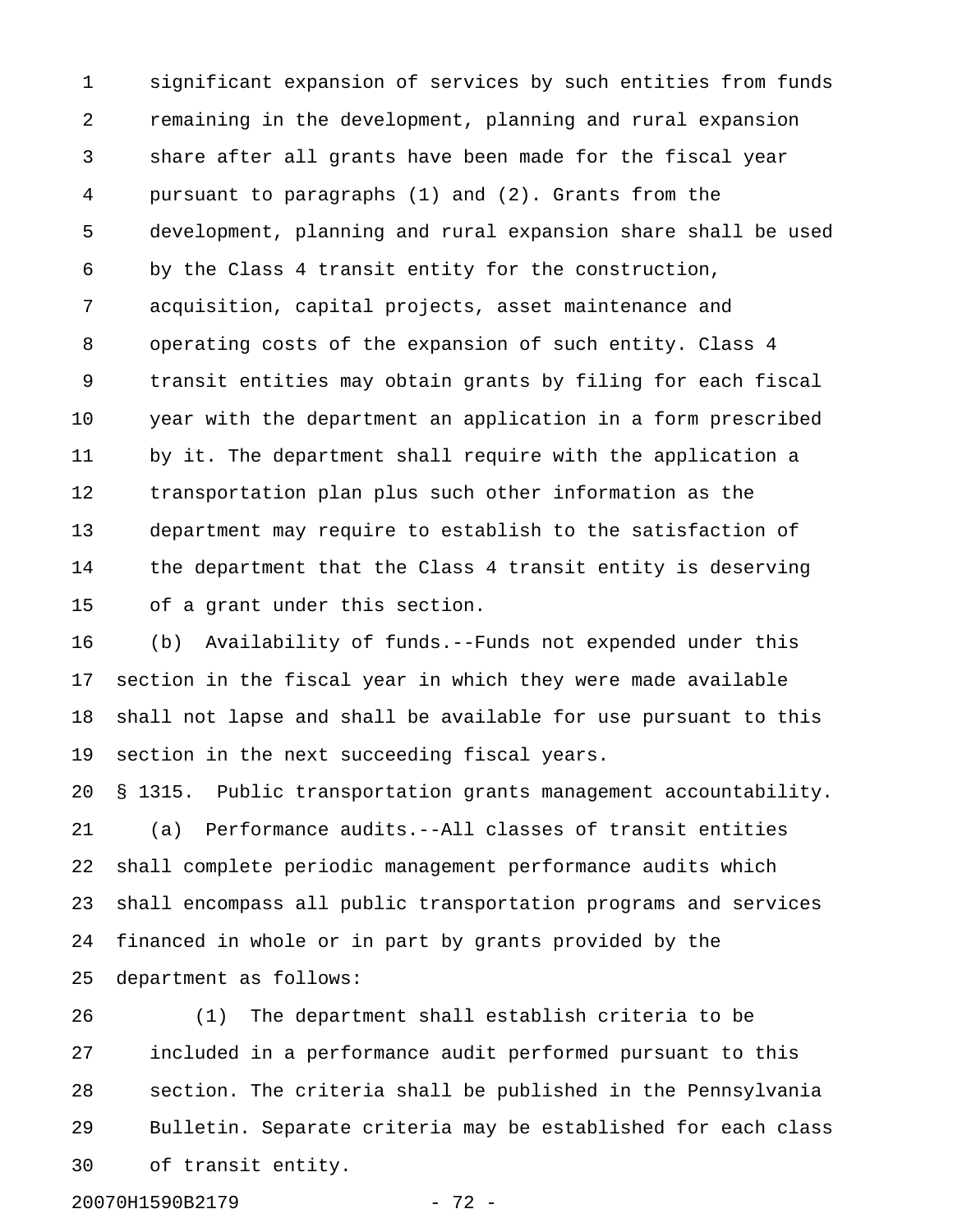1 (2) Management performance audits shall be completed 2 within ten months of their initiation and shall be performed 3 as follows:

4 (i) Class 1 transit entities shall begin the initial 5 management performance audit required pursuant to this 6 section no later than July 1, 1999, or, with the written 7 approval of the department, within five years of the 8 completion of the most recent performance audit. 9 Thereafter, Class 1 transit entities shall complete a 10 management performance audit at least once every five 11 years.

12 (ii) Class 2 transit entities shall begin the 13 initial management performance audit required by this 14 section no later than July 1, 2000, or, with the written 15 approval of the department, within five years of the most 16 recent performance audit. The department may extend the 17 **initiation date for a period of up to five years.** 18 Thereafter, Class 1 transit entities shall complete a 19 management performance audit at least once every five 20 years.

21 (iii) Class 3 transit entities in urbanized areas 22 with a population of 200,000 or greater shall begin the 23 initial management performance audit required by this 24 section no later than July 1, 2001. Class 3 transit 25 entities in urbanized areas with a population of less 26 than 200,000 shall begin the first management performance 27 audit required by this section no later than July 1, 28 2002. Thereafter, Class 3 transit entities shall perform 29 a management performance audit at least once every seven 30 years.

20070H1590B2179 - 73 -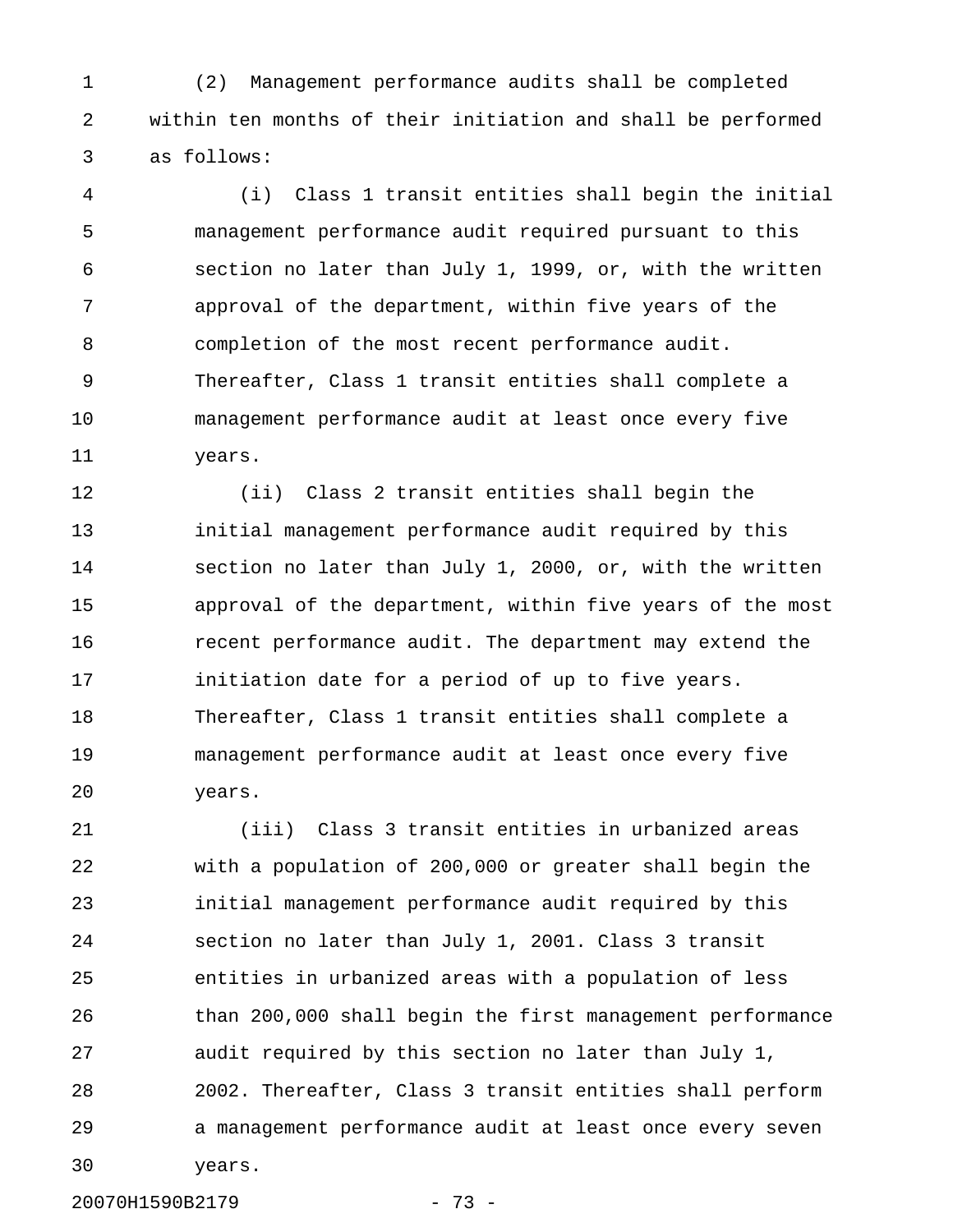1 (iv) Class 4 transit entities shall begin the first 2 initial management performance audit required by this 3 section no later than July 1, 2002. Thereafter, Class 4 4 transit entities shall perform a management performance 5 audit at least once every ten years. The department shall 6 perform management performance audits for Class 4 7 entities through qualified independent contractors unless 8 written notice is provided to the department by the Class 9 4 transit entity that the transit entity wishes to 10 perform its own audit. The notice shall be provided no 11 later than one year prior to the initiation date of the 12 next scheduled audit.

13 (3) Class 1, 2 and 3 transit entities shall bear all 14 costs of performing management performance audits pursuant to 15 this section. The cost of such management performance audits 16 for Class 4 transit entities shall be paid by the department 17 from funds made available under section 1310(d) (relating to 18 distribution of funding).

19 (4) For Class 1, 2 and 3 transit entities, the 20 management performance audit shall be conducted by a 21 qualified independent auditor selected by competitive 22 procurement. Procurement documents shall specify the scope of 23 the audit, comply with department criteria and be submitted 24 to the department for written approval prior to procurement. 25 (b) Submission of audit report; transit entity response.--

26 (1) Upon receipt of a final audit report from the 27 auditor or, in the case of Class 4 transit entities, from the 28 department, each transit entity shall prepare an action plan 29 addressing the findings and recommendations of the audit 30 report. The action plan shall be completed and approved by 20070H1590B2179 - 74 -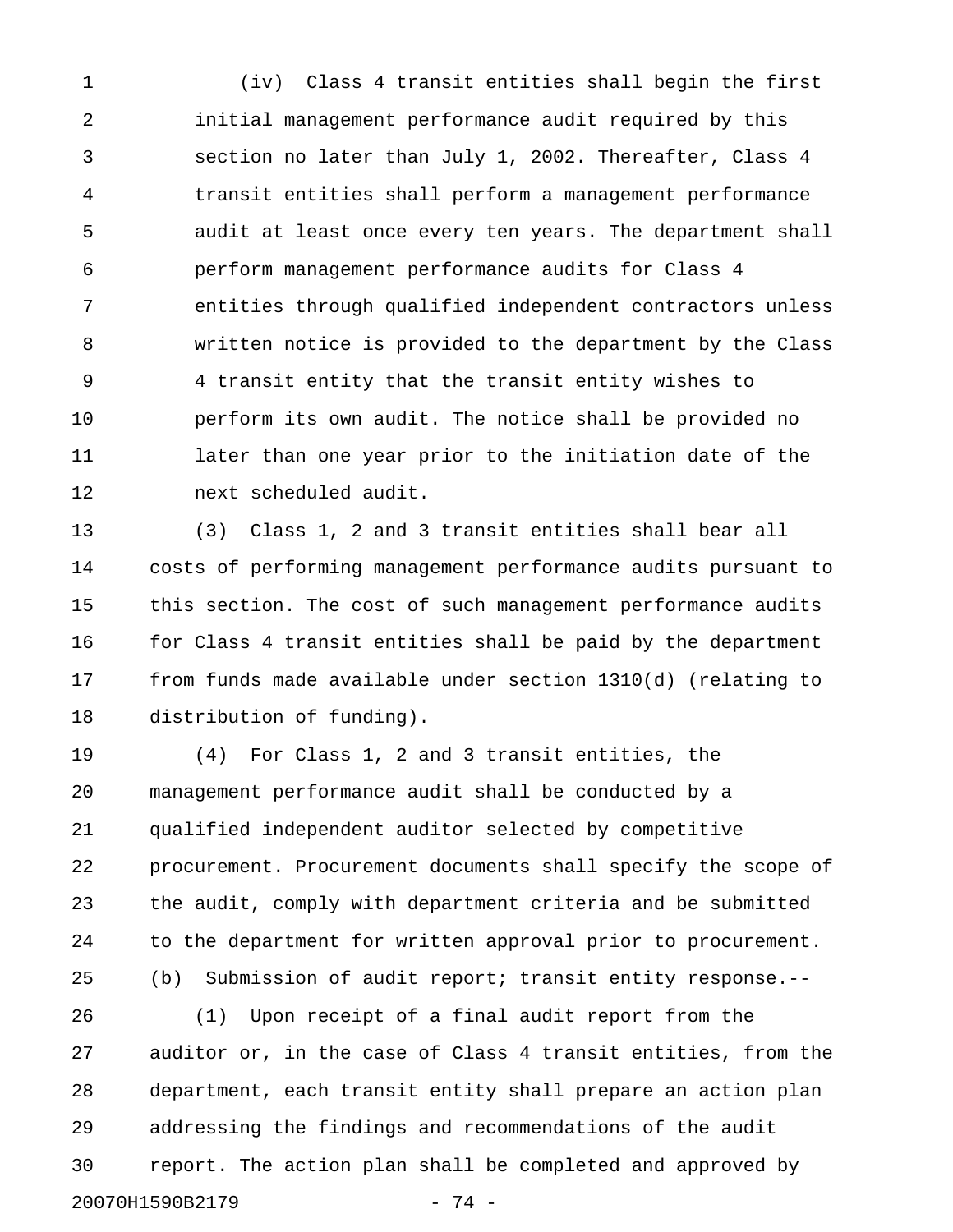1 the transit entity's governing body within two months of 2 receipt of the final audit report. The transit entity shall 3 implement its action plan in accordance with the time frames 4 specified in the plan.

5 (2) Upon approval of the action plan by the entity's 6 governing body, the transit entity shall submit the plan and 7 the auditor's report to the department. Class 1 and 2 transit 8 entities shall also submit their action plans to the 9 Legislative Budget and Finance Committee, the chairman and 10 minority chairman of the Transportation Committee of the 11 Senate and the chairman and minority chairman of the 12 Transportation Committee of the House of Representatives. 13 (c) Customer satisfaction surveys.--Customer satisfaction 14 surveys shall be conducted as follows:

15 (1) All Class 1 and 2 entities shall conduct customer 16 satisfaction surveys at least once every two years. Class 3 17 and 4 transit entities shall conduct customer satisfaction 18 surveys at least once every three years. An initial customer 19 satisfaction survey for each transit entity shall be 20 completed and submitted to the department no later than 21 December 31, 1998.

22 (2) The department shall provide guidelines regarding 23 the scope of the surveys and suggested questions which may be 24 included in the surveys.

25 (3) Upon completion of the survey, the transit entity 26 shall submit a report to the department containing survey 27 methodology, survey results, relevant trends in the level of 28 customer satisfaction and actions taken or planned to improve 29 customer satisfaction.

30 (d) Suspension of grant funds.--The department may suspend 20070H1590B2179 - 75 -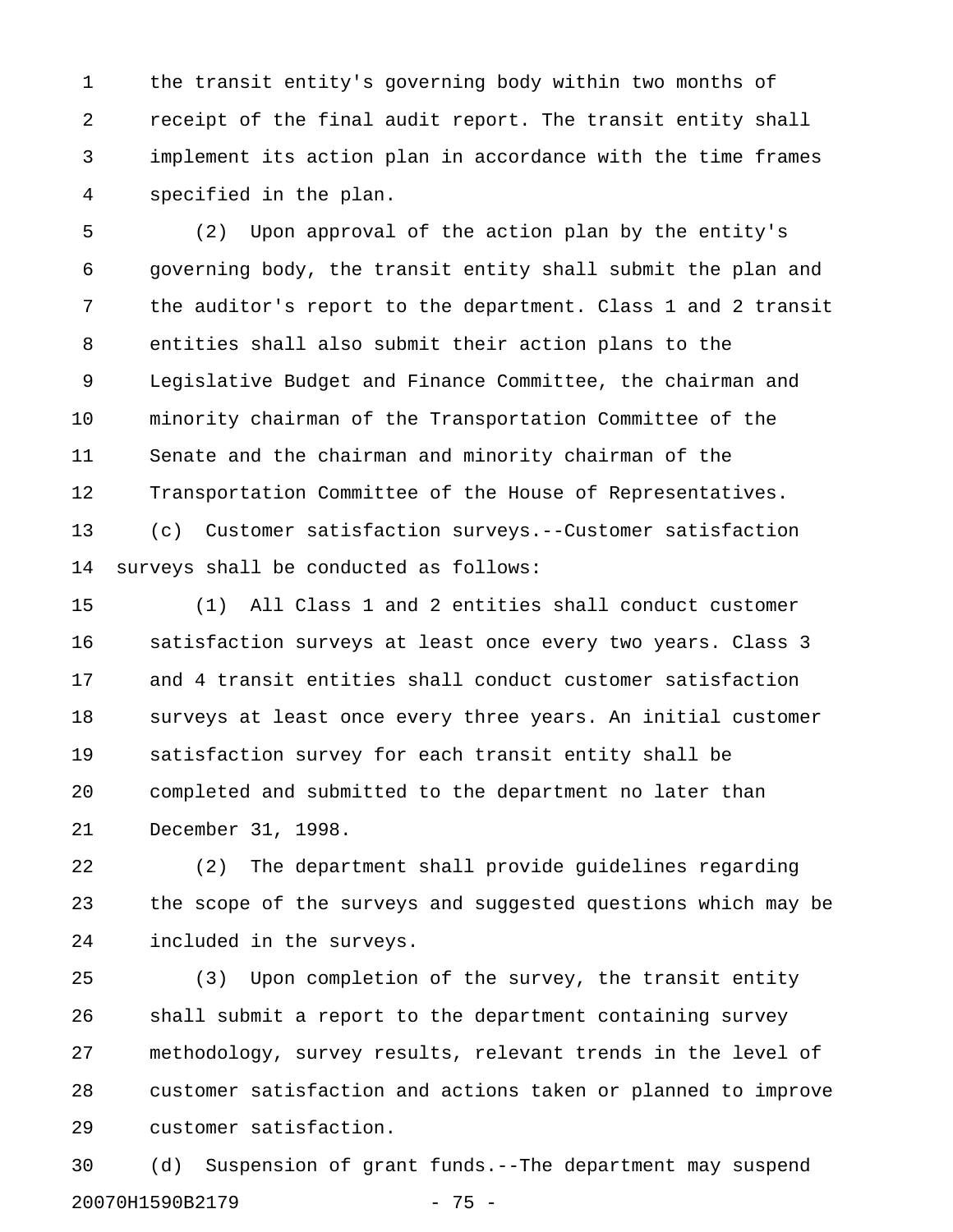1 eligibility for grants under section 1303 (relating to annual 2 appropriation and computation of subsidy) for any transit entity 3 which fails to comply with any of the provisions of this 4 section.

5 (e) Restoration or continuation of funding.--The department 6 shall continue eligibility of a transit entity for grants under 7 section 1303 if the entity has initiated its audit or survey in 8 a timely manner and the delay in completion of the audit or 9 survey is not the fault of the transit entity. The department 10 shall restore eligibility of a suspended transit entity at such 11 time as the audit or survey is completed in accordance with the 12 requirements of this section.

13 (f) Cost reduction and productivity improvement.--As part of 14 its annual application for funding under section 1303, Class 1, 15 2, 3 and 4 transit entities shall include a report outlining 16 initiatives it has undertaken to reduce costs and improve 17 productivity.]

18 Section 2. Title 74 is amended by adding chapters to read: 19 CHAPTER 13A 20 TRANSPORTATION ISSUES

- $21$  Sec.
- 22 13A01. Declaration of policy.
- 23 § 13A01. Declaration of policy.

24 The General Assembly finds and declares as follows:

25  $(1)$  This Commonwealth and the nation are facing serious

- 26 transportation funding problems related to gasoline and
- 27 energy.
- 28  $(2)$  Public transportation is a major component of
- 29 solving the problems referred to in paragraph  $(1)$ .
- 30 (3) It is necessary to reconsider public transportation

20070H1590B2179 - 76 -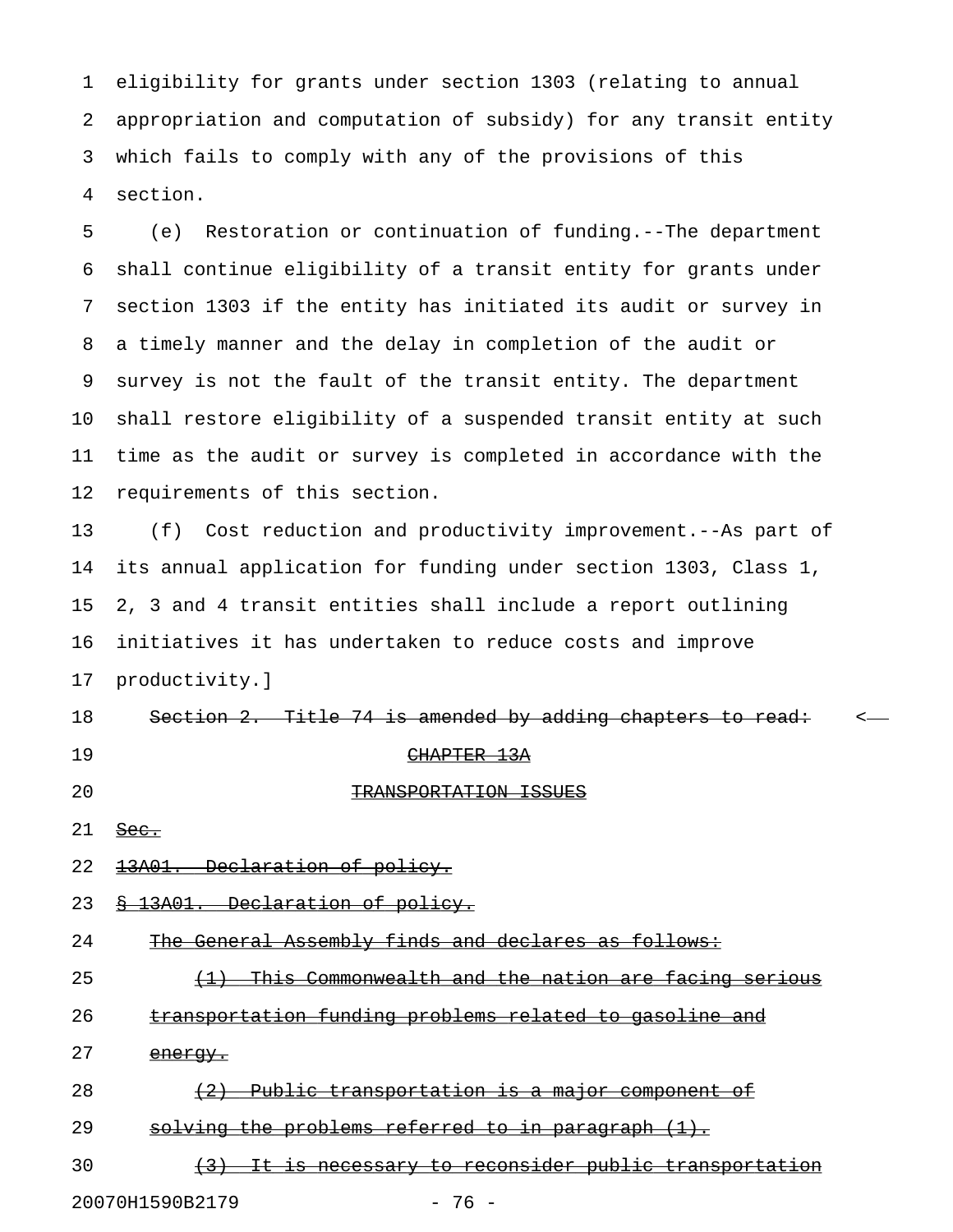| 1  | options in this Commonwealth.                                              |
|----|----------------------------------------------------------------------------|
| 2  | CHAPTER 15                                                                 |
| 3  | SUSTAINABLE MOBILITY OPTIONS                                               |
| 4  | $\frac{\text{Sec.}}{\text{Sec.}}$                                          |
| 5  | 1501. Scope of chapter.                                                    |
| 6  | $1502.$ (Reserved).                                                        |
| 7  | 1503. Definitions.                                                         |
| 8  | 1504. Program authorization.                                               |
| 9  | 1505. Regulations.                                                         |
| 10 | 1506. Fund.                                                                |
| 11 | 1507. Application and approval process.                                    |
| 12 | 1508. Federal funding.                                                     |
| 13 | 1509. Limitation on decisions, findings and regulations of                 |
| 14 | department.                                                                |
| 15 | 1510. Program oversight and administration.                                |
| 16 | 1511. Report to Governor and General Assembly.                             |
| 17 | 1512. Coordination.                                                        |
| 18 | 1513. Operating program.                                                   |
| 19 | 1514. Asset improvement program.                                           |
|    | 20 1515. New initiatives program.                                          |
| 21 | 1516. Programs of Statewide significance.                                  |
| 22 | 1517. Program oversight and administration.                                |
| 23 | 1518. Retroactive authority.                                               |
| 24 | <del>§ 1501. Scope of chapter.</del>                                       |
| 25 | This chapter relates to sustainable mobility options.                      |
| 26 | <del>§ 1502. (Reserved).</del>                                             |
| 27 | § 1503. Definitions.                                                       |
| 28 | The following words and phrases when used in this chapter                  |
|    | 29 <u>shall have the meanings given to them in this section unless the</u> |

30 context clearly indicates otherwise:

20070H1590B2179 - 77 -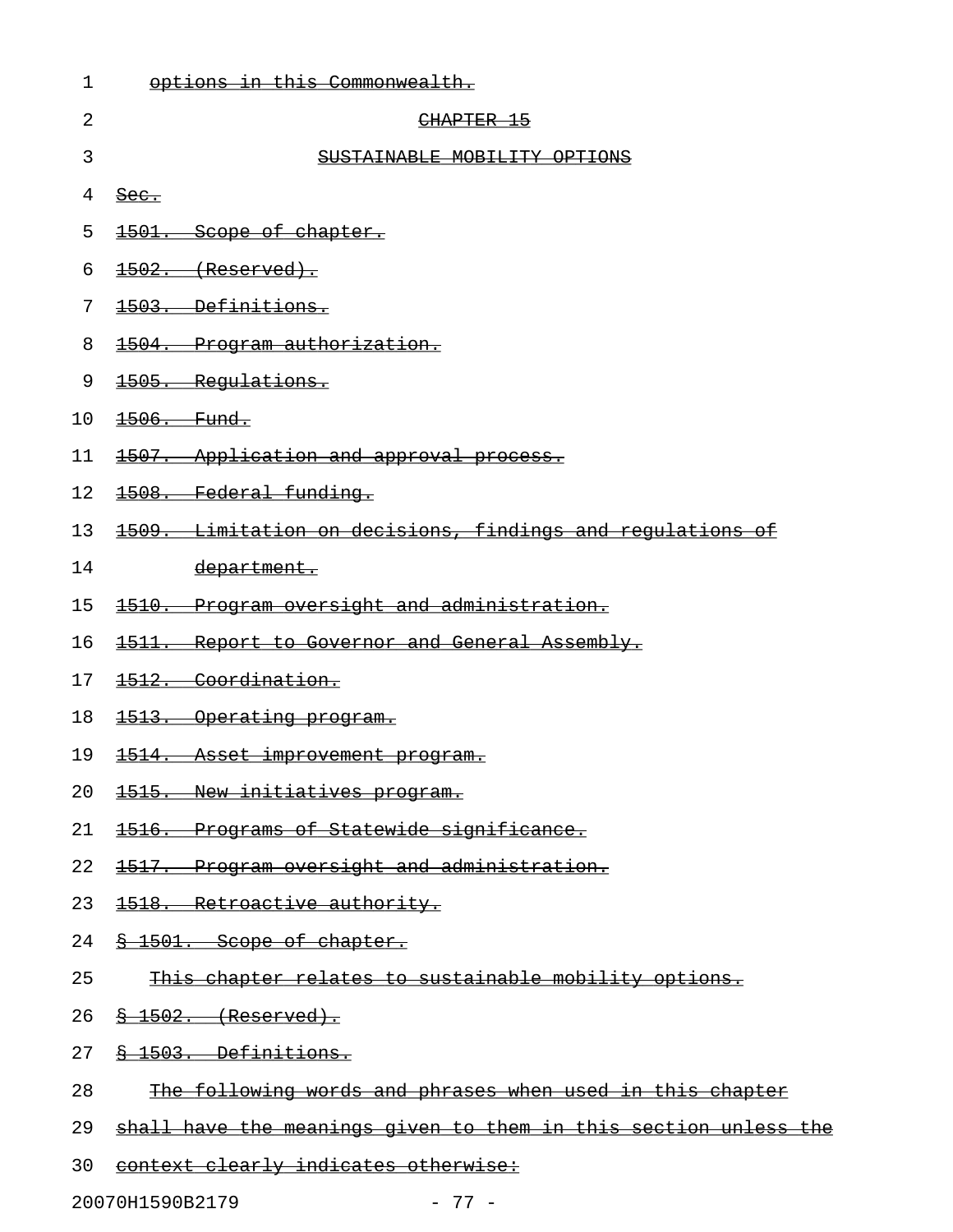| 1  | <u>"Access to jobs project." A project relating to the</u>           |
|----|----------------------------------------------------------------------|
| 2  | development and maintenance of transportation services designed      |
| 3  | to transport welfare recipients and eligible low income              |
| 4  | individuals to and from jobs and activities related to their         |
| 5  | employment as defined under 49 U.S.C. § 5316 (relating to job        |
| 6  | access and reverse commute formula grants).                          |
| 7  | "Americans with Disabilities Act." The Americans with                |
| 8  | Disabilities Act of 1990 (Public Law 101 336, 104 Stat. 327).        |
| 9  | "Asset maintenance costs." All vehicle maintenance expenses,         |
| 10 | <u>nonvehicle maintenance and materials expenses and the cost of</u> |
| 11 | supplies used in the operation of local transportation               |
| 12 | organizations and transportation companies.                          |
| 13 | <u> "Award recipient." A recipient of financial assistance under</u> |
| 14 | <del>this chapter.</del>                                             |
| 15 | "Capital expenditures." All costs of capital projects,               |
| 16 | <u>including, but not limited to, the costs of acquisition, </u>     |
| 17 | construction, installation, start up of operations, improvements     |
| 18 | and all work and materials incident thereto.                         |
| 19 | <del>"Capital project."</del>                                        |
| 20 | (1) A system of public passenger transportation,                     |
| 21 | including rail transportation facilities used for public             |
| 22 | passenger transportation, which facilities may include the           |
| 23 | following:                                                           |
| 24 | (i) railway, street railway, subway, elevated and                    |
| 25 | monorail passenger or passenger and rail rolling stock,              |
| 26 | including self propelled and gallery cars, locomotives,              |
| 27 | passenger buses and wires, poles and equipment for the               |
| 28 | electrification of any of such rails, tracks and                     |
| 29 | roadbeds, quideways, elevated structures, buildings,                 |
| 30 | stations, terminals, docks, shelters and parking areas               |
|    | 20070H1590B2179<br>$-78 -$                                           |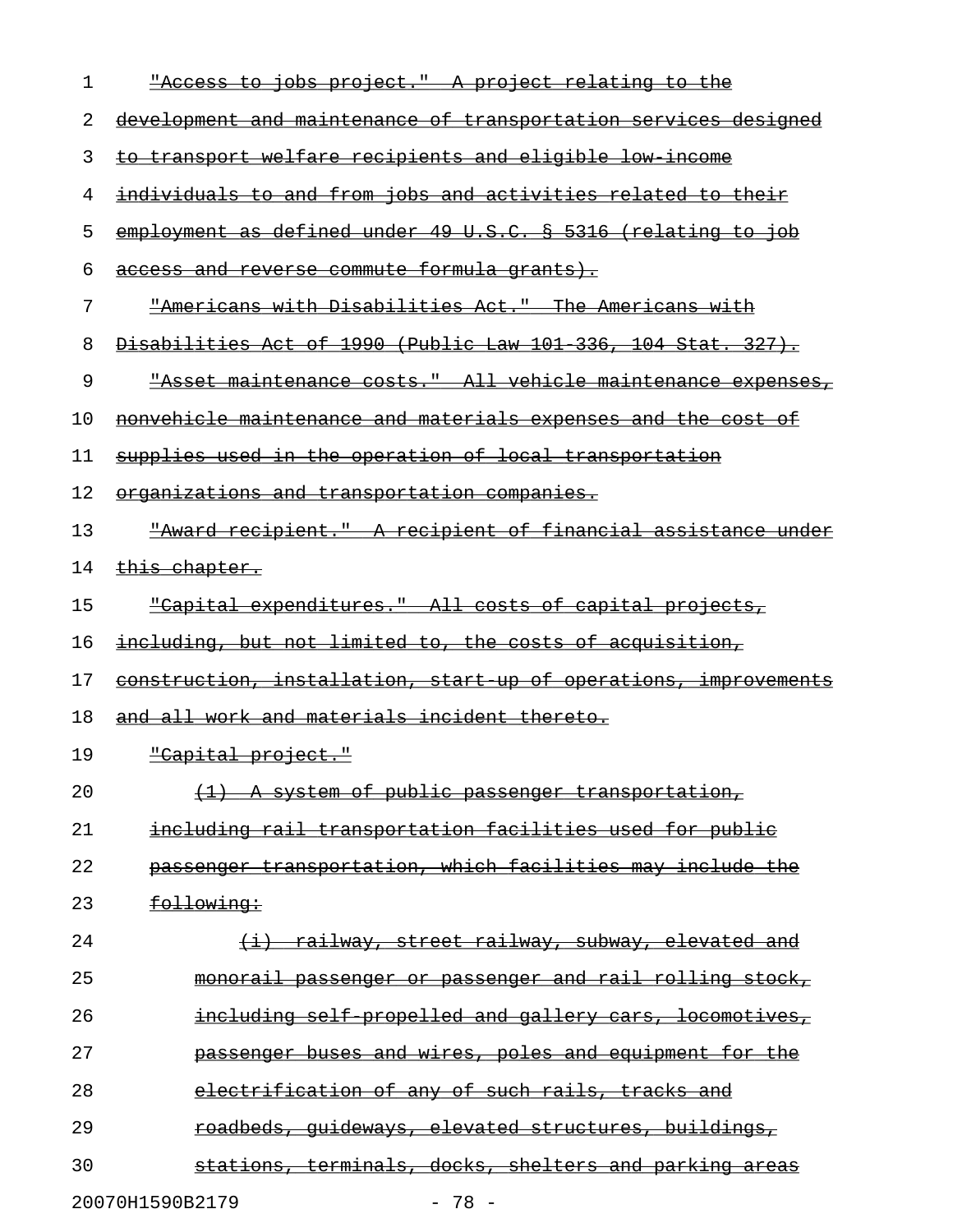| 1  | <del>-with the rail</del><br><del>10n</del><br><del>transportation</del>  |
|----|---------------------------------------------------------------------------|
| 2  | interconnecting lines and tunnels to provide<br><del>svstems,</del>       |
| 3  | passenger or passenger and rail service connections                       |
| 4  | between transportation systems, transportation routes,                    |
| 5  | corridors and rights of way therefor, but not for public                  |
| 6  | highways:                                                                 |
| 7  | <del>(ii) signal and communication systems necessary</del><br>−O£         |
| 8  | desirable for the<br>construction, operation or<br><del>improvement</del> |
| 9  | of a public passenger system; or                                          |
| 10 | any improvement or overhaul of any vehicle                                |
| 11 | equipment or furnishings of any of the items specified                    |
| 12 | under subparagraphs (i) and (ii) or any part or                           |
| 13 | fractional and undivided co ownership or leasehold                        |
| 14 | interest in any one or combination of any of the items                    |
| 15 | specified under subparagraphs (i) and (ii) that may                       |
| 16 | designated as a capital project by the Secretary of                       |
| 17 | <del>Transportation.</del>                                                |
| 18 | term shall include the acquisition of land<br><del>The</del>              |
| 19 | for the construction of a new project and debt<br><del>necessarv</del>    |
| 20 | service and the cost of issuance of bond notes and other                  |
| 21 | evidences of indebtedness which a local transportation                    |
| 22 | organization or transportation company is permitted to issue              |
| 23 | under any law of this Commonwealth.                                       |
| 24 | "Commonwealth capital bonds." Evidence of debt incurred by                |
| 25 | the Commonwealth under the act of February 9, 1999 (P.L.1,                |
| 26 | No.1), known as the Capital Facilities Debt Enabling Act.                 |
| 27 | "Community transportation service" or "shared ride service."              |
| 28 | Door to door demand transportation that is available to the               |
| 29 | general public on a nonexclusive basis, operates on a nonfixed            |
| 30 | route basis and charges a fare to all riders. The term does not           |
|    | 20070H1590B2179<br>$-79-$                                                 |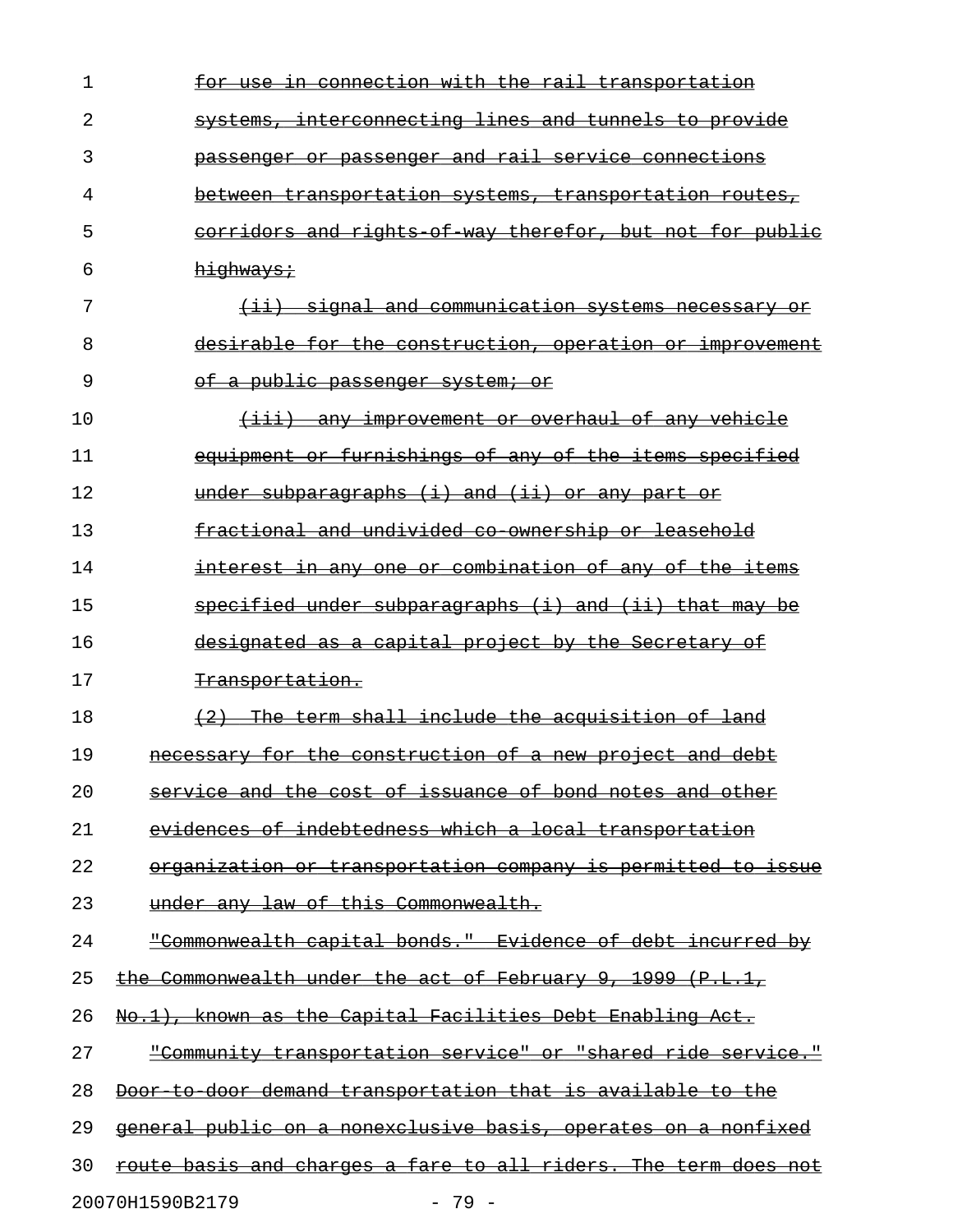| 1  | <u>include exclusive ride taxi service, charter and sightseeing</u>   |
|----|-----------------------------------------------------------------------|
| 2  | service, nonpublic transportation, school bus and limousine           |
| 3  | service.                                                              |
| 4  | <u> "Community transportation system." A person that provides</u>     |
| 5  | <u>community transportation service and contracts with the</u>        |
| 6  | <u> Department of Transportation to receive revenue replacement</u>   |
| 7  | <del>funds.</del>                                                     |
| 8  | "Department." The Department of Transportation of the                 |
| 9  | <del>Commonwealth.</del>                                              |
| 10 | "Financial assistance." Grants or other types of financial            |
| 11 | support provided by the Department of Transportation under this       |
| 12 | <u>ehapter.</u>                                                       |
| 13 | <u> "Fixed guideway system." A fixed route public transportation</u>  |
| 14 | <u>service that uses and occupies a separate right of way or rail</u> |
| 15 | <u>line for the exclusive use of public transportation and other</u>  |
| 16 | <u>high occupancy vehicles or uses a fixed catenary system and a</u>  |
| 17 | right of way usable by other forms of transportation. The term        |
| 18 | includes light rail, commuter rail, automated guideway transit,       |
| 19 | people movers, ferry boat service and fixed quideway facilities       |
| 20 | for buses such as bus rapid transit and high occupancy vehicles.      |
| 21 | <u> "Fixed route public transportation service." Regularly</u>        |
| 22 | <u>scheduled general public transportation that is provided</u>       |
| 23 | according to published schedules along designated routes, but         |
| 24 | that allows for route deviation within the published schedule,        |
| 25 | with specified stopping points for the taking on and discharging      |
| 26 | of passengers, including public bus and commuter rail systems         |
| 27 | and other department approved service. The term does not include      |
| 28 | <u>exclusive ride taxi service, charter or sightseeing service, </u>  |
| 29 | nonpublic transportation, school bus and limousine service.           |
| 30 | <u> "Fund." The Public Transportation Trust Fund established</u>      |
|    |                                                                       |

20070H1590B2179 - 80 -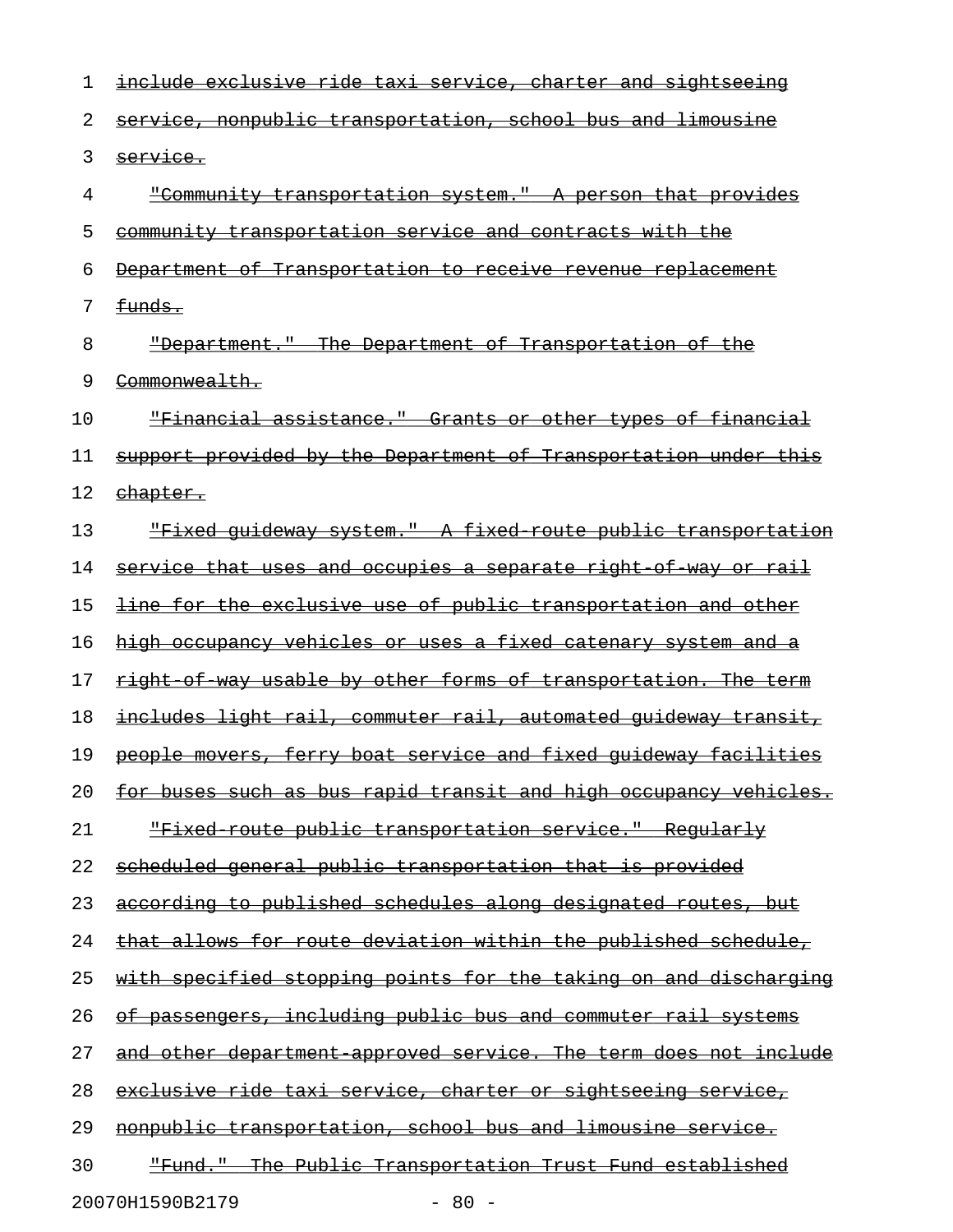| 1  | under section 1506 (relating to fund).                               |
|----|----------------------------------------------------------------------|
| 2  | <u> "Inflation index." An index established by the Department of</u> |
| 3  | Transportation that is inflation sensitive.                          |
| 4  | "Intercity bus service." Passenger bus service of 35 miles           |
| 5  | or more in length that is provided with an over the road bus and     |
| 6  | operated between two noncontiquous urbanized areas, between an       |
| 7  | <u>urbanized area located in one county and rural communities</u>    |
| 8  | located in another county or between rural communities located       |
| 9  | in different counties and contains all of the following              |
| 10 | <del>elements:</del>                                                 |
| 11 | (1) Service that is operated for a fare on a regularly               |
| 12 | scheduled fixed route basis.                                         |
| 13 | (2) Service that is offered to and utilized by the                   |
| 14 | general public without preconditions of advance reservation          |
| 15 | or membership in a particular organization.                          |
| 16 | "Intercity passenger rail service." Passenger railroad               |
| 17 | service that connects two or more urbanized areas and is             |
| 18 | determined by the Department of Transportation to qualify as         |
| 19 | intercity service, including commuter rail service.                  |
| 20 | "Job access and reverse commute project." A project funded           |
| 21 | by the Federal Transit Administration under Federal law.             |
| 22 | "Local transportation organization." Any of the following:           |
| 23 | (1) A political subdivision or a public transportation               |
| 24 | port or redevelopment authority organized under the laws of          |
| 25 | this Commonwealth or pursuant to an interstate compact or            |
| 26 | otherwise empowered to render, contract for the rendering or         |
| 27 | assist in the rendering of transportation service in a               |
| 28 | <u>limited area in this Commonwealth, even though it may also</u>    |
| 29 | render or assist in rendering transportation service in              |
| 30 | <del>adjacent states.</del>                                          |
|    | 20070H1590B2179<br>$-81 -$                                           |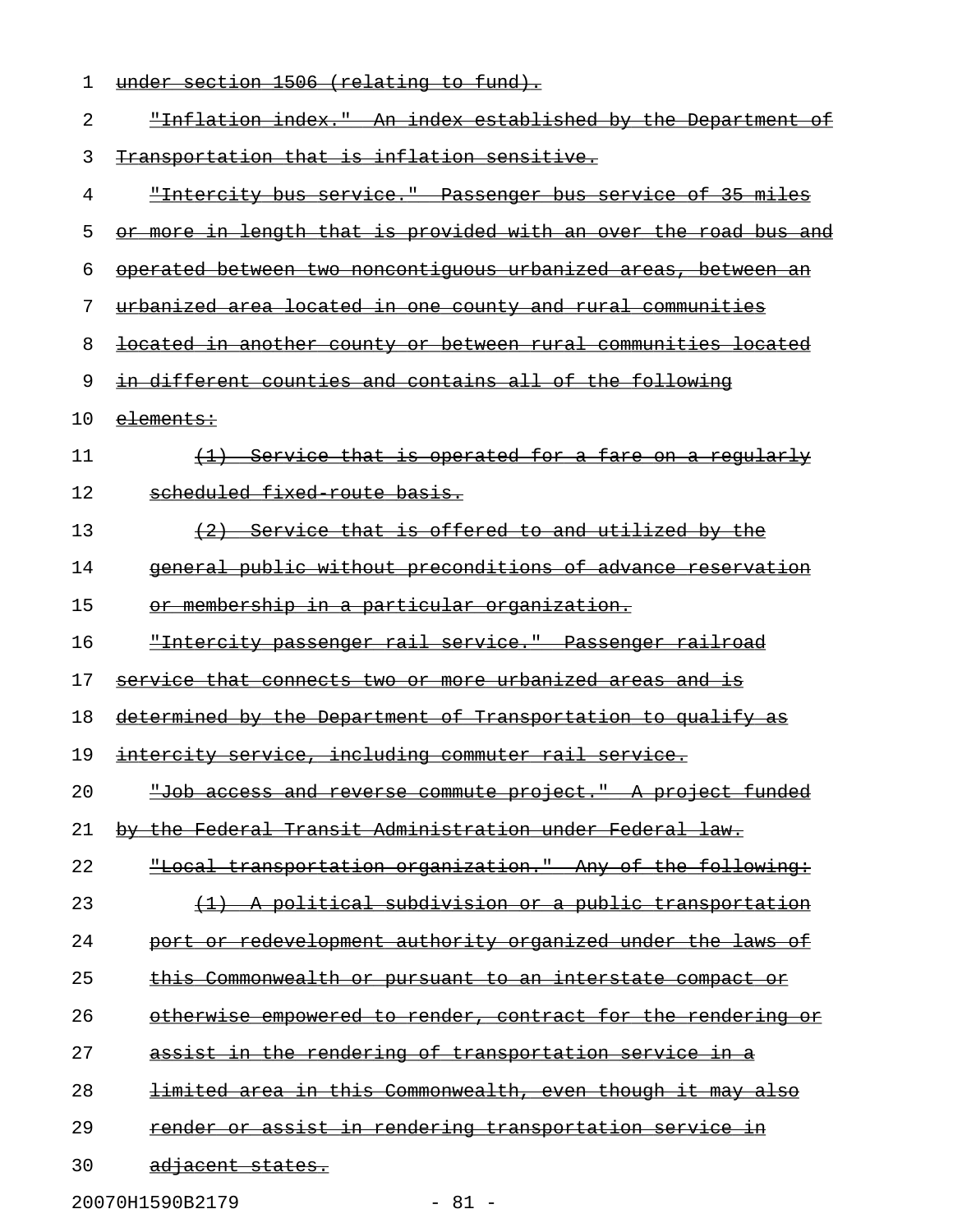| 1  | $(2)$ A nonprofit association that directly or indirectly                  |
|----|----------------------------------------------------------------------------|
| 2  | provides public transportation service.                                    |
| 3  | (3) A nonprofit association of public transportation                       |
| 4  | providers operating within this Commonwealth.                              |
| 5  | "Materials and supplies." Those categories of expenses as                  |
| 6  | specified in Uniform System of Accounts expense object class               |
| 7  | <del>504, National Transit Database operating expenses form F 30,</del>    |
| 8  | <del>National Transit Database, Final Rule, Federal Transit</del>          |
| 9  | Administration, dated January 15, 1993, or any successor.                  |
| 10 | <u> "Municipality." A city, borough, incorporated town or</u>              |
| 11 | township.                                                                  |
| 12 | "New fixed quideway system." A newly constructed fixed                     |
| 13 | quideway system in a corridor or alignment where no such system            |
| 14 | previously existed.                                                        |
| 15 | <u> "New freedom program." A public transportation program</u>             |
| 16 | designed to provide funds to recipients for new public                     |
| 17 | transportation services and public transportation alternatives             |
| 18 | <del>beyond those required by the Americans with Disabilities Act of</del> |
| 19 | 1990 (Public Law 101 336, 104 Stat. 327) that assist individuals           |
| 20 | with disabilities with transportation, including transportation            |
| 21 | <u>to and from jobs and employment support services administered</u>       |
| 22 | under the provisions of 49 U.S.C. § 5317 (relating to new                  |
| 23 | freedom program.)                                                          |
| 24 | "New start." The term shall have the same meaning given it                 |
| 25 | in 49 CFR § 611.5 (relating to definitions).                               |
| 26 | <u> "Nonurbanized area." An area within this Commonwealth that</u>         |
| 27 | does not fall within an area classified as "urbanized" by the              |
| 28 | United States Bureau of the Census of the United States                    |
| 29 | Department of Commerce in the most recent Census of Population.            |
| 30 | "Nonvehicle maintenance expenses." The categories of costs                 |

20070H1590B2179 - 82 -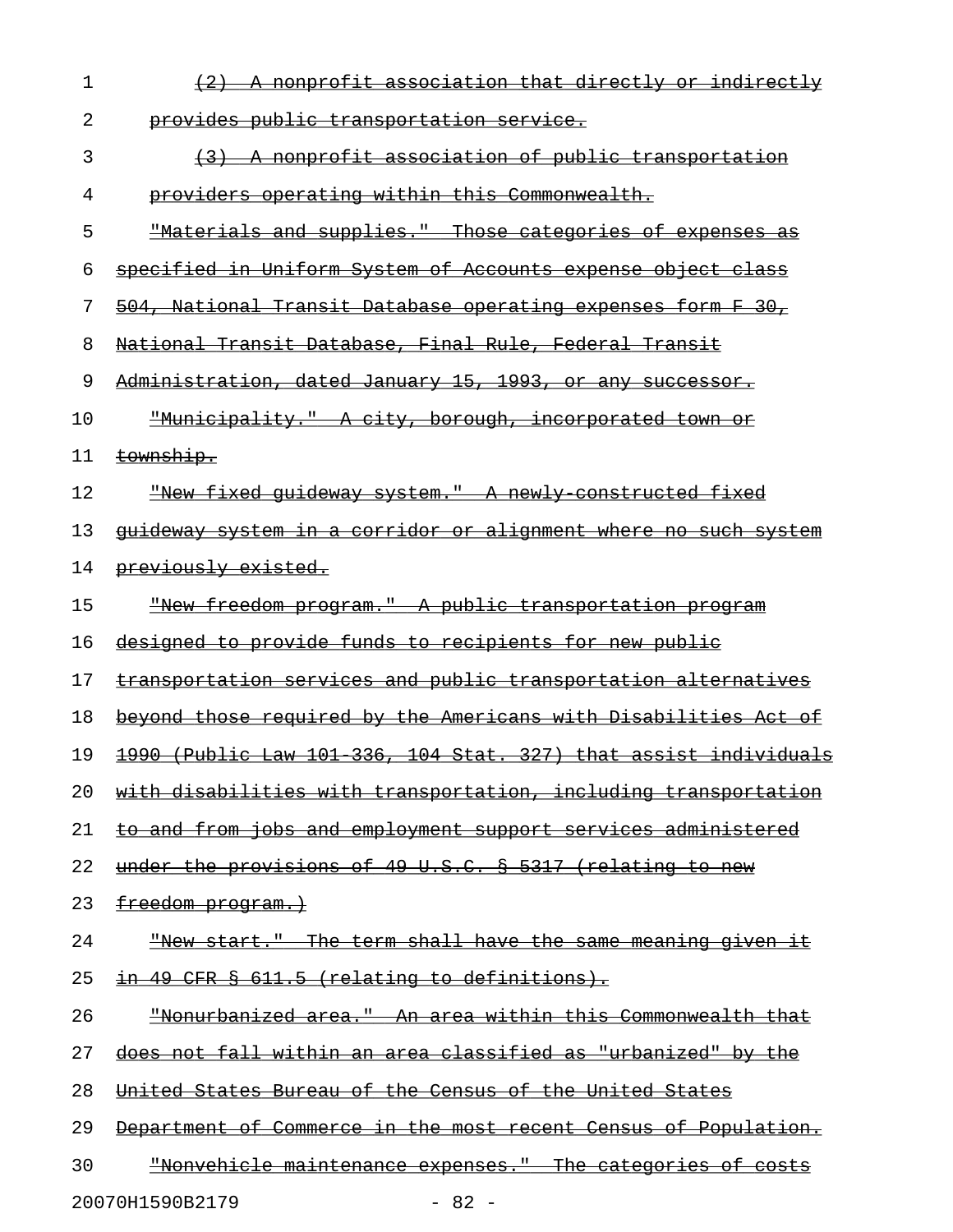| 1  | associated with the inspection, maintenance and repair of              |
|----|------------------------------------------------------------------------|
| 2  | assets, other than vehicles, as specified in Uniform System of         |
| 3  | Accounts, expense function 042, National Transit Database              |
| 4  | operating expenses form, F 30, National Transit Database, Final        |
| 5  | Rule, Federal Transit Administration, dated January 15, 1993, or       |
| 6  | any successor.                                                         |
| 7  | <u> "Operating expenses." Total expenses required to continue</u>      |
| 8  | service to the public and to permit needed improvements in             |
| 9  | service which are not self supporting and otherwise for any            |
| 10 | purpose in furtherance of public passenger transportation,             |
| 11 | including all State asset maintenance costs. The term does not         |
| 12 | include expenditures for capital projects unless specific              |
| 13 | approval is provided by the Department of Transportation.              |
| 14 | <u> "Operating revenue." The total revenue earned by a local</u>       |
| 15 | <u>transportation organization or a transportation company through</u> |
| 16 | its transit operations. The term includes all of the following:        |
| 17 | <del>(1) Passenger fares.</del>                                        |
| 18 | (2) Reimbursements provided in lieu of fares for senior                |
| 19 | <del>passengers.</del>                                                 |
| 20 | (3) Charter, school bus and advertising revenue.                       |
| 21 | <u>(4) Other miscellaneous revenue such as public and</u>              |
| 22 | private route quarantee funds.                                         |
| 23 | "Paratransit service." Transit service operating on a                  |
| 24 | nonfixed route basis in order to provide complementary                 |
| 25 | transportation service to persons who are functionally unable to       |
| 26 | use fixed route transportation, as required by the Americans           |
| 27 | with Disabilities Act of 1990 (Public Law 101 336, 104 Stat.           |
| 28 | $327 +$                                                                |
| 29 | "Passengers." The total of all originating passengers plus             |
| 30 | transfer passengers carried on fixed route service and                 |
|    |                                                                        |

20070H1590B2179 - 83 -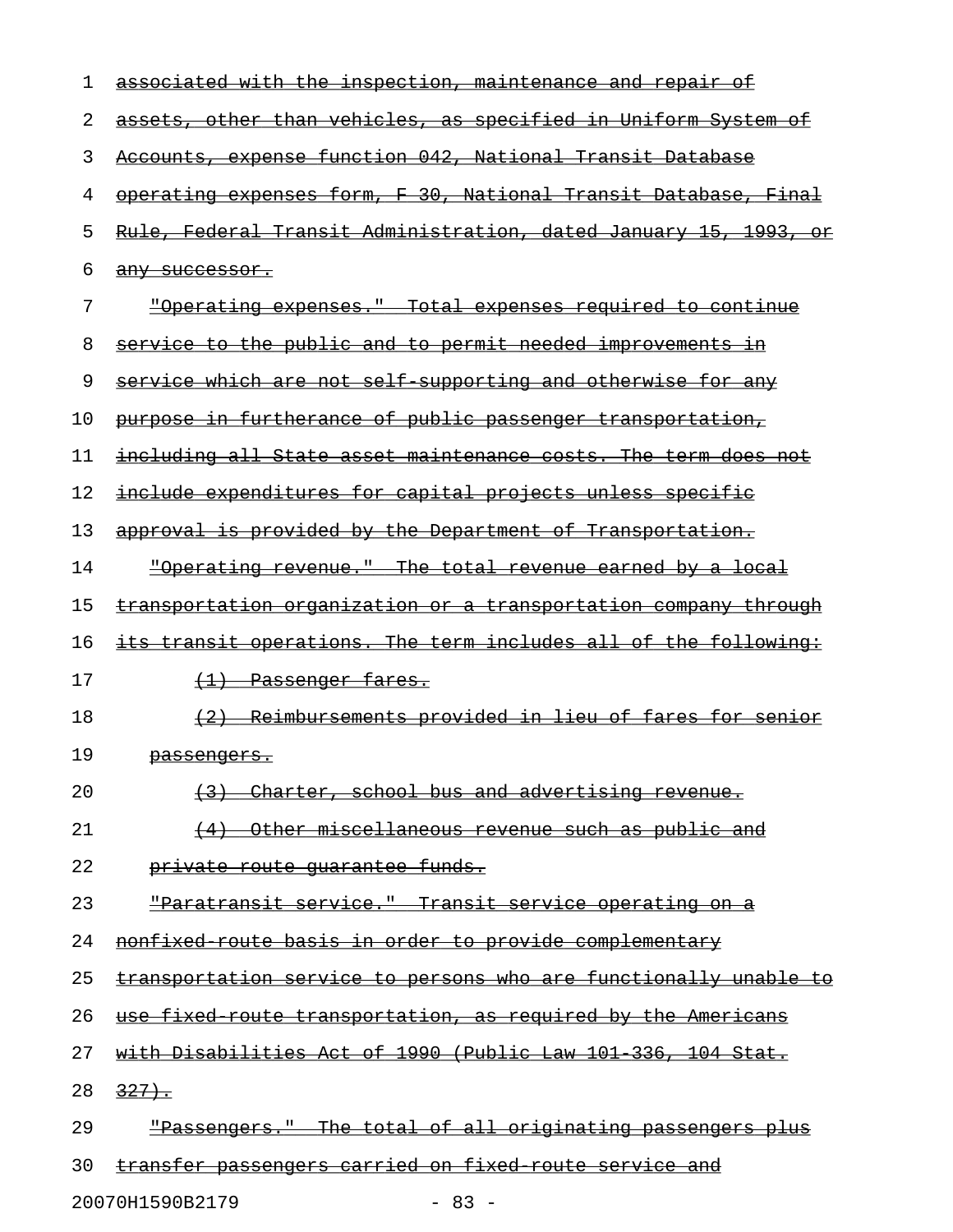1 paratransit service.

| 2  | <u> "Public passenger transportation."  Transportation within an</u>   |
|----|------------------------------------------------------------------------|
| 3  | <u>area that includes a municipality or other built up place that</u>  |
| 4  | is appropriate in the judgment of the Department of                    |
| 5  | <u>Transportation to serve commuters or others in the locality, </u>   |
| 6  | taking into consideration the local patterns and trends of             |
| 7  | <u>growth by bus or rail or other conveyance, either publicly or</u>   |
| 8  | privately owned, serving the general public. The term does not         |
| 9  | <u>include school buses, charter or sightseeing services.</u>          |
| 10 | "Revenue replacement funds." Payments made to local                    |
| 11 | <u>transportation organizations and transportation companies to</u>    |
| 12 | offset or partially offset fares.                                      |
| 13 | "Revenue vehicle hours." The total amount of time calculated           |
| 14 | <u>in hours during which vehicles are in service and available for</u> |
| 15 | public use in fixed route service or paratransit service. The          |
| 16 | term does not include deadhead hours.                                  |
| 17 | "Revenue vehicle miles." The total amount of distance                  |
| 18 | <u>calculated in miles during which vehicles are in service and</u>    |
| 19 | available for public use in fixed route service or paratransit         |
| 20 | service. The term does not include deadhead miles.                     |
| 21 | <u> "Reverse commute project." A public transportation project</u>     |
| 22 | designed to transport residents of urbanized and nonurbanized          |
| 23 | areas to suburban employment opportunities as defined under 49         |
| 24 | U.S.C. § 5316 (relating to job access and reverse commute              |
| 25 | <del>formula grants).</del>                                            |
| 26 | "Secretary." The Secretary of Transportation of the                    |
| 27 | <del>Commonwealth.</del>                                               |
| 28 | "Senior citizen." A person who is at least 65 years of age.            |
| 29 | <u> "Senior passenger." A senior citizen who rides on fixed</u>        |
| 30 | <u>route service.</u>                                                  |
|    | 20070H1590B2179<br>$-84 -$                                             |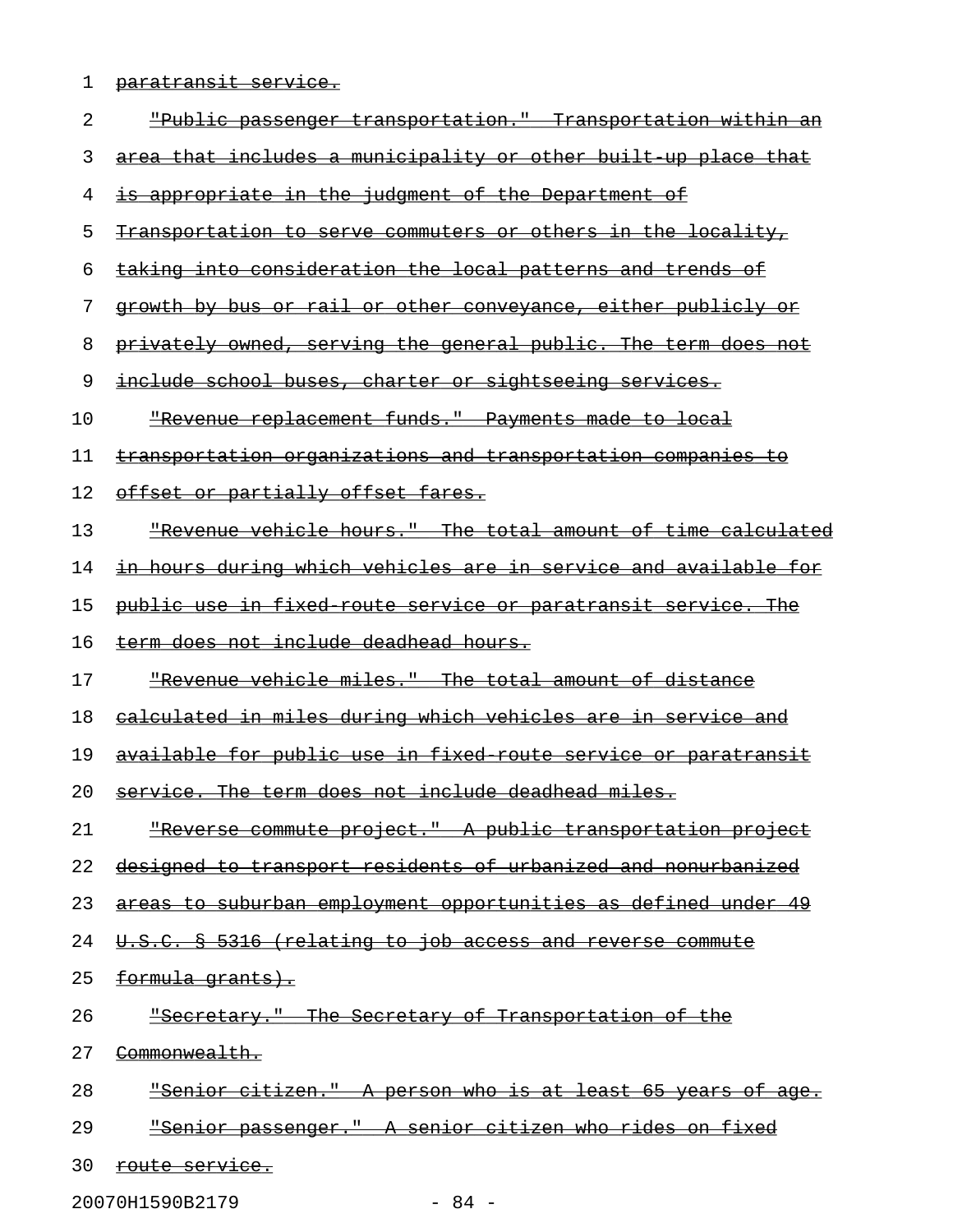| 1  | <u> "Tax Reform Code." The act of March 4, 1971 (P.L.6, No.2),</u>      |
|----|-------------------------------------------------------------------------|
| 2  | <u>known as the Tax Reform Code of 1971.</u>                            |
| 3  | <u> "Transportation company." A person that renders public</u>          |
| 4  | passenger transportation service.                                       |
| 5  | <u> "Urbanized area." A portion of this Commonwealth classified</u>     |
| 6  | as urbanized by the United States Bureau of the Census of the           |
| 7  | United States Department of Commerce in the most recent Census          |
| 8  | <del>of Population.</del>                                               |
| 9  | "Vehicle maintenance expenses." The categories of costs                 |
| 10 | associated with the inspection, maintenance and repair of               |
| 11 | vehicles as specified in Uniform System of Accounts, expense            |
| 12 | <u>function 041, National Transit Database operating expenses form</u>  |
| 13 | F 30, National Transit Database, Final Rule, Federal Transit            |
| 14 | Administration, dated January 15, 1993, or any successor.               |
| 15 | "Welfare to work." Any Federal or State program designed to             |
| 16 | move individuals from dependency on public welfare programs to          |
| 17 | self sufficiency through paid work.                                     |
| 18 | § 1504. Program authorization.                                          |
| 19 | (a) General. The department may, within the limitations                 |
| 20 | provided in this chapter, incur costs directly or otherwise             |
| 21 | provide financial assistance for the purposes and activities            |
| 22 | enumerated in this chapter.                                             |
| 23 | (b) Supplementation of Federal and local funds. The                     |
| 24 | authority conferred on the department by this section includes,         |
| 25 | <u>but is not limited to, providing financial assistance for public</u> |
| 26 | passenger transportation purposes and to supplement Federal             |
| 27 | funding, local funding, or both.                                        |
| 28 | 8 1505. Regulations.                                                    |
| 29 | (a) General rule. To effectuate and enforce the provisions              |
| 30 | of this chapter, the department shall promulgate necessary rules        |

20070H1590B2179 - 85 -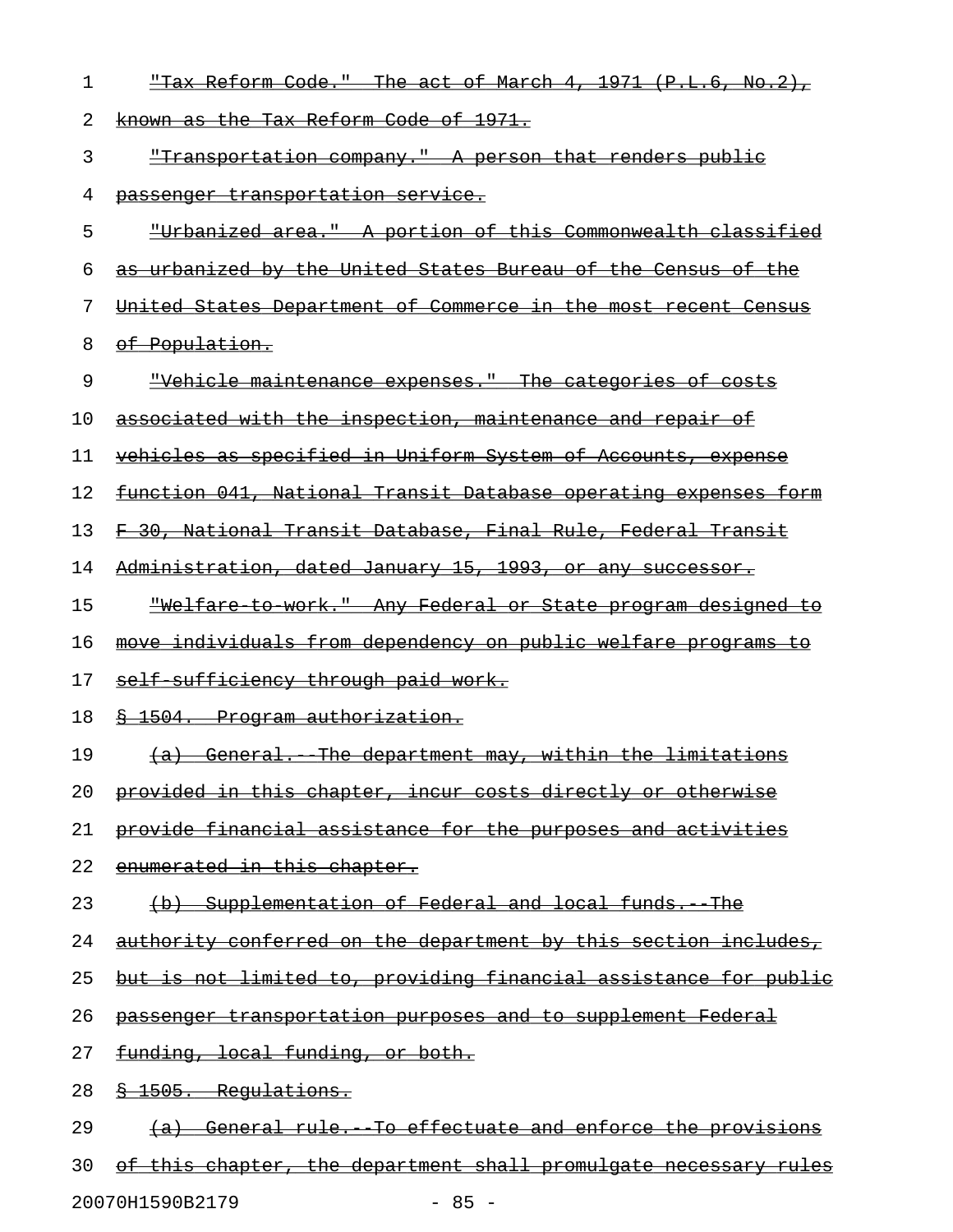| 1  | and regulations and prescribe conditions and procedures in order       |
|----|------------------------------------------------------------------------|
| 2  | to assure compliance in carrying out the purposes for which            |
| 3  | financial assistance may be made under this chapter.                   |
| 4  | Temporary regulations. During the two year period<br>$\leftrightarrow$ |
| 5  | following the effective date of this section, the department           |
| 6  | shall promulgate temporary regulations, which regulations shall        |
| 7  | be exempt from the following:                                          |
| 8  | The act of October 15, 1980 (P.L.950, No.164), known                   |
| 9  | as the Commonwealth Attorneys Act.                                     |
| 10 | Section 205 of the act of July 31, 1968 $(P,L,769)$ .<br>(2)           |
| 11 | No.240), referred to as the Commonwealth Documents Law.                |
| 12 | The act of June 25, 1982 (P.L.633, No.181), known as<br>(3)            |
| 13 | the Regulatory Review Act.                                             |
| 14 | Temporary regulations promulgated by the department under this         |
| 15 | subsection shall expire four years following the effective date        |
| 16 | <del>of this section.</del>                                            |
| 17 | $$-1506.$ Fund.                                                        |
| 18 | Establishment and deposits. A special fund is<br><del>(a)</del>        |
| 19 | established within the State Treasury to be known as the Public        |
| 20 | Transportation Trust Fund. The following shall be deposited into       |
| 21 | the fund annually:                                                     |
| 22 | $(1)$ Funds under 75 Pa.C.S. $\frac{8}{3}$ 8915.3(8) (relating to      |
| 23 | <del>lease of Interstate 80).</del>                                    |
| 24 | The amounts made available to the department as an<br>$+2+$            |
| 25 | executive authorization and an appropriation for the 2007-             |
| 26 | 2008 fiscal year and each fiscal year thereafter from the              |
| 27 | <u>State Lottery Fund for the Free Transit Program for Senior</u>      |
| 28 | Citizens established under the act of August 26, 1971                  |
| 29 | (P.L.351, No.91), known as the State Lottery Law. These                |
| 30 | revenues shall be used to provide free public transportation           |
|    | 20070H1590B2179<br>$-86 -$                                             |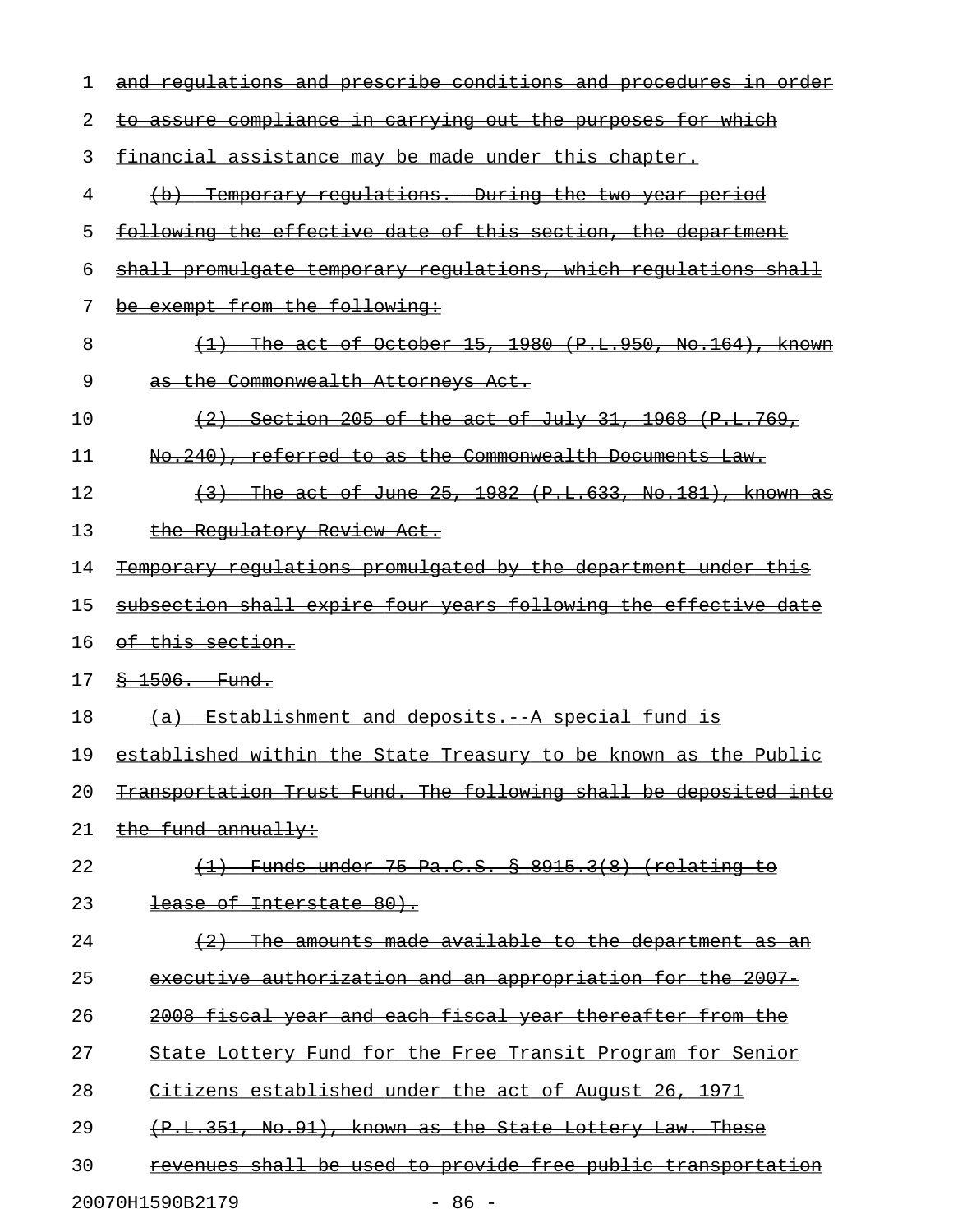| 1  | fixed<br>when<br><del>is on</del><br><del>citizens</del><br><del>senıor</del><br><del>passage</del> |
|----|-----------------------------------------------------------------------------------------------------|
| 2  | public transportation services, as authorized by<br>Chapter 9<br>Θ£                                 |
| 3  | State Lottery Law and the free service shall be available<br><del>the</del>                         |
| 4  | to senior citizens at any time during the service provider's                                        |
| 5  | regular hours of service. With regard to passage on commuter                                        |
| 6  | rail service provided to senior citizens, the fare shall                                            |
| 7  | continue to be limited to \$1 per trip as provided under                                            |
| 8  | Chapter 9 of the State Lottery Law, but the limitation shall                                        |
| 9  | be extended to all hours of commuter rail service.                                                  |
| 10 | Commencing July 1, 2007, 1.22% of the money                                                         |
| 11 | collected from the tax imposed under Article II of<br><u>the</u>                                    |
| 12 | Reform Code, up to a maximum of \$75,000,000.                                                       |
| 13 | Commencing July 1, 2007, revenues deposited into the                                                |
| 14 | Public Transportation Assistance Fund established under                                             |
| 15 | XXIII of the Tax Reform Code to be used<br><del>Article</del><br><del>accordance</del><br>±n−       |
| 16 | with subsection $(b)$ .                                                                             |
| 17 | Commencing July 1, 2007, 3.03% of the money<br>$+5+$                                                |
| 18 | collected from the tax imposed under Article III of the<br><del>Тах</del>                           |
| 19 | Reform Code. Within 30 days of the close of a calendar month,                                       |
| 20 | 3.03% of the taxes received under Article III of the Tax                                            |
| 21 | Reform Code in the prior calendar month shall be transferred                                        |
| 22 | to the fund.                                                                                        |
| 23 | Any other appropriations to the fund.<br>$+6$                                                       |
| 24 | $(b)$ Use of revenues.                                                                              |
| 25 | in the fund shall be used by the department to<br><del>Monev</del>                                  |
| 26 | provide financial assistance to local transportation                                                |
| 27 | organizations, transportation companies and agencies and                                            |
| 28 | instrumentalities of the Commonwealth under this chapter, for                                       |
| 29 | costs incurred directly by the department in the                                                    |
| 30 | administration of public passenger transportation programs,                                         |
|    | 20070H1590B2179<br>$-87 -$                                                                          |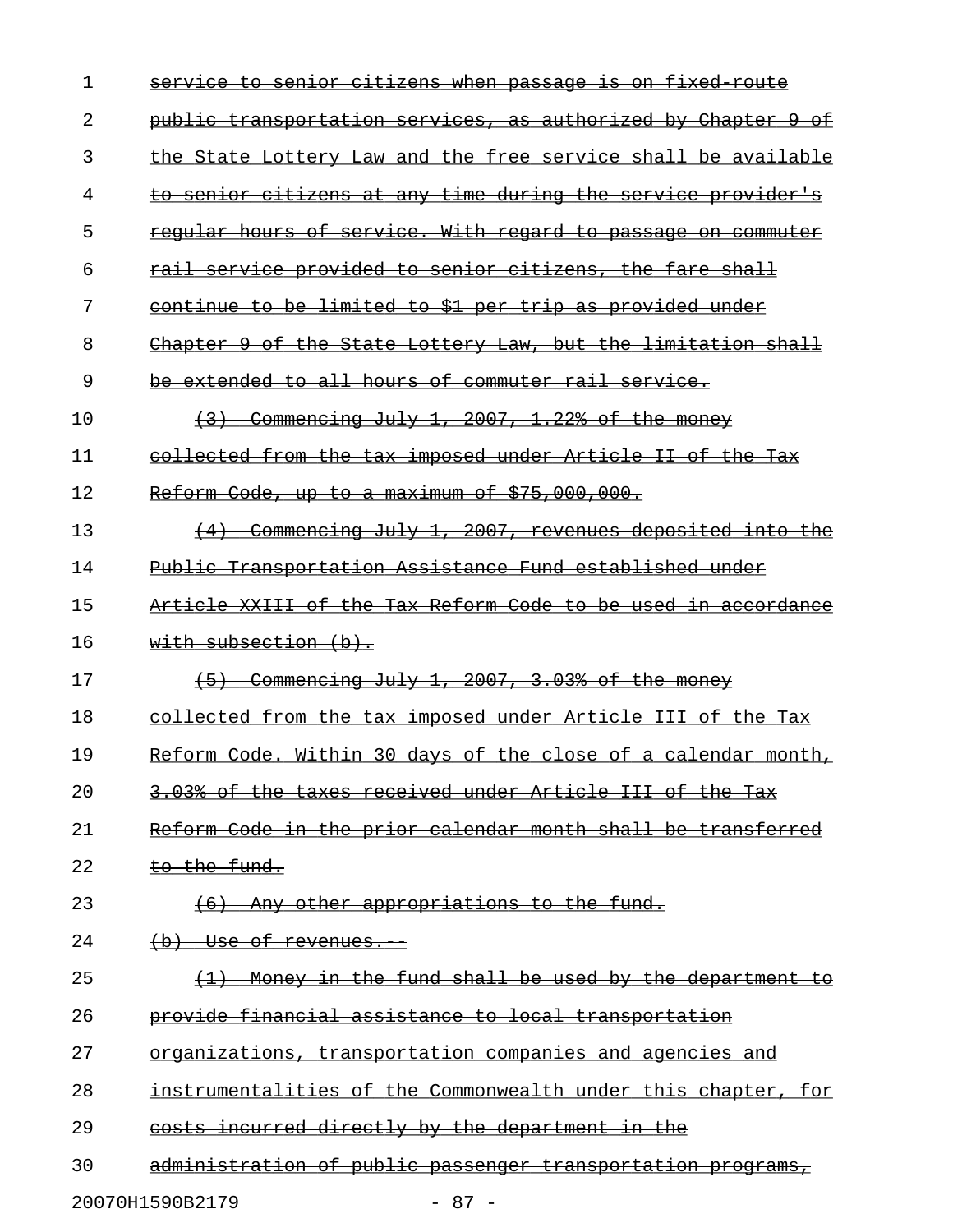| 1  | including under this chapter, and for all other purposes                                |
|----|-----------------------------------------------------------------------------------------|
| 2  | enumerated in this chapter.                                                             |
| 3  | (2) Money in the fund is appropriated on a continuing                                   |
| 4  | basis, upon approval of the Governor, to the department to be                           |
| 5  | used as provided in this chapter. Money in the fund shall not                           |
| 6  | $\frac{1}{2}$ apse.                                                                     |
| 7  | The fund is authorized to provide the<br><del>Programs.</del><br>$\leftarrow$           |
| 8  | following:                                                                              |
| 9  | <u>Financial assistance related to operating expenses</u><br>$\left(\frac{1}{2}\right)$ |
| 10 | to be known as the "operating program." To the extent funds                             |
| 11 | are available, an amount not less than \$810,000,000 of the                             |
| 12 | fund shall be allocated to this program in the first fiscal                             |
| 13 | year following the effective date of this section. Money in                             |
| 14 | the fund allocated to the operating program shall not be                                |
| 15 | increased by more than the inflation index in any year.                                 |
| 16 | (2) Financial assistance for improvements to capital                                    |
| 17 | assets, replacement of capital assets and expansion of                                  |
| 18 | capital assets to be known as the "asset improvement                                    |
| 19 | program." An amount equal to the remaining money in the fund,                           |
| 20 | <u>less the allocations under paragraphs (1), (3) and (4) shall</u>                     |
| 21 | be allocated to this program in the first fiscal year                                   |
| 22 | <u>following the effective date of this section. Money in the </u>                      |
| 23 | fund for this program may include proceeds of Commonwealth                              |
| 24 | capital bonds.                                                                          |
| 25 | (3) Financial assistance to fund new or expansions of                                   |
| 26 | fixed quideway systems, to be known as the "new initiatives                             |
| 27 | program." An amount not greater than \$50,000,000 of the fund                           |
| 28 | shall be allocated to this program in the first fiscal year                             |
| 29 | following the effective date of this section.                                           |
| 30 | Financial assistance related to programs of<br>$+4$                                     |
|    |                                                                                         |

20070H1590B2179 - 88 -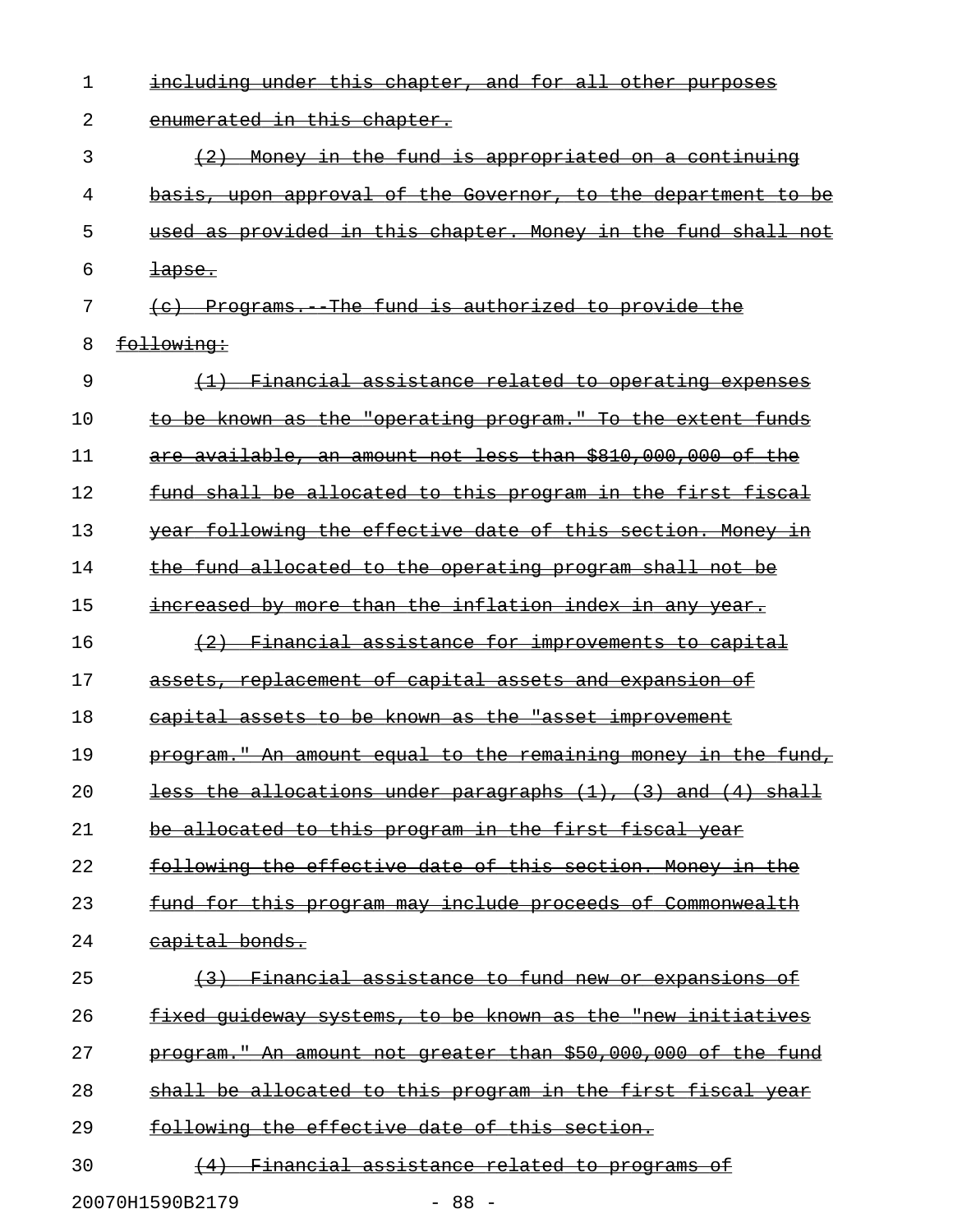| $\mathbf 1$ | Statewide significance as described in section 1516 (relating               |
|-------------|-----------------------------------------------------------------------------|
| 2           | to programs of Statewide significance) to be known as the                   |
| 3           | "programs of Statewide significance program." To the extent                 |
| 4           | funds are available, an amount not less than \$52,000,000 of                |
| 5           | the fund shall be allocated to this program in the first                    |
| 6           | fiscal year following the effective date of this section.                   |
| 7           | § 1507. Application and approval process.                                   |
| 8           | (a) Application. An eligible applicant that wishes to                       |
| 9           | receive financial assistance under this chapter shall submit a              |
| 10          | written application to the department, on a form developed by               |
| 11          | the department, which shall include the following:                          |
| 12          | $(1)$ The name and address of the applicant.                                |
| 13          | $(2)$ The name and telephone number of a contact person                     |
| 14          | for the applicant.                                                          |
| 15          | (3) The amount and type of financial assistance                             |
| 16          | requested and the proposed use of the funds.                                |
| 17          | $(4)$ A statement as to the particular need for the                         |
| 18          | financial assistance.                                                       |
| 19          | (5) A certified copy of a current resolution authorizing                    |
| 20          | submission of the application if the applicant is a governing               |
| 21          | $\overline{\text{body}}$ .                                                  |
| 22          | (6) Evidence satisfactory to the department of the                          |
| 23          | commitment for matching funds required under this chapter                   |
| 24          | sufficient to match the projected financial assistance                      |
| 25          | payments at the same times that the financial assistance                    |
| 26          | payments are to be provided.                                                |
| 27          | Any other information the department deems necessary                        |
| 28          | or desirable.                                                               |
| 29          | Approval and award. Upon determining that an applicant<br>$\leftrightarrow$ |
| 30          | has complied with this chapter, applicable rules and requlations            |
|             |                                                                             |

20070H1590B2179 - 89 -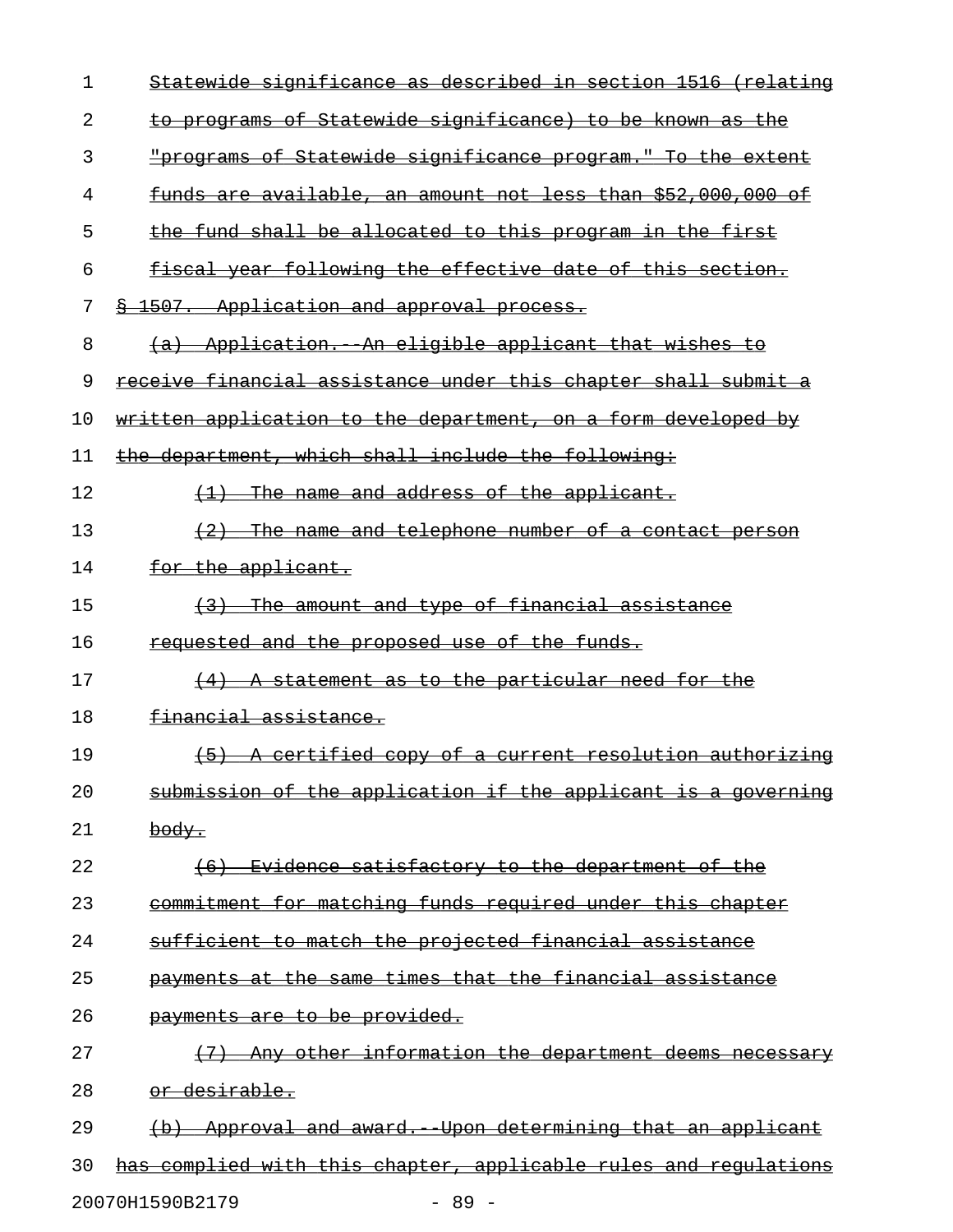| 1  | and any other requirement with respect to the financial              |
|----|----------------------------------------------------------------------|
| 2  | assistance requested, the department may award financial             |
| 3  | assistance to the applicant, in which case the department and        |
| 4  | the applicant shall enter into a financial assistance agreement      |
| 5  | setting forth the terms and conditions upon which the financial      |
| 6  | assistance shall be used and the timing of payment of the funds.     |
| 7  | (c) Restriction on use of funds. Financial assistance under          |
| 8  | this chapter shall be used only for activities authorized            |
| 9  | <u>originally unless the department grants a waiver to the award</u> |
| 10 | recipient for a different use of the funds. The department's         |
| 11 | requlations shall describe circumstances under which it will         |
| 12 | consider the waivers and information to be included in a request     |
| 13 | for a waiver. The maximum duration of a waiver shall be one          |
| 14 | year, and a request for a waiver shall include a plan of             |
| 15 | corrective action to demonstrate that the award recipient does       |
| 16 | not have an ongoing need to use financial assistance funds for       |
| 17 | activities other than those for which funds were originally          |
| 18 | awarded.                                                             |
| 19 | § 1508. Federal funding.                                             |
| 20 | (a) General rule. The department shall administer the                |
| 21 | program in this chapter with such flexibility as to permit full      |
| 22 | cooperation between Federal, State and local governments,            |
| 23 | agencies and instrumentalities, local transportation                 |
| 24 | organizations and private interests, so as to result in as           |
| 25 | effective and economical a program as possible.                      |
| 26 | (b) Agreements. The department may enter into agreements             |
| 27 | for mutual cooperation between or among the department and a         |
| 28 | Federal agency, local transportation organization or                 |
| 29 | transportation company concerning a project to be funded with        |
| 30 | financial assistance under this chapter, including joint             |

20070H1590B2179 - 90 -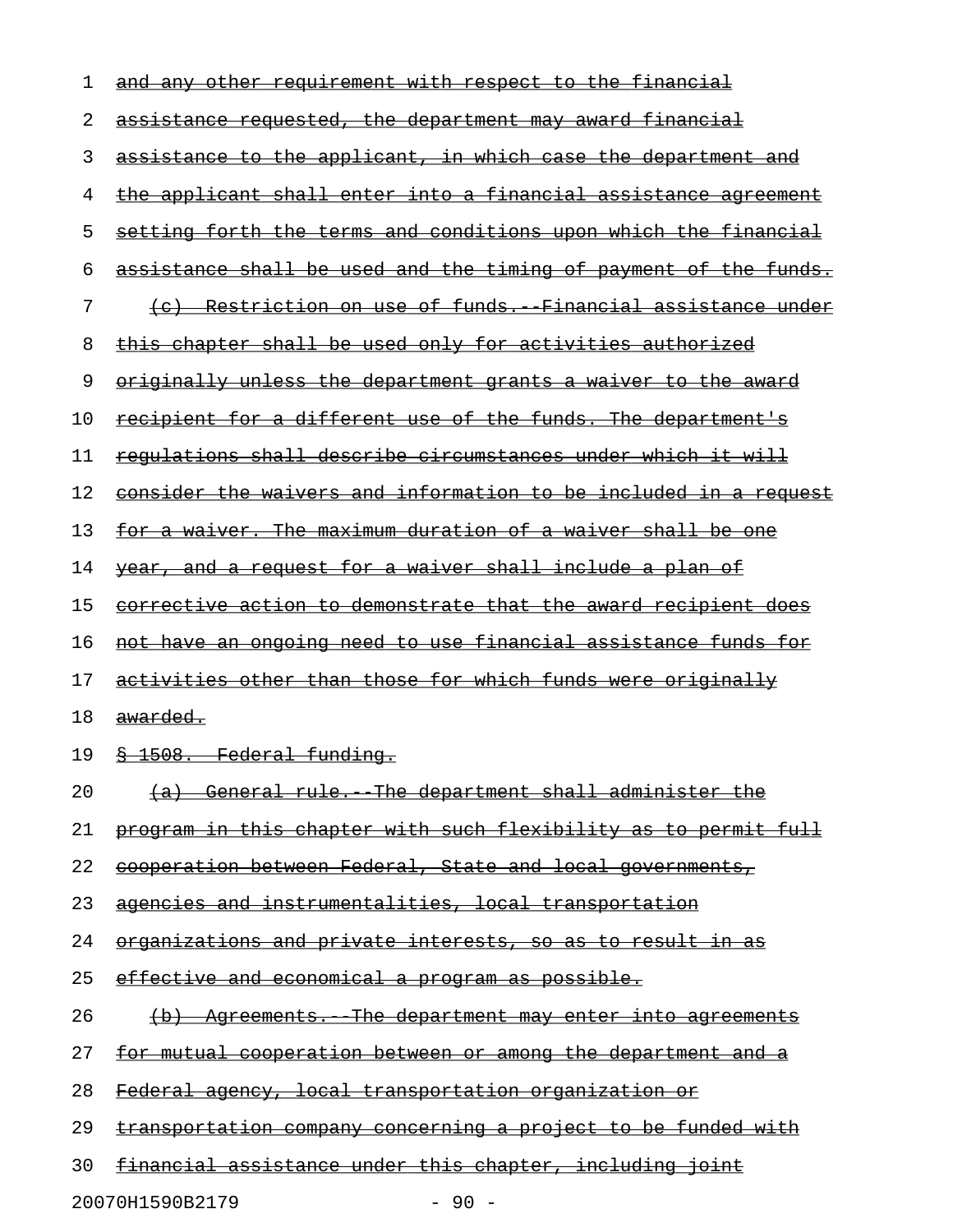1 applications for Federal grants.

| 2  | (c) General authority of department. The department may do                    |
|----|-------------------------------------------------------------------------------|
| 3  | anything necessary or desirable to secure financial aid or                    |
| 4  | cooperation of a Federal agency in a project funded with                      |
| 5  | <u>financial assistance under this chapter and to comply with a</u>           |
| 6  | Federal statute or lawful requirement of a Federal agency                     |
| 7  | authorized to administer a program of Federal aid to                          |
| 8  | transportation. The department may enter into a protective                    |
| 9  | agreement with organized labor to the extent required under 49                |
| 10 | U.S.C. § 5333 (relating to labor standards) in order to obtain                |
| 11 | Federal grant money for transportation assistance. Protective                 |
| 12 | agreements shall be narrowly drawn and strictly construed to                  |
| 13 | provide no more than the minimum protections required by the                  |
| 14 | United States Department of Labor for the agreements.                         |
| 15 | (d) Direct recipients. Local transportation organizations                     |
| 16 | that are direct recipients of Federal funding shall be under no               |
| 17 | obligation to enter into contracts with the department for                    |
| 18 | expenditure of those funds, except that the department may                    |
| 19 | require a contract for expenditure of the State portion of the                |
| 20 | project assisted by those Federal funds.                                      |
| 21 | <u>Limitation on decisions, findings and regulations of</u><br><u> 1509. </u> |
| 22 | <del>department.</del>                                                        |
| 23 | All decisions, findings and regulations made by the                           |
| 24 | department pursuant to this chapter shall be for the purposes of              |
| 25 | this chapter only and shall not constitute evidence before a                  |
| 26 | requlatory body of this Commonwealth or any other jurisdiction.               |
| 27 | Program oversight and administration.<br>$\overline{1510}$ .                  |
| 28 | Review and oversight. The department shall initiate and                       |
| 29 | maintain a program of financial and performance review and                    |
| 30 | oversight for all public transportation programs receiving                    |
|    |                                                                               |

20070H1590B2179 - 91 -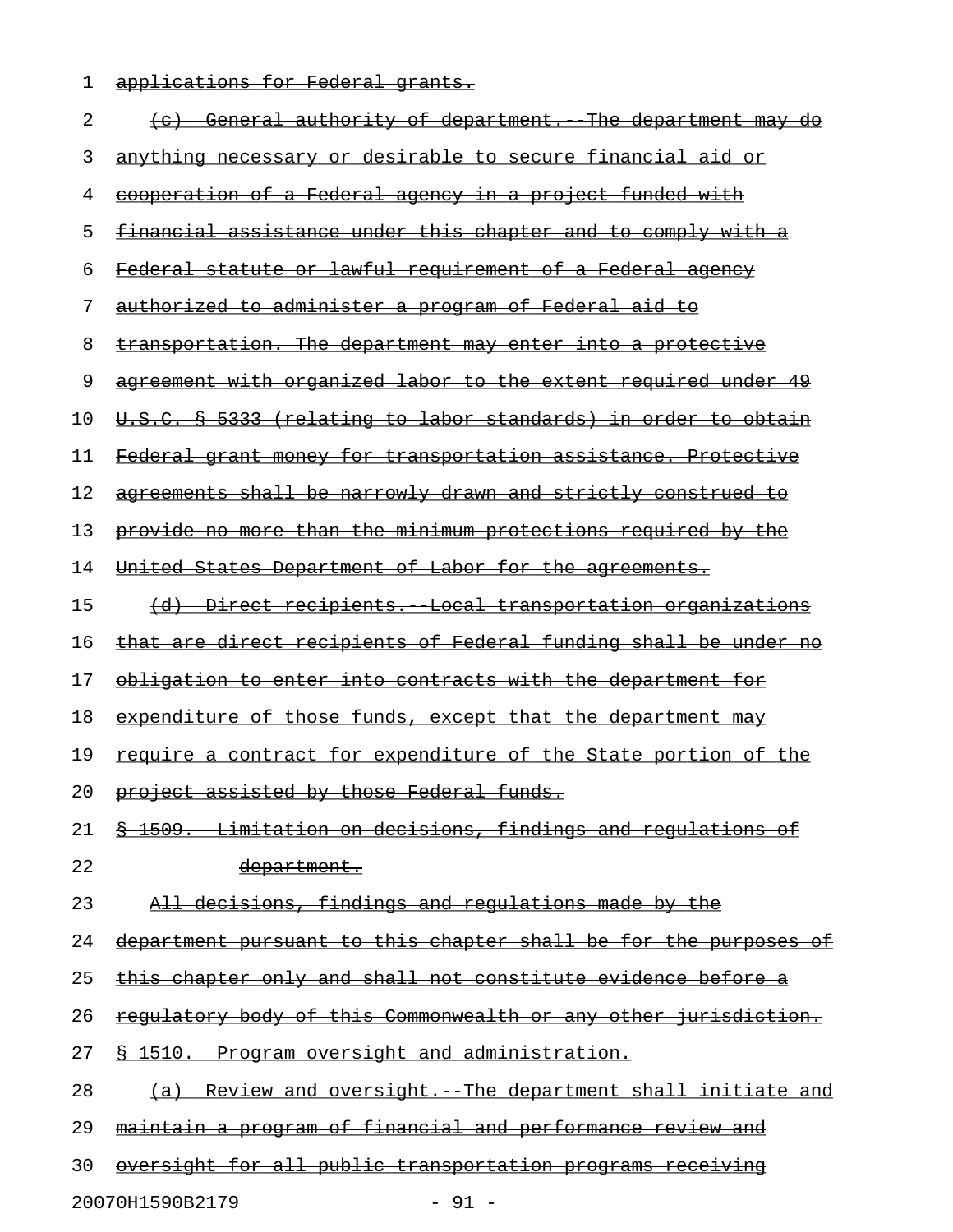| 1  | financial assistance under this chapter. The department may             |
|----|-------------------------------------------------------------------------|
| 2  | perform independent financial audits of each award recipient.           |
| 3  | Audits shall be conducted in accordance with generally accepted         |
| 4  | auditing standards and shall ensure compliance by award                 |
| 5  | recipients with this chapter, department requlations and                |
| 6  | policies and financial assistance agreements.                           |
| 7  | (b) State Rail Transit Safety Inspection Program. The                   |
| 8  | department may conduct a State Rail Transit Safety Inspection           |
| 9  | Program, as may be defined from time to time by the Federal             |
| 10 | Transit Administration, to meet oversight requirements of the           |
| 11 | Federal Transit Administration. The public transportation modes         |
| 12 | covered shall include heavy rail, light rail, trackless trolley         |
| 13 | bus and inclined plane services and related facilities.                 |
| 14 | <u>§ 1511. Report to Governor and General Assembly,</u>                 |
| 15 | The department shall file a public passenger transportation             |
| 16 | performance report with the Governor and the General Assembly by        |
| 17 | <u>April 30 of each year, covering the prior fiscal year.</u>           |
| 18 | § 1512. Coordination.                                                   |
| 19 | <u>Coordination is required in regions where two or more award</u>      |
| 20 | recipients have services or activities for which financial              |
| 21 | assistance is being provided under this chapter to assure that          |
| 22 | the services or activities are provided efficiently and                 |
| 23 | effectively.                                                            |
| 24 | 8 1513. Operating program.                                              |
| 25 | <u>(a) Eligible applicants. The governing body of a</u>                 |
| 26 | <u>municipality, county or instrumentality of either, a</u>             |
| 27 | <u>Commonwealth agency or instrumentality or a local transportation</u> |
| 28 | organization may apply for financial assistance under the               |
| 29 | operating program.                                                      |
| 30 | (b) Applications. In addition to information required under             |

20070H1590B2179 - 92 -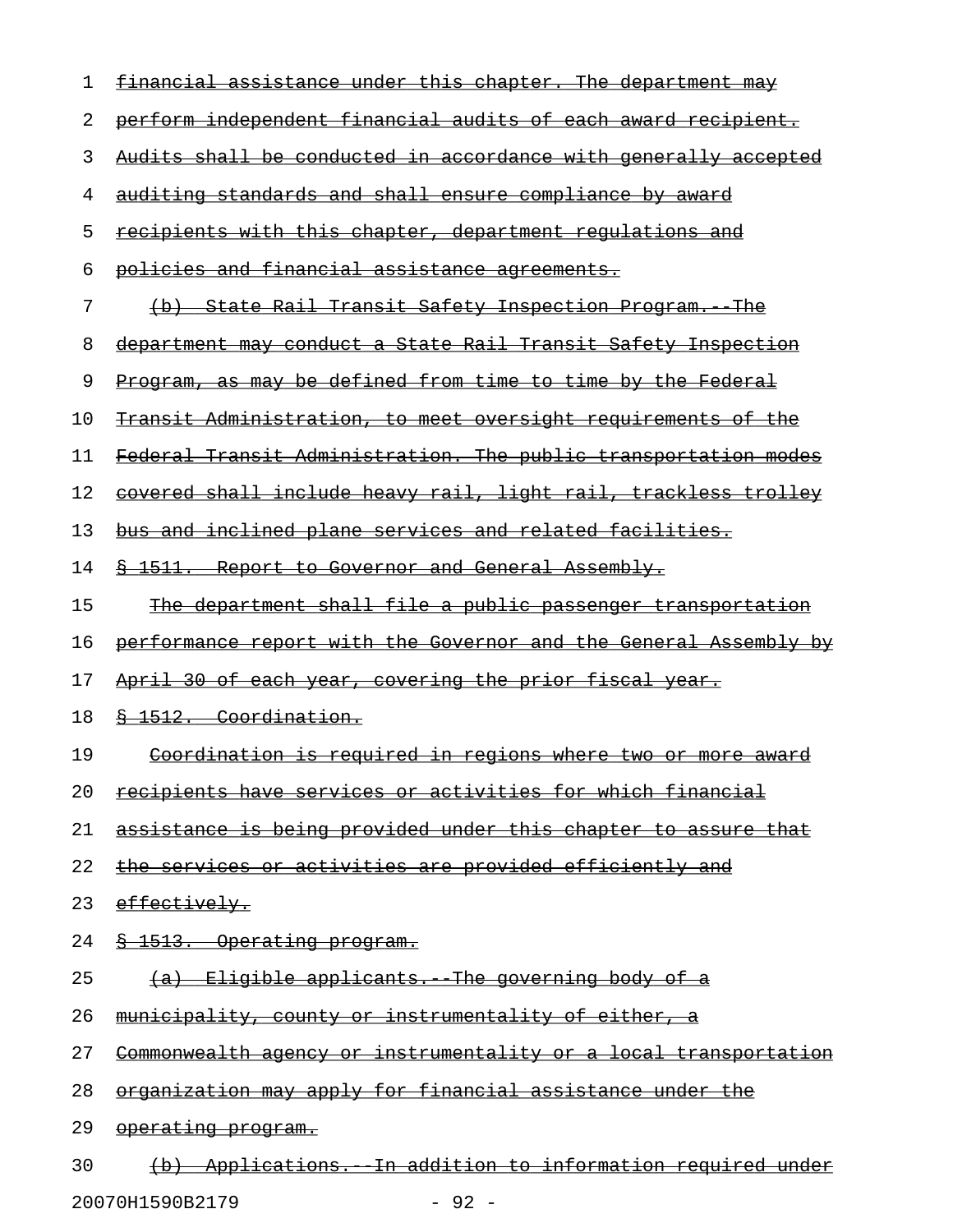| 1  | section 1507 (relating to application and approval process), an |
|----|-----------------------------------------------------------------|
| 2  | application for financial assistance under this section shall   |
| 3  | include the applicant's reasonable estimates of operating       |
| 4  | revenue and government subsidies sufficient to cover all        |
| 5  | projected operating expenses.                                   |
| 6  | (c) Distribution formula. The following distribution            |
| 7  | formula shall be applied by the department with respect to the  |
| 8  | award of an operating grant:                                    |
| 9  | (1) Twenty five percent of the award amount shall be            |
| 10 | based on passengers;                                            |
| 11 | (2) Ten percent of the award amount shall be based on           |
| 12 | senior passengers to offset free fares for senior passengers;   |
| 13 | (3) Thirty five percent of the award amount shall be            |
| 14 | based on revenue vehicle hours;                                 |
| 15 | (4) Thirty percent of the award amount shall be based on        |
| 16 | revenue vehicle miles.                                          |
| 17 | (d) Local match requirements.                                   |
| 18 | (1) Local or private cash funding shall be provided as a        |
| 19 | match in the amount of 20% of the financial assistance being    |
| 20 | provided. The following apply:                                  |
| 21 | $(i)$ For the Fiscal Year 2007-2008, the minimum of             |
| 22 | local or private cash funding required under this               |
| 23 | paragraph shall be:                                             |
| 24 | (A) the match required for Fiscal Year 2006-                    |
| 25 | $2007 - and$                                                    |
| 26 | (B) 5% of the amount under clause (A).                          |
| 27 | (ii) For each fiscal year after Fiscal Year 2007                |
| 28 | 2008 until the match required under this paragraph is           |
| 29 | reached, the minimum of local or private cash funding           |
| 30 | required under this paragraph shall be:                         |
|    | 20070H1590B2179<br>$-93 -$                                      |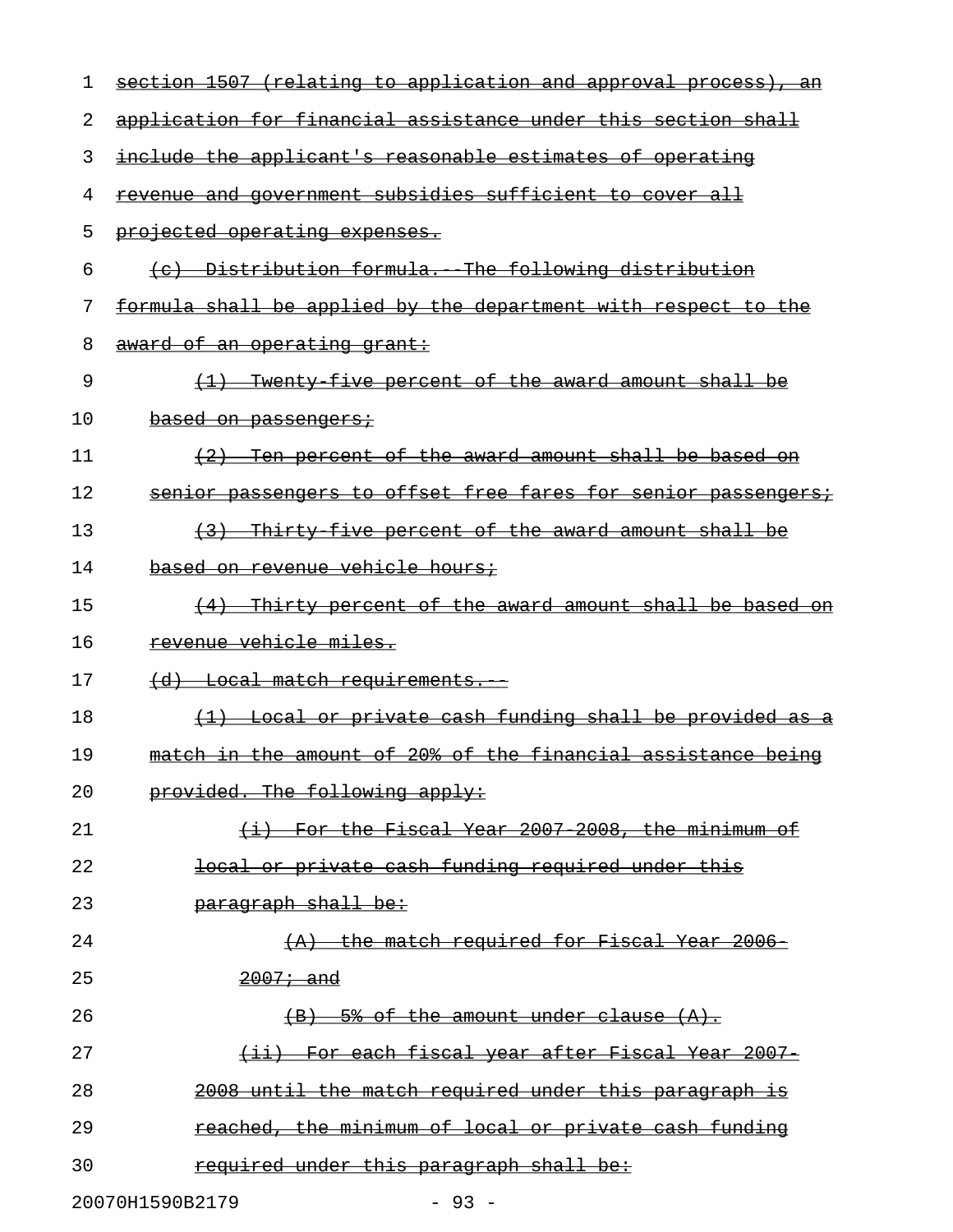| 1              | the match required for the immediately                       |
|----------------|--------------------------------------------------------------|
| $\mathfrak{D}$ | preceding fiscal year; and                                   |
| 3              | $(B)$ 5% of the amount under clause $(A)$ .                  |
| 4              | (iii) There is no maximum on the local or private            |
| 5              | cash funding required under this paragraph.                  |
| 6              | (2) For financial assistance to a local transportation       |
| 7              | organization, eligible local matching funds shall consist    |
| 8              | only of cash contributions provided by one or more           |
| 9              | municipalities or counties that are members of the local     |
| 10             | transportation organization. The amount of the match and the |
| 11             | time period during which the match must continue to be       |
| 12             | available shall be specified in the financial assistance     |
| 13             | agreement. Funding provided by local and private entities,   |
| 14             | including advertising or naming rights, may be eligible for  |
| 15             | the match to the extent they provide for the cost of transit |
| 16             | service that is open to the public. The following shall not  |
| 17             | be eligible for a local match:                               |
| 18             | (i) Any form of transit operating revenue or other           |
| 19             | forms of transit income provided by the local                |
| 20             | transportation organization.                                 |
| 21             | (ii) Funds used to replace fares.                            |
| 22             | (3) A county or municipality in a metropolitan area          |
| 23             | which is a member of a local transportation organization is  |
| 24             | authorized to provide annual financial assistance from       |
| 25             | current revenues to the local transportation organization of |
| 26             | which it is a member or enter into a long term agreement for |
| 27             | payment of money to assist in defraying the costs of         |
| 28             | operation, maintenance and debt service of the local         |
| 29             | transportation organization or of a particular public        |
| 30             | transportation project of a local transportation             |
|                | 20070H1590B2179<br>$-94 -$                                   |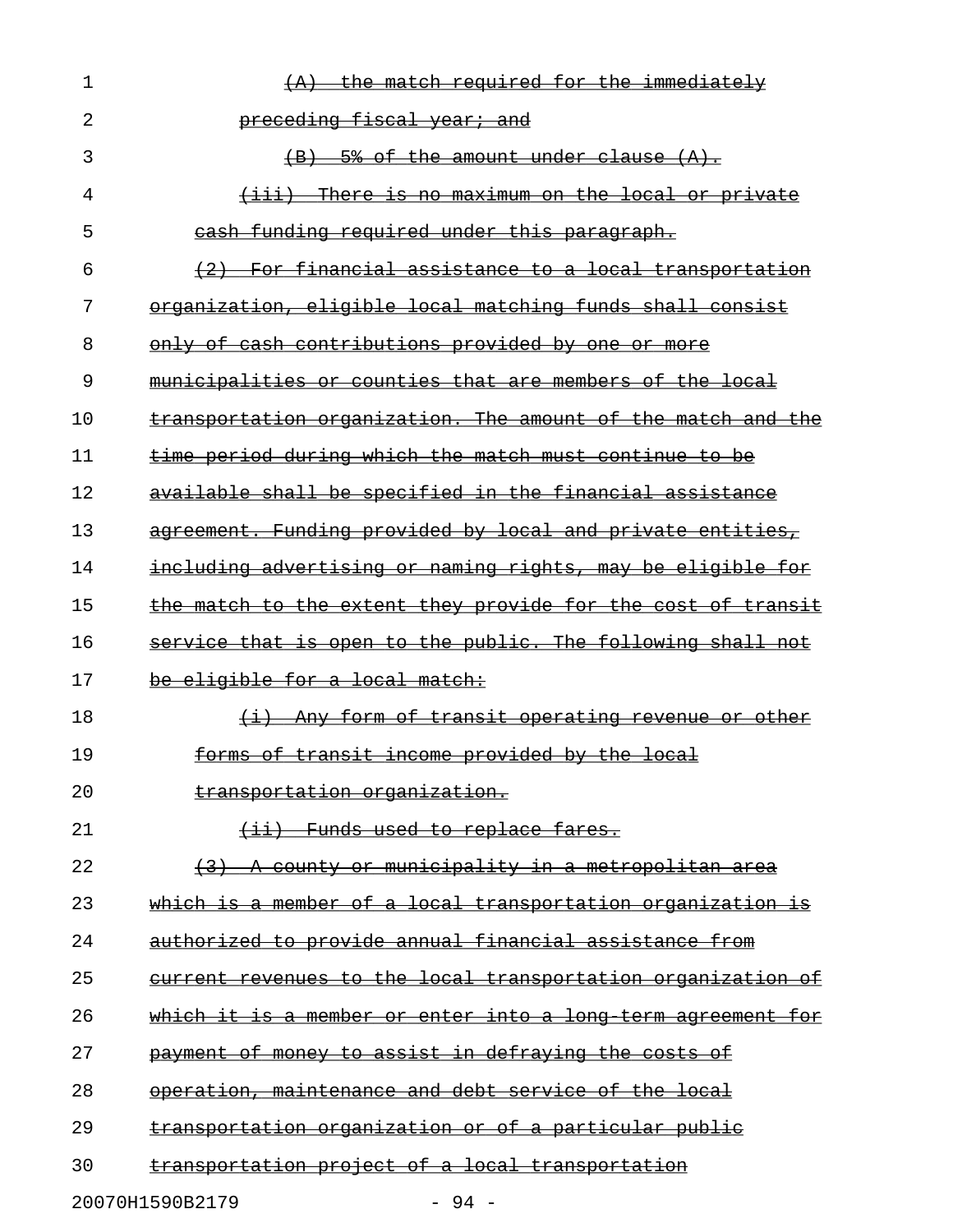| 1  | <u>organization. The obligation of a municipality or county</u>   |
|----|-------------------------------------------------------------------|
| 2  | <u>under an agreement pursuant to this paragraph shall not be</u> |
| 3  | considered to be a part of the indebtedness of the county or      |
| 4  | municipality, nor shall the obligation be deemed to impair        |
| 5  | the status of any indebtedness of the county or municipality      |
| 6  | which would otherwise be considered self sustaining.              |
| 7  | (4) The following shall apply to the Southeastern                 |
| 8  | Pennsylvania Transportation Authority:                            |
| 9  | (i) The local match provided by each jurisdiction                 |
| 10 | shall be calculated by multiplying the total match                |
| 11 | required for State funding by the total of route miles            |
| 12 | provided in that jurisdiction as a percentage of the              |
| 13 | total route miles operated in all jurisdictions. Where            |
| 14 | appropriate, a transportation system may calculate the            |
| 15 | local match by mode or division, or both.                         |
| 16 | (ii) The department shall suspend funding of any                  |
| 17 | capital project within any county that fails to meet its          |
| 18 | required matching funds requirement under this                    |
| 19 | subsection, and a transportation system shall not expand          |
| 20 | service into any county that fails to meet its required           |
| 21 | matching funds under this subsection. During any time in          |
| 22 | which a county fails to meet its required matching funds          |
| 23 | under this subsection the county's representative on the          |
| 24 | governing body of the transporting organization shall             |
| 25 | become a nonvoting member of the governing body until             |
| 26 | such time that the county meets its local matching                |
| 27 | <u>requirements.</u>                                              |
| 28 | (e) Performance reviews.                                          |
| 29 | (1) The department may conduct performance reviews of an          |
| 30 | award recipient that receives financial assistance under this     |
|    |                                                                   |

20070H1590B2179 - 95 -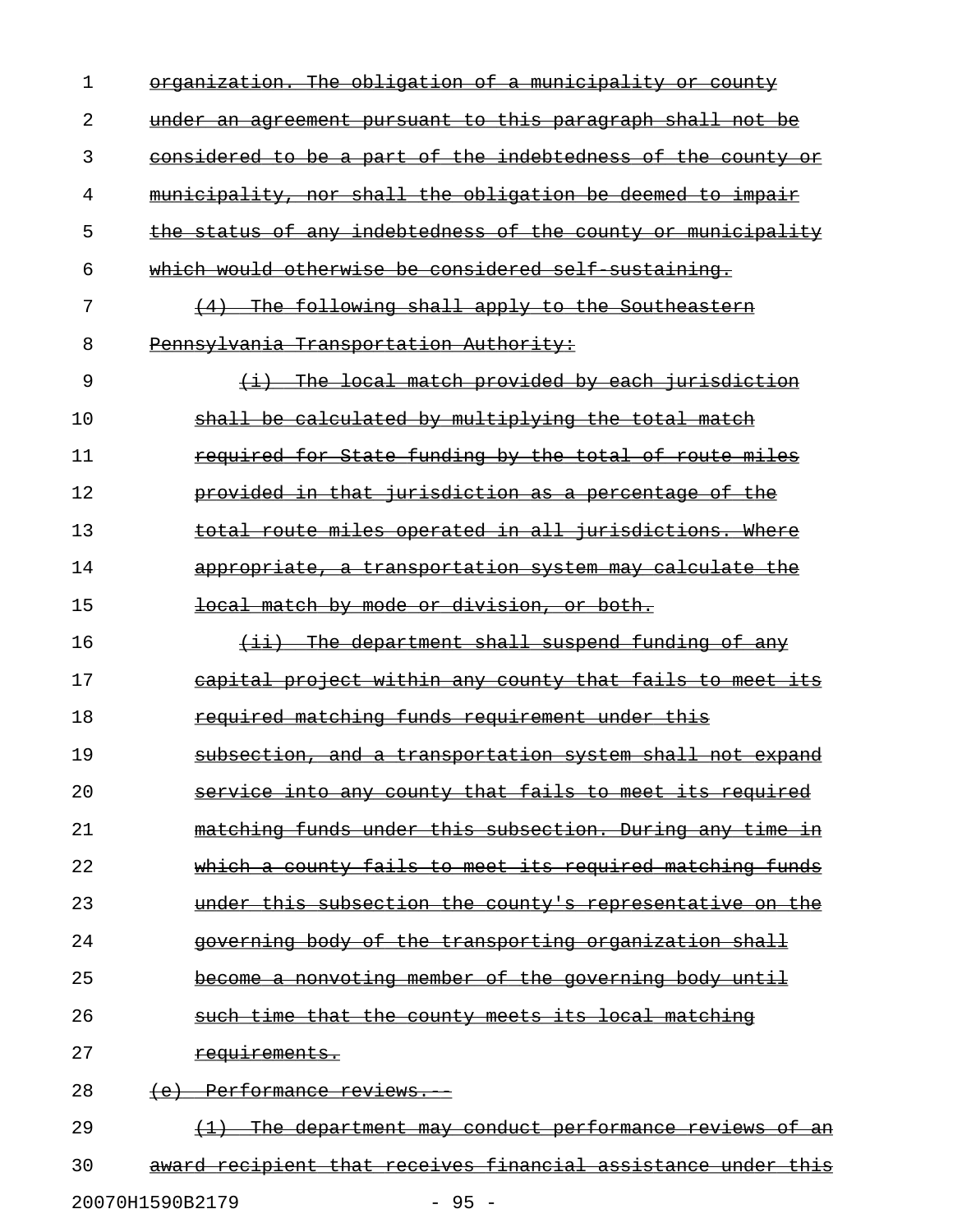| 1  | section to determine the efficiency and effectiveness of the       |
|----|--------------------------------------------------------------------|
| 2  | <u>financial assistance. Reviews shall be conducted at reqular</u> |
| 3  | intervals as established by the department in consultation         |
| 4  | with the management of the award recipient. After completion       |
| 5  | of a review, the department shall issue a report that:             |
| 6  | (i) highlights exceptional performance and                         |
| 7  | identifies any problems that need to be resolved;                  |
| 8  | (ii) assesses performance, efficiency and                          |
| 9  | effectiveness of the use of the funds;                             |
| 10 | (iii) makes recommendations on what follow up                      |
| 11 | actions are required to remedy each problem; and                   |
| 12 | (iv) provides an action plan documenting who should                |
| 13 | perform the recommended actions and a time frame within            |
| 14 | which they should be performed.                                    |
| 15 | (2) The department shall deliver the report to the                 |
| 16 | Governor, to the Transportation Committee of the Senate and        |
| 17 | to the Transportation Committee of the House of                    |
| 18 | Representatives. The department's requlations shall contain a      |
| 19 | description of the impact on both the amount of, and future        |
| 20 | eligibility for, receipt of financial assistance under this        |
| 21 | chapter based upon the degree to which the local                   |
| 22 | transportation organization complies with the recommendations      |
| 23 | in the report. The department shall develop a list of best         |
| 24 | practices revealed by the reports issued under this                |
| 25 | subsection and shall post them on the department's Internet        |
| 26 | website.                                                           |
| 27 | Performance criteria. Criteria used for the reviews                |
| 28 | conducted under subsection (e) shall consist of passengers per     |
| 29 | revenue vehicle hour, operating costs per revenue vehicle hour,    |
| 30 | operating revenue per revenue vehicle hour, operating costs per    |
|    | 20070H1590B2179<br>$-96 -$                                         |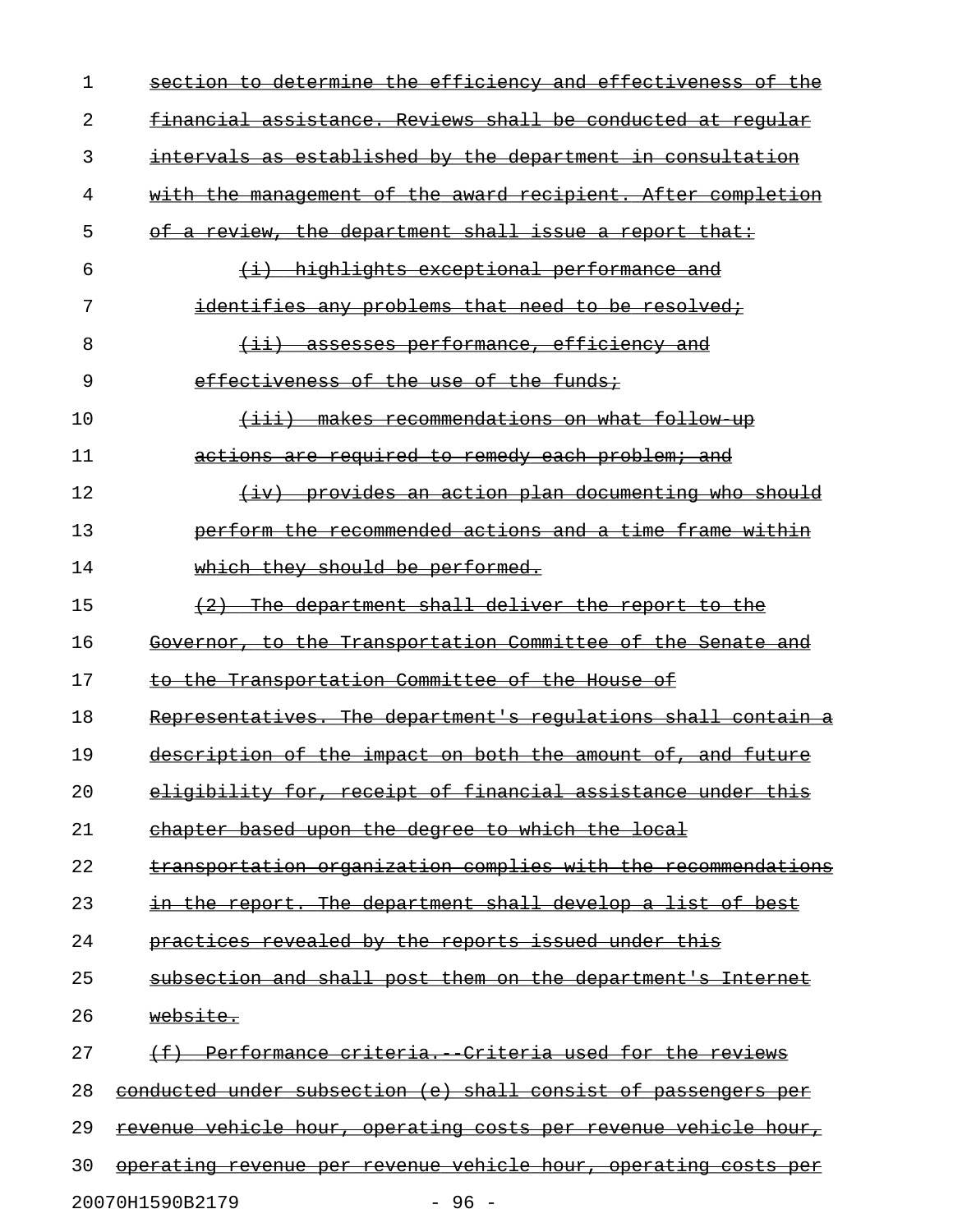| 1  | $-$ the $-$<br>other<br>department<br><del>establish.</del><br><del>and</del><br><del>items as</del><br>may           |
|----|-----------------------------------------------------------------------------------------------------------------------|
| 2  | department's requlations shall set forth the minimum system                                                           |
| 3  | criteria that an award recipient must satisfy.<br>performance                                                         |
| 4  | <u>Failure to satisfy minimum performance criteria.</u><br>$\leftarrow \dashv$<br>a                                   |
| 5  | conducted under subsection (e) reveals:<br>performance<br>review                                                      |
| 6  | the performance of an award recipient's<br><del>that-</del>                                                           |
| 7  | transportation system has decreased compared to performance                                                           |
| 8  | determined through a prior review, the department may,<br><del>upon</del>                                             |
| 9  | written request of an award recipient, waive<br><del>the -</del><br><del>-any</del>                                   |
| 10 | requirement for a reduction in the amount of<br><del>financial</del>                                                  |
| 11 | assistance to be awarded under this section for a reasonable                                                          |
| 12 | time period to allow the award recipient to bring<br><del>the system</del>                                            |
| 13 | back to the required performance level. The award recipient                                                           |
| 14 | shall provide written justification for providing<br><del>a time</del>                                                |
| 15 | period longer than two years. In order to obtain the waiver                                                           |
| 16 | the period requested, the award recipient<br><u>do all</u><br>±or<br><del>must</del>                                  |
| 17 | the following:                                                                                                        |
| 18 | Develop an action plan to improve<br>$\leftrightarrow$<br><del>svstem</del>                                           |
| 19 | performance that contains key measurable milestones.                                                                  |
| 20 | action plan must be acceptable to the department and must                                                             |
| 21 | be approved by the department in writing.                                                                             |
| 22 | Submit quarterly progress reports on the action<br>$\overline{ \left( + \frac{1}{2} + \frac{1}{2} + \cdots \right) }$ |
| 23 | plan to the department.                                                                                               |
| 24 | The department shall review and evaluate the award<br>(2)                                                             |
| 25 | recipient's progress to determine if the system has improved.                                                         |
| 26 | If the system has improved, funding will be determined by the                                                         |
| 27 | formula under subsection (c), and the award recipient will be                                                         |
| 28 | eligible for full formula funding. If the system has not                                                              |
| 29 | improved at the end of the time period established for                                                                |
| 30 | improvement, the waiver will be withdrawn. Expenses incurred                                                          |
|    | 20070H1590B2179<br>$-97 -$                                                                                            |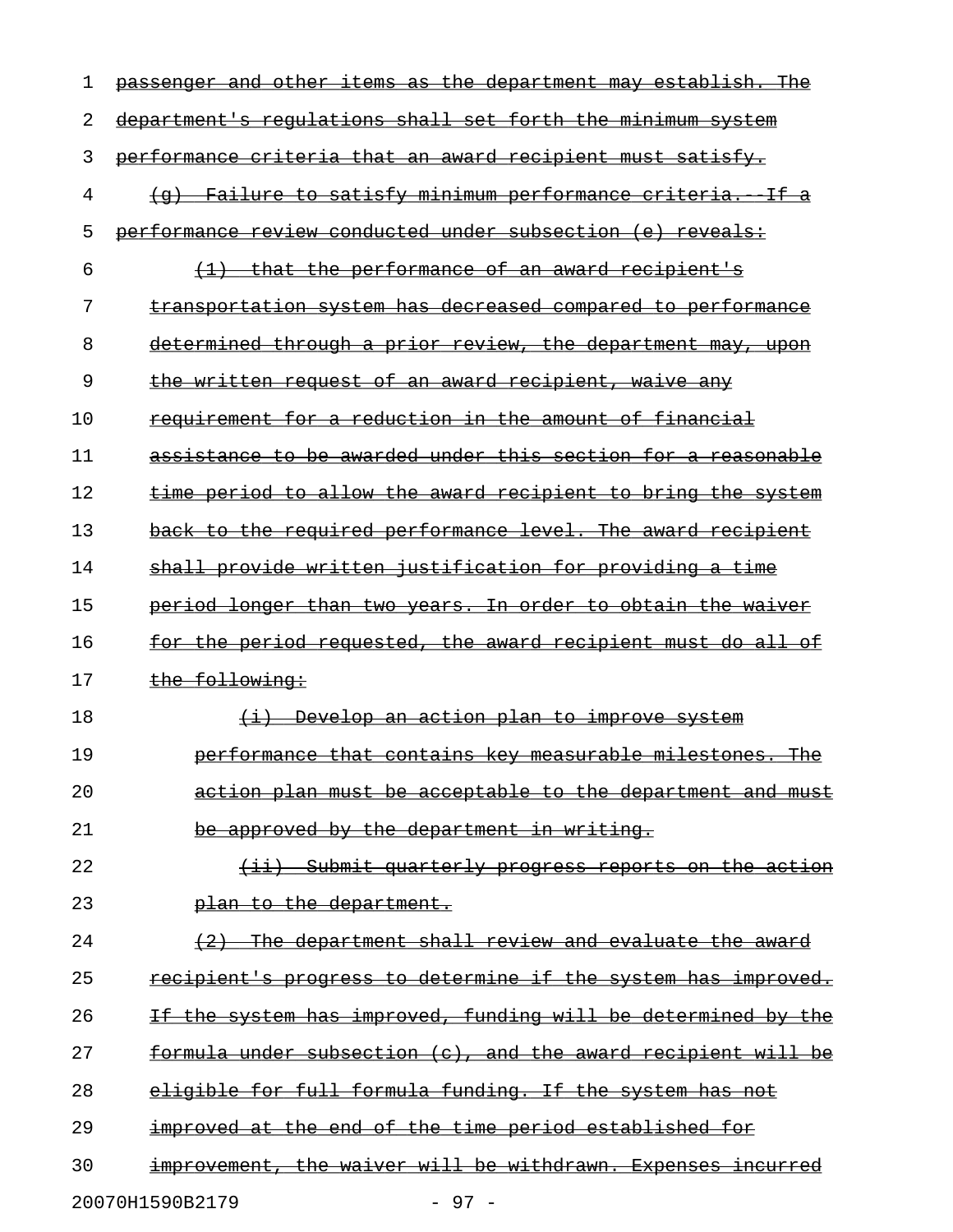| 1  | by the award recipient as a result of the failure of the               |
|----|------------------------------------------------------------------------|
| 2  | <u>award recipient's system to meet the minimum performance</u>        |
| 3  | eriteria shall be borne by the award recipient.                        |
| 4  | <u>(h) Adjustments to minimum performance criteria. Upon</u>           |
| 5  | written request of a recipient of financial assistance under           |
| 6  | <u>this section, the department may approve adjustments to the </u>    |
| 7  | <u>minimum performance criteria described in subsection (q) in a</u>   |
| 8  | <u>given year if situations arise that affect performance of the </u>  |
| 9  | award recipient's system and are out of the award recipient's          |
| 10 | control. Examples are labor strikes, infrastructure failures and       |
| 11 | natural disasters. The request must include the award                  |
| 12 | recipient's justification for the adjustment.                          |
| 13 | <u>(i) Periodic review of formula. The department, in</u>              |
| 14 | consultation with all award recipients, shall review the               |
| 15 | distribution formula established under subsection (c) at least         |
| 16 | once every three years and, prior to the start of the next             |
| 17 | succeeding fiscal year, shall recommend adjustments it deems           |
| 18 | appropriate. If an adjustment results in a change of five              |
| 19 | percentage points or less in any category, the department shall        |
| 20 | <u>forward a notice of the change to the Legislative Reference</u>     |
| 21 | <u>Bureau for publication in the Pennsylvania Bulletin, and the </u>   |
| 22 | change shall take effect at the commencement of the next fiscal        |
| 23 | <u>year. If an adjustment results in a change in excess of five</u>    |
| 24 | <u>percentage points in any category, the change shall be</u>          |
| 25 | <u>incorporated into the department's regulations by amendment and</u> |
| 26 | <u>shall take effect at the commencement of the next fiscal year</u>   |
| 27 | following promulgation of the amendment.                               |
| 28 | (i) Needs based adjustment. In order to allow an award                 |
| 29 | recipient that was receiving financial assistance under former         |
| 30 | Chapter 13 (relating to public transportation assistance) prior        |

20070H1590B2179 - 98 -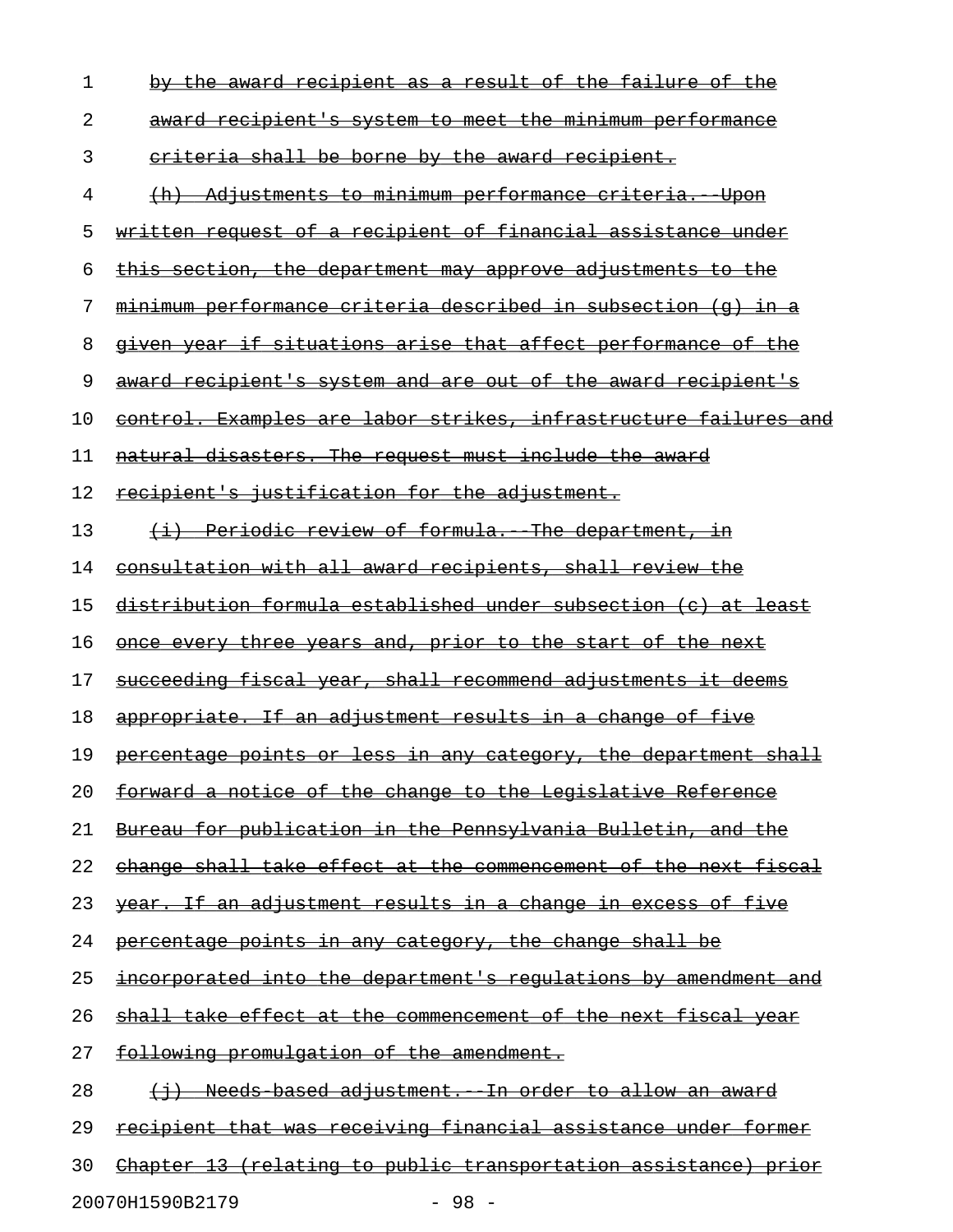| ı  | <u>to the effective date of this section to transition into the </u>    |
|----|-------------------------------------------------------------------------|
| 2  | <u>funding formula established under subsection (c), the department</u> |
| 3  | <u>shall provide the award recipient, as part of the award under</u>    |
| 4  | <u>this section, with a needs based adjustment. The needs based</u>     |
| 5  | <u>adjustment shall be calculated by increasing the amount that the</u> |
| 6  | <u>award recipient received under Chapter 13 for operating expenses</u> |
| 7  | and asset maintenance costs in the 2005 2006 fiscal year and            |
| 8  | <u>increasing the resulting amount by an adjustment factor to</u>       |
| 9  | assure a funding level consistent with the operating funding            |
| 10 | <u>needs as identified by the department. Funds remaining after the</u> |
| 11 | <u>needs based adjustment is applied shall be set aside in an</u>       |
| 12 | <u>operating reserve account to be used at the department's</u>         |
| 13 | discretion for short term public passenger transportation needs.        |
| 14 | The department's regulations shall establish the manner in which        |
| 15 | <u>the funds in the reserve account may be used.</u>                    |
| 16 | (k) Growth caps. Each fiscal year after the fiscal year in              |
| 17 | <u>which the department provides a needs based adjustment under</u>     |
| 18 | <u>subsection (i), the department shall determine the maximum</u>       |
| 19 | percentage increase that an award recipient shall be eligible to        |
| 20 | receive for operating expenses in addition to an increase tied          |
| 21 | <u>to the inflation index amount. The maximum percentage increase</u>   |
| 22 | shall be capped at the inflation index rate of the award                |
| 23 |                                                                         |
|    | <u>recipient's transportation system's passengers per revenue hour,</u> |
| 24 | <u>or revenue per revenue vehicle hour performance, falls below</u>     |
| 25 | <u>peer system average or if the operating cost per revenue hour or</u> |
| 26 | <u>operating cost per passenger exceeds the peer system average.</u>    |
| 27 | <u>Notwithstanding the provisions of this subsection, money</u>         |
| 28 | <u>available for financial assistance under this section shall at</u>   |
| 29 | <u>all times be capped by the amount of money in the fund allocated</u> |

20070H1590B2179 - 99 -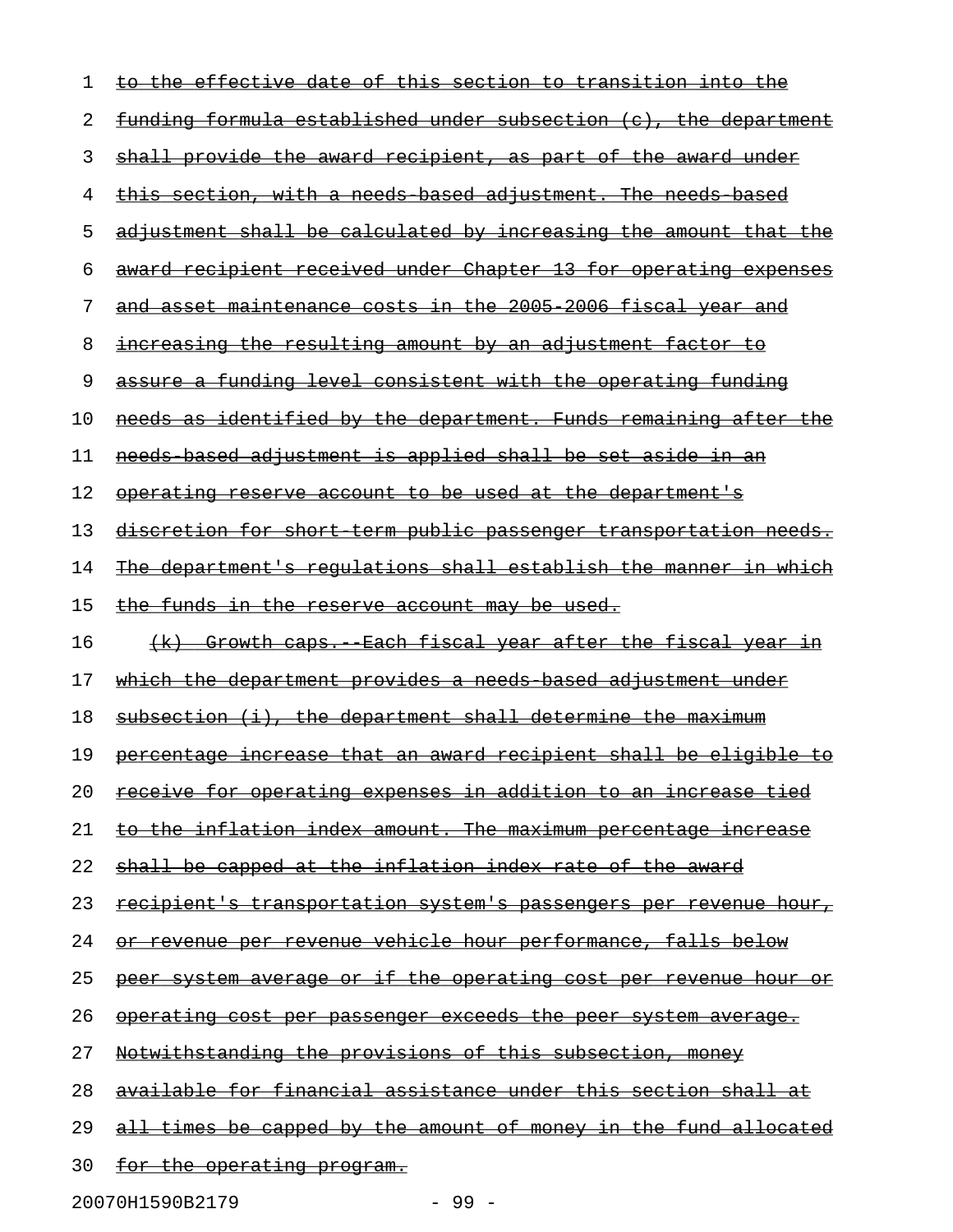| 1  | <u>(1) Operating reserve. The department may establish a</u>          |
|----|-----------------------------------------------------------------------|
| 2  | <u>limitation on the amount of financial assistance awarded under</u> |
| 3  | this section that may be carried over for use in subsequent           |
| 4  | fiscal years.                                                         |
| 5  | (m) Certification. The Commonwealth shall not provide                 |
| 6  | financial assistance to a municipality under this section unless      |
| 7  | <u>the municipality certifies the amount of its local match under</u> |
| 8  | subsection (d).                                                       |
| 9  | 8 1514. Asset improvement program.                                    |
| 10 | <u>(a) Eligible applicants. A local transportation</u>                |
| 11 | organization, an agency or instrumentality of the Commonwealth,       |
| 12 | an entity responsible for coordinating community transportation       |
| 13 | program services, or any other person the department deems to be      |
| 14 | <u>eligible may apply to the department for financial assistance</u>  |
| 15 | under the asset improvement program. The department shall             |
| 16 | develop and maintain four year and twelve year plans that             |
| 17 | summarize the capital projects and financial assistance for           |
| 18 | capital projects based upon cash flow and revenue projections         |
| 19 | for the fund.                                                         |
| 20 | (b) Applications. In addition to information required under           |
| 21 | section 1507 (relating to application and approval process), an       |
| 22 | application for financial assistance under this section shall         |
| 23 | include the following:                                                |
| 24 | (1) Evidence satisfactory to the department that the                  |
| 25 | proposed capital project is included in the first year of the         |
| 26 | applicant's four year capital program and its federally               |
| 27 | approved Transportation Improvement Program.                          |
| 28 | (2) If an applicant is requesting financial assistance                |
| 29 | for replacement of capital assets, evidence satisfactory to           |
| 30 | the department that the capital assets to be replaced have            |
|    | 20070H1590B2179<br>$-100 -$                                           |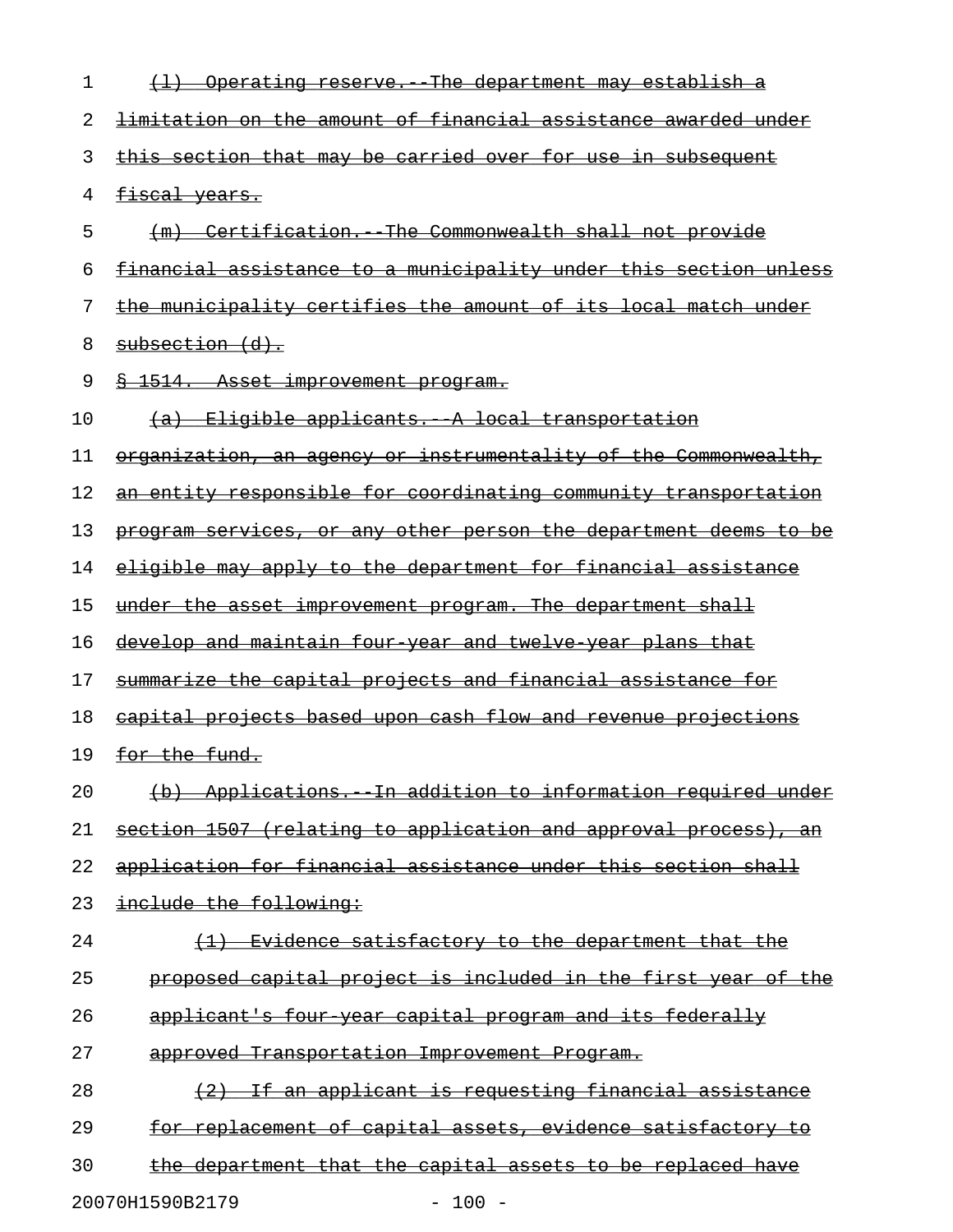| 1  | exceeded the useful life criteria as defined by the                  |
|----|----------------------------------------------------------------------|
| 2  | department. At its discretion, the department may approve            |
| 3  | funding to replace capital assets that do not exceed the             |
| 4  | useful life criteria if the applicant provides documentation         |
| 5  | acceptable to the department to justify the early replacement        |
| 6  | of the capital assets.                                               |
| 7  | (3) If the applicant is requesting financial assistance              |
| 8  | <u>for expansion of capital assets, evidence satisfactory to the</u> |
| 9  | department that the applicant will have sufficient future            |
| 10 | annual operating funds to support the proposed expansion of          |
| 11 | the assets.                                                          |
| 12 | (4) Any other information required by the department,                |
| 13 | <u>including a return on investment analysis or a life cycle</u>     |
| 14 | <del>cost analysis, or both.</del>                                   |
| 15 | (c) Local match requirements. Financial assistance under             |
| 16 | this section shall be matched by local or private cash funding       |
| 17 | in an amount not less than 20% of the amount of the financial        |
| 18 | assistance. The source of funds for the local match shall be         |
| 19 | subject to the requirements of section 1513(d) (relating to          |
| 20 | operating program). Each capital project shall be based on the       |
| 21 | plan approved by the department.                                     |
| 22 | (d) Conditions for receipt of bond funding. An applicant             |
| 23 | may receive proceeds of Commonwealth capital bonds from the fund     |
| 24 | for financial assistance under this section if all of the            |
| 25 | following conditions are met:                                        |
| 26 | $\{1\}$ The applicant's project has been authorized by a             |
| 27 | capital budget project itemization act.                              |
| 28 | (2) The applicant's project shall have been included in              |
| 29 | the department's approved annual release request approving           |
| 30 | the use of the funds for the proposed capital project in the         |
|    |                                                                      |

20070H1590B2179 - 101 -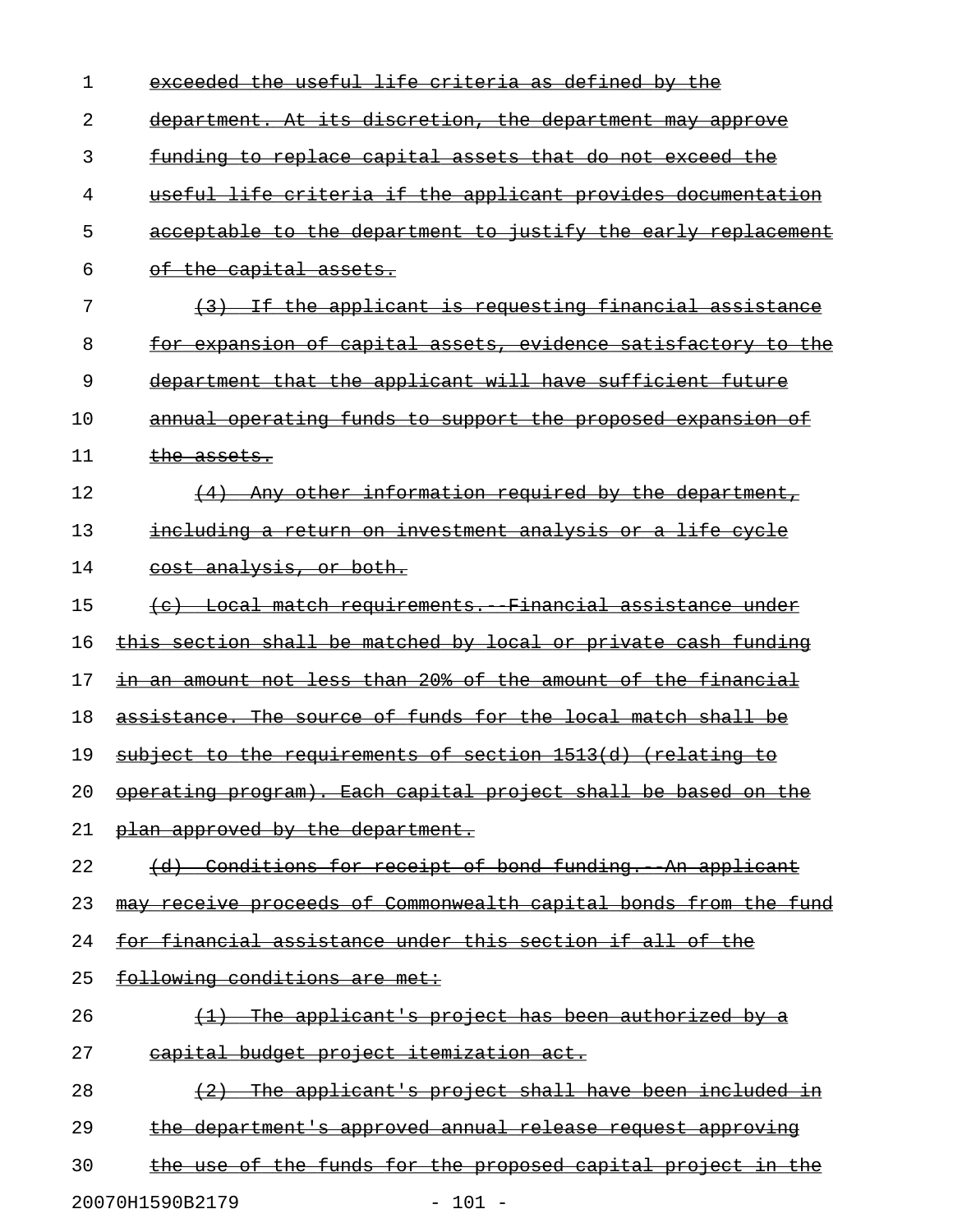| 1  | fiscal year in which the funds are expected to be expended.         |
|----|---------------------------------------------------------------------|
| 2  | The department shall have approved the underlying<br>$+3$           |
| 3  | application for the capital project.                                |
| 4  | (4) The project has a 20 year or longer useful life.                |
| 5  | (e) Priorities. The award of financial assistance under             |
| 6  | this section shall be subject to the following set of priorities    |
| 7  | in descending order of significance unless a compelling return      |
| 8  | <u>on investment analysis for a project in a lower significant</u>  |
| 9  | <u>eategory is provided to and approved by the department:</u>      |
| 10 | (1) Funds required to support existing local bond issues            |
| 11 | currently supported with State revenue sources, such as debt        |
| 12 | service and asset leases. The Commonwealth pledges to and           |
| 13 | agrees with any person, firm or corporation holding any bonds       |
| 14 | previously issued by, or any other debt incurred by, a local        |
| 15 | transportation organization, and secured in whole or part by        |
| 16 | a pledge of the funds provided to the local transportation          |
| 17 | organization from the Public Transportation Assistance Fund         |
| 18 | established under Article XXIII of the Tax Reform Code, that        |
| 19 | the Commonwealth will not limit or alter rights vested in a         |
| 20 | <u>local transportation organization in any manner inconsistent</u> |
| 21 | with obligations of the local transportation organization to        |
| 22 | the obligees of the local transportation organization until         |
| 23 | all bonds previously issued or other debt incurred, together        |
| 24 | with the interest thereon, is fully paid or provided for.           |
| 25 | (2) Funds required to match federally approved capital              |
| 26 | projects funded under 49 U.S.C. §§ 5307 (relating to                |
| 27 | urbanized area formula grants) and 5309 (relating to capital        |
| 28 | investment grants and loans) and other federally approved           |
| 29 | capital projects.                                                   |
| 30 | <u>Other non Federal capital projects as determined by</u>          |

20070H1590B2179 - 102 -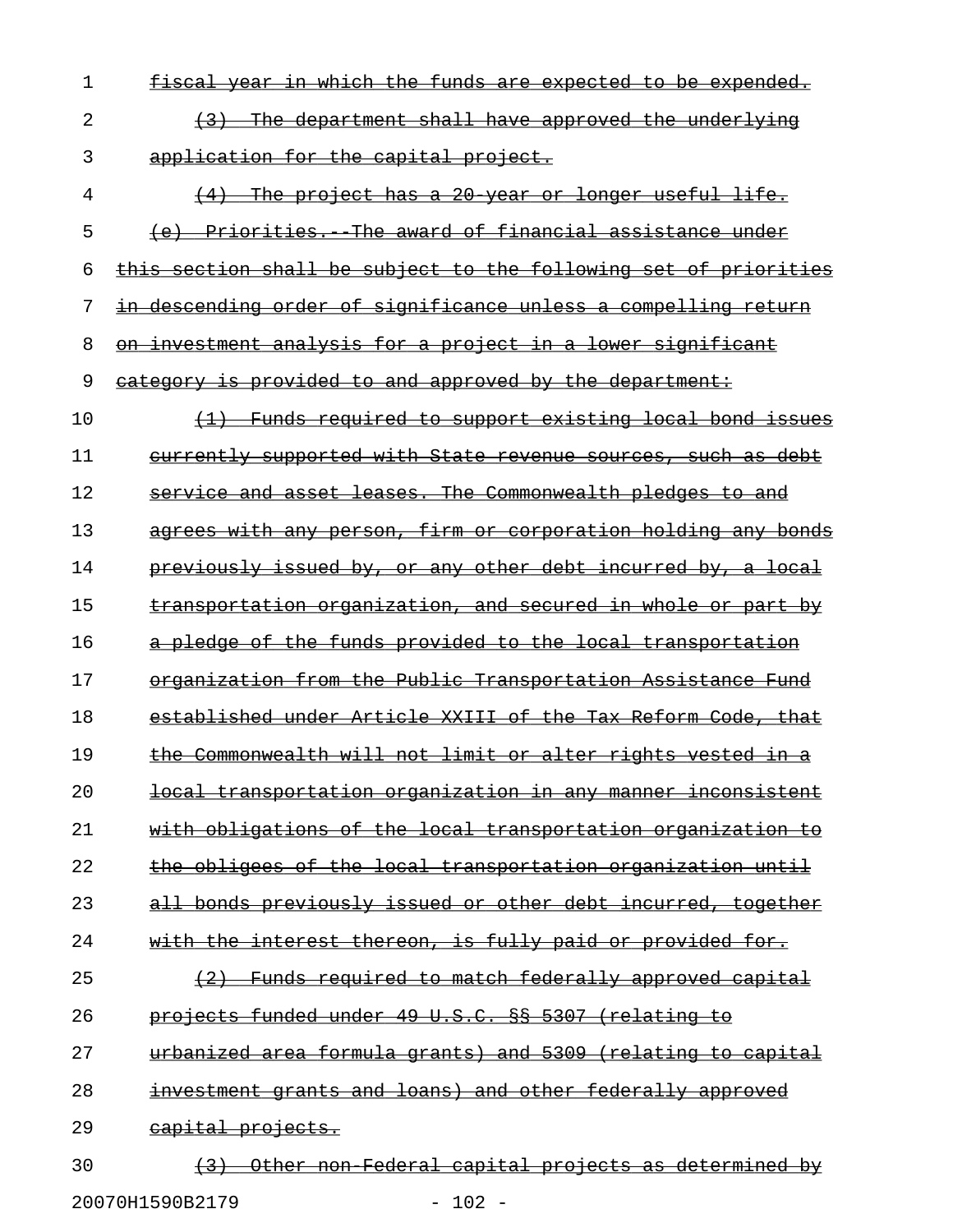| 1  | the department, which shall be further subject to the                         |
|----|-------------------------------------------------------------------------------|
| 2  | following set of priorities in descending order of                            |
| 3  | significance:                                                                 |
| 4  | (i) Essential emergency asset improvement projects.                           |
| 5  | Standard replacement of existing assets that<br>$\leftarrow$ ii) $\leftarrow$ |
| 6  | have exceeded their useful life.                                              |
| 7  | <del>(iii) Asset improvement projects to extend the</del>                     |
| 8  | useful life of the affected assets.                                           |
| 9  | (iv) Acquisition of new assets and other acceptable                           |
| 10 | purposes, other than projects to be funded under the new                      |
| 11 | initiatives program, as determined by the department.                         |
| 12 | (f) Bonding by award recipients. With the approval of the                     |
| 13 | department, an award recipient that is allowed by its enabling                |
| 14 | statute to issue bonds may do so for the purpose of financing a               |
| 15 | multiyear capital project. The bonds shall be issued in                       |
| 16 | accordance with the provisions of the award recipient's enabling              |
| 17 | statute. The department shall enter into an agreement with the                |
| 18 | award recipient providing that payments of the capital funds                  |
| 19 | sufficient to satisfy requirements of the bonds issued be made                |
| 20 | directly to the trustee and bond holders until such time as the               |
| 21 | <del>bonds are retired.</del>                                                 |
| 22 | (g) Certification. The Commonwealth shall not provide                         |
| 23 | financial assistance to a municipality under this section unless              |
| 24 | the municipality certifies the amount of its local match under                |
| 25 | subsection (c).                                                               |
| 26 | § 1515. New initiatives program.                                              |
| 27 | (a) Eligible applicants. Persons eligible to apply for                        |
| 28 | financial assistance under the asset improvement program shall                |
| 29 | also be eligible to apply for financial assistance under the new              |
| 30 | <u>initiatives program.</u>                                                   |

20070H1590B2179 - 103 -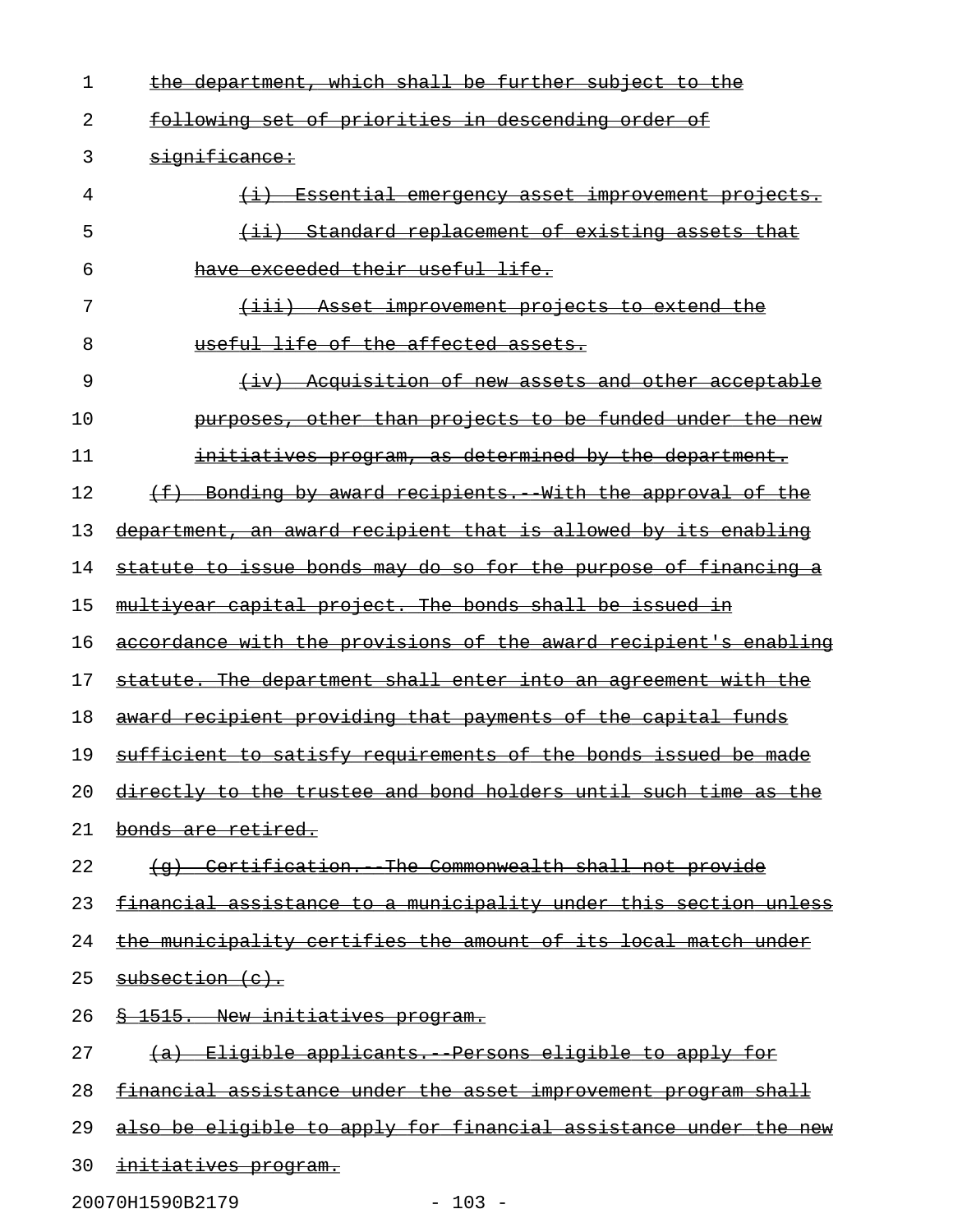| 1  | In addition to the information required<br>Applications.                 |
|----|--------------------------------------------------------------------------|
| 2  | under section 1507 (relating to application and approval                 |
| 3  | process), an application for financial assistance under this             |
| 4  | section shall include all of the information required in an              |
| 5  | application for financial assistance under section 1514                  |
| 6  | (relating to asset improvement program). If the application is           |
| 7  | for a proposed expansion of a capital asset, the application             |
| 8  | shall also contain evidence satisfactory to the department that          |
| 9  | the applicant will have sufficient future annual operating funds         |
| 10 | to support the proposed expansion.                                       |
| 11 | (c) Limitation. In making awards of financial assistance                 |
| 12 | under this section, the department shall give priority to                |
| 13 | applicants that intend to use the funds in satisfaction of the           |
| 14 | local matching portion of federally approved projects funded             |
| 15 | pursuant to 49 U.S.C. § 5309 (relating to capital investment             |
| 16 | grants and loans). The department may fund projects that do not          |
| 17 | receive funding from the Federal New Starts Program if the               |
| 18 | applicant can provide sufficient justification that the project          |
| 19 | can meet all of the following requirements:                              |
| 20 | <del>Investments in existing service areas have</del>                    |
| 21 | <del>optimized.</del>                                                    |
| 22 | (2) An analysis reveals a reasonable return on                           |
| 23 | investment.                                                              |
| 24 | Identification of the public benefit of the project.                     |
| 25 | <u>Required local funds are available to pay any</u>                     |
| 26 | required local match for the project and ongoing<br><del>operating</del> |
| 27 | <del>costs.</del>                                                        |
| 28 | There exists local technical ability and capacity to<br>(5)              |
| 29 | <u>construct and operate the project.</u><br><del>manage.</del>          |
| 30 | <u>The project is supported by the adoption of an</u><br>$+6$            |
|    |                                                                          |

20070H1590B2179 - 104 -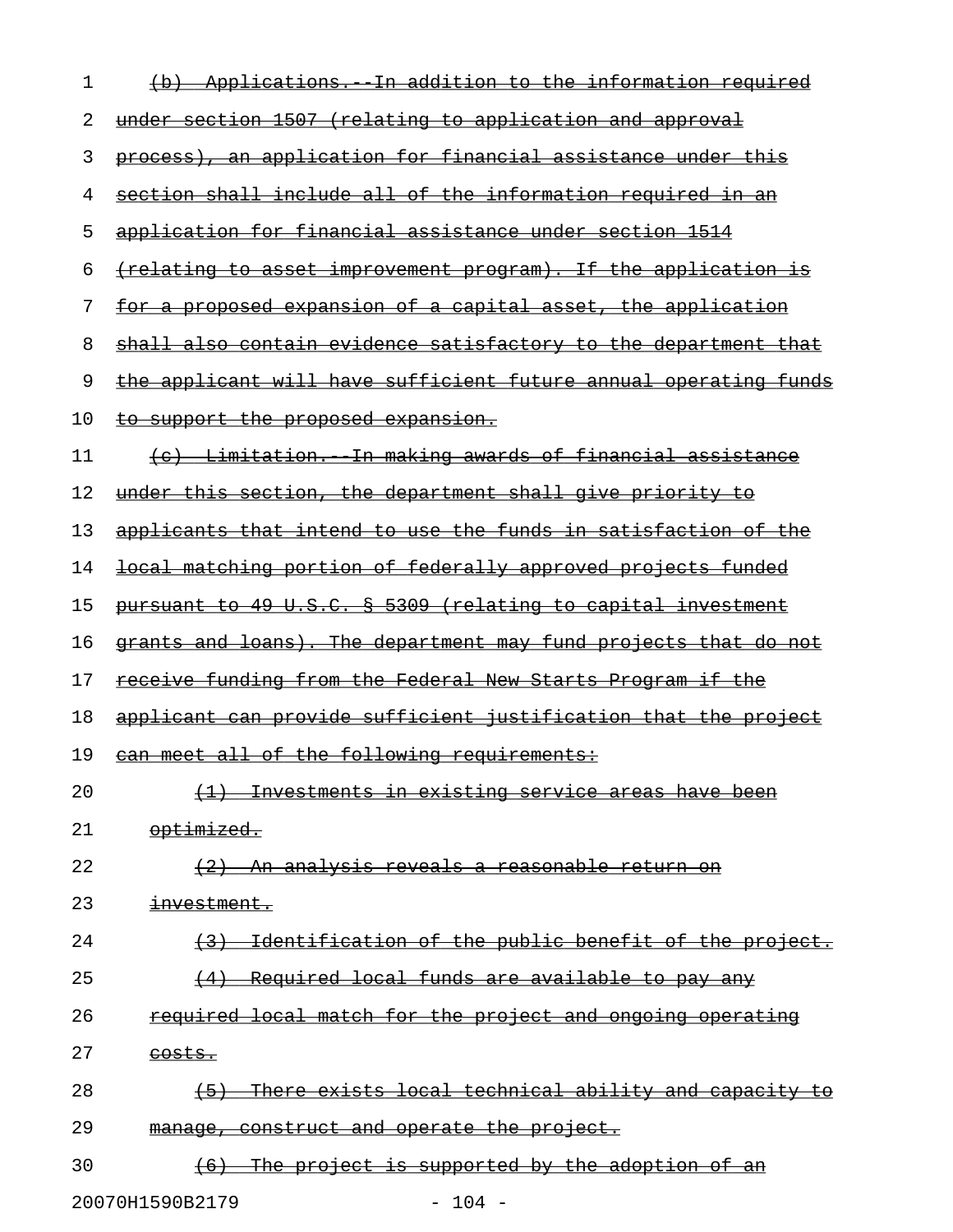| 1  | integrated land use plan by local municipalities.                      |
|----|------------------------------------------------------------------------|
| 2  | (d) Local match requirements. Financial assistance under               |
| 3  | this section shall be matched by local or private cash funding         |
| 4  | in an amount not less than 100% of the amount of the grant. The        |
| 5  | source of funds for the local match shall be subject to the            |
| 6  | requirements of section 1513(d) (relating to operating program).       |
| 7  | (e) Certification. The Commonwealth shall not provide                  |
| 8  | financial assistance to a municipality under this section unless       |
| 9  | the municipality certifies the amount of its local match under         |
| 10 | subsection (d).                                                        |
| 11 | § 1516. Programs of Statewide significance.                            |
| 12 | (a) General rule. Money in the fund allocated for programs             |
| 13 | of Statewide significance shall be used by the department to           |
| 14 | <u>support public transportation programs, activities and services</u> |
| 15 | not otherwise fully funded through the operating program,              |
| 16 | capital program or asset improvement program. These include the        |
| 17 | following:                                                             |
| 18 | (1) The Persons with Disabilities Program.                             |
| 19 | Intercity and commuter rail and bus services.<br>(2)                   |
| 20 | Community transportation capital and service                           |
| 21 | stabilization.                                                         |
| 22 | The Welfare to Work Program and matching funds for                     |
| 23 | Federal programs with similar intent.                                  |
| 24 | Demonstration and research projects.                                   |
| 25 | <del>Technical assistance.</del><br>$+6+$                              |
| 26 | (7)<br><del>(Reserved).</del>                                          |
| 27 | $+8$<br><del>(Reserved).</del>                                         |
| 28 | $(9)$ (Reserved).                                                      |
| 29 | $(10)$ (Reserved).                                                     |
| 30 | Other public passenger transportation programs                         |

20070H1590B2179 - 105 -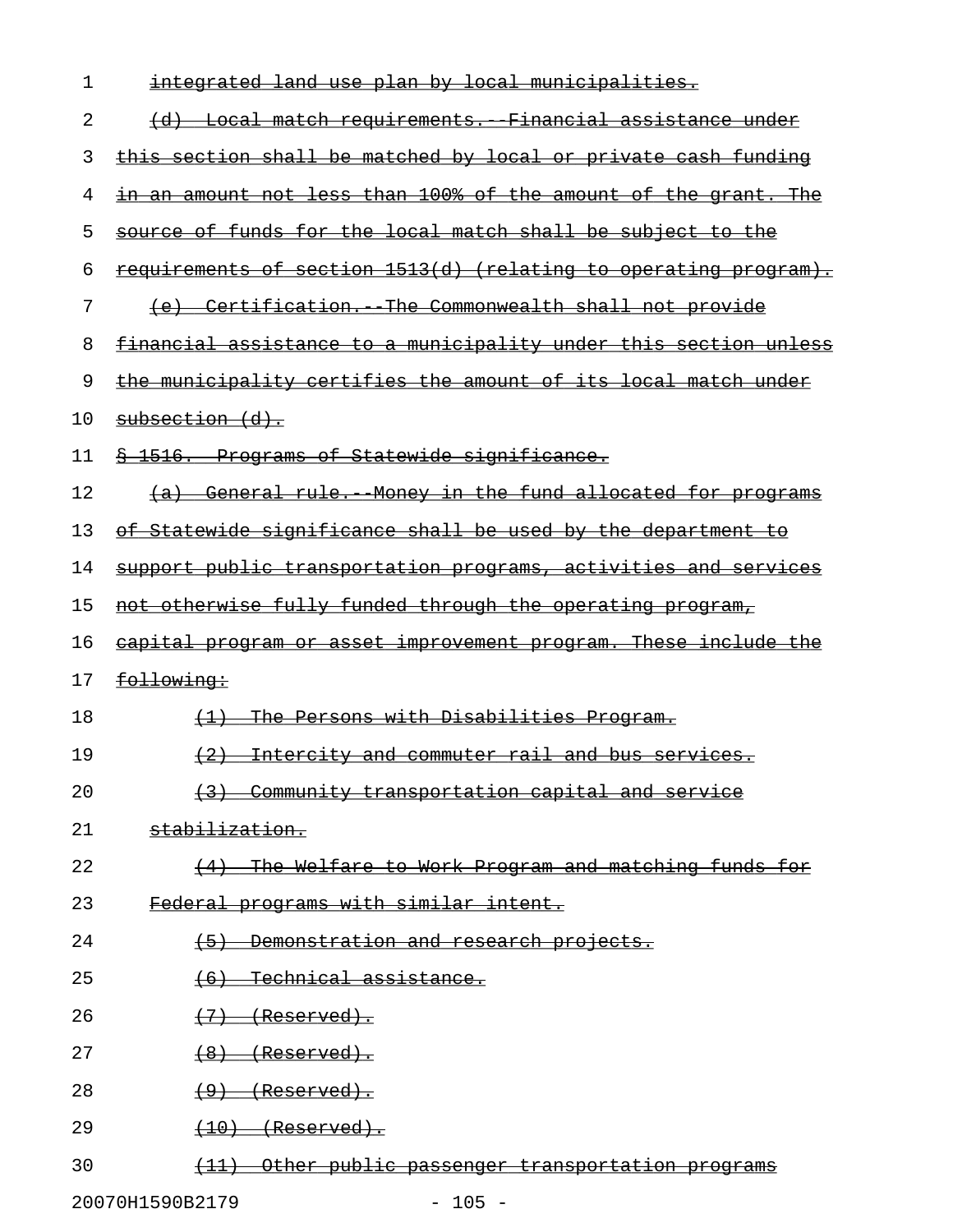1 initiated by the department.

| 2  | (b) Persons with disabilities. The department shall                                            |
|----|------------------------------------------------------------------------------------------------|
| 3  | establish and administer a program providing reduced fares to                                  |
| 4  | persons with disabilities on community transportation services                                 |
| 5  | and to provide financial assistance for start up, administrative                               |
| 6  | and capital expenses related to reduced fares for persons with                                 |
| 7  | disabilities. All of the following shall apply:                                                |
| 8  | (1) A community transportation system operating in the                                         |
| 9  | Commonwealth other than in counties of the first and second                                    |
| 10 | class may apply for financial assistance under this                                            |
| 11 | subsection.                                                                                    |
| 12 | (2) The department may award financial assistance under                                        |
| 13 | this subsection for program start up and for continuing                                        |
| 14 | capital expenses to offset administrative and capital                                          |
| 15 | expenses. For community transportation trips made by eligible                                  |
| 16 | persons with disabilities, financial assistance may be                                         |
| 17 | awarded to an eligible community transportation system to                                      |
| 18 | reimburse the system for up to 85% of the fare established                                     |
| 19 | for the general public for each trip which is outside of a                                     |
| 20 | <u>fixed route and paratransit service areas and not eligible</u>                              |
| 21 | <del>for funding from any other program or</del><br><del>funding</del><br><u>-sour</u> ce. The |
| 22 | person making the trip<br><del>or an approved third party sponsor</del>                        |
| 23 | shall contribute the greater of 15% of the fare established                                    |
| 24 | for the general public or the Americans with Disabilities Act                                  |
| 25 | complementary paratransit fare.                                                                |
| 26 | Intercity transportation. The department is authorized                                         |
| 27 | to provide financial support for an efficient and coordinated                                  |
| 28 | intercity common carrier surface transportation program,                                       |
| 29 | <u>consisting of both intercity rail and intercity bus</u>                                     |
| 30 | transportation, with the intent of sustaining strong intercity                                 |
|    | $-106 -$<br>20070H1590B2179                                                                    |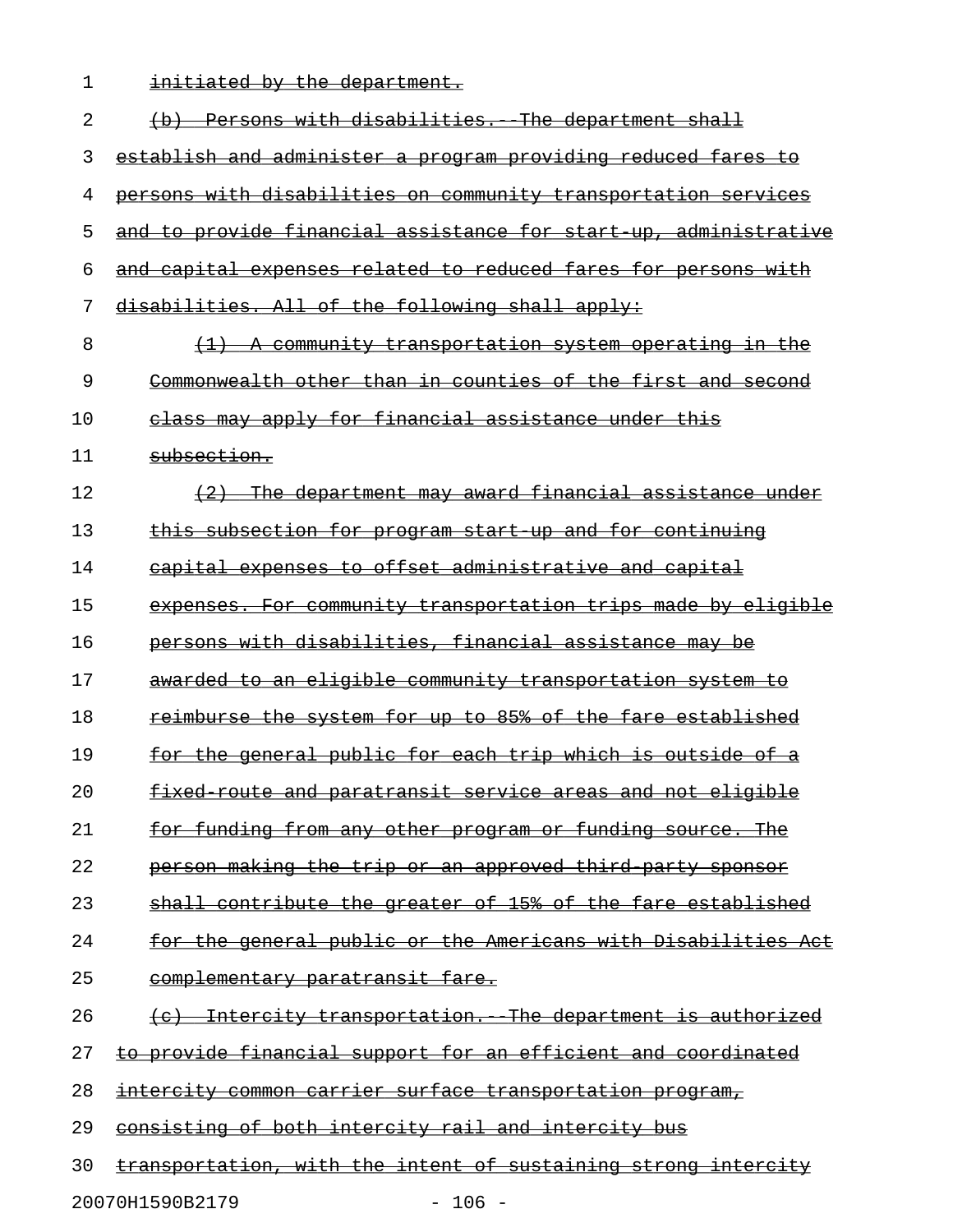| 1                           | connections. All of the following shall apply:                |
|-----------------------------|---------------------------------------------------------------|
| 2                           | An intercity passenger rail service provider, a               |
| 3                           | <del>local transportation organization, an agency or</del>    |
| 4                           | instrumentality of the Commonwealth and a transportation      |
| 5                           | company that provides intercity public transportation service |
| 6                           | may apply for financial assistance under this subsection. The |
| 7                           | department is authorized to enter into joint service          |
| 8                           | agreements with a railroad company, any other agency or       |
| 9                           | instrumentality of the Commonwealth, a Federal agency or an   |
| 10                          | agency or instrumentality of any other jurisdiction relating  |
| 11                          | to property, buildings, structures, facilities, services,     |
| 12                          | rates, fares, classifications, dividends, allowances or       |
| 13                          | charges, including charges between intercity rail passenger   |
| 14                          | service facilities, or rules or requlations pertaining        |
| 15                          | thereto, for or in connection with or incidental to           |
| 16                          | transportation in whole or in part upon intercity rail        |
| 17                          | passenger service facilities.                                 |
| 18                          | (2) Operating assistance and capital assistance may           |
| 19                          | provided for intercity bus and rail services as determined by |
| 20                          | the department.                                               |
| 21                          | (3) For financial assistance to a transportation              |
| 22                          | company, eligible matching funds shall consist only of cash   |
| 23                          | income generated by the transportation company from its       |
| 24                          | activities, other than the provision of public passenger      |
| 25                          | transportation service, and contributed by the transportation |
| 26                          | company in the amount and for the time period specified in    |
| 27                          | the financial assistance agreement.                           |
| 28                          | (4) Local match requirements are as follows:                  |
| 29                          | $(i)$ For intercity bus operating and capital                 |
| 30                          | assistance, the department shall require a local match by     |
| 20070H1590B2179<br>$-107 -$ |                                                               |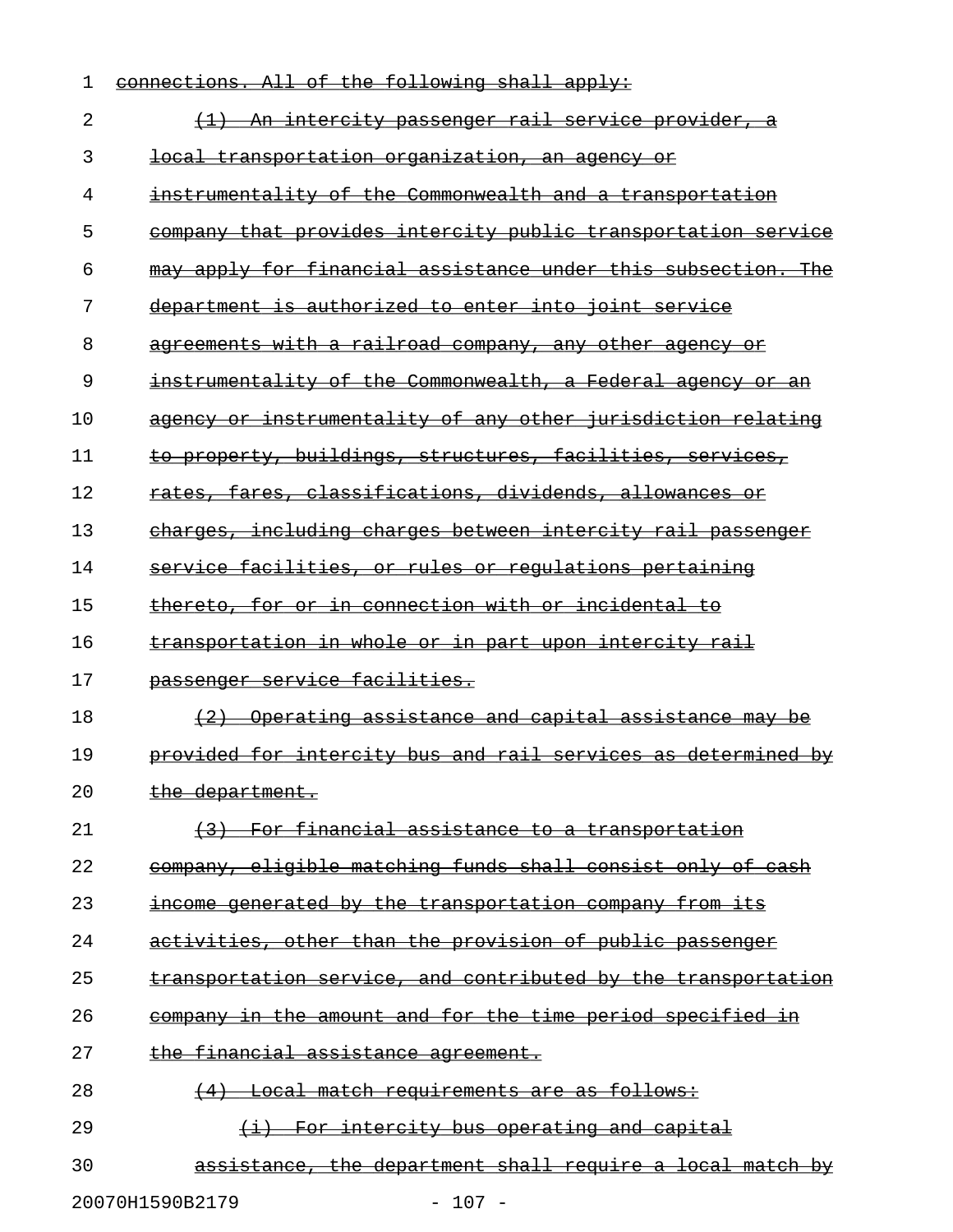| 1  | local or private cash funding in an amount equal to 100%     |
|----|--------------------------------------------------------------|
| 2  | of the amount of the financial assistance being provided.    |
| 3  | (ii) For intercity rail operating and capital                |
| 4  | assistance, the department shall require a local match on    |
| 5  | a case by case basis, taking into account the best           |
| 6  | interests of the Commonwealth.                               |
| 7  | (5) For purposes of this subsection, "local match" is        |
| 8  | defined as local revenue obtained from other nonsubsidized   |
| 9  | services, such as charter, school bus or profits realized    |
| 10 | from other intercity bus services. Local match shall not     |
| 11 | include any funds received from Federal or State sources.    |
| 12 | (d) Community transportation.                                |
| 13 | (1) The department is authorized to provide financial        |
| 14 | assistance under this section for all of the following:      |
| 15 | (i) Capital expenditures for the provision of                |
| 16 | community transportation service.                            |
| 17 | (ii) To stabilize current service and fares.                 |
| 18 | (iii) To provide advice or technical assistance to           |
| 19 | analyze and enhance community transportation system          |
| 20 | resources and services.                                      |
| 21 | (iv) To maximize available funding including Federal         |
| 22 | dollars.                                                     |
| 23 | (v) To ensure equitable cost sharing.                        |
| 24 | $\{2\}$ The governing body of a county, other than a county  |
| 25 | of the first or second class, or a transportation company    |
| 26 | designated by the governing body of the county as the        |
| 27 | coordinator of community transportation service, and an      |
| 28 | agency or instrumentality of the Commonwealth may apply for  |
| 29 | financial assistance under this subsection subject to all of |
| 30 | the following:                                               |
|    | 20070H1590B2179<br>$-108 -$                                  |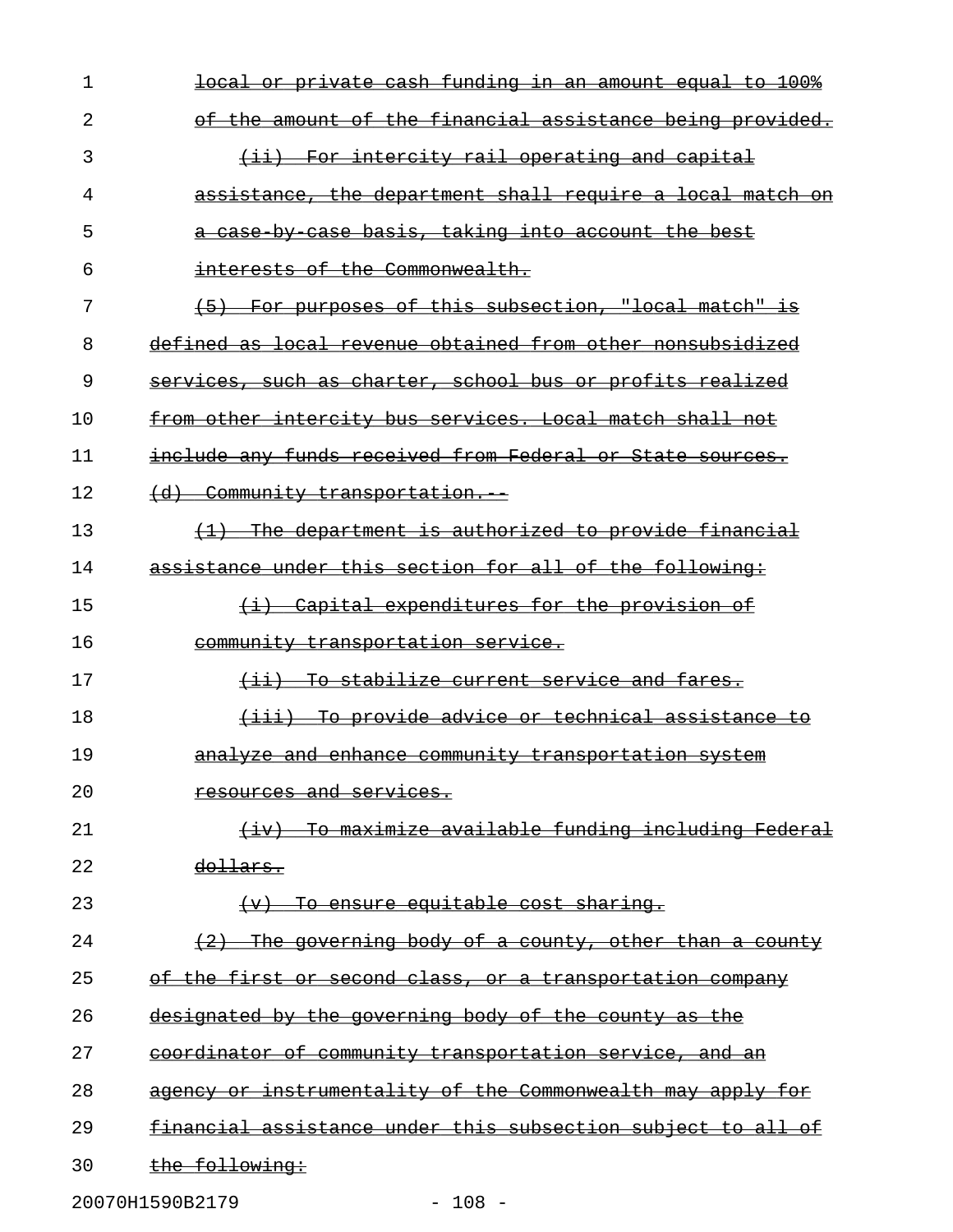| 1  | An applicant for financial assistance for                 |
|----|-----------------------------------------------------------|
| 2  | capital expenditures for the provision of public          |
| 3  | community transportation service shall certify to the     |
| 4  | department that it has taken all reasonable steps to      |
| 5  | coordinate local service for the elderly and persons with |
| 6  | disabilities and that the services to be offered with the |
| 7  | capital assets do not duplicate existing fixed route      |
| 8  | services.                                                 |
| 9  | (ii) The governing body of a county or the                |
| 10 | coordinator described under this paragraph shall not be   |
| 11 | eligible for financial assistance for service             |
| 12 | stabilization if any of the following apply:              |
| 13 | $(A)$ The coordinator receives financial                  |
| 14 | assistance under the operating program established        |
| 15 | under this chapter.                                       |
| 16 | (B) The coordinator is a private for profit               |
| 17 | provider.                                                 |
| 18 | (3) Financial assistance for service stabilization may    |
| 19 | only be provided for the following purposes:              |
| 20 | (i) Short term, long term and strategic planning.         |
| 21 | $(iii)$ Technology investment.                            |
| 22 | (iii) Training programs designed to enhance               |
| 23 | transportation management and staff expertise.            |
| 24 | (iv) Offsetting operating expenses that cannot be         |
| 25 | covered by fare revenue due to emergencies.               |
| 26 | $(v)$ Marketing activities.                               |
| 27 | (vi) Other stabilization purposes approved by the         |
| 28 | <del>department.</del>                                    |
| 29 | The department shall give high priority to providing      |
| 30 | financial assistance under this subsection as match for   |
|    |                                                           |

20070H1590B2179 - 109 -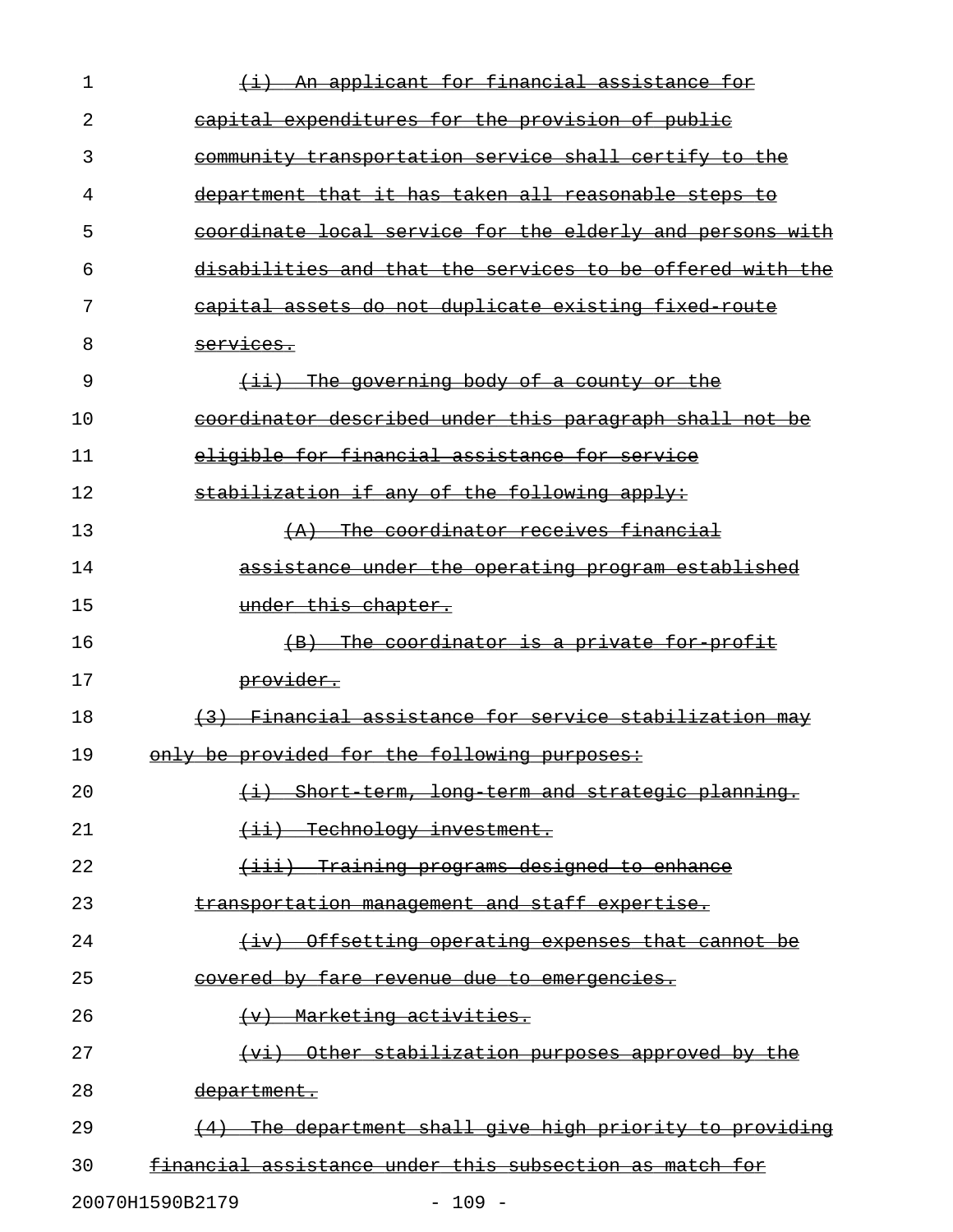1 Federal funding to support capital projects for community

## 2 transportation systems.

3 (5) The department shall conduct a study to evaluate the 4 effectiveness and efficiency of community transportation 5 service delivery as it relates to human service programs. The 6 Department of Public Welfare, the Office of the Budget and 7 the Department of Aging and other appropriate Commonwealth 8 agencies identified by the department shall participate and 9 fully support the study to achieve the intended purposes. 10 Within two years following the effective date of this 11 section, these agencies shall make recommendations to the 12 Governor and the Majority and Minority chairpersons of the 13 Transportation Committee of the Senate and the Majority and 14 Minority chairpersons of the Transportation Committee of the 15 House of Representatives for improving coordination and 16 efficiency of human services and community transportation. 17 (e) Welfare to work and Federal programs match. The 18 department is authorized to provide financial assistance under 19 this section to design and implement projects and services and 20 to reimburse award recipients for the expenses associated with 21 the projects and services that identify and address public 22 passenger transportation and related barriers preventing 23 individuals eligible for participation in the Federal welfare-24 to work program from securing and maintaining employment and 25 from accessing community services and facilities. All of the 26 following shall apply: 27  $(1)$  A local transportation organization, a 28 transportation company designated by a county as the 29 coordinator of community transportation services and 30 other person approved by the department may apply to the

20070H1590B2179 - 110 -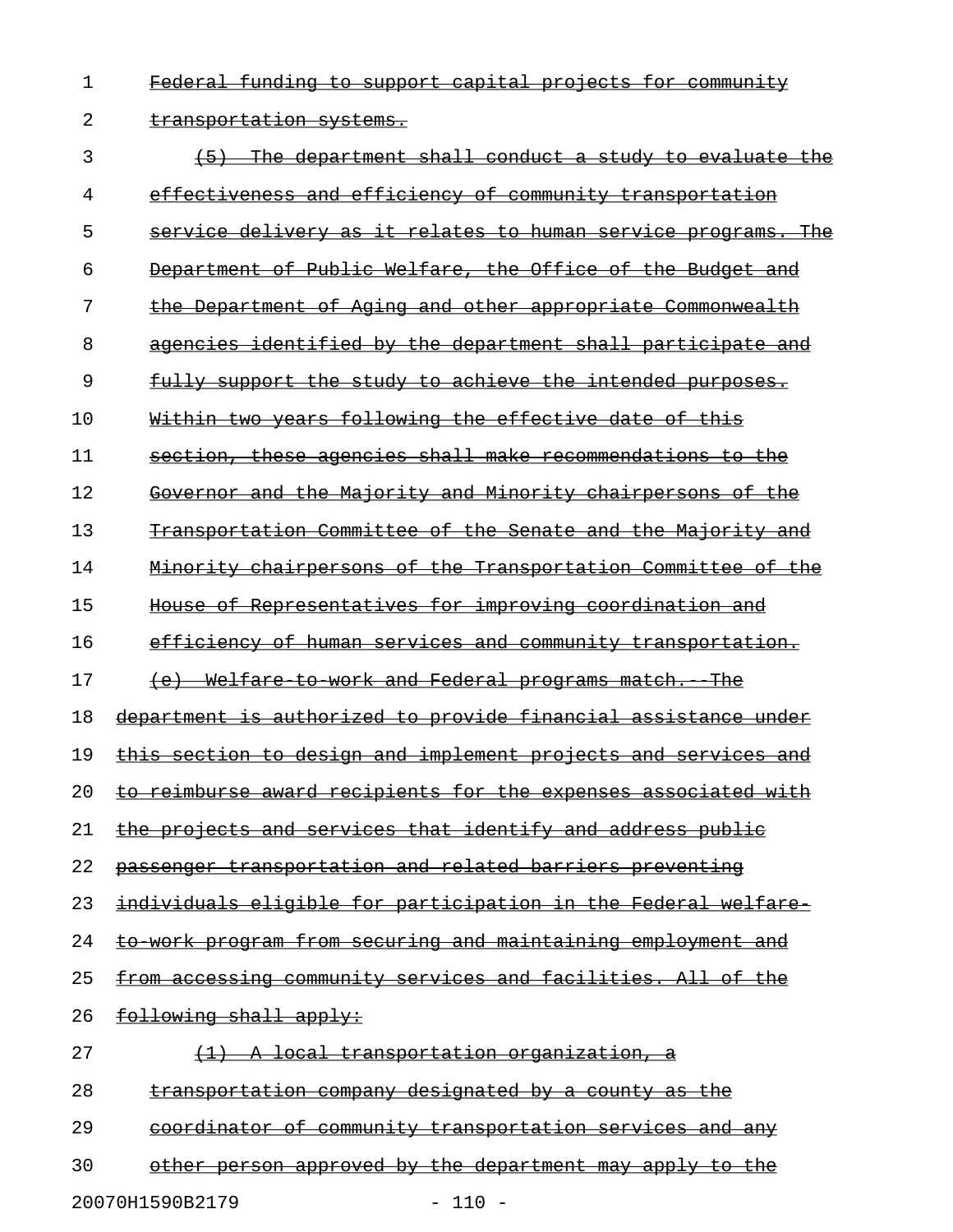| 1  | department for financial assistance under this subsection.       |
|----|------------------------------------------------------------------|
| 2  | Financial assistance awarded under this subsection               |
| 3  | shall be used for any of the following purposes:                 |
| 4  | <del>(i) Fixed route service subsidy.</del>                      |
| 5  | <del>(ii) Contracted transportation services.</del>              |
| 6  | (iii) Fixed route fare discounts.                                |
| 7  | (iv) Community transportation fare discounts.                    |
| 8  | (v) Taxi fare discounts.                                         |
| 9  | Mileage reimbursement.<br>$(v_i)$                                |
| 10 | (vii) Vehicle purchase, insurance, maintenance and               |
| 11 | repair.                                                          |
| 12 | (viii) Driver education classes.                                 |
| 13 | (ix) Administrative expenses.                                    |
| 14 | (x) Case management expenses.                                    |
| 15 | (xi) Any other activities consistent with the                    |
| 16 | transportation related elements of the welfare to work           |
| 17 | <del>program.</del>                                              |
| 18 | (3) The department shall give high priority to providing         |
| 19 | financial assistance under this subsection as match for          |
| 20 | Federal funding to support projects with similar purposes and    |
| 21 | eligible uses, including the Federal Job Access Reverse          |
| 22 | Commute and New Freedoms programs.                               |
| 23 | (f) Technical assistance and demonstration. The department       |
| 24 | is authorized to provide financial assistance under this section |
| 25 | for technical assistance, research and short term demonstration  |
| 26 | projects. All of the following shall apply:                      |
| 27 | <u>(1) A local transportation organization or an agency or</u>   |
| 28 | instrumentality of the Commonwealth may apply to the             |
| 29 | department for financial assistance under this subsection.       |
| 30 | (2) Financial assistance provided under this subsection          |
|    |                                                                  |

20070H1590B2179 - 111 -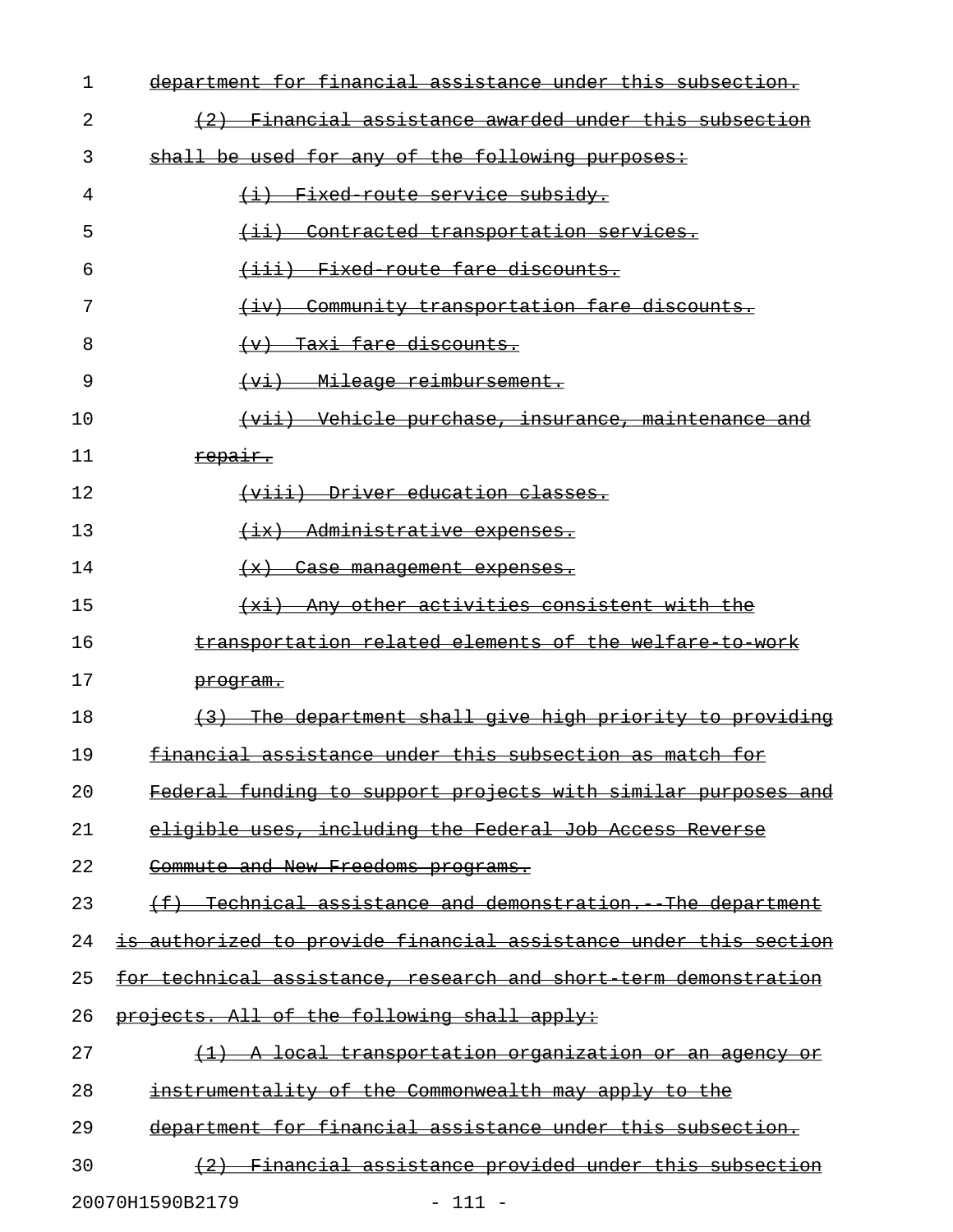| 1  | may be used for reimbursement for any approved operating or       |
|----|-------------------------------------------------------------------|
| 2  | capital costs related to technical assistance and                 |
| 3  | demonstration program projects. Financial assistance for          |
| 4  | short term demonstration projects may be provided at the          |
| 5  | department's discretion on an annual basis based on the level     |
| 6  | of financial commitment provided by the award recipient to        |
| 7  | provide ongoing future funding for the project as soon as the     |
| 8  | project meets the criteria established by the department and      |
| 9  | the award recipient. Financial assistance for this purpose        |
| 10 | shall not be provided for more than three fiscal years.           |
| 11 | Financial assistance may be provided to meet any short term       |
| 12 | emergency need that requires immediate attention and cannot       |
| 13 | be funded through other sources.                                  |
| 14 | (3) Financial assistance under this subsection provided           |
| 15 | to a local transportation organization shall be matched by        |
| 16 | <u>local or private cash funding in an amount not less than 3</u> |
| 17 | 1/3% of the amount of the financial assistance being              |
| 18 | provided. The sources of funds for the local match shall be       |
| 19 | subject to the requirements of section 1513(d) (relating to       |
| 20 | <u>operating program).</u>                                        |
| 21 | <u> § 1517. Program oversight and administration.</u>             |
| 22 | The department is authorized to use available money in the        |
| 23 | fund to cover the costs incurred by the department in             |
| 24 | administering all of its public passenger transportation funding  |
| 25 | programs, including those established under this chapter, and     |
| 26 | incurred in the carrying out of its responsibilities with         |
| 27 | respect to the programs.                                          |
| 28 | § 1518. Retroactive authority.                                    |
| 29 | (a) Date of project. Financial assistance may be awarded          |
| 30 | under this chapter by the department with reference to an         |
|    |                                                                   |

20070H1590B2179 - 112 -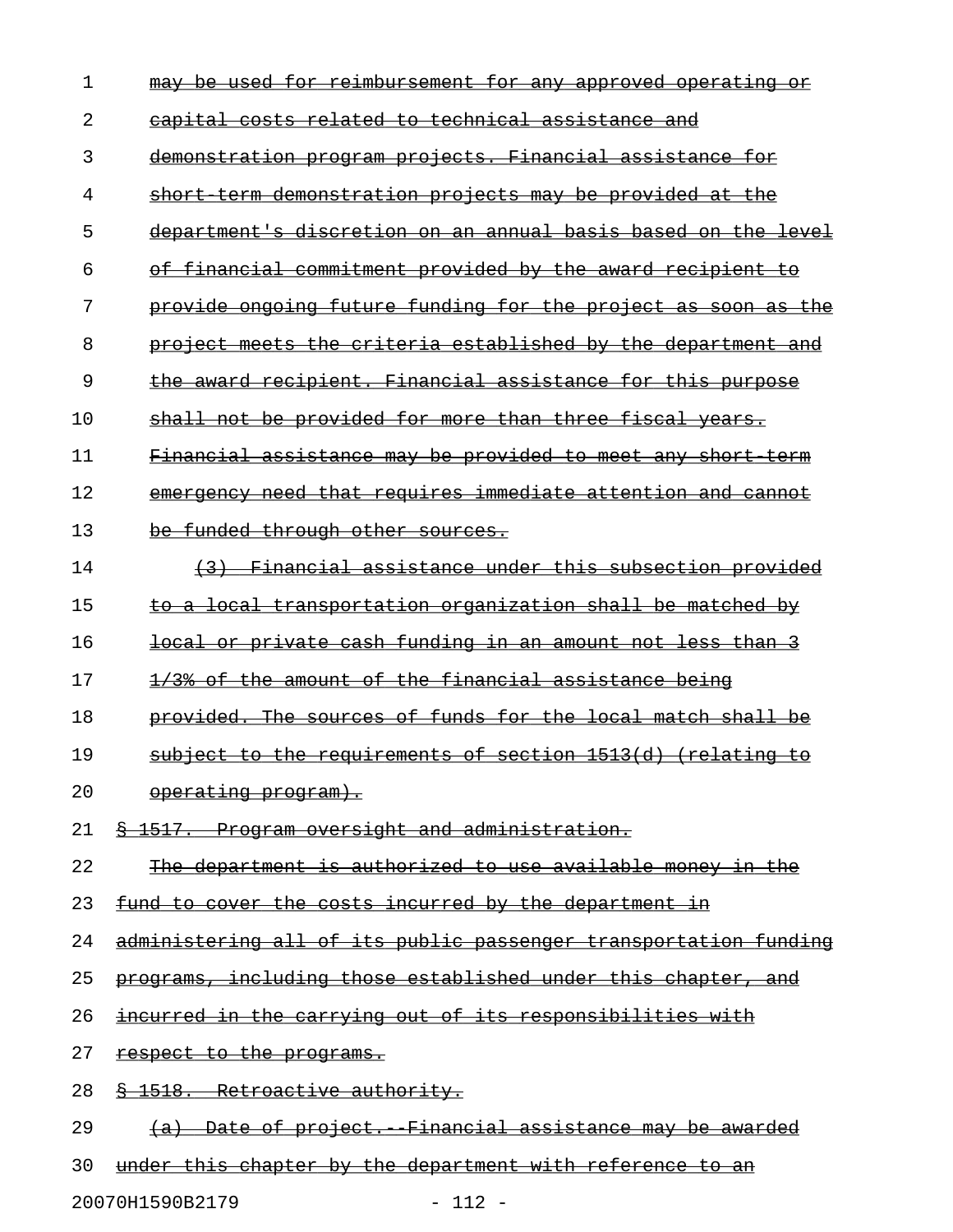| ı  | appropriate project irrespective of when it was first commenced  |
|----|------------------------------------------------------------------|
| 2  | or considered and regardless of whether costs with respect to    |
| 3  | the project were incurred prior to the time the financial        |
| 4  | assistance is applied for or provided.                           |
| 5  | $(b)$ Capital projects.                                          |
| 6  | (1) For capital projects, the applicant must obtain              |
| 7  | approval in writing from the department prior to incurring       |
| 8  | any expenses for which the applicant may later seek              |
| 9  | reimbursement.                                                   |
| 10 | $(2)$ Notwithstanding paragraph $(1)$ , approval by the          |
| 11 | department shall not constitute an approval of the               |
| 12 | applicant's underlying request for financial assistance.         |
| 13 | (3) By providing preapproval under this subsection, the          |
| 14 | department may recognize any local funds already expended as     |
| 15 | satisfying the local match requirement if and when the           |
|    | applicant's application is approved.                             |
| 16 |                                                                  |
| 17 | Section $2.1.$ Sections $1713(a)$ and $1715(a)$ of Title 74 are  |
| 18 | amended to read:                                                 |
| 19 | § 1713. Appointment of board members.                            |
| 20 | (a) Appointment. Except as provided in subsection (d) with       |
| 21 | respect to the continuation in office of members of the board of |
| 22 | any authority established under the former provisions of Article |
| 23 | III of the act of January 22, 1968 (P.L.42, No.8), known as the  |
| 24 | Pennsylvania Urban Mass Transportation Law, or the former        |
| 25 | provisions of Chapter 15 (relating to metropolitan               |
| 26 | transportation authorities), at any time after the effective     |
| 27 | date of this chapter:                                            |
| 28 | $(1)$ The Governor may appoint as a member of the board          |
| 29 | one person who may be an ex officio appointee from among the     |

20070H1590B2179 - 113 -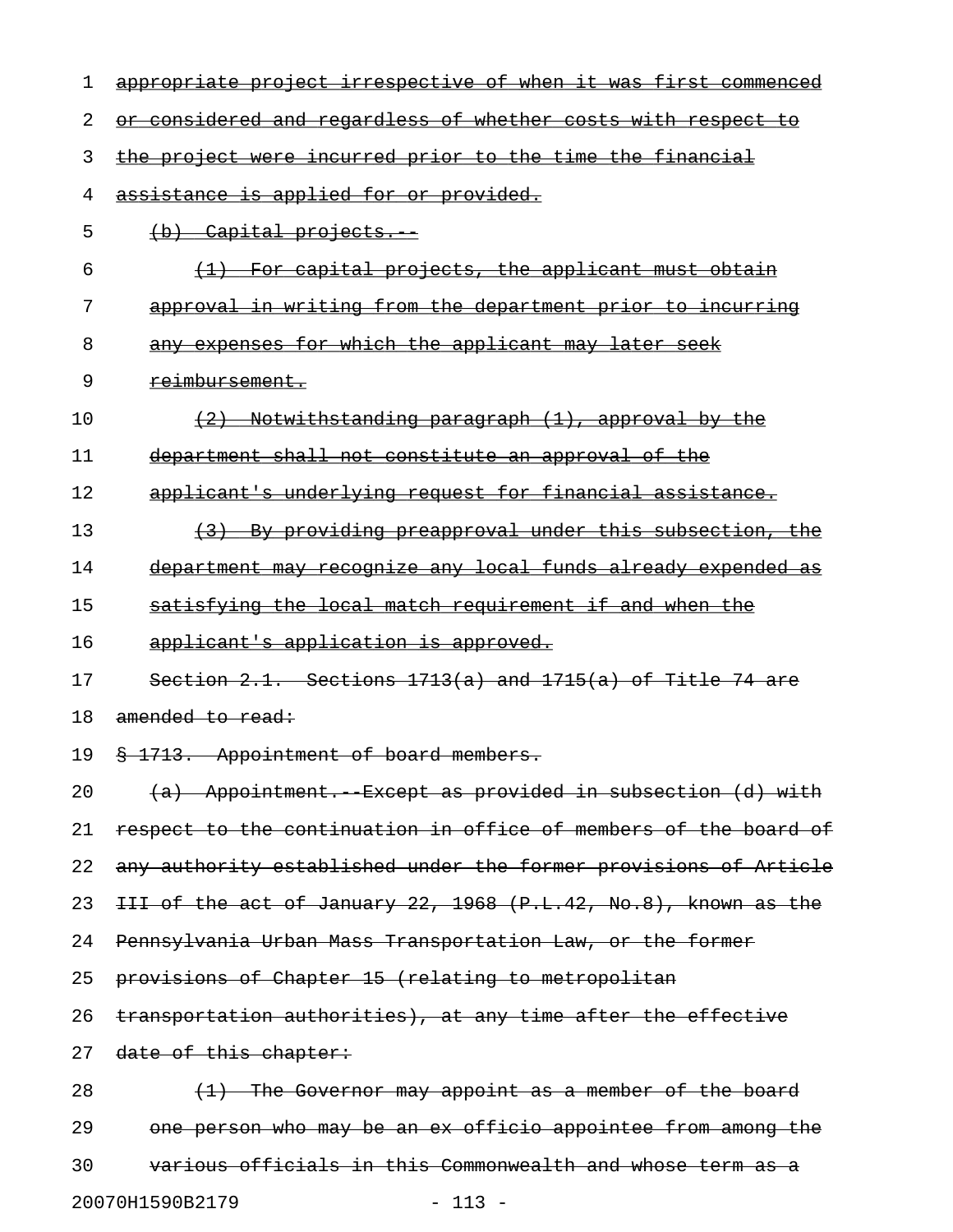1 board member shall run concurrently with that of his 2 Commonwealth position, if any, or the term of the appointing 3 Governor, whichever is shorter. 4 (2) The Majority Leader and the Minority Leader of the 5 Senate and the Majority Leader and the Minority Leader of the 6 House of Representatives may each appoint one person to serve 7 as a board member, whose term shall be concurrent with the 8 term and who shall serve at the pleasure of the appointing 9 legislative leader.  $10$  (3) The county commissioners or the county council in 11 each county and, in any county of the first class containing 12 a city of the first class, the mayor, with the approval of 13 the city council, may appoint [two] persons from each county 14 to serve as board members[.] as follows: 15 (i) Two members for counties which contribute less 16 than 7.5% of total local match required for State 17 operating financial assistance. 18 (ii) Three members for counties which contribute at 19 **least 7.5% but less than 25% of total local match** 20 **required for State operating financial assistance.** 21 (iii) Four members for counties which contribute at 22 **least 25% of total local match required for State** 23 operating financial assistance. \_\_\_\_\_\_\_\_\_\_\_\_\_\_\_\_\_\_\_\_\_\_\_\_\_\_\_\_\_\_\_ 24 (4) On the effective date of this paragraph, any county 25 which has a member of the board in excess of the number 26 allotted under paragraph (3) will lose an appointment to the 27 board upon the expiration of the term of the member whose 28 term expires next, or if there is a vacancy, may not appoint 29 a person to fill the vacancy. 30 (5) The Secretary of Budget shall be a nonvoting member.

20070H1590B2179 - 114 -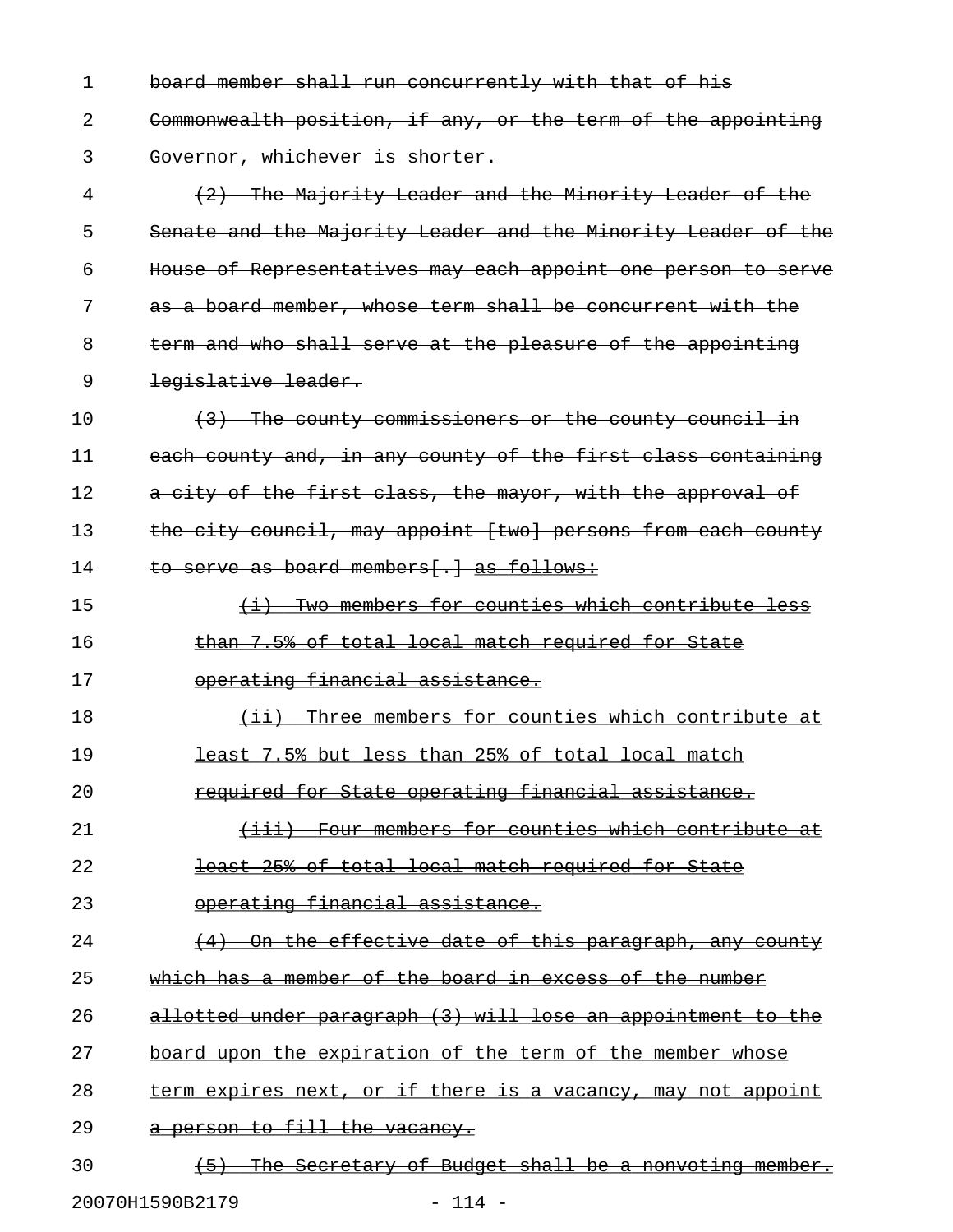| $\mathbf 1$ | (6) The Secretary of Transportation or his deputy                  |
|-------------|--------------------------------------------------------------------|
| 2           | secretary shall be a nonvoting member.                             |
| 3           | (7) Each member appointed by a county shall have a                 |
| 4           | <u>professional background expertise or substantial experience</u> |
| 5           | in one or more of the following areas:                             |
| 6           | <u>(i) Transportation.</u>                                         |
| 7           | $\overline{$ <b>(ii)</b> Finance.                                  |
| 8           | $\overline{\text{+iii}}$ Law.                                      |
| 9           | $\overline{+iv}$ Tourism.                                          |
| 10          | (v) Ridership community groups.                                    |
| 11          | <u>(vi) Land use and urban planning.</u>                           |
| 12          | * * *                                                              |
| 13          | \$ 1715. Meetings, quorum, officers and records.                   |
| 14          | (a) Meetings. Regular meetings of the board shall be held          |
| 15          | in the metropolitan area at least once in each calendar month      |
| 16          | except July or August, the time and place of the meetings to be    |
| 17          | fixed by the board. A majority of the board shall constitute a     |
| 18          | quorum for the transaction of business. All action of the board    |
| 19          | shall be by resolution, and the affirmative vote of a majority     |
| 20          | of all the members shall be necessary for the adoption of any      |
| 21          | resolution. No action by the board to which an express objection   |
| 22          | has been made, under this section, by a board member or members    |
| 23          | representing a county or counties having one third or more of      |
| 24          | the population of the metropolitan area, as determined by the      |
| 25          | most recent decennial census, shall be carried unless supported    |
| 26          | at a subsequent regular meeting of the board by the votes of at    |
| 27          | least (three quarters) 70% of the voting membership of the         |
| 28          | board. In case of disagreement between members representing the    |
| 29          | same county, each member shall be deemed to represent [one half]   |
| 30          | an equal proportion of the population of that county.              |
|             | 20070H1590B2179<br>$-115 -$                                        |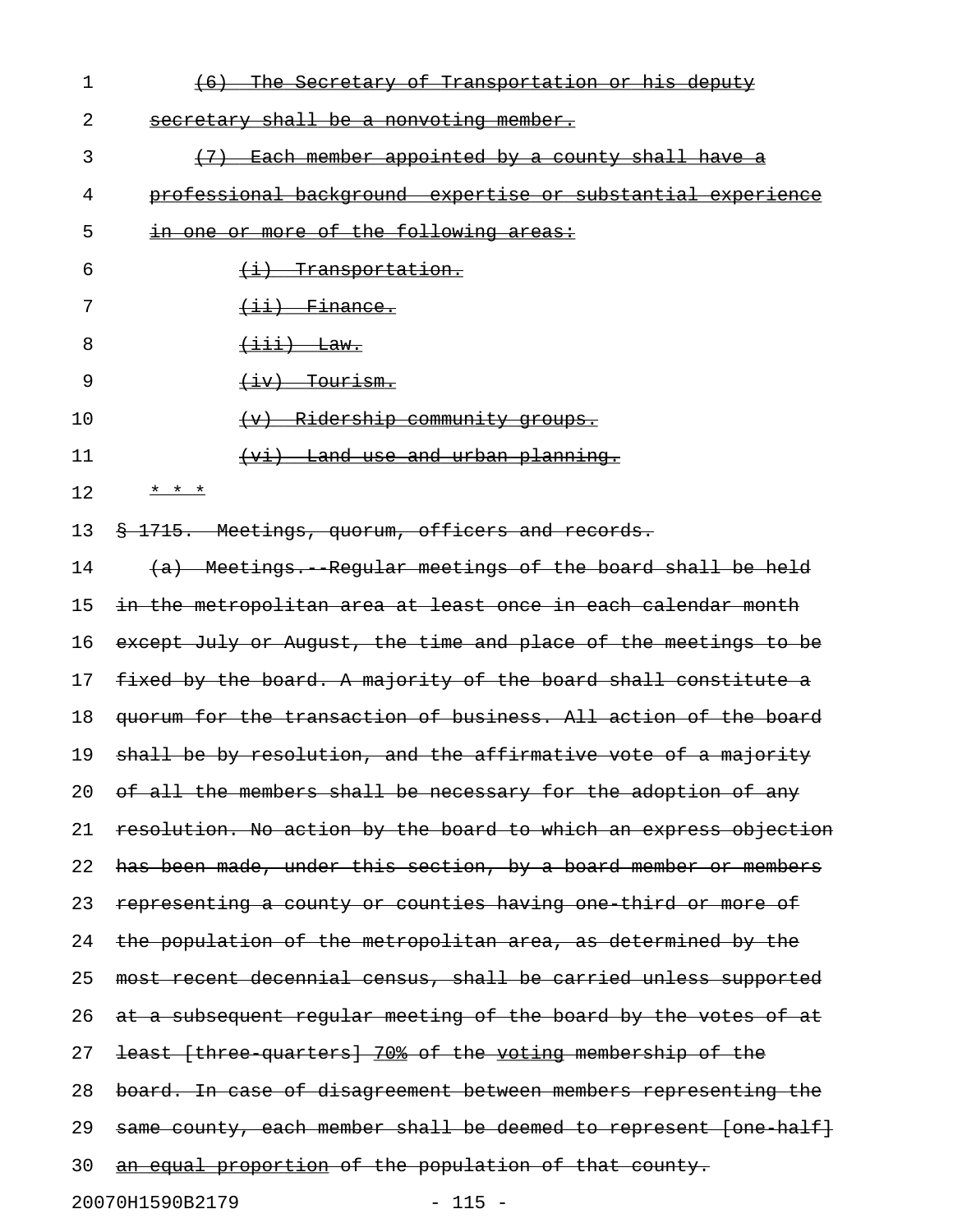| $\mathbf{1}$ | * * *                                                        |
|--------------|--------------------------------------------------------------|
| 2            | Section 2.2. Title 74 is amended by adding a chapter to      |
| 3            | read:                                                        |
| 4            | CHAPTER 81                                                   |
| 5            | <b>TURNPIKE</b>                                              |
| 6            | $\frac{\text{Sec.}}{\text{Sec.}}$                            |
| 7            | 8101. Scope of chapter.                                      |
| 8            | 8102. Definitions.                                           |
| 9            | $8103.$ (Reserved).                                          |
| 10           | 8104. Status of turnpike revenue bonds, notes or other       |
| 11           | <u>obligations.</u>                                          |
| 12           | 8105. Commission.                                            |
| 13           | 8106. Exercise of commission powers.                         |
| 14           | 8107. Commission powers and duties.                          |
| 15           | 8108. Expenses and bonding of commission members.            |
| 16           | 8109. Acquisition of property rights by commission.          |
| 17           | 8110. Procedural requirements of acquisition.                |
| 18           | 8111. Entry and possession of property condemned.            |
| 19           | 8112. Issuance of turnpike revenue bonds or other            |
| 20           | <u>obligations.</u>                                          |
| 21           | 8113. Obligation proceeds restricted and lien created.       |
| 22           | 8114. Trust indenture authorized.                            |
| 23           | 8115. Commission and obligations tax exempt.                 |
| 24           | 8116. Collection and disposition of tolls and other revenue. |
| 25           | 8116.1. Electronic toll collection.                          |
| 26           | 8117. Refunding bonds.                                       |
| 27           | 8118. Rights of obligation holders and trustees.             |
| 28           | <u>8119. Authority granted to secretary.</u>                 |
|              |                                                              |

- 29 8120. Construction of chapter.
- 30 <u>§ 8101. Scope of chapter.</u>

20070H1590B2179 - 116 -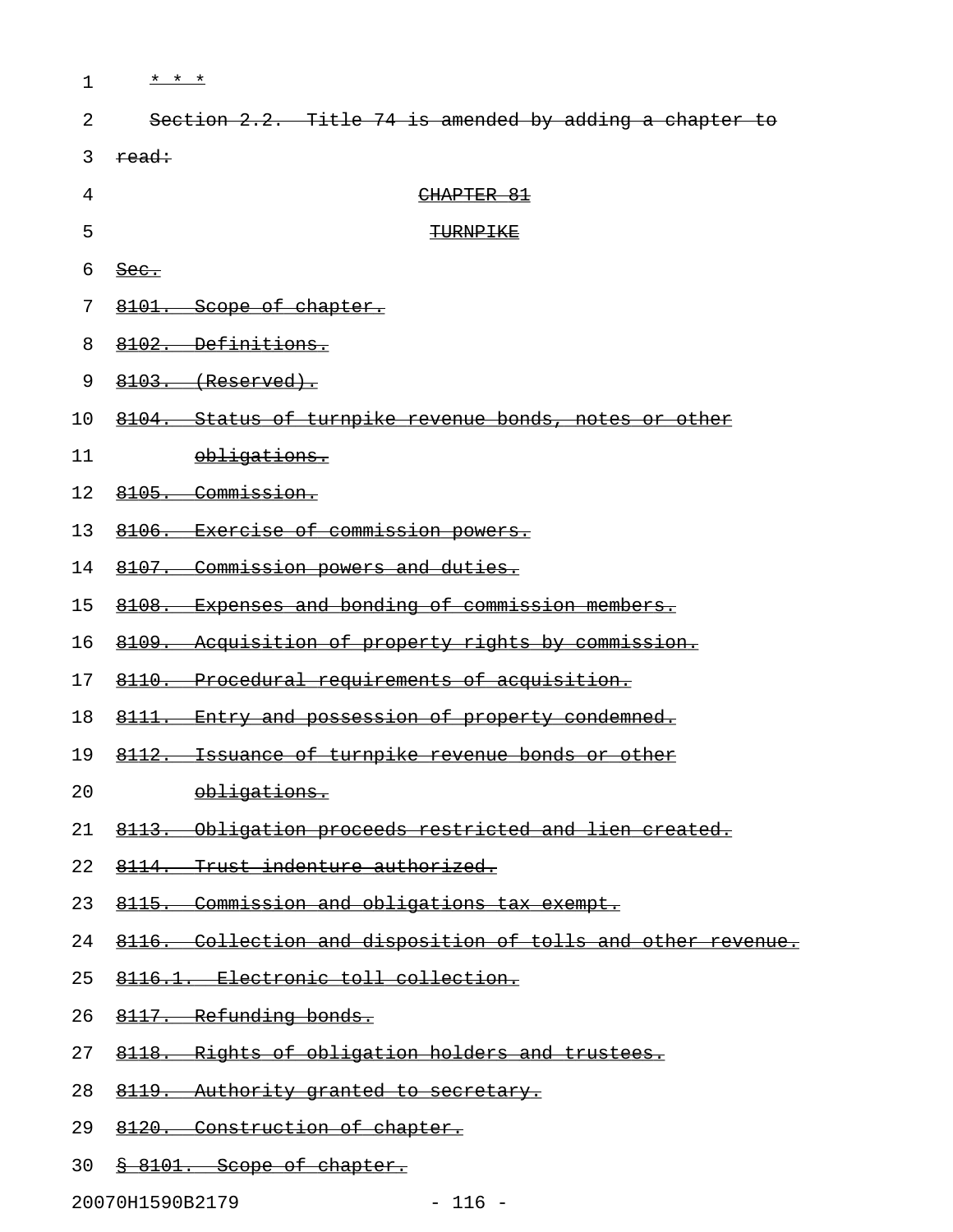| 1  | This chapter relates to turnpike organization, extension and     |
|----|------------------------------------------------------------------|
| 2  | <del>toll road conversion.</del>                                 |
| 3  | 8 8102. Definitions.                                             |
| 4  | The following words and phrases when used in this chapter        |
| 5  | shall have the meanings given to them in this section unless the |
| 6  | context clearly indicates otherwise:                             |
| 7  | "Commission." The Pennsylvania Turnpike Commission.              |
| 8  | "Cost of the turnpikes." The term includes the cost of:          |
| 9  | (1) Constructing turnpikes, connecting roads, storm              |
| 10 | water management systems, tunnels and bridges.                   |
| 11 | (2) Lands, property rights, rights of way, casements and         |
| 12 | franchises acquired by purchase or other means deemed            |
| 13 | necessary or convenient for construction.                        |
| 14 | (3) Machinery and equipment, financing charges and               |
| 15 | interest prior to construction, during construction and for      |
| 16 | one year after completion of construction.                       |
| 17 | (4) Traffic estimates, engineering and legal expenses,           |
| 18 | plans, specifications, surveys, cost and revenue estimates,      |
| 19 | other expenses necessary or incident to determining the          |
| 20 | feasibility or practicability of the enterprise,                 |
| 21 | administrative and legal expense and other expenses as may be    |
| 22 | necessary or incident to financing authorized in this            |
| 23 | <del>chapter.</del>                                              |
| 24 | (5) Condemnation or other means of acquisition of                |
| 25 | property necessary for the construction and operation.           |
| 26 | <del>(6) An obligation or expense contracted for by the</del>    |
| 27 | commission with the department or with the United States or a    |
| 28 | Federal agency for any of the following:                         |
| 29 | Traffic surveys, preparation of plans and                        |
| 30 | specifications, supervision of construction and other            |
|    |                                                                  |

20070H1590B2179 - 117 -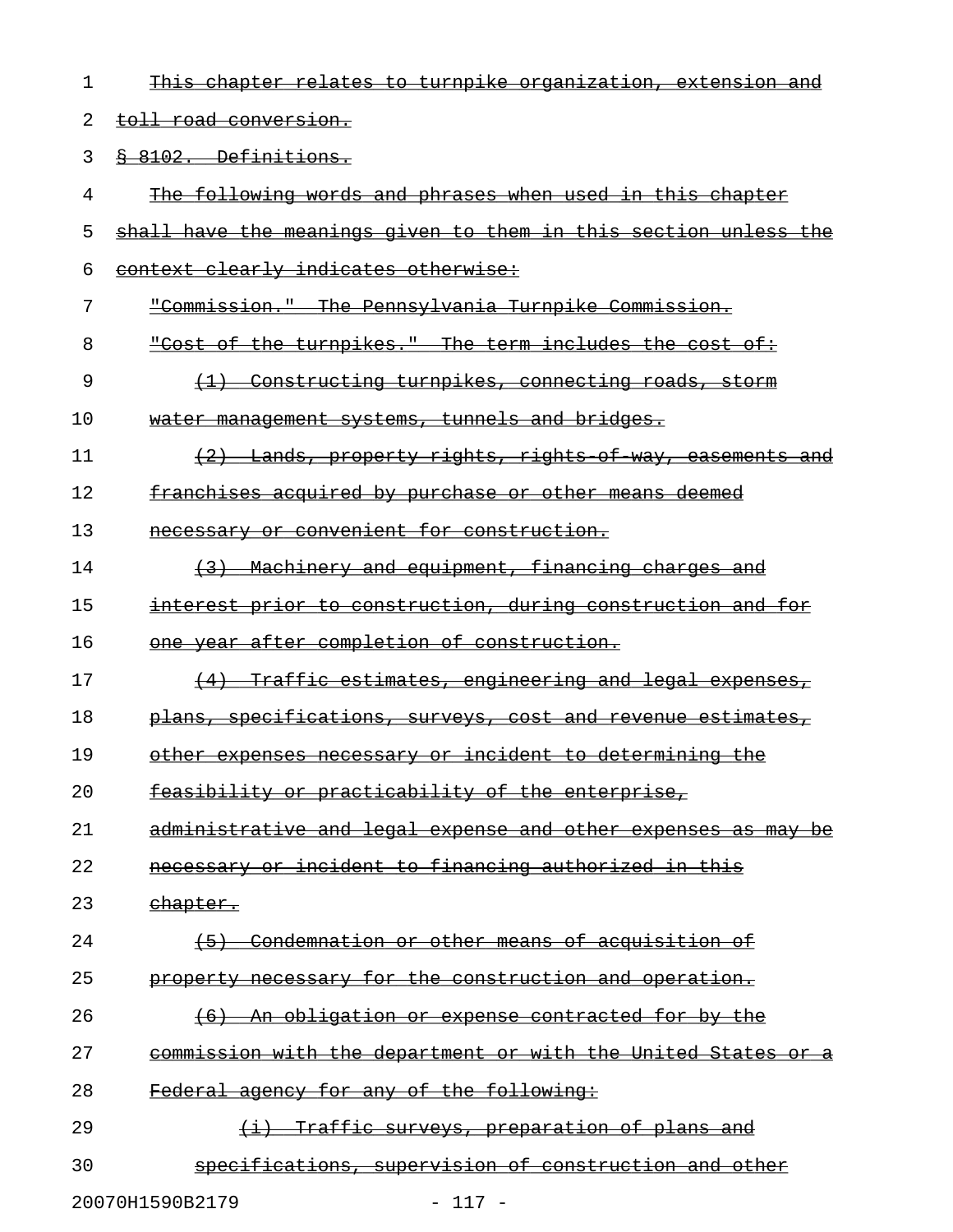| 1  | engineering and administrative and legal services and                   |
|----|-------------------------------------------------------------------------|
| 2  | expenses in connection with the construction of the                     |
| 3  | <u>turnpike or any of the connecting roads, storm water</u>             |
| 4  | management systems, tunnels and bridges.                                |
| 5  | (ii) Costs of reimbursing the Federal Government                        |
| 6  | pursuant to the mandates of the Federal law for Federal                 |
| 7  | funds expended for interstate or other highways which are               |
| 8  | to be made part of the turnpike system pursuant to this                 |
| 9  | <del>chapter.</del>                                                     |
| 10 | "Department." The Department of Transportation of the                   |
| 11 | Commonwealth.                                                           |
| 12 | "Electronic toll collection." A system of collecting tolls              |
| 13 | <u>or charges that is capable of charging an account holder for the</u> |
| 14 | prescribed toll by electronic transmission of information               |
| 15 | between a device on a vehicle and a device in a toll lane at a          |
| 16 | toll collection facility.                                               |
| 17 | "Lessee." A person, corporation, firm, partnership, agency,             |
| 18 | association or organization that rents, leases or contracts for         |
| 19 | the use of a vehicle and has exclusive use of the vehicle for           |
| 20 | any period of time.                                                     |
| 21 | "Lessor." A person, corporation, firm, partnership, agency,             |
| 22 | association or organization engaged in the business of renting          |
| 23 | or leasing vehicles to any lessee under a rental agreement,             |
| 24 | lease or other agreement under which the lessee has the                 |
| 25 | exclusive use of the vehicle for any period of time.                    |
| 26 | <u> "Operator." An individual that uses or operates a vehicle</u>       |
| 27 | with or without permission of the owner.                                |
| 28 | "Owner." Except as provided under section 8116.1(e)                     |
| 29 | (relating to electronic toll collection), an individual,                |
| 30 | <u>copartnership, association or corporation having title or</u>        |

20070H1590B2179 - 118 -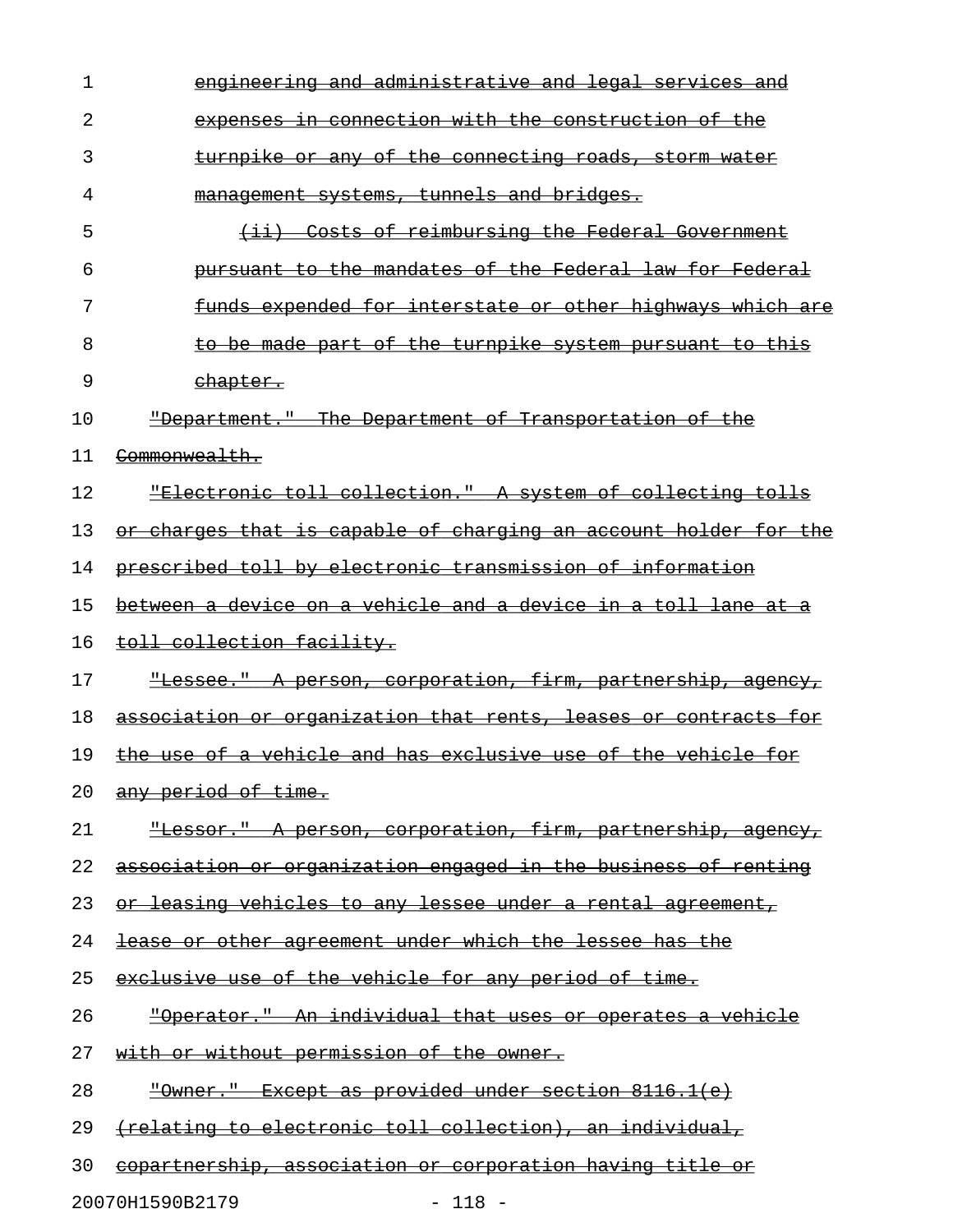| ı  | interest in a property right, easement or franchise authorized          |
|----|-------------------------------------------------------------------------|
| 2  | to be acquired under this chapter.                                      |
| 3  | "Secretary." The Secretary of Transportation of the                     |
| 4  | Commonwealth.                                                           |
| 5  | "Toll road conversion." The inclusion within the turnpike               |
| 6  | system and the imposition of tolls on the system of a highway           |
| 7  | that is presently toll free.                                            |
| 8  | "Turnpikes." Any of the following:                                      |
| 9  | (1) The turnpike, turnpike extensions and turnpike                      |
| 10 | improvements.                                                           |
| 11 | (2) Toll free roads to be converted to toll roads under                 |
| 12 | this chapter.                                                           |
| 13 | <u> {3} Related storm water management systems, tunnels and</u>         |
| 14 | bridges, property rights, easements and franchises deemed               |
| 15 | necessary or convenient for the construction or the operation           |
| 16 | of the turnpike, turnpike extension, turnpike improvement and           |
| 17 | toll free roads.                                                        |
| 18 | <u> "Vehicle." The term as it is defined under 75 Pa.C.S. § 102</u>     |
| 19 | <u>(relating to definitions).</u>                                       |
| 20 | <u> "Violation enforcement system." A vehicle sensor, placed in</u>     |
| 21 | a location to work in conjunction with a toll collection                |
| 22 | <u>facility, which automatically produces a videotape or</u>            |
| 23 | <u>photograph, microphotograph or other recorded image of the rear</u>  |
| 24 | <u>portion of each vehicle at the time the vehicle is used or</u>       |
| 25 | operated in violation of the toll collection requlations. The           |
| 26 | <u>term includes any other technology which identifies a vehicle by</u> |
| 27 | photographic, electronic or other method.                               |
| 28 | $8$ 8103. (Reserved).                                                   |
| 29 | 8104. Status of turnpike revenue bonds, notes or other                  |
| 30 | <del>obligations.</del>                                                 |

20070H1590B2179 - 119 -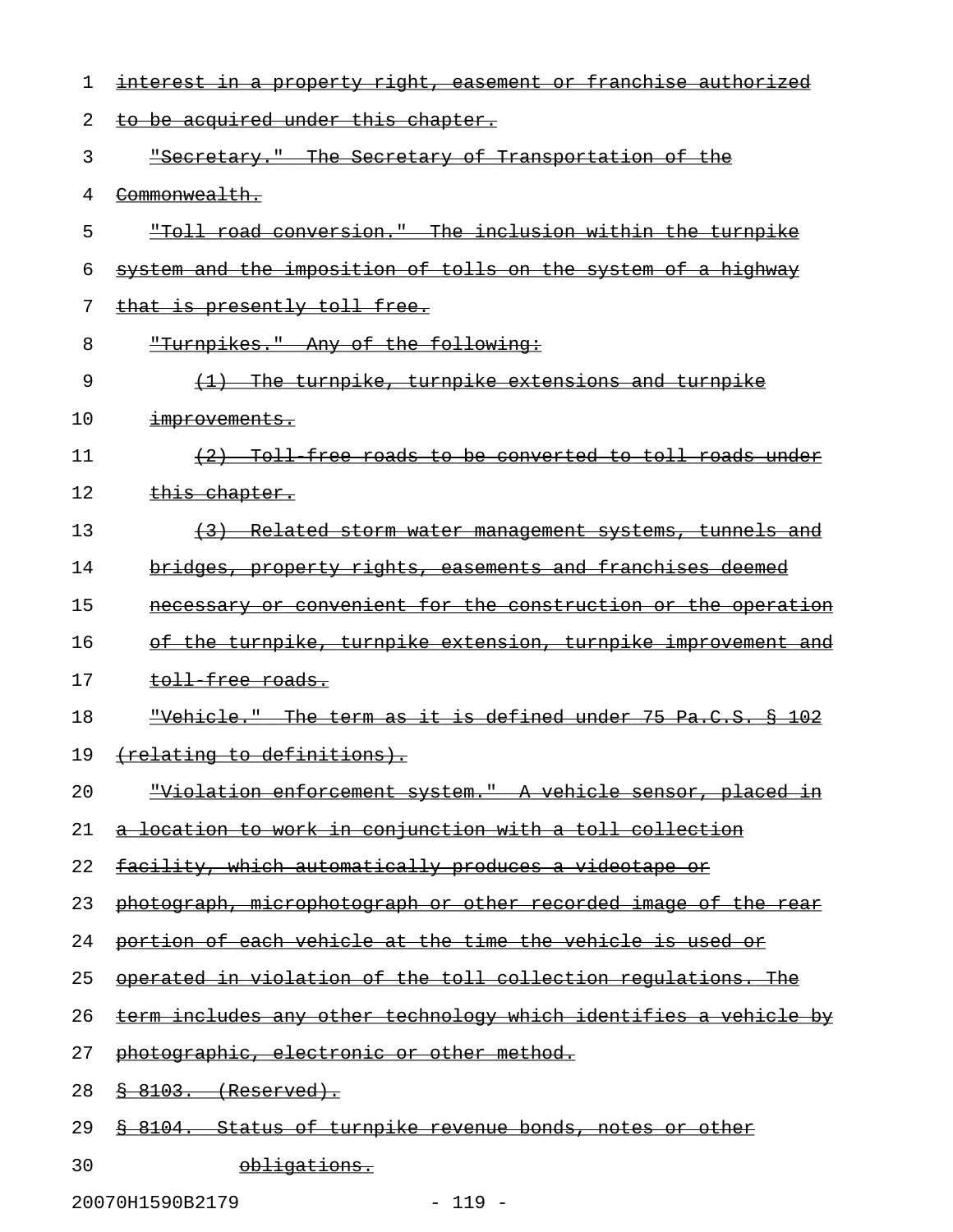| 1  | (a) General rule. The turnpike revenue bonds, notes or                  |
|----|-------------------------------------------------------------------------|
| 2  | other obligations issued under the provisions of this chapter           |
| 3  | <u>shall not be deemed to be a debt of the Commonwealth or a pledge</u> |
| 4  | <u>of the faith and credit of the Commonwealth, but bonds, notes or</u> |
| 5  | other obligations shall be payable solely from the revenues of          |
| 6  | the commission, including tolls, or from funds as may be                |
| 7  | available to the commission for that purpose.                           |
| 8  | (b) Statement required. All bonds, notes or other                       |
| 9  | obligations shall contain a statement on their face that the            |
| 10 | <u>Commonwealth is not obligated to pay the same or the interest</u>    |
| 11 | <u>thereon except from revenues of the commission, including tolls,</u> |
| 12 | or from funds as may be available to the commission for that            |
| 13 | purpose and that the faith and credit of the Commonwealth is not        |
| 14 | pledged to the payment of the principal or interest of the              |
| 15 | <u>bonds, notes or other obligations.</u>                               |
| 16 | (c) Pledge of Commonwealth prohibited. The issuance of                  |
| 17 | <u>turnpike revenue bonds, notes or other obligations under the </u>    |
| 18 | provisions of this chapter shall not directly or indirectly or          |
| 19 | <u>contingently obligate the Commonwealth to levy or to pledge any</u>  |
| 20 | <u>form of taxation or to make any appropriation for their payment.</u> |
| 21 | 8 8105. Commission.                                                     |
| 22 | $(a)$ Members.                                                          |
| 23 | (1) Notwithstanding any other law to the contrary,                      |
| 24 | vacancies in the membership of the commission on or after the           |
| 25 | effective date of this subsection shall be filled as follows:           |
| 26 | (i) The first vacancy shall be filled by a member to                    |
| 27 | be appointed by the Majority Leader of the Senate.                      |
| 28 | $(i)$ The second vacancy shall be filled by a member                    |
| 29 | to be appointed by the Minority Leader of the Senate.                   |
| 30 | (iii) The succeeding two vacancies shall be filled                      |
|    | 20070H1590B2179<br>$-120 -$                                             |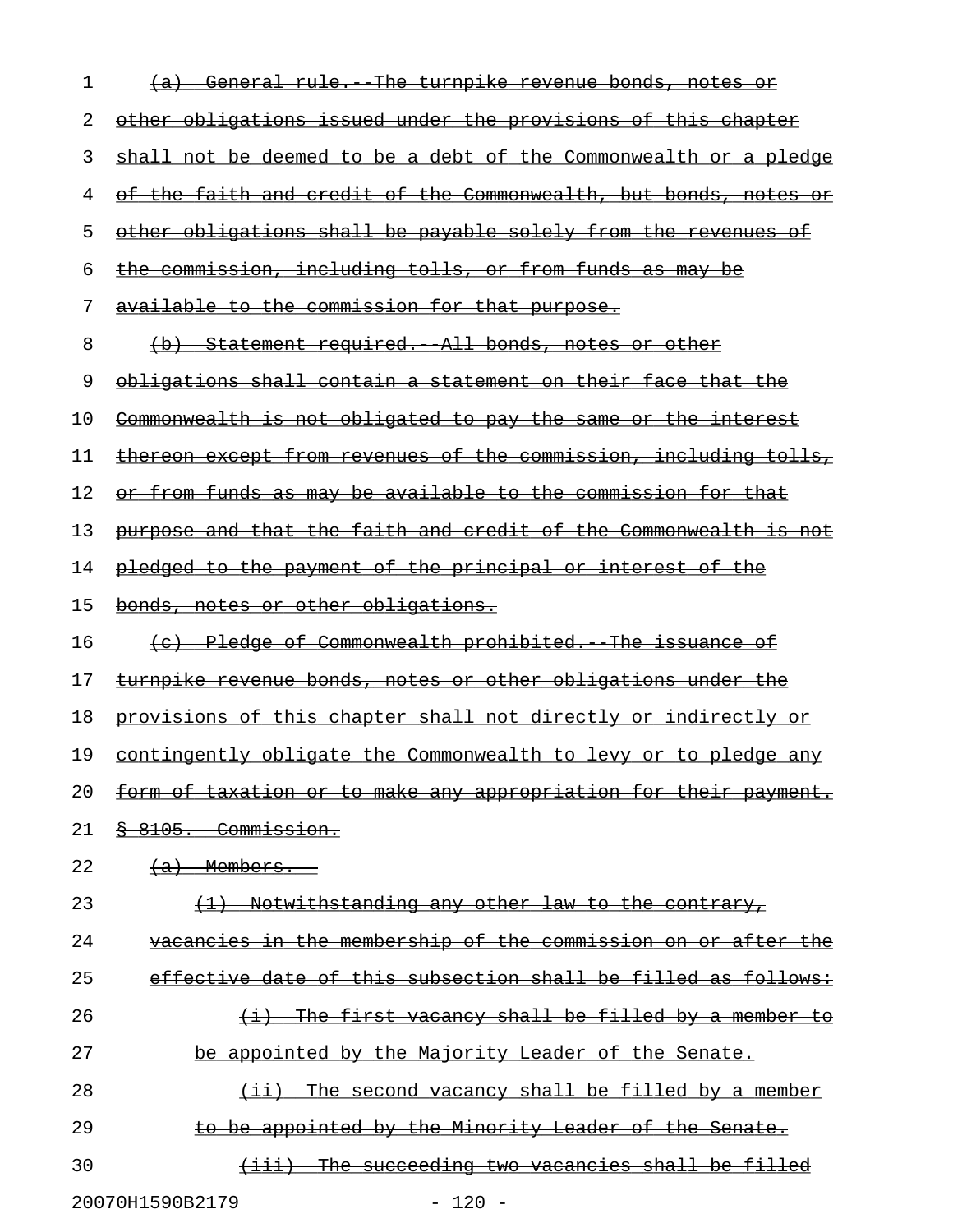| 1              | by members to be appointed by the Governor.                                       |
|----------------|-----------------------------------------------------------------------------------|
| 2              | Paragraph (1) shall apply to a vacancy on the                                     |
| 3              | commission which has occurred for any reason, but only as to                      |
| 4              | a member serving on the effective date of this subsection.                        |
| 5              | $\left(3\right)$<br>Notwithstanding any other law to the contrary, the            |
| 6              | Majority Leader of the House of Representatives and the                           |
| 7              | Minority Leader of the House of Representatives shall each                        |
| 8              | appoint one additional member to serve on the commission.                         |
| 9              | vacancy occurring during the term of a member<br>$\left(4\right)$<br>A            |
| 1 <sub>0</sub> | appointed in accordance with this subsection shall<br>be filled                   |
| 11             | in a like manner only for the unexpired appointive term of                        |
| 12             | the member whose office has become vacant.                                        |
| 13             | $+5+$<br><u>Members appointed under the provisions of this</u>                    |
| 14             | subsection shall serve for a term of four years.<br><del>Upon the</del>           |
| 15             | expiration of this term, an appointed member<br>—mav<br><del>continue</del><br>€o |
| 16             | hold office for 90 days or until a successor shall be duly                        |
| 17             | appointed and qualified, whichever period is shorter, but                         |
| 18             | shall not continue to hold office thereafter unless                               |
| 19             | reappointed in accordance with law.                                               |
| 20             | (6) Vacancies filled under paragraph (1) and subsequent                           |
| 21             | appointments made to the commission shall be without the                          |
| 22             | advice and consent of the Senate.                                                 |
| 23             | $(a,1)$ Advisory committee.                                                       |
| 24             | (1) There is hereby established a Pennsylvania Turnpike                           |
| 25             | Advisory Committee, which shall be composed of the following                      |
| 26             | members:                                                                          |
| 27             | $(i)$ The Secretary of Community and Economic                                     |
| 28             | Development.                                                                      |
| 29             | (ii) The Secretary of Revenue.                                                    |
| 30             | <del>(iii) The State Treasurer.</del>                                             |
|                |                                                                                   |

20070H1590B2179 - 121 -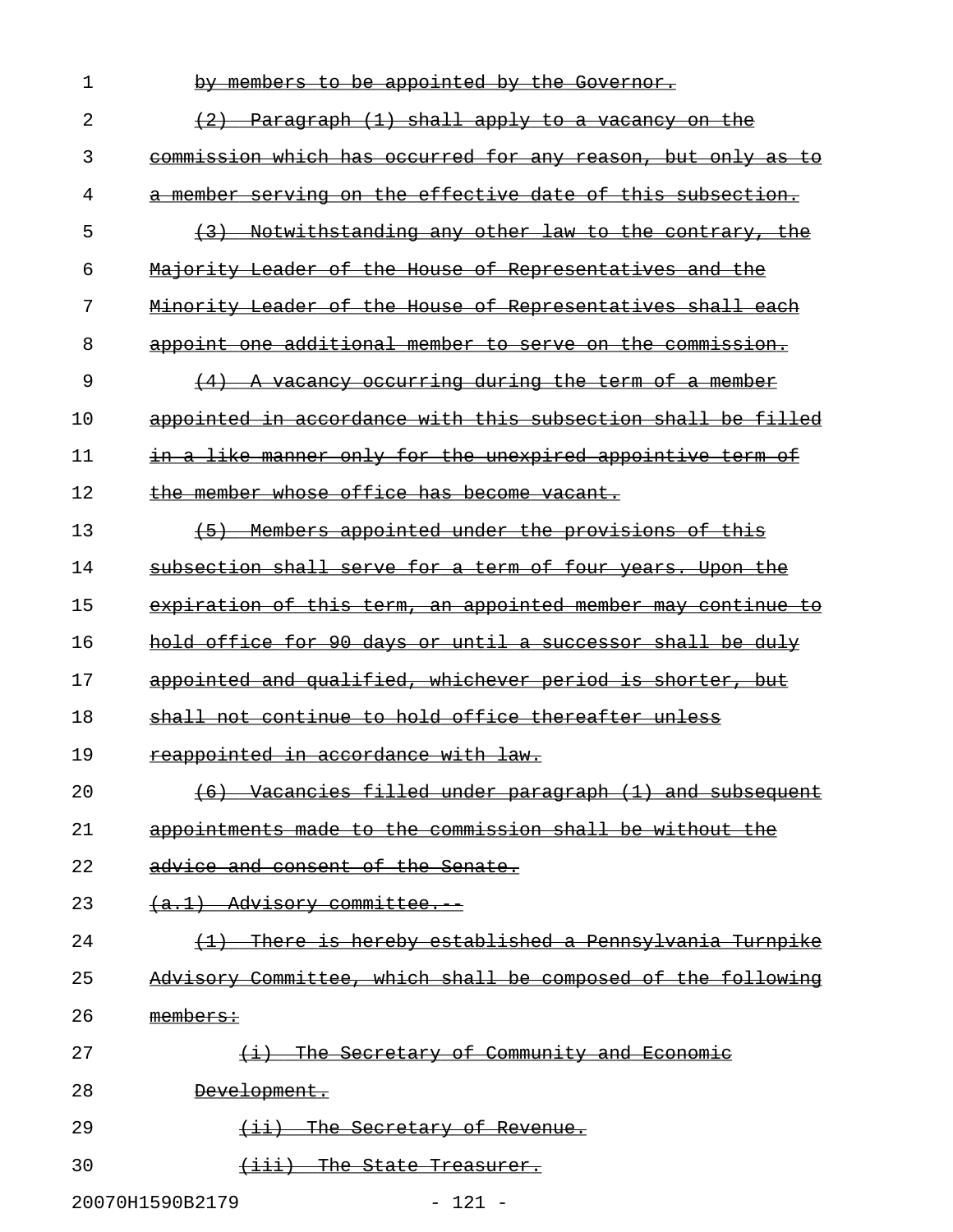| 1  | chairman and minority chairman of the                                               |
|----|-------------------------------------------------------------------------------------|
| 2  | Transportation Committee of the Senate.                                             |
| 3  | chairman and minority chairman of the<br><del>-The</del>                            |
| 4  | Transportation Committee of the House of Representatives.                           |
| 5  | Eight members of the public representing the<br>$\leftarrow \leftarrow \rightarrow$ |
| 6  | area of concern specified who shall have extensive                                  |
| 7  | experience and knowledge of transportation activities                               |
| 8  | throughout this Commonwealth to be appointed by the                                 |
| 9  | Governor as follows:                                                                |
| 10 | Two representatives of the engineering                                              |
| 11 | community who are licensed and registered pursuant to                               |
| 12 | the act of May 23, 1945 (P.L.913, No.367), known                                    |
| 13 | the Engineer, Land Surveyor and Geologist                                           |
| 14 | Registration Law.                                                                   |
| 15 | (B) Two representatives from the highway                                            |
| 16 | construction industry who have at least five years of                               |
| 17 | highway construction and planning experience.                                       |
| 18 | (C) Two representatives from organized labor                                        |
| 19 | <del>unlons.</del>                                                                  |
| 20 | One member who shall be a certified public<br>$\left( \mathrm{D} \right)$           |
| 21 | accountant.                                                                         |
| 22 | One member from the general public with at<br>$+E$ )                                |
| 23 | least five years of experience in transportation                                    |
| 24 | finance and infrastructure.                                                         |
| 25 | Each of the members of the committee may designate a<br>(2)                         |
| 26 | representative to serve in his stead. A member who designates                       |
| 27 | representative shall notify the chairman in writing of the                          |
| 28 | designation.                                                                        |
| 29 | The term of all members of the committee appointed                                  |
| 30 | by the Governor shall be for three years. Any member of the                         |
|    | 20070H1590B2179<br>$-122 -$                                                         |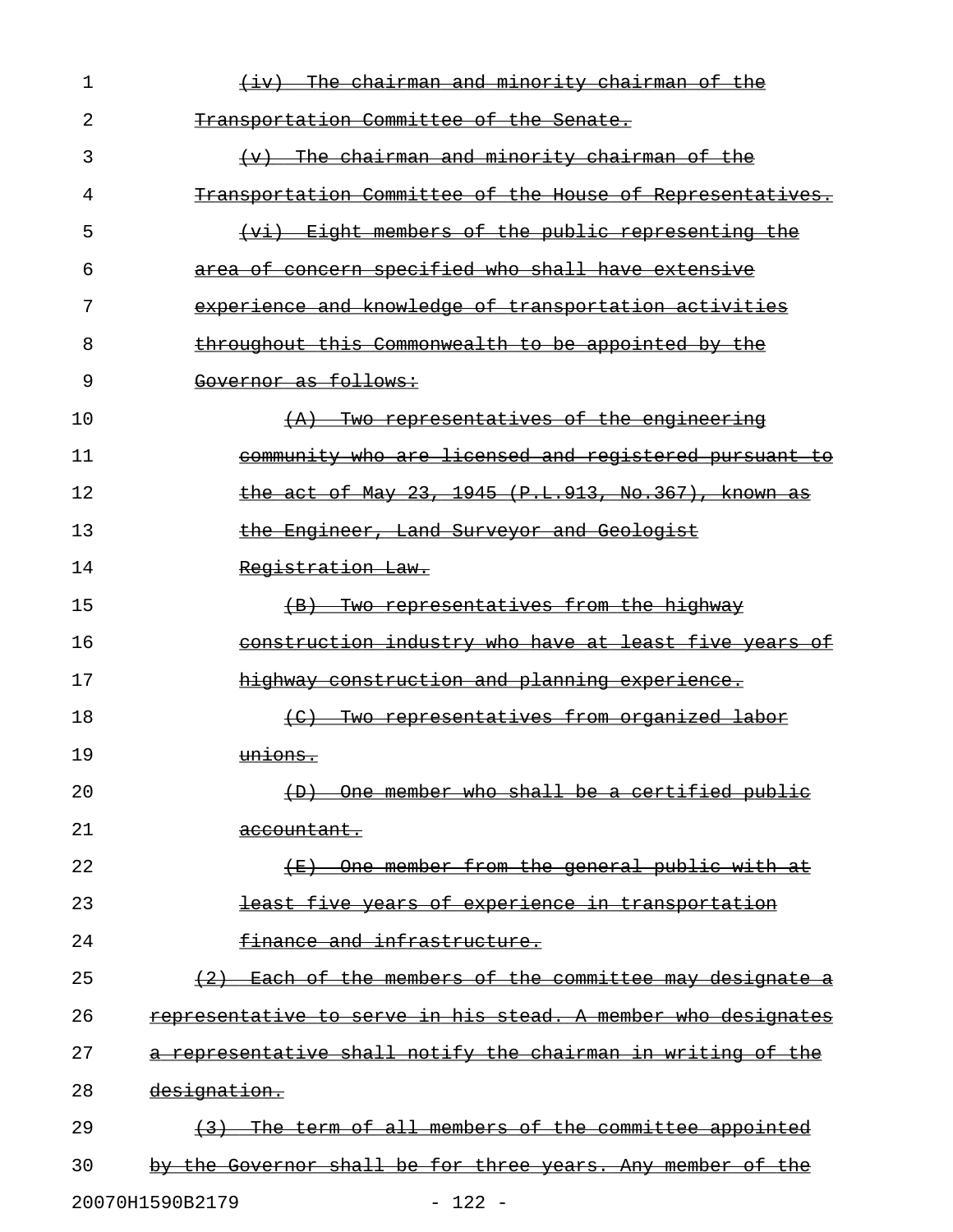| 1  | <u>reappointed for no</u><br><del>than two full</del><br><del>committee</del><br>юe<br>ma∀<br><del>more</del>         |
|----|-----------------------------------------------------------------------------------------------------------------------|
| 2  | person appointed to fill a<br><del>Anv</del><br>successive<br><del>terms.</del><br><del>-vacancv</del>                |
| 3  | occurring prior to the expiration of the term to which his                                                            |
| 4  | predecessor was appointed shall serve only for the unexpired                                                          |
| 5  | term. Each member shall serve until<br>the appointment                                                                |
| 6  | <del>successor.</del>                                                                                                 |
| 7  | The committee shall meet at least four times<br>$\left( \frac{1}{2} \right)$                                          |
| 8  | every 12 months, but may hold such additional meetings<br>-as                                                         |
| 9  | called by the chairman. The chairman shall<br><del>provide</del>                                                      |
| 10 | notice at least 14 days in advance for regular meetings                                                               |
| 11 | and provide a minimum of three days' notice for special                                                               |
| 12 | meetings. A majority of the appointed members shall                                                                   |
| 13 | constitute a quorum for the conduct of business.                                                                      |
| 14 | Minutes of meetings shall be prepared by the<br>$\overline{\phantom{0}}$                                              |
| 15 | secretary and filed with the committee and distributed<br><del>-to</del>                                              |
| 16 | all members. All records shall be a matter of public                                                                  |
| 17 | <del>record.</del>                                                                                                    |
| 18 | <del>The public members of</del><br><u>the</u><br><del>shall</del><br><del>committee</del><br>-be<br><del>(111)</del> |
| 19 | allowed reasonable per diem expenses as established and                                                               |
| 20 | paid for by the commission. The commission shall provide                                                              |
| 21 | appropriate staff support to enable the committee to                                                                  |
| 22 | properly carry out its functions.                                                                                     |
| 23 | The committee shall have the power and duty to<br>$+5$                                                                |
| 24 | consult and advise the Pennsylvania Turnpike Commission in                                                            |
| 25 | assisting in developing, operating and financing tolled                                                               |
| 26 | interstate systems within this Commonwealth in a timely,                                                              |
| 27 | efficient and cost effective manner. Specifically, the                                                                |
| 28 | committee shall have the authority to conduct a study on the                                                          |
| 29 | feasibility of instituting toll collections on major                                                                  |
| 30 | interstates that pass through the State.                                                                              |
|    | 20070H1590B2179<br>$-123 -$                                                                                           |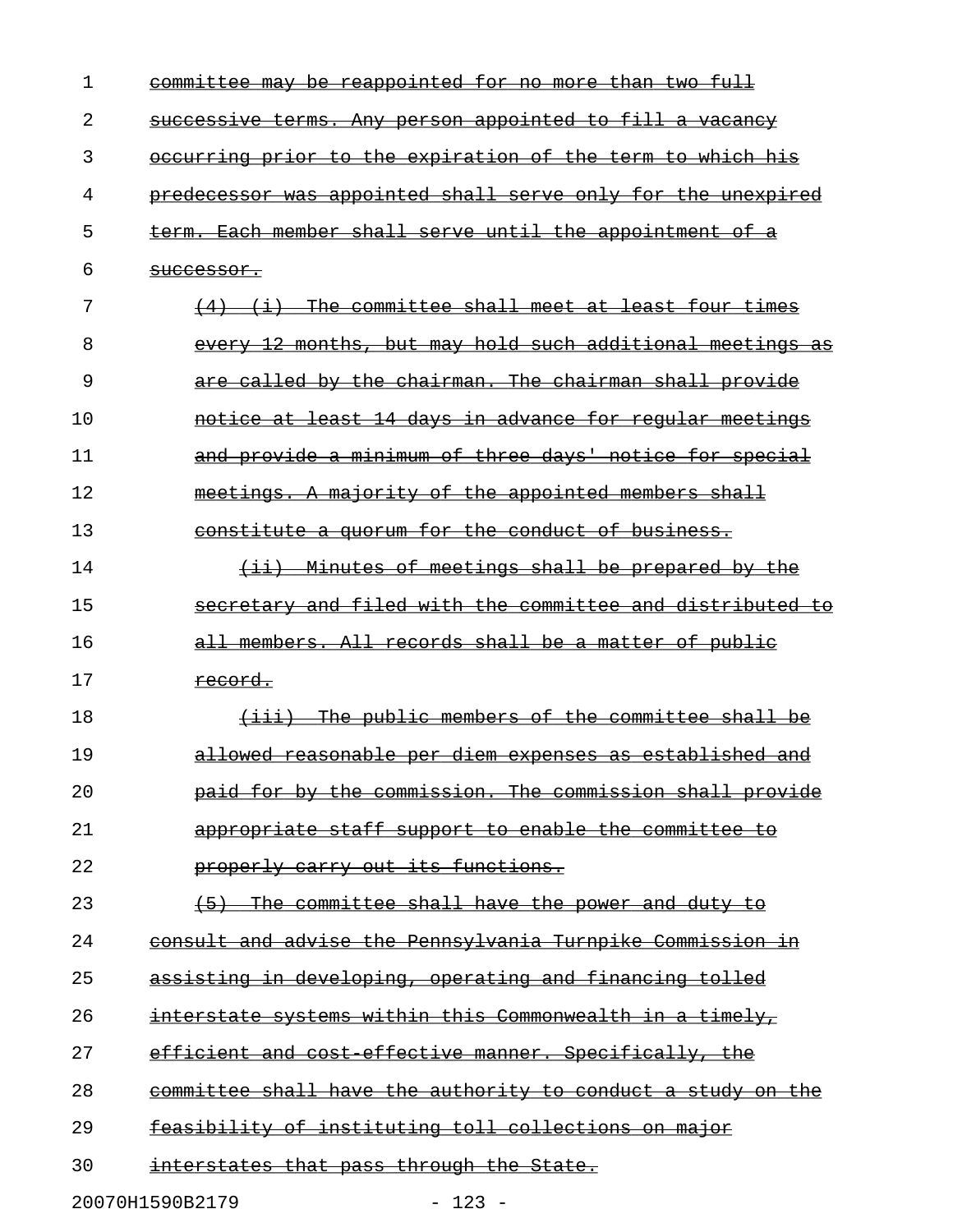| 1  | The committee shall submit an annual report of its<br>(6)              |
|----|------------------------------------------------------------------------|
| 2  | deliberations and conclusions to the Governor and members of           |
| 3  | the General Assembly by November 30 of each year.                      |
| 4  | (7) The Governor shall appoint one member of the                       |
| 5  | committee as chairperson. The members of the committee shall           |
| 6  | annually elect a vice chairperson, a secretary and a                   |
| 7  | treasurer from among the members appointed to the committee.           |
| 8  | (b) Secretary of Transportation. The provisions of                     |
| 9  | $subsection (a.1)$ shall not apply to the appointment of the           |
| 10 | secretary who shall continue to be appointed and to serve as a         |
| 11 | member of the commission ex officio in accordance with law.            |
| 12 | (c) Chairman. A majority of the members of the commission              |
| 13 | shall elect a member of the commission to serve as chairman.           |
| 14 | Upon the appointment and qualification of any new member to            |
| 15 | serve on the commission, the office of chairman, and the               |
| 16 | positions of all other officers created by law, shall be deemed        |
| 17 | vacant and a new chairman and other officers shall be elected by       |
| 18 | a majority of the members of the commission.                           |
| 19 | (d) Actions by the commission. Notwithstanding any other               |
| 20 | <u>law, court decision, precedent or practice to the contrary, any</u> |
| 21 | and all actions by or on behalf of the commission shall be taken       |
| 22 | solely upon the approval of a majority of the members to the           |
| 23 | <u>commission. A majority of the members of the commission shall</u>   |
| 24 | mean five members of the commission. The term "actions by or on        |
| 25 | behalf of the commission" means any action whatsoever of the           |
| 26 | commission, including, but not limited to, the hiring,                 |
| 27 | appointment, removal, transfer, promotion or demotion of any           |
| 28 | <u>officers and employees; the retention, use or remuneration of</u>   |
| 29 | <u>any advisors, counsel, auditors, architects, engineers or</u>       |
| 30 | consultants; the initiation of any legal action; the making of         |
|    |                                                                        |

20070H1590B2179 - 124 -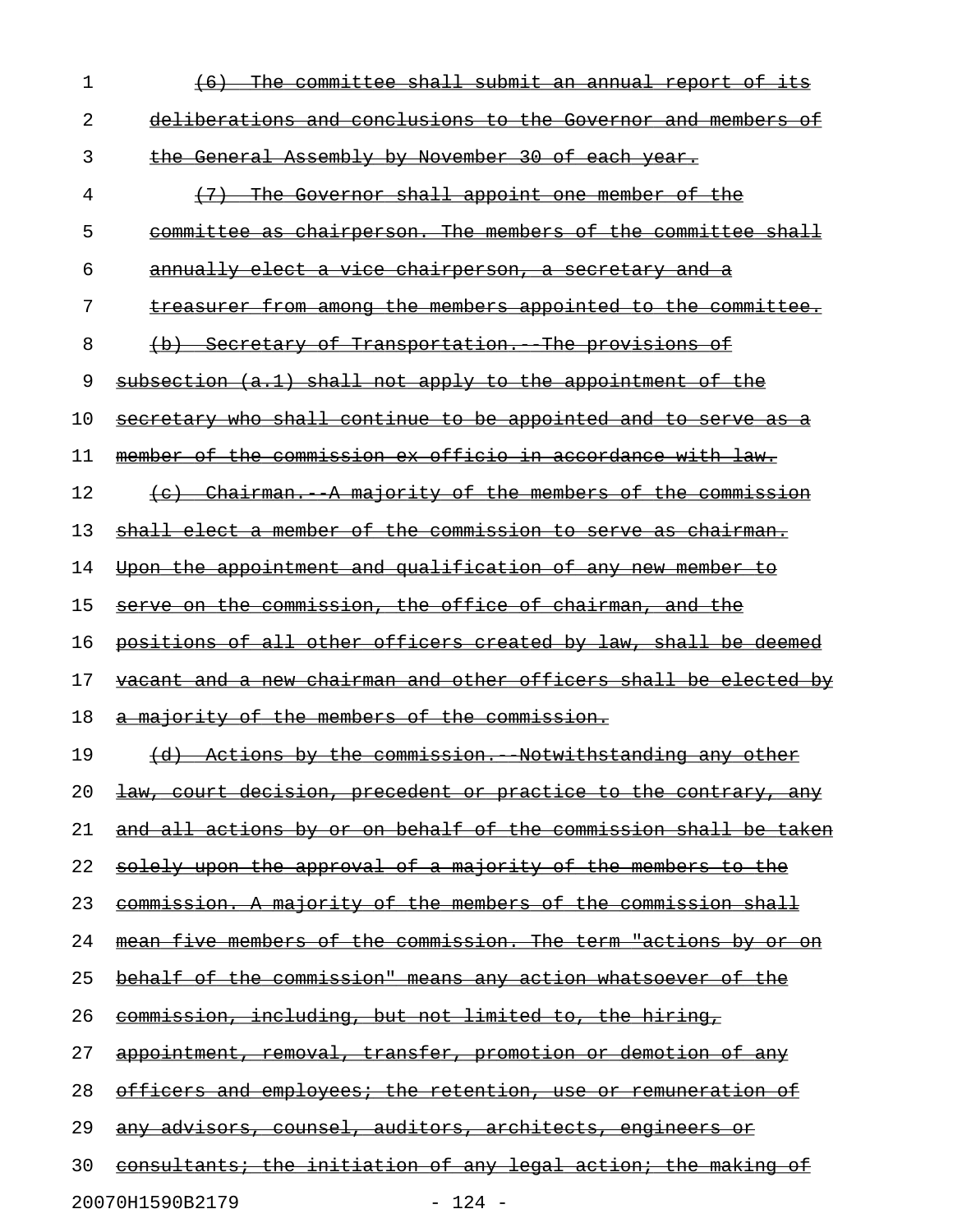| 1  | any contracts, leases, agreements, bonds, notes or covenants;           |
|----|-------------------------------------------------------------------------|
| 2  | <u>the approval of requisitions, purchase orders, investments and</u>   |
| 3  | <u>reinvestments; and the adoption, amendment, revision or</u>          |
| 4  | rescission of any rules and regulations, orders or other                |
| 5  | directives. The chairman, vice chairman or any other officer or         |
| 6  | employee of the commission may take no action by or on behalf of        |
| 7  | the commission except as expressly authorized by a majority of          |
| 8  | the members of the commission.                                          |
| 9  | (e) Compensation. The annual salary of the Chairman of the              |
| 10 | Pennsylvania Turnpike Commission shall be \$28,500, and the             |
| 11 | <u>annual salary of the remaining members of the Pennsylvania</u>       |
| 12 | Turnpike Commission shall be \$26,000. These salaries shall be          |
| 13 | paid in equal installments every other week.                            |
| 14 | <u>§ 8106. Exercise of commission powers.</u>                           |
| 15 | The exercise by the commission of the powers conferred by               |
| 16 | <u>this chapter in the construction, operation and maintenance of</u>   |
| 17 | the turnpikes and in effecting toll road conversions shall be           |
| 18 | <u>deemed and held to be an essential governmental function of the </u> |
| 19 | Commonwealth.                                                           |
| 20 | § 8107. Commission powers and duties.                                   |
| 21 | (a) Powers and duties of commission. The commission may:                |
| 22 | (1) Maintain a principal office at a place designated by                |
| 23 | the commission.                                                         |
| 24 | (2) Contract and be contracted within its own name.                     |
| 25 | (3) Sue and be sued in its own name, plead and be                       |
| 26 | impleaded. Any civil action against the commission shall be             |
| 27 | brought only in the courts in which actions may be brought              |
| 28 | against the Commonwealth.                                               |
| 29 | (4) Have an official seal.                                              |
| 30 | (5) Make necessary rules and requiations for its own                    |
|    |                                                                         |

20070H1590B2179 - 125 -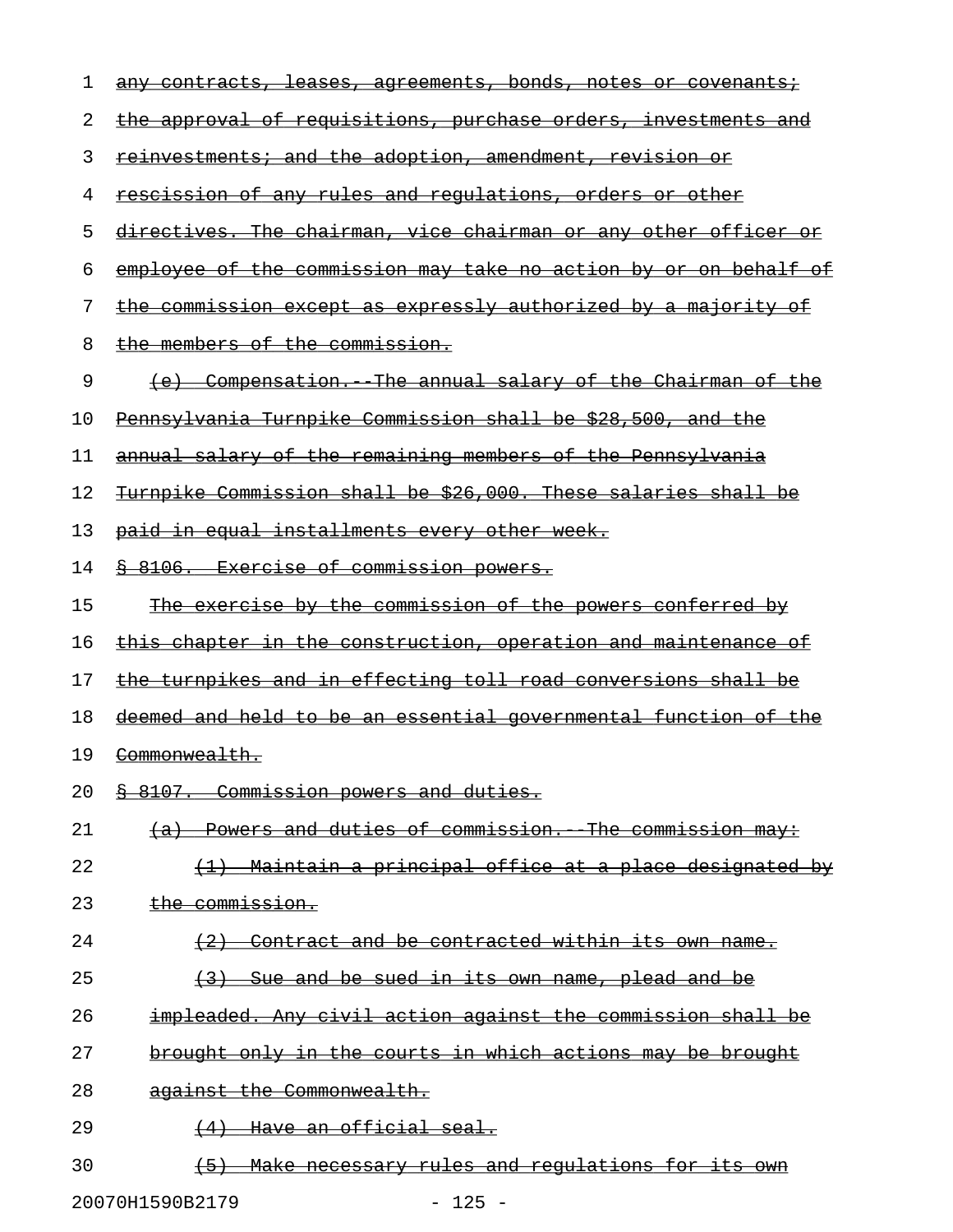| 1  | government and in control of traffic.                               |
|----|---------------------------------------------------------------------|
| 2  | <u>(6) Acquire, hold, accept, own, use, hire, lease,</u>            |
| 3  | exchange, operate and dispose of personal property, real            |
| 4  | property and interests in real property and make and enter          |
| 5  | <u>into all contracts and agreements necessary or incidental to</u> |
| 6  | the performance of its duties and the execution of its powers       |
| 7  | under this chapter and employ engineering, traffic,                 |
| 8  | architectural and construction experts and inspectors,              |
| 9  | attorneys and other employees as may in its judgment be             |
| 10 | necessary and fix their compensation.                               |
| 11 | (7) (i) Provide grade separations at its own expense                |
| 12 | with respect to all public roads, State highways and                |
| 13 | interstate highways intersected by the turnpikes and to             |
| 14 | change and adjust the lines and grades thereof so as to             |
| 15 | accommodate the same to the design for grade separation.            |
| 16 | <u>(ii) The damages incurred in changing and adjusting</u>          |
| 17 | the lines and grades of public roads, State highways and            |
| 18 | interstate highways shall be ascertained and paid by the            |
| 19 | commission in accordance with 26 Pa.C.S. (relating to               |
| 20 | eminent domain).                                                    |
| 21 | (iii) If the commission shall find it necessary to                  |
| 22 | provide a grade separation or change the site of any                |
| 23 | portion of any interstate highway, State highway or                 |
| 24 | public road, or vacate the same, the commission shall               |
| 25 | cause it to be reconstructed and restored at the                    |
| 26 | commission's expense on the most favorable location and             |
| 27 | <u>in as satisfactory a manner as the original road or</u>          |
| 28 | vacate it as the case may be.                                       |
| 29 | (iv) The method of acquiring the right of way and                   |
| 30 | determining damages incurred in changing the location of            |
|    |                                                                     |

20070H1590B2179 - 126 -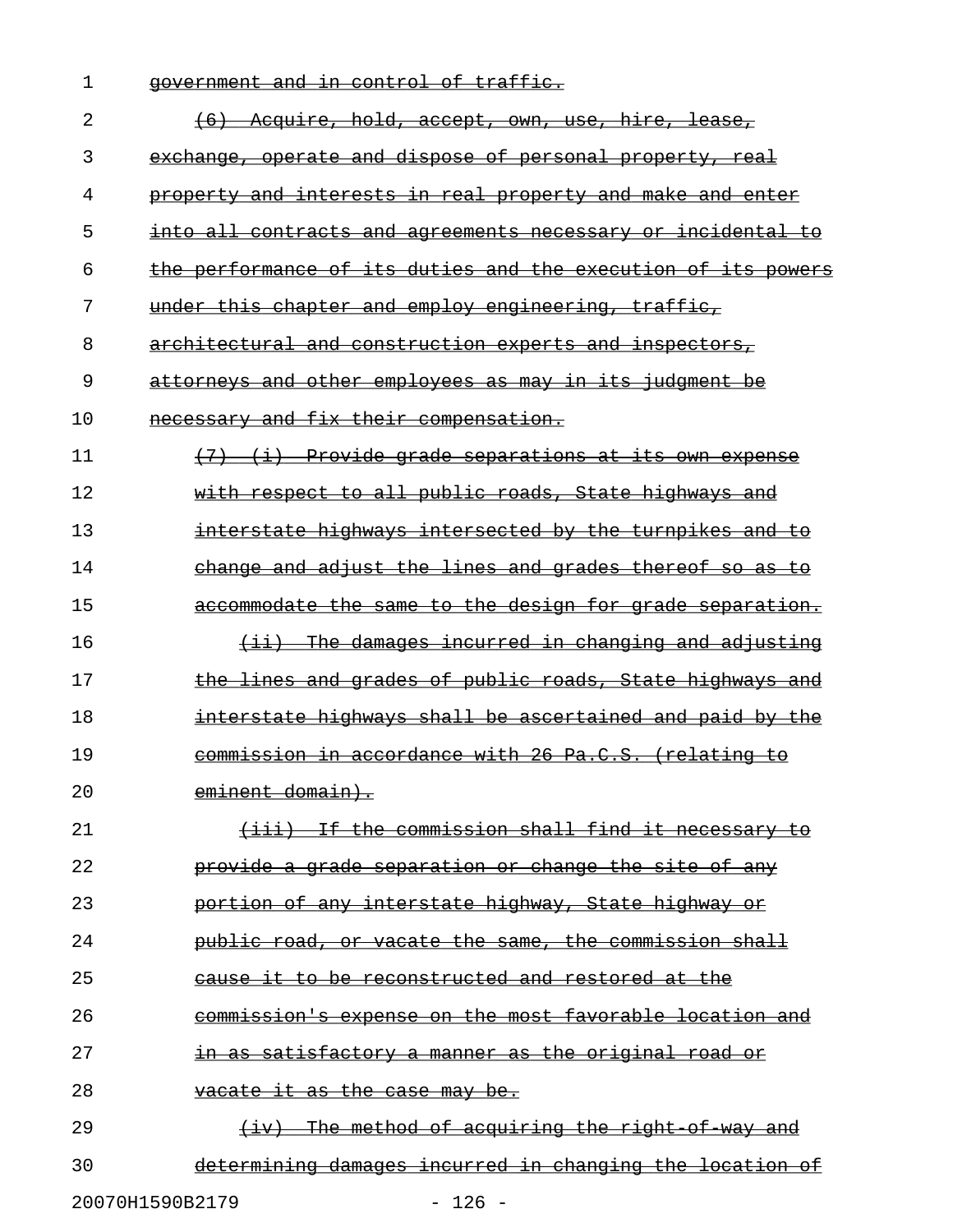| 1  | or vacating the road, State highway or interstate highway                   |
|----|-----------------------------------------------------------------------------|
| 2  | shall be ascertained and paid for in accordance with 26                     |
| 3  | Pa.C.S.                                                                     |
| 4  | (8) Petition the court of common pleas of the county in                     |
| 5  | which any public road or part thereof is located and affected               |
| 6  | by the location of the turnpikes, for the vacation,                         |
| 7  | relocation or supply of the same or any part thereof with the               |
| 8  | same force and effect as is now given by existing laws to the               |
| 9  | inhabitants of any township or the county, and the                          |
| 10 | proceedings upon petition, whether for the appointment of                   |
| 11 | viewers or otherwise, shall be the same as provided by                      |
| 12 | existing law for similar proceedings upon the petitions.                    |
| 13 | (9) Have all of the powers and perform all the duties                       |
| 14 | prescribed by the act of May 21, 1937 (P.L.774, No.211),                    |
| 15 | <u>referred to as the Pennsylvania Turnpike Commission Act.</u>             |
| 16 | (b) Maintenance to be paid out of tolls.                                    |
| 17 | (1) The turnpike extensions and improvements and the                        |
| 18 | conversion of toll free roads to toll roads when completed                  |
| 19 | and open to traffic shall be maintained and repaired by and                 |
| 20 | under the control of the commission.                                        |
| 21 | charges and costs for the maintenance<br><del>All</del>                     |
| 22 | repairs actually expended by the commission shall be paid                   |
| 23 | <del>of tolls.</del>                                                        |
| 24 | <u>The turnpike, the turnpike extensions and</u>                            |
| 25 | improvements and the toll free roads converted to toll roads                |
| 26 | also be policed and operated by a force of police, toll<br><del>sha H</del> |
| 27 | <u>takers and other operating employees as the commission may</u><br>±n.    |
| 28 | <del>its discretion employ.</del>                                           |
| 29 | Expenses and bonding of commission members.<br>8108.                        |
| 30 | Payment of expenses. All compensation and salaries and                      |
|    | 20070H1590B2179<br>127 -                                                    |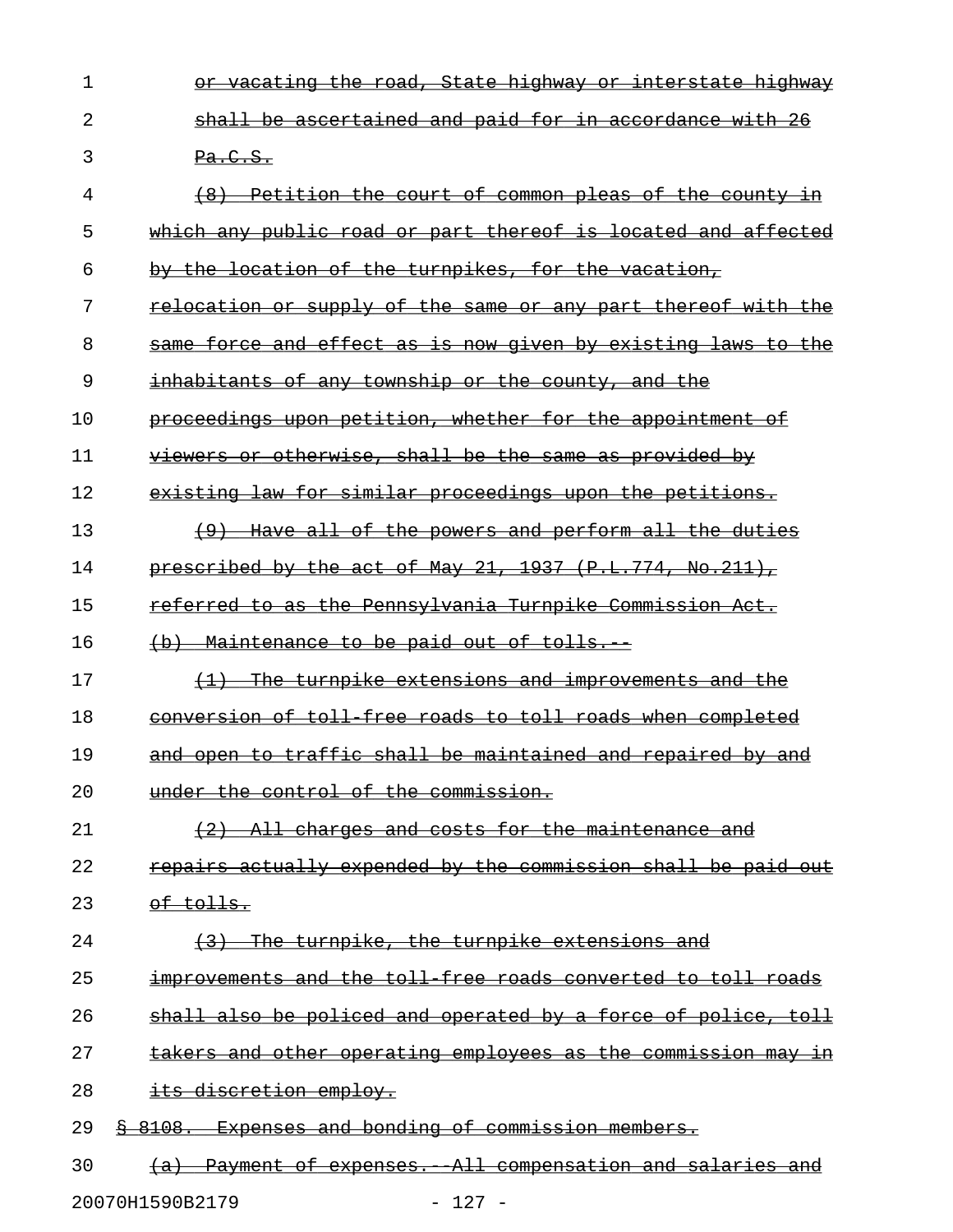| 1  | <u>all expenses incurred in carrying out the provisions of this</u>      |
|----|--------------------------------------------------------------------------|
| 2  | chapter shall be paid solely from funds provided under the               |
| 3  | authority of this chapter, and no liability or obligation shall          |
| 4  | <u>be incurred under this chapter beyond the extent to which money</u>   |
| 5  | shall have been provided under the authority of this chapter.            |
| 6  | (b) No additional bond required. The issuance of any                     |
| 7  | <u>turnpike revenue bonds, notes or other obligations under the </u>     |
| 8  | provisions of this chapter shall not cause any member of the             |
| 9  | commission to be required to execute a bond that a member of the         |
| 10 | commission is not otherwise required to execute.                         |
| 11 | <u>§ 8109. Acquisition of property rights by commission.</u>             |
| 12 | (a) Condemnation. The commission may condemn, pursuant to                |
| 13 | <u> 26 Pa.C.S. (relating to eminent domain), any lands, interests in</u> |
| 14 | <u>lands, property rights, rights of way, franchises, easements and </u> |
| 15 | <u>other property deemed necessary or convenient for the</u>             |
| 16 | <u>construction and efficient operation of the turnpikes and the</u>     |
| 17 | toll road conversions or necessary in the restoration or                 |
| 18 | <u>relocation of public or private property damaged or destroyed.</u>    |
| 19 | (b) Purchase.                                                            |
| 20 | (1) The commission may acquire by purchase, whenever it                  |
| 21 | shall deem the purchase expedient, or otherwise accept if                |
| 22 | dedicated to it, any lands, interests in lands, property                 |
| 23 | rights, rights of way, franchises, easements and other                   |
| 24 | property deemed necessary or convenient for the construction             |
| 25 | and efficient operation of the turnpikes and toll road                   |
| 26 | <u>conversions or necessary in the restoration of public or</u>          |
| 27 | private property damaged or destroyed, whether the property              |
| 28 | has been previously condemned or otherwise, upon terms and at            |
| 29 | a price as may be considered by the commission to be                     |
| 30 | reasonable and can be agreed upon between the commission and             |
|    |                                                                          |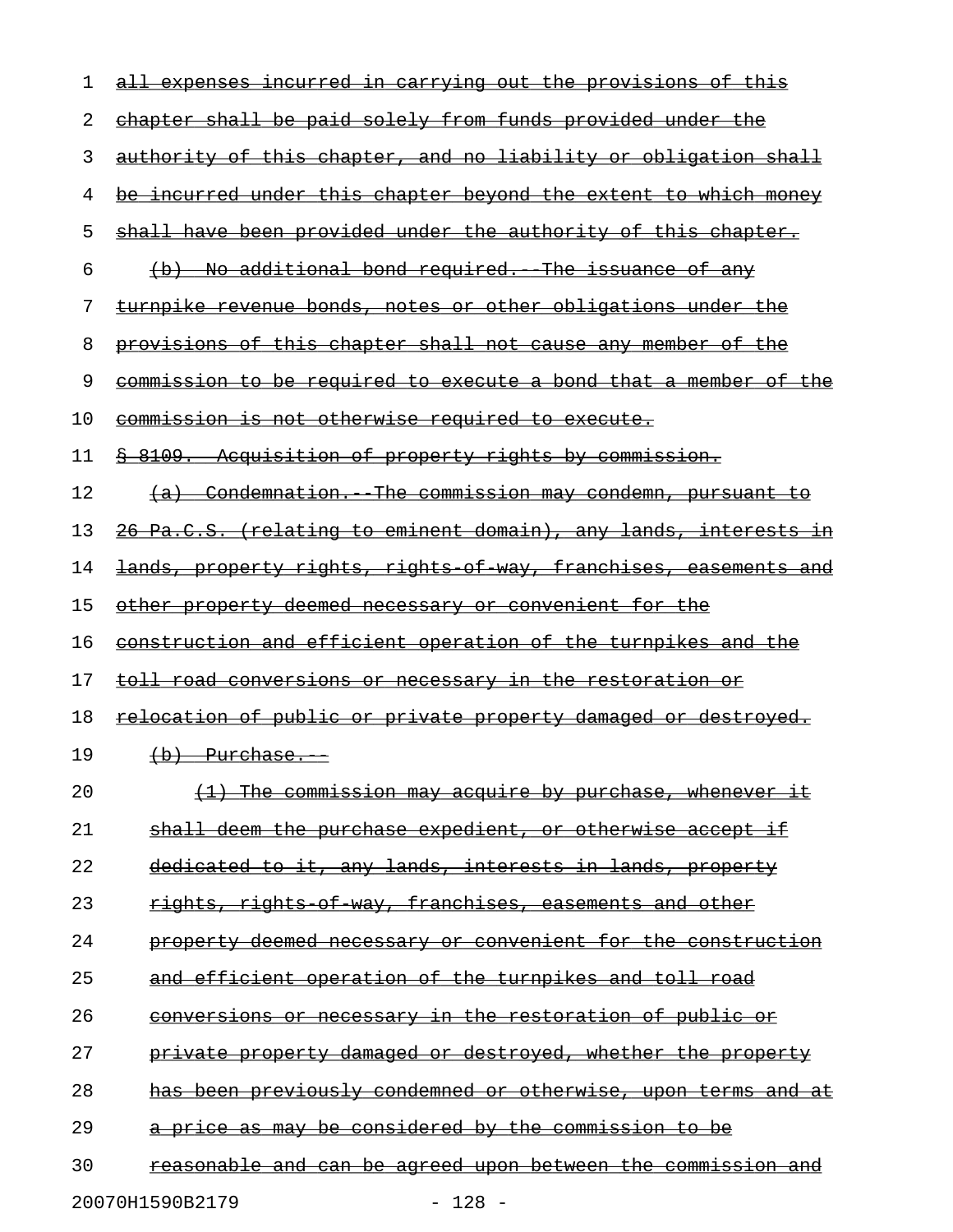| 1  | the owner thereof and to take title thereto in the name of      |
|----|-----------------------------------------------------------------|
| 2  | the commission.                                                 |
| 3  | (2) The net proceeds of the purchase price payable to a         |
| 4  | municipality or the department for any real property or         |
| 5  | interest therein obtained by the commission pursuant to this    |
| 6  | chapter, less the cost of retiring any bonded indebtedness on   |
| 7  | the property or interest, shall be used exclusively, in the     |
| 8  | case of a municipality, for road related and bridge related     |
| 9  | expenses and, in the case of the department, for highway and    |
| 10 | bridge construction, reconstruction and maintenance in the      |
| 11 | same engineering and maintenance district in which the          |
| 12 | property is located.                                            |
| 13 | \$ 8110. Procedural requirements of acquisition.                |
| 14 | (a) Title. Title to any property condemned by the               |
| 15 | commission shall be taken in the name of the commission.        |
| 16 | $(b)$ Entry.                                                    |
| 17 | (1) In addition to any others powers set forth in this          |
| 18 | chapter, the commission and its authorized agents and           |
| 19 | employees may enter upon any lands, waters and premises in      |
| 20 | this Commonwealth for the purpose of making surveys,            |
| 21 | soundings, drillings and examinations, as it may deem           |
| 22 | necessary or convenient for the purpose of this chapter.        |
| 23 | The entry shall not be deemed a trespass, nor shall<br>$+2$     |
| 24 | an entry for the purposes be deemed an entry under any          |
| 25 | condemnation proceedings which may be then pending.             |
| 26 | The commission shall make reimbursement for any                 |
| 27 | actual damages resulting to the lands, waters and premises as   |
| 28 | a result of the activities.                                     |
| 29 | Restoration of property. Any public or private property         |
| 30 | damaged or destroyed in carrying out the powers granted by this |
|    |                                                                 |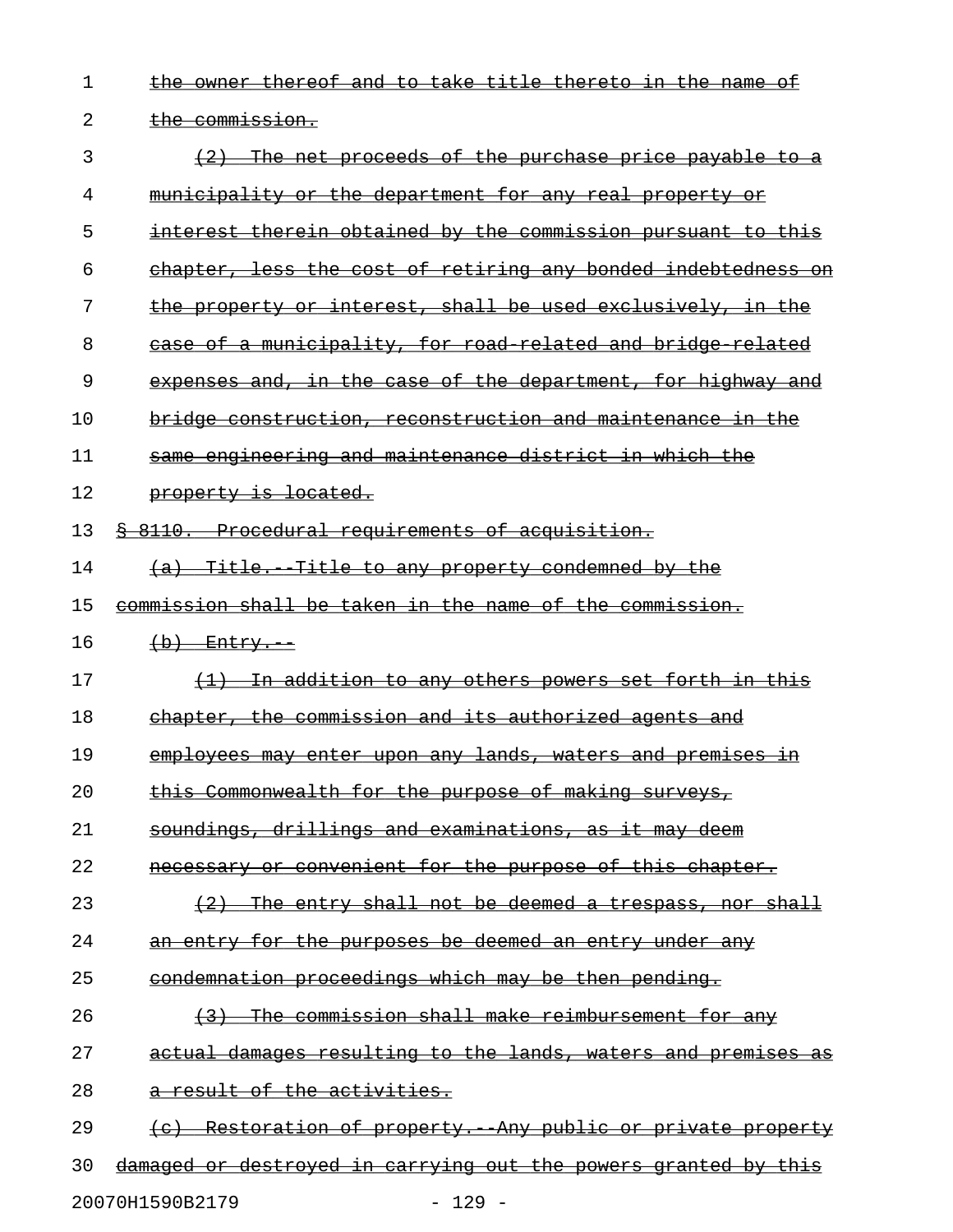| 1  | chapter shall be restored or repaired and placed in its original       |
|----|------------------------------------------------------------------------|
| 2  | condition as nearly as practicable or adequate compensation made       |
| 3  | for the property out of funds provided under the authority of          |
| 4  | this chapter.                                                          |
| 5  | (d) Powers of public bodies. Notwithstanding any other                 |
| 6  | <u>provision of law to the contrary, a political subdivision and a</u> |
| 7  | public agency and commission of the Commonwealth may lease,            |
| 8  | <u>lend, dedicate, grant, convey or otherwise transfer to the </u>     |
| 9  | commission, upon its request, upon terms and conditions as the         |
| 10 | proper authorities of the political subdivisions or public             |
| 11 | agencies and commissions of the Commonwealth may deem reasonable       |
| 12 | and fair and without the necessity for any advertisement, order        |
| 13 | of court or other action or formality, other than the regular          |
| 14 | and formal action of the authorities concerned, any real               |
| 15 | property which may be necessary or convenient to the                   |
| 16 | effectuation of the authorized purposes of the commission,             |
| 17 | including public roads and other real property already devoted         |
| 18 | to public use.                                                         |
| 19 | \$ 8111. Entry and possession of property condemned.                   |
| 20 | Whenever the commission has condemned any lands, rights,               |
| 21 | rights of way, easements and franchises, or interests therein,         |
| 22 | as provided in this chapter, the commission may proceed to             |
| 23 | obtain possession in the manner provided by 26 Pa.C.S. (relating       |
| 24 | to the eminent domain).                                                |
| 25 | <u>§ 8112. Issuance of turnpike revenue bonds or other</u>             |
| 26 | obligations.                                                           |
| 27 | $(a)$ Authorization.                                                   |
| 28 | (1) A bond must be authorized by resolution of the                     |
| 29 | commission. The resolution may specify all of the following:           |
| 30 | $\overline{\texttt{(i)}}$ Series.                                      |

20070H1590B2179 - 130 -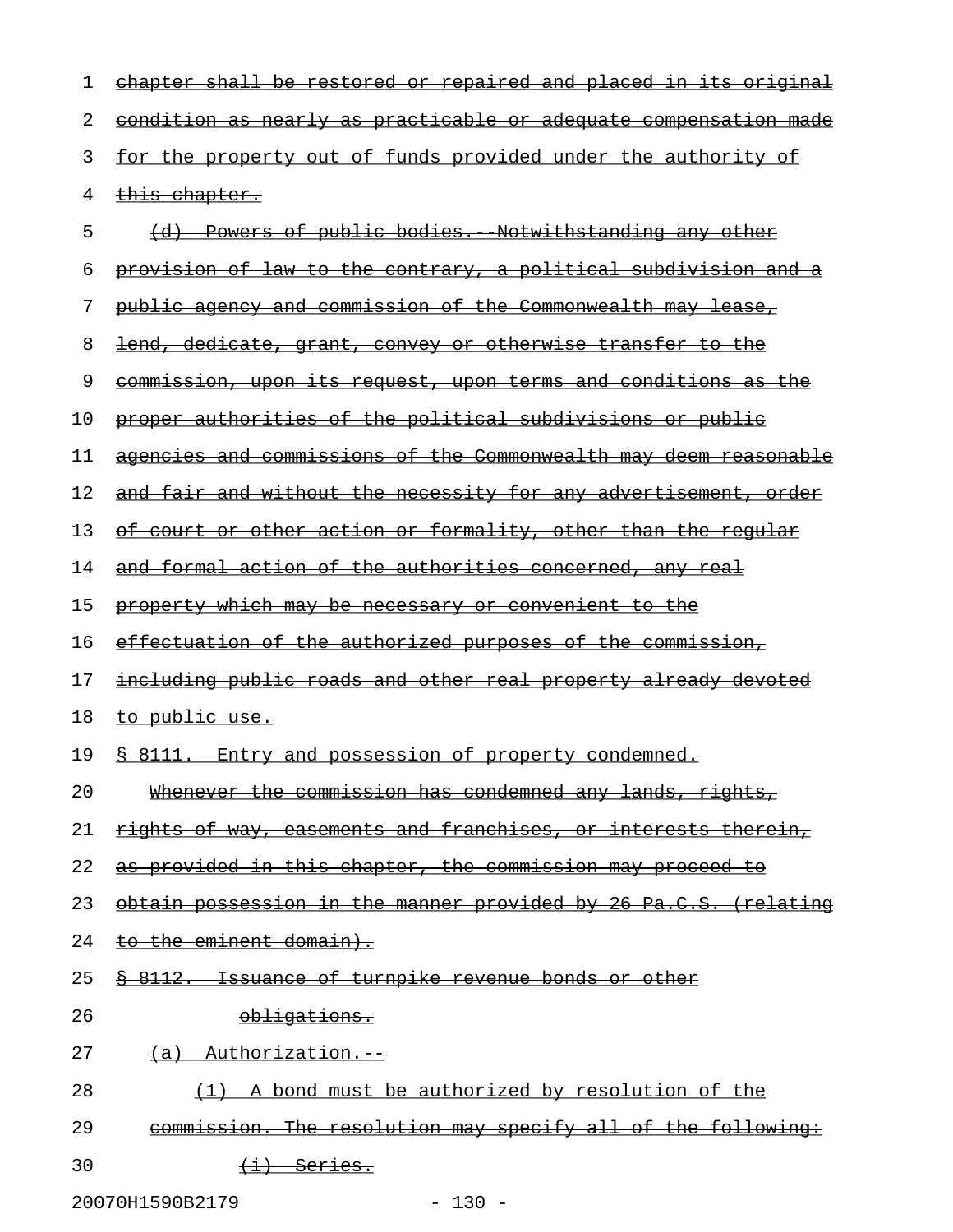| 1  | Date of maturity not exceeding 40 years from                         |
|----|----------------------------------------------------------------------|
| 2  | date of issue.                                                       |
| 3  | <del>(iii) Interest.</del>                                           |
| 4  | Denomination.<br>(iv)                                                |
| 5  | Form, either coupon or fully registered without<br>$\leftarrow$      |
| 6  | <del>coupons.</del>                                                  |
| 7  | Registration, exchangeability and<br>$\leftarrow$                    |
| 8  | interchangeability privileges.                                       |
| 9  | - Medium of payment and place of payment.<br><del>(vii) -</del>      |
| 10 | Terms of redemption not exceeding 105% of the<br>$\leftarrow$ iii)   |
| 11 | principal amount of the bond.                                        |
| 12 | (ix) Priorities in the revenues or receipts of the                   |
| 13 | commission.                                                          |
| 14 | bond must be signed by or shall bear the facsimile                   |
| 15 | signature of such officers as the commission determines.             |
| 16 | Coupon bonds must have attached interest coupons bearing the         |
| 17 | facsimile signature of the treasurer of the commission as            |
| 18 | prescribed in the authorizing resolution. A bond may be              |
| 19 | issued and delivered notwithstanding that one or more of the         |
| 20 | signing officers or the treasurer has ceased to be an officer        |
| 21 | when the bond is actually delivered. A bond must be                  |
| 22 | <u>authenticated by an authenticating agent, a fiscal agent or a</u> |
| 23 | trustee, if required by the authorizing resolution.                  |
| 24 | (3) A bond may be sold at public or private sale for a               |
| 25 | price determined by the commission.                                  |
| 26 | (4) Pending the preparation of a definitive bond,                    |
| 27 | interim receipts or temporary bonds with or without coupons          |
| 28 | may be issued to the purchaser and may contain terms and             |
| 29 | conditions as the commission determines.                             |
| 30 | (b) Provisions. A resolution authorizing a bond may contain          |
|    | 20070H1590B2179<br>$-131 -$                                          |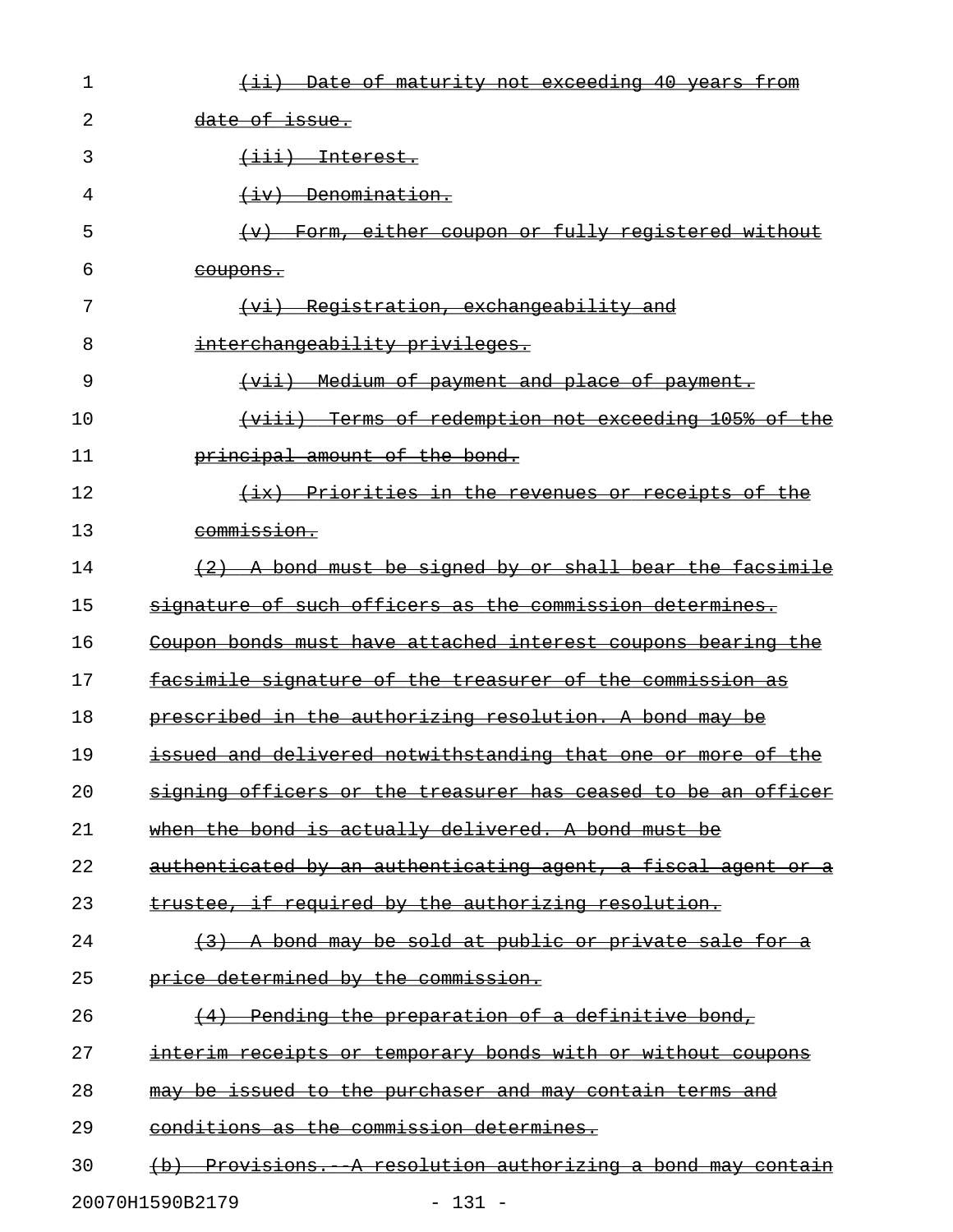1 provisions which shall be part of the contract with the 2 bondholder as to the following: 3 (1) Pledging the full faith and credit of the commission 4 but not of the Commonwealth or any political subdivision for 5 the bond or restricting the obligation of the commission to 6 all or any of the revenue of the commission from all or any 7 projects or properties.  $8$   $(2)$  The construction, financing, improvement, operation, 9 extension, enlargement, maintenance and repair for the 10 payment of the costs of the turnpikes and the toll road 11 conversions, including the reconstruction of the converted 12 roads as provided for in this chapter and the repayment to 13 the Federal Treasury of any funds so required to be repaid 14 pursuant to any special legislation passed by the Congress of 15 the United States authorizing the conversion of toll free 16 roads to toll roads, the financing for insurance reserves and 17 the duties of the commission with reference to these matters. 18  $\overline{3}$  Terms and provisions of the bond. 19 (4) Limitations on the purposes to which the proceeds of 20 the bond or other financing may be applied. 21 (5) Rate of tolls and other charges for use of the 22 facilities of or for the services rendered by the commission. 23 (6) The setting aside, regulation and disposition of \_\_\_\_\_\_\_\_\_\_\_\_\_\_\_\_\_\_\_\_\_\_\_\_\_\_\_\_\_\_\_\_\_\_\_\_\_\_\_\_\_\_\_\_\_\_\_\_\_\_\_\_\_ 24 reserves and sinking funds.  $25$   $\longleftrightarrow$   $\overline{27}$   $\rightarrow$   $\overline{12}$   $\overline{24}$   $\overline{25}$   $\overline{29}$   $\overline{21}$   $\overline{21}$   $\overline{21}$   $\overline{22}$   $\overline{23}$   $\overline{24}$   $\overline{25}$   $\overline{27}$   $\overline{28}$   $\overline{29}$   $\overline{21}$   $\overline{21}$   $\overline{21}$   $\overline{23}$   $\overline{24}$   $\overline{2$ 26 (8) Terms and provisions of any deed of trust or 27 indenture securing the bond or under which any deed of trust 28 or indenture may be issued. 29 (9) Other additional agreements with the holder of the 30 bond.

20070H1590B2179 - 132 -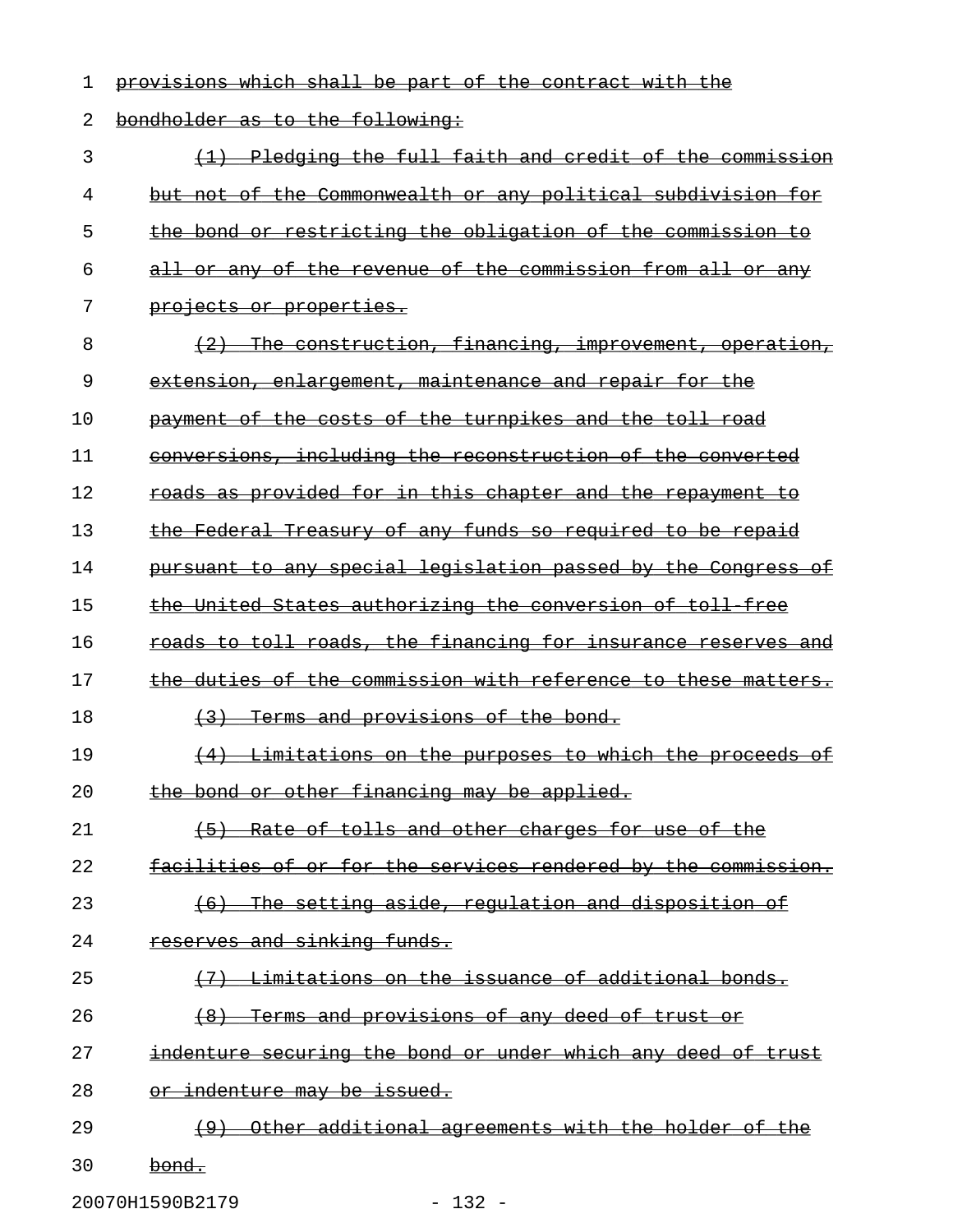| 1  | The commission may enter<br><del>Deeds of trust.</del><br><del>into any deed</del><br><del>(c)</del> |
|----|------------------------------------------------------------------------------------------------------|
| 2  | of trust, indenture or other agreement with any bank or trust                                        |
| 3  | company or other person in the United States having power to                                         |
| 4  | enter into such an arrangement, including any Federal agency,<br>-as                                 |
| 5  | security for a bond and may assign and pledge all or any of                                          |
| 6  | revenues or receipts of the commission under such deed,                                              |
| 7  | indenture or agreement. The deed of trust, indenture or other                                        |
| 8  | <del>agreement may contain provisions as may be customary in such</del>                              |
| 9  | instruments or as the commission may authorize, including                                            |
| 10 | provisions as to the following:                                                                      |
| 11 | (1) Construction, financing, improvement, operation,                                                 |
| 12 | maintenance and repair for the payment of the costs of the                                           |
| 13 | turnpikes and the toll road conversions, including the                                               |
| 14 | reconstruction of the converted roads as provided for in this                                        |
| 15 | chapter and the repayment to the Federal Treasury of any                                             |
| 16 | <u>funds so required to be repaid pursuant to any special</u>                                        |
| 17 | legislation passed by the Congress of the United States                                              |
| 18 | authorizing the conversion of toll free roads to toll roads,                                         |
| 19 | financing for insurance reserves and the duties of the                                               |
| 20 | commission with reference to these matters.                                                          |
| 21 | (2) Application of funds and the safeguarding of funds                                               |
| 22 | on hand or on deposit.                                                                               |
| 23 | (3) Rights and remedies of trustees and bondholders,                                                 |
| 24 | including restrictions upon the individual right of action of                                        |
| 25 | a bondholder.                                                                                        |
| 26 | Terms and provisions of the bond or the resolution<br>$\leftarrow$ $\leftarrow$                      |
| 27 | authorizing the issuance of the bond.                                                                |
| 28 | (d) Negotiability. A bond shall have all the qualities of                                            |
| 29 | negotiable instruments under 13 Pa.C.S. Div. 3 (relating to                                          |
| 30 | negotiable instruments).                                                                             |

20070H1590B2179 - 133 -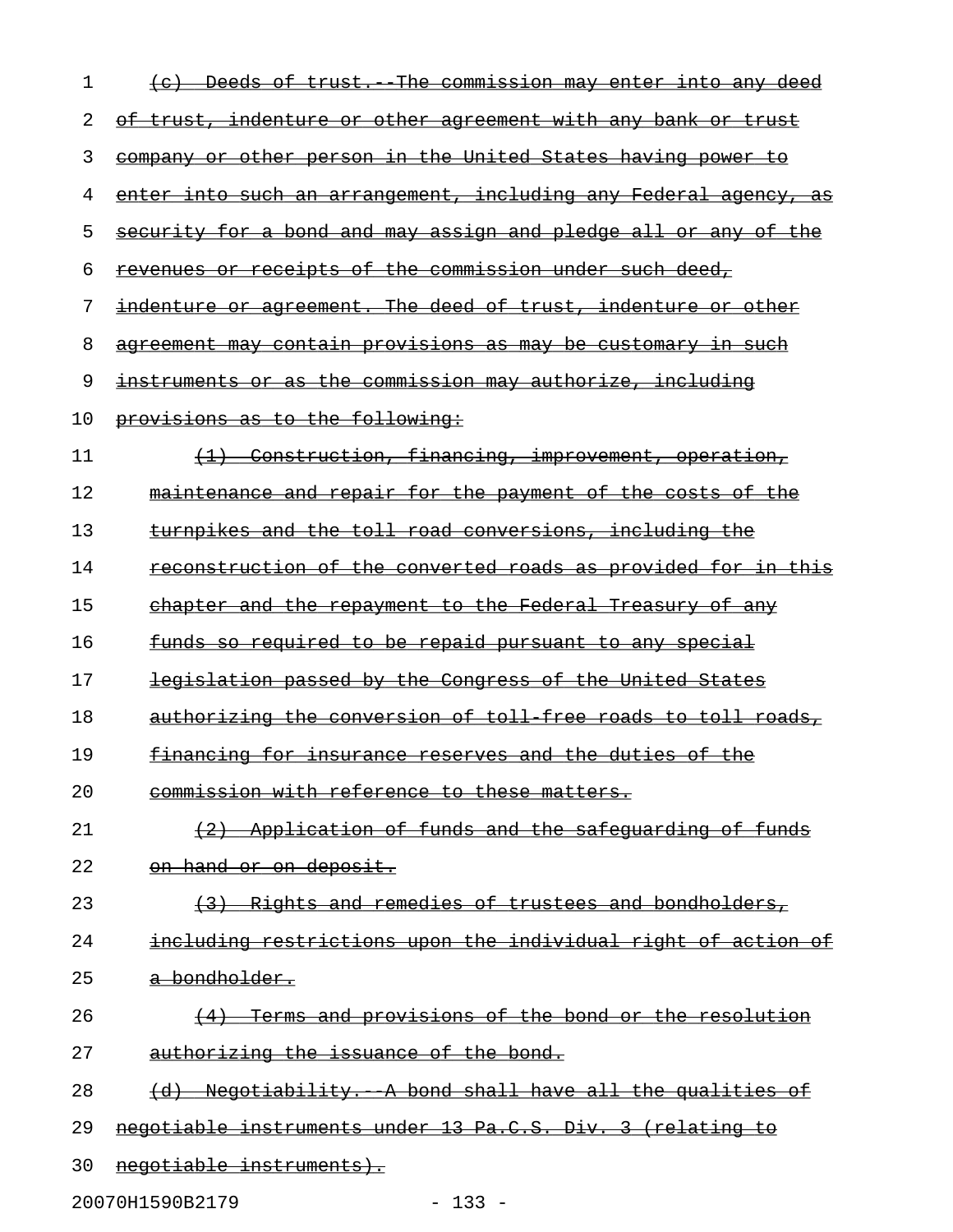| 1  | Obligation proceeds restricted and lien created.<br><del>s 8113.</del>   |
|----|--------------------------------------------------------------------------|
| 2  | <u>All money received from any bonds, notes or other obligations</u>     |
| 3  | issued under this chapter shall be applied solely to the payment         |
| 4  | of the cost of the turnpike, the turnpike extensions and                 |
| 5  | improvements and the toll road conversions, including the                |
| 6  | reconstruction of the converted roads as provided for in this            |
| 7  | chapter and the repayment to the Federal Treasury of any funds           |
| 8  | <u>so required to be repaid pursuant to any special legislation</u>      |
| 9  | passed by the Congress of the United States authorizing the              |
| 10 | conversion of toll free roads to toll roads or to the                    |
| 11 | appurtenant fund. There is created and granted a lien upon the           |
| 12 | money, until so applied, in favor of holders of the bonds, notes         |
| 13 | or other obligations or the trustee provided for in this chapter         |
| 14 | <u>in respect of the bonds, notes or other obligations.</u>              |
| 15 | <u> § 8114.  Trust indenture authorized.</u>                             |
| 16 | (a) Security for bonds. In the discretion of the                         |
| 17 | commission, the bonds, notes or other obligations may be secured         |
| 18 | by a trust indenture by and between the commission and a                 |
| 19 | <u>corporate trustee, which may be any trust company or bank having</u>  |
| 20 | <u>the powers of a trust company, within this Commonwealth. The </u>     |
| 21 | <u>trust indenture may pledge or assign tolls and revenue to be</u>      |
| 22 | <u>received but shall not convey or mortgage the Pennsylvania</u>        |
| 23 | Turnpike System, including the turnpikes and toll road                   |
| 24 | conversions provided for by this chapter.                                |
| 25 | (b) Rights of bondholders. Either the resolution providing               |
| 26 | <u>for the issuance of the bonds, notes or other obligations or the </u> |
| 27 | trust indenture may contain provisions for protecting and                |
| 28 | enforcing the rights and remedies of the bondholders or holders          |
| 29 | <u>of notes or other obligations as may be reasonable and proper</u>     |
| 30 | and not in violation of law, including covenants setting forth           |
|    | 20070H1590B2179<br>$-134 -$                                              |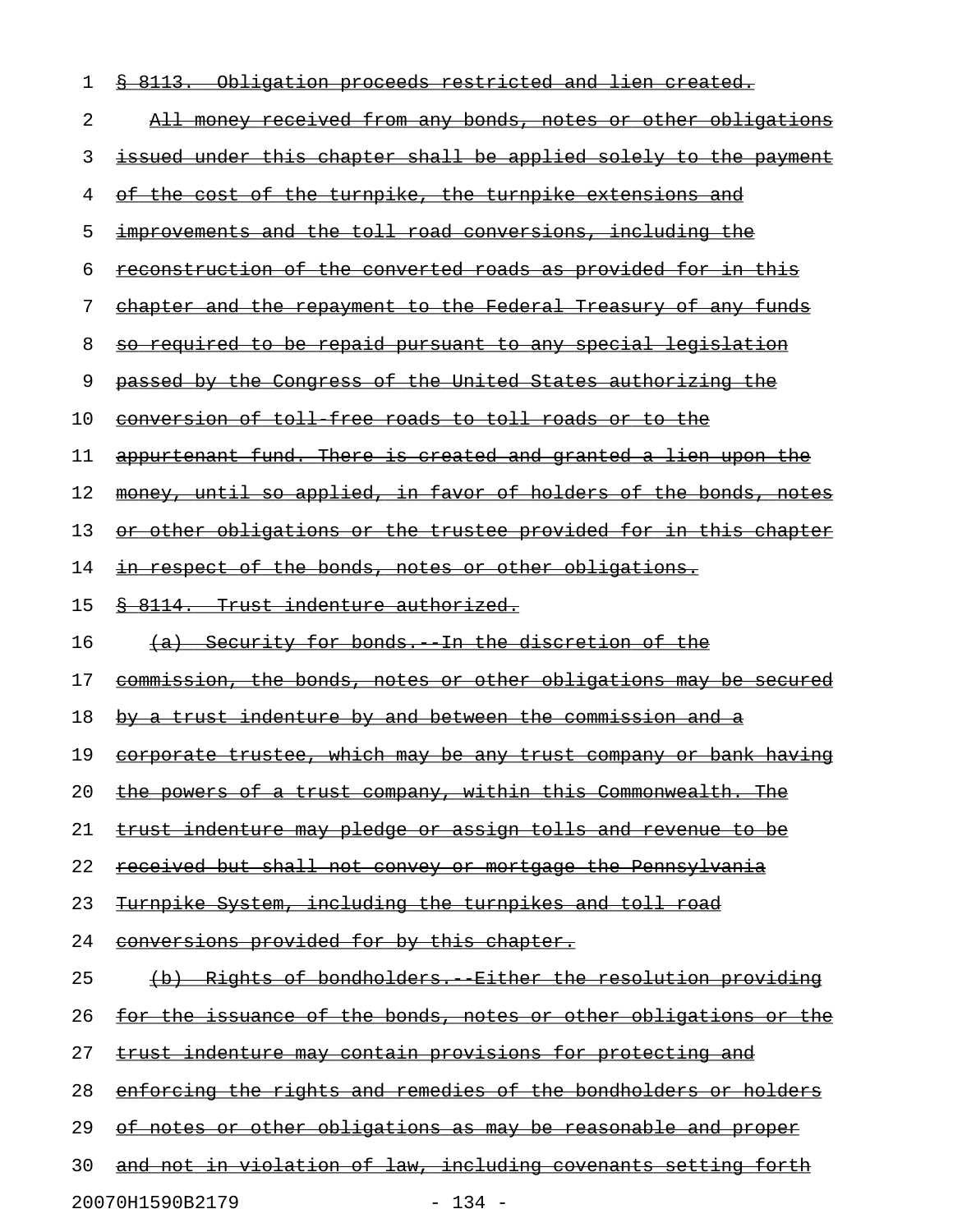| 1  | the duties of the commission in relation to the acquisition             |
|----|-------------------------------------------------------------------------|
| 2  | <u>properties and the construction, maintenance, operation and</u>      |
| 3  | repair and insurance of the turnpikes, and the custody,                 |
| 4  | safequarding and application of all money. It shall be lawful           |
| 5  | <u>for any bank or trust company incorporated under the laws of</u>     |
| 6  | this Commonwealth to act as a depository of the proceeds of             |
| 7  | bonds, notes or other obligations or revenues and to furnish the        |
| 8  | indemnity bonds or to pledge the securities as may be required          |
| 9  | by the commission. The trust indenture may set forth the rights         |
| 10 | and remedies of the bondholders or holders of notes or other            |
| 11 | obligations and of the trustee and may restrict the individual          |
| 12 | <u>right of action of bondholders or holders of notes or other</u>      |
| 13 | obligations as is customary in trust indentures securing bonds,         |
| 14 | debentures of corporations, notes or other obligations. In              |
| 15 | addition to the foregoing, the trust indenture may contain other        |
| 16 | <u>provisions as the commission may deem reasonable and proper for</u>  |
| 17 | the security of bondholders or holders of notes or other                |
| 18 | <u>obligations. All expenses incurred in carrying out the trust</u>     |
| 19 | indenture may be treated as part of the cost of maintenance,            |
| 20 | operation and repair of the turnpikes and toll road conversions         |
| 21 | provided for by this chapter.                                           |
| 22 | \$ 8115. Commission and obligations tax exempt.                         |
| 23 | <u>The accomplishment by the commission of the authorized</u>           |
| 24 | <u>purposes stated in this chapter being for the benefit of the </u>    |
| 25 | people of this Commonwealth and for the improvement of their            |
| 26 | <u>commerce and prosperity, in which accomplishment the commission</u>  |
| 27 | <u>will be performing essential governmental functions, the</u>         |
| 28 | commission shall not be required to pay any taxes or assessments        |
| 29 | <u>on any property acquired or used by it for the purposes provided</u> |
| 30 | in this chapter, and the bonds, notes or other obligations              |
|    |                                                                         |

20070H1590B2179 - 135 -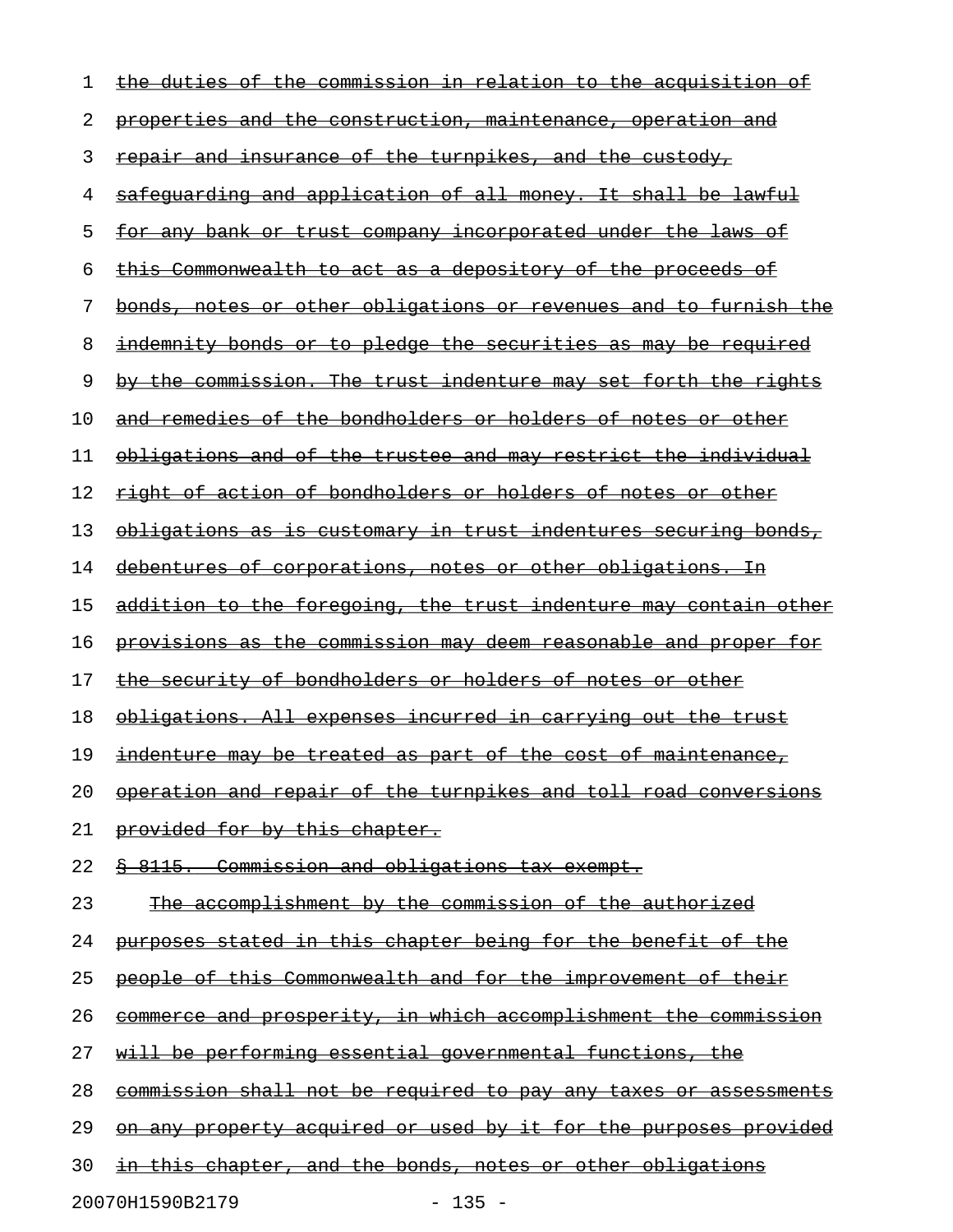| 1  | issued by the commission, their transfer and the income                 |
|----|-------------------------------------------------------------------------|
| 2  | therefrom, including any profits made on the sale thereof, shall        |
| 3  | at all times be free from taxation within this Commonwealth.            |
| 4  | \$ 8116. Collection and disposition of tolls and other revenue.         |
| 5  | (a) Establishment and changes in toll amounts. Subject to               |
| 6  | <u>the terms of any trust indenture entered into by the commission,</u> |
| 7  | any resolution authorizing the issuance of any bonds, notes or          |
| 8  | other obligations of the commission, the commission is                  |
| 9  | authorized: to fix and to revise tolls for the use of the               |
| 10 | Pennsylvania Turnpike System and the different parts or sections        |
| 11 | of the system, including the turnpike, the turnpike extensions          |
| 12 | and improvements and the toll road conversions authorized by            |
| 13 | this chapter: to charge and collect the tolls; to contract with         |
| 14 | any person, partnership, association or corporation desiring the        |
| 15 | use of any part thereof, including the right of way adjoining           |
| 16 | the paved portion, for placing thereon telephone, telegraph,            |
| 17 | <u>electric light or power lines, gas stations, garages, stores, </u>   |
| 18 | <u>hotels, restaurants and advertising signs, or for any other</u>      |
| 19 | purpose, except for tracks for railroad or railway use; and to          |
| 20 | <u>fix the terms, conditions, rents and rates of charges for use.</u>   |
| 21 | Tolls shall be fixed and adjusted as to provide funds at least          |
| 22 | sufficient with other revenues of the Pennsylvania Turnpike             |
| 23 | System, if any, to pay:                                                 |
| 24 | (1) the cost of constructing, maintaining, repairing and                |
| 25 | operating the Pennsylvania Turnpike System and the different            |
| 26 | parts and sections of the system; and                                   |
| 27 | (2) any bonds, notes or other obligations and the                       |
| 28 | interest thereon of the commission, and all sinking fund                |
| 29 | requirements of the commission, and other requirements                  |
| 30 | <u>provided for by any resolution authorizing the issuance of </u>      |
|    |                                                                         |

20070H1590B2179 - 136 -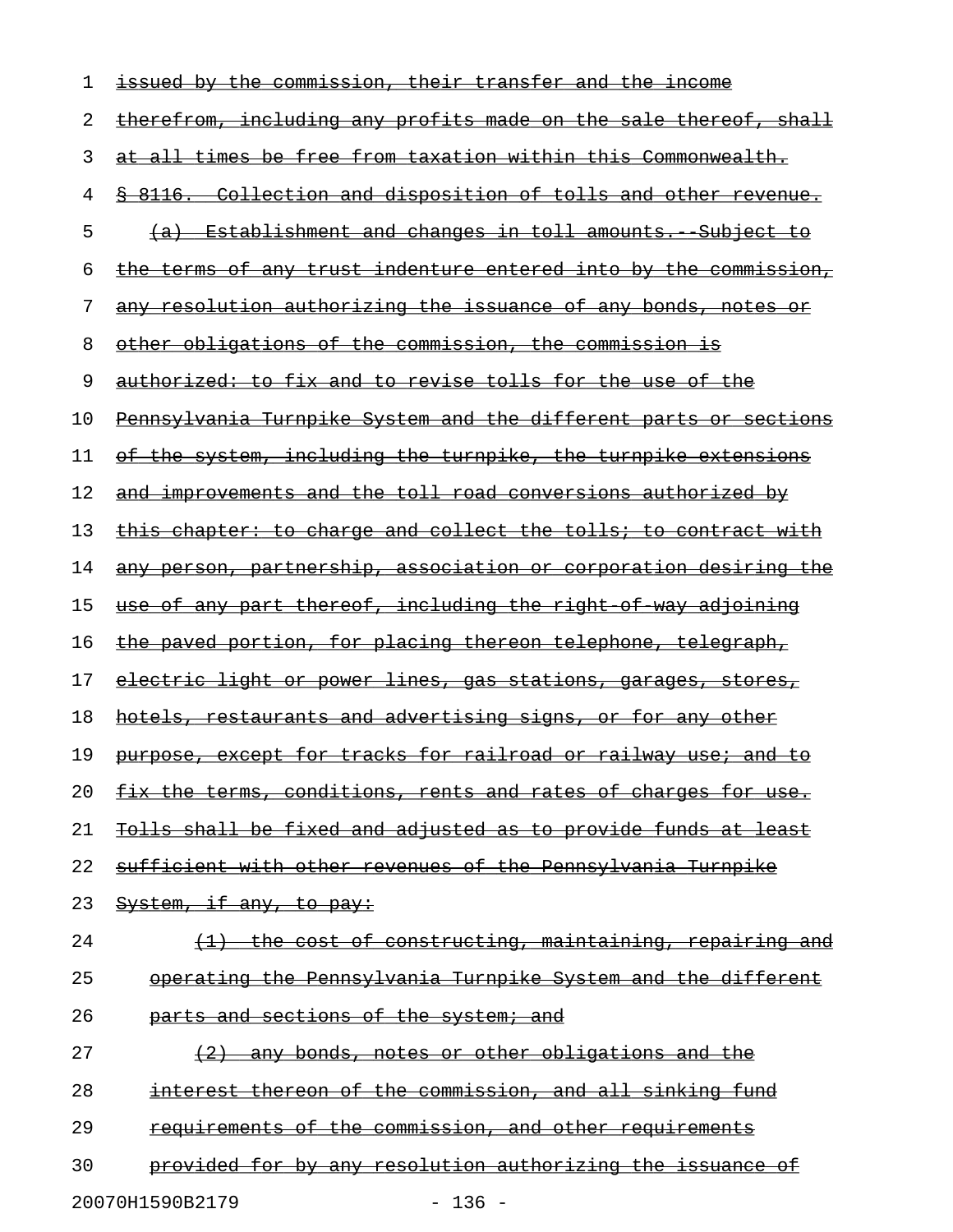| 1  | the bonds, notes or other obligations by the commission, or             |
|----|-------------------------------------------------------------------------|
| 2  | by any trust indenture to which the commission is a party, as           |
| 3  | the same shall become due.                                              |
| 4  | (b) Restrictions on toll revenue. Tolls shall not be                    |
| 5  | subject to supervision or regulation by any other State                 |
| 6  | <u>commission, board, bureau or agency. Subject to the terms of any</u> |
| 7  | presently existing trust indenture entered into by the                  |
| 8  | commission and any presently existing resolution authorizing the        |
| 9  | issuance of any bonds, notes or other obligations of the                |
| 10 | commission, the tolls and all other revenue derived from the            |
| 11 | Pennsylvania Turnpike System shall be set aside and pledged as          |
| 12 | may be provided in any resolutions, trust indentures or any             |
| 13 | <u>other agreements that the commission may hereafter adopt or</u>      |
| 14 | hereafter enter into with respect to the issuance of bonds,             |
| 15 | notes or other obligations of the commission.                           |
| 16 | 8 8116.1. Electronic toll collection.                                   |
| 17 | (a) Liability of owner.                                                 |
| 18 | (1) If an operator of a vehicle fails to pay the                        |
| 19 | prescribed toll at any location where tolls are collected by            |
| 20 | means of electronic toll collection, the owner of the vehicle           |
| 21 | shall be liable to the commission for failure of the operator           |
| 22 | of the vehicle to comply with this section if the violation             |
| 23 | is evidenced by information obtained from a violation                   |
| 24 | <del>enforcement system.</del>                                          |
| 25 | <u>If a violation of this section is committed, the </u>                |
| 26 | registration plate number of the vehicle as recorded by a               |
| 27 | violation enforcement system shall establish an inference               |
| 28 | that the owner of the vehicle was then operating the vehicle.           |
| 29 | The inference shall be overcome if the owner does all of the            |
| 30 | following:                                                              |
|    |                                                                         |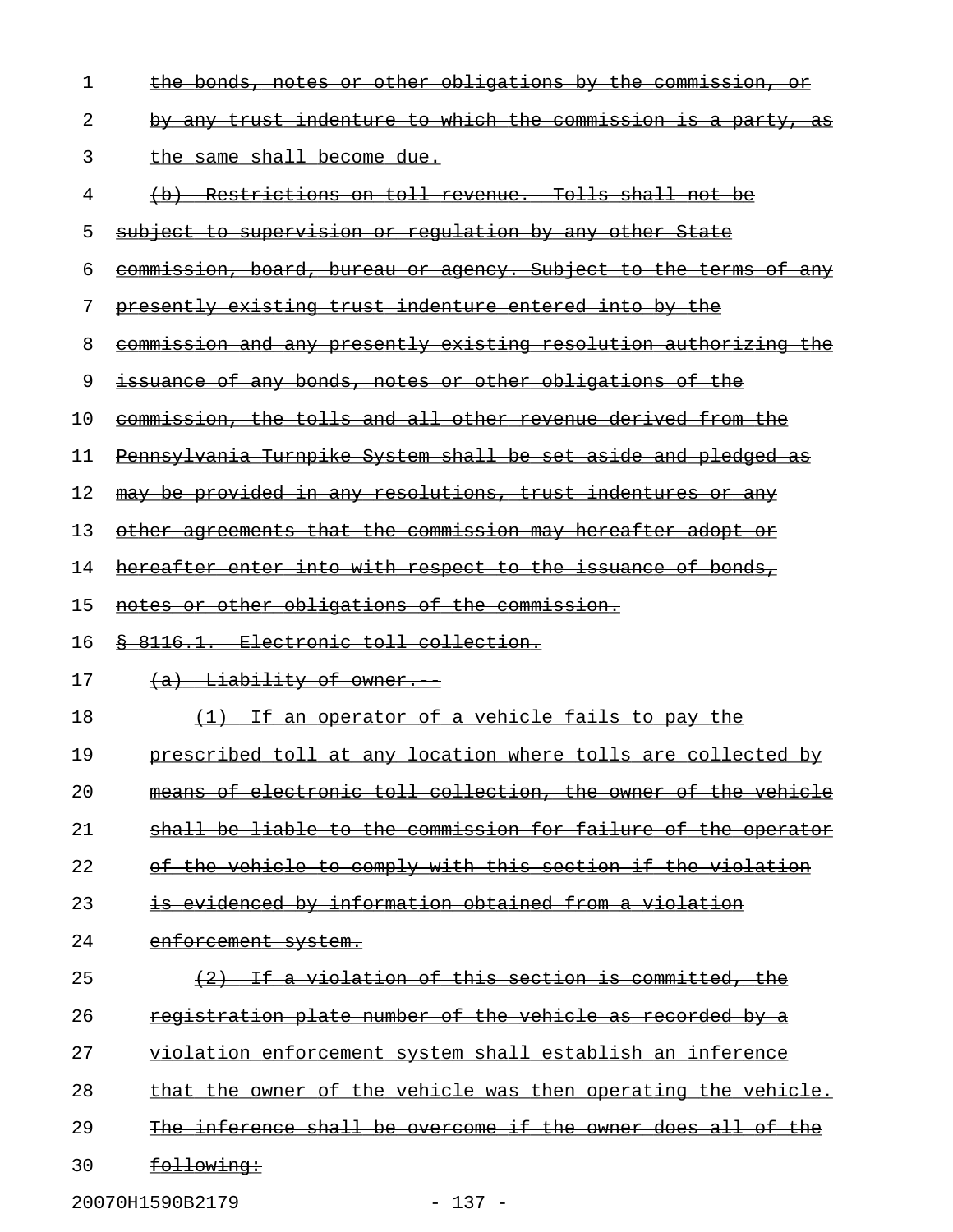| 1  | Testifies that the owner was not operating the<br>$\overline{+i}$                        |
|----|------------------------------------------------------------------------------------------|
| 2  | vehicle at the time of the violation.                                                    |
| 3  | (ii) Submits to an examination as to who at the time                                     |
| 4  | was operating the vehicle.                                                               |
| 5  | (iii) Reveals the name and residence address, if                                         |
| 6  | known, of the operator of the vehicle.                                                   |
| 7  | <u> If an action or proceeding is commenced in a county</u><br>$\leftarrow$ $\leftarrow$ |
| 8  | other than that of the residence of the owner, a verified                                |
| 9  | written statement setting forth the facts prescribed under                               |
| 10 | $\frac{1}{2}$ paragraph $(2)(i)$ , $(ii)$ and $(iii)$ shall suffice to overcome          |
| 11 | the inference.                                                                           |
| 12 | (4) If the inference is overcome, the operator of the                                    |
| 13 | vehicle may be held liable under this section for failure to                             |
| 14 | pay the prescribed toll in the same manner as if the operator                            |
| 15 | were the owner of the vehicle.                                                           |
| 16 | Imposition of liability. Liability under this section<br>$\left( \mathrm{b}\right)$      |
| 17 | shall be imposed upon an owner for a violation of this section                           |
| 18 | or the requlations of the commission occurring within the                                |
| 19 | territorial limits of this Commonwealth. If a violation is                               |
| 20 | committed as evidenced by a violation enforcement system, the                            |
| 21 | following shall apply:                                                                   |
| 22 | (1) The commission or an authorized agent or employee                                    |
| 23 | must prepare and mail a notice of violation as follows:                                  |
| 24 | (i) The notice of violation must be sent by first                                        |
| 25 | class mail to each person alleged to be liable as an                                     |
| 26 | owner for a violation of this section.                                                   |
| 27 | (ii) The notice must be mailed at the address shown                                      |
| 28 | on the vehicle registration or at the address of the                                     |
| 29 | operator, as applicable. Notice must be mailed no later                                  |
| 30 | than 60 days after:                                                                      |

20070H1590B2179 - 138 -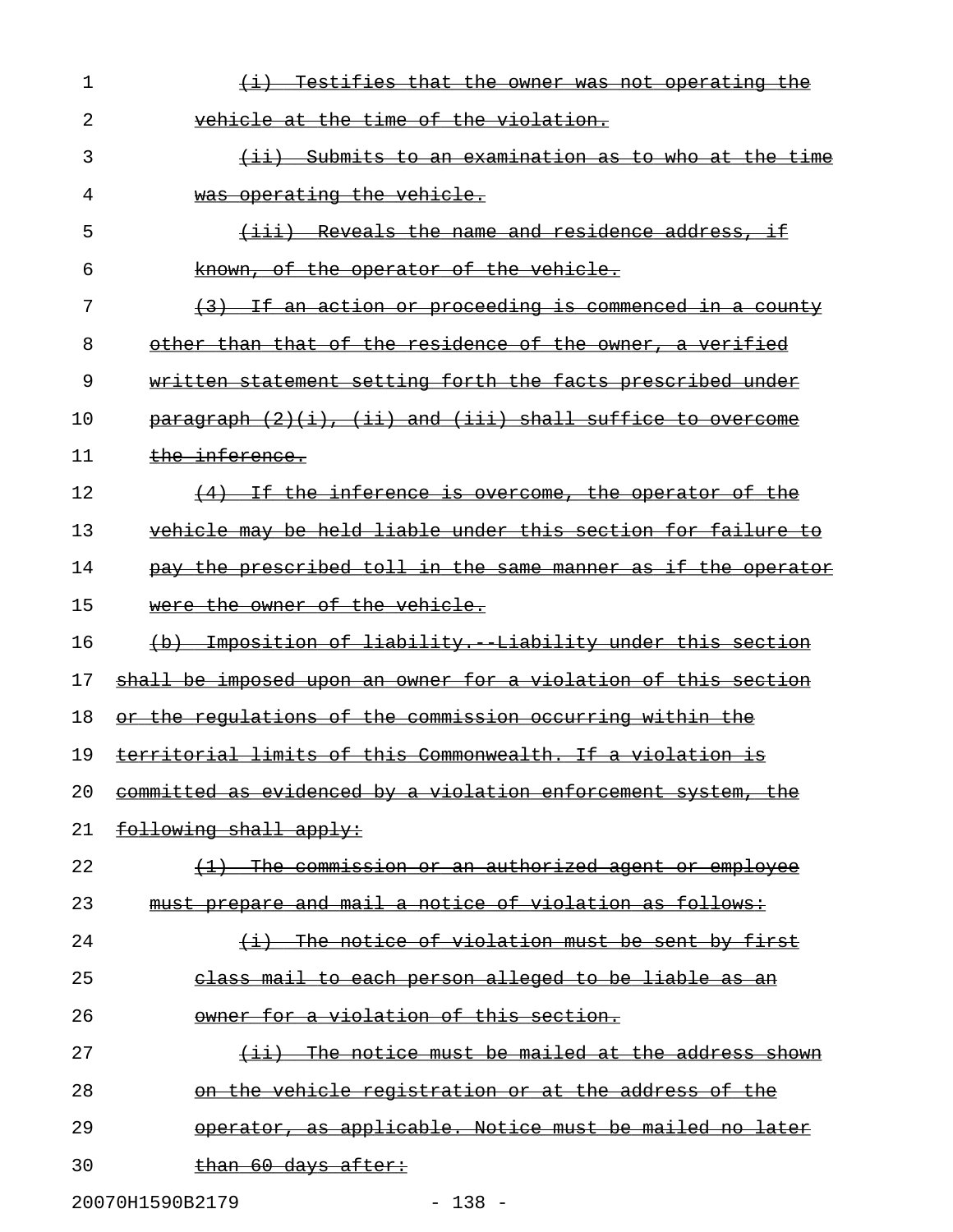| 1  | $(A)$ the alleged conduct; or                                 |
|----|---------------------------------------------------------------|
| 2  | (B) the date the inference is overcome under                  |
| 3  | subsection (a)(2).                                            |
| 4  | (iii) Personal service is not required.                       |
| 5  | $(iv)$ The notice must contain all of the following:          |
| 6  | (A) Information advising the person charged of                |
| 7  | the manner and time in which the liability alleged in         |
| 8  | the notice may be contested.                                  |
| 9  | (B) A warning advising the person charged that                |
| 10 | failure to contest in the manner and time provided            |
| 11 | shall be deemed an admission of liability and that a          |
| 12 | default judgment may be entered on the notice.                |
| 13 | (1.1) A manual or automatic record of mailing prepared        |
| 14 | in the ordinary course of business shall be prima facie       |
| 15 | evidence of the mailing of notice.                            |
| 16 | (2) If an owner of a vehicle or an owner that is a            |
| 17 | lessor of a vehicle receives a notice of violation under this |
| 18 | section for any time period during which the vehicle was      |
| 19 | reported to a police department as having been stolen, it     |
| 20 | shall be a defense to the allegation of liability that the    |
| 21 | vehicle had been reported to the police as having been stolen |
| 22 | prior to the time the violation occurred and that the vehicle |
| 23 | had not been recovered by the time of the violation. For      |
| 24 | purposes of asserting the defense under this paragraph, it    |
| 25 | shall be sufficient that a certified copy of the police       |
| 26 | report on the stolen vehicle be sent by first class mail to   |
| 27 | the commission within 30 days after receiving the original    |
| 28 | notice of violation. Failure to send the information within   |
| 29 | the time limit under this paragraph shall render the owner or |
| 30 | lessor liable for the penalty prescribed by this section.     |
|    | 20070H1590B2179<br>$-139 -$                                   |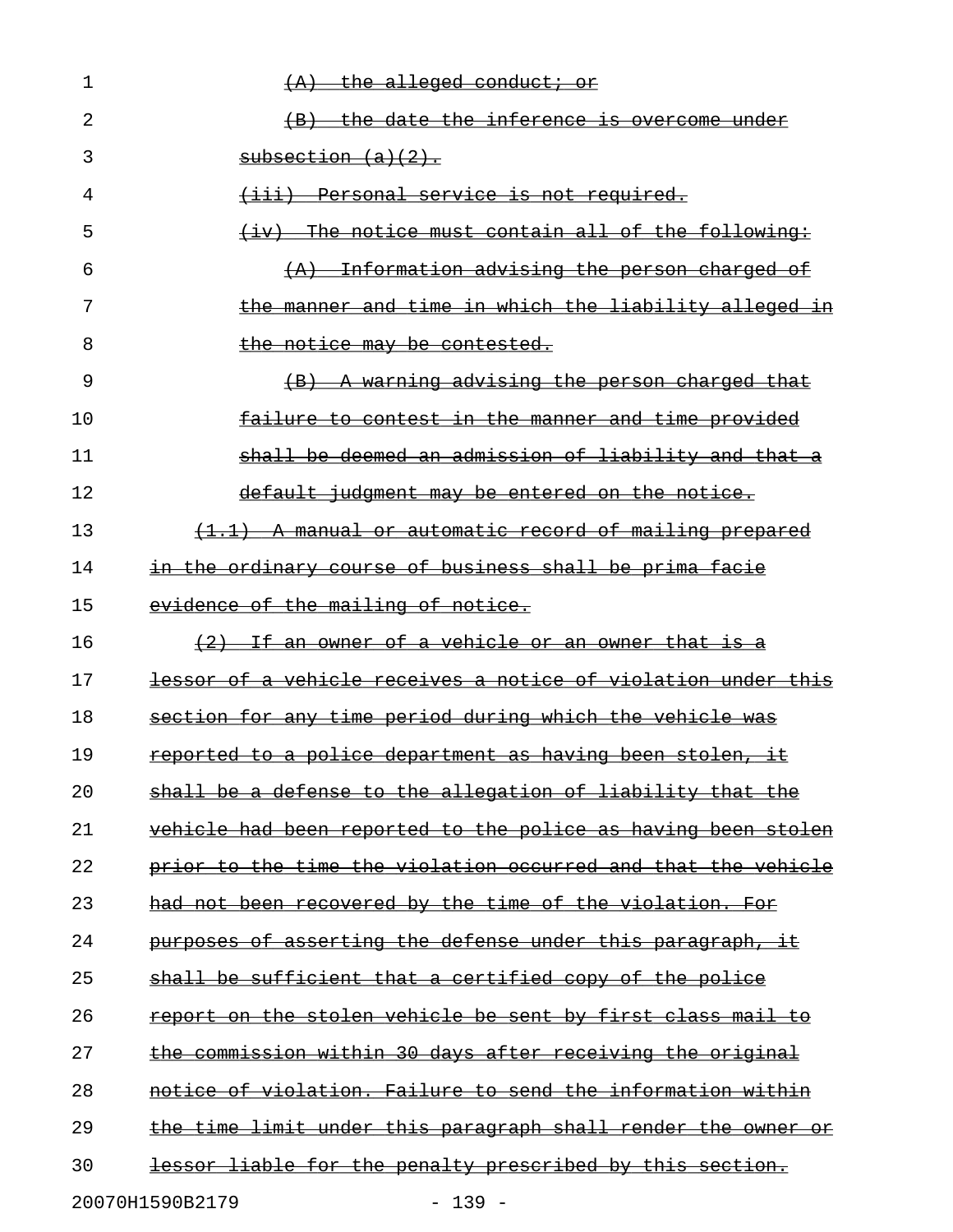| 1  | θ£<br><del>that</del><br><del>lessor</del><br><del>vehicle</del><br>±s⊢<br>$-\mathbf{a}$<br>а             |
|----|-----------------------------------------------------------------------------------------------------------|
| 2  | of violation was issued under paragraph<br>(1)<br><del>shall</del><br><del>notice</del><br><del>not</del> |
| 3  | liable for a violation if the owner sends to<br>bе<br><del>the</del>                                      |
| 4  | commission a copy of the rental, lease or other contract                                                  |
| 5  | the vehicle on the date of the<br><del>violation,</del><br>document covering                              |
| 6  | with the name and address of the lessee clearly<br><del>legible to</del>                                  |
| 7  | commission, within 30 days after receiving the original                                                   |
| 8  | notice of violation. Failure to send the information within                                               |
| 9  | time limit under this paragraph shall render the lessor<br><del>the -</del>                               |
| 10 | liable for the penalty prescribed by this section. If                                                     |
| 11 | lessor complies with the provisions of this section,                                                      |
| 12 | the vehicle on the date of the violation shall<br><u>lessee</u> of                                        |
| 13 | <u>owner of</u><br>the vehicle for purposes<br><del>deemed to be the</del><br>-o£<br><del>this</del>      |
| 14 | section and shall be subject to liability for the<br><del>penaltv</del>                                   |
| 15 | under this section.                                                                                       |
| 16 | A certified report or a facsimile report<br><del>of an</del>                                              |
| 17 | employee of the commission reporting<br><del>authorized agent</del><br>⊖r—<br><del>a</del>                |
| 18 | section or regulations of the<br><del>violation of this</del><br><del>commission</del>                    |
| 19 | based upon the recorded information obtained from a violation                                             |
| 20 | enforcement system shall be prima facie evidence of the facts                                             |
| 21 | contained in the report and shall be admissible as an                                                     |
| 22 | official record kept in the ordinary course of business in                                                |
| 23 | proceeding charging a violation of this section or the<br><del>an∨</del>                                  |
| 24 | toll collection requiations of the commission.                                                            |
| 25 | $(+5)$<br>Notwithstanding any other provision of law,                                                     |
| 26 | videotapes, photographs, microphotographs, other recorded                                                 |
| 27 | images, written records, reports or facsimiles prepared                                                   |
| 28 | pursuant to this section shall be for the exclusive use of                                                |
| 29 | the commission, its authorized agents, its employees and law                                              |
| 30 | enforcement officials for the purpose of discharging duties                                               |
|    | 20070H1590B2179<br>$-140 -$                                                                               |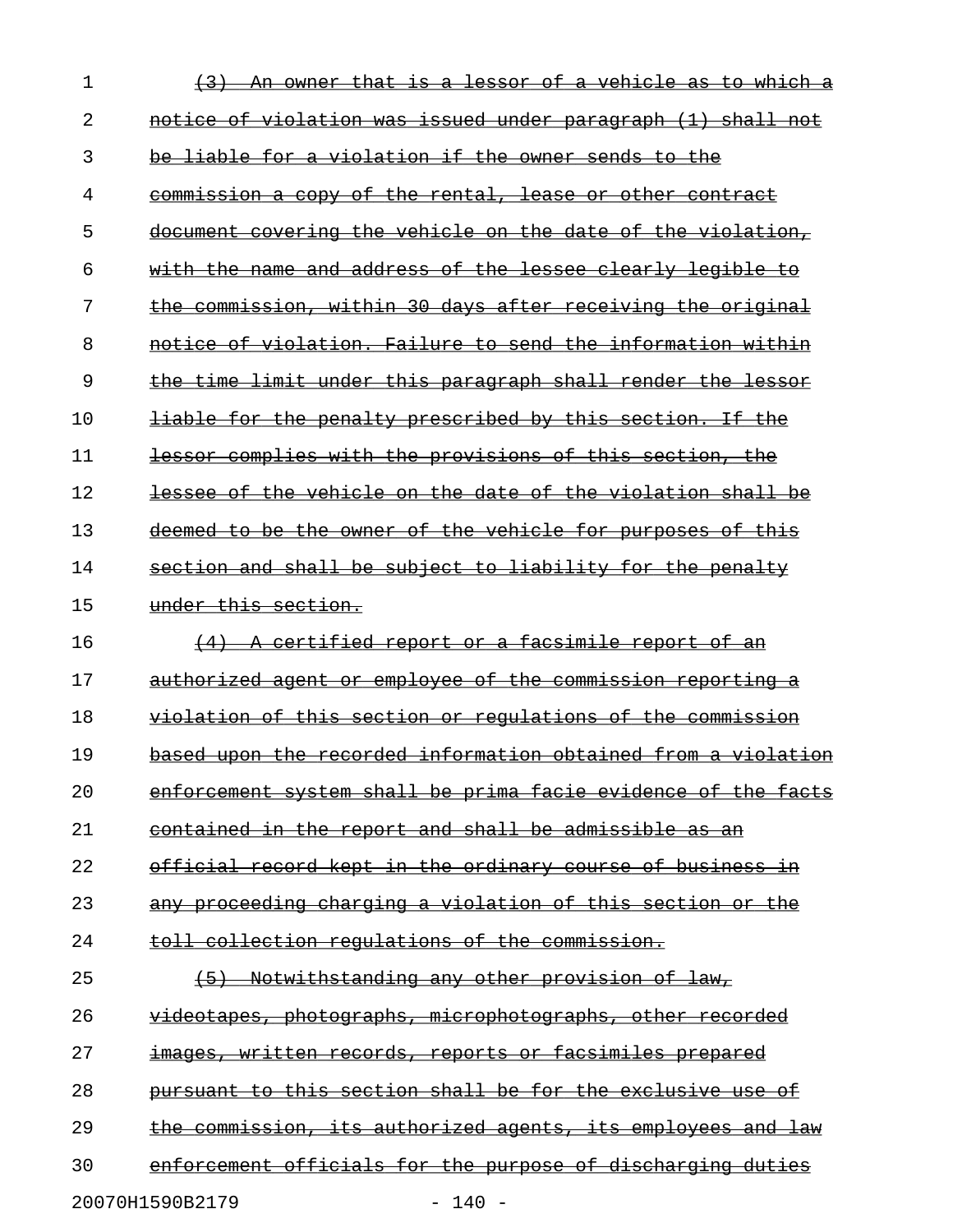| 1  | this section and the regulations of the commission. The<br><del>under</del> |
|----|-----------------------------------------------------------------------------|
| 2  | information shall not be deemed a public record under the act               |
| 3  | of June 21, 1957 (P.L.390, No.212), referred to as the Right                |
| 4  | to Know Law. The information shall not be discoverable by                   |
| 5  | court order or otherwise; nor shall it be offered in evidence               |
| 6  | in any action or proceeding which is not directly related to                |
| 7  | a violation of this section, the regulations of the                         |
| 8  | commission or indemnification for liability imposed pursuant                |
| 9  | to this section. The restrictions set forth in this                         |
| 10 | <del>paragraph:</del>                                                       |
| 11 | (i) shall not be deemed to preclude a court of                              |
| 12 | competent jurisdiction from issuing an order directing                      |
| 13 | that the information be provided to law enforcement                         |
| 14 | officials if the information is reasonably described and                    |
| 15 | is requested solely in connection with a criminal law                       |
| 16 | <del>enforcement action;</del>                                              |
| 17 | shall not be deemed to preclude the exchange<br>$\leftrightarrow$<br>−o±    |
| 18 | the information between any entities with jurisdiction                      |
| 19 | over or which operate an electronic toll collection                         |
| 20 | system in this Commonwealth or any other jurisdiction;                      |
| 21 | and                                                                         |
| 22 | (iii) shall not be deemed to prohibit the use of                            |
| 23 | information exclusively for the purpose of billing                          |
| 24 | electronic toll collection account holders, deducting                       |
| 25 | toll charges from the account of an account holder,                         |
| 26 | enforcing toll collection laws and related regulations or                   |
| 27 | enforcing the provisions of an account holder agreement.                    |
| 28 | (6) An imposition of liability under this section must                      |
| 29 | be based upon a preponderance of evidence.                                  |
| 30 | An imposition of liability pursuant to this section                         |
|    |                                                                             |

20070H1590B2179 - 141 -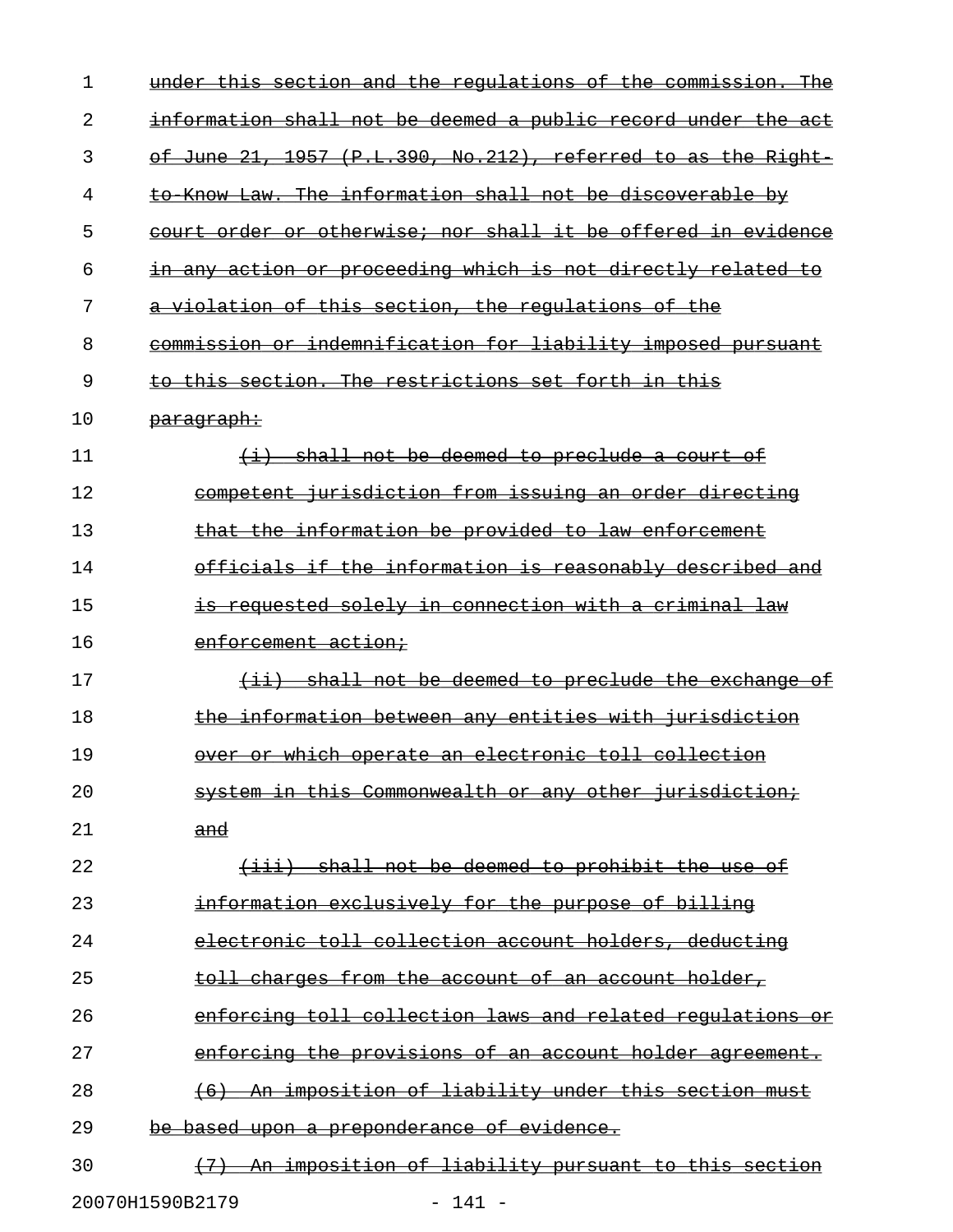| 1  | shall not be deemed a conviction of an owner and shall not<br>bе                      |
|----|---------------------------------------------------------------------------------------|
| 2  | <u>the motor vehicle operating record of the person</u><br>⊖£<br><del>made part</del> |
| 3  | upon whom the liability is imposed, nor shall it be                                   |
| 4  | considered in the provision of motor vehicle insurance                                |
| 5  | <del>coverage.</del>                                                                  |
| 6  | An owner that admits, is found liable or fails to                                     |
| 7  | respond to the notice of violation for a violation of this                            |
| 8  | section shall be civilly liable to the commission for all of                          |
| 9  | the following:                                                                        |
| 10 | $\leftarrow$ $\leftarrow$ $\frac{E\text{it} + E\text{it}}{E\text{it}}$                |
| 11 | <u>the amount of the toll evaded or attempted</u><br>$+A$                             |
| 12 | <u>to be evaded if the amount can be determined; or </u>                              |
| 13 | the maximum toll from the farthest point of<br>$\left( \text{B} \right)$              |
| 14 | entry on the Pennsylvania Turnpike to the actual                                      |
| 15 | <u>point of exit if the amount of the toll evaded or</u>                              |
| 16 | attempted to be evaded cannot be determined.                                          |
| 17 | <del>(ii) - A reasonable administrative fee not to exceed</del>                       |
| 18 | \$35 per notification.                                                                |
| 19 | Nothing in this section shall be construed to limit<br>$\leftarrow$                   |
| 20 | the liability of the operator of a vehicle for a violation of                         |
| 21 | this section or of the regulations of the commission.                                 |
| 22 | (c) Placement of electronic toll collection device. An                                |
| 23 | electronic toll collection device which is affixed to the front                       |
| 24 | windshield of a vehicle in accordance with the regulations of                         |
| 25 | the commission shall not be deemed to constitute a violation of                       |
| 26 | 75 Pa.C.S. § 4524 (relating to windshield obstructions and                            |
| 27 | <del>wipers).</del>                                                                   |
| 28 | (d) Privacy of electronic toll collection account holder                              |
| 29 | <del>information.</del>                                                               |
| 30 | $(1)$ Except as set forth paragraph $(2)$ , notwithstanding                           |

20070H1590B2179 - 142 -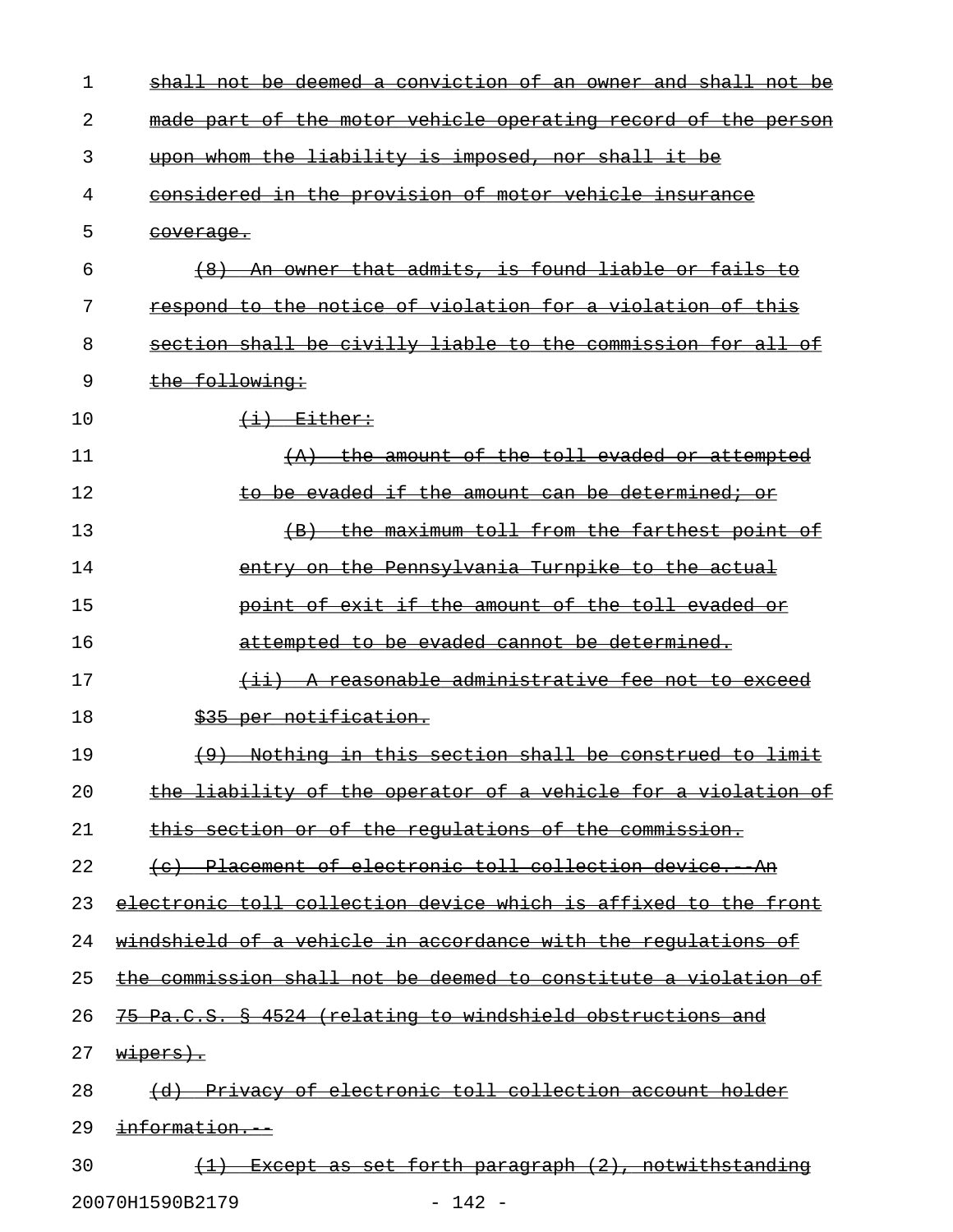| 1  | other provision of law, all of the following apply to               |
|----|---------------------------------------------------------------------|
| 2  | information kept by the commission, its authorized agents or        |
| 3  | its employees which is related to the account of an                 |
| 4  | electronic toll collection system account holder:                   |
| 5  | The information shall be for the exclusive use<br>$\leftrightarrow$ |
| 6  | of the commission, its authorized agents, its employees             |
| 7  | and law enforcement officials for the purpose of                    |
| 8  | discharging their duties pursuant to this section and the           |
| 9  | regulations of the commission. This subparagraph includes           |
| 10 | names, addresses, account numbers, account balances,                |
| 11 | personal financial information, vehicle movement records            |
| 12 | and other information compiled from transactions with the           |
| 13 | account holders.                                                    |
| 14 | (ii) The information shall not be deemed a public                   |
| 15 | record under the Right to Know Law, nor shall it be                 |
| 16 | discoverable by court order or otherwise or be offered in           |
| 17 | evidence in any action or proceeding which is not                   |
| 18 | directly related to the discharge of duties under this              |
| 19 | section, the regulations of the commission or a violation           |
| 20 | of an account holder agreement.                                     |
| 21 | (2) Paragraph (1) shall not be deemed to do any of the              |
| 22 | following:                                                          |
| 23 | (i) Preclude a court of competent jurisdiction from                 |
| 24 | issuing an order directing that the information be                  |
| 25 | provided to law enforcement officials if the information            |
| 26 | is reasonably described and is requested solely in                  |
| 27 | connection with a criminal law enforcement action.                  |
| 28 | (ii) Preclude the exchange of the information                       |
| 29 | between any entities with jurisdiction over or which                |
| 30 | operate an electronic toll collection system in this                |
|    | 20070H1590B2179<br>$-143 -$                                         |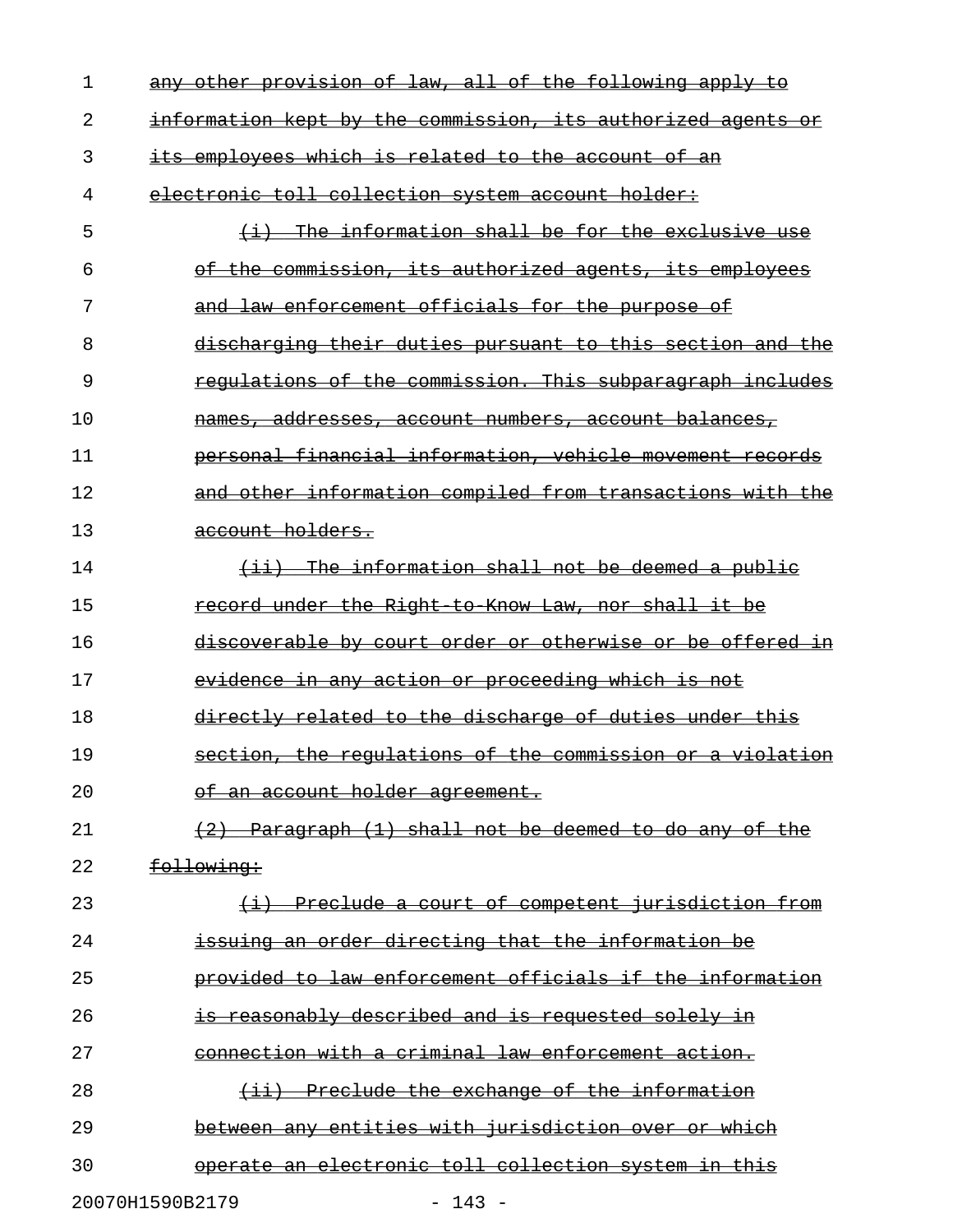| 1  | Commonwealth or any other jurisdiction.                                |
|----|------------------------------------------------------------------------|
| 2  | (iii) Prohibit the use of the information                              |
| 3  | exclusively for the purpose of billing electronic toll                 |
| 4  | collection account holders, deducting toll charges from                |
| 5  | the account of an account holder, enforcing toll                       |
| 6  | collection laws and related requlations or enforcing the               |
| 7  | provisions of an account holder agreement.                             |
| 8  | (e) Definition. As used in this section, the term "owner"              |
| 9  | means any person, corporation, firm, partnership, agency,              |
| 10 | association, organization or lessor that, at the time a vehicle        |
| 11 | is operated in violation of this section or regulations of the         |
| 12 | <del>commission:</del>                                                 |
| 13 | (1) is the beneficial or equitable owner of the vehicle;               |
| 14 | (2) has title to the vehicle; or                                       |
| 15 | (3) is the registrant or coregistrant of the vehicle                   |
| 16 | <u>registered with the department or a comparable agency of</u>        |
| 17 | another jurisdiction or uses the vehicle in its vehicle                |
| 18 | <u>renting or leasing business. The term includes a person</u>         |
| 19 | entitled to the use and possession of a vehicle subject to a           |
| 20 | security interest in another person.                                   |
| 21 | \$ 8117. Refunding bonds.                                              |
| 22 | The commission is authorized to provide, by resolution, for            |
| 23 | the issuance of turnpike revenue refunding bonds for the purpose       |
| 24 | of refunding issued and outstanding turnpike revenue bonds,            |
| 25 | notes or other obligations. Applicable provisions of this              |
| 26 | chapter govern all of the following:                                   |
| 27 | Issuance of the turnpike revenue refunding bonds.<br>$\leftrightarrow$ |
| 28 | <u>Maturities and other details of the refunding bonds.</u><br>(2)     |
| 29 | (3) Rights of the holders of the bonds.                                |
| 30 | (4) Duties of the Commonwealth and of the commission in                |
|    |                                                                        |

20070H1590B2179 - 144 -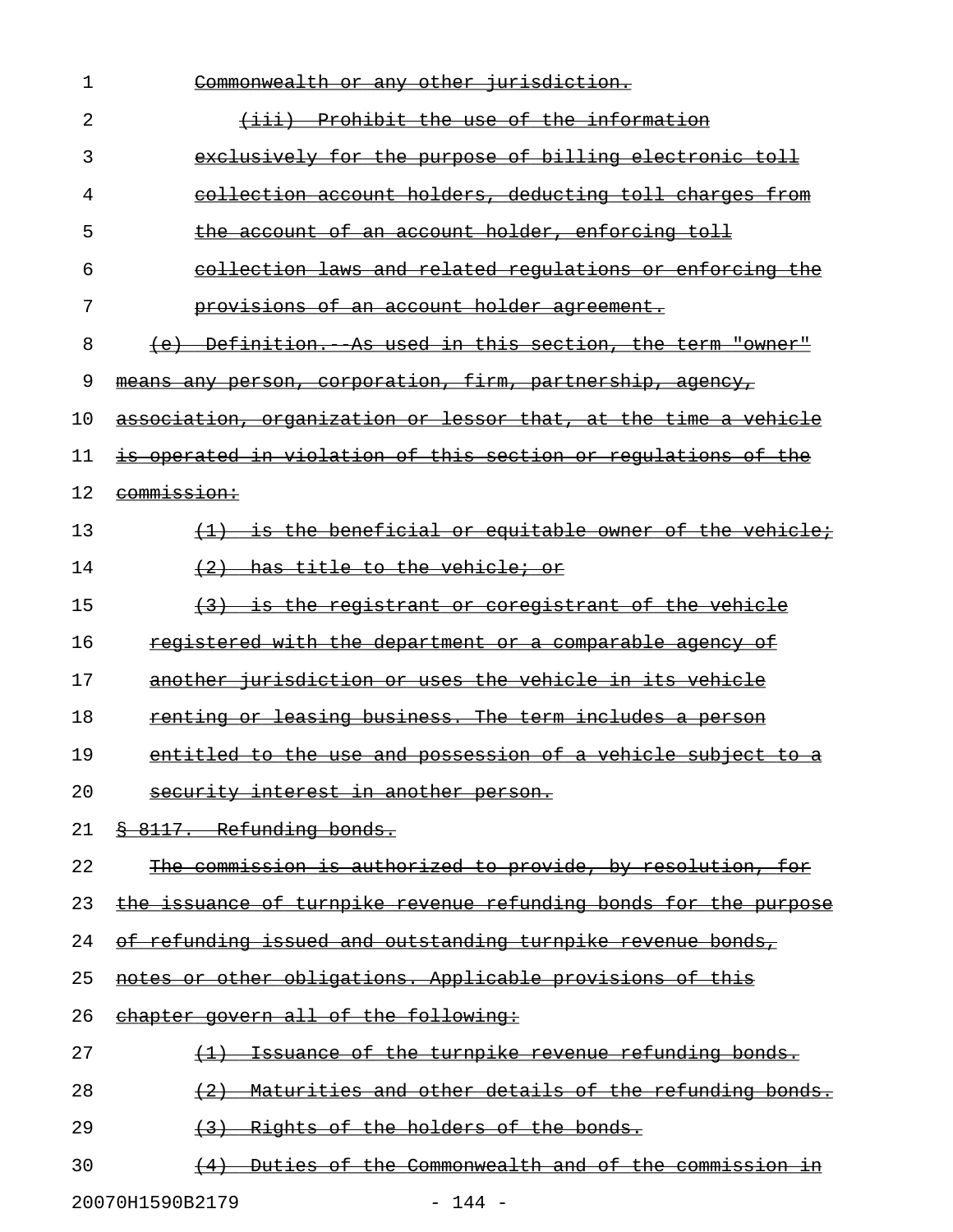| 1  | respect to the bonds.                                                |
|----|----------------------------------------------------------------------|
| 2  | \$ 8118. Rights of obligation holders and trustees.                  |
| 3  | (a) Scope. This section applies to all of the following:             |
| 4  | $(1)$ A holder of:                                                   |
| 5  | (i) a bond, note or other obligation issued under                    |
| 6  | this chapter; or                                                     |
| 7  | $(i)$ a coupon attached to the bond, note or other                   |
| 8  | obligation.                                                          |
| 9  | (2) The trustee under an applicable trust indenture.                 |
| 10 | $(b)$ Enforcement. Subject to subsection $(c)$ , a person            |
| 11 | <u>referred to in subsection (a) may, by an action at law or in</u>  |
| 12 | equity, do all of the following:                                     |
| 13 | (1) Protect and enforce rights granted under this                    |
| 14 | chapter or under the resolution or trust indenture.                  |
| 15 | (2) Enforce and compel performance of all duties                     |
| 16 | required by this chapter or by the resolution or trust               |
| 17 | indenture to be performed by the commission or an officer of         |
| 18 | the commission. This paragraph includes fixing, charging and         |
| 19 | collecting of tolls for the use of the turnpikes.                    |
| 20 | (c) Restriction. Rights under this chapter may be                    |
| 21 | restricted by resolution passed before the issuance of the bond,     |
| 22 | note or other obligation or by the trust indenture.                  |
| 23 | § 8119. Authority granted to secretary.                              |
| 24 | (a) Agreement with Federal Government.                               |
| 25 | (1) The secretary is authorized to enter into an                     |
| 26 | agreement with the United States Department of                       |
| 27 | Transportation, the Federal Highway Administration and any           |
| 28 | <u>other Federal agency to obtain Federal funds for projects for</u> |
| 29 | resurfacing, restoring and rehabilitating toll roads in this         |
| 30 | Commonwealth. The commission is authorized to use Federal            |
|    |                                                                      |

20070H1590B2179 - 145 -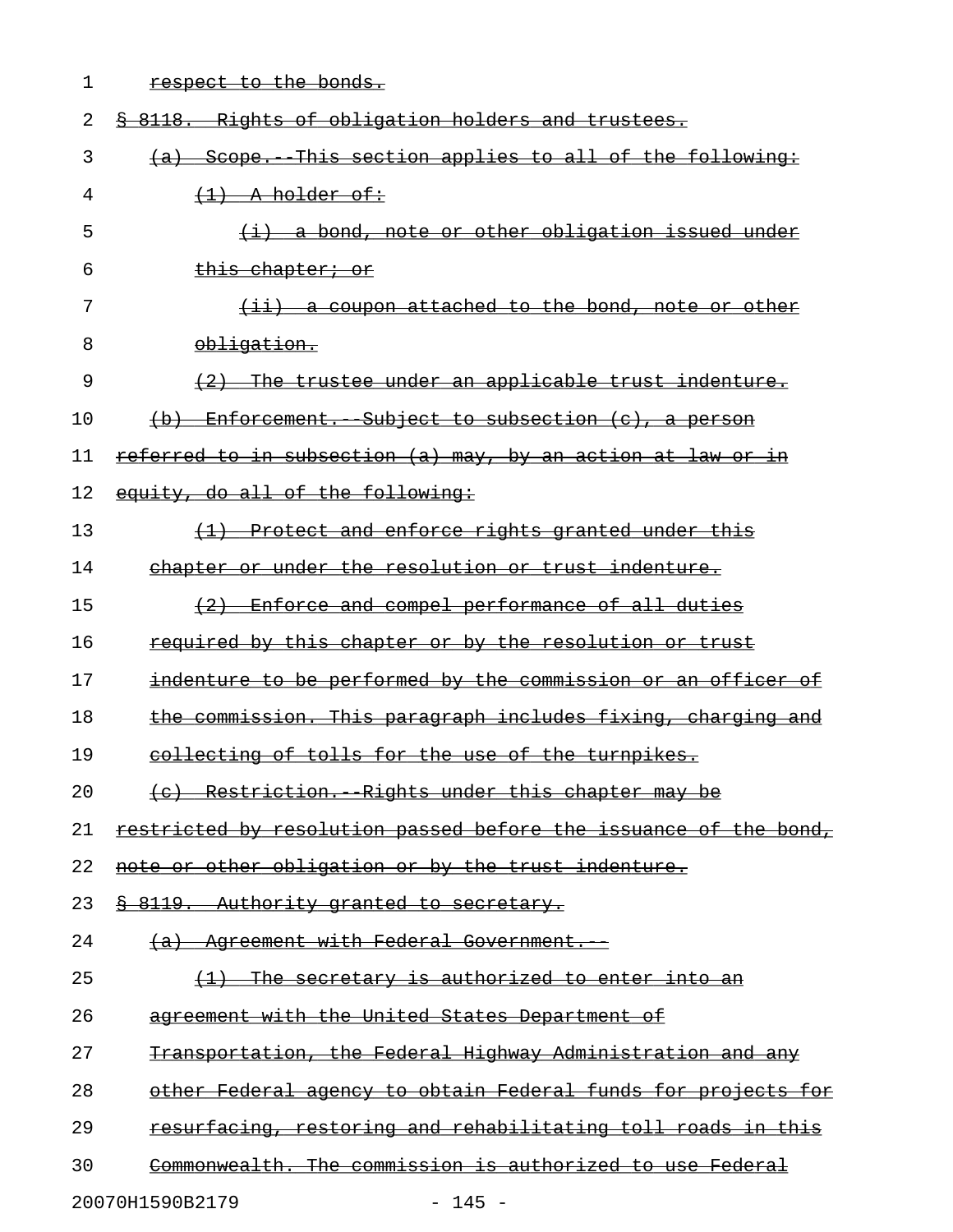| 1  | funds which may be available for toll roads only upon                |
|----|----------------------------------------------------------------------|
| 2  | approval of the secretary and only under the authority               |
| 3  | granted under this section.                                          |
| 4  | $\{2\}$ (Reserved).                                                  |
| 5  | (b) Approval by department. Contracts and agreements                 |
| 6  | relating to the construction of the turnpikes and connecting         |
| 7  | tunnels and bridges must be approved by the department.              |
| 8  | § 8120. Construction of chapter.                                     |
| 9  | This chapter shall be regarded as supplemental and additional        |
| 10 | to powers conferred by other statutes and shall not be regarded      |
| 11 | <u>as in derogation of any powers now existing and shall be</u>      |
| 12 | liberally construed to effect its purposes.                          |
| 13 | Section 2.3. Section 8901 of Title 75 is amended to read:            |
| 14 | 8 8901. Definitions.                                                 |
| 15 | The following words and phrases when used in this chapter            |
| 16 | shall have the meanings given to them in this section unless the     |
| 17 | context clearly indicates otherwise:                                 |
| 18 | "Annual additional rent." That portion of the rent payable           |
| 19 | to the Department of Transportation under section 8915.3(5)          |
| 20 | (relating to lease of Interstate 80).                                |
| 21 | <u> "Annual base rent." That portion of the rent payable to the </u> |
| 22 | Department of Transportation under section 8915.3(4) (relating       |
| 23 | to lease of Interstate 80).                                          |
| 24 | <u> "Annual surplus rent." That portion of the rent payable to</u>   |
| 25 | <u>the Department of Transportation under section 8915.3(6)</u>      |
| 26 | <u>(relating to lease of Interstate 80).</u>                         |
| 27 | <u> "Auditor General's certificate." The certificate issued by</u>   |
| 28 | the Auditor General within 180 days after the end of each fiscal     |
| 29 | year of the Pennsylvania Turnpike Commission certifying all of       |
| 30 | the following:                                                       |
|    |                                                                      |

20070H1590B2179 - 146 -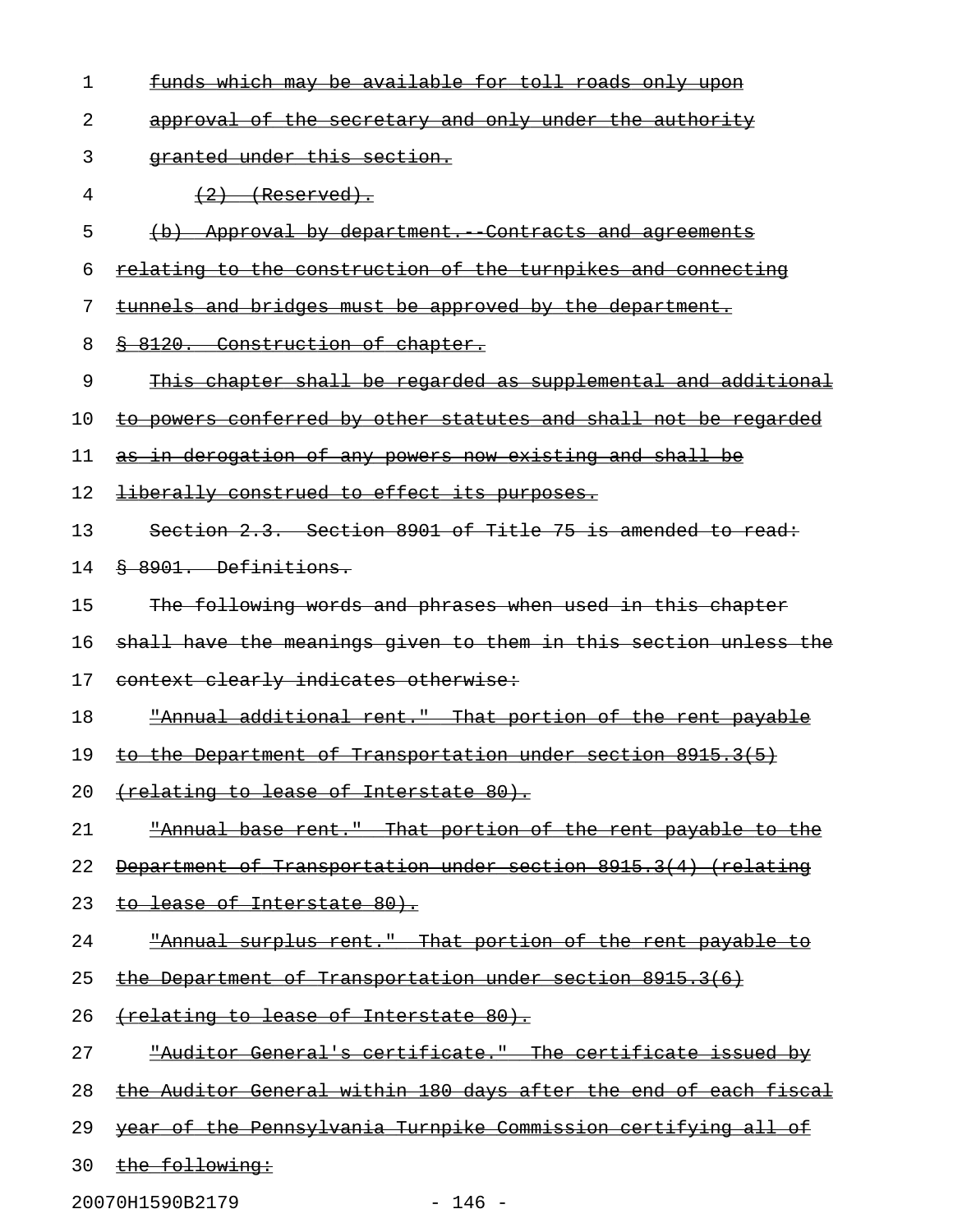| 1  | The amount of the general reserve fund surplus for                               |
|----|----------------------------------------------------------------------------------|
| 2  | the fiscal year.                                                                 |
| 3  | Interstate 80 savings for the fiscal year.                                       |
| 4  | After review of the commission's current ten year                                |
| 5  | eapital plan, that the transfer of the general reserve fund                      |
| 6  | surplus under section 8915.3 (relating to lease of Interstate                    |
| 7  | 80) shall not impair the ability of the commission to meet                       |
| 8  | its obligations under the lease agreement or the commission's                    |
| 9  | ten year capital plan.                                                           |
| 10 | "Commission." The Pennsylvania Turnpike Commission.                              |
| 11 | "Conversion date." The date the Pennsylvania Turnpike                            |
| 12 | Commission intends to assume control over Interstate 80 as set                   |
| 13 | forth in the conversion notice.                                                  |
| 14 | "Conversion notice." Written notice to the Secretary of                          |
| 15 | Transportation from the Pennsylvania Turnpike Commission                         |
| 16 | providing notice of its intent to assume control over Interstate                 |
| 17 | 80 under section 8915.3(3) (relating to lease of Interstate 80).                 |
| 18 | "Conversion period." A period of three years:                                    |
| 19 | (1) which begins on the date of execution of the lease                           |
| 20 | agreement; and                                                                   |
| 21 | (2) during which the Pennsylvania Turnpike Commission                            |
| 22 | may give the Department of Transportation conversion notice                      |
| 23 | or notice that the commission has exercised its option to                        |
| 24 | extend the conversion period pursuant to section $8915.3(2)$                     |
| 25 | (relating to lease of Interstate 80).                                            |
| 26 | "Fiscal year." The fiscal year of the Pennsylvania Turnpike                      |
| 27 | Commission.                                                                      |
| 28 | "General reserve fund surplus." The amount which:                                |
| 29 | is certified by the Auditor General in the Auditor<br>$\left(\frac{1}{2}\right)$ |
| 30 | General's certificate as existing in the Pennsylvania                            |
|    |                                                                                  |

20070H1590B2179 - 147 -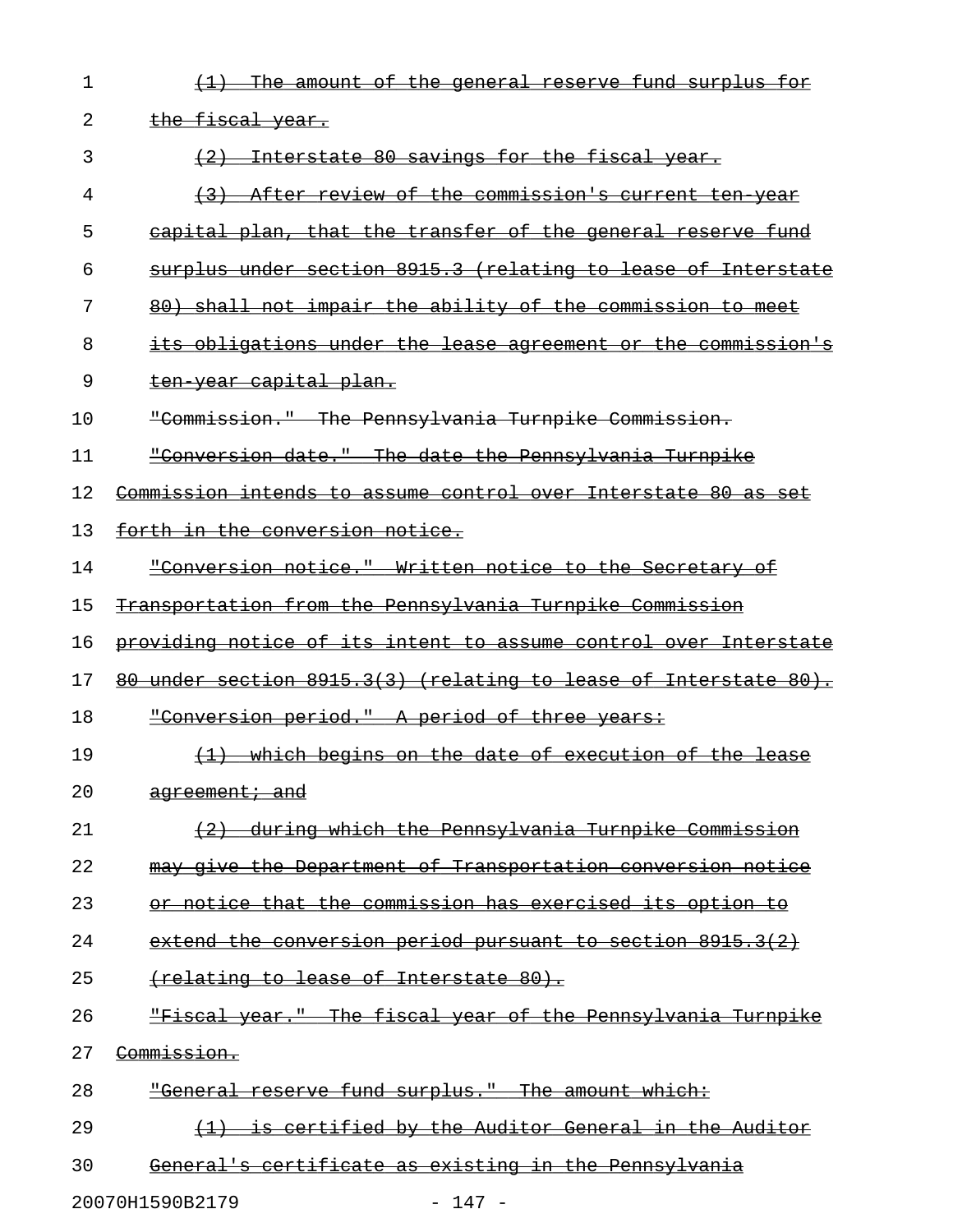| 1  | Turnpike Commission's general reserve fund on the last day of                   |
|----|---------------------------------------------------------------------------------|
| 2  | the fiscal year; and                                                            |
| 3  | is not required to be retained in the general                                   |
| 4  | reserve fund pursuant to any financial documents, financial                     |
| 5  | covenants, insurance policies, liquidity policies or                            |
| 6  | agreements, swap agreements or rating agency requirements in                    |
| 7  | effect at the commission.                                                       |
| 8  | "Interstate 80 savings." An amount equal to the following:                      |
| 9  | Prior to the conversion date, the amount shall be<br>$\left(\frac{1}{2}\right)$ |
| 10 | zero.                                                                           |
| 11 | (2) After the conversion date, the amount certified in                          |
| 12 | the Auditor General's certificate equal to \$100,000,000,                       |
| 13 | increased by 4% for each year after the year of execution of                    |
| 14 | the lease agreement.                                                            |
| 15 | "Lease agreement." A lease agreement between the Department                     |
| 16 | of Transportation and the Pennsylvania Turnpike Commission which                |
| 17 | shall include provisions setting forth the terms of the                         |
| 18 | conversion of Interstate 80 to a toll road.                                     |
| 19 | "Scheduled annual commission contribution." The following                       |
| 20 | <del>amounts:</del>                                                             |
| 21 | (1) \$700,000,000 in fiscal year 2007 2008.                                     |
| 22 | (2) \$750,000,000 in fiscal year 2008 2009.                                     |
| 23 | (3) \$800,000,000 in fiscal year 2009 2010.                                     |
| 24 | $(4)$ \$800,000,000 increased by 2.5% for each fiscal year                      |
| 25 | after fiscal year 2009 2010.                                                    |
| 26 | Section 2.4. Section 8911 introductory paragraph of Title 75                    |
| 27 | is amended and the section is amended by adding a paragraph to                  |
| 28 | <del>read:</del>                                                                |
| 29 | \$ 8911. Improvement and extension authorizations.                              |
| 30 | In order to facilitate vehicular traffic within and across                      |
|    | 20070H1590B2179<br>$-148 -$                                                     |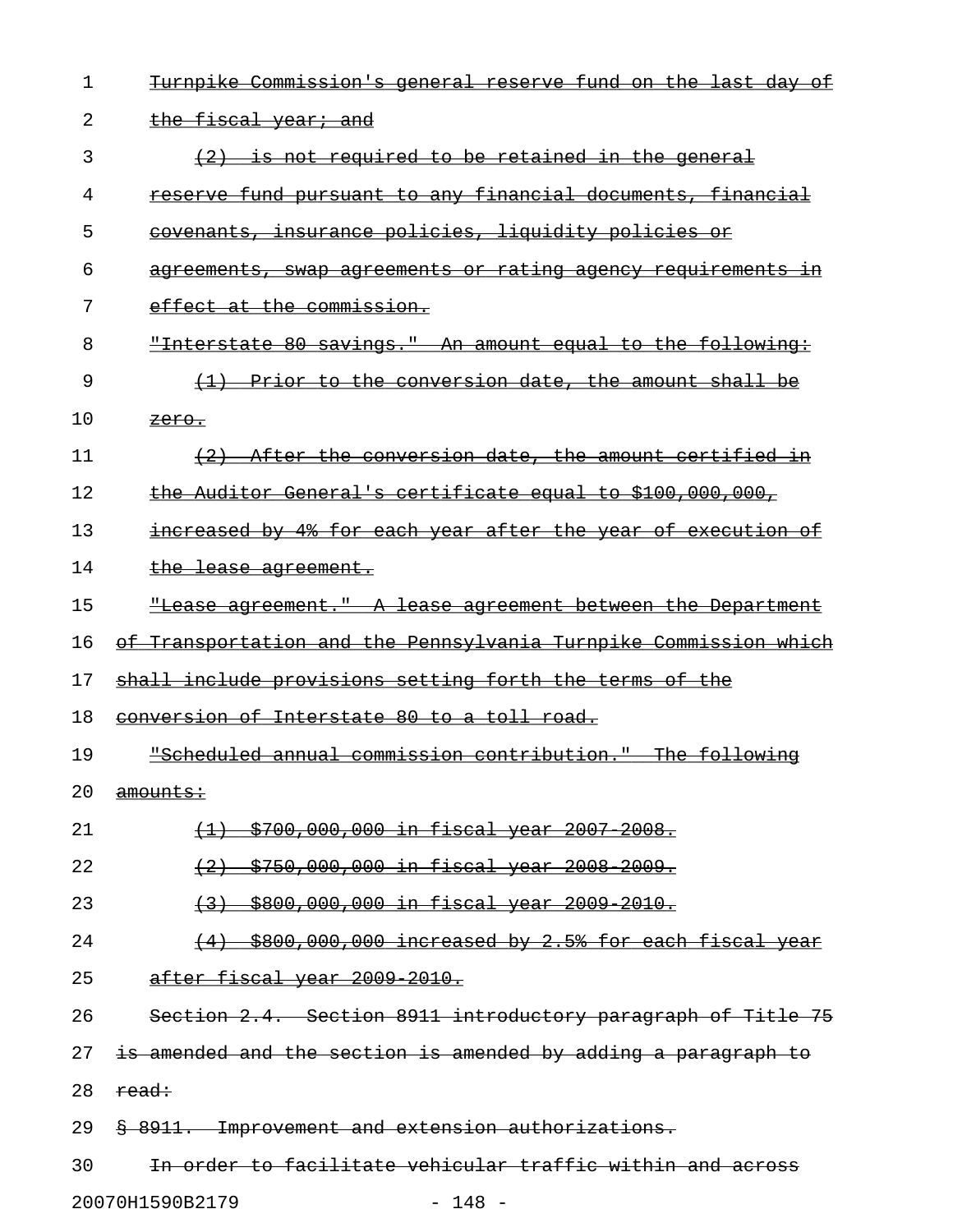| 1  | this Commonwealth, the commission is hereby authorized and       |
|----|------------------------------------------------------------------|
| 2  | empowered to construct, reconstruct, widen, expand, extend,      |
| 3  | operate and maintain turnpike extensions and turnpike            |
| 4  | improvements at such specific locations and according to such    |
| 5  | schedule as shall be deemed feasible and approved by the         |
| 6  | commission, together with connecting roads, storm water          |
| 7  | management systems, interchanges, slip ramps, tunnels and        |
| 8  | bridges, subject to the waiver of the Federal toll prohibition   |
| 9  | provisions where applicable, as follows:                         |
| 10 | * * *                                                            |
| 11 | Other slip ramps and interchanges as the commission              |
| 12 | may determine.                                                   |
| 13 | Section 2.5. Sections 8912 introductory paragraph, 8913,         |
| 14 | 8914 introductory paragraph and 8915 introductory paragraph of   |
| 15 | Title 75 are amended to read:                                    |
| 16 | § 8912. Subsequent extension authorizations.                     |
| 17 | The commission is also hereby authorized and empowered to        |
| 18 | construct, reconstruct, widen, expand, extend, operate and       |
| 19 | maintain further extensions and improvements of the turnpike at  |
| 20 | such specific locations and according to such schedules as shall |
| 21 | be deemed feasible and which shall be approved by the            |
| 22 | commission, subject to the waiver of the Federal toll            |
| 23 | prohibition provisions where applicable, as follows:             |
| 24 | * * *                                                            |
| 25 | § 8913. Additional subsequent extension authorizations.          |
| 26 | Upon substantial completion of the turnpike extensions and       |
| 27 | improvements set forth in sections 8911 (relating to improvement |
| 28 | and extension authorizations) and 8912 (relating to subsequent   |
| 29 | extension authorizations), the commission is hereby authorized   |
| 30 | and empowered to construct, reconstruct, widen, expand, extend,  |
|    | 20070H1590B2179<br>$-149 -$                                      |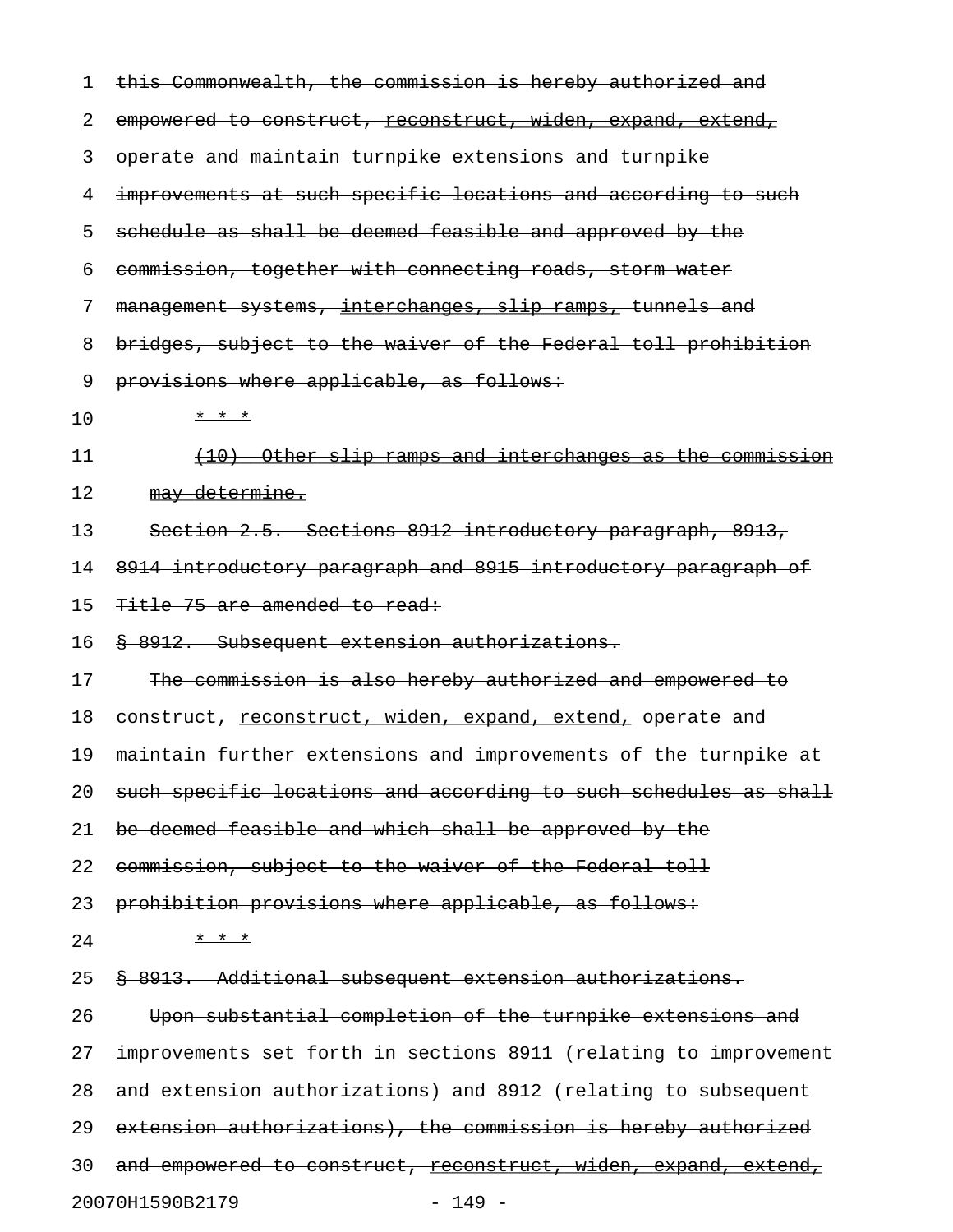| 1  | operate and maintain further extensions and improvements of the   |
|----|-------------------------------------------------------------------|
| 2  | turnpike at such specific locations and according to such         |
| 3  | schedules as shall be deemed feasible and which shall be          |
| 4  | approved by the commission, subject to the waiver of the Federal  |
| 5  | toll prohibition provisions where applicable, as follows:         |
| 6  | construct from a point at or near Interstate Route 80             |
| 7  | Interchange 23 at Milesburg southwesterly generally along U.S.    |
| 8  | Route 220 to a connection with the existing U.S. Route 220        |
| 9  | Expressway south of Bald Eagle.                                   |
| 10 | § 8914. Further subsequent authorizations.                        |
| 11 | Upon completion of the turnpike extensions and improvements       |
| 12 | set forth in sections 8911 (relating to improvement and           |
| 13 | extension authorizations), 8912 (relating to subsequent           |
| 14 | extension authorizations) and 8913 (relating to additional        |
| 15 | subsequent extension authorizations), the commission is hereby    |
| 16 | authorized and empowered to construct, <u>reconstruct, widen,</u> |
| 17 | expand, extend, operate and maintain further extensions and       |
| 18 | improvements of the turnpike at such specific locations and       |
| 19 | according to such schedules as shall be deemed feasible and       |
| 20 | which shall be approved by the commission, subject to the waiver  |
| 21 | of the Federal toll prohibition provisions where applicable, as   |
| 22 | follows:                                                          |
| 23 | * * *                                                             |
| 24 | \$ 8915. Conversion to toll roads.                                |
| 25 | In order to facilitate vehicular traffic within and across        |

26 this Commonwealth, and [after] to facilitate the completion of 27 the turnpike extensions and improvements authorized in section 28 8911 (relating to improvement and extension authorizations), and 29 subject to prior legislative approval by the General Assembly 30 and the United States Congress, the commission is hereby 20070H1590B2179 - 150 -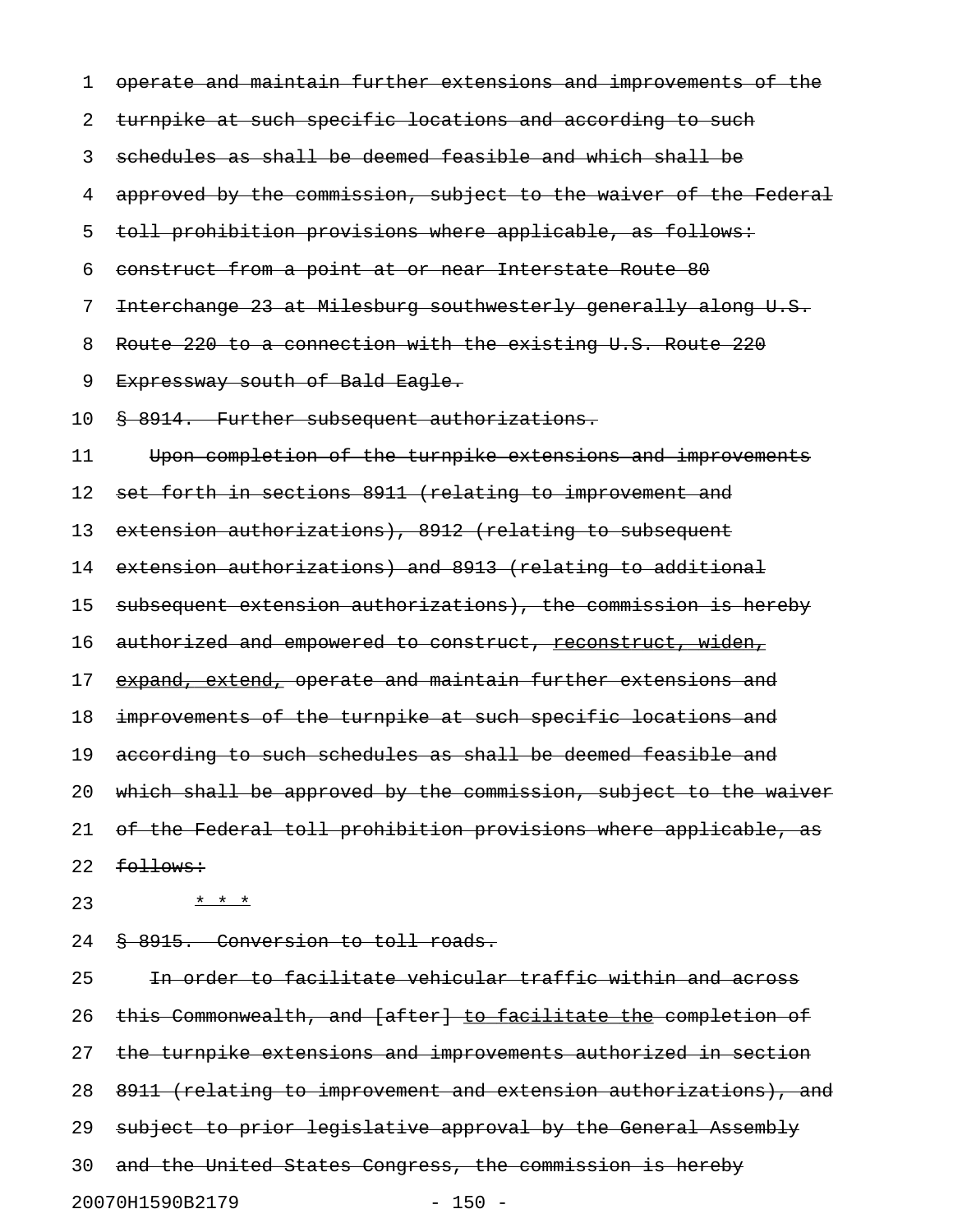| 1  | authorized and empowered to convert to toll roads such portions  |
|----|------------------------------------------------------------------|
| 2  | of Pennsylvania's interstate highway system as may [be required  |
| 3  | in order to] facilitate the completion of the turnpike           |
| 4  | extensions and improvements authorized in sections 8912          |
| 5  | (relating to subsequent extension authorizations), 8913          |
| 6  | (relating to additional subsequent extension authorizations) and |
| 7  | 8914 (relating to further subsequent authorizations) and to      |
| 8  | operate and maintain such converted interstates as toll roads    |
| 9  | upon the approval by the Congress of the United States of        |
| 10 | America and the General Assembly of this Commonwealth of         |
| 11 | legislation expressly permitting the conversion of such          |
| 12 | interstates to toll roads. Such conversions shall take place at  |
| 13 | a time and manner set forth in the plan for the conversion       |
| 14 | prepared by the commission with the cooperation of the           |
| 15 | department. The provisions authorizing the commission to         |
| 16 | construct, operate and maintain the turnpike routes in sections  |
| 17 | 8911, 8912 and 8913 shall be subject to:                         |
| 18 | * * *                                                            |
| 19 | Section 2.6. Title 75 is amended by adding sections to read:     |
| 20 | § 8915.1. Conversion of Interstate 80.                           |
| 21 | In order to facilitate vehicular traffic across this             |
| 22 | Commonwealth, the commission is authorized and empowered to do   |
| 23 | all of the following:                                            |
| 24 | (1) Construct, reconstruct, widen, expand, extend,               |
| 25 | operate, maintain and maintain and operate Interstate 80 from    |
| 26 | a point at or near the Ohio border to a point at or near the     |
| 27 | New Jersey border, together with connecting roads,               |
| 28 | interchanges, slip ramps, tunnels and bridges.                   |
| 29 | (2) Issue turnpike revenue bonds, notes or other                 |
| 30 | obligations, payable solely from revenues of the commission,     |
|    |                                                                  |

20070H1590B2179 - 151 -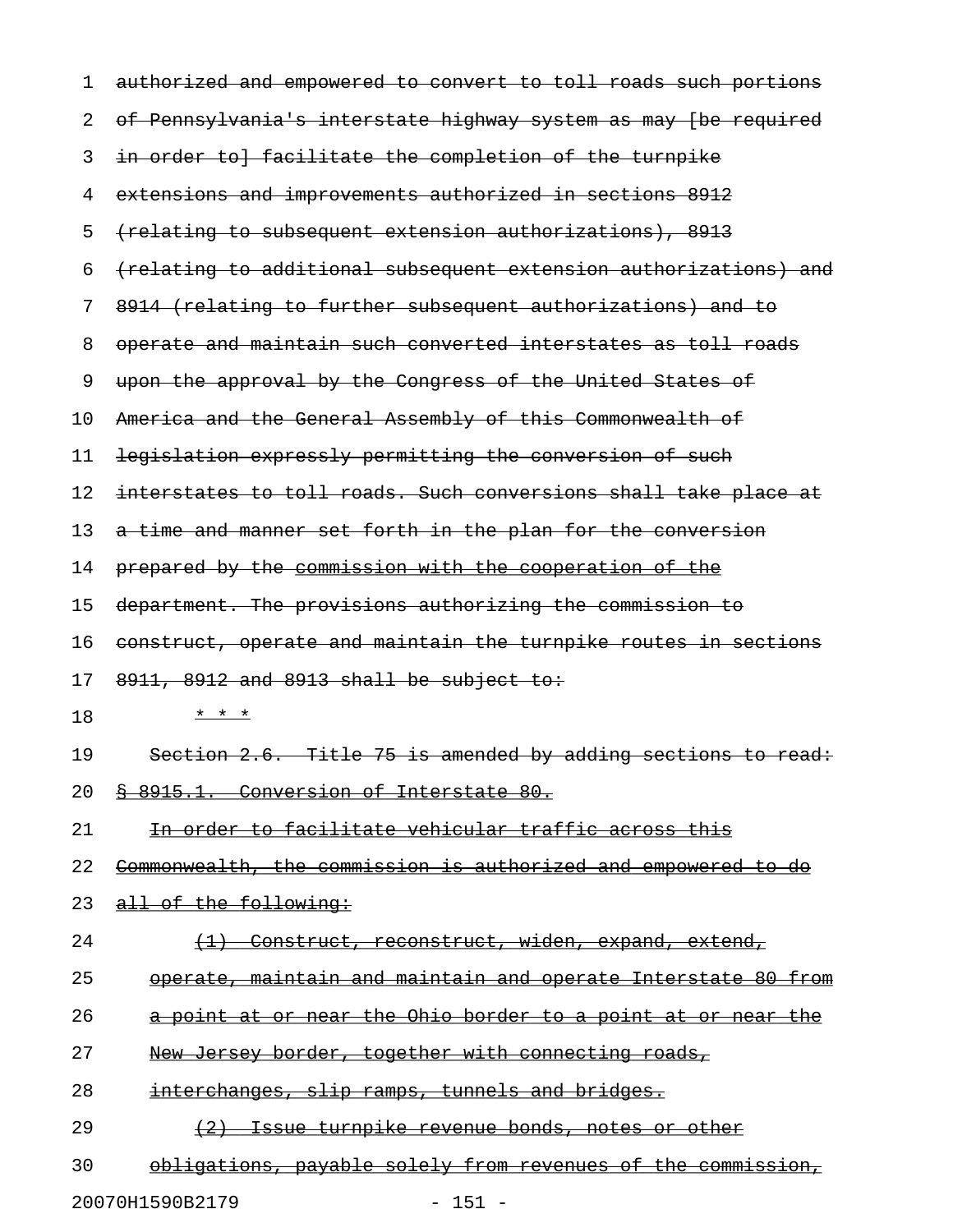| 1  | <u>including tolls, or from funds as may be available to the </u>       |
|----|-------------------------------------------------------------------------|
| 2  | commission for that purpose, to pay the cost of construction,           |
| 3  | reconstructing, widening, expanding or extending or any other           |
| 4  | costs of the Pennsylvania Turnpike.                                     |
| 5  | (3) Convert to a toll road Interstate 80 and to operate                 |
| 6  | <u>and maintain the converted interstate as a toll road.</u>            |
| 7  | 8915.2. Application to United States Department of                      |
| 8  | <del>Transportation.</del>                                              |
| 9  | (a) Application. The commission, in consultation with the               |
| 10 | <u>department and at its own expense, is authorized to prepare and </u> |
| 11 | submit an application to the United States Department of                |
| 12 | Transportation in accordance with 23 U.S.C. § 129 (relating to          |
| 13 | toll roads, bridges, tunnels, and ferries) for the conversion of        |
| 14 | Interstate 80 to a toll road under the Interstate Reconstruction        |
| 15 | and Rehabilitation Pilot Program or in accordance with any other        |
| 16 | applicable Federal program or provision of law. The secretary           |
| 17 | shall ensure that all information required for the application          |
| 18 | <u>is made available to the commission as soon as practicable after</u> |
| 19 | the effective date of this section. If the application is               |
| 20 | submitted pursuant to the Interstate Reconstruction and                 |
| 21 | Rehabilitation Pilot Program, it shall contain all of the               |
| 22 | following:                                                              |
| 23 | A consulting civil engineer's report assessing the                      |
| 24 | current physical conditions of the roadbed, pavement, bridges           |
| 25 | and interchanges and projecting the costs to upgrade                    |
| 26 | Interstate 80, the costs for additional improvements and                |
| 27 | implementation of the tolling facilities and existing funds             |
| 28 | available for Interstate 80, absent tolling and concluding              |
| 29 | that the facility would not be maintained or improved to meet           |
| 30 | eurrent or future needs from the Commonwealth's                         |
|    |                                                                         |

20070H1590B2179 - 152 -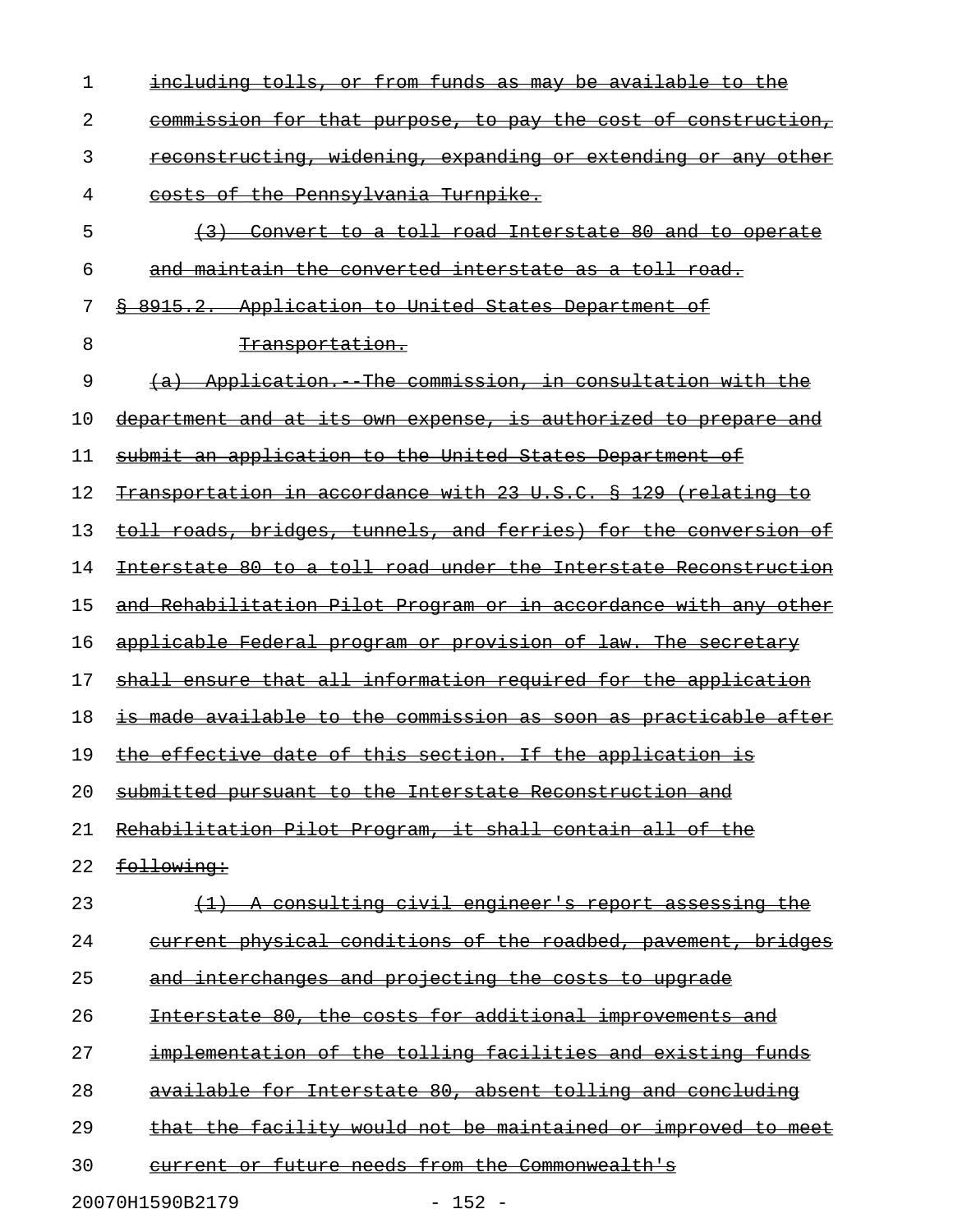| 1   | allocations and from revenues<br>for<br><del>hiqhways</del><br><del>ìonments and</del> |
|-----|----------------------------------------------------------------------------------------|
| 2   | from any other source without toll revenues.                                           |
| 3   | A traffic and revenue report completed by a third-                                     |
| 4   | party consultant forecasting future traffic and revenue<br><del>over</del>             |
| 5   | a minimum of 20 years.                                                                 |
| 6   | An environmental scoping analysis assessing the<br>$\leftarrow$ 3 $\leftarrow$         |
| 7   | fiscal impact, any air and water quality issues and the                                |
| 8   | involvement of local metropolitan planning organizations.                              |
| 9   | (4)<br>A construction and operational plan for the                                     |
| 10  | implementation of the Toll Pilot Program for Interstate                                |
| 11  | <del>which:</del>                                                                      |
| 12  | assumes completion no later than five years<br>$\leftrightarrow$                       |
| 13  | after financing;                                                                       |
| 14  | <u>includes a plan for implementing the imposition</u><br>$\overline{\phantom{0}}$     |
| 15  | of tolls on use of Interstate 80, a schedule and finance                               |
| 16  | <u>plan for the reconstruction and rehabilitation of</u>                               |
| 17  | Interstate 80 using toll revenues and a description of                                 |
| 18  | the public transportation agency that will be responsible                              |
| 19  | for implementation and administration of the toll pilot                                |
| 20  | <del>program.</del>                                                                    |
| 21  | <u>A financial analysis demonstrating that tolling</u><br>$+5$ )                       |
| 22  | Interstate 80 will produce sufficient revenue to pay debt                              |
| 23  | service on any bonds and loans incurred with respect to the                            |
| 24  | Toll Pilot Program.                                                                    |
| 25  | Open system. A toll system shall consist of what is<br>$\leftrightarrow$               |
| 26  | commonly referred to as an open system.                                                |
| 27  | 8915.3. Lease of Interstate 80.                                                        |
| 28  | The department and the commission shall enter into a lease                             |
| 29  | agreement relating to Interstate 80. The lease agreement shall                         |
| 30. | include provisions setting forth the terms and conditions of the                       |
|     | 20070H1590B2179<br>$-153 -$                                                            |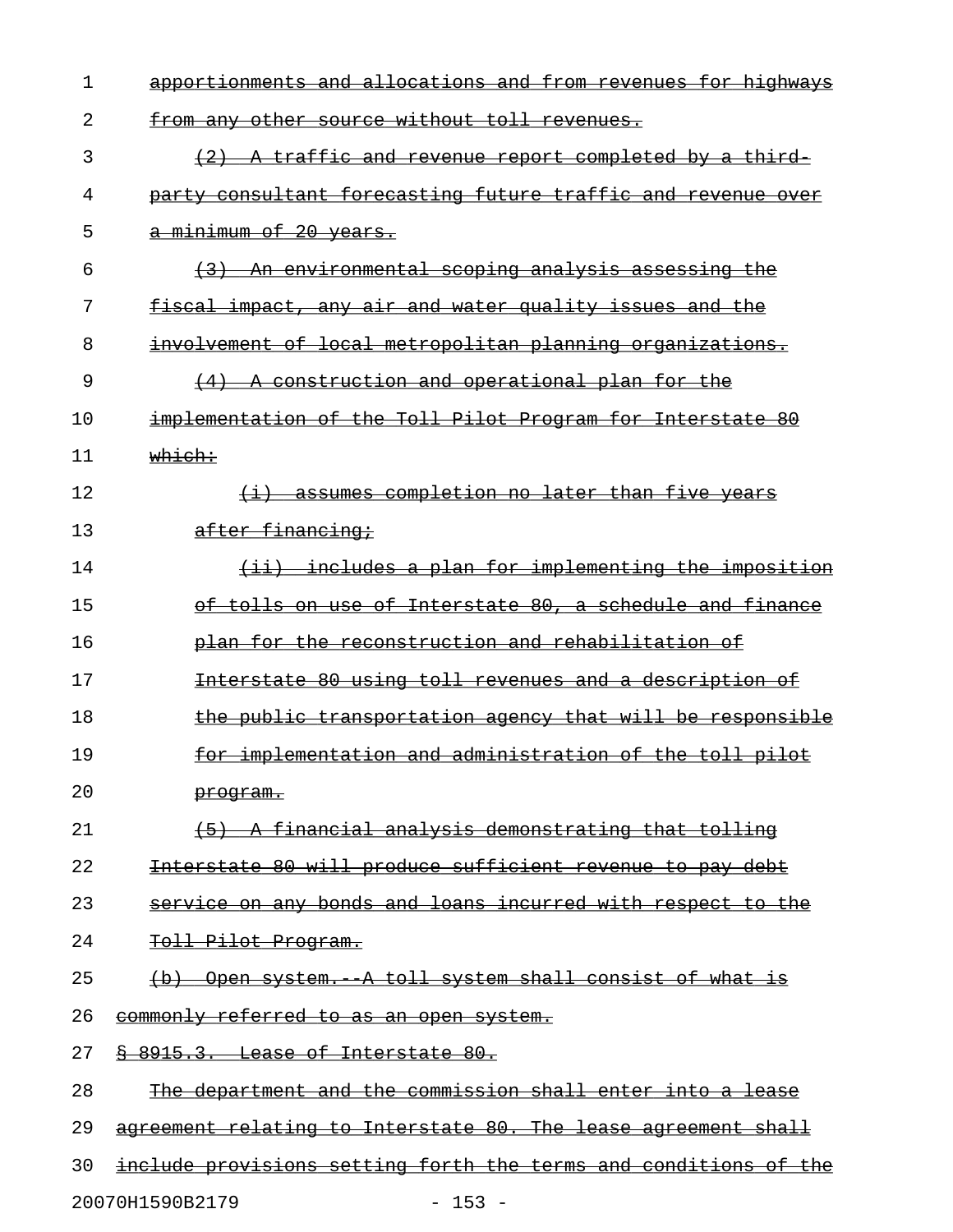| 1  | conversion of Interstate 80 to a toll road. The lease agreement,                                                 |
|----|------------------------------------------------------------------------------------------------------------------|
| 2  | at a minimum, shall include the following:                                                                       |
| 3  | (1) A provision that the term of the lease agreement                                                             |
| 4  | shall be 50 years, unless extended upon mutual agreement of                                                      |
| 5  | the parties to the lease agreement.                                                                              |
| 6  | (2) A provision establishing a conversion period and                                                             |
| 7  | authorizing extension of the conversion period at the sole                                                       |
| 8  | option of the commission for three one year extension periods                                                    |
| 9  | after consultation with the secretary. The commission shall                                                      |
| 10 | notify the secretary of its intent to extend the conversion                                                      |
| 11 | period not less than 90 days before the scheduled expiration                                                     |
| 12 | of the conversion period. During the conversion period, all                                                      |
| 13 | legal, financial and operational responsibility for                                                              |
| 14 | Interstate 80 shall remain with the department. All                                                              |
| 15 | operations and programmed rehabilitation shall be maintained                                                     |
| 16 | at levels no less favorable than those set forth in the                                                          |
| 17 | department's 12 year plan at the time of the execution of the                                                    |
| 18 | lease, with modifications as are approved in writing by the                                                      |
| 19 | chairman of the commission.                                                                                      |
| 20 | <del>permitting the</del><br><del>commission</del><br><del>provision</del>                                       |
| 21 | Interstate 80 to a toll road<br><del>convert</del><br><del>its option</del><br><del>to</del><br><del>prior</del> |
| 22 | <u>expiration of</u><br>the conversion period by providing                                                       |
| 23 | to the secretary. Beginning<br><del>conversion notice</del><br><del>on</del>                                     |
| 24 | date, all legal,<br><del>financial and</del><br><del>conversion</del><br><del>operational</del>                  |
| 25 | Interstate 80, as well<br><del>sponsibilitv</del><br><del>for</del><br><del>as all</del>                         |
| 26 | collected with respect to<br><del>its use,</del><br><del>shall</del><br>venues                                   |
| 27 | transferred from the department to the commission.                                                               |
| 28 | contract with the department<br><del>commission shall</del><br>for<br>anv                                        |
| 29 | $80$ at<br>⊖£<br><del>Interstate</del><br><del>levels</del><br><del>cost</del><br><del>maintenance</del><br>nθ   |
| 30 | favorable than those of the department on the<br>conversion                                                      |

20070H1590B2179 - 154 -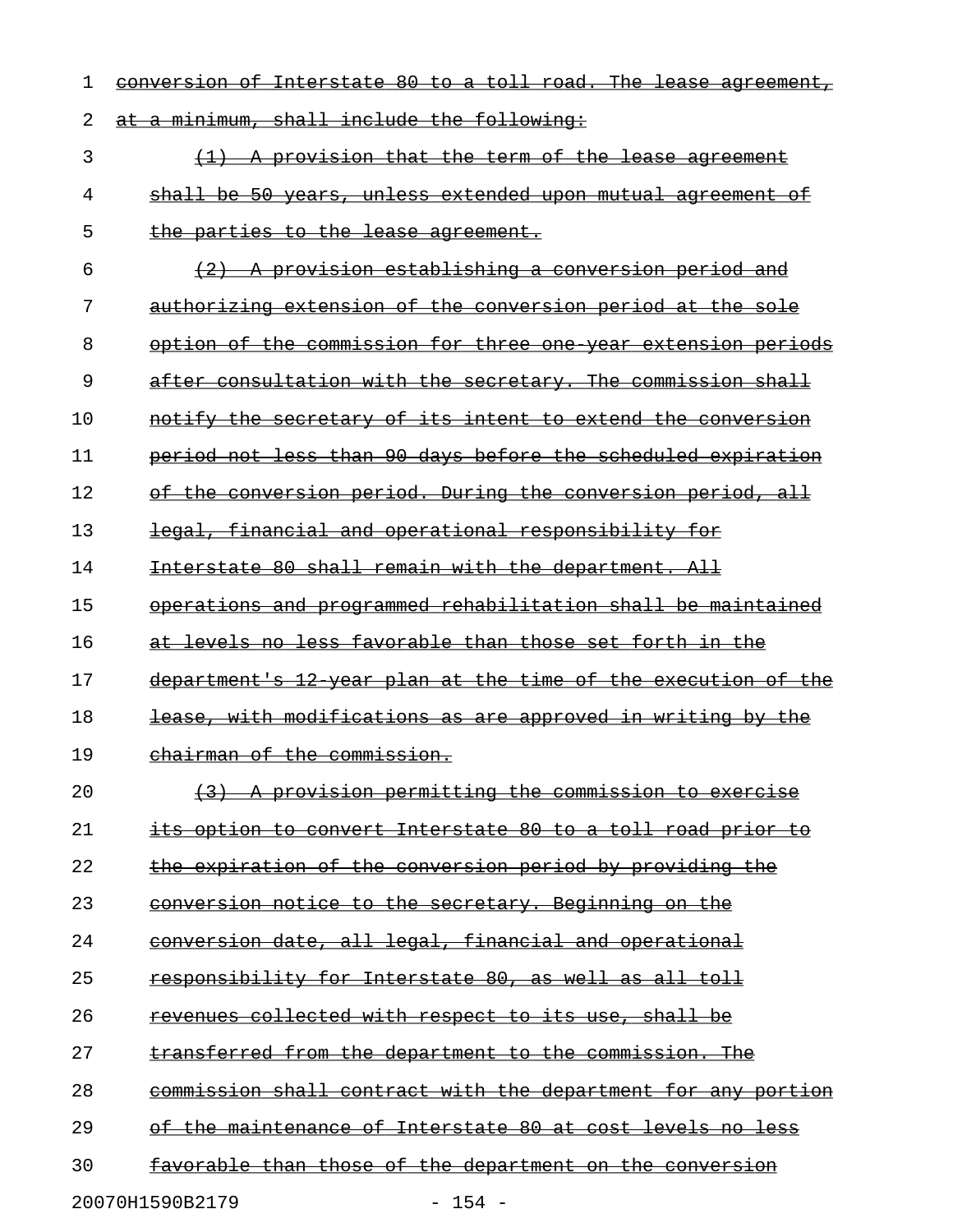1 <del>date.</del>

| 2  | (4) A provision requiring the commission to pay annual                  |
|----|-------------------------------------------------------------------------|
| 3  | base rent to the department during the term of the lease                |
| 4  | agreement in the following manner and equal to the following            |
| 5  | <del>amounts:</del>                                                     |
| 6  | (i) Annual debt service on outstanding bonds issued                     |
| 7  | under section 9511.2 (relating to special revenue bonds                 |
| 8  | payable solely from pledged revenues of Motor License                   |
| 9  | <u>Fund) payable as required pursuant to bonds.</u>                     |
| 10 | $\{ii\}$ \$200,000,000 payable annually in four equal                   |
| 11 | installments each due the first business day of each                    |
| 12 | July, October, January and April.                                       |
| 13 | (5) A provision requiring the commission to pay annual                  |
| 14 | additional rent to the department as follows:                           |
| 15 | <u>(i) During the conversion period and after the</u>                   |
| 16 | conversion of Interstate 80 to a toll road, the annual                  |
| 17 | additional rent shall be equal to the scheduled annual                  |
| 18 | commission contribution, minus any amounts paid under                   |
| 19 | paragraph (4) less the proceeds of bonds allocable to the               |
| 20 | fiscal year in question issued under section 9511.2 and                 |
| 21 | any Interstate 80 savings for that fiscal year as set                   |
| 22 | forth in the Auditor General's certificate.                             |
| 23 | <u>If conversion notice is not received by the </u><br>$\overline{+i}$  |
| 24 | secretary prior to the expiration of the conversion                     |
| 25 | period, the annual additional rent shall be equal to                    |
| 26 | \$250,000,000.                                                          |
| 27 | The annual additional rent provided under this paragraph is             |
| 28 | <del>deemed to be equal to the fair market value of Interstate 80</del> |
| 29 | and shall be payable in four equal installments due the first           |
| 30 | business day of each July, October, January and April of each           |
|    | 20070H1590B2179<br>$-155 -$                                             |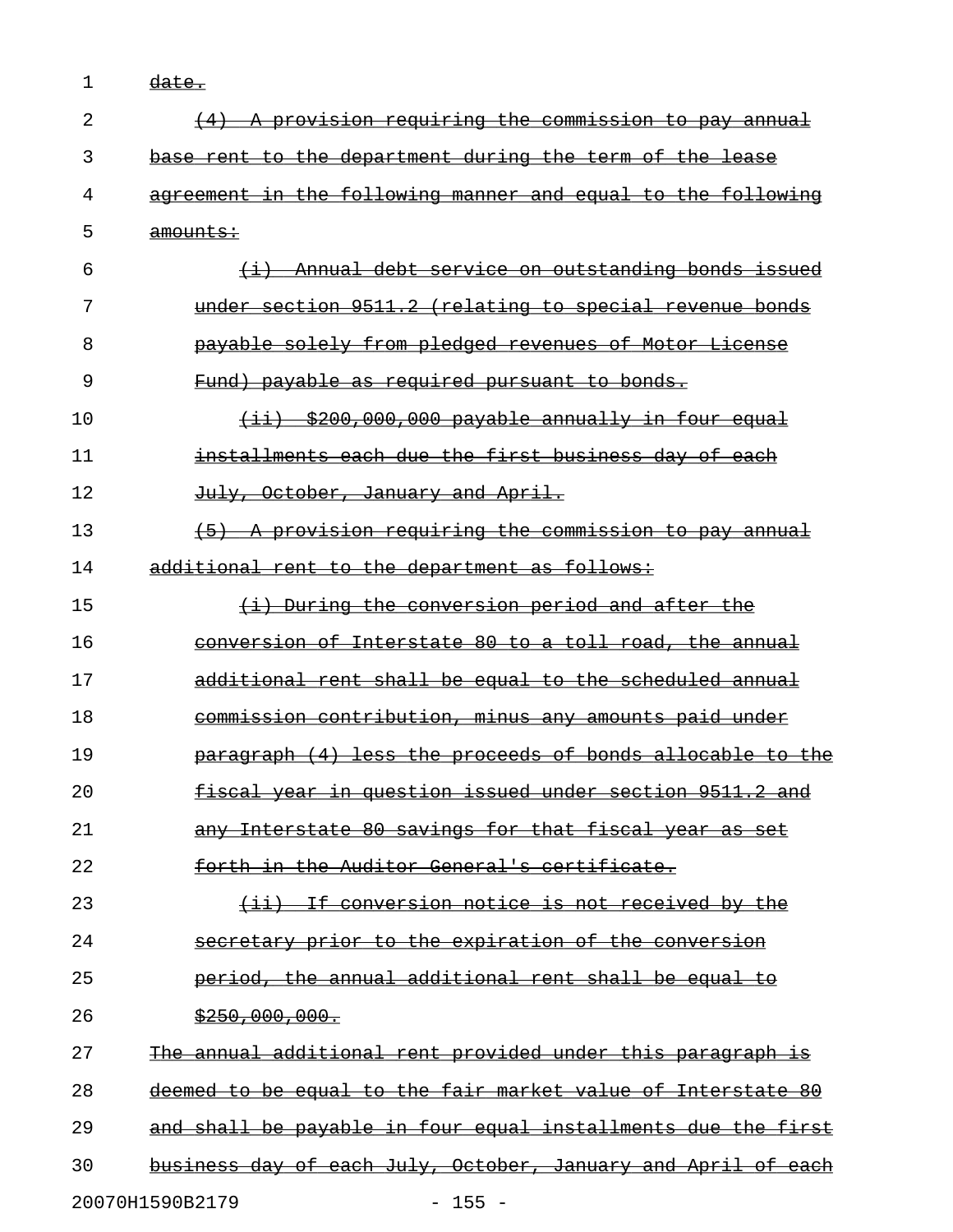| 1  | year during the term of the lease agreement.                         |
|----|----------------------------------------------------------------------|
| 2  | (6) A provision requiring the commission to pay,                     |
| 3  | <u>commencing on the conversion date, annual surplus rent to the</u> |
| 4  | department equal to the general reserve fund surplus payable         |
| 5  | for each fiscal year from the conversion date until the end          |
| 6  | of the term of the lease agreement. The surplus rent shall be        |
| 7  | payable by the commission within 30 days of receipt by the           |
| 8  | commission of the Auditor General's certificate. If the              |
| 9  | conversion period expires before the conversion date, no             |
| 10 | annual surplus rent shall be payable.                                |
| 11 | (7) A provision stating that the obligation of the                   |
| 12 | commission to pay the annual base rent, the annual additional        |
| 13 | rent and annual surplus rent shall be a subordinate                  |
| 14 | obligation of the commission payable from amounts in the             |
| 15 | general reserve fund of the commission only as permitted by          |
| 16 | any financing documents, financial covenants, liquidity              |
| 17 | <u>policies or agreements, swap agreements or rating agency</u>      |
| 18 | requirements in effect at the commission.                            |
| 19 | (8) A provision authorizing the department to receive                |
| 20 | the annual base rent, annual additional rent and annual              |
| 21 | surplus rent, and to deposit amounts so received as follows,         |
| 22 | to the degree permitted by applicable Federal laws and               |
| 23 | regulations:                                                         |
| 24 | proceeds of bonds issued under section 9511.2                        |
| 25 | $shall$ be spent consistent with sections $9511.4(h)$                |
| 26 | (relating to special revenue bonds and preliminary or                |
| 27 | interim financing) and 9511.5 (relating to application of            |
| 28 | proceeds of obligations, lien of holders of obligations,             |
| 29 | design build requirement and projects approved by the                |
| 30 | <del>General Assembly);</del>                                        |
|    |                                                                      |

20070H1590B2179 - 156 -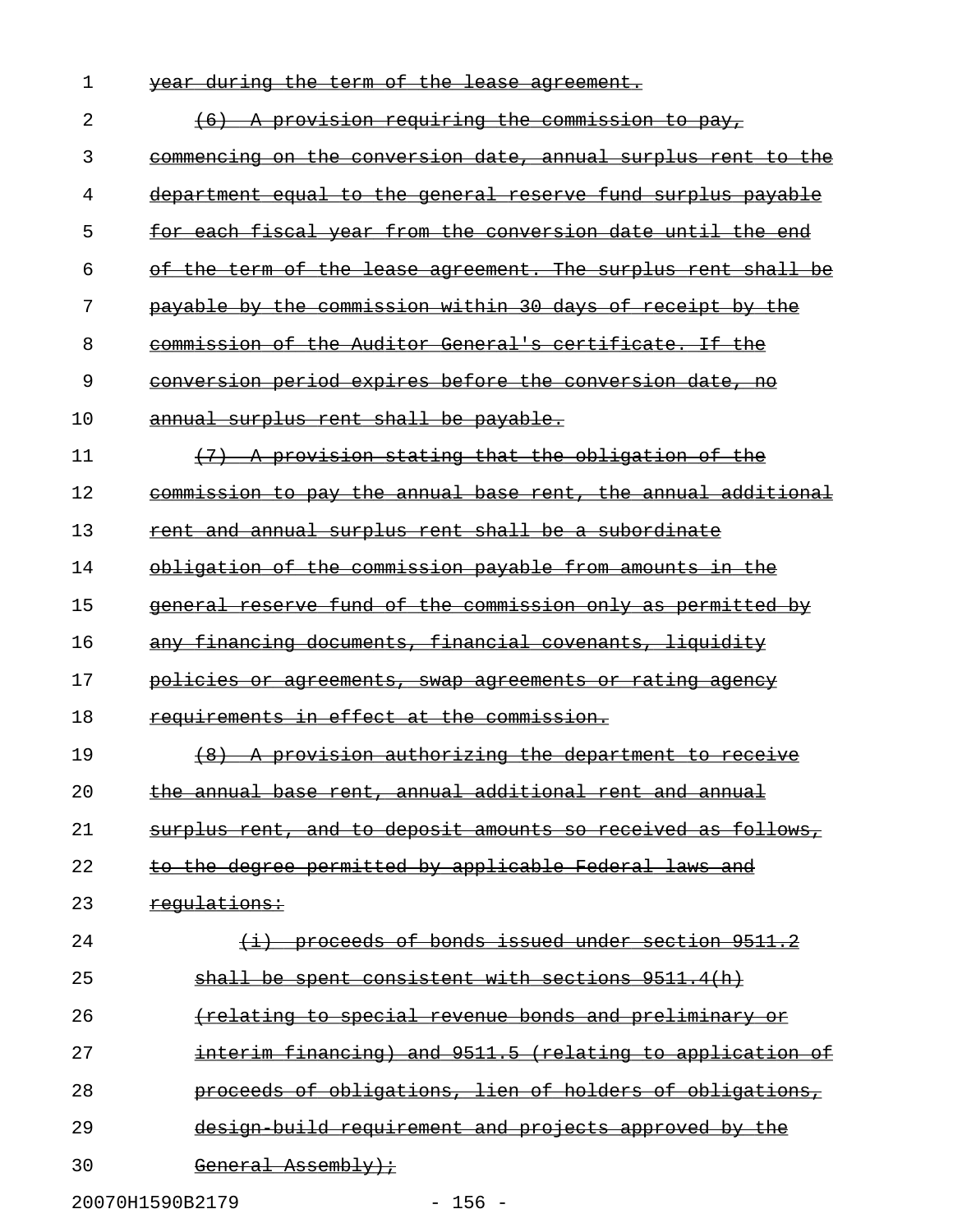| 1  | <del>deposited in</del><br>$-$ the<br><del>Public</del><br><del>Transı</del><br><del>tation</del>                                                                                    |
|----|--------------------------------------------------------------------------------------------------------------------------------------------------------------------------------------|
| 2  | Fund as follows:                                                                                                                                                                     |
| 3  | \$250.000.000 for fiscal year 2007-2008:                                                                                                                                             |
| 4  | \$300,000,000 for fiscal year<br><del>2008</del><br>$\left( \mathrm{B}\right)$                                                                                                       |
| 5  | \$350,000,000 for fiscal year<br><del>2009</del><br>$\left( \begin{smallmatrix} \begin{array}{c} \text{c} \end{array} \\ \text{c} \end{smallmatrix} \right)$<br><del>2010; and</del> |
| 6  | \$400,000,000 for fiscal year 2010<br>$-2011$ and<br>$\left(\text{D}\right)$                                                                                                         |
| 7  | increased by 2.5% for each fiscal year thereafter;                                                                                                                                   |
| 8  | $\frac{\text{and}}{\text{and}}$                                                                                                                                                      |
| 9  | any balance received from the department shall<br>$\overline{\left( \pm \pm \pm \right)}$                                                                                            |
| 10 | be deposited in the Motor License Fund. For any year                                                                                                                                 |
| 11 | proceeds under this paragraph,<br>which there are no bond                                                                                                                            |
| 12 | \$5,000,000 of the money deposited shall be for<br><del>county</del>                                                                                                                 |
| 13 | roads and bridges and \$30,000,000 of the money<br><del>deposited</del>                                                                                                              |
| 14 | shall be for municipal roads and bridges to be<br><del>allocated</del>                                                                                                               |
| 15 | under the act of June<br><del>1956</del><br><del>(1955 P.L.1944,</del><br>$No.655$ ),<br>$\pm$ ,                                                                                     |
| 16 | referred to the Liquid Fuels Tax Municipal Allocation                                                                                                                                |
| 17 | <del>Law.</del>                                                                                                                                                                      |
| 18 | Other interstate highways.                                                                                                                                                           |
| 19 | In order to facilitate vehicular traffic across this                                                                                                                                 |
| 20 | Commonwealth and pursuant to the authority granted under this                                                                                                                        |
| 21 | chapter, the commission is hereby authorized and empowered to:                                                                                                                       |
| 22 | at its own expense and in consultation with the<br>(1)                                                                                                                               |
| 23 | department, prepare a consulting civil engineer report and                                                                                                                           |
| 24 | financial analysis with respect to the feasibility of                                                                                                                                |
| 25 | converting Interstate 95 to a toll road and operating and                                                                                                                            |
| 26 | maintaining the converted interstate as a toll road, upon                                                                                                                            |
| 27 | approval of the General Assembly and the United States                                                                                                                               |
| 28 | Department of Transportation; and                                                                                                                                                    |
| 29 | at its own expense, and in consultation with the                                                                                                                                     |
| 30 | department, prepare and submit an application to the United                                                                                                                          |
|    | 20070H1590B2179<br>$-157 -$                                                                                                                                                          |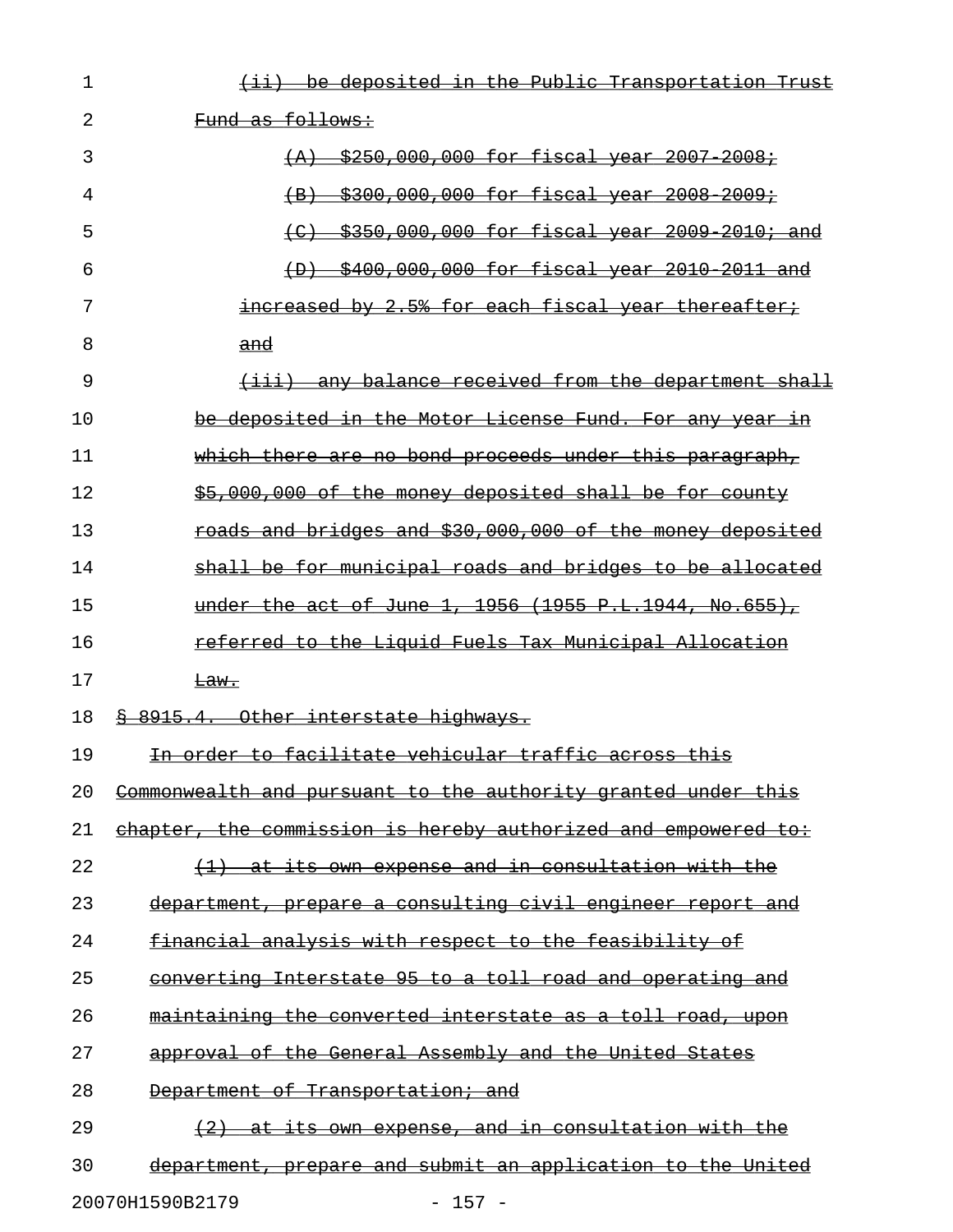| 1  | States Department of Transportation for the conversion of               |
|----|-------------------------------------------------------------------------|
| 2  | Interstate 95 to a toll road pursuant to any Federal program            |
| 3  | for which it may be eligible.                                           |
| 4  | Section 3. Section 8916 of Title 75 is amended to read:                 |
| 5  | § 8916. Turnpike system.                                                |
| 6  | The turnpikes and the future toll road conversions authorized           |
| 7  | by this chapter are hereby or shall be made part of the                 |
| 8  | Pennsylvania Turnpike System, as provided in the act of August          |
| 9  | 14, 1951 (P.L.1232, No.282), referred to as the Pennsylvania            |
| 10 | Turnpike System Financing Act. A Public Public Partnership of           |
| 11 | the Pennsylvania Turnpike System is integral to solving                 |
| 12 | transportation problems referred to in 74 Pa.C.S. § 13A01               |
| 13 | (relating to declaration of policy).                                    |
| 14 | Section 4. Title 75 is amended by adding a section to read:             |
| 15 | 8 9501. Definitions.                                                    |
| 16 | The following words and terms when used in this chapter shall           |
| 17 | have the meanings given to them in this section, unless the             |
| 18 | context clearly indicates otherwise:                                    |
| 19 | "Bond related expenses." The term shall include all of the              |
| 20 | following:                                                              |
| 21 | (1) Printing, publication or advertising expenses with                  |
| 22 | respect to the sale and issuance of bonds.                              |
| 23 | Fees, expenses and costs of registrars.<br>(2)                          |
| 24 | Fees, expenses and costs of attorneys, accountants,<br>$\left(3\right)$ |
| 25 | feasibility consultants, computer programmers or other                  |
| 26 | experts employed to aid in the sale and issuance of the                 |
| 27 | <del>bonds.</del>                                                       |
| 28 | Other costs, fees and expenses incurred or<br>(4)                       |
| 29 | reasonably related to the issuance and sale of the bonds.               |
| 30 | "Bond related obligation." An agreement or contractual                  |
|    | 20070H1590B2179<br>$-158 -$                                             |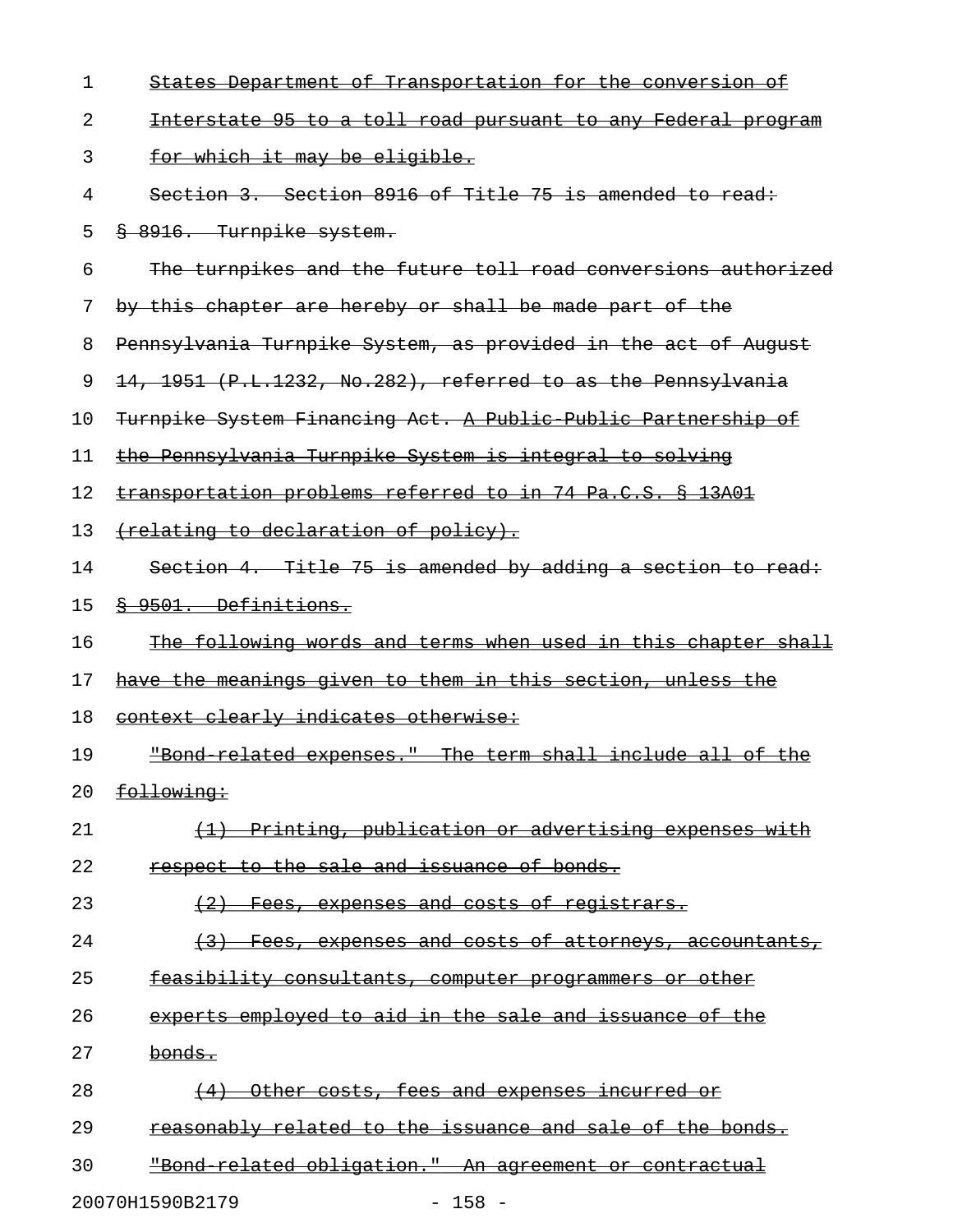| 1  | relationship between the Pennsylvania Turnpike Commission and<br><del>a</del> |
|----|-------------------------------------------------------------------------------|
| 2  | bank, trust company, insurance company, swap counterparty,                    |
| 3  | surety bonding company, pension fund or other financial                       |
| 4  | institution providing increased credit on or security for the                 |
| 5  | bonds or liquidity for secondary market transactions.                         |
| 6  | "Commission." The Pennsylvania Turnpike Commission or any                     |
| 7  | successor organization.                                                       |
| 8  | "Cost of the department."                                                     |
| 9  | Any of the following, which shall be reimbursed or                            |
| 10 | paid out of the proceeds of the special revenue bonds, notes                  |
| 11 | or other obligations authorized under this chapter:                           |
| 12 | $(i)$ The cost of constructing, reconstructing,                               |
| 13 | widening, expanding or extending the State highway and                        |
| 14 | rural State highway system and all connecting roads,                          |
| 15 | tunnels and bridges.                                                          |
| 16 | (ii) The cost of all lands, property rights, rights                           |
| 17 | of way, easements and franchises acquired, which are                          |
| 18 | deemed necessary or convenient for the construction,                          |
| 19 | reconstruction, widening, expanding or extending under                        |
| 20 | subparagraph (i).                                                             |
| 21 | $(iii)$ The cost of all machinery and equipment,                              |
| 22 | financing charges, interest prior to and during                               |
| 23 | construction and for one year after completion of                             |
| 24 | construction.                                                                 |
| 25 | $(iv)$ The cost of traffic estimates and of                                   |
| 26 | engineering and legal expenses, plans, specifications,                        |
| 27 | surveys, estimates of cost and of revenues, other                             |
| 28 | expenses necessary or incident to determining the                             |
| 29 | feasibility or practicability of the enterprise,                              |
| 30 | administrative and legal expenses and other expenses as                       |
|    | 20070H1590B2179<br>$-159 -$                                                   |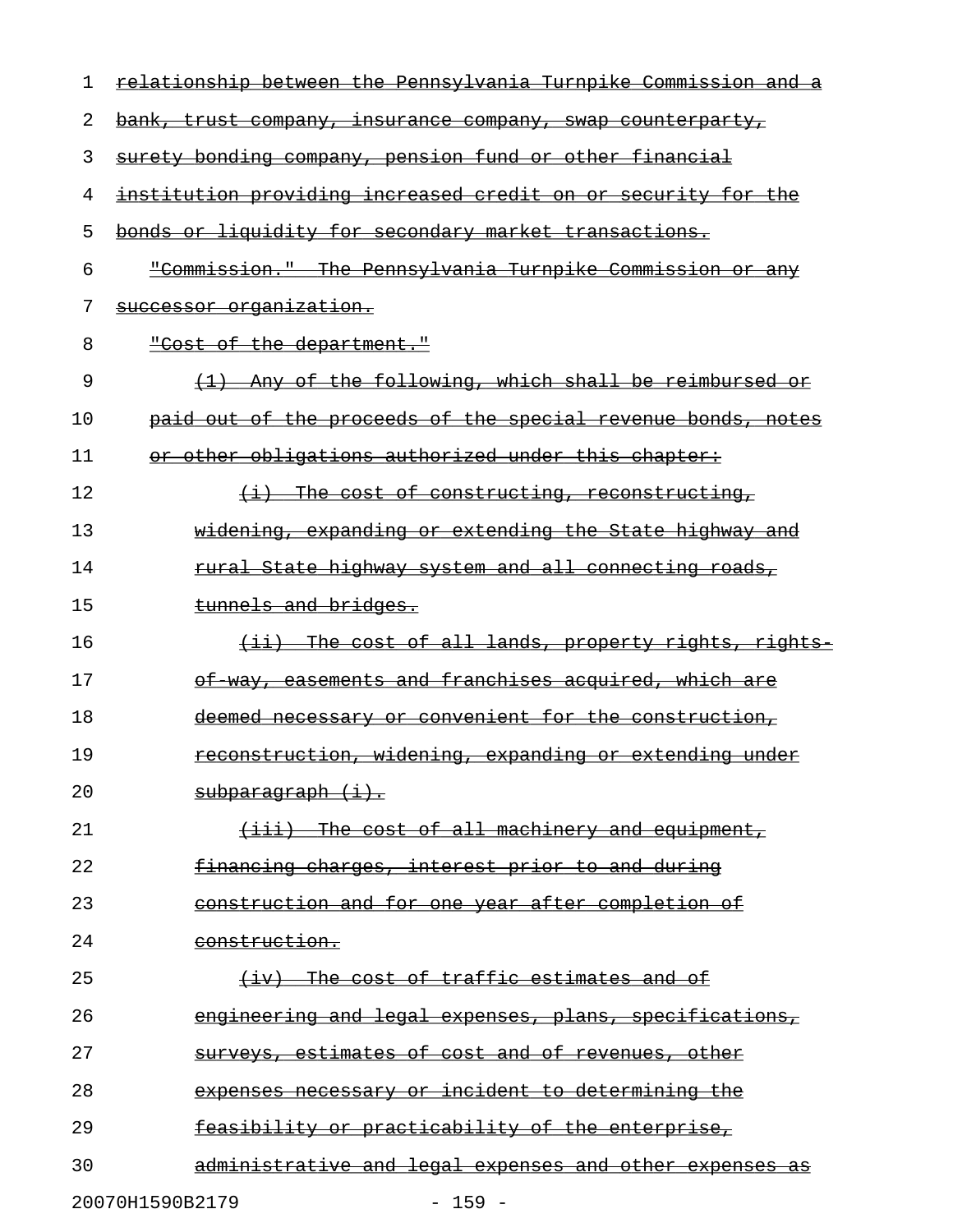| 1  | may be necessary or incident to the financing authorized                |
|----|-------------------------------------------------------------------------|
| 2  | under this chapter, the construction, reconstruction,                   |
| 3  | <u>widening, expanding or extending of the State highway and </u>       |
| 4  | the rural State highway system and connecting roads,                    |
| 5  | tunnels and bridges, the placing of the same in operation               |
| 6  | and the condemnation of property necessary for                          |
| 7  | construction and operation.                                             |
| 8  | (v) Any obligation or expense contracted for by the                     |
| 9  | <u> Department of Transportation or with the United States or </u>      |
| 10 | any agency of the United States, for traffic surveys,                   |
| 11 | preparation of plans and specifications, supervision of                 |
| 12 | construction, and other engineering, administrative and                 |
| 13 | legal services and expenses in connection with the                      |
| 14 | construction, reconstruction, widening, expanding or                    |
| 15 | extending of the State highway and the rural State                      |
| 16 | highway system or any of the connecting roads, tunnels                  |
| 17 | and bridges.                                                            |
| 18 | <u>(2) Payment of any notes or other obligations if the</u>             |
| 19 | notes or other obligations were issued for the payment of a             |
| 20 | $\frac{\text{cost}}{\text{}}$                                           |
| 21 | "Design build arrangement." A procurement or project                    |
| 22 | <u>delivery arrangement whereby a single entity, which may be a</u>     |
| 23 | single contractor or a consortium comprised of multiple                 |
| 24 | contractors, engineers and other subconsultants, is responsible         |
| 25 | for both the design and construction of a transportation project        |
| 26 | with a quaranteed completion date and quaranteed maximum price.         |
| 27 | "Owner." The term shall include all individuals,                        |
| 28 | <u>copartnerships, associations or corporations having any title or</u> |
| 29 | interest in any property rights, easements or franchises                |
| 30 | authorized to be acquired by this chapter.                              |

20070H1590B2179 - 160 -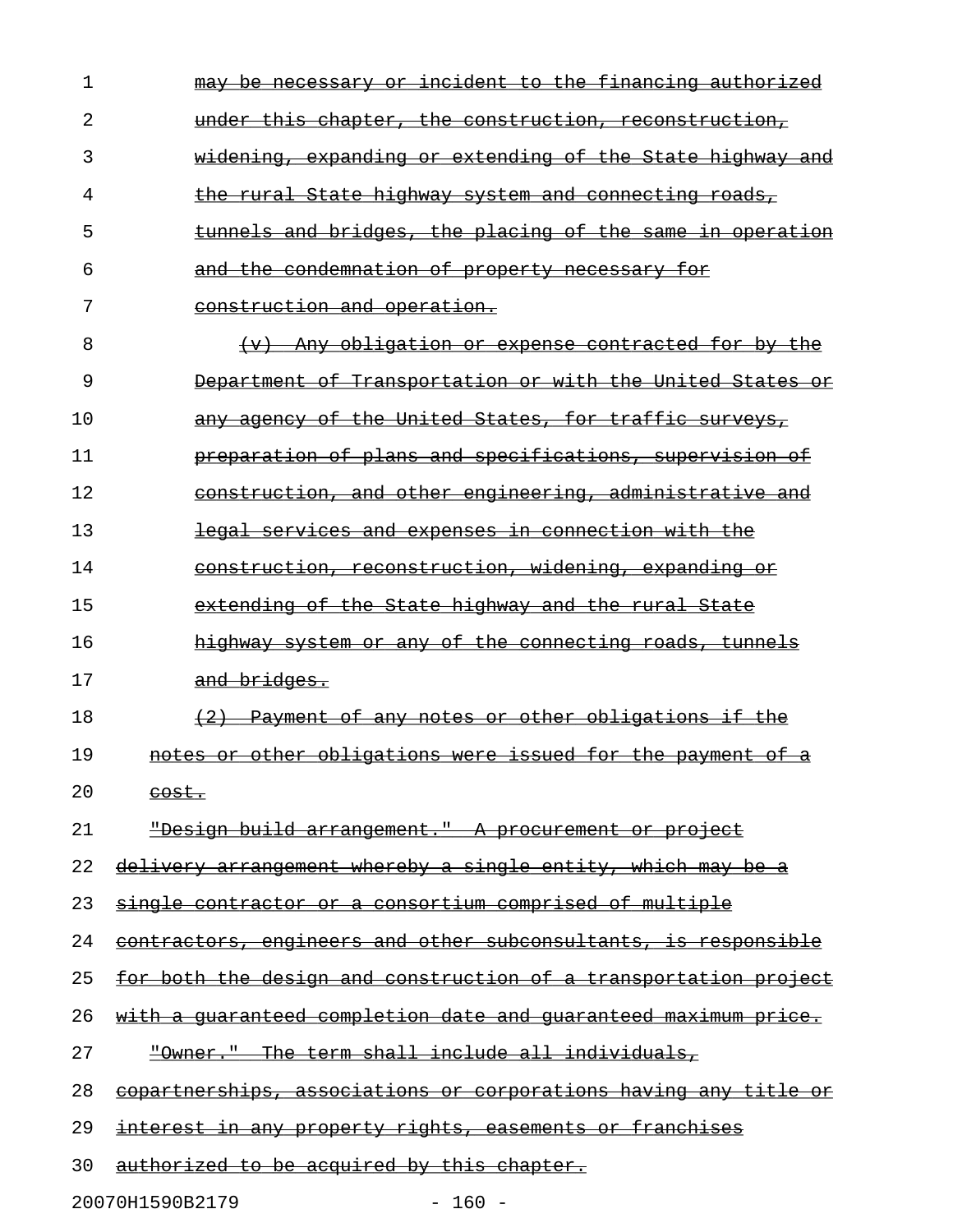| 1  | "Pledged revenues." Revenues of the Motor License Fund                |
|----|-----------------------------------------------------------------------|
| 2  | pledged to the Pennsylvania Turnpike Commission under sections        |
| 3  | 9010 (relating to disposition and use of tax), 9511(i) (relating      |
| 4  | to allocation of proceeds) and 9511.11 (relating to Motor             |
| 5  | <u>License Fund proceeds) and amounts payable by the commission</u>   |
| 6  | under section $8915.3(4)(i)$ (relating to lease of Interstate $80$ ). |
| 7  | "Rural State Highway System." All roads and highways taken            |
| 8  | over by the Commonwealth as State highways under the provisions       |
| 9  | of the act of June 22, 1931 (P.L.594, No.203), referred to as         |
| 10 | the Township State Highway Law and all other roads and highways       |
| 11 | specifically designated by the Secretary of Transportation as         |
| 12 | <del>Rural State Highways.</del>                                      |
| 13 | "State highway." All roads and highways taken over by the             |
| 14 | Commonwealth as State highways under the provisions of any            |
| 15 | statute. Unless clearly intended, the term shall not include any      |
| 16 | street in any city, borough or incorporated town, even though         |
| 17 | <u>the same may have been taken over as a State highway.</u>          |
| 18 | Section 5. Title 75 is amended by adding sections to read:            |
| 19 | \$ 9511.2. Special revenue bonds payable solely from pledged          |
| 20 | <u>revenues of Motor License Fund.</u>                                |
| 21 | (a) Payment source. A special revenue bond, note or other             |
| 22 | obligation issued under this chapter:                                 |
| 23 | (1) shall not be deemed to be a debt or liability of the              |
| 24 | Commonwealth;                                                         |
| 25 | (2) shall not create or constitute any indebtedness,                  |
| 26 | liability or obligation of the Commonwealth; and                      |
| 27 | (3) shall be payable solely from revenues of the Motor                |
| 28 | License Fund pledged to the commission for that purpose in            |
| 29 | combination with amounts transferred under section                    |
| 30 | $8915.3(4)(i)$ (relating to lease of Interstate 80).                  |

20070H1590B2179 - 161 -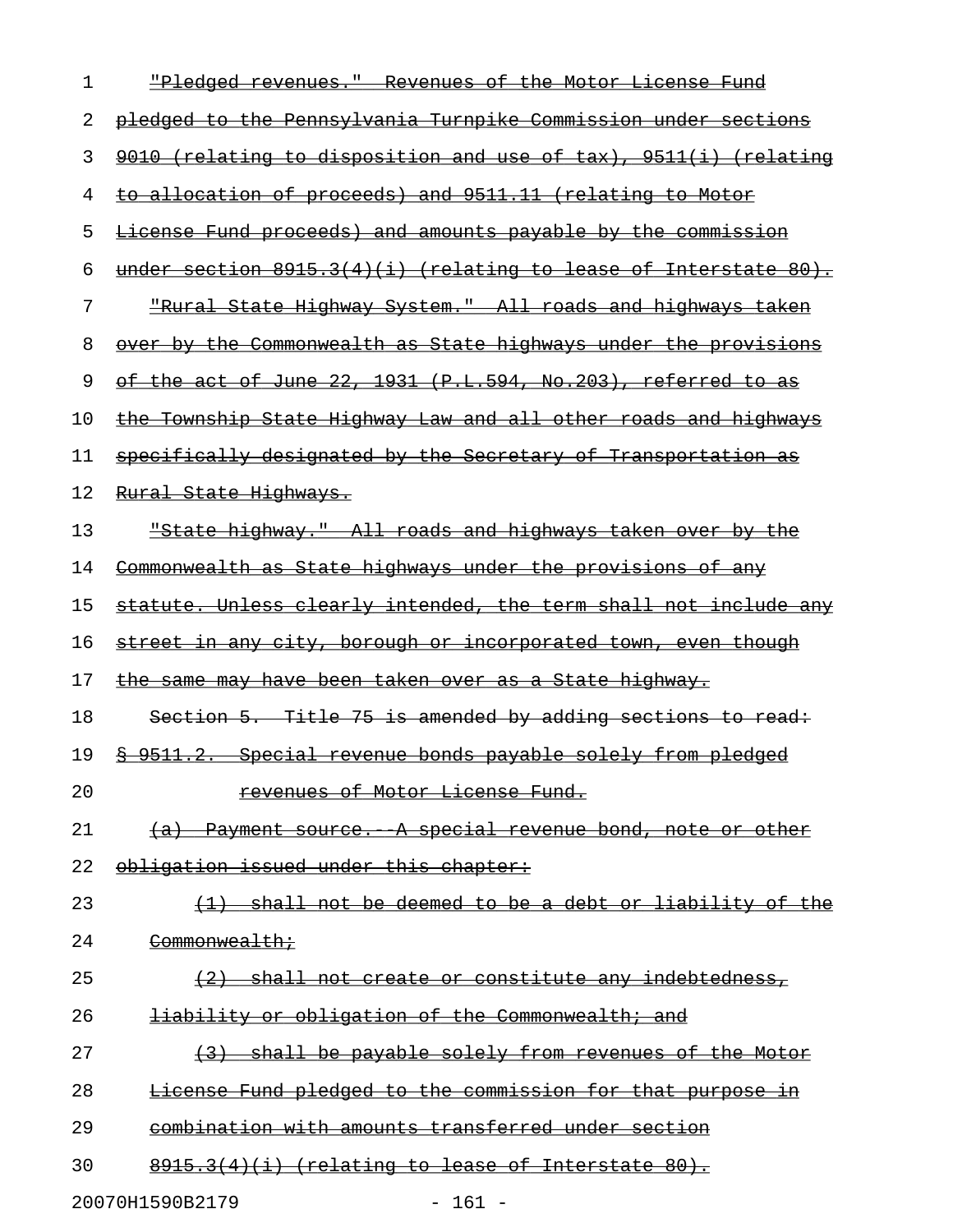| 1  | (b) Statement. A special revenue bond, note or other                    |
|----|-------------------------------------------------------------------------|
| 2  | obligation issued under this chapter must contain a statement on        |
| 3  | <del>its face that:</del>                                               |
| 4  | the Commonwealth is not obligated to pay the bond,                      |
| 5  | note or obligation or the interest on it except from revenues           |
| 6  | of the Motor License Fund pledged for that purpose in                   |
| 7  | combination with amounts transferred under section                      |
| 8  | $8915.3(4)(i)$ ; and                                                    |
| 9  | (2) neither the faith and credit nor the taxing power of                |
| 10 | the Commonwealth is pledged to the payment of the principal             |
| 11 | or interest of the bond, note or obligation.                            |
| 12 | (c) Taxation. The issuance of a special revenue bond, note              |
| 13 | or other obligation under this chapter shall not directly,              |
| 14 | indirectly or contingently obligate the Commonwealth to levy a          |
| 15 | tax or to make an appropriation for payment.                            |
| 16 | <del>§ 9511.3. Expenses.</del>                                          |
| 17 | (a) Reimbursement. The commission shall be reimbursed for               |
| 18 | the necessary expenses incurred in the performance of the duties        |
| 19 | performed under the provisions of this chapter.                         |
| 20 | <u>(b) Source. All expenses incurred in carrying out the</u>            |
| 21 | provisions of this chapter shall be paid solely from funds              |
| 22 | provided under the authority of this chapter, and sufficient            |
| 23 | funds shall be provided under the authority of this chapter to          |
| 24 | meet any liability or obligation incurred in carrying out the           |
| 25 | provisions of this chapter.                                             |
| 26 | <u>§ 9511.4. Special revenue bonds and preliminary or interim</u>       |
| 27 | <del>financing.</del>                                                   |
| 28 | (a) Authorization. The commission is authorized to provide,             |
| 29 | by resolution, for the issuance of special revenue bonds of the         |
| 30 | <u>commission up to an amount not exceeding \$4,000,000,000 for the</u> |
|    |                                                                         |

20070H1590B2179 - 162 -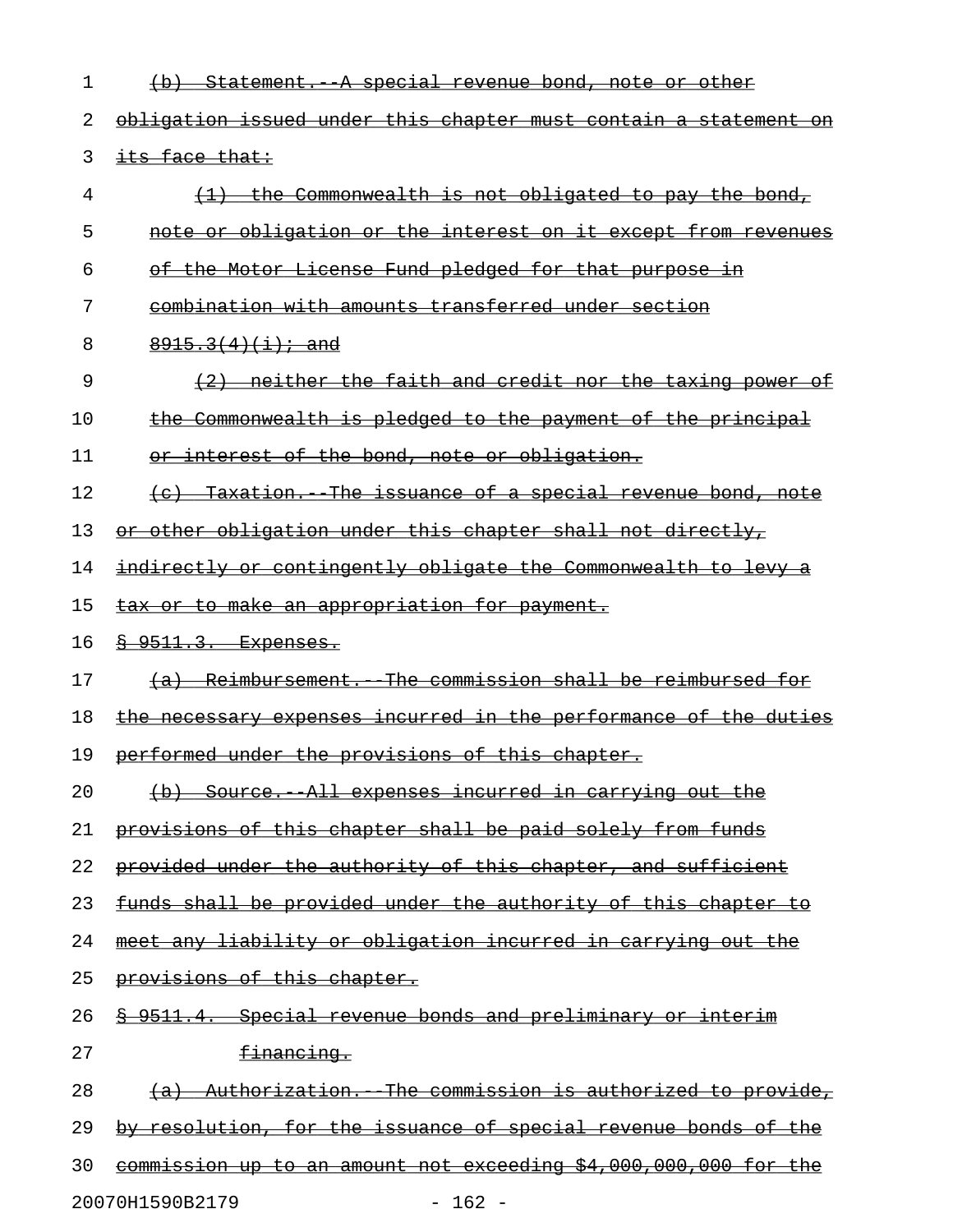| 1  | purpose of paying the cost of the department and bond related           |
|----|-------------------------------------------------------------------------|
| 2  | expenses. The resolution must recite an estimate of the cost of         |
| 3  | the department. No more than \$600,000,000 of special revenue           |
| 4  | <u>bonds may be issued in any calendar year. No bond may be issued</u>  |
| 5  | under this section unless the lease agreement authorized under          |
| 6  | section 8915.3 (relating to lease of Interstate 80) is in effect        |
| 7  | as of the date of issuance. Special revenue refunding bonds as          |
| 8  | set forth in section 9511.9 (relating to special revenue                |
| 9  | <u>refunding bonds) shall not be deemed to count against the total</u>  |
| 10 | <u>or annual maximum issuance volume. The principal and interest of</u> |
| 11 | the bond shall be payable solely from revenues of the Motor             |
| 12 | <u>License Fund pledged for that purpose to the commission in</u>       |
| 13 | <u>combination with the amounts transferred under section</u>           |
| 14 | $8915.3(4)(1)$ .                                                        |
| 15 | $(b)$ Form.                                                             |
| 16 | <u>A bond may be issued in registered form.</u><br>$\leftarrow$         |
| 17 | $\left(2\right)$ A bond:                                                |
| 18 | <del>(i) must be dated;</del>                                           |
| 19 | <u>(ii) must bear interest at a rate not exceeding the</u>              |
| 20 | rate permitted under applicable law;                                    |
| 21 | <u>(iii) must be payable semiannually;</u>                              |
| 22 | $\{iv\}$ must mature, as determined by the commission,                  |
| 23 | not exceeding 40 years from the date of the bond; and                   |
| 24 | (v) may be made redeemable before maturity, at the                      |
| 25 | option of the commission, at a price and under terms and                |
| 26 | conditions fixed by the commission prior to the issuance                |
| 27 | of the bonds.                                                           |
| 28 | (3) The amount of premium on a bond shall not cause the                 |
| 29 | yield to be more than permitted by applicable law from the              |
| 30 | date of the bond to the date of redemption.                             |
|    |                                                                         |

20070H1590B2179 - 163 -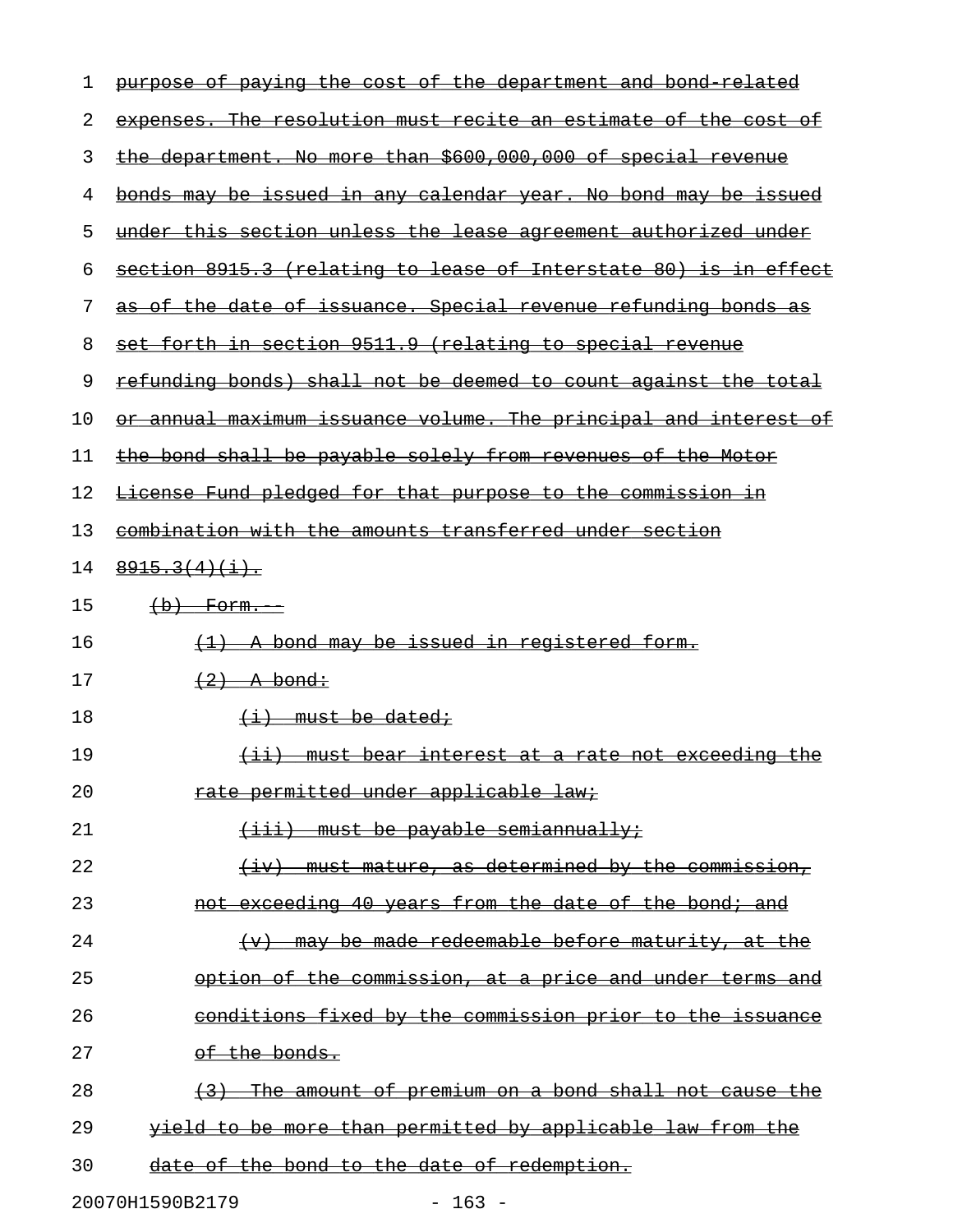|  | $\sim$ $\sim$ $\sim$ $\sim$ |
|--|-----------------------------|
|  | roou <del>ance.</del>       |

| 2  | (1) The bond may be issued in registered form. The                                |
|----|-----------------------------------------------------------------------------------|
| 3  | commission may sell a bond in registered form at public or                        |
| 4  | private sale and for a price it determines to be in the best                      |
| 5  | interest of the Commonwealth, but no sale shall be made at a                      |
| 6  | price so low as to require the payment of interest on the                         |
| 7  | money received for the bond at more than the rate permitted                       |
| 8  | by applicable law, computed with relation to the absolute                         |
| 9  | maturity of the bond in accordance with standard tables of                        |
| 10 | bond values.                                                                      |
| 11 | $(2)$ A bond may be issued at public or private sale in                           |
| 12 | series with varying provisions as to all of the following:                        |
| 13 | (i) Rates of interest, which may be fixed or                                      |
| 14 | <del>variable.</del>                                                              |
| 15 | <del>(ii) Maturity.</del>                                                         |
| 16 | (iii) Other provisions not inconsistent with this                                 |
| 17 | <del>chapter.</del>                                                               |
| 18 | (d) Revenue share. All bonds, of whatever series, shall                           |
| 19 | share ratably in the revenues pledged under this chapter as                       |
| 20 | security for the bonds, although one series of bonds may have a                   |
| 21 | lien on pledged revenues senior to the lien of another series of                  |
| 22 | <del>bonds.</del>                                                                 |
| 23 | (e) Payment.                                                                      |
| 24 | The principal and interest of the bonds may be made<br>$\left(\frac{1}{2}\right)$ |
| 25 | payable in any lawful medium.                                                     |
| 26 | $(2)$ The commission shall:                                                       |
| 27 | (i) determine the form of bonds; and                                              |
| 28 | $\overbrace{++}$ $\overbrace{++}$                                                 |
| 29 | $(A)$ the denomination of the bond; and                                           |
| 30 | (B) the place of payment of principal and                                         |
|    | 20070H1590B2179<br>$-164 -$                                                       |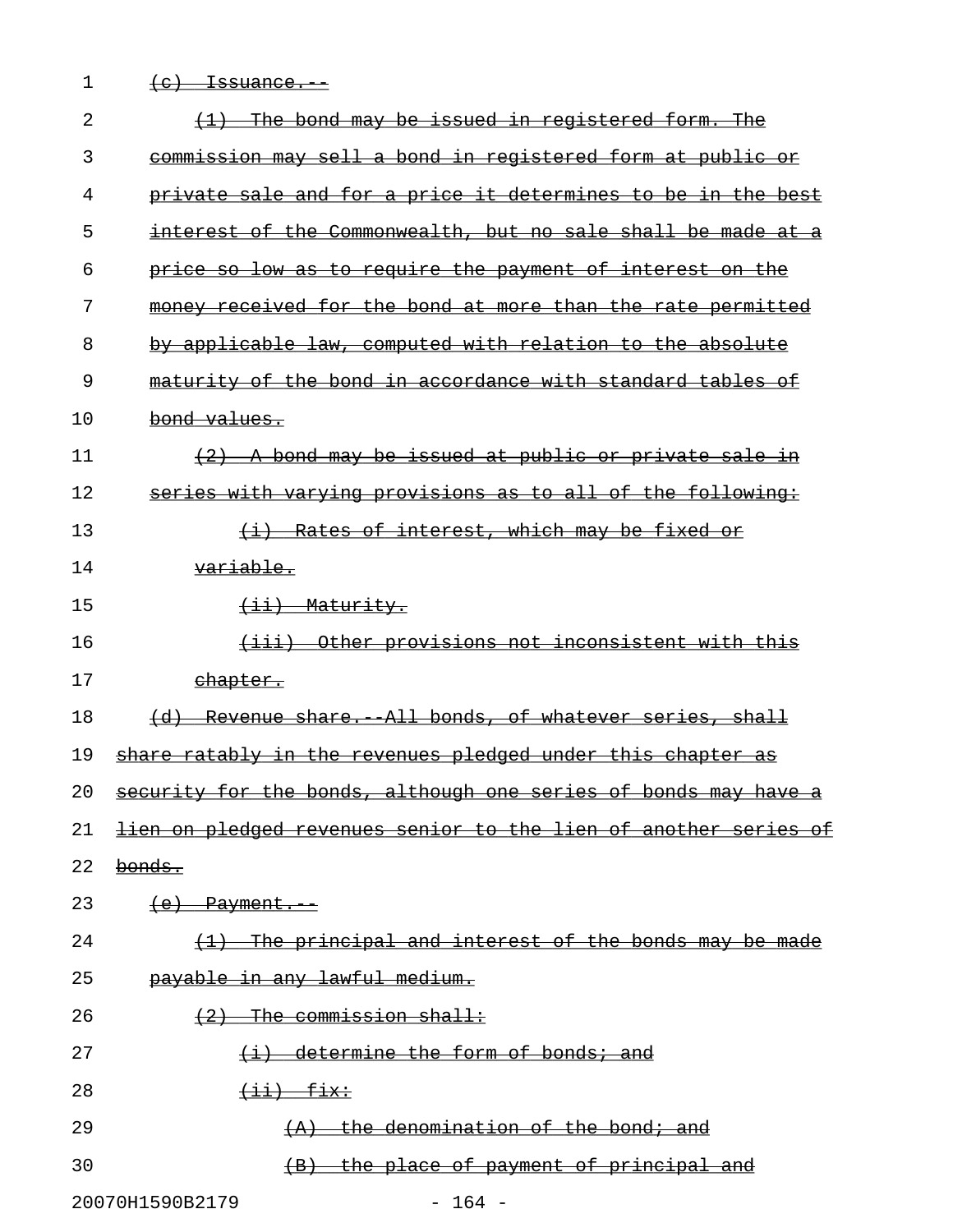| 1  | interest of the bond, which may be at any bank or                                             |
|----|-----------------------------------------------------------------------------------------------|
| 2  | trust company within or without this Commonwealth.                                            |
| 3  | (f) Signature. The bond must bear the facsimile signature                                     |
| 4  | of the Governor and of the chairman of the commission. The                                    |
| 5  | facsimile of the official seal of the commission shall be                                     |
| 6  | affixed to the bond and attested by the secretary and treasurer                               |
| 7  | of the commission. If an officer whose signature or facsimile of                              |
| 8  | a signature appears on a bond ceases to be an officer before the                              |
| 9  | delivery of the bond, the signature or facsimile shall                                        |
| 10 | nevertheless be valid and sufficient for all purposes, as if the                              |
| 11 | officer remained in office until delivery.                                                    |
| 12 | (g) Negotiability. A special revenue bond issued under this                                   |
| 13 | chapter shall have all the qualities and incidents of a                                       |
| 14 | negotiable instrument under 13 Pa.C.S. Div. 3 (relating to                                    |
| 15 | negotiable instruments).                                                                      |
| 16 | $(h)$ Proceeds.                                                                               |
| 17 | (1) The proceeds of a bond shall be used solely for the                                       |
| 18 | following:                                                                                    |
| 19 | (i) Payment of the cost of the department.                                                    |
| 20 | (ii) Bond related expenses.                                                                   |
| 21 | $\frac{1}{5}$ 5,000,000 in the aggregate of the proceeds of<br>$\leftarrow$ iii $\rightarrow$ |
| 22 | <del>bonds issued in any fiscal year, other than a refunding</del>                            |
|    |                                                                                               |
| 23 | issue, shall be used for county roads and bridges and                                         |
| 24 | \$30,000,000 of the proceeds in the aggregate of the bonds                                    |
| 25 | issued in any fiscal year, other than a refunding issue,                                      |
| 26 | shall be used for local roads and bridges to be allocated                                     |
| 27 | under the act of June 1, 1956 (1955 P.L.1944, No.655),                                        |
| 28 | referred to as the Liquid Fuels Tax Municipal Allocation                                      |
| 29 | <del>Law.</del>                                                                               |

20070H1590B2179 - 165 -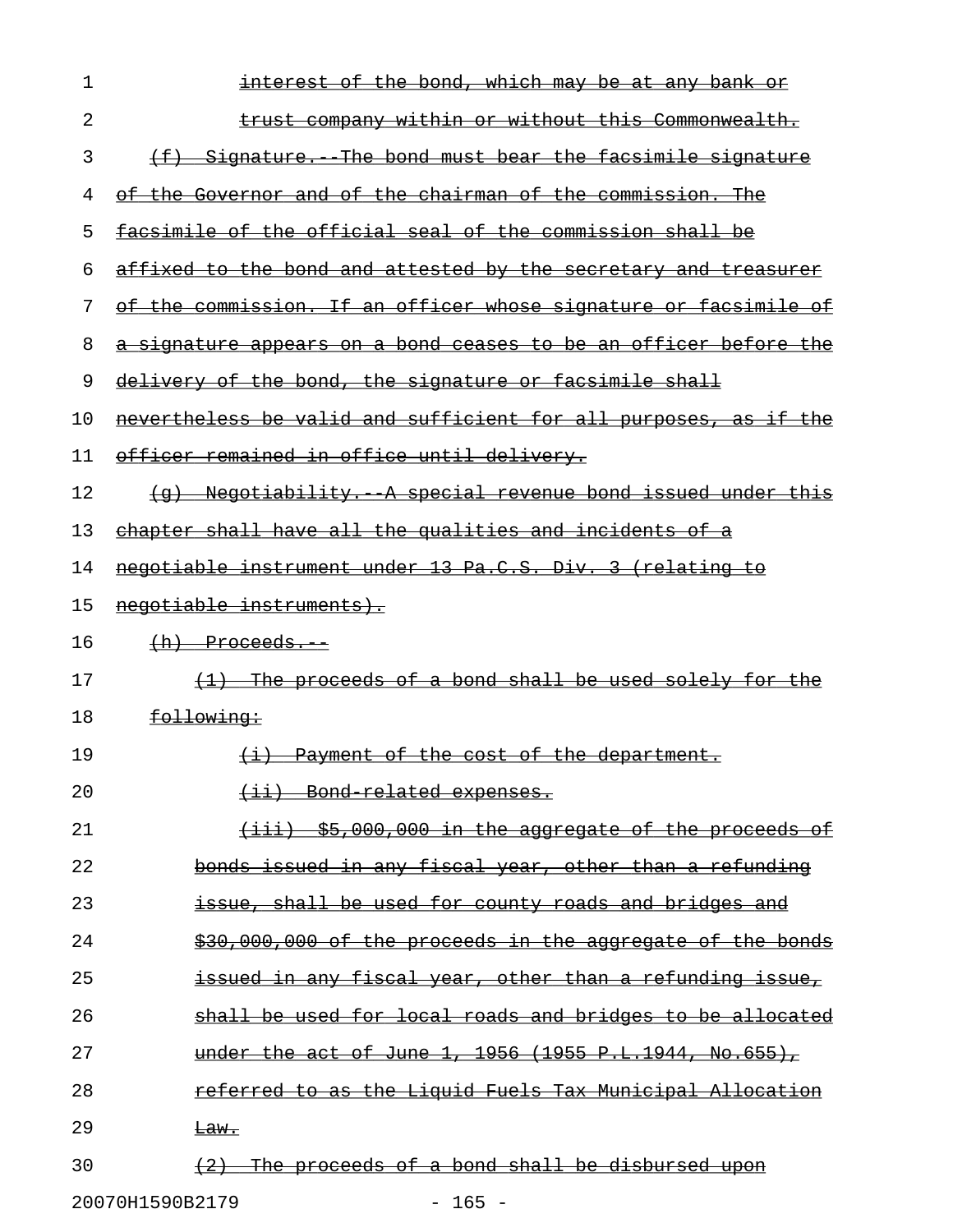| 1              | requisition of the secretary under restrictions set forth<br>±'n             |
|----------------|------------------------------------------------------------------------------|
| 2              | the resolution authorizing the issuance of the bond or the                   |
| 3              | trust indenture under section 9511.6 (relating to trust                      |
| 4              | indenture, protection of holders of obligations and                          |
| 5              | depositories).                                                               |
| 6              | If the proceeds of a bond, by error of calculation<br>(3)                    |
| 7              | or otherwise, shall<br>be less than the cost of the department,              |
| 8              | additional bonds may be issued to provide the amount of the                  |
| 9              | deficit and, unless otherwise provided in the resolution                     |
| 1 <sub>0</sub> | authorizing the issuance of the bonds or in the trust                        |
| 11             | indenture, shall be deemed to be of the same issue and shall                 |
| 12             | be entitled to payment from the same fund, without preference                |
| 13             | or priority of the bonds first issued.                                       |
| 14             | Temporary bonds. Prior to the preparation of definitive<br>$\leftrightarrow$ |
| 15             | bonds, the commission may, under similar restrictions as those               |
| 16             | applicable to the definitive bonds, issue temporary bonds,                   |
| 17             | exchangeable for definitive bonds upon the issuance                          |
| 18             | definitive bonds.                                                            |
| 19             | The commission may provide for the<br>(i) Replacement bonds.                 |
|                |                                                                              |
| 20             | replacement of a bond which becomes mutilated or is destroyed or             |
| 21             | lost. A replacement revenue bond may be issued without any other             |
| 22             | proceedings or the happening of any other condition than those               |
| 23             | proceedings and conditions required by this chapter.                         |
| 24             | <del>(k) Status as securities.</del>                                         |
| 25             | (1) A bond is made a security in which any of the                            |
| 26             | following may properly and legally invest funds, including                   |
| 27             | capital, belonging to them or within their control:                          |
| 28             | Commonwealth and municipal officers.                                         |
| 29             | (ii) Commonwealth agencies.                                                  |

20070H1590B2179 - 166 -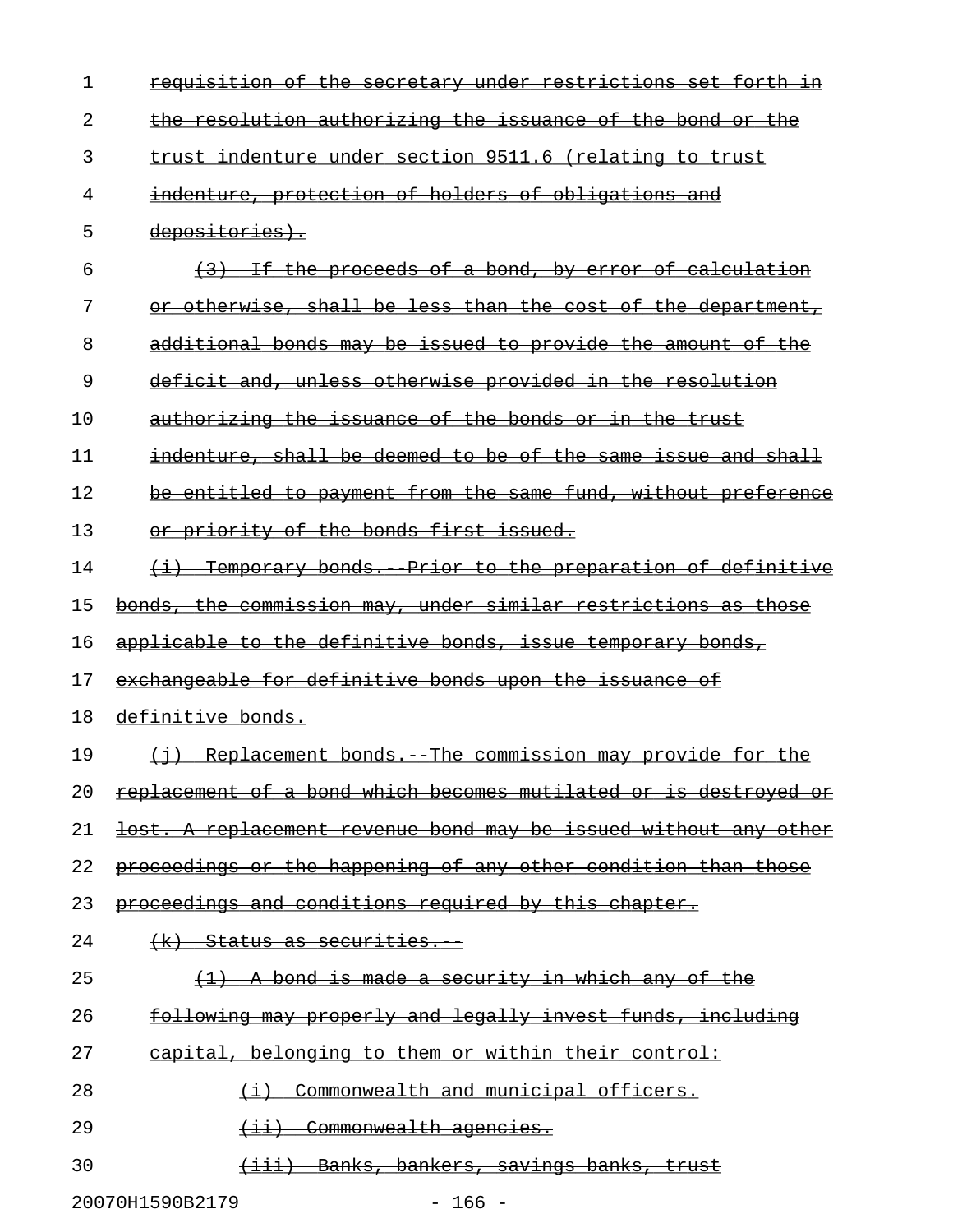| 1. | <del>-loan assoc</del> i<br><del>and</del><br><del>10ns.</del><br><del>ınvestment</del><br>sav |
|----|------------------------------------------------------------------------------------------------|
| 2  | <u>companies and other persons carrying on a banking</u>                                       |
| 3  | business.                                                                                      |
| 4  | <u>(iv) Insurance companies, insurance associations and</u>                                    |
| 5  | <u>other persons carrying on an insurance business.</u>                                        |
| 6  | <del>(v) Fiduciaries.</del>                                                                    |
| 7  | <u>Other persons that are authorized to invest</u>                                             |
| 8  | bonds or other obligations of the Commonwealth.                                                |
| 9  | bond is made a security which may properly and                                                 |
| 10 | legally be deposited with and received by a Commonwealth or                                    |
| 11 | municipal officer or a Commonwealth agency for any purpose                                     |
| 12 | for which the deposit of bonds or other obligations of the                                     |
| 13 | Commonwealth is authorized by law.                                                             |
| 14 | Borrowing. The following shall apply:                                                          |
| 15 | The commission is authorized to do all of the                                                  |
|    |                                                                                                |
| 16 | following:                                                                                     |
| 17 | Borrow money at an interest rate not exceeding                                                 |
| 18 | the rate permitted by law.                                                                     |
| 19 | Provide for preliminary or interim financing,                                                  |
| 20 | up to but not exceeding the estimated total cost of the                                        |
| 21 | department and bond related expenses and to evidence the                                       |
| 22 | borrowing by the issuance of special revenue notes and,                                        |
| 23 | in its discretion, to pledge as collateral for the note                                        |
| 24 | or other obligation, a special revenue bond issued under                                       |
| 25 | the provisions of this chapter. The commission may renew                                       |
| 26 | the note or obligation and the payment or retirement of                                        |
| 27 | the note or obligation shall be considered to be payment                                       |
| 28 | of the cost of the project.                                                                    |
| 29 | (2) A note or obligation issued under this subsection                                          |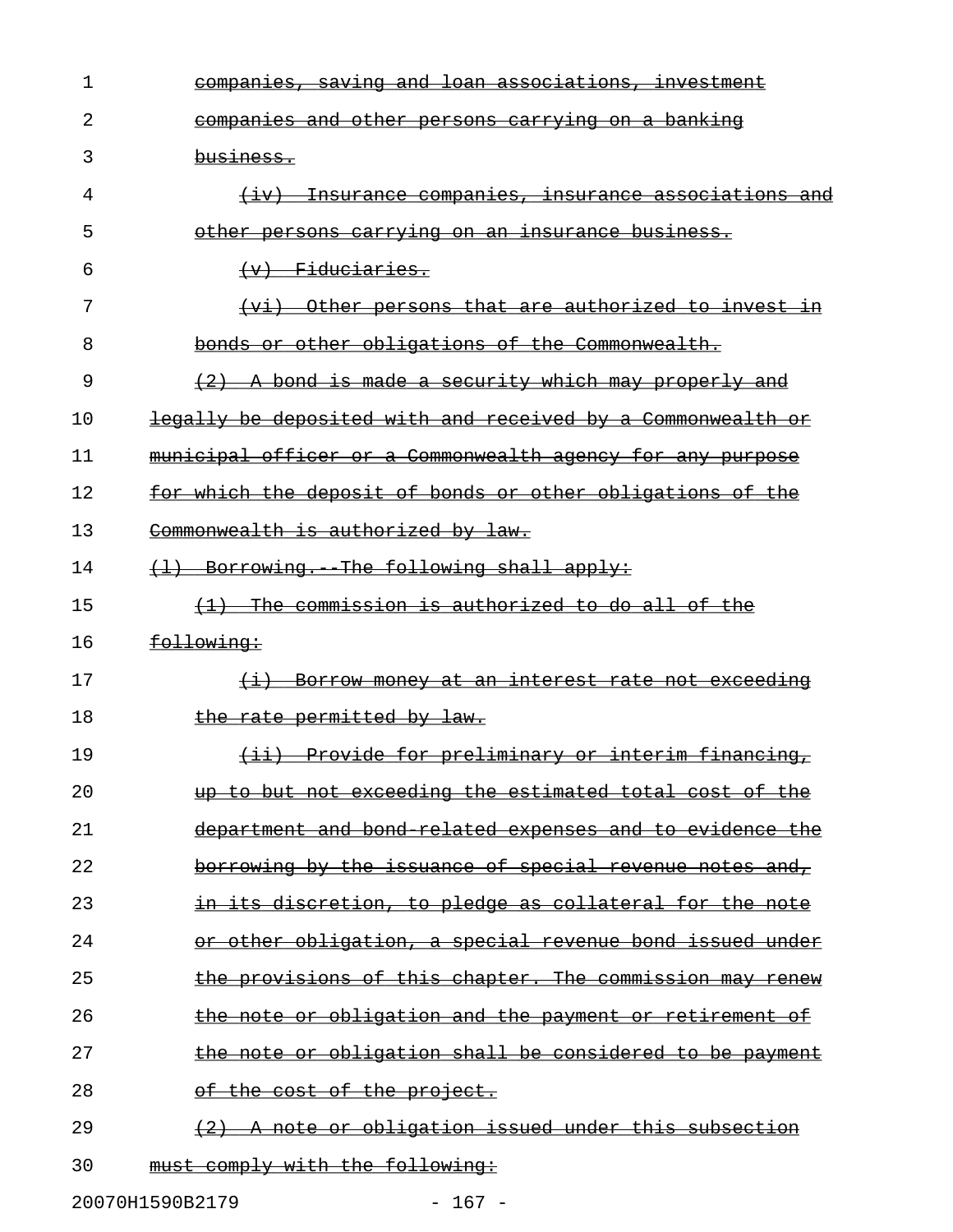| 1  | $\leftrightarrow$<br><u>Be executed by the same persons in the same</u> |
|----|-------------------------------------------------------------------------|
| 2  | manner and with the same effect as provided in this                     |
| 3  | section for the execution of a special revenue bond.                    |
| 4  | (ii) Contain a statement on its face that:                              |
| 5  | $(A)$ the Commonwealth is not obligated to pay the                      |
| 6  | note or obligation or interest on it, except from                       |
| 7  | pledged revenues of the Motor License Fund; and                         |
| 8  | (B) neither the faith and credit nor the taxing                         |
| 9  | power of the Commonwealth is pledged to the payment                     |
| 10 | of its principal or interest.                                           |
| 11 | (3) The issuance of a special revenue note or other                     |
| 12 | obligation under this chapter shall not directly or                     |
| 13 | indirectly or contingently obligate the Commonwealth to levy            |
| 14 | a tax or make an appropriation for payment.                             |
| 15 | (4) A note or other obligation issued under this                        |
| 16 | subsection shall have all the qualities and incidents of a              |
| 17 | negotiable instrument under 13 Pa.C.S. (relating to                     |
| 18 | commercial code).                                                       |
| 19 | \$ 9511.5. Application of proceeds of obligations, lien of              |
| 20 | holders of obligations, design build requirement and                    |
| 21 | projects approved by General Assembly.                                  |
| 22 | (a) Application. The following shall apply:                             |
| 23 | All money received from any bonds, notes or other                       |
| 24 | obligations issued under this chapter shall be applied solely           |
| 25 | to the payment of the cost of the department or to the                  |
| 26 | appurtenant fund.                                                       |
| 27 | Until money received from any bonds, notes or other                     |
| 28 | obligations issued under this chapter is applied under                  |
| 29 | paragraph (1), a lien shall exist upon the money in favor of            |
| 30 | holders of the bonds, notes or other obligations or a trustee           |
|    | 20070H1590B2179<br>$-168 -$                                             |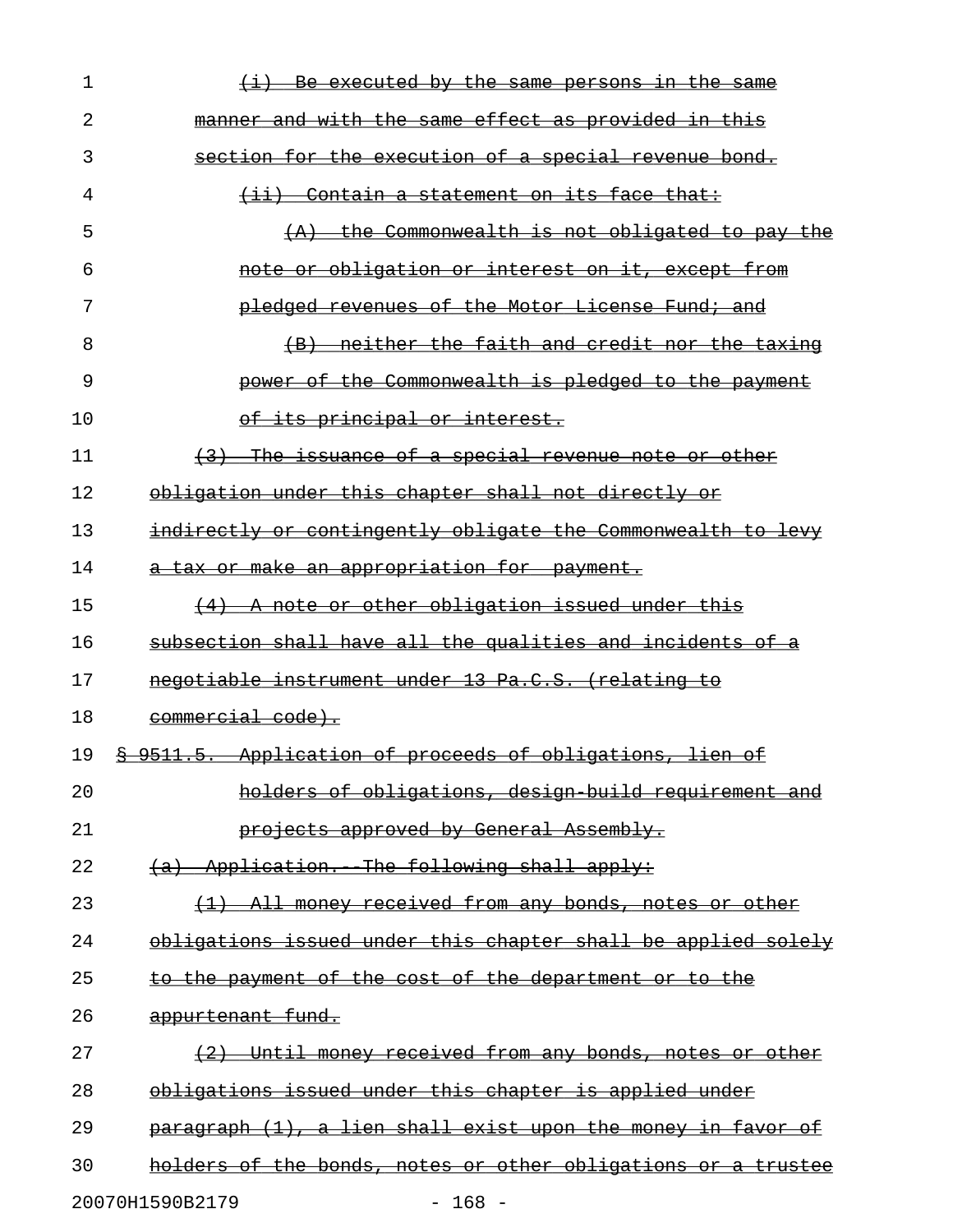| 1  | provided for in respect to the bonds, notes or other               |
|----|--------------------------------------------------------------------|
| 2  | <del>obligations.</del>                                            |
| 3  | (b) Design build arrangements. To facilitate the timely            |
| 4  | completion of projects to be financed by the department with       |
| 5  | bond proceeds, the department shall be required to utilize         |
| 6  | design build arrangements for each project estimated by the        |
| 7  | department to have a value in excess of \$100,000,000. The         |
| 8  | selection of the party for the design build arrangement must be    |
| 9  | conducted in a manner consistent with the procurement and public   |
| 10 | bidding laws applicable to the department.                         |
| 11 | (c) Capital plan. All projects financed by the department          |
| 12 | with bond proceeds must be set forth in the department's capital   |
| 13 | plan current at the time of the financing and budget which         |
| 14 | capital plan and budget shall be submitted to the General          |
| 15 | Assembly on or before March 31 of each year commencing March 31,   |
| 16 | 2008.                                                              |
| 17 | (d) Investment. Pending the application of proceeds to             |
| 18 | costs of the department and bond related expenses, the             |
| 19 | commission may invest the funds in permitted investments as        |
| 20 | defined under any trust indenture if the investment is not         |
| 21 | inconsistent with existing fiduciary obligations of the            |
| 22 | commission.                                                        |
| 23 | \$ 9511.6. Trust indenture, protection of holders of obligations   |
| 24 | and depositories.                                                  |
| 25 | <u>(a) Indenture. In the discretion of the commission, a bond,</u> |
| 26 | note or other obligation may be secured by a trust indenture by    |
| 27 | and between the commission and a corporate trustee, which may be   |
| 28 | any trust company or bank having the powers of a trust company,    |
| 29 | within or without this Commonwealth.                               |
| 30 | (b) Pledge or assignment. A trust indenture under                  |

20070H1590B2179 - 169 -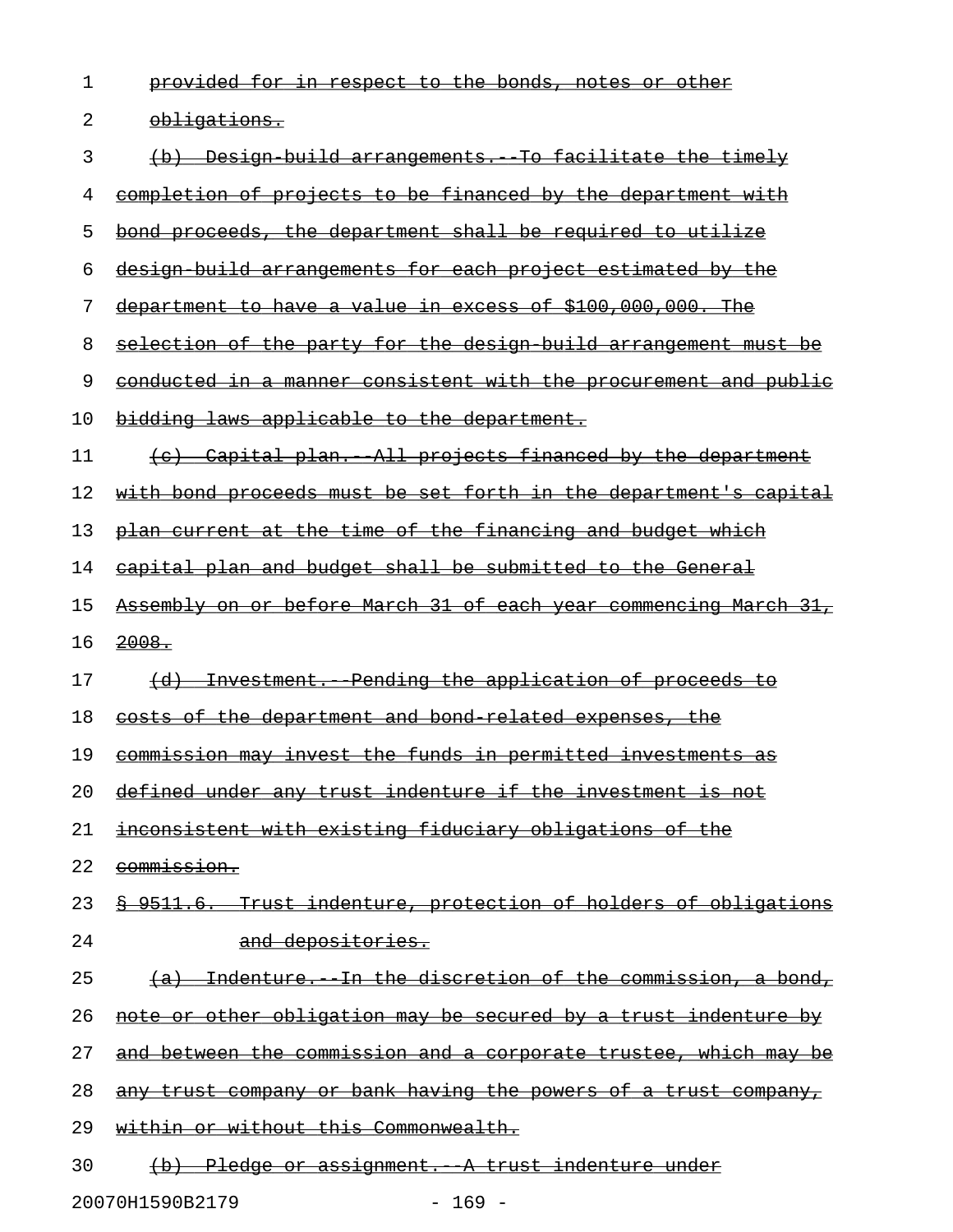| 1  | subsection (a) may pledge or assign<br>received, but<br><del>venue</del><br>-be<br>ᡄᠥ                             |
|----|-------------------------------------------------------------------------------------------------------------------|
| 2  | mortgage the turnpike or any<br><del>shall not</del><br><u>of</u><br><del>-part</del><br><del>convey</del><br>-or |
| 3  | <u>turnpike.</u>                                                                                                  |
| 4  | Rights and remedies. The resolution providing for the                                                             |
| 5  | issuance of the bond, note or other obligation of the<br><del>trust</del>                                         |
| 6  | indenture may contain provisions for protecting and enforcing                                                     |
| 7  | rights and remedies of the bondholders or holders of notes<br><del>the -</del>                                    |
| 8  | other obligations as may be reasonable and proper and not in<br>or−                                               |
| 9  | violation of law, including covenants setting forth the duties                                                    |
| 10 | the department in relation to the acquisition of properties,<br>⊖±                                                |
| 11 | the construction, maintenance, operation, repair and insurance                                                    |
| 12 | the State highway and rural State highway system and the<br>⊖±                                                    |
| 13 | eustody, safequarding and application of all money.                                                               |
| 14 | (d) Depository. It shall be lawful for any bank or trust                                                          |
| 15 | company incorporated under the laws of this Commonwealth to act                                                   |
| 16 | as depository of the proceeds of the bond, note or other                                                          |
| 17 | obligation or revenue, to furnish indemnity bonds or to pledge                                                    |
| 18 | securities as may be required by the commission.                                                                  |
| 19 | (e) Indenture. The trust indenture may set forth the rights                                                       |
| 20 | and remedies of the bondholders or holders of notes or other                                                      |
| 21 | obligations and of the trustee and may restrict the individual                                                    |
| 22 | right of action of bondholders or holders of notes or other                                                       |
| 23 | obligations as is customary in trust indentures securing bonds,                                                   |
| 24 | debentures of corporations, notes or other obligations. The                                                       |
| 25 | trust indenture may contain other provisions as the commission                                                    |
| 26 | may deem reasonable and proper for the security of bondholders                                                    |
| 27 | or holders of notes or other obligations.                                                                         |
| 28 | \$ 9511.7. Exemption from Commonwealth taxation.                                                                  |
| 29 | The effectuation of the purposes of this chapter is for the                                                       |
| 30 | benefit of the citizens of the Commonwealth and for the                                                           |

20070H1590B2179 - 170 -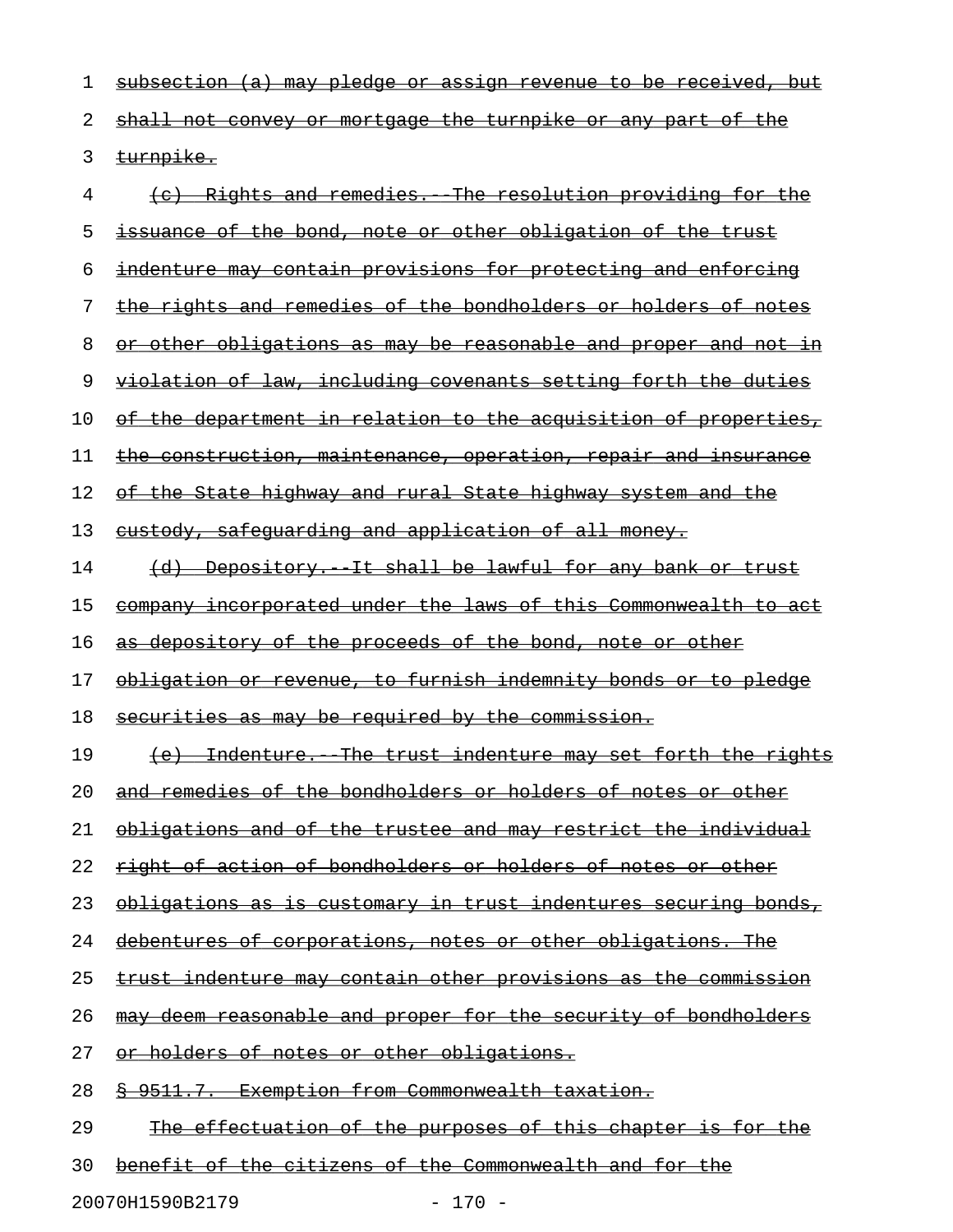| 1  | <u>improvement of their commerce and prosperity. Since the</u>          |
|----|-------------------------------------------------------------------------|
| 2  | commission will be performing essential government functions in         |
| 3  | effectuating these purposes, the commission shall not be                |
| 4  | <u>required to pay any tax or assessment on any property acquired</u>   |
| 5  | or used by it for the purposes provided under this chapter. A           |
| 6  | bond, note or other obligation issued by the commission, its            |
| 7  | transfer and the income from its issuance and transfer,                 |
| 8  | including any profits made on the sale of the bond, note or             |
| 9  | other obligation, shall be free from taxation within the                |
| 10 | Commonwealth.                                                           |
| 11 | <u> § 9511.8. Pledged revenues, contracts for use of turnpike,</u>      |
| 12 | sinking fund and purchase or redemption of                              |
| 13 | obligations.                                                            |
| 14 | (a) Authorization. The commission is authorized to collect              |
| 15 | the pledged revenues. The pledged revenues shall be fixed and           |
| 16 | adjusted as to provide funds at least sufficient to pay the             |
| 17 | bonds, notes or other obligations and the interest on the bonds,        |
| 18 | notes or other obligations. All sinking fund requirements and           |
| 19 | <u>other requirements provided by the resolution authorizing the</u>    |
| 20 | <u>issuance of the bonds, notes or other obligations, or by the</u>     |
| 21 | trust indenture, shall be fixed and adjusted as the bonds, notes        |
| 22 | <u>or other obligations become due.</u>                                 |
| 23 | (b) Supervision. The pledged revenues shall not be subject              |
| 24 | <u>to supervision or regulation by any Commonwealth agency other</u>    |
| 25 | <u>than the commission.</u>                                             |
| 26 | <u>(c) Set aside. Except for the portion of the pledged</u>             |
| 27 | <u>revenues required to provide reserves as set forth in the </u>       |
| 28 | <u>resolution authorizing the issuance of the bonds, notes or other</u> |
| 29 | <u>obligations or in the trust indenture, pledged revenues, to the</u>  |
| 30 | degree amounts transferred under section 8915.3(4)(i) (relating         |
|    | 20070H1590B2179<br>$-171 -$                                             |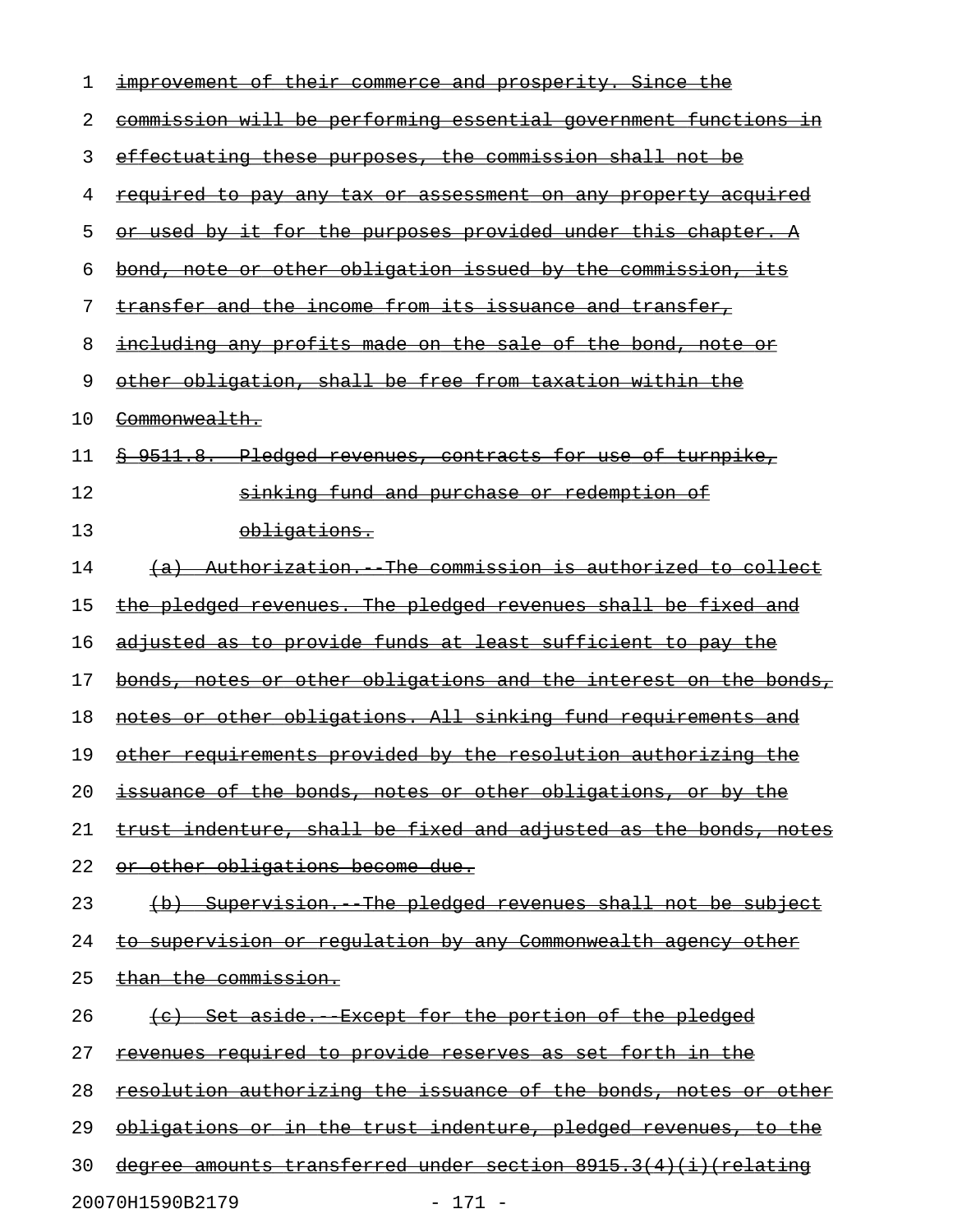| 1  | to lease of Interstate 80) are not sufficient, shall be set            |
|----|------------------------------------------------------------------------|
| 2  | aside at regular intervals as may be provided in the resolution        |
| 3  | or trust indenture, in one or more accounts, which are pledged         |
| 4  | to and charged with the payment of all of the following:               |
| 5  | (1) The interest upon a bond, note or other obligation,                |
| 6  | as it shall become due and payable.                                    |
| 7  | $(2)$ The principal of a bond, note or other obligation,               |
| 8  | as it shall become due and payable.                                    |
| 9  | (3) The necessary fiscal agency charges for paying                     |
| 10 | principal and interest.                                                |
| 11 | (4) A premium upon a bond retired by call or purchase.                 |
| 12 | (d) Sinking fund. The use and disposition of the sinking               |
| 13 | fund shall be subject to regulations as may be provided in the         |
| 14 | resolution authorizing the issuance of bonds, notes or other           |
| 15 | obligations or in the trust indenture, but, except as may              |
| 16 | otherwise be provided in the resolution or trust indenture, the        |
| 17 | sinking fund shall be a fund for the benefit of all bonds, notes       |
| 18 | <u>or other obligations issued under this chapter, without</u>         |
| 19 | distinction or priority of one over another.                           |
| 20 | (e) Application of money. Subject to the provisions of the             |
| 21 | resolutions authorizing the issuance of bonds, notes or other          |
| 22 | obligations or of the trust indenture, any money in the sinking        |
| 23 | <u>fund in excess of an amount equal to one year's interest on all</u> |
| 24 | bonds, notes or other obligations then outstanding may be              |
| 25 | applied to the purchase or redemption of bonds, notes or other         |
| 26 | obligations. All bonds, notes or other obligations purchased or        |
| 27 | redeemed under this subsection shall be canceled and shall not         |
| 28 | again be issued.                                                       |
| 29 | <u> § 9511.9. Special revenue refunding bonds.</u>                     |
| 30 | <u>The commission is authorized to provide, by resolution, for</u>     |

20070H1590B2179 - 172 -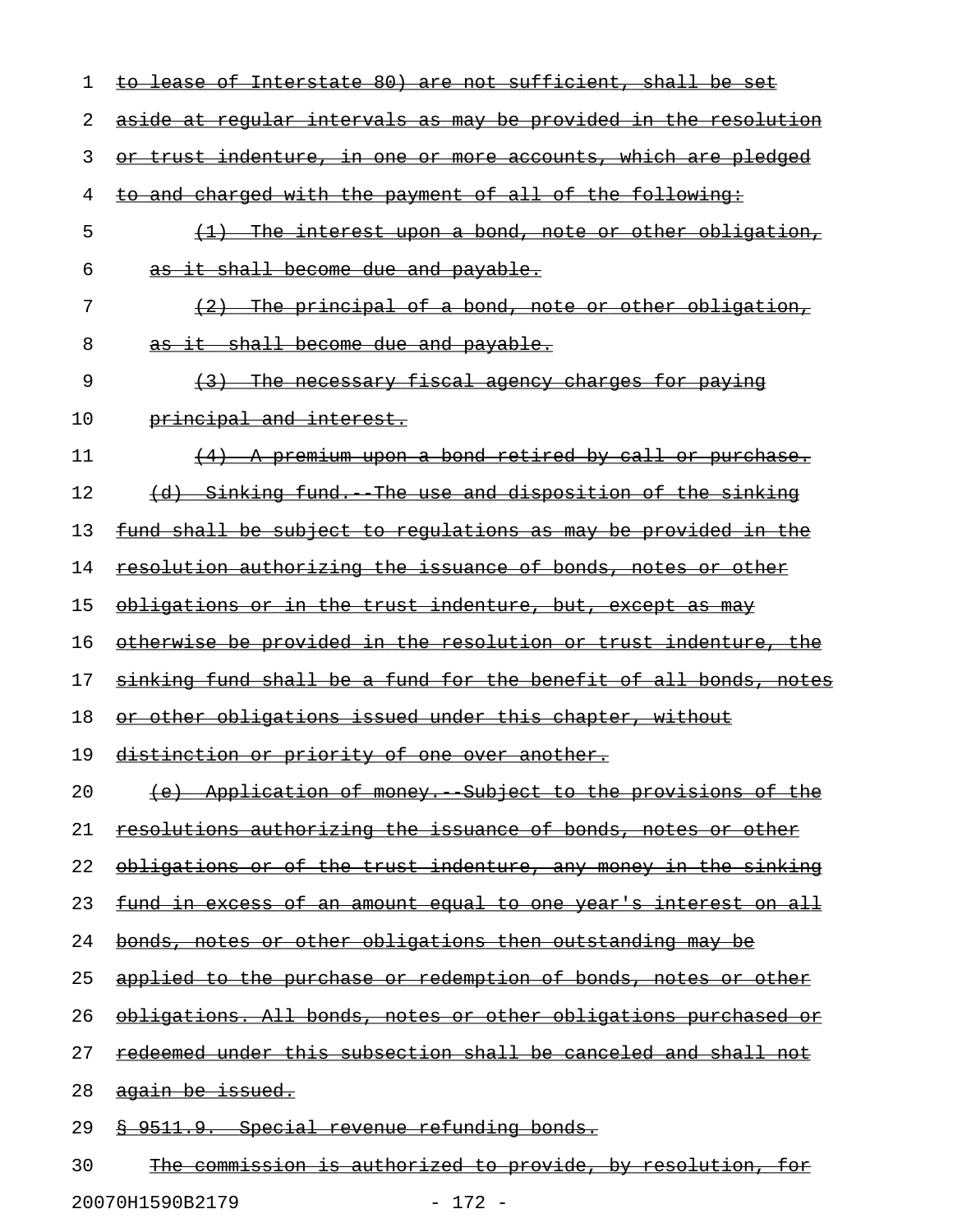| 1  | the issuance of special revenue refunding bonds of the                   |
|----|--------------------------------------------------------------------------|
| 2  | commission for the purpose of refunding any special revenue              |
| 3  | bonds, notes or other obligations issued under the provisions of         |
| 4  | this chapter and then outstanding. The issuance of the special           |
| 5  | <u>revenue refunding bonds, the maturities and other details of the </u> |
| 6  | bonds, the rights of the holders of the bonds and the duties of          |
| 7  | the department and of the commission with respect to the bonds           |
| 8  | shall be governed by the provisions of this chapter.                     |
| 9  | \$ 9511.10. Remedies of trustees and of holders of obligations.          |
| 10 | (a) Grant of rights. A holder of a bond, note or other                   |
| 11 | <u>obligation issued under this chapter and the trustee under the</u>    |
| 12 | trust indenture may, either at law or in equity, by suit,                |
| 13 | action, mandamus or other proceeding, do all of the following:           |
| 14 | <u>(1) Protect and enforce any right granted under this</u>              |
| 15 | chapter or under the resolution or trust indenture.                      |
| 16 | (2) Enforce and compel performance of all duties                         |
| 17 | <u>required under this chapter or by resolution or trust</u>             |
| 18 | indenture to be performed by the commission or any officer of            |
| 19 | its officers, including the collection of the pledged                    |
| 20 | reserves or amounts transferred under section 8915.3(4)(i)               |
| 21 | (relating to lease of Interstate 80).                                    |
| 22 | (b) Exception. Rights given under this chapter may be                    |
| 23 | restricted by resolution passed before the issuance of the               |
| 24 | bonds, notes or other obligations, or by the trust indenture.            |
| 25 | § 9511.11. Motor License Fund proceeds.                                  |
| 26 | The balance of the proceeds deposited in the Motor License               |
| 27 | Fund under section 20 of the act of April 17, 1997 $(P.L.6, p.1)$        |
| 28 | No.3), entitled, "An act amending Titles 74 (Transportation) and         |
| 29 | 75 (Vehicles) of the Pennsylvania Consolidated Statutes, further         |
| 30 | providing for annual appropriation and computation of subsidy            |
|    | 20070H1590B2179<br>$-173 -$                                              |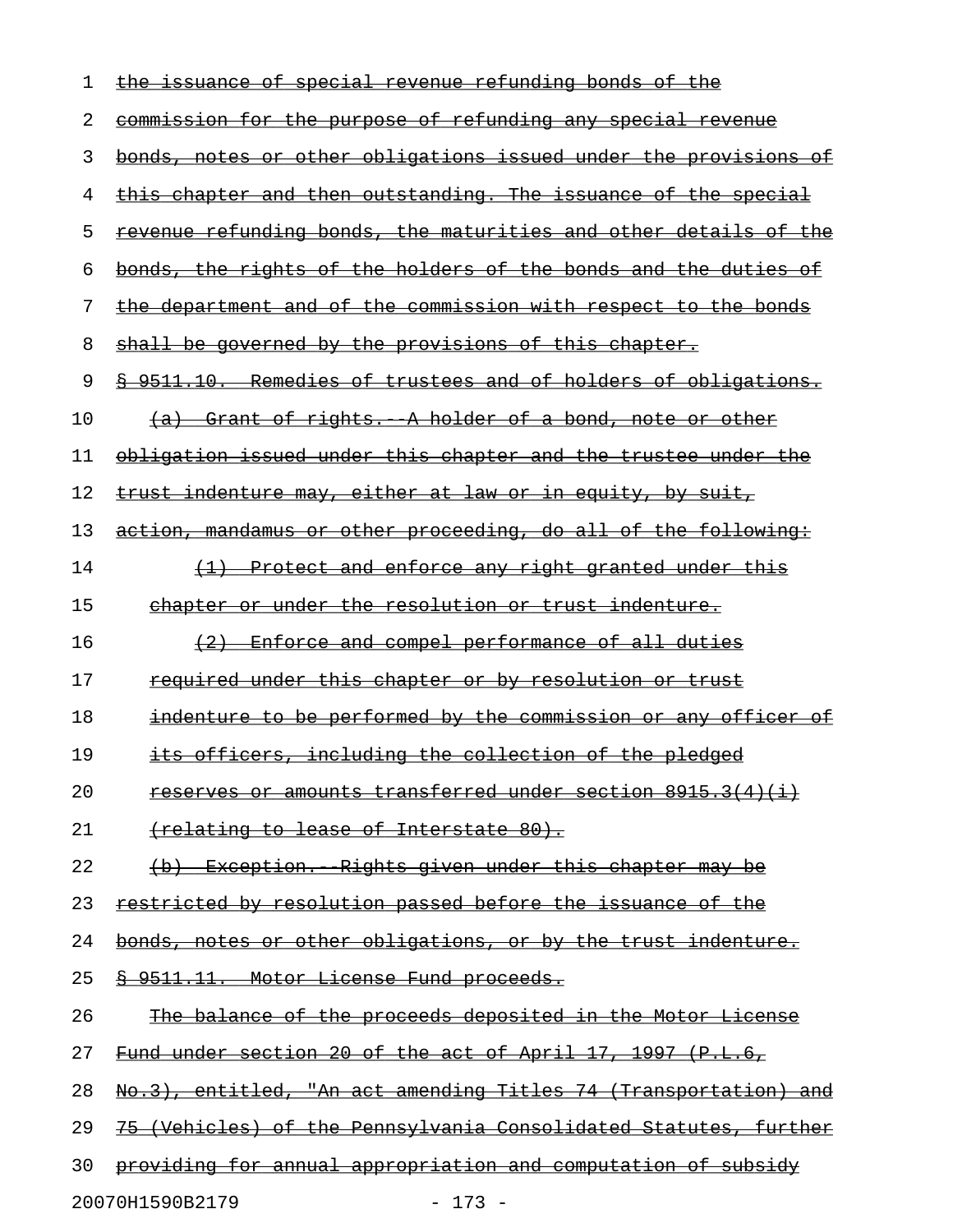| 1  | and for distribution of funding; providing for distribution of          |
|----|-------------------------------------------------------------------------|
| 2  | supplemental funding; further providing for use of funds                |
| 3  | distributed; providing for public transportation grants                 |
| 4  | management accountability, for competitive procurement and for          |
| 5  | <u>the Public Transportation Assistance Fund; further providing for</u> |
| 6  | period of registration, for duties of agents, for registration          |
| 7  | and other fees, for requirements for periodic inspection of             |
| 8  | vehicles, for limits on number of towed vehicles, for operation         |
| 9  | <u>of certain combinations on interstate and other highways and for</u> |
| 10 | <u>width and length of vehicles; providing for liquid fuels and</u>     |
| 11 | <u>fuels permits and bond or deposit of securities, for imposition</u>  |
| 12 | <u>of liquid fuels and fuels tax, for taxpayer, for distributor's</u>   |
| 13 | <u>report and payment of tax, for determination of tax, penalties</u>   |
| 14 | <u>and interest, for examination of records and equipment, for</u>      |
| 15 | retention of records by distributors and dealers, for                   |
| 16 | <u>disposition and use of tax, for discontinuance or transfer of</u>    |
| 17 | business, for suspension or revocation of permits, for lien of          |
| 18 | taxes, penalties and interest, for collection of unpaid taxes,          |
| 19 | <u>for reports from common carriers, for violations and reward for</u>  |
| 20 | detection of violations, for refunds, for diesel fuel importers         |
| 21 | and transporters, for prohibiting use of dyed diesel fuel, for          |
| 22 | disposition of fees, fines and forfeitures, for certified copies        |
| 23 | of records and for uncollectible checks; further providing for          |
| 24 | <u>distribution of State highway maintenance funds and for</u>          |
| 25 | standards and methodology for data collection; providing for            |
| 26 | <u>dirt and gravel road maintenance; further providing for</u>          |
| 27 | <u>imposition of tax and additional tax; providing for tax on</u>       |
| 28 | alternative fuels; further providing for disposition of tax             |
| 29 | <u>revenue; making an appropriation; and making repeals," is</u>        |
| 30 | pledged to secure bonds issued by the commission. The proceeds          |
|    | 20070H1590B2179<br>$-174 -$                                             |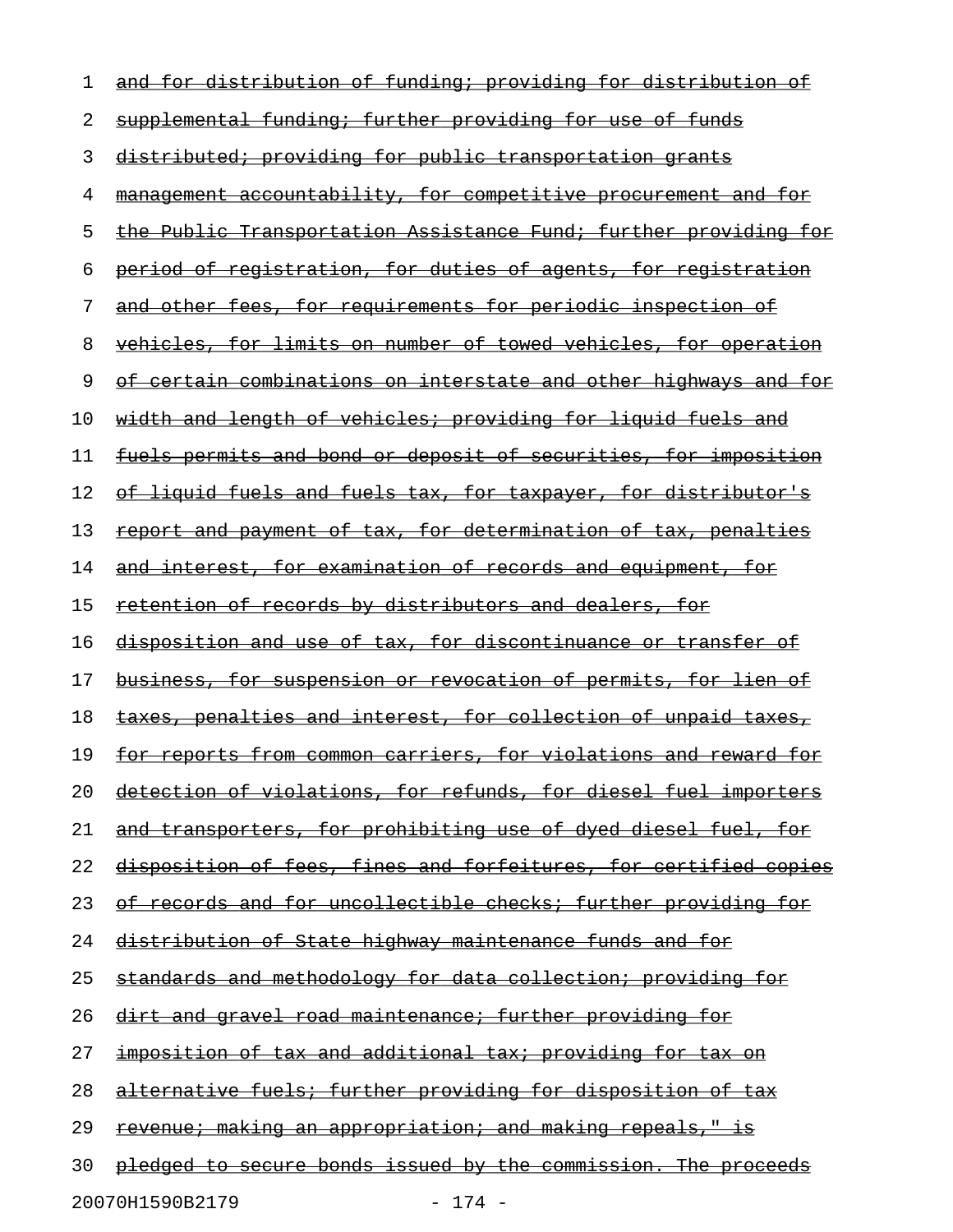| 1  | may be pledged to secure bonds to be issued by the commission<br><del>on</del> |
|----|--------------------------------------------------------------------------------|
| 2  | behalf of the department for the construction, reconstruction,                 |
| 3  | <u>widening, expansion, extension, maintenance and repair of and</u>           |
| 4  | <u>safety on bridges and costs and expenses incident to those tasks</u>        |
| 5  | <u>and fees and expenses of the commission related to the issuance</u>         |
| 6  | of the bonds, including bond related expenses. Each month, the                 |
| 7  | State Treasurer shall transfer amounts as are necessary, in                    |
| 8  | <u>combination with amounts transferred under sections</u>                     |
| 9  | <u>8915.3(4)(i)(relating to lease of Interstate 80) and 9511</u>               |
| 10 | <u>(relating to allocation of proceeds) to satisfy the provisions</u>          |
| 11 | <u>of the bond indenture relating to bonds issued under this </u>              |
| 12 | section and those amounts are authorized to be appropriated.                   |
| 13 | <u> § 9511.12. Supplement to other laws and liberal construction.</u>          |
| 14 | <u>This chapter shall be regarded as supplemental and additional</u>           |
| 15 | to powers conferred by other statutes and shall not be regarded                |
| 16 | as in derogation of any powers existing on the effective date of               |
| 17 | this section. The provisions of this chapter, being necessary                  |
| 18 | <u>for the welfare of the Commonwealth and its citizens shall be</u>           |
| 19 | liberally construed to effect the purposes of this chapter.                    |
| 20 | Section 6. (a) Financial assistance made by the Department                     |
| 21 | of Transportation to an award recipient under 74 Pa.C.S. Ch. 13                |
| 22 | prior to the effective date of this section may continue to be                 |
| 23 | used by award recipients for operating or capital expenses upon                |
| 24 | the same terms and conditions as are contained in the notice of                |
| 25 | grant award or grant agreement executed in connection with the                 |
| 26 | award, if the funds are expended within five years following the               |
| 27 | effective date of this section.                                                |
| 28 | (b) The Department of Transportation may continue to use all                   |
| 29 | funds appropriated or otherwise made available to it for public                |
| 30 | transportation purposes prior to the effective date of this                    |

20070H1590B2179 - 175 -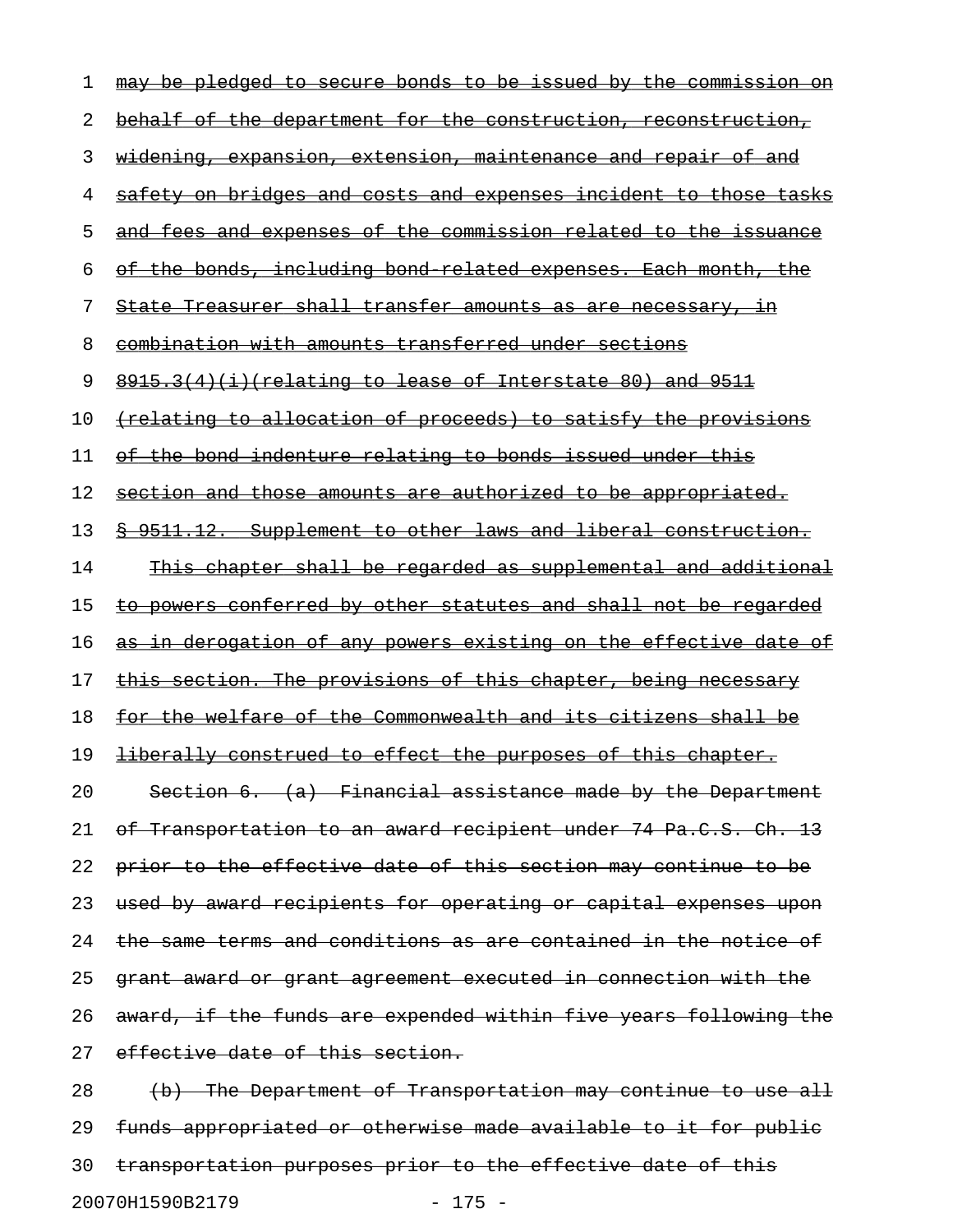1 section in accordance with the laws under which the funds were

2 made available.

3 Section 7. The following shall apply:

4 (1) The General Assembly declares that the repeal under 5 paragraph (2) is necessary to effectuate the addition of 74 6 Pa.C.S. Ch. 81.

7 (2) The act of September 30, 1985 (P.L.240, No.61), 8 known as the Turnpike Organization, Extension and Toll Road 9 Conversion Act is repealed.

10 (3) Section 207.1(c)(2) of the act of April 9, 1929 11 (P.L.177, No.175), known as The Administrative Code of 1929, 12 is repealed insofar as it is inconsistent with the addition 13 of 74 Pa.C.S. § 8105.

14 (4) Sections 2301(a) and (b) of the act of March 4, 1971 15 (P.L.6, No.2), known as the Tax Reform Code of 1971, insofar 16 as they relate to the establishment and existence of the 17 Public Transportation Assistance Fund are repealed.

18 (5) All other acts and parts of acts are repealed 19 insofar as they are inconsistent with this act. 20 Section 8. The addition of 74 Pa.C.S. Ch. 81 is a

21 continuation of the act of September 30, 1985 (P.L.240, No.61),

22 known as the Turnpike Organization, Extension and Toll Road

23 Conversion Act. The following shall apply:

24 (1) Except as otherwise provided under 74 Pa.C.S. Ch. 25 81, all activities initiated under the Turnpike Organization, 26 Extension and Toll Road Conversion Act shall continue and 27 remain in full force and effect and may be completed under 74 28 Pa.C.S. Ch. 81. Orders, regulations, rules and decisions 29 which were made under the Turnpike Organization, Extension 30 and Toll Road Conversion Act and which are in effect on the 20070H1590B2179 - 176 -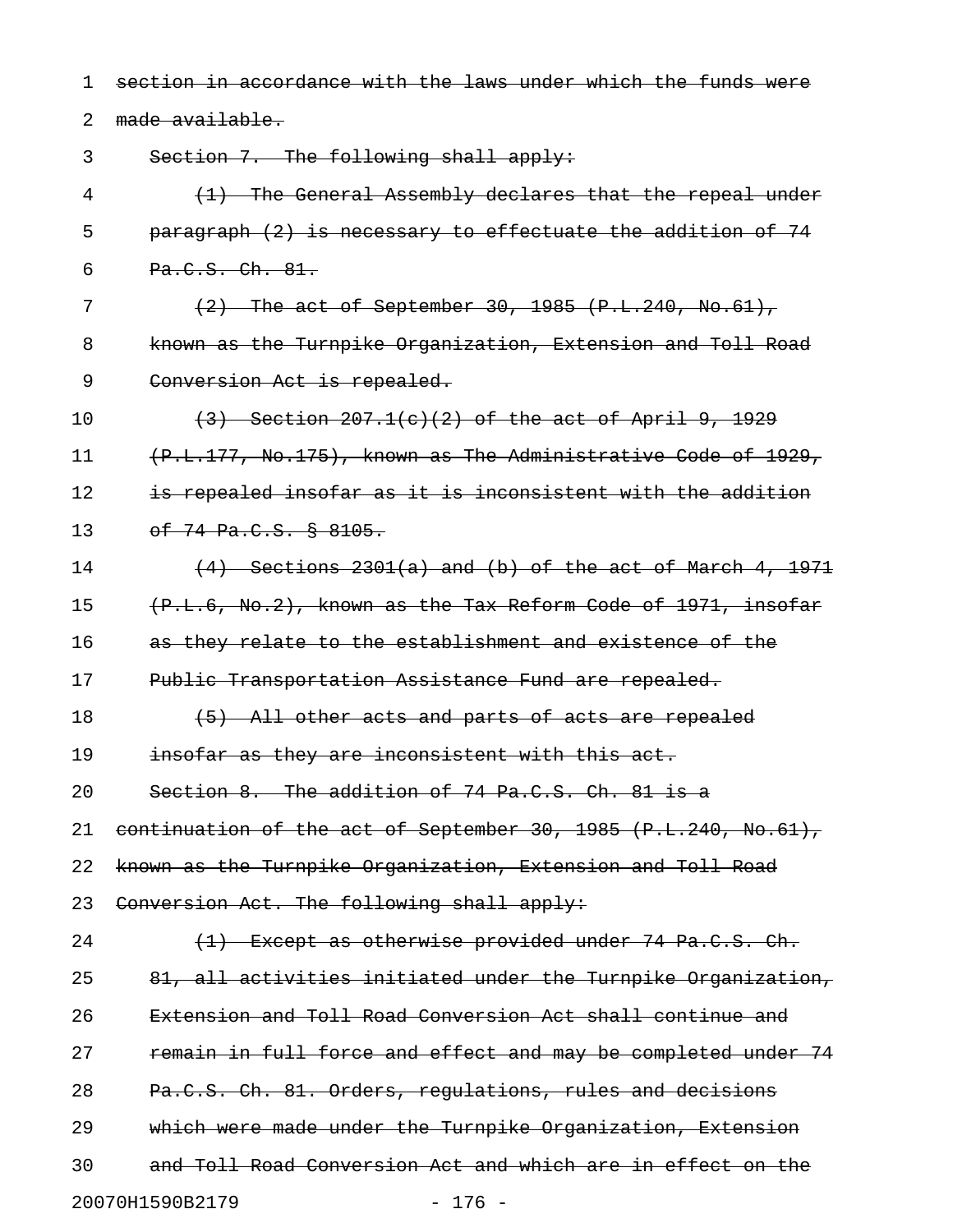| $\mathbf{1}$ | effective date of section 7(2) of this act shall remain in    |
|--------------|---------------------------------------------------------------|
| 2            | full force and effect until revoked, vacated or modified      |
| 3            | under 74 Pa.C.S. Ch. 81. Contracts, obligations and           |
| 4            | collective bargaining agreements entered into under the       |
| 5            | Turnpike Organization, Extension and Toll Road Conversion Act |
| 6            | are not affected nor impaired by the repeal of the Turnpike   |
| 7            | Organization, Extension and Toll Road Conversion Act.         |
| 8            | $(2)$ Except as set forth in paragraph $(3)$ , any difference |
| 9            | in language between 74 Pa.C.S. Ch. 81 and the Turnpike        |
| 10           | Organization, Extension and Toll Road Conversion Act is       |
| 11           | intended only to conform to the style of the Pennsylvania     |
| 12           | Consolidated Statutes and is not intended to change or affect |
| 13           | the legislative intent, judicial construction or              |
| 14           | administration and implementation of the Turnpike             |
| 15           | Organization, Extension and Toll Road Conversion Act.         |
| 16           | (3) Paragraph (2) does not apply to the addition of 74        |
| 17           | Pa.C.S. § 8105.                                               |
| 18           | Section 9. This act shall take effect as follows:             |
| 19           | (1) The following provisions shall take effect                |
| 20           | immediately:                                                  |
| 21           | $(i)$ The addition of 74 Pa.C.S. $§$ 8105.                    |
| 22           | $(iii)$ Section 7(3) of this act.                             |
| 23           | $\overline{\text{+iii}}$ This section.                        |
| 24           | (2) The remainder of this act shall take effect in 60         |
| 25           | <del>days.</del>                                              |
| 26           | SECTION 3. TITLE 74 IS AMENDED BY ADDING A CHAPTER CHAPTERS   |
| 27           | TO READ:                                                      |
| 28           | CHAPTER 15                                                    |
| 29           | SUSTAINABLE MOBILITY OPTIONS                                  |
| 30           | SEC.                                                          |
|              | 20070H1590B2179<br>$-177 -$                                   |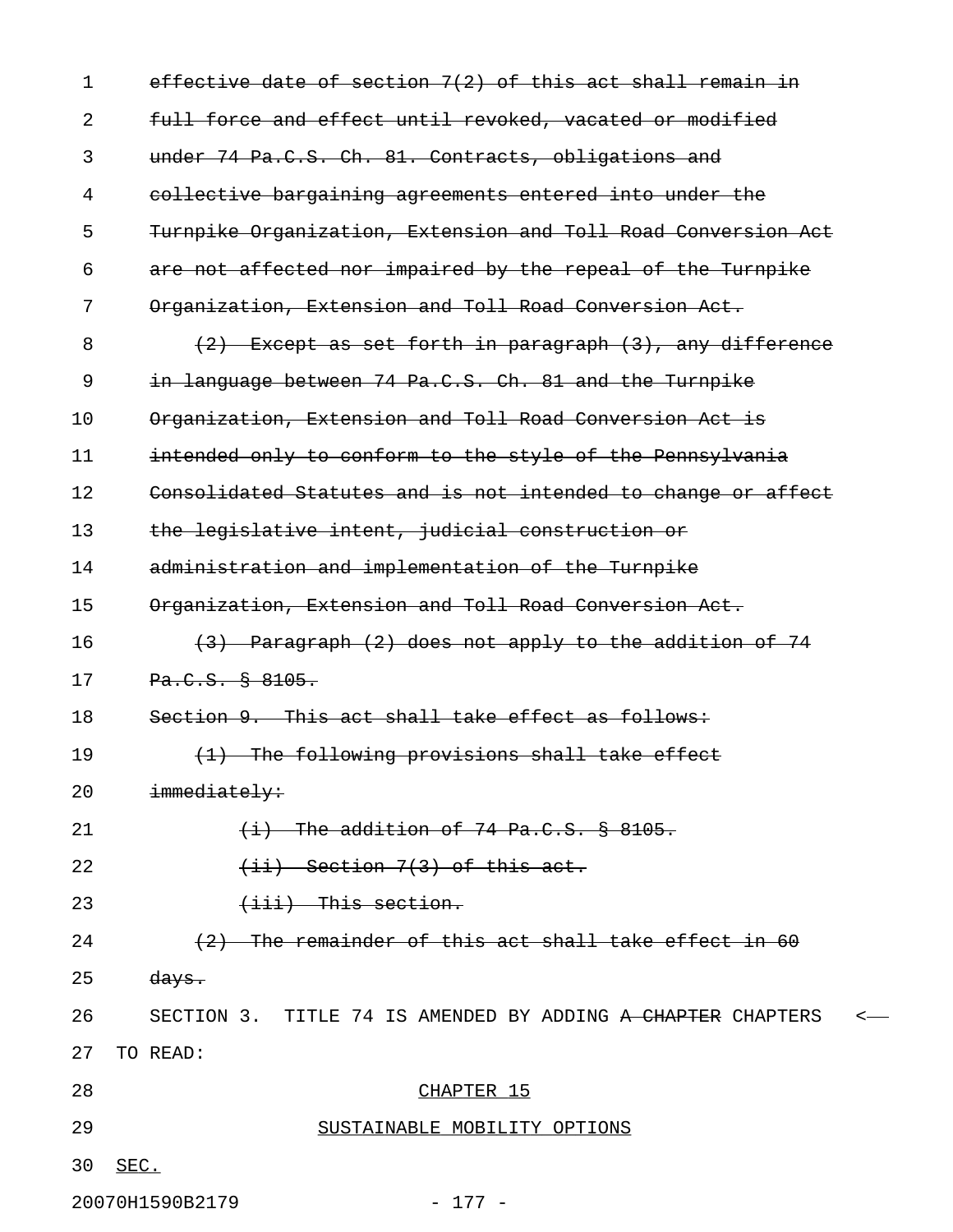- 1 1501. SCOPE OF CHAPTER.
- 2 1502. (RESERVED).
- 3 1503. DEFINITIONS.
- 4 1504. DEPARTMENT AUTHORIZATION.
- 5 1505. REGULATIONS.
- 6 1506. FUND.
- 7 1507. APPLICATION AND APPROVAL PROCESS.
- 8 1508. FEDERAL FUNDING.
- 9 1509. LIMITATION ON DECISIONS, FINDINGS AND REGULATIONS OF
- 10 DEPARTMENT.
- 11 1510. PROGRAM OVERSIGHT AND ADMINISTRATION.
- 12 1511. REPORT TO GOVERNOR AND GENERAL ASSEMBLY.
- 13 1512. COORDINATION.
- 14 1513. OPERATING PROGRAM.
- 15 1514. ASSET IMPROVEMENT PROGRAM.
- 16 1515. NEW INITIATIVES PROGRAM.
- 17 1516. PROGRAMS OF STATEWIDE SIGNIFICANCE.
- 18 1517. CAPITAL IMPROVEMENTS PROGRAM.
- 19 1518. PROGRAM OVERSIGHT AND ADMINISTRATION.
- 20 1519. RETROACTIVE AUTHORITY.
- 21 § 1501. SCOPE OF CHAPTER.
- 22 THIS CHAPTER RELATES TO SUSTAINABLE MOBILITY OPTIONS.
- 23 § 1502. (RESERVED).
- 24 § 1503. DEFINITIONS.
- 25 THE FOLLOWING WORDS AND PHRASES WHEN USED IN THIS CHAPTER
- 26 SHALL HAVE THE MEANINGS GIVEN TO THEM IN THIS SECTION UNLESS THE
- 27 CONTEXT CLEARLY INDICATES OTHERWISE:
- 28 "ACCESS TO JOBS PROJECT." A PROJECT RELATING TO THE
- 29 DEVELOPMENT AND MAINTENANCE OF TRANSPORTATION SERVICES DESIGNED
- 30 TO TRANSPORT WELFARE RECIPIENTS AND ELIGIBLE LOW-INCOME

20070H1590B2179 - 178 -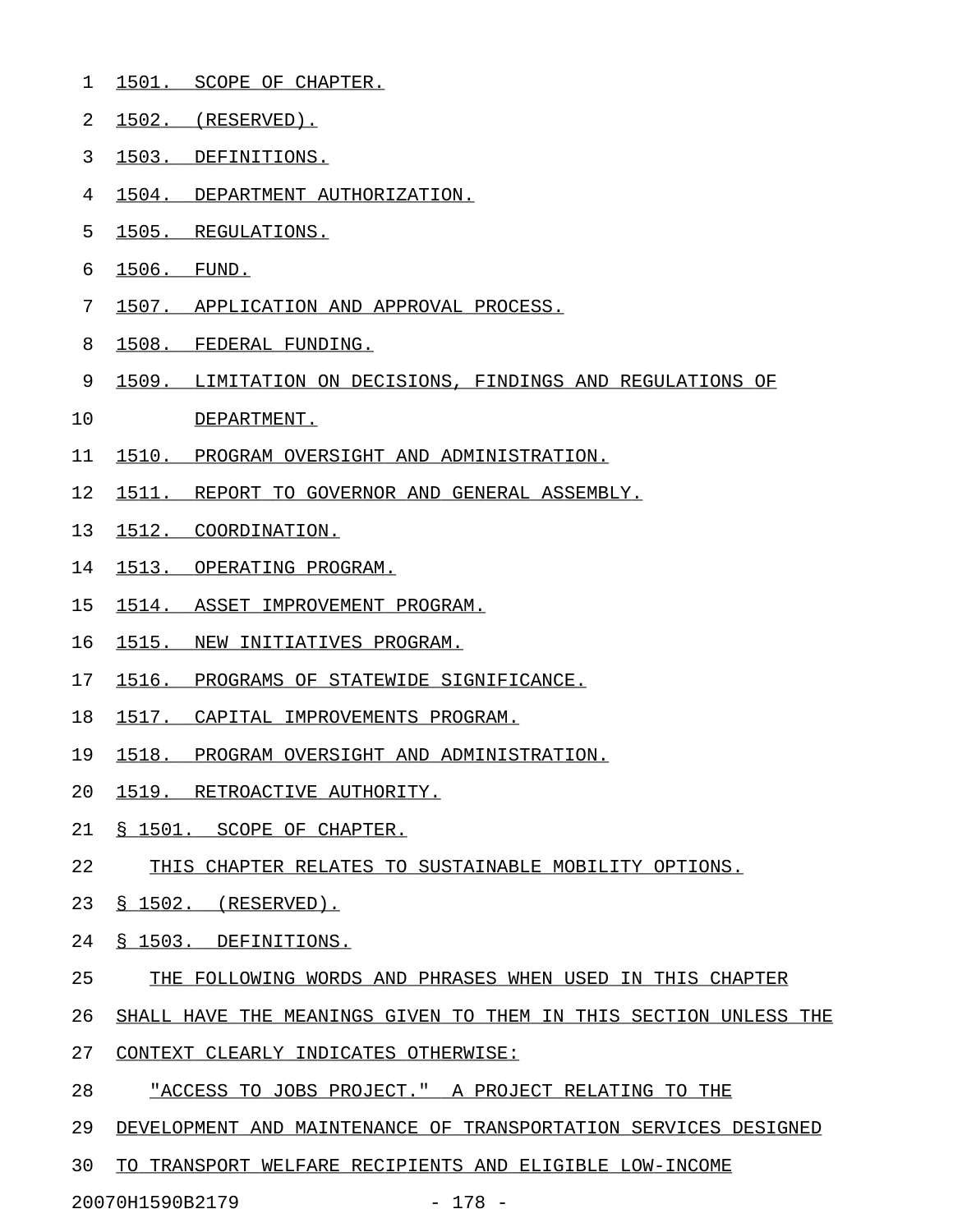1 INDIVIDUALS TO AND FROM JOBS AND ACTIVITIES RELATED TO THEIR 2 EMPLOYMENT AS DEFINED UNDER 49 U.S.C. § 5316 (RELATING TO JOB 3 ACCESS AND REVERSE COMMUTE FORMULA GRANTS). 4 "AMERICANS WITH DISABILITIES ACT." THE AMERICANS WITH 5 DISABILITIES ACT OF 1990 (PUBLIC LAW 101-336, 104 STAT. 327). 6 "ASSET MAINTENANCE COSTS." ALL VEHICLE MAINTENANCE EXPENSES, 7 NONVEHICLE MAINTENANCE AND MATERIALS EXPENSES AND THE COST OF 8 SUPPLIES USED IN THE OPERATION OF LOCAL TRANSPORTATION 9 ORGANIZATIONS AND TRANSPORTATION COMPANIES. 10 <u>"AWARD RECIPIENT." A RECIPIENT OF FINANCIAL ASSISTANCE UNDER</u> 11 THIS CHAPTER. 12 <u>"BASE OPERATING ALLOCATION." THE TOTAL AMOUNT OF STATE</u> 13 OPERATING ASSISTANCE, REIMBURSEMENT IN LIEU OF FARES FOR SENIOR 14 PASSENGERS AND OTHER ASSISTANCE WHICH WAS USED FOR OPERATING 15 ASSISTANCE AS DETERMINED BY THE DEPARTMENT IN FISCAL YEAR 2005-16 2006. 17 "CAPITAL EXPENDITURES." ALL COSTS OF CAPITAL PROJECTS, 18 INCLUDING, BUT NOT LIMITED TO, THE COSTS OF ACQUISITION, 19 CONSTRUCTION, INSTALLATION, START-UP OF OPERATIONS, IMPROVEMENTS 20 AND ALL WORK AND MATERIALS INCIDENT THERETO. 21 "CAPITAL PROJECT." A SYSTEM OR COMPONENT OF THE A SYSTEM FOR < \_\_\_\_\_\_\_\_\_\_\_\_\_\_\_\_\_\_\_\_\_\_\_\_\_\_\_\_\_\_\_\_\_\_\_\_\_\_\_\_\_\_\_\_\_\_\_\_\_\_\_\_\_\_\_\_\_\_\_\_\_ 22 THE PROVISION OF PUBLIC PASSENGER TRANSPORTATION. THE TERM 23 INCLUDES VEHICLES; INFRASTRUCTURE POWER; PASSENGER AMENITIES; 24 STORAGE AND MAINTENANCE BUILDINGS; PARKING FACILITIES; THE LAND 25 ON WHICH ANY CAPITAL PROJECT IS SITUATED AND THE LAND NEEDED TO 26 SUPPORT IT, WHETHER OWNED IN WHOLE OR IN PART; OVERHAUL OF 27 VEHICLES; DEBT SERVICE AND THE COST OF ISSUANCE OF BONDS, NOTES 28 AND OTHER EVIDENCES OF INDEBTEDNESS WHICH A LOCAL TRANSPORTATION 29 ORGANIZATION OR TRANSPORTATION COMPANY IS PERMITTED TO ISSUE 30 UNDER ANY LAW OF THIS COMMONWEALTH.

20070H1590B2179 - 179 -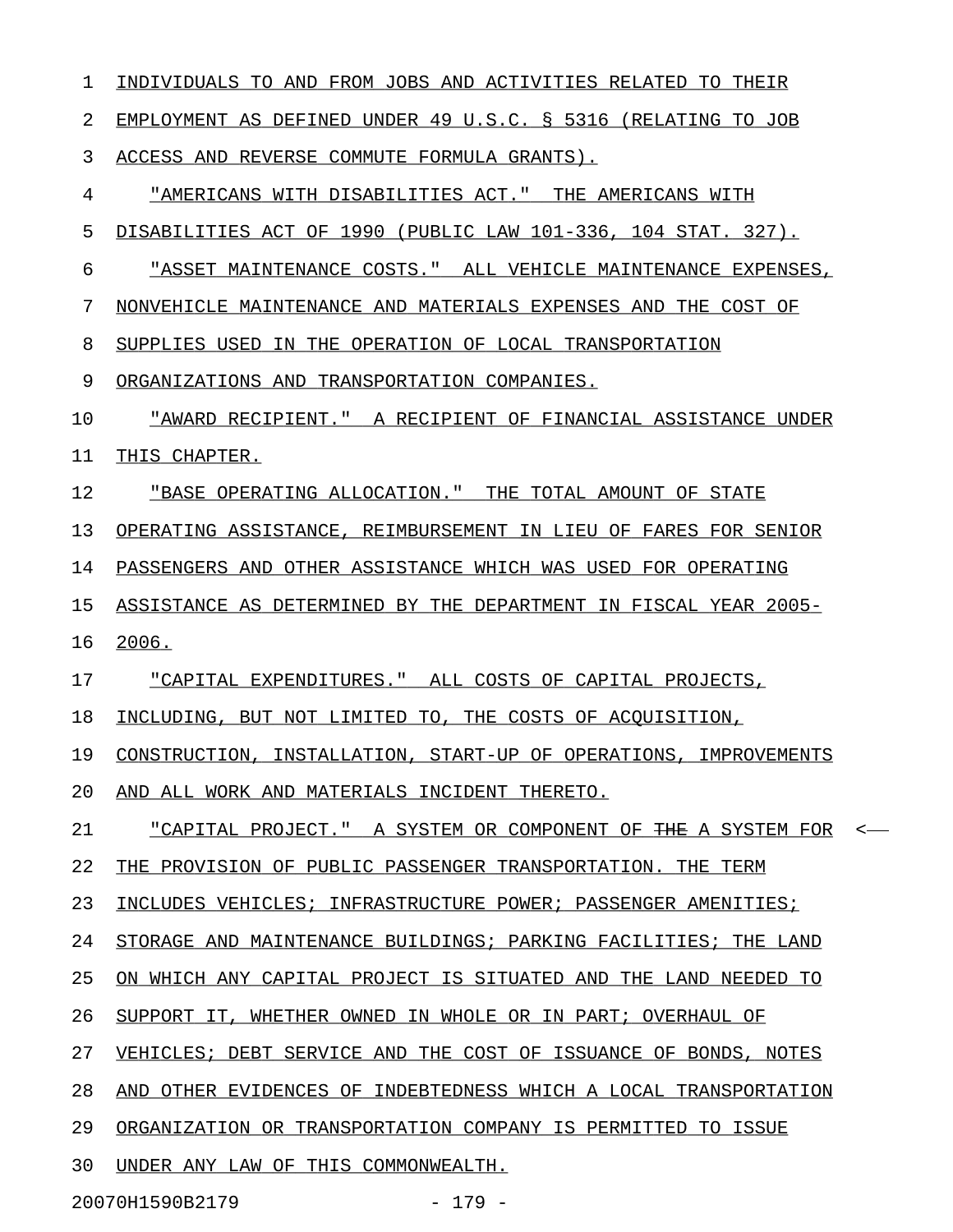| 1  | "COMMONWEALTH CAPITAL BONDS."<br>EVIDENCE OF DEBT INCURRED BY        |
|----|----------------------------------------------------------------------|
| 2  | THE COMMONWEALTH UNDER THE ACT OF FEBRUARY 9, 1999 (P.L.1,           |
| 3  | NO.1), KNOWN AS THE CAPITAL FACILITIES DEBT ENABLING ACT.            |
| 4  | "COMMUNITY TRANSPORTATION SERVICE" OR "SHARED RIDE SERVICE."         |
| 5  | DOOR-TO-DOOR DEMAND TRANSPORTATION THAT IS AVAILABLE TO THE          |
| 6  | GENERAL PUBLIC ON A NONEXCLUSIVE BASIS, OPERATES ON A NONFIXED       |
| 7  | ROUTE BASIS AND CHARGES A FARE TO ALL RIDERS. THE TERM DOES NOT      |
| 8  | INCLUDE EXCLUSIVE RIDE TAXI SERVICE, CHARTER AND SIGHTSEEING         |
| 9  | SERVICE, NONPUBLIC TRANSPORTATION, SCHOOL BUS AND LIMOUSINE          |
| 10 | SERVICE.                                                             |
| 11 | "COMMUNITY TRANSPORTATION SYSTEM." A PERSON THAT PROVIDES            |
| 12 | COMMUNITY TRANSPORTATION SERVICE AND CONTRACTS WITH THE              |
| 13 | DEPARTMENT OF TRANSPORTATION TO RECEIVE REVENUE REPLACEMENT          |
| 14 | FUNDS.                                                               |
| 15 | "DEPARTMENT." THE DEPARTMENT OF TRANSPORTATION OF THE                |
| 16 | COMMONWEALTH.                                                        |
| 17 | "FINANCIAL ASSISTANCE." GRANTS OR OTHER TYPES OF FINANCIAL           |
| 18 | SUPPORT PROVIDED BY THE DEPARTMENT OF TRANSPORTATION UNDER THIS      |
| 19 | CHAPTER.                                                             |
| 20 | <u> "FIXED GUIDEWAY SYSTEM." A FIXED-ROUTE PUBLIC TRANSPORTATION</u> |
| 21 | SERVICE THAT USES AND OCCUPIES A SEPARATE RIGHT-OF-WAY OR RAIL       |
| 22 | LINE FOR THE EXCLUSIVE USE OF PUBLIC TRANSPORTATION AND OTHER        |
| 23 | HIGH OCCUPANCY VEHICLES OR USES A FIXED CATENARY SYSTEM AND A        |
| 24 | RIGHT-OF-WAY USABLE BY OTHER FORMS OF TRANSPORTATION. THE TERM       |
| 25 | INCLUDES LIGHT RAIL, COMMUTER RAIL, AUTOMATED GUIDEWAY TRANSIT,      |
| 26 | PEOPLE MOVERS, FERRY BOAT SERVICE AND FIXED GUIDEWAY FACILITIES      |
| 27 | FOR BUSES SUCH AS BUS RAPID TRANSIT AND HIGH OCCUPANCY VEHICLES.     |
| 28 | <u> "FIXED-ROUTE PUBLIC TRANSPORTATION SERVICE." REGULARLY</u>       |
| 29 | SCHEDULED GENERAL PUBLIC TRANSPORTATION THAT IS PROVIDED             |
| 30 | ACCORDING TO PUBLISHED SCHEDULES ALONG DESIGNATED ROUTES, WITH       |
|    | 20070H1590B2179<br>- 180 -                                           |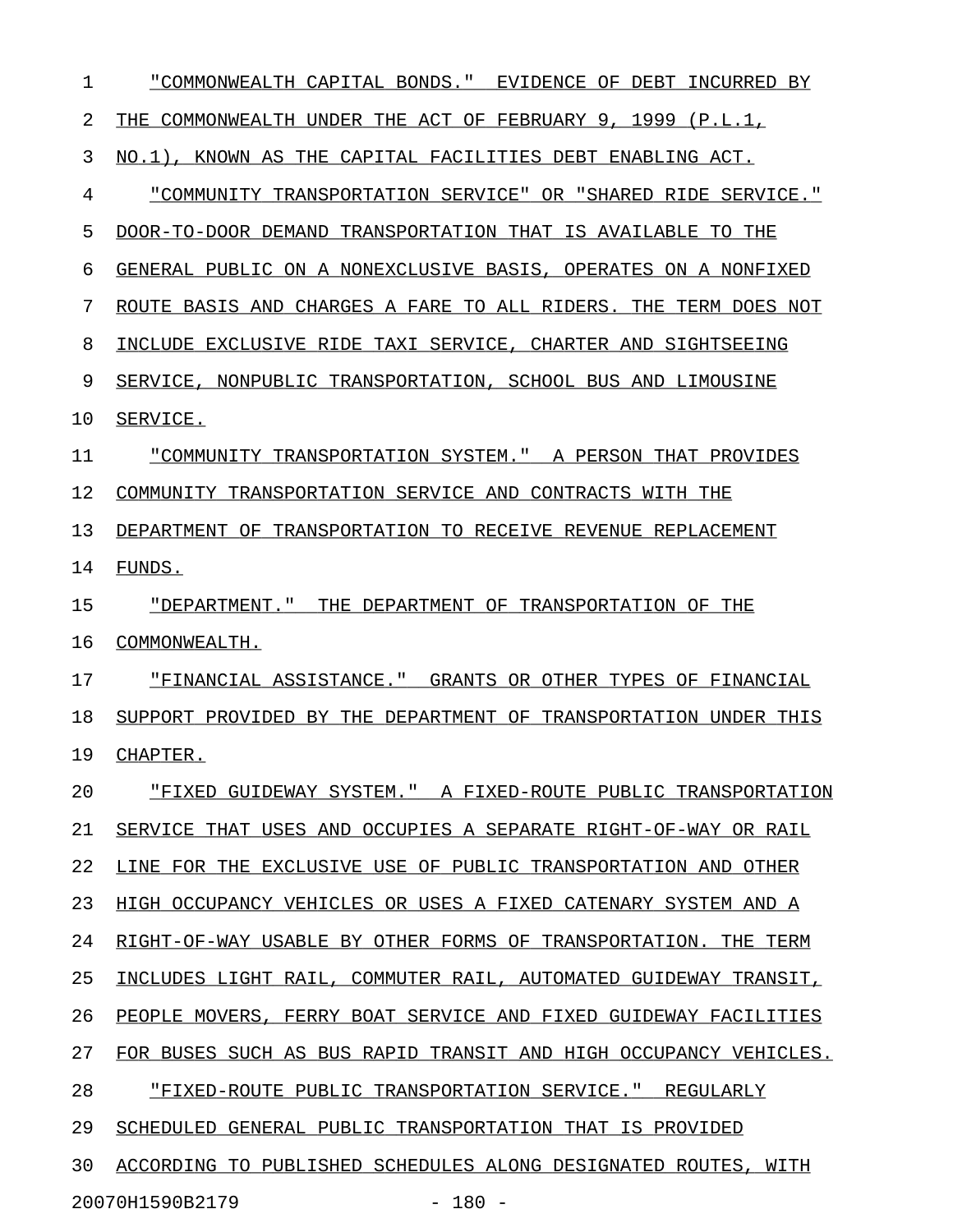1 SPECIFIED STOPPING POINTS FOR THE TAKING ON AND DISCHARGING OF 2 PASSENGERS, INCLUDING PUBLIC BUS AND COMMUTER RAIL SYSTEMS AND 3 OTHER DEPARTMENT-APPROVED SERVICE. THE TERM DOES NOT INCLUDE 4 EXCLUSIVE RIDE TAXI SERVICE, CHARTER OR SIGHTSEEING SERVICE, 5 NONPUBLIC TRANSPORTATION, SCHOOL BUS AND LIMOUSINE SERVICE.  $6$  "FUND." THE PUBLIC TRANSPORTATION TRUST FUND ESTABLISHED 7 UNDER SECTION 1506 (RELATING TO FUND). 8 "INTERCITY BUS SERVICE." PASSENGER BUS SERVICE OF 35 MILES 9 OR MORE IN LENGTH THAT IS PROVIDED WITH AN OVER-THE-ROAD BUS AND 10 OPERATED BETWEEN TWO NONCONTIGUOUS URBANIZED AREAS, BETWEEN AN 11 URBANIZED AREA LOCATED IN ONE COUNTY AND RURAL COMMUNITIES 12 LOCATED IN ANOTHER COUNTY OR BETWEEN RURAL COMMUNITIES LOCATED 13 IN DIFFERENT COUNTIES AND CONTAINS ALL OF THE FOLLOWING 14 ELEMENTS: 15  $(1)$  SERVICE THAT IS OPERATED FOR A FARE ON A REGULARLY 16 SCHEDULED FIXED-ROUTE BASIS. 17 (2) SERVICE THAT IS OFFERED TO AND UTILIZED BY THE 18 GENERAL PUBLIC WITHOUT PRECONDITIONS OF ADVANCE RESERVATION 19 OR MEMBERSHIP IN A PARTICULAR ORGANIZATION. 20 **"INTERCITY PASSENGER RAIL SERVICE." PASSENGER RAILROAD** 21 SERVICE THAT CONNECTS TWO OR MORE URBANIZED AREAS AND IS 22 DETERMINED BY THE DEPARTMENT OF TRANSPORTATION TO QUALIFY AS 23 INTERCITY SERVICE RATHER THAN COMMUTER RAIL SERVICE. 24 "JOB ACCESS AND REVERSE COMMUTE PROJECT." A PROJECT FUNDED 25 BY THE FEDERAL TRANSIT ADMINISTRATION UNDER FEDERAL LAW. 26 "LOCAL TRANSPORTATION ORGANIZATION." ANY OF THE FOLLOWING: 27 (1) A POLITICAL SUBDIVISION OR A PUBLIC TRANSPORTATION 28 PORT OR REDEVELOPMENT AUTHORITY ORGANIZED UNDER THE LAWS OF 29 THIS COMMONWEALTH OR PURSUANT TO AN INTERSTATE COMPACT OR 30 OTHERWISE EMPOWERED TO RENDER, CONTRACT FOR THE RENDERING OR 20070H1590B2179 - 181 -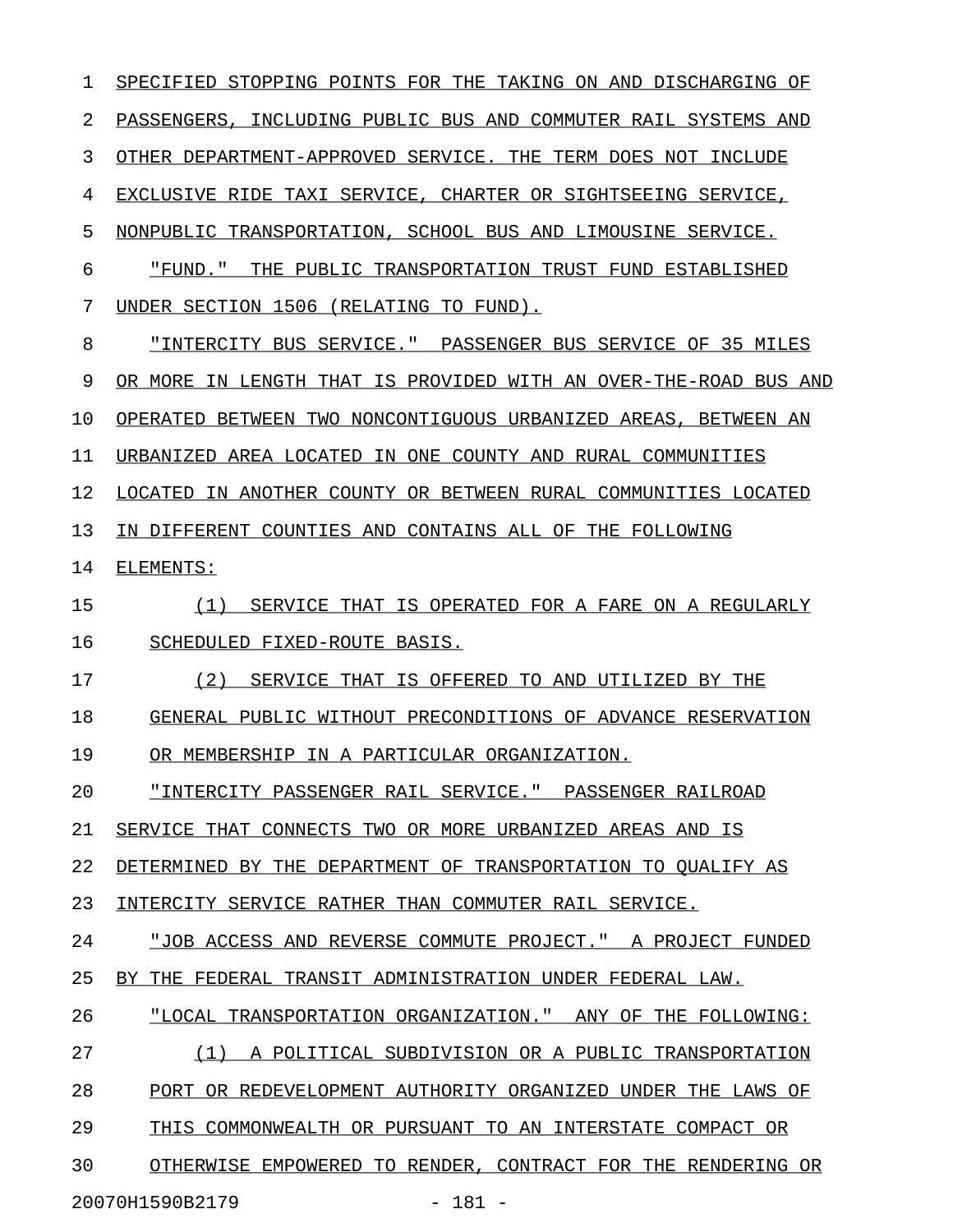1 ASSIST IN THE RENDERING OF TRANSPORTATION SERVICE IN A 2 LIMITED AREA IN THIS COMMONWEALTH, EVEN THOUGH IT MAY ALSO 3 RENDER OR ASSIST IN RENDERING TRANSPORTATION SERVICE IN 4 ADJACENT STATES. 5 (2) A NONPROFIT ASSOCIATION THAT DIRECTLY OR INDIRECTLY 6 PROVIDES PUBLIC TRANSPORTATION SERVICE. 7 (3) A NONPROFIT ASSOCIATION OF PUBLIC TRANSPORTATION 8 PROVIDERS OPERATING WITHIN THIS COMMONWEALTH. 9 TMATERIALS AND SUPPLIES." THOSE CATEGORIES OF EXPENSES AS 10 SPECIFIED IN UNIFORM SYSTEM OF ACCOUNTS EXPENSE OBJECT CLASS 11 504, NATIONAL TRANSIT DATABASE OPERATING EXPENSES FORM F 30, 12 NATIONAL TRANSIT DATABASE, FINAL RULE, FEDERAL TRANSIT 13 ADMINISTRATION, DATED JANUARY 15, 1993, OR ANY SUCCESSOR. 14 "NEW FIXED GUIDEWAY SYSTEM." A NEWLY CONSTRUCTED FIXED 15 GUIDEWAY SYSTEM IN A CORRIDOR OR ALIGNMENT WHERE NO SUCH SYSTEM 16 PREVIOUSLY EXISTED. 17 • "NEW FREEDOM PROGRAM." A PUBLIC TRANSPORTATION PROGRAM 18 DESIGNED TO PROVIDE FUNDS TO RECIPIENTS FOR NEW PUBLIC 19 TRANSPORTATION SERVICES AND PUBLIC TRANSPORTATION ALTERNATIVES 20 BEYOND THOSE REQUIRED BY THE AMERICANS WITH DISABILITIES ACT OF 21 1990 (PUBLIC LAW 101-336, 104 STAT. 327) THAT ASSIST INDIVIDUALS 22 WITH DISABILITIES WITH TRANSPORTATION, INCLUDING TRANSPORTATION 23 TO AND FROM JOBS AND EMPLOYMENT SUPPORT SERVICES ADMINISTERED 24 UNDER THE PROVISIONS OF 49 U.S.C. § 5317 (RELATING TO NEW 25 FREEDOM PROGRAM). 26 "NEW START." THE TERM SHALL HAVE THE SAME MEANING GIVEN IT \_\_\_\_\_\_\_\_\_\_\_\_\_\_\_\_\_\_\_\_\_\_\_\_\_\_\_\_\_\_\_\_\_\_\_\_\_\_\_\_\_\_\_\_\_\_\_\_\_\_\_\_\_\_\_\_\_\_\_ 27 IN 49 CFR § 611.5 (RELATING TO DEFINITIONS). 28 "NONURBANIZED AREA." AN AREA WITHIN THIS COMMONWEALTH THAT 29 DOES NOT FALL WITHIN AN AREA CLASSIFIED AS "URBANIZED" BY THE 30 UNITED STATES BUREAU OF THE CENSUS OF THE UNITED STATES

20070H1590B2179 - 182 -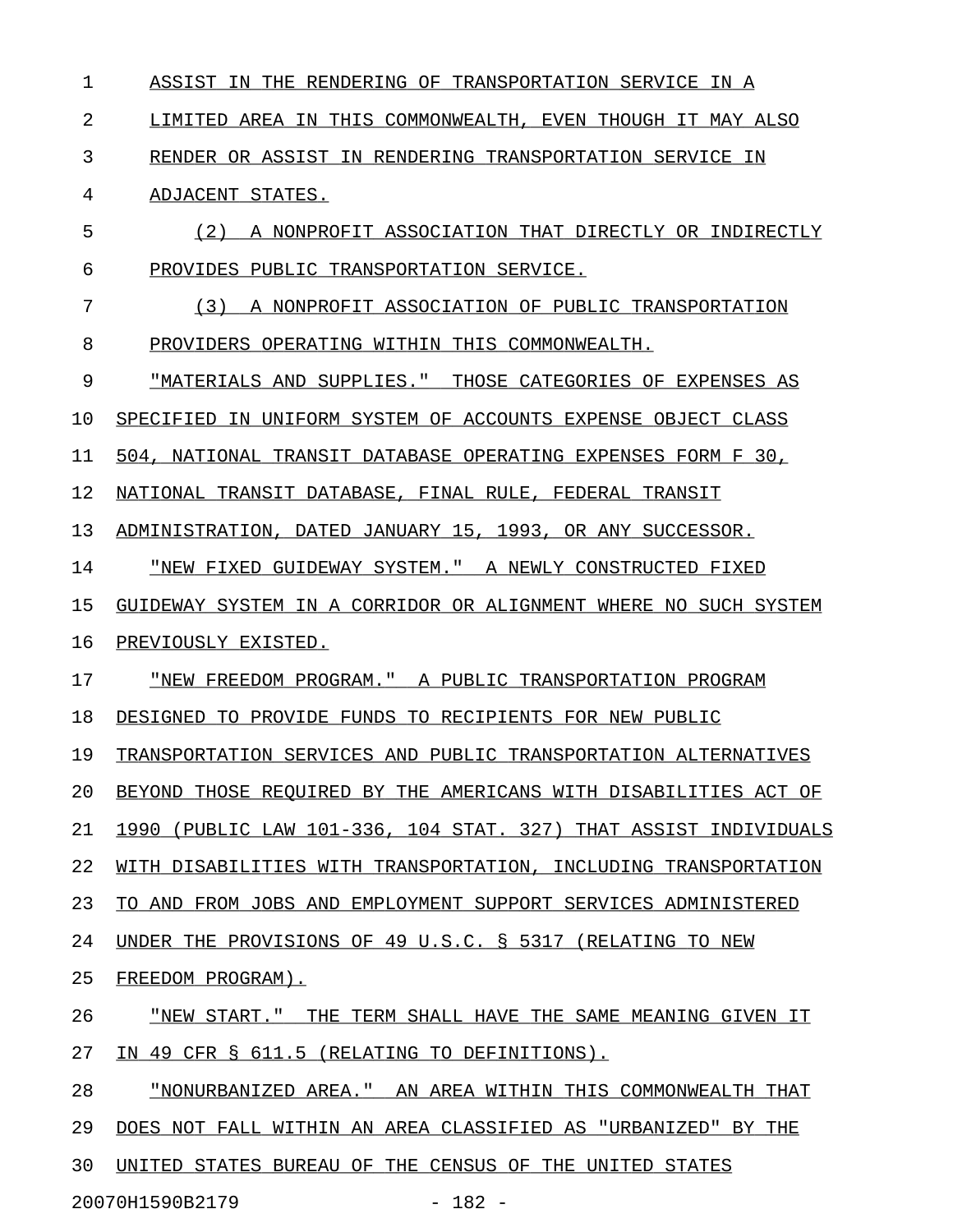1 DEPARTMENT OF COMMERCE IN THE MOST RECENT CENSUS OF POPULATION. 2 "NONVEHICLE MAINTENANCE EXPENSES." THE CATEGORIES OF COSTS \_\_\_\_\_\_\_\_\_\_\_\_\_\_\_\_\_\_\_\_\_\_\_\_\_\_\_\_\_\_\_\_\_\_\_\_\_\_\_\_\_\_\_\_\_\_\_\_\_\_\_\_\_\_\_\_\_\_\_ 3 ASSOCIATED WITH THE INSPECTION, MAINTENANCE AND REPAIR OF 4 ASSETS, OTHER THAN VEHICLES, AS SPECIFIED IN UNIFORM SYSTEM OF 5 ACCOUNTS, EXPENSE FUNCTION 042, NATIONAL TRANSIT DATABASE 6 OPERATING EXPENSES FORM, F 30, NATIONAL TRANSIT DATABASE, FINAL 7 RULE, FEDERAL TRANSIT ADMINISTRATION, DATED JANUARY 15, 1993, OR 8 ANY SUCCESSOR. 9 " OPERATING EXPENSES." TOTAL EXPENSES REQUIRED TO CONTINUE 10 SERVICE TO THE PUBLIC AND TO PERMIT NEEDED IMPROVEMENTS IN 11 SERVICE WHICH ARE NOT SELF-SUPPORTING AND OTHERWISE FOR ANY 12 PURPOSE IN FURTHERANCE OF PUBLIC PASSENGER TRANSPORTATION, 13 INCLUDING ALL STATE ASSET MAINTENANCE COSTS. THE TERM DOES NOT 14 INCLUDE EXPENDITURES FOR CAPITAL PROJECTS UNLESS SPECIFIC 15 APPROVAL IS PROVIDED BY THE DEPARTMENT OF TRANSPORTATION. 16 "OPERATING REVENUE." THE TOTAL REVENUE EARNED BY A LOCAL 17 TRANSPORTATION ORGANIZATION OR A TRANSPORTATION COMPANY THROUGH 18 ITS TRANSIT OPERATIONS. THE TERM INCLUDES ALL OF THE FOLLOWING: 19 (1) PASSENGER FARES. 20 (2) REIMBURSEMENTS PROVIDED IN LIEU OF FARES FOR SENIOR 21 PASSENGERS. 22 (3) CHARTER, SCHOOL BUS AND ADVERTISING REVENUE. 23 (4) OTHER MISCELLANEOUS REVENUE SUCH AS PUBLIC AND 24 PRIVATE ROUTE GUARANTEE FUNDS. 25 "PARATRANSIT SERVICE." TRANSIT SERVICE OPERATING ON A 26 NONFIXED-ROUTE BASIS IN ORDER TO PROVIDE COMPLEMENTARY 27 TRANSPORTATION SERVICE TO PERSONS WHO ARE FUNCTIONALLY UNABLE TO 28 USE FIXED-ROUTE TRANSPORTATION, AS REQUIRED BY THE AMERICANS 29 WITH DISABILITIES ACT OF 1990 (PUBLIC LAW 101-336, 104 STAT. 30 327). \_\_\_\_\_

20070H1590B2179 - 183 -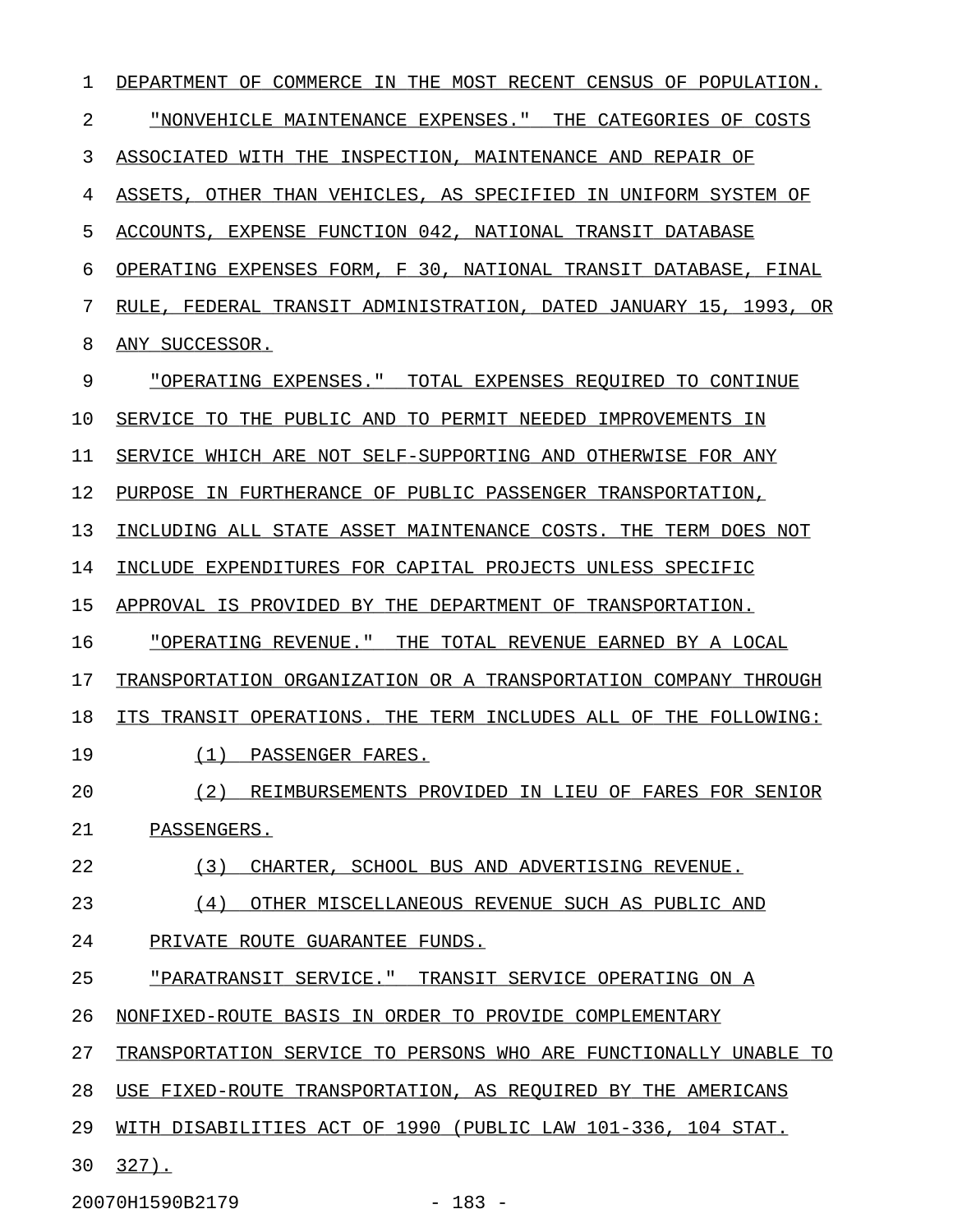| 1  | "PASSENGERS." THE TOTAL OF ALL ORIGINATING PASSENGERS PLUS                       |
|----|----------------------------------------------------------------------------------|
| 2  | TRANSFER PASSENGERS CARRIED ON FIXED ROUTE SERVICE AND                           |
| 3  | PARATRANSIT SERVICE WITH RESPECT TO THE MOST RECENT FISCAL YEAR                  |
| 4  | AS REPORTED IN THE MOST RECENTLY PUBLISHED RECENT PUBLIC<br><-                   |
| 5  | PASSENGER TRANSPORTATION PERFORMANCE REPORT.                                     |
| 6  | "PUBLIC PASSENGER TRANSPORTATION." TRANSPORTATION WITHIN AN                      |
| 7  | AREA THAT INCLUDES A MUNICIPALITY OR OTHER BUILT-UP PLACE THAT                   |
| 8  | IS APPROPRIATE IN THE JUDGMENT OF THE DEPARTMENT OF                              |
| 9  | TRANSPORTATION TO SERVE COMMUTERS OR OTHERS IN THE LOCALITY,                     |
| 10 | TAKING INTO CONSIDERATION THE LOCAL PATTERNS AND TRENDS OF                       |
| 11 | GROWTH BY BUS OR RAIL OR OTHER CONVEYANCE, EITHER PUBLICLY OR                    |
| 12 | PRIVATELY OWNED, SERVING THE GENERAL PUBLIC. THE TERM DOES NOT                   |
| 13 | INCLUDE SCHOOL BUSES, CHARTER OR SIGHTSEEING SERVICES.                           |
| 14 | "PUBLIC PASSENGER TRANSPORTATION PERFORMANCE REPORT." AN                         |
| 15 | ANNUAL REPORT COMPLETED BY THE DEPARTMENT OF TRANSPORTATION                      |
| 16 | WHICH SHALL INCLUDE ALL OF THE FOLLOWING:                                        |
| 17 | (1)<br>EACH LOCAL TRANSPORTATION ORGANIZATION'S PASSENGERS,                      |
| 18 | REVENUE VEHICLE MILES, REVENUE VEHICLE HOURS, AND SENIOR                         |
| 19 | PASSENGERS STATISTICS FOR THE MOST RECENTLY AVAILABLE FISCAL                     |
| 20 | YEAR.                                                                            |
| 21 | (2) ANY OTHER STATISTICAL INFORMATION THAT THE                                   |
| 22 | DEPARTMENT OF TRANSPORTATION DEEMS NECESSARY <del>OR USEFUL</del> .<br>$\prec$ - |
| 23 | "REVENUE REPLACEMENT FUNDS." PAYMENTS MADE TO LOCAL                              |
| 24 | TRANSPORTATION ORGANIZATIONS AND TRANSPORTATION COMPANIES TO                     |
| 25 | OFFSET OR PARTIALLY OFFSET FARES.                                                |
| 26 | "REVENUE VEHICLE HOURS." THE TOTAL AMOUNT OF TIME CALCULATED                     |
| 27 | IN HOURS DURING WHICH VEHICLES ARE IN SERVICE AND AVAILABLE FOR                  |
| 28 | PUBLIC USE IN FIXED-ROUTE SERVICE OR PARATRANSIT SERVICE WITH                    |
| 29 | RESPECT TO THE MOST RECENT FISCAL YEAR AS REPORTED IN THE MOST                   |
| 30 | RECENT PUBLIC PASSENGER TRANSPORTATION PERFORMANCE REPORT. THE                   |
|    | 20070H1590B2179<br>$-184 -$                                                      |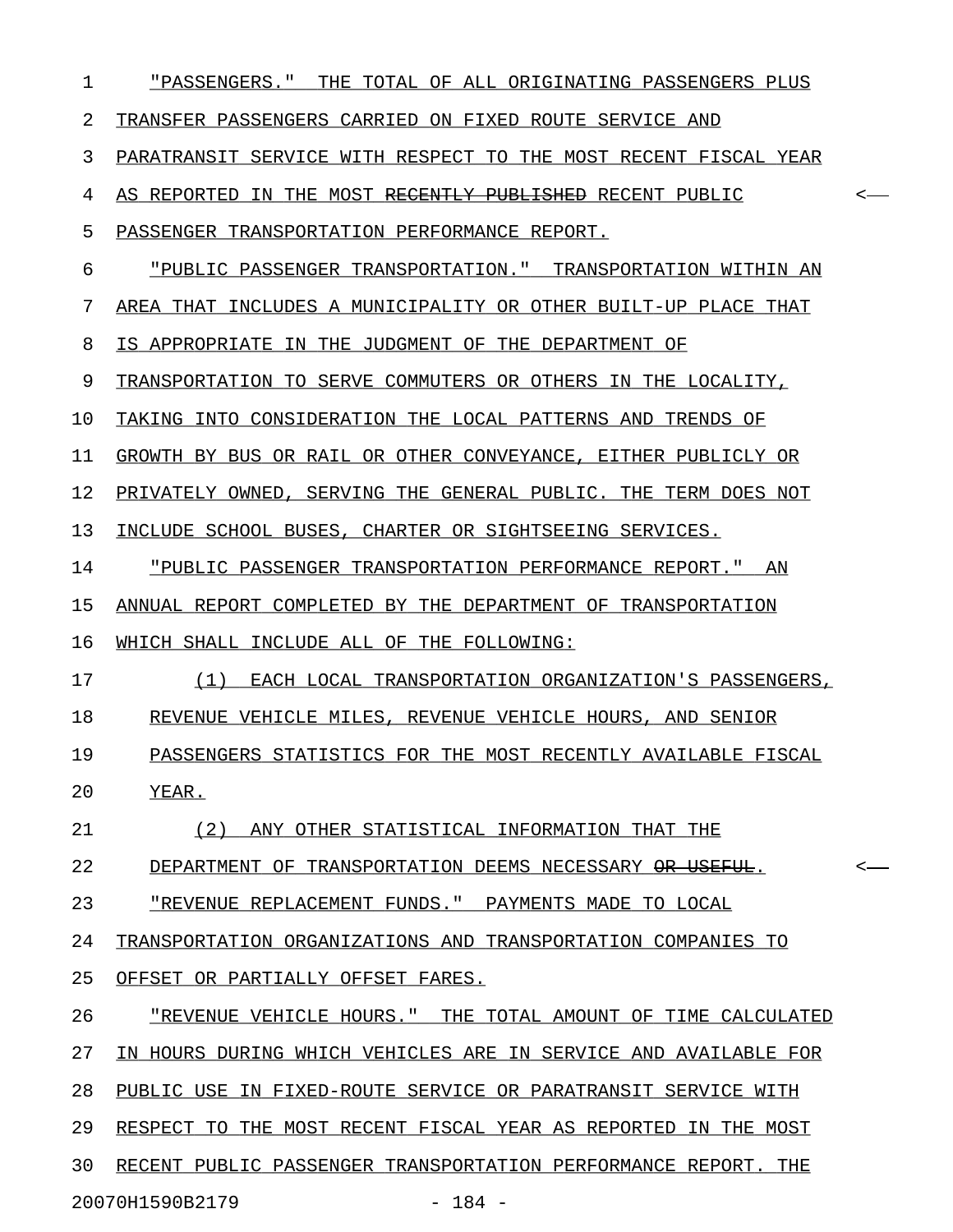1 TERM DOES NOT INCLUDE DEADHEAD HOURS.

2 "REVENUE VEHICLE MILES." THE TOTAL AMOUNT OF DISTANCE 3 CALCULATED IN MILES DURING WHICH VEHICLES ARE IN SERVICE AND 4 AVAILABLE FOR PUBLIC USE IN FIXED-ROUTE SERVICE OR PARATRANSIT 5 SERVICE WITH RESPECT TO THE MOST RECENT FISCAL YEAR AS REPORTED 6 IN THE MOST RECENT PUBLIC PASSENGER TRANSPORTATION PERFORMANCE 7 REPORT. THE TERM DOES NOT INCLUDE DEADHEAD MILES. 8 "REVERSE COMMUTE PROJECT." A PUBLIC TRANSPORTATION PROJECT 9 DESIGNED TO TRANSPORT RESIDENTS OF URBANIZED AND NONURBANIZED 10 AREAS TO SUBURBAN EMPLOYMENT OPPORTUNITIES AS DEFINED UNDER 49 11 U.S.C. § 5316 (RELATING TO JOB ACCESS AND REVERSE COMMUTE 12 FORMULA GRANTS). 13 "SECRETARY." THE SECRETARY OF TRANSPORTATION OF THE 14 COMMONWEALTH. 15 "SENIOR CITIZEN." A PERSON WHO IS AT LEAST 65 YEARS OF AGE. 16 "SENIOR PASSENGER." A SENIOR CITIZEN WHO RIDES ON FIXED-17 ROUTE SERVICE. 18 • SENIOR PASSENGERS. " THE NUMBER OF SENIOR PASSENGERS 19 TRANSPORTED BY A LOCAL TRANSPORTATION ORGANIZATION WITH RESPECT 20 TO THE MOST RECENT FISCAL YEAR AS REPORTED IN THE MOST R<del>ECENTLY</del> <-21 PUBLISHED RECENT PUBLIC PASSENGER TRANSPORTATION PERFORMANCE <-22 REPORT. 23 THAX REFORM CODE." THE ACT OF MARCH 4, 1971 (P.L.6, NO.2), 24 KNOWN AS THE TAX REFORM CODE OF 1971. 25 "TRANSPORTATION COMPANY." A PERSON THAT RENDERS PUBLIC 26 PASSENGER TRANSPORTATION SERVICE. 27 "URBANIZED AREA." A PORTION OF THIS COMMONWEALTH CLASSIFIED 28 AS URBANIZED BY THE UNITED STATES BUREAU OF THE CENSUS OF THE 29 UNITED STATES DEPARTMENT OF COMMERCE IN THE MOST RECENT CENSUS

20070H1590B2179 - 185 -

30 OF POPULATION.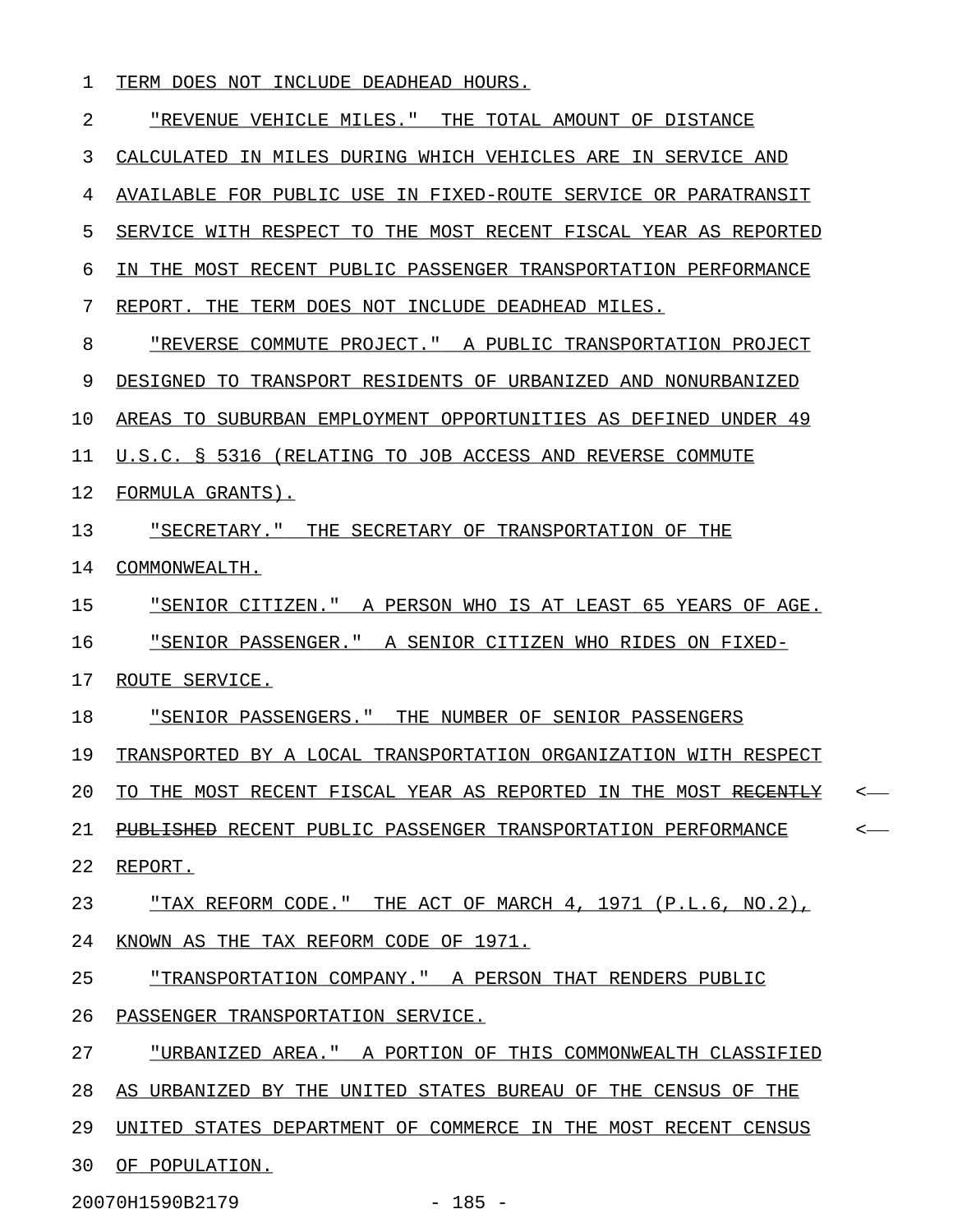| 1  | <u> "VEHICLE MAINTENANCE EXPENSES." THE CATEGORIES OF COSTS</u>             |                  |
|----|-----------------------------------------------------------------------------|------------------|
| 2  | ASSOCIATED WITH THE INSPECTION, MAINTENANCE AND REPAIR OF                   |                  |
| 3  | VEHICLES AS SPECIFIED IN UNIFORM SYSTEM OF ACCOUNTS, EXPENSE                |                  |
| 4  | FUNCTION 041, NATIONAL TRANSIT DATABASE OPERATING EXPENSES FORM             |                  |
| 5  | F 30, NATIONAL TRANSIT DATABASE, FINAL RULE, FEDERAL TRANSIT                |                  |
| 6  | ADMINISTRATION, DATED JANUARY 15, 1993, OR ANY SUCCESSOR.                   |                  |
| 7  | <u> "WELFARE-TO-WORK." ANY FEDERAL OR STATE PROGRAM DESIGNED TO</u>         |                  |
| 8  | MOVE INDIVIDUALS FROM DEPENDENCY ON PUBLIC WELFARE PROGRAMS TO              |                  |
| 9  | SELF-SUFFICIENCY THROUGH PAID WORK.                                         |                  |
| 10 | S 1504. DEPARTMENT AUTHORIZATION.                                           |                  |
| 11 | GENERAL. -- THE DEPARTMENT MAY, WITHIN THE LIMITATIONS<br>(A)               |                  |
| 12 | PROVIDED IN THIS CHAPTER, INCUR COSTS DIRECTLY AND PROVIDE                  |                  |
| 13 | FINANCIAL ASSISTANCE FOR THE PURPOSES AND ACTIVITIES ENUMERATED             |                  |
| 14 | IN THIS CHAPTER.                                                            |                  |
| 15 | SUPPLEMENTATION OF FEDERAL AND LOCAL FUNDS. --THE<br>(B)                    |                  |
| 16 | AUTHORITY CONFERRED ON THE DEPARTMENT BY THIS CHAPTER INCLUDES <sub>7</sub> | $\longleftarrow$ |
| 17 | BUT IS NOT LIMITED TO, PROVIDING FINANCIAL ASSISTANCE FOR PUBLIC            |                  |
| 18 | PASSENGER TRANSPORTATION PURPOSES AND TO SUPPLEMENT                         | <—               |
| 19 | SUPPLEMENTING FEDERAL FUNDING OR LOCAL FUNDING OR BOTH.                     | <—               |
| 20 | § 1505. REGULATIONS.                                                        |                  |
| 21 | GENERAL RULE. -- TO EFFECTUATE AND ENFORCE THE PROVISIONS<br>(A)            |                  |
| 22 | OF THIS CHAPTER, THE DEPARTMENT SHALL PROMULGATE NECESSARY RULES            |                  |
| 23 | AND REGULATIONS AND PRESCRIBE CONDITIONS AND PROCEDURES IN ORDER            |                  |
| 24 | TO ASSURE COMPLIANCE IN CARRYING OUT THE PURPOSES FOR WHICH                 |                  |
| 25 | FINANCIAL ASSISTANCE MAY BE PROVIDED UNDER THIS CHAPTER.                    |                  |
| 26 | (B)<br>TEMPORARY REGULATIONS.--                                             |                  |
| 27 | UNLESS OTHERWISE PROVIDED IN THIS CHAPTER, IN ORDER<br>(1)                  |                  |
| 28 | TO FACILITATE THE PROMPT IMPLEMENTATION OF THIS CHAPTER,                    |                  |
| 29 | DURING THE TWO-YEAR PERIOD FOLLOWING THE EFFECTIVE DATE OF                  |                  |
| 30 | THIS SECTION, THE DEPARTMENT SHALL PROMULGATE TEMPORARY                     |                  |

20070H1590B2179 - 186 -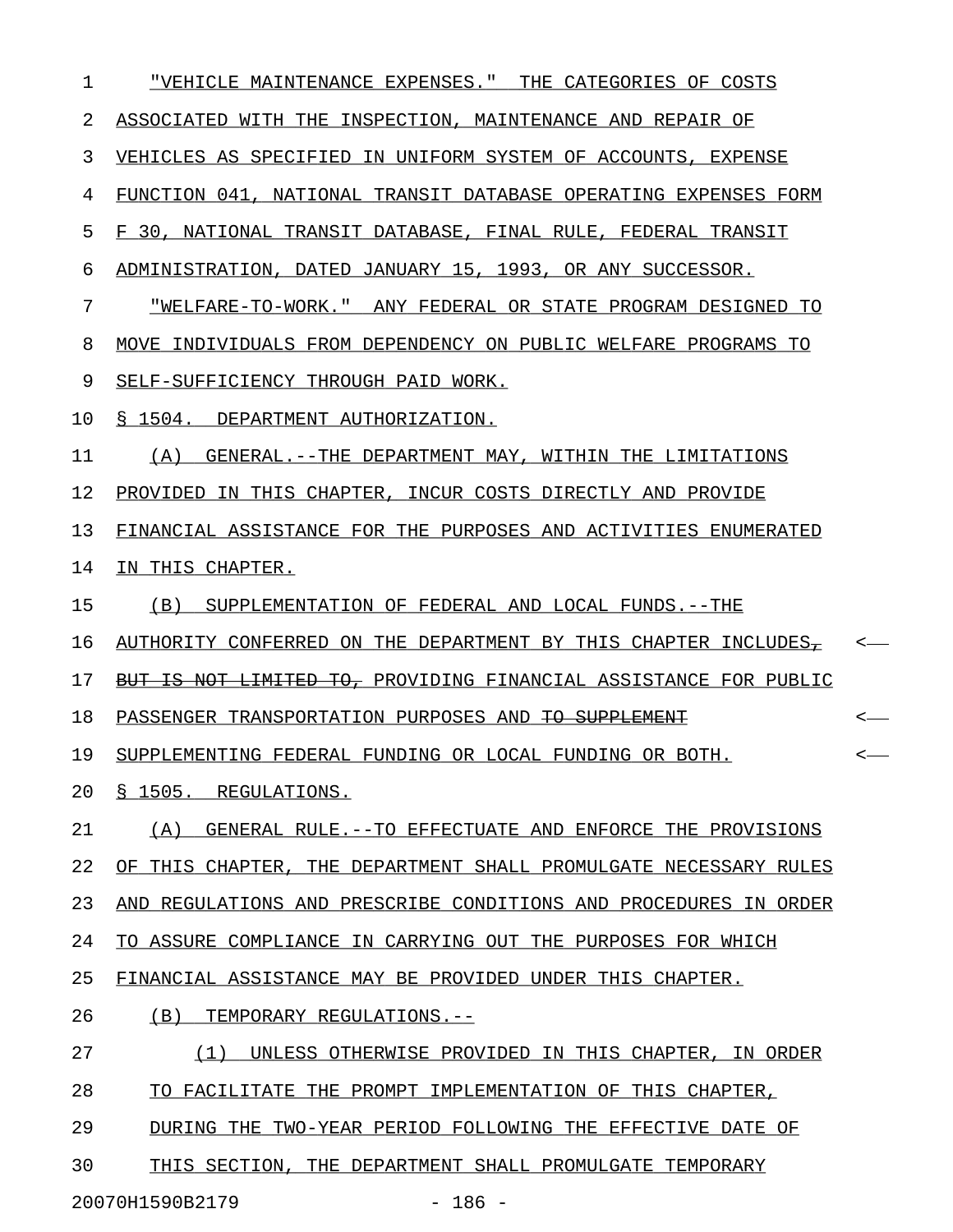1 REGULATIONS WHICH SHALL EXPIRE FOUR YEARS FROM THE EFFECTIVE

2 DATE OF THIS SECTION. THE TEMPORARY REGULATIONS SHALL BE

## 3 EXEMPT FROM THE FOLLOWING:

4 (I) THE ACT OF OCTOBER 15, 1980 (P.L.950, NO.164), \_\_\_\_\_\_\_\_\_\_\_\_\_\_\_\_\_\_\_\_\_\_\_\_\_\_\_\_\_\_\_\_\_\_\_\_\_\_\_\_\_\_\_\_\_\_\_\_\_\_\_ 5 KNOWN AS THE COMMONWEALTH ATTORNEYS ACT. 6 • (II) SECTION 205 OF THE ACT OF JULY 31, 1968 7 (P.L.769, NO.240), REFERRED TO AS THE COMMONWEALTH \_\_\_\_\_\_\_\_\_\_\_\_\_\_\_\_\_\_\_\_\_\_\_\_\_\_\_\_\_\_\_\_\_\_\_\_\_\_\_\_\_\_\_\_\_\_\_\_\_\_ 8 DOCUMENTS LAW.

9 (III) THE ACT OF JUNE 25, 1982 (P.L.633, NO.181), 10 KNOWN AS THE REGULATORY REVIEW ACT.

11 (2) THE AUTHORITY OF THE DEPARTMENT TO PROMULGATE

12 TEMPORARY REGULATIONS UNDER THIS SUBSECTION SHALL EXPIRE TWO

13 YEARS FROM THE EFFECTIVE DATE OF THIS SECTION. REGULATIONS

14 ADOPTED AFTER THE TWO-YEAR PERIOD SHALL BE PROMULGATED AS

15 PROVIDED BY STATUTE.

16 § 1506. FUND.

17 (A) ESTABLISHMENT.--A SPECIAL FUND IS ESTABLISHED WITHIN THE 18 STATE TREASURY TO BE KNOWN AS THE PUBLIC TRANSPORTATION TRUST

19 FUND. MONEY IN THE FUND IS HEREBY APPROPRIATED, UPON APPROVAL OF

20 THE GOVERNOR, TO THE DEPARTMENT FOR THE PURPOSES SET FORTH UNDER

- 21 THIS CHAPTER.
- 22 (B) DEPOSITS TO FUND BY DEPARTMENT.--
- 

23 (1) THE FOLLOWING APPLY:

24 (I) EXCEPT AS PROVIDED UNDER SUBPARAGRAPH (II), UPON 25 RECEIPT, THE DEPARTMENT SHALL DEPOSIT INTO THE FUND THE 26 REVENUES RECEIVED BY THE DEPARTMENT UNDER 75 PA.C.S. CH. 27 89 (RELATING TO PENNSYLVANIA TURNPIKE) AND THE LEASE 28 AGREEMENT EXECUTED BETWEEN THE DEPARTMENT AND THE 29 PENNSYLVANIA TURNPIKE COMMISSION UNDER 75 PA.C.S. § 30 8915.3 (RELATING TO LEASE OF INTERSTATE 80) AS FOLLOWS: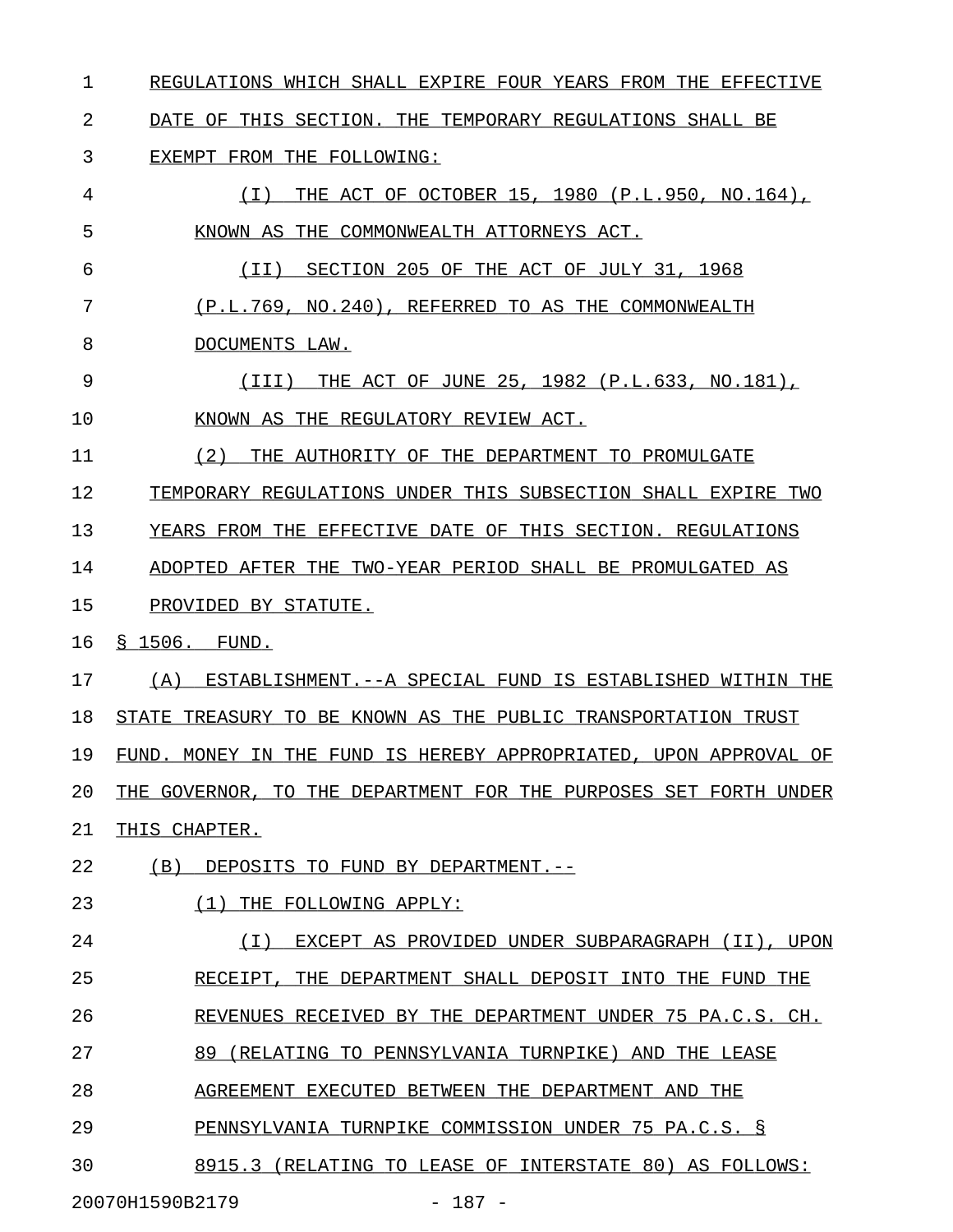| $\mathbf 1$ | FOR FISCAL YEAR 2007-2008, \$250,000,000.<br>(A)              |       |
|-------------|---------------------------------------------------------------|-------|
| 2           | FOR FISCAL YEAR 2008-2009, \$250,000,000.<br>(B)              |       |
| 3           | FOR FISCAL YEAR 2009-2010, \$250,000,000.<br>(C)              |       |
| 4           | FOR FISCAL YEAR 2010-2011 AND EACH FISCAL<br>(D)              |       |
| 5           | YEAR THEREAFTER, THE AMOUNT CALCULATED FOR THE                |       |
| 6           | PREVIOUS FISCAL YEAR, INCREASED ANNUALLY BY 2.5%.             | $\,<$ |
| 7           | (II)<br>THE DEPOSITS MADE TO THE FUND UNDER THIS              |       |
| 8           | SUBSECTION SHALL EQUAL \$250,000,000 ANNUALLY FOR EACH        |       |
| 9           | FISCAL YEAR COMMENCING AFTER THE EXPIRATION OF THE            |       |
| 10          | CONVERSION PERIOD IF THE CONVERSION NOTICE IS NOT             |       |
| 11          | RECEIVED BY THE SECRETARY PRIOR TO EXPIRATION OF THE          |       |
| 12          | CONVERSION PERIOD AS SET FORTH UNDER 75 PA.C.S. §             |       |
| 13          | $8915.3(3)$ .                                                 |       |
| 14          | (2)<br>UPON RECEIPT, THE DEPARTMENT SHALL DEPOSIT THE         |       |
| 15          | AMOUNT MADE AVAILABLE TO THE DEPARTMENT AS AN EXECUTIVE       |       |
| 16          | AUTHORIZATION AND ANY APPROPRIATION FOR THE 2007-2008 FISCAL  |       |
| 17          | YEAR AND EACH FISCAL YEAR THEREAFTER FROM THE STATE LOTTERY   |       |
| 18          | FUND FOR FIXED ROUTE TRANSIT AND FOR THE FREE TRANSIT PROGRAM |       |
| 19          | FOR SENIOR CITIZENS ESTABLISHED UNDER THE ACT OF AUGUST 26,   |       |
| 20          | 1971 (P.L.351, NO.91), KNOWN AS THE STATE LOTTERY LAW. THE    |       |
| 21          | FUNDS DEPOSITED UNDER THIS PARAGRAPH SHALL ONLY BE USED AS    |       |
| 22          | PERMITTED BY THE STATE LOTTERY LAW, EXCEPT THAT:              |       |
| 23          | ( I )<br>FUNDS MAY BE USED TO PAY ESTIMATED TRANSIT           |       |
| 24          | LOSSES RESULTING FROM PROVIDING FREE SERVICE FOR SENIOR       |       |
| 25          | PASSENGERS DURING THE PROVIDER'S REGULAR HOURS OF             |       |
| 26          | SERVICE; AND                                                  |       |
| 27          | (II)<br>FARES FOR SENIOR CITIZENS ON COMMUTER RAIL            |       |
| 28          | SERVICE SHALL BE LIMITED TO \$1 PER TRIP AND SHALL BE         |       |
| 29          | EXTENDED TO ALL HOURS OF COMMUTER RAIL SERVICE.               |       |
| 30          | (C)<br>OTHER DEPOSITS.--THE FOLLOWING SHALL BE DEPOSITED INTO |       |
|             |                                                               |       |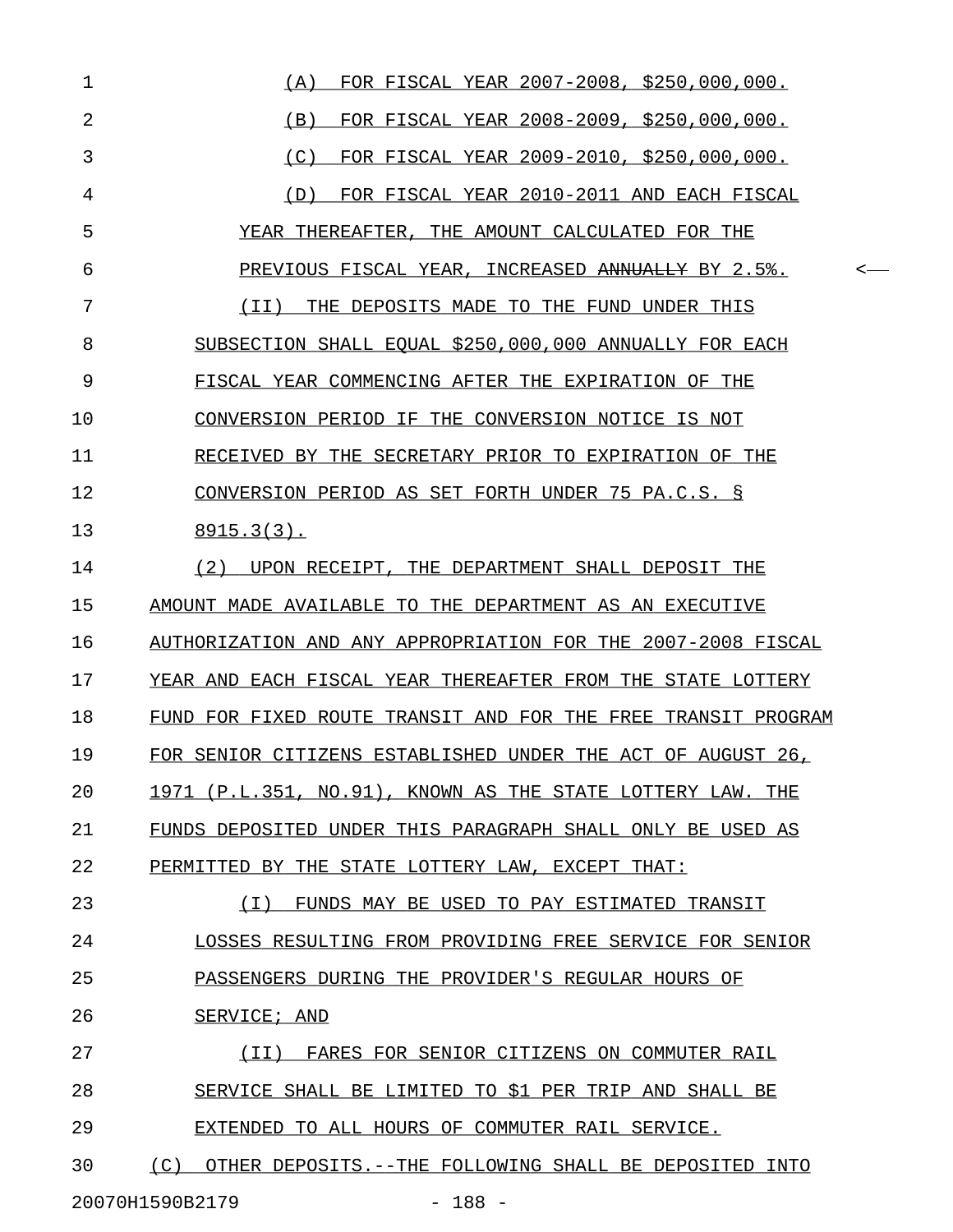## 1 THE FUND:

| 2  | 4.4% OF THE AMOUNT COLLECTED UNDER ARTICLE II OF THE<br>(1)              |  |
|----|--------------------------------------------------------------------------|--|
| 3  | TAX REFORM CODE <del>INTO THE FUND</del> . REVENUES UNDER THIS PARAGRAPH |  |
| 4  | SHALL BE DEPOSITED INTO THE FUND BY THE 20TH DAY OF EACH                 |  |
| 5  | MONTH FOR THE PRECEDING MONTH. THE AMOUNT DEPOSITED UNDER                |  |
| 6  | THIS PARAGRAPH IS ESTIMATED TO BE EOUIVALENT OF THE MONEY                |  |
| 7  | AVAILABLE TO THE DEPARTMENT FROM THE FOLLOWING SOURCES:                  |  |
| 8  | ( I )<br>THE SUPPLEMENTAL PUBLIC TRANSPORTATION ACCOUNT                  |  |
| 9  | ESTABLISHED UNDER FORMER SECTION 1310.1 (RELATING TO                     |  |
| 10 | SUPPLEMENTAL PUBLIC TRANSPORTATION ASSISTANCE FUNDING).                  |  |
| 11 | ( I I )<br>THE AMOUNT APPROPRIATED ANNUALLY BY THE                       |  |
| 12 | COMMONWEALTH FROM THE GENERAL FUND FOR MASS TRANSIT                      |  |
| 13 | PROGRAMS PURSUANT TO A GENERAL APPROPRIATIONS ACT.                       |  |
| 14 | (2)<br>PROCEEDS OF COMMONWEALTH CAPITAL BONDS.                           |  |
| 15 | REVENUE IN THE PUBLIC TRANSPORTATION ASSISTANCE FUND<br>(3)              |  |
| 16 | ESTABLISHED UNDER ARTICLE XXIII OF THE TAX REFORM CODE NOT               |  |
| 17 | OTHERWISE DEDUCTED DEDICATED PURSUANT TO LAW.                            |  |
| 18 | OTHER APPROPRIATIONS, DEPOSITS OR TRANSFERS TO THE<br>(4)                |  |
| 19 | FUND.                                                                    |  |
| 20 | (D) USE OF REVENUES.--MONEY IN THE FUND SHALL BE USED BY THE             |  |
| 21 | DEPARTMENT AS FOLLOWS:                                                   |  |
| 22 | (1) TO PROVIDE FINANCIAL ASSISTANCE THROUGH THE PROGRAMS                 |  |
| 23 | ESTABLISHED UNDER THIS CHAPTER;                                          |  |
|    |                                                                          |  |
| 24 | (2) FOR COSTS INCURRED DIRECTLY BY THE DEPARTMENT IN THE                 |  |
| 25 | ADMINISTRATION OF PUBLIC PASSENGER TRANSPORTATION PROGRAMS,              |  |
| 26 | INCLUDING UNDER THIS CHAPTER; AND                                        |  |
| 27 | (3) FOR ALL OTHER PURPOSES ENUMERATED UNDER THIS                         |  |
| 28 | CHAPTER.                                                                 |  |
| 29 | (E) PROGRAM FUNDING AMOUNTS.--SUBJECT TO AVAILABLE FUNDS,                |  |
| 30 | THE PROGRAMS ESTABLISHED UNDER THIS CHAPTER SHALL BE FUNDED              |  |

20070H1590B2179 - 189 -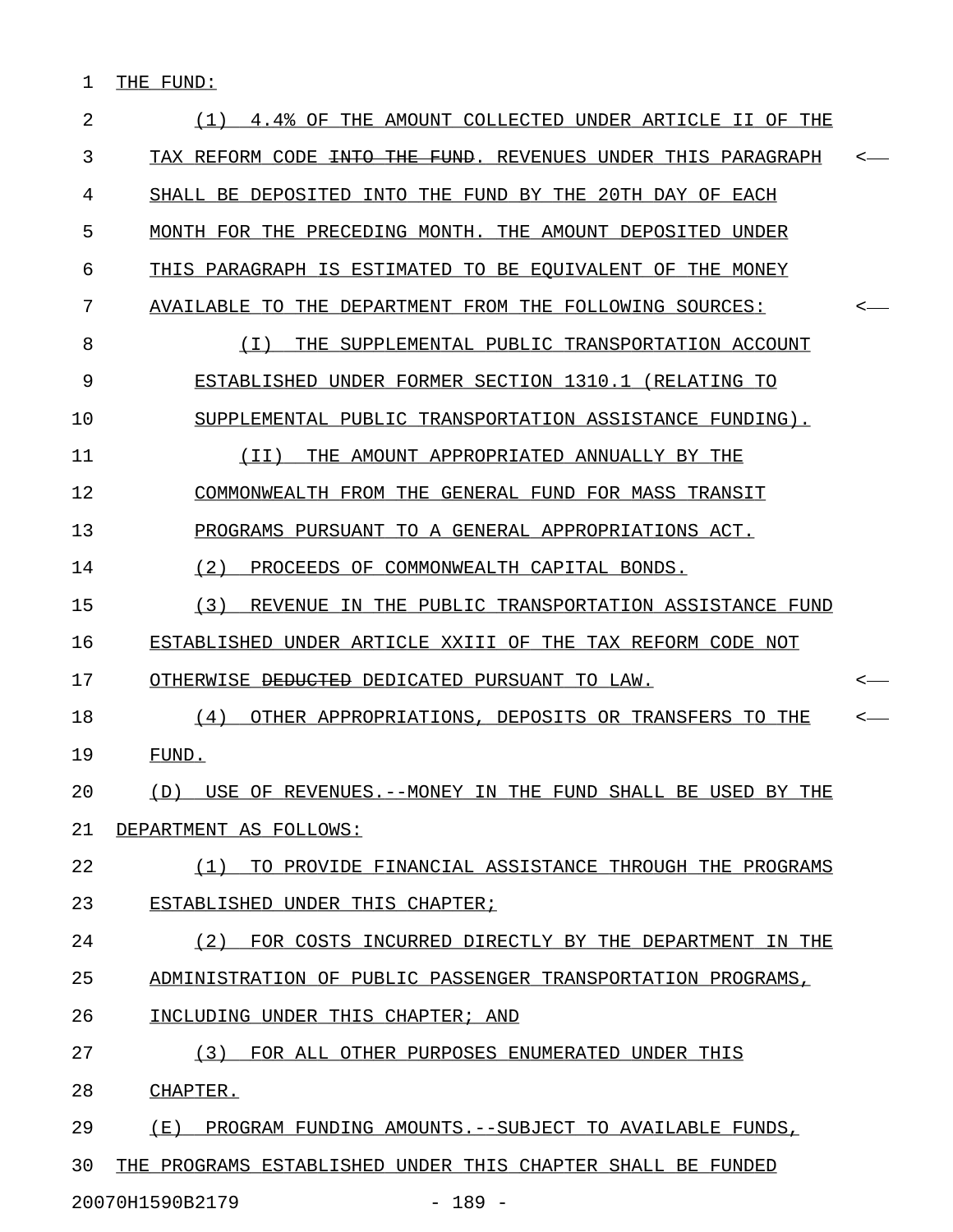## 1 ANNUALLY AS FOLLOWS:  $\leftarrow$

| 2  | (1) FOR THE PROGRAM ESTABLISHED UNDER SECTION 1513            |              |
|----|---------------------------------------------------------------|--------------|
| 3  | (RELATING TO OPERATING PROGRAM), THE FOLLOWING AMOUNTS SHALL  |              |
| 4  | BE ALLOCATED FROM THE FUND:                                   |              |
| 5  | ALL REVENUES DEPOSITED IN THE FUND UNDER<br>(T)               |              |
| 6  | SUBSECTION $(B)(1)$ .                                         |              |
| 7  | (II) ALL REVENUES DEPOSITED IN THE FUND UNDER                 |              |
| 8  | SUBSECTION $(B)(2)$ .                                         |              |
| 9  | (III) 69.99% OF THE REVENUES DEPOSITED IN THE FUND            |              |
| 10 | UNDER SUBSECTION (C)(1).                                      |              |
| 11 | (IV) ALL REVENUES DEPOSITED INTO THE FUND UNDER               | $\leftarrow$ |
| 12 | SUBSECTION $(C)(3)$ .                                         |              |
| 13 | (2) (I) EXCEPT AS PROVIDED UNDER SUBPARAGRAPH (II), FOR       |              |
| 14 | THE PROGRAM ESTABLISHED UNDER SECTION 1514 (RELATING TO ASSET |              |
| 15 | IMPROVEMENT PROGRAM):                                         |              |
| 16 | BY THE PROCEEDS OF COMMONWEALTH CAPITAL<br>(A)                |              |
| 17 | BONDS.                                                        |              |
| 18 | $(A.1)$ FOR FISCAL YEAR 2007-2008, \$50,000,000               | $\leftarrow$ |
| 19 | FROM THE REVENUES RECEIVED BY THE DEPARTMENT UNDER 75         |              |
| 20 | PA.C.S. CH. 89 AND THE LEASE AGREEMENT EXECUTED               |              |
| 21 | BETWEEN THE DEPARTMENT AND THE PENNSYLVANIA TURNPIKE          |              |
| 22 | COMMISSION UNDER 75 PA.C.S. § 8915.3. THE AMOUNT              |              |
| 23 | RECEIVED BY THE DEPARTMENT UNDER THIS SECTION SHALL           |              |
| 24 | BE DEPOSITED INTO THE FUND PRIOR TO DISTRIBUTION AND          |              |
| 25 | SHALL BE IN ADDITION TO THE AMOUNTS RECEIVED UNDER            |              |
| 26 | SUBSECTION $(B)(1)$ .                                         |              |
| 27 | FOR FISCAL YEAR 2008-2009, \$100,000,000 FROM<br>(B)          |              |
| 28 | THE REVENUES RECEIVED BY THE DEPARTMENT UNDER 75              |              |
| 29 | PA.C.S. CH. 89 AND THE LEASE AGREEMENT EXECUTED               |              |
| 30 | BETWEEN THE DEPARTMENT AND THE PENNSYLVANIA TURNPIKE          |              |
|    | 20070H1590B2179<br>$-190 -$                                   |              |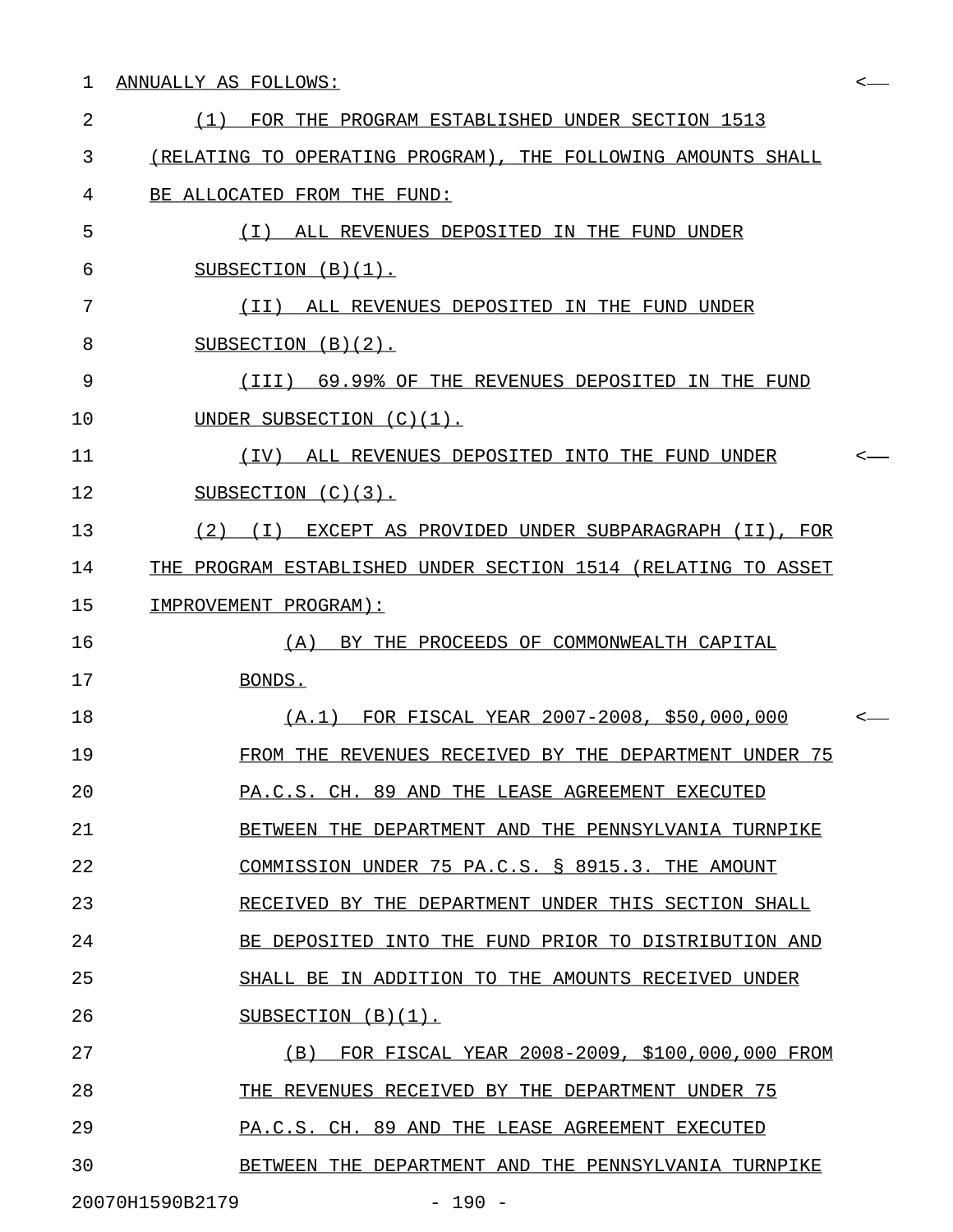1 COMMISSION UNDER 75 PA.C.S. § 8915.3. THE AMOUNT 2 RECEIVED BY THE DEPARTMENT UNDER THIS SECTION SHALL 3 BE DEPOSITED INTO THE FUND PRIOR TO DISTRIBUTION AND 4 SHALL BE IN ADDITION TO THE AMOUNTS RECEIVED UNDER \_\_\_\_\_\_\_\_\_\_\_\_\_\_\_\_\_\_\_\_\_\_\_\_\_\_\_\_\_\_\_\_\_\_\_\_\_\_\_\_\_\_\_\_\_\_\_\_\_\_ 5 SUBSECTION (B)(1). 6 (C) FOR FISCAL YEAR 2009-2010, \$150,000,000 FROM 7 THE REVENUES RECEIVED BY THE DEPARTMENT UNDER 75 8 PA.C.S. CH. 89 AND THE LEASE AGREEMENT EXECUTED 9 BETWEEN THE DEPARTMENT AND THE PENNSYLVANIA TURNPIKE 10 COMMISSION UNDER 75 PA.C.S. § 8915.3. THE AMOUNT 11 RECEIVED BY THE DEPARTMENT UNDER THIS SECTION SHALL 12 BE DEPOSITED INTO THE FUND PRIOR TO DISTRIBUTION AND 13 SHALL BE IN ADDITION TO THE AMOUNTS RECEIVED UNDER 14 SUBSECTION (B)(1). 15 (D) FOR FISCAL YEAR 2010-2011 AND EACH FISCAL \_\_\_\_\_\_\_\_\_\_\_\_\_\_\_\_\_\_\_\_\_\_\_\_\_\_\_\_\_\_\_\_\_\_\_\_\_\_\_\_\_\_\_\_\_\_ 16 YEAR THEREAFTER,  $\frac{150}{1000}$ ,  $\frac{1500}{1000}$ ,  $\frac{1000}{1000}$   $\frac{1000}{1000}$   $\frac{1000}{1000}$   $\frac{1000}{1000}$   $\frac{1000}{1000}$ 17 AMOUNT CALCULATED FOR THE PRIOR FISCAL YEAR, 18 INCREASED BY 2.5% FROM THE REVENUES RECEIVED BY THE 19 DEPARTMENT UNDER 75 PA.C.S. CH. 89 AND THE LEASE 20 AGREEMENT EXECUTED BETWEEN THE DEPARTMENT AND THE 21 PENNSYLVANIA TURNPIKE COMMISSION UNDER 75 PA.C.S. § 22 8915.3. THE AMOUNT RECEIVED BY THE DEPARTMENT UNDER 23 THIS SECTION SHALL BE DEPOSITED INTO THE FUND PRIOR 24 TO DISTRIBUTION AND SHALL BE IN ADDITION TO THE 25 AMOUNTS RECEIVED UNDER SUBSECTION (B)(1). 26 (II) IF THE CONVERSION NOTICE IS NOT RECEIVED BY THE \_\_\_\_\_\_\_\_\_\_\_\_\_\_\_\_\_\_\_\_\_\_\_\_\_\_\_\_\_\_\_\_\_\_\_\_\_\_\_\_\_\_\_\_\_\_\_\_\_\_\_\_\_ 27 SECRETARY PRIOR TO THE END OF THE CONVERSION PERIOD AS 28 SET FORTH IN 75 PA.C.S. § 8915.3(3), NO <del>PAYMENT</del> <-29 ADDITIONAL ALLOCATION SHALL BE REQUIRED UNDER THIS 30 SUBPARAGRAPH MADE UNDER SUBPARAGRAPH (I). < \_\_\_\_\_\_\_\_\_\_\_\_\_\_\_\_\_\_\_\_\_\_\_\_\_\_\_\_\_\_\_\_\_\_\_\_\_\_\_\_\_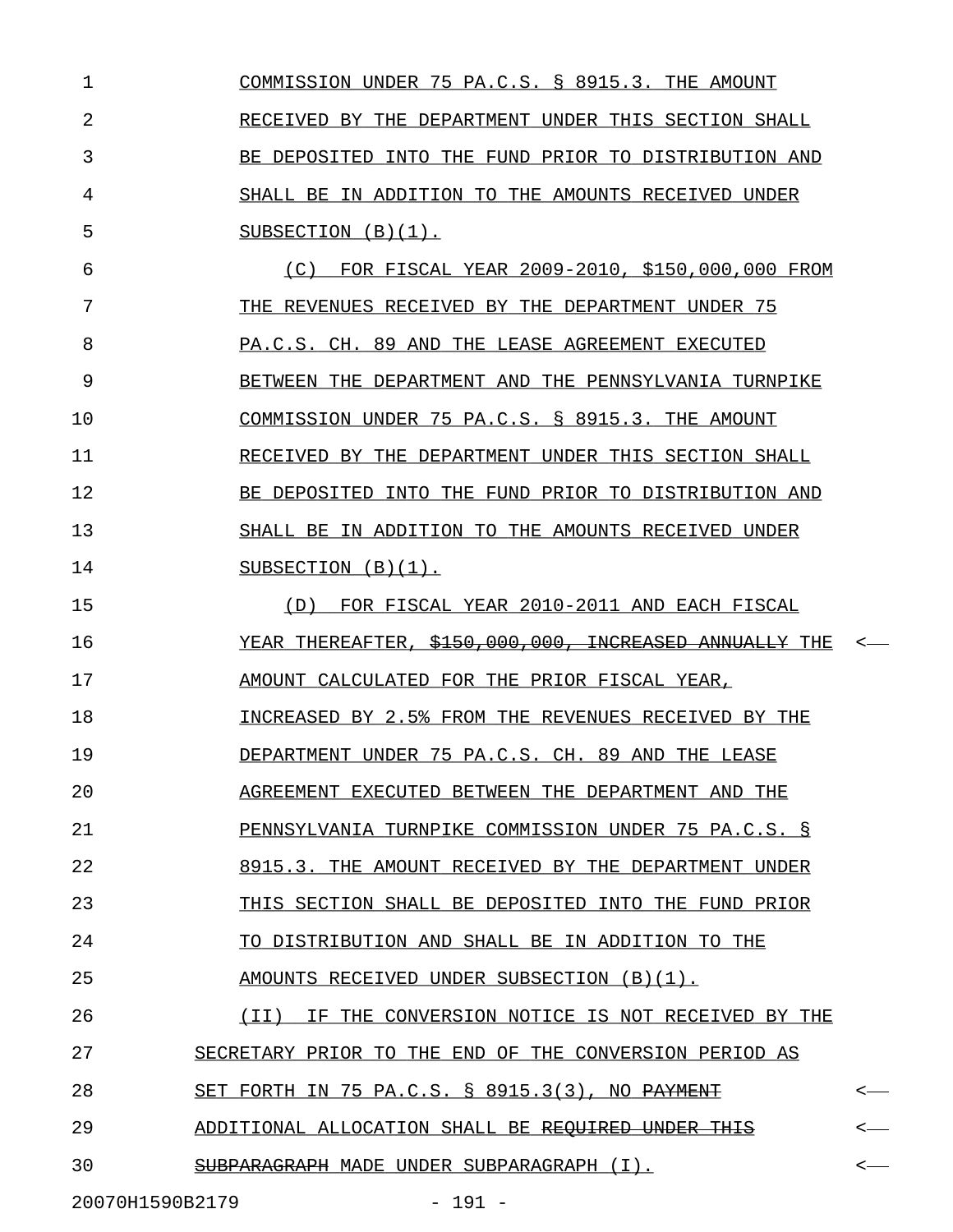| 1  | (3)<br>FOR THE PROGRAM ESTABLISHED UNDER SECTION 1516           |    |
|----|-----------------------------------------------------------------|----|
| 2  | (RELATING TO PROGRAMS OF STATEWIDE SIGNIFICANCE), 5.5% 13.24%   |    |
| 3  | OF THE REVENUES DEPOSITED IN THE FUND UNDER SUBSECTION $(C)(1)$ |    |
| 4  | SHALL BE ALLOCATED FROM THE FUND.                               |    |
| 5  | (4)<br>FOR THE PROGRAM ESTABLISHED UNDER SECTION 1517           |    |
| 6  | (RELATING TO CAPITAL IMPROVEMENTS PROGRAM), 16.77% OF THE       |    |
| 7  | REVENUES DEPOSITED IN THE FUND UNDER SUBSECTION $(C)(1)$ .      |    |
| 8  | ADDITIONAL FUNDS FOR THIS PROGRAM MAY BE PROVIDED FROM THE      |    |
| 9  | FUNDS ALLOCATED BUT NOT DISTRIBUTED BASED ON THE LIMITATION     |    |
| 10 | SET FORTH UNDER SECTION $1513(C)(3)$ .                          | <— |
| 11 | S 1507. APPLICATION AND APPROVAL PROCESS.                       |    |
| 12 | APPLICATION. --AN ELIGIBLE APPLICANT THAT WISHES TO<br>(A)      |    |
| 13 | RECEIVE FINANCIAL ASSISTANCE UNDER THIS CHAPTER SHALL SUBMIT A  |    |
| 14 | WRITTEN APPLICATION TO THE DEPARTMENT, ON A FORM DEVELOPED BY   |    |
| 15 | THE DEPARTMENT, WHICH SHALL INCLUDE THE FOLLOWING:              |    |
| 16 | (1)<br>THE NAME AND ADDRESS OF THE APPLICANT.                   |    |
| 17 | (2)<br>THE NAME AND TELEPHONE NUMBER OF A CONTACT PERSON        |    |
| 18 | FOR THE APPLICANT.                                              |    |
| 19 | (3)<br>THE AMOUNT AND TYPE OF FINANCIAL ASSISTANCE              |    |
| 20 | REOUESTED AND THE PROPOSED USE OF THE FUNDS.                    |    |
| 21 | (4) A STATEMENT AS TO THE PARTICULAR NEED FOR THE               |    |
| 22 | FINANCIAL ASSISTANCE.                                           |    |
| 23 | (5) A CERTIFIED COPY OF A CURRENT RESOLUTION AUTHORIZING        |    |
| 24 | SUBMISSION OF THE APPLICATION IF THE APPLICANT IS A GOVERNING   |    |
| 25 | BODY.                                                           |    |
| 26 | (6) EVIDENCE SATISFACTORY TO THE DEPARTMENT OF THE              |    |
| 27 | COMMITMENT FOR MATCHING FUNDS REQUIRED UNDER THIS CHAPTER       |    |
| 28 | SUFFICIENT TO MATCH THE PROJECTED FINANCIAL ASSISTANCE          |    |
| 29 | PAYMENTS AT THE SAME TIMES THAT THE FINANCIAL ASSISTANCE        |    |
| 30 | PAYMENTS ARE TO BE PROVIDED.                                    |    |
|    | 20070H1590B2179<br>$-192 -$                                     |    |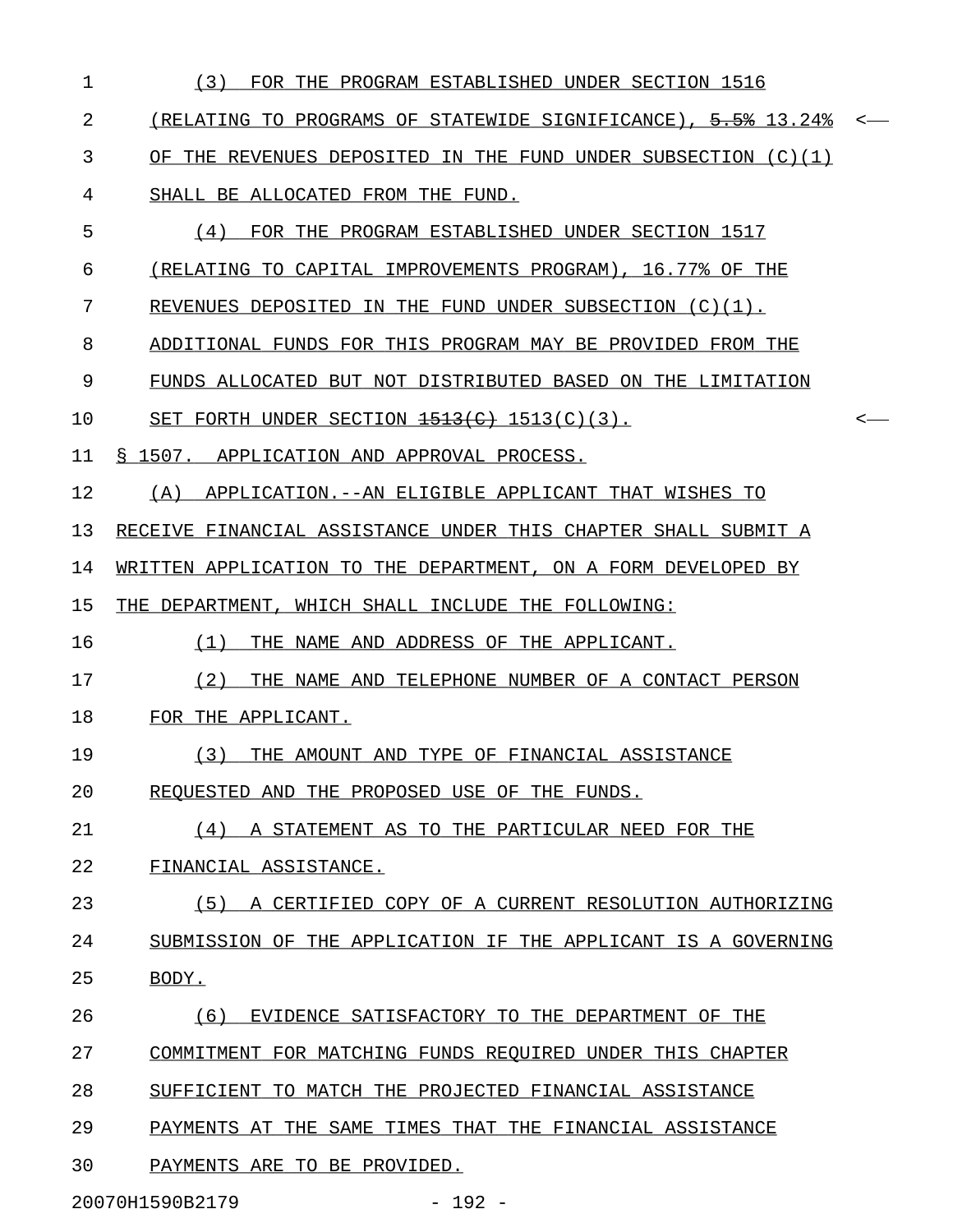1 (7) ANY OTHER INFORMATION THE DEPARTMENT DEEMS NECESSARY \_\_\_\_\_\_\_\_\_\_\_\_\_\_\_\_\_\_\_\_\_\_\_\_\_\_\_\_\_\_\_\_\_\_\_\_\_\_\_\_\_\_\_\_\_\_\_\_\_\_\_\_\_\_\_\_\_

2 OR DESIRABLE.

3 (B) APPROVAL AND AWARD.--UPON DETERMINING THAT AN APPLICANT 4 HAS COMPLIED WITH THIS CHAPTER, APPLICABLE RULES AND REGULATIONS 5 AND ANY OTHER REQUIREMENT WITH RESPECT TO THE FINANCIAL 6 ASSISTANCE REQUESTED, THE DEPARTMENT MAY AWARD FINANCIAL 7 ASSISTANCE TO THE APPLICANT. IF THE DEPARTMENT AWARDS FINANCIAL 8 ASSISTANCE TO THE APPLICANT, THE DEPARTMENT AND THE APPLICANT 9 SHALL ENTER INTO A FINANCIAL ASSISTANCE AGREEMENT SETTING FORTH 10 THE TERMS AND CONDITIONS GOVERNING THE USE OF THE FINANCIAL 11 ASSISTANCE AND THE TIMING OF PAYMENT OF THE FUNDS. THE 12 DEPARTMENT SHALL DEVELOP GUIDELINES FOR THE APPLICATION FOR AND 13 AWARDING OF FINANCIAL ASSISTANCE UNDER THIS CHAPTER AND SHALL 14 FORWARD THEM TO THE LEGISLATIVE REFERENCE BUREAU FOR PUBLICATION 15 IN THE PENNSYLVANIA BULLETIN. 16 (C) RESTRICTION ON USE OF FUNDS.--FINANCIAL ASSISTANCE UNDER 17 THIS CHAPTER SHALL BE USED ONLY FOR ACTIVITIES SET FORTH UNDER 18 THE FINANCIAL ASSISTANCE AGREEMENT UNLESS THE DEPARTMENT GRANTS 19 THE AWARD RECIPIENT A WAIVER ALLOWING THE FUNDS TO BE USED FOR A 20 DIFFERENT PURPOSE. THE DEPARTMENT'S REGULATIONS SHALL DESCRIBE 21 CIRCUMSTANCES UNDER WHICH IT WILL CONSIDER WAIVER REQUESTS AND 22 SHALL SET FORTH ALL INFORMATION TO BE INCLUDED IN A WAIVER 23 REQUEST. THE MAXIMUM DURATION OF A WAIVER SHALL BE ONE YEAR, AND 24 A WAIVER REQUEST SHALL INCLUDE A PLAN OF CORRECTIVE ACTION TO 25 DEMONSTRATE THAT THE AWARD RECIPIENT DOES NOT HAVE AN ONGOING 26 NEED TO USE FINANCIAL ASSISTANCE FUNDS FOR ACTIVITIES OTHER THAN 27 THOSE FOR WHICH FUNDS WERE ORIGINALLY AWARDED. 28 § 1508. FEDERAL FUNDING. 29 (A) GENERAL RULE.--THE DEPARTMENT SHALL ADMINISTER THE 30 PROGRAM PROGRAMS ESTABLISHED UNDER THIS CHAPTER IN A MANNER THAT <-

20070H1590B2179 - 193 -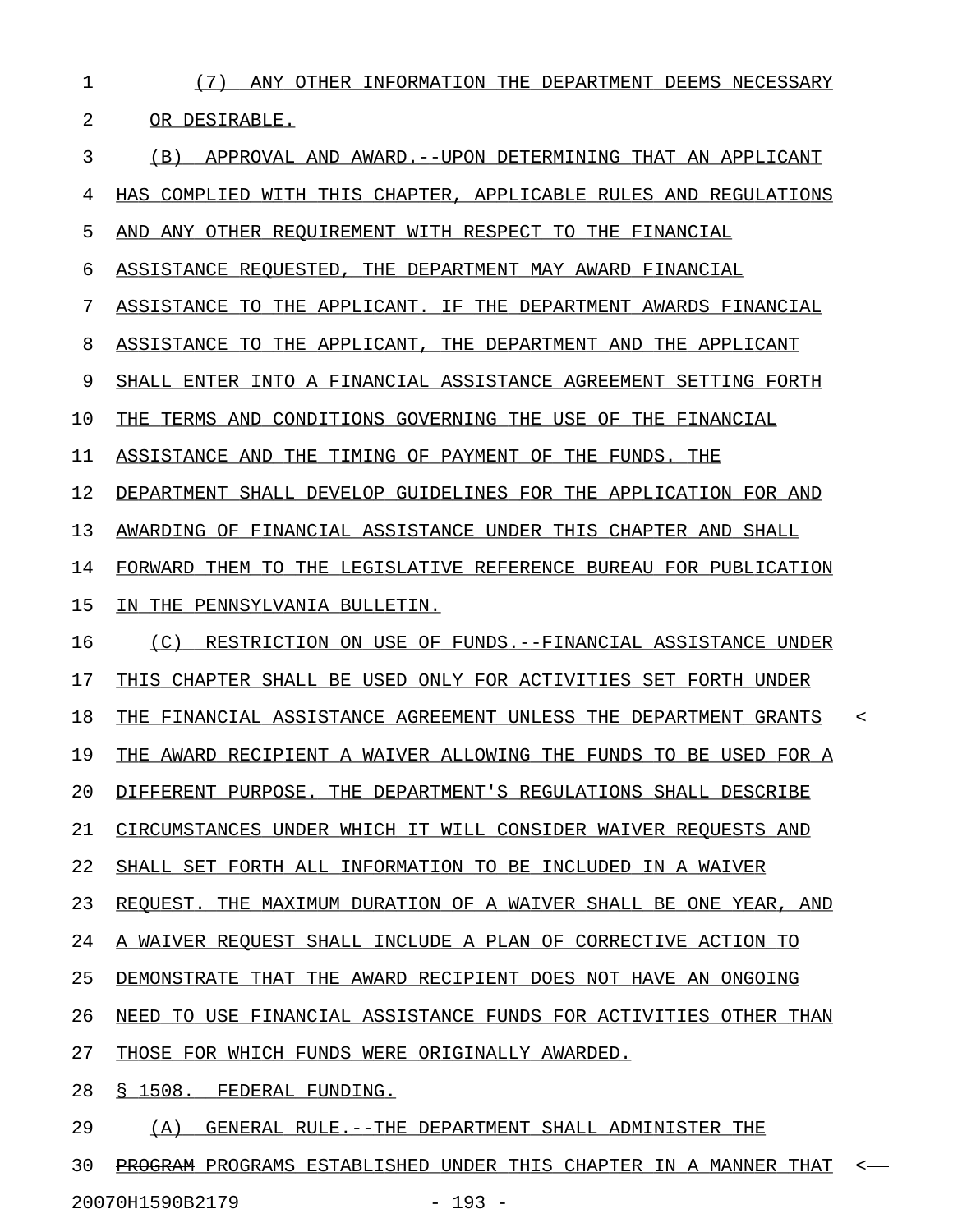| T  | PERMITS FULL COOPERATION BETWEEN FEDERAL, STATE AND LOCAL           |
|----|---------------------------------------------------------------------|
| 2  | GOVERNMENTS, AGENCIES AND INSTRUMENTALITIES, LOCAL                  |
| 3  | TRANSPORTATION ORGANIZATIONS AND PRIVATE INTERESTS, SO AS TO        |
| 4  | <u>RESULT IN AS EFFECTIVE AND ECONOMICAL A PROGRAM AS POSSIBLE.</u> |
| 5  | (B)<br>AGREEMENTS. --THE DEPARTMENT MAY ENTER INTO AGREEMENTS       |
| 6  | FOR MUTUAL COOPERATION BETWEEN OR AMONG THE DEPARTMENT AND A        |
| 7  | FEDERAL AGENCY, LOCAL TRANSPORTATION ORGANIZATION OR                |
| 8  | TRANSPORTATION COMPANY CONCERNING A PROJECT TO BE FUNDED WITH       |
| 9  | FINANCIAL ASSISTANCE UNDER THIS CHAPTER, INCLUDING JOINT            |
| 10 | APPLICATIONS FOR FEDERAL GRANTS.                                    |
| 11 | (C)<br>GENERAL AUTHORITY OF DEPARTMENT. --THE DEPARTMENT MAY DO     |
| 12 | ANYTHING NECESSARY OR DESIRABLE TO SECURE FINANCIAL AID OR          |
| 13 | COOPERATION OF A FEDERAL AGENCY FOR A PROJECT FUNDED WITH           |
| 14 | FINANCIAL ASSISTANCE UNDER THIS CHAPTER AND TO COMPLY WITH A        |
| 15 | FEDERAL STATUTE OR LAWFUL REQUIREMENT OF A FEDERAL AGENCY           |
| 16 | AUTHORIZED TO ADMINISTER A PROGRAM OF FEDERAL AID TO                |
| 17 | TRANSPORTATION. THE DEPARTMENT MAY ENTER INTO A PROTECTIVE          |
| 18 | AGREEMENT WITH ORGANIZED LABOR TO THE EXTENT REQUIRED UNDER 49      |
| 19 | U.S.C. § 5333 (RELATING TO LABOR STANDARDS) IN ORDER TO OBTAIN      |
| 20 | FEDERAL GRANT MONEY FOR TRANSPORTATION ASSISTANCE. PROTECTIVE       |
| 21 | AGREEMENTS SHALL BE NARROWLY DRAWN AND STRICTLY CONSTRUED TO        |
| 22 | PROVIDE NO MORE THAN THE MINIMUM PROTECTIONS REQUIRED BY THE        |
| 23 | UNITED STATES DEPARTMENT OF LABOR FOR THE AGREEMENTS.               |
| 24 | (D) DIRECT RECIPIENTS.--LOCAL TRANSPORTATION ORGANIZATIONS          |
| 25 | THAT ARE DIRECT RECIPIENTS OF FEDERAL FUNDING SHALL BE UNDER NO     |
| 26 | OBLIGATION TO ENTER INTO CONTRACTS WITH THE DEPARTMENT FOR          |
| 27 | EXPENDITURE OF THOSE FUNDS, EXCEPT THAT THE DEPARTMENT MAY          |
| 28 | REQUIRE A CONTRACT FOR EXPENDITURE OF THE STATE PORTION OF THE      |
| 29 | PROJECT ASSISTED BY THOSE FEDERAL FUNDS.                            |
| 30 | § 1509. LIMITATION ON DECISIONS, FINDINGS AND REGULATIONS OF        |
|    | 20070H1590B2179<br>$-194 -$                                         |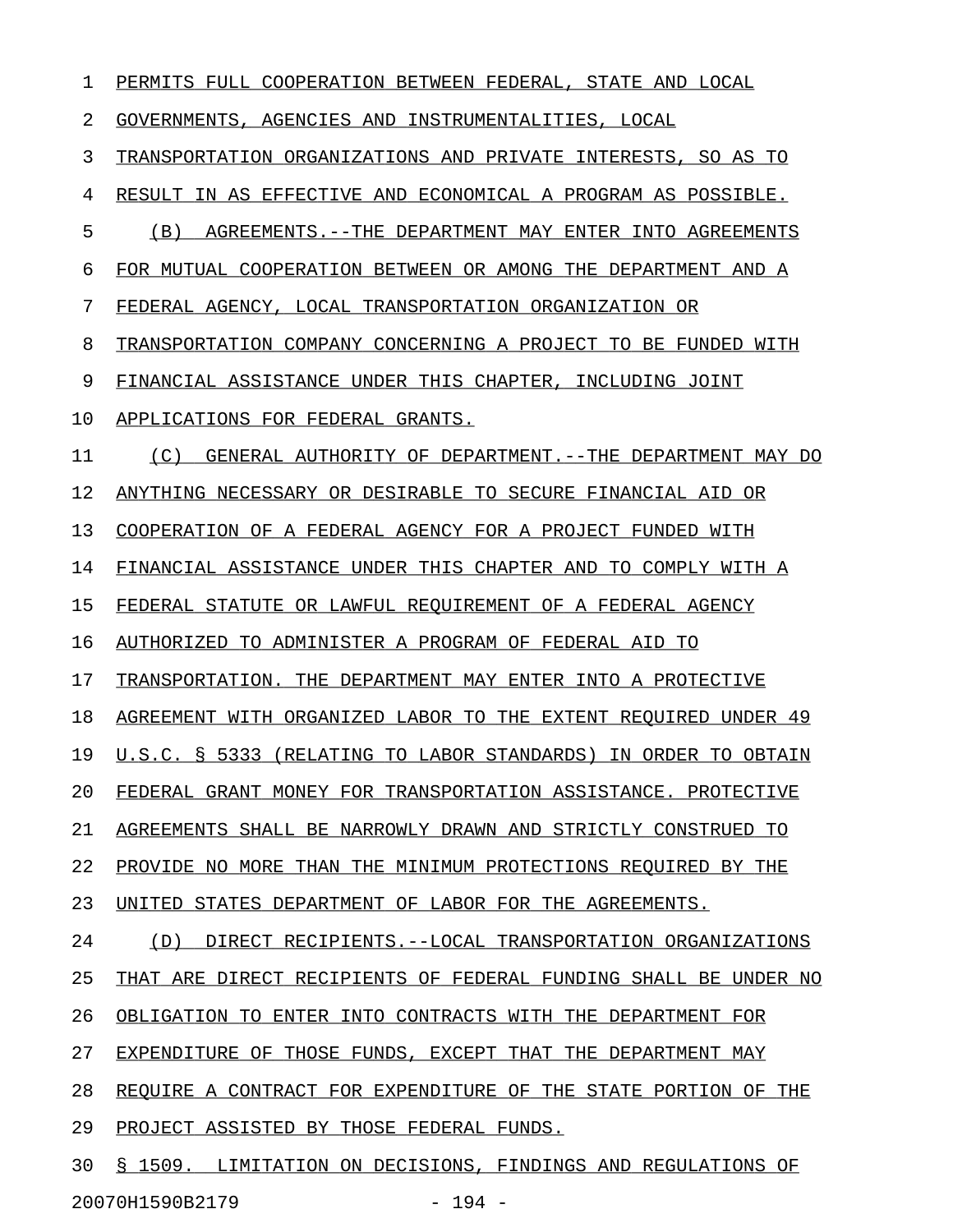| 1  | DEPARTMENT.                                                        |
|----|--------------------------------------------------------------------|
| 2  | ALL DECISIONS, FINDINGS AND REGULATIONS MADE BY THE                |
| 3  | DEPARTMENT PURSUANT TO THIS CHAPTER SHALL BE FOR THE PURPOSES OF   |
| 4  | THIS CHAPTER ONLY AND SHALL NOT CONSTITUTE EVIDENCE BEFORE A       |
| 5  | REGULATORY BODY OF THIS COMMONWEALTH OR ANY OTHER JURISDICTION.    |
| 6  | S 1510.<br>PROGRAM OVERSIGHT AND ADMINISTRATION.                   |
| 7  | REVIEW AND OVERSIGHT. -- THE DEPARTMENT SHALL INITIATE AND<br>(A)  |
| 8  | MAINTAIN A PROGRAM OF FINANCIAL AND PERFORMANCE REVIEW AND         |
| 9  | OVERSIGHT FOR ALL PROGRAMS RECEIVING FINANCIAL ASSISTANCE UNDER    |
| 10 | THIS CHAPTER. THE DEPARTMENT MAY PERFORM INDEPENDENT FINANCIAL     |
| 11 | AUDITS OF EACH AWARD RECIPIENT TO ENSURE COMPLIANCE BY AWARD       |
| 12 | RECIPIENTS WITH THIS CHAPTER, DEPARTMENT REGULATIONS AND           |
| 13 | POLICIES AND FINANCIAL ASSISTANCE AGREEMENTS. AUDITS SHALL BE      |
| 14 | CONDUCTED IN ACCORDANCE WITH GENERALLY ACCEPTED AUDITING           |
| 15 | STANDARDS.                                                         |
| 16 | STATE RAIL TRANSIT SAFETY INSPECTION PROGRAM. --THE<br>(B)         |
| 17 | DEPARTMENT MAY CONDUCT A STATE RAIL TRANSIT SAFETY INSPECTION      |
| 18 | PROGRAM, AS MAY BE DEFINED FROM TIME TO TIME BY THE FEDERAL        |
| 19 | TRANSIT ADMINISTRATION, TO MEET OVERSIGHT REOUIREMENTS OF THE      |
| 20 | FEDERAL TRANSIT ADMINISTRATION. THE PUBLIC TRANSPORTATION MODES    |
| 21 | COVERED SHALL INCLUDE HEAVY RAIL, LIGHT RAIL, TRACKLESS TROLLEY    |
| 22 | BUS AND INCLINED PLANE SERVICES AND RELATED FACILITIES.            |
| 23 | § 1511. REPORT TO GOVERNOR AND GENERAL ASSEMBLY.                   |
| 24 | THE FOLLOWING SHALL APPLY:                                         |
| 25 | (1) EXCEPT AS PROVIDED IN PARAGRAPH (2), THE DEPARTMENT            |
| 26 | SHALL FILE SUBMIT A PUBLIC PASSENGER TRANSPORTATION<br>$\,<$       |
| 27 | PERFORMANCE REPORT WITH TO THE GOVERNOR AND THE GENERAL<br>$\prec$ |
| 28 | ASSEMBLY BY APRIL 30 OF EACH YEAR, COVERING THE PRIOR FISCAL       |
| 29 | YEAR.                                                              |
|    |                                                                    |

30 (2) THE REPORT COVERING THE 2005-2006 FISCAL YEAR SHALL 20070H1590B2179 - 195 -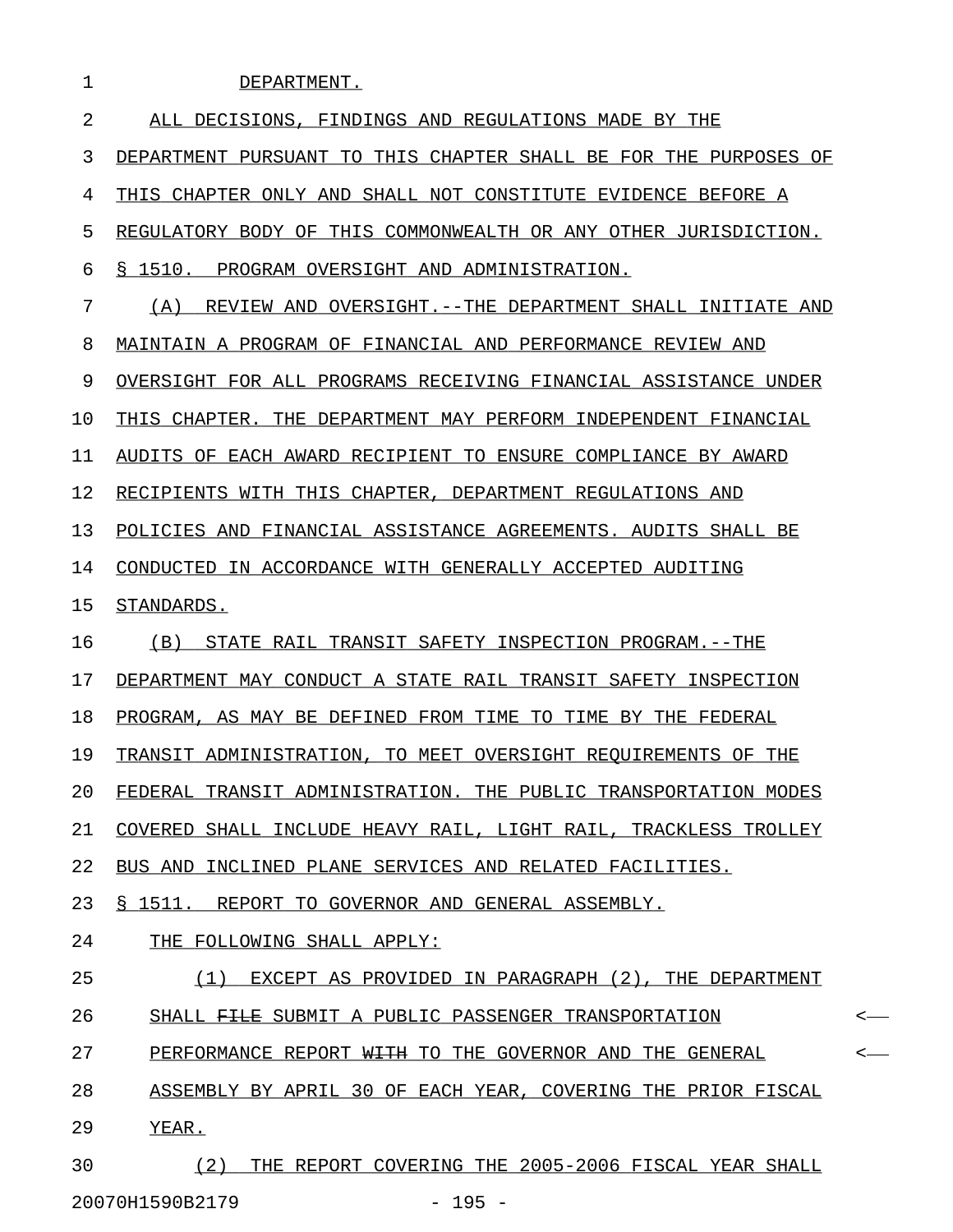| 1  | BE PUBLISHED SUBMITTED BY JULY 31, 2007.                        | <—           |
|----|-----------------------------------------------------------------|--------------|
| 2  | § 1512. COORDINATION.                                           |              |
| 3  | COORDINATION IS REQUIRED IN REGIONS WHERE TWO OR MORE AWARD     |              |
| 4  | RECIPIENTS HAVE SERVICES OR ACTIVITIES FOR WHICH FINANCIAL      |              |
| 5  | ASSISTANCE IS BEING PROVIDED UNDER THIS CHAPTER TO ASSURE THAT  |              |
| 6  | THE SERVICES OR ACTIVITIES ARE PROVIDED EFFICIENTLY AND         |              |
| 7  | EFFECTIVELY.                                                    |              |
| 8  | § 1513. OPERATING PROGRAM.                                      |              |
| 9  | ELIGIBLE APPLICANTS. -- THE FOLLOWING MAY APPLY FOR<br>(A)      |              |
| 10 | FINANCIAL ASSISTANCE FOR OPERATING EXPENSES UNDER THIS SECTION: |              |
| 11 | (1)<br>THE GOVERNING BODY OF A MUNICIPALITY OR AN               |              |
| 12 | INSTRUMENTALITY OF A MUNICIPALITY.                              |              |
| 13 | (2)<br>A COMMONWEALTH AGENCY OR INSTRUMENTALITY.                |              |
| 14 | (3)<br>A LOCAL TRANSPORTATION ORGANIZATION.                     |              |
| 15 | (B) APPLICATIONS. --IN ADDITION TO INFORMATION REQUIRED UNDER   |              |
| 16 | SECTION 1507 (RELATING TO APPLICATION AND APPROVAL PROCESS), AN |              |
| 17 | APPLICATION FOR FINANCIAL ASSISTANCE UNDER THIS SECTION SHALL   |              |
| 18 | INCLUDE THE APPLICANT'S REASONABLE ESTIMATES OF OPERATING       |              |
| 19 | REVENUE AND GOVERNMENT SUBSIDIES SUFFICIENT TO COVER ALL        |              |
| 20 | PROJECTED OPERATING EXPENSES.                                   |              |
| 21 | (C) DISTRIBUTION FORMULA.--                                     |              |
| 22 | NO LATER THAN 15 BUSINESS DAYS AFTER THE EFFECTIVE<br>(1)       |              |
| 23 | DATE OF THIS SECTION THE DEPARTMENT SHALL FORWARD TO THE        |              |
| 24 | LEGISLATIVE REFERENCE BUREAU FOR PUBLICATION IN THE             |              |
| 25 | PENNSYLVANIA BULLETIN THE BASE OPERATING ALLOCATION FOR EACH    |              |
| 26 | LOCAL TRANSPORTATION ORGANIZATION.                              |              |
| 27 | $(1.1)$ FOR PURPOSES OF DETERMINING THE AMOUNT OF               | $\leftarrow$ |
| 28 | ASSISTANCE AVAILABLE FOR DISTRIBUTION UNDER THIS SUBSECTION,    |              |
| 29 | IN ADDITION TO THE AMOUNTS ALLOCATED UNDER SECTION              |              |
| 30 | $1506(E)(1)$ (RELATING TO FUND), AN AMOUNT EQUAL TO THE REVENUE |              |

20070H1590B2179 - 196 -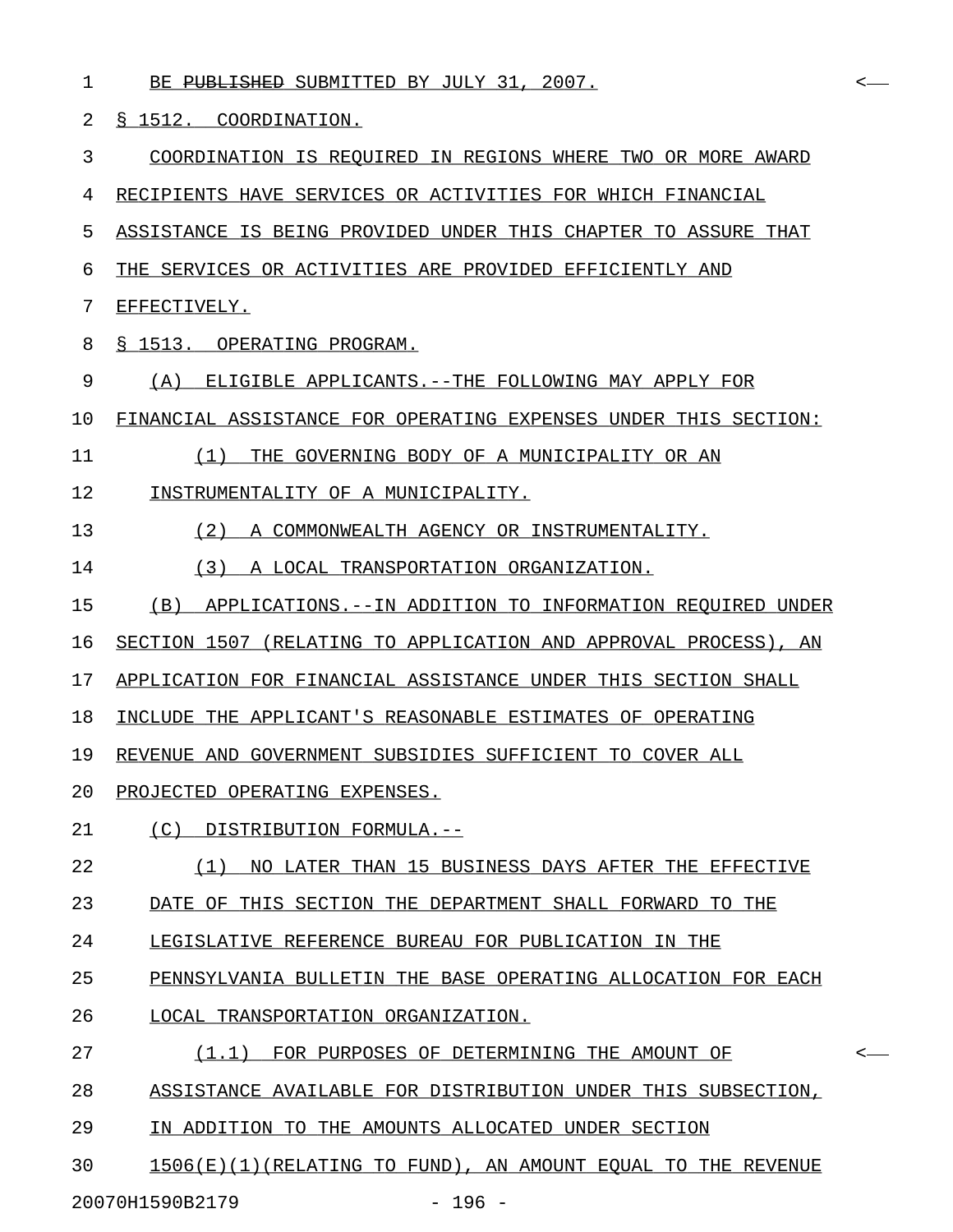| 1  | IN THE PUBLIC TRANSPORTATION ASSISTANCE FUND DEDICATED        |         |
|----|---------------------------------------------------------------|---------|
| 2  | PURSUANT TO LAW SHALL BE INCLUDED.                            |         |
| 3  | (2)<br>FOR FISCAL YEAR 2007-2008 AND EVERY FISCAL YEAR        |         |
| 4  | THEREAFTER EACH QUALIFYING LOCAL TRANSPORTATION ORGANIZATION  | <       |
| 5  | SHALL RECEIVE FINANCIAL ASSISTANCE WHICH SHALL CONSIST OF THE |         |
| 6  | FOLLOWING:                                                    |         |
| 7  | ( I )<br>ITS BASE OPERATING ALLOCATION MULTIPLIED BY          |         |
| 8  | 1.0506.                                                       |         |
| 9  | AN ADDITIONAL AMOUNT WHICH SHALL BE ALLOCATED<br>( I I )      |         |
| 10 | BASED ON THE FOLLOWING DISTRIBUTION FORMULA:                  |         |
| 11 | (A)<br>TWENTY-FIVE PERCENT OF THE AWARD AMOUNT                |         |
| 12 | SHALL BE BASED ON THE NUMBER OF PASSENGERS. THE               |         |
| 13 | ACTUAL AMOUNT RECEIVED BY EACH LOCAL TRANSPORTATION           |         |
| 14 | ORGANIZATION UNDER THIS CLAUSE SHALL BE CALCULATED AS         |         |
| 15 | <b>FOLLOWS:</b>                                               |         |
| 16 | MULTIPLY THE TOTAL AMOUNT OF FUNDING<br>( I )                 |         |
| 17 | AVAILABLE FOR DISTRIBUTION UNDER THIS PARAGRAPH               |         |
| 18 | BY 0.25.                                                      |         |
| 19 | MULTIPLY THE PRODUCT UNDER SUBCLAUSE<br>(TT)                  |         |
| 20 | (I) BY THE LOCAL TRANSPORTATION ORGANIZATION'S                |         |
| 21 | NUMBER OF PASSENGERS.                                         |         |
| 22 | DIVIDE THE PRODUCT UNDER SUBCLAUSE<br>(III)                   |         |
| 23 | (II) BY THE TOTAL NUMBER OF PASSENGERS FOR ALL                |         |
| 24 | OUALIFYING LOCAL TRANSPORTATION ORGANIZATIONS.                | $\,<\,$ |
| 25 | (B)<br>TEN PERCENT OF THE AWARD AMOUNT SHALL BE               |         |
| 26 | BASED ON THE NUMBER OF SENIOR PASSENGERS TO OFFSET            |         |
| 27 | FREE FARES FOR SENIOR PASSENGERS. THE ACTUAL AMOUNT           |         |
| 28 | RECEIVED BY EACH LOCAL TRANSPORTATION ORGANIZATION            |         |
| 29 | UNDER THIS CLAUSE SHALL BE CALCULATED AS FOLLOWS:             |         |
| 30 | MULTIPLY THE TOTAL AMOUNT OF FUNDING<br>( I )                 |         |
|    | 20070H1590B2179<br>$-197 -$                                   |         |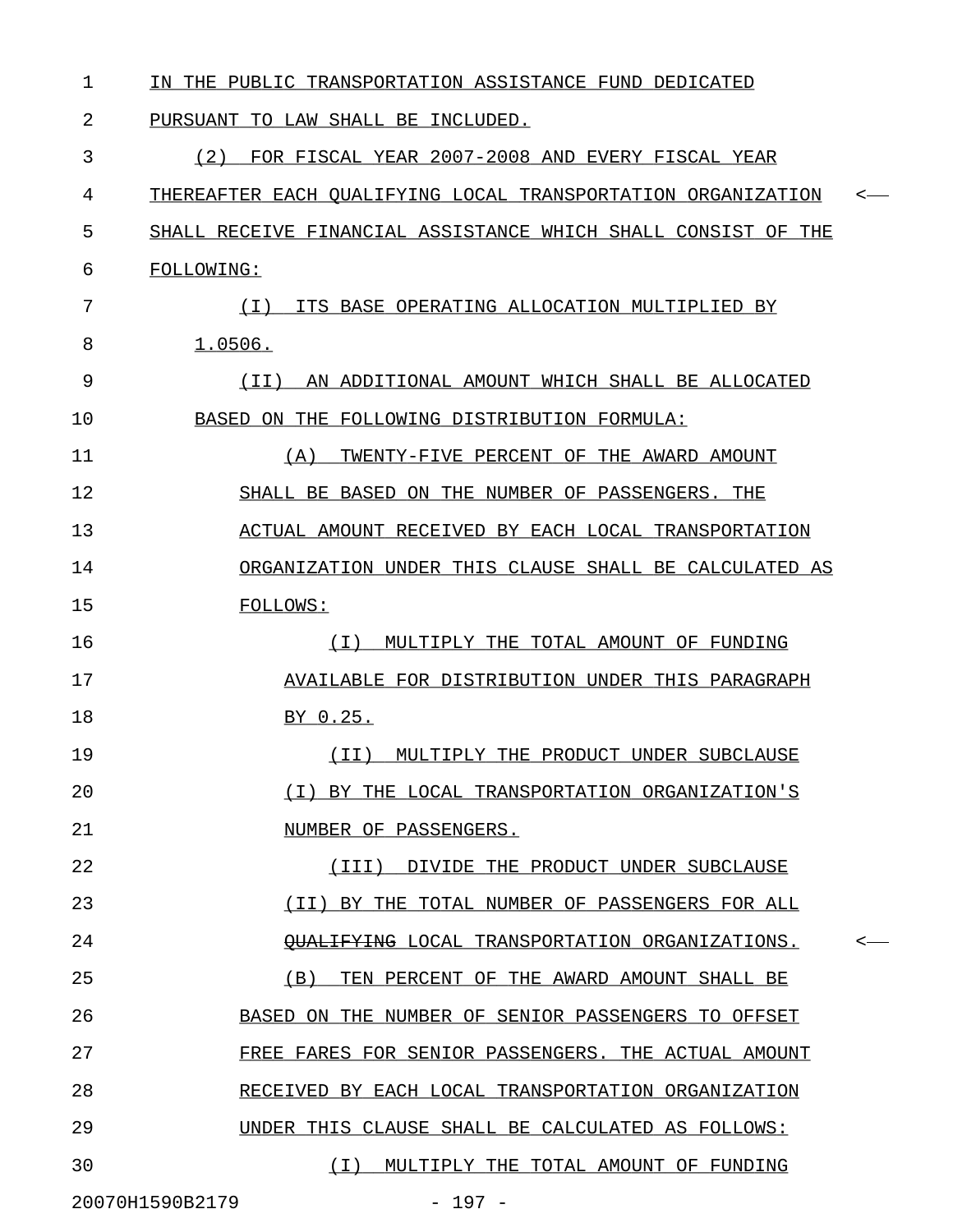1 AVAILABLE FOR DISTRIBUTION UNDER THIS PARAGRAPH 2 BY 0.10. 3 (II) MULTIPLY THE PRODUCT UNDER SUBCLAUSE 4 (I) BY THE LOCAL TRANSPORTATION ORGANIZATION'S 5 NUMBER OF SENIOR PASSENGERS. 6 (III) DIVIDE THE PRODUCT UNDER SUBCLAUSE 7 (II) BY THE TOTAL NUMBER OF SENIOR PASSENGERS FOR 8 ALL <del>OUALIFYING</del> LOCAL TRANSPORTATION <-9 ORGANIZATIONS. 10  $(C)$  THIRTY-FIVE PERCENT OF THE AWARD AMOUNT 11 SHALL BE BASED ON THE NUMBER OF REVENUE VEHICLE 12 HOURS. THE ACTUAL AMOUNT RECEIVED BY EACH LOCAL \_\_\_\_\_\_\_\_\_\_\_\_\_\_\_\_\_\_\_\_\_\_\_\_\_\_\_\_\_\_\_\_\_\_\_\_\_\_\_\_\_\_\_\_\_\_\_ 13 TRANSPORTATION ORGANIZATION UNDER THIS CLAUSE SHALL 14 BE CALCULATED AS FOLLOWS: 15  $(1)$  MULTIPLY THE TOTAL AMOUNT OF FUNDING 16 AVAILABLE FOR DISTRIBUTION UNDER THIS PARAGRAPH \_\_\_\_\_\_\_\_\_\_\_\_\_\_\_\_\_\_\_\_\_\_\_\_\_\_\_\_\_\_\_\_\_\_\_\_\_\_\_\_\_\_\_\_\_\_\_ 17 BY 0.35. 18 (II) MULTIPLY THE PRODUCT UNDER SUBCLAUSE \_\_\_\_\_\_\_\_\_\_\_\_\_\_\_\_\_\_\_\_\_\_\_\_\_\_\_\_\_\_\_\_\_\_\_\_\_\_\_\_\_\_ 19 (I) BY THE LOCAL TRANSPORTATION ORGANIZATION'S \_\_\_\_\_\_\_\_\_\_\_\_\_\_\_\_\_\_\_\_\_\_\_\_\_\_\_\_\_\_\_\_\_\_\_\_\_\_\_\_\_\_\_\_\_\_ 20 NUMBER OF REVENUE VEHICLE HOURS. 21 (III) DIVIDE THE PRODUCT UNDER SUBCLAUSE \_\_\_\_\_\_\_\_\_\_\_\_\_\_\_\_\_\_\_\_\_\_\_\_\_\_\_\_\_\_\_\_\_\_\_\_\_\_\_\_\_ 22 (II) BY THE TOTAL OF THE REVENUE VEHICLE HOURS \_\_\_\_\_\_\_\_\_\_\_\_\_\_\_\_\_\_\_\_\_\_\_\_\_\_\_\_\_\_\_\_\_\_\_\_\_\_\_\_\_\_\_\_\_\_ 23 FOR ALL <del>OUALIFYING</del> LOCAL TRANSPORTATION <-24 ORGANIZATIONS. 25 (D) THIRTY PERCENT OF THE AWARD AMOUNT SHALL BE 26 BASED ON THE NUMBER OF REVENUE VEHICLE MILES. THE 27 ACTUAL AMOUNT RECEIVED BY EACH LOCAL TRANSPORTATION 28 ORGANIZATION UNDER THIS CLAUSE SHALL BE CALCULATED AS \_\_\_\_\_\_\_\_\_\_\_\_\_\_\_\_\_\_\_\_\_\_\_\_\_\_\_\_\_\_\_\_\_\_\_\_\_\_\_\_\_\_\_\_\_\_\_\_\_\_\_\_\_ 29 FOLLOWS: 30  $(1)$  MULTIPLY THE TOTAL AMOUNT OF FUNDING 20070H1590B2179 - 198 -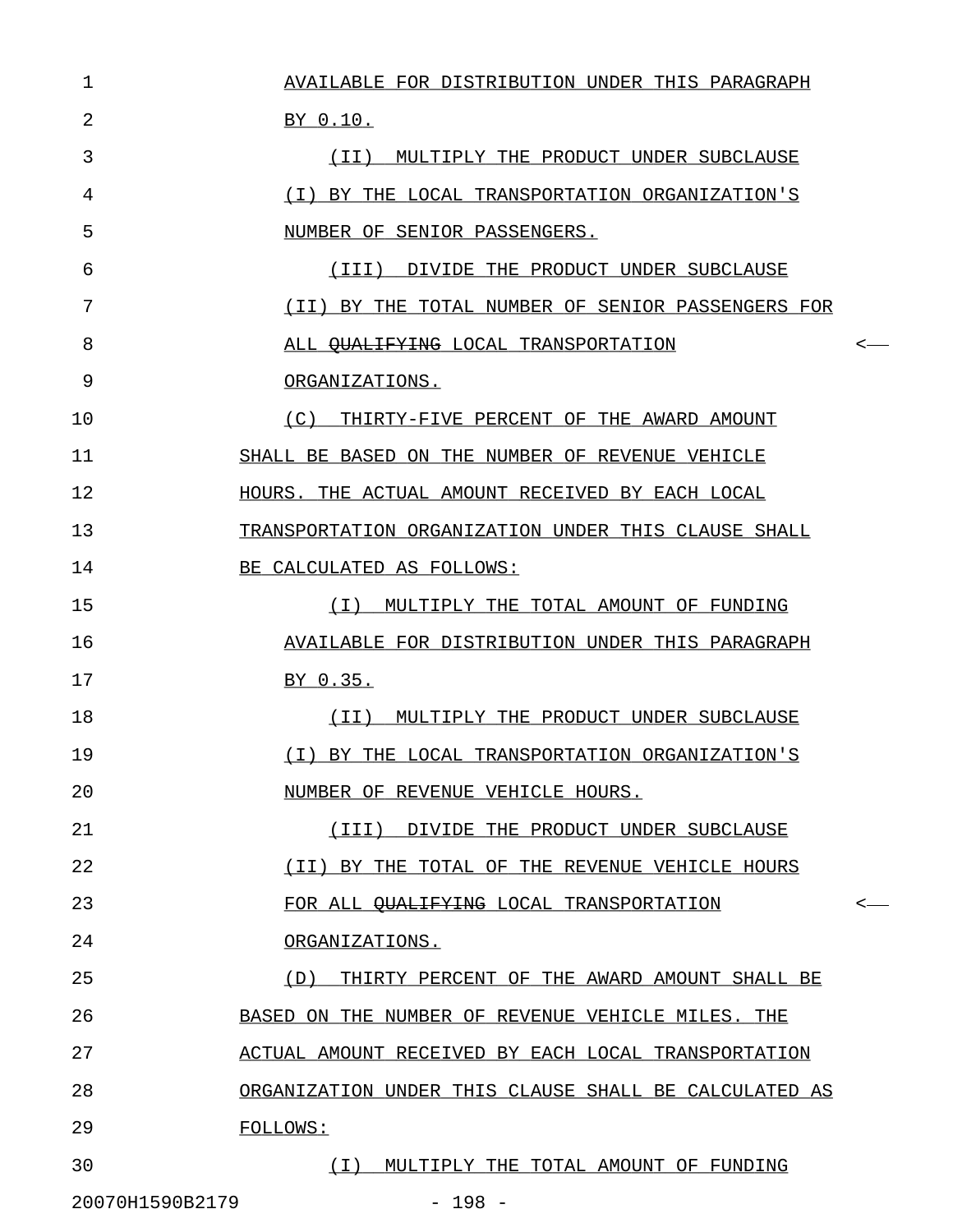1 AVAILABLE FOR DISTRIBUTION UNDER THIS PARAGRAPH 2 BY 0.30. 3 (II) MULTIPLY THE PRODUCT UNDER SUBCLAUSE 4 (I) BY THE LOCAL TRANSPORTATION ORGANIZATION'S 5 NUMBER OF REVENUE VEHICLE MILES. 6 (III) DIVIDE THE PRODUCT UNDER SUBCLAUSE 7 (II) BY THE TOTAL NUMBER OF REVENUE VEHICLE MILES 8 FOR ALL <del>OUALIFYING</del> LOCAL TRANSPORTATION <-9 ORGANIZATIONS. 10 63) FOR THE 2007-2008 FISCAL YEAR, NO LOCAL 11 TRANSPORTATION ORGANIZATION SHALL RECEIVE TOTAL FINANCIAL 12 ASSISTANCE UNDER THIS SUBSECTION THAT WOULD BE MORE THAN 50% 13 HIGHER THAN THE AMOUNT IT RECEIVES UNDER PARAGRAPH  $(2)(1)$ . <-14 FOR EACH SUBSEQUENT FISCAL YEAR, THE INCREASE IN THE TOTAL 15 FINANCIAL ASSISTANCE PROVIDED TO EACH <del>APPLICANT</del> LOCAL < 16 TRANSPORTATION ORGANIZATION SHALL NOT EXCEED 20% OF THE PRIOR 17 YEAR ALLOCATION. 18  $(C.1)$  MINIMUM.--NO LOCAL TRANSPORTATION ORGANIZATION SHALL 19 RECEIVE FINANCIAL ASSISTANCE UNDER THIS SECTION IN AN AMOUNT 20 LESS THAN THE AMOUNT RECEIVED IN THE PREVIOUS FISCAL YEAR. 21 (D) LOCAL MATCH REOUIREMENTS.--22 (1) FOR FISCAL YEAR 2007-2008 AND EACH FISCAL YEAR \_\_\_\_\_\_\_\_\_\_\_\_\_\_\_\_\_\_\_\_\_\_\_\_\_\_\_\_\_\_\_\_\_\_\_\_\_\_\_\_\_\_\_\_\_\_\_\_\_\_\_ 23 THEREAFTER, FINANCIAL ASSISTANCE PROVIDED UNDER THIS SECTION 24 SHALL BE MATCHED BY LOCAL OR PRIVATE CASH FUNDING IN AN 25 AMOUNT NOT LESS THAN THE GREATER OF: 26 (I) 15% OF THE AMOUNT OF THE FINANCIAL ASSISTANCE \_\_\_\_\_\_\_\_\_\_\_\_\_\_\_\_\_\_\_\_\_\_\_\_\_\_\_\_\_\_\_\_\_\_\_\_\_\_\_\_\_\_\_\_\_\_\_\_\_\_ 27 BEING PROVIDED; OR 28 (II) THE AMOUNT REQUIRED UNDER FORMER SECTION 29 1311(D) (RELATING TO USE OF FUNDS DISTRIBUTED) FOR FISCAL 30 YEAR 2006-2007.

20070H1590B2179 - 199 -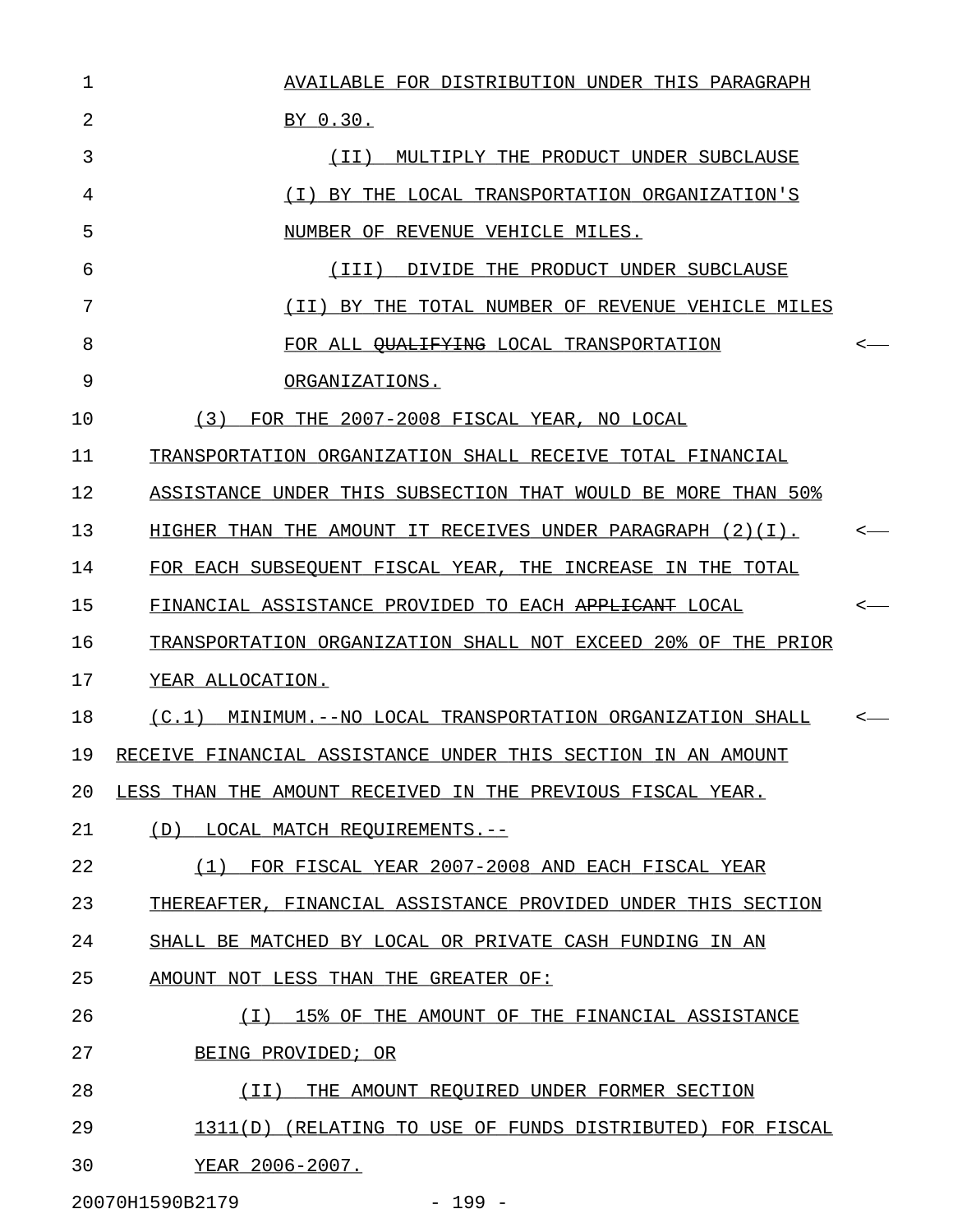| 1  | (2)<br>IN FISCAL YEAR 2007-2008 AND EACH FISCAL YEAR                |  |
|----|---------------------------------------------------------------------|--|
| 2  | THEREAFTER, IF THE LOCAL MATCH REQUIRED UNDER THIS SUBSECTION       |  |
| 3  | DOES NOT EQUAL 15%, THE LOCAL MATCH SHALL BE INCREASED              |  |
| 4  | ANNUALLY IN AN AMOUNT NOT TO EXCEED 5% UNTIL THE LOCAL MATCH        |  |
| 5  | EQUALS 15%.                                                         |  |
| 6  | FOR FINANCIAL ASSISTANCE TO A LOCAL TRANSPORTATION<br>(3)           |  |
| 7  | ORGANIZATION, ELIGIBLE ELIGIBLE LOCAL MATCHING FUNDS SHALL          |  |
| 8  | CONSIST ONLY OF CASH CONTRIBUTIONS PROVIDED BY ONE OR MORE          |  |
| 9  | MUNICIPALITIES OR COUNTIES <del>THAT ARE MEMBERS OF THE LOCAL</del> |  |
| 10 | TRANSPORTATION ORGANIZATION. THE AMOUNT OF THE MATCH AND THE        |  |
| 11 | TIME PERIOD DURING WHICH THE MATCH MUST CONTINUE TO BE              |  |
| 12 | AVAILABLE SHALL BE SPECIFIED IN THE FINANCIAL ASSISTANCE            |  |
| 13 | AGREEMENT. FUNDING PROVIDED BY LOCAL AND PRIVATE ENTITIES,          |  |
| 14 | INCLUDING ADVERTISING OR NAMING RIGHTS, MAY BE ELIGIBLE FOR         |  |
| 15 | THE MATCH TO THE EXTENT THEY PROVIDE FOR THE COST OF TRANSIT        |  |
| 16 | SERVICE THAT IS OPEN TO THE PUBLIC. THE FOLLOWING SHALL NOT         |  |
| 17 | BE ELIGIBLE FOR A LOCAL MATCH:                                      |  |
| 18 | ANY FORM OF TRANSIT OPERATING REVENUE OR OTHER<br>( I )             |  |
| 19 | FORMS OF TRANSIT INCOME PROVIDED BY THE LOCAL                       |  |
| 20 | TRANSPORTATION ORGANIZATION.                                        |  |
| 21 | FUNDS USED TO REPLACE FARES.<br>(II)                                |  |
| 22 | (4) A MUNICIPALITY IN A METROPOLITAN AREA WHICH IS A                |  |
| 23 | MEMBER OF A LOCAL TRANSPORTATION ORGANIZATION IS AUTHORIZED         |  |
| 24 | TO PROVIDE ANNUAL FINANCIAL ASSISTANCE FROM CURRENT REVENUES        |  |
| 25 | TO THE LOCAL TRANSPORTATION ORGANIZATION OF WHICH IT IS A           |  |
| 26 | MEMBER OR ENTER INTO A LONG-TERM AGREEMENT FOR PAYMENT OF           |  |
| 27 | MONEY TO ASSIST IN DEFRAYING THE COSTS OF OPERATION,                |  |
| 28 | MAINTENANCE AND DEBT SERVICE OF THE LOCAL TRANSPORTATION            |  |
| 29 | ORGANIZATION OR OF A PARTICULAR PUBLIC TRANSPORTATION PROJECT       |  |
| 30 | OF A LOCAL TRANSPORTATION ORGANIZATION. THE OBLIGATION OF A         |  |
|    | 20070H1590B2179<br>$-200 -$                                         |  |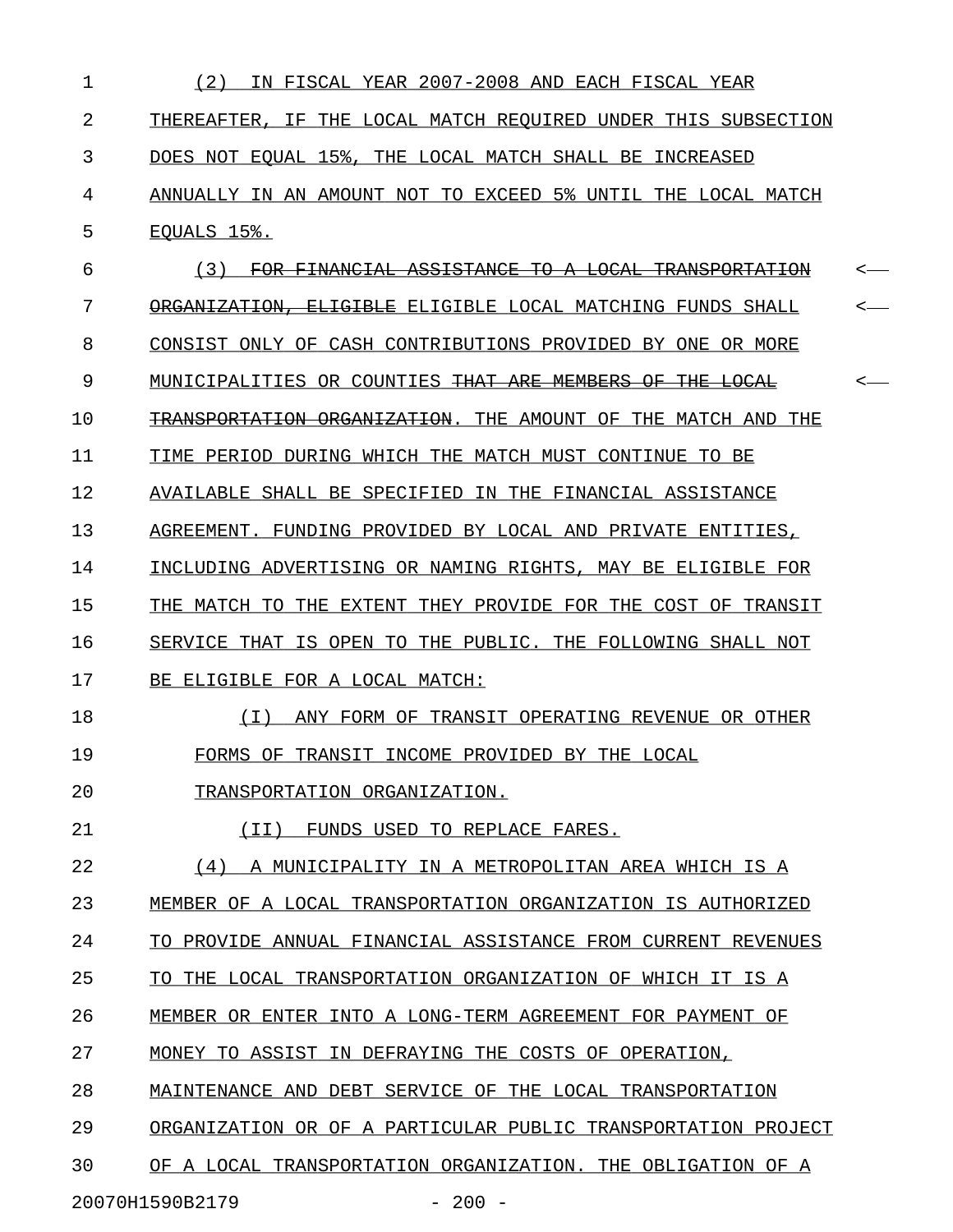1 MUNICIPALITY UNDER AN AGREEMENT PURSUANT TO THIS PARAGRAPH 2 SHALL NOT BE CONSIDERED TO BE A PART OF THE INDEBTEDNESS OF 3 THE MUNICIPALITY, NOR SHALL THE OBLIGATION BE DEEMED TO 4 IMPAIR THE STATUS OF ANY INDEBTEDNESS OF THE MUNICIPALITY 5 WHICH WOULD OTHERWISE BE CONSIDERED SELF-SUSTAINING. 6 (E) PERFORMANCE REVIEWS.--7 (1) THE DEPARTMENT MAY CONDUCT PERFORMANCE REVIEWS OF AN \_\_\_\_\_\_\_\_\_\_\_\_\_\_\_\_\_\_\_\_\_\_\_\_\_\_\_\_\_\_\_\_\_\_\_\_\_\_\_\_\_\_\_\_\_\_\_\_\_\_\_\_\_\_\_\_\_ 8 AWARD RECIPIENT UNDER THIS SECTION TO DETERMINE THE 9 EFFICIENCY AND EFFECTIVENESS OF THE FINANCIAL ASSISTANCE. 10 REVIEWS SHALL BE CONDUCTED AT REGULAR INTERVALS AS 11 ESTABLISHED BY THE DEPARTMENT IN CONSULTATION WITH THE 12 MANAGEMENT OF THE AWARD RECIPIENT. AFTER COMPLETION OF A 13 REVIEW, THE DEPARTMENT SHALL ISSUE A REPORT THAT: 14 (I) HIGHLIGHTS EXCEPTIONAL PERFORMANCE AND \_\_\_\_\_\_\_\_\_\_\_\_\_\_\_\_\_\_\_\_\_\_\_\_\_\_\_\_\_\_\_\_\_\_\_\_\_\_\_\_\_\_\_ 15 IDENTIFIES ANY PROBLEMS THAT NEED TO BE RESOLVED; 16 (II) ASSESSES PERFORMANCE, EFFICIENCY AND \_\_\_\_\_\_\_\_\_\_\_\_\_\_\_\_\_\_\_\_\_\_\_\_\_\_\_\_\_\_\_\_\_\_\_\_\_\_\_\_\_\_ 17 EFFECTIVENESS OF THE USE OF THE FINANCIAL ASSISTANCE; 18 (III) MAKES RECOMMENDATIONS ON FOLLOW-UP ACTIONS \_\_\_\_\_\_\_\_\_\_\_\_\_\_\_\_\_\_\_\_\_\_\_\_\_\_\_\_\_\_\_\_\_\_\_\_\_\_\_\_\_\_\_\_\_\_\_\_\_ 19 REQUIRED TO REMEDY ANY PROBLEM IDENTIFIED; AND 20 (IV) PROVIDES AN ACTION PLAN DOCUMENTING WHO SHOULD 21 PERFORM THE RECOMMENDED ACTIONS AND A TIME FRAME WITHIN 22 WHICH THEY SHOULD BE PERFORMED. 23 (2) THE DEPARTMENT SHALL DELIVER THE REPORT TO THE 24 GOVERNOR, TO THE CHAIRMAN AND MINORITY CHAIRMAN OF THE 25 TRANSPORTATION COMMITTEE OF THE SENATE AND TO THE CHAIRMAN 26 AND MINORITY CHAIRMAN OF THE TRANSPORTATION COMMITTEE OF THE 27 HOUSE OF REPRESENTATIVES. THE DEPARTMENT'S REGULATIONS SHALL 28 CONTAIN A DESCRIPTION OF THE IMPACT ON BOTH THE AMOUNT OF, 29 AND FUTURE ELIGIBILITY FOR, FINANCIAL ASSISTANCE UNDER THIS 30 CHAPTER BASED UPON THE DEGREE TO WHICH THE LOCAL 20070H1590B2179 - 201 -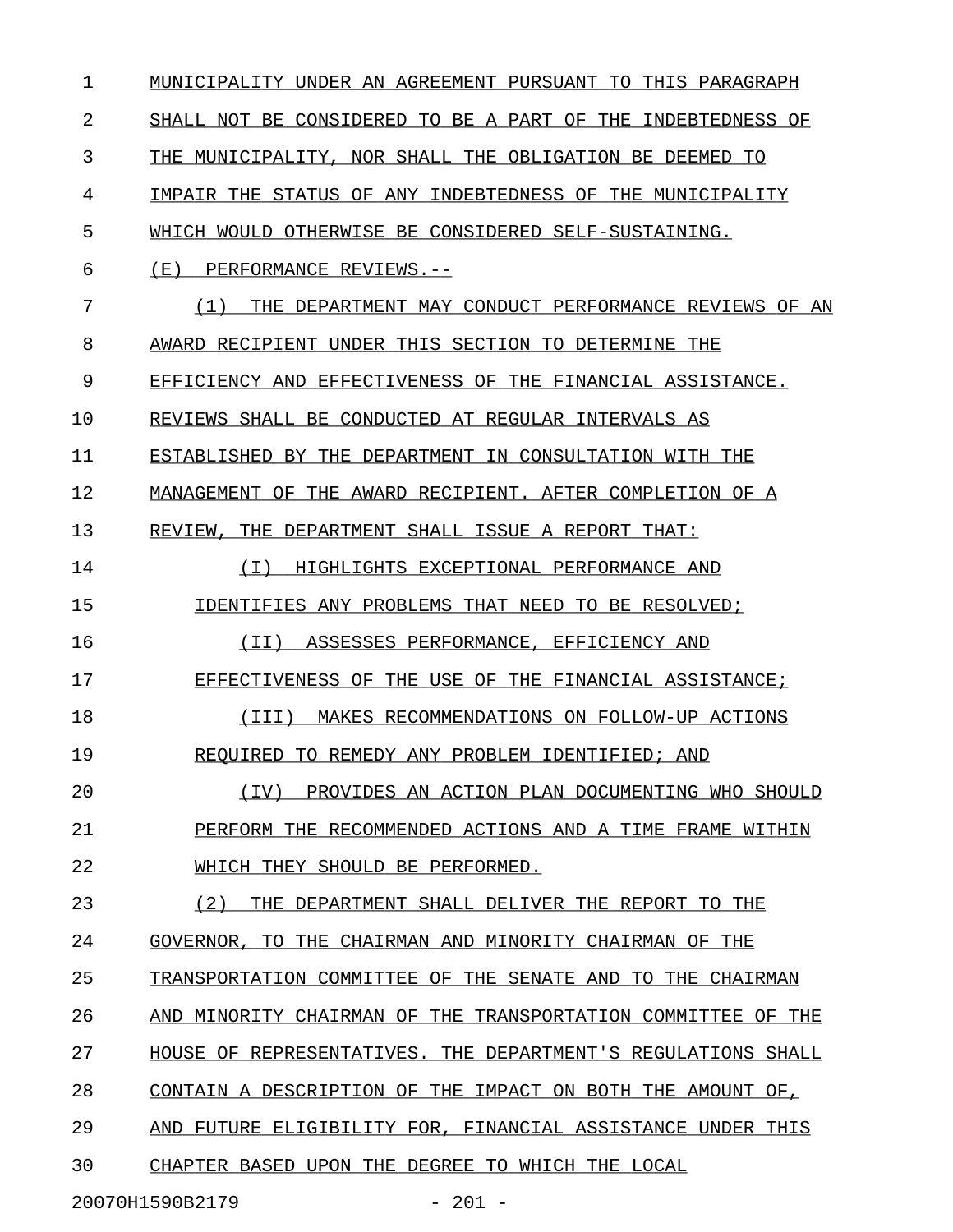| 1  | TRANSPORTATION ORGANIZATION COMPLIES WITH THE RECOMMENDATIONS   |
|----|-----------------------------------------------------------------|
| 2  | THE REPORT. THE DEPARTMENT SHALL DEVELOP A LIST OF BEST<br>ΤM.  |
| 3  | PRACTICES REVEALED BY THE REPORTS ISSUED UNDER THIS             |
| 4  | SUBSECTION AND SHALL POST THEM ON THE DEPARTMENT'S INTERNET     |
| 5  | WEBSITE.                                                        |
| 6  | (F)<br>PERFORMANCE CRITERIA.--CRITERIA USED FOR THE REVIEWS     |
| 7  | CONDUCTED UNDER SUBSECTION (E) SHALL CONSIST OF PASSENGERS PER  |
| 8  | REVENUE VEHICLE HOUR, OPERATING COSTS PER REVENUE VEHICLE HOUR, |
| 9  | OPERATING REVENUE PER REVENUE VEHICLE HOUR, OPERATING COSTS PER |
| 10 | PASSENGER AND OTHER ITEMS AS THE DEPARTMENT MAY ESTABLISH. THE  |
| 11 | DEPARTMENT'S REGULATIONS SHALL SET FORTH THE MINIMUM SYSTEM     |
| 12 | PERFORMANCE CRITERIA, BASED UPON COMPARISON OF THE AWARD        |
| 13 | RECIPIENT TO ITS PAST PERFORMANCE AND TO ITS PEERS, THAT AN     |
| 14 | AWARD RECIPIENT MUST SATISFY.                                   |
| 15 | (G)<br>FAILURE TO SATISFY MINIMUM PERFORMANCE CRITERIA.--       |
| 16 | IF A PERFORMANCE REVIEW CONDUCTED UNDER SUBSECTION<br>(工)       |
| 17 | ( E )<br>REVEALS THAT THE PERFORMANCE OF AN AWARD RECIPIENT'S   |
| 18 | TRANSPORTATION SYSTEM HAS DECREASED COMPARED TO PERFORMANCE     |
| 19 | DETERMINED THROUGH A PRIOR REVIEW, THE DEPARTMENT MAY, UPON     |
| 20 | THE WRITTEN REQUEST OF AN AWARD RECIPIENT, WAIVE ANY            |
| 21 | REOUIREMENT FOR A REDUCTION IN THE AMOUNT OF FINANCIAL          |
| 22 | ASSISTANCE TO BE AWARDED UNDER THIS SECTION FOR A REASONABLE    |
| 23 | TIME PERIOD TO ALLOW THE AWARD RECIPIENT TO BRING THE SYSTEM    |
| 24 | BACK TO THE REQUIRED PERFORMANCE LEVEL. THE AWARD RECIPIENT     |
| 25 | SHALL PROVIDE WRITTEN JUSTIFICATION FOR PROVIDING A TIME        |
| 26 | PERIOD LONGER THAN TWO YEARS. IN ORDER TO OBTAIN THE WAIVER     |
| 27 | FOR THE PERIOD REQUESTED, THE AWARD RECIPIENT MUST DO ALL OF    |
| 28 | THE FOLLOWING:                                                  |
| 29 | DEVELOP AN ACTION PLAN TO IMPROVE SYSTEM<br>(T)                 |
| 30 | PERFORMANCE THAT CONTAINS KEY MEASURABLE MILESTONES. THE        |

20070H1590B2179 - 202 -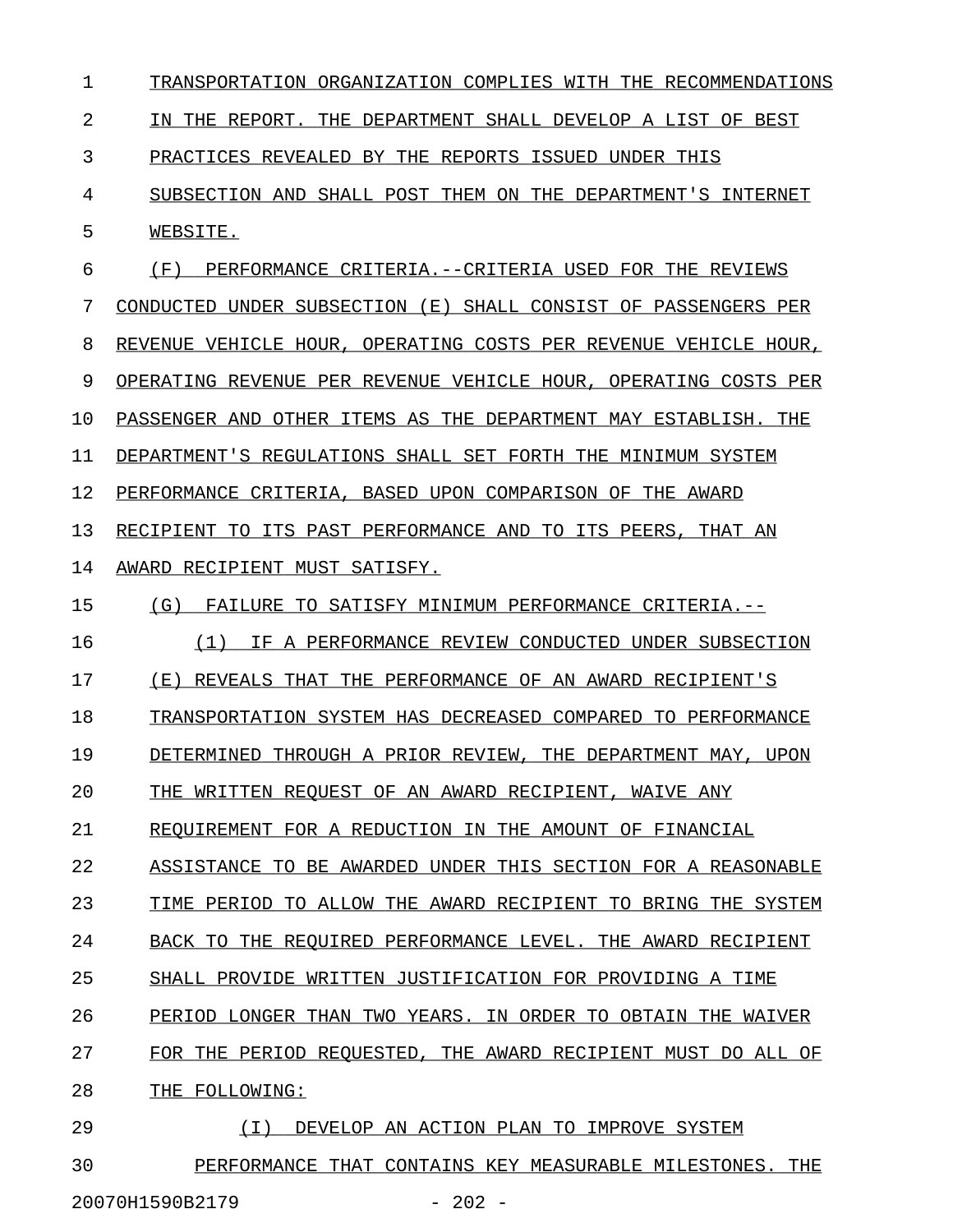1 ACTION PLAN MUST BE ACCEPTABLE TO THE DEPARTMENT AND MUST 2 BE APPROVED BY THE DEPARTMENT IN WRITING.

3 (II) SUBMIT QUARTERLY PROGRESS REPORTS ON THE ACTION 4 PLAN TO THE DEPARTMENT.

5 (2) THE DEPARTMENT SHALL REVIEW AND EVALUATE THE AWARD 6 RECIPIENT'S PROGRESS TO DETERMINE IF THE SYSTEM HAS IMPROVED. 7 IF THE SYSTEM HAS IMPROVED, THE AWARD RECIPIENT WILL REMAIN 8 ELIGIBLE FOR FULL FORMULA FUNDING AS DETERMINED UNDER 9 SUBSECTION (C). IF THE SYSTEM HAS NOT IMPROVED BY THE END OF

10 THE WAIVER PERIOD, THE WAIVER WILL BE WITHDRAWN. EXPENSES

11 INCURRED BY THE AWARD RECIPIENT AS A RESULT OF THE FAILURE OF

12 THE AWARD RECIPIENT'S SYSTEM TO MEET THE MINIMUM PERFORMANCE

13 CRITERIA SHALL BE BORNE BY THE AWARD RECIPIENT.

14 (H) ADJUSTMENTS TO MINIMUM PERFORMANCE CRITERIA.--UPON

15 WRITTEN REQUEST OF AN AWARD RECIPIENT, THE DEPARTMENT MAY ADJUST

16 THE MINIMUM PERFORMANCE CRITERIA DESCRIBED IN SUBSECTION (G) IN

17 A GIVEN YEAR IF THE PERFORMANCE OF THE AWARD RECIPIENT'S SYSTEM

18 IS ADVERSELY AFFECTED BY CIRCUMSTANCES WHICH ARE BEYOND THE

19 AWARD RECIPIENT'S CONTROL. EXAMPLES ARE LABOR STRIKES,

20 INFRASTRUCTURE FAILURES AND NATURAL DISASTERS. THE REQUEST MUST

21 INCLUDE THE AWARD RECIPIENT'S REASONS FOR SEEKING THE

- 22 ADJUSTMENT.
- 23 § 1514. ASSET IMPROVEMENT PROGRAM.

24 (A) ELIGIBLE APPLICANTS.--

25 (1) THE FOLLOWING MAY APPLY FOR FINANCIAL ASSISTANCE FOR \_\_\_\_\_\_\_\_\_\_\_\_\_\_\_\_\_\_\_\_\_\_\_\_\_\_\_\_\_\_\_\_\_\_\_\_\_\_\_\_\_\_\_\_\_\_\_\_\_\_\_\_\_\_\_\_\_

26 IMPROVEMENT, REPLACEMENT OR EXPANSION OF CAPITAL PROJECTS

27 UNDER THIS SECTION:

- 28  $(I)$  A LOCAL TRANSPORTATION ORGANIZATION.
- 29 (II) AN AGENCY OR INSTRUMENTALITY OF THE \_\_\_\_\_\_\_\_\_\_\_\_\_\_\_\_\_\_\_\_\_\_\_\_\_\_\_\_\_\_\_\_\_\_\_\_\_\_\_\_\_

30 COMMONWEALTH.

20070H1590B2179 - 203 -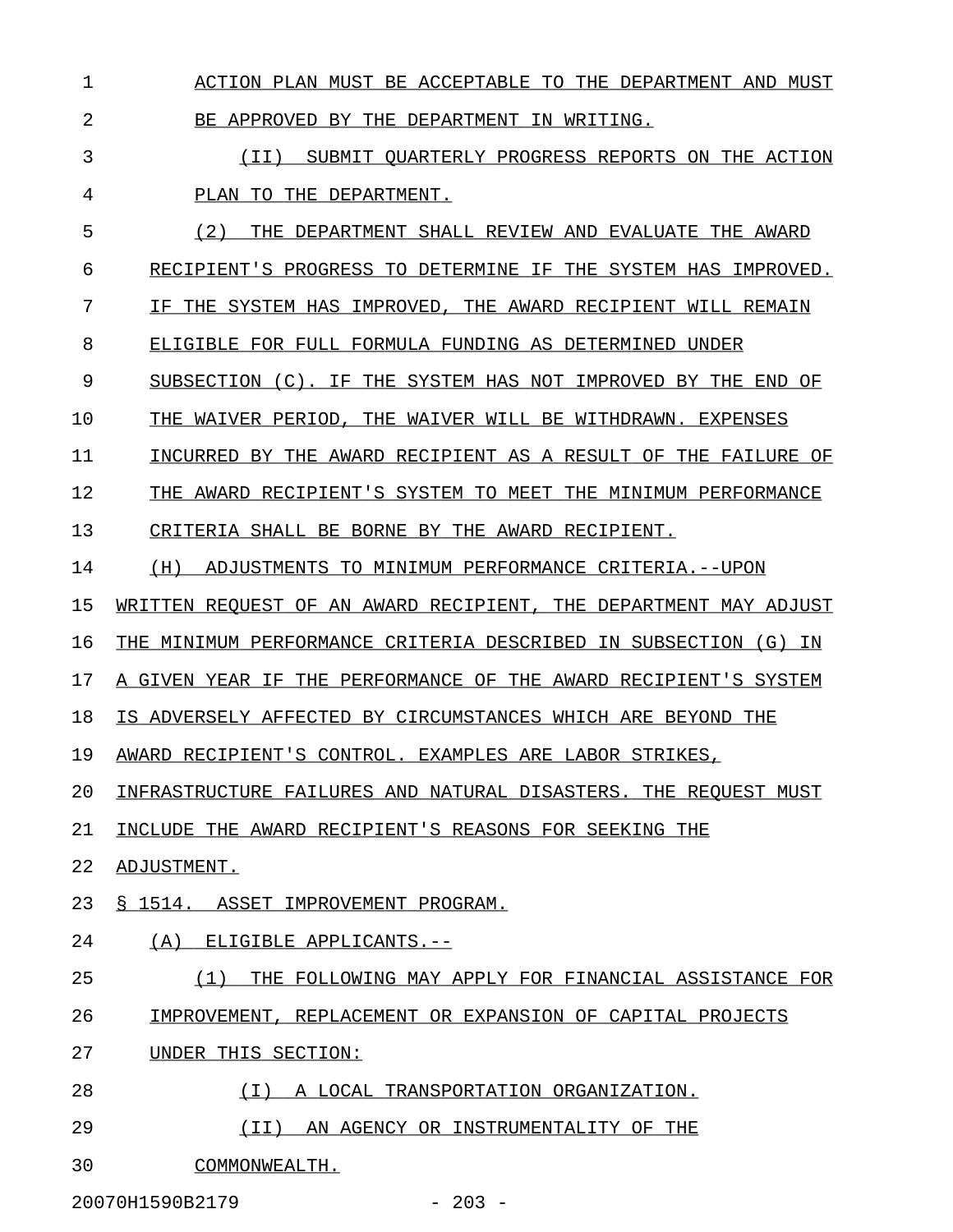| 1             | A PERSON RESPONSIBLE FOR COORDINATING<br>(III)                  |
|---------------|-----------------------------------------------------------------|
| 2             | COMMUNITY TRANSPORTATION PROGRAM SERVICES.                      |
| 3             | ANY OTHER PERSON THE DEPARTMENT DEEMS TO BE<br>(IV)             |
| 4             | ELIGIBLE.                                                       |
| 5             | (2)<br>THE DEPARTMENT SHALL DEVELOP AND MAINTAIN FOUR-YEAR      |
| 6             | AND 12-YEAR PLANS THAT SUMMARIZE THE CAPITAL PROJECTS AND       |
| 7             | FINANCIAL ASSISTANCE COMMITMENTS FOR EACH APPLICANT. THE        |
| 8             | DEPARTMENT MAY ENTER INTO MULTIYEAR AGREEMENTS TO PROVIDE       |
| 9             | FINANCIAL ASSISTANCE FOR CAPITAL PROJECTS BASED UPON CASH       |
| 10            | FLOW AND REVENUE PROJECTIONS FOR THE FUND. EACH CAPITAL         |
| 11            | PROJECT SHALL BE BASED ON THE PLAN DEVELOPED BY THE             |
| 12            | DEPARTMENT.                                                     |
| 13            | APPLICATIONS.--IN ADDITION TO INFORMATION REOUIRED UNDER<br>(B) |
| 14            | SECTION 1507 (RELATING TO APPLICATION AND APPROVAL PROCESS), AN |
| 15            | APPLICATION FOR FINANCIAL ASSISTANCE UNDER THIS SECTION SHALL   |
| 16            | INCLUDE THE FOLLOWING:                                          |
| 17            | EVIDENCE SATISFACTORY TO THE DEPARTMENT THAT THE<br>(1)         |
| 18            | PROPOSED CAPITAL PROJECT IS INCLUDED IN THE FIRST YEAR OF THE   |
| 19            | APPLICANT'S FOUR-YEAR CAPITAL PLAN AND ITS FEDERALLY APPROVED   |
| 20            | TRANSPORTATION IMPROVEMENT PROGRAM.                             |
| 21            | IF AN APPLICANT IS REOUESTING FINANCIAL ASSISTANCE<br>(2)       |
| 22            | FOR REPLACEMENT OF A CAPITAL PROJECT, EVIDENCE SATISFACTORY     |
| 23            | TO THE DEPARTMENT THAT THE CAPITAL PROJECT TO BE REPLACED HAS   |
| 24            | EXCEEDED THE USEFUL LIFE CRITERIA AS DEFINED BY THE             |
| 25            | DEPARTMENT. AT ITS DISCRETION, THE DEPARTMENT MAY APPROVE       |
| 26            | FUNDING TO REPLACE A CAPITAL PROJECT THAT DOES NOT EXCEED THE   |
| 27            | USEFUL LIFE CRITERIA IF THE APPLICANT PROVIDES DOCUMENTATION    |
| 28            | ACCEPTABLE TO THE DEPARTMENT TO JUSTIFY THE EARLY REPLACEMENT   |
| 29            | OF THE CAPITAL PROJECT.                                         |
| $\sim$ $\sim$ |                                                                 |

30 (3) IF THE APPLICANT IS REQUESTING FINANCIAL ASSISTANCE 20070H1590B2179 - 204 -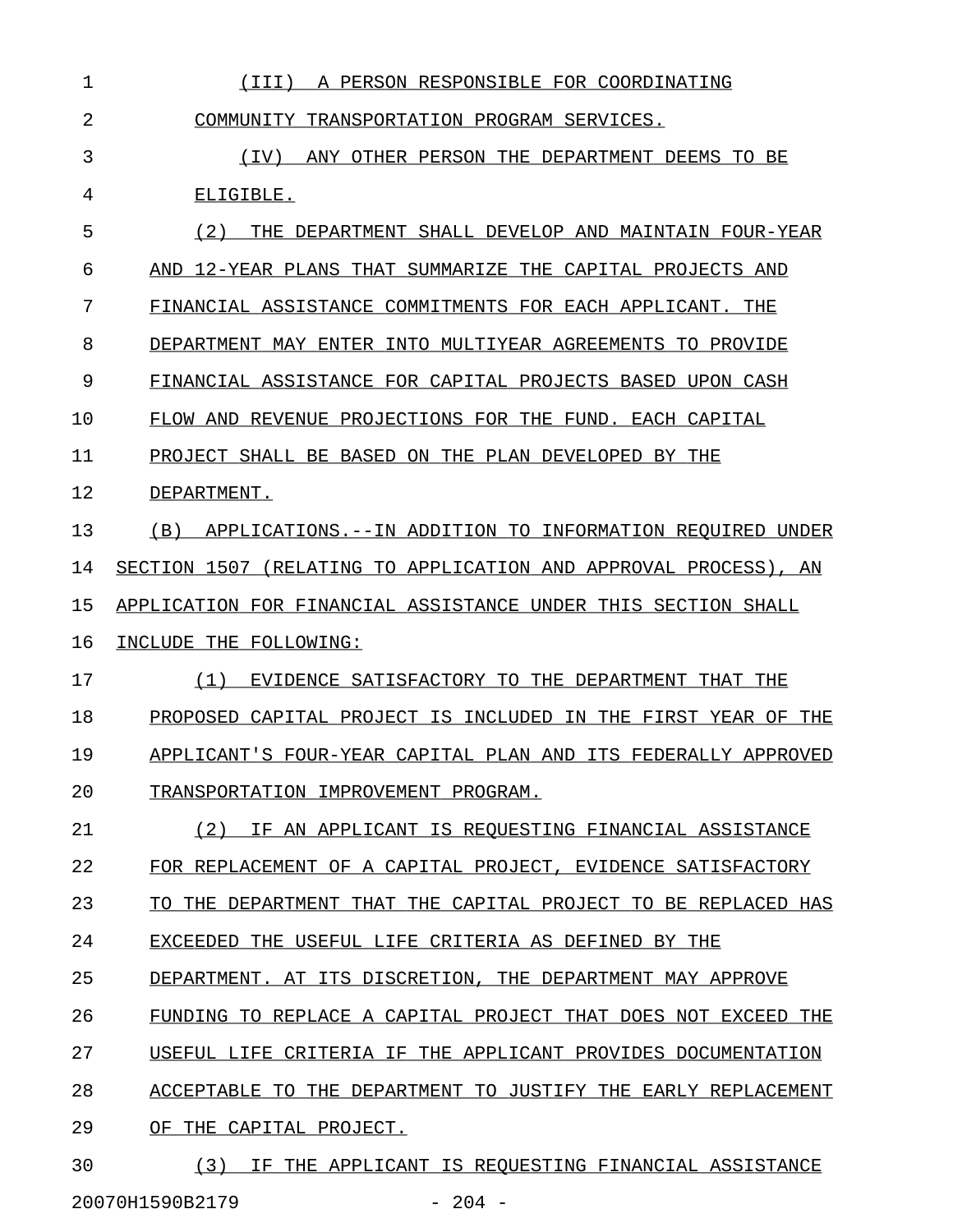1 FOR EXPANSION OF A CAPITAL PROJECT, EVIDENCE SATISFACTORY TO 2 THE DEPARTMENT THAT THE APPLICANT WILL HAVE SUFFICIENT FUTURE 3 ANNUAL OPERATING FUNDS TO SUPPORT THE PROPOSED EXPANSION. 4 (4) ANY OTHER INFORMATION REQUIRED BY THE DEPARTMENT, 5 INCLUDING A RETURN ON INVESTMENT ANALYSIS OR A LIFE CYCLE 6 COST ANALYSIS, OR BOTH. 7 (C) LOCAL MATCH REQUIREMENTS.--FINANCIAL ASSISTANCE UNDER 8 THIS SECTION SHALL BE MATCHED BY LOCAL OR PRIVATE CASH FUNDING 9 IN AN AMOUNT NOT LESS THAN 3.33% OF THE AMOUNT OF THE FINANCIAL 10 ASSISTANCE BEING PROVIDED. THE SOURCE OF FUNDS FOR THE LOCAL 11 MATCH SHALL BE SUBJECT TO THE REQUIREMENTS OF SECTION  $\overline{1513(D)}$  <-12 1513(D)(3) (RELATING TO OPERATING PROGRAM). 13 (D) CONDITIONS FOR RECEIPT OF BOND FUNDING. --FINANCIAL 14 ASSISTANCE THAT IS FUNDED BY PROCEEDS OF COMMONWEALTH CAPITAL 15 BONDS MAY BE PROVIDED TO AN APPLICANT IF ALL OF THE FOLLOWING 16 CONDITIONS ARE MET: 17 (1) THE APPLICANT'S CAPITAL PROJECT HAS BEEN AUTHORIZED \_\_\_\_\_\_\_\_\_\_\_\_\_\_\_\_\_\_\_\_\_\_\_\_\_\_\_\_\_\_\_\_\_\_\_\_\_\_\_\_\_\_\_\_\_\_\_\_\_\_\_\_\_\_\_\_ 18 BY A CAPITAL BUDGET PROJECT ITEMIZATION ACT. 19 (2) THE APPLICANT'S CAPITAL PROJECT WAS INCLUDED IN THE 20 DEPARTMENT'S APPROVED ANNUAL RELEASE REQUEST APPROVING THE 21 USE OF THE FUNDS FOR THE PROPOSED CAPITAL PROJECT IN THE 22 FISCAL YEAR IN WHICH THE FUNDS ARE EXPECTED TO BE EXPENDED. 23 (3) THE DEPARTMENT HAS APPROVED THE UNDERLYING 24 APPLICATION FOR THE CAPITAL PROJECT. 25 (4) THE CAPITAL PROJECT HAS A USEFUL LIFE OF 20 YEARS OR \_\_\_\_\_\_\_\_\_\_\_\_\_\_\_\_\_\_\_\_\_\_\_\_\_\_\_\_\_\_\_\_\_\_\_\_\_\_\_\_\_\_\_\_\_\_\_\_\_\_\_\_\_\_\_\_\_ 26 LONGER. 27 (E) PRIORITIES.--THE AWARD OF FINANCIAL ASSISTANCE UNDER 28 THIS SECTION SHALL BE SUBJECT TO THE FOLLOWING SET OF PRIORITIES 29 IN DESCENDING ORDER OF SIGNIFICANCE UNLESS A COMPELLING RETURN 30 ON INVESTMENT ANALYSIS FOR A PROJECT IN A LOWER CATEGORY IS 20070H1590B2179 - 205 -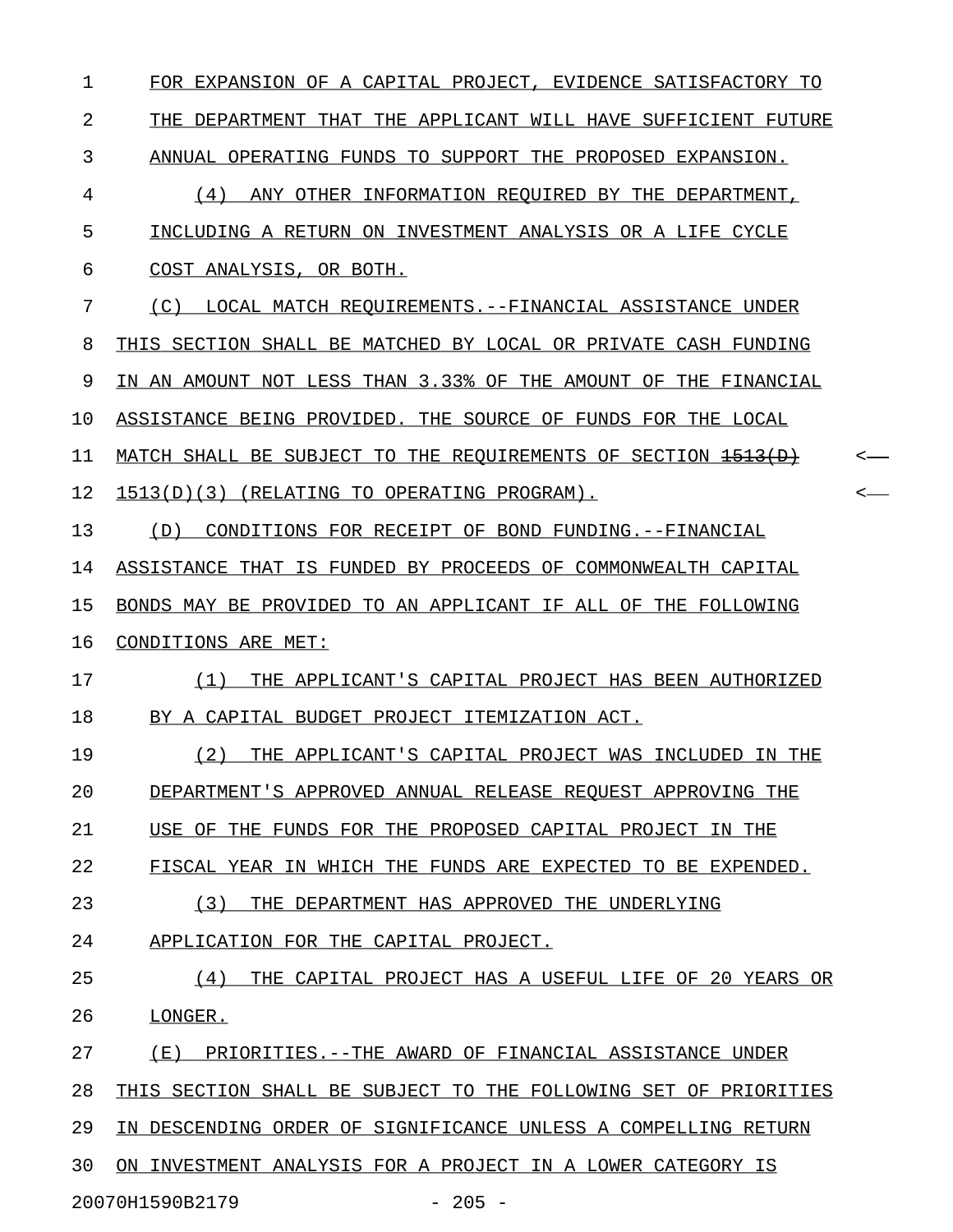## 1 PROVIDED TO AND APPROVED BY THE DEPARTMENT:

| 2  | REOUESTS FOR FUNDS REOUIRED TO SUPPORT EXISTING<br>(1)       |
|----|--------------------------------------------------------------|
| 3  | LOCAL BOND ISSUES CURRENTLY SUPPORTED WITH STATE REVENUE     |
| 4  | SOURCES, SUCH AS DEBT SERVICE AND ASSET LEASES. THE          |
| 5  | COMMONWEALTH PLEDGES TO AND AGREES WITH ANY PERSON, FIRM OR  |
| 6  | CORPORATION HOLDING ANY BONDS PREVIOUSLY ISSUED BY, OR ANY   |
| 7  | OTHER DEBT INCURRED BY, A LOCAL TRANSPORTATION ORGANIZATION, |
| 8  | AND SECURED IN WHOLE OR PART BY A PLEDGE OF THE FUNDS        |
| 9  | PROVIDED TO THE LOCAL TRANSPORTATION ORGANIZATION FROM THE   |
| 10 | FUND THAT THE COMMONWEALTH WILL NOT LIMIT OR ALTER RIGHTS    |
| 11 | VESTED IN A LOCAL TRANSPORTATION ORGANIZATION IN ANY MANNER  |
| 12 | INCONSISTENT WITH OBLIGATIONS OF THE LOCAL TRANSPORTATION    |
| 13 | ORGANIZATION TO THE OBLIGEES OF THE LOCAL TRANSPORTATION     |
| 14 | ORGANIZATION UNTIL ALL BONDS PREVIOUSLY ISSUED OR OTHER DEBT |
| 15 | INCURRED, TOGETHER WITH THE INTEREST THEREON, IS FULLY PAID  |
| 16 | OR PROVIDED FOR.                                             |
| 17 | (2)<br>REQUESTS FOR FUNDS REQUIRED TO MATCH FEDERALLY        |
| 18 | APPROVED CAPITAL PROJECTS FUNDED UNDER 49 U.S.C. §§ 5307     |
| 19 | (RELATING TO URBANIZED AREA FORMULA GRANTS) AND 5309         |
| 20 | (RELATING TO CAPITAL INVESTMENT GRANTS AND LOANS) AND OTHER  |
| 21 | FEDERALLY APPROVED CAPITAL PROJECTS.                         |
| 22 | OTHER NON-FEDERAL CAPITAL PROJECTS AS DETERMINED BY<br>(3)   |
| 23 | THE DEPARTMENT, WHICH SHALL BE FURTHER SUBJECT TO THE        |
| 24 | FOLLOWING SET OF PRIORITIES IN DESCENDING ORDER OF           |
| 25 | SIGNIFICANCE:                                                |
| 26 | ESSENTIAL EMERGENCY ASSET IMPROVEMENT PROJECTS.<br>( I )     |
| 27 | (II)<br>STANDARD REPLACEMENT OF EXISTING ASSETS THAT         |
| 28 | HAVE EXCEEDED THEIR USEFUL LIFE.                             |
| 29 | ASSET IMPROVEMENT PROJECTS TO EXTEND THE<br>(III)            |
| 30 | USEFUL LIFE OF THE AFFECTED ASSETS.                          |
|    |                                                              |

20070H1590B2179 - 206 -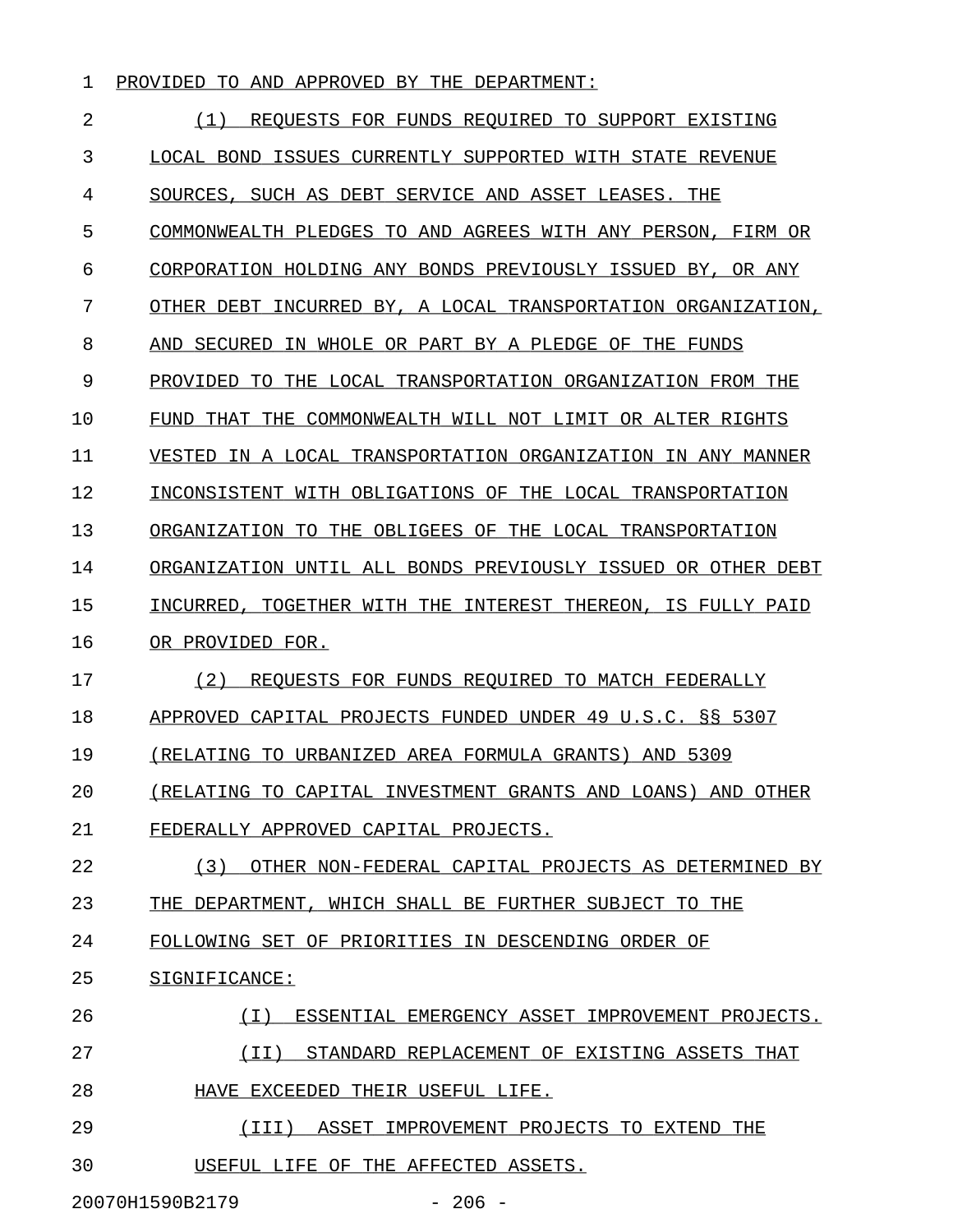| $\mathbf 1$    | (IV) ACQUISITION OF NEW ASSETS AND OTHER ACCEPTABLE              |         |
|----------------|------------------------------------------------------------------|---------|
| $\overline{2}$ | PURPOSES, OTHER THAN PROJECTS TO BE FUNDED UNDER THE NEW         |         |
| 3              | INITIATIVES PROGRAM DESCRIBED IN SECTION 1515 (RELATING          |         |
| 4              | TO NEW INITIATIVES PROGRAM), AS DETERMINED BY THE                | $\,<\,$ |
| 5              | DEPARTMENT.                                                      |         |
| 6              | (F) BONDING BY AWARD RECIPIENTS. -- WITH THE APPROVAL OF THE     |         |
| 7              | DEPARTMENT, AN AWARD RECIPIENT THAT IS PERMITTED BY LAW TO ISSUE |         |
| 8              | BONDS MAY DO SO FOR THE PURPOSE OF FINANCING A MULTIYEAR CAPITAL |         |
| 9              | PROJECT. THE DEPARTMENT SHALL ENTER INTO AN AGREEMENT WITH THE   |         |
| 10             | AWARD RECIPIENT PROVIDING THAT PAYMENTS OF THE AWARDED FUNDS     |         |
| 11             | SUFFICIENT TO SATISFY REQUIREMENTS OF THE BONDS ISSUED BE MADE   |         |
| 12             | DIRECTLY TO THE TRUSTEE OF THE BOND HOLDERS UNTIL SUCH TIME AS   |         |
| 13             | THE BONDS ARE RETIRED.                                           |         |
| 14             | § 1515. NEW INITIATIVES PROGRAM.                                 |         |
| 15             | (A) ELIGIBLE APPLICANTS. -- PERSONS ELIGIBLE TO APPLY FOR        |         |
| 16             | FINANCIAL ASSISTANCE UNDER SECTION 1514 (RELATING TO ASSET       |         |
| 17             | IMPROVEMENT PROGRAM) SHALL ALSO BE ELIGIBLE TO APPLY FOR         |         |
| 18             | FINANCIAL ASSISTANCE FOR NEW OR EXPANSIONS OF FIXED GUIDEWAY     |         |
| 19             | SYSTEMS UNDER THIS SECTION.                                      |         |
| 20             | (B)<br>APPLICATIONS.--IN ADDITION TO THE INFORMATION REOUIRED    |         |
| 21             | UNDER SECTION 1507 (RELATING TO APPLICATION AND APPROVAL         |         |
| 22             | PROCESS), AN APPLICATION FOR FINANCIAL ASSISTANCE UNDER THIS     |         |
| 23             | SECTION SHALL INCLUDE ALL OF THE INFORMATION REOUIRED IN AN      |         |
| 24             | APPLICATION FOR FINANCIAL ASSISTANCE UNDER SECTION 1514          |         |
| 25             | (RELATING TO ASSET IMPROVEMENT PROGRAM). IF THE APPLICATION IS   |         |
| 26             | FOR A PROPOSED EXPANSION OF A CAPITAL PROJECT, THE APPLICATION   |         |
| 27             | SHALL ALSO INCLUDE EVIDENCE SATISFACTORY TO THE DEPARTMENT THAT  |         |
| 28             | THE APPLICANT WILL HAVE SUFFICIENT FUTURE ANNUAL OPERATING FUNDS |         |
| 29             | SUPPORT THE PROPOSED EXPANSION.<br>TO.                           |         |
| 30             | (C)<br>SOURCE OF FUNDS AND PRIORITIES.--                         |         |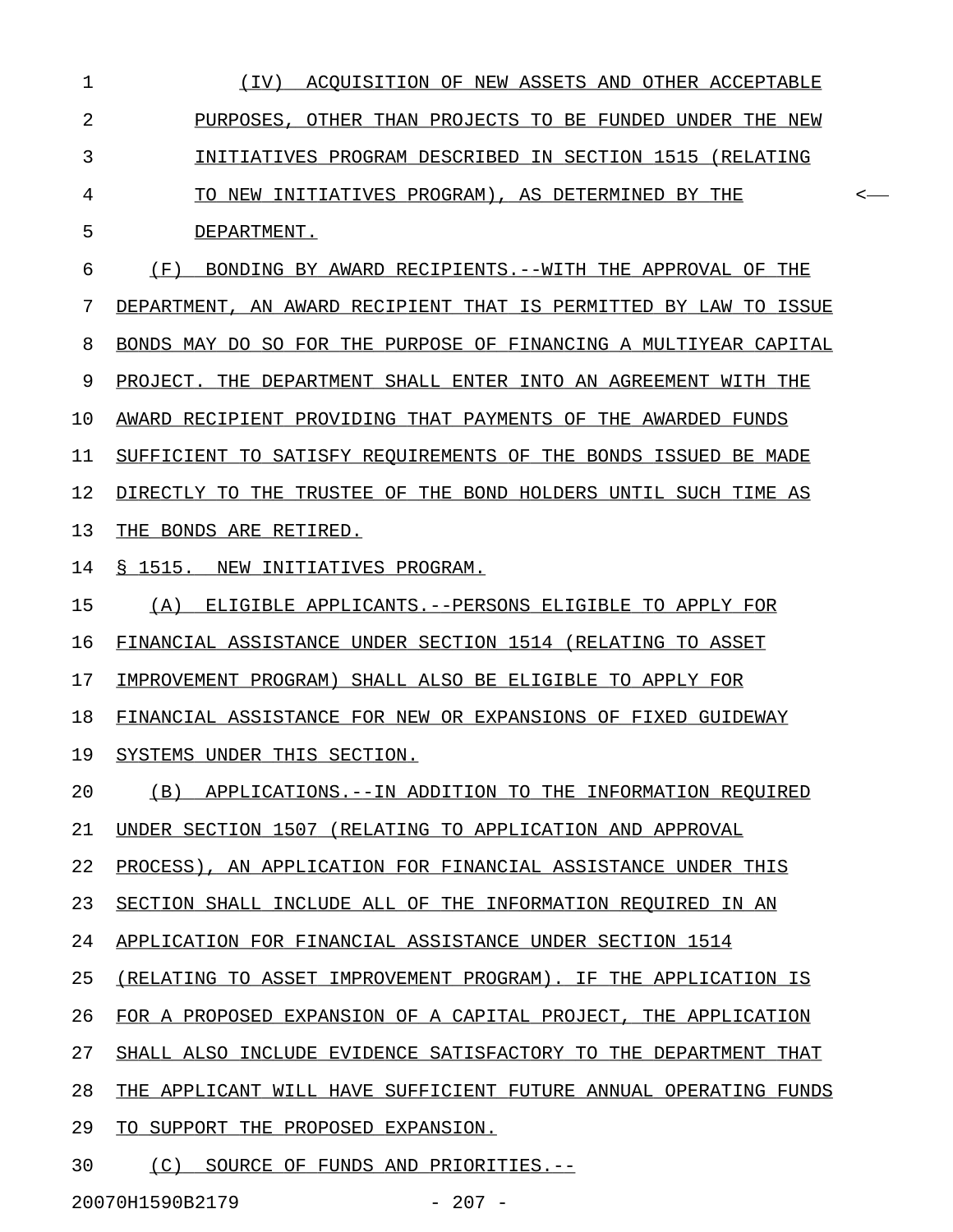| 1  | (1)<br>SUMS ALLOCATED FOR THE ASSET IMPROVEMENT PROGRAM            |
|----|--------------------------------------------------------------------|
| 2  | UNDER SECTION $1506(E)(2)$ (RELATING TO FUND), UP TO A MAXIMUM     |
| 3  | OF \$50,000,000 ANNUALLY, MAY BE USED BY THE DEPARTMENT TO         |
| 4  | PROVIDE FINANCIAL ASSISTANCE UNDER THIS SECTION.                   |
| 5  | (2)<br>IN AWARDING FINANCIAL ASSISTANCE UNDER THIS SECTION,        |
| 6  | THE DEPARTMENT SHALL GIVE PRIORITY TO APPLICANTS THAT INTEND       |
| 7  | TO USE THE FUNDS TO SATISFY THE LOCAL MATCHING PORTION OF          |
| 8  | FEDERALLY APPROVED NEW STARTS PROJECTS FUNDED PURSUANT TO 49       |
| 9  | U.S.C. § 5309 (RELATING TO CAPITAL INVESTMENT GRANTS AND           |
| 10 | LOANS). THE DEPARTMENT MAY FUND PROJECTS THAT DO NOT RECEIVE       |
| 11 | FUNDING FROM THE FEDERAL NEW STARTS PROGRAM IF THE APPLICANT       |
| 12 | CAN PROVIDE SUFFICIENT EVIDENCE THAT THE PROJECT CAN MEET ALL      |
| 13 | OF THE FOLLOWING REQUIREMENTS:                                     |
| 14 | INVESTMENTS IN EXISTING SERVICE AREAS HAVE BEEN<br>( I )           |
| 15 | OPTIMIZED.                                                         |
| 16 | AN ANALYSIS REVEALS A REASONABLE RETURN ON<br>(II)                 |
| 17 | INVESTMENT.                                                        |
| 18 | THE PUBLIC BENEFIT OF THE PROJECT HAS BEEN<br>(III)                |
| 19 | IDENTIFIED.                                                        |
| 20 | THERE EXISTS A LOCAL DEDICATED FUNDING COMMITMENT<br>(IV)          |
| 21 | TO PAY ANY REOUIRED LOCAL MATCH FOR THE PROJECT AND ONGOING        |
| 22 | OPERATING COSTS.                                                   |
| 23 | THERE EXISTS LOCAL TECHNICAL ABILITY AND CAPACITY TO<br>(V)        |
| 24 | MANAGE, CONSTRUCT AND OPERATE THE PROJECT.                         |
| 25 | (VI)<br>THE PROJECT IS SUPPORTED BY THE ADOPTION OF AN             |
| 26 | INTEGRATED LAND USE PLAN BY LOCAL MUNICIPALITIES.                  |
| 27 | LOCAL MATCH REOUIREMENT.--FINANCIAL ASSISTANCE UNDER<br>(D)        |
| 28 | THIS SECTION SHALL BE MATCHED BY LOCAL OR PRIVATE CASH FUNDING     |
| 29 | IN AN AMOUNT NOT LESS THAN 3.33% OF THE AMOUNT OF THE FINANCIAL    |
| 30 | ASSISTANCE BEING PROVIDED. THE SOURCE OF FUNDS FOR THIS LOCAL<br>≺ |
|    |                                                                    |

20070H1590B2179 - 208 -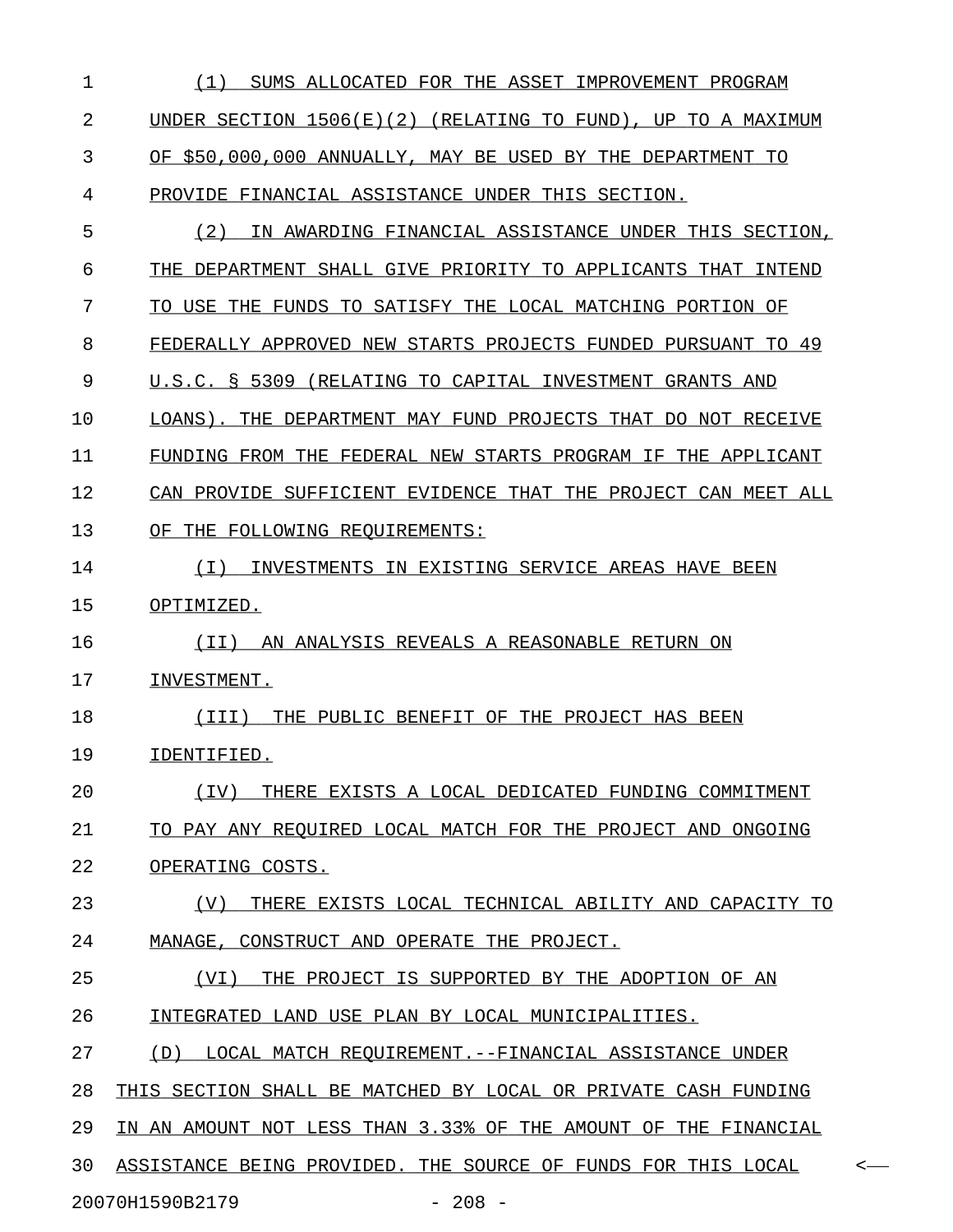1 MATCH SHALL BE SUBJECT TO THE REQUIREMENTS OF SECTION 1513(D)(3)

2 (RELATING TO OPERATING PROGRAM).

3 § 1516. PROGRAMS OF STATEWIDE SIGNIFICANCE.

4 (A) GENERAL RULE.--MONEY IN THE FUND ALLOCATED FOR PROGRAMS 5 OF STATEWIDE SIGNIFICANCE SHALL BE USED BY THE DEPARTMENT TO 6 SUPPORT PUBLIC TRANSPORTATION PROGRAMS, ACTIVITIES AND SERVICES 7 NOT OTHERWISE FULLY FUNDED THROUGH THE OPERATING PROGRAM, 8 CAPITAL PROGRAM OR ASSET IMPROVEMENT PROGRAM. IN ADDITION TO ANY 9 REOUIREMENTS CONTAINED IN THIS SECTION, APPLICATIONS MUST COMPLY 10 WITH THE SECTION 1507 (RELATING TO APPLICATION AND APPROVAL  $\sim$ 11 PROCESS). PROGRAMS OF STATEWIDE SIGNIFICANCE SHALL INCLUDE: 12 (1) THE PERSONS WITH DISABILITIES PROGRAM. 13 (2) INTERCITY RAIL AND BUS SERVICES. 14 (3) COMMUNITY TRANSPORTATION CAPITAL AND SERVICE 15 STABILIZATION. 16 (4) THE WELFARE TO WORK PROGRAM AND MATCHING FUNDS FOR \_\_\_\_\_\_\_\_\_\_\_\_\_\_\_\_\_\_\_\_\_\_\_\_\_\_\_\_\_\_\_\_\_\_\_\_\_\_\_\_\_\_\_\_\_\_\_\_\_\_\_\_\_\_\_ 17 FEDERAL PROGRAMS WITH SIMILAR INTENT. 18 (5) DEMONSTRATION AND RESEARCH PROJECTS. 19 (6) TECHNICAL ASSISTANCE. 20 (7) OTHER PROGRAMS AS DETERMINED BY THE DEPARTMENT. 21 (8) THE DEPARTMENT'S COSTS UNDER SECTION 1510(B) 22 (RELATING TO PROGRAM OVERSIGHT AND ADMINISTRATION) AND 23 SECTION 1518 (RELATING TO PROGRAM OVERSIGHT AND 24 ADMINISTRATION). 25 (B) PERSONS WITH DISABILITIES.--THE DEPARTMENT SHALL 26 ESTABLISH AND ADMINISTER A PROGRAM PROVIDING REDUCED FARES TO 27 PERSONS WITH DISABILITIES ON COMMUNITY TRANSPORTATION SERVICES 28 AND TO PROVIDE FINANCIAL ASSISTANCE FOR START-UP, ADMINISTRATIVE 29 AND CAPITAL EXPENSES RELATED TO REDUCED FARES FOR PERSONS WITH 30 DISABILITIES. ALL OF THE FOLLOWING SHALL APPLY: 20070H1590B2179 - 209 -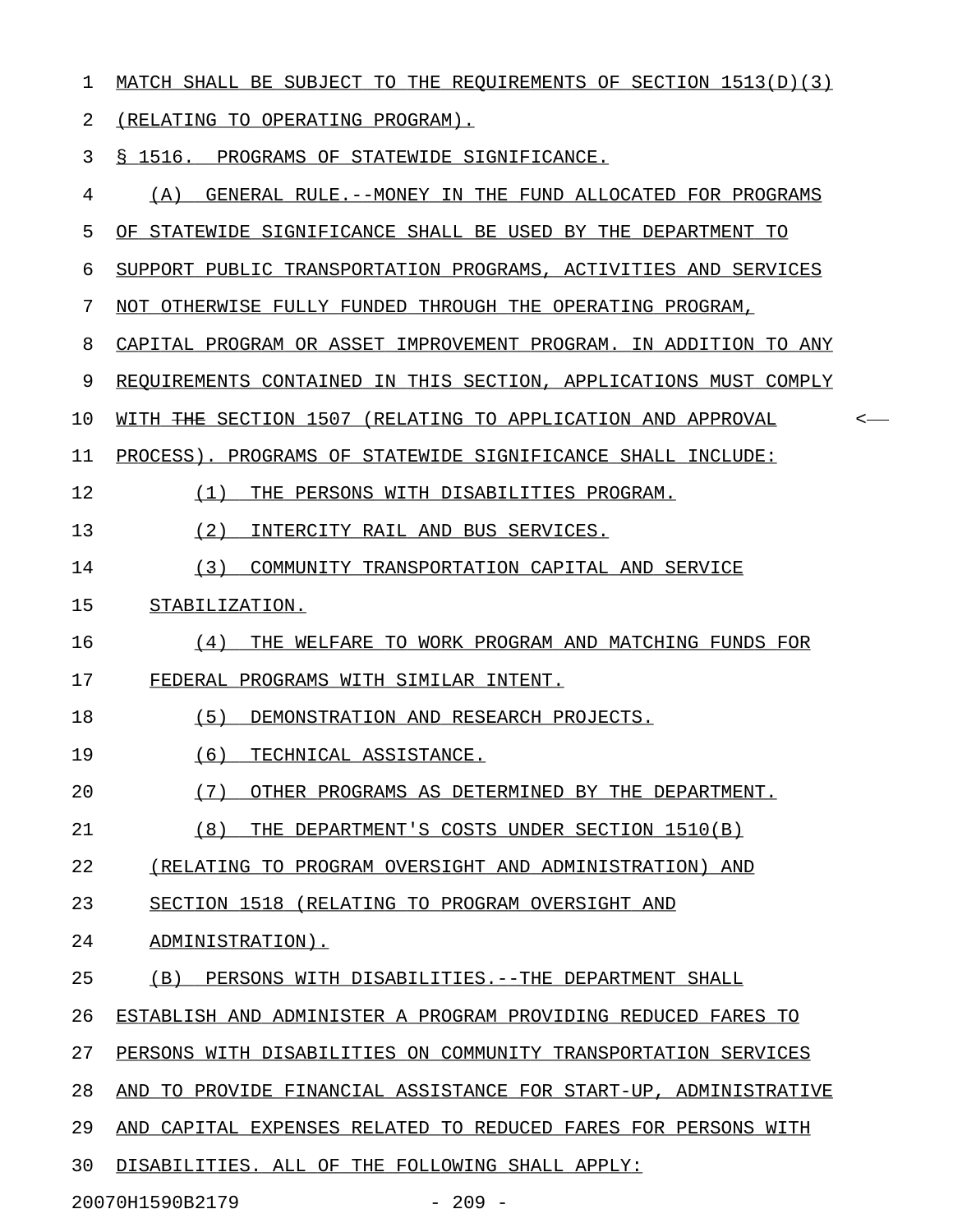| 1  | (1) A COMMUNITY TRANSPORTATION SYSTEM OPERATING IN THE                  |   |
|----|-------------------------------------------------------------------------|---|
| 2  | COMMONWEALTH OTHER THAN IN COUNTIES OF THE FIRST AND SECOND             |   |
| 3  | CLASS MAY APPLY FOR FINANCIAL ASSISTANCE UNDER THIS                     |   |
| 4  | SUBSECTION.                                                             |   |
| 5  | (2)<br>THE DEPARTMENT MAY AWARD FINANCIAL ASSISTANCE UNDER              |   |
| 6  | THIS SUBSECTION FOR PROGRAM START-UP AND FOR CONTINUING                 |   |
| 7  | CAPITAL EXPENSES TO OFFSET ADMINISTRATIVE AND CAPITAL                   |   |
| 8  | EXPENSES. FOR COMMUNITY TRANSPORTATION TRIPS MADE BY ELIGIBLE           |   |
| 9  | PERSONS WITH DISABILITIES, FINANCIAL ASSISTANCE MAY BE                  |   |
| 10 | AWARDED TO AN ELIGIBLE COMMUNITY TRANSPORTATION SYSTEM TO               |   |
| 11 | REIMBURSE THE SYSTEM FOR UP TO 85% OF THE FARE ESTABLISHED              |   |
| 12 | FOR THE GENERAL PUBLIC FOR EACH TRIP WHICH IS OUTSIDE OF A              |   |
| 13 | FIXED-ROUTE AND PARATRANSIT SERVICE AREAS AND NOT ELIGIBLE              |   |
| 14 | FOR FUNDING FROM ANY OTHER PROGRAM OR FUNDING SOURCE. THE               |   |
| 15 | PERSON MAKING THE TRIP OR AN APPROVED THIRD-PARTY SPONSOR               |   |
| 16 | SHALL CONTRIBUTE THE GREATER OF 15% OF THE FARE ESTABLISHED             |   |
| 17 | FOR THE GENERAL PUBLIC OR THE AMERICANS WITH DISABILITIES ACT           |   |
| 18 | COMPLEMENTARY PARATRANSIT FARE.                                         |   |
| 19 | INTERCITY TRANSPORTATION. --THE DEPARTMENT IS AUTHORIZED<br>(C)         |   |
| 20 | TO PROVIDE FINANCIAL ASSISTANCE FOR AN EFFICIENT AND COORDINATED        |   |
| 21 | INTERCITY COMMON CARRIER SURFACE TRANSPORTATION PROGRAM,                |   |
| 22 | CONSISTING OF BOTH INTERCITY <del>RAIL</del> PASSENGER RAIL SERVICE AND |   |
| 23 | INTERCITY BUS SERVICE TRANSPORTATION, WITH THE INTENT OF                | < |
| 24 | SUSTAINING STRONG INTERCITY CONNECTIONS. ALL OF THE FOLLOWING           |   |
| 25 | SHALL APPLY:                                                            |   |
| 26 | AN INTERCITY PASSENGER RAIL SERVICE PROVIDER, A<br>(1)                  |   |
| 27 | LOCAL TRANSPORTATION ORGANIZATION, AN AGENCY OR                         |   |
| 28 | INSTRUMENTALITY OF THE COMMONWEALTH OR A TRANSPORTATION                 |   |
| 29 | COMPANY THAT PROVIDES INTERCITY PUBLIC TRANSPORTATION SERVICE           |   |
| 30 | MAY APPLY FOR FINANCIAL ASSISTANCE UNDER THIS SUBSECTION. THE           |   |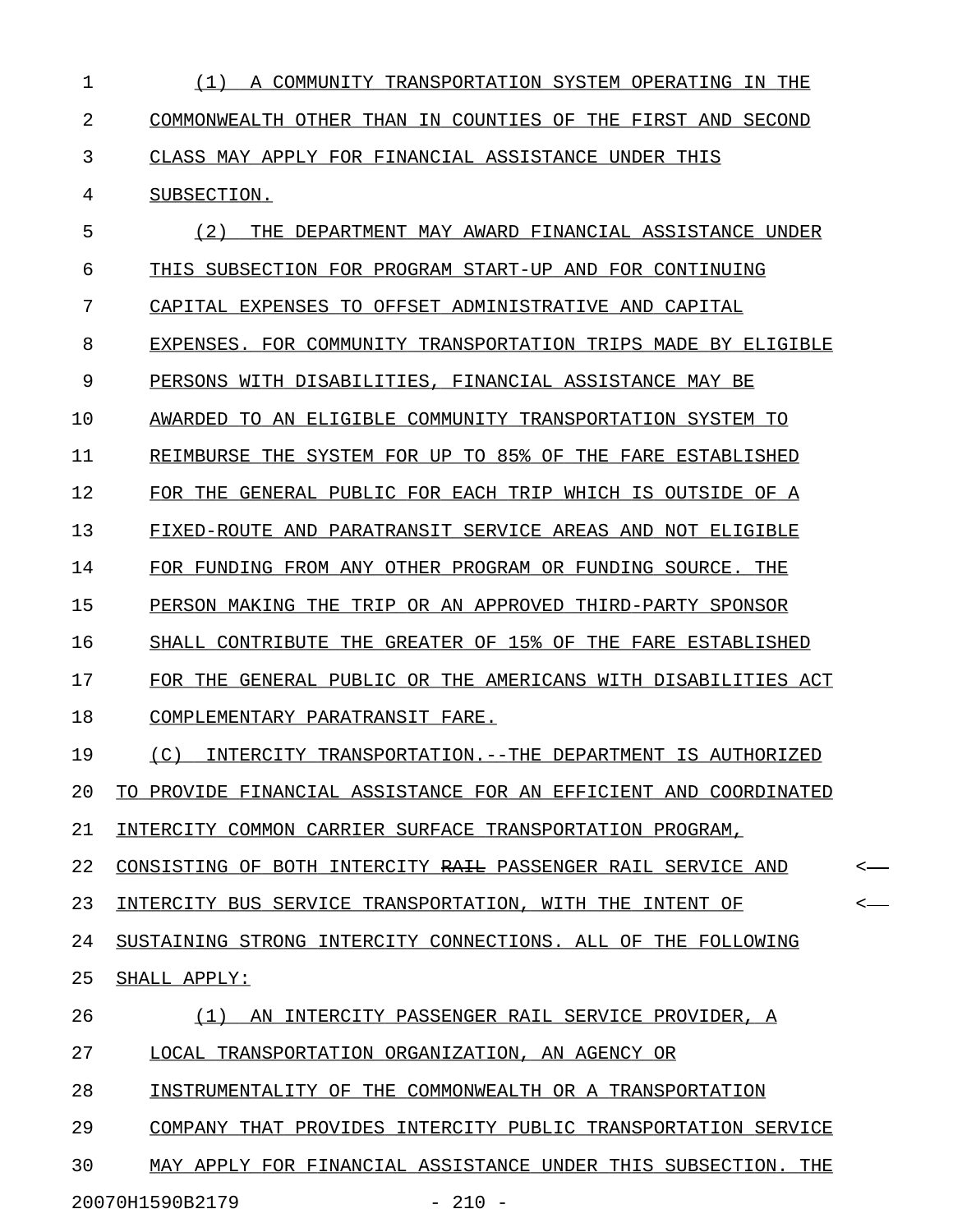| 1  | DEPARTMENT IS AUTHORIZED TO ENTER INTO JOINT SERVICE         |         |
|----|--------------------------------------------------------------|---------|
| 2  | AGREEMENTS WITH A RAILROAD COMPANY, ANY OTHER AGENCY OR      |         |
| 3  | INSTRUMENTALITY OF THE COMMONWEALTH, A FEDERAL AGENCY OR AN  |         |
| 4  | AGENCY OR INSTRUMENTALITY OF ANY OTHER JURISDICTION RELATING |         |
| 5  | TO PROPERTY, BUILDINGS, STRUCTURES, FACILITIES, SERVICES,    |         |
| 6  | RATES, FARES, CLASSIFICATIONS, DIVIDENDS, ALLOWANCES OR      |         |
| 7  | CHARGES, INCLUDING CHARGES BETWEEN INTERCITY RAIL PASSENGER  |         |
| 8  | SERVICE FACILITIES, OR RULES OR REGULATIONS PERTAINING       |         |
| 9  | THERETO, FOR OR IN CONNECTION WITH OR INCIDENTAL TO          |         |
| 10 | TRANSPORTATION IN WHOLE OR IN PART UPON INTERCITY RAIL       |         |
| 11 | PASSENGER SERVICE FACILITIES.                                |         |
| 12 | (2)<br>OPERATING ASSISTANCE AND CAPITAL ASSISTANCE MAY BE    |         |
| 13 | PROVIDED FOR INTERCITY BUS AND RAIL SERVICES SERVICE AND     | $\,<$   |
| 14 | INTERCITY PASSENGER RAIL SERVICE AS DETERMINED BY THE        |         |
| 15 | DEPARTMENT.                                                  |         |
| 16 | (3)<br>FOR FINANCIAL ASSISTANCE TO A TRANSPORTATION          |         |
| 17 | COMPANY, ELIGIBLE MATCHING FUNDS SHALL CONSIST ONLY OF CASH  |         |
| 18 | INCOME GENERATED BY THE TRANSPORTATION COMPANY FROM ITS      |         |
| 19 | ACTIVITIES, OTHER THAN THE PROVISION OF SUBSIDIZED PUBLIC    |         |
| 20 | PASSENGER TRANSPORTATION SERVICE, AND CONTRIBUTED BY THE     |         |
| 21 | TRANSPORTATION COMPANY IN THE AMOUNT AND FOR THE TIME PERIOD |         |
| 22 | SPECIFIED IN THE FINANCIAL ASSISTANCE AGREEMENT.             |         |
| 23 | (4) LOCAL MATCH REQUIREMENTS ARE AS FOLLOWS:                 |         |
| 24 | FOR INTERCITY BUS SERVICE OPERATING AND CAPITAL<br>( I )     | $\,<\,$ |
| 25 | ASSISTANCE, FINANCIAL ASSISTANCE SHALL REQUIRE A LOCAL       |         |
| 26 | MATCH BY LOCAL OR PRIVATE CASH FUNDING IN AN AMOUNT EQUAL    |         |
| 27 | TO AT LEAST 100% OF THE AMOUNT OF THE FINANCIAL              |         |
| 28 | ASSISTANCE BEING PROVIDED.                                   |         |
| 29 | FOR INTERCITY RAIL PASSENGER RAIL SERVICE<br>(II)            | $\prec$ |
| 30 | OPERATING AND CAPITAL ASSISTANCE, FINANCIAL ASSISTANCE       |         |
|    |                                                              |         |

20070H1590B2179 - 211 -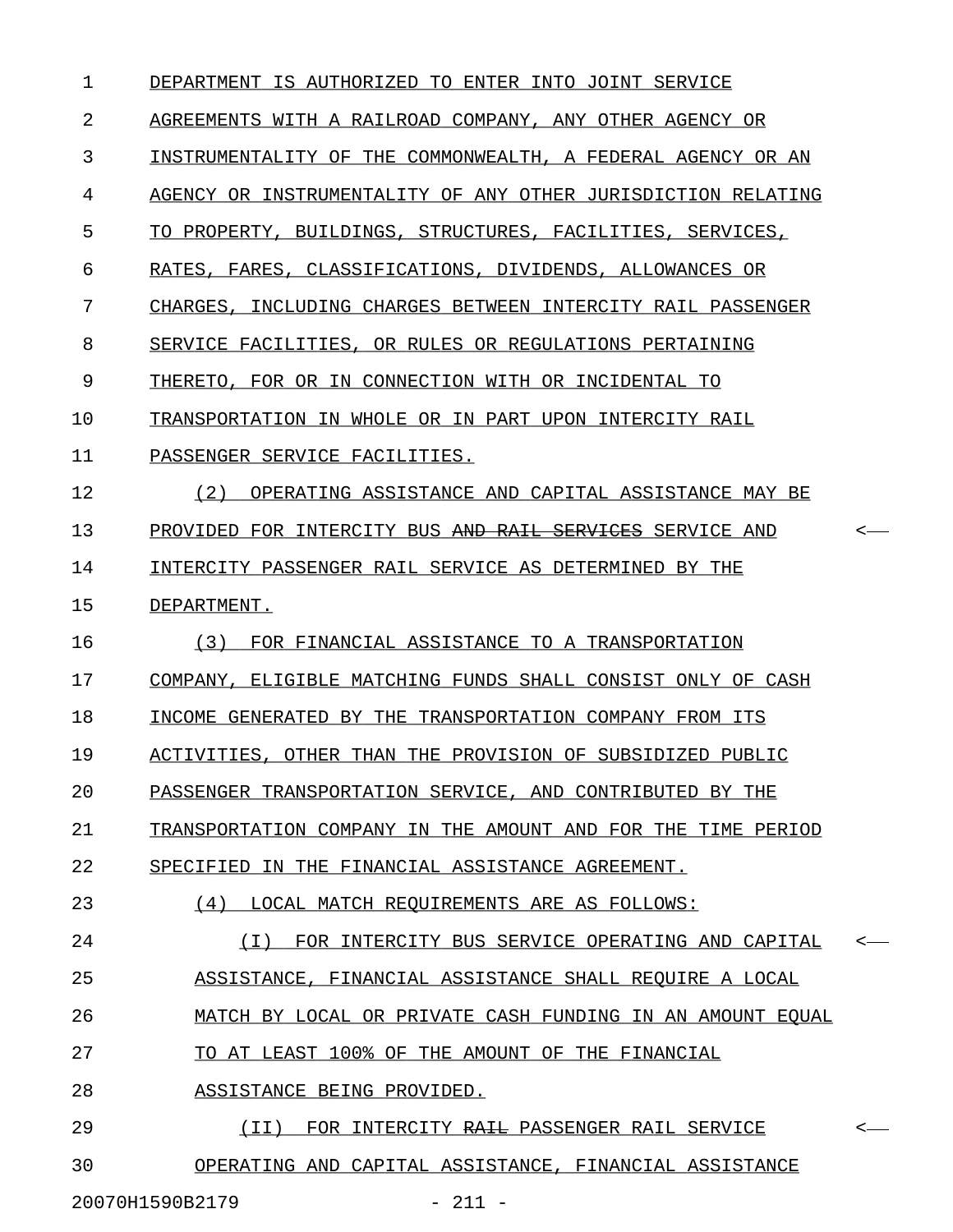| 1              | SHALL REQUIRE A LOCAL MATCH ON A CASE-BY-CASE BASIS,       |
|----------------|------------------------------------------------------------|
| $\overline{2}$ | TAKING INTO ACCOUNT THE BEST INTERESTS OF THE              |
| 3              | COMMONWEALTH.                                              |
| 4              | (5) FOR PURPOSES OF THIS SUBSECTION, "LOCAL MATCH" IS      |
| 5              | DEFINED AS LOCAL REVENUE OBTAINED FROM OTHER NONSUBSIDIZED |
| 6              | SERVICES, SUCH AS CHARTER, SCHOOL BUS OR PROFITS REALIZED  |
| 7              | FROM OTHER INTERCITY BUS SERVICES. LOCAL MATCH SHALL NOT   |
| 8              | INCLUDE ANY FUNDS RECEIVED FROM FEDERAL OR STATE SOURCES.  |
| 9              | (D)<br>COMMUNITY TRANSPORTATION.--                         |
| 10             | (1)<br>THE DEPARTMENT IS AUTHORIZED TO PROVIDE FINANCIAL   |
| 11             | ASSISTANCE UNDER THIS SECTION FOR ALL OF THE FOLLOWING:    |
| 12             | ( I )<br>CAPITAL EXPENDITURES FOR THE PROVISION OF         |
| 13             | COMMUNITY TRANSPORTATION SERVICE; AND                      |
| 14             | (II) SERVICE STABILIZATION, INCLUDING:                     |
| 15             | STABILIZING CURRENT SERVICE AND FARES.<br>(A)              |
| 16             | PROVIDING ADVICE OR TECHNICAL ASSISTANCE TO<br>(B)         |
| 17             | ANALYZE AND ENHANCE COMMUNITY TRANSPORTATION SYSTEM        |
| 18             | RESOURCES AND SERVICES.                                    |
| 19             | (C) MAXIMIZING AVAILABLE FUNDING INCLUDING                 |
| 20             | FEDERAL DOLLARS.                                           |
| 21             | (D) ENSURING EQUITABLE COST SHARING.                       |
| 22             | (2) SUBJECT TO THE LIMITATIONS OF THIS SUBSECTION, THE     |
| 23             | FOLLOWING MAY APPLY FOR FINANCIAL ASSISTANCE UNDER THIS    |
| 24             | SUBSECTION:                                                |
| 25             | (I) THE GOVERNING BODY OF A COUNTY, OTHER THAN A           |
| 26             | COUNTY OF THE FIRST OR SECOND CLASS.                       |
| 27             | (II) A TRANSPORTATION COMPANY DESIGNATED BY THE            |
| 28             | GOVERNING BODY OF THE COUNTY AS THE COORDINATOR OF         |
| 29             | COMMUNITY TRANSPORTATION SERVICE.                          |
| 30             | (III) AN AGENCY OR INSTRUMENTALITY OF THE                  |
|                |                                                            |

20070H1590B2179 - 212 -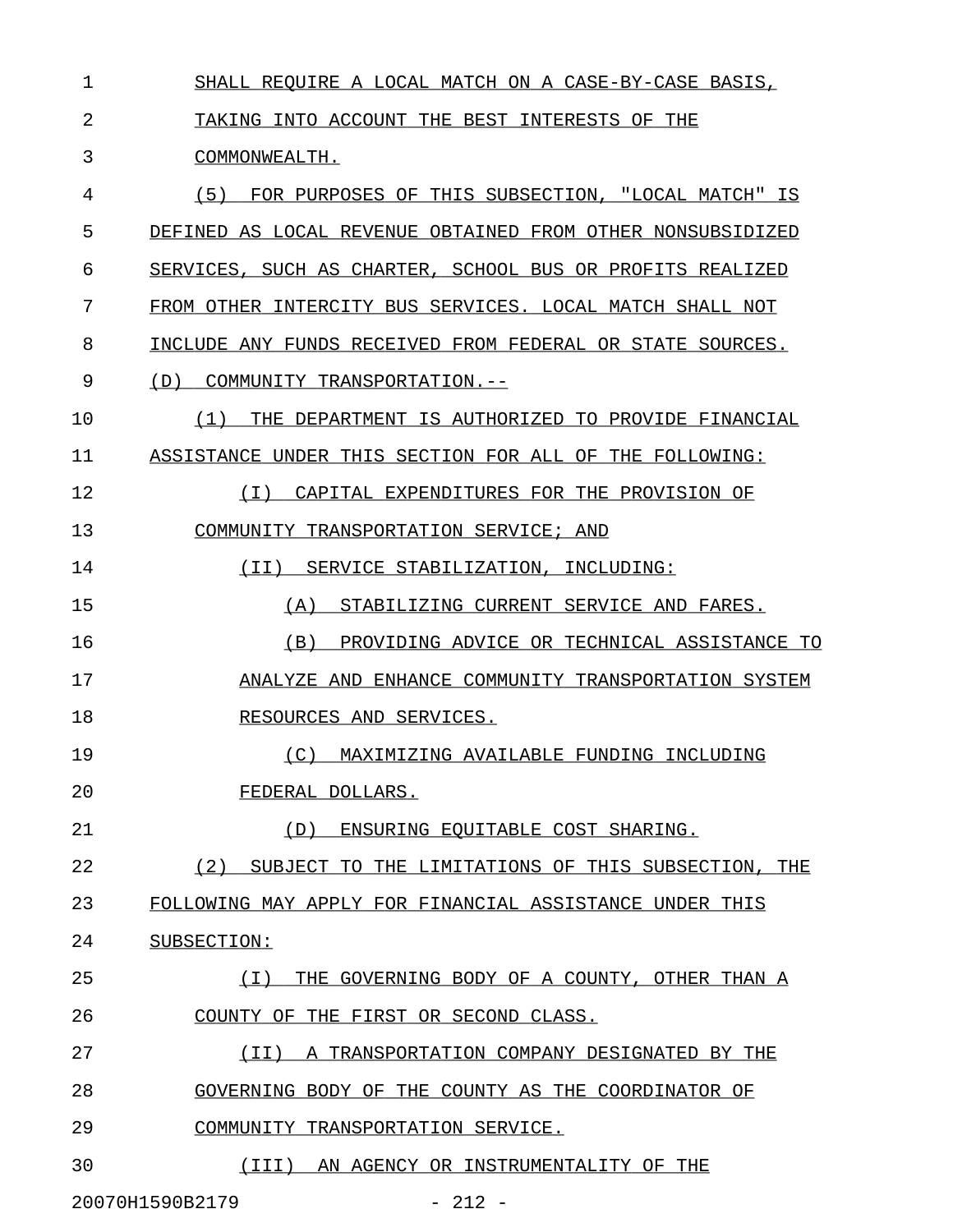| 1  | COMMONWEALTH.<br>$\,<$                                    |
|----|-----------------------------------------------------------|
| 2  | (2.1) EACH ELIGIBLE APPLICANT SHALL BE SUBJECT TO ALL OF  |
| 3  | THE FOLLOWING REOUIREMENTS:                               |
| 4  | AN APPLICANT FOR FINANCIAL ASSISTANCE FOR<br>( I )        |
| 5  | CAPITAL EXPENDITURES FOR THE PROVISION OF PUBLIC          |
| 6  | COMMUNITY TRANSPORTATION SERVICE SHALL CERTIFY TO THE     |
| 7  | DEPARTMENT THAT IT HAS TAKEN ALL REASONABLE STEPS TO      |
| 8  | COORDINATE LOCAL SERVICE FOR THE ELDERLY AND PERSONS WITH |
| 9  | DISABILITIES AND THAT THE SERVICES TO BE OFFERED WITH THE |
| 10 | CAPITAL ASSETS DO NOT DUPLICATE EXISTING FIXED-ROUTE      |
| 11 | SERVICES.                                                 |
| 12 | THE GOVERNING BODY OF A COUNTY OR THE<br>( I I )          |
| 13 | COORDINATOR DESCRIBED UNDER THIS PARAGRAPH SHALL NOT BE   |
| 14 | ELIGIBLE FOR FINANCIAL ASSISTANCE FOR SERVICE             |
| 15 | STABILIZATION IF ANY OF THE FOLLOWING APPLY:              |
| 16 | THE COORDINATOR RECEIVES FINANCIAL<br>(A)                 |
| 17 | ASSISTANCE UNDER THE OPERATING PROGRAM ESTABLISHED        |
| 18 | UNDER THIS CHAPTER.                                       |
| 19 | (B)<br>THE COORDINATOR IS A PRIVATE FOR-PROFIT            |
| 20 | PROVIDER.                                                 |
| 21 | (3)<br>FINANCIAL ASSISTANCE FOR SERVICE STABILIZATION MAY |
| 22 | ONLY BE PROVIDED FOR THE FOLLOWING PURPOSES:              |
| 23 | ( I )<br>SHORT-TERM, LONG-TERM AND STRATEGIC PLANNING.    |
| 24 | (II)<br>TECHNOLOGY INVESTMENT.                            |
| 25 | (III)<br>TRAINING PROGRAMS DESIGNED TO ENHANCE            |
| 26 | TRANSPORTATION MANAGEMENT AND STAFF EXPERTISE.            |
| 27 | (TV)<br>OFFSETTING OPERATING EXPENSES THAT CANNOT BE      |
| 28 | BY FARE REVENUE DUE TO EMERGENCIES.<br>COVERED            |
| 29 | (V)<br>MARKETING ACTIVITIES.                              |
| 30 | (VI)<br>OTHER STABILIZATION PURPOSES APPROVED BY THE      |

20070H1590B2179 - 213 -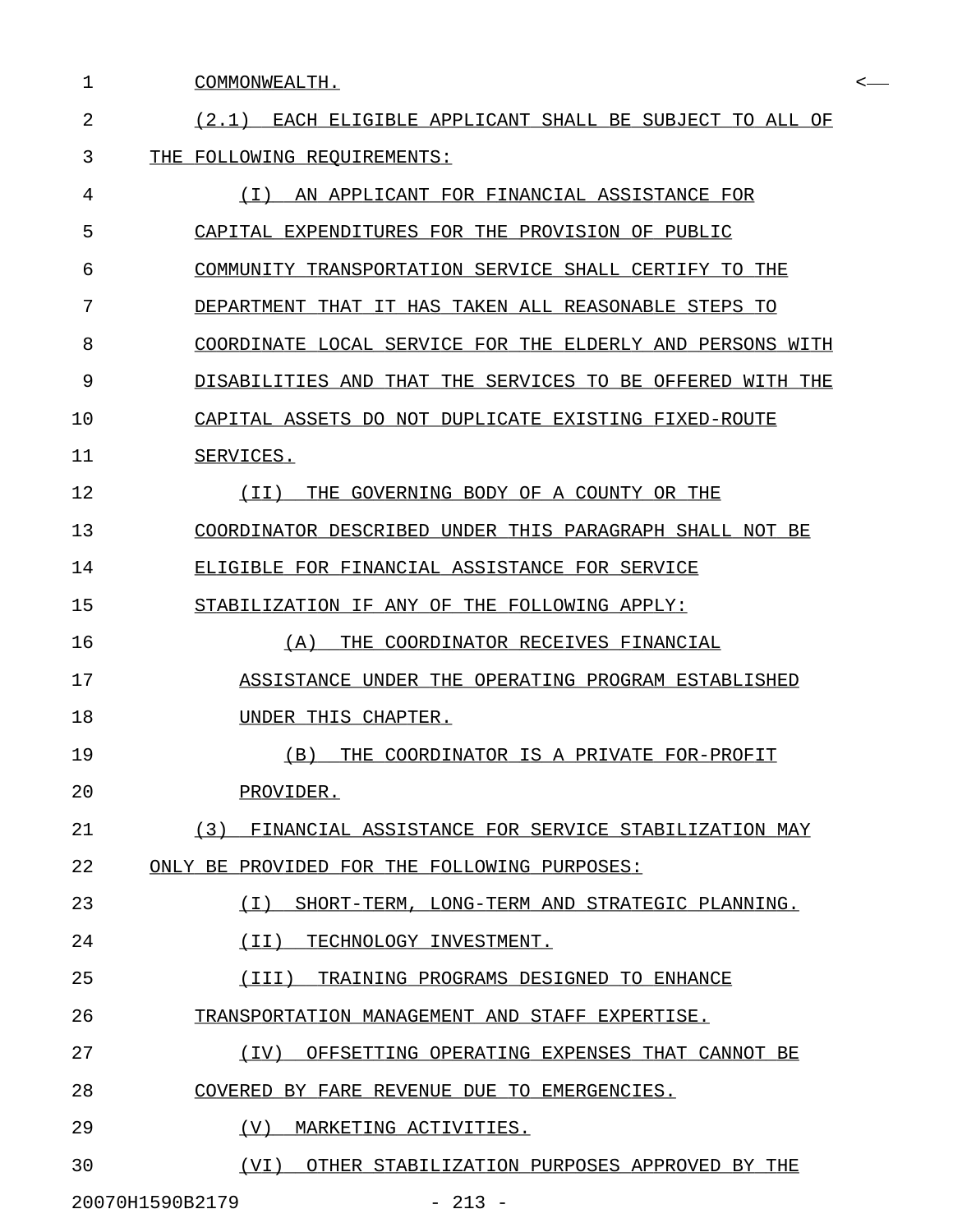1 DEPARTMENT.

| 2  | (4)<br>SHALL GIVE HIGH PRIORITY TO<br>PROVIDING<br>THE.<br>DEPARTMENT            |
|----|----------------------------------------------------------------------------------|
| 3  | FINANCIAL ASSISTANCE UNDER<br>THIS SUBSECTION AS MATCH FOR                       |
| 4  | FEDERAL FUNDING<br>TO SUPPORT CAPITAL PROJECTS FOR COMMUNITY                     |
| 5  | TRANSPORTATION SYSTEMS.                                                          |
| 6  | (5)<br>DFPARTMENT<br>SHALL CONDUCT A STUDY<br>THE<br>THE<br>TO.<br>EVALLIATE.    |
| 7  | EFFECTIVENESS AND<br>EFFICIENCY OF<br>COMMUNITY<br>TRANSPORTATION                |
| 8  | THE<br>SERVICE DELIVERY AS IT<br>RELATES TO<br>HUMAN SERVICE PROGRAMS.           |
| 9  | DEPARTMENT OF PUBLIC WELFARE<br>THE<br>OFFICE OF<br>THE BUDGET AND               |
| 10 | THE<br>DEPARTMENT<br>OF AGING AND OTHER APPROPRIATE<br>COMMONWEALTH              |
| 11 | AGENCIES<br>IDENTIFIED<br>BY THE<br>DEPARTMENT<br>SHALL PARTICIPATE<br>ΙN        |
| 12 | ΟF<br>THE<br>TWO<br>YEARS FOLLOWING THE<br>EFFECTIVE DATE<br>STUDY.<br>WITHIN    |
| 13 | THESE<br>AGENCIES SHALL MAKE RECOMMENDATIONS<br>THIS<br>SECTION.<br>TО           |
| 14 | THE<br>GOVERNOR AND<br>THE<br>MAJORITY AND<br>MINORITY CHAIRPERSONS<br>ΟF        |
| 15 | THE<br>TRANSPORTATION COMMITTEE<br>ΟF<br>THE<br>SENATE<br>AND<br>THE<br>MAJORITY |
| 16 | MINORITY CHAIRPERSONS<br>ΟF<br>THE<br>TRANSPORTATION COMMITTEE<br>ΟF<br>AND      |
| 17 | THE<br>HOUSE<br>OF<br>REPRESENTATIVES<br>FOR<br>IMPROVING COORDINATION AND       |
| 18 | EFFICIENCY OF<br>HUMAN SERVICES AND COMMUNITY<br>TRANSPORTATION.                 |
| 19 | (D,1)<br>WELFARE-TO-WORK AND FEDERAL PROGRAMS MATCH.--THE                        |
| 20 | TO PROVIDE FINANCIAL ASSISTANCE UNDER<br>DEPARTMENT<br>IS AUTHORIZED             |
| 21 | THIS SECTION TO DESIGN AND IMPLEMENT PROJECTS AND SERVICES AND                   |
| 22 | TO REIMBURSE AWARD RECIPIENTS FOR THE EXPENSES ASSOCIATED WITH                   |
| 23 | THE PROJECTS AND SERVICES THAT IDENTIFY AND ADDRESS PUBLIC                       |
| 24 | PASSENGER TRANSPORTATION AND RELATED BARRIERS PREVENTING                         |
| 25 | INDIVIDUALS ELIGIBLE FOR PARTICIPATION IN THE FEDERAL WELFARE-                   |
| 26 | TO-WORK PROGRAM FROM SECURING AND MAINTAINING EMPLOYMENT AND                     |
| 27 | FROM ACCESSING COMMUNITY SERVICES AND FACILITIES. ALL OF THE                     |
| 28 | FOLLOWING SHALL APPLY:                                                           |
| 29 | (1) A LOCAL TRANSPORTATION ORGANIZATION, A                                       |
| 30 | TRANSPORTATION COMPANY DESIGNATED BY A COUNTY AS THE                             |
|    | 20070H1590B2179<br>$-214 -$                                                      |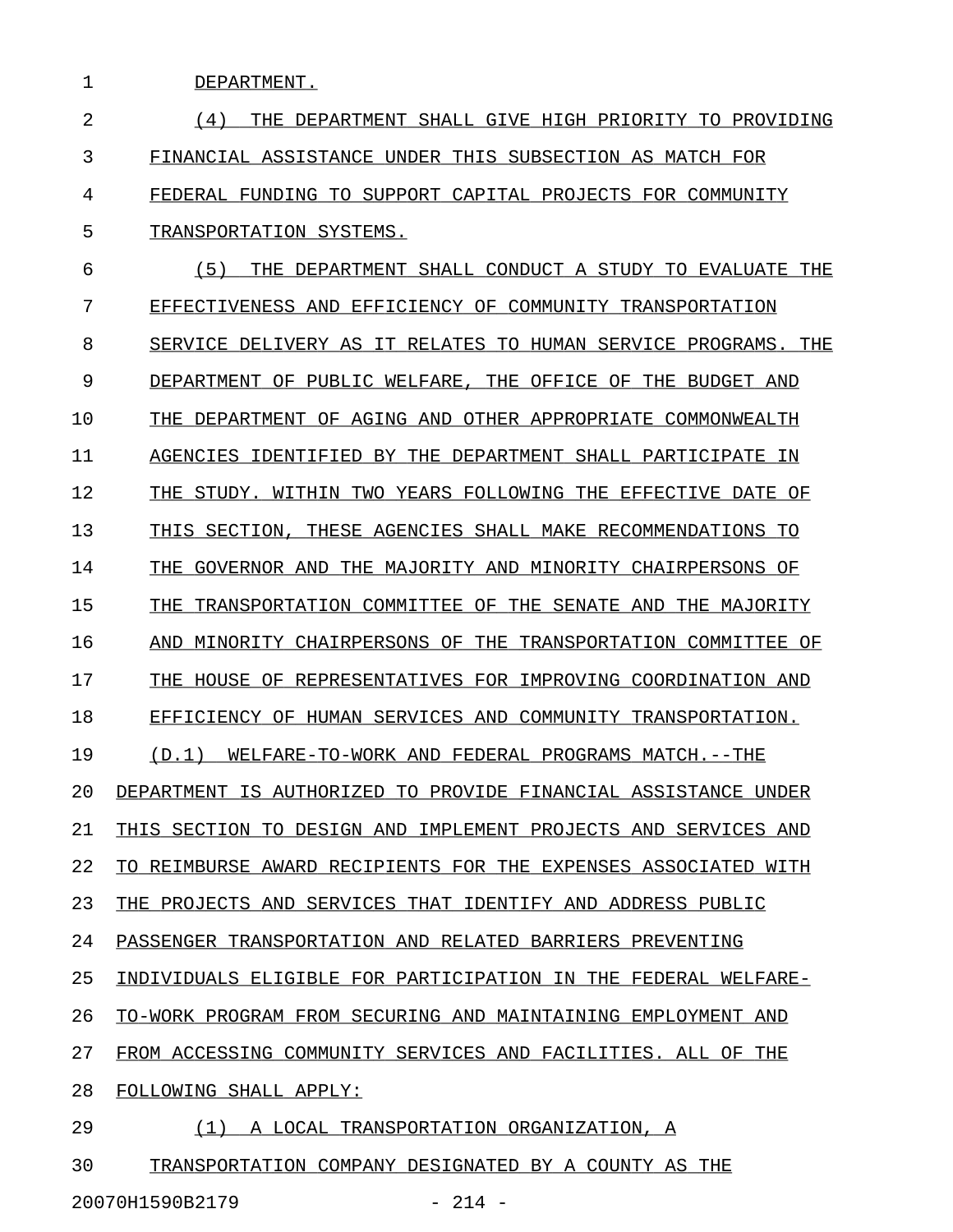| $\mathbf 1$ | COORDINATOR OF COMMUNITY TRANSPORTATION SERVICES OR ANY OTHER    |
|-------------|------------------------------------------------------------------|
| 2           | PERSON APPROVED BY THE DEPARTMENT MAY APPLY TO THE DEPARTMENT    |
| 3           | FOR FINANCIAL ASSISTANCE UNDER THIS SUBSECTION.                  |
| 4           | (2)<br>FINANCIAL ASSISTANCE AWARDED UNDER THIS SUBSECTION        |
| 5           | SHALL BE USED FOR ANY OF THE FOLLOWING PURPOSES:                 |
| 6           | (T)<br>FIXED-ROUTE SERVICE SUBSIDY.                              |
| 7           | ( I I )<br>CONTRACTED TRANSPORTATION SERVICES.                   |
| 8           | (III)<br>FIXED-ROUTE FARE DISCOUNTS.                             |
| 9           | (TV)<br>COMMUNITY TRANSPORTATION FARE DISCOUNTS.                 |
| 10          | (V)<br>TAXI FARE DISCOUNTS.                                      |
| 11          | (VI)<br>MILEAGE REIMBURSEMENT.                                   |
| 12          | (VII) VEHICLE PURCHASE, INSURANCE, MAINTENANCE AND               |
| 13          | REPAIR.                                                          |
| 14          | (VIII) DRIVER EDUCATION CLASSES.                                 |
| 15          | ( IX )<br>ADMINISTRATIVE EXPENSES.                               |
| 16          | (X)<br>CASE MANAGEMENT EXPENSES.                                 |
| 17          | ANY OTHER ACTIVITIES CONSISTENT WITH THE<br>( X I )              |
| 18          | TRANSPORTATION RELATED ELEMENTS OF THE WELFARE-TO-WORK           |
| 19          | PROGRAM.                                                         |
| 20          | (3)<br>THE DEPARTMENT SHALL GIVE HIGH PRIORITY TO PROVIDING      |
| 21          | FINANCIAL ASSISTANCE UNDER THIS SUBSECTION AS MATCH FOR          |
| 22          | FEDERAL FUNDING TO SUPPORT PROJECTS WITH SIMILAR PURPOSES AND    |
| 23          | ELIGIBLE USES, INCLUDING THE FEDERAL JOB ACCESS REVERSE          |
| 24          | COMMUTE AND NEW FREEDOMS PROGRAMS.                               |
| 25          | ( E )<br>TECHNICAL ASSISTANCE AND DEMONSTRATION.--THE DEPARTMENT |
| 26          | IS AUTHORIZED TO PROVIDE FINANCIAL ASSISTANCE UNDER THIS SECTION |
| 27          | FOR TECHNICAL ASSISTANCE, RESEARCH AND SHORT-TERM DEMONSTRATION  |
| 28          | PROJECTS. ALL OF THE FOLLOWING SHALL APPLY:                      |
| 29          | (1)<br>A LOCAL TRANSPORTATION ORGANIZATION OR AN AGENCY OR       |
| 30          | THE<br>INSTRUMENTALITY OF THE COMMONWEALTH MAY APPLY TO          |

20070H1590B2179 - 215 -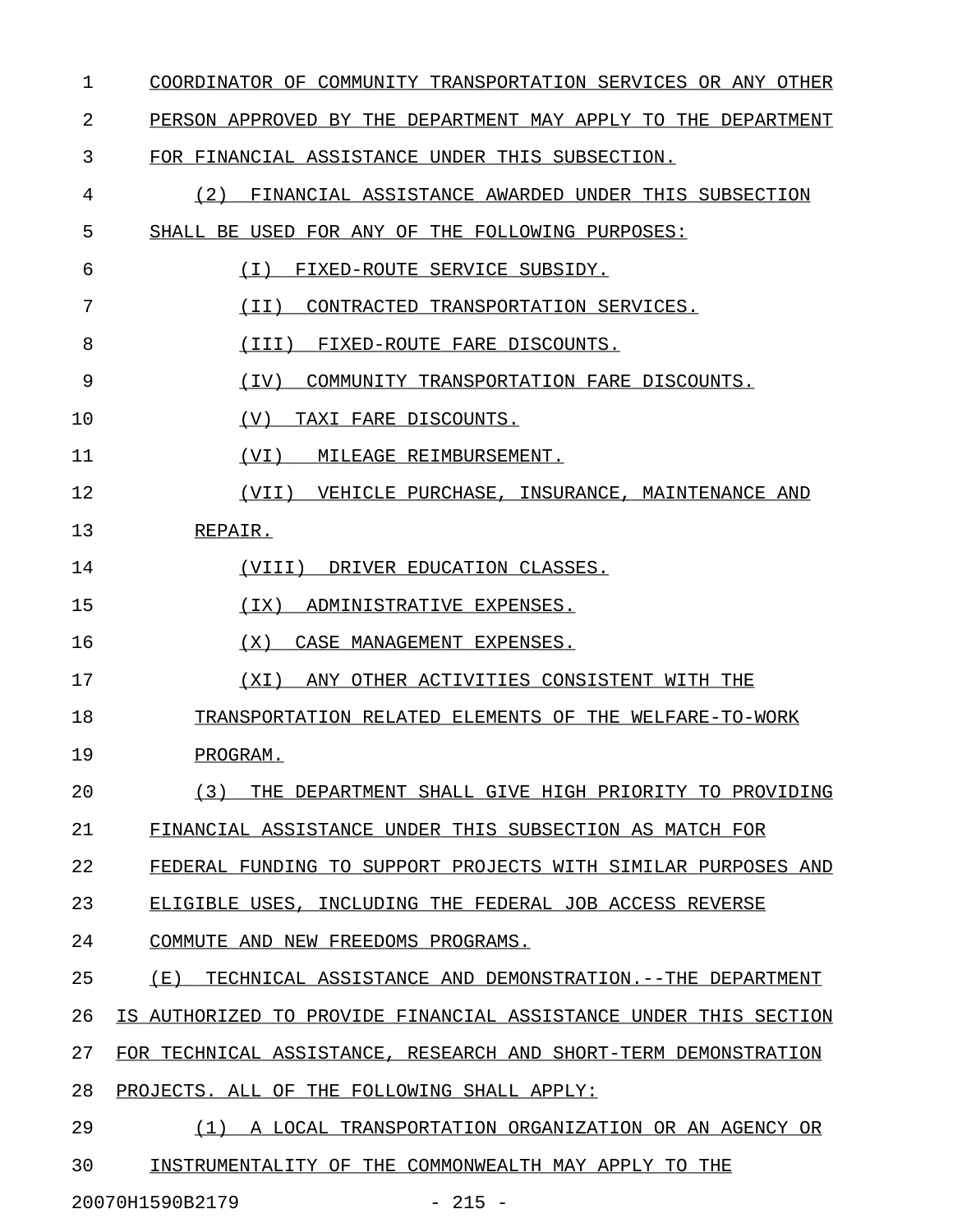| 1  | DEPARTMENT FOR FINANCIAL ASSISTANCE UNDER THIS SUBSECTION.       |
|----|------------------------------------------------------------------|
| 2  | (2)<br>FINANCIAL ASSISTANCE PROVIDED UNDER THIS SUBSECTION       |
| 3  | MAY BE USED FOR REIMBURSEMENT FOR ANY APPROVED OPERATING OR      |
| 4  | CAPITAL COSTS RELATED TO TECHNICAL ASSISTANCE AND                |
| 5  | DEMONSTRATION PROGRAM PROJECTS. FINANCIAL ASSISTANCE FOR         |
| 6  | SHORT-TERM DEMONSTRATION PROJECTS MAY BE PROVIDED AT THE         |
| 7  | DEPARTMENT'S DISCRETION ON AN ANNUAL BASIS BASED ON THE LEVEL    |
| 8  | OF FINANCIAL COMMITMENT PROVIDED BY THE AWARD RECIPIENT TO       |
| 9  | PROVIDE ONGOING FUTURE FUNDING FOR THE PROJECT AS SOON AS THE    |
| 10 | PROJECT MEETS THE CRITERIA ESTABLISHED BY THE DEPARTMENT AND     |
| 11 | THE AWARD RECIPIENT. FINANCIAL ASSISTANCE FOR THIS PURPOSE       |
| 12 | SHALL NOT BE PROVIDED FOR MORE THAN THREE FISCAL YEARS.          |
| 13 | FINANCIAL ASSISTANCE MAY BE PROVIDED TO MEET ANY SHORT-TERM      |
| 14 | EMERGENCY NEED THAT REOUIRES IMMEDIATE ATTENTION AND CANNOT      |
| 15 | BE FUNDED THROUGH OTHER SOURCES.                                 |
| 16 | FINANCIAL ASSISTANCE UNDER THIS SUBSECTION PROVIDED<br>(3)       |
| 17 | TO A LOCAL TRANSPORTATION ORGANIZATION SHALL BE MATCHED BY       |
| 18 | LOCAL OR PRIVATE CASH FUNDING IN AN AMOUNT NOT LESS THAN         |
| 19 | 3.33% OF THE AMOUNT OF THE FINANCIAL ASSISTANCE BEING            |
| 20 | PROVIDED. THE SOURCES OF FUNDS FOR THE LOCAL MATCH SHALL BE      |
| 21 | SUBJECT TO THE REQUIREMENTS OF SECTION 1513(D) (RELATING TO      |
| 22 | OPERATING PROGRAM).                                              |
| 23 | S 1517. CAPITAL IMPROVEMENTS PROGRAM.                            |
| 24 | (A) ELIGIBILITY.--A LOCAL TRANSPORTATION ORGANIZATION MAY        |
| 25 | APPLY FOR FINANCIAL ASSISTANCE UNDER THIS SECTION.               |
| 26 | (B) APPLICATIONS. -- THE DEPARTMENT SHALL ESTABLISH THE          |
| 27 | CONTENTS OF THE APPLICATION FOR THE PROGRAM ESTABLISHED UNDER    |
| 28 | THIS SECTION. THE INFORMATION SHALL BE IN ADDITION TO            |
| 29 | INFORMATION REQUIRED UNDER SECTION 1507 (RELATING TO APPLICATION |
| 30 | AND APPROVAL PROCESS).                                           |
|    | 20070H1590B2179<br>$-216 -$                                      |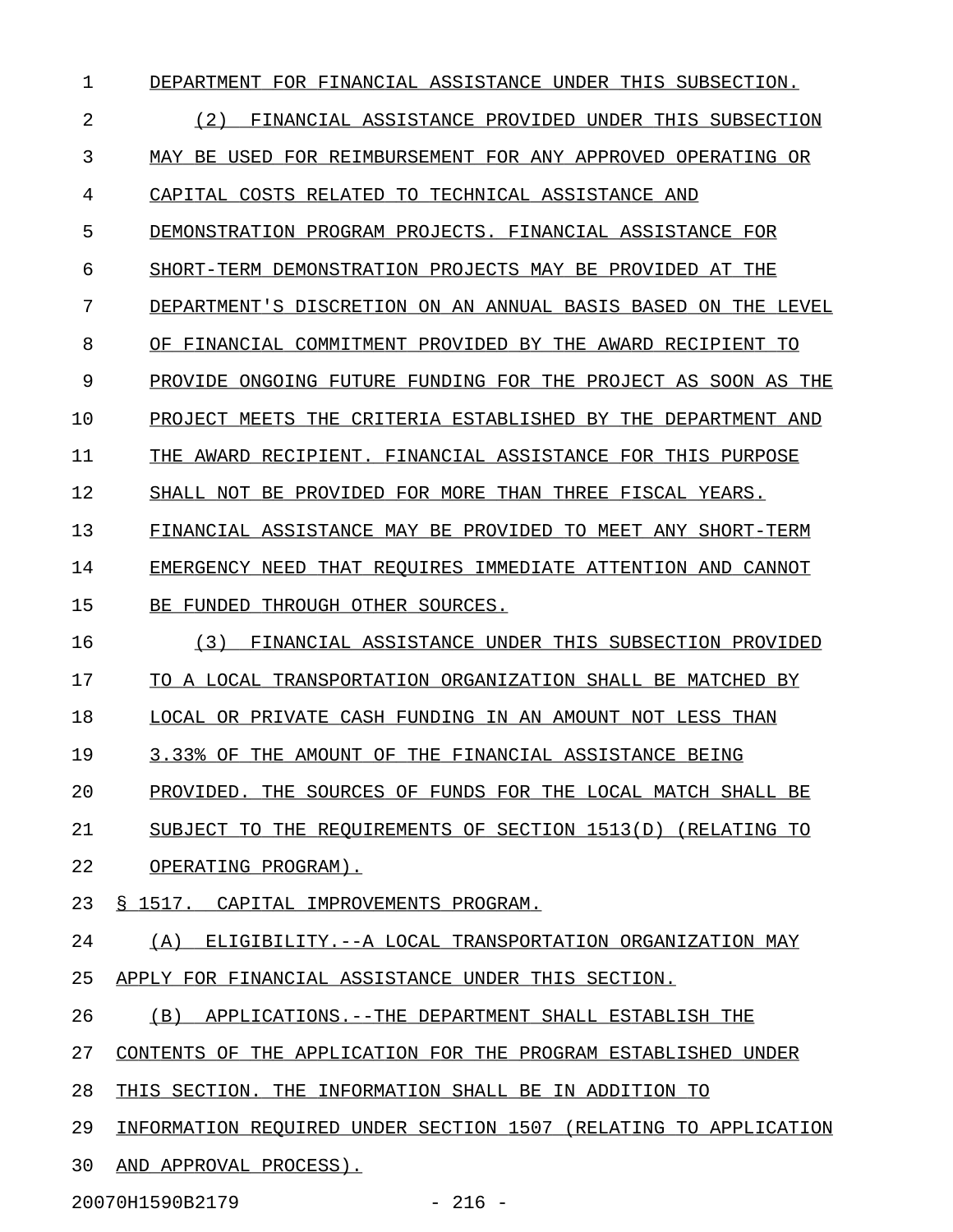| 1  | (C)<br>DISTRIBUTION FORMULA. -- THE DEPARTMENT SHALL AWARD                               |                  |
|----|------------------------------------------------------------------------------------------|------------------|
| 2  | FINANCIAL ASSISTANCE UNDER THIS PROGRAM SECTION BASED ON THE                             |                  |
| 3  | NUMBER OF PASSENGERS. THE ACTUAL AMOUNT AWARDED TO A LOCAL                               |                  |
| 4  | TRANSPORTATION ORGANIZATION UNDER THIS SUBSECTION SHALL BE                               |                  |
| 5  | CALCULATED AS FOLLOWS:                                                                   |                  |
| 6  | (1)<br>MULTIPLY THE LOCAL TRANSPORTATION ORGANIZATION'S                                  |                  |
| 7  | PASSENGERS BY THE TOTAL AMOUNT OF FUNDING AVAILABLE UNDER                                |                  |
| 8  | THIS SECTION.                                                                            |                  |
| 9  | (2)<br>DIVIDE THE PRODUCT UNDER PARAGRAPH (1) BY THE SUM OF                              |                  |
| 10 | THE PASSENGERS FOR ALL OUALIFYING LOCAL TRANSPORTATION                                   |                  |
| 11 | ORGANIZATIONS.                                                                           |                  |
| 12 | PAYMENTS.--FINANCIAL ASSISTANCE UNDER THIS SECTION SHALL<br>(D)                          |                  |
| 13 | BE PAID TO LOCAL TRANSPORTATION ORGANIZATIONS AT LEAST                                   |                  |
| 14 | <b>OUARTERLY.</b>                                                                        |                  |
| 15 | REDUCTION IN FINANCIAL ASSISTANCE. LOCAL TRANSPORTATION<br>$+$ $+$ $+$                   |                  |
| 16 | <del>ORGANIZATIONS RECEIVING FINANCIAL ASSISTANCE UNDER THIS</del><br><del>SECTION</del> |                  |
| 17 | SHALL HAVE THEIR FINANCIAL ASSISTANCE FROM THIS PROGRAM REDUCED                          |                  |
| 18 | BY AN AMOUNT EQUAL TO                                                                    |                  |
| 19 | (E)<br>REDUCTION IN FINANCIAL ASSISTANCE.--FINANCIAL ASSISTANCE                          | <—               |
| 20 | PROVIDED TO A LOCAL TRANSPORTATION ORGANIZATION UNDER THIS                               |                  |
| 21 | SECTION SHALL BE REDUCED BY ANY FINANCIAL ASSISTANCE RECEIVED                            |                  |
| 22 | PREVIOUSLY UNDER THIS PROGRAM SECTION WHICH HAS NOT BEEN SPENT                           | $\longleftarrow$ |
| 23 | OR COMMITTED IN A CONTRACT WITHIN THREE YEARS OF ITS RECEIPT.                            |                  |
| 24 | § 1518. PROGRAM OVERSIGHT AND ADMINISTRATION.                                            |                  |
| 25 | THE DEPARTMENT IS AUTHORIZED TO USE AVAILABLE MONEY IN THE                               |                  |
| 26 | FUND TO COVER THE COSTS INCURRED BY THE DEPARTMENT IN                                    |                  |
| 27 | ADMINISTERING ALL OF ITS PUBLIC PASSENGER TRANSPORTATION FUNDING                         |                  |
| 28 | PROGRAMS, INCLUDING THOSE ESTABLISHED UNDER THIS CHAPTER, AND                            |                  |
| 29 | INCURRED IN THE CARRYING OUT OF ITS RESPONSIBILITIES WITH                                |                  |
| 30 | RESPECT TO THE PROGRAMS.                                                                 |                  |

20070H1590B2179 - 217 -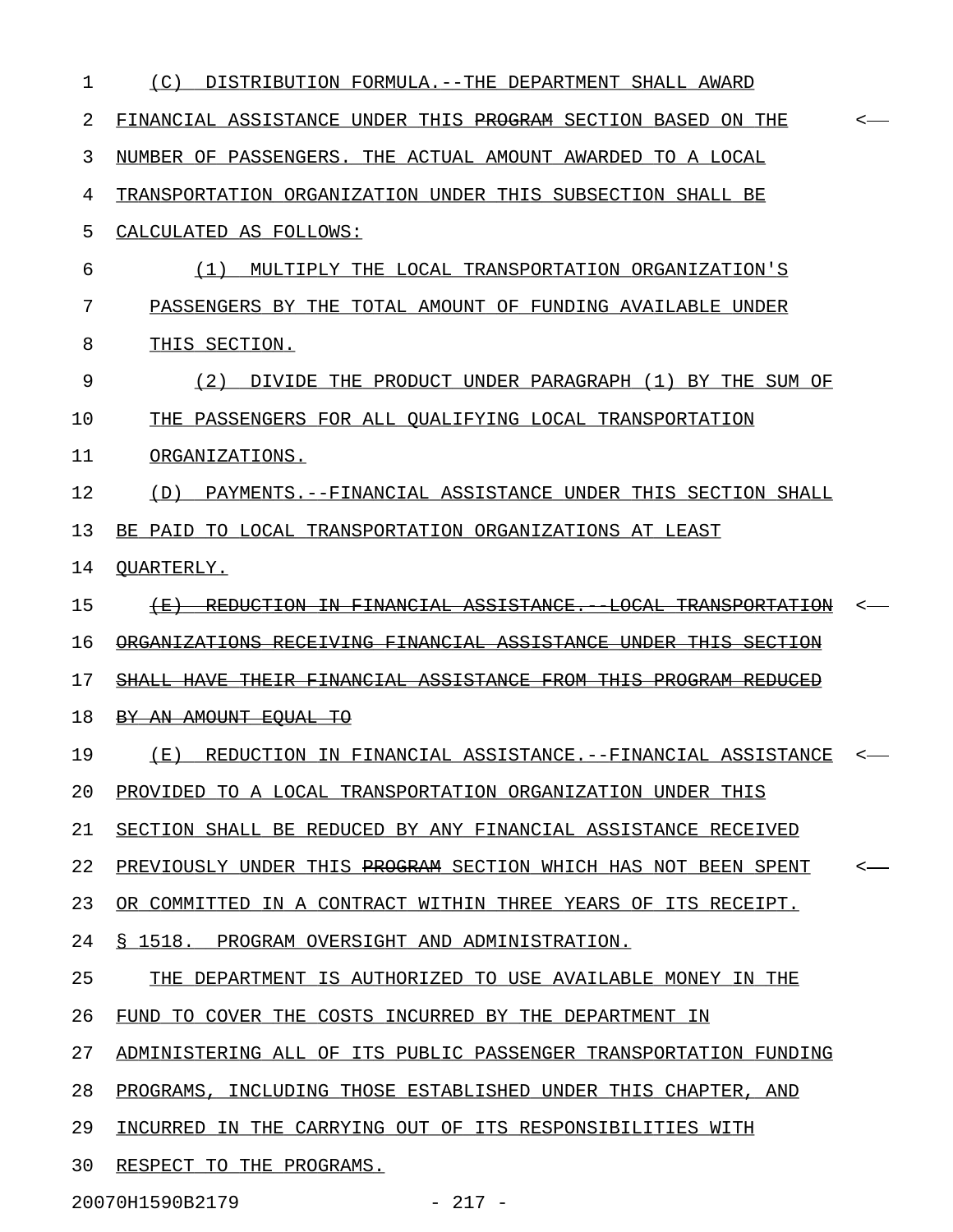1 § 1519. RETROACTIVE AUTHORITY.

| 2  | (A) DATE OF PROJECT. -- FINANCIAL ASSISTANCE MAY BE AWARDED     |
|----|-----------------------------------------------------------------|
| 3  | UNDER THIS CHAPTER BY THE DEPARTMENT WITH REFERENCE TO AN       |
| 4  | APPROPRIATE PROJECT IRRESPECTIVE OF WHEN IT WAS FIRST COMMENCED |
| 5  | OR CONSIDERED AND REGARDLESS OF WHETHER COSTS WITH RESPECT TO   |
| 6  | THE PROJECT WERE INCURRED PRIOR TO THE TIME THE FINANCIAL       |
| 7  | ASSISTANCE IS APPLIED FOR OR PROVIDED.                          |
| 8  | (B) CAPITAL PROJECTS.--                                         |
| 9  | (1) FOR CAPITAL PROJECTS, THE APPLICANT MUST OBTAIN             |
| 10 | WRITTEN APPROVAL FROM THE DEPARTMENT PRIOR TO INCURRING ANY     |
| 11 | EXPENSES FOR WHICH THE APPLICANT MAY LATER SEEK                 |
| 12 | REIMBURSEMENT.                                                  |
| 13 | NOTWITHSTANDING PARAGRAPH (1), APPROVAL BY THE<br>(2)           |
| 14 | DEPARTMENT SHALL NOT CONSTITUTE AN APPROVAL OF THE              |
| 15 | APPLICANT'S UNDERLYING REQUEST FOR FINANCIAL ASSISTANCE.        |
| 16 | BY PROVIDING PREAPPROVAL UNDER THIS SUBSECTION, THE<br>(3)      |
| 17 | DEPARTMENT MAY RECOGNIZE ANY LOCAL FUNDS ALREADY EXPENDED AS    |
| 18 | SATISFYING THE LOCAL MATCH REQUIREMENT IF AND WHEN THE          |
| 19 | APPLICANT'S APPLICATION IS APPROVED.                            |
| 20 | SECTION 4. TITLE 74 IS AMENDED BY ADDING CHAPTERS TO READ:<br>< |
| 21 | CHAPTER 81                                                      |
| 22 | TURNPIKE                                                        |
| 23 | SEC.                                                            |
| 24 | 8101. SCOPE OF CHAPTER.                                         |
| 25 | 8102.<br>DEFINITIONS.                                           |
| 26 | 8103. (RESERVED).                                               |
| 27 | 8104. STATUS OF TURNPIKE REVENUE BONDS, NOTES OR OTHER          |
| 28 | OBLIGATIONS.                                                    |
| 29 | 8105.<br>COMMISSION.                                            |
| 30 | 8106. EXERCISE OF COMMISSION POWERS.                            |

20070H1590B2179 - 218 -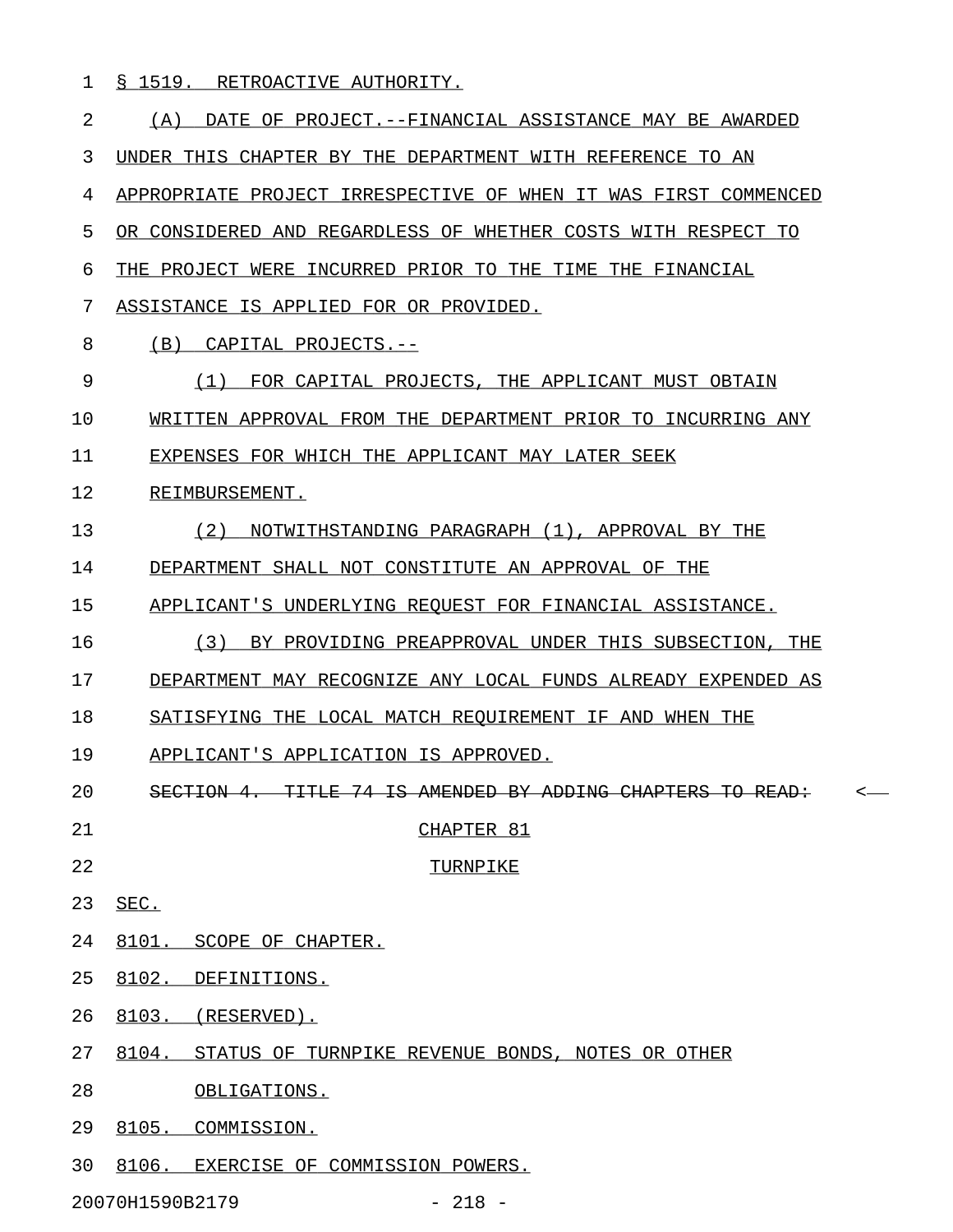- 1 8107. COMMISSION POWERS AND DUTIES.
- 2 8108. EXPENSES AND BONDING OF COMMISSION MEMBERS.
- 3 8109. ACQUISITION OF PROPERTY RIGHTS BY COMMISSION.
- 4 8110. PROCEDURAL REQUIREMENTS OF ACQUISITION.
- 5 8111. ENTRY AND POSSESSION OF PROPERTY CONDEMNED.
- 6 8112. ISSUANCE OF TURNPIKE REVENUE BONDS OR OTHER
- 7 OBLIGATIONS.
- 8 8113. OBLIGATION PROCEEDS RESTRICTED AND LIEN CREATED.
- 9 8114. TRUST INDENTURE AUTHORIZED.
- 10 8115. COMMISSION AND OBLIGATIONS TAX EXEMPT.
- 11 8116. COLLECTION AND DISPOSITION OF TOLLS AND OTHER REVENUE.
- 12 8117. ELECTRONIC TOLL COLLECTION.
- 13 8118. REFUNDING BONDS.
- 14 8119. RIGHTS OF OBLIGATION HOLDERS AND TRUSTEES.
- 15 8120. AUTHORITY GRANTED TO SECRETARY.
- 16 8121. (RESERVED).
- 17 8122. (RESERVED).
- 18 8123. CONSTRUCTION OF CHAPTER.
- 19 § 8101. SCOPE OF CHAPTER.
- 20 THIS CHAPTER RELATES TO TURNPIKE ORGANIZATION, EXTENSION AND
- 21 TOLL ROAD CONVERSION.
- 22 § 8102. DEFINITIONS.
- 23 THE FOLLOWING WORDS AND PHRASES WHEN USED IN THIS CHAPTER
- 24 SHALL HAVE THE MEANINGS GIVEN TO THEM IN THIS SECTION UNLESS THE
- 25 CONTEXT CLEARLY INDICATES OTHERWISE:
- 26 "COMMISSION." THE PENNSYLVANIA TURNPIKE COMMISSION.
- 27 "COST OF THE DEPARTMENT." THE TERM INCLUDES THE COSTS OF ALL \_\_\_\_\_\_\_\_\_\_\_\_\_\_\_\_\_\_\_\_\_\_\_\_\_\_\_\_\_\_\_\_\_\_\_\_\_\_\_\_\_\_\_\_\_\_\_\_\_\_\_\_\_\_\_\_\_\_\_\_\_
- 28 OF THE FOLLOWING:
- 29 (1) CONSTRUCTING, RECONSTRUCTING, WIDENING, EXPANDING OR \_\_\_\_\_\_\_\_\_\_\_\_\_\_\_\_\_\_\_\_\_\_\_\_\_\_\_\_\_\_\_\_\_\_\_\_\_\_\_\_\_\_\_\_\_\_\_\_\_\_\_\_\_\_\_\_\_ 30 EXTENDING THE STATE HIGHWAY AND RURAL STATE HIGHWAY SYSTEM

20070H1590B2179 - 219 -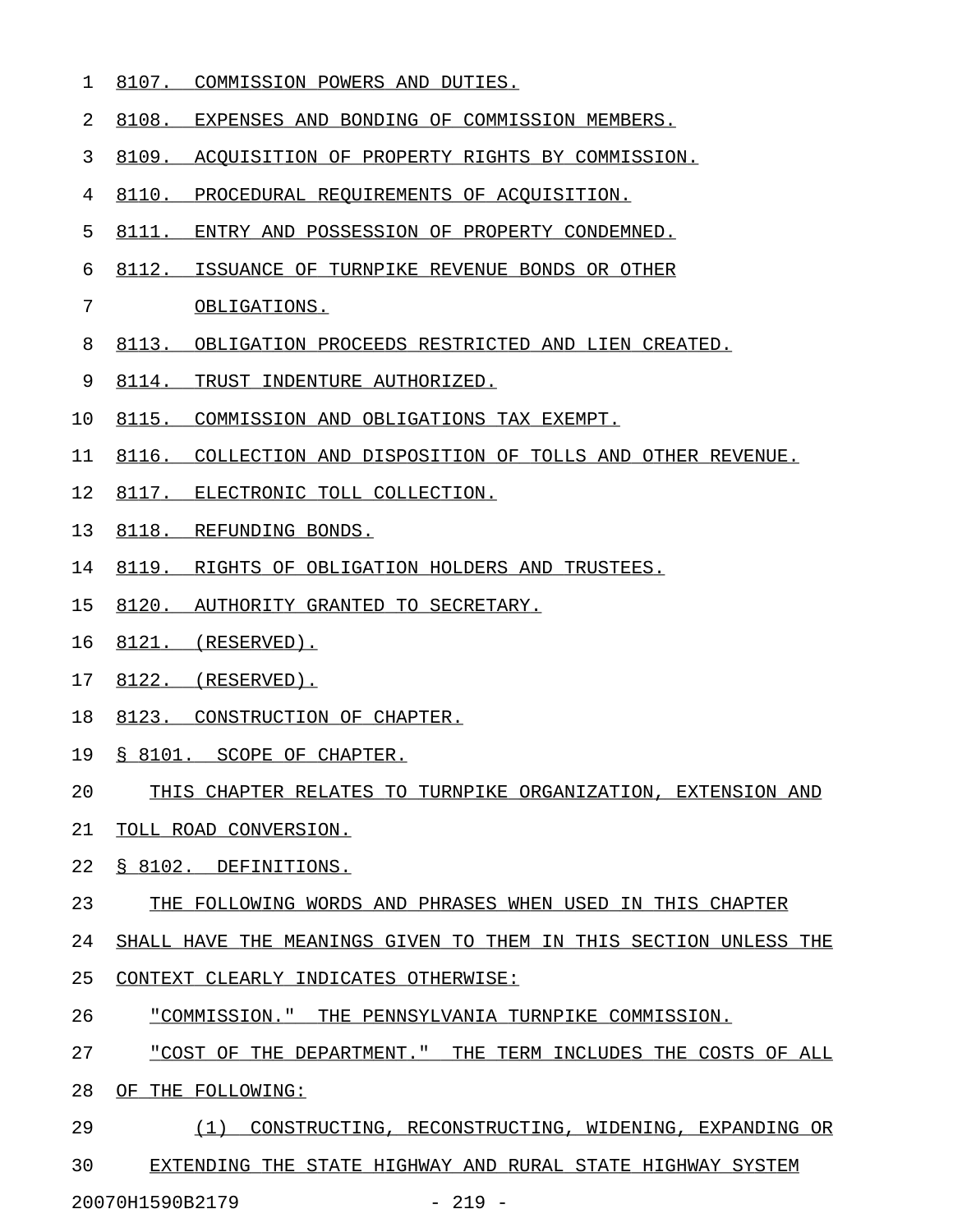1 AND CONNECTING ROADS, TUNNELS AND BRIDGES.

2 (2) SYSTEMS OF PUBLIC PASSENGER TRANSPORTATION OR \_\_\_\_\_\_\_\_\_\_\_\_\_\_\_\_\_\_\_\_\_\_\_\_\_\_\_\_\_\_\_\_\_\_\_\_\_\_\_\_\_\_\_\_\_\_\_\_\_\_ 3 PORTIONS OF THE SYSTEMS. 4 (3) LANDS, PROPERTY RIGHTS, RIGHTS-OF-WAY, EASEMENTS AND 5 FRANCHISES ACOUIRED, WHICH ARE DEEMED NECESSARY OR CONVENIENT 6 FOR THE CONSTRUCTION, RECONSTRUCTION, WIDENING, EXPANDING OR 7 EXTENDING UNDER PARAGRAPH (1) OR (2). 8 (4) MACHINERY AND EQUIPMENT, FINANCING CHARGES, INTEREST \_\_\_\_\_\_\_\_\_\_\_\_\_\_\_\_\_\_\_\_\_\_\_\_\_\_\_\_\_\_\_\_\_\_\_\_\_\_\_\_\_\_\_\_\_\_\_\_\_\_\_\_\_\_\_\_\_ 9 PRIOR TO AND DURING CONSTRUCTION AND FOR ONE YEAR AFTER 10 COMPLETION OF CONSTRUCTION. 11 (5) ANY OF THE FOLLOWING: 12 (I) TRAFFIC ESTIMATES AND OF ENGINEERING AND LEGAL \_\_\_\_\_\_\_\_\_\_\_\_\_\_\_\_\_\_\_\_\_\_\_\_\_\_\_\_\_\_\_\_\_\_\_\_\_\_\_\_\_\_\_\_\_\_\_\_\_\_\_ 13 EXPENSES, PLANS, SPECIFICATIONS, SURVEYS, ESTIMATES OF 14 COST AND OF REVENUES. 15 (II) OTHER EXPENSES NECESSARY OR INCIDENT TO \_\_\_\_\_\_\_\_\_\_\_\_\_\_\_\_\_\_\_\_\_\_\_\_\_\_\_\_\_\_\_\_\_\_\_\_\_\_\_\_\_\_\_\_\_ 16 DETERMINING THE FEASIBILITY OR PRACTICABILITY OF THE 17 ENTERPRISE. THIS SUBPARAGRAPH INCLUDES ADMINISTRATIVE AND 18 LEGAL EXPENSES. 19 (III) OTHER EXPENSES AS MAY BE NECESSARY OR INCIDENT \_\_\_\_\_\_\_\_\_\_\_\_\_\_\_\_\_\_\_\_\_\_\_\_\_\_\_\_\_\_\_\_\_\_\_\_\_\_\_\_\_\_\_\_\_\_\_\_\_\_\_\_\_ 20 TO THE FINANCING AUTHORIZED UNDER THIS CHAPTER, THE 21 CONSTRUCTION, RECONSTRUCTION, WIDENING, EXPANDING OR 22 EXTENDING OF THE STATE HIGHWAY AND THE RURAL STATE 23 HIGHWAY SYSTEM AND CONNECTING ROADS, TUNNELS AND BRIDGES. 24 (IV) THE COSTS OF SYSTEMS OF PUBLIC PASSENGER 25 TRANSPORTATION OR PORTIONS OF THE SYSTEMS AND THE PLACING 26 OF THE SYSTEMS IN OPERATION AND THE CONDEMNATION OF 27 PROPERTY NECESSARY FOR CONSTRUCTION AND OPERATION OF THE 28 TURNPIKES. 29 (6) ANY OBLIGATION OR EXPENSE CONTRACTED FOR BY THE 30 DEPARTMENT OR WITH THE UNITED STATES OR AN AGENCY OF THE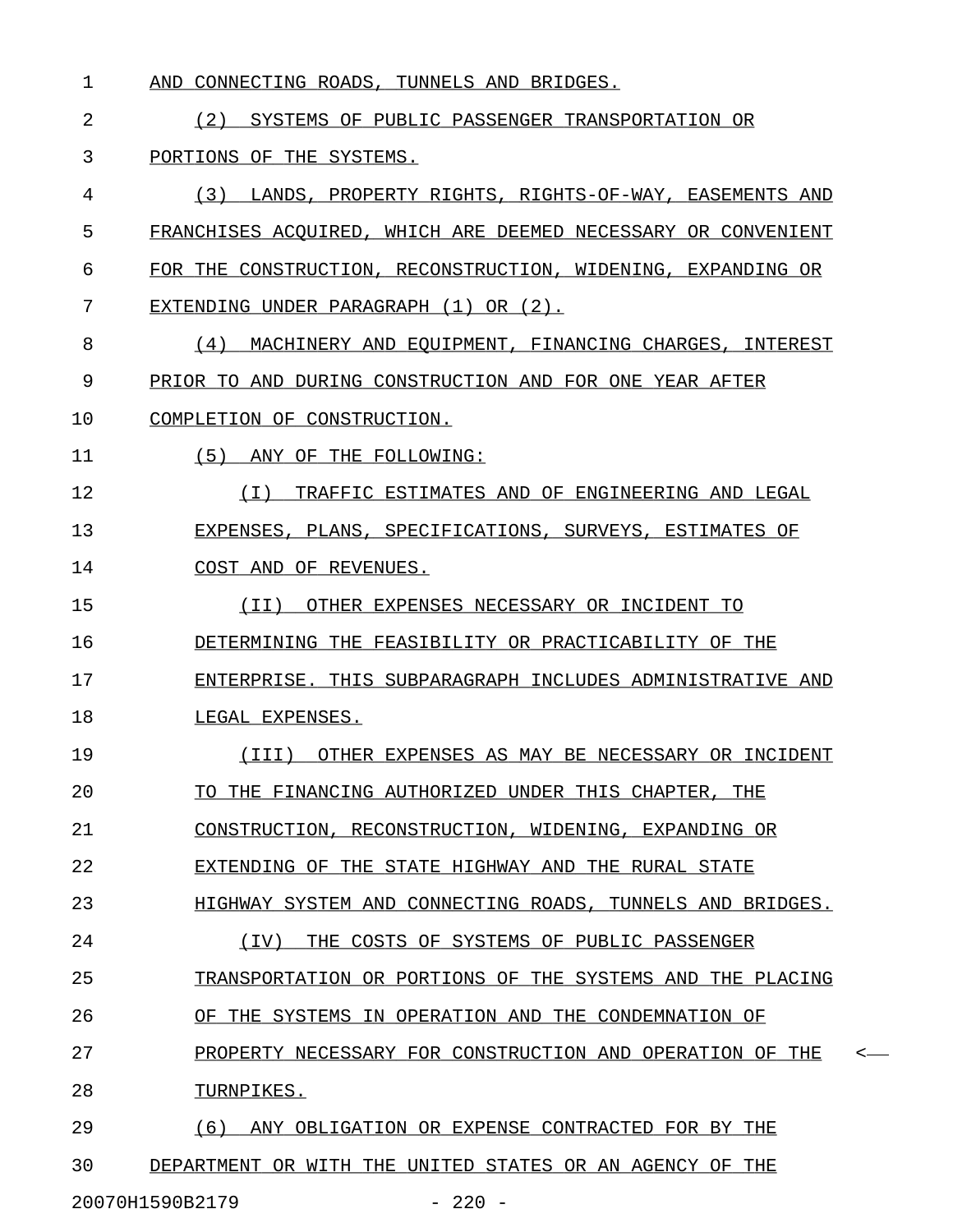| 1  | UNITED STATES, FOR TRAFFIC SURVEYS, PREPARATION OF PLANS AND  |
|----|---------------------------------------------------------------|
| 2  | SPECIFICATIONS, SUPERVISION OF CONSTRUCTION AND OTHER         |
| 3  | ENGINEERING, ADMINISTRATIVE AND LEGAL SERVICES AND EXPENSES   |
| 4  | IN CONNECTION WITH THE CONSTRUCTION, RECONSTRUCTION,          |
| 5  | WIDENING, EXPANDING OR EXTENDING OF THE STATE HIGHWAY AND     |
| 6  | RURAL STATE HIGHWAY SYSTEM OR ANY OF THE CONNECTING ROADS,    |
| 7  | TUNNELS AND BRIDGES OR THE COSTS OF THE SYSTEMS OF PUBLIC     |
| 8  | PASSENGER TRANSPORTATION OR PORTIONS OF THE SYSTEMS.          |
| 9  | PAYMENT OF ANY NOTES OR OTHER OBLIGATIONS IF THE<br>(7)       |
| 10 | NOTES OR OTHER OBLIGATIONS WERE ISSUED FOR THE PAYMENT OF A   |
| 11 | COST OF THE DEPARTMENT.                                       |
| 12 | "COST OF THE TURNPIKES." THE TERM INCLUDES THE COST OF:       |
| 13 | CONSTRUCTING, RECONSTRUCTING, WIDENING, EXPANDING OR<br>(1)   |
| 14 | EXTENDING TURNPIKES, CONNECTING ROADS, STORM WATER MANAGEMENT |
| 15 | SYSTEMS, INTERCHANGES, SLIP RAMPS, TUNNELS AND BRIDGES.       |
| 16 | (2)<br>LANDS, PROPERTY RIGHTS, RIGHTS-OF-WAY, EASEMENTS AND   |
| 17 | FRANCHISES ACOUIRED BY PURCHASE OR OTHER MEANS DEEMED         |
| 18 | NECESSARY OR CONVENIENT FOR CONSTRUCTION.                     |
| 19 | MACHINERY AND EQUIPMENT, FINANCING CHARGES AND<br>(3)         |
| 20 | INTEREST.                                                     |
| 21 | TRAFFIC ESTIMATES, ENGINEERING AND LEGAL EXPENSES,<br>(4)     |
| 22 | PLANS, SPECIFICATIONS, SURVEYS, COST AND REVENUE ESTIMATES,   |
| 23 | OTHER EXPENSES NECESSARY OR INCIDENT TO DETERMINING THE       |
| 24 | FEASIBILITY OR PRACTICABILITY OF THE ENTERPRISE,              |
| 25 | ADMINISTRATIVE AND LEGAL EXPENSE AND OTHER EXPENSES AS MAY BE |
| 26 | NECESSARY OR INCIDENT TO THE FINANCING AUTHORIZED IN THIS     |
| 27 | CHAPTER.                                                      |
| 28 | (5)<br>CONDEMNATION OR OTHER MEANS OF ACOUISITION OF          |
| 29 | PROPERTY NECESSARY FOR THE CONSTRUCTION AND OPERATION OF THE  |
| 30 | TURNPIKES.                                                    |

20070H1590B2179 - 221 -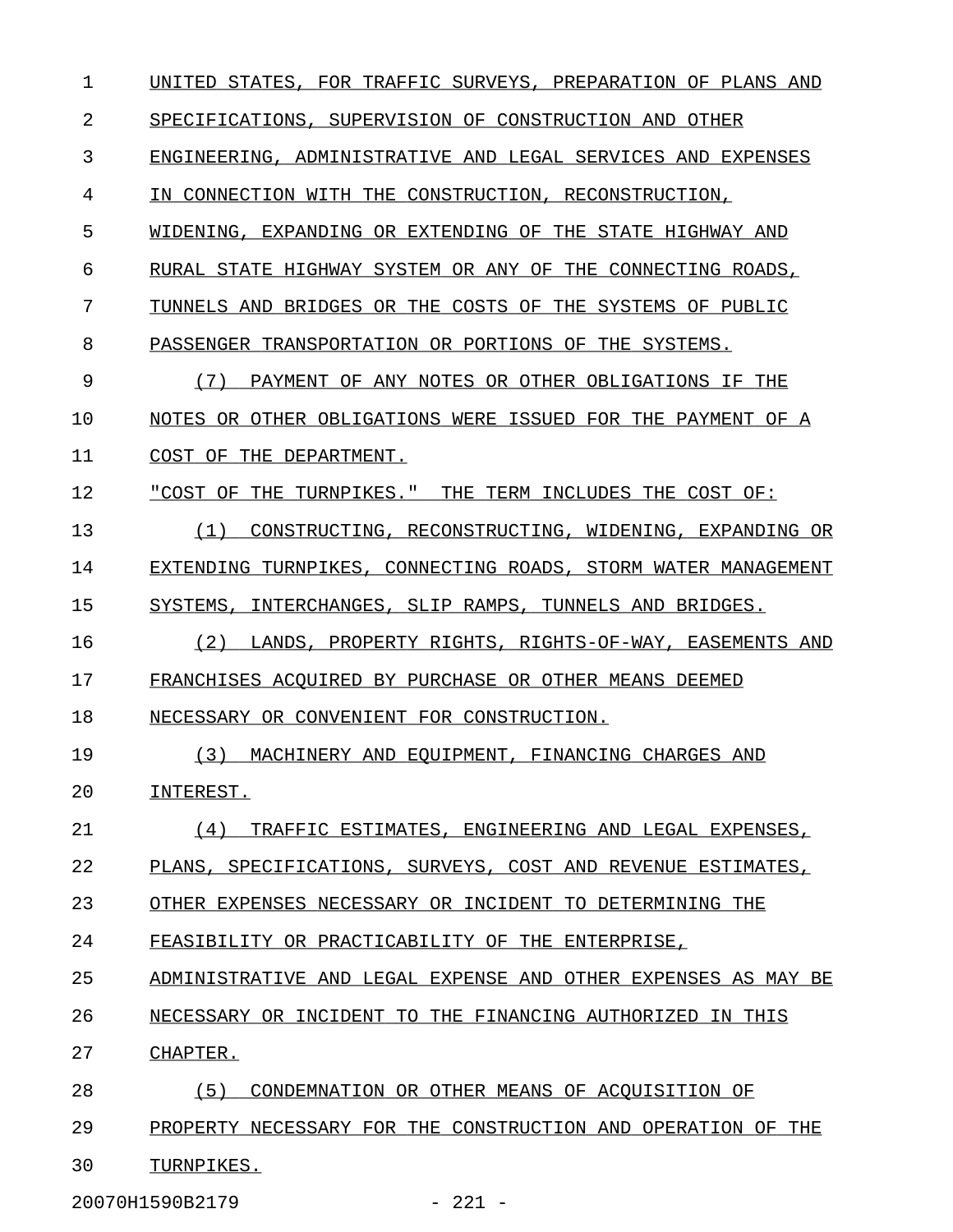1 (6) AN OBLIGATION OR EXPENSE CONTRACTED FOR BY THE 2 COMMISSION WITH THE DEPARTMENT OR WITH THE UNITED STATES OR A 3 FEDERAL AGENCY FOR ANY OF THE FOLLOWING: 4 (I) TRAFFIC SURVEYS, PREPARATION OF PLANS AND 5 SPECIFICATIONS, SUPERVISION OF CONSTRUCTION AND OTHER 6 ENGINEERING AND ADMINISTRATIVE AND LEGAL SERVICES AND 7 EXPENSES IN CONNECTION WITH THE CONSTRUCTION, 8 RECONSTRUCTION, WIDENING, EXPANSION OR EXTENSION OF THE 9 TURNPIKE OR ANY OF THE CONNECTING ROADS, STORM WATER 10 MANAGEMENT SYSTEMS, INTERCHANGES, SLIP RAMPS, TUNNELS AND 11 BRIDGES. 12 (II) COSTS OF REIMBURSING THE FEDERAL GOVERNMENT \_\_\_\_\_\_\_\_\_\_\_\_\_\_\_\_\_\_\_\_\_\_\_\_\_\_\_\_\_\_\_\_\_\_\_\_\_\_\_\_\_\_\_\_\_\_\_\_\_ 13 PURSUANT TO THE MANDATES OF THE FEDERAL LAW FOR FEDERAL 14 FUNDS EXPENDED FOR INTERSTATE OR OTHER HIGHWAYS WHICH ARE 15 TO BE MADE PART OF THE TURNPIKE SYSTEM PURSUANT TO THIS 16 CHAPTER. 17 "DEPARTMENT." THE DEPARTMENT OF TRANSPORTATION OF THE 18 COMMONWEALTH. 19 FELECTRONIC TOLL COLLECTION." A SYSTEM OF COLLECTING TOLLS 20 OR CHARGES THAT IS CAPABLE OF CHARGING AN ACCOUNT HOLDER FOR THE 21 PRESCRIBED TOLL BY ELECTRONIC TRANSMISSION OF INFORMATION 22 BETWEEN A DEVICE ON A VEHICLE AND A DEVICE IN A TOLL LANE AT A 23 TOLL COLLECTION FACILITY. 24 "LESSEE." A PERSON, CORPORATION, FIRM, PARTNERSHIP, AGENCY, 25 ASSOCIATION OR ORGANIZATION THAT RENTS, LEASES OR CONTRACTS FOR 26 THE USE OF A VEHICLE AND HAS EXCLUSIVE USE OF THE VEHICLE FOR 27 ANY PERIOD OF TIME. 28 "LESSOR." A PERSON, CORPORATION, FIRM, PARTNERSHIP, AGENCY, 29 ASSOCIATION OR ORGANIZATION ENGAGED IN THE BUSINESS OF RENTING 30 OR LEASING VEHICLES TO ANY LESSEE UNDER A RENTAL AGREEMENT,

20070H1590B2179 - 222 -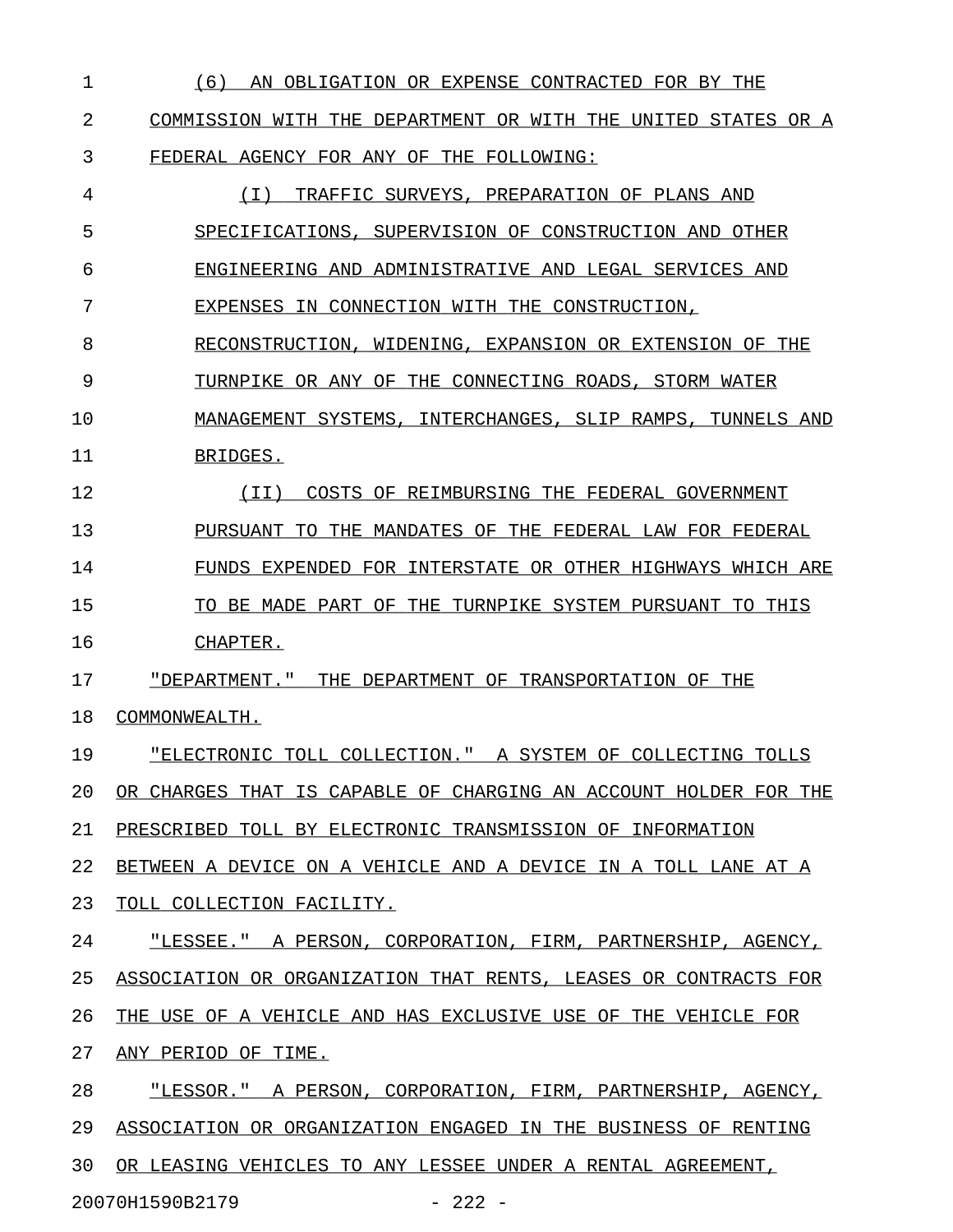| 1  | LEASE OR OTHER AGREEMENT UNDER WHICH THE LESSEE HAS THE                                |
|----|----------------------------------------------------------------------------------------|
| 2  | EXCLUSIVE USE OF THE VEHICLE FOR ANY PERIOD OF TIME.                                   |
| 3  | "OPERATOR." AN INDIVIDUAL THAT USES OR OPERATES A VEHICLE                              |
| 4  | WITH OR WITHOUT PERMISSION OF THE OWNER.                                               |
| 5  | "OWNER." EXCEPT AS PROVIDED UNDER SECTION $\frac{0.116}{0.16}$ 8117(E)<br>$\leftarrow$ |
| 6  | (RELATING TO ELECTRONIC TOLL COLLECTION), AN INDIVIDUAL,                               |
| 7  | COPARTNERSHIP, ASSOCIATION OR CORPORATION HAVING TITLE OR                              |
| 8  | INTEREST IN A PROPERTY RIGHT, EASEMENT OR FRANCHISE AUTHORIZED                         |
| 9  | TO BE ACQUIRED UNDER THIS CHAPTER.                                                     |
| 10 | "PUBLIC PASSENGER TRANSPORTATION." TRANSPORTATION WITHIN AN                            |
| 11 | AREA THAT INCLUDES A MUNICIPALITY OR OTHER BUILT UP PLACE THAT                         |
| 12 | IS APPROPRIATE IN THE JUDGMENT OF THE DEPARTMENT OF                                    |
| 13 | TRANSPORTATION TO SERVE COMMUTERS OR OTHERS IN THE LOCALITY                            |
| 14 | TAKING INTO CONSIDERATION THE LOCAL PATTERNS AND TRENDS OF                             |
| 15 | GROWTH BY BUS OR RAIL OR OTHER CONVEYANCE, EITHER PUBLICLY OR                          |
| 16 | PRIVATELY OWNED, SERVING THE GENERAL PUBLIC. THE TERM DOES NOT                         |
| 17 | INCLUDE SCHOOL BUSES, CHARTER OR SIGHTSEEING SERVICES.                                 |
| 18 | "RURAL STATE HIGHWAY SYSTEM." ALL ROADS AND HIGHWAYS TAKEN                             |
| 19 | OVER BY THE COMMONWEALTH AS STATE HIGHWAYS UNDER THE PROVISIONS                        |
| 20 | OF THE ACT OF JUNE 22, 1931 (P.L.594, NO.203), REFERRED TO AS                          |
| 21 | THE TOWNSHIP STATE HIGHWAY LAW, AND ALL OTHER ROADS AND HIGHWAYS                       |
| 22 | SPECIFICALLY DESIGNATED BY THE SECRETARY OF THE COMMONWEALTH AS                        |
| 23 | RURAL STATE HIGHWAYS.                                                                  |
| 24 | "SECRETARY." THE SECRETARY OF TRANSPORTATION OF THE                                    |
| 25 | COMMONWEALTH.                                                                          |
| 26 | "STATE HIGHWAY." ALL ROADS AND HIGHWAYS TAKEN OVER BY THE                              |
| 27 | COMMONWEALTH AS STATE HIGHWAYS UNDER THE PROVISIONS OF ANY                             |
| 28 | STATUTE OTHER THAN THE ACT OF JUNE 22, 1931 (P.L.594, NO.203),                         |
| 29 | REFERRED TO AS THE TOWNSHIP STATE HIGHWAY LAW. UNLESS CLEARLY                          |
| 30 | INTENDED, THE TERM SHALL NOT INCLUDE ANY STREET IN ANY CITY,                           |
|    | 20070H1590B2179<br>$-223 -$                                                            |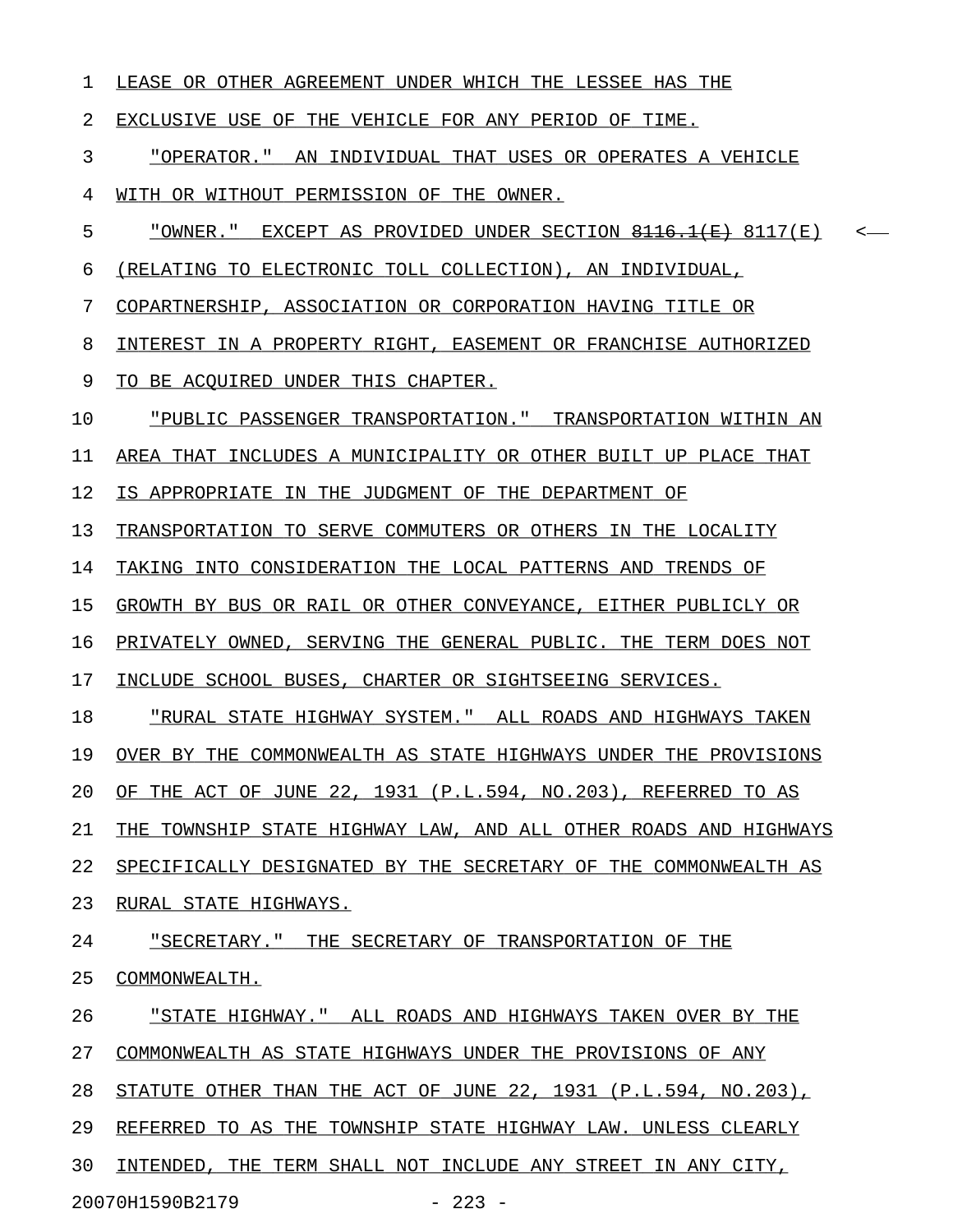1 BOROUGH OR INCORPORATED TOWN, EVEN THOUGH THE STREET MAY HAVE 2 BEEN TAKEN OVER AS A STATE HIGHWAY.

3 "SYSTEM OF PUBLIC PASSENGER TRANSPORTATION." A SYSTEM OF 4 PUBLIC PASSENGER TRANSPORTATION, INCLUDING RAIL TRANSPORTATION 5 FACILITIES USED FOR PUBLIC PASSENGER TRANSPORTATION, WHICH MAY 6 INCLUDE THE ANY OF FOLLOWING:

- 7 (1) RAILWAY, STREET RAILWAY, SUBWAY, ELEVATED AND
- 8 MONORAIL PASSENGER OR PASSENGER AND RAIL ROLLING STOCK,

9 INCLUDING SELF-PROPELLED AND GALLERY CARS, LOCOMOTIVES,

10 PASSENGER BUSES AND WIRES, POLES AND EQUIPMENT FOR THE

11 ELECTRIFICATION OF ANY OF THE RAILS, TRACKS AND ROADBEDS,

12 GUIDEWAYS, ELEVATED STRUCTURES, BUILDINGS, STATIONS,

13 TERMINALS, DOCKS, SHELTERS AND PARKING AREAS FOR USE IN

14 CONNECTION WITH THE RAIL TRANSPORTATION SYSTEMS,

15 INTERCONNECTING LINES AND TUNNELS TO PROVIDE PASSENGER OR

16 PASSENGER AND RAIL SERVICE CONNECTIONS BETWEEN TRANSPORTATION

17 SYSTEMS, TRANSPORTATION ROUTES, CORRIDORS AND RIGHTS-OF-WAY

18 THEREFOR, BUT NOT FOR PUBLIC HIGHWAYS.

19 (2) SIGNAL AND COMMUNICATION SYSTEMS NECESSARY OR

20 DESIRABLE FOR THE CONSTRUCTION, OPERATION OR IMPROVEMENT OF A

21 PUBLIC PASSENGER TRANSPORTATION SYSTEM.

22 (3) ANY IMPROVEMENT OR OVERHAUL OF ANY VEHICLE EOUIPMENT 23 OR FURNISHINGS OF ANY OF THE ITEMS SPECIFIED UNDER PARAGRAPHS

24 (1) AND (2) OR ANY PART OR FRACTIONAL AND UNDIVIDED CO-

25 OWNERSHIP OR LEASEHOLD INTEREST IN ANY ONE OR COMBINATION OF

26 ANY OF THE ITEMS SPECIFIED UNDER PARAGRAPHS (1) AND (2) THAT

27 MAY BE DESIGNATED AS A SYSTEM OF PUBLIC PASSENGER

28 TRANSPORTATION BY THE SECRETARY OF TRANSPORTATION.

29 "TOLL ROAD CONVERSION." THE INCLUSION WITHIN THE TURNPIKE

30 SYSTEM AND THE IMPOSITION OF TOLLS ON THE SYSTEM OF A HIGHWAY

20070H1590B2179 - 224 -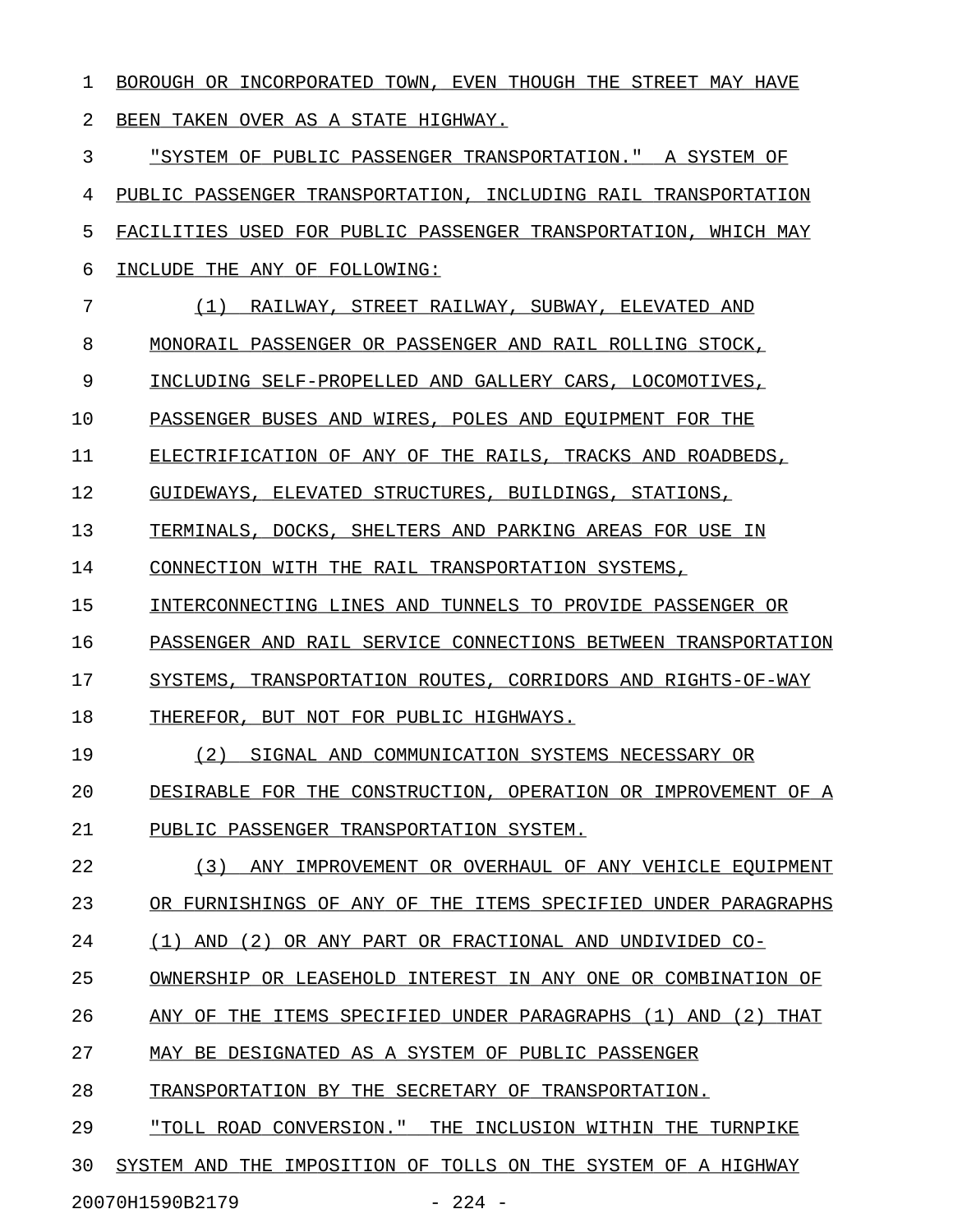1 THAT IS PRESENTLY TOLL FREE.

| 2  | "TURNPIKES." ANY OF THE FOLLOWING:                               |
|----|------------------------------------------------------------------|
| 3  | (1)<br>THE TURNPIKE, TURNPIKE EXTENSIONS AND TURNPIKE            |
| 4  | IMPROVEMENTS.                                                    |
| 5  | TOLL-FREE ROADS CONVERTED OR TO BE CONVERTED TO TOLL<br>(2)      |
| 6  | ROADS UNDER THIS CHAPTER.                                        |
| 7  | (3)<br>RELATED STORM WATER MANAGEMENT SYSTEMS,                   |
| 8  | INTERCHANGES, SLIP RAMPS, TUNNELS AND BRIDGES, PROPERTY          |
| 9  | RIGHTS, EASEMENTS AND FRANCHISES DEEMED NECESSARY OR             |
| 10 | CONVENIENT FOR THE CONSTRUCTION, RECONSTRUCTION, WIDENING,       |
| 11 | EXPANSION, EXTENSION OR THE OPERATION OF THE TURNPIKE,           |
| 12 | TURNPIKE EXTENSION, TURNPIKE IMPROVEMENT AND TOLL-FREE ROADS.    |
| 13 | "VEHICLE."<br>THE TERM AS IT IS DEFINED UNDER 75 PA.C.S. § 102   |
| 14 | (RELATING TO DEFINITIONS).                                       |
| 15 | "VIOLATION ENFORCEMENT SYSTEM." A VEHICLE SENSOR, PLACED IN      |
| 16 | A LOCATION TO WORK IN CONJUNCTION WITH A TOLL COLLECTION         |
| 17 | FACILITY, WHICH AUTOMATICALLY PRODUCES A VIDEOTAPE OR            |
| 18 | PHOTOGRAPH, MICROPHOTOGRAPH OR OTHER RECORDED IMAGE OF THE REAR  |
| 19 | PORTION OF EACH VEHICLE AT THE TIME THE VEHICLE IS USED OR       |
| 20 | OPERATED IN VIOLATION OF THE TOLL COLLECTION REGULATIONS. THE    |
| 21 | TERM INCLUDES ANY OTHER TECHNOLOGY WHICH IDENTIFIES A VEHICLE BY |
| 22 | PHOTOGRAPHIC, ELECTRONIC OR OTHER METHOD.                        |
| 23 | $\S$ 8103. (RESERVED).                                           |
| 24 | § 8104. STATUS OF TURNPIKE REVENUE BONDS, NOTES OR OTHER         |
| 25 | OBLIGATIONS.                                                     |
| 26 | (A) GENERAL RULE.--THE TURNPIKE REVENUE BONDS, NOTES OR          |
| 27 | OTHER OBLIGATIONS ISSUED UNDER THE PROVISIONS OF THIS CHAPTER    |
| 28 | SHALL NOT BE DEEMED TO BE A DEBT OF THE COMMONWEALTH OR A PLEDGE |
| 29 | OF THE FAITH AND CREDIT OF THE COMMONWEALTH, BUT BONDS, NOTES OR |
| 30 | OTHER OBLIGATIONS SHALL BE PAYABLE SOLELY FROM THE REVENUES OF   |
|    | 20070H1590B2179<br>$-225 -$                                      |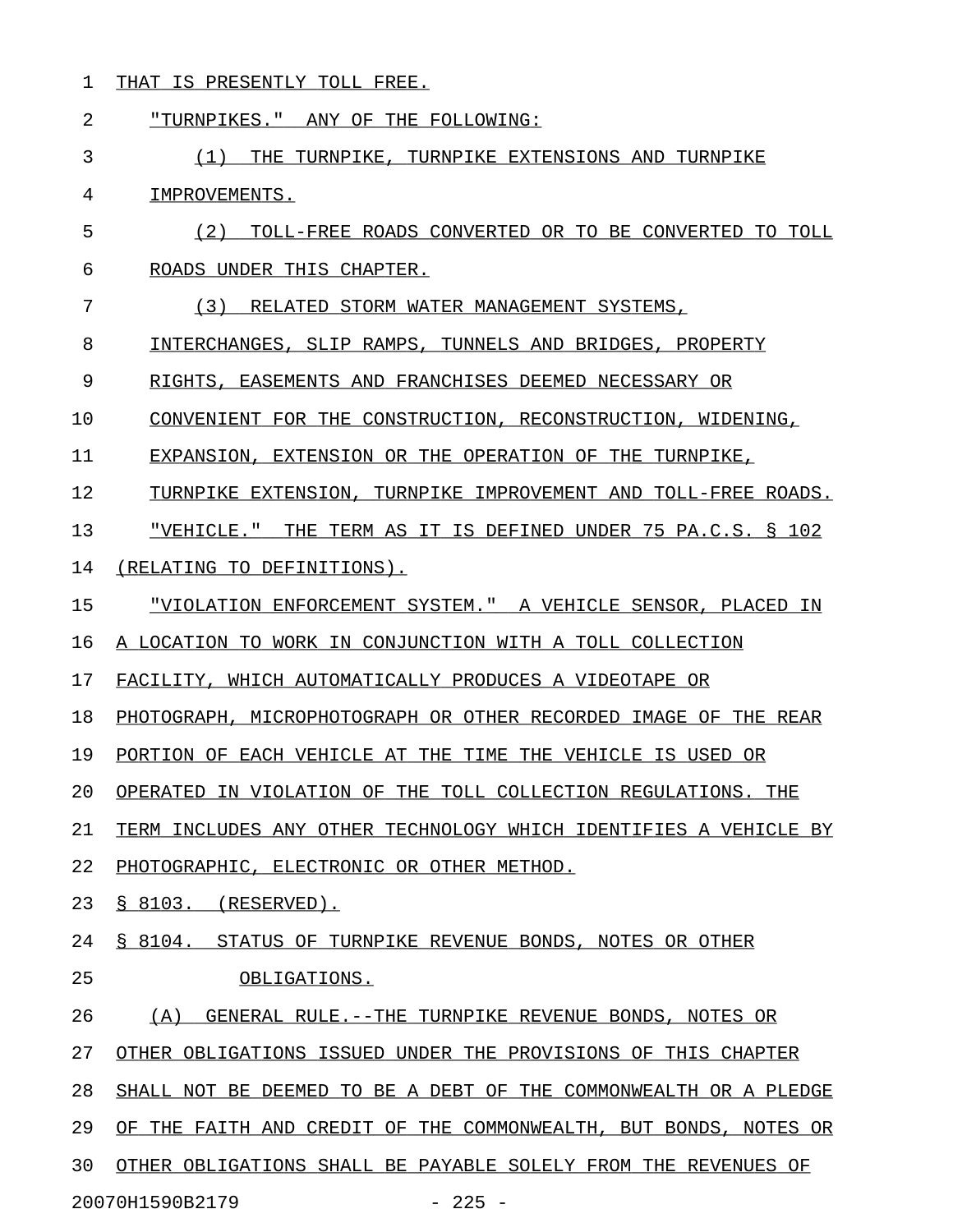| 1  | THE COMMISSION, INCLUDING TOLLS, OR FROM FUNDS AS MAY BE                                                              |
|----|-----------------------------------------------------------------------------------------------------------------------|
| 2  | AVAILABLE TO THE COMMISSION FOR THAT PURPOSE.                                                                         |
| 3  | STATEMENT REQUIRED. -- ALL BONDS, NOTES OR OTHER<br>(B)                                                               |
| 4  | OBLIGATIONS SHALL CONTAIN A STATEMENT ON THEIR FACE THAT THE                                                          |
| 5  | COMMONWEALTH IS NOT OBLIGATED TO PAY THE SAME OR THE INTEREST                                                         |
| 6  | THEREON EXCEPT FROM REVENUES OF THE COMMISSION, INCLUDING TOLLS,                                                      |
| 7  | OR FROM FUNDS AS MAY BE AVAILABLE TO THE COMMISSION FOR THAT                                                          |
| 8  | PURPOSE AND THAT THE FAITH AND CREDIT OF THE COMMONWEALTH IS NOT                                                      |
| 9  | PLEDGED TO THE PAYMENT OF THE PRINCIPAL OR INTEREST OF THE                                                            |
| 10 | BONDS, NOTES OR OTHER OBLIGATIONS.                                                                                    |
| 11 | (C) PLEDGE OF COMMONWEALTH PROHIBITED. -- THE ISSUANCE OF                                                             |
| 12 | TURNPIKE REVENUE BONDS, NOTES OR OTHER OBLIGATIONS UNDER THE                                                          |
| 13 | PROVISIONS OF THIS CHAPTER SHALL NOT DIRECTLY OR INDIRECTLY OR                                                        |
| 14 | CONTINGENTLY OBLIGATE THE COMMONWEALTH TO LEVY OR TO PLEDGE ANY                                                       |
| 15 | FORM OF TAXATION OR TO MAKE ANY APPROPRIATION FOR THEIR PAYMENT.                                                      |
| 16 | § 8105. COMMISSION.                                                                                                   |
| 17 | $(A)$ (RESERVED).                                                                                                     |
| 18 | (B) VACANCIES AND TERMS.--                                                                                            |
| 19 | NOTWITHSTANDING ANY OTHER LAW, ANY VACANCY IN THE<br>(1)                                                              |
| 20 | MEMBERSHIP OF THE COMMISSION SHALL BE FILLED BY APPOINTMENT                                                           |
| 21 | OF THE GOVERNOR BY AND WITH THE ADVICE AND CONSENT OF TWO-                                                            |
| 22 | THIRDS OF THE MEMBERS ELECTED TO THE SENATE.                                                                          |
| 23 | (2)<br>THE APPOINTED MEMBER SHALL SERVE FOR A TERM OF FOUR                                                            |
| 24 | YEARS. UPON                                                                                                           |
| 25 | THE EXPIRATION OF THIS TERM, THE APPOINTED MEMBER MAY                                                                 |
| 26 | CONTINUE TO HOLD OFFICE <del>FOR 90 DAYS OR</del> UNTIL HIS SUCCESSOR SHALL<br>$\longleftarrow$                       |
| 27 | $\hspace{0.1em} <\hspace{0.1em} \cdots$<br>BE DULY APPOINTED AND QUALIFIED. <del>, WHICHEVER PERIOD IS SHORTER,</del> |
| 28 | BUT SHALL NOT CONTINUE TO HOLD OFFICE THEREAFTER UNLESS                                                               |
| 29 | REAPPOINTED IN ACCORDANCE WITH LAW.                                                                                   |
| 30 | $(C)$ (RESERVED).                                                                                                     |

20070H1590B2179 - 226 -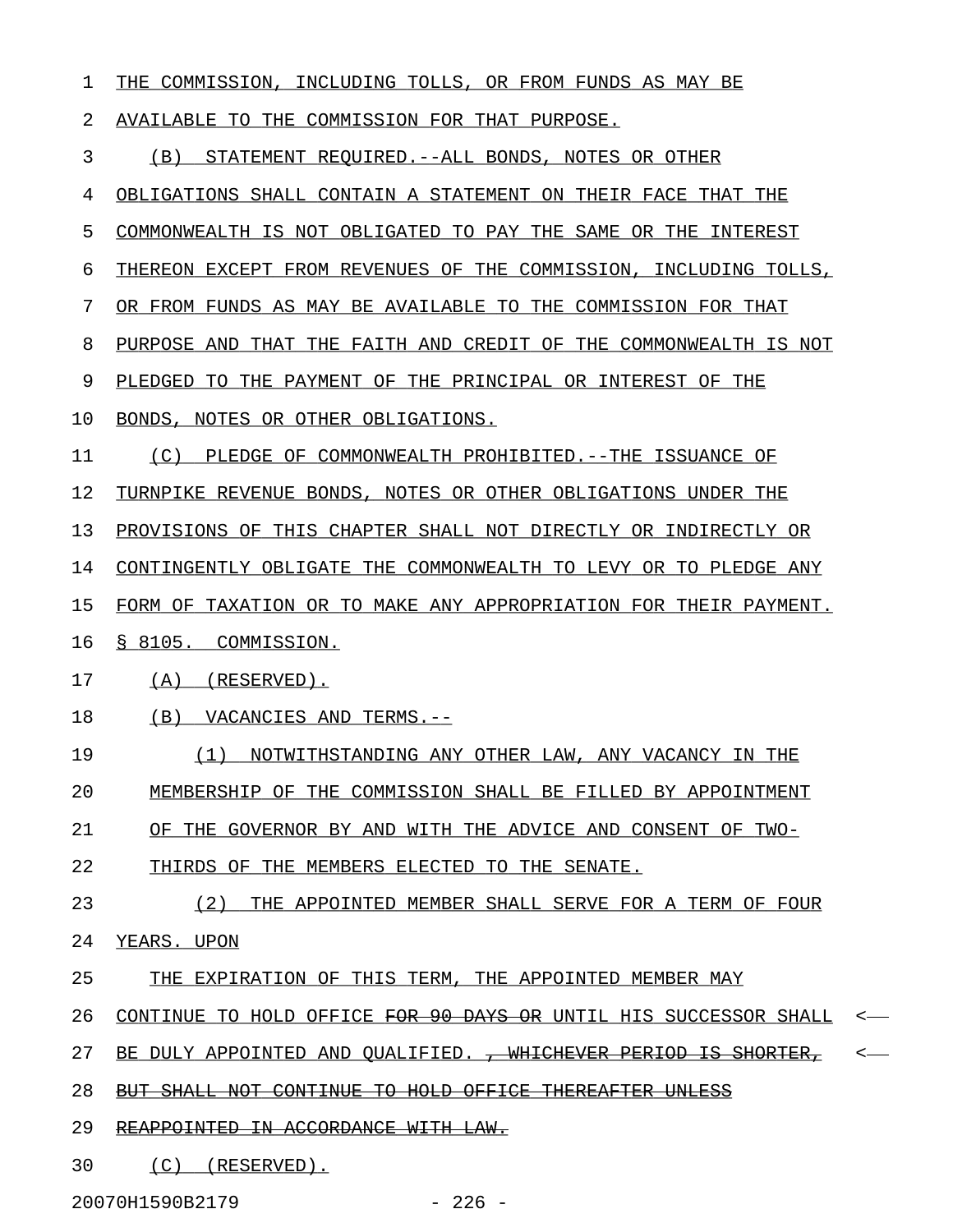| 1  | (D)<br>SECRETARY.--THE PROVISIONS OF SUBSECTION (A) SHALL NOT       |
|----|---------------------------------------------------------------------|
| 2  | APPLY TO THE APPOINTMENT OF THE SECRETARY WHO SHALL CONTINUE TO     |
| 3  | BE APPOINTED AND TO SERVE AS A MEMBER OF THE COMMISSION EX          |
| 4  | OFFICIO IN ACCORDANCE WITH LAW.                                     |
| 5  | CHAIRMAN.--A MAJORITY OF THE MEMBERS OF THE COMMISSION<br>(E)       |
| 6  | SHALL ELECT A MEMBER OF THE COMMISSION TO SERVE AS CHAIRMAN.        |
| 7  | UPON THE APPOINTMENT AND QUALIFICATION OF ANY NEW MEMBER TO         |
| 8  | SERVE ON THE COMMISSION, THE OFFICE OF CHAIRMAN, AND THE            |
| 9  | POSITIONS OF ALL OTHER OFFICERS CREATED BY LAW, SHALL BE DEEMED     |
| 10 | VACANT, AND A NEW CHAIRMAN AND OTHER OFFICERS SHALL BE ELECTED      |
| 11 | BY A MAJORITY OF THE MEMBERS OF THE COMMISSION.                     |
| 12 | (F)<br>ACTIONS BY THE COMMISSION. -- NOTWITHSTANDING ANY OTHER      |
| 13 | LAW, COURT DECISION, PRECEDENT OR PRACTICE TO THE CONTRARY, ANY     |
| 14 | AND ALL ACTIONS BY OR ON BEHALF OF THE COMMISSION SHALL BE TAKEN    |
| 15 | SOLELY UPON THE APPROVAL OF A MAJORITY OF THE MEMBERS TO THE        |
| 16 | COMMISSION. THE TERM "ACTIONS BY OR ON BEHALF OF THE COMMISSION"    |
| 17 | MEANS ANY ACTION WHATSOEVER OF THE COMMISSION, INCLUDING, BUT       |
| 18 | NOT LIMITED TO, THE HIRING, APPOINTMENT, REMOVAL, TRANSFER,         |
| 19 | PROMOTION OR DEMOTION OF ANY OFFICERS AND EMPLOYEES; THE            |
| 20 | RETENTION, USE OR REMUNERATION OF ANY ADVISORS, COUNSEL,            |
| 21 | AUDITORS, ARCHITECTS, ENGINEERS OR CONSULTANTS; THE INITIATION      |
| 22 | OF ANY LEGAL ACTION; THE MAKING OF ANY CONTRACTS, LEASES,           |
| 23 | AGREEMENTS, BONDS, NOTES OR COVENANTS; THE APPROVAL OF              |
| 24 | REOUISITIONS, PURCHASE ORDERS, INVESTMENTS AND REINVESTMENTS;       |
| 25 | THE ADOPTION, AMENDMENT, REVISION OR RESCISSION OF ANY RULES<br>AND |
| 26 | REGULATIONS, ORDERS OR OTHER DIRECTIVES. THE CHAIRMAN, VICE<br>AND  |
| 27 | CHAIRMAN OR ANY OTHER OFFICER OR EMPLOYEE OF THE COMMISSION MAY     |
| 28 | TAKE NO ACTION BY OR ON BEHALF OF THE COMMISSION EXCEPT AS          |
| 29 | EXPRESSLY AUTHORIZED BY A MAJORITY OF THE MEMBERS OF THE            |
| 30 | COMMISSION.                                                         |

20070H1590B2179 - 227 -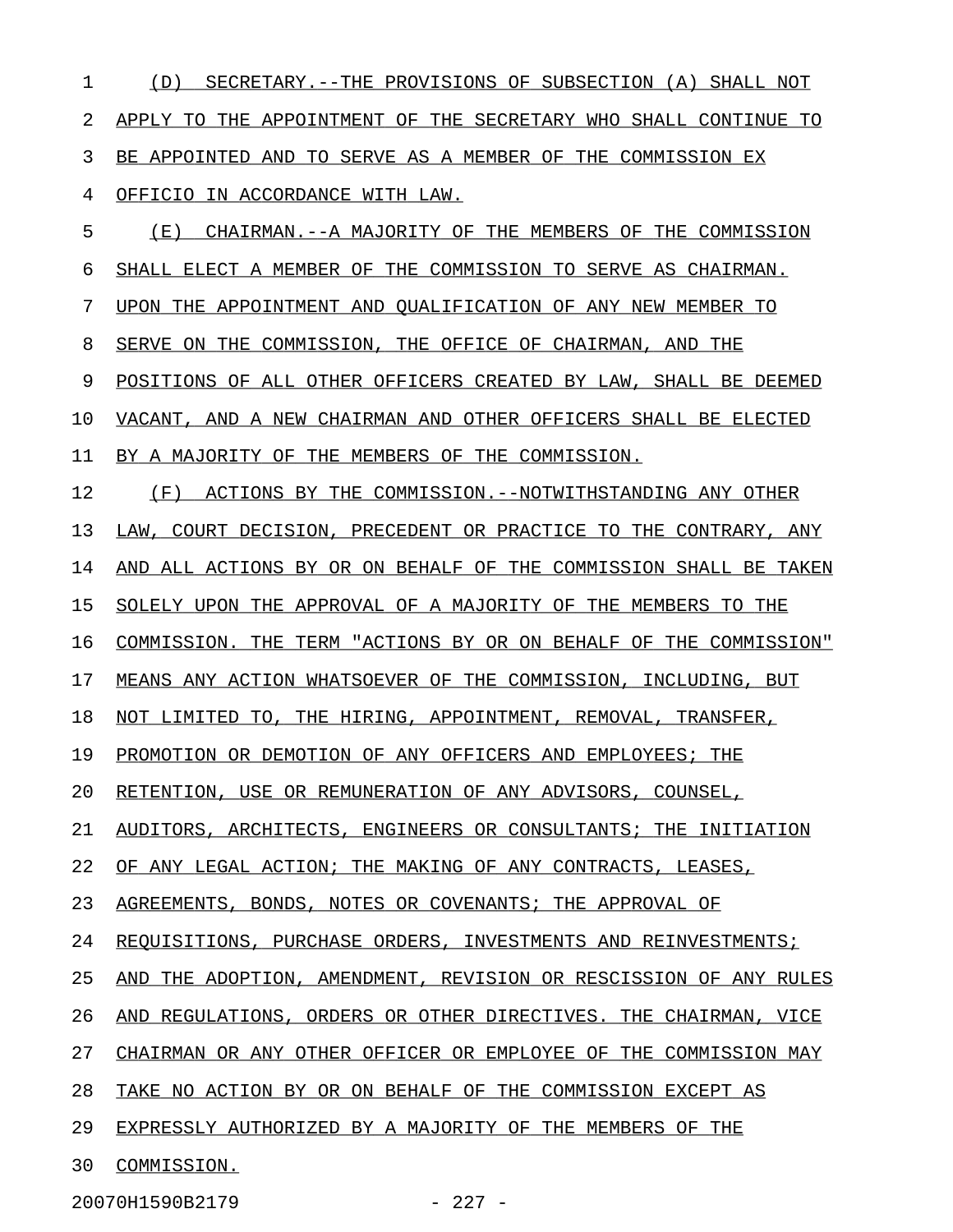| 1  | (G)<br>COMPENSATION.--THE ANNUAL SALARY OF THE CHAIRMAN OF THE  |
|----|-----------------------------------------------------------------|
| 2  | PENNSYLVANIA TURNPIKE COMMISSION SHALL BE \$28,500, AND THE     |
| 3  | ANNUAL SALARY OF THE REMAINING MEMBERS OF THE PENNSYLVANIA      |
| 4  | TURNPIKE COMMISSION SHALL BE \$26,000. THESE SALARIES SHALL BE  |
| 5  | PAID IN EQUAL INSTALLMENTS EVERY OTHER WEEK.                    |
| 6  | S 8106. EXERCISE OF COMMISSION POWERS.                          |
| 7  | THE EXERCISE BY THE COMMISSION OF THE POWERS CONFERRED BY       |
| 8  | THIS CHAPTER IN THE CONSTRUCTION, OPERATION AND MAINTENANCE OF  |
| 9  | THE TURNPIKES AND IN EFFECTING TOLL ROAD CONVERSIONS SHALL BE   |
| 10 | DEEMED AND HELD TO BE AN ESSENTIAL GOVERNMENTAL FUNCTION OF THE |
| 11 | COMMONWEALTH.                                                   |
| 12 | S 8107. COMMISSION POWERS AND DUTIES.                           |
| 13 | POWERS AND DUTIES OF COMMISSION. -- THE COMMISSION MAY:<br>(A)  |
| 14 | MAINTAIN A PRINCIPAL OFFICE AT A PLACE DESIGNATED BY<br>(1)     |
| 15 | THE COMMISSION.                                                 |
| 16 | (2)<br>CONTRACT AND BE CONTRACTED WITH IN ITS OWN NAME.         |
| 17 | (3)<br>SUE AND BE SUED IN ITS OWN NAME, PLEAD AND BE            |
| 18 | IMPLEADED. ANY CIVIL ACTION AGAINST THE COMMISSION SHALL BE     |
| 19 | BROUGHT ONLY IN THE COURTS IN WHICH ACTIONS MAY BE BROUGHT      |
| 20 | AGAINST THE COMMONWEALTH.                                       |
| 21 | (4)<br>HAVE AN OFFICIAL SEAL.                                   |
| 22 | (5)<br>MAKE NECESSARY RULES AND REGULATIONS FOR ITS OWN         |
| 23 | GOVERNANCE AND IN CONTROL OF TRAFFIC.                           |
| 24 | (6)<br>ACOUIRE, HOLD, ACCEPT, OWN, USE, HIRE, LEASE,            |
| 25 | EXCHANGE, OPERATE AND DISPOSE OF PERSONAL PROPERTY, REAL        |
| 26 | PROPERTY AND INTERESTS IN REAL PROPERTY AND MAKE AND ENTER      |
| 27 | INTO ALL CONTRACTS AND AGREEMENTS NECESSARY OR INCIDENTAL TO    |
| 28 | THE PERFORMANCE OF ITS DUTIES AND THE EXECUTION OF ITS POWERS   |
| 29 | UNDER THIS CHAPTER AND EMPLOY ENGINEERING, TRAFFIC,             |
| 30 | ARCHITECTURAL AND CONSTRUCTION EXPERTS AND INSPECTORS,          |
|    | 20070H1590B2179<br>$-228 -$                                     |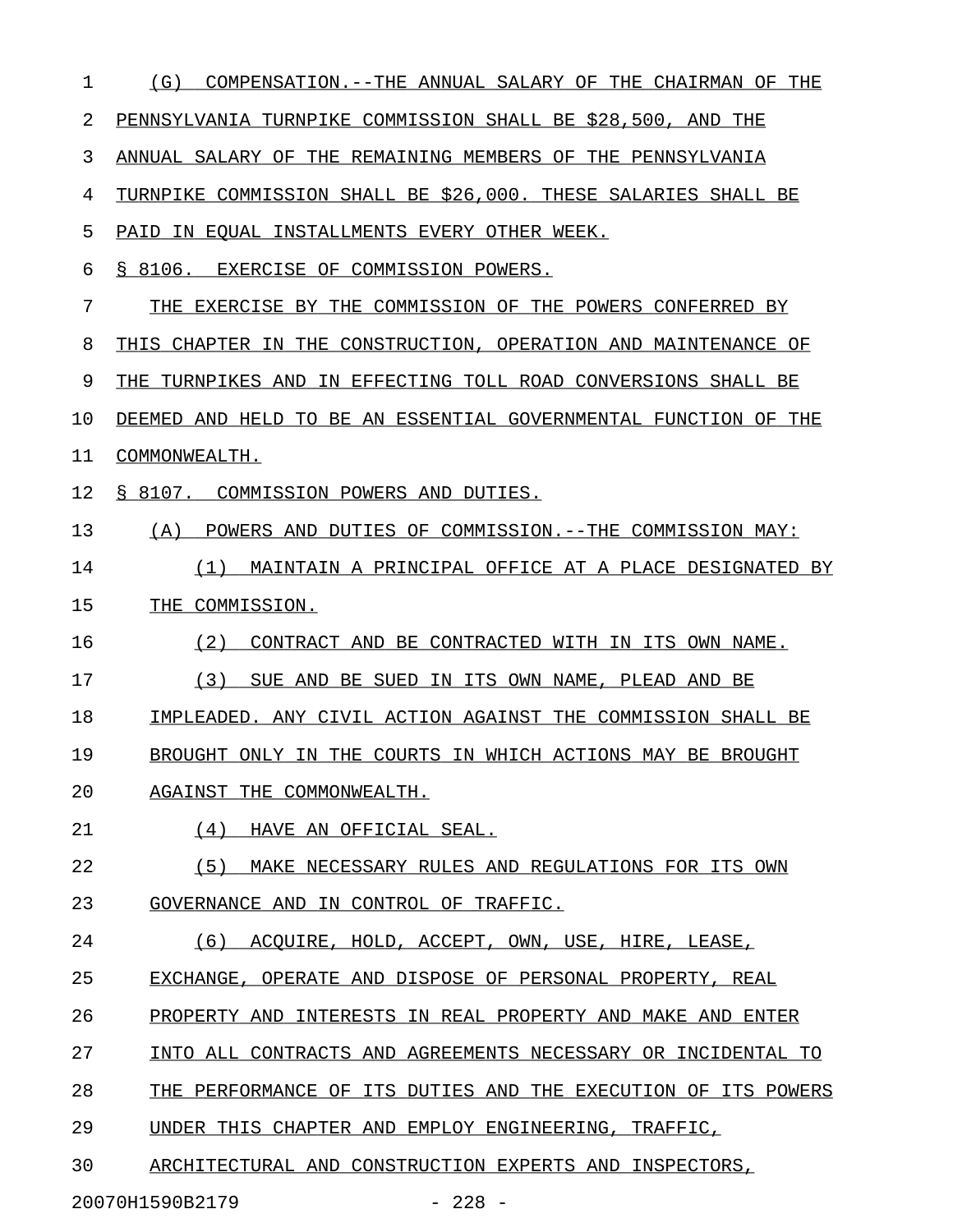1 ATTORNEYS AND OTHER EMPLOYEES AS MAY IN ITS JUDGMENT BE

2 NECESSARY AND FIX THEIR COMPENSATION.

3 (7) PROVIDE GRADE SEPARATIONS AT ITS OWN EXPENSE WITH 4 RESPECT TO ALL PUBLIC ROADS, STATE HIGHWAYS AND INTERSTATE 5 HIGHWAYS INTERSECTED BY THE TURNPIKES AND TO CHANGE AND 6 ADJUST THE LINES AND GRADES THEREOF SO AS TO ACCOMMODATE THE 7 SAME TO THE DESIGN FOR GRADE SEPARATION.

8 (I) THE DAMAGES INCURRED IN CHANGING AND ADJUSTING \_\_\_\_\_\_\_\_\_\_\_\_\_\_\_\_\_\_\_\_\_\_\_\_\_\_\_\_\_\_\_\_\_\_\_\_\_\_\_\_\_\_\_\_\_\_\_\_\_\_\_ 9 THE LINES AND GRADES OF PUBLIC ROADS, STATE HIGHWAYS AND 10 INTERSTATE HIGHWAYS SHALL BE ASCERTAINED AND PAID BY THE 11 COMMISSION IN ACCORDANCE WITH 26 PA.C.S. (RELATING TO 12 EMINENT DOMAIN).

13 (II) IF THE COMMISSION SHALL FIND IT NECESSARY TO \_\_\_\_\_\_\_\_\_\_\_\_\_\_\_\_\_\_\_\_\_\_\_\_\_\_\_\_\_\_\_\_\_\_\_\_\_\_\_\_\_\_\_\_\_\_\_\_\_\_ 14 PROVIDE A GRADE SEPARATION OR CHANGE THE SITE OF ANY 15 PORTION OF ANY INTERSTATE HIGHWAY, STATE HIGHWAY OR 16 PUBLIC ROAD, OR VACATE THE SAME, THE COMMISSION SHALL 17 CAUSE IT TO BE RECONSTRUCTED AND RESTORED AT THE 18 COMMISSION'S EXPENSE ON THE MOST FAVORABLE LOCATION AND 19 IN AS SATISFACTORY A MANNER AS THE ORIGINAL ROAD OR 20 VACATE IT AS THE CASE MAY BE. \_\_\_\_\_\_\_\_\_\_\_\_\_\_\_\_\_\_\_\_\_\_\_\_\_\_\_\_\_

21 (III) THE METHOD OF ACOUIRING THE RIGHT-OF-WAY AND 22 DETERMINING DAMAGES INCURRED IN CHANGING THE LOCATION OF 23 OR VACATING THE ROAD, STATE HIGHWAY OR INTERSTATE HIGHWAY 24 SHALL BE ASCERTAINED AND PAID FOR IN ACCORDANCE WITH 26 25 PA.C.S.

26  $(8)$  PETITION THE COURT OF COMMON PLEAS OF THE COUNTY IN 27 WHICH ANY PUBLIC ROAD OR PART THEREOF IS LOCATED AND AFFECTED 28 BY THE LOCATION OF THE TURNPIKES, FOR THE VACATION,

29 RELOCATION OR SUPPLY OF THE SAME OR ANY PART THEREOF WITH THE 30 SAME FORCE AND EFFECT AS IS NOW GIVEN BY EXISTING LAWS TO THE 20070H1590B2179 - 229 -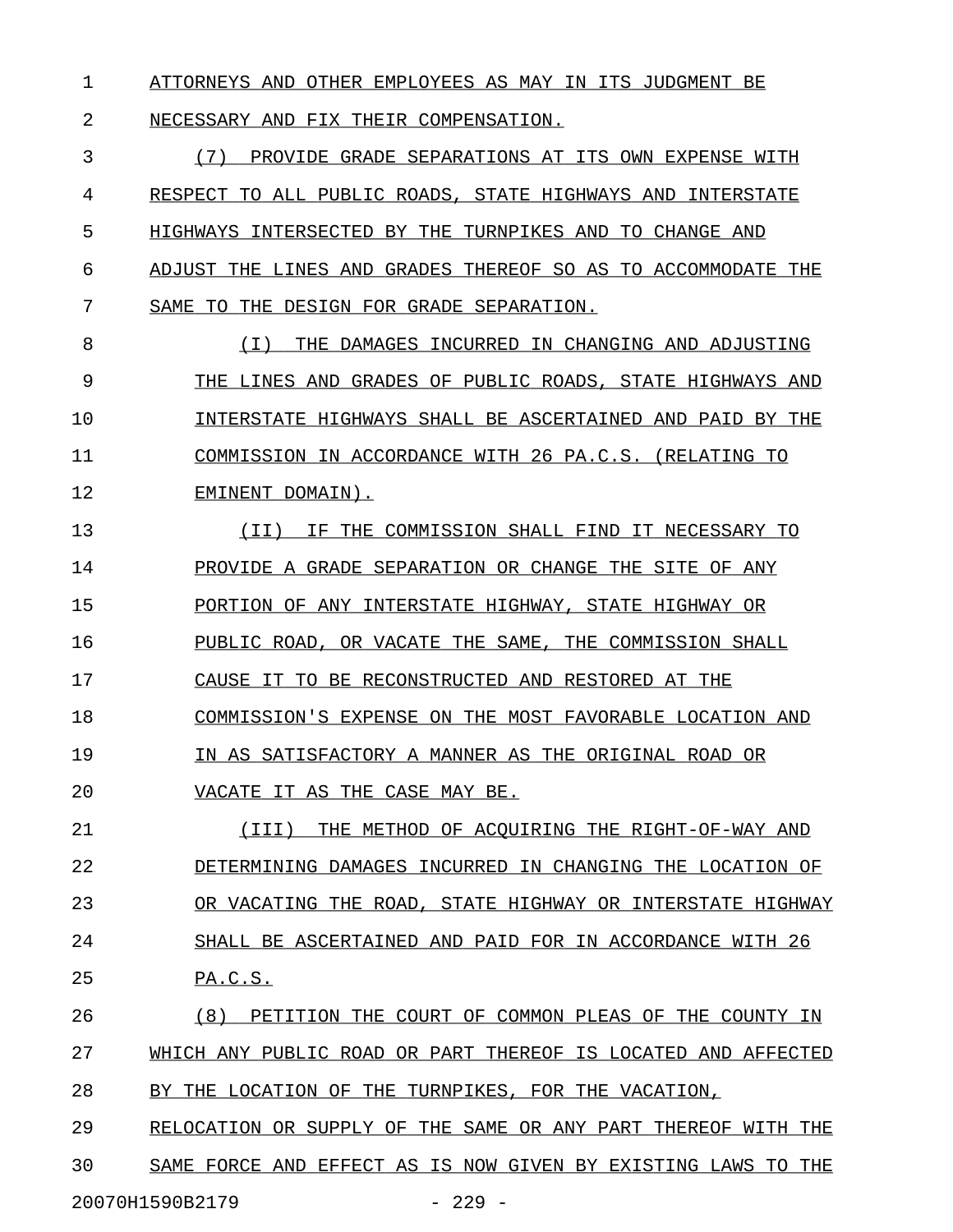1 INHABITANTS OF ANY TOWNSHIP OR THE COUNTY, AND THE 2 PROCEEDINGS UPON PETITION, WHETHER FOR THE APPOINTMENT OF 3 VIEWERS OR OTHERWISE, SHALL BE THE SAME AS PROVIDED BY 4 EXISTING LAW FOR SIMILAR PROCEEDINGS UPON THE PETITIONS. 5 (9) NEGOTIATE AND ENTER INTO INTEREST RATE SWAPS AND 6 OTHER INTEREST RATE HEDGES TO ASSIST THE COMMISSION IN 7 MANAGING INTEREST COST AND RATE RISK IN CONNECTION WITH ITS 8 DEBT. 9 (10) PROVIDE FOR COSTS OF THE DEPARTMENT. 10 (11) HAVE ALL OF THE POWERS AND PERFORM ALL THE DUTIES \_\_\_\_\_\_\_\_\_\_\_\_\_\_\_\_\_\_\_\_\_\_\_\_\_\_\_\_\_\_\_\_\_\_\_\_\_\_\_\_\_\_\_\_\_\_\_\_\_\_\_\_\_\_\_ 11 PRESCRIBED BY THE ACT OF MAY 21, 1937 (P.L.774, NO.211), 12 REFERRED TO AS THE PENNSYLVANIA TURNPIKE COMMISSION ACT. 13 (B) MAINTENANCE TO BE PAID OUT OF TOLLS.--14 (1) THE TURNPIKE EXTENSIONS AND IMPROVEMENTS AND TOLL-15 FREE ROADS CONVERTED TO TOLL ROADS WHEN COMPLETED AND OPEN TO 16 TRAFFIC SHALL BE MAINTAINED AND REPAIRED BY AND UNDER THE 17 CONTROL OF THE COMMISSION. 18 (2) ALL CHARGES AND COSTS FOR THE MAINTENANCE AND 19 REPAIRS ACTUALLY EXPENDED BY THE COMMISSION SHALL BE PAID OUT 20 OF TOLLS. 21 (3) THE TURNPIKE, THE TURNPIKE EXTENSIONS AND 22 IMPROVEMENTS AND THE TOLL-FREE ROADS CONVERTED TO TOLL ROADS 23 SHALL ALSO BE POLICED AND OPERATED BY A FORCE OF POLICE, TOLL 24 TAKERS AND OTHER OPERATING EMPLOYEES AS THE COMMISSION MAY IN 25 ITS DISCRETION EMPLOY. 26 § 8108. EXPENSES AND BONDING OF COMMISSION MEMBERS. 27 (A) PAYMENT OF EXPENSES.--ALL COMPENSATION AND SALARIES AND 28 ALL EXPENSES INCURRED IN CARRYING OUT THE PROVISIONS OF THIS 29 CHAPTER SHALL BE PAID SOLELY FROM FUNDS PROVIDED UNDER THE 30 AUTHORITY OF THIS CHAPTER, AND NO LIABILITY OR OBLIGATION SHALL 20070H1590B2179 - 230 -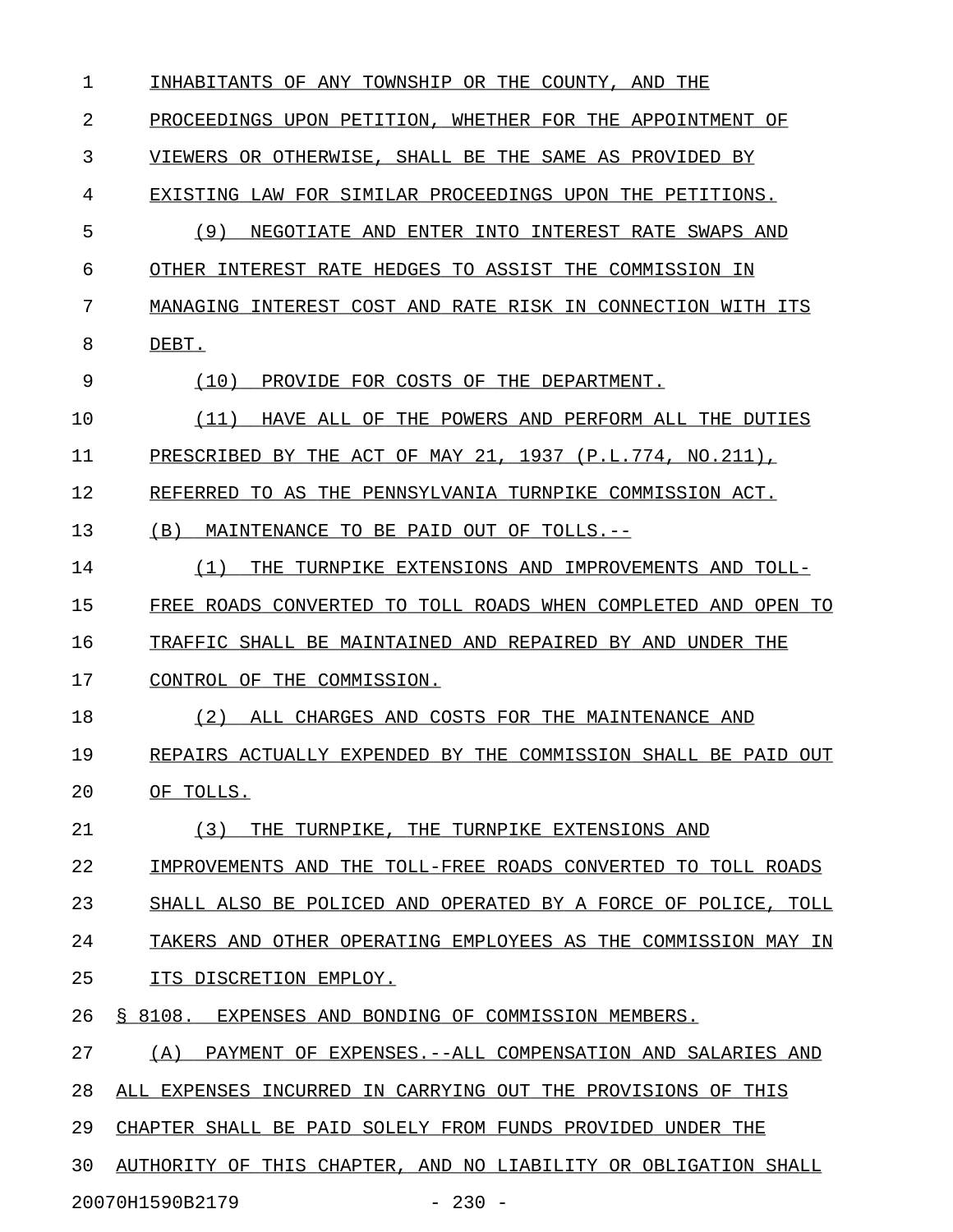| ı  | INCURRED UNDER THIS CHAPTER BEYOND THE EXTENT TO WHICH MONEY<br>BЕ |
|----|--------------------------------------------------------------------|
| 2  | SHALL HAVE BEEN PROVIDED UNDER THE AUTHORITY OF THIS CHAPTER.      |
| 3  | (B)<br>NO ADDITIONAL BOND REQUIRED. --THE ISSUANCE OF ANY          |
| 4  | TURNPIKE REVENUE BONDS, NOTES OR OTHER OBLIGATIONS UNDER THE       |
| 5  | PROVISIONS OF THIS CHAPTER SHALL NOT CAUSE ANY MEMBER OF THE       |
| 6  | COMMISSION TO BE REQUIRED TO EXECUTE A BOND THAT A MEMBER OF THE   |
| 7  | COMMISSION IS NOT OTHERWISE REQUIRED TO EXECUTE.                   |
| 8  | S 8109. ACQUISITION OF PROPERTY RIGHTS BY COMMISSION.              |
| 9  | (A)<br>CONDEMNATION.--THE COMMISSION MAY CONDEMN, PURSUANT TO      |
| 10 | 26 PA.C.S. (RELATING TO EMINENT DOMAIN), ANY LANDS, INTERESTS IN   |
| 11 | LANDS, PROPERTY RIGHTS, RIGHTS-OF-WAY, FRANCHISES, EASEMENTS AND   |
| 12 | OTHER PROPERTY DEEMED NECESSARY OR CONVENIENT FOR THE              |
| 13 | CONSTRUCTION AND EFFICIENT OPERATION OF THE TURNPIKES AND THE      |
| 14 | TOLL ROAD CONVERSIONS OR NECESSARY IN THE RESTORATION OR           |
| 15 | RELOCATION OF PUBLIC OR PRIVATE PROPERTY DAMAGED OR DESTROYED.     |
| 16 | (B) PURCHASE.--                                                    |
| 17 | (1) THE COMMISSION MAY ACOUIRE BY PURCHASE, WHENEVER IT            |
| 18 | SHALL DEEM THE PURCHASE EXPEDIENT, OR OTHERWISE ACCEPT IF          |
| 19 | DEDICATED TO IT, ANY LANDS, INTERESTS IN LANDS, PROPERTY           |
| 20 | RIGHTS, RIGHTS-OF-WAY, FRANCHISES, EASEMENTS AND OTHER             |
| 21 | PROPERTY DEEMED NECESSARY OR CONVENIENT FOR THE CONSTRUCTION       |
| 22 | AND EFFICIENT OPERATION OF THE TURNPIKES AND TOLL ROAD             |
| 23 | CONVERSIONS OR NECESSARY IN THE RESTORATION OF PUBLIC OR           |
| 24 | PRIVATE PROPERTY DAMAGED OR DESTROYED, WHETHER THE PROPERTY        |
| 25 | HAS BEEN PREVIOUSLY CONDEMNED OR OTHERWISE, UPON TERMS AND AT      |
| 26 | A PRICE AS MAY BE CONSIDERED BY THE COMMISSION TO BE               |
| 27 | REASONABLE AND CAN BE AGREED UPON BETWEEN THE COMMISSION AND       |
| 28 | THE OWNER THEREOF AND TO TAKE TITLE THERETO IN THE NAME OF         |
| 29 | THE COMMISSION.                                                    |
| 30 | THE NET PROCEEDS OF THE PURCHASE PRICE PAYABLE TO A<br>(2)         |

20070H1590B2179 - 231 -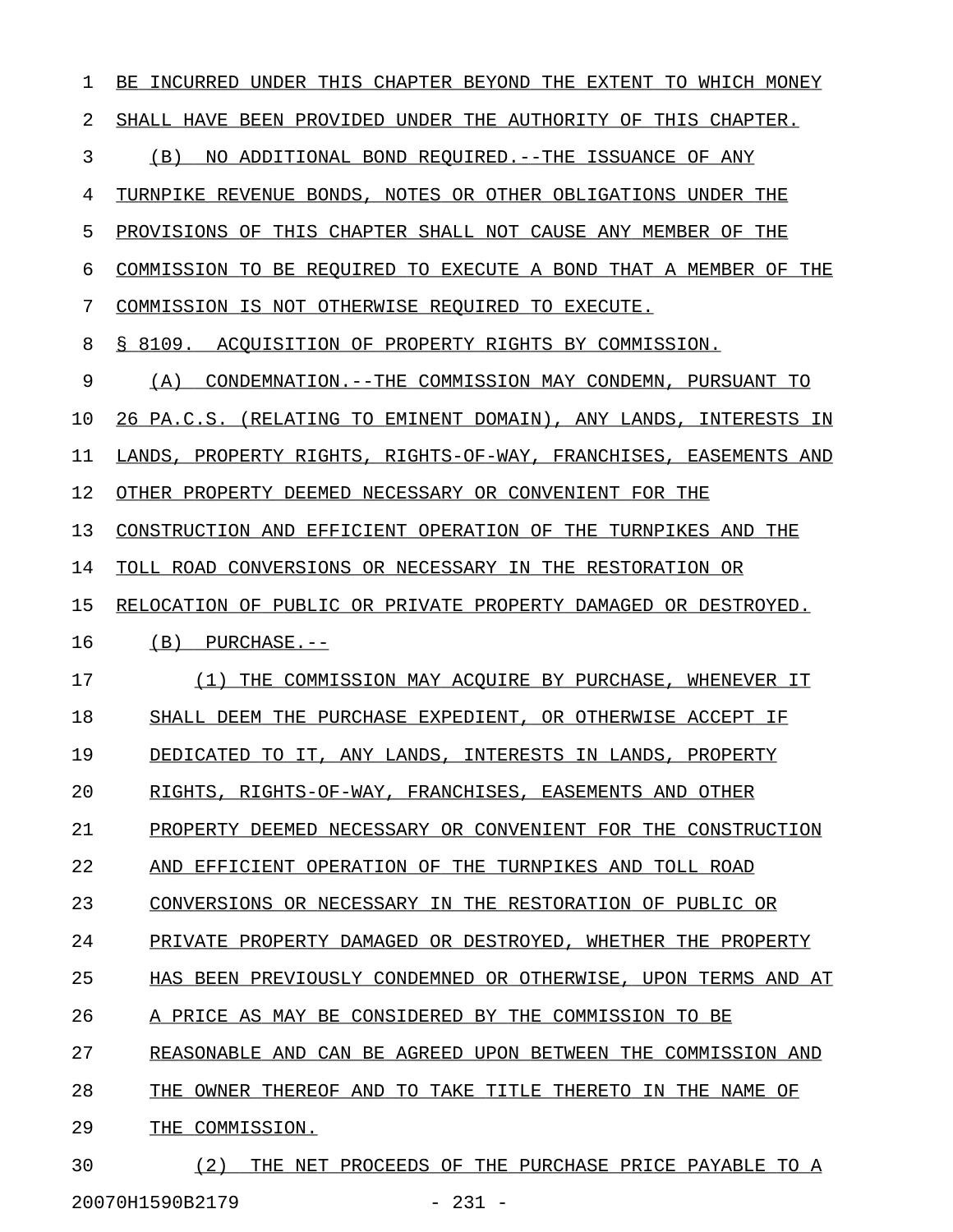| 1  | MUNICIPALITY OR THE DEPARTMENT FOR ANY REAL PROPERTY OR          |
|----|------------------------------------------------------------------|
| 2  | INTEREST THEREIN OBTAINED BY THE COMMISSION PURSUANT TO<br>THIS  |
| 3  | CHAPTER, LESS THE COST OF RETIRING ANY BONDED INDEBTEDNESS ON    |
| 4  | THE PROPERTY OR INTEREST, SHALL BE USED EXCLUSIVELY, IN THE      |
| 5  | CASE OF A MUNICIPALITY, FOR ROAD-RELATED AND BRIDGE-RELATED      |
| 6  | EXPENSES AND, IN THE CASE OF THE DEPARTMENT, FOR HIGHWAY AND     |
| 7  | BRIDGE CONSTRUCTION, RECONSTRUCTION AND MAINTENANCE IN THE       |
| 8  | SAME ENGINEERING AND MAINTENANCE DISTRICT IN WHICH THE           |
| 9  | PROPERTY IS LOCATED.                                             |
| 10 | \$8110.<br>PROCEDURAL REOUIREMENTS OF ACOUISITION.               |
| 11 | TITLE.--TITLE TO ANY PROPERTY CONDEMNED BY THE<br>(A)            |
| 12 | COMMISSION SHALL BE TAKEN IN THE NAME OF THE COMMISSION.         |
| 13 | (B)<br>$ENTRY. --$                                               |
| 14 | IN ADDITION TO ANY OTHERS POWERS SET FORTH IN THIS<br>(1)        |
| 15 | THE COMMISSION AND ITS AUTHORIZED AGENTS AND<br>CHAPTER.         |
| 16 | EMPLOYEES MAY ENTER UPON ANY LANDS, WATERS AND PREMISES IN       |
| 17 | THIS COMMONWEALTH FOR THE PURPOSE OF MAKING SURVEYS,             |
| 18 | SOUNDINGS, DRILLINGS AND EXAMINATIONS, AS IT MAY DEEM            |
| 19 | NECESSARY OR CONVENIENT FOR THE PURPOSE OF THIS CHAPTER.         |
| 20 | (2)<br>THE ENTRY SHALL NOT BE DEEMED A TRESPASS, NOR SHALL       |
| 21 | AN ENTRY FOR THE PURPOSES BE DEEMED AN ENTRY UNDER ANY           |
| 22 | CONDEMNATION PROCEEDINGS WHICH MAY BE THEN PENDING.              |
| 23 | (3)<br>THE COMMISSION SHALL MAKE REIMBURSEMENT FOR ANY           |
| 24 | ACTUAL DAMAGES RESULTING TO THE LANDS, WATERS AND PREMISES AS    |
| 25 | A RESULT OF THE ACTIVITIES.                                      |
| 26 | (C) RESTORATION OF PROPERTY.--ANY PUBLIC OR PRIVATE PROPERTY     |
| 27 | DAMAGED OR DESTROYED IN CARRYING OUT THE POWERS GRANTED BY THIS  |
| 28 | CHAPTER SHALL BE RESTORED OR REPAIRED AND PLACED IN ITS ORIGINAL |
| 29 | CONDITION AS NEARLY AS PRACTICABLE OR ADEQUATE COMPENSATION MADE |
| 30 | FOR THE PROPERTY OUT OF FUNDS PROVIDED UNDER THE AUTHORITY OF    |
|    | 20070H1590B2179<br>$-232 -$                                      |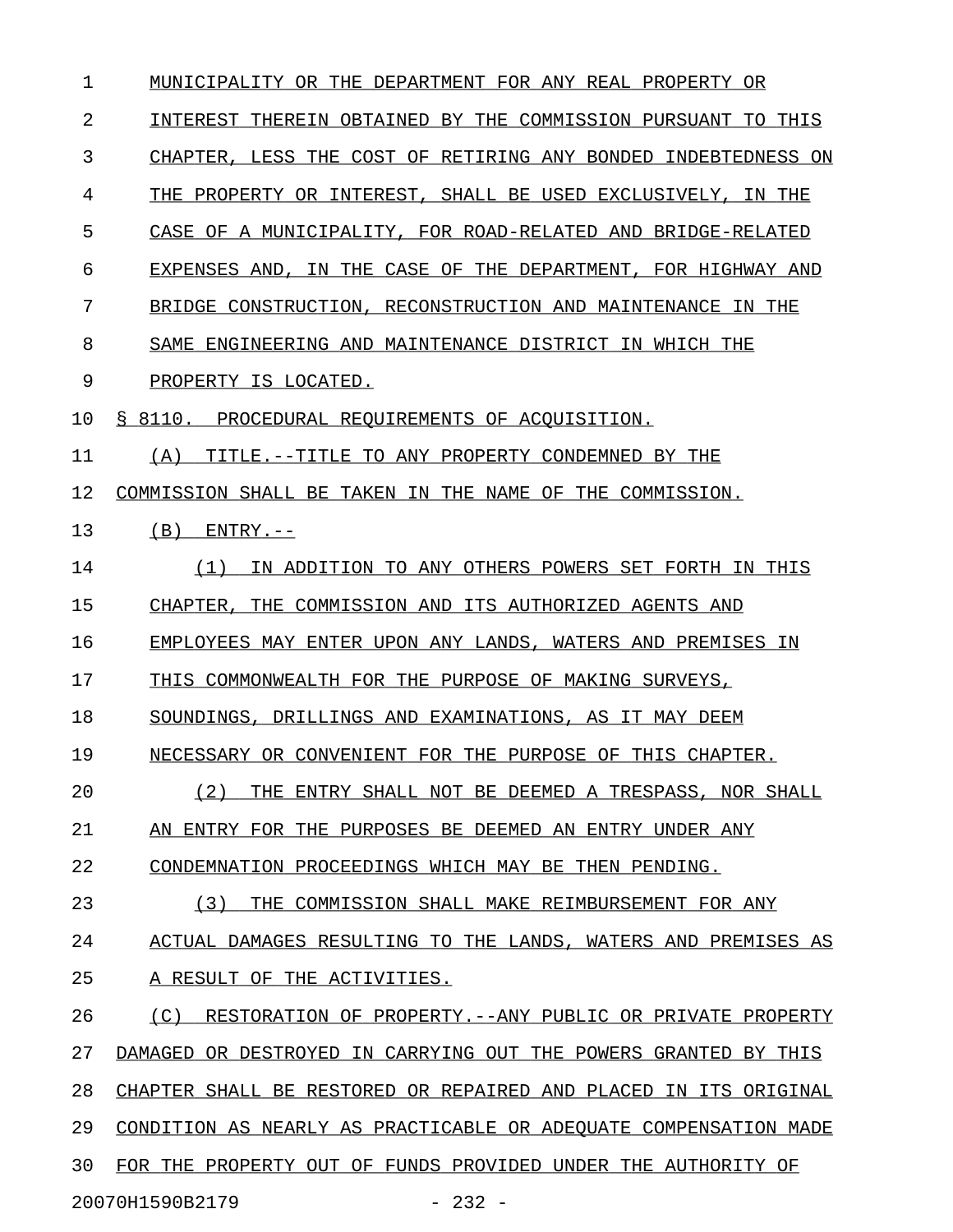1 THIS CHAPTER.

| 2  | POWERS<br>(D)<br>OF<br>PUBLIC BODIES.--NOTWITHSTANDING ANY OTHER        |
|----|-------------------------------------------------------------------------|
| 3  | PROVISION OF LAW TO THE CONTRARY, A POLITICAL SUBDIVISION OR A          |
| 4  | PUBLIC AGENCY OR COMMISSION OF THE COMMONWEALTH MAY LEASE,<br>LEND,     |
| 5  | DEDICATE.<br>GRANT.<br>CONVEY OR OTHERWISE TRANSFER TO THE COMMISSION,  |
| 6  | UPON ITS REQUEST, UPON TERMS AND CONDITIONS AS THE PROPER               |
| 7  | AUTHORITIES OF THE POLITICAL SUBDIVISION OR PUBLIC AGENCY OR            |
| 8  | COMMISSION OF THE COMMONWEALTH DEEMS REASONABLE AND FAIR AND            |
| 9  | NECESSITY FOR ANY ADVERTISEMENT,<br>WITHOUT THE<br>ORDER OF COURT OR    |
| 10 | OTHER ACTION OR FORMALITY, OTHER THAN THE REGULAR AND<br>FORMAL         |
| 11 | THE AUTHORITIES CONCERNED, ANY REAL PROPERTY WHICH MAY<br>ACTION OF     |
| 12 | NECESSARY OR CONVENIENT TO THE EFFECTUATION OF THE<br>AUTHORIZED<br>BE. |
| 13 | PURPOSES OF THE COMMISSION, INCLUDING PUBLIC ROADS AND OTHER            |
| 14 | REAL PROPERTY ALREADY DEVOTED TO PUBLIC USE.                            |
| 15 | S 8111.<br>ENTRY AND POSSESSION OF PROPERTY CONDEMNED.                  |
| 16 | WHENEVER THE COMMISSION HAS CONDEMNED ANY LANDS, RIGHTS,                |
| 17 | RIGHTS-OF-WAY, EASEMENTS AND FRANCHISES, OR INTERESTS THEREIN,          |
| 18 | THIS CHAPTER.<br>THE COMMISSION MAY PROCEED<br>AS PROVIDED IN<br>TО     |
| 19 | OBTAIN POSSESSION IN THE MANNER PROVIDED BY 26 PA.C.S.<br>(RELATING     |
| 20 | TO<br>THE EMINENT DOMAIN).                                              |
| 21 | § 8112. ISSUANCE OF TURNPIKE REVENUE BONDS OR OTHER                     |
| 22 | OBLIGATIONS.                                                            |
| 23 | $(A)$ AUTHORIZATION.--                                                  |
| 24 | (1) A BOND MUST BE AUTHORIZED BY RESOLUTION OF THE                      |
| 25 | COMMISSION. THE RESOLUTION MAY SPECIFY ALL OF THE FOLLOWING:            |
| 26 | $(I)$ SERIES.                                                           |
| 27 | (II) DATE OF MATURITY NOT EXCEEDING 40 YEARS FROM                       |
| 28 | DATE OF ISSUE.                                                          |
| 29 | (III) INTEREST.                                                         |
| 30 | (IV) DENOMINATION.                                                      |
|    |                                                                         |

20070H1590B2179 - 233 -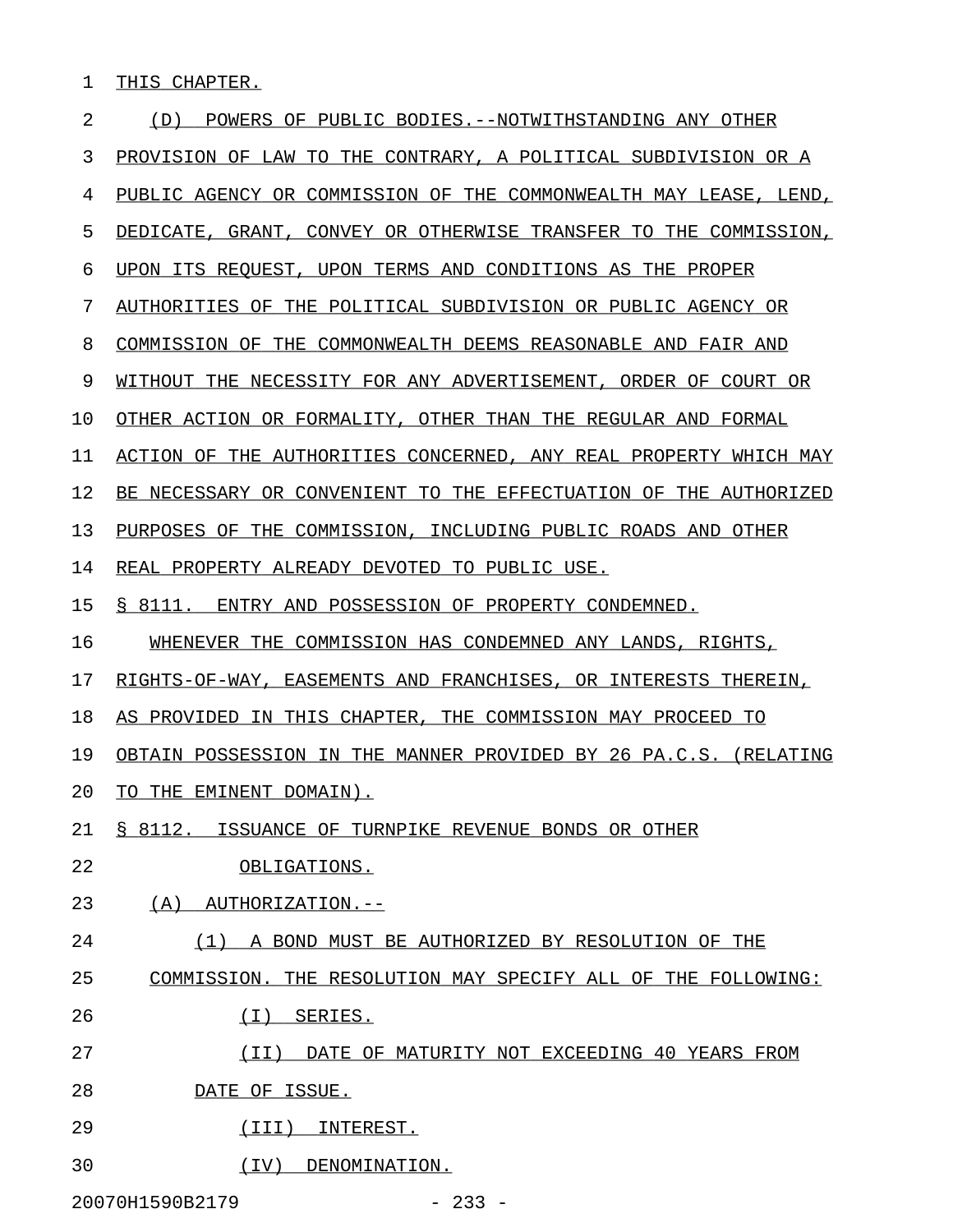| 1  | FORM.<br>(V)<br>EITHER COUPON OR FULLY REGISTERED WITHOUT         |
|----|-------------------------------------------------------------------|
| 2  | COUPONS.                                                          |
| 3  | REGISTRATION, EXCHANGEABILITY AND<br>(VT)                         |
| 4  | INTERCHANGEABILITY PRIVILEGES.                                    |
| 5  | MEDIUM OF PAYMENT AND PLACE OF PAYMENT.<br>(VII)                  |
| 6  | TERMS OF REDEMPTION NOT EXCEEDING 105% OF THE<br>(VIII)           |
| 7  | PRINCIPAL AMOUNT OF THE BOND.                                     |
| 8  | PRIORITIES IN THE REVENUES OR RECEIPTS OF THE<br>(IX)             |
| 9  | COMMISSION.                                                       |
| 10 | (2) A BOND MUST BE SIGNED BY OR SHALL BEAR THE FACSIMILE          |
| 11 | SIGNATURE OF SUCH OFFICERS AS THE COMMISSION DETERMINES. A        |
| 12 | BOND MAY BE ISSUED AND DELIVERED NOTWITHSTANDING THAT ONE OR      |
| 13 | MORE OF THE SIGNING OFFICERS OR THE TREASURER HAS CEASED TO       |
| 14 | BE AN OFFICER WHEN THE BOND IS ACTUALLY DELIVERED. A BOND         |
| 15 | MUST BE AUTHENTICATED BY AN AUTHENTICATING AGENT, A FISCAL        |
| 16 | AGENT OR A TRUSTEE, IF REQUIRED BY THE AUTHORIZING                |
| 17 | RESOLUTION.                                                       |
| 18 | A BOND MAY BE SOLD AT PUBLIC OR PRIVATE SALE FOR A<br>(3)         |
| 19 | PRICE DETERMINED BY THE COMMISSION.                               |
| 20 | (4)<br>PENDING THE PREPARATION OF A DEFINITIVE BOND,              |
| 21 | INTERIM RECEIPTS OR TEMPORARY BONDS WITHOUT COUPONS MAY BE        |
| 22 | ISSUED TO THE PURCHASER AND MAY CONTAIN TERMS AND CONDITIONS      |
| 23 | AS THE COMMISSION DETERMINES.                                     |
| 24 | PROVISIONS. -- A RESOLUTION AUTHORIZING A BOND MAY CONTAIN<br>(B) |
| 25 | PROVISIONS WHICH SHALL BE PART OF THE CONTRACT WITH THE           |
| 26 | BONDHOLDER AS TO THE FOLLOWING:                                   |
| 27 | (1)<br>PLEDGING THE FULL FAITH AND CREDIT OF THE COMMISSION       |
| 28 | BUT NOT OF THE COMMONWEALTH OR ANY POLITICAL SUBDIVISION FOR      |
| 29 | THE BOND OR RESTRICTING THE OBLIGATION OF THE COMMISSION TO       |
| 30 | ALL OR ANY OF THE REVENUE OF THE COMMISSION FROM ALL OR ANY       |
|    |                                                                   |

20070H1590B2179 - 234 -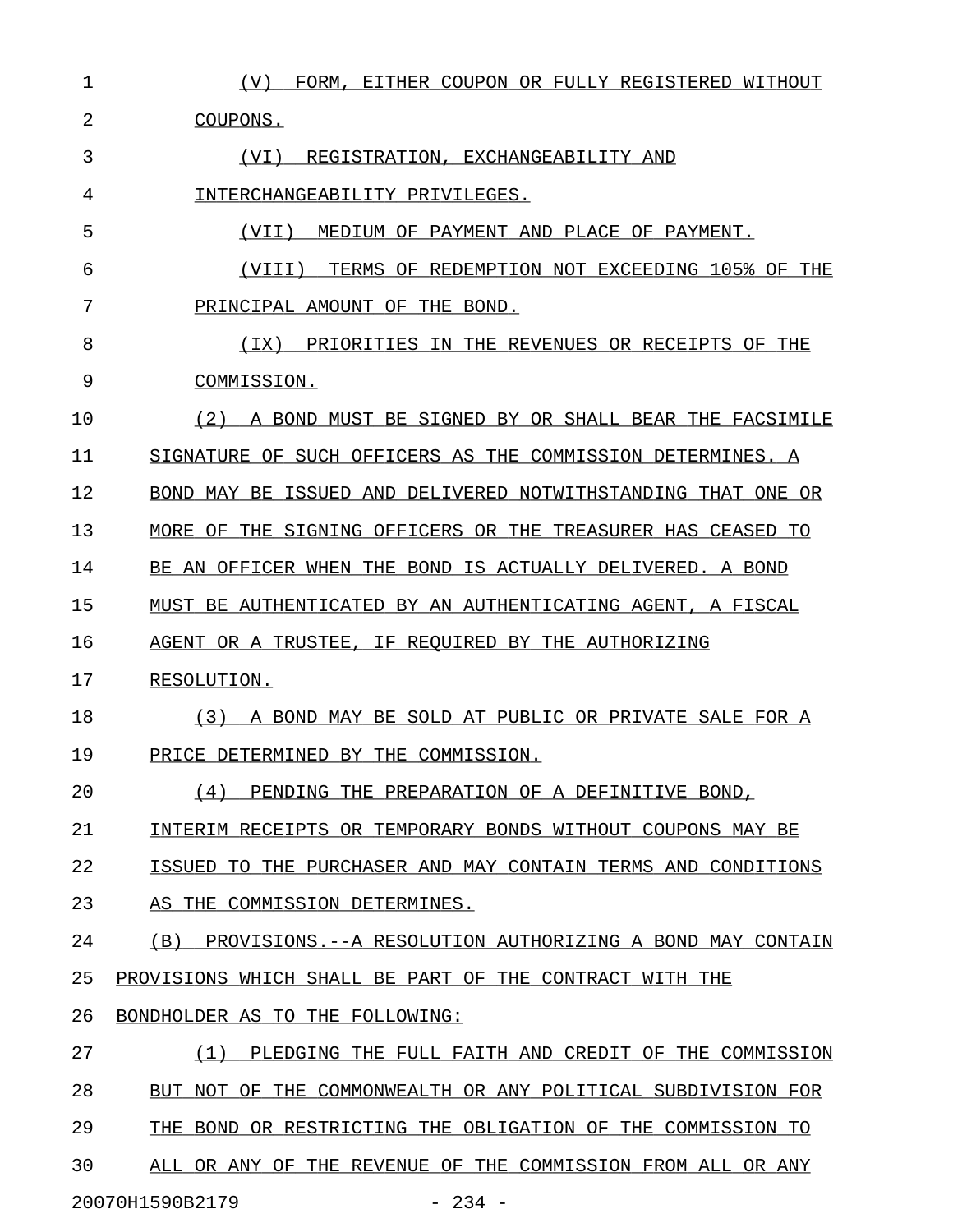## 1 PROJECTS OR PROPERTIES.

| 2  | (2)<br>COSTS OF<br>THE<br>DEPARTMENT<br>THE<br>THE.<br>PAYMENT<br>ΟF<br>THE        |
|----|------------------------------------------------------------------------------------|
| 3  | COSTS<br>OF<br>THE<br>TURNPIKES AND<br>THE TOLL ROAD CONVERSIONS,                  |
| 4  | INCLUDING THE RECONSTRUCTION OF<br>THE<br>CONVERTED ROADS AS                       |
| 5  | THIS CHAPTER AND<br>THE<br>PROVIDED<br>FOR IN<br>THE<br>REPAYMENT<br>TО<br>FEDERAL |
| 6  | TREASURY OF ANY FUNDS SO REQUIRED<br>TO.<br>BE.<br>REPAID<br>PURSUANT<br>TО        |
| 7  | ANY SPECIAL LEGISLATION PASSED BY THE CONGRESS<br>ΟF<br>THE<br>UNITED              |
| 8  | STATES AUTHORIZING THE CONVERSION OF TOLL-FREE ROADS TO<br>TOLL                    |
| 9  | FINANCING FOR INSURANCE RESERVES AND<br>THE<br>ΟF<br>ROADS.<br>THE<br>DUTIES       |
| 10 | THE<br>COMMISSION WITH REFERENCE TO<br>THESE MATTERS.                              |
| 11 | (3)<br>TERMS AND PROVISIONS OF<br>THE<br>BOND.                                     |
| 12 | (4)<br>LIMITATIONS ON THE PURPOSES TO WHICH THE PROCEEDS<br>ΟF                     |
| 13 | OR OTHER FINANCING MAY BE APPLIED.<br>THE<br><b>BOND</b>                           |
| 14 | (5)<br>RATE OF<br>TOLLS AND OTHER CHARGES FOR USE OF THE                           |
| 15 | BY THE COMMISSION.<br>FACILITIES OF<br>OR FOR THE SERVICES RENDERED                |
| 16 | (6)<br>SETTING ASIDE, REGULATION AND DISPOSITION OF<br>THE                         |
| 17 | RESERVES<br>AND SINKING FUNDS.                                                     |
| 18 | (7)<br>ISSUANCE OF ADDITIONAL BONDS.<br>LIMITATIONS<br>ON THE                      |
| 19 | (8)<br>PROVISIONS OF ANY DEED<br>TERMS AND<br>OF<br>TRUST OR                       |
| 20 | INDENTURE SECURING<br>THE BOND OR UNDER WHICH ANY DEED OF<br>TRUST                 |
| 21 | OR INDENTURE MAY BE ISSUED.                                                        |
| 22 | (9)<br>OTHER ADDITIONAL AGREEMENTS WITH THE HOLDER OF THE                          |
| 23 | BOND.                                                                              |
| 24 | (C)<br>DEEDS OF TRUST. --THE COMMISSION MAY ENTER INTO ANY DEED                    |
| 25 | OF TRUST, INDENTURE OR OTHER AGREEMENT WITH ANY BANK OR TRUST                      |
| 26 | COMPANY OR OTHER PERSON IN THE UNITED STATES HAVING POWER TO                       |
| 27 | ENTER INTO SUCH AN ARRANGEMENT, INCLUDING ANY FEDERAL AGENCY, AS                   |
| 28 | SECURITY FOR A BOND AND MAY ASSIGN AND PLEDGE ALL OR ANY OF THE                    |
| 29 | REVENUES OR RECEIPTS OF THE COMMISSION UNDER SUCH DEED,                            |
| 30 | INDENTURE OR AGREEMENT. THE DEED OF TRUST, INDENTURE OR OTHER                      |
|    | 20070H1590B2179<br>$-235 -$                                                        |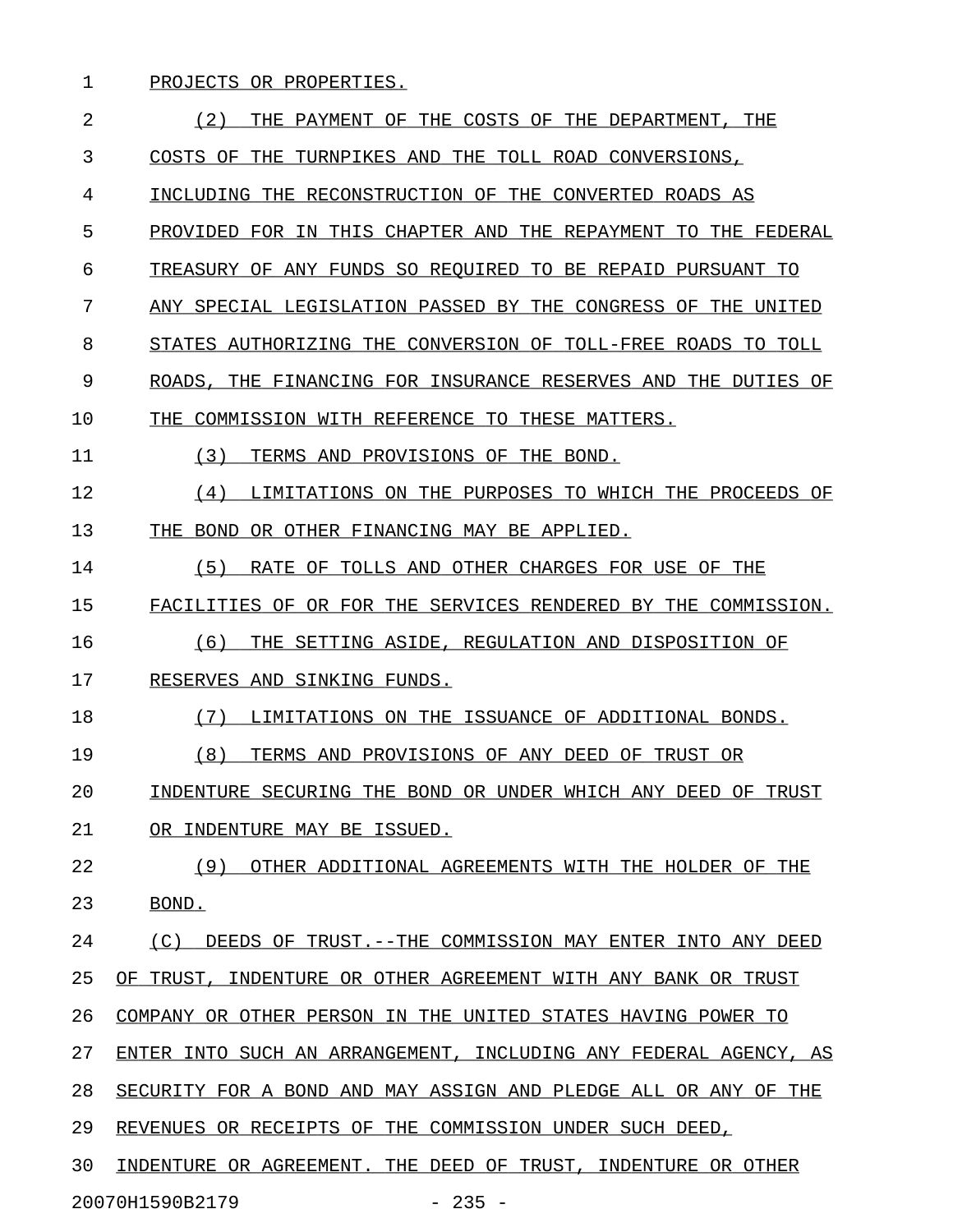1 AGREEMENT MAY CONTAIN PROVISIONS AS MAY BE CUSTOMARY IN SUCH

2 INSTRUMENTS OR AS THE COMMISSION MAY AUTHORIZE, INCLUDING

3 PROVISIONS AS TO THE FOLLOWING:

4  $(1)$  FOR THE PAYMENT OF THE COSTS OF THE DEPARTMENT, THE 5 COSTS OF THE TURNPIKES AND THE TOLL ROAD CONVERSIONS, 6 INCLUDING THE RECONSTRUCTION OF THE CONVERTED ROADS AS 7 PROVIDED FOR IN THIS CHAPTER AND THE REPAYMENT TO THE FEDERAL 8 TREASURY OF ANY FUNDS SO REOUIRED TO BE REPAID PURSUANT TO 9 ANY SPECIAL LEGISLATION PASSED BY THE CONGRESS OF THE UNITED 10 STATES AUTHORIZING THE CONVERSION OF TOLL-FREE ROADS TO TOLL 11 ROADS, FINANCING FOR INSURANCE RESERVES AND THE DUTIES OF THE 12 COMMISSION WITH REFERENCE TO THESE MATTERS. 13 (2) APPLICATION OF FUNDS AND THE SAFEGUARDING OF FUNDS 14 ON HAND OR ON DEPOSIT. 15 (3) RIGHTS AND REMEDIES OF TRUSTEES AND BONDHOLDERS, 16 INCLUDING RESTRICTIONS UPON THE INDIVIDUAL RIGHT OF ACTION OF 17 A BONDHOLDER. 18 (4) TERMS AND PROVISIONS OF THE BOND OR THE RESOLUTION 19 AUTHORIZING THE ISSUANCE OF THE BOND. 20 (D) NEGOTIABILITY.--A BOND SHALL HAVE ALL THE QUALITIES OF 21 NEGOTIABLE INSTRUMENTS UNDER 13 PA.C.S. DIV. 3 (RELATING TO 22 NEGOTIABLE INSTRUMENTS). 23 § 8113. OBLIGATION PROCEEDS RESTRICTED AND LIEN CREATED. 24 ALL MONEY RECEIVED FROM ANY BONDS, NOTES OR OTHER OBLIGATIONS 25 ISSUED UNDER THIS CHAPTER SHALL BE APPLIED SOLELY TO THE PAYMENT 26 OF THE COSTS OF THE DEPARTMENT, THE COSTS OF THE TURNPIKES, THE 27 TURNPIKE EXTENSIONS AND IMPROVEMENTS AND THE TOLL ROAD 28 CONVERSIONS, INCLUDING THE RECONSTRUCTION OF THE CONVERTED ROADS 29 AS PROVIDED FOR IN THIS CHAPTER AND THE REPAYMENT TO THE FEDERAL 30 TREASURY OF ANY FUNDS SO REOUIRED TO BE REPAID PURSUANT TO ANY 20070H1590B2179 - 236 -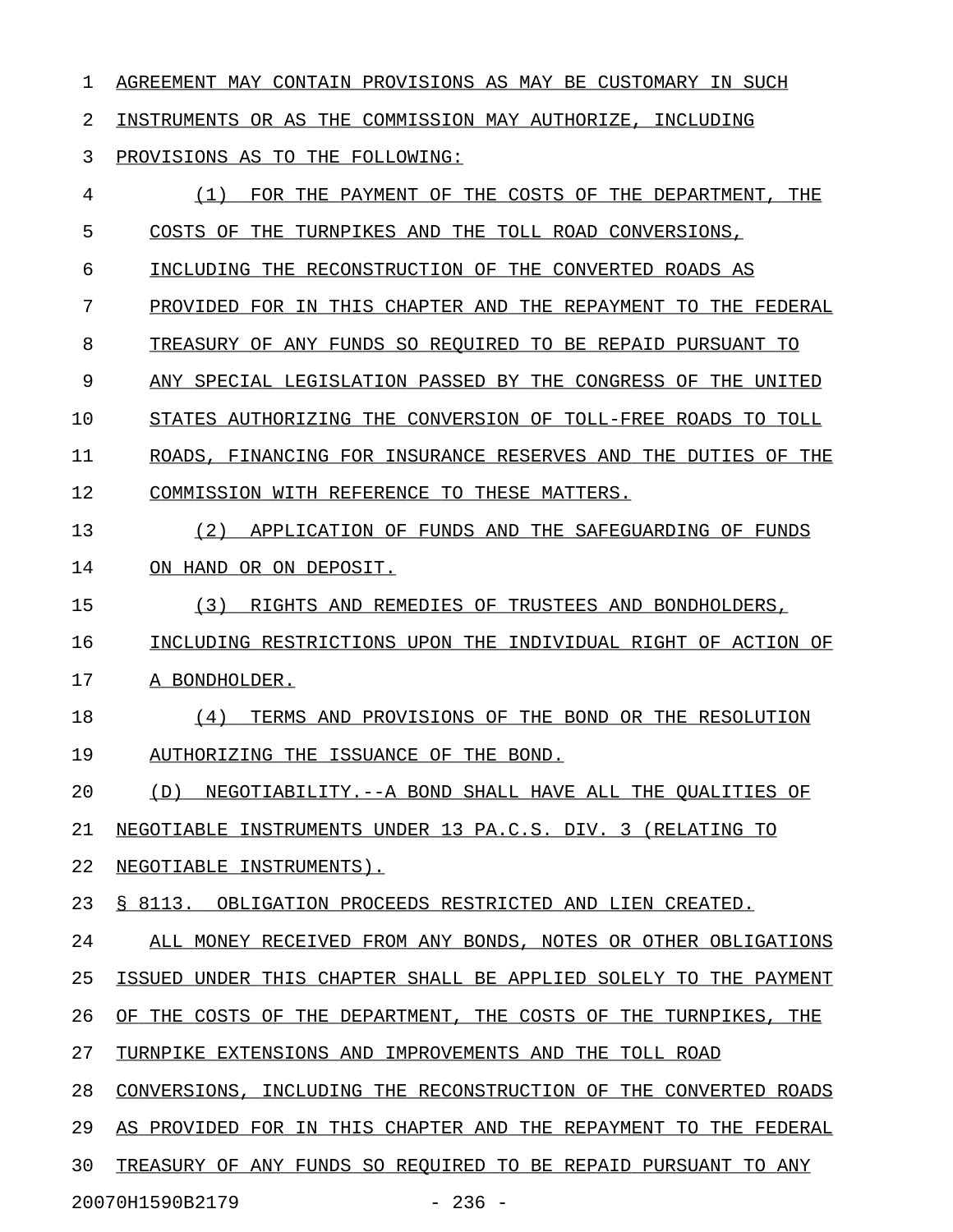| 1  | SPECIAL LEGISLATION PASSED BY THE CONGRESS OF THE UNITED STATES  |
|----|------------------------------------------------------------------|
| 2  | AUTHORIZING THE CONVERSION OF TOLL-FREE ROADS TO TOLL ROADS OR   |
| 3  | TO THE APPURTENANT FUND. THERE IS CREATED AND GRANTED A LIEN     |
| 4  | UPON THE MONEY, UNTIL SO APPLIED, IN FAVOR OF HOLDERS OF THE     |
| 5  | BONDS, NOTES OR OTHER OBLIGATIONS OR THE TRUSTEE PROVIDED FOR IN |
| 6  | THIS CHAPTER IN RESPECT OF THE BONDS, NOTES OR OTHER             |
| 7  | OBLIGATIONS.                                                     |
| 8  | S 8114.<br>TRUST INDENTURE AUTHORIZED.                           |
| 9  | (A)<br>SECURITY FOR BONDS.--IN THE DISCRETION OF THE             |
| 10 | COMMISSION, THE BONDS, NOTES OR OTHER OBLIGATIONS MAY BE SECURED |
| 11 | INDENTURE BY AND BETWEEN THE COMMISSION AND A<br>BY A TRUST      |
| 12 | CORPORATE TRUSTEE, WHICH MAY BE ANY TRUST COMPANY OR BANK HAVING |
| 13 | THE POWERS OF A TRUST COMPANY, WITHIN THIS COMMONWEALTH. THE     |
| 14 | TRUST INDENTURE MAY PLEDGE OR ASSIGN TOLLS AND REVENUE TO BE     |
| 15 | RECEIVED BUT SHALL NOT CONVEY OR MORTGAGE THE PENNSYLVANIA       |
| 16 | TURNPIKE SYSTEM, INCLUDING THE TURNPIKES AND TOLL ROAD           |
| 17 | CONVERSIONS PROVIDED FOR BY THIS CHAPTER.                        |
| 18 | (B)<br>RIGHTS OF BONDHOLDERS. -- EITHER THE RESOLUTION PROVIDING |
| 19 | FOR THE ISSUANCE OF THE BONDS, NOTES OR OTHER OBLIGATIONS OR THE |
| 20 | TRUST INDENTURE MAY CONTAIN PROVISIONS FOR PROTECTING AND        |
| 21 | ENFORCING THE RIGHTS AND REMEDIES OF THE BONDHOLDERS OR HOLDERS  |
| 22 | OF NOTES OR OTHER OBLIGATIONS AS MAY BE REASONABLE AND PROPER    |
| 23 | AND NOT IN VIOLATION OF LAW, INCLUDING COVENANTS SETTING FORTH   |
| 24 | THE DUTIES OF THE COMMISSION IN RELATION TO THE ACOUISITION OF   |
| 25 | PROPERTIES AND THE CONSTRUCTION, MAINTENANCE, OPERATION AND      |
| 26 | REPAIR AND INSURANCE OF THE TURNPIKES, AND THE CUSTODY,          |
| 27 | SAFEGUARDING AND APPLICATION OF ALL MONEY. IT SHALL BE LAWFUL    |
| 28 | FOR ANY BANK OR TRUST COMPANY INCORPORATED UNDER THE LAWS OF     |
| 29 | THIS COMMONWEALTH TO ACT AS A DEPOSITORY OF THE PROCEEDS OF      |
| 30 | BONDS, NOTES OR OTHER OBLIGATIONS OR REVENUES AND TO FURNISH THE |
|    | 20070H1590B2179<br>$-237 -$                                      |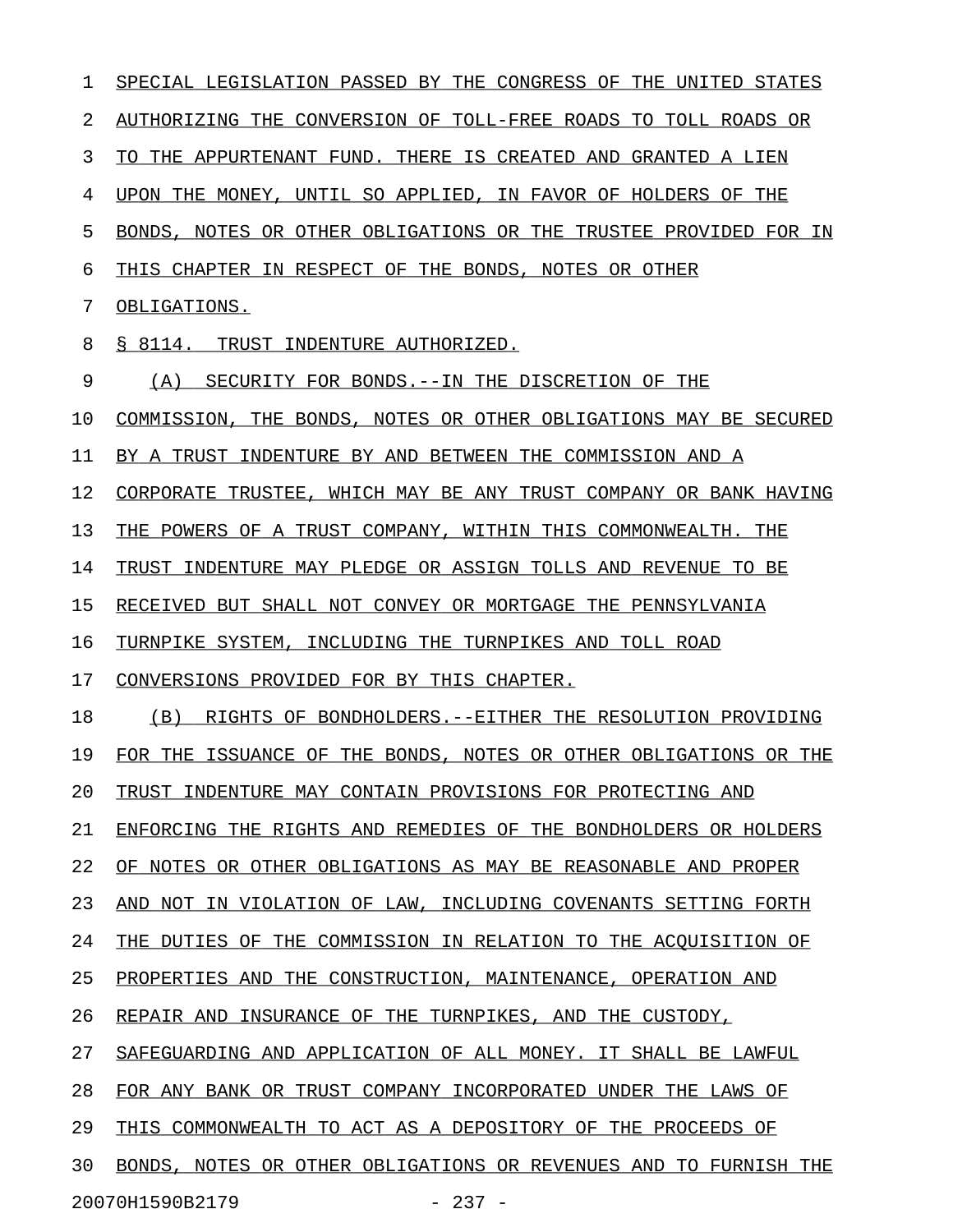1 INDEMNITY BONDS OR TO PLEDGE THE SECURITIES AS MAY BE REQUIRED 2 BY THE COMMISSION. THE TRUST INDENTURE MAY SET FORTH THE RIGHTS 3 AND REMEDIES OF THE BONDHOLDERS OR HOLDERS OF NOTES OR OTHER 4 OBLIGATIONS AND OF THE TRUSTEE AND MAY RESTRICT THE INDIVIDUAL 5 RIGHT OF ACTION OF BONDHOLDERS OR HOLDERS OF NOTES OR OTHER 6 OBLIGATIONS AS IS CUSTOMARY IN TRUST INDENTURES SECURING BONDS, 7 DEBENTURES OF CORPORATIONS, NOTES OR OTHER OBLIGATIONS. IN 8 ADDITION TO THE FOREGOING, THE TRUST INDENTURE MAY CONTAIN OTHER 9 PROVISIONS AS THE COMMISSION MAY DEEM REASONABLE AND PROPER FOR 10 THE SECURITY OF BONDHOLDERS OR HOLDERS OF NOTES OR OTHER 11 OBLIGATIONS. ALL EXPENSES INCURRED IN CARRYING OUT THE TRUST 12 INDENTURE MAY BE TREATED AS PART OF THE COST OF MAINTENANCE, 13 OPERATION AND REPAIR OF THE TURNPIKES AND TOLL ROAD CONVERSIONS 14 PROVIDED FOR BY THIS CHAPTER. 15 § 8115. COMMISSION AND OBLIGATIONS TAX EXEMPT. 16 THE ACCOMPLISHMENT BY THE COMMISSION OF THE AUTHORIZED 17 PURPOSES STATED IN THIS CHAPTER BEING FOR THE BENEFIT OF THE 18 PEOPLE OF THIS COMMONWEALTH AND FOR THE IMPROVEMENT OF THEIR 19 COMMERCE AND PROSPERITY, IN WHICH ACCOMPLISHMENT THE COMMISSION 20 WILL BE PERFORMING ESSENTIAL GOVERNMENTAL FUNCTIONS, THE 21 COMMISSION SHALL NOT BE REQUIRED TO PAY ANY TAXES OR ASSESSMENTS 22 ON ANY PROPERTY ACOUIRED OR USED BY IT FOR THE PURPOSES PROVIDED 23 IN THIS CHAPTER, AND THE BONDS, NOTES OR OTHER OBLIGATIONS 24 ISSUED BY THE COMMISSION, THEIR TRANSFER AND THE INCOME 25 THEREFROM, INCLUDING ANY PROFITS MADE ON THE SALE THEREOF, SHALL 26 AT ALL TIMES BE FREE FROM TAXATION WITHIN THIS COMMONWEALTH. 27 § 8116. COLLECTION AND DISPOSITION OF TOLLS AND OTHER REVENUE. 28 (A) ESTABLISHMENT AND CHANGES IN TOLL AMOUNTS. --SUBJECT TO 29 THE TERMS OF ANY TRUST INDENTURE ENTERED INTO BY THE COMMISSION 30 OR ANY RESOLUTION AUTHORIZING THE ISSUANCE OF ANY BONDS, NOTES

20070H1590B2179 - 238 -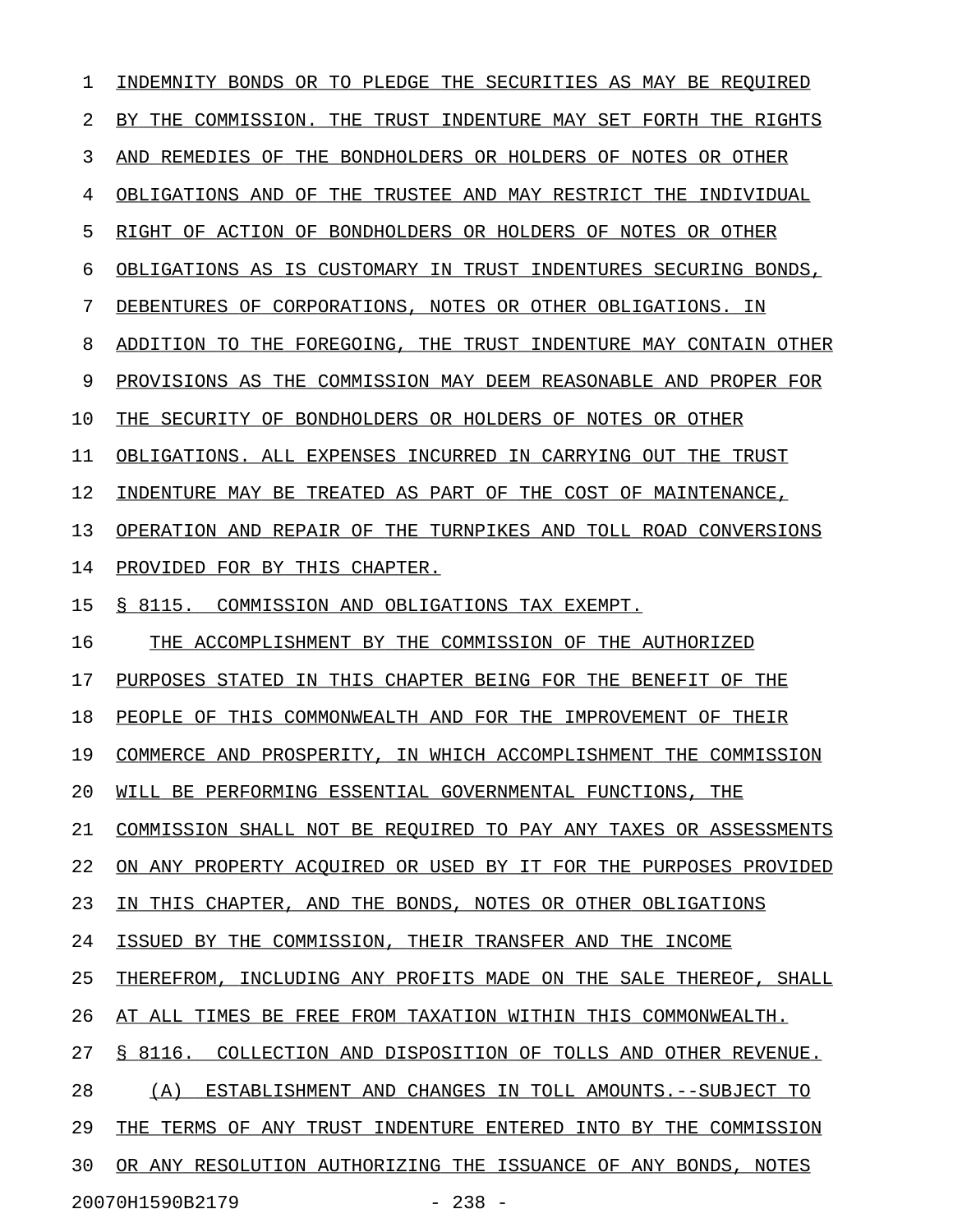| $\mathbf 1$ | OR OTHER OBLIGATIONS OF THE COMMISSION,<br>THE COMMISSION IS                  |
|-------------|-------------------------------------------------------------------------------|
| 2           | TO REVISE TOLLS FOR THE USE OF<br>AUTHORIZED: TO FIX AND<br>THE               |
| 3           | PENNSYLVANIA TURNPIKE SYSTEM AND<br>THE DIFFERENT PARTS OR SECTIONS           |
| 4           | INCLUDING THE<br>THE TURNPIKE EXTENSIONS<br>THE<br>SYSTEM,<br>TURNPIKE,<br>ΟF |
| 5           | IMPROVEMENTS AND<br>TOLL ROAD CONVERSIONS AUTHORIZED BY<br>THE<br>AND         |
| 6           | THIS CHAPTER.<br>THE.<br>COMMISSION IS FURTHER AUTHORIZED TO CHARGE AND       |
| 7           | COLLECT TOLLS; TO CONTRACT WITH ANY PERSON,<br>PARTNERSHIP,                   |
| 8           | ASSOCIATION OR CORPORATION DESIRING THE USE OF ANY PART THEREOF,              |
| 9           | INCLUDING THE RIGHT-OF-WAY ADJOINING THE PAVED<br>PORTION.<br>FOR             |
| 10          | PLACING THEREON TELEPHONE, TELEGRAPH,<br>ELECTRIC LIGHT OR POWER              |
| 11          | GAS STATIONS, GARAGES, STORES,<br>LINES.<br>HOTELS,<br>RESTAURANTS AND        |
| 12          | ADVERTISING SIGNS, OR FOR ANY OTHER PURPOSE,<br>EXCEPT FOR TRACKS             |
| 13          | FOR RAILROAD OR RAILWAY USE; AND TO FIX THE TERMS,<br>CONDITIONS,             |
| 14          | RENTS AND RATES OF CHARGES FOR USE. TOLLS SHALL BE FIXED AND                  |
| 15          | ADJUSTED AS TO PROVIDE FUNDS AT LEAST SUFFICIENT WITH OTHER                   |
| 16          | REVENUES OF<br>THE PENNSYLVANIA TURNPIKE SYSTEM, IF ANY,<br>TO PAY ALL        |
| 17          | OF THE FOLLOWING:                                                             |
| 18          | (1)<br>THE COST OF<br>THE<br>TURNPIKES. THIS PARAGRAPH INCLUDES               |
| 19          | COST OF CONSTRUCTING, RECONSTRUCTING, WIDENING,<br>THE.                       |
| 20          | EXPANDING, EXTENDING, MAINTAINING, REPAIRING AND OPERATING                    |
| 21          | THE PENNSYLVANIA TURNPIKE SYSTEM AND THE DIFFERENT PARTS AND                  |
| 22          | SECTIONS OF THE SYSTEM.                                                       |
| 23          | (2)<br>ANY OF THE FOLLOWING:                                                  |
| 24          | (T)<br>THE COMMISSION'S BONDS, NOTES OR OTHER                                 |
| 25          | OBLIGATIONS AND THE INTEREST ON THEM.                                         |
| 26          | SINKING FUND REQUIREMENTS OF THE COMMISSION.<br>(II)                          |
| 27          | (III)<br>OTHER REQUIREMENTS PROVIDED FOR BY ANY                               |
| 28          | RESOLUTION AUTHORIZING THE ISSUANCE OF THE BONDS, NOTES                       |
| 29          | OR OTHER OBLIGATIONS BY THE COMMISSION, OR BY ANY TRUST                       |
| 30          | INDENTURE TO WHICH THE COMMISSION IS A PARTY, AS THEY                         |
|             | $-239 -$<br>20070H1590B2179                                                   |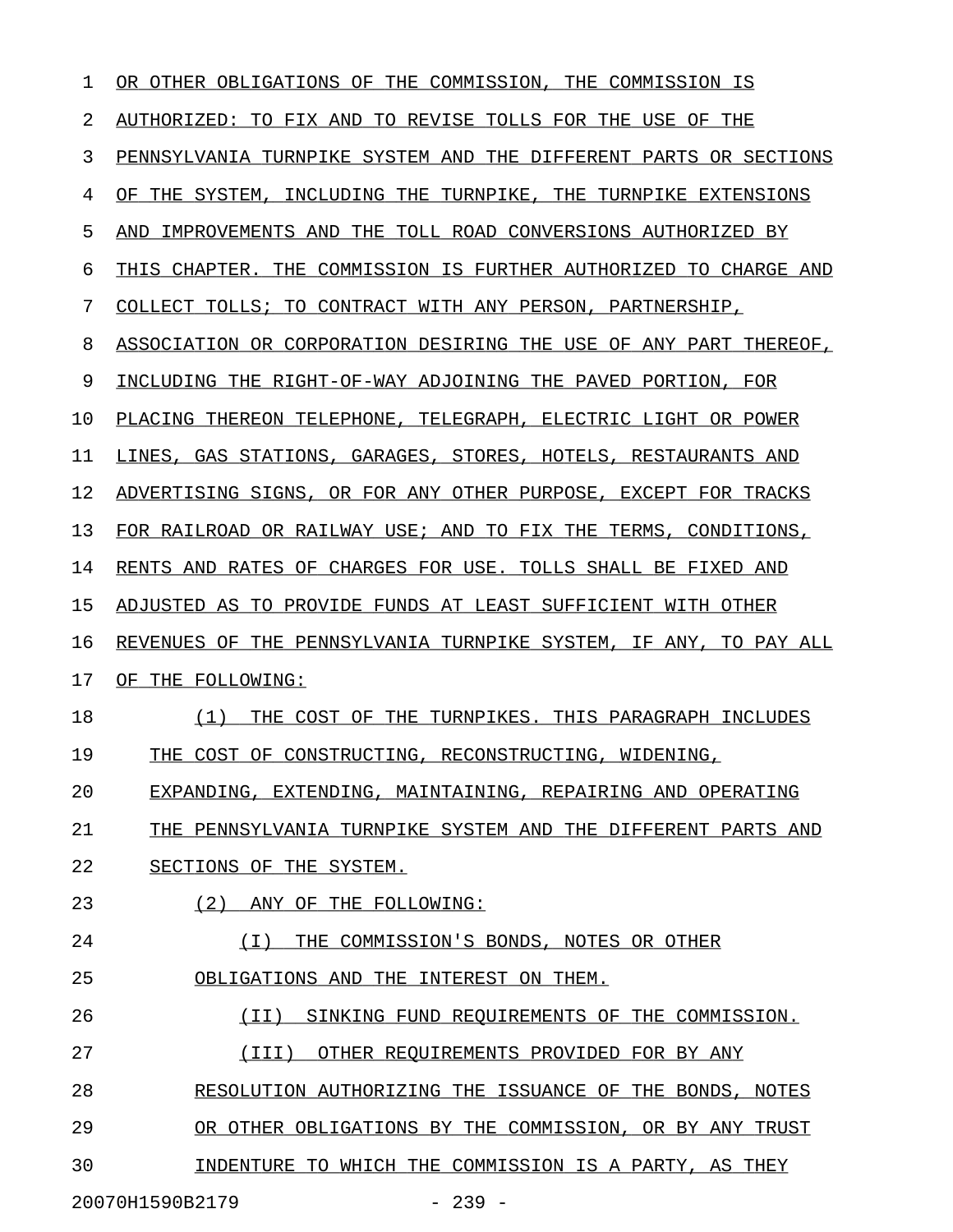| 1  | BECOME DUE.                                                      |
|----|------------------------------------------------------------------|
| 2  | (3)<br>AMOUNTS DUE TO THE DEPARTMENT UNDER 75 PA.C.S. CH.        |
| 3  | 89<br>(RELATING TO PENNSYLVANIA TURNPIKE) AND PURSUANT TO THE    |
| 4  | LEASE AGREEMENT UNDER 75 PA.C.S. § 8915.3 (RELATING TO LEASE     |
| 5  | INTERSTATE 80).<br>OF                                            |
| 6  | (4)<br>THE COST OF REPAYMENT TO THE FEDERAL GOVERNMENT OF        |
| 7  | FUNDS REOUIRED TO BE REPAID PURSUANT TO FEDERAL LEGISLATION      |
| 8  | AUTHORIZING THE CONVERSION OF TOLL-FREE ROADS TO TOLL ROADS.     |
| 9  | (5)<br>ANY OTHER AMOUNTS PAYABLE TO THE COMMONWEALTH OR TO       |
| 10 | THE DEPARTMENT.                                                  |
| 11 | RESTRICTIONS ON TOLL REVENUE. -- TOLLS SHALL NOT BE<br>(B)       |
| 12 | SUBJECT TO SUPERVISION OR REGULATION BY ANY OTHER STATE          |
| 13 | COMMISSION, BOARD, BUREAU OR AGENCY. SUBJECT TO THE TERMS OF ANY |
| 14 | PRESENTLY EXISTING TRUST INDENTURE ENTERED INTO BY THE           |
| 15 | COMMISSION AND ANY PRESENTLY EXISTING RESOLUTION AUTHORIZING THE |
| 16 | ISSUANCE OF ANY BONDS, NOTES OR OTHER OBLIGATIONS OF THE         |
| 17 | COMMISSION, THE TOLLS AND ALL OTHER REVENUE DERIVED FROM THE     |
| 18 | PENNSYLVANIA TURNPIKE SYSTEM SHALL BE SET ASIDE AND PLEDGED AS   |
| 19 | MAY BE PROVIDED IN ANY RESOLUTIONS, TRUST INDENTURES OR ANY      |
| 20 | OTHER AGREEMENTS THAT THE COMMISSION MAY HEREAFTER ADOPT OR      |
| 21 | HEREAFTER ENTER INTO WITH RESPECT TO THE ISSUANCE OF BONDS,      |
| 22 | NOTES OR OTHER OBLIGATIONS OF THE COMMISSION.                    |
| 23 | § 8117. ELECTRONIC TOLL COLLECTION.                              |
| 24 | (A) LIABILITY OF OWNER.--                                        |
| 25 | (1) IF AN OPERATOR OF A VEHICLE FAILS TO PAY THE                 |
| 26 | PRESCRIBED TOLL AT ANY LOCATION WHERE TOLLS ARE COLLECTED BY     |
| 27 | MEANS OF ELECTRONIC TOLL COLLECTION, THE OWNER OF THE VEHICLE    |
| 28 | SHALL BE LIABLE TO THE COMMISSION FOR FAILURE OF THE OPERATOR    |
| 29 | OF THE VEHICLE TO COMPLY WITH THIS SECTION IF THE VIOLATION      |
| 30 | IS EVIDENCED BY INFORMATION OBTAINED FROM A VIOLATION            |

20070H1590B2179 - 240 -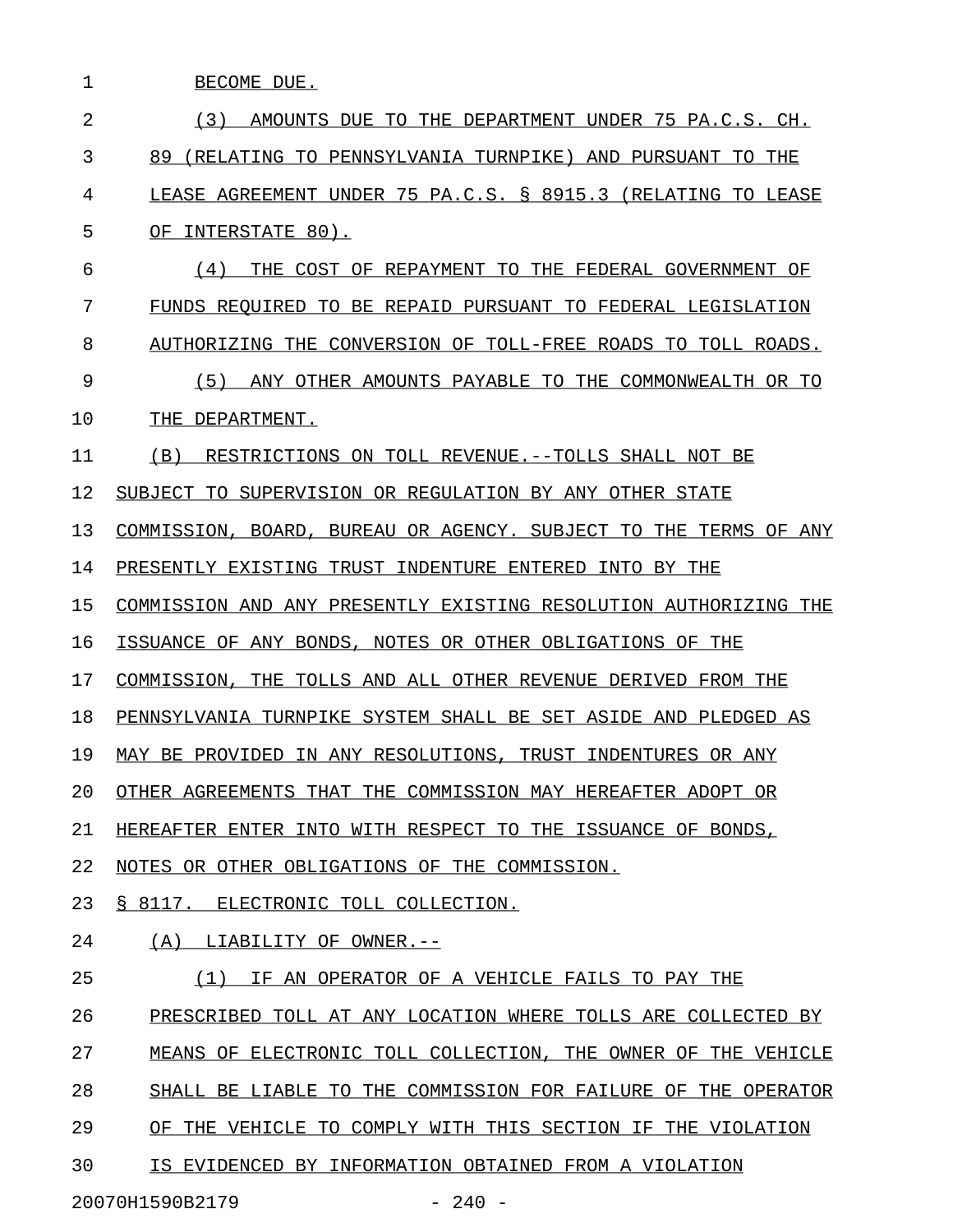## 1 ENFORCEMENT SYSTEM.

2 (2) IF A VIOLATION OF THIS SECTION IS COMMITTED, THE 3 REGISTRATION PLATE NUMBER OF THE VEHICLE AS RECORDED BY A 4 VIOLATION ENFORCEMENT SYSTEM SHALL ESTABLISH AN INFERENCE 5 THAT THE OWNER OF THE VEHICLE WAS THEN OPERATING THE VEHICLE. 6 THE INFERENCE SHALL BE OVERCOME IF THE OWNER DOES ALL OF THE 7 FOLLOWING: \_\_\_\_\_\_\_\_\_\_ 8 (I) TESTIFIES THAT THE OWNER WAS NOT OPERATING THE \_\_\_\_\_\_\_\_\_\_\_\_\_\_\_\_\_\_\_\_\_\_\_\_\_\_\_\_\_\_\_\_\_\_\_\_\_\_\_\_\_\_\_\_\_\_\_\_\_\_\_ 9 VEHICLE AT THE TIME OF THE VIOLATION. \_\_\_\_\_\_\_\_\_\_\_\_\_\_\_\_\_\_\_\_\_\_\_\_\_\_\_\_\_\_\_\_\_\_\_\_\_ 10  $(II)$  SUBMITS TO AN EXAMINATION AS TO WHO AT THE TIME 11 WAS OPERATING THE VEHICLE. 12 (III) REVEALS THE NAME AND RESIDENCE ADDRESS, IF \_\_\_\_\_\_\_\_\_\_\_\_\_\_\_\_\_\_\_\_\_\_\_\_\_\_\_\_\_\_\_\_\_\_\_\_\_\_\_\_\_\_\_\_\_\_\_\_\_ 13 KNOWN, OF THE OPERATOR OF THE VEHICLE. 14 (3) IF AN ACTION OR PROCEEDING IS COMMENCED IN A COUNTY 15 OTHER THAN THAT OF THE RESIDENCE OF THE OWNER, A VERIFIED 16 WRITTEN STATEMENT SETTING FORTH THE FACTS PRESCRIBED UNDER 17 PARAGRAPH (2)(I), (II) AND (III) SHALL SUFFICE TO OVERCOME 18 THE INFERENCE. 19 (4) IF THE INFERENCE IS OVERCOME, THE OPERATOR OF THE 20 VEHICLE MAY BE HELD LIABLE UNDER THIS SECTION FOR FAILURE TO 21 PAY THE PRESCRIBED TOLL IN THE SAME MANNER AS IF THE OPERATOR 22 WERE THE OWNER OF THE VEHICLE. 23 (B) IMPOSITION OF LIABILITY.--LIABILITY UNDER THIS SECTION 24 SHALL BE IMPOSED UPON AN OWNER FOR A VIOLATION OF THIS SECTION 25 OR THE REGULATIONS OF THE COMMISSION OCCURRING WITHIN THE 26 TERRITORIAL LIMITS OF THIS COMMONWEALTH. IF A VIOLATION IS 27 COMMITTED AS EVIDENCED BY A VIOLATION ENFORCEMENT SYSTEM, THE 28 FOLLOWING SHALL APPLY: 29 (1) THE COMMISSION OR AN AUTHORIZED AGENT OR EMPLOYEE \_\_\_\_\_\_\_\_\_\_\_\_\_\_\_\_\_\_\_\_\_\_\_\_\_\_\_\_\_\_\_\_\_\_\_\_\_\_\_\_\_\_\_\_\_\_\_\_\_\_\_\_\_\_ 30 MUST PREPARE AND MAIL A NOTICE OF VIOLATION AS FOLLOWS:

20070H1590B2179 - 241 -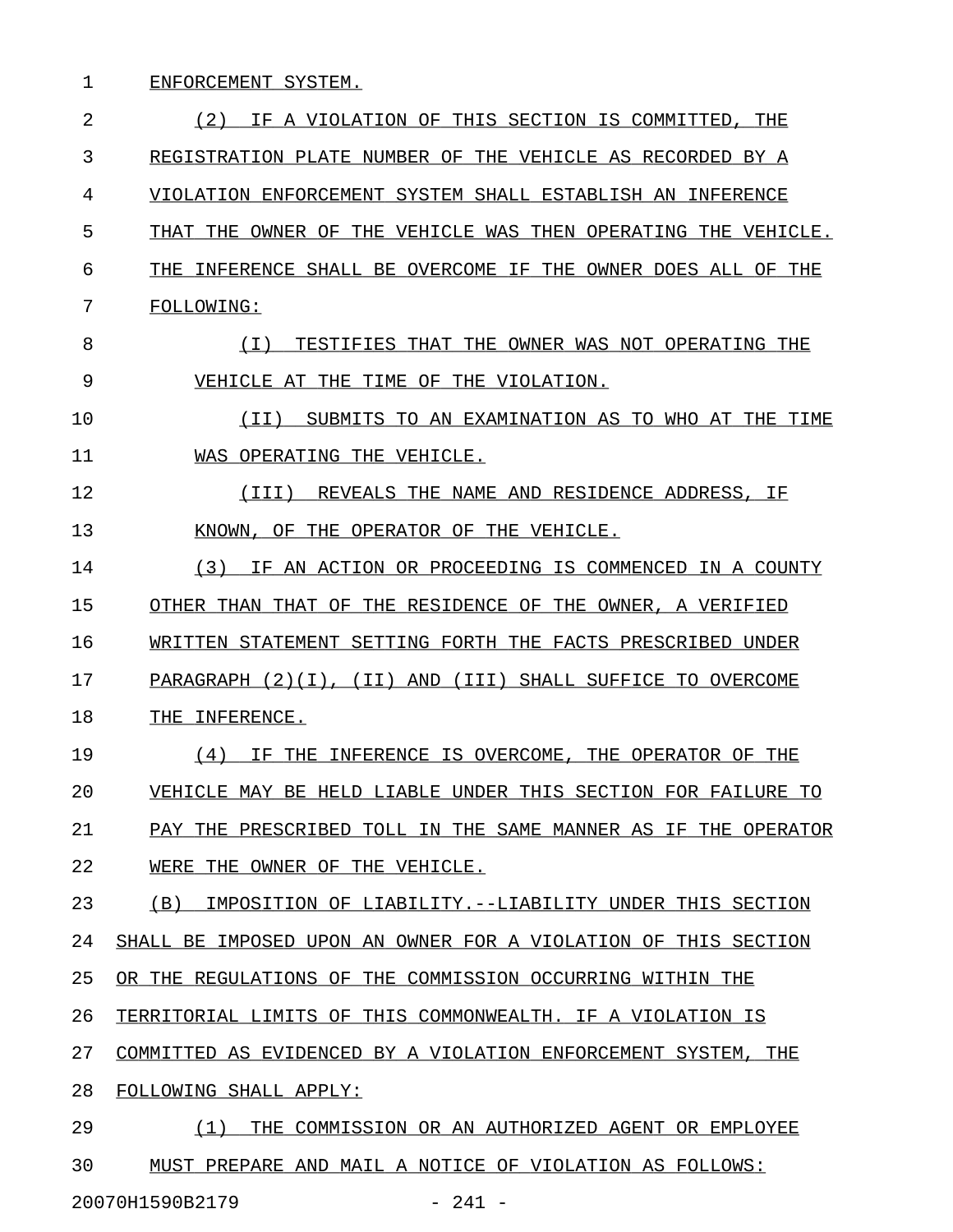| 1  | THE NOTICE OF VIOLATION MUST BE SENT BY FIRST<br>( I )        |
|----|---------------------------------------------------------------|
| 2  | CLASS MAIL TO EACH PERSON ALLEGED TO BE LIABLE AS AN          |
| 3  | OWNER FOR A VIOLATION OF THIS SECTION.                        |
| 4  | THE NOTICE MUST BE MAILED AT THE ADDRESS SHOWN<br>( I I )     |
| 5  | ON THE VEHICLE REGISTRATION OR AT THE ADDRESS OF THE          |
| 6  | OPERATOR, AS APPLICABLE. NOTICE MUST BE MAILED NO LATER       |
| 7  | THAN 60 DAYS AFTER:                                           |
| 8  | THE ALLEGED CONDUCT; OR<br>(A)                                |
| 9  | THE DATE THE INFERENCE IS OVERCOME UNDER<br>(B)               |
| 10 | SUBSECTION $(A)(2)$ .                                         |
| 11 | (III) PERSONAL SERVICE IS NOT REQUIRED.                       |
| 12 | THE NOTICE MUST CONTAIN ALL OF THE FOLLOWING:<br>(IV)         |
| 13 | INFORMATION ADVISING THE PERSON CHARGED OF<br>(A)             |
| 14 | THE MANNER AND TIME IN WHICH THE LIABILITY ALLEGED IN         |
| 15 | THE NOTICE MAY BE CONTESTED.                                  |
| 16 | A WARNING ADVISING THE PERSON CHARGED THAT<br>(B)             |
| 17 | FAILURE TO CONTEST IN THE MANNER AND TIME PROVIDED            |
| 18 | SHALL BE DEEMED AN ADMISSION OF LIABILITY AND THAT A          |
| 19 | DEFAULT JUDGMENT MAY BE ENTERED ON THE NOTICE.                |
| 20 | (1.1)<br>A MANUAL OR AUTOMATIC RECORD OF MAILING PREPARED     |
| 21 | IN THE ORDINARY COURSE OF BUSINESS SHALL BE PRIMA FACIE       |
| 22 | EVIDENCE OF THE MAILING OF NOTICE.                            |
| 23 | (2)<br>IF AN OWNER OF A VEHICLE OR AN OWNER THAT IS A         |
| 24 | LESSOR OF A VEHICLE RECEIVES A NOTICE OF VIOLATION UNDER THIS |
| 25 | SECTION FOR ANY TIME PERIOD DURING WHICH THE VEHICLE WAS      |
| 26 | REPORTED TO A POLICE DEPARTMENT AS HAVING BEEN STOLEN, IT     |
| 27 | SHALL BE A DEFENSE TO THE ALLEGATION OF LIABILITY THAT THE    |
| 28 | VEHICLE HAD BEEN REPORTED TO THE POLICE AS HAVING BEEN STOLEN |
| 29 | PRIOR TO THE TIME THE VIOLATION OCCURRED AND THAT THE VEHICLE |
| 30 | HAD NOT BEEN RECOVERED BY THE TIME OF THE VIOLATION. FOR      |
|    | $-242 -$<br>20070H1590B2179                                   |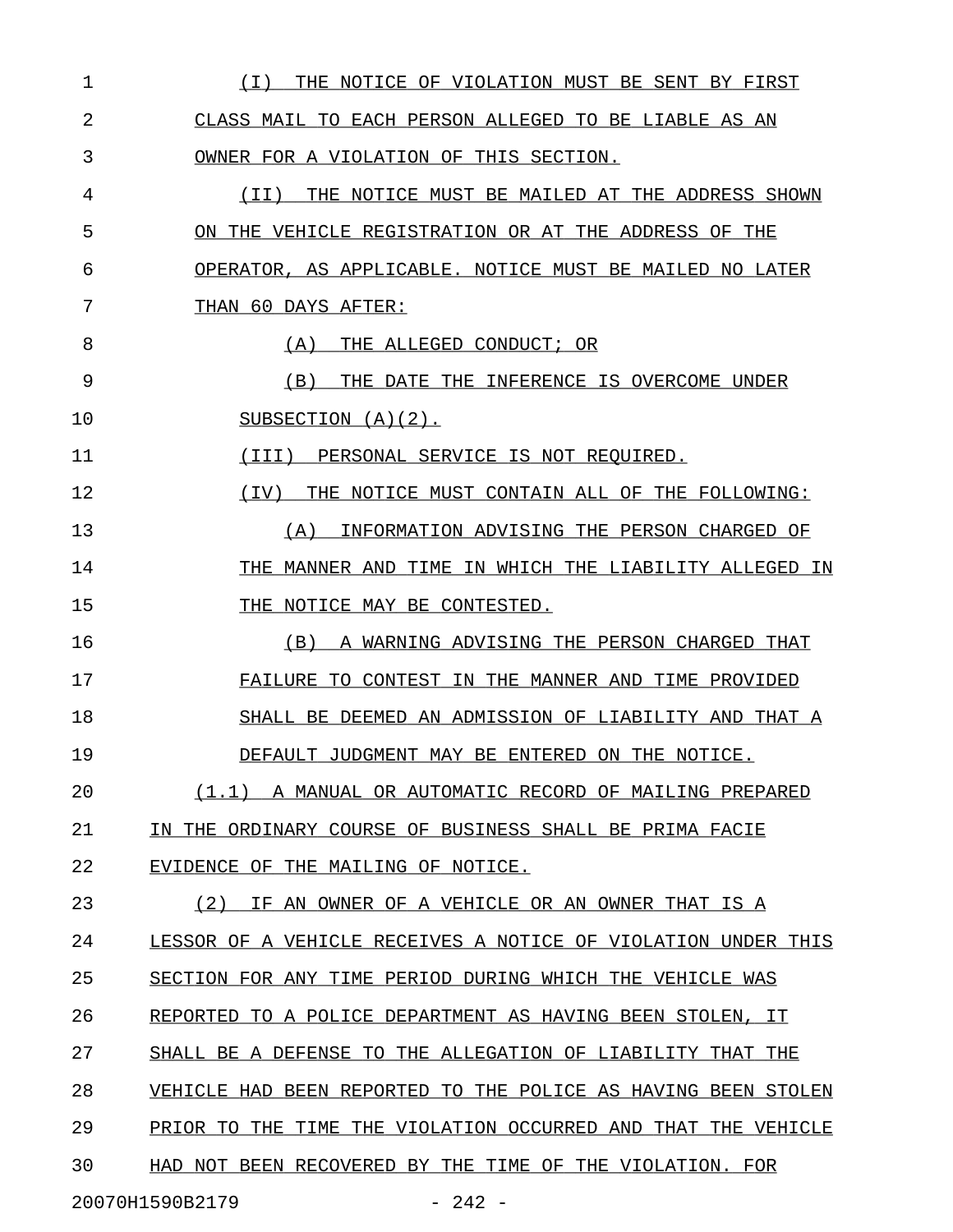1 PURPOSES OF ASSERTING THE DEFENSE UNDER THIS PARAGRAPH, IT 2 SHALL BE SUFFICIENT THAT A CERTIFIED COPY OF THE POLICE 3 REPORT ON THE STOLEN VEHICLE BE SENT BY FIRST CLASS MAIL TO 4 THE COMMISSION WITHIN 30 DAYS AFTER RECEIVING THE ORIGINAL 5 NOTICE OF VIOLATION. FAILURE TO SEND THE INFORMATION WITHIN 6 THE TIME LIMIT UNDER THIS PARAGRAPH SHALL RENDER THE OWNER OR 7 LESSOR LIABLE FOR THE PENALTY PRESCRIBED BY THIS SECTION. 8 (3) AN OWNER THAT IS A LESSOR OF A VEHICLE AS TO WHICH A 9 NOTICE OF VIOLATION WAS ISSUED UNDER PARAGRAPH (1) SHALL NOT 10 BE LIABLE FOR A VIOLATION IF THE OWNER SENDS TO THE 11 COMMISSION A COPY OF THE RENTAL, LEASE OR OTHER CONTRACT 12 DOCUMENT COVERING THE VEHICLE ON THE DATE OF THE VIOLATION, 13 WITH THE NAME AND ADDRESS OF THE LESSEE CLEARLY LEGIBLE TO 14 THE COMMISSION, WITHIN 30 DAYS AFTER RECEIVING THE ORIGINAL 15 NOTICE OF VIOLATION. FAILURE TO SEND THE INFORMATION WITHIN 16 THE TIME LIMIT UNDER THIS PARAGRAPH SHALL RENDER THE LESSOR 17 LIABLE FOR THE PENALTY PRESCRIBED BY THIS SECTION. IF THE 18 LESSOR COMPLIES WITH THE PROVISIONS OF THIS SECTION, THE 19 LESSEE OF THE VEHICLE ON THE DATE OF THE VIOLATION SHALL BE 20 DEEMED TO BE THE OWNER OF THE VEHICLE FOR PURPOSES OF THIS 21 SECTION AND SHALL BE SUBJECT TO LIABILITY FOR THE PENALTY 22 UNDER THIS SECTION. 23 (4) A CERTIFIED REPORT OR A FACSIMILE REPORT OF AN 24 AUTHORIZED AGENT OR EMPLOYEE OF THE COMMISSION REPORTING A 25 VIOLATION OF THIS SECTION OR REGULATIONS OF THE COMMISSION 26 BASED UPON THE RECORDED INFORMATION OBTAINED FROM A VIOLATION 27 ENFORCEMENT SYSTEM SHALL BE PRIMA FACIE EVIDENCE OF THE FACTS 28 CONTAINED IN THE REPORT AND SHALL BE ADMISSIBLE AS AN

29 OFFICIAL RECORD KEPT IN THE ORDINARY COURSE OF BUSINESS IN

30 ANY PROCEEDING CHARGING A VIOLATION OF THIS SECTION OR THE

20070H1590B2179 - 243 -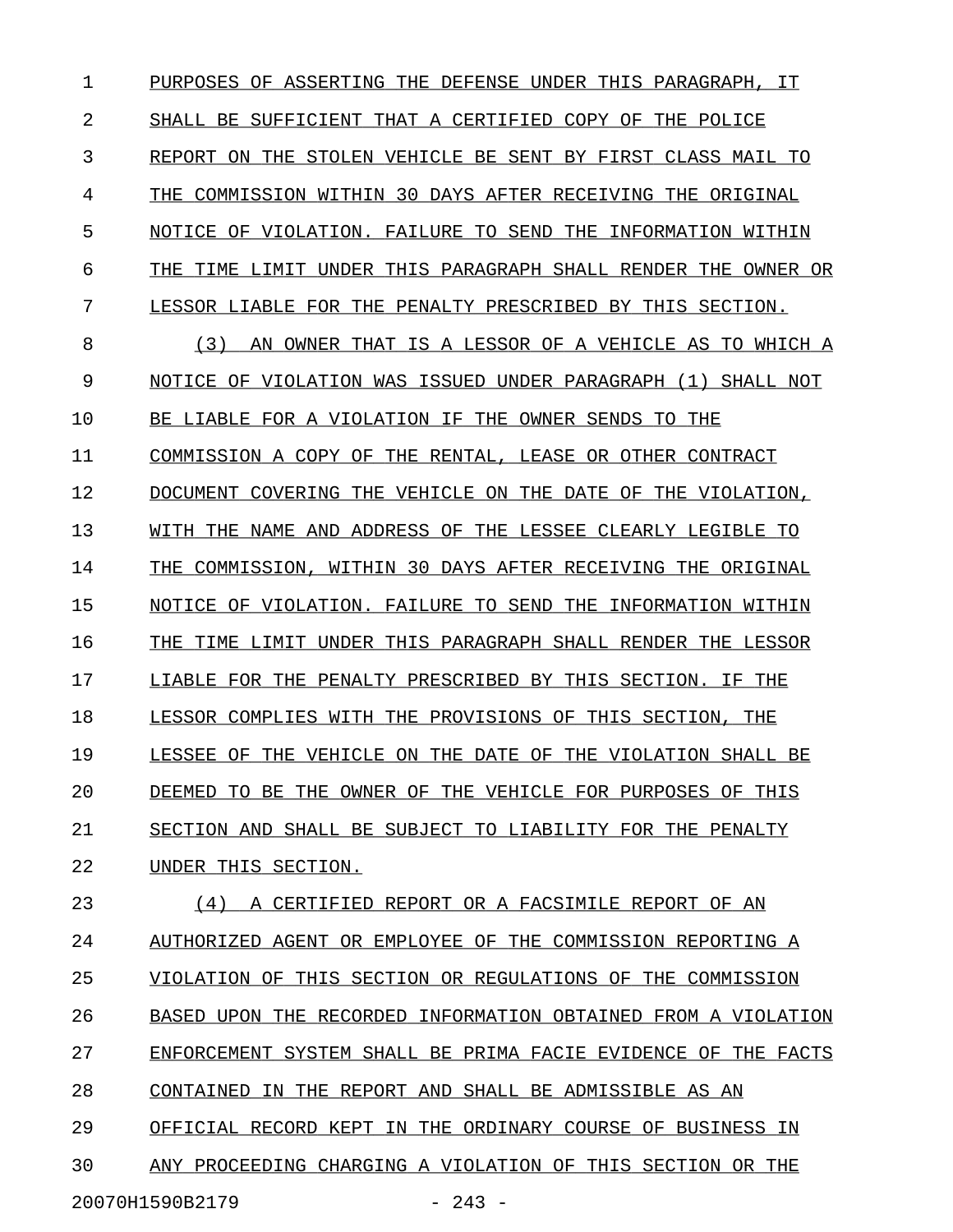1 TOLL COLLECTION REGULATIONS OF THE COMMISSION.

| 2  | (5)<br>NOTWITHSTANDING ANY OTHER PROVISION OF LAW.               |
|----|------------------------------------------------------------------|
| 3  | VIDEOTAPES, PHOTOGRAPHS, MICROPHOTOGRAPHS, OTHER RECORDED        |
| 4  | IMAGES, WRITTEN RECORDS, REPORTS OR FACSIMILES PREPARED          |
| 5  | PURSUANT TO THIS SECTION SHALL BE FOR THE EXCLUSIVE USE OF       |
| 6  | THE COMMISSION, ITS AUTHORIZED AGENTS, ITS EMPLOYEES AND LAW     |
| 7  | ENFORCEMENT OFFICIALS FOR THE PURPOSE OF DISCHARGING DUTIES      |
| 8  | UNDER THIS SECTION AND THE REGULATIONS OF THE COMMISSION. THE    |
| 9  | INFORMATION SHALL NOT BE DEEMED A PUBLIC RECORD UNDER THE ACT    |
| 10 | OF JUNE 21, 1957 (P.L.390, NO.212), REFERRED TO AS THE RIGHT-    |
| 11 | TO-KNOW LAW. THE INFORMATION SHALL NOT BE DISCOVERABLE BY        |
| 12 | COURT ORDER OR OTHERWISE; NOR SHALL IT BE OFFERED<br>IN EVIDENCE |
| 13 | IN ANY ACTION OR PROCEEDING WHICH IS NOT DIRECTLY RELATED TO     |
| 14 | A VIOLATION OF THIS SECTION, THE REGULATIONS OF THE              |
| 15 | COMMISSION OR INDEMNIFICATION FOR LIABILITY IMPOSED PURSUANT     |
| 16 | TO THIS SECTION. THE RESTRICTIONS SET FORTH IN THIS              |
| 17 | PARAGRAPH:                                                       |
| 18 | (T)<br>SHALL NOT BE DEEMED TO PRECLUDE A COURT OF                |
| 19 | COMPETENT JURISDICTION FROM ISSUING AN ORDER DIRECTING           |
| 20 | THAT THE INFORMATION BE PROVIDED TO LAW ENFORCEMENT              |
| 21 | OFFICIALS IF THE INFORMATION IS REASONABLY DESCRIBED AND         |
| 22 | IS REOUESTED SOLELY IN CONNECTION WITH A CRIMINAL LAW            |
| 23 | ENFORCEMENT ACTION;                                              |
| 24 | (II) SHALL NOT BE DEEMED TO PRECLUDE THE EXCHANGE OF             |
| 25 | THE INFORMATION BETWEEN ANY ENTITIES WITH JURISDICTION           |
| 26 | OVER OR WHICH OPERATE AN ELECTRONIC TOLL COLLECTION              |
| 27 | SYSTEM IN THIS COMMONWEALTH OR ANY OTHER JURISDICTION;           |
| 28 | AND                                                              |
| 29 | (III) SHALL NOT BE DEEMED TO PROHIBIT THE USE OF                 |
| 30 | INFORMATION EXCLUSIVELY FOR THE PURPOSE OF BILLING               |
|    |                                                                  |

20070H1590B2179 - 244 -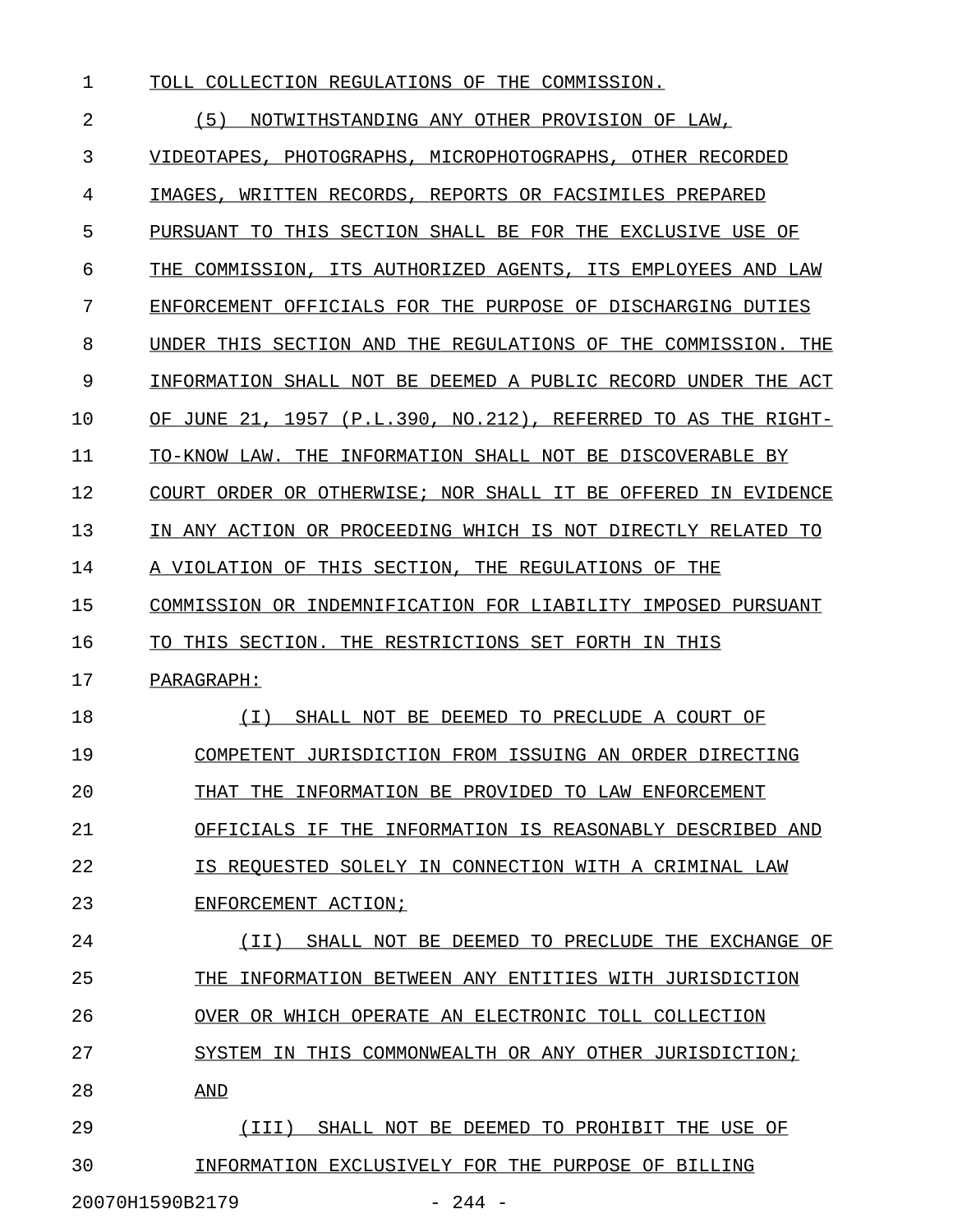| $\mathbf 1$ | ELECTRONIC TOLL COLLECTION ACCOUNT HOLDERS, DEDUCTING            |
|-------------|------------------------------------------------------------------|
| 2           | TOLL CHARGES FROM THE ACCOUNT OF AN ACCOUNT HOLDER,              |
| 3           | ENFORCING TOLL COLLECTION LAWS AND RELATED REGULATIONS OR        |
| 4           | ENFORCING THE PROVISIONS OF AN ACCOUNT HOLDER AGREEMENT.         |
| 5           | AN IMPOSITION OF LIABILITY UNDER THIS SECTION MUST<br>(6)        |
| 6           | BE BASED UPON A PREPONDERANCE OF EVIDENCE.                       |
| 7           | AN IMPOSITION OF LIABILITY PURSUANT TO THIS SECTION<br>(7)       |
| 8           | SHALL NOT BE DEEMED A CONVICTION OF AN OWNER AND SHALL NOT BE    |
| 9           | MADE PART OF THE MOTOR VEHICLE OPERATING RECORD OF THE PERSON    |
| 10          | UPON WHOM THE LIABILITY IS IMPOSED, NOR SHALL IT BE              |
| 11          | CONSIDERED IN THE PROVISION OF MOTOR VEHICLE INSURANCE           |
| 12          | COVERAGE.                                                        |
| 13          | AN OWNER THAT ADMITS, IS FOUND LIABLE OR FAILS TO<br>(8)         |
| 14          | RESPOND TO THE NOTICE OF VIOLATION FOR A VIOLATION OF THIS       |
| 15          | SECTION SHALL BE CIVILLY LIABLE TO THE COMMISSION FOR ALL OF     |
| 16          | THE FOLLOWING:                                                   |
| 17          | EITHER:<br>( I )                                                 |
| 18          | THE AMOUNT OF THE TOLL EVADED OR ATTEMPTED<br>(A)                |
| 19          | TO BE EVADED IF THE AMOUNT CAN BE DETERMINED; OR                 |
| 20          | (B)<br>THE MAXIMUM TOLL FROM THE FARTHEST POINT OF               |
| 21          | ENTRY ON THE PENNSYLVANIA TURNPIKE TO THE ACTUAL                 |
| 22          | POINT OF EXIT IF THE AMOUNT OF THE TOLL EVADED OR                |
| 23          | ATTEMPTED TO BE EVADED CANNOT BE DETERMINED.                     |
| 24          | (II)<br>A REASONABLE ADMINISTRATIVE FEE NOT<br>TO.<br>EXCEED     |
| 25          | \$35 PER NOTIFICATION.                                           |
| 26          | NOTHING IN THIS SECTION SHALL BE CONSTRUED TO LIMIT<br>(9)       |
| 27          | THE<br>LIABILITY OF THE OPERATOR OF A VEHICLE FOR A VIOLATION OF |
| 28          | THIS SECTION OR OF THE REGULATIONS OF THE COMMISSION.            |
| 29          | (C)<br>PLACEMENT OF ELECTRONIC TOLL COLLECTION DEVICE.--AN       |
| 30          | ELECTRONIC TOLL COLLECTION DEVICE WHICH IS AFFIXED TO THE FRONT  |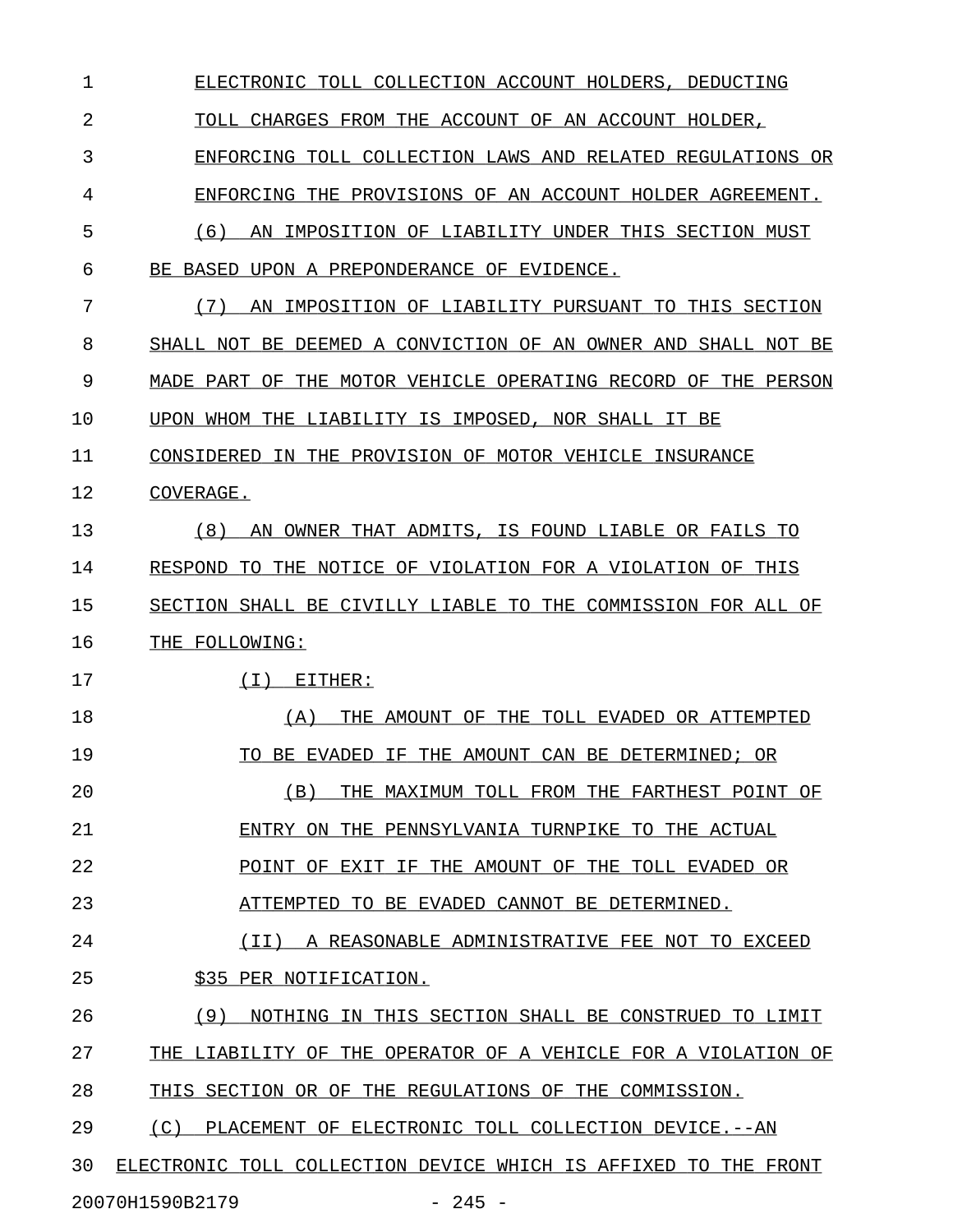| 1  | WINDSHIELD OF A VEHICLE IN ACCORDANCE WITH THE REGULATIONS OF   |
|----|-----------------------------------------------------------------|
| 2  | THE COMMISSION SHALL NOT BE DEEMED TO CONSTITUTE A VIOLATION OF |
| 3  | 75 PA.C.S. § 4524 (RELATING TO WINDSHIELD OBSTRUCTIONS AND      |
| 4  | WIPERS).                                                        |
| 5  | PRIVACY OF ELECTRONIC TOLL COLLECTION ACCOUNT HOLDER<br>(D)     |
| 6  | INFORMATION.--                                                  |
| 7  | EXCEPT AS SET FORTH PARAGRAPH (2), NOTWITHSTANDING<br>(1)       |
| 8  | ANY OTHER PROVISION OF LAW, ALL OF THE FOLLOWING APPLY TO       |
| 9  | INFORMATION KEPT BY THE COMMISSION, ITS AUTHORIZED AGENTS OR    |
| 10 | ITS EMPLOYEES WHICH IS RELATED TO THE ACCOUNT OF AN             |
| 11 | ELECTRONIC TOLL COLLECTION SYSTEM ACCOUNT HOLDER:               |
| 12 | ( I )<br>THE INFORMATION SHALL BE FOR THE EXCLUSIVE USE         |
| 13 | OF THE COMMISSION, ITS AUTHORIZED AGENTS, ITS EMPLOYEES         |
| 14 | AND LAW ENFORCEMENT OFFICIALS FOR THE PURPOSE OF                |
| 15 | DISCHARGING THEIR DUTIES PURSUANT TO THIS SECTION AND<br>THE    |
| 16 | REGULATIONS OF THE COMMISSION. THIS SUBPARAGRAPH INCLUDES       |
| 17 | NAMES, ADDRESSES, ACCOUNT NUMBERS, ACCOUNT BALANCES,            |
| 18 | PERSONAL FINANCIAL INFORMATION, VEHICLE MOVEMENT RECORDS        |
| 19 | OTHER INFORMATION COMPILED FROM TRANSACTIONS WITH<br>THE<br>AND |
| 20 | ACCOUNT HOLDERS.                                                |
| 21 | (II)<br>THE INFORMATION SHALL NOT BE DEEMED A PUBLIC            |
| 22 | RECORD UNDER THE RIGHT-TO-KNOW LAW, NOR SHALL IT BE             |
| 23 | DISCOVERABLE BY COURT ORDER OR OTHERWISE OR BE OFFERED IN       |
| 24 | EVIDENCE IN ANY ACTION OR PROCEEDING WHICH IS NOT               |
| 25 | DIRECTLY RELATED TO THE DISCHARGE OF DUTIES UNDER THIS          |
| 26 | SECTION, THE REGULATIONS OF THE COMMISSION OR A VIOLATION       |
| 27 | OF AN ACCOUNT HOLDER AGREEMENT.                                 |
| 28 | (2)<br>PARAGRAPH (1) SHALL NOT BE DEEMED TO DO ANY OF THE       |
| 29 | FOLLOWING:                                                      |
| 30 | PRECLUDE A COURT OF COMPETENT JURISDICTION FROM<br>(I)          |

20070H1590B2179 - 246 -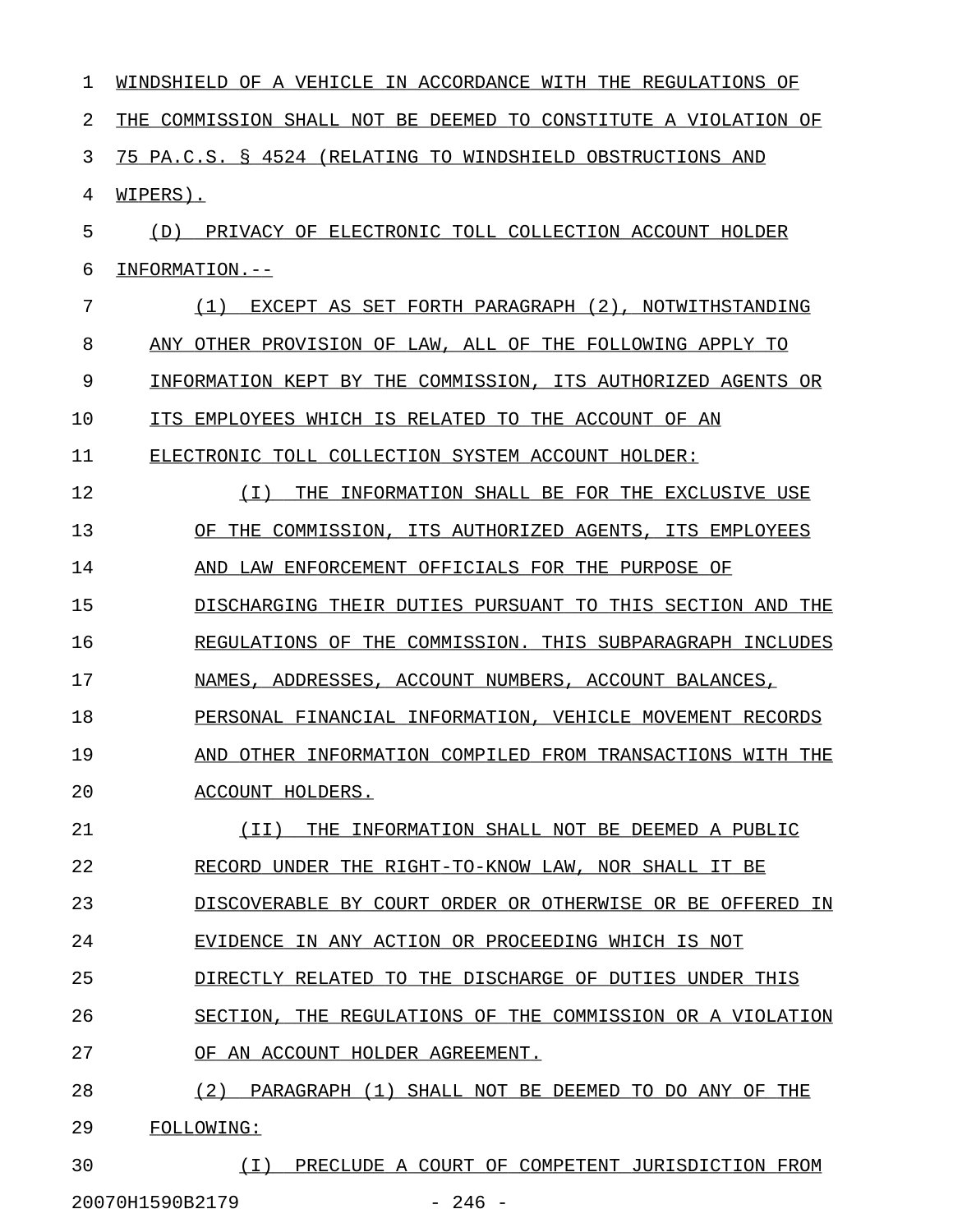1 **ISSUING AN ORDER DIRECTING THAT THE INFORMATION BE** 2 PROVIDED TO LAW ENFORCEMENT OFFICIALS IF THE INFORMATION 3 IS REASONABLY DESCRIBED AND IS REQUESTED SOLELY IN 4 CONNECTION WITH A CRIMINAL LAW ENFORCEMENT ACTION. 5 (II) PRECLUDE THE EXCHANGE OF THE INFORMATION \_\_\_\_\_\_\_\_\_\_\_\_\_\_\_\_\_\_\_\_\_\_\_\_\_\_\_\_\_\_\_\_\_\_\_\_\_\_\_\_\_\_\_\_\_\_ 6 BETWEEN ANY ENTITIES WITH JURISDICTION OVER OR WHICH 7 OPERATE AN ELECTRONIC TOLL COLLECTION SYSTEM IN THIS 8 COMMONWEALTH OR ANY OTHER JURISDICTION. 9 (III) PROHIBIT THE USE OF THE INFORMATION 10 EXCLUSIVELY FOR THE PURPOSE OF BILLING ELECTRONIC TOLL 11 COLLECTION ACCOUNT HOLDERS, DEDUCTING TOLL CHARGES FROM 12 THE ACCOUNT OF AN ACCOUNT HOLDER, ENFORCING TOLL 13 COLLECTION LAWS AND RELATED REGULATIONS OR ENFORCING THE 14 PROVISIONS OF AN ACCOUNT HOLDER AGREEMENT. 15 (E) DEFINITION.--AS USED IN THIS SECTION, THE TERM "OWNER" 16 MEANS ANY PERSON, CORPORATION, FIRM, PARTNERSHIP, AGENCY, 17 ASSOCIATION, ORGANIZATION OR LESSOR THAT, AT THE TIME A VEHICLE 18 IS OPERATED IN VIOLATION OF THIS SECTION OR REGULATIONS OF THE 19 COMMISSION: 20 (1) IS THE BENEFICIAL OR EQUITABLE OWNER OF THE VEHICLE; \_\_\_\_\_\_\_\_\_\_\_\_\_\_\_\_\_\_\_\_\_\_\_\_\_\_\_\_\_\_\_\_\_\_\_\_\_\_\_\_\_\_\_\_\_\_\_\_\_\_\_\_\_\_\_\_\_ 21 (2) HAS TITLE TO THE VEHICLE; OR 22 (3) IS THE REGISTRANT OR COREGISTRANT OF THE VEHICLE 23 REGISTERED WITH THE DEPARTMENT OR A COMPARABLE AGENCY OF 24 ANOTHER JURISDICTION OR USES THE VEHICLE IN ITS VEHICLE 25 RENTING OR LEASING BUSINESS. THE TERM INCLUDES A PERSON 26 ENTITLED TO THE USE AND POSSESSION OF A VEHICLE SUBJECT TO A 27 SECURITY INTEREST IN ANOTHER PERSON. 28 § 8118. REFUNDING BONDS. 29 THE COMMISSION IS AUTHORIZED TO PROVIDE, BY RESOLUTION, FOR 30 THE ISSUANCE OF TURNPIKE REVENUE REFUNDING BONDS FOR THE PURPOSE

20070H1590B2179 - 247 -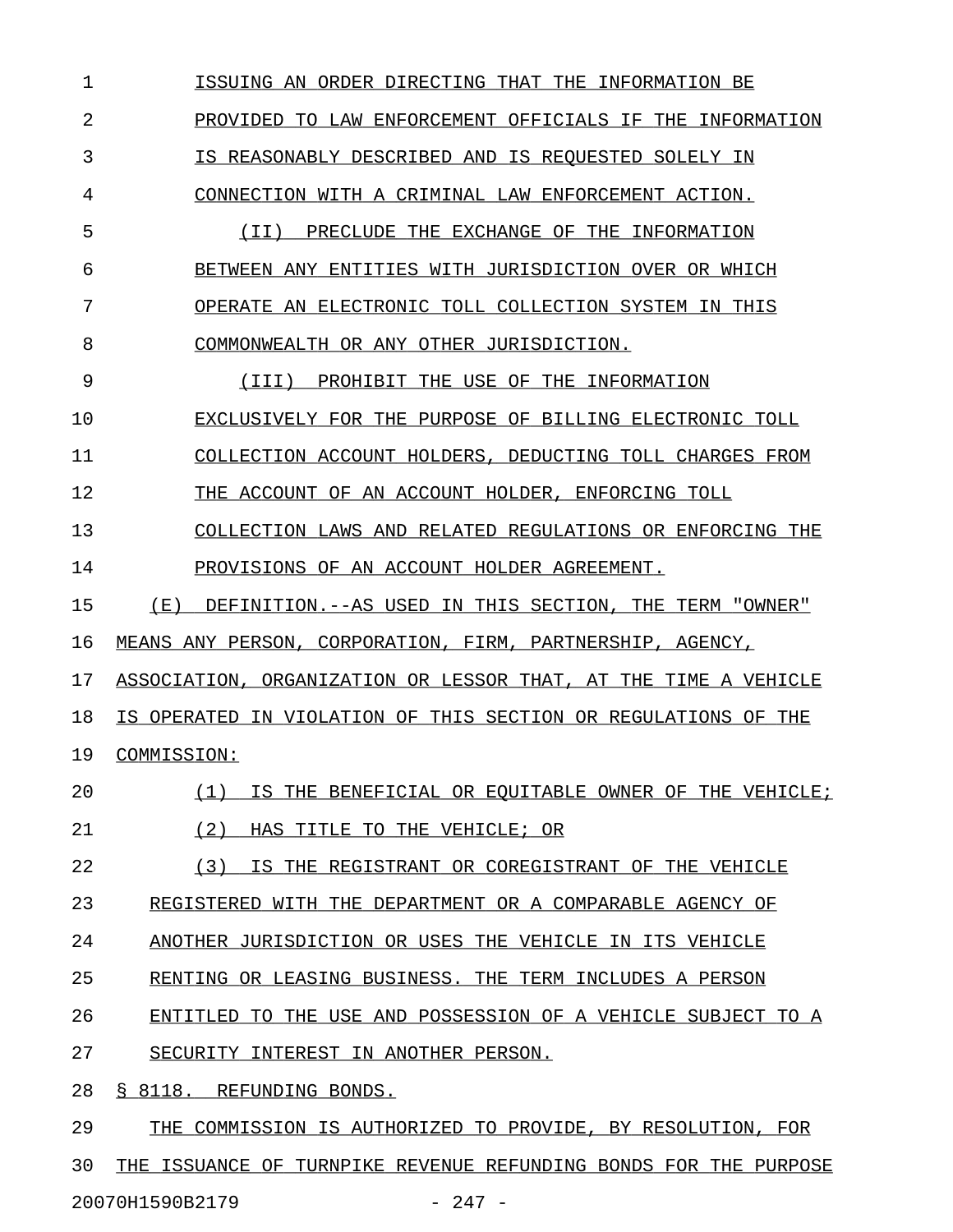| 1  | OF REFUNDING ISSUED AND OUTSTANDING TURNPIKE REVENUE BONDS,      |
|----|------------------------------------------------------------------|
| 2  | NOTES OR OTHER OBLIGATIONS. APPLICABLE PROVISIONS OF THIS        |
| 3  | CHAPTER GOVERN ALL OF THE FOLLOWING:                             |
| 4  | (1)<br>ISSUANCE OF THE TURNPIKE REVENUE REFUNDING BONDS.         |
| 5  | (2)<br>MATURITIES AND OTHER DETAILS OF THE REFUNDING BONDS.      |
| 6  | (3)<br>RIGHTS OF THE HOLDERS OF THE BONDS.                       |
| 7  | DUTIES OF THE COMMONWEALTH AND OF THE COMMISSION IN<br>(4)       |
| 8  | RESPECT TO THE BONDS.                                            |
| 9  | S 8119. RIGHTS OF OBLIGATION HOLDERS AND TRUSTEES.               |
| 10 | SCOPE.--THIS SECTION APPLIES TO ALL OF THE FOLLOWING:<br>(A)     |
| 11 | $(1)$ A HOLDER OF:                                               |
| 12 | (I) A BOND, NOTE OR OTHER OBLIGATION ISSUED UNDER                |
| 13 | THIS CHAPTER; OR                                                 |
| 14 | (II) A COUPON ATTACHED TO THE BOND, NOTE OR OTHER                |
| 15 | OBLIGATION.                                                      |
| 16 | (2)<br>THE TRUSTEE UNDER AN APPLICABLE TRUST INDENTURE.          |
| 17 | ENFORCEMENT. -- SUBJECT TO SUBSECTION (C), A PERSON<br>(B)       |
| 18 | REFERRED TO IN SUBSECTION (A) MAY, BY AN ACTION AT LAW OR IN     |
| 19 | EQUITY, DO ALL OF THE FOLLOWING:                                 |
| 20 | (1)<br>PROTECT AND ENFORCE RIGHTS GRANTED UNDER THIS             |
| 21 | CHAPTER OR UNDER THE RESOLUTION OR TRUST INDENTURE.              |
| 22 | (2)<br>ENFORCE AND COMPEL PERFORMANCE OF ALL DUTIES              |
| 23 | REQUIRED BY THIS CHAPTER OR BY THE RESOLUTION OR TRUST           |
| 24 | INDENTURE TO BE PERFORMED BY THE COMMISSION OR AN OFFICER OF     |
| 25 | THE COMMISSION. THIS PARAGRAPH INCLUDES FIXING, CHARGING AND     |
| 26 | COLLECTING OF TOLLS FOR THE USE OF THE TURNPIKES.                |
| 27 | (C) RESTRICTION. -- RIGHTS UNDER THIS CHAPTER MAY BE             |
| 28 | RESTRICTED BY RESOLUTION PASSED BEFORE THE ISSUANCE OF THE BOND, |
| 29 | NOTE OR OTHER OBLIGATION OR BY THE TRUST INDENTURE.              |
| 30 | § 8120. AUTHORITY GRANTED TO SECRETARY.                          |
|    |                                                                  |

20070H1590B2179 - 248 -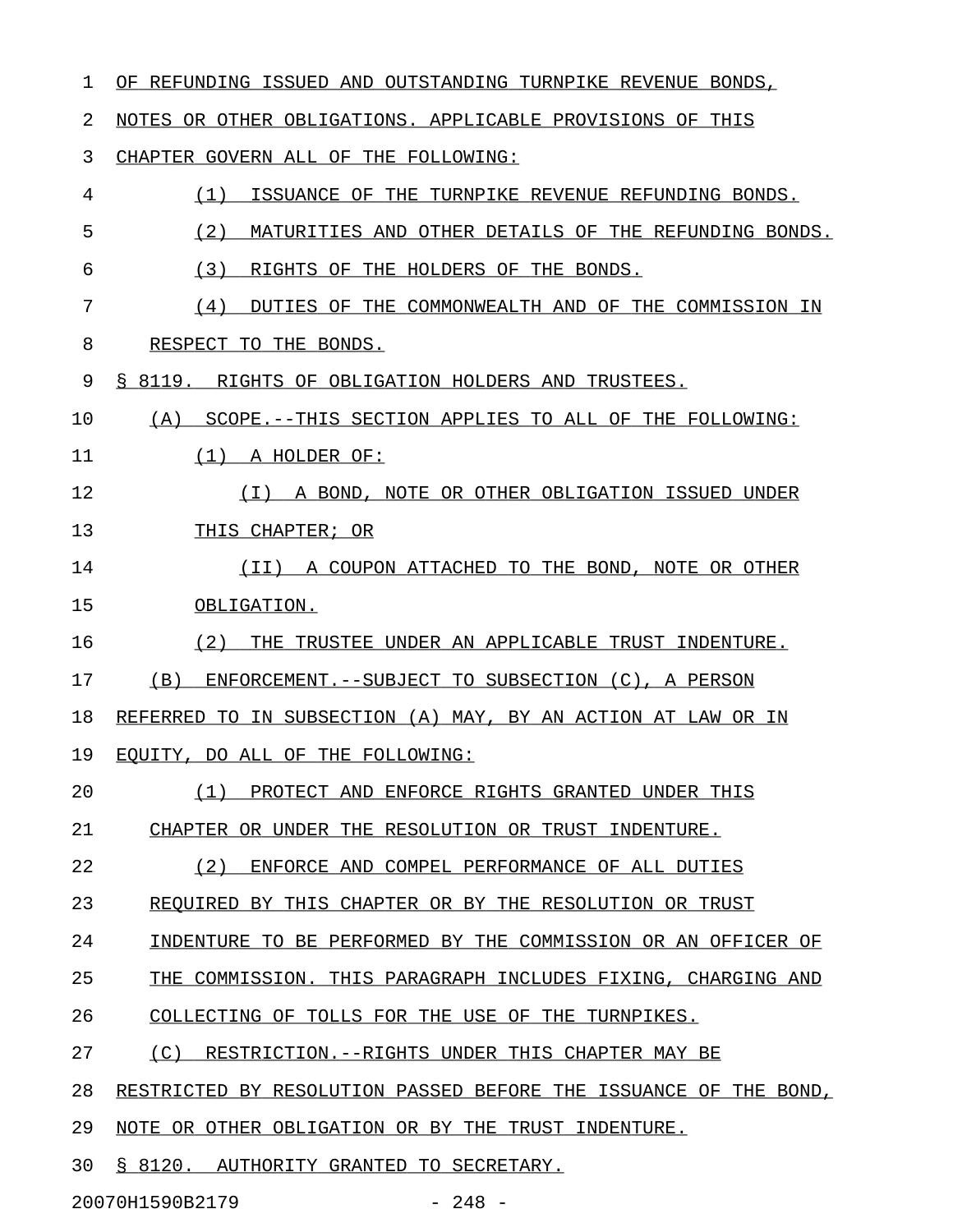| $\mathbf 1$ | (A)<br>AGREEMENT WITH FEDERAL GOVERNMENT.--                      |  |  |
|-------------|------------------------------------------------------------------|--|--|
| 2           | (1)<br>THE SECRETARY IS AUTHORIZED TO ENTER INTO AN              |  |  |
| 3           | AGREEMENT WITH THE UNITED STATES DEPARTMENT OF                   |  |  |
| 4           | TRANSPORTATION, THE FEDERAL HIGHWAY ADMINISTRATION AND ANY       |  |  |
| 5           | OTHER FEDERAL AGENCY TO OBTAIN FEDERAL FUNDS FOR PROJECTS FOR    |  |  |
| 6           | RESURFACING, RESTORING AND REHABILITATING TOLL ROADS IN THIS     |  |  |
| 7           | COMMONWEALTH. THE COMMISSION IS AUTHORIZED TO USE FEDERAL        |  |  |
| 8           | FUNDS WHICH MAY BE AVAILABLE FOR TOLL ROADS ONLY UPON            |  |  |
| 9           | APPROVAL OF THE SECRETARY AND ONLY UNDER THE AUTHORITY           |  |  |
| 10          | GRANTED UNDER THIS SECTION.                                      |  |  |
| 11          | (2)<br>(RESERVED).                                               |  |  |
| 12          | (B)<br>APPROVAL BY DEPARTMENT. -- A COPY OF EACH CONTRACT AND    |  |  |
| 13          | AGREEMENT RELATING TO THE CONSTRUCTION OF THE TURNPIKES AND      |  |  |
| 14          | CONNECTING TUNNELS, BRIDGES, SLIP INTERCHANGES AND SLIP RAMPS    |  |  |
| 15          | SHALL BE PROVIDED TO THE DEPARTMENT FOR REVIEW AND COMMENT PRIOR |  |  |
| 16          | TO EXECUTION OF THIS CONTRACT OR AGREEMENT.                      |  |  |
| 17          | \$ 8121.<br>(RESERVED).                                          |  |  |
| 18          | S 8122.<br>(RESERVED).                                           |  |  |
| 19          | S 8123.<br>CONSTRUCTION OF CHAPTER.                              |  |  |
| 20          | THIS CHAPTER SHALL BE REGARDED AS SUPPLEMENTAL AND ADDITIONAL    |  |  |
| 21          | TO POWERS CONFERRED BY OTHER STATUTES AND SHALL NOT BE REGARDED  |  |  |
| 22          | AS IN DEROGATION OF ANY POWERS NOW EXISTING AND SHALL BE         |  |  |
| 23          | LIBERALLY CONSTRUED TO EFFECT ITS PURPOSES.                      |  |  |
| 24          | CHAPTER 82                                                       |  |  |
| 25          | TURNPIKE COMMISSION STANDARDS OF CONDUCT                         |  |  |
| 26          | SEC.                                                             |  |  |
| 27          | 8201. SCOPE.                                                     |  |  |
| 28          | 8202. DEFINITIONS.                                               |  |  |
| 29          | 8203. QUALIFICATIONS, RESTRICTIONS AND DUTIES OF COMMISSION      |  |  |
| 30          | MEMBERS AND EMPLOYEES.                                           |  |  |
|             | 20070H1590B2179<br>$-249 -$                                      |  |  |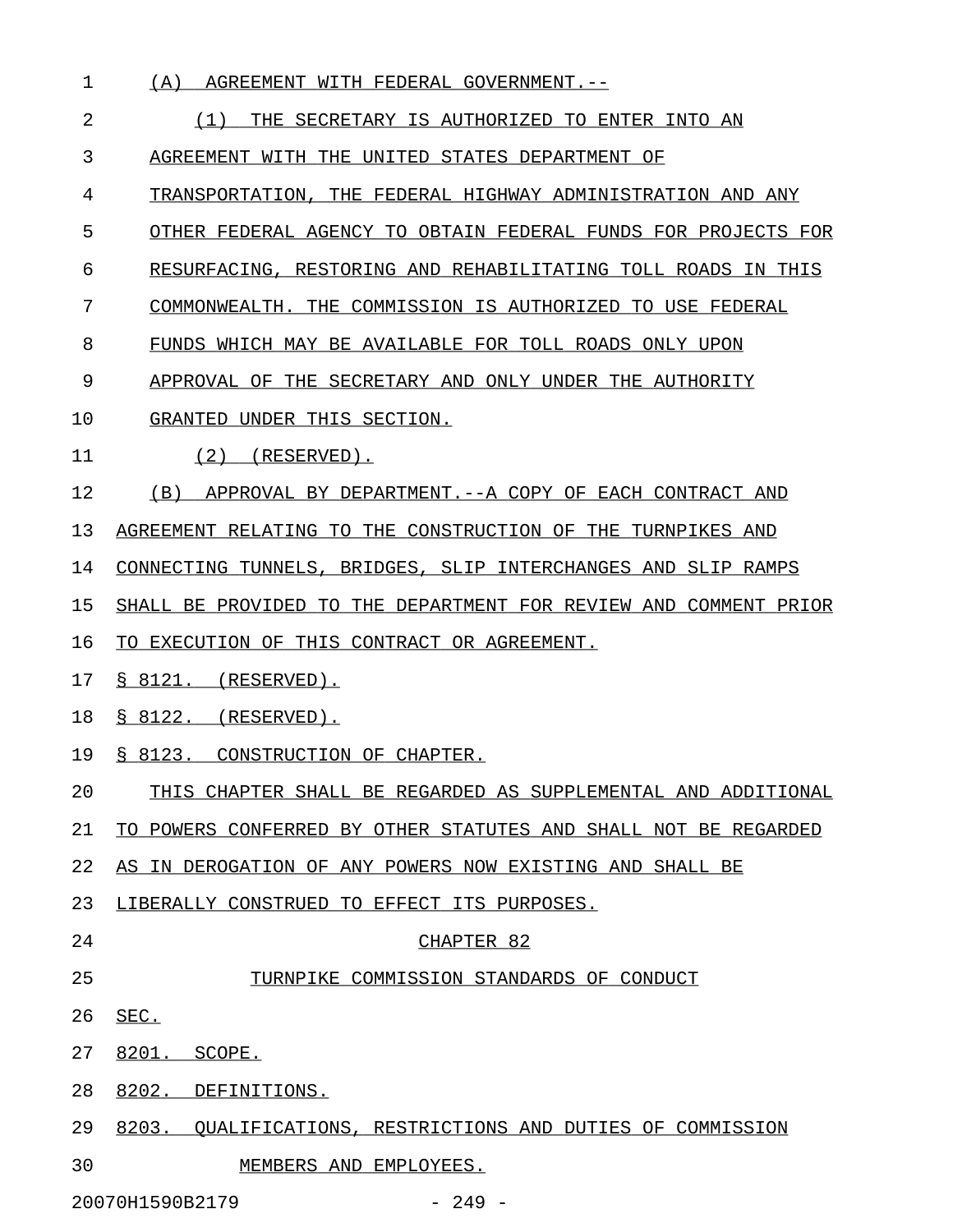1 8204. CODE OF CONDUCT.

2 8205. APPLICABILITY OF OTHER STATUTES.

3 § 8201. SCOPE.

4 THIS CHAPTER SHALL APPLY TO THE PENNSYLVANIA TURNPIKE

5 COMMISSION FORMED OR MAINTAINED UNDER AUTHORITY OF THE ACT OF

6 MAY 21, 1937 (P.L.774, NO.211), REFERRED TO AS THE PENNSYLVANIA

7 TURNPIKE COMMISSION ACT AND THE ACT OF SEPTEMBER 30, 1985

8 (P.L.240, NO.61), KNOWN AS THE TURNPIKE ORGANIZATION, EXTENSION

9 AND TOLL ROAD CONVERSION ACT, OR ANY SUCCESSOR ENTITY.

- 10 <u>§ 8202. DEFINITIONS.</u>
- 11 THE FOLLOWING WORDS AND PHRASES WHEN USED IN THIS CHAPTER

12 SHALL HAVE THE MEANINGS GIVEN TO THEM IN THIS SECTION UNLESS THE

13 CONTEXT CLEARLY INDICATES OTHERWISE:

20070H1590B2179 - 250 -

14 "BUSINESS." ANY CORPORATION, PARTNERSHIP, SOLE

15 PROPRIETORSHIP, FIRM, ENTERPRISE, FRANCHISE, ASSOCIATION,

16 ORGANIZATION, SELF-EMPLOYED INDIVIDUAL, HOLDING COMPANY, JOINT

17 STOCK COMPANY, RECEIVERSHIP, TRUST OR ANY LEGAL ENTITY ORGANIZED

18 FOR PROFIT.

19 "COMMISSION." THE PENNSYLVANIA TURNPIKE COMMISSION.

20 TEXECUTIVE-LEVEL EMPLOYEE." THE CHIEF EXECUTIVE OFFICER,

21 CHIEF FINANCIAL OFFICER, CHIEF OPERATING OFFICER, CHIEF COUNSEL

22 OR ANY OTHER SENIOR MANAGEMENT EMPLOYEE WITH DISCRETIONARY

23 POWERS WHICH MAY AFFECT THE OUTCOME OF A PENNSYLVANIA TURNPIKE

24 COMMISSION ACTION OR DECISION OR WHO FUNCTIONS IN PRESS OR

25 PUBLIC RELATIONS, LEGISLATIVE LIAISON OR DEVELOPMENT OF

26 EXECUTIVE POLICY.

27 FACILITY." REST AREAS, SERVICE PLAZAS, RESTAURANTS, FUELING 28 STATIONS, TRAFFIC ADVISORY SYSTEMS, CALL BOXES OR OTHER SERVICES 29 PROVIDED TO PERSONS USING TOLL ROADS OR HIGHWAYS OPERATED BY THE 30 PENNSYLVANIA TURNPIKE COMMISSION.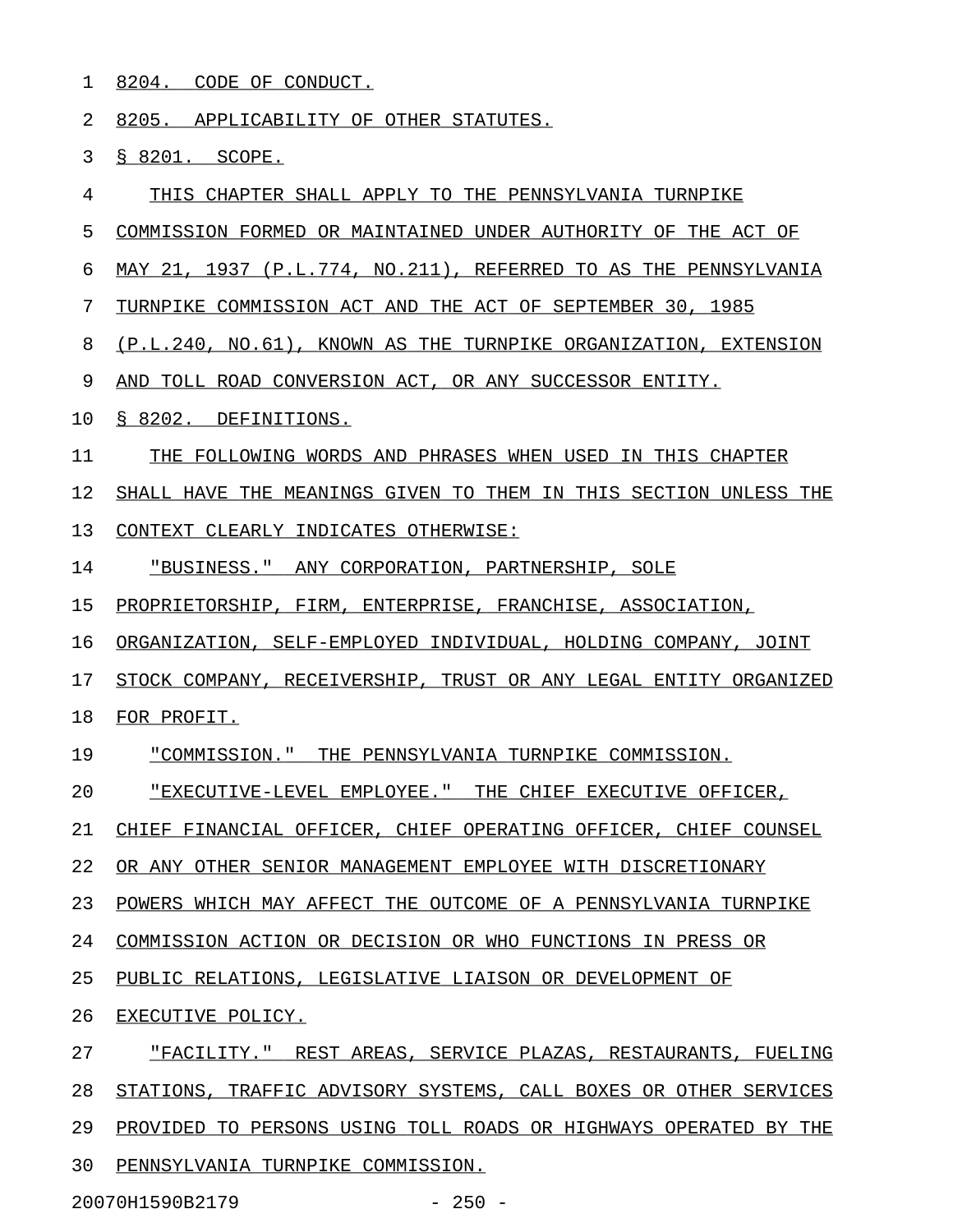| $\mathbf 1$ | "IMMEDIATE FAMILY." A SPOUSE, PARENT, BROTHER, SISTER OR            |              |
|-------------|---------------------------------------------------------------------|--------------|
| 2           | CHILD.                                                              |              |
| 3           | "MEMBER." A COMMISSIONER APPOINTED TO THE PENNSYLVANIA              |              |
| 4           | TURNPIKE COMMISSION, INCLUDING THE SECRETARY OF TRANSPORTATION,     |              |
| 5           | AND ANY SUCCESSOR ENTITY THERETO.                                   |              |
| 6           | "OWNERSHIP INTEREST." OWNING OR HOLDING, OR BEING DEEMED TO         |              |
| 7           | HOLD, DEBT OR EQUITY SECURITIES OR OTHER OWNERSHIP INTEREST OR      |              |
| 8           | PROFIT INTEREST.                                                    |              |
| 9           | "PARTY OFFICER." A MEMBER OF A NATIONAL COMMITTEE OF A              | $\leftarrow$ |
| 10          | POLITICAL PARTY; A CHAIRMAN, VICE CHAIRMAN, SECRETARY, TREASURER    |              |
| 11          | OR COUNSEL OF A STATE COMMITTEE OR MEMBER OF THE EXECUTIVE          |              |
| 12          | COMMITTEE OF A STATE COMMITTEE OF A POLITICAL PARTY; OR A COUNTY <- |              |
| 13          | CHAIRMAN, VICE CHAIRMAN, COUNSEL, SECRETARY OR TREASURER OF A       |              |
| 14          | COUNTY COMMITTEE OR A CITY CHAIRMAN, VICE CHAIRMAN, COUNSEL,        |              |
| 15          | SECRETARY OR TREASURER OF A CITY COMMITTEE OF A POLITICAL PARTY. <- |              |
| 16          | "PENNSYLVANIA TURNPIKE COMMISSION." AN ENTITY FORMED OR             |              |
| 17          | MAINTAINED UNDER AUTHORITY OF THE ACT OF MAY 21, 1937 (P.L.774,     |              |
| 18          | NO.211), REFERRED TO AS THE PENNSYLVANIA TURNPIKE COMMISSION        |              |
| 19          | ACT, AND THE ACT OF SEPTEMBER 30, 1985 (P.L.240, NO.61), KNOWN      |              |
| 20          | AS THE TURNPIKE ORGANIZATION, EXTENSION AND TOLL ROAD CONVERSION    |              |
| 21          | ACT, OR ANY SUCCESSOR ENTITY.                                       |              |
| 22          | "PUBLIC OFFICIAL." ANY OFFICIAL ELECTED TO A FEDERAL, STATE         |              |
| 23          | OR COUNTY OFFICE.                                                   |              |
| 24          | S 8203.<br>OUALIFICATIONS, RESTRICTIONS AND DUTIES OF COMMISSION    |              |
| 25          | MEMBERS AND EMPLOYEES.                                              |              |
| 26          | (A)<br>GENERAL RULE.--THE FOLLOWING OUALIFICATIONS AND              |              |
| 27          | RESTRICTIONS SHALL APPLY TO MEMBERS AND EXECUTIVE-LEVEL             |              |
| 28          | EMPLOYEES:                                                          |              |
| 29          | A MEMBER SHALL BE AT LEAST 25 YEARS OF AGE AND SHALL<br>(1)         |              |
| 30          | HAVE BEEN A RESIDENT OF THIS COMMONWEALTH FOR A PERIOD OF AT        |              |

20070H1590B2179 - 251 -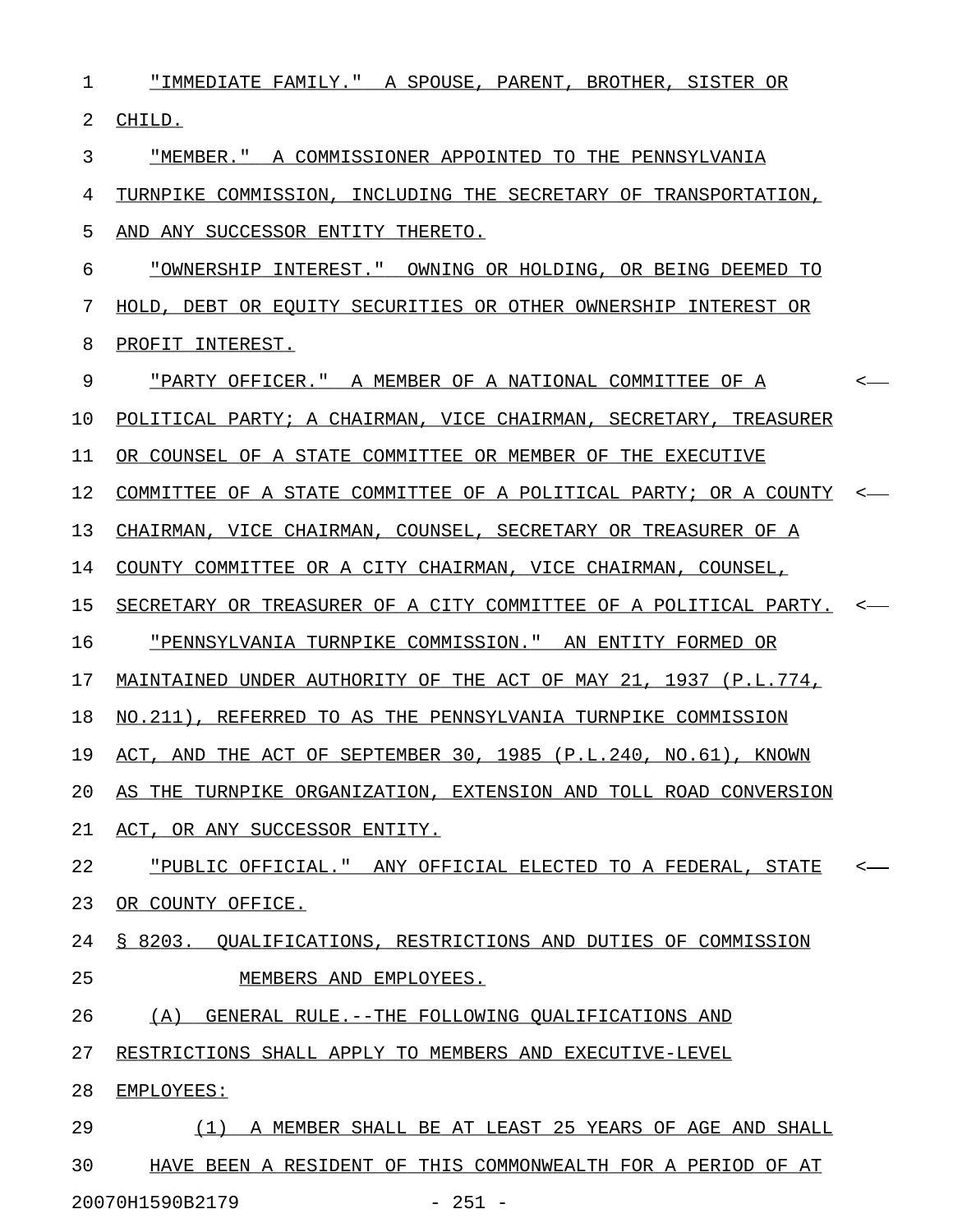| $\mathbf{1}$ | LEAST ONE YEAR IMMEDIATELY PRECEDING APPOINTMENT. EACH MEMBER         |    |
|--------------|-----------------------------------------------------------------------|----|
| 2            | SHALL CONTINUE TO REMAIN A RESIDENT OF THIS COMMONWEALTH              |    |
| 3            | DURING THE TERM OF MEMBERSHIP ON THE COMMISSION.                      |    |
| 4            | (2) EXCEPT FOR THE SECRETARY OF TRANSPORTATION, NO                    |    |
| 5            | PERSON SHALL BE APPOINTED OR SERVE AS A MEMBER OR HOLD AN             |    |
| 6            | EXECUTIVE LEVEL POSITION IF THAT PERSON HOLDS ANY OTHER               |    |
| 7            | ELECTED OFFICE OR PARTY OFFICE.                                       |    |
| 8            | $\left(3\right)$ No                                                   |    |
| 9            | EXCEPT FOR THE SECRETARY OF TRANSPORTATION, NO<br>(2)                 | <— |
| 10           | MEMBER OR EXECUTIVE-LEVEL EMPLOYEE SHALL BE A PUBLIC OFFICIAL         |    |
| 11           | OR PARTY OFFICER IN THIS COMMONWEALTH. OR ANY OF ITS                  | <– |
| 12           | POLITICAL SUBDIVISIONS.                                               |    |
| 13           | NO MEMBER OR EXECUTIVE-LEVEL EMPLOYEE SHALL<br><del>(4)</del> (3) (I) |    |
| 14           | BE PAID OR RECEIVE ANY FEE OR OTHER COMPENSATION OTHER                |    |
| 15           | THAN SALARY AND EXPENSES PROVIDED BY LAW FOR ANY ACTIVITY             |    |
| 16           | DIRECTLY PERTAINING TO THE DUTIES OF THE COMMISSION.                  |    |
| 17           | NOTHING IN THIS CHAPTER SHALL BE CONSTRUED TO<br>(II)                 |    |
| 18           | PROHIBIT A MEMBER OR EXECUTIVE-LEVEL EMPLOYEE FROM                    |    |
| 19           | ENGAGING IN ANY EMPLOYMENT OR VOCATION THAT IS NOT                    |    |
| 20           | INCOMPATIBLE WITH SERVICE AS A MEMBER OR EXECUTIVE-LEVEL              |    |
| 21           | EMPLOYEE.                                                             |    |
| 22           | <del>(5)</del> (4) (I)<br>AT THE TIME OF APPOINTMENT AND ANNUALLY     |    |
| 23           | THEREAFTER, EACH MEMBER SHALL DISCLOSE THE EXISTENCE OF               |    |
| 24           | ALL OWNERSHIP INTERESTS IN ANY FACILITY OR BUSINESS WITH              |    |
| 25           | WHICH THE COMMISSION HAS CONTRACTED FOR ROADWAY                       |    |
| 26           | CONSTRUCTION OR MAINTENANCE OR SERVICES OF ANY KIND.                  |    |
| 27           | THE DISCLOSURE STATEMENT SHALL BE FILED WITH<br>(TT)                  |    |
| 28           | THE CHIEF EXECUTIVE OFFICER OF THE COMMISSION AND SHALL               |    |
| 29           | BE OPEN TO INSPECTION BY THE PUBLIC AT THE OFFICE OF<br>THE           |    |
| 30           | COMMISSION DURING NORMAL BUSINESS HOURS OF THE COMMISSION             |    |
|              | 20070H1590B2179<br>$-252 -$                                           |    |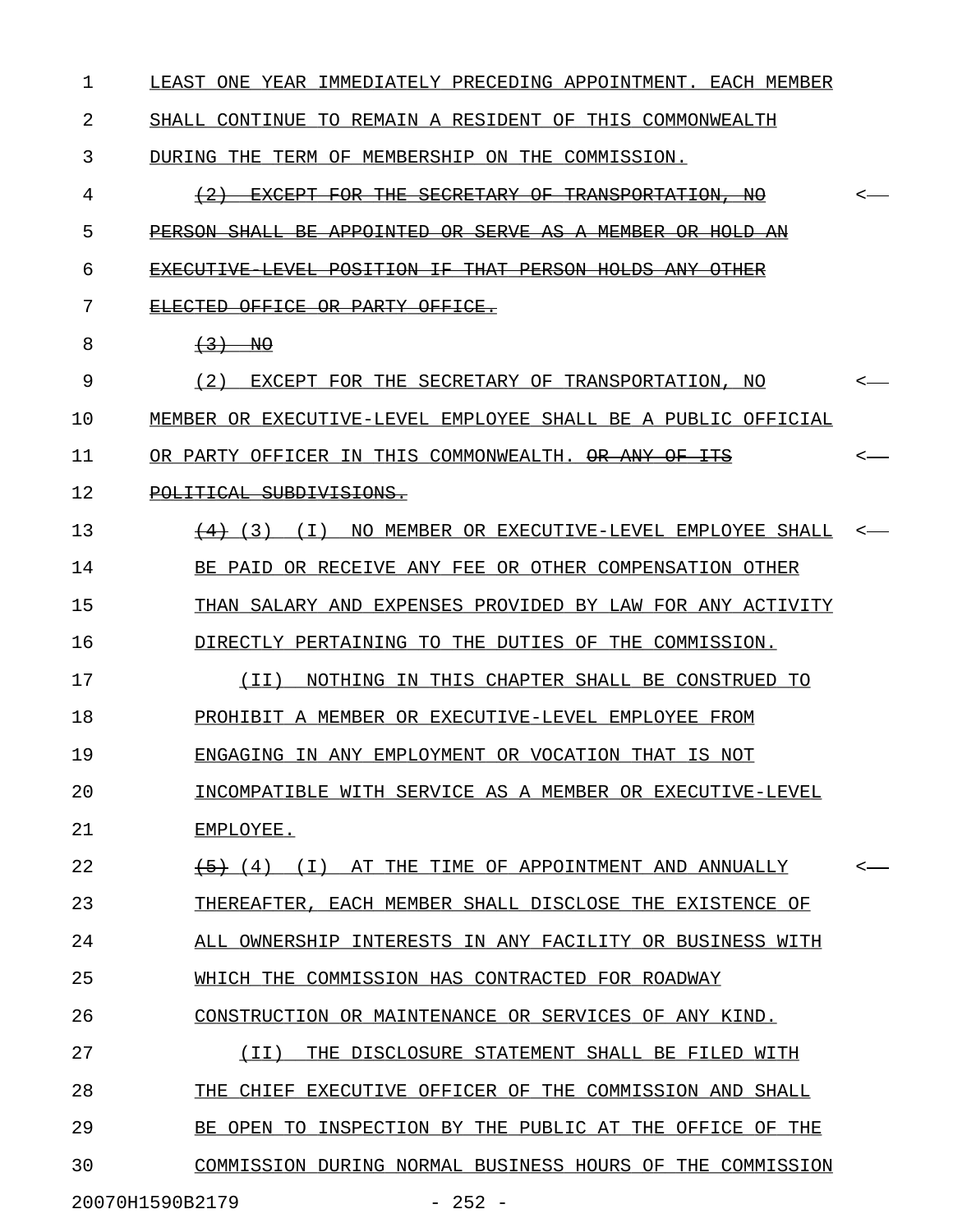| 1  | DURING THE TENURE OF THE MEMBER.                                         |                          |
|----|--------------------------------------------------------------------------|--------------------------|
| 2  | FIDUCIARY RELATIONSHIP.--EACH MEMBER AND EXECUTIVE-LEVEL<br>(B)          |                          |
| 3  | EMPLOYEE <del>OF THE COMMISSION</del> SHALL SERVE AS A FIDUCIARY OF THE  | <—                       |
| 4  | COMMONWEALTH COMMISSION.                                                 |                          |
| 5  | \$8204.<br>CODE OF CONDUCT.                                              |                          |
| 6  | CONTENTS. --THE COMMISSION SHALL ADOPT A COMPREHENSIVE<br>(A)            |                          |
| 7  | CODE OF CONDUCT WITHIN 90 DAYS OF THE EFFECTIVE DATE OF THIS             |                          |
| 8  | SECTION. THE CODE OF CONDUCT SHALL SUPPLEMENT ALL OTHER                  |                          |
| 9  | REOUIREMENTS UNDER THIS CHAPTER AND SHALL PROVIDE GUIDELINES             |                          |
| 10 | APPLICABLE TO MEMBERS AND EXECUTIVE-LEVEL EMPLOYEES <del>OF THE</del>    |                          |
| 11 | COMMISSION AND THE IMMEDIATE FAMILIES OF THE MEMBERS AND                 |                          |
| 12 | EXECUTIVE-LEVEL EMPLOYEES <del>OF THE COMMISSION</del> TO ENABLE THEM TO |                          |
| 13 | AVOID ANY PERCEIVED OR ACTUAL CONFLICT OF INTEREST AND TO                |                          |
| 14 | PROMOTE PUBLIC CONFIDENCE IN THE INTEGRITY AND IMPARTIALITY OF           |                          |
| 15 | THE COMMISSION. AT A MINIMUM, THE CODE OF CONDUCT ADOPTED UNDER          |                          |
| 16 | THIS SECTION SHALL PROVIDE THAT:                                         |                          |
| 17 | (1)<br>NO MEMBER OR EXECUTIVE-LEVEL EMPLOYEE <del>OF THE</del>           |                          |
| 18 | COMMISSION MAY ACCEPT ANY DISCOUNT, GIFT, GRATUITY,                      |                          |
| 19 | COMPENSATION, TRAVEL, LODGING OR OTHER THING OF VALUE, IN                | <—                       |
| 20 | EXCESS OF THE LIMITS UNDER 65 PA.C.S. $\S$ 1105(B)(6) AND (7)            |                          |
| 21 | (RELATING TO STATEMENT OF FINANCIAL INTERESTS) DIRECTLY OR               |                          |
| 22 | INDIRECTLY, FROM ANY FACILITY OR BUSINESS WITH WHICH THE                 |                          |
| 23 | COMMISSION HAS A CONTRACTUAL RELATIONSHIP.                               |                          |
| 24 | (2)<br>MEMBERS AND EXECUTIVE-LEVEL EMPLOYEES OF THE                      | $\overline{\phantom{a}}$ |
| 25 | COMMISSION SHALL REFRAIN FROM ANY FINANCIAL OR BUSINESS                  |                          |
| 26 | DEALING WHICH WOULD REFLECT ADVERSELY ON AFFECT THE MEMBER'S             | $\leftarrow$             |
| 27 | OBJECTIVITY, IMPARTIALITY OR INDEPENDENCE OF JUDGMENT.                   |                          |
| 28 | (3) (I) NO MEMBER OR EXECUTIVE-LEVEL EMPLOYEE MAY USE                    |                          |
| 29 | THE PROMISE OF BUSINESS WITH THE COMMISSION TO SOLICIT                   |                          |
| 30 | FUNDS FOR ANY CHARITABLE, EDUCATIONAL, RELIGIOUS, HEALTH,                |                          |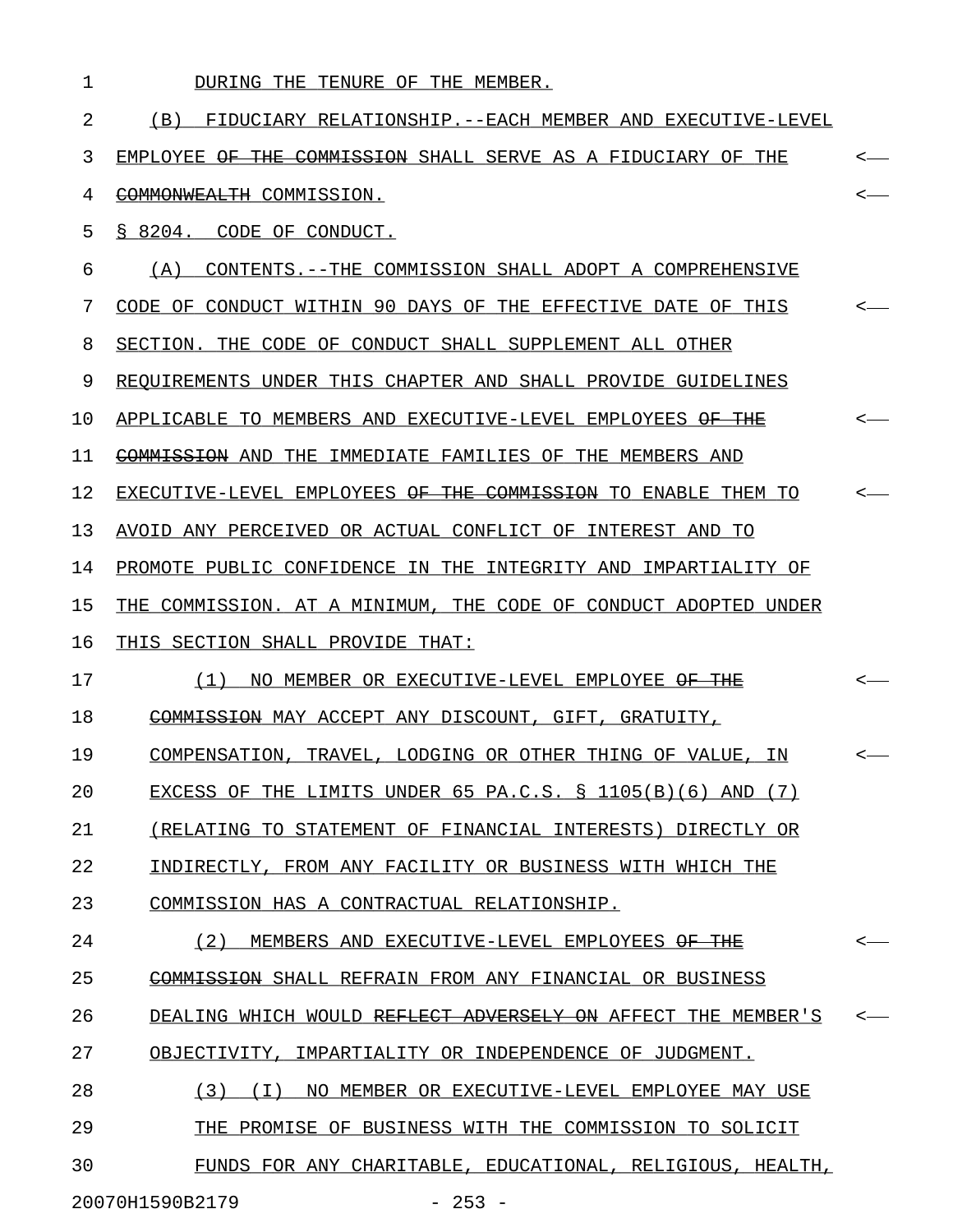| 1  | FRATERNAL, CIVIC OR OTHER NONPROFIT ENTITY.                                              |                          |
|----|------------------------------------------------------------------------------------------|--------------------------|
| 2  | ( I I )<br>A MEMBER OR EXECUTIVE-LEVEL EMPLOYEE MAY SERVE                                |                          |
| 3  | AS AN OFFICER, EMPLOYEE OR MEMBER OF THE GOVERNING BODY                                  |                          |
| 4  | OF A NONPROFIT ENTITY AND MAY ATTEND, MAKE PERSONAL                                      |                          |
| 5  | CONTRIBUTIONS TO AND PLAN OR PRESIDE OVER THE ENTITY'S                                   |                          |
| 6  | FUNDRAISING EVENTS.                                                                      |                          |
| 7  | (III) A MEMBER OR EXECUTIVE-LEVEL EMPLOYEE MAY                                           |                          |
| 8  | PERMIT HIS NAME TO APPEAR ON THE LETTERHEAD USED FOR                                     |                          |
| 9  | FUNDRAISING EVENTS IF THE LETTERHEAD CONTAINS ONLY THE                                   |                          |
| 10 | MEMBER'S NAME AND POSITION WITH THE NONPROFIT ENTITY.                                    |                          |
| 11 | (4)<br>NO MEMBER OR EXECUTIVE-LEVEL EMPLOYEE NOR THE                                     |                          |
| 12 | IMMEDIATE FAMILY OF SUCH PERSON, SHALL PARTICIPATE IN ANY                                |                          |
| 13 | HEARING OR PROCEEDING DELIBERATIONS OR VOTE OF THE COMMISSION                            | $\overline{\phantom{a}}$ |
| 14 | IN WHICH THAT PERSON MAY HAVE A DIRECT OR INDIRECT PECUNIARY                             |                          |
| 15 | INTEREST.                                                                                |                          |
| 16 | (5) (I) A MEMBER SHALL ABSTAIN FROM ANY VOTE OR                                          |                          |
| 17 | DECISION WHICH AUTHORIZES A CONTRACT IN WHICH THE MEMBER                                 |                          |
| 18 | HAS ANY PECUNIARY INTEREST. THE MEMBER SHALL DISCLOSE THE                                |                          |
| 19 | INTEREST IN A PUBLIC MEETING PRIOR TO THE VOTE OR                                        |                          |
| 20 | DECISION.                                                                                |                          |
| 21 | FAILURE TO COMPLY WITH THIS PARAGRAPH SHALL<br>(II)                                      |                          |
| 22 | MAKE THE CONTRACT NULL AND VOID.                                                         |                          |
| 23 | (6)<br>NO FORMER MEMBER OR EXECUTIVE-LEVEL EMPLOYEE MAY                                  | <—                       |
| 24 | <del>ACCEPT EMPLOYMENT WITH ANY FACILITY OR BUSINESS WITH WHICH</del>                    |                          |
| 25 | COMMISSION DOES BUSINESS FOR A PERIOD OF ONE YEAR<br><del>THE</del><br>-FROM             |                          |
| 26 | TERMINATION OF EMPLOYMENT OR SERVICE<br><del>WTTH</del><br><del>THE</del><br>COMMISSION. |                          |
| 27 | RECEIVE ANY PECUNIARY BENEFIT FROM A CONTRACT BETWEEN THE                                |                          |
| 28 | COMMISSION AND THE EMPLOYER OF THE FORMER MEMBER OR                                      |                          |
| 29 | EXECUTIVE-LEVEL EMPLOYEE FOR A PERIOD OF ONE YEAR FROM THE                               |                          |
| 30 | TERMINATION OF EMPLOYMENT OR SERVICE WITH THE COMMISSION. NO                             |                          |
|    | 20070H1590B2179<br>$-254 -$                                                              |                          |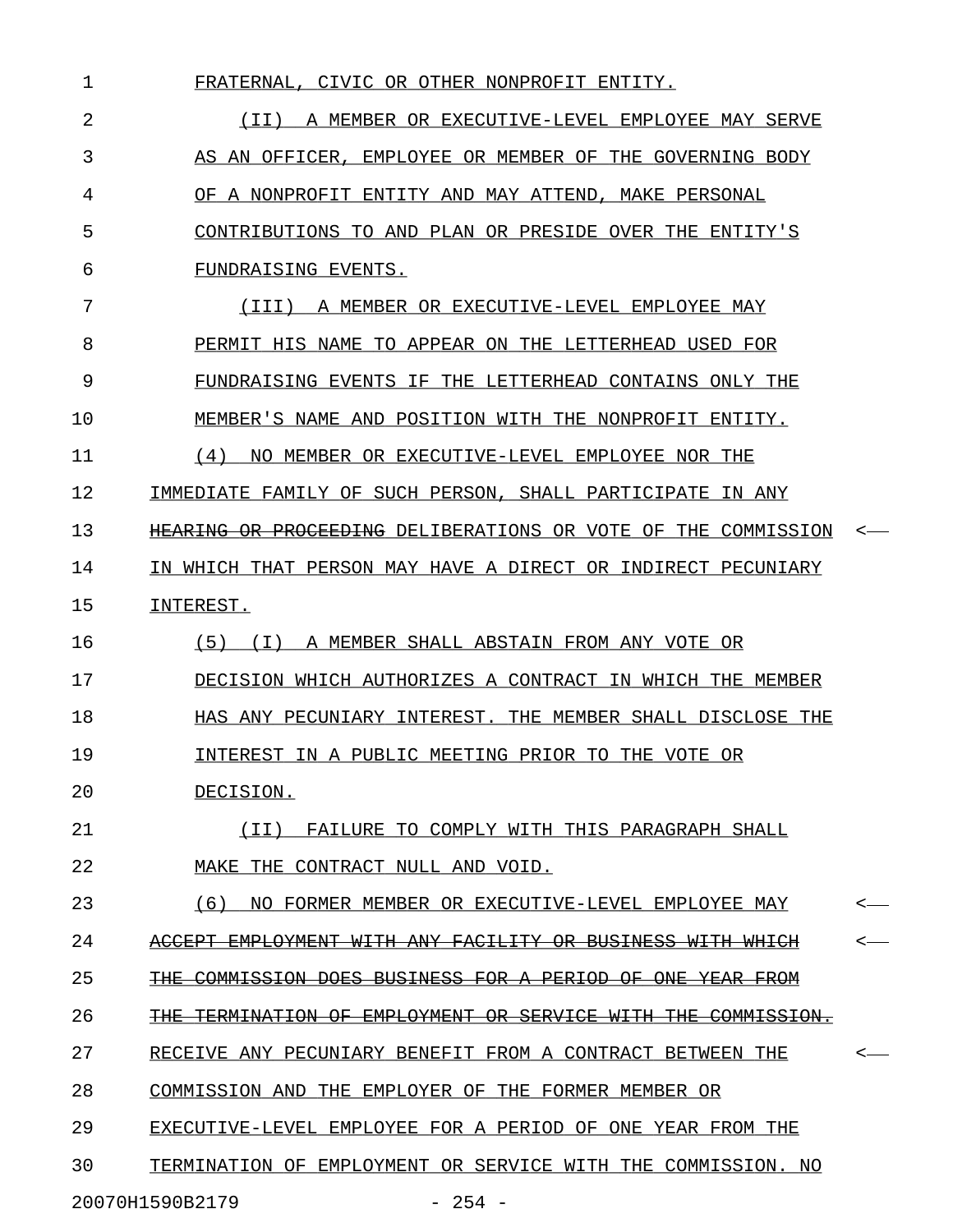1 FORMER MEMBER OR EXECUTIVE-LEVEL EMPLOYEE MAY SOLICIT ANY 2 CONTRACTS WITH THE COMMISSION FOR A PERIOD OF ONE YEAR FROM 3 THE TERMINATION OF EMPLOYMENT OR SERVICE WITH THE COMMISSION. 4 (7) A MEMBER OF THE COMMISSION WHO HAS BEEN CONVICTED 5 DURING HIS TERM IN ANY DOMESTIC OR FOREIGN JURISDICTION OF A 6 FELONY OR A CRIME OF MORAL TURPITUDE SHALL, UPON CONVICTION, <-7 BE AUTOMATICALLY REMOVED FROM THE COMMISSION AND SHALL BE 8 INELIGIBLE TO BECOME A COMMISSION MEMBER IN THE FUTURE. 9 (8) NO MEMBER MAY SOLICIT, REQUEST, SUGGEST OR RECOMMEND 10 THE EMPLOYMENT, BY EITHER THE COMMISSION OR A CONTRACTOR WITH 11 THE COMMISSION, OF ANY INDIVIDUAL RELATED WITHIN THE FIRST 12 DEGREE OF CONSANGUINITY TO THE MEMBER AS SET FORTH IN 23 13 PA.C.S. § 1304(E) (RELATING TO RESTRICTIONS ON ISSUANCE OF 14 LICENSE) OR THE SPOUSE OF THE INDIVIDUAL.  $15$  (B)  $AUDIT. --$ 16 (1) AT LEAST ONCE EVERY FOUR YEARS, THE DEPARTMENT OF 17 THE AUDITOR GENERAL SHALL REVIEW THE PERFORMANCE, PROCEDURES, 18 OPERATING BUDGET, CAPITAL BUDGET AND DEBT OF THE COMMISSION 19 AND SHALL AUDIT, SETTLE AND ADJUST THE ACCOUNTS OF THE 20 COMMISSION. 21 (2) THE AUDITOR GENERAL SHALL BE ENTITLED TO GO BEYOND 22 MERE FINANCIAL STATEMENTS, AND SHALL BE ENTITLED TO EXAMINE 23 ORIGINAL SOURCE DOCUMENTS AT SUCH TIME AS IS BELIEVED 24 NECESSARY OR MAY OTHERWISE EXAMINE ORIGINAL DOCUMENTS ON A 25 RANDOM BASIS DESIGNED TO ENSURE THE INTEGRITY OF THE AUDIT. 26 § 8205. APPLICABILITY OF OTHER STATUTES. 27 (A) GENERAL RULE.--NOTWITHSTANDING ANY OTHER PROVISION OF 28 LAW, THE FOLLOWING ACTS SHALL APPLY TO THE COMMISSION UNDER THIS 29 CHAPTER:

30 (1) THE ACT OF JUNE 21, 1957 (P.L.390, NO.212), REFERRED \_\_\_\_\_\_\_\_\_\_\_\_\_\_\_\_\_\_\_\_\_\_\_\_\_\_\_\_\_\_\_\_\_\_\_\_\_\_\_\_\_\_\_\_\_\_\_\_\_\_\_\_\_\_\_\_\_ 20070H1590B2179 - 255 -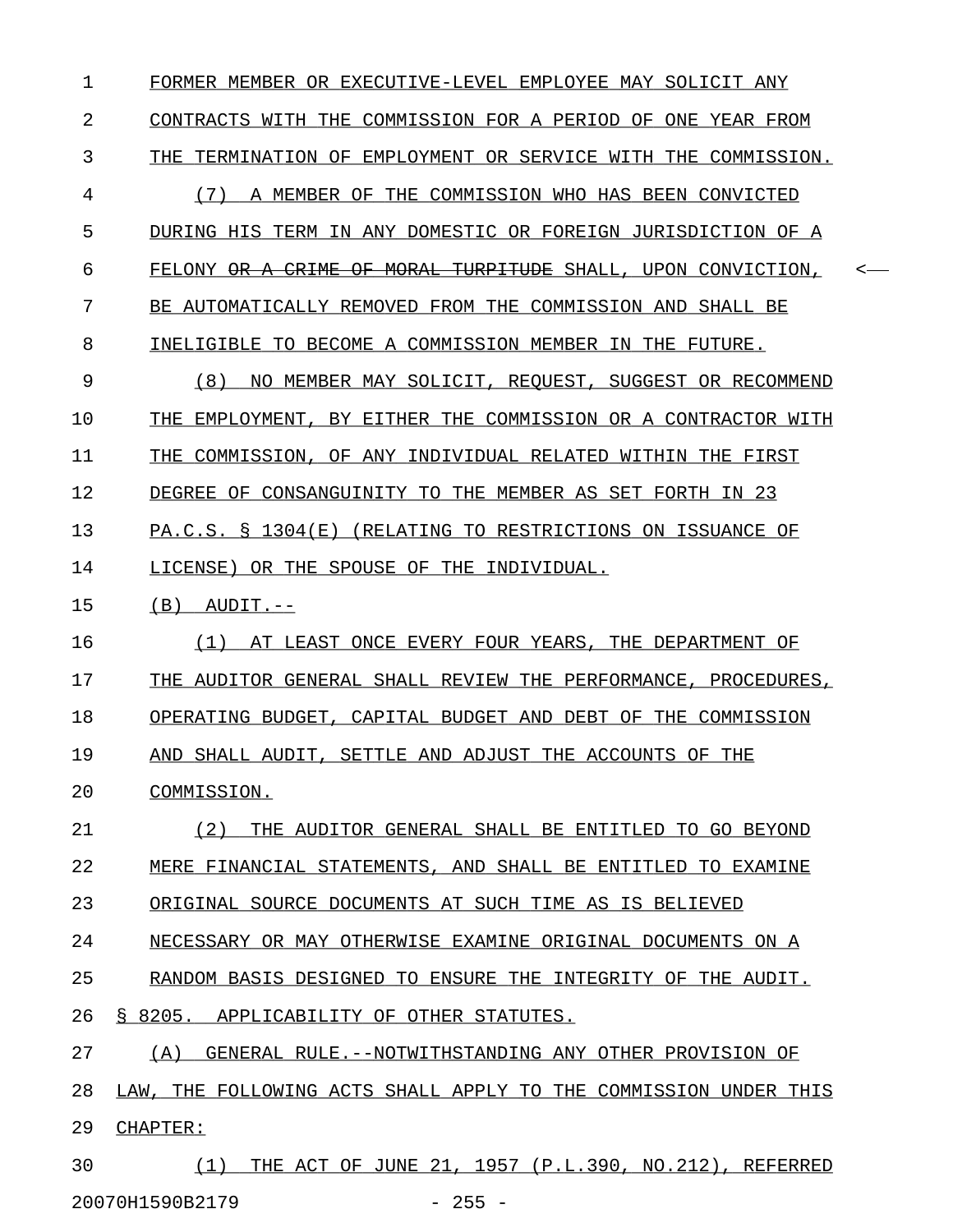1 TO AS THE RIGHT-TO-KNOW LAW. 2 (2) THE ACT OF JULY 19, 1957 (P.L.1017, NO.451), KNOWN 3 AS THE STATE ADVERSE INTEREST ACT. 4 (3) THE PROVISIONS OF 65 PA.C.S. CHS. 7 (RELATING TO 5 OPEN MEETINGS) AND 11 (RELATING TO ETHICS STANDARDS AND 6 FINANCIAL DISCLOSURE). 7 (B) STATUS OF COMMISSION.--THE COMMISSION SHALL BE 8 CONSIDERED AN "AGENCY" FOR THE PURPOSES OF THE FOLLOWING: 9 (1) THE ACT OF JULY 31, 1968 (P.L.769, NO.240), REFERRED \_\_\_\_\_\_\_\_\_\_\_\_\_\_\_\_\_\_\_\_\_\_\_\_\_\_\_\_\_\_\_\_\_\_\_\_\_\_\_\_\_\_\_\_\_\_\_\_\_\_\_\_\_\_\_\_\_ 10 TO AS THE COMMONWEALTH DOCUMENTS LAW. 11 (2) THE ACT OF JUNE 25, 1982 (P.L.633, NO.181), KNOWN AS 12 THE REGULATORY REVIEW ACT. 13 SECTION 5 4. SECTION 8901 OF TITLE 75 IS AMENDED TO READ: < 14 § 8901. DEFINITIONS. 15 THE FOLLOWING WORDS AND PHRASES WHEN USED IN THIS CHAPTER 16 SHALL HAVE THE MEANINGS GIVEN TO THEM IN THIS SECTION UNLESS THE 17 CONTEXT CLEARLY INDICATES OTHERWISE: 18 "ANNUAL ADDITIONAL <del>RENT</del> PAYMENTS." AS FOLLOWS: <-19 (1) DURING THE CONVERSION PERIOD AND AFTER THE \_\_\_\_\_\_\_\_\_\_\_\_\_\_\_\_\_\_\_\_\_\_\_\_\_\_\_\_\_\_\_\_\_\_\_\_\_\_\_\_\_\_\_\_\_\_\_ 20 CONVERSION DATE, A SUM EOUAL TO THE SCHEDULED ANNUAL 21 COMMISSION CONTRIBUTION, MINUS THE SUM OF: 22 (I) \$200,000,000 PAID AS ANNUAL BASE PAYMENTS; \_\_\_\_\_\_\_\_\_\_\_\_\_\_\_\_\_\_\_\_\_\_\_\_\_\_\_\_\_\_\_\_\_\_\_\_\_\_\_\_\_\_\_\_\_\_\_ 23 (II) ANY INTERSTATE 80 SAVINGS FOR THAT FISCAL YEAR. 24 (2) IF THE CONVERSION PERIOD HAS EXPIRED AND A 25 CONVERSION NOTICE HAS NOT BEEN RECEIVED BY THE SECRETARY, IN 26 EACH SUBSEQUENT FISCAL YEAR UNTIL THE END OF THE TERM OF THE 27 LEASE AGREEMENT THE ANNUAL ADDITIONAL PAYMENTS SHALL BE 28 \$250,000,000. 29 "ANNUAL BASE PAYMENTS." AN AMOUNT EQUAL TO THE SUM OF THE 30 FOLLOWING: \_\_\_\_\_\_\_\_\_\_

20070H1590B2179 - 256 -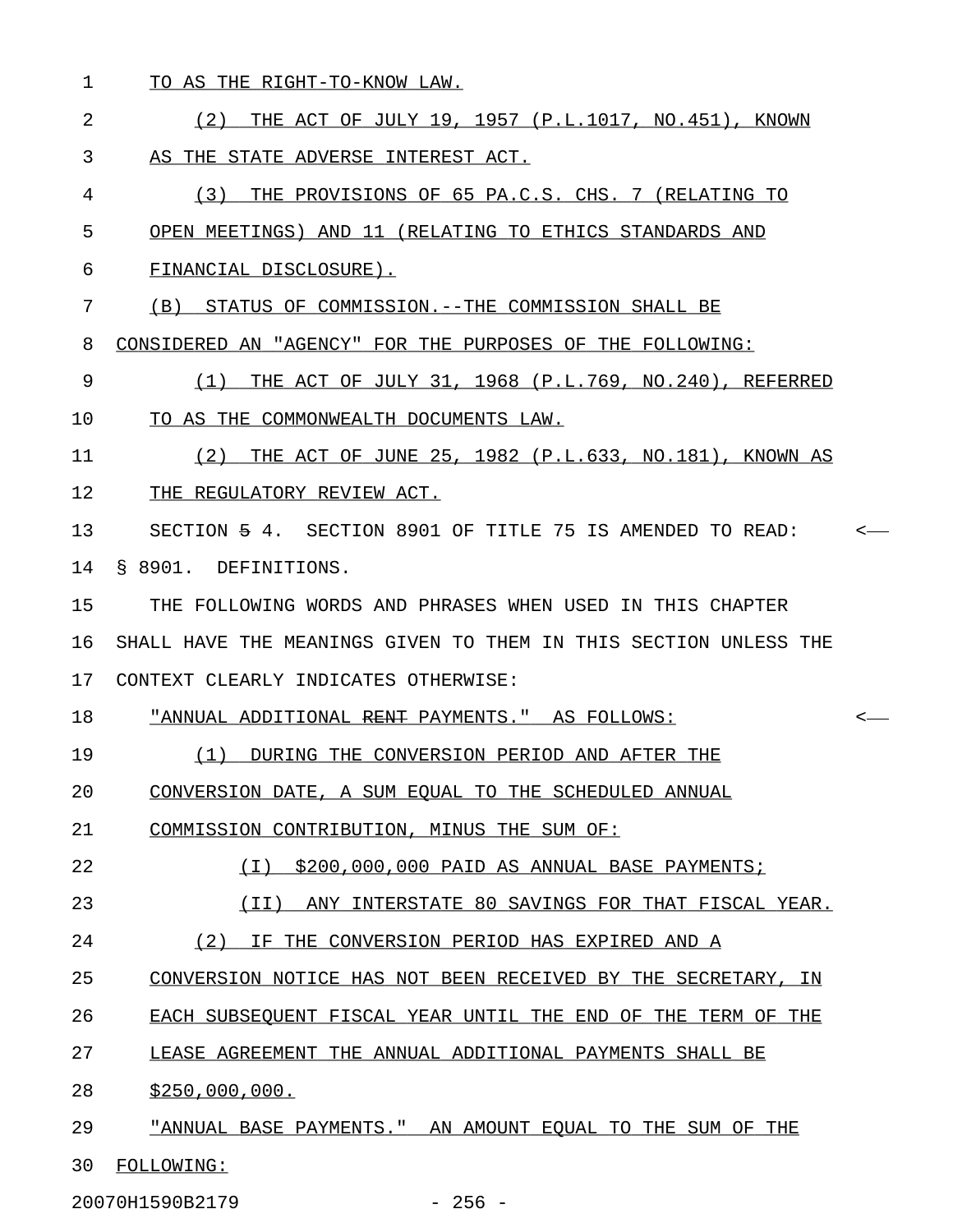1 (1) ANNUAL DEBT SERVICE ON OUTSTANDING BONDS ISSUED 2 UNDER SECTION 9511.2 (RELATING TO SPECIAL REVENUE BONDS) 3 PAYABLE AS REQUIRED PURSUANT TO THE BONDS. 4 (2) TWO HUNDRED MILLION DOLLARS PAYABLE ANNUALLY IN FOUR 5 EQUAL INSTALLMENTS EACH DUE THE LAST BUSINESS DAY OF EACH 6 JULY, OCTOBER, JANUARY AND APRIL. 7 "ANNUAL SURPLUS PAYMENTS." AN AMOUNT EQUAL TO THE GENERAL 8 RESERVE FUND SURPLUS PAYABLE FOR EACH FISCAL YEAR UNTIL THE END 9 OF THE TERM OF THE LEASE AGREEMENT. 10 "AUDITOR GENERAL'S CERTIFICATE." THE CERTIFICATE ISSUED BY \_\_\_\_\_\_\_\_\_\_\_\_\_\_\_\_\_\_\_\_\_\_\_\_\_\_\_\_\_\_\_\_\_\_\_\_\_\_\_\_\_\_\_\_\_\_\_\_\_\_\_\_\_\_\_\_\_\_\_ 11 THE AUDITOR GENERAL WITHIN 180 DAYS AFTER THE END OF EACH FISCAL 12 YEAR OF THE PENNSYLVANIA TURNPIKE COMMISSION CERTIFYING ALL OF 13 THE FOLLOWING: 14 (1) THE AMOUNT OF THE GENERAL RESERVE FUND SURPLUS FOR 15 THE FISCAL YEAR. 16 (2) AFTER REVIEW OF THE COMMISSION'S CURRENT TEN-YEAR 17 CAPITAL PLAN, THAT THE TRANSFER OF THE GENERAL RESERVE FUND 18 SURPLUS UNDER SECTION 8915.3 (RELATING TO LEASE OF INTERSTATE 19 80) RELATED AGREEMENTS) SHALL NOT IMPAIR THE ABILITY OF  $\sim$ 20 THE COMMISSION TO MEET ITS OBLIGATIONS UNDER THE LEASE 21 AGREEMENT OR THE COMMISSION'S TEN-YEAR CAPITAL PLAN. 22 "COMMISSION." THE PENNSYLVANIA TURNPIKE COMMISSION. 23 "CONVERSION DATE." THE DATE SET FORTH IN THE CONVERSION 24 NOTICE WHEN THE PENNSYLVANIA TURNPIKE COMMISSION INTENDS TO 25 EXERCISE ITS OPTION TO CONVERT INTERSTATE 80 TO A TOLL ROAD. 26 <u>"CONVERSION NOTICE." WRITTEN NOTICE TO THE SECRETARY OF</u> 27 TRANSPORTATION FROM THE PENNSYLVANIA TURNPIKE COMMISSION 28 PROVIDING NOTICE OF ITS INTENT TO ASSUME CONTROL OVER EXERCISE <-29 ITS OPTIONS TO CONVERT INTERSTATE 80 UNDER SECTION 8915.3(3) 30 (RELATING TO LEASE OF INTERSTATE 80).

20070H1590B2179 - 257 -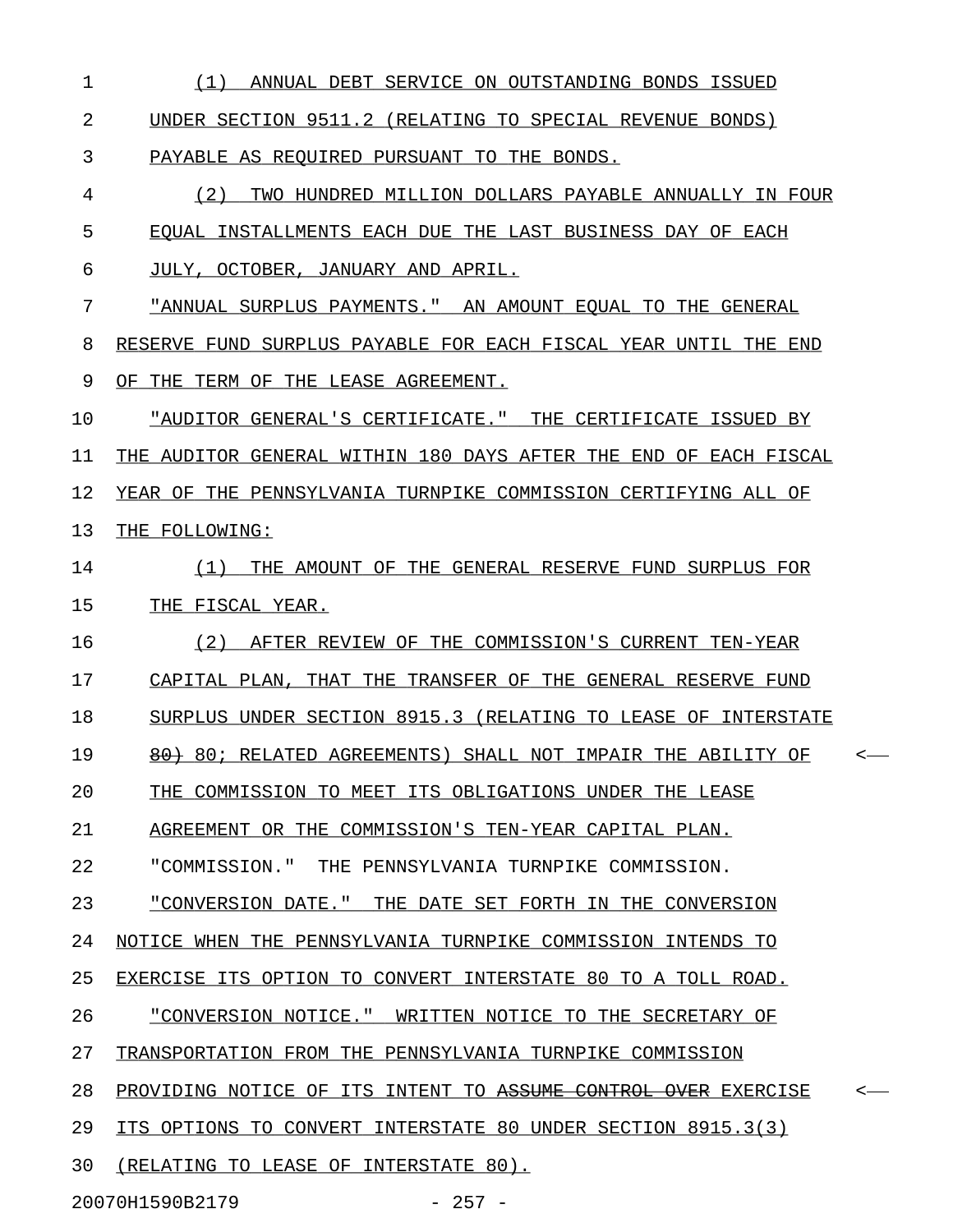| $\mathbf 1$ | "CONVERSION PERIOD." A PERIOD OF THREE YEARS:                 |                          |
|-------------|---------------------------------------------------------------|--------------------------|
| 2           | WHICH BEGINS ON THE DATE OF EXECUTION OF THE LEASE<br>(1)     |                          |
| 3           | AGREEMENT; AND                                                |                          |
| 4           | (2)<br>DURING WHICH THE PENNSYLVANIA TURNPIKE COMMISSION      |                          |
| 5           | MAY GIVE THE DEPARTMENT OF TRANSPORTATION CONVERSION NOTICE   |                          |
| 6           | OR NOTICE THAT THE COMMISSION HAS EXERCISED ITS OPTION TO     |                          |
| 7           | EXTEND THE CONVERSION PERIOD PURSUANT TO SECTION 8915.3(2)    |                          |
| 8           | (RELATING TO LEASE OF INTERSTATE 80).                         |                          |
| 9           | "FISCAL YEAR." THE FISCAL YEAR OF THE COMMONWEALTH.           |                          |
| 10          | "GENERAL RESERVE FUND SURPLUS." THE AMOUNT WHICH:             |                          |
| 11          | (1) IS CERTIFIED BY THE AUDITOR GENERAL IN THE AUDITOR        |                          |
| 12          | GENERAL'S CERTIFICATE AS EXISTING IN THE PENNSYLVANIA         |                          |
| 13          | TURNPIKE COMMISSION'S GENERAL RESERVE FUND ON THE LAST DAY OF |                          |
| 14          | THE FISCAL YEAR OF THE COMMISSION; AND                        | $\overline{\phantom{a}}$ |
| 15          | (2) IS NOT REQUIRED TO BE RETAINED IN THE GENERAL             |                          |
| 16          | RESERVE FUND PURSUANT TO ANY FINANCIAL DOCUMENTS, FINANCIAL   |                          |
| 17          | COVENANTS, INSURANCE POLICIES, LIQUIDITY POLICIES OR          |                          |
| 18          | AGREEMENTS IN EFFECT AT THE COMMISSION.                       |                          |
| 19          | "INTERSTATE 80 SAVINGS." AN AMOUNT EQUAL TO THE FOLLOWING:    |                          |
| 20          | (1) PRIOR TO THE CONVERSION DATE, THE AMOUNT SHALL BE         |                          |
| 21          | ZERO.                                                         |                          |
| 22          | (2) IN THE FIRST FISCAL YEAR INCLUDING THE CONVERSION         |                          |
| 23          | DATE, THE AMOUNT SHALL BE A PRO RATA SHARE OF \$116,985,856   |                          |
| 24          | CALCULATED USING THE NUMBER OF CALENDAR DAYS IN THE YEAR      |                          |
| 25          | AFTER THE CONVERSION DATE DIVIDED BY 365 DAYS.                |                          |
| 26          | (3) IN THE FISCAL YEAR SUCCEEDING THE YEAR INCLUDING THE      |                          |
| 27          | CONVERSION DATE, THE AMOUNT SHALL BE \$121,665,290.           |                          |
| 28          | (4) IN SUBSEQUENT FISCAL YEARS, THE AMOUNT SHALL BE THE       |                          |
| 29          | AMOUNT CALCULATED FOR THE PREVIOUS YEAR INCREASED BY 4%.      |                          |
| 30          | "LEASE AGREEMENT." A LEASE AGREEMENT BETWEEN THE DEPARTMENT   |                          |
|             | 20070H1590B2179<br>$-258 -$                                   |                          |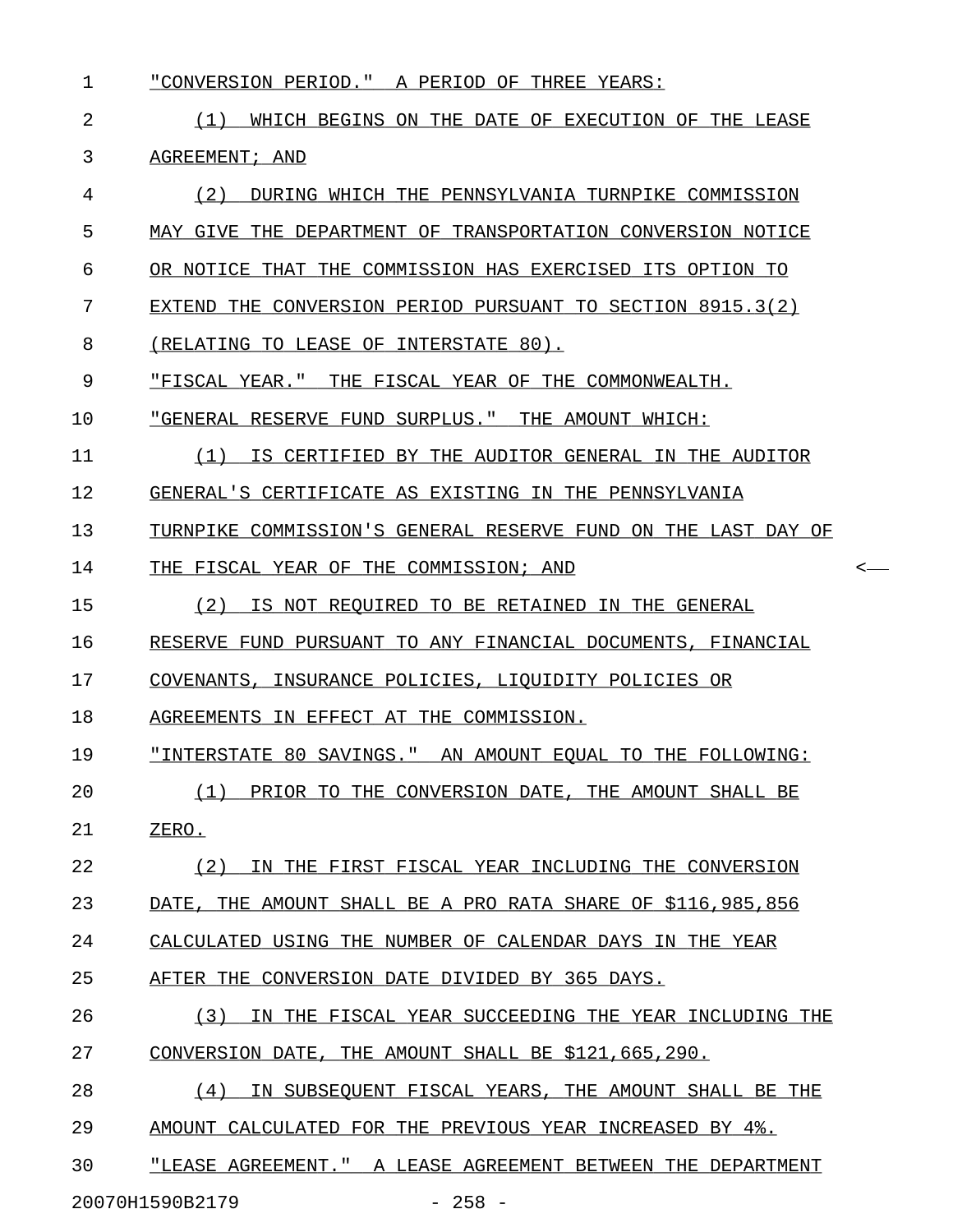1 OF TRANSPORTATION AND THE PENNSYLVANIA TURNPIKE COMMISSION WHICH 2 SHALL INCLUDE PROVISIONS SETTING FORTH THE TERMS OF THE 3 CONVERSION OF INTERSTATE 80 TO A TOLL ROAD. 4 "SCHEDULED ANNUAL COMMISSION CONTRIBUTION." THE FOLLOWING 5 AMOUNTS: 6  $(1)$   $\frac{2700,000,000}{5750,000}$   $\frac{5750,000}{5750,000}$  IN FISCAL YEAR 2007-2008.  $\leq$ 7 (2) \$850,000,000 IN FISCAL YEAR 2008-2009. 8 (3) \$900,000,000 IN FISCAL YEAR 2009-2010. 9 (4) FOR FISCAL YEAR 2010-2011, AND EACH FISCAL YEAR \_\_\_\_\_\_\_\_\_\_\_\_\_\_\_\_\_\_\_\_\_\_\_\_\_\_\_\_\_\_\_\_\_\_\_\_\_\_\_\_\_\_\_\_\_\_\_\_\_\_\_\_ 10 THEREAFTER, THE AMOUNT SHALL BE THE AMOUNT CALCULATED FOR THE 11 PREVIOUS YEAR INCREASED BY 2.5%, EXCEPT THAT THE AMOUNT SHALL 12 BE EQUAL TO THE ANNUAL BASE PAYMENTS PLUS \$250,000,000 IF THE 13 CONVERSION NOTICE IS NOT RECEIVED BY THE SECRETARY PRIOR TO 14 THE EXPIRATION OF THE CONVERSION PERIOD. 15 SECTION 6 5. SECTION 8911 INTRODUCTORY PARAGRAPH OF TITLE 75 < 16 IS AMENDED AND THE SECTION IS AMENDED BY ADDING A PARAGRAPH TO 17 READ: 18 § 8911. IMPROVEMENT AND EXTENSION AUTHORIZATIONS. 19 IN ORDER TO FACILITATE VEHICULAR TRAFFIC WITHIN AND ACROSS 20 THIS COMMONWEALTH, THE COMMISSION IS HEREBY AUTHORIZED AND 21 EMPOWERED TO CONSTRUCT, OPERATE AND MAINTAIN TURNPIKE EXTENSIONS 22 AND TURNPIKE IMPROVEMENTS AT SUCH SPECIFIC LOCATIONS AND 23 ACCORDING TO SUCH SCHEDULE AS SHALL BE DEEMED FEASIBLE AND 24 APPROVED BY THE COMMISSION, TOGETHER WITH CONNECTING ROADS, 25 STORM WATER MANAGEMENT SYSTEMS, INTERCHANGES, SLIP RAMPS, 26 TUNNELS AND BRIDGES, SUBJECT TO THE WAIVER OF THE FEDERAL TOLL 27 PROHIBITION PROVISIONS WHERE APPLICABLE, AS FOLLOWS: 28 \* \* \* 29 (10) OTHER SLIP RAMPS AND INTERCHANGES AS THE COMMISSION

30 MAY DETERMINE.

20070H1590B2179 - 259 -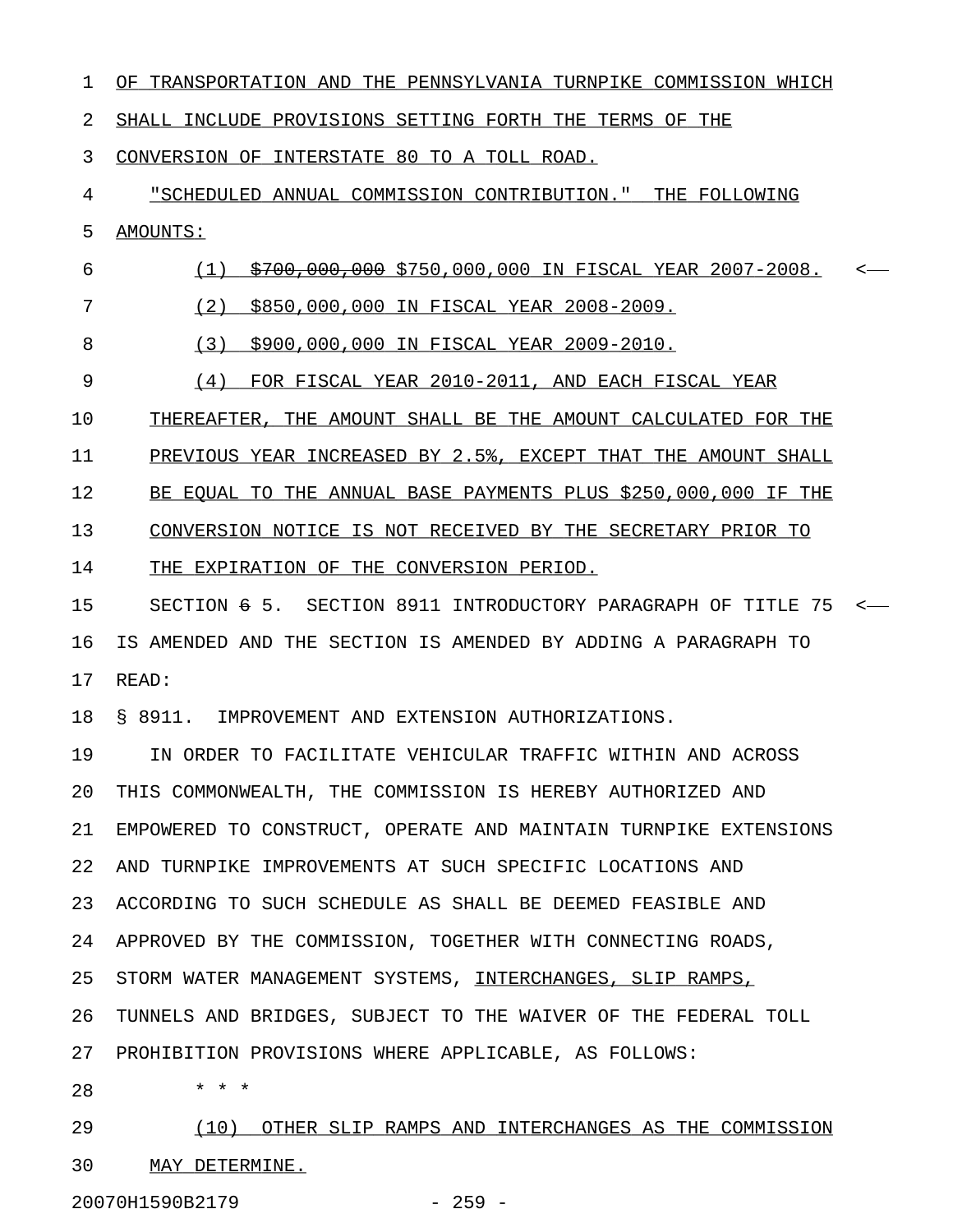1 SECTION 7 6. SECTION 8915 INTRODUCTORY PARAGRAPH OF TITLE 75 < 2 IS AMENDED TO READ:

3 § 8915. CONVERSION TO TOLL ROADS.

4 IN ORDER TO FACILITATE VEHICULAR TRAFFIC WITHIN AND ACROSS 5 THIS COMMONWEALTH, AND [AFTER] TO FACILITATE THE COMPLETION OF 6 THE TURNPIKE EXTENSIONS AND IMPROVEMENTS AUTHORIZED IN SECTION 7 8911 (RELATING TO IMPROVEMENT AND EXTENSION AUTHORIZATIONS), AND 8 SUBJECT TO PRIOR LEGISLATIVE APPROVAL BY THE GENERAL ASSEMBLY 9 AND THE UNITED STATES CONGRESS, THE COMMISSION IS HEREBY 10 AUTHORIZED AND EMPOWERED TO CONVERT TO TOLL ROADS SUCH PORTIONS 11 OF PENNSYLVANIA'S INTERSTATE HIGHWAY SYSTEM AS MAY [BE REQUIRED 12 IN ORDER TO] FACILITATE THE COMPLETION OF THE TURNPIKE 13 EXTENSIONS AND IMPROVEMENTS AUTHORIZED IN SECTIONS 8912 14 (RELATING TO SUBSEQUENT EXTENSION AUTHORIZATIONS), 8913 15 (RELATING TO ADDITIONAL SUBSEQUENT EXTENSION AUTHORIZATIONS) AND 16 8914 (RELATING TO FURTHER SUBSEQUENT AUTHORIZATIONS) AND TO 17 OPERATE AND MAINTAIN SUCH CONVERTED INTERSTATES AS TOLL ROADS 18 UPON THE APPROVAL BY THE CONGRESS OF THE UNITED STATES OF 19 AMERICA AND THE GENERAL ASSEMBLY OF THIS COMMONWEALTH OF 20 LEGISLATION EXPRESSLY PERMITTING THE CONVERSION OF SUCH 21 INTERSTATES TO TOLL ROADS. SUCH CONVERSIONS SHALL TAKE PLACE AT 22 A TIME AND MANNER SET FORTH IN THE PLAN FOR THE CONVERSION 23 PREPARED BY THE COMMISSION WITH THE COOPERATION OF THE 24 DEPARTMENT. THE PROVISIONS AUTHORIZING THE COMMISSION TO 25 CONSTRUCT, OPERATE AND MAINTAIN THE TURNPIKE ROUTES IN SECTIONS 26 8911, 8912 AND 8913 SHALL BE SUBJECT TO:

27 \* \* \*

28 SECTION 8 7. TITLE 75 IS AMENDED BY ADDING SECTIONS TO READ: < 29 § 8915.1. CONVERSION OF INTERSTATE 80.

30 IN ORDER TO FACILITATE VEHICULAR TRAFFIC ACROSS THIS 20070H1590B2179 - 260 -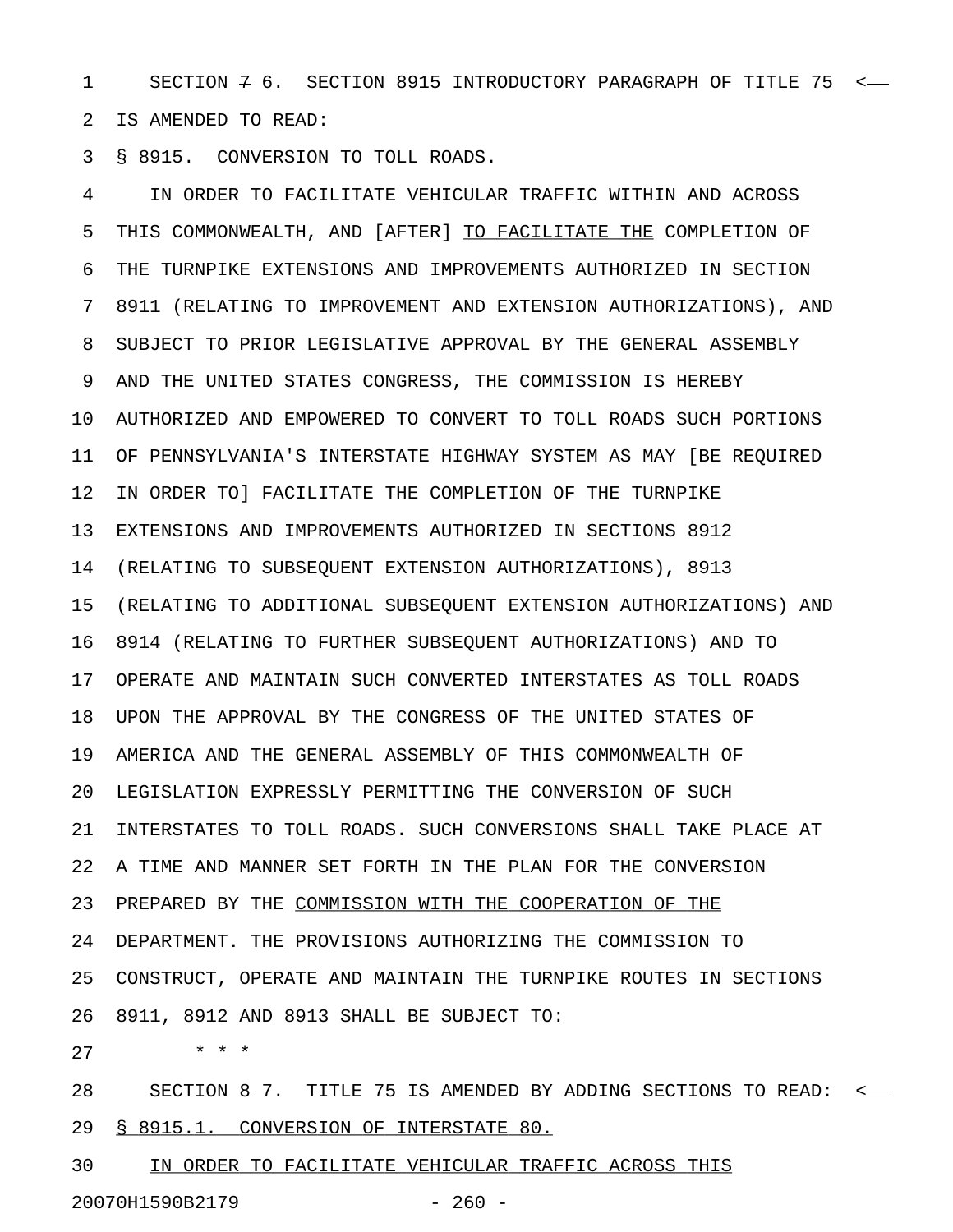1 COMMONWEALTH, THE COMMISSION IS AUTHORIZED AND EMPOWERED TO DO 2 ALL OF THE FOLLOWING: 3 6 (1) CONVERT INTERSTATE 80 TO A TOLL ROAD AND MAINTAIN 4 AND OPERATE IT AS A TOLL ROAD. 5 (2) CONSTRUCT, RECONSTRUCT, WIDEN, EXPAND, EXTEND, 6 OPERATE, MAINTAIN AND MAINTAIN AND OPERATE INTERSTATE 80 FROM <-7 A POINT AT OR NEAR THE OHIO BORDER TO A POINT AT OR NEAR THE 8 NEW JERSEY BORDER, TOGETHER WITH CONNECTING ROADS, 9 INTERCHANGES, SLIP RAMPS, TUNNELS AND BRIDGES. 10 (3) ISSUE TURNPIKE REVENUE BONDS, NOTES OR OTHER 11 OBLIGATIONS, PAYABLE SOLELY FROM REVENUES OF THE COMMISSION, 12 INCLUDING TOLLS, OR FROM FUNDS AS MAY BE AVAILABLE TO THE 13 COMMISSION FOR THAT PURPOSE, TO PAY THE COST OF CONSTRUCTION, 14 RECONSTRUCTING, WIDENING, EXPANDING OR EXTENDING OR ANY OTHER 15 COSTS OF INTERSTATE 80 AND THE PENNSYLVANIA TURNPIKE. 16 § 8915.2. APPLICATION TO UNITED STATES DEPARTMENT OF 17 TRANSPORTATION. 18 (A) APPLICATION.--THE COMMISSION, IN CONSULTATION WITH THE 19 DEPARTMENT AND AT ITS OWN EXPENSE, IS AUTHORIZED TO PREPARE AND 20 SUBMIT AN APPLICATION TO THE UNITED STATES DEPARTMENT OF 21 TRANSPORTATION FOR THE CONVERSION OF INTERSTATE 80 TO A TOLL 22 ROAD. THE SECRETARY SHALL ENSURE THAT ALL INFORMATION REQUIRED 23 FOR THE APPLICATION IS MADE AVAILABLE TO THE COMMISSION AS SOON 24 AS PRACTICABLE AFTER THE EFFECTIVE DATE OF THIS SECTION. 25 (B) OPEN SYSTEM.--A TOLL SYSTEM SHALL CONSIST OF WHAT IS 26 COMMONLY REFERRED TO AS AN OPEN SYSTEM WITH NO MORE THAN TEN 27 TOLL COLLECTION POINTS. 28 (C) OTHER AGREEMENTS.--THE COMMISSION AND THE DEPARTMENT MAY 29 ENTER INTO ANY OTHER AGREEMENTS AS MAY BE NECESSARY TO 30 EFFECTUATE THE EXECUTION OF THE APPLICATION FILED UNDER THIS

20070H1590B2179 - 261 -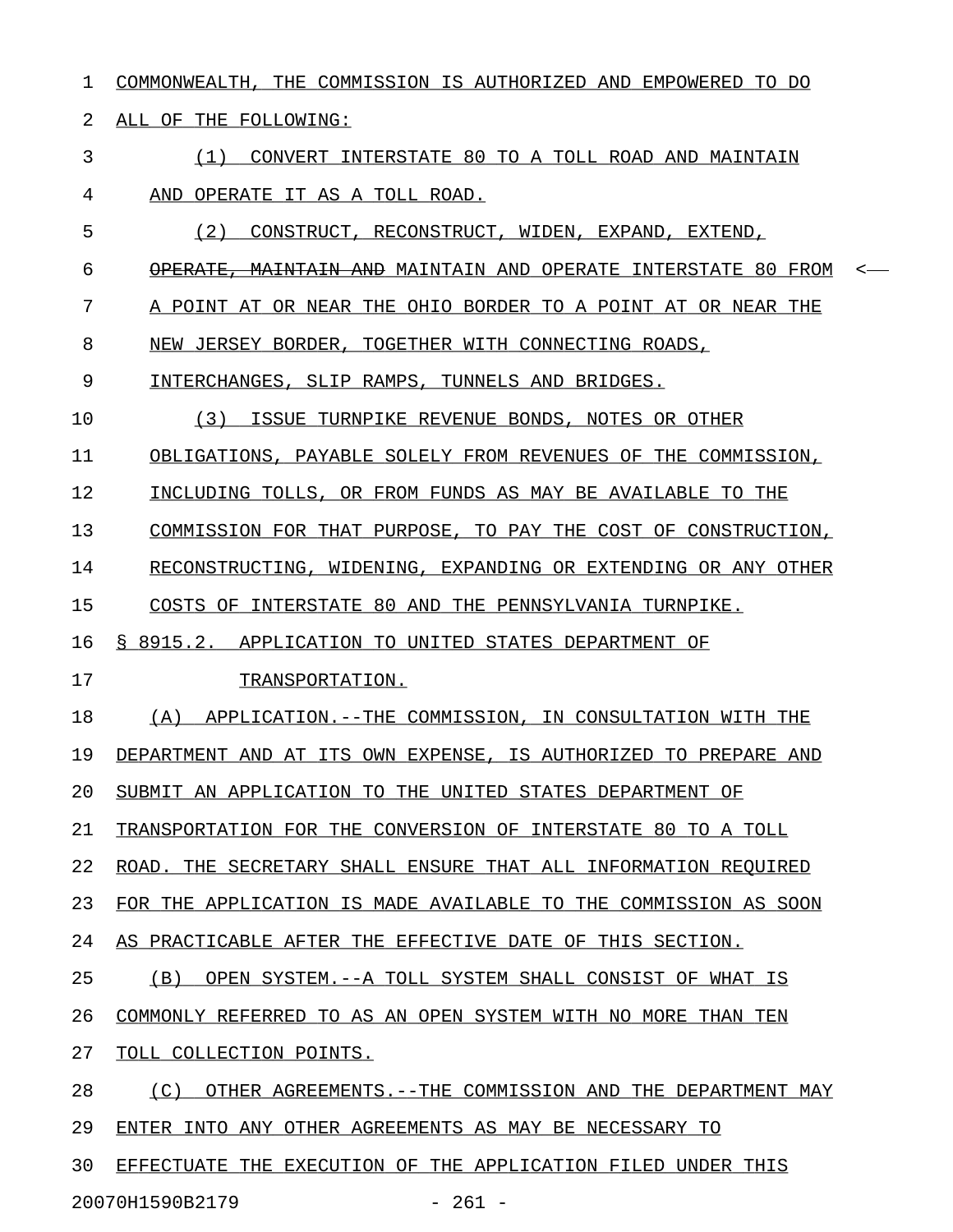1 SECTION.

2 § 8915.3. LEASE OF INTERSTATE 80; RELATED AGREEMENTS.

3 THE DEPARTMENT AND THE COMMISSION SHALL ENTER INTO A LEASE 4 AGREEMENT RELATING TO INTERSTATE 80 PRIOR TO OCTOBER 15, 2007. 5 THE LEASE AGREEMENT SHALL INCLUDE PROVISIONS SETTING FORTH THE 6 TERMS AND CONDITIONS OF THE CONVERSION OF INTERSTATE 80 TO A 7 TOLL ROAD. THE LEASE AGREEMENT AND ANY RELATED AGREEMENT, AT A 8 MINIMUM, SHALL INCLUDE THE FOLLOWING:

9 (1) A PROVISION THAT THE TERM OF THE LEASE AGREEMENT \_\_\_\_\_\_\_\_\_\_\_\_\_\_\_\_\_\_\_\_\_\_\_\_\_\_\_\_\_\_\_\_\_\_\_\_\_\_\_\_\_\_\_\_\_\_\_\_\_\_\_\_\_ 10 SHALL BE 50 YEARS, UNLESS EXTENDED UPON MUTUAL AGREEMENT OF 11 THE PARTIES TO THE LEASE AGREEMENT.

12 (2) A PROVISION ESTABLISHING A THE CONVERSION PERIOD AND < 13 AUTHORIZING EXTENSION OF THE CONVERSION PERIOD AT THE SOLE 14 OPTION OF THE COMMISSION FOR THREE ONE-YEAR EXTENSION PERIODS 15 AFTER CONSULTATION WITH THE SECRETARY. THE COMMISSION SHALL 16 NOTIFY THE SECRETARY OF ITS INTENT TO EXTEND THE CONVERSION 17 PERIOD NOT LESS THAN 90 DAYS BEFORE THE SCHEDULED EXPIRATION 18 OF THE CONVERSION PERIOD. DURING THE CONVERSION PERIOD, ALL 19 LEGAL, FINANCIAL AND OPERATIONAL RESPONSIBILITY FOR 20 INTERSTATE 80 SHALL REMAIN WITH THE DEPARTMENT. ALL 21 OPERATIONS AND PROGRAMMED REHABILITATION SHALL BE MAINTAINED 22 AT LEVELS NO LESS FAVORABLE THAN THOSE SET FORTH IN THE 23 DEPARTMENT'S 12-YEAR PLAN AT THE TIME OF THE EXECUTION OF THE 24 LEASE, WITH MODIFICATIONS AS ARE APPROVED IN WRITING BY THE 25 CHAIRMAN OF THE COMMISSION. 26 (3) A PROVISION PERMITTING THE COMMISSION TO EXERCISE 27 ITS OPTION TO CONVERT INTERSTATE 80 TO A TOLL ROAD PRIOR TO 28 THE EXPIRATION OF THE CONVERSION PERIOD BY PROVIDING THE 29 CONVERSION NOTICE TO THE SECRETARY. BEGINNING ON THE

30 CONVERSION DATE, ALL LEGAL, FINANCIAL AND OPERATIONAL

20070H1590B2179 - 262 -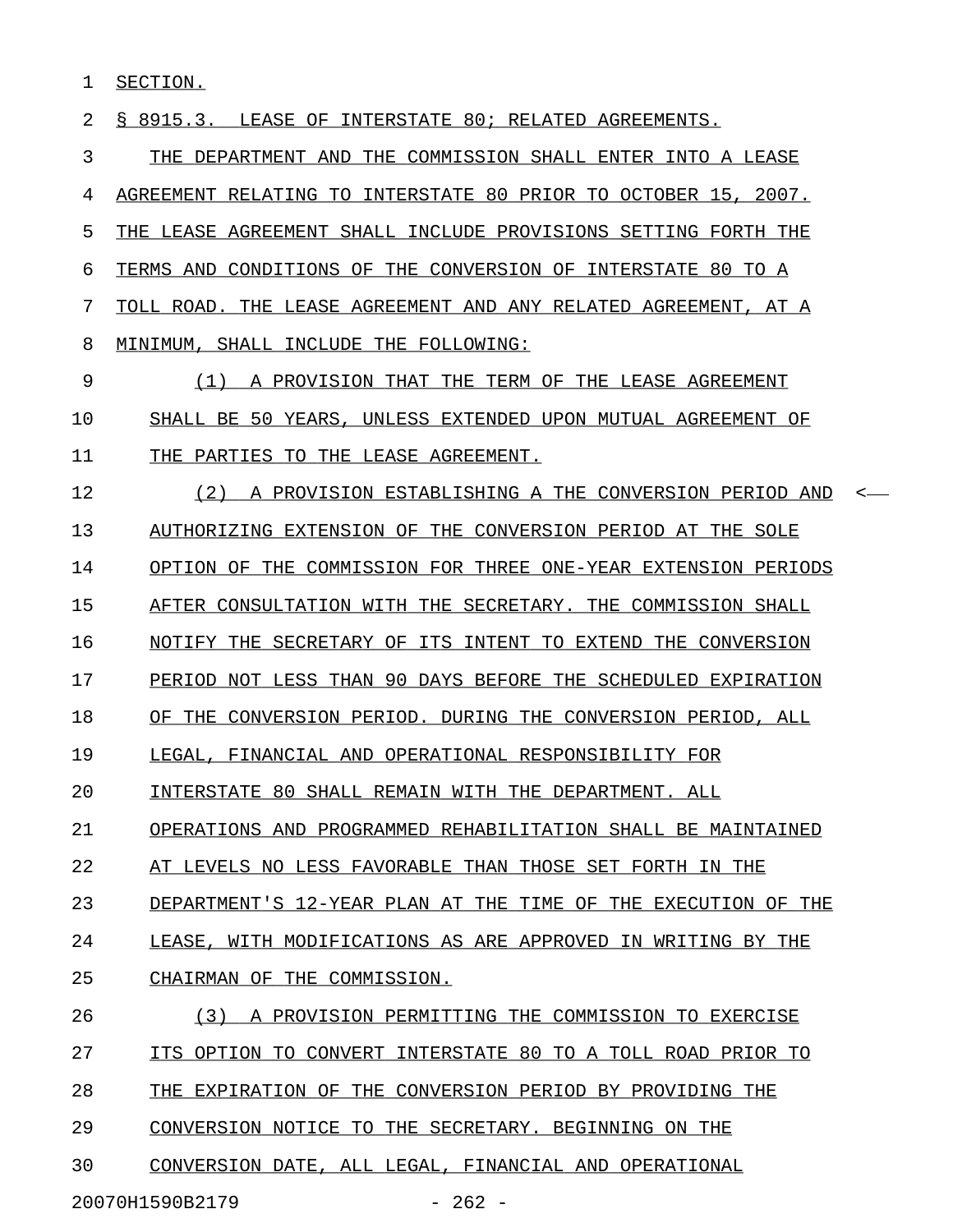1 RESPONSIBILITY FOR INTERSTATE 80, AS WELL AS ALL TOLL 2 REVENUES SUBSEQUENTLY COLLECTED WITH RESPECT TO ITS USE, 3 SHALL AUTOMATICALLY TRANSFER TO THE COMMISSION. THE 4 SECRETARY, WITHIN FIVE BUSINESS DAYS AFTER RECEIVING THE 5 CONVERSION NOTICE, SHALL FORWARD NOTICE OF THE CONVERSION 6 DATE TO THE LEGISLATIVE REFERENCE BUREAU FOR PUBLICATION IN 7 THE PENNSYLVANIA BULLETIN. ANY REVENUES COLLECTED PRIOR TO 8 THE CONVERSION DATE SHALL BE RETAINED BY THE DEPARTMENT. THE 9 COMMISSION <del>MAY</del> SHALL CONTRACT WITH THE DEPARTMENT FOR ANY  $\sim$ 10 PORTION OF THE MAINTENANCE OF INTERSTATE 80 AT COST LEVELS 11 AGREED TO BY THE DEPARTMENT AND THE COMMISSION. 12 (4) A PROVISION REQUIRING THE COMMISSION TO PAY ANNUAL 13 BASE PAYMENTS TO THE DEPARTMENT DURING THE TERM OF THE LEASE 14 AGREEMENT. 15 (5) A PROVISION REQUIRING THE COMMISSION TO PAY ANNUAL 16 ADDITIONAL PAYMENTS TO THE DEPARTMENT. THE ANNUAL ADDITIONAL 17 PAYMENTS SHALL BE PAYABLE IN FOUR EQUAL INSTALLMENTS ON THE 18 LAST BUSINESS DAY OF EACH JULY, OCTOBER, JANUARY AND APRIL OF 19 EACH YEAR DURING THE TERM OF THE LEASE AGREEMENT. 20  $(6)$  A PROVISION REQUIRING THE COMMISSION TO PAY, 21 COMMENCING IN THE FISCAL YEAR INCLUDING THE CONVERSION DATE, 22 ANNUAL SURPLUS PAYMENTS TO THE DEPARTMENT. THE ANNUAL SURPLUS 23 PAYMENTS SHALL BE PAYABLE BY THE COMMISSION WITHIN 30 DAYS OF 24 RECEIPT BY THE COMMISSION OF THE AUDITOR GENERAL'S 25 CERTIFICATE. 26 (7) A PROVISION STATING THAT THE OBLIGATION OF THE 27 COMMISSION TO PAY THE ANNUAL BASE PAYMENTS, THE ANNUAL 28 ADDITIONAL PAYMENTS AND ANNUAL SURPLUS PAYMENTS SHALL BE A 29 SUBORDINATE OBLIGATION OF THE COMMISSION PAYABLE FROM AMOUNTS 30 IN THE GENERAL RESERVE FUND OF THE COMMISSION ONLY AS

20070H1590B2179 - 263 -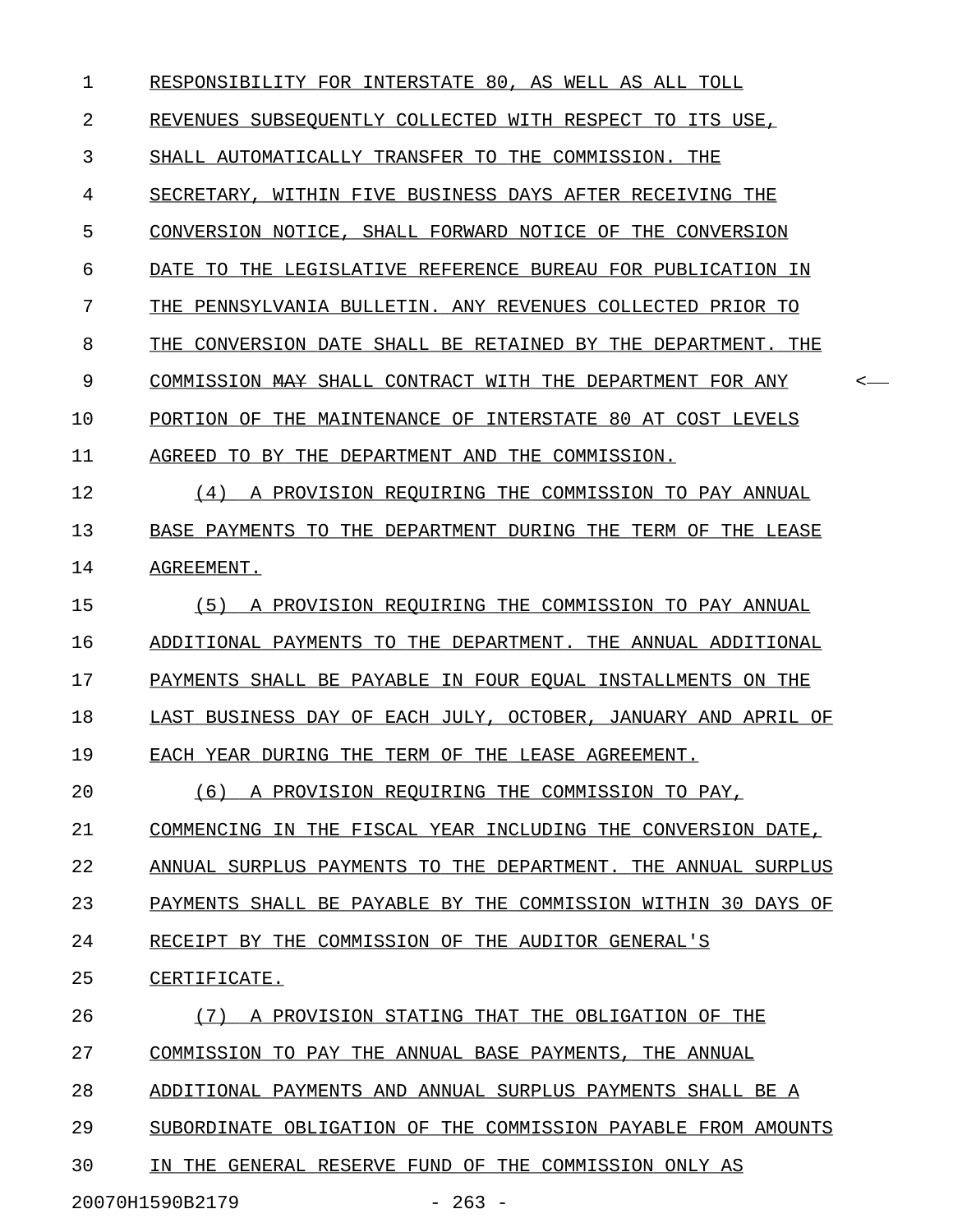1 PERMITTED BY ANY FINANCING DOCUMENTS, FINANCIAL COVENANTS,

2 LIQUIDITY POLICIES OR AGREEMENTS IN EFFECT AT THE COMMISSION.

## 3 § 8915.4. INITIAL PAYMENT.

4 (A) COMMISSION PAYMENT REQUIRED. -- WITHIN 20 DAYS AFTER THE 5 EFFECTIVE DATE OF THIS SECTION, THE COMMISSION SHALL PAY TO THE 6 DEPARTMENT AN AMOUNT EQUAL TO \$62,500,000, WHICH SHALL BE 7 DEPOSITED INTO THE PUBLIC TRANSPORTATION TRUST FUND. THE AMOUNT 8 PAID SHALL REPRESENT 25% OF THE AMOUNT THE DEPARTMENT IS 9 REQUIRED TO DEPOSIT INTO THE PUBLIC TRANSPORTATION TRUST FUND 10 UNDER 74 PA.C.S. § 1506(B)(1)(I)(A) (RELATING TO FUND) AND IS <-11 PAYABLE BY THE COMMISSION UNDER THE LEASE AGREEMENT. REQUIRED TO <-12 BE EXECUTED BETWEEN THE COMMISSION AND THE DEPARTMENT UNDER 13 SECTION 8915.3 (RELATING TO LEASE OF INTERSTATE 80). 14 (B) USE OF PAYMENT. --THE DEPARTMENT SHALL ALLOCATE THE FUNDS 15 RECEIVED UNDER SUBSECTION (A) AS PRESCRIBED UNDER 74 PA.C.S. § <-16 <del>1506</del> PURSUANT TO 74 PA.C.S. CH. 15 (RELATING TO SUSTAINABLE  $\sim$ 17 MOBILITY OPTIONS). 18 (C) CREDITS.--THE PAYMENT MADE BY THE COMMISSION UNDER THIS 19 SECTION SHALL BE CREDITED AGAINST THE TOTAL AMOUNT  $\Theta$ W<del>ED</del> PAYABLE <-20 BY THE COMMISSION UNDER THE LEASE AGREEMENT FOR THE 2007-2008 21 FISCAL YEAR. 22 § 8915.5. OTHER INTERSTATE HIGHWAYS. 23 IN ORDER TO FACILITATE VEHICULAR TRAFFIC ACROSS THIS 24 COMMONWEALTH AND PURSUANT TO THE AUTHORITY GRANTED UNDER THIS 25 CHAPTER, THE COMMISSION IS HEREBY AUTHORIZED AND EMPOWERED TO: 26 (1) AT ITS OWN EXPENSE AND IN CONSULTATION WITH THE 27 DEPARTMENT, PREPARE A CONSULTING CIVIL ENGINEER REPORT AND 28 FINANCIAL ANALYSIS WITH RESPECT TO THE FEASIBILITY OF 29 CONVERTING ANY INTERSTATE HIGHWAY OR INTERSTATE HIGHWAY

30 SEGMENT TO A TOLL ROAD OR ADDING TO SAID INTERSTATES

20070H1590B2179 - 264 -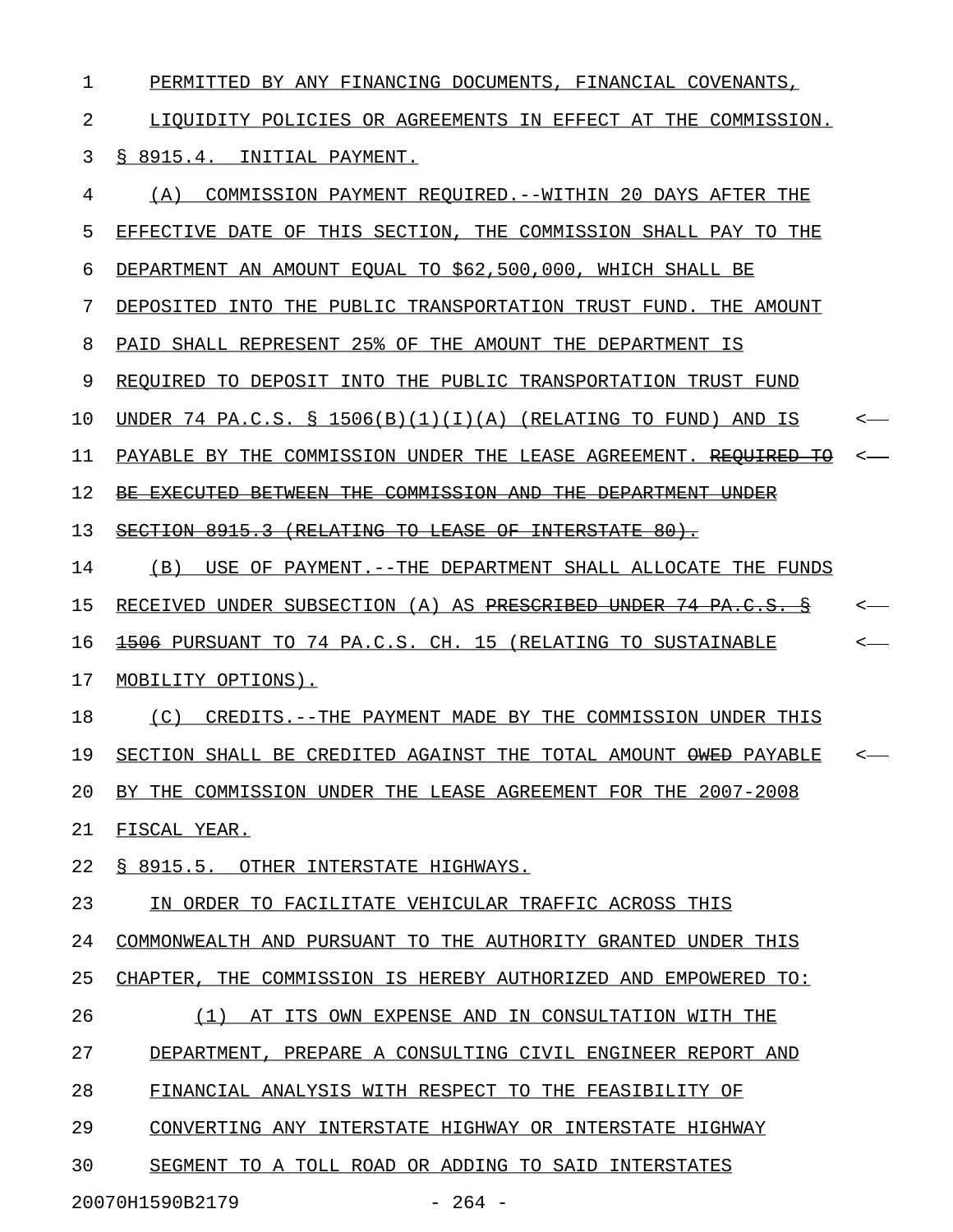| 1  | ADDITIONAL CAPACITY PROJECTS FINANCED BY TOLLS; AND                        |
|----|----------------------------------------------------------------------------|
| 2  | (2)<br>AT ITS OWN EXPENSE, AND IN CONSULTATION WITH THE                    |
| 3  | DEPARTMENT AND WITH APPROVAL OF THE GENERAL ASSEMBLY, PREPARE              |
| 4  | AND SUBMIT AN APPLICATION TO THE UNITED STATES DEPARTMENT OF               |
| 5  | TRANSPORTATION FOR THE CONVERSION OF ANY INTERSTATE OR                     |
| 6  | INTERSTATE SEGMENT DETERMINED TO BE ELIGIBLE FOR CONVERSION                |
| 7  | TO A TOLL ROAD UNDER ANY APPLICABLE FEDERAL PROGRAM.                       |
| 8  | § 8915.6. DEPOSIT AND DISTRIBUTION OF FUNDS.                               |
| 9  | DEPOSITS.-- <del>THE</del> UPON RECEIPT BY THE DEPARTMENT, THE<br>(A)<br>≺ |
| 10 | FOLLOWING AMOUNTS FROM THE SCHEDULED ANNUAL COMMISSION                     |
| 11 | CONTRIBUTION SHALL BE DEPOSITED IN THE MOTOR LICENSE FUND:                 |
| 12 | FOR FISCAL YEAR 2007-2008, \$450,000,000.<br>(1)                           |
| 13 | FOR FISCAL YEAR 2008-2009, \$500,000,000.<br>(2)                           |
| 14 | FOR FISCAL YEAR 2009-2010, \$500,000,000.<br>(3)                           |
| 15 | FOR FISCAL YEAR 2010-2011 AND EACH FISCAL YEAR<br>(4)                      |
| 16 | THEREAFTER, THE AMOUNT CALCULATED FOR THE PREVIOUS YEAR                    |
| 17 | INCREASED BY 2.5%.                                                         |
| 18 | (B)<br>DISTRIBUTION.--THE FOLLOWING SHALL APPLY:                           |
| 19 | ANNUALLY, 15% OF THE AMOUNT DEPOSITED IN ANY FISCAL<br>(1)                 |
| 20 | YEAR UNDER SUBSECTION (A) SHALL BE DISTRIBUTED AT THE                      |
| 21 | DISCRETION OF THE SECRETARY.                                               |
| 22 | ANNUALLY, \$5,000,000 OF THE AMOUNT DEPOSITED IN ANY<br>(2)                |
| 23 | FISCAL YEAR UNDER SUBSECTION (A) SHALL BE DISTRIBUTED TO                   |
| 24 | COUNTIES.                                                                  |
| 25 | ( I )<br>THE DISTRIBUTION SHALL BE IN THE RATIO OF:                        |
| 26 | THE SQUARE FOOTAGE OF DECK AREA OF A<br>(A)                                |
| 27 | COUNTY'S COUNTY-OWNED BRIDGES; TO                                          |
| 28 | (B)<br>THE TOTAL SOUARE FOOTAGE OF DECK AREA OF                            |
| 29 | COUNTY-OWNED BRIDGES THROUGHOUT THIS COMMONWEALTH.                         |
| 30 | THE AMOUNT OF SQUARE FOOTAGE UNDER SUBPARAGRAPH<br>(II)                    |
|    | 20070H1590B2179<br>$-265 -$                                                |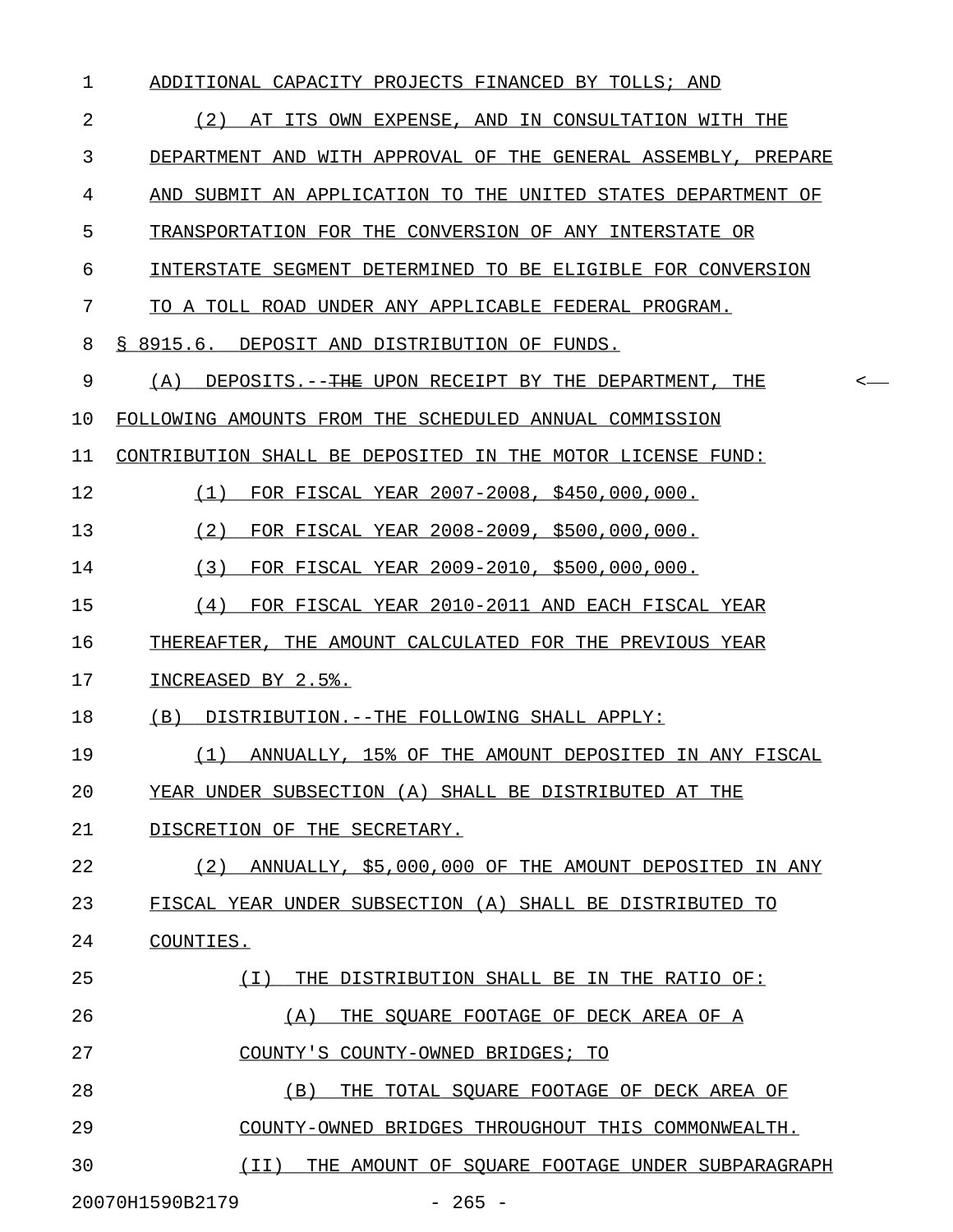1 (I) SHALL BE THAT REPORTED AS PART OF THE NATIONAL BRIDGE 2 INSPECTION STANDARDS PROGRAM.

3 (3) ANNUALLY, \$30,000,000 OF THE AMOUNT DEPOSITED IN ANY 4 FISCAL YEAR UNDER SUBSECTION (A) SHALL BE DISTRIBUTED TO 5 MUNICIPALITIES PURSUANT TO THE ACT OF JUNE 1, 1956 (1955 6 P.L.1944, NO.655), REFERRED TO AS THE LIQUID FUELS TAX 7 MUNICIPAL ALLOCATION LAW. 8 (4) ANY FUNDS DEPOSITED UNDER SUBSECTION (A) BUT NOT 9 DISTRIBUTED UNDER PARAGRAPHS (1), (2) AND (3) SHALL BE 10 DISTRIBUTED IN ACCORDANCE WITH NEEDS-BASED FORMULAS THAT ARE 11 DEVELOPED AND SUBJECT TO PERIODIC REVISION BASED ON 12 CONSULTATION AND COLLABORATION AMONG METROPOLITAN PLANNING 13 ORGANIZATIONS, RURAL PLANNING ORGANIZATIONS AND THE 14 DEPARTMENT. 15 (C) DEFINITIONS.--THE FOLLOWING WORDS AND PHRASES WHEN USED 16 IN THIS SECTION SHALL HAVE THE MEANINGS GIVEN TO THEM IN THIS 17 SUBSECTION, UNLESS THE CONTEXT CLEARLY INDICATES OTHERWISE: 18 "METROPOLITAN PLANNING ORGANIZATION." THE POLICY BOARD OF AN 19 ORGANIZATION CREATED AND DESIGNATED TO CARRY OUT THE 20 METROPOLITAN TRANSPORTATION PLANNING PROCESS. 21 "RURAL PLANNING ORGANIZATION." THE ORGANIZATION OF COUNTIES 22 WITH POPULATIONS OF LESS THAN 50,000 CREATED AND DESIGNATED AS 23 LOCAL DEVELOPMENT DISTRICTS AND WHICH CARRY OUT THE RURAL 24 TRANSPORTATION PLANNING PROCESS. 25 § 8917. FINANCIAL PLAN. 26 (A) SUBMISSION.--27 (1) NO LATER THAN APRIL 1 OF EACH YEAR, THE COMMISSION 28 SHALL PREPARE AND PROVIDE TO THE SECRETARY OF THE BUDGET A 29 FINANCIAL PLAN FOR THE ENSUING FISCAL YEAR OF THE COMMISSION

30 THAT DESCRIBES THE COMMISSION'S PROPOSED:

20070H1590B2179 - 266 -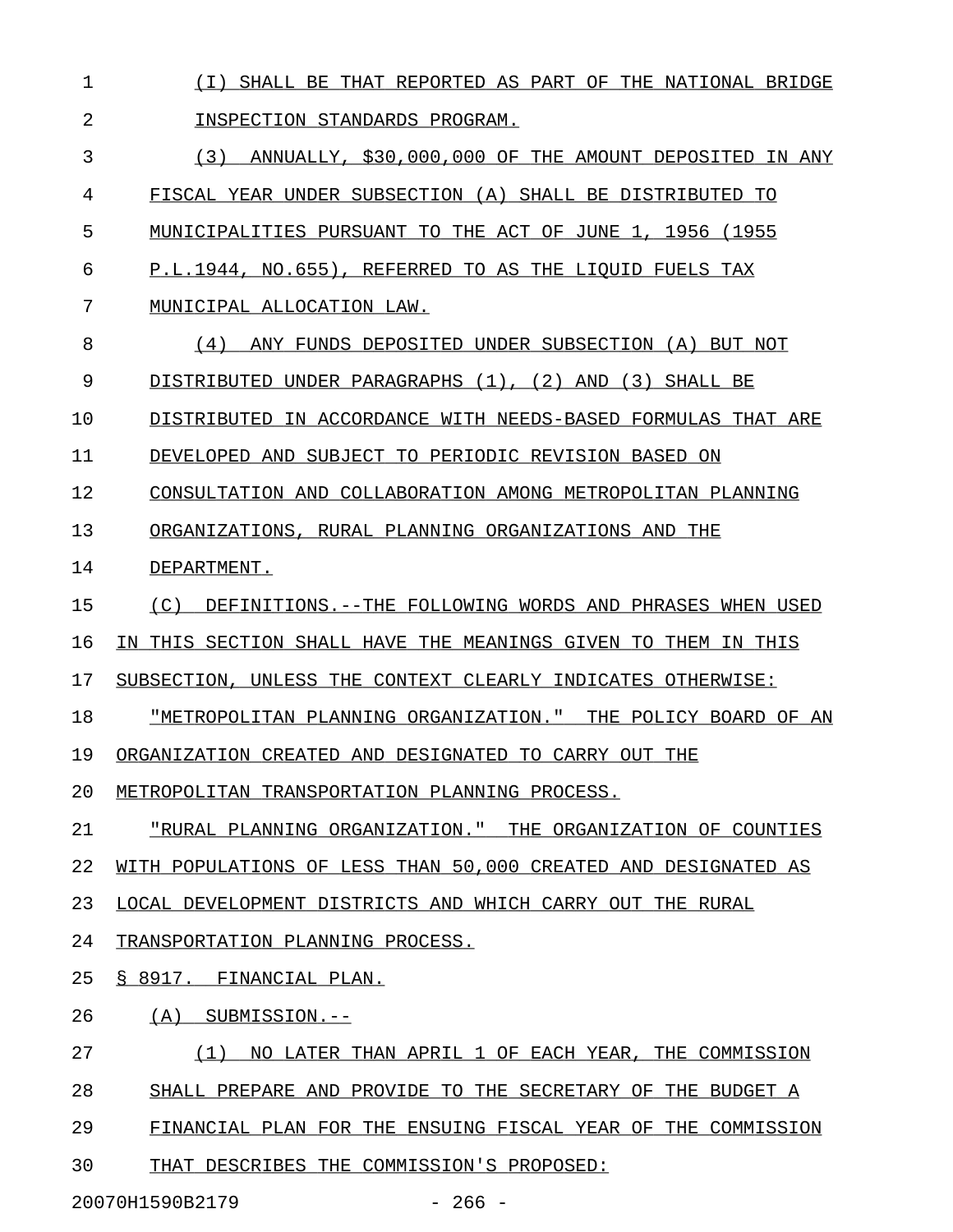| 1  | OPERATING AND CAPITAL EXPENDITURES;<br>( I )                     |
|----|------------------------------------------------------------------|
| 2  | (II) BORROWINGS;                                                 |
| 3  | LIOUIDITY AND OTHER FINANCIAL MANAGEMENT<br>(III)                |
| 4  | COVENANTS AND POLICIES;                                          |
| 5  | ESTIMATED TOLL RATES; AND<br>(IV)                                |
| 6  | ( V )<br>ALL OTHER REVENUES AND EXPENDITURES.                    |
| 7  | (2)<br>FINANCIAL PLAN SHALL DEMONSTRATE THAT THE<br>THE          |
| 8  | OPERATION OF THE COMMISSION IN ACCORDANCE WITH THE PLAN CAN      |
| 9  | REASONABLY BE ANTICIPATED TO RESULT IN THE COMMISSION HAVING     |
| 10 | UNENCUMBERED FUNDS DURING THE ENSUING AND FUTURE FISCAL YEARS    |
| 11 | OF THE COMMISSION SUFFICIENT TO MAKE THE PAYMENTS DUE TO THE     |
| 12 | DEPARTMENT UNDER THIS CHAPTER AND THE LEASE AGREEMENT FOR THE    |
| 13 | ENSUING AND FUTURE FISCAL YEARS AFTER ALL OTHER OBLIGATIONS      |
| 14 | OF THE COMMISSION HAVE BEEN MET. FINANCIAL PLANS PREPARED        |
| 15 | AFTER APRIL 1, 2008, SHALL ALSO DESCRIBE ANY DEVIATIONS THAT     |
| 16 | OCCURRED FROM THE FINANCIAL PLAN FOR THE PRIOR FISCAL YEAR OF    |
| 17 | THE COMMISSION AND THE REASONS FOR THE DEVIATIONS.               |
| 18 | RECEIPT.--IF THE SECRETARY OF THE BUDGET RECEIVES THE<br>(B)     |
| 19 | FINANCIAL PLAN BY THE DATE REOUIRED UNDER SUBSECTION (A),<br>THE |
| 20 | COMMISSION SHALL BE AUTHORIZED TO CONDUCT ITS OPERATIONS IN      |
| 21 | ACCORDANCE WITH THE PLAN. THE FINANCIAL PLAN MAY NOT BE AMENDED  |
| 22 | BY THE COMMISSION UNLESS THE COMMISSION NOTIFIES THE SECRETARY   |
| 23 | WRITING OF THE AMENDMENT.<br>IN                                  |
| 24 | (C)<br>COOPERATION.--THE COMMISSION SHALL PROVIDE TO THE         |
| 25 | SECRETARY OF THE BUDGET ALL INFORMATION REQUESTED IN CONNECTION  |
| 26 | WITH REVIEW OF A FINANCIAL PLAN, INCLUDING MATERIALS USED TO     |
| 27 | PREPARE THE PLAN. THE INFORMATION SHALL BE PROVIDED AS SOON AS   |
| 28 | PRACTICABLE AFTER THE REQUEST.                                   |
| 29 | EFFECT OF PROVISIONS.--NOTHING IN THIS SECTION OR<br>(D)         |
| 30 | SECTION 8918 (RELATING TO FAILURE TO PERFORM) SHALL BE DEEMED TO |

20070H1590B2179 - 267 -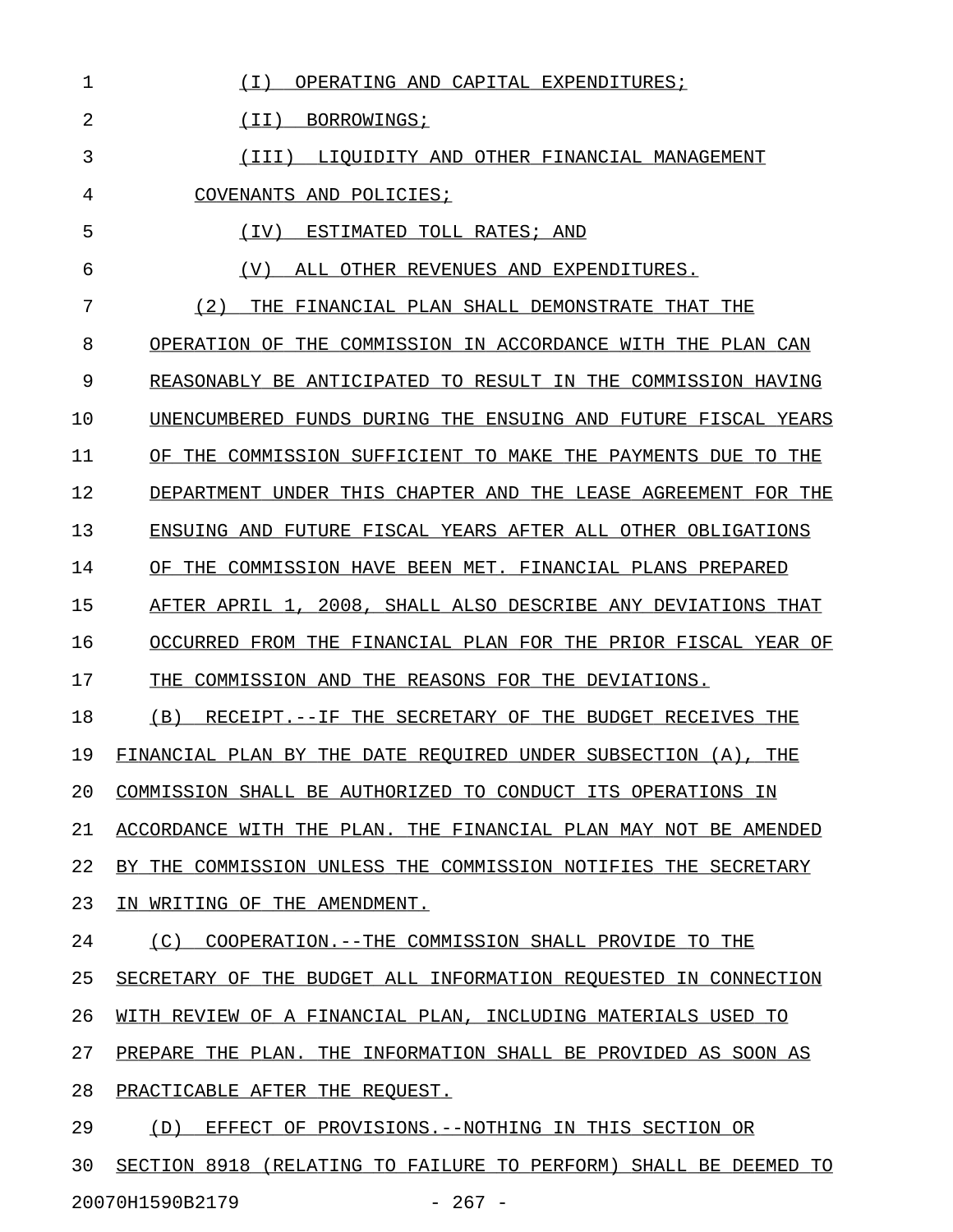| 1  | PREVENT THE COMMISSION FROM CONDUCTING ITS NORMAL COURSE OF           |
|----|-----------------------------------------------------------------------|
| 2  | BUSINESS OR PREVENT THE COMMISSION FROM COMPLYING WITH ANY            |
| 3  | COVENANTS MADE TO CURRENT BONDHOLDERS.                                |
| 4  | ( E )<br>LEASE AGREEMENT. -- THE PROVISIONS OF THIS SECTION AND       |
| 5  | SECTION 8918 SHALL BE INCLUDED IN THE LEASE AGREEMENT.                |
| 6  | \$8918.<br>FAILURE TO PERFORM.                                        |
| 7  | (A)<br>NOTICE.--THE SECRETARY OF THE BUDGET SHALL SEND WRITTEN        |
| 8  | NOTICE TO THE COMMISSION AND TO THE GOVERNOR OF THE FAILURE OF        |
| 9  | THE COMMISSION TO DO ANY OF THE FOLLOWING:                            |
| 10 | (1)<br>MAKE A PAYMENT TO THE DEPARTMENT UNDER THIS CHAPTER            |
| 11 | OR THE LEASE AGREEMENT.                                               |
| 12 | (2)<br>DELIVER A FINANCIAL PLAN TO THE SECRETARY OF THE               |
| 13 | BUDGET WITHIN THE TIME PRESCRIBED UNDER SECTION 8917                  |
| 14 | (RELATING TO FINANCIAL PLAN).                                         |
| 15 | (B)<br>UNANIMOUS VOTE REQUIRED.--                                     |
| 16 | (1)<br>UPON THE RECEIPT BY THE COMMISSION OF THE NOTICE               |
| 17 | UNDER SUBSECTION (A) AND NOTWITHSTANDING ANY OTHER PROVISION          |
| 18 | OF LAW, ACTION OF THE COMMISSION TAKEN BY VOTE OF THE                 |
| 19 | COMMISSIONERS SHALL REQUIRE A UNANIMOUS VOTE OF ALL                   |
| 20 | COMMISSIONERS. VIOLATION OF THIS PARAGRAPH SHALL RENDER THE           |
| 21 | ACTION INVALID.                                                       |
| 22 | (2) THE REQUIREMENT OF PARAGRAPH (1) SHALL CONTINUE                   |
| 23 | UNTIL:                                                                |
| 24 | ( I )<br>THE REQUIRED PAYMENTS HAVE BEEN MADE TO THE                  |
| 25 | DEPARTMENT OR THE REQUIRED FINANCIAL PLAN HAS BEEN                    |
| 26 | DELIVERED; AND                                                        |
| 27 | THE SECRETARY OF THE BUDGET HAS NOTIFIED THE<br>(II)                  |
| 28 | COMMISSION AND THE GOVERNOR OF THAT FACT.                             |
| 29 | SECTION 9. TITLE 75 IS AMENDED BY ADDING SECTIONS TO READ:<br>$\,<\,$ |
| 30 | § 9501. DEFINITIONS.                                                  |

20070H1590B2179 - 268 -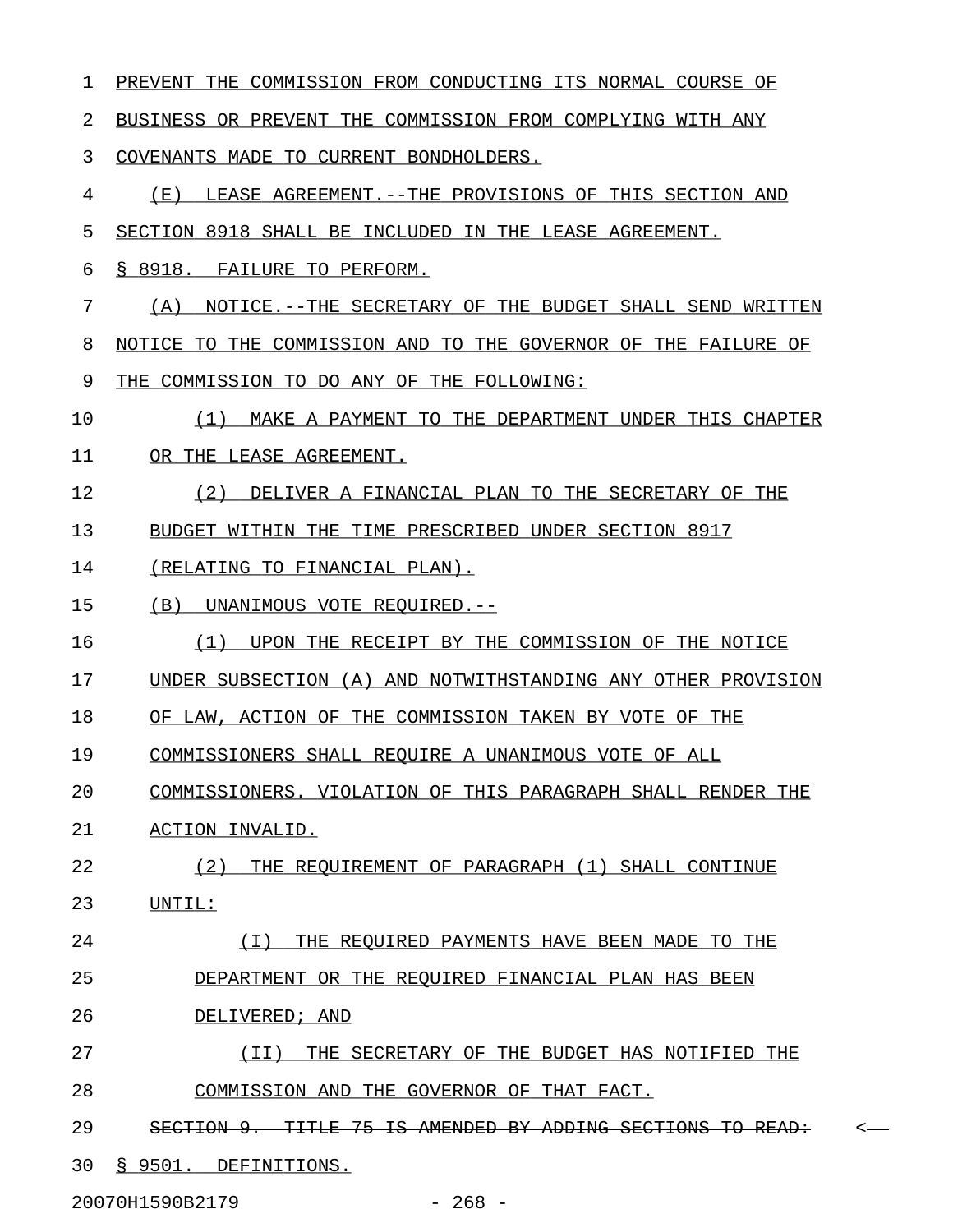1 THE FOLLOWING WORDS AND TERMS WHEN USED IN THIS CHAPTER SHALL 2 HAVE THE MEANINGS GIVEN TO THEM IN THIS SECTION, UNLESS THE 3 CONTEXT CLEARLY INDICATES OTHERWISE: 4 "ACT 3." THE ACT OF APRIL 17, 1997 (P.L.6, NO.3), ENTITLED, \_\_\_\_\_\_\_\_\_\_\_\_\_\_\_\_\_\_\_\_\_\_\_\_\_\_\_\_\_\_\_\_\_\_\_\_\_\_\_\_\_\_\_\_\_\_\_\_\_\_\_\_\_\_\_\_\_\_\_\_ 5 "AN ACT AMENDING TITLES 74 (TRANSPORTATION) AND 75 (VEHICLES) OF \_\_\_\_\_\_\_\_\_\_\_\_\_\_\_\_\_\_\_\_\_\_\_\_\_\_\_\_\_\_\_\_\_\_\_\_\_\_\_\_\_\_\_\_\_\_\_\_\_\_\_\_\_\_\_\_\_\_\_\_\_\_\_\_ 6 THE PENNSYLVANIA CONSOLIDATED STATUTES, FURTHER PROVIDING FOR 7 ANNUAL APPROPRIATION AND COMPUTATION OF SUBSIDY AND FOR 8 DISTRIBUTION OF FUNDING; PROVIDING FOR DISTRIBUTION OF 9 SUPPLEMENTAL FUNDING; FURTHER PROVIDING FOR USE OF FUNDS 10 DISTRIBUTED; PROVIDING FOR PUBLIC TRANSPORTATION GRANTS 11 MANAGEMENT ACCOUNTABILITY, FOR COMPETITIVE PROCUREMENT AND FOR 12 THE PUBLIC TRANSPORTATION ASSISTANCE FUND; FURTHER PROVIDING FOR 13 PERIOD OF REGISTRATION, FOR DUTIES OF AGENTS, FOR REGISTRATION 14 AND OTHER FEES, FOR REQUIREMENTS FOR PERIODIC INSPECTION OF 15 VEHICLES, FOR LIMITS ON NUMBER OF TOWED VEHICLES, FOR OPERATION 16 OF CERTAIN COMBINATIONS ON INTERSTATE AND OTHER HIGHWAYS AND FOR 17 WIDTH AND LENGTH OF VEHICLES; PROVIDING FOR LIQUID FUELS AND 18 FUELS PERMITS AND BOND OR DEPOSIT OF SECURITIES, FOR IMPOSITION 19 OF LIQUID FUELS AND FUELS TAX, FOR TAXPAYER, FOR DISTRIBUTOR'S 20 REPORT AND PAYMENT OF TAX, FOR DETERMINATION OF TAX, PENALTIES 21 AND INTEREST, FOR EXAMINATION OF RECORDS AND EQUIPMENT, FOR 22 RETENTION OF RECORDS BY DISTRIBUTORS AND DEALERS, FOR 23 DISPOSITION AND USE OF TAX, FOR DISCONTINUANCE OR TRANSFER OF 24 BUSINESS, FOR SUSPENSION OR REVOCATION OF PERMITS, FOR LIEN OF 25 TAXES, PENALTIES AND INTEREST, FOR COLLECTION OF UNPAID TAXES, 26 FOR REPORTS FROM COMMON CARRIERS, FOR VIOLATIONS AND REWARD FOR 27 DETECTION OF VIOLATIONS, FOR REFUNDS, FOR DIESEL FUEL IMPORTERS 28 AND TRANSPORTERS, FOR PROHIBITING USE OF DYED DIESEL FUEL, FOR 29 DISPOSITION OF FEES, FINES AND FORFEITURES, FOR CERTIFIED COPIES 30 OF RECORDS AND FOR UNCOLLECTIBLE CHECKS; FURTHER PROVIDING FOR

20070H1590B2179 - 269 -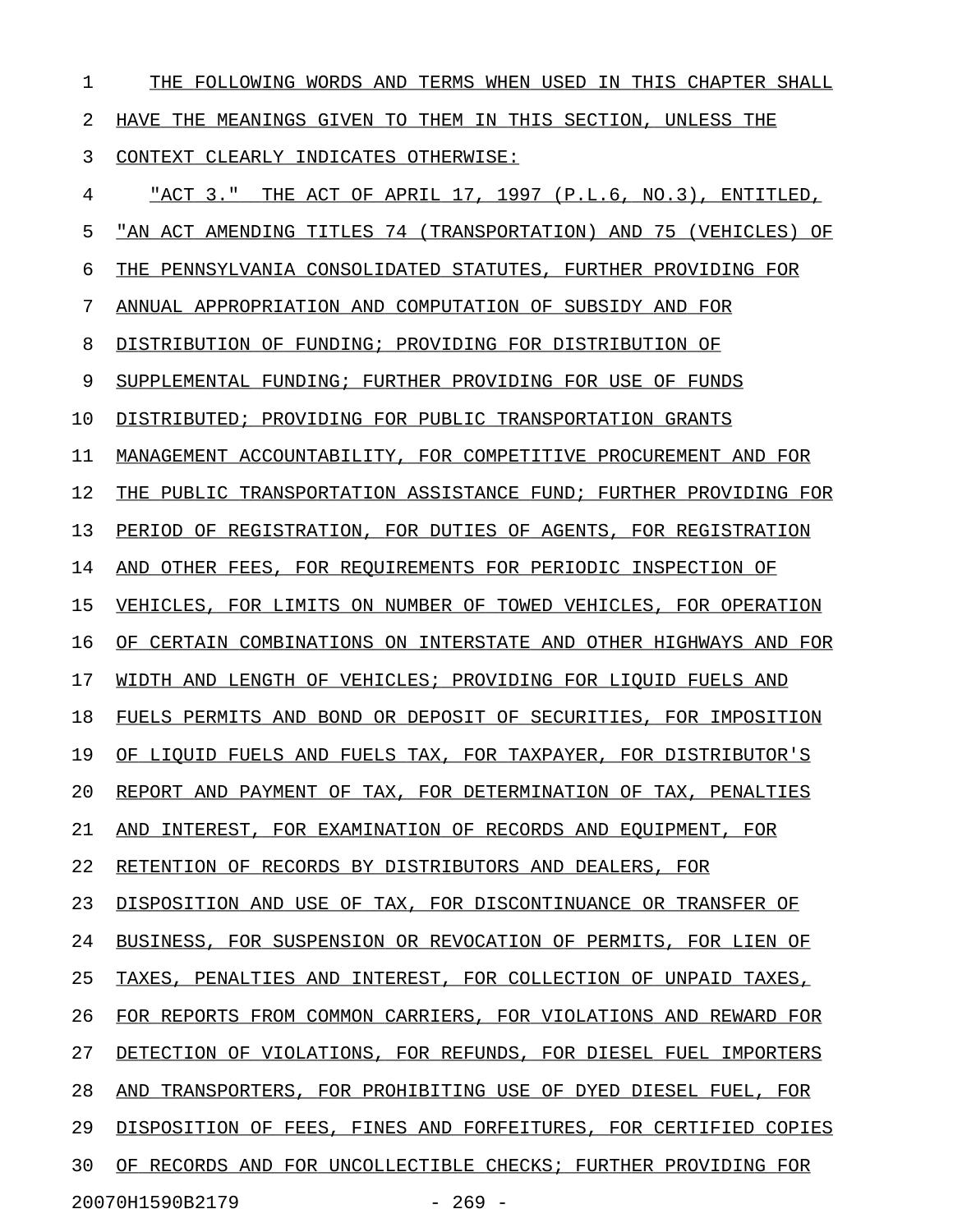| ı  | DISTRIBUTION OF STATE HIGHWAY MAINTENANCE FUNDS AND FOR        |
|----|----------------------------------------------------------------|
| 2  | STANDARDS AND METHODOLOGY FOR DATA COLLECTION; PROVIDING FOR   |
| 3  | DIRT AND GRAVEL ROAD MAINTENANCE; FURTHER PROVIDING FOR        |
| 4  | IMPOSITION OF TAX AND ADDITIONAL TAX; PROVIDING FOR TAX ON     |
| 5  | ALTERNATIVE FUELS; FURTHER PROVIDING FOR DISPOSITION OF TAX    |
| 6  | REVENUE; MAKING AN APPROPRIATION; AND MAKING REPEALS."         |
| 7  | "ANNUAL DEBT SERVICE PAYMENTS." THE ANNUAL DEBT SERVICE        |
| 8  | PAYMENTS ON THE BONDS ISSUED UNDER SECTION 9511.2 (RELATING TO |
| 9  | SPECIAL REVENUE BONDS) AND PAYABLE BY THE COMMISSION TO THE    |
| 10 | DEPARTMENT AS PART OF ANNUAL BASE PAYMENTS AS DEFINED UNDER 75 |
| 11 | PA.C.S. § 8901 (RELATING TO DEFINITIONS).                      |
| 12 | "BOND RELATED EXPENSES." THE TERM SHALL INCLUDE ALL OF THE     |
| 13 | <b>FOLLOWING:</b>                                              |
| 14 | (1)<br>PRINTING, PUBLICATION OR ADVERTISING EXPENSES WITH      |
| 15 | RESPECT TO THE SALE AND ISSUANCE OF BONDS.                     |
| 16 | (2)<br>FEES, EXPENSES AND COSTS OF REGISTRARS.                 |
| 17 | (3)<br>FEES, EXPENSES AND COSTS OF ATTORNEYS, ACCOUNTANTS,     |
| 18 | FEASIBILITY CONSULTANTS, COMPUTER PROGRAMMERS OR OTHER         |
| 19 | EXPERTS EMPLOYED TO AID IN THE SALE AND ISSUANCE OF THE        |
| 20 | BONDS.                                                         |
| 21 | OTHER COSTS, FEES AND EXPENSES INCURRED OR<br>(4)              |
| 22 | REASONABLY RELATED TO THE ISSUANCE AND SALE OF THE BONDS       |
| 23 | INCLUDING THE FUNDING OF A DEBT SERVICE RESERVE FUND.          |
| 24 | "BOND-RELATED OBLIGATION." AN AGREEMENT OR CONTRACTUAL         |
| 25 | RELATIONSHIP BETWEEN THE PENNSYLVANIA TURNPIKE COMMISSION AND: |
| 26 | (1) A BANK, TRUST COMPANY, INSURANCE COMPANY, SURETY           |
| 27 | BONDING COMPANY, PENSION FUND OR OTHER FINANCIAL INSTITUTION   |
| 28 | PROVIDING INCREASED CREDIT ON OR SECURITY FOR THE BONDS OR     |
| 29 | LIQUIDITY FOR SECONDARY MARKET TRANSACTIONS; OR                |
| 30 | (2)<br>THE COUNTER PARTY TO A SWAP AGREEMENT.                  |
|    |                                                                |

20070H1590B2179 - 270 -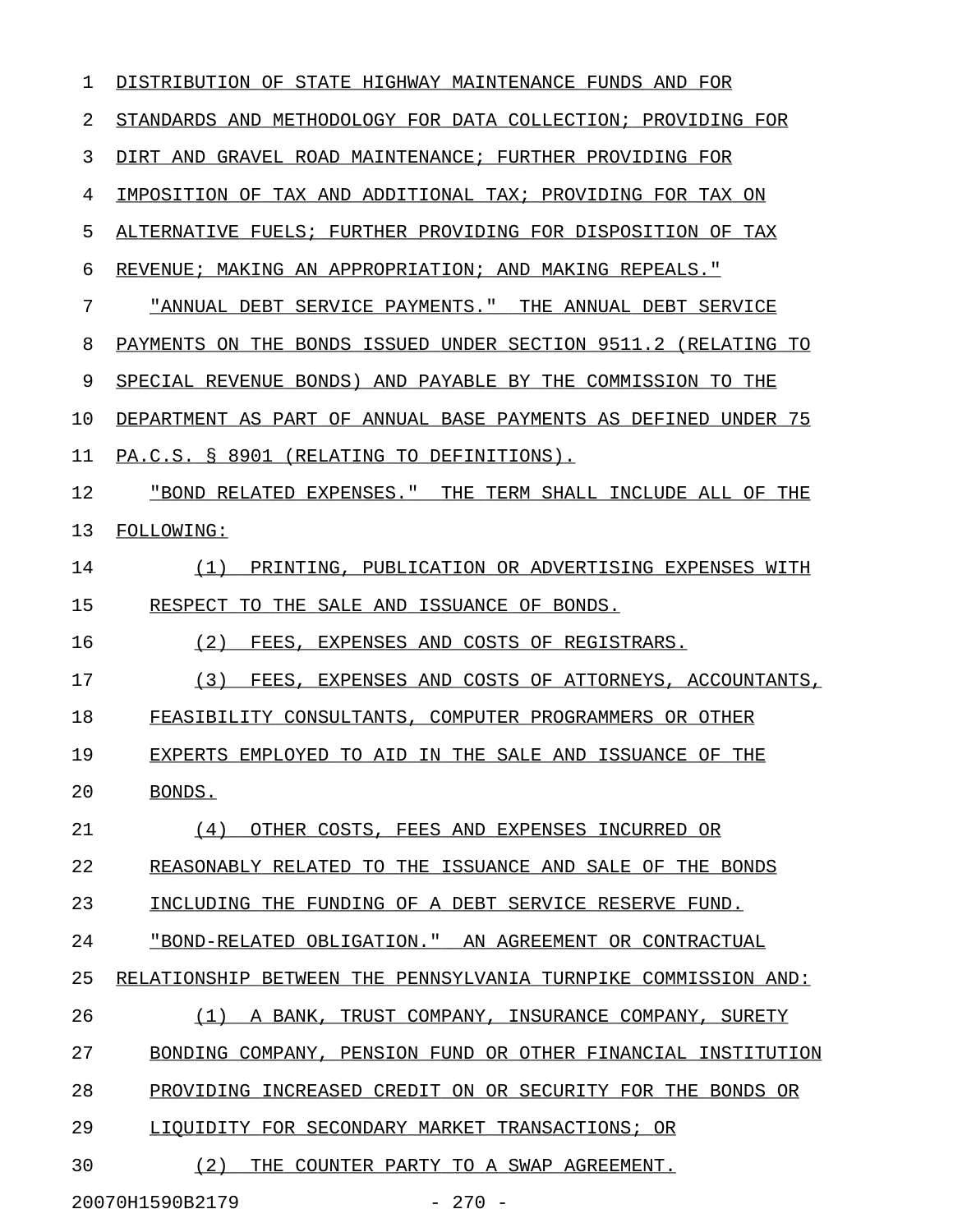1 "COMMISSION." THE PENNSYLVANIA TURNPIKE COMMISSION OR ANY

2 SUCCESSOR ORGANIZATION.

3 "COST OF THE DEPARTMENT." ANY OF THE FOLLOWING: \_\_\_\_\_\_\_\_\_\_\_\_\_\_\_\_\_\_\_\_\_\_\_\_\_\_\_\_\_\_\_\_\_\_\_\_\_\_\_\_\_\_\_\_\_\_\_\_

4 (1) THE COST OF CONSTRUCTING, RECONSTRUCTING, WIDENING, 5 EXPANDING OR EXTENDING THE STATE HIGHWAY AND RURAL STATE 6 HIGHWAY SYSTEM AND ALL CONNECTING ROADS, TUNNELS AND BRIDGES. 7 (2) THE COST OF ALL LANDS, PROPERTY RIGHTS, RIGHTS-OF-8 WAY, EASEMENTS AND FRANCHISES ACOUIRED, WHICH ARE DEEMED 9 NECESSARY OR CONVENIENT FOR THE CONSTRUCTION, RECONSTRUCTION, 10 WIDENING, EXPANDING OR EXTENDING UNDER PARAGRAPH (1). 11 (3) THE COST OF ALL MACHINERY AND EOUIPMENT, FINANCING 12 CHARGES, INTEREST PRIOR TO AND DURING CONSTRUCTION AND FOR 13 ONE YEAR AFTER COMPLETION OF CONSTRUCTION. 14 (4) THE COST OF TRAFFIC ESTIMATES AND OF, ENGINEERING < \_\_\_\_\_\_\_\_\_\_\_\_\_\_\_\_\_\_\_\_\_\_\_\_\_\_\_\_\_\_\_\_\_\_\_\_\_\_\_\_\_\_\_\_\_\_\_\_\_\_\_\_\_\_ 15 AND LEGAL EXPENSES, PLANS, SPECIFICATIONS, SURVEYS, ESTIMATES 16 OF COST AND OF REVENUES, OTHER EXPENSES NECESSARY OR INCIDENT 17 TO DETERMINING THE FEASIBILITY OR PRACTICABILITY OF THE 18 ENTERPRISE, ADMINISTRATIVE AND LEGAL EXPENSES AND OTHER 19 EXPENSES AS MAY BE NECESSARY OR INCIDENT TO THE FINANCING 20 AUTHORIZED UNDER THIS CHAPTER, THE CONSTRUCTION, 21 RECONSTRUCTION, WIDENING, EXPANDING OR EXTENDING OF THE STATE 22 HIGHWAY AND THE RURAL STATE HIGHWAY SYSTEM AND CONNECTING 23 ROADS, TUNNELS AND BRIDGES, THE PLACING OF THE SAME IN 24 OPERATION AND THE CONDEMNATION OF PROPERTY NECESSARY FOR 25 CONSTRUCTION AND OPERATION. 26 (5) ANY OBLIGATION OR EXPENSE CONTRACTED FOR BY THE 27 DEPARTMENT OF TRANSPORTATION OR WITH THE UNITED STATES OR ANY 28 AGENCY OF THE UNITED STATES, FOR TRAFFIC SURVEYS, PREPARATION 29 OF PLANS AND SPECIFICATIONS, SUPERVISION OF CONSTRUCTION AND 30 OTHER ENGINEERING, ADMINISTRATIVE AND LEGAL SERVICES AND

20070H1590B2179 - 271 -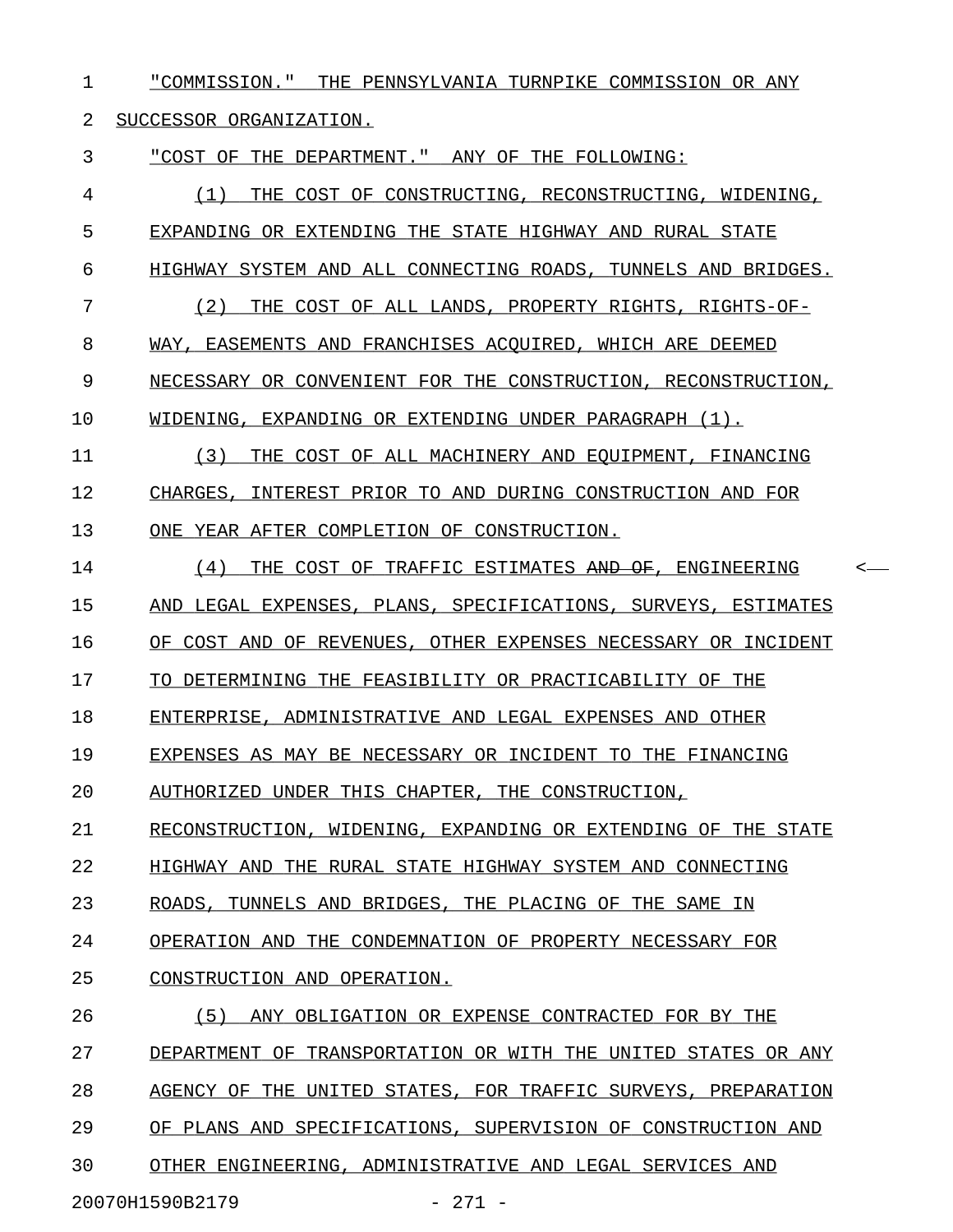1 EXPENSES IN CONNECTION WITH THE CONSTRUCTION, RECONSTRUCTION, 2 WIDENING, EXPANDING OR EXTENDING OF THE STATE HIGHWAY AND THE 3 RURAL STATE HIGHWAY SYSTEM OR ANY OF THE CONNECTING ROADS, 4 TUNNELS AND BRIDGES. 5 (6) PAYMENT OF ANY NOTES OR OTHER OBLIGATIONS IF THE 6 NOTES OR OTHER OBLIGATIONS WERE ISSUED FOR THE PAYMENT OF A 7 COST. \_\_\_\_\_ 8 "DESIGN BUILD ARRANGEMENT." A PROCUREMENT OR PROJECT 9 DELIVERY ARRANGEMENT WHEREBY A SINGLE ENTITY, WHICH MAY BE A 10 SINGLE CONTRACTOR OR A CONSORTIUM COMPRISED OF MULTIPLE 11 CONTRACTORS, ENGINEERS AND OTHER SUBCONSULTANTS, IS RESPONSIBLE 12 FOR BOTH THE DESIGN AND CONSTRUCTION OF A TRANSPORTATION PROJECT 13 WITH A GUARANTEED COMPLETION DATE AND GUARANTEED MAXIMUM PRICE. 14 "PLEDGED REVENUES." <del>THE</del> ANNUAL DEBT SERVICE PAYMENTS AND  $\leftarrow$ 15 REVENUES DESCRIBED IN SECTION  $9511.11(A)$  AND  $(B)$  9511.11(B)(2) <-16 (RELATING TO PLEDGED REVENUES). 17 "REGULARLY SCHEDULED DEBT SERVICE." THE SCHEDULED PAYMENTS 18 DUE FOR PRINCIPAL AND INTEREST ON BONDS, WITHOUT REGARD TO ANY 19 ACCELERATION OF THE DUE DATE OF SUCH PRINCIPAL OR INTEREST BY 20 REASON OF MANDATORY OR OPTIONAL REDEMPTION OR ACCELERATION 21 RESULTING FROM DEFAULT OR OTHERWISE<del>. THE TERM DOES NOT INCLUDE</del>, 22 OTHER THAN AN ADVANCEMENT OF PAYMENT RESULTING FROM A MANDATORY 23 SINKING FUND PAYMENT. 24 "RURAL STATE HIGHWAY SYSTEM." ALL ROADS AND HIGHWAYS TAKEN 25 OVER BY THE COMMONWEALTH AS STATE HIGHWAYS UNDER THE PROVISIONS 26 OF THE ACT OF JUNE 22, 1931 (P.L.594, NO.203), REFERRED TO AS 27 THE TOWNSHIP STATE HIGHWAY LAW AND ALL OTHER ROADS AND HIGHWAYS 28 SPECIFICALLY DESIGNATED BY THE SECRETARY OF TRANSPORTATION AS 29 RURAL STATE HIGHWAYS. 30 "STATE HIGHWAY." ALL ROADS AND HIGHWAYS TAKEN OVER BY THE

20070H1590B2179 - 272 -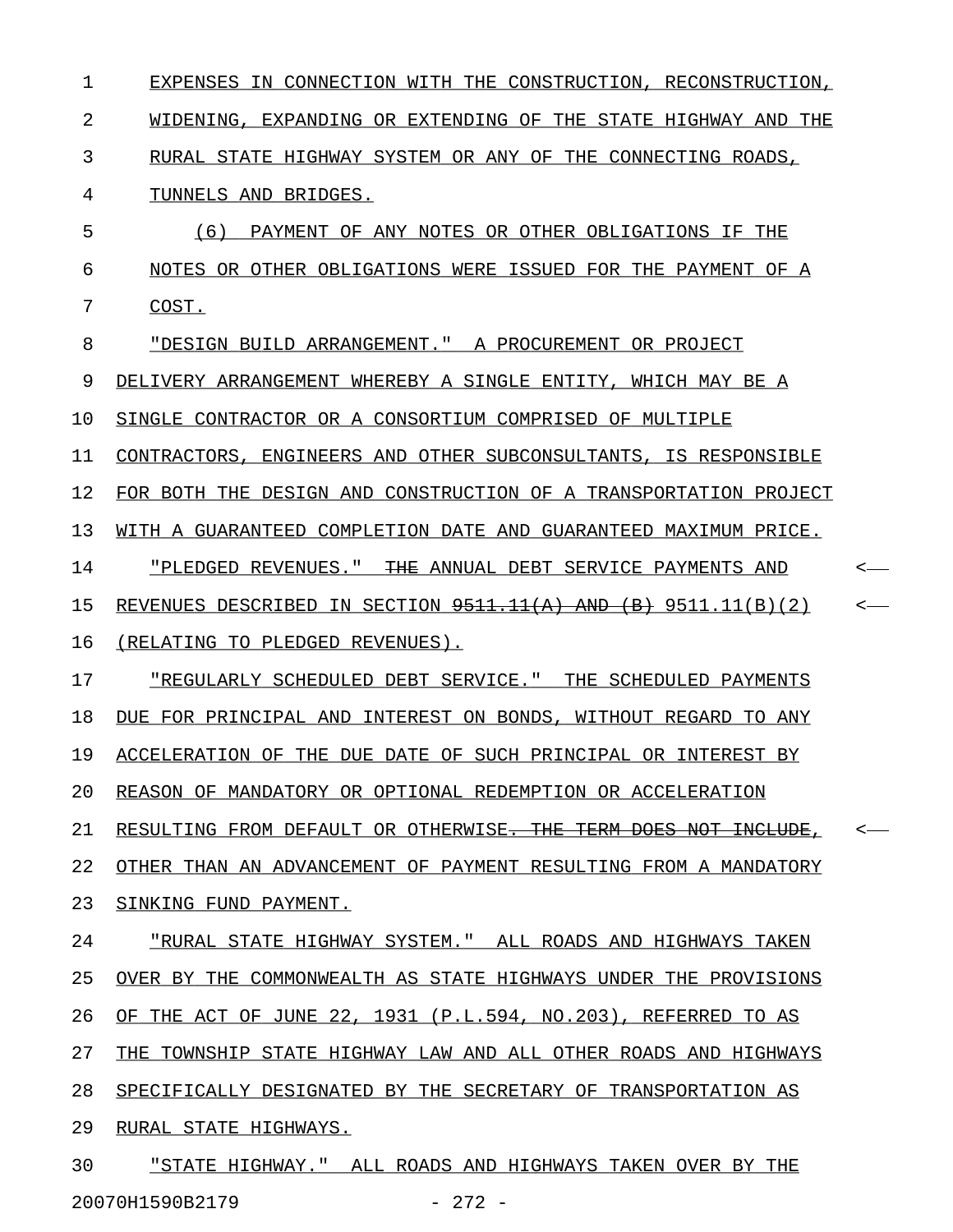| 1  | COMMONWEALTH AS STATE HIGHWAYS UNDER THE PROVISIONS OF ANY       |                          |
|----|------------------------------------------------------------------|--------------------------|
| 2  | STATUTE OTHER THAN THE ACT OF JUNE 22, 1931 (P.L.594, NO.203),   |                          |
| 3  | REFERRED TO AS THE TOWNSHIP STATE HIGHWAY LAW. UNLESS CLEARLY    |                          |
| 4  | INTENDED, THE TERM SHALL NOT INCLUDE ANY STREET IN ANY CITY,     |                          |
| 5  | BOROUGH OR INCORPORATED TOWN, EVEN THOUGH THE SAME MAY HAVE BEEN |                          |
| 6  | TAKEN OVER AS A STATE HIGHWAY.                                   |                          |
| 7  | § 9511.2. SPECIAL REVENUE BONDS.                                 |                          |
| 8  | (A) PAYMENT SOURCE. -- A SPECIAL REVENUE BOND, NOTE OR OTHER     |                          |
| 9  | OBLIGATION ISSUED UNDER THIS CHAPTER:                            |                          |
| 10 | (1) SHALL NOT BE DEEMED TO BE A DEBT OR LIABILITY OF THE         |                          |
| 11 | COMMONWEALTH;                                                    |                          |
| 12 | (2) SHALL NOT CREATE OR CONSTITUTE ANY INDEBTEDNESS,             |                          |
| 13 | LIABILITY OR OBLIGATION OF THE COMMONWEALTH; AND                 |                          |
| 14 | (3) SHALL BE PAYABLE SOLELY FROM PLEDGED REVENUES.               | $\leftarrow$             |
| 15 | (B) STATEMENT. -- A SPECIAL REVENUE BOND, NOTE OR OTHER          |                          |
| 16 | OBLIGATION ISSUED UNDER THIS CHAPTER MUST CONTAIN A STATEMENT ON |                          |
| 17 | ITS FACE THAT:                                                   |                          |
| 18 | (1) THE COMMONWEALTH IS NOT OBLIGATED TO PAY THE BOND,           |                          |
| 19 | NOTE OR OBLIGATION OR THE INTEREST ON IT EXCEPT FROM PLEDGED     |                          |
| 20 | REVENUES; AND                                                    |                          |
| 21 | NEITHER THE FAITH AND CREDIT NOR THE TAXING POWER OF<br>(2)      |                          |
| 22 | THE COMMONWEALTH IS PLEDGED TO THE PAYMENT OF THE PRINCIPAL      |                          |
| 23 | OR INTEREST OF THE BOND, NOTE OR OBLIGATION.                     |                          |
| 24 | (C)<br>TAXATION.--THE ISSUANCE OF A SPECIAL REVENUE BOND, NOTE   |                          |
| 25 | OR OTHER OBLIGATION UNDER THIS CHAPTER SHALL NOT DIRECTLY,       |                          |
| 26 | INDIRECTLY OR CONTINGENTLY OBLIGATE THE COMMONWEALTH TO LEVY A   |                          |
| 27 | TAX OR TO MAKE AN APPROPRIATION FOR PAYMENT.                     |                          |
| 28 | § 9511.3. EXPENSES.                                              |                          |
| 29 | (A)<br>REIMBURSEMENT. -- THE COMMISSION SHALL BE REIMBURSED FROM | $\overline{\phantom{a}}$ |
|    |                                                                  |                          |

20070H1590B2179 - 273 -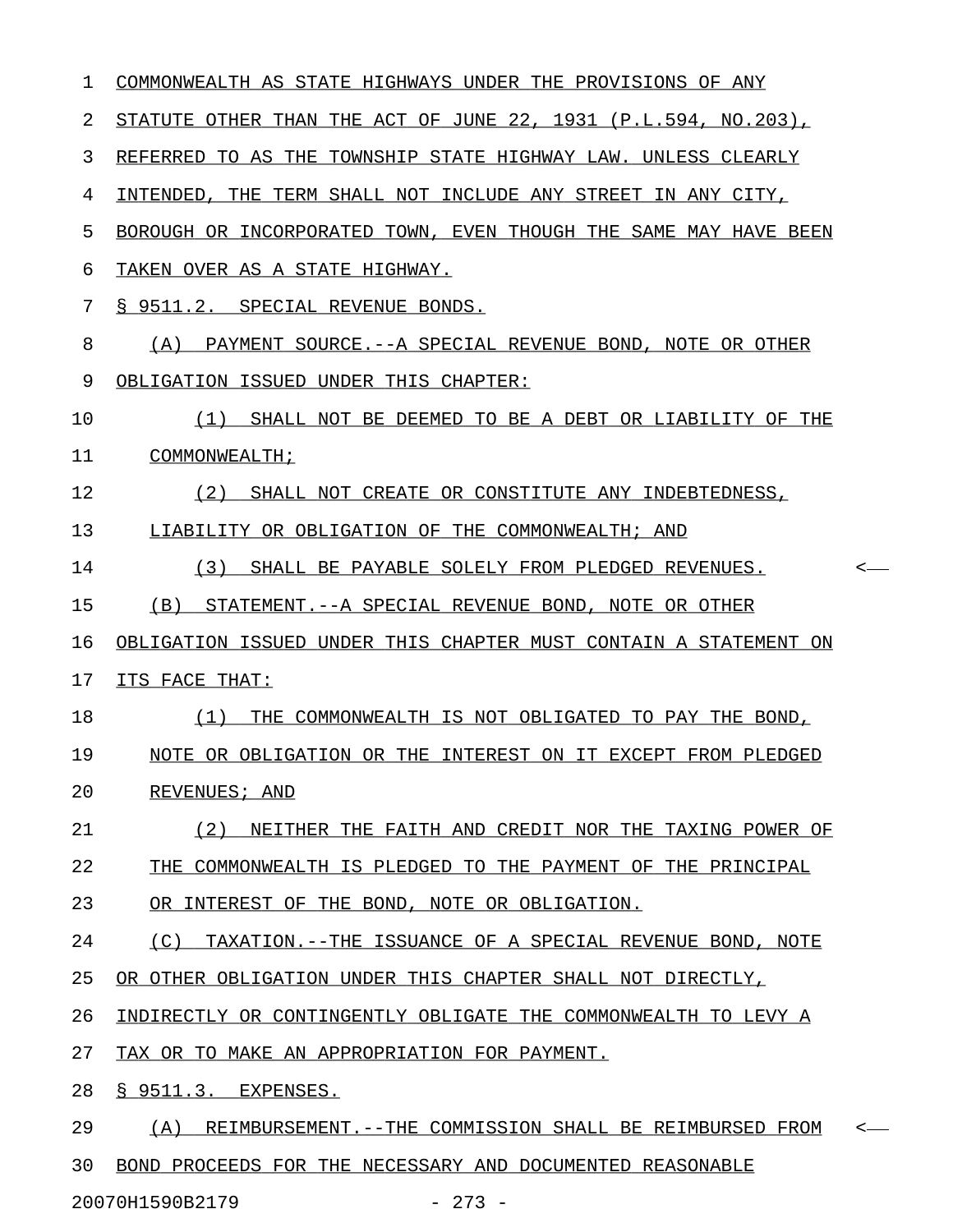1 EXPENSES INCURRED IN THE PERFORMANCE OF THE DUTIES PERFORMED 2 UNDER THE PROVISIONS OF THIS CHAPTER. 3 (B) SOURCE.--ALL EXPENSES INCURRED IN CARRYING OUT THE 4 PROVISIONS OF THIS CHAPTER SHALL BE PAID SOLELY FROM FUNDS 5 PROVIDED UNDER THE AUTHORITY OF THIS CHAPTER, AND SUFFICIENT 6 FUNDS SHALL BE PROVIDED UNDER THE AUTHORITY OF THIS CHAPTER TO 7 MEET ANY LIABILITY OR OBLIGATION INCURRED IN CARRYING OUT THE 8 PROVISIONS OF THIS CHAPTER. 9 § 9511.4. SPECIAL REVENUE BONDS AND PRELIMINARY OR INTERIM 10 FINANCING. 11 (A) AUTHORIZATION.--THE COMMISSION IS AUTHORIZED TO PROVIDE, 12 BY RESOLUTION, FOR THE ISSUANCE OF SPECIAL REVENUE BONDS OF THE 13 COMMISSION UP TO AN AGGREGATE PRINCIPAL AMOUNT NOT EXCEEDING  $\sim$ 14 \$5,000,000,000 FOR THE PURPOSE OF PAYING THE COST OF THE 15 DEPARTMENT AND BOND-RELATED EXPENSES. THE RESOLUTION MUST RECITE 16 AN ESTIMATE OF THE COST OF THE DEPARTMENT. NO MORE THAN 17 \$600,000,000 IN AGGREGATE PRINCIPAL AMOUNT OF SPECIAL REVENUE  $\sim$ 18 BONDS MAY BE ISSUED IN ANY CALENDAR YEAR. NO BOND MAY BE ISSUED 19 AND OUTSTANDING UNDER THIS SECTION UNLESS THE LEASE AGREEMENT  $\sim$ -20 AUTHORIZED UNDER SECTION 8915.3 (RELATING TO LEASE OF INTERSTATE 21 80) IS IN EFFECT AS OF THE DATE OF ISSUANCE. NO BOND MAY BE  $\sim$ 22 OUTSTANDING BEYOND THE TERM OF THE LEASE. SPECIAL REVENUE 23 REFUNDING BONDS AS SET FORTH IN SECTION 9511.9 (RELATING TO 24 SPECIAL REVENUE REFUNDING BONDS) SHALL NOT BE DEEMED TO COUNT 25 AGAINST THE TOTAL OR ANNUAL MAXIMUM ISSUANCE VOLUME. THE 26 PRINCIPAL AND INTEREST OF THE BOND SHALL BE PAYABLE SOLELY FROM 27 REVENUES PLEDGED REVENUES. OF THE MOTOR LICENSE FUND TRANSFERRED 28 TO THE COMMISSION FOR THAT PURPOSE TO THE COMMISSION IN 29 COMBINATION WITH ANNUAL DEBT SERVICE ON OUTSTANDING BONDS ISSUED 30 UNDER SECTION 9511.2 (RELATING TO SPECIAL REVENUE BONDS) PAYABLE 20070H1590B2179 - 274 -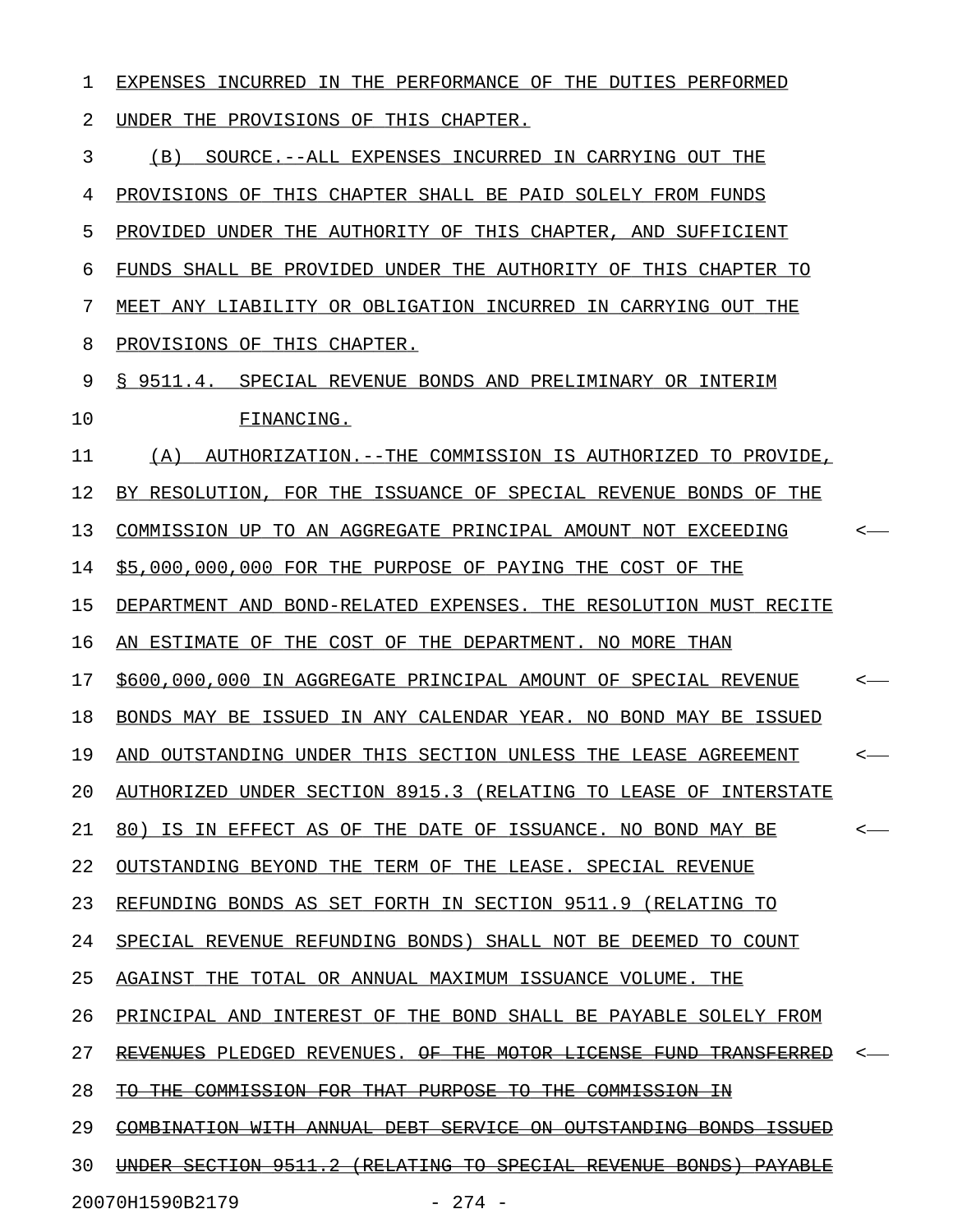1 AS REQUIRED PURSUANT TO THE BONDS.

| 2  | (B)<br>$FORM. --$                                                   |
|----|---------------------------------------------------------------------|
| 3  | (1)<br>A BOND MAY BE ISSUED IN REGISTERED FORM.                     |
| 4  | (2)<br>A BOND:                                                      |
| 5  | ( I )<br>MUST BE DATED;                                             |
| 6  | MUST BEAR INTEREST AT A RATE NOT EXCEEDING THE<br>( I I )           |
| 7  | RATE PERMITTED UNDER APPLICABLE LAW;                                |
| 8  | MUST BE PAYABLE SEMIANNUALLY OR AT OTHER TIMES<br>(III)             |
| 9  | AS SET FORTH IN<br>THE RESOLUTION OF THE COMMISSION                 |
| 10 | AUTHORIZING THE ISSUANCE OF THE BONDS;                              |
| 11 | (TV)<br>MUST MATURE, AS DETERMINED BY THE COMMISSION,               |
| 12 | NO LATER THAN 40 YEARS FROM THE DATE OF<br>THE BOND; AND            |
| 13 | (V)<br>MAY BE MADE REDEEMABLE BEFORE MATURITY,<br>THE<br>AТ         |
| 14 | OPTION OF THE COMMISSION, AT A PRICE AND UNDER TERMS AND            |
| 15 | CONDITIONS FIXED BY THE COMMISSION PRIOR TO THE ISSUANCE            |
| 16 | OF THE BONDS.                                                       |
| 17 | (C)<br>ISSUANCE.--                                                  |
| 18 | THE COMMISSION MAY SELL BONDS AT PUBLIC OR PRIVATE<br>(1)           |
| 19 | SALE AND FOR A PRICE IT DETERMINES TO BE<br>THE BEST INTEREST<br>TN |
| 20 | OF THE COMMONWEALTH.                                                |
| 21 | (2)<br>BONDS MAY BE ISSUED IN SERIES WITH VARYING                   |
| 22 | PROVISIONS AS TO ALL OF THE FOLLOWING:                              |
| 23 | RATES OF INTEREST, WHICH MAY BE FIXED OR<br>(T)                     |
| 24 | VARIABLE.                                                           |
| 25 | (II) OTHER PROVISIONS NOT INCONSISTENT WITH THIS                    |
| 26 | CHAPTER.                                                            |
| 27 | (D)<br>(RESERVED).                                                  |
| 28 | ( E )<br>$PAYMENT. --$                                              |
| 29 | (1)<br>THE PRINCIPAL AND INTEREST OF THE BONDS MAY BE MADE          |
| 30 | PAYABLE IN ANY LAWFUL MEDIUM.                                       |
|    |                                                                     |

20070H1590B2179 - 275 -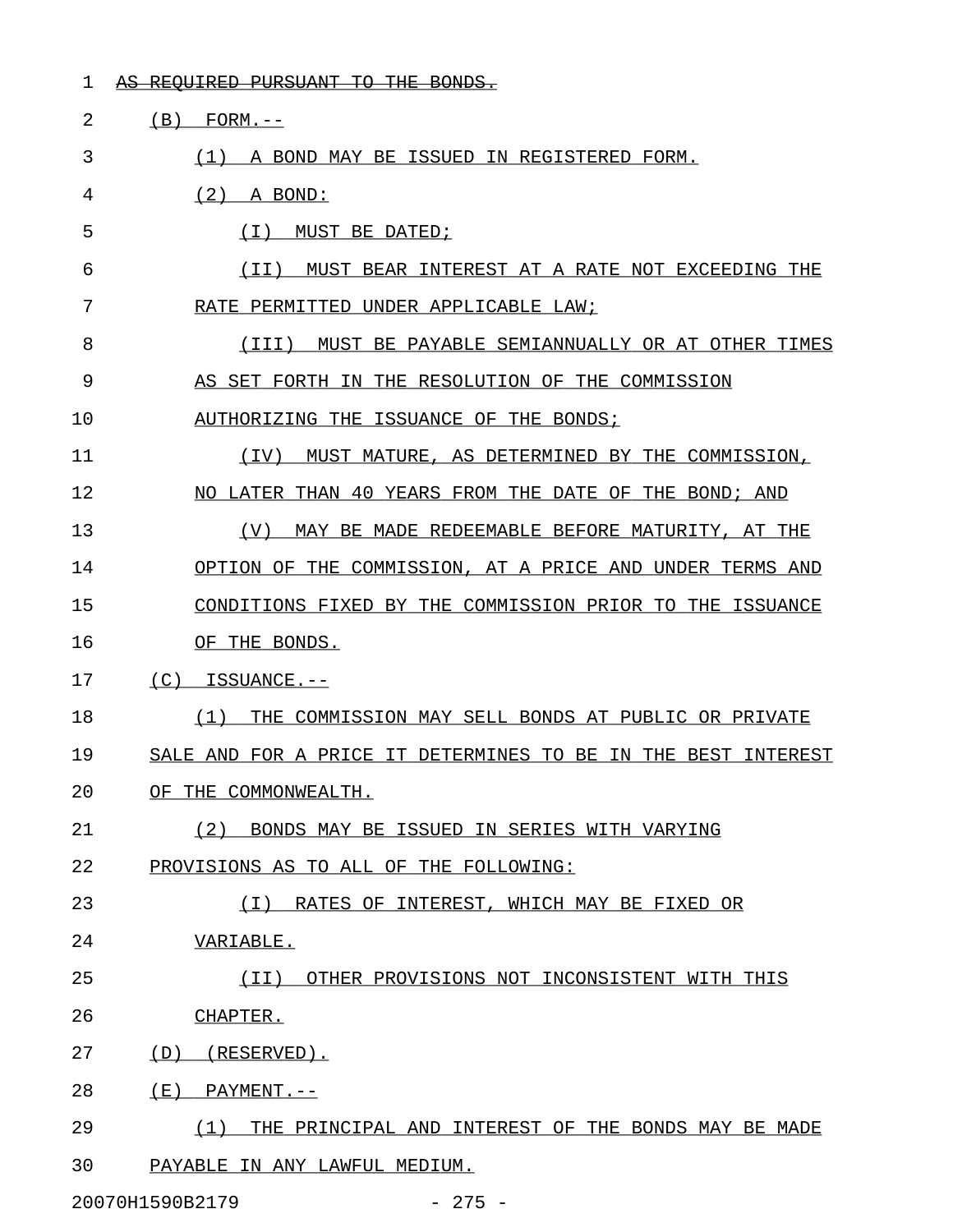| 1  | (2)<br>THE COMMISSION SHALL:                                                                                                   |  |
|----|--------------------------------------------------------------------------------------------------------------------------------|--|
| 2  | DETERMINE THE FORM OF BONDS; AND<br>(T)                                                                                        |  |
| 3  | $(II)$ FIX:                                                                                                                    |  |
| 4  | THE DENOMINATION OF THE BOND; AND<br>(A)                                                                                       |  |
| 5  | THE PLACE OF PAYMENT OF PRINCIPAL AND<br>(B)                                                                                   |  |
| 6  | INTEREST OF THE BOND, WHICH MAY BE AT ANY BANK OR                                                                              |  |
| 7  | TRUST COMPANY WITHIN OR WITHOUT THIS COMMONWEALTH.                                                                             |  |
| 8  | (F)<br>SIGNATURE.--THE BOND MUST BEAR THE MANUAL OR FACSIMILE                                                                  |  |
| 9  | SIGNATURE OF THE GOVERNOR AND OF THE CHAIRMAN OF THE COMMISSION.                                                               |  |
| 10 | THE FACSIMILE OF THE OFFICIAL SEAL OF THE COMMISSION <del>SHALL BE</del>                                                       |  |
| 11 | <del>AFFIXED TO</del> OR A FACSIMILE OF THE OFFICIAL SEAL SHALL BE AFFIXED                                                     |  |
| 12 | TO OR PRINTED ON THE BOND AND ATTESTED BY THE SECRETARY AND                                                                    |  |
| 13 | TREASURER OF THE COMMISSION. IF AN OFFICER WHOSE SIGNATURE OR                                                                  |  |
| 14 | FACSIMILE OF A SIGNATURE APPEARS ON A BOND CEASES TO BE AN                                                                     |  |
| 15 | OFFICER BEFORE THE DELIVERY OF THE BOND, THE SIGNATURE OR                                                                      |  |
| 16 | FACSIMILE SHALL NEVERTHELESS BE VALID AND SUFFICIENT FOR ALL                                                                   |  |
| 17 | PURPOSES, AS IF THE OFFICER REMAINED IN OFFICE UNTIL DELIVERY.                                                                 |  |
| 18 | NEGOTIABILITY. -- A SPECIAL REVENUE BOND ISSUED UNDER THIS<br>(G)                                                              |  |
| 19 | CHAPTER SHALL HAVE ALL THE OUALITIES AND INCIDENTS OF A                                                                        |  |
| 20 | NEGOTIABLE INSTRUMENT UNDER 13 PA.C.S. DIV. 3 (RELATING TO                                                                     |  |
| 21 | NEGOTIABLE INSTRUMENTS).                                                                                                       |  |
| 22 | PROCEEDS.                                                                                                                      |  |
| 23 | ŦĦE<br><del>PROCEEDS</del><br><del>OF A BOND</del><br>$SHATH$ $BR$<br><del>HSED</del><br><del>SOLELY</del><br><del>- FOR</del> |  |
| 24 | <b>FOLLOWING:</b>                                                                                                              |  |
| 25 | <del>-THE</del><br>-COST<br><del>THE DEPARTMENT</del><br>PAYMENT<br>⊖ஈ<br>−OF                                                  |  |
| 26 | <b>RELATED</b><br>BOND<br><del>EXPENSES.</del>                                                                                 |  |
| 27 | $+2$<br>ŦĦE<br><del>PROCEEDS</del><br>BOND<br>SHAT<br><del>DISBURSED</del>                                                     |  |
| 28 | <del>THE</del><br><b>SECRETARY</b><br>RESTRICTIONS<br>SET<br>REQUISITION<br><del>UNDER</del><br><del>FORTH</del>               |  |
| 29 | RESOLUTION<br>AUTHORIZING THE<br><del>TSSUANCE</del><br>꾸표표<br><del>OF.</del><br>BOND<br><del>THE</del><br>ΘR                  |  |
| 30 | <b>INDENTURE</b><br>SECTION<br><b>TRUST</b><br><del>TRUST</del><br><del>IJNDER</del><br><del>' RELATING</del><br>40            |  |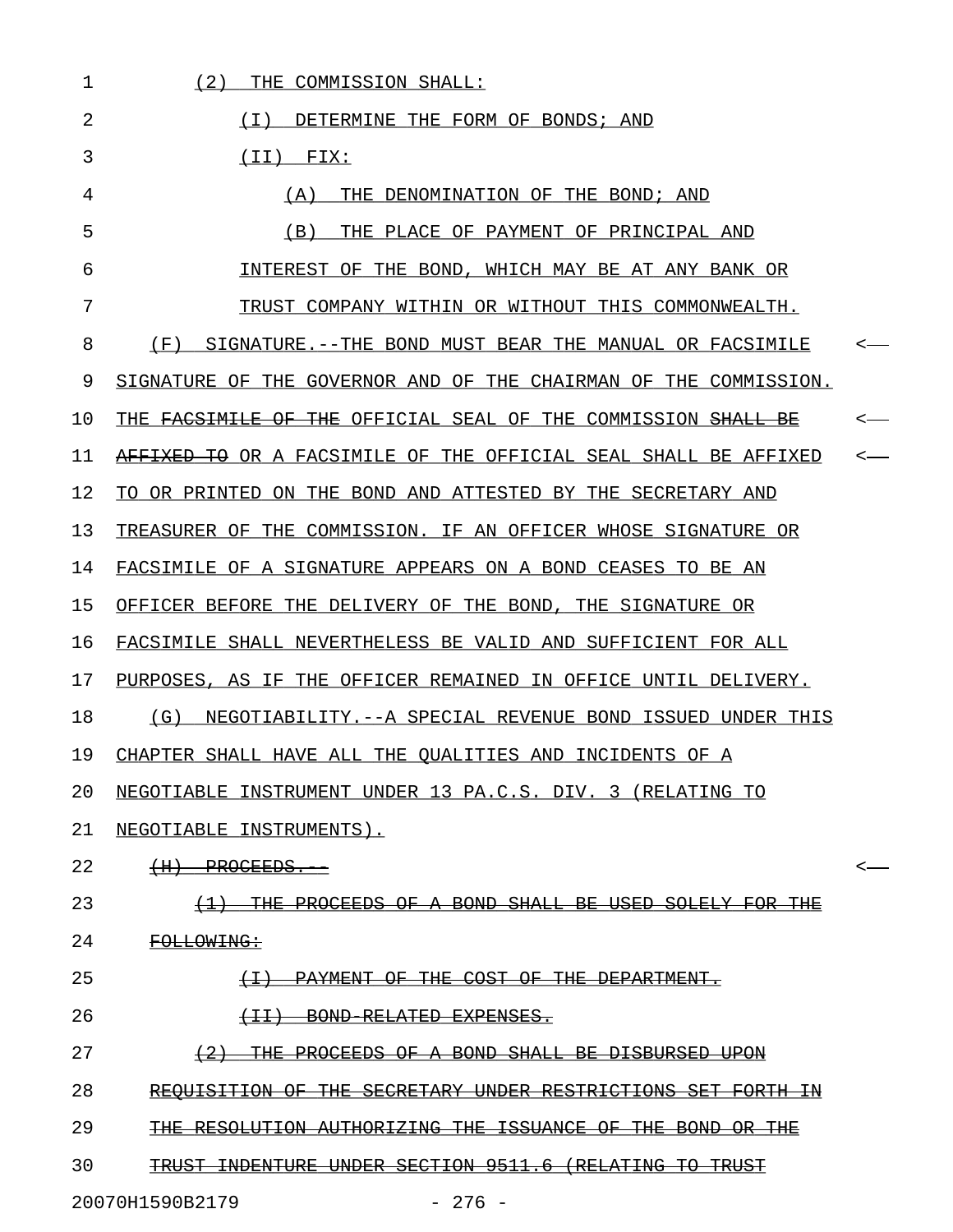| 1  | <del>CTION OF</del>                                                       |
|----|---------------------------------------------------------------------------|
| 2  | DEPOSITORIES).                                                            |
| 3  | PROCEEDS. --THE PROCEEDS OF A BOND SHALL BE USED SOLELY<br>(H)<br>$\,<\,$ |
| 4  | FOR THE FOLLOWING:                                                        |
| 5  | PAYMENT OF THE COST OF THE DEPARTMENT.<br>(1)                             |
| 6  | (2)<br>BOND-RELATED EXPENSES.                                             |
| 7  | TEMPORARY BONDS. -- PRIOR TO THE PREPARATION OF DEFINITIVE<br>(1)         |
| 8  | BONDS, THE COMMISSION MAY, UNDER SIMILAR RESTRICTIONS AS THOSE            |
| 9  | APPLICABLE TO THE DEFINITIVE BONDS, ISSUE TEMPORARY BONDS,                |
| 10 | EXCHANGEABLE FOR DEFINITIVE BONDS UPON THE ISSUANCE OF                    |
| 11 | DEFINITIVE BONDS.                                                         |
| 12 | ( J )<br>(RESERVED).                                                      |
| 13 | (K) STATUS AS SECURITIES.--                                               |
| 14 | A BOND IS MADE A SECURITY IN WHICH ANY OF THE<br>(1)                      |
| 15 | FOLLOWING MAY PROPERLY AND LEGALLY INVEST FUNDS, INCLUDING                |
| 16 | CAPITAL, BELONGING TO THEM OR WITHIN THEIR CONTROL:                       |
| 17 | COMMONWEALTH AND MUNICIPAL OFFICERS.<br>(T)                               |
| 18 | COMMONWEALTH AGENCIES.<br>( I I )                                         |
| 19 | (III) BANKS, BANKERS, SAVINGS BANKS, TRUST                                |
| 20 | COMPANIES, SAVING AND LOAN ASSOCIATIONS, INVESTMENT                       |
| 21 | COMPANIES AND OTHER PERSONS CARRYING ON A BANKING                         |
| 22 | BUSINESS.                                                                 |
| 23 | INSURANCE COMPANIES, INSURANCE ASSOCIATIONS AND<br>(IV)                   |
| 24 | OTHER PERSONS CARRYING ON AN INSURANCE BUSINESS.                          |
| 25 | FIDUCIARIES.<br>(V)                                                       |
| 26 | (VI)<br>OTHER PERSONS THAT ARE AUTHORIZED TO INVEST IN                    |
| 27 | BONDS OR OTHER OBLIGATIONS OF THE COMMONWEALTH.                           |
| 28 | (2)<br>A BOND IS MADE A SECURITY WHICH MAY PROPERLY AND                   |
| 29 | LEGALLY BE DEPOSITED WITH AND RECEIVED BY A COMMONWEALTH OR               |
| 30 | MUNICIPAL OFFICER OR A COMMONWEALTH AGENCY FOR ANY PURPOSE                |
|    | 20070H1590B2179<br>$-277 -$                                               |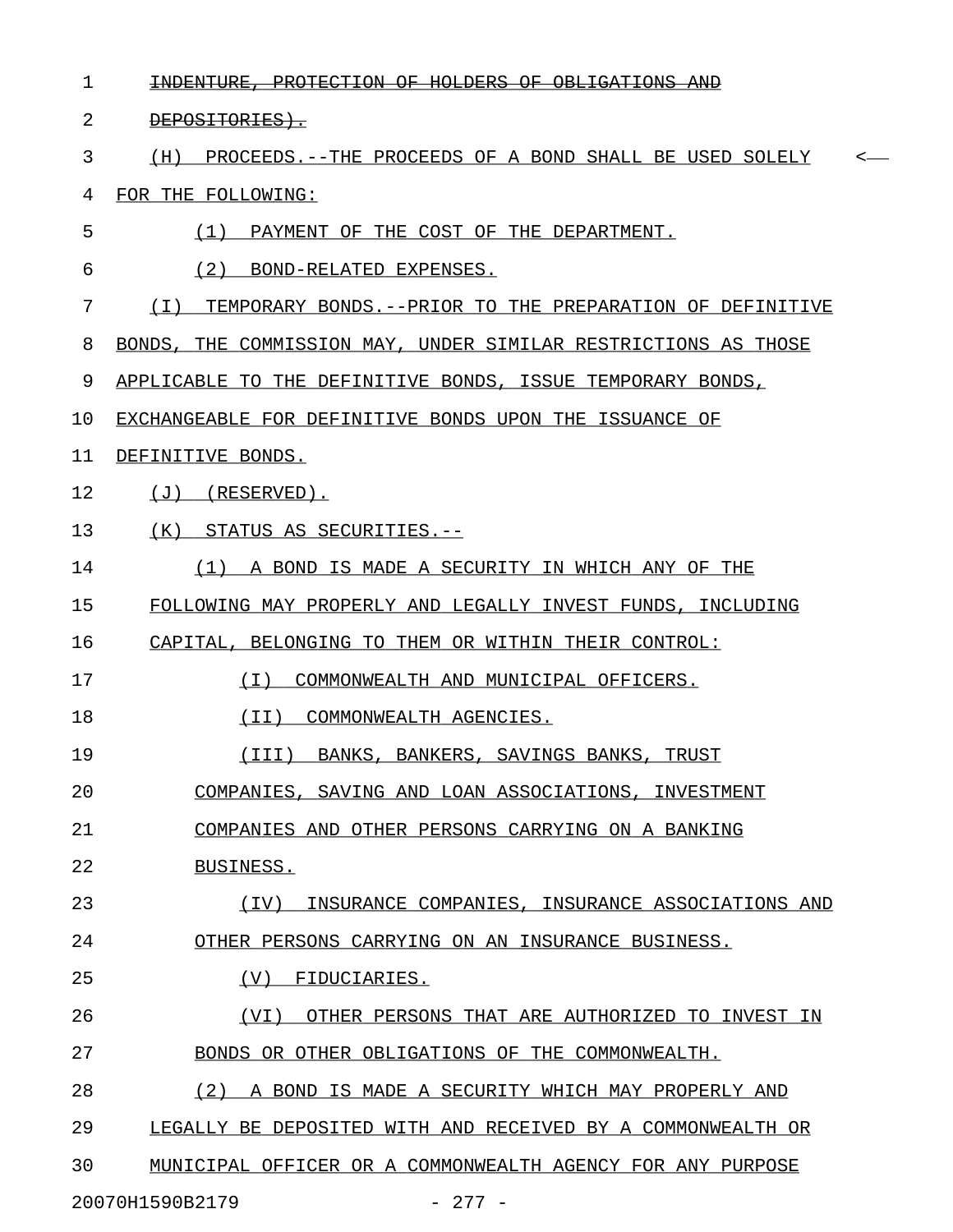1 FOR WHICH THE DEPOSIT OF BONDS OR OTHER OBLIGATIONS OF THE 2 COMMONWEALTH IS AUTHORIZED BY LAW. 3  $(L)$  BORROWING.--THE FOLLOWING SHALL APPLY: 4 (1) THE COMMISSION IS AUTHORIZED TO DO ALL OF THE 5 FOLLOWING: \_\_\_\_\_\_\_\_\_\_ 6 (I) BORROW MONEY AT AN INTEREST RATE NOT EXCEEDING \_\_\_\_\_\_\_\_\_\_\_\_\_\_\_\_\_\_\_\_\_\_\_\_\_\_\_\_\_\_\_\_\_\_\_\_\_\_\_\_\_\_\_\_\_\_\_\_\_\_\_ 7 THE RATE PERMITTED BY LAW. 8 (II) PROVIDE FOR PRELIMINARY OR INTERIM FINANCING, 9 UP TO BUT NOT EXCEEDING THE ESTIMATED TOTAL COST OF THE 10 DEPARTMENT AND BOND-RELATED EXPENSES AND TO EVIDENCE THE 11 BORROWING BY THE ISSUANCE OF SPECIAL REVENUE NOTES AND, 12 IN ITS DISCRETION, TO PLEDGE AS COLLATERAL FOR THE NOTE 13 OR OTHER OBLIGATION, A SPECIAL REVENUE BOND ISSUED UNDER 14 THE PROVISIONS OF THIS CHAPTER. THE COMMISSION MAY RENEW 15 THE NOTE OR OBLIGATION, AND THE PAYMENT OR RETIREMENT OF 16 THE NOTE OR OBLIGATION SHALL BE CONSIDERED TO BE PAYMENT 17 OF THE COST OF THE PROJECT. 18 (2) A NOTE OR OBLIGATION ISSUED UNDER THIS SUBSECTION 19 MUST CONTAIN A STATEMENT ON ITS FACE THAT: 20 (I) THE COMMONWEALTH IS NOT OBLIGATED TO PAY THE \_\_\_\_\_\_\_\_\_\_\_\_\_\_\_\_\_\_\_\_\_\_\_\_\_\_\_\_\_\_\_\_\_\_\_\_\_\_\_\_\_\_\_\_\_\_\_\_\_ 21 NOTE OR OBLIGATION OR INTEREST ON IT, EXCEPT FROM PLEDGED 22 REVENUES <del>OF THE MOTOR LICENSE FUND</del>; AND  $\leq$ 23 (II) NEITHER THE FAITH AND CREDIT NOR THE TAXING \_\_\_\_\_\_\_\_\_\_\_\_\_\_\_\_\_\_\_\_\_\_\_\_\_\_\_\_\_\_\_\_\_\_\_\_\_\_\_\_\_\_\_\_\_\_\_\_\_ 24 POWER OF THE COMMONWEALTH IS PLEDGED TO THE PAYMENT OF 25 ITS PRINCIPAL OR INTEREST. 26 § 9511.5. APPLICATION OF PROCEEDS OF OBLIGATIONS, LIEN OF 27 HOLDERS OF OBLIGATIONS, DESIGN-BUILD REQUIREMENT AND 28 PROJECTS APPROVED BY GENERAL ASSEMBLY. 29 (A) APPLICATION.--THE FOLLOWING SHALL APPLY: 30  $(1)$  ALL MONEY PROCEEDS RECEIVED FROM ANY BONDS, NOTES OR <-

20070H1590B2179 - 278 -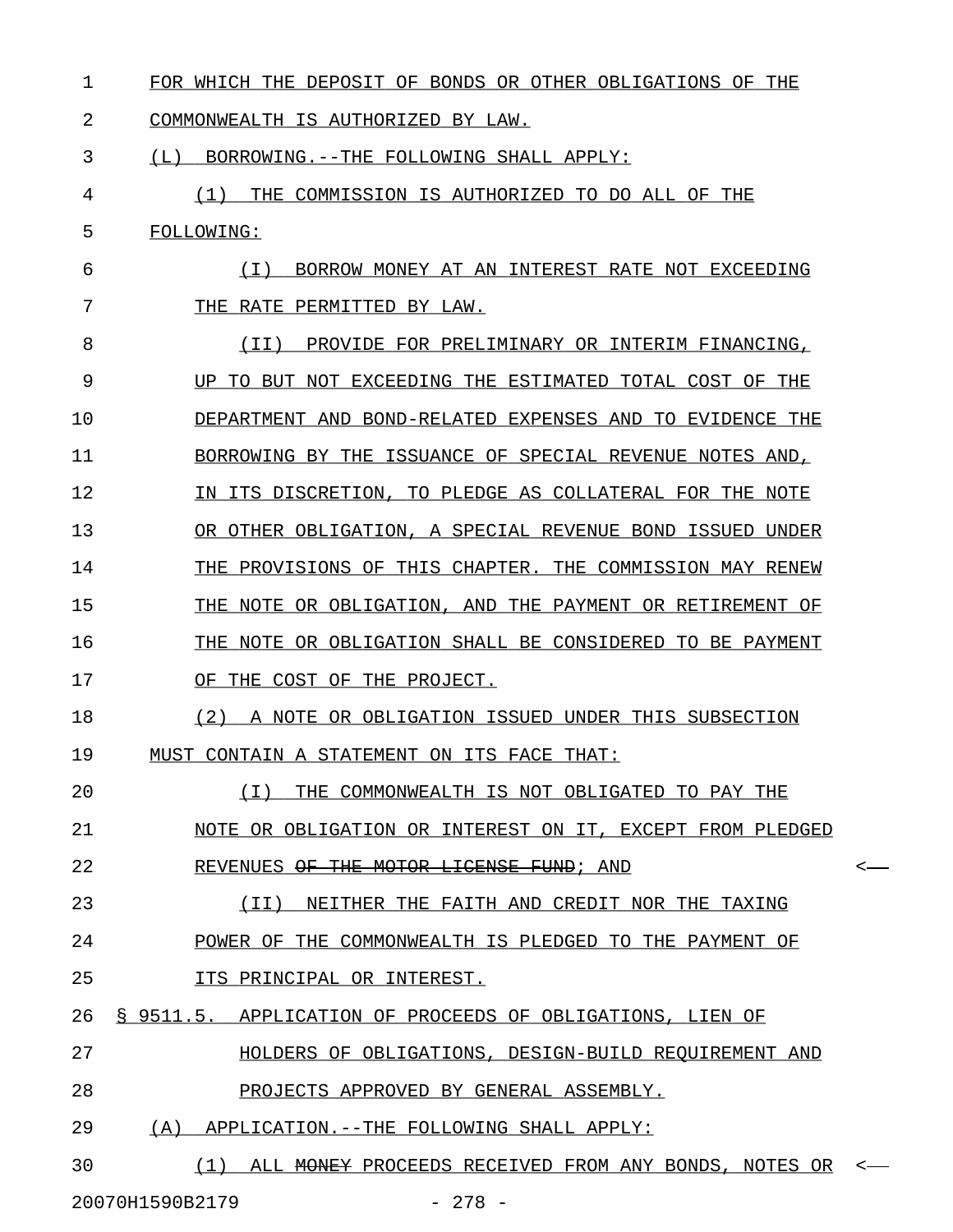| $\mathbf{1}$ | OTHER OBLIGATIONS ISSUED UNDER THIS CHAPTER SHALL BE APPLIED   |                  |
|--------------|----------------------------------------------------------------|------------------|
| 2            | SOLELY TO THE PAYMENT OF:                                      |                  |
| 3            | THE COST OF THE DEPARTMENT WHICH IS CONSISTENT<br>( I )        |                  |
| 4            | WITH THE PURPOSE OF THE ISSUE; AND                             |                  |
| 5            | (II) BOND-RELATED EXPENSES.                                    |                  |
| 6            | (2)<br>THE COMMISSION MAY PROVIDE BY RESOLUTION THAT UNTIL     |                  |
| 7            | MONEY PROCEEDS RECEIVED FROM ANY BONDS, NOTES OR OTHER         | $\longleftarrow$ |
| 8            | OBLIGATIONS ISSUED UNDER THIS CHAPTER IS APPLIED UNDER         |                  |
| 9            | PARAGRAPH (1), A LIEN SHALL EXIST UPON THE MONEY PROCEEDS IN   |                  |
| 10           | FAVOR OF HOLDERS OF THE BONDS, NOTES OR OTHER OBLIGATIONS OR   |                  |
| 11           | A TRUSTEE PROVIDED FOR IN RESPECT TO THE BONDS, NOTES OR       |                  |
| 12           | OTHER OBLIGATIONS.                                             |                  |
| 13           | (B) DESIGN-BUILD ARRANGEMENTS.--                               |                  |
| 14           | TO FACILITATE THE TIMELY COMPLETION OF PROJECTS TO<br>(1)      |                  |
| 15           | BE FINANCED BY THE DEPARTMENT WITH BOND PROCEEDS, THE          |                  |
| 16           | DEPARTMENT SHALL BE REQUIRED TO UTILIZE DESIGN-BUILD           |                  |
| 17           | ARRANGEMENTS FOR EACH PROJECT TO BE FINANCED WITH BOND         | <—               |
| 18           | PROCEEDS IF THE PROJECT VALUE IS ESTIMATED BY THE DEPARTMENT   |                  |
| 19           | TO HAVE A VALUE IN EXCESS OF EXCEED \$100,000,000.             | $\longleftarrow$ |
| 20           | (2)<br>NOTWITHSTANDING THE PROVISIONS OF ANY OTHER LAW.<br>THE |                  |
| 21           | DEPARTMENT MAY UTILIZE DESIGN-BUILD ARRANGEMENTS FOR THE       |                  |
| 22           | FOLLOWING:                                                     |                  |
| 23           | (T)<br>PROJECTS TO BE FINANCED BY THE DEPARTMENT WITH          |                  |
| 24           | BOND PROCEEDS FOR PROJECTS ESTIMATED BY THE DEPARTMENT<br>TO   |                  |
| 25           | HAVE A VALUE OF \$100,000,000 OR LESS; AND                     |                  |
| 26           | (TT)<br>ALL OTHER CONSTRUCTION PROJECTS OF THE                 |                  |
| 27           | DEPARTMENT NOT INCLUDED UNDER SUBPARAGRAPH<br>(T)<br>OR.       |                  |
| 28           | PARAGRAPH (1).                                                 |                  |
| 29           | (3)<br>THE SELECTION OF THE PARTY FOR A DESIGN-BUILD           |                  |
| 30           | ARRANGEMENT UNDER THIS SUBSECTION MUST BE CONDUCTED IN A       |                  |

20070H1590B2179 - 279 -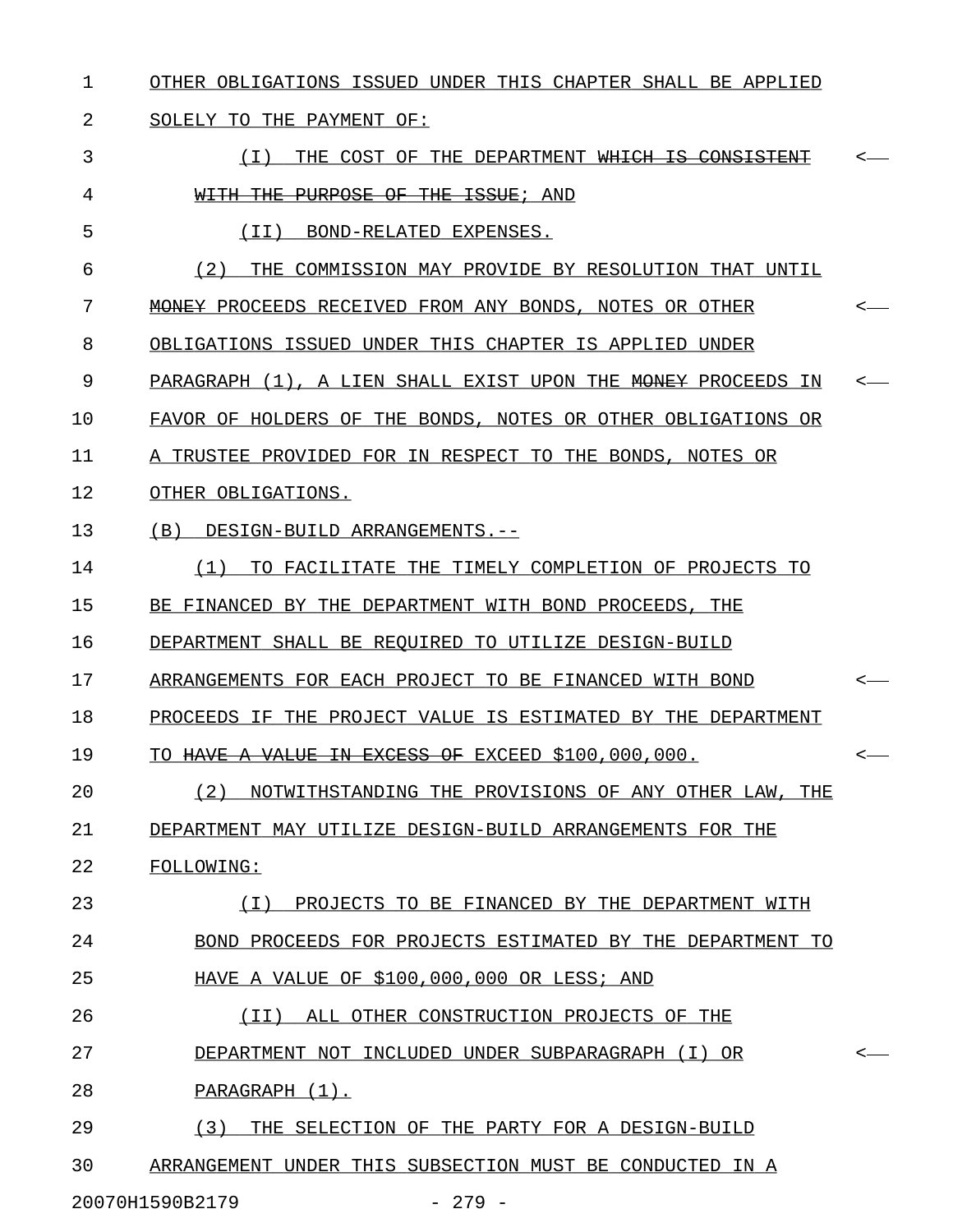1 MANNER CONSISTENT WITH THE PROCUREMENT AND PUBLIC BIDDING 2 LAWS APPLICABLE TO THE DEPARTMENT. 3 (C) CAPITAL PROJECTS.--ALL PROJECTS FINANCED BY THE 4 DEPARTMENT WITH BOND PROCEEDS SHALL BE INCLUDED IN ANY 5 SUBMISSION THE DEPARTMENT IS ALREADY REQUIRED TO MAKE TO THE 6 GENERAL ASSEMBLY WITH RESPECT TO THE EXPENDITURE OF FUNDS FOR 7 HIGHWAY PROJECTS. 8 (D) INVESTMENT.--PENDING THE APPLICATION OF PROCEEDS TO 9 COSTS COST OF THE DEPARTMENT AND BOND-RELATED EXPENSES, THE  $\sim$ 10 COMMISSION MAY INVEST THE FUNDS IN PERMITTED INVESTMENTS AS 11 DEFINED UNDER ANY TRUST INDENTURE. <del>IF THE INVESTMENT IS NOT</del> <-12 INCONSISTENT WITH EXISTING FIDUCIARY OBLIGATIONS OF THE 13 COMMISSION. 14 § 9511.6. TRUST INDENTURE, PROTECTION OF HOLDERS OF OBLIGATIONS 15 AND DEPOSITORIES. 16 (A) INDENTURE.--IN THE DISCRETION OF THE COMMISSION, A BOND, 17 NOTE OR OTHER OBLIGATION MAY BE SECURED BY A TRUST INDENTURE BY 18 AND BETWEEN THE COMMISSION AND A CORPORATE TRUSTEE, WHICH MAY BE 19 ANY TRUST COMPANY OR BANK HAVING THE POWERS OF A TRUST COMPANY, 20 WITHIN OR WITHOUT THIS COMMONWEALTH. 21 (B) PLEDGE OR ASSIGNMENT. -- A TRUST INDENTURE UNDER 22 SUBSECTION (A) MAY PLEDGE OR ASSIGN THE PLEDGED REVENUES, BUT 23 SHALL NOT CONVEY OR MORTGAGE THE TURNPIKE OR ANY PART OF THE 24 TURNPIKE. 25 (C) RIGHTS AND REMEDIES.--THE RESOLUTION PROVIDING FOR THE 26 ISSUANCE OF THE BOND, NOTE OR OTHER OBLIGATION OF THE TRUST 27 INDENTURE MAY CONTAIN PROVISIONS FOR PROTECTING AND ENFORCING 28 THE RIGHTS AND REMEDIES OF THE BONDHOLDERS OR HOLDERS OF NOTES 29 OR OTHER OBLIGATIONS AS MAY BE REASONABLE AND PROPER AND NOT IN 30 VIOLATION OF LAW.

20070H1590B2179 - 280 -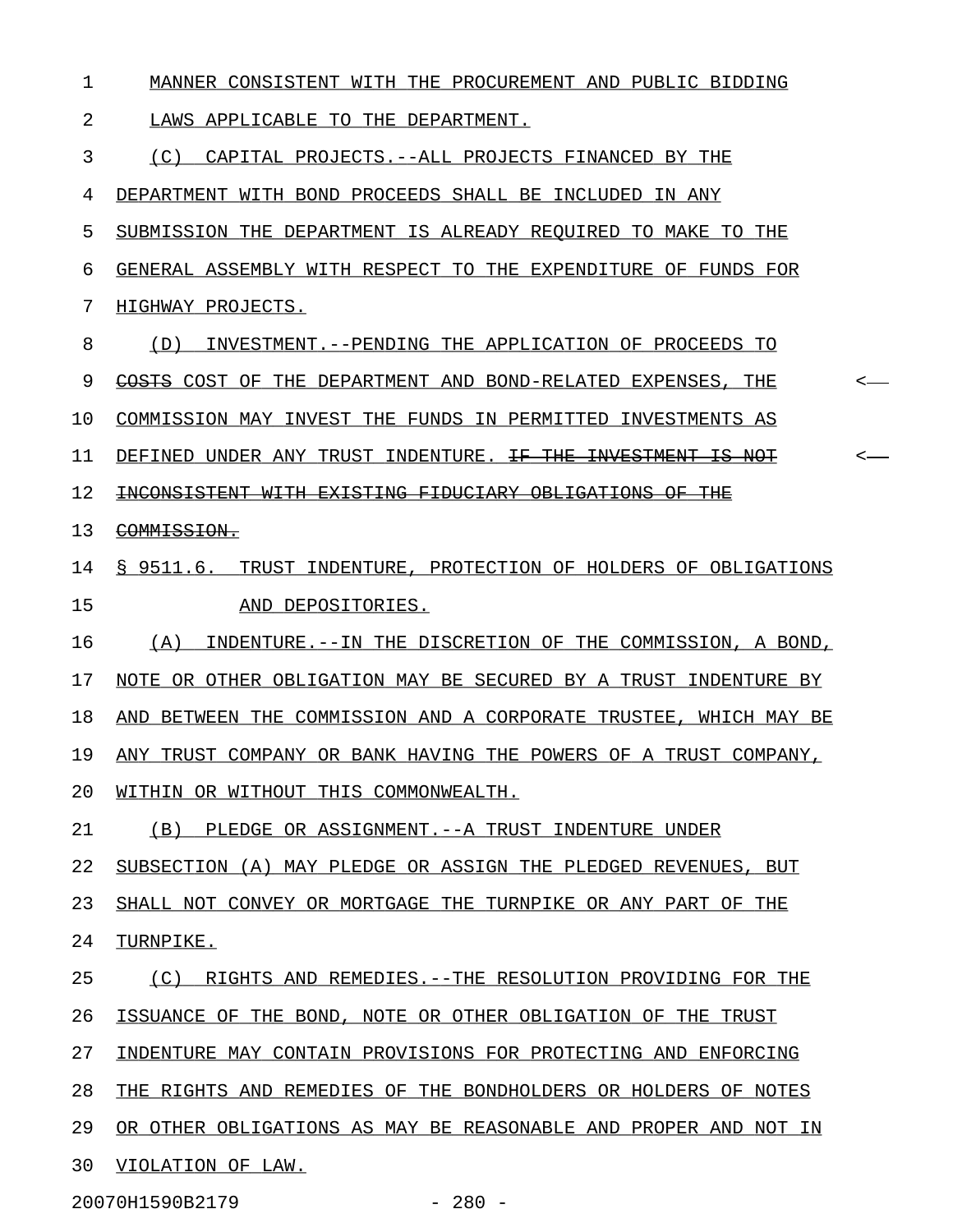1 (D) DEPOSITORY.--IT SHALL BE LAWFUL FOR ANY BANK OR TRUST 2 COMPANY INCORPORATED UNDER THE LAWS OF THIS COMMONWEALTH TO ACT 3 AS DEPOSITORY OF THE PROCEEDS OF THE BOND, NOTE OR OTHER 4 OBLIGATION OR REVENUE, TO FURNISH INDEMNITY BONDS OR TO PLEDGE 5 SECURITIES AS MAY BE REQUIRED BY THE COMMISSION. 6 (E) INDENTURE.--THE TRUST INDENTURE MAY SET FORTH THE RIGHTS 7 AND REMEDIES OF THE BONDHOLDERS OR HOLDERS OF NOTES OR OTHER 8 OBLIGATIONS AND OF THE TRUSTEE AND MAY RESTRICT THE INDIVIDUAL 9 RIGHT OF ACTION OF BONDHOLDERS OR HOLDERS OF NOTES OR OTHER 10 OBLIGATIONS AS IS CUSTOMARY IN TRUST INDENTURES SECURING BONDS, 11 DEBENTURES OF CORPORATIONS, NOTES OR OTHER OBLIGATIONS. THE 12 TRUST INDENTURE MAY CONTAIN OTHER PROVISIONS AS THE COMMISSION 13 MAY DEEM REASONABLE AND PROPER FOR THE SECURITY OF BONDHOLDERS 14 OR HOLDERS OF NOTES OR OTHER OBLIGATIONS. 15 § 9511.7. EXEMPTION FROM COMMONWEALTH TAXATION. 16 THE EFFECTUATION OF THE PURPOSES OF THIS CHAPTER IS FOR THE 17 BENEFIT OF THE CITIZENS OF THIS COMMONWEALTH AND FOR THE 18 IMPROVEMENT OF THEIR COMMERCE AND PROSPERITY. SINCE THE 19 COMMISSION WILL BE PERFORMING ESSENTIAL GOVERNMENT FUNCTIONS IN 20 EFFECTUATING THESE PURPOSES, THE COMMISSION SHALL NOT BE 21 REQUIRED TO PAY ANY TAX OR ASSESSMENT ON ANY PROPERTY ACQUIRED 22 OR USED BY IT FOR THE PURPOSES PROVIDED UNDER THIS CHAPTER. A 23 BOND, NOTE OR OTHER OBLIGATION ISSUED BY THE COMMISSION, ITS 24 TRANSFER AND THE INCOME FROM ITS ISSUANCE AND TRANSFER, 25 INCLUDING ANY PROFITS MADE ON THE SALE OF THE BOND, NOTE OR 26 OTHER OBLIGATION, SHALL BE FREE FROM TAXATION WITHIN THE 27 COMMONWEALTH. 28 § 9511.8. COSTS RELATED TO FEDERAL INCOME TAX MATTERS. 29 TAX MATTER COSTS INCURRED BY THE COMMISSION IN CONNECTION 30 WITH ANY PROCEEDING OF OR FILING WITH THE INTERNAL REVENUE

20070H1590B2179 - 281 -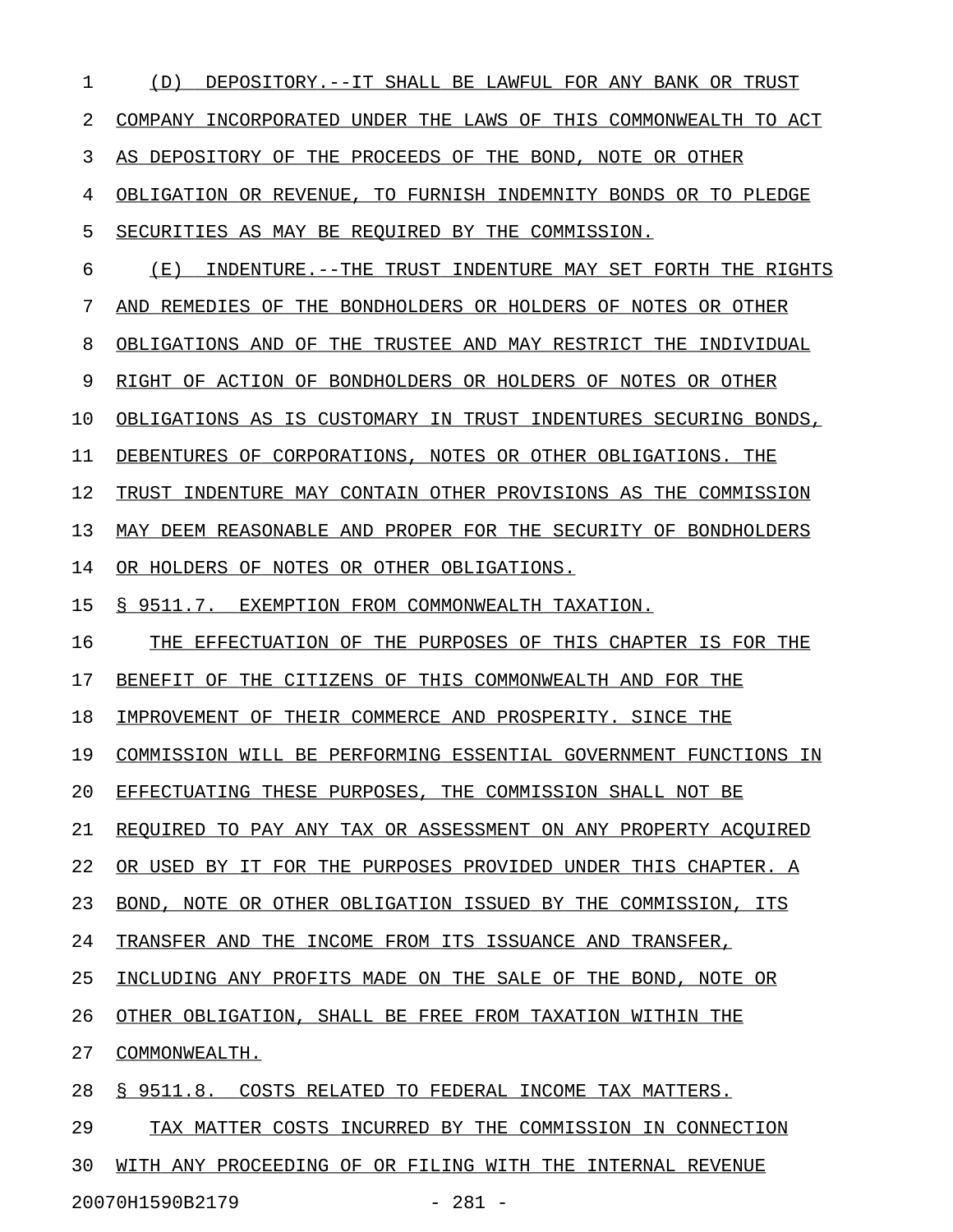| 1  | SERVICE CONCERNING THE USE OF PROCEEDS OF BONDS ISSUED UNDER                                                                                                           |
|----|------------------------------------------------------------------------------------------------------------------------------------------------------------------------|
| 2  | THIS CHAPTER SHALL BE PAID OR REIMBURSED FROM AVAILABLE FUNDS IN                                                                                                       |
| 3  | THE MOTOR LICENSE FUND. <del>IT IS ANTICIPATED</del><br><del>THAT</del><br><del>THE</del><br><del>INCOME</del><br><                                                    |
| 4  | COMMISSION AS A RESULT<br><del>RECEIVED BY THE</del><br><del>THE</del><br><del>SALE</del><br>ΘF<br>−OF<br>BONDS                                                        |
| 5  | <del>CHAPTER</del><br><del>WILL BE</del><br><del>FREE</del><br>−OF<br><del>FEDERAL</del><br><del>INCOME</del><br><del>TAX.</del><br>ŦHE<br><del>UNDER</del><br>ŦΕ      |
| 6  | <del>TO ACT</del><br>$\tt{THE}$<br><del>ACT OR</del><br><del>FAILURE</del><br>−OF<br><del>DEPARTMENT</del><br><del>DIRECTLY</del><br><del>-RESULTS</del><br>ŦАX<br>⊣⊞₩ |
| 7  | <del>LIABILITY TO</del><br>ŦHE<br><del>COMMISSION,</del><br><del>THE</del><br><del>DEPARTMENT</del><br><del>SHALL</del><br>-PAY-<br>ŦHE                                |
| 8  | COMMISSION, FROM AVAILABLE<br>-FUNDS<br>$\pm \mathrm{N}$<br><del>THE</del><br><del>.FUND.</del><br><del>THE</del><br><del>AMOUNT</del><br>ŦHE                          |
| 9  | <b>LIABILITY.</b> TAX MATTER COSTS SHALL INCLUDE ALL OF THE FOLLOWING:                                                                                                 |
| 10 | (1)<br>FEES OF TAX COUNSEL OR ARBITRAGE REBATE CALCULATION                                                                                                             |
| 11 | PROVIDERS.                                                                                                                                                             |
| 12 | (2)<br>ARBITRAGE REBATE PAYMENTS TO THE EXTENT NOT PROPERLY                                                                                                            |
| 13 | PAYABLE FROM FUNDS HELD UNDER THE BOND INDENTURE.                                                                                                                      |
| 14 | (3)<br>SETTLEMENT PAYMENTS TO THE<br>INTERNAL REVENUE SERVICE,                                                                                                         |
| 15 | EITHER IN RELATION TO AN EXAMINATION INITIATED BY THE                                                                                                                  |
| 16 | INTERNAL REVENUE SERVICE OR A CLOSING AGREEMENT REQUESTED BY                                                                                                           |
| 17 | THE COMMISSION.                                                                                                                                                        |
| 18 | (4)<br>PAYMENTS TO BONDHOLDERS AS A RESULT OF CLAIMS BASED                                                                                                             |
| 19 | ON PENDING, THREATENED OR ACTUAL ASSESSMENTS OF TAX, INTEREST                                                                                                          |
| 20 | OR PENALTIES BY THE INTERNAL REVENUE SERVICE.                                                                                                                          |
| 21 | (5) ANY OTHER COST REASONABLY RELATED TO A PROCEEDING BY                                                                                                               |
| 22 | OR FILING WITH THE INTERNAL REVENUE SERVICE CONCERNING THE                                                                                                             |
| 23 | USE OF PROCEEDS OF THE BONDS.                                                                                                                                          |
| 24 | § 9511.9. SPECIAL REVENUE REFUNDING BONDS.                                                                                                                             |
| 25 | THE COMMISSION IS AUTHORIZED TO PROVIDE, BY RESOLUTION, FOR                                                                                                            |
| 26 | THE ISSUANCE OF SPECIAL REVENUE REFUNDING BONDS OF THE                                                                                                                 |
| 27 | COMMISSION FOR THE PURPOSE OF REFUNDING ANY SPECIAL REVENUE                                                                                                            |
| 28 | BONDS, NOTES OR OTHER OBLIGATIONS ISSUED UNDER THE PROVISIONS OF                                                                                                       |
| 29 | THIS CHAPTER AND THEN OUTSTANDING. THE ISSUANCE OF THE SPECIAL                                                                                                         |
| 30 | REVENUE REFUNDING BONDS, THE MATURITIES AND OTHER DETAILS OF THE                                                                                                       |
|    | $-282 -$<br>20070H1590B2179                                                                                                                                            |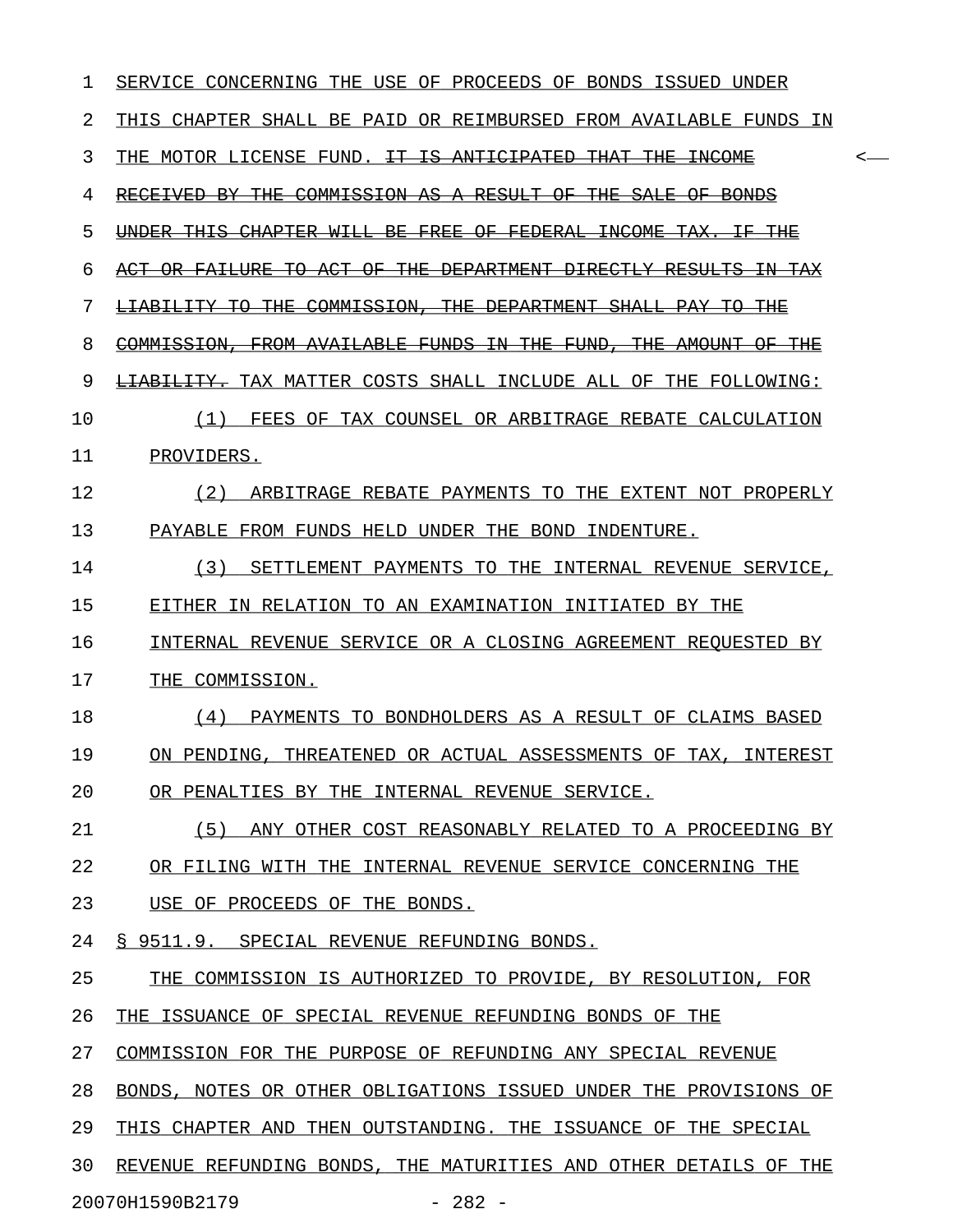| 1  | BONDS, THE RIGHTS OF THE HOLDERS OF THE BONDS AND THE<br>DUTIES OF         |
|----|----------------------------------------------------------------------------|
| 2  | THE DEPARTMENT AND OF THE COMMISSION WITH RESPECT TO THE BONDS             |
| 3  | SHALL BE GOVERNED BY THE PROVISIONS OF THIS CHAPTER.                       |
| 4  | § 9511.10. REMEDIES OF TRUSTEES AND OF HOLDERS OF OBLIGATIONS.             |
| 5  | GRANT OF RIGHTS. -- A HOLDER OF A BOND, NOTE OR OTHER<br>(A)               |
| 6  | OBLIGATION ISSUED UNDER THIS CHAPTER AND THE TRUSTEE UNDER THE             |
| 7  | TRUST INDENTURE MAY, EITHER AT LAW OR IN EQUITY, BY SUIT,                  |
| 8  | ACTION, MANDAMUS OR OTHER PROCEEDING, DO ALL OF THE FOLLOWING:             |
| 9  | PROTECT AND ENFORCE ANY RIGHT GRANTED UNDER THIS<br>(1)                    |
| 10 | CHAPTER OR UNDER THE RESOLUTION OR TRUST INDENTURE.                        |
| 11 | (2)<br>ENFORCE AND COMPEL PERFORMANCE OF ALL DUTIES                        |
| 12 | REQUIRED UNDER THIS CHAPTER OR BY RESOLUTION OR TRUST                      |
| 13 | INDENTURE TO BE PERFORMED BY THE COMMISSION OR ANY OFFICER OF              |
| 14 | ITS OFFICERS, INCLUDING THE COLLECTION OF THE PLEDGED                      |
| 15 | RESERVES.                                                                  |
| 16 | (B)<br>EXCEPTION.--RIGHTS GIVEN UNDER THIS CHAPTER MAY BE                  |
| 17 | RESTRICTED BY RESOLUTION PASSED BEFORE THE ISSUANCE OF THE                 |
| 18 | BONDS, NOTES OR OTHER OBLIGATIONS, OR BY THE TRUST INDENTURE.              |
| 19 | § 9511.11. PLEDGED REVENUES.                                               |
| 20 | (A)<br>ANNUAL DEBT SERVICE PAYMENTS.--UPON RECEIPT BY THE                  |
| 21 | DEPARTMENT OF THE ANNUAL DEBT SERVICE PAYMENTS, THE DEPARTMENT             |
| 22 | SHALL PAY THEM TO THE TRUSTEE FOR THE HOLDERS OF THE BONDS                 |
| 23 | UNDER SECTION 9511.2 (RELATING TO SPECIAL REVENUE BONDS).<br><b>ISSUED</b> |
| 24 | (B)<br>PAYMENT DEFAULT.--                                                  |
| 25 | (1)<br>DEPARTMENT SHALL NOTIFY THE STATE TREASURER IF<br>THE               |
| 26 | DEPARTMENT RECEIVES A NOTICE FROM THE TRUSTEE WHICH:<br>THE                |
| 27 | ( I )<br>INDICATES THAT A DEFAULT IN THE PAYMENT OF                        |
| 28 | REGULARLY SCHEDULED DEBT SERVICE ON THE BONDS HAS                          |
| 29 | OCCURRED; AND                                                              |
| 30 | (TI)<br>INDICATES THE AMOUNT REOUIRED TO REMEDY THE                        |

20070H1590B2179 - 283 -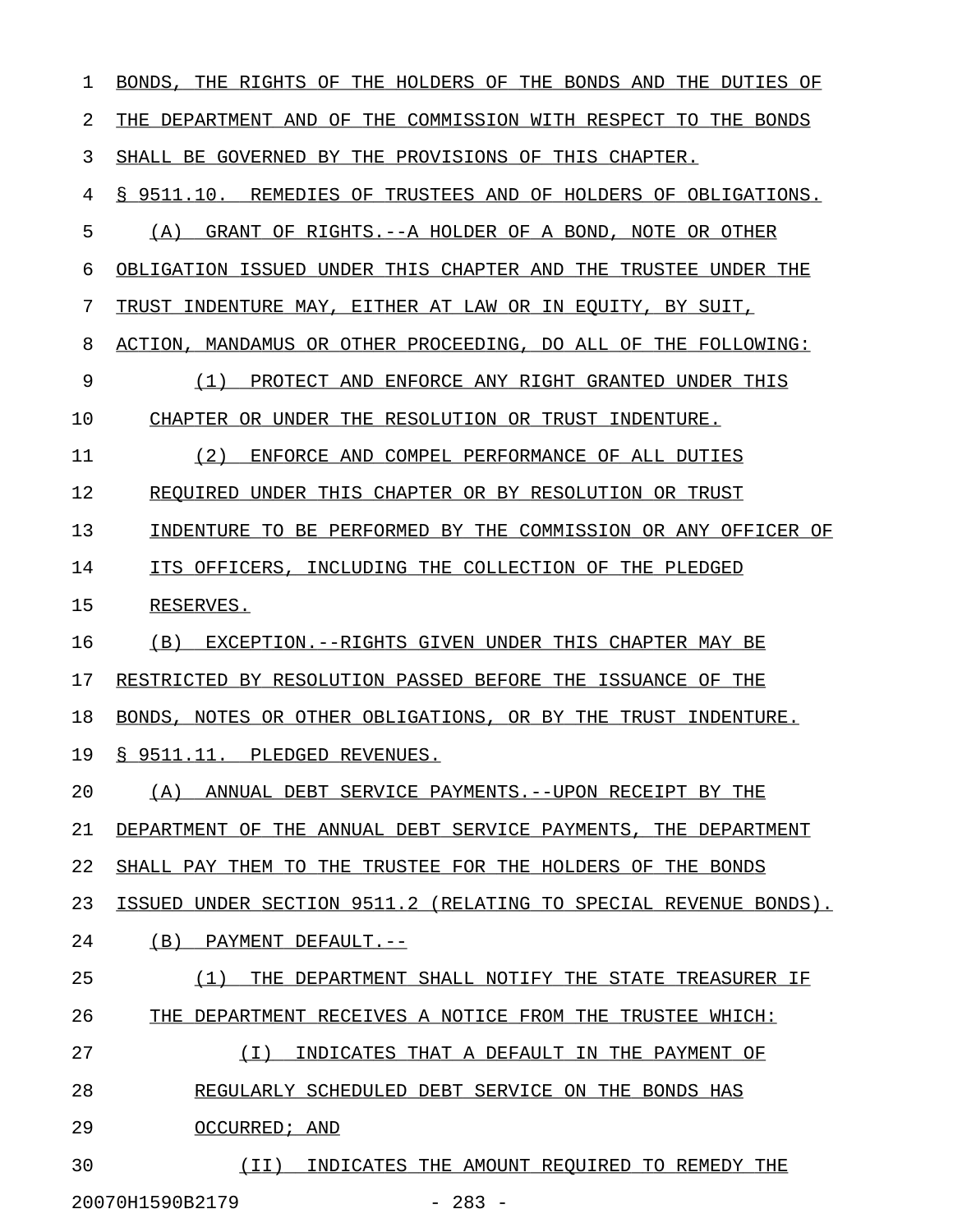1 DEFAULT.

2 (2) UPON NOTICE UNDER PARAGRAPH (1), THE STATE TREASURER 3 SHALL DO ALL OF THE FOLLOWING:

4 (I) NOTWITHSTANDING SECTION 9010 (RELATING TO \_\_\_\_\_\_\_\_\_\_\_\_\_\_\_\_\_\_\_\_\_\_\_\_\_\_\_\_\_\_\_\_\_\_\_\_\_\_\_\_\_\_\_\_\_\_ 5 DISPOSITION AND USE OF TAX), TRANSFER TO THE TRUSTEE FROM 6 FUNDS IN THE MOTOR LICENSE FUND AS A RESULT OF THE 7 IMPOSITION OF THE TAX UNDER SECTION 9004(A) (RELATING TO 8 IMPOSITION OF TAX, EXEMPTIONS AND DEDUCTIONS) THE AMOUNT 9 NECESSARY TO REMEDY THE DEFAULT UNDER PARAGRAPH (1)(II). 10  $(II)$  IF FUNDS IN THE MOTOR LICENSE FUND AS A RESULT 11 OF THE IMPOSITION OF THE TAX UNDER SECTION 9004(A) ARE 12 NOT SUFFICIENT TO REMEDY THE DEFAULT UNDER PARAGRAPH 13 (1)(II) AND NOTWITHSTANDING SECTION 9511 (RELATING TO 14 ALLOCATION OF PROCEEDS), TRANSFER TO THE TRUSTEE FROM 15 FUNDS IN THE MOTOR LICENSE FUND AS A RESULT OF THE 16 **IMPOSITION OF THE TAX UNDER 9502(A)(1), (2)(I), (II),** 17 (III) AND (IV) AND (3)(II) (RELATING TO IMPOSITION OF 18 TAX), AN AMOUNT NECESSARY, WHEN COMBINED WITH ANY FUNDS 19 TRANSFERRED UNDER SUBPARAGRAPH (I), TO REMEDY THE 20 DEFAULT. 21 (III) IF FUNDS IN THE MOTOR LICENSE FUND AS A RESULT OF 22 THE IMPOSITION OF THE TAX UNDER SECTION 9004(A) AND 23 SECTION  $9502(A)(1)$ ,  $(2)(I)$ ,  $(II)$ ,  $(III)$  AND  $(IV)$  AND 24 (3)(II) ARE NOT SUFFICIENT TO REMEDY THE DEFAULT UNDER 25 PARAGRAPH (1)(II) AND NOTWITHSTANDING THE PROVISIONS OF 26 SECTION 20 OF ACT 3, TRANSFER TO THE TRUSTEE FROM FUNDS 27 IN THE MOTOR LICENSE FUND AS A RESULT OF THE 28 APPROPRIATION TO THE COMMISSION UNDER SECTION 20 OF ACT 29 3, AN AMOUNT NECESSARY, WHEN COMBINED WITH FUNDS 30 TRANSFERRED UNDER SUBPARAGRAPHS (I) AND (II), TO REMEDY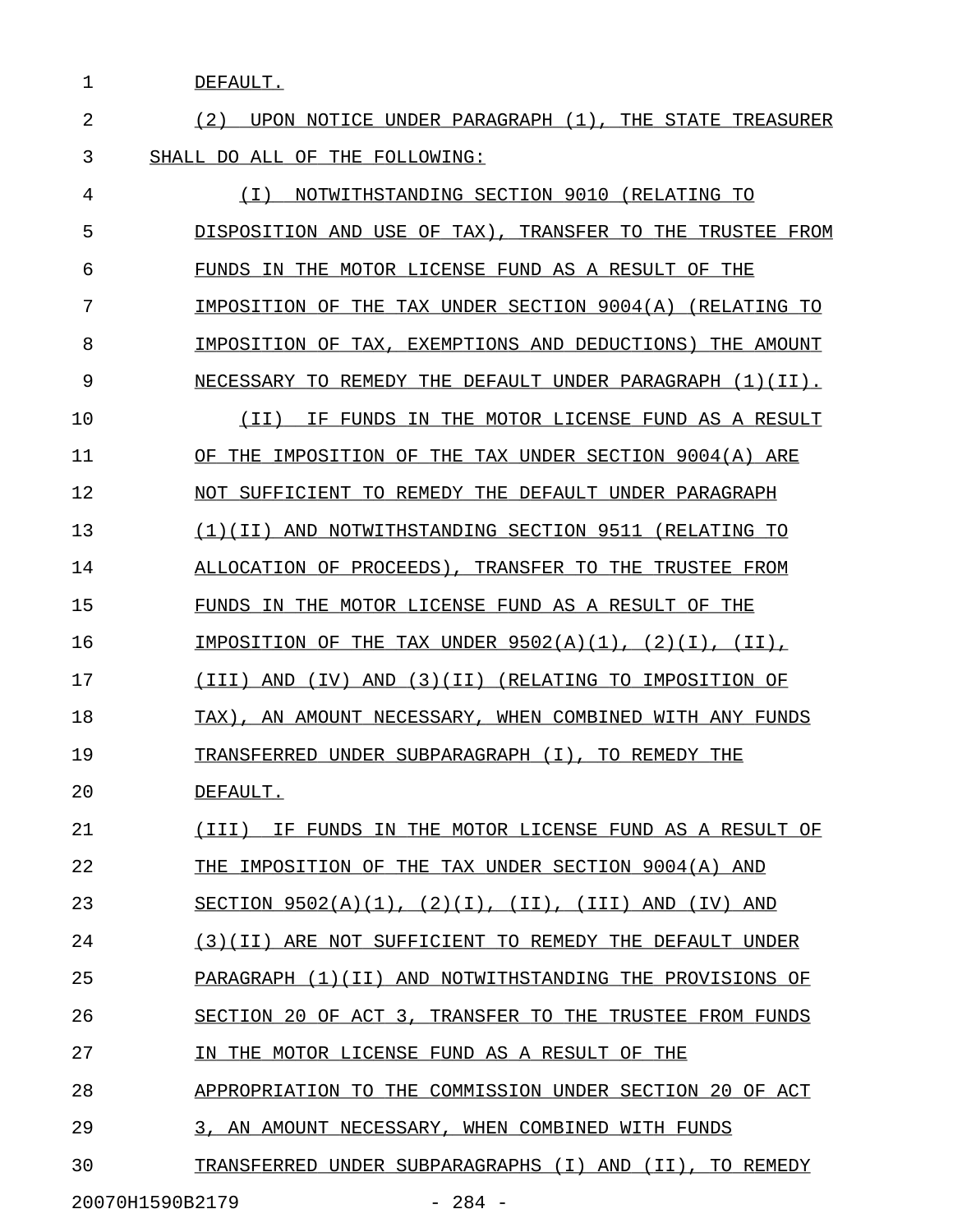1 THE DEFAULT.

| 2  | (C)<br>COMMONWEALTH PLEDGE.--THIS SUBSECTION SHALL OPERATE AS A                                                 |         |
|----|-----------------------------------------------------------------------------------------------------------------|---------|
| 3  | PLEDGE BY THE COMMONWEALTH TO AN INDIVIDUAL OR ENTITY THAT                                                      |         |
| 4  | ACOUIRES A BOND ISSUED BY THE COMMISSION UNDER SECTION 9511.2:                                                  |         |
| 5  | TO SECURE THE PORTION OF THE MONEY DESCRIBED UNDER<br>(1)                                                       |         |
| 6  | THIS SECTION AND DISTRIBUTED UNDER THIS SECTION; AND                                                            |         |
| 7  | (2)<br>TO NOT LIMIT OR ALTER THE RIGHTS VESTED IN THE                                                           |         |
| 8  | COMMISSION OR THE TRUSTEE FOR THE BONDS TO THE APPROPRIATION                                                    |         |
| 9  | AND DISTRIBUTION OF MONEY SET FORTH UNDER THIS SECTION.                                                         |         |
| 10 | <del>-LIMIT</del><br>TRANSFERS FROM THE<br>-MOTOR-                                                              |         |
| 11 | <del>MONTH THE</del><br><del>TREASURER</del><br><del>RECEIVES</del><br>-ANY -<br><del>NOTICE</del>              |         |
| 12 | 8915.3(4)<br><del>(RELATING-</del>                                                                              |         |
| 13 | <del>MONEY</del>                                                                                                |         |
| 14 | <del>TRANSFERRED</del><br>TRUSTEE<br><del>- TO -</del><br><del>SATISFY</del>                                    |         |
| 15 | - <del>TO -</del><br><del>BONDS ISSUED</del><br><del>UNDER</del>                                                |         |
| 16 | REVENUE BONDS),                                                                                                 |         |
| 17 | <del>-MONTH, TRANSFER</del><br><del>FROM THE</del><br><del>MOTOR</del><br><del>LICENSE</del><br><del>FUND</del> |         |
| 18 | (RELATING TO PLEDGED REVENUES),<br>SECTION<br>-AN-                                                              |         |
| 19 | <del>AMOUNT .</del><br><del>AMOUNT</del>                                                                        |         |
| 20 | TRANSFERRED TO<br><del>THE</del><br>COMMISSION PURSUANT<br>Ŧθ<br><del>THE</del><br>NOTICE.<br><del>TO BE</del>  |         |
| 21 | $\S$ 9511.12. (RESERVED).                                                                                       | $\,<\,$ |
| 22 | § 9511.13. SUPPLEMENT TO OTHER LAWS AND LIBERAL CONSTRUCTION.                                                   |         |
| 23 | THIS CHAPTER SHALL BE REGARDED AS SUPPLEMENTAL AND ADDITIONAL                                                   |         |
| 24 | TO POWERS CONFERRED BY OTHER STATUTES AND SHALL NOT BE REGARDED                                                 |         |
| 25 | AS IN DEROGATION OF ANY POWERS EXISTING ON THE EFFECTIVE DATE OF                                                |         |
| 26 | THIS SECTION. THE PROVISIONS OF THIS CHAPTER, BEING NECESSARY                                                   |         |
| 27 | FOR THE WELFARE OF THE COMMONWEALTH AND ITS CITIZENS, SHALL BE                                                  |         |
| 28 | LIBERALLY CONSTRUED TO EFFECT THE PURPOSES OF THIS CHAPTER.                                                     |         |
| 29 | SECTION 13 8. (A) FINANCIAL ASSISTANCE MADE BY THE                                                              | $\,<\,$ |
| 30 | DEPARTMENT OF TRANSPORTATION UNDER 74 PA.C.S. CH. 13 PRIOR TO                                                   |         |
|    | 20070H1590B2179<br>$-285 -$                                                                                     |         |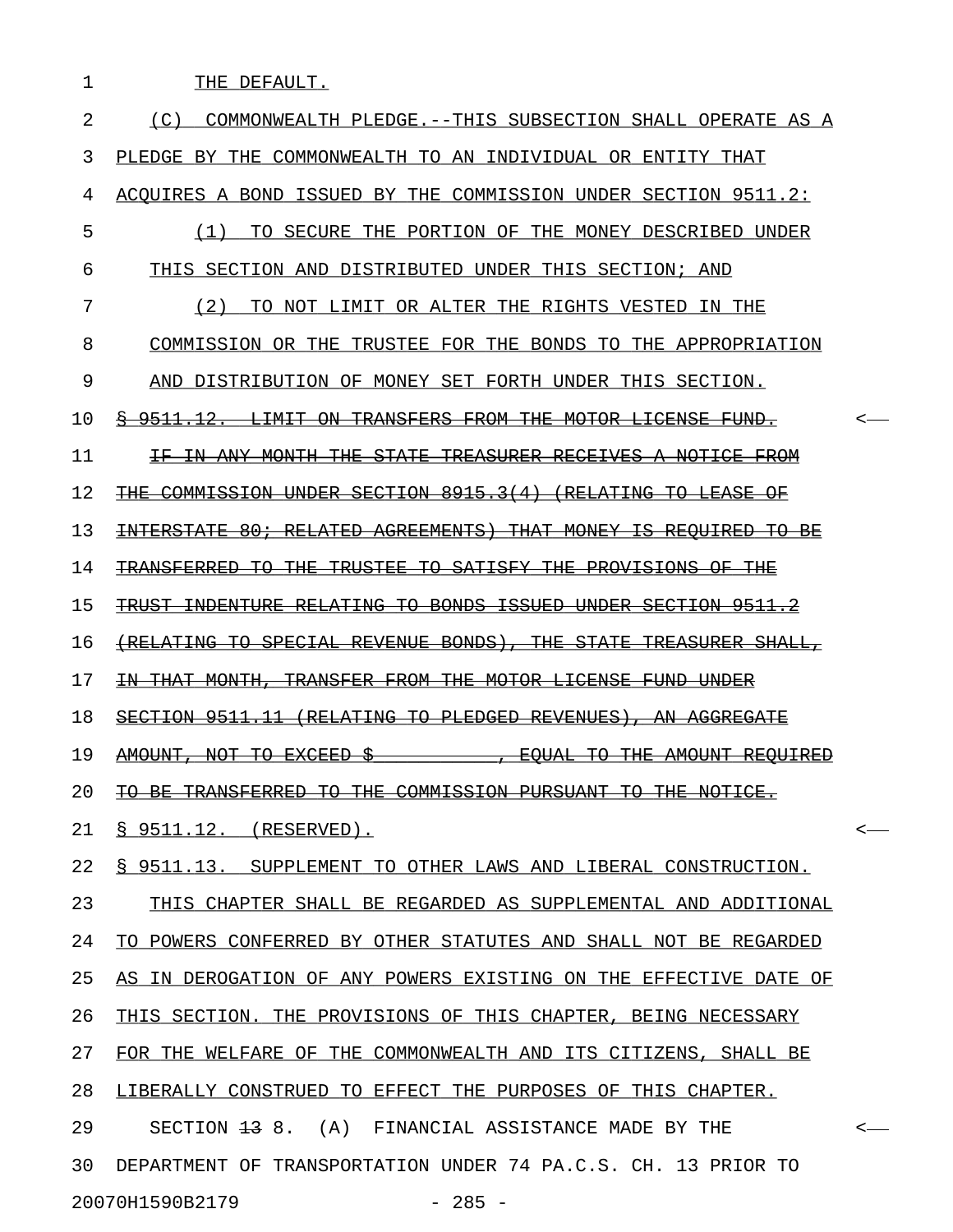1 THE EFFECTIVE DATE OF THIS SECTION MAY CONTINUE TO BE USED BY 2 RECIPIENTS FOR OPERATING OR CAPITAL EXPENSES UPON THE SAME TERMS 3 AND CONDITIONS AS ARE CONTAINED IN THE NOTICE OF GRANT AWARD OR 4 GRANT AGREEMENT EXECUTED IN CONNECTION WITH THE AWARD, IF THE 5 FUNDS ARE EXPENDED WITHIN FIVE YEARS FOLLOWING THE EFFECTIVE 6 DATE OF THIS SECTION.

7 (B) THE DEPARTMENT OF TRANSPORTATION MAY CONTINUE TO USE ALL 8 FUNDS APPROPRIATED OR OTHERWISE MADE AVAILABLE TO IT FOR PUBLIC 9 TRANSPORTATION PURPOSES PRIOR TO THE EFFECTIVE DATE OF THIS 10 SECTION IN ACCORDANCE WITH THE LAWS UNDER WHICH THE FUNDS WERE 11 MADE AVAILABLE.

12 SECTION  $13.1$  9. THE REPEAL OF 74 PA.C.S. CH. 13 IS SUBJECT <-13 TO THE FOLLOWING:

14 (1) NOTWITHSTANDING THE REPEAL:

15  $(1)$  THE FUND SHALL CONTINUE TO RECEIVE TAX REVENUE <-16 THE FUND WAS ENTITLED TO RECEIVE ON JUNE 30, 2007.

17 (II) TRANSIT ENTITIES THAT HAVE OUTSTANDING 18 OBLIGATIONS SHALL CONTINUE TO RECEIVE MONEY FROM THE FUND 19 CALCULATED AND PAID IN THE SAME MANNER AS WAS PROVIDED ON 20 JUNE 30, 2007.

21 (III) TRANSIT ENTITIES THAT DO NOT HAVE OUTSTANDING 22 OBLIGATIONS SHALL NOT BE ENTITLED TO RECEIVE ADDITIONAL 23 MONEY FROM THE FUND AFTER JUNE 30, 2007.

24 (IV) NO TRANSIT ENTITY SHALL BE ENTITLED TO PLEDGE 25 THE MONEY FROM THE FUND TO SECURE ADDITIONAL OBLIGATIONS 26 ISSUED AFTER JUNE 30, 2007.

27 (V) MONEY REMAINING IN THE FUND AFTER PAYMENTS UNDER 28 SUBPARAGRAPH (II) SHALL BE TRANSFERRED MONTHLY TO THE 29 PUBLIC TRANSPORTATION TRUST FUND ESTABLISHED UNDER 74 30 PA.C.S. § 1506.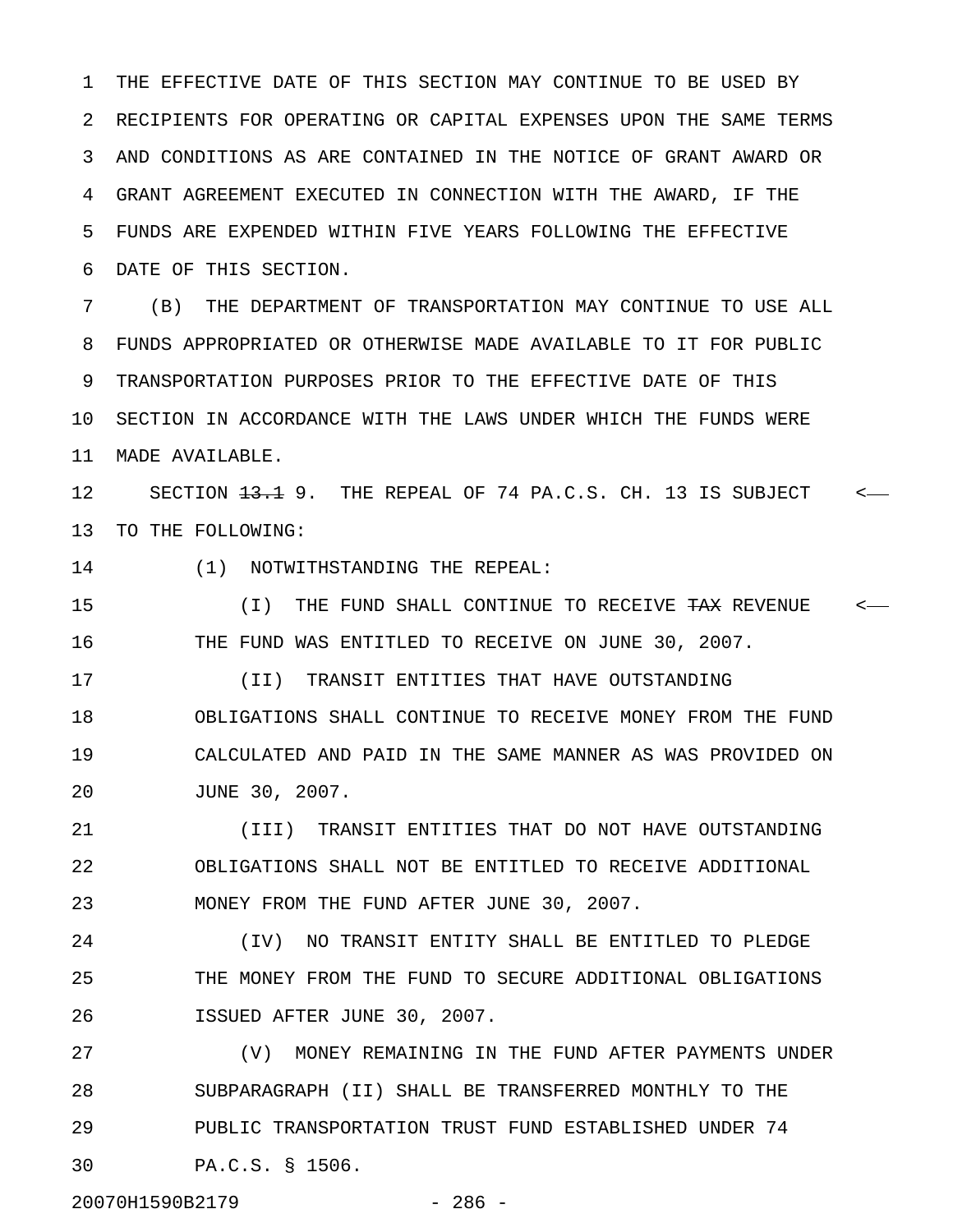1 (VI) PAYMENTS TO TRANSIT ENTITIES UNDER <del>75</del> 74 <-2 PA.C.S. CH. 15 SHALL BE CALCULATED AND PAID BY THE  $\leftarrow$ 3 DEPARTMENT SO AS TO DEDUCT FROM THE PAYMENTS REDUCED BY  $\sim$ 4 AMOUNTS RECEIVED BY THE TRANSIT ENTITY FROM THE FUND 5 UNDER SUBPARAGRAPH (II).

6 (2) AS USED IN THIS SECTION, THE FOLLOWING WORDS AND 7 PHRASES SHALL HAVE THE MEANINGS GIVEN TO THEM IN THIS 8 SUBSECTION:

9 "DEPARTMENT." THE DEPARTMENT OF TRANSPORTATION OF THE 10 COMMONWEALTH.

11 "FUND." THE PUBLIC TRANSPORTATION ASSISTANCE FUND.

12 **"OUTSTANDING OBLIGATIONS."** "OBLIGATIONS." ANY BONDS, 13 NOTES, BOND ANTICIPATION NOTES, REFUNDING NOTES AND BONDS, 14 INTERIM CERTIFICATES, DEBENTURES AND OTHER EVIDENCES OF 15 INDEBTEDNESS OR OBLIGATIONS OF A TRANSIT ENTITY WITH RESPECT 16 TO WHICH REVENUES FROM THE FUND HAVE BEEN PLEDGED PRIOR TO 17 JUNE 30, 2007.

18 "TRANSIT ENTITY." ANY CLASS OF TRANSIT ENTITY, AS 19 DEFINED IN FORMER SECTION 1301 OF TITLE 74.

20 (3) THE COMMONWEALTH PLEDGES TO AND AGREES WITH ANY < 21 PERSON, FIRM OR CORPORATION HOLDING ANY BONDS PREVIOUSLY 22 ISSUED BY, OR ANY OTHER DEBT INCURRED BY, A LOCAL 23 TRANSPORTATION ORGANIZATION AND SECURED IN WHOLE OR PART BY A 24 PLEDGE OF THE FUNDS PROVIDED TO THE LOCAL TRANSPORTATION 25 ORGANIZATION FROM THE PUBLIC TRANSPORTATION ASSISTANCE FUND 26 THAT THE COMMONWEALTH WILL NOT LIMIT OR ALTER RIGHTS VESTED 27 IN A LOCAL TRANSPORTATION ORGANIZATION IN ANY MANNER 28 INCONSISTENT WITH OBLIGATIONS OF THE LOCAL TRANSPORTATION 29 ORGANIZATION TO THE OBLIGEES OF THE LOCAL TRANSPORTATION 30 ORGANIZATION UNTIL ALL BONDS PREVIOUSLY ISSUED OR OTHER DEBT 20070H1590B2179 - 287 -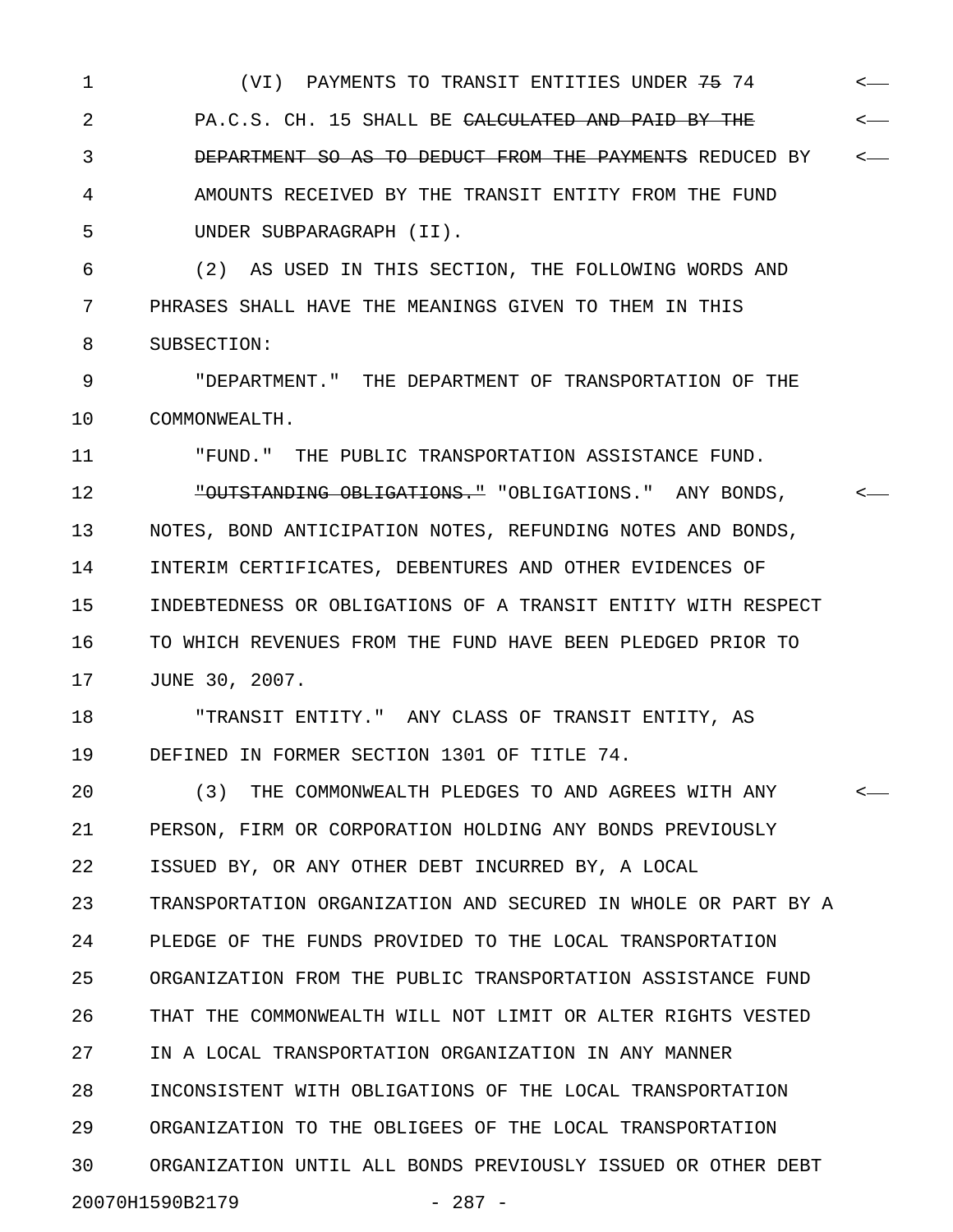1 INCURRED, TOGETHER WITH THE INTEREST ON THE BONDS OR DEBT, IS

2 FULLY PAID OR PROVIDED FOR.

3 SECTION <del>14</del> 10. THE FOLLOWING SHALL APPLY:  $\leftarrow$ 

4 (1) THE GENERAL ASSEMBLY DECLARES THAT THE REPEAL UNDER 5 PARAGRAPH (2) IS NECESSARY TO EFFECTUATE THE ADDITION OF 74 6 PA.C.S. CH. 81.

7 (2) THE ACT OF SEPTEMBER 30, 1985 (P.L.240, NO.61), 8 KNOWN AS THE TURNPIKE ORGANIZATION, EXTENSION AND TOLL ROAD 9 CONVERSION ACT IS REPEALED.

10 (3) SECTION 207.1(C)(2) OF THE ACT OF APRIL 9, 1929 11 (P.L.177, NO.175), KNOWN AS THE ADMINISTRATIVE CODE OF 1929, 12 IS REPEALED INSOFAR AS IT IS INCONSISTENT WITH THE ADDITION 13 OF 74 PA.C.S. § 8105.

14 (3.1) IN ORDER TO EFFECTUATE THE FUNDING ASPECTS OF THIS <-15 ACT, THE FOLLOWING STATE APPROPRIATIONS IN SECTION 222 OF THE 16 ACT OF , 2007 (P.L., NO.), KNOWN AS THE GENERAL 17 APPROPRIATION ACT OF 2007 ARE REPEALED:

18 (I) THE SUM OF \$800,000 OF THE APPROPRIATION FOR 19 GENERAL GOVERNMENT OPERATIONS OF THE DEPARTMENT OF 20 TRANSPORTATION.

21 (II) THE ENTIRE APPROPRIATION FOR THE RAIL SAFETY 22 INSPECTION PROGRAM.

23 (III) THE ENTIRE APPROPRIATION FOR MASS 24 TRANSPORTATION ASSISTANCE FOR GRANTS TO LOCAL 25 TRANSPORTATION ORGANIZATIONS.

26 (IV) THE ENTIRE APPROPRIATION FOR SUPPLEMENTAL 27 GRANTS TO CLASS 3 AND CLASS 4 TRANSIT ENTITIES AND TO 28 SUPPORT ACCESS TO JOBS TRANSPORTATION DEMONSTRATION 29 ACTIVITIES.

30 (V) THE ENTIRE APPROPRIATION TO AUGMENT STATE 20070H1590B2179 - 288 -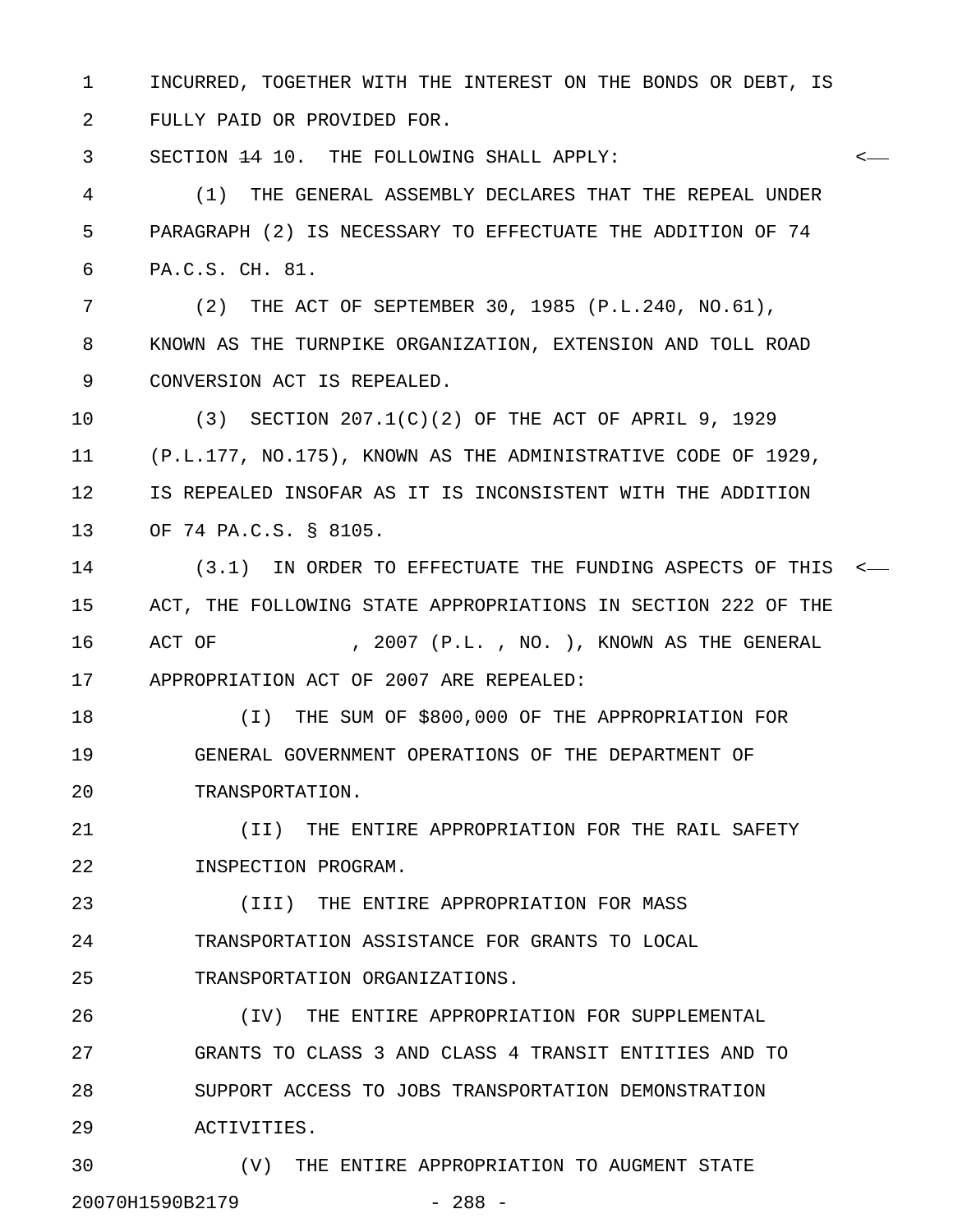1 LOTTERY FUNDS FOR PAYMENTS TO TRANSPORTATION PROVIDERS 2 FOR FIXED-ROUTE TRANSPORTATION SERVICES AND RELATED 3 IMPROVEMENTS AND FOR OTHER TRANSPORTATION ACTIVITIES.

4 (VI) THE ENTIRE APPROPRIATION FOR SHARED-RIDE 5 TRANSIT FOR PERSONS WITH DISABILITIES.

6 (VII) THE ENTIRE APPROPRIATION FOR INTERCITY 7 TRANSPORTATION FOR INTERCITY BUS, RAIL PASSENGER AND 8 OTHER OPERATING SUBSIDIES AND RELATED IMPROVEMENTS.

9 (4) ALL OTHER ACTS AND PARTS OF ACTS ARE REPEALED 10 INSOFAR AS THEY ARE INCONSISTENT WITH THIS ACT.

11 SECTION 15 11. THE ADDITION OF 74 PA.C.S. CH. 81 IS A < 12 CONTINUATION OF THE ACT OF SEPTEMBER 30, 1985 (P.L.240, NO.61), 13 KNOWN AS THE TURNPIKE ORGANIZATION, EXTENSION AND TOLL ROAD 14 CONVERSION ACT. THE FOLLOWING SHALL APPLY:

15 (1) EXCEPT AS OTHERWISE PROVIDED UNDER 74 PA.C.S. CH. 16 81, ALL ACTIVITIES INITIATED UNDER THE TURNPIKE ORGANIZATION, 17 EXTENSION AND TOLL ROAD CONVERSION ACT SHALL CONTINUE AND 18 REMAIN IN FULL FORCE AND EFFECT AND MAY BE COMPLETED UNDER 74 19 PA.C.S. CH. 81. ORDERS, REGULATIONS, RULES AND DECISIONS 20 WHICH WERE MADE UNDER THE TURNPIKE ORGANIZATION, EXTENSION 21 AND TOLL ROAD CONVERSION ACT AND WHICH ARE IN EFFECT ON THE 22 EFFECTIVE DATE OF SECTION  $\frac{14(2)}{2}$  10(2) OF THIS ACT SHALL  $\sim$ 23 REMAIN IN FULL FORCE AND EFFECT UNTIL REVOKED, VACATED OR 24 MODIFIED UNDER 74 PA.C.S. CH. 81. CONTRACTS, OBLIGATIONS AND 25 COLLECTIVE BARGAINING AGREEMENTS ENTERED INTO UNDER THE 26 TURNPIKE ORGANIZATION, EXTENSION AND TOLL ROAD CONVERSION ACT 27 ARE NOT AFFECTED NOR IMPAIRED BY THE REPEAL OF THE TURNPIKE 28 ORGANIZATION, EXTENSION AND TOLL ROAD CONVERSION ACT.

29 (2) EXCEPT AS SET FORTH IN PARAGRAPH (3), ANY DIFFERENCE 30 IN LANGUAGE BETWEEN 74 PA.C.S. CH. 81 AND THE TURNPIKE 20070H1590B2179 - 289 -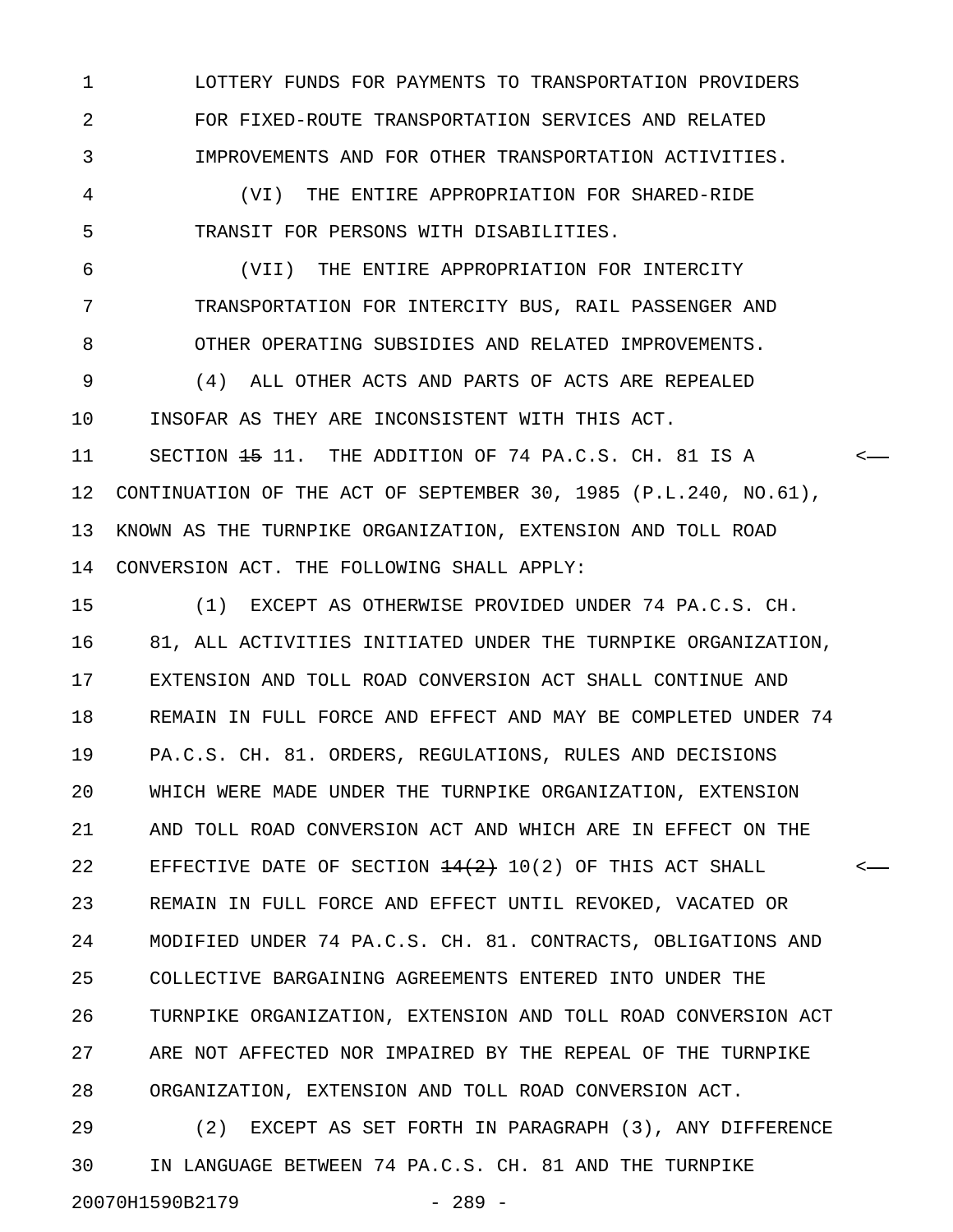1 ORGANIZATION, EXTENSION AND TOLL ROAD CONVERSION ACT IS 2 INTENDED ONLY TO CONFORM TO THE STYLE OF THE PENNSYLVANIA 3 CONSOLIDATED STATUTES AND IS NOT INTENDED TO CHANGE OR AFFECT 4 THE LEGISLATIVE INTENT, JUDICIAL CONSTRUCTION OR 5 ADMINISTRATION AND IMPLEMENTATION OF THE TURNPIKE 6 ORGANIZATION, EXTENSION AND TOLL ROAD CONVERSION ACT. 7 (3) PARAGRAPH (2) SHALL NOT APPLY TO ANY OF THE 8 FOLLOWING: 9 (I) IN SECTION 8102: 10 (A) PARAGRAPHS (1) AND (6) OF THE DEFINITION OF 11 COST OF THE TURNPIKES." 12 (B) PARAGRAPH (2) OF THE DEFINITION OF 13 "TURNPIKES." 14 (C) THE DEFINITIONS OF "AUDITOR GENERAL'S 15 CERTIFICATE," "COSTS OF THE DEPARTMENT," "GENERAL 16 RESERVE FUND SURPLUS," "PUBLIC PASSENGER 17 TRANSPORTATION," "RURAL STATE HIGHWAY SYSTEM," 18 "SECRETARY," "STATE HIGHWAY," AND "SYSTEM OF PUBLIC 19 PASSENGER TRANSPORTATION." 20 (II) IN SECTION 8103: < 21 (A) SUBSECTION (A) INTRODUCTORY PARAGRAPH. 22 **(B) SUBSECTION (B) INTRODUCTORY PARAGRAPH.** 23 (C) SUBSECTION (D) INTRODUCTORY PARAGRAPH. 24 (D) SUBSECTION (E) INTRODUCTORY PARAGRAPH. 25 (II) SECTION 8105(B)(2). < 26 (III) SECTION 8107(A)(9) AND (10). 27 (IV) SECTION 8112(A)(1)(III), (2) AND (4), (B)(2) AND <-28 (C)(1)<del>, (E) AND (F)</del>.  $\left($ 29 (V) SECTION 8113. 30 (VI) SECTION 8114(C) AND (D).

20070H1590B2179 - 290 -